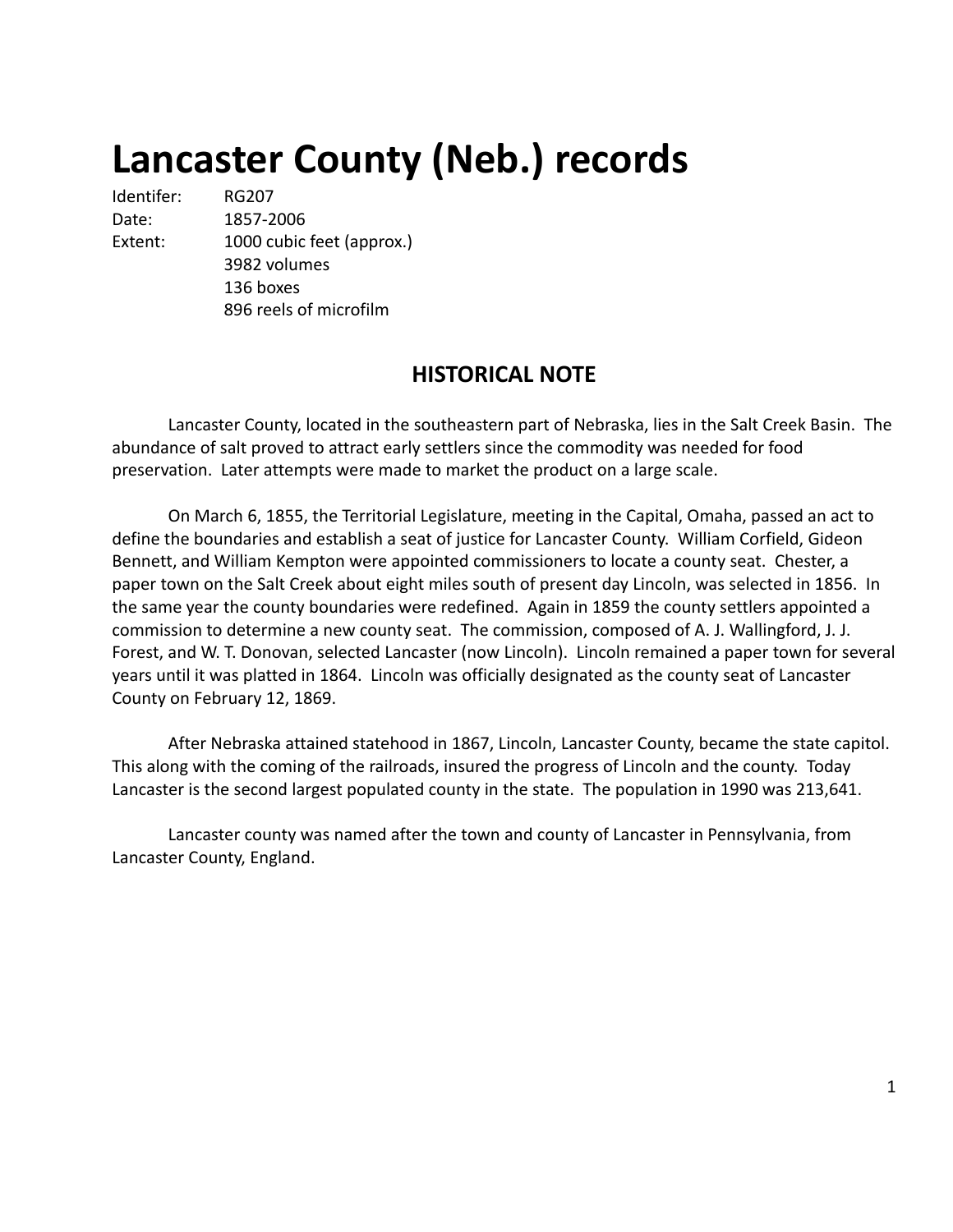# **SCOPE AND CONTENT NOTE**

This collection consists of the records of Lancaster County, Nebraska, arranged into fifteen subgroups based on creating entity:

[1\) Assessor, 1865-1986](#page-3-0) [2\) Treasurer, 1863-1976](#page-106-0) [3\) County Board of Commissioners, 1867-current](#page-113-0) [4\) County Clerk, 1866-1965](#page-125-0) [5\) Election Commissioner, 1865-1967](#page-167-0) [6\) Register of Deeds, 1858-1965](#page-170-0) [7\) County Surveyor, 1864-1979](#page-176-0) [8\) County Court, 1867-1972](#page-180-0) [9\) District Court, 1857-1980](#page-205-0) [10\) Department of Corrections](#page-247-0) [11\) Superintendent of Schools, 1869-1981](#page-248-0) [12\) School District Records, 1865-2006](#page-339-0) [13\) County Census, 1860-1880](#page-348-0) [14\) County Sheriff, 1914-1969](#page-351-0) [15\) County Attorney, 1878-1971](#page-352-0)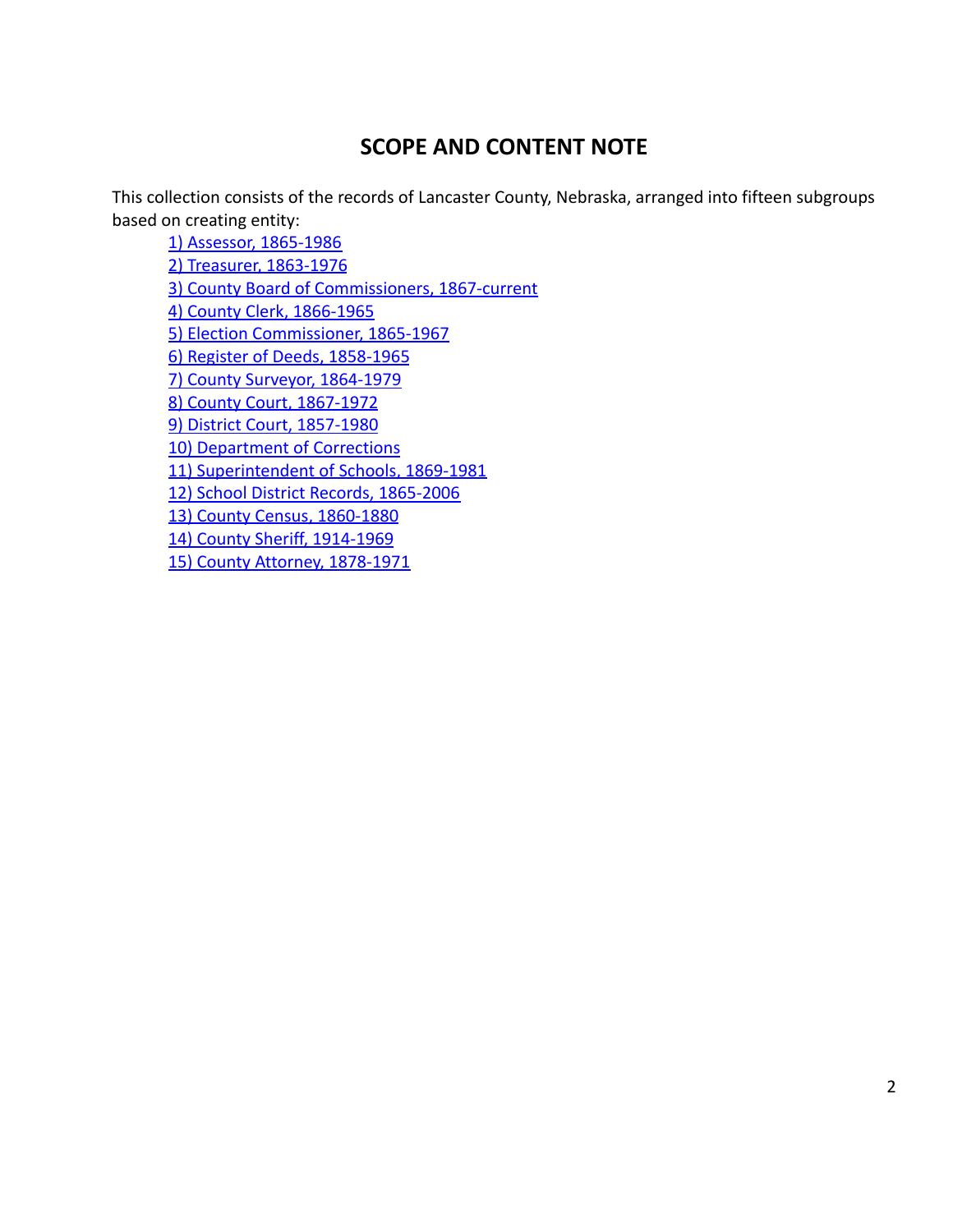# **PROVENANCE NOTE**

The bulk of the records of Lancaster County were removed from the county's storage "Westview" in 1978. Various records were transferred to the Archives on December 4, 1939. These records are filed in boxes 1-13 and include records from all offices of the county. Microfilming of the Assessment Records for Lancaster County began in 1991 and is continuing on a contractual basis with Records Management Division of the Secretary of State's office. Records of the county treasurer's office were received at the archives from 1974-1980. The bulk of the county clerk's records were accessioned in March of 1980. The register of deeds transferred records into storage, 1976-1980. The Road Records were borrowed from the Lancaster County Engineer in January 1985 for microfilming. Records of the Election Commissioner on microfilm were loaned by that office for that purpose in 1967. The marriage records were accessioned in 1976 and the dockets from 1866-1912 were microfilmed by the Historical Society in 1981. Records of the court were accessioned since 1976. The earliest accessions of the District Court were the appearance dockets and civil case files in 1969. Additional records were added in 1976. The Naturalization Records were microfilmed in 1978 and the General Index volumes were acquired and microfilmed in 1982. The School Census was loaned for microfilming in 1971. The School District records have been donated by several persons through the years.

PMC WP5.1 2/26/1993 (78 pp) PMC WP5.1 3/3/1993 (82 pp) PMC WP5.1 8/4/1993 (83 pp) SRW WP5.1 4/6/1995 (82 pp) TO WORD DOCUMENT 2007 PMC update 1/13/2009; 3/6/2010; 10/8/2021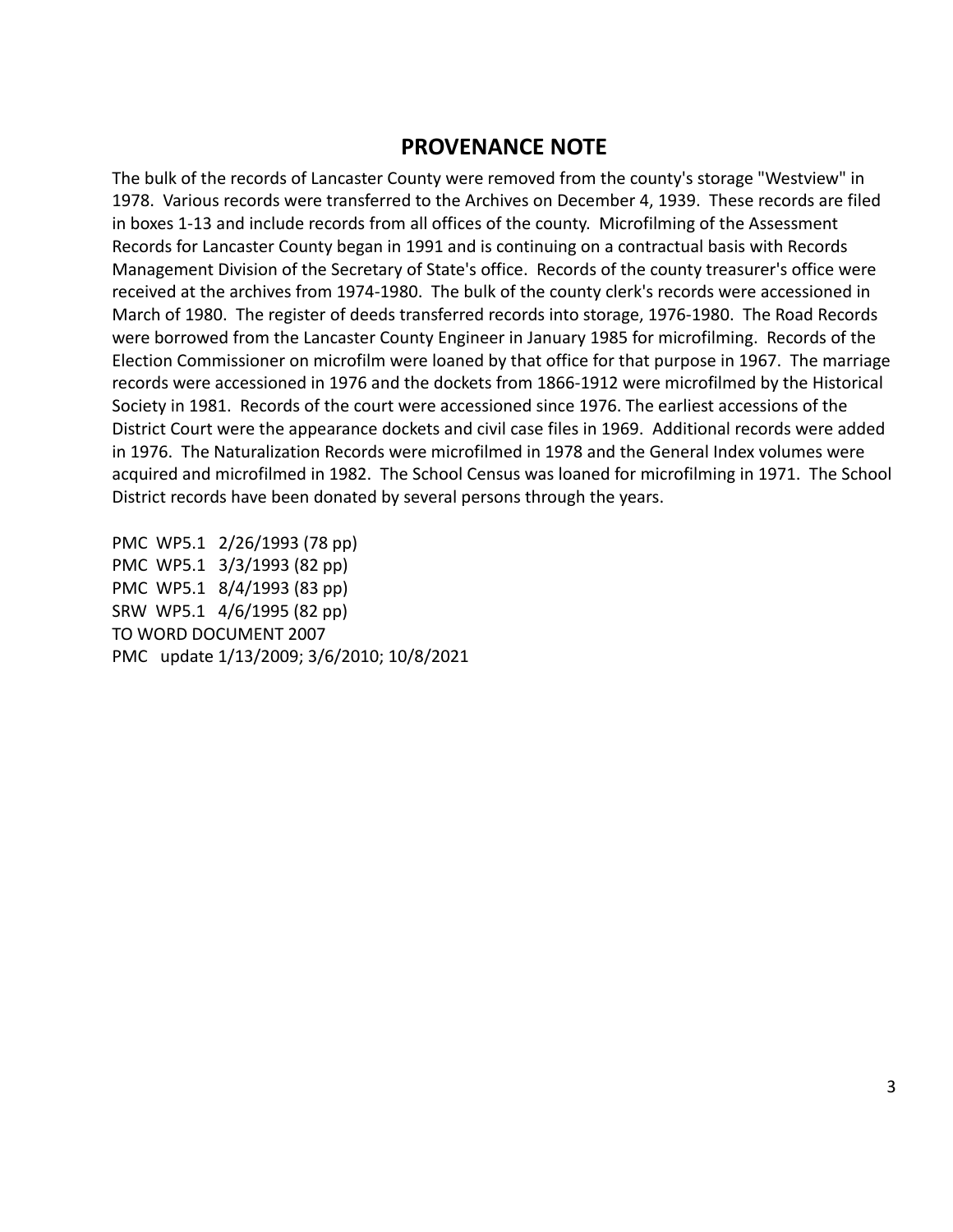## **DESCRIPTION**

#### <span id="page-3-0"></span>**SUBGROUP ONE ASSESSOR, 1865-1979**

Scope and Content Note:

Subgroup One, County Assessor, is divided into three series:

- 1) Records on Microfilm, 1865-1934
- 2) Records not filmed, 1935-1950
- 3) Security Microfilm, 1950-1986.

All series consist of personal and real estate assessment schedules. Series one consists of 433 reels of microfilm produced by Records Management Division for the State Archives. A reel by reel inventory is provided. Series Two consists of one box of misc. assessment documents received by the Archives in Dec. of 1939, and personal and real estate assessments, 1935-1950. Series Three contains 331 reels of negative 35mm microfilm which includes real estate assessments, 1950-1979, Personal Assessment Schedules for Nemaha Precinct, 1883, and Personal county assessments, 1966-1979, as well as security film for 1980-1986.

#### **film SERIES ONE RECORDS ON MICROFILM, 1865-1934**

Personal & Real Estate Assessment Schedules, 1865-1934

#### **SERIES TWO RECORDS NOT MICROFILMED, 1865-1975**

| ٧<br>۰.<br>×<br>۰.<br>× |
|-------------------------|
|-------------------------|

| $f.1 - 2$ | 1865 - Stevens Creek Precinct         |  |
|-----------|---------------------------------------|--|
| $f.3 - 4$ | 1865-1866 - Precinct #3               |  |
| f.5       | 1865-1872 precinct schedules          |  |
|           | Lancaster, Saltillo, Stevens Creek,   |  |
|           | Oak Creek, Seward, and Buda Precincts |  |
| f 6       | 1873 - Denton Precinct                |  |
|           |                                       |  |

#### **film**

#### **SERIES ONE RECORDS ON MICROFILM, 1865-1934**

#### KN20/06/3

| v.01 | Assessment Worksheets, 1903         |  |
|------|-------------------------------------|--|
| v.02 | Assessment Worksheets, 1904 - Banks |  |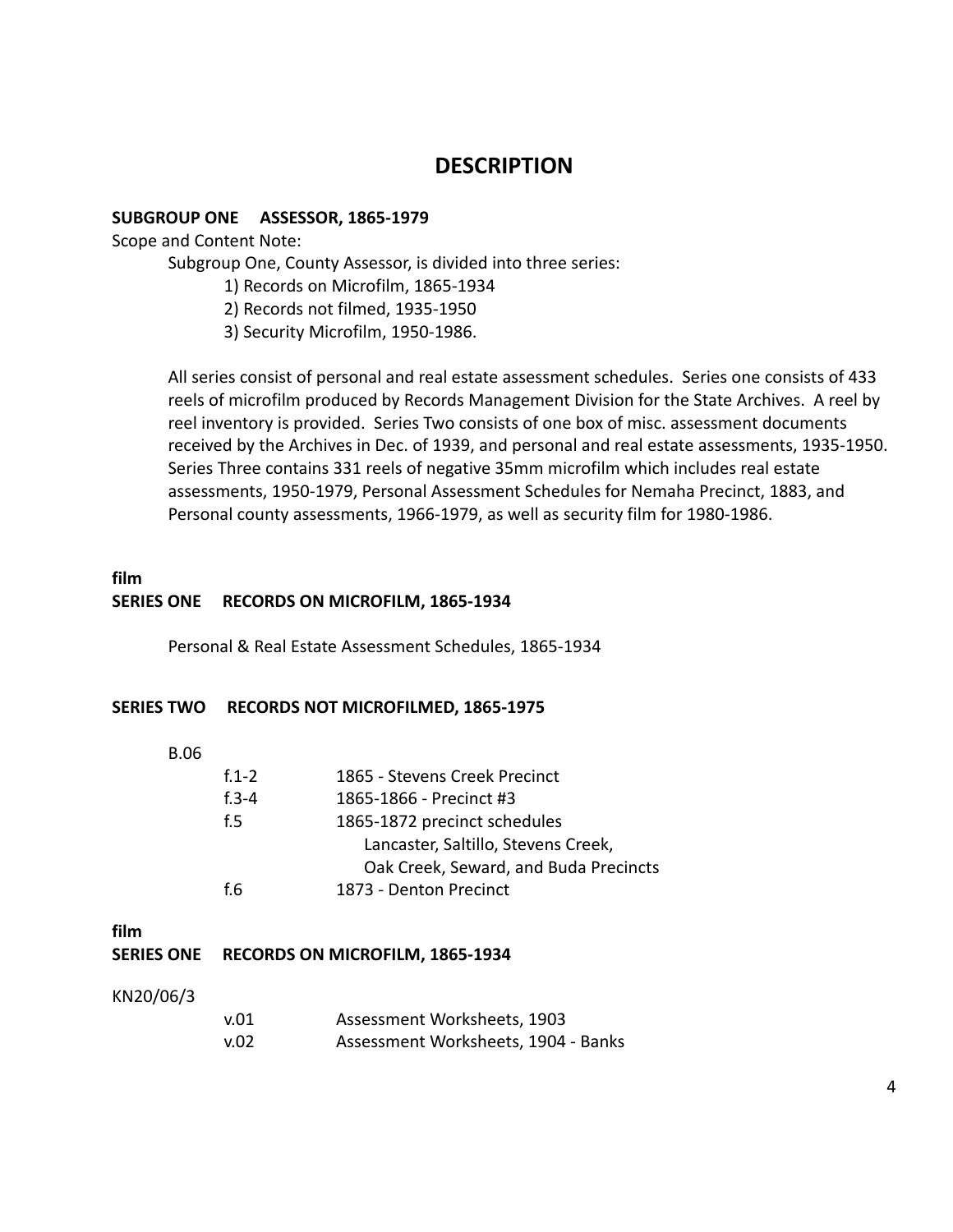|            | V.03 | Assessment Worksheets, 1905                         |
|------------|------|-----------------------------------------------------|
|            |      | Insurance Companies & Agents                        |
|            |      | Personal Property Schedules, 1935-1975 (uncounted)  |
|            |      | Real Estate Assessment Books, 1935-1966 (uncounted) |
| Reel #1    |      | Assessments, Personal Property, Vol. 1              |
| 887 images |      | Lancaster Precinct, 1865                            |
|            | thru |                                                     |
| #22,695    |      | Assessments, Real Estate-Lots, V.15                 |
|            |      | Lincoln Precinct, 1874 - Blk 51, Lot 8              |
| Reel #2    |      | Assessments, Personal Property, V.15 (cont)         |
| 872 images | thru | Lincoln Precinct, 1874 - Lansing, J. T.             |
| #22,696    |      | Assessments, Personal Property, V.16                |
|            |      | Little Salt Precinct, 1874 A-L                      |
| Reel #3    |      | Assessments, Personal Property, V.16 (cont)         |
| 877 images | thru | Little Salt Precinct, 1874 - Lahmond, Abraham       |
| #22,697    |      | Assessments, Personal Property, V.26                |
|            |      | Waverly Precinct, 1874 – Camp, John                 |

| film       | SERIES ONE MICROFILM RECORD                                                                                                                                                                                            | MP3986                                 |
|------------|------------------------------------------------------------------------------------------------------------------------------------------------------------------------------------------------------------------------|----------------------------------------|
|            | NOTE: Microfilmed by State Records Management Division,<br>precinct targets were not filmed. It is necessary to<br>reel slowly through the volumes to access the proper<br>precinct which normally run alphabetically. |                                        |
|            | Note: Volumes contain real estate and personal, Personal is<br>filmed first in the volumes and then real estate.                                                                                                       |                                        |
|            |                                                                                                                                                                                                                        |                                        |
| Reel #4    | Assessments, Personal Property, V.26 (cont)                                                                                                                                                                            |                                        |
| 888 images |                                                                                                                                                                                                                        | Waverly Precinct, 1874 - Cooley, R. D. |
|            | thru                                                                                                                                                                                                                   |                                        |
| #22,737    |                                                                                                                                                                                                                        | Assessments, Real Estate-Lots, V.38    |
|            |                                                                                                                                                                                                                        | Capitol Precinct, 1875 - Blk 99, Lot 4 |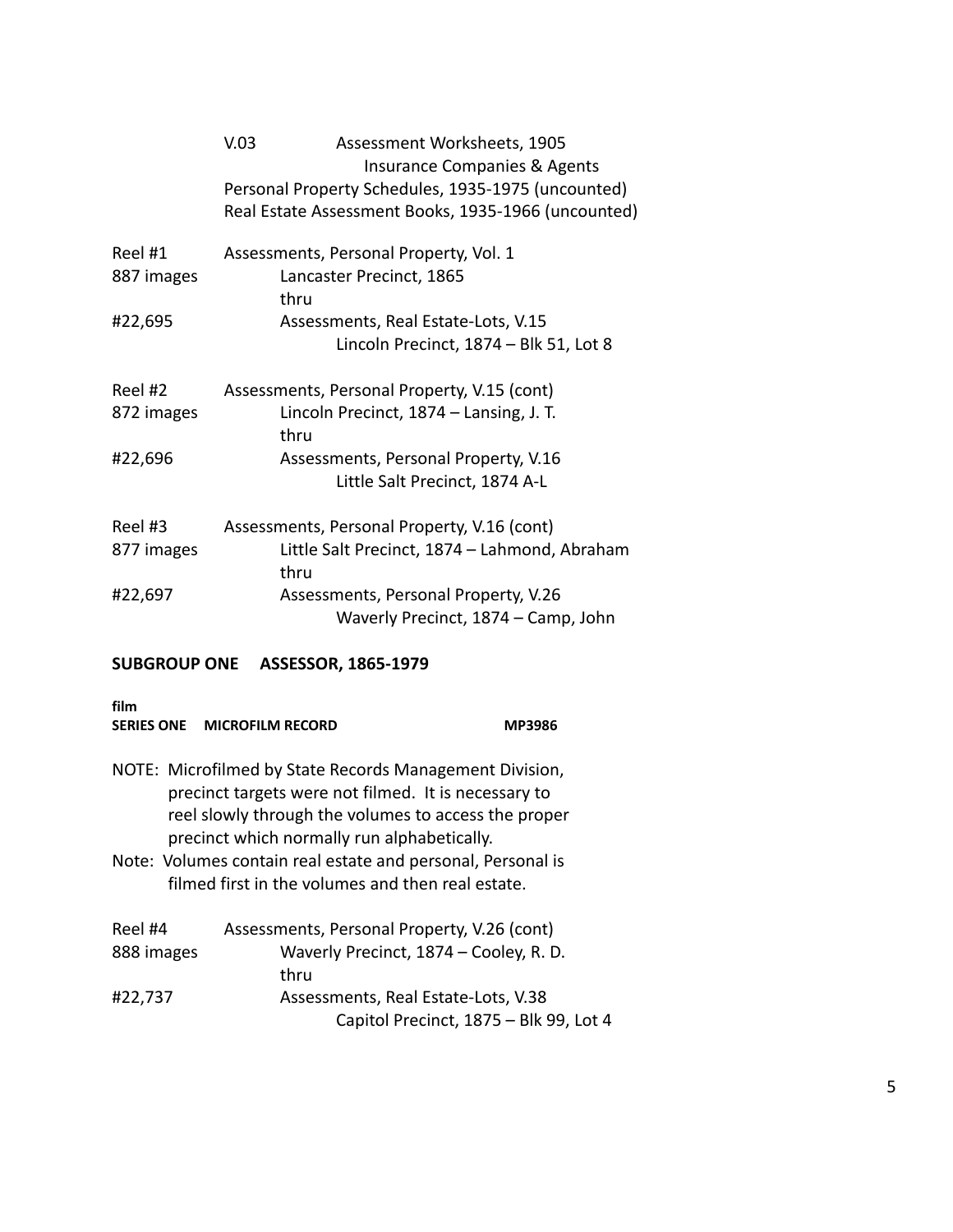| Reel #5    | Assessments, Personal Property, V.38 (cont)        |  |
|------------|----------------------------------------------------|--|
| 671 images | Capitol Precinct, 1875 - Meyers, Jennie<br>thru    |  |
| #22,738    | Assessments, Personal Property, V.46               |  |
|            | Little Salt Precinct, 1875 - Finnegan, Harry       |  |
| Reel #6    | Assessments, Personal Property, V.46 (cont)        |  |
| 815 images | Little Salt Precinct, 1875 - Ferry, L. W.<br>thru  |  |
| #22,739    | Assessments, Personal Property, V.54               |  |
|            | Panama Precinct, 1875 - VanDerBeck, H.             |  |
| Reel #7    | Assessments, Personal Property, V.54 (cont)        |  |
| 823 images | Panama Precinct, 1875 - Vanjosin, Franklin<br>thru |  |
| #22,740    | Assessments, Personal Property, V.63               |  |
|            | Capitol Precinct, 1875 - Cassell, J. N.            |  |
| Reel #8    | Assessments, Personal Property, V.63 (cont)        |  |
| 832 images | Capitol Precinct, 1875 - Poll List #2              |  |
|            | thru                                               |  |
| #22,741    | Assessments, Personal Property, V.76               |  |
|            | Highland Precinct, 1876 - Meirath, Otto            |  |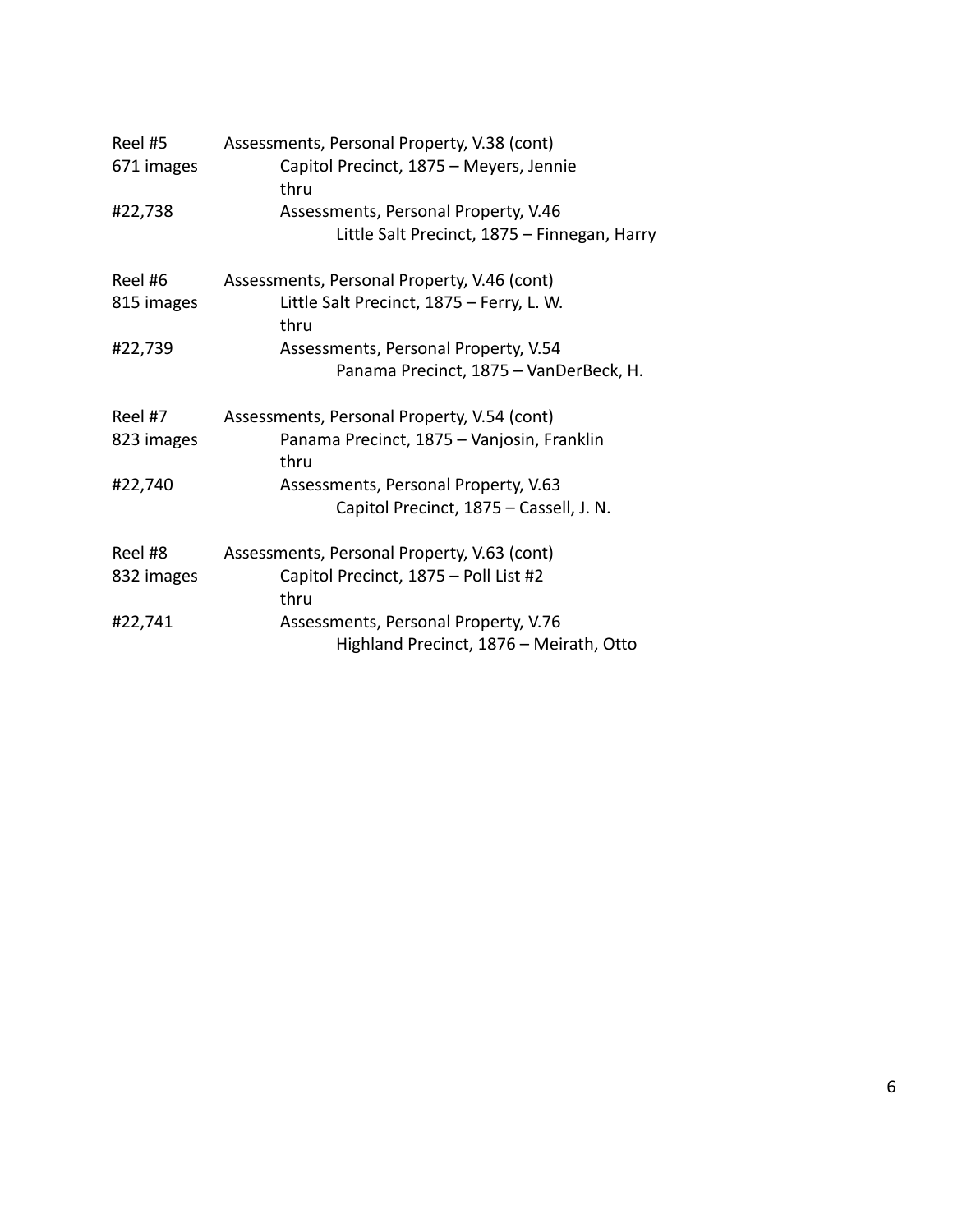| film<br><b>SERIES ONE MICROFILM RECORD</b> | MP3986                                                                                                                                                                                                                                                                                                                                     |
|--------------------------------------------|--------------------------------------------------------------------------------------------------------------------------------------------------------------------------------------------------------------------------------------------------------------------------------------------------------------------------------------------|
|                                            | NOTE: Microfilmed by State Records Management Division,<br>precinct targets were not filmed. It is necessary to<br>reel slowly through the volumes to access the proper<br>precinct which normally run alphabetically.<br>Note: Volumes contain real estate and personal, Personal is<br>filmed first in the volumes and then real estate. |
| Reel #9<br>831 images<br>#22,742           | Assessments, Personal Property, V.76 (cont)<br>Highland Precinct, 1876 - Marshall, James A.<br>thru<br>Assessments, Real Estate-Lands, V.85<br>Olive Branch Precinct, 1876 - S5-T7N-R5E                                                                                                                                                    |
| <b>Reel #10</b><br>713 images<br>#22,748   | Assessments, Personal Property, V.85<br>Olive Branch Precinct, 1876 - Herzog, John<br>thru<br>Assessments, Personal Property, V.92<br>Waverly Precinct, 1876 - Garrison, Hassell                                                                                                                                                           |
| <b>Reel #11</b><br>718 images<br>#22,749   | Assessments, Personal Property, V.92 (cont)<br>Waverly Precinct, 1876 - Gilbunk, Thomas<br>thru<br>Assessments, Personal Property, V.103<br>Capitol Precinct, 1877 - Dow, W. K.                                                                                                                                                            |
| Reel #11A<br>84 images<br>#23,300          | Assessments, Personal property - Missed<br>Miscellaneous Pcts, 1875-1876, Damrow, D. F.<br>thru<br>Assessments, Personal Property - Missed<br>Miscellaneous Precints, 1875-1876 - Whittam, Jos                                                                                                                                             |
| <b>Reel #12</b><br>718 images              | Assessments, Personal Property, V.103 (cont)<br>Capitol Precinct, 1877 - Dobson, William H.<br>thru                                                                                                                                                                                                                                        |
| #23,750                                    | Assessments, Personal Property, V.110<br>Lincoln Precinct, 1877 - Booth, Florence                                                                                                                                                                                                                                                          |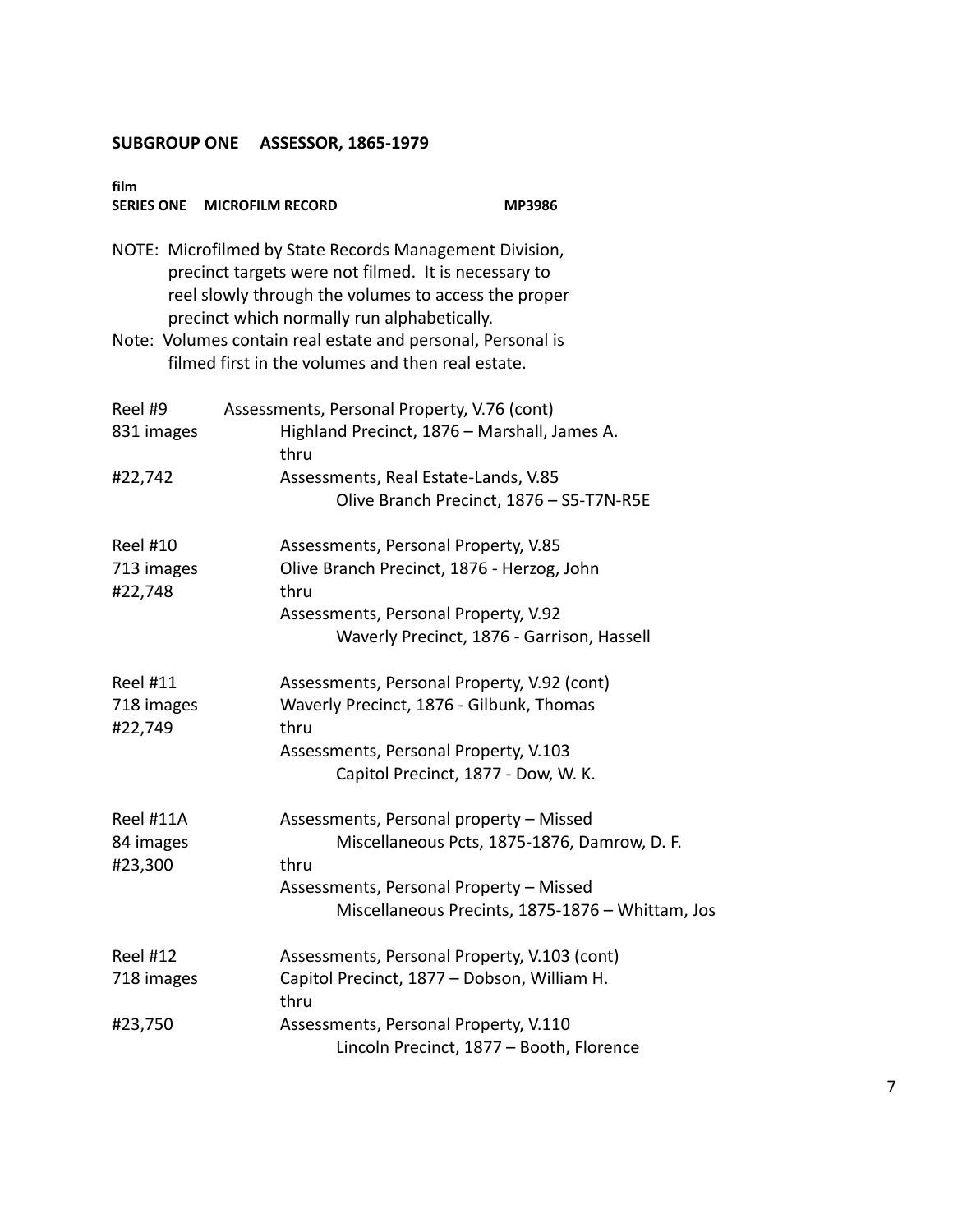| film<br>SERIES ONE MICROFILM RECORD                                                                                                                                                                                                                                                   |                                                                                                              | <b>MP3986</b> |
|---------------------------------------------------------------------------------------------------------------------------------------------------------------------------------------------------------------------------------------------------------------------------------------|--------------------------------------------------------------------------------------------------------------|---------------|
| NOTE: Microfilmed by State Records Management Division,<br>precinct targets were not filmed. It is necessary to<br>reel slowly through the volumes to access the proper<br>precinct which normally run alphabetically.<br>Note: Volumes contain real estate and personal, Personal is |                                                                                                              |               |
|                                                                                                                                                                                                                                                                                       | filmed first in the volumes and then real estate.                                                            |               |
| <b>Reel #13</b>                                                                                                                                                                                                                                                                       | Assessments, Personal Property, V.110 (cont)                                                                 |               |
| 708 images                                                                                                                                                                                                                                                                            | Lincoln Precinct, 1877 - Bullock, J. H.<br>thru                                                              |               |
| #23,751                                                                                                                                                                                                                                                                               | Assessments, Personal Property, V.114<br>Mill Precinct, 1877 - Sherman, B. W.                                |               |
| <b>Reel #14</b>                                                                                                                                                                                                                                                                       | Assessments, Personal Property, V.114 (cont)                                                                 |               |
| 719 images                                                                                                                                                                                                                                                                            | Mill Precinct, 1877 - Sherman, B. W.<br>thru                                                                 |               |
| #23,757                                                                                                                                                                                                                                                                               | Assessments, Real Property, V.121<br>Saltillo Precinct, S6-T8N-R7E, 1877                                     |               |
| <b>Reel #15</b>                                                                                                                                                                                                                                                                       | Assessments, Real Property, V.121 (cont)                                                                     |               |
| 712 images                                                                                                                                                                                                                                                                            | Saltillo Precinct (cont), S7-T8N-R7E, 1877<br>thru                                                           |               |
| #22,758                                                                                                                                                                                                                                                                               | Assessments, Real Property, V. 127<br>Lancaster Precinct, 1877                                               |               |
| <b>Reel #16</b>                                                                                                                                                                                                                                                                       | Assessments, Real Property, V.127 (cont)                                                                     |               |
| 721 images                                                                                                                                                                                                                                                                            | Lancaster Precinct (cont), 1877<br>thru                                                                      |               |
| #22,759                                                                                                                                                                                                                                                                               | Assessments, Personal & Real Property, V.135<br>Centerville Precinct, S21-T8N-R6E, 1878<br>Kollhoff, William |               |
| <b>Reel #17</b>                                                                                                                                                                                                                                                                       | Assessments, Personal & Real Property, V.135 (cont)                                                          |               |
| 713 images                                                                                                                                                                                                                                                                            | Centerville Precinct, 1878 - Krueger, Louis<br>thru                                                          |               |
| #22,769                                                                                                                                                                                                                                                                               | Assessments, Personal Property, V.144                                                                        |               |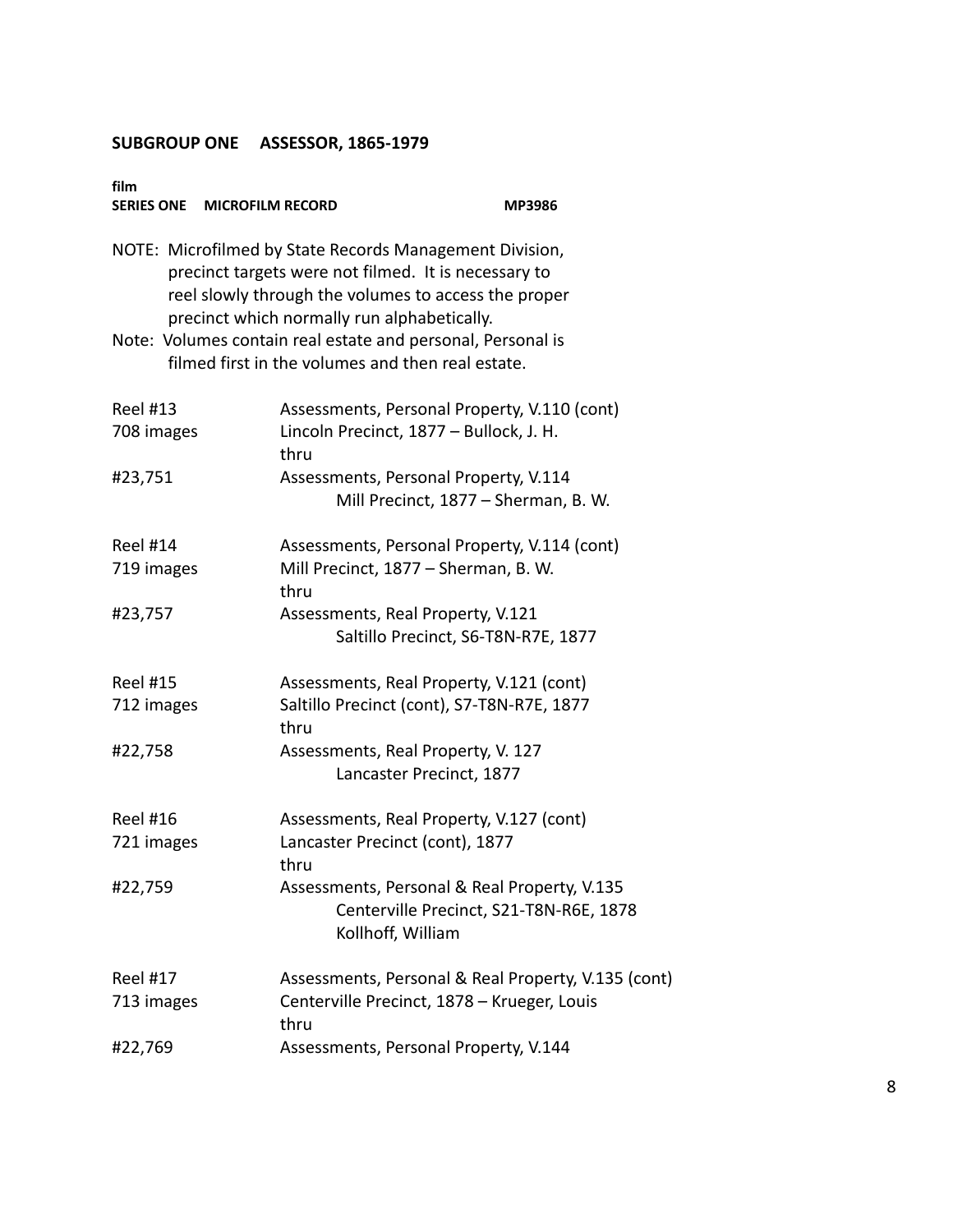#### Lincoln Precinct, 1878 – Hedges, J. W.

#### CORRECTION: Little Salt precinct precedes Lincoln Precinct as vols. 142-143

#### **SUBGROUP ONE ASSESSOR, 1865-1979**

| film              |                         |               |  |
|-------------------|-------------------------|---------------|--|
| <b>SERIES ONE</b> | <b>MICROFILM RECORD</b> | <b>MP3986</b> |  |

NOTE: Microfilmed by State Records Management Division, precinct targets were not filmed. It is necessary to reel slowly through the volumes to access the proper precinct which normally run alphabetically.

Note: Volumes contain real estate and personal, Personal is filmed first in the volumes and then real estate.

| <b>Reel #18</b><br>711 images | Assessments, Personal Property, V.144 (cont)<br>Lincoln Precinct, 1878 - Hoagland, H.V. |
|-------------------------------|-----------------------------------------------------------------------------------------|
| #22,771                       | thru<br>Assessments, Personal Property, V.149<br>Nemaha Precinct, 1878 - Weston, B.     |
|                               | CORRECTION: Little Sale precinct appears on<br>reel #17 as Vols. 142-143                |
| <b>Reel #19</b>               | Assessments, Personal Property, V.150                                                   |
| 787 images                    | North Bluff Precinct, 1878 - Barbour, Allen<br>thru                                     |
| #22,772                       | Assessments, Real Estate-Lands, V.158<br>Stevens Creek Precinct, 1878, S36-T10N-R8E     |
| <b>Reel #20</b>               | Assessments, Personal Property, V.158 (cont)                                            |
| 755 images                    | Stevens Creek Precinct, 1878 - Keherlen, Dennis<br>thru                                 |
| #22,773                       | Assessments, Personal Property, V.167                                                   |
|                               | Capitol Precinct, 1879 - Cunningham, E. E.                                              |
| <b>Reel #21</b>               | Assessments, Personal Property, V.167 (cont)                                            |
| 878 images                    | Capitol Precinct, 1879 - Cole, Seth<br>thru                                             |
| #22,789                       | Assessments, Personal Property, V.172                                                   |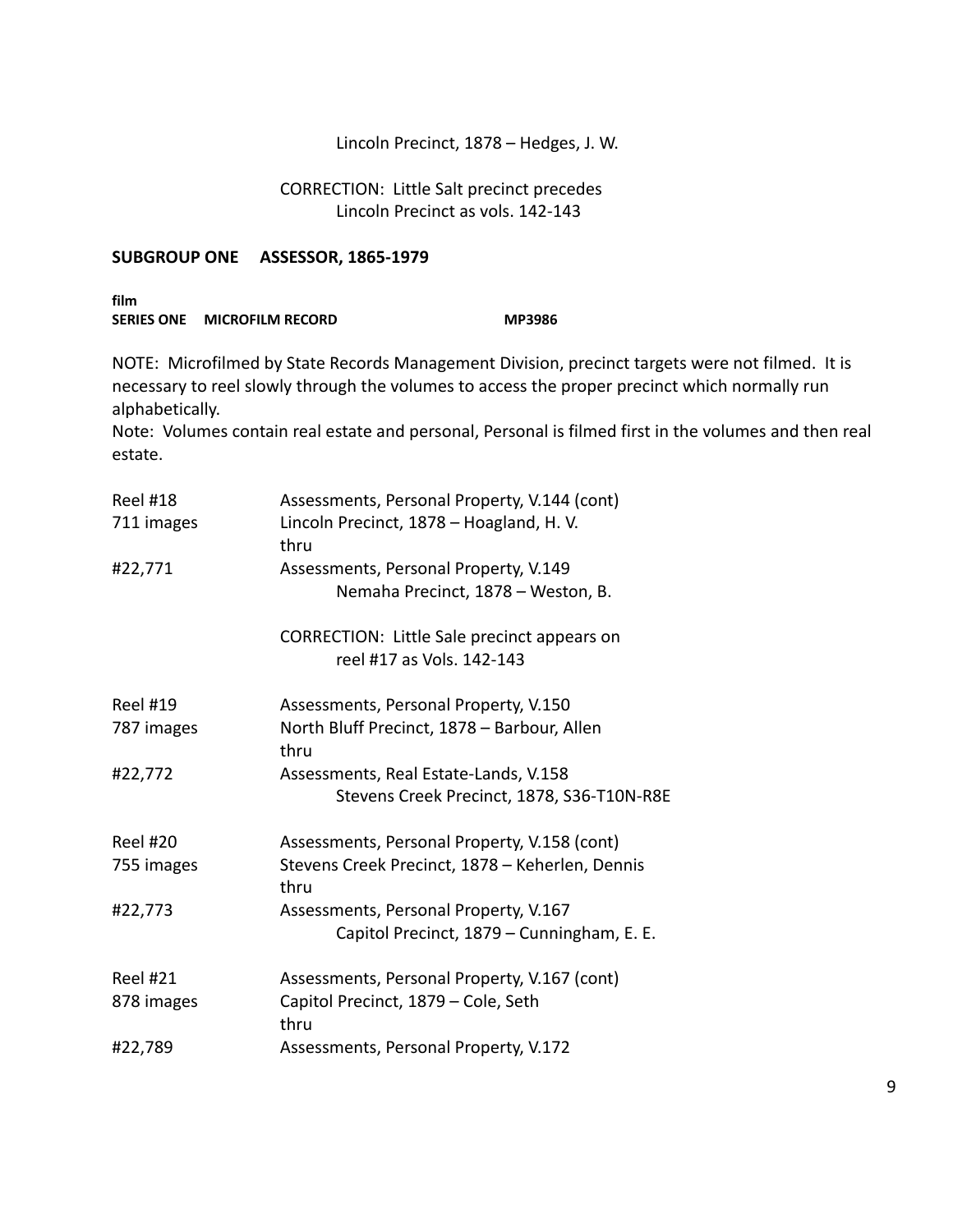## Highland Precinct, 1879 – Trotmel, Anna

| <b>Reel #22</b> | Assessments, Personal Property, V.172 (cont) |  |
|-----------------|----------------------------------------------|--|
| 873 images      | Highland Precinct, 1879 - Keamasil, Joseph   |  |
|                 | thru                                         |  |
| #22,790         | Assessments, Personal Property, V.180        |  |
|                 | Midland Precinct, 1879 – Newman (J. & D.)    |  |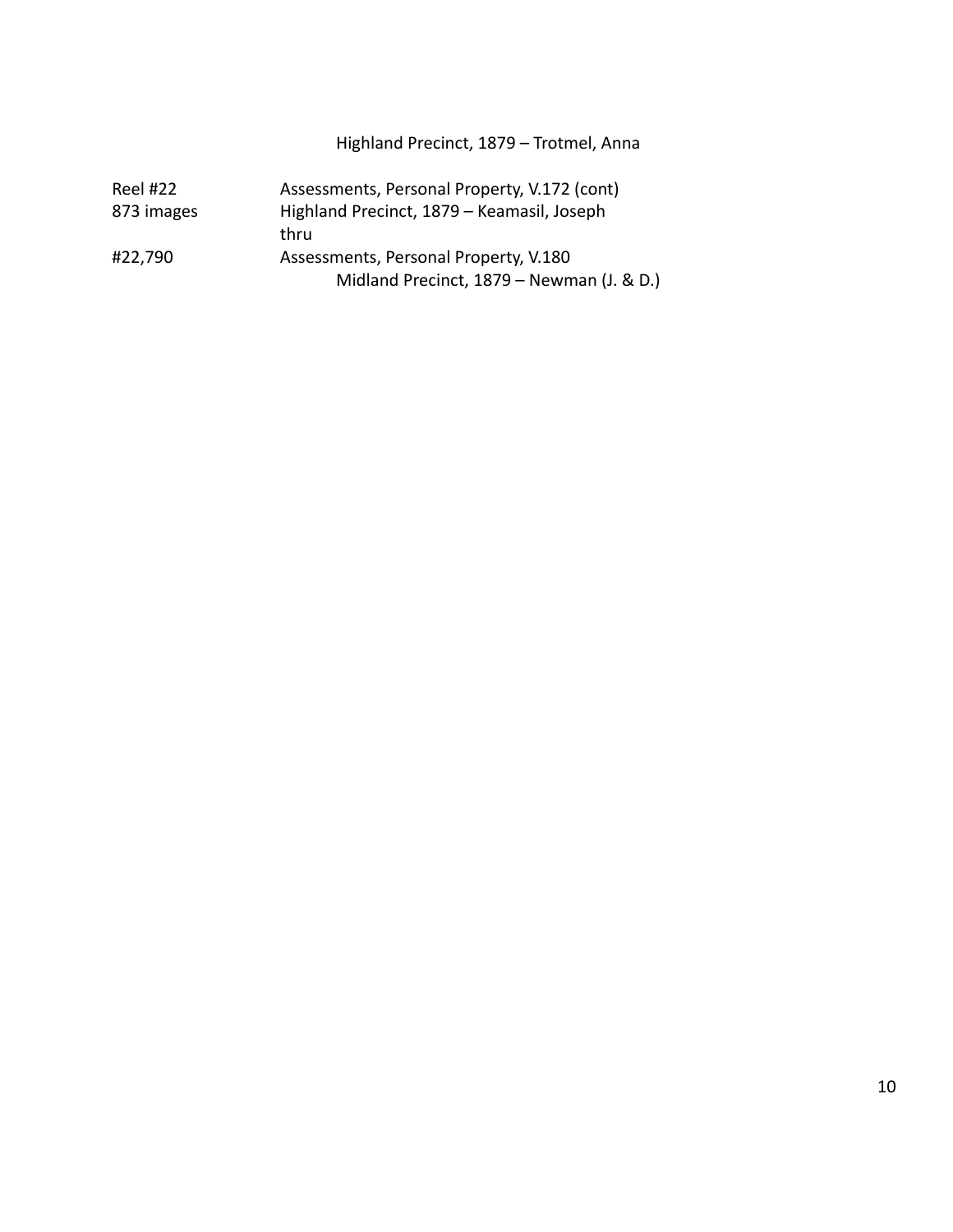| film<br>SERIES ONE MICROFILM RECORD |                                                                                                                                                                                                                        | <b>MP3986</b>                                       |
|-------------------------------------|------------------------------------------------------------------------------------------------------------------------------------------------------------------------------------------------------------------------|-----------------------------------------------------|
|                                     | NOTE: Microfilmed by State Records Management Division,<br>precinct targets were not filmed. It is necessary to<br>reel slowly through the volumes to access the proper<br>precinct which normally run alphabetically. |                                                     |
|                                     | Note: Volumes contain real estate and personal, Personal is<br>filmed first in the volumes and then real estate.                                                                                                       |                                                     |
| <b>Reel #23</b>                     | Assessments, Personal Property, V.180 (cont)                                                                                                                                                                           |                                                     |
| 853 images                          | Midland Precinct, 1879 - Newton, R.<br>thru                                                                                                                                                                            |                                                     |
| #22,791                             | Assessments, Real Estate-Lands, V.188<br>N2NW4, S8-T12N-R7E, 1879                                                                                                                                                      |                                                     |
|                                     |                                                                                                                                                                                                                        | CORRECTION: Frame #292, two documents in same frame |
| <b>Reel #24</b>                     | Assessments, Personal Property, V.188 (cont)                                                                                                                                                                           |                                                     |
| 859 images                          | Rock Creek Precinct, 1879 - Davy, Michael<br>thru                                                                                                                                                                      |                                                     |
| #22,792                             | Assessments, Real Estate-Lands, V.197                                                                                                                                                                                  |                                                     |
|                                     |                                                                                                                                                                                                                        | Yankee Hill Precinct, 1879 - NE4, S17-T9N-R6E       |
| <b>Reel #25</b>                     | Assessments, Personal Property, V.197(cont)                                                                                                                                                                            |                                                     |
| 968 images                          | Yankee Hill Precinct, 1879 - Thurston, Robert<br>thru                                                                                                                                                                  |                                                     |
| #22,797                             | Assessments, Personal Property, V.204                                                                                                                                                                                  |                                                     |
|                                     | Elk Precinct, 1880 - Rehring, Ernest                                                                                                                                                                                   |                                                     |
|                                     | NOTE: Vol. numbering #199 (void), missed number                                                                                                                                                                        |                                                     |
| <b>Reel #26</b>                     | Assessments, Personal Property, V.204 (cont)                                                                                                                                                                           |                                                     |
| 935 images                          | Elk Precinct, 1880 - Barnes, Hiram<br>thru                                                                                                                                                                             |                                                     |
| #22,798                             | Assessments, Personal Property, V.211                                                                                                                                                                                  |                                                     |
|                                     |                                                                                                                                                                                                                        | Little Salt Precinct, 1880 - Cadwallader, Joseph    |
| <b>Reel #27</b>                     | Assessments, Personal Property, V.211 (cont)                                                                                                                                                                           |                                                     |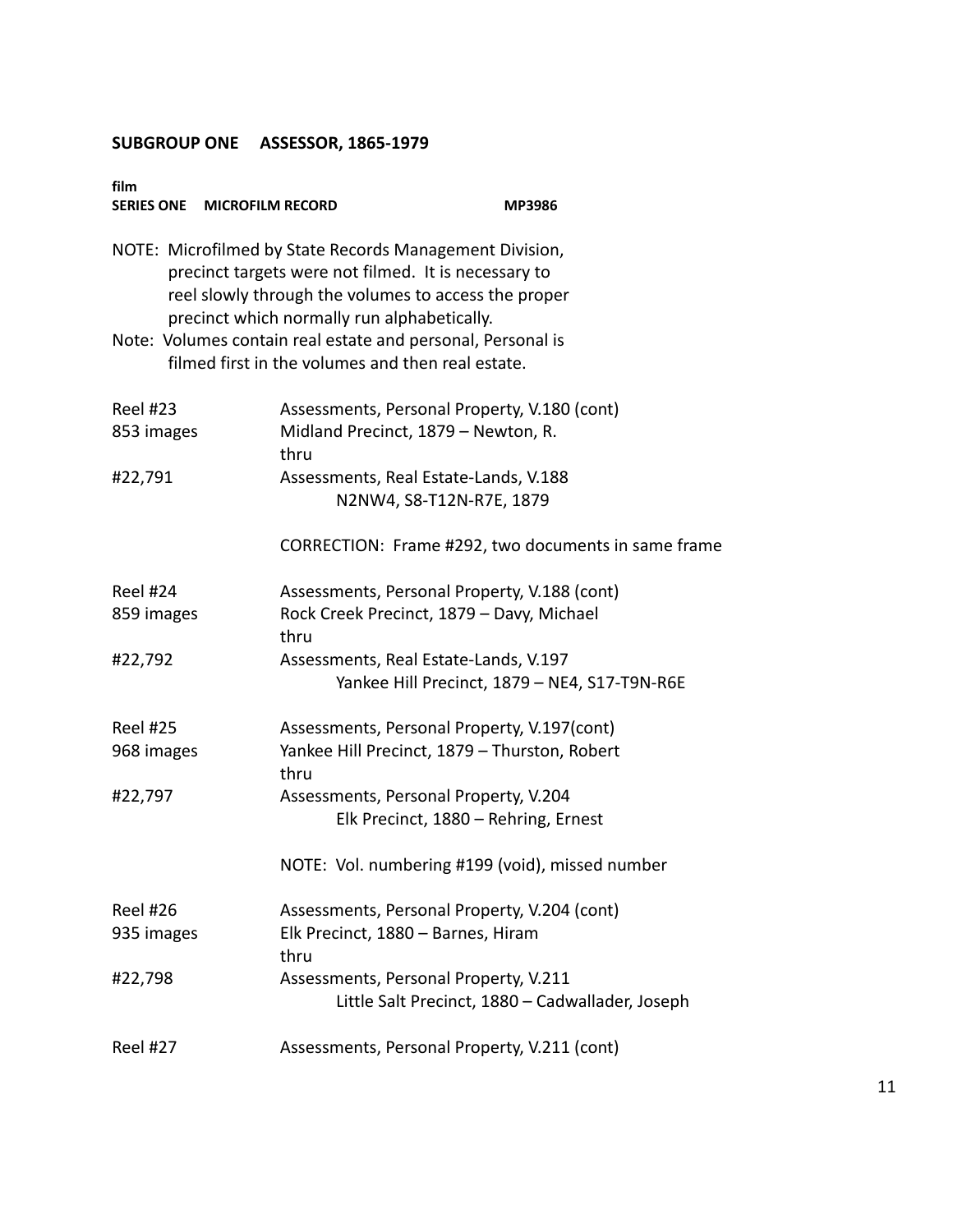| 958 images | Little Salt Precinct, 1880 - Carlson, John |
|------------|--------------------------------------------|
|            | thru                                       |
| #22,799    | Assessments, Personal Property, V.217      |
|            | North Bluff Precinct, 1880 - Dee, John     |

| film<br><b>SERIES ONE</b>      | <b>MICROFILM RECORD</b>                                                                                                                                                                                                                                                               | <b>MP3986</b>                                                                                |
|--------------------------------|---------------------------------------------------------------------------------------------------------------------------------------------------------------------------------------------------------------------------------------------------------------------------------------|----------------------------------------------------------------------------------------------|
|                                | NOTE: Microfilmed by State Records Management Division,<br>precinct targets were not filmed. It is necessary to<br>reel slowly through the volumes to access the proper<br>precinct which normally run alphabetically.<br>Note: Volumes contain real estate and personal, Personal is |                                                                                              |
|                                | filmed first in the volumes and then real estate.                                                                                                                                                                                                                                     |                                                                                              |
| Reel #28<br>923 images         | thru                                                                                                                                                                                                                                                                                  | Assessments, Personal Property, V.217 (cont)<br>North Bluff Precinct, 1880 - Turkin, Patrick |
| #22,800                        |                                                                                                                                                                                                                                                                                       | Assessments, Personal Property, V.224<br>South Pass Precinct, 1880 - DeVries, Patrick        |
| <b>Reel #29</b><br>970 images  | thru                                                                                                                                                                                                                                                                                  | Assessments, Personal Property, V.224 (cont)<br>South Pass Precinct, 1880 - Dietz, Henry     |
| #22,801                        |                                                                                                                                                                                                                                                                                       | Assessments, Personal Property, V.232<br>Buda Precinct, 1881 - Steel, Nelson                 |
| <b>Reel #30</b><br>1060 images | thru                                                                                                                                                                                                                                                                                  | Assessments, Personal Property, V.232 (cont)<br>Buda Precinct, 1881 - Steel, A. J.           |
| #22,819                        |                                                                                                                                                                                                                                                                                       | Assessments, Personal Property, V.237<br>Grant Precinct, 1881 - Watson, M.                   |
| <b>Reel #31</b><br>986 images  | thru                                                                                                                                                                                                                                                                                  | Assessments, Personal Property, V.237 (cont)<br>Grant Precinct, 1881 - Whittmore, E.         |
| #22,820                        |                                                                                                                                                                                                                                                                                       | Assessments, Personal Property, V.243<br>Little Salt Precinct, 1881 - Young, J. M.           |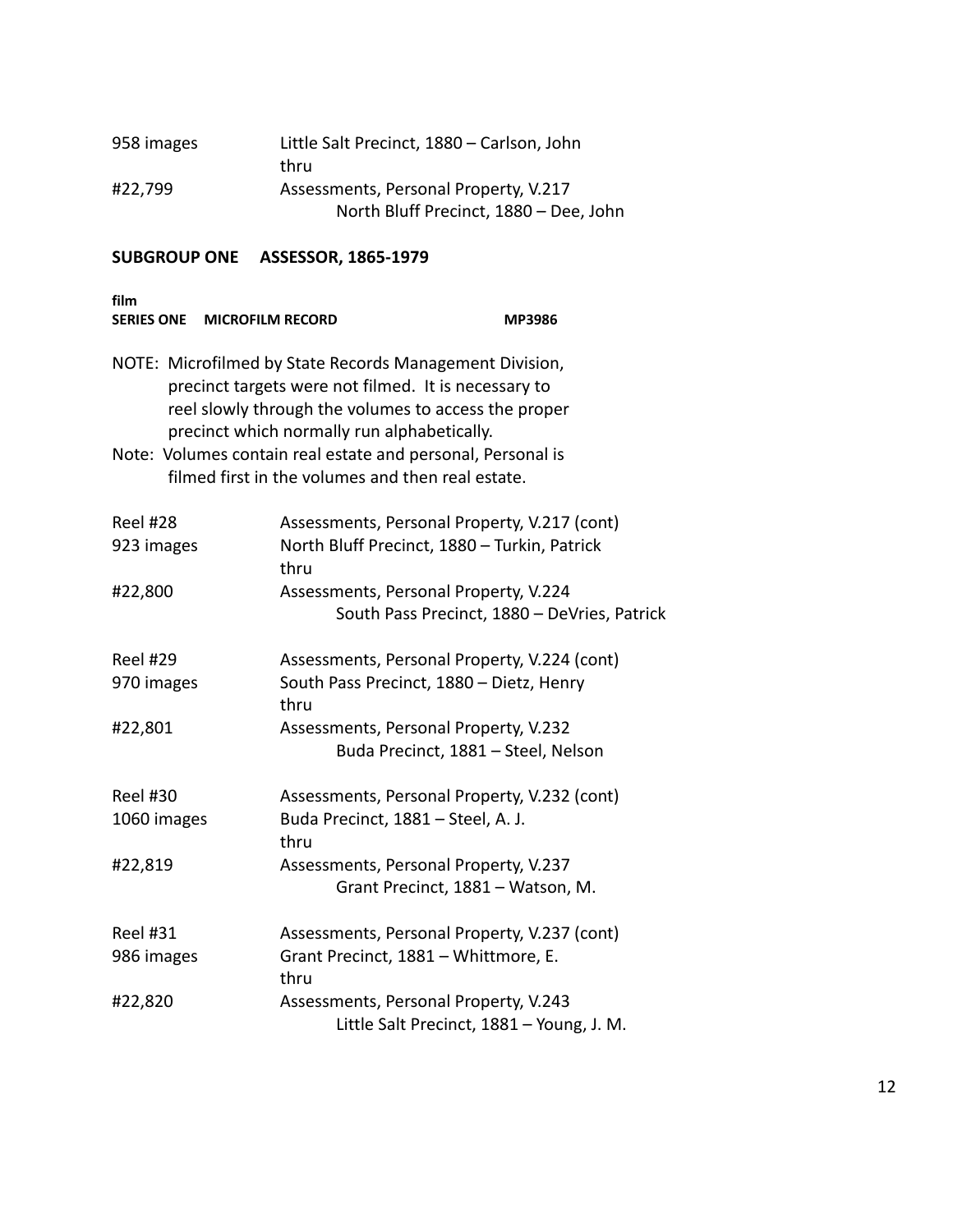| <b>Reel #32</b> | Assessments, Personal Property, V.244        |
|-----------------|----------------------------------------------|
| 1053 images     | Little Salt Precinct, 1881 - Anderson, John  |
|                 | thru                                         |
| #22,821         | Assessments, Personal Property, V.249        |
|                 | North Bluff Precinct, 1881 - Zillis, Joseph  |
|                 | RETAKES: Original reel ruined in processor,  |
|                 | second filming required additional documents |
|                 | spliced to end of reel following Microfilm   |
|                 | Operator's certificate                       |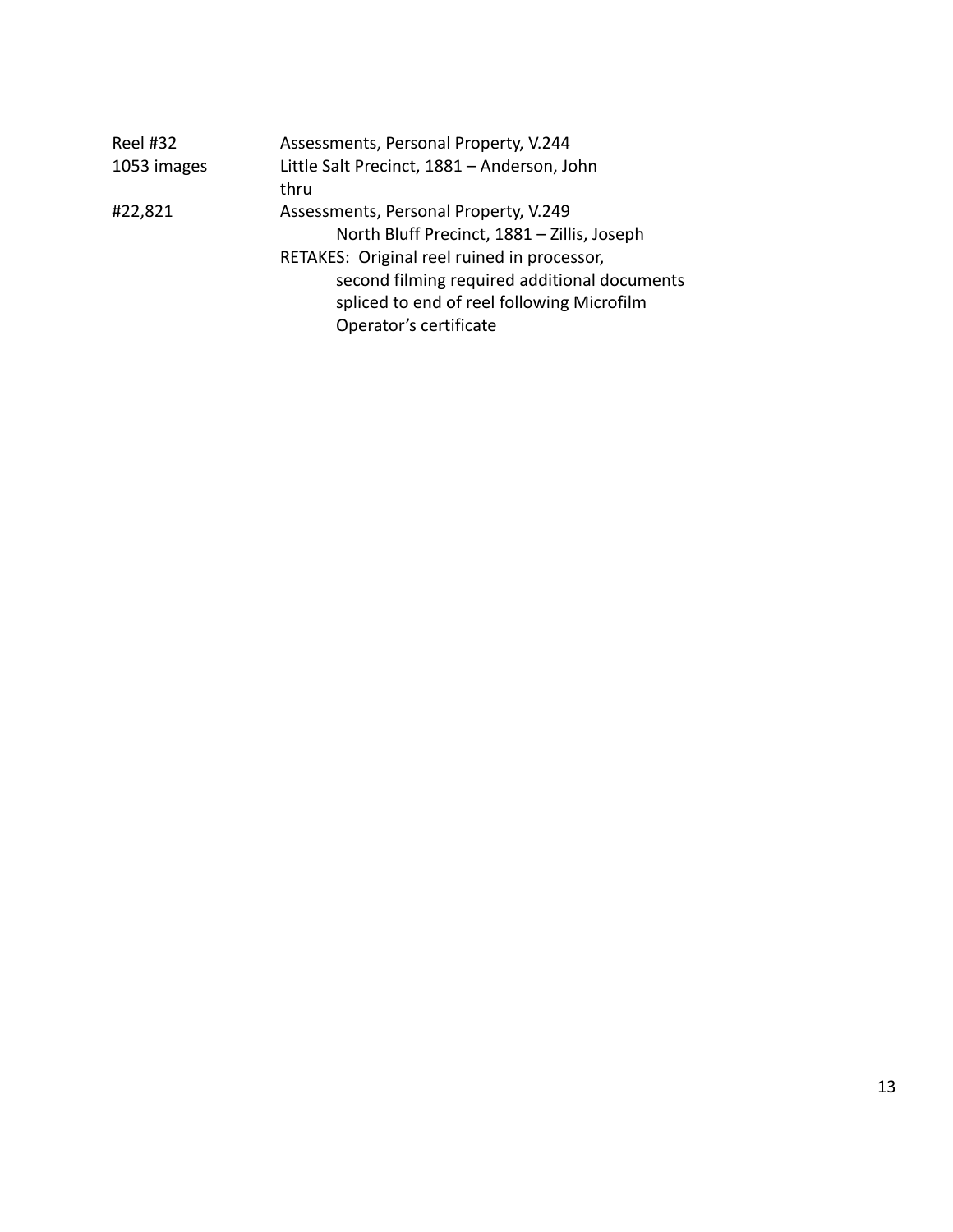| film<br><b>SERIES ONE</b><br><b>MICROFILM RECORD</b> | MP3986                                                                                                                                                                                                                                                                                |
|------------------------------------------------------|---------------------------------------------------------------------------------------------------------------------------------------------------------------------------------------------------------------------------------------------------------------------------------------|
|                                                      | NOTE: Microfilmed by State Records Management Division,<br>precinct targets were not filmed. It is necessary to<br>reel slowly through the volumes to access the proper<br>precinct which normally run alphabetically.<br>Note: Volumes contain real estate and personal, Personal is |
|                                                      | filmed first in the volumes and then real estate.                                                                                                                                                                                                                                     |
| <b>Reel #33</b><br>953 images                        | Assessments, Personal Property, V.250<br>Oak Precinct, 1881 - Allen (E.W.&Co)                                                                                                                                                                                                         |
|                                                      | thru                                                                                                                                                                                                                                                                                  |
| #22,822                                              | Assessments, Personal Property, V.257<br>South Pass Precinct, 1881                                                                                                                                                                                                                    |
|                                                      | CORRECTION: Retake documents at frames 745 & 782                                                                                                                                                                                                                                      |
| <b>Reel #34</b>                                      | Assessments, Personal Property, V.257 (cont)                                                                                                                                                                                                                                          |
| 962 images                                           | South Pass Precinct, 1881 - Draper, Henry<br>thru                                                                                                                                                                                                                                     |
| #22,823                                              | Assessments, Personal Property, V.265<br>Buda Precinct, 1882 - Young, Ervin                                                                                                                                                                                                           |
| <b>Reel #35</b>                                      | Assessments, Personal Property, V.266                                                                                                                                                                                                                                                 |
| 1034 images                                          | Capitol Precinct, 1882 - Amos, John A.<br>thru                                                                                                                                                                                                                                        |
| #22,824                                              | Assessments, Personal Property, V.272<br>Lancaster Precinct, 1882 - Kauffman, D. W.                                                                                                                                                                                                   |
| Reel #36                                             | Assessments, Personal Property, V.272 (cont)                                                                                                                                                                                                                                          |
| 955 documents                                        | Lancaster Precinct, 1882 - Kauffman, Ella M.<br>thru                                                                                                                                                                                                                                  |
| #22,825                                              | Assessments, Personal Property, V.276<br>Little Salt Precinct, 1882 - Schulz, Henry                                                                                                                                                                                                   |
| <b>Reel #37</b>                                      | Assessments, Personal Property, V.276 (cont)                                                                                                                                                                                                                                          |
| 953 images                                           | Little Salt Precinct, 1882 - Finnigan, W. S.<br>thru                                                                                                                                                                                                                                  |
| #22,826                                              | Assessments, Personal Property, V.281<br>Nemaha Precinct, 1882 - Smith, John B.                                                                                                                                                                                                       |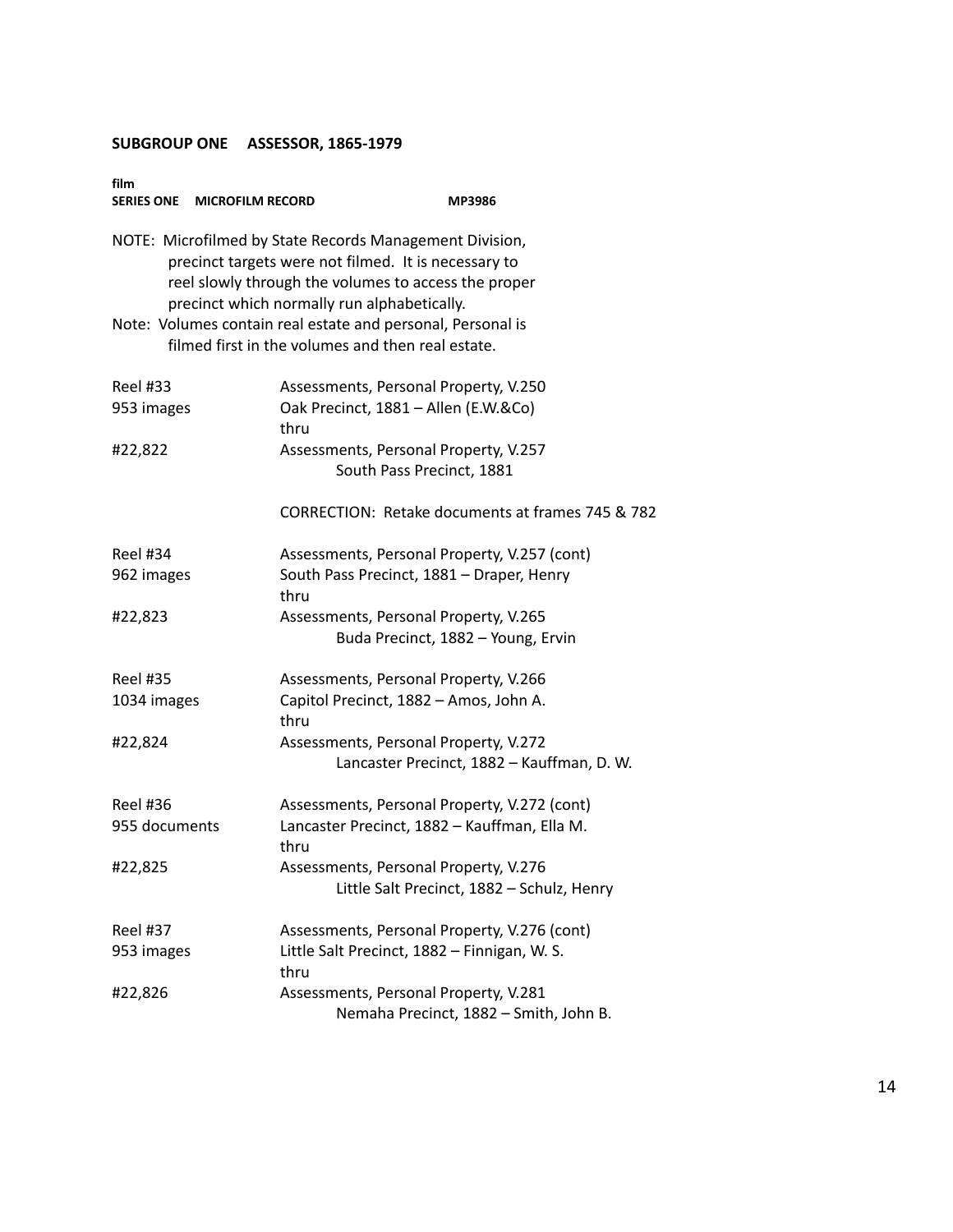| film<br>SERIES ONE MICROFILM RECORD | <b>MP3986</b>                                                                                                                                                                                                          |  |
|-------------------------------------|------------------------------------------------------------------------------------------------------------------------------------------------------------------------------------------------------------------------|--|
|                                     | NOTE: Microfilmed by State Records Management Division,<br>precinct targets were not filmed. It is necessary to<br>reel slowly through the volumes to access the proper<br>precinct which normally run alphabetically. |  |
|                                     | Note: Volumes contain real estate and personal, Personal is<br>filmed first in the volumes and then real estate.                                                                                                       |  |
| <b>Reel #38</b><br>972 images       | Assessments, Personal Property, V.281 (cont)<br>Nemaha Precicnt, 1882 - Smith, Frank<br>thru                                                                                                                           |  |
| #22,827                             | Assessments, Personal Property, V.288<br>Saltillo Precinct, 1882 - Moore, K. G.                                                                                                                                        |  |
| <b>Reel #39</b><br>962 images       | Assessments, Personal Property, V.288 (cont)<br>Saltillo Precinct, 1882 - Nieman, Henry<br>thru                                                                                                                        |  |
| #22,828                             | Assessments, Personal Property, V.296<br>Nemaha Precinct, 1883 - Southwick, J. G.                                                                                                                                      |  |
| <b>Reel #40</b><br>907 images       | Assessments, Personal Property, V.296 (cont)<br>Nemaha Precinct, 1883 - Smith, J. A.<br>thru                                                                                                                           |  |
| #22,829                             | Assessments, Personal Property, V.300<br>Denton Precinct, 1883 - Hudson, E. G.                                                                                                                                         |  |
| <b>Reel #41</b><br>949 images       | Assessments, Personal Property, V.300 (cont)<br>Denton Precinct, 1883 - Hudson, E. G.<br>thru                                                                                                                          |  |
| #22,830                             | Assessments, Personal Property, V.307<br>City of Lincoln, 1883 - Galy, J. B.                                                                                                                                           |  |
| <b>Reel #42</b><br>992 images       | Assessments, Personal Property, V.307 (cont)<br>City of Lincoln, 1883 - Gartner, J.<br>thru                                                                                                                            |  |
| #22,831                             | Assessments, Personal Property, V.312<br>Midland Precinct, 1883 - Jansen Bros & Co.                                                                                                                                    |  |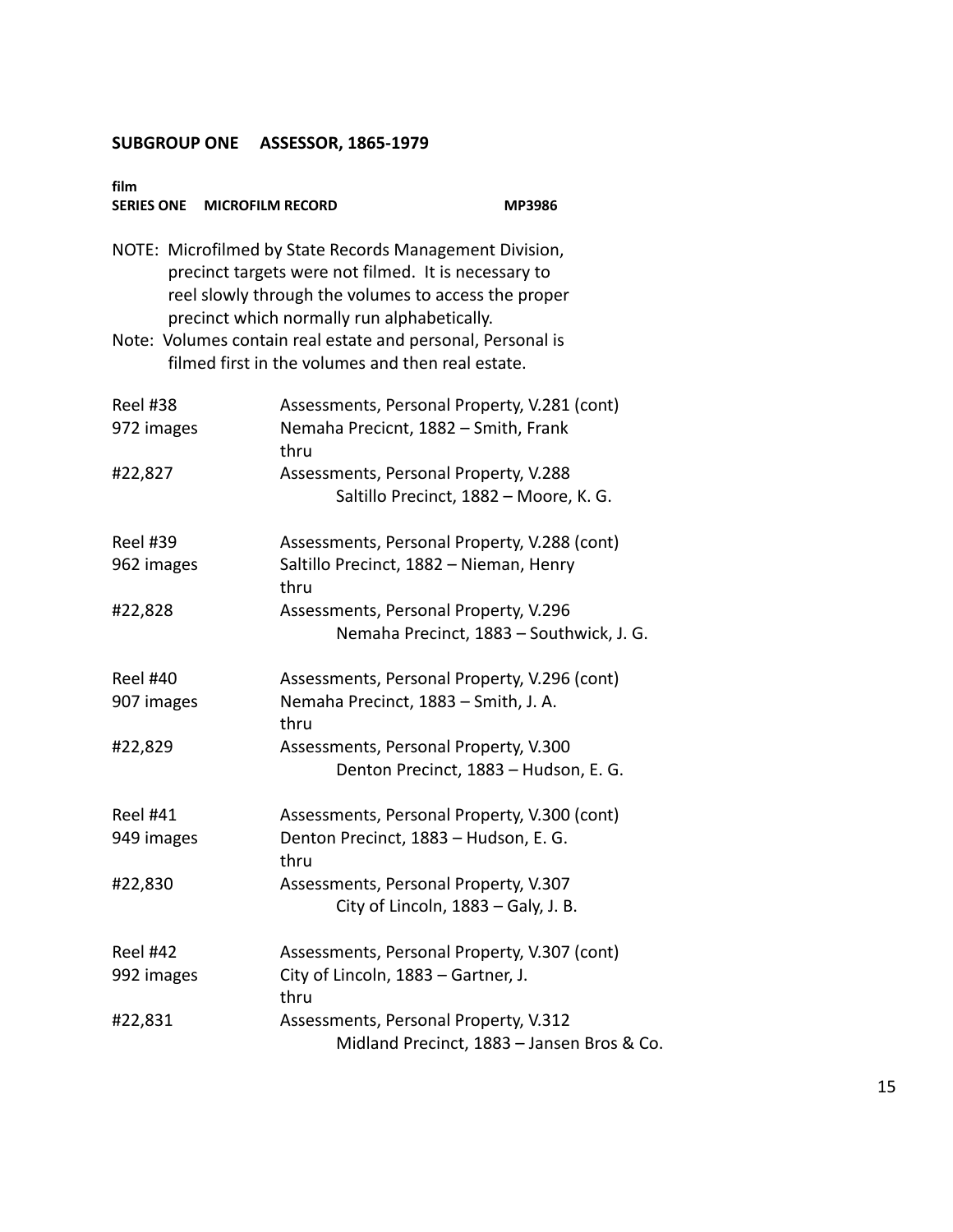| film<br>SERIES ONE MICROFILM RECORD | MP3986                                                                                                                                                                                                                                                                                                                                     |  |
|-------------------------------------|--------------------------------------------------------------------------------------------------------------------------------------------------------------------------------------------------------------------------------------------------------------------------------------------------------------------------------------------|--|
|                                     | NOTE: Microfilmed by State Records Management Division,<br>precinct targets were not filmed. It is necessary to<br>reel slowly through the volumes to access the proper<br>precinct which normally run alphabetically.<br>Note: Volumes contain real estate and personal, Personal is<br>filmed first in the volumes and then real estate. |  |
|                                     |                                                                                                                                                                                                                                                                                                                                            |  |
| <b>Reel #43</b><br>1111 images      | Assessments, Personal Property, V.312 (cont)<br>Midland Precinct, 1883 - Johnson, George H.<br>thru                                                                                                                                                                                                                                        |  |
| #22,832                             | Assessments, Personal Property, V.318<br>Olive Branch Precinct, 1883 - Siely, William                                                                                                                                                                                                                                                      |  |
| <b>Reel #44</b>                     | Assessments, Personal Property, V.318 (cont)                                                                                                                                                                                                                                                                                               |  |
| 1222 images                         | Olive Branch Precinct, 1883 - Sandbrink, Fred<br>thru                                                                                                                                                                                                                                                                                      |  |
| #22,836                             | Assessments, Personal Property, V.327<br>Waverly Precinct, 1883 - Loder, L. J.                                                                                                                                                                                                                                                             |  |
| <b>Reel #45</b>                     | Assessments, Personal Property, V.327 (cont)                                                                                                                                                                                                                                                                                               |  |
| 1237 images                         | Waverly Precinct, 1883 - Loder, John P.<br>thru                                                                                                                                                                                                                                                                                            |  |
| #22,837                             | Assessments, Personal Property, V.334                                                                                                                                                                                                                                                                                                      |  |
|                                     | Buda Precinct, 1884 - Schnake, F.                                                                                                                                                                                                                                                                                                          |  |
| <b>Reel #46</b>                     | Assessments, Personal Property, V.334 (cont)                                                                                                                                                                                                                                                                                               |  |
| 1104 images                         | Buda Precinct, 1884 - Scott, Jacob<br>thru                                                                                                                                                                                                                                                                                                 |  |
| #22,838                             | Assessments, Real Estate-Lands, V.341<br>Denton Precinct, 1884 - NW4, S19-T9N-R5E                                                                                                                                                                                                                                                          |  |
| <b>Reel #47</b>                     | Assessments, Real Estate-Lands, V.341 (cont)                                                                                                                                                                                                                                                                                               |  |
| 1080 images                         | Denton Precinct, 1886, p.65<br>thru                                                                                                                                                                                                                                                                                                        |  |
| #22,839                             | Assessments, Personal Property, V.350<br>p.21 - Grant Precinct, 1884                                                                                                                                                                                                                                                                       |  |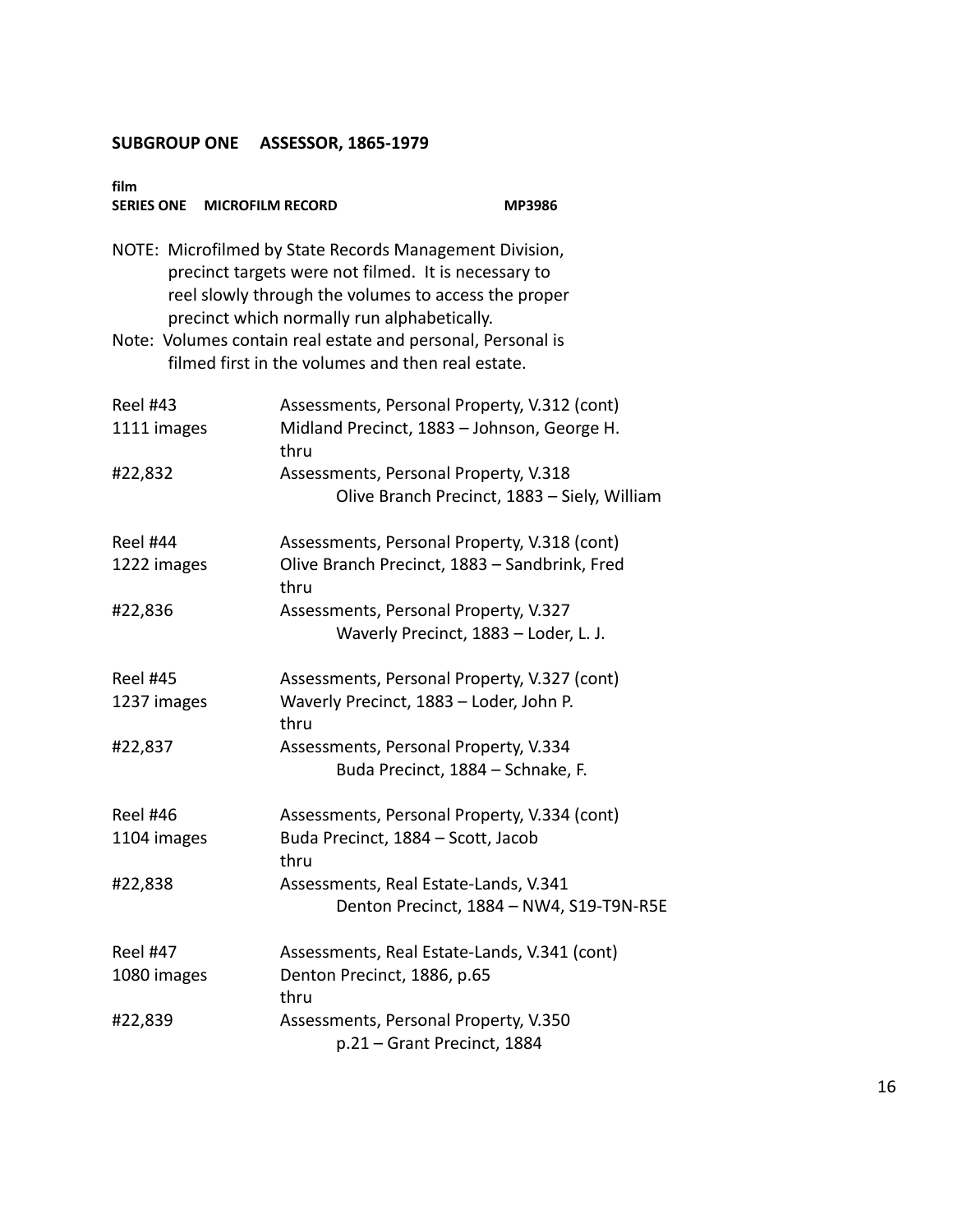| film<br>SERIES ONE MICROFILM RECORD | MP3986                                                                                                                                                                                                                 |
|-------------------------------------|------------------------------------------------------------------------------------------------------------------------------------------------------------------------------------------------------------------------|
|                                     | NOTE: Microfilmed by State Records Management Division,<br>precinct targets were not filmed. It is necessary to<br>reel slowly through the volumes to access the proper<br>precinct which normally run alphabetically. |
|                                     | Note: Volumes contain real estate and personal, Personal is<br>filmed first in the volumes and then real estate.                                                                                                       |
| Reel #48<br>1116 images             | Assessments, Personal Property, V.350 (cont)<br>p.22 - Grant Precinct, 1884<br>thru                                                                                                                                    |
| #22,840                             | Assessments, Personal Property, V.359<br>Midland Precinct, 1884 - Hoerner, Eugene E.                                                                                                                                   |
| <b>Reel #49</b><br>986 images       | Assessments, Personal Property, V.359 (cont)<br>Midland Precinct, 1884 - Yates, B. H.<br>thru                                                                                                                          |
| #22,841                             | Assessments, Personal Property, V.368<br>p.47 - Oak Precinct, 1884                                                                                                                                                     |
| <b>Reel #50</b>                     | Assessments, Personal Property, V.368 (cont)                                                                                                                                                                           |
| 1000 images                         | p.48 - Oak Precinct, 1884<br>thru                                                                                                                                                                                      |
| #22,857                             | Assessments, Personal Property, V.375<br>Saltillo Precinct, 1884 - Meniman, Dennis                                                                                                                                     |
| <b>Reel #51</b><br>1094 images      | Assessments, Personal Property, V.375 (cont)<br>Saltillo Precinct, 1884 - Morrison, R. R.<br>thru                                                                                                                      |
| #22,858                             | Assessments, Real Estate-Lands, V.384<br>Waverly Precinct, 1884 - S6-T11N-R8E                                                                                                                                          |
|                                     | CORRECTION: v.381 filmed out of order before V.380                                                                                                                                                                     |
| <b>Reel #52</b>                     | Assessments, Real Estate-Lands, V.384 (cont)                                                                                                                                                                           |
| 1079 images                         | Waverly Precinct, 1884 - S6-T11N-R8E<br>thru                                                                                                                                                                           |
| #22,869                             | Assessments, Personal Property, V.390<br>Antelope Precinct, 1885 - Tanzalin, C.V.                                                                                                                                      |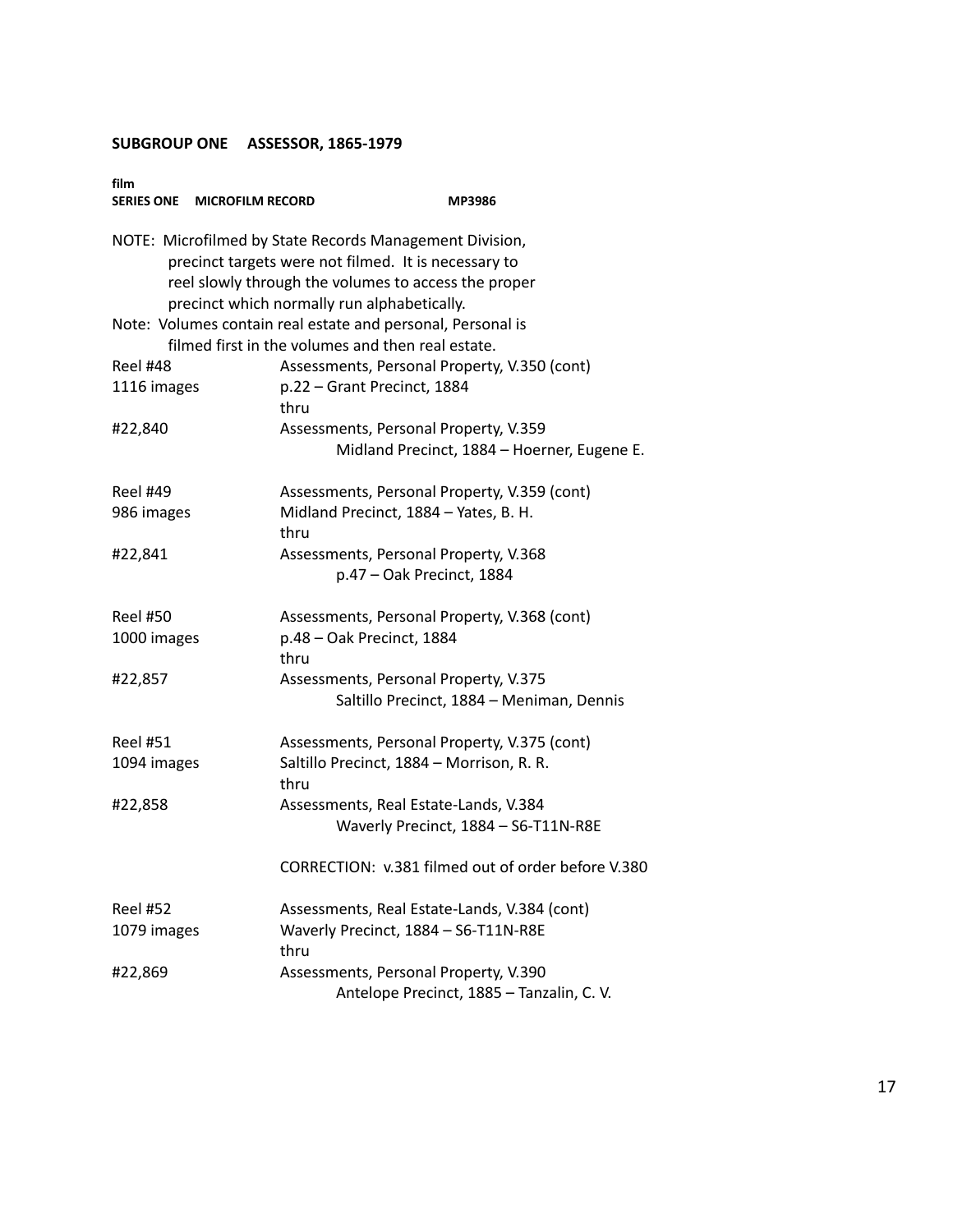| film<br>SERIES ONE MICROFILM RECORD                                                                                                                                                                                    |                                                                                                                  | MP3986                                     |  |
|------------------------------------------------------------------------------------------------------------------------------------------------------------------------------------------------------------------------|------------------------------------------------------------------------------------------------------------------|--------------------------------------------|--|
| NOTE: Microfilmed by State Records Management Division,<br>precinct targets were not filmed. It is necessary to<br>reel slowly through the volumes to access the proper<br>precinct which normally run alphabetically. |                                                                                                                  |                                            |  |
|                                                                                                                                                                                                                        | Note: Volumes contain real estate and personal, Personal is<br>filmed first in the volumes and then real estate. |                                            |  |
| <b>Reel #53</b><br>1096 images                                                                                                                                                                                         | Assessments, Personal Property, V.390 (cont)<br>Antelope Precinct, 1885 - Thorpe, Frank<br>thru                  |                                            |  |
| #22,870                                                                                                                                                                                                                | Assessments, Personal Property, V.396<br>Centerville Precinct, 1885 - Zimmerman                                  |                                            |  |
| <b>Reel #54</b><br>1146 images                                                                                                                                                                                         | Assessments, Personal Property, V.397<br>Centerville Precinct, 1885 - Arnold, A. W.<br>thru                      |                                            |  |
| #22,871                                                                                                                                                                                                                | Assessments, Personal Property, V.407<br>Grant Precinct, 1885 - Binford, J. N.                                   |                                            |  |
| <b>Reel #55</b><br>1143 images                                                                                                                                                                                         | Assessments, Personal Property, V.407 (cont)<br>Grant Precinct, 1885 - Binford, Amos<br>thru                     |                                            |  |
| #22,872                                                                                                                                                                                                                | Assessments, Real Estate-Lands, V.416                                                                            | Middle Creek Precinct, 1885 - S35-T10N-R5E |  |
| <b>Reel #56</b><br>1107 images                                                                                                                                                                                         | Assessments, Personal Property, V.417<br>Midland Precinct, 1885 - Adler, M.<br>thru                              |                                            |  |
| #22,873                                                                                                                                                                                                                | Assessments, Personal Property, V.426<br>Nemaha Precinct, 1885 - Baird, C. N.                                    |                                            |  |
| <b>Reel #57</b><br>1170 images                                                                                                                                                                                         | Assessments, Personal Property, V.426 (cont)<br>Nemaha Precinct, 1885 - Baker, L. A.<br>thru                     |                                            |  |
| #22,874                                                                                                                                                                                                                | Assessments, Personal Property, V.434<br>Saltillo Precinct, 1885 - Talmon, John                                  |                                            |  |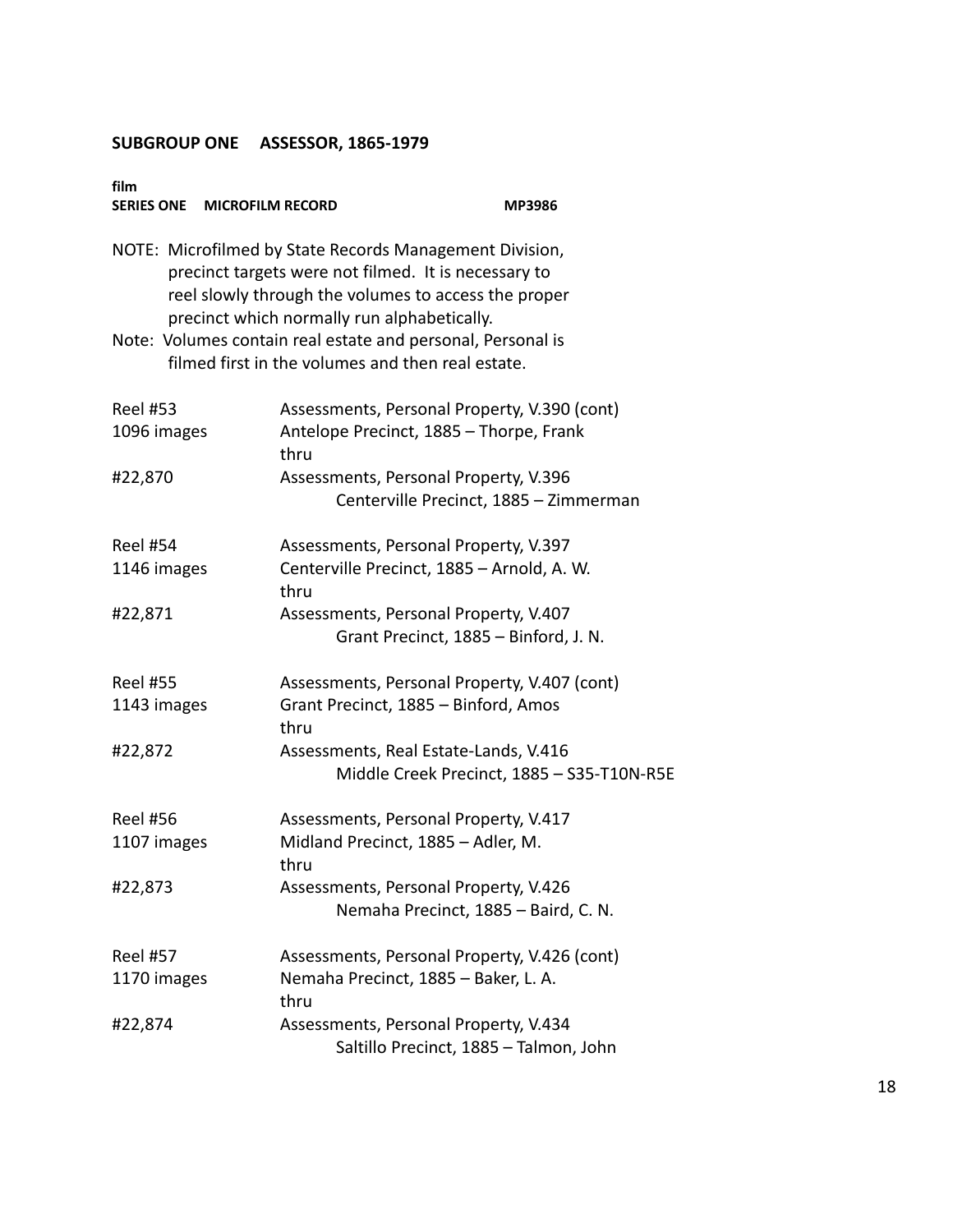**film SERIES ONE MICROFILM RECORD MP3986** 

NOTE: Microfilmed by State Records Management Division, precinct targets were not filmed. It is necessary to reel slowly through the volumes to access the proper precinct which normally run alphabetically. Note: Volumes contain real estate and personal, Personal is filmed first in the volumes and then real estate.

| <b>Reel #58</b><br>1059 images | Assessments, Personal Property, V.434 (cont)<br>Saltillo Precinct, 1885 - Talmon, H. M.                                                        |
|--------------------------------|------------------------------------------------------------------------------------------------------------------------------------------------|
| #22,875                        | thru<br>Assessments, Personal Property, V.442<br>Waverly Precinct, 1885 - Ward, Albert                                                         |
| <b>Reel #59</b><br>1131 images | Assessments, Personal Property, V.442 (cont)<br>Waverly Precinct, 1885 - Ward, Milham<br>thru                                                  |
| #22,876                        | Assessments, Personal Property, V.448<br>Antelope Precinct, 1886 - Wallace, William                                                            |
| <b>Reel #60</b><br>1108 images | Assessments, Personal Property, V.448 (cont)<br>Antelope Precinct, 1886 - Wes<br>thru                                                          |
| #22,889                        | Assessments, Personal Property, V.454<br>Capitol Precinct, 1886 - Melone, H. C.                                                                |
|                                | CORRECTION: V.449, pp. 104-107 filmed out of<br>order following p.120<br>CORRECTION: V.449, pp. 143-169 filmed out of<br>order following p.220 |
| <b>Reel #61</b><br>1028 images | Assessments, Personal Property, V.454 (cont)<br>Capitol Precinct, 1886 - Mitchell, A. R.<br>thru                                               |
| #22,890                        | Assessments, Real Estate-Lands, V.461<br>Elk Precinct, 1886 - S4-T11N-R5E (Reeves)                                                             |
| <b>Reel #62</b>                | Assessments, Real Estate-Lands, V.461 (cont)<br>Elk Precinct, 1886 - S4-T11N-R5E (Reeves cont)<br>thru                                         |
| #22,891                        | Assessments, Personal Property, V.472<br>Highland Precinct, 1886 - Renken, M.                                                                  |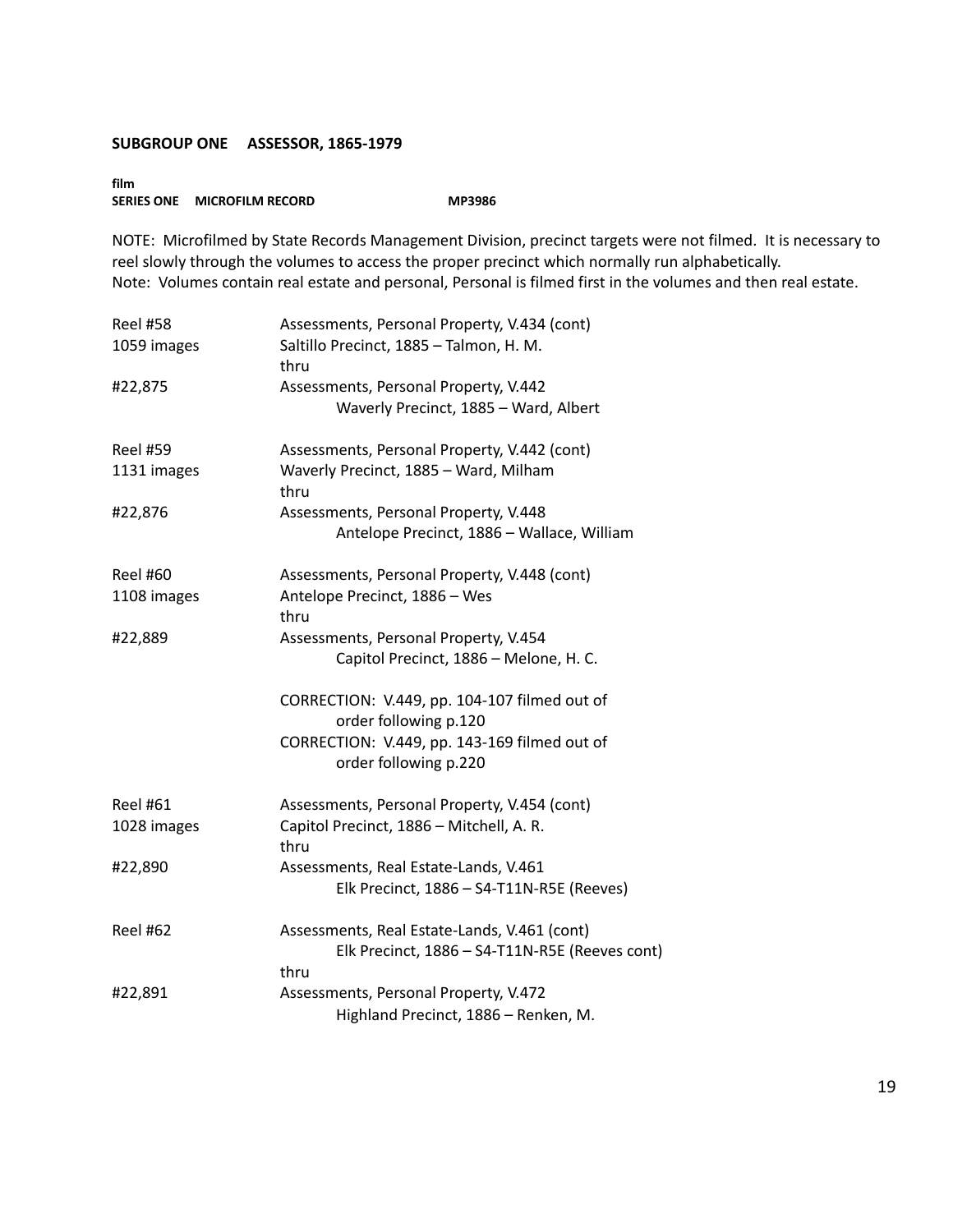| film            | SERIES ONE MICROFILM RECORD                 | MP3986                                                                                                                                                                  |
|-----------------|---------------------------------------------|-------------------------------------------------------------------------------------------------------------------------------------------------------------------------|
|                 | precinct which normally run alphabetically. | NOTE: Microfilmed by State Records Management Division,<br>precinct targets were not filmed. It is necessary to<br>reel slowly through the volumes to access the proper |
|                 |                                             | Note: Volumes contain real estate and personal, Personal is<br>filmed first in the volumes and then real estate.                                                        |
| Reel#63         |                                             | Assessments, Personal Property, V.472 (cont)                                                                                                                            |
| 1118 images     | thru                                        | Highland Precinct, 1886 - Roland, George                                                                                                                                |
| #22,906         |                                             | Assessments, Personal Property, V.479<br>Midland Precinct, 1886 - Phillips, N. H.                                                                                       |
| Reel #64        |                                             | Assessments, Personal Property, V.479 (cont)                                                                                                                            |
| 1024 imges      | thru                                        | Midland Precinct, 1886 - Plummer, John A.                                                                                                                               |
| #22,907         |                                             | Assessments, Personal Property, V.487<br>Oak Precinct, 1886 - McIntosh                                                                                                  |
| <b>Reel #65</b> |                                             | Assessments, Personal Property, V.487 (cont)                                                                                                                            |
| 1091 images     | thru                                        | Oak Precinct, 1886 - Marsden, C.                                                                                                                                        |
| #22,908         |                                             | Assessments, Personal Property, V.497<br>Saltillo Precinct, 1886 - Frankfather, A. K.                                                                                   |
| Reel #66        |                                             | Assessments, Personal Property, V.497 (cont)                                                                                                                            |
| 1045 images     | thru                                        | Saltillo Precinct, 1886 - Frankfather, F. M.                                                                                                                            |
| #22,909         |                                             | Assessments, Personal Property, V.508<br>Waverly Village, 1886 - Helmer, A.                                                                                             |
| <b>Reel #67</b> |                                             | Assessments, Personal Property, V.508 (cont)                                                                                                                            |
| 1045 images     | thru                                        | Waverly Village, 1886 - Helmer, A.                                                                                                                                      |
| #22,910         |                                             | Assessments, Personal Property, V.514<br>Antelope Precinct, 1887 - Prescott, A. S.                                                                                      |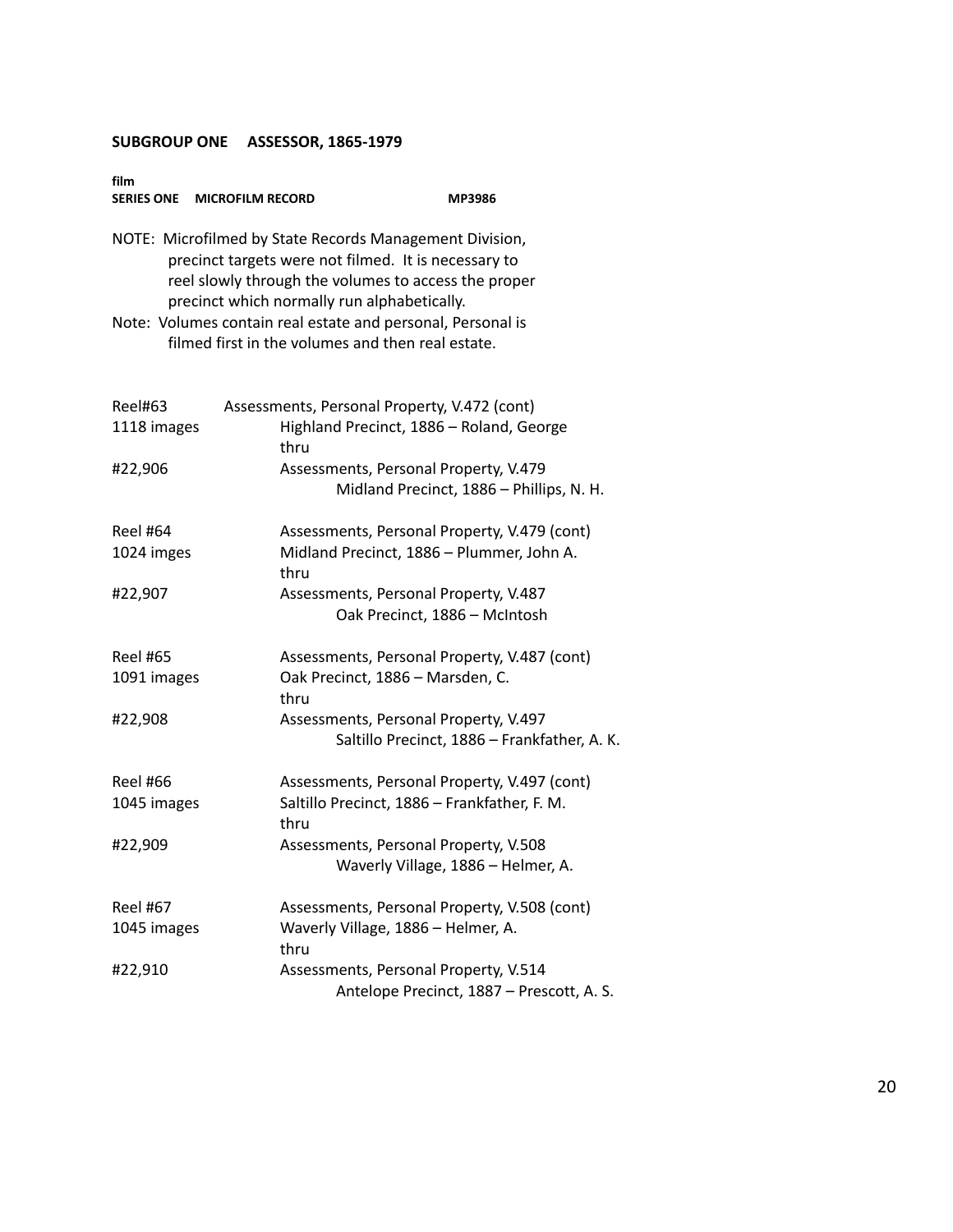| film<br>SERIES ONE MICROFILM RECORD | MP3986                                                                                                                                                                                                                 |
|-------------------------------------|------------------------------------------------------------------------------------------------------------------------------------------------------------------------------------------------------------------------|
|                                     | NOTE: Microfilmed by State Records Management Division,<br>precinct targets were not filmed. It is necessary to<br>reel slowly through the volumes to access the proper<br>precinct which normally run alphabetically. |
|                                     | Note: Volumes contain real estate and personal, Personal is<br>filmed first in the volumes and then real estate.                                                                                                       |
| <b>Reel #68</b>                     | Assessments, Personal Property, V.514 (cont)                                                                                                                                                                           |
| 984 images                          | Antelope Precinct, 1887 - Pershing, John J.<br>thru                                                                                                                                                                    |
| #22,911                             | Assessments, Personal Property, V.519                                                                                                                                                                                  |
|                                     | Capitol Precinct, 1887 - Ogden, S. C.                                                                                                                                                                                  |
| <b>Reel #69</b>                     | Assessments, Personal Property, V.519 (cont)                                                                                                                                                                           |
| 1084 images                         | Capitol Precinct, 1887 - Overton, R. P.<br>thru                                                                                                                                                                        |
| #22,923                             | Assessments, Personal Property, V.522                                                                                                                                                                                  |
|                                     | Centerville Precinct, 1887 - Stutheit, Wm.                                                                                                                                                                             |
| <b>Reel #70</b>                     | Assessments, Personal Property, V.522 (cont)                                                                                                                                                                           |
| 1056 images                         | Centerville Precinct, 1887 - Schmutte, Henry<br>thru                                                                                                                                                                   |
| #22,924                             | Assessments, Personal Property, V.532<br>Government, 1887 - Schuler, John                                                                                                                                              |
| <b>Reel #71</b>                     | Assessments, Personal Property, V.532 (cont)                                                                                                                                                                           |
| 1024 images                         | Government, 1887 - Boehimer, Frank A., agt<br>thru                                                                                                                                                                     |
| #22,925                             | Assessments, Personal Property, V.542                                                                                                                                                                                  |
|                                     | Middle Creek Precinct, 1887 - Swaney, J. H.                                                                                                                                                                            |
| <b>Reel #72</b>                     | Assessments, Personal Property, V.542 (cont)                                                                                                                                                                           |
| 1127 images                         | Middle Creek Precinct, 1887 - Sanders, Fritz<br>thru                                                                                                                                                                   |
| #22,926                             | Assessments, Personal Property, V.549                                                                                                                                                                                  |
|                                     | Nemaha Precinct, 1887 - Betzer, H. M.                                                                                                                                                                                  |
| <b>Reel #73</b>                     | Assessments, Personal Property, V.549 (cont)                                                                                                                                                                           |
| 983 images                          | Nemaha Precinct, 1887 - Betzer, R. C.<br>thru                                                                                                                                                                          |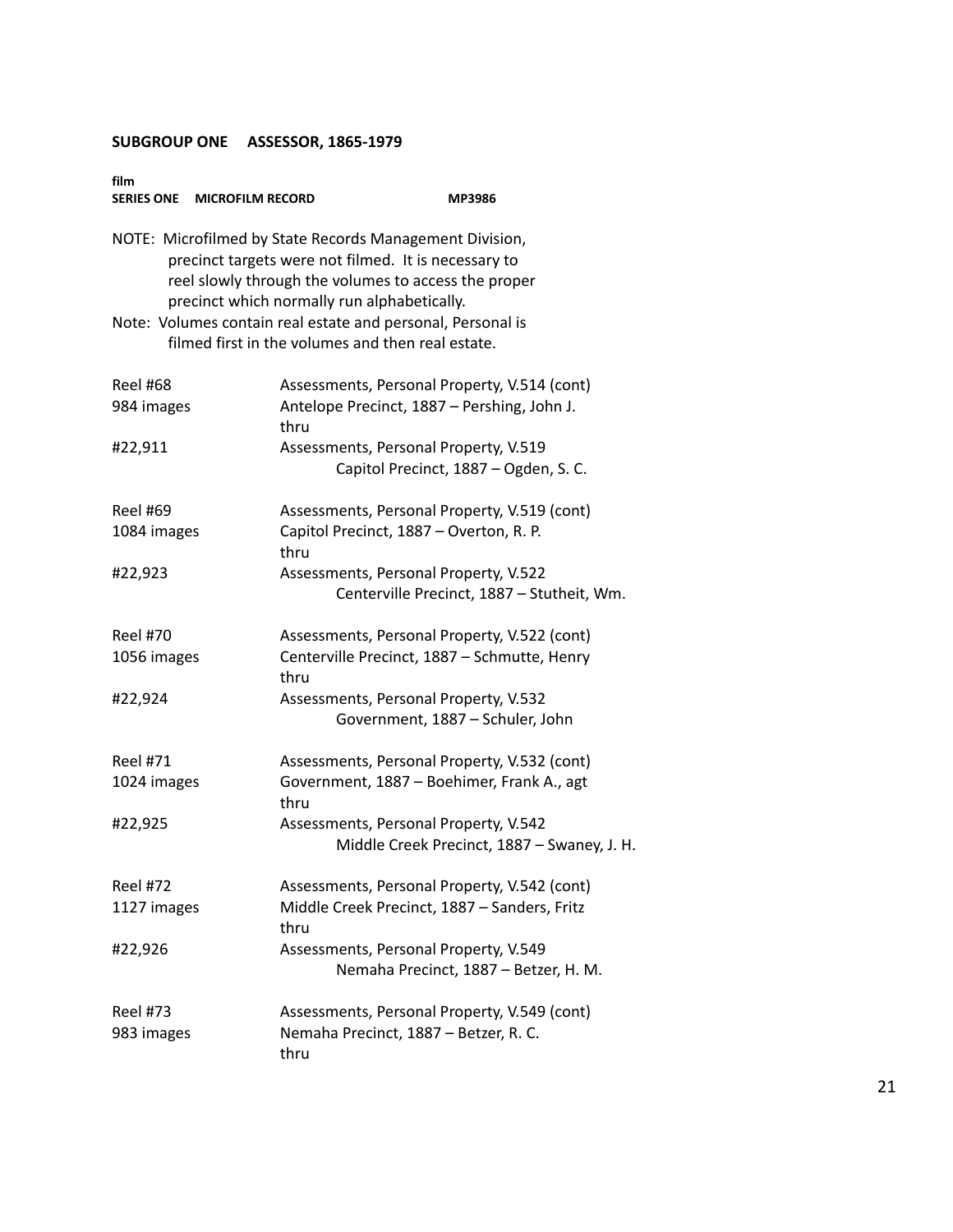#### #22,927 Assessments, Personal Property, V.557 Panama Precinct, 1887 – Anderson, Neils

| film<br>SERIES ONE MICROFILM RECORD | MP3986                                                                                                                                                                                                                                                                                                                                     |
|-------------------------------------|--------------------------------------------------------------------------------------------------------------------------------------------------------------------------------------------------------------------------------------------------------------------------------------------------------------------------------------------|
|                                     | NOTE: Microfilmed by State Records Management Division,<br>precinct targets were not filmed. It is necessary to<br>reel slowly through the volumes to access the proper<br>precinct which normally run alphabetically.<br>Note: Volumes contain real estate and personal, Personal is<br>filmed first in the volumes and then real estate. |
| <b>Reel #74</b>                     | Assessments, Personal Property, V.557 (cont)                                                                                                                                                                                                                                                                                               |
| 1137 images                         | Panama Precinct, 1887 - Abbink, G.<br>thru                                                                                                                                                                                                                                                                                                 |
| #22,928                             | Assessments, Personal Property, V.568                                                                                                                                                                                                                                                                                                      |
|                                     | South Pass Precinct, 1887 - Skinner, D. A.                                                                                                                                                                                                                                                                                                 |
| <b>Reel #75</b>                     | Assessments, Personal Property, V.568 (cont)                                                                                                                                                                                                                                                                                               |
| 1089 images                         | South Pass Precinct, 1887 - Schruers, M. J.<br>thru                                                                                                                                                                                                                                                                                        |
| #22,929                             | Assessments, Personal Property, V.579                                                                                                                                                                                                                                                                                                      |
|                                     | Yankee Hill Precinct, 1887 - Simmons, Amos                                                                                                                                                                                                                                                                                                 |
| <b>Reel #76</b>                     | Assessments, Personal Property, V.579 (cont)                                                                                                                                                                                                                                                                                               |
| 1174 images                         | Yankee Hill Precinct, 1887 - Simmons, Amos<br>thru                                                                                                                                                                                                                                                                                         |
| #22,930                             | Assessments, Personal Property, V.585                                                                                                                                                                                                                                                                                                      |
|                                     | Capitol Precinct, 1888 - Riordan, A. C.                                                                                                                                                                                                                                                                                                    |
| <b>Reel #77</b>                     | Assessments, Personal Property, V.585 (cont)                                                                                                                                                                                                                                                                                               |
| 1082 images                         | Capitol Precinct, 1888 - Rickett, A. C.<br>thru                                                                                                                                                                                                                                                                                            |
| #22,939                             | Assessments, Personal Property, V.596                                                                                                                                                                                                                                                                                                      |
|                                     | Grant Precinct, 1888 - Ma                                                                                                                                                                                                                                                                                                                  |
| <b>Reel #78</b>                     | Assessments, Personal Property, V.596 (cont)                                                                                                                                                                                                                                                                                               |
| 1152 images                         | Grant Precinct, 1888 - Magie, Leo                                                                                                                                                                                                                                                                                                          |
|                                     | thru                                                                                                                                                                                                                                                                                                                                       |
| #22,972                             | Assessments, Personal Property, V.604                                                                                                                                                                                                                                                                                                      |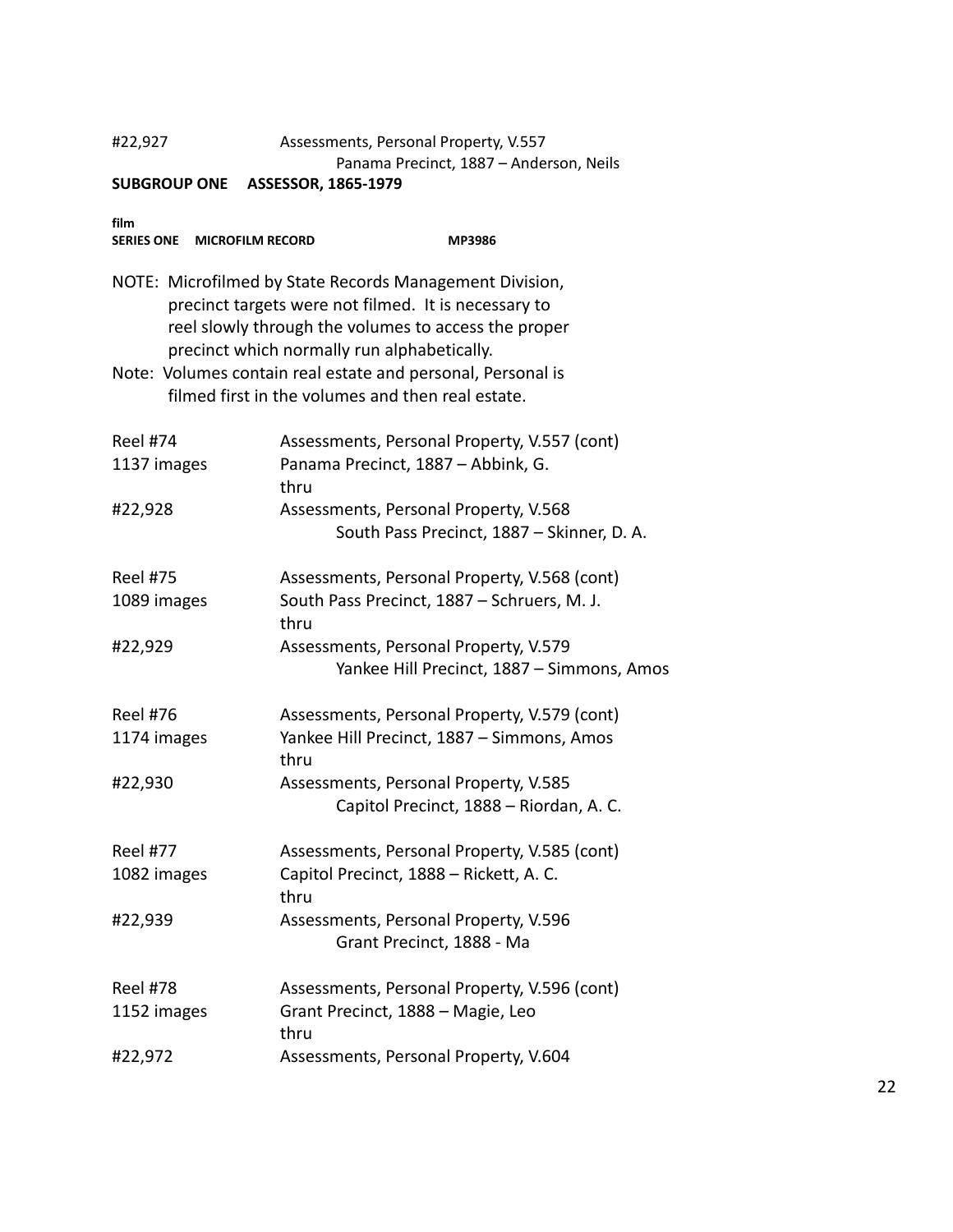## Lincoln City Ward 1, 1888 – Hiemann, George

| Reel#79     | Assessments, Personal Property, V.604 (cont) |
|-------------|----------------------------------------------|
| 1165 images | Lincoln City Ward 1, 1888 - Hiemann, George  |
|             | thru                                         |
| #22,973     | Assessments, Personal Property, V.608        |
|             | Lincoln City Ward 3, 1888 - Aeville, C. T.   |

| film<br>SERIES ONE MICROFILM RECORD                                                                                                                                                                                                                                                                                                        |                                                                                                        | <b>MP3986</b>                              |  |
|--------------------------------------------------------------------------------------------------------------------------------------------------------------------------------------------------------------------------------------------------------------------------------------------------------------------------------------------|--------------------------------------------------------------------------------------------------------|--------------------------------------------|--|
| NOTE: Microfilmed by State Records Management Division,<br>precinct targets were not filmed. It is necessary to<br>reel slowly through the volumes to access the proper<br>precinct which normally run alphabetically.<br>Note: Volumes contain real estate and personal, Personal is<br>filmed first in the volumes and then real estate. |                                                                                                        |                                            |  |
| <b>Reel #80</b>                                                                                                                                                                                                                                                                                                                            | Assessments, Personal Property, V.608 (cont)                                                           |                                            |  |
| 952 images                                                                                                                                                                                                                                                                                                                                 | Lincoln City Ward 3, 1888 - Barr, Leopold<br>thru                                                      |                                            |  |
| #22,974                                                                                                                                                                                                                                                                                                                                    | Assessments, Personal Property, V.611                                                                  | Lincoln City Ward 5, 1888 - Shamp, Jerome  |  |
| <b>Reel #81</b>                                                                                                                                                                                                                                                                                                                            | Assessments, Personal Property, V.611 (cont)                                                           |                                            |  |
| 849 images                                                                                                                                                                                                                                                                                                                                 | Lincoln City Ward 5, 1888 - Shamp, Jerome<br>thru                                                      |                                            |  |
| #22,975                                                                                                                                                                                                                                                                                                                                    | Assessments, Personal Property, V.616<br>Little Salt Precinct, 1888 - Anderson, John                   |                                            |  |
| <b>Reel #82</b>                                                                                                                                                                                                                                                                                                                            | Assessments, Personal Property, V.616 (cont)                                                           |                                            |  |
| 1142 images                                                                                                                                                                                                                                                                                                                                | Little Salt Precinct, 1888 - Anderson, Salamone<br>thru                                                |                                            |  |
| #22,976                                                                                                                                                                                                                                                                                                                                    | Assessments, Personal Property, V.628                                                                  | Olive Branch Precinct, 1888 - Krum, August |  |
| <b>Reel #83</b><br>1107 images                                                                                                                                                                                                                                                                                                             | Assessments, Personal Property, V.628 (cont)<br>Olive Branch Precinct, 1888 - Kuhlmann, August<br>thru |                                            |  |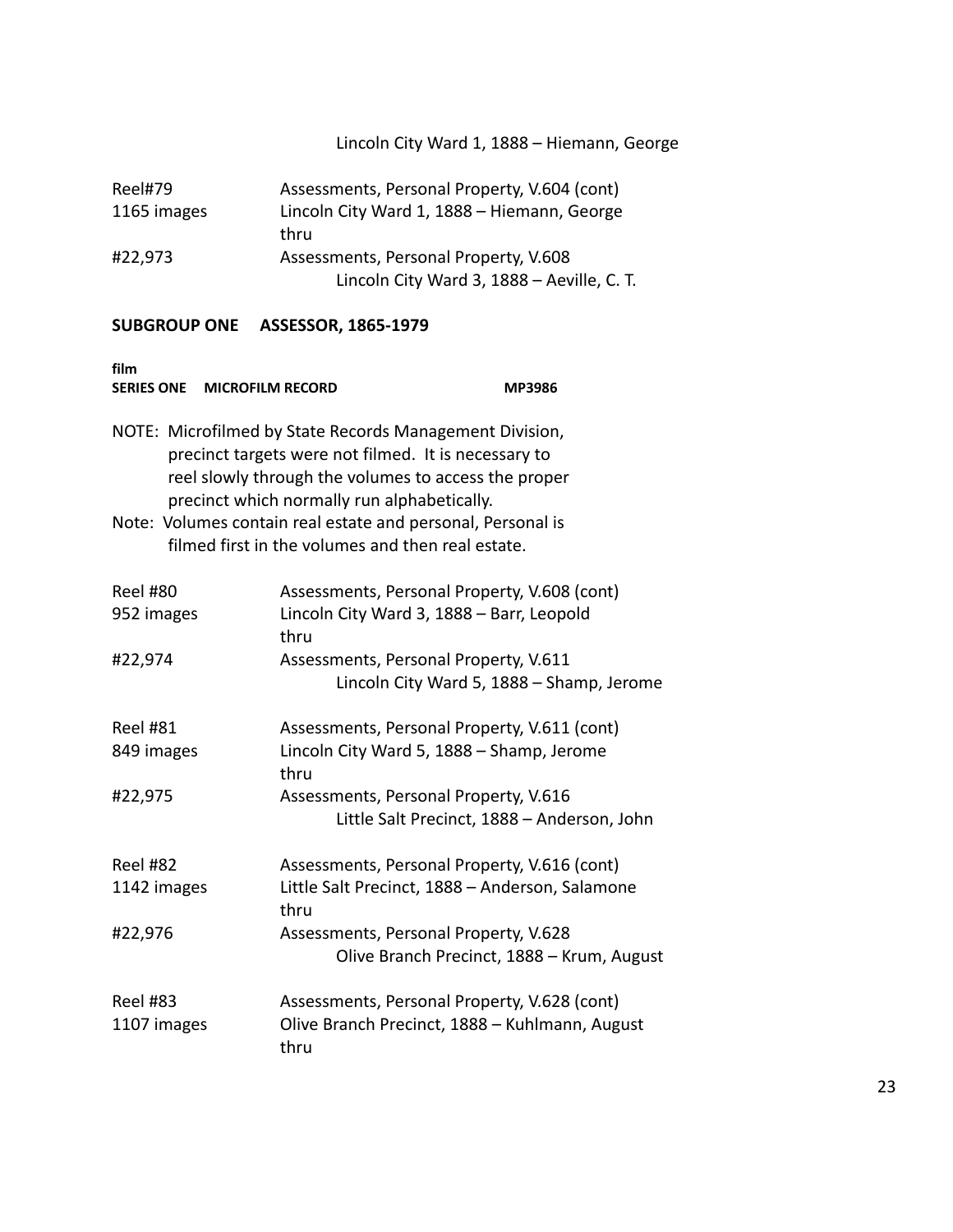| #22,977     | Assessments, Personal Property, V.639<br>South Pass Precinct, 1888 - Ruig, Cornelius |
|-------------|--------------------------------------------------------------------------------------|
| Reel #84    | Assessments, Personal Property, V.639 (cont)                                         |
| 1053 images | South Pass Precinct, 1888 - Rosenfelt, Henry<br>thru                                 |
| #22,978     | Assessments, Personal Property, V.651                                                |
|             | West Oak Precinct, 1888 - Thorpe, P. L.                                              |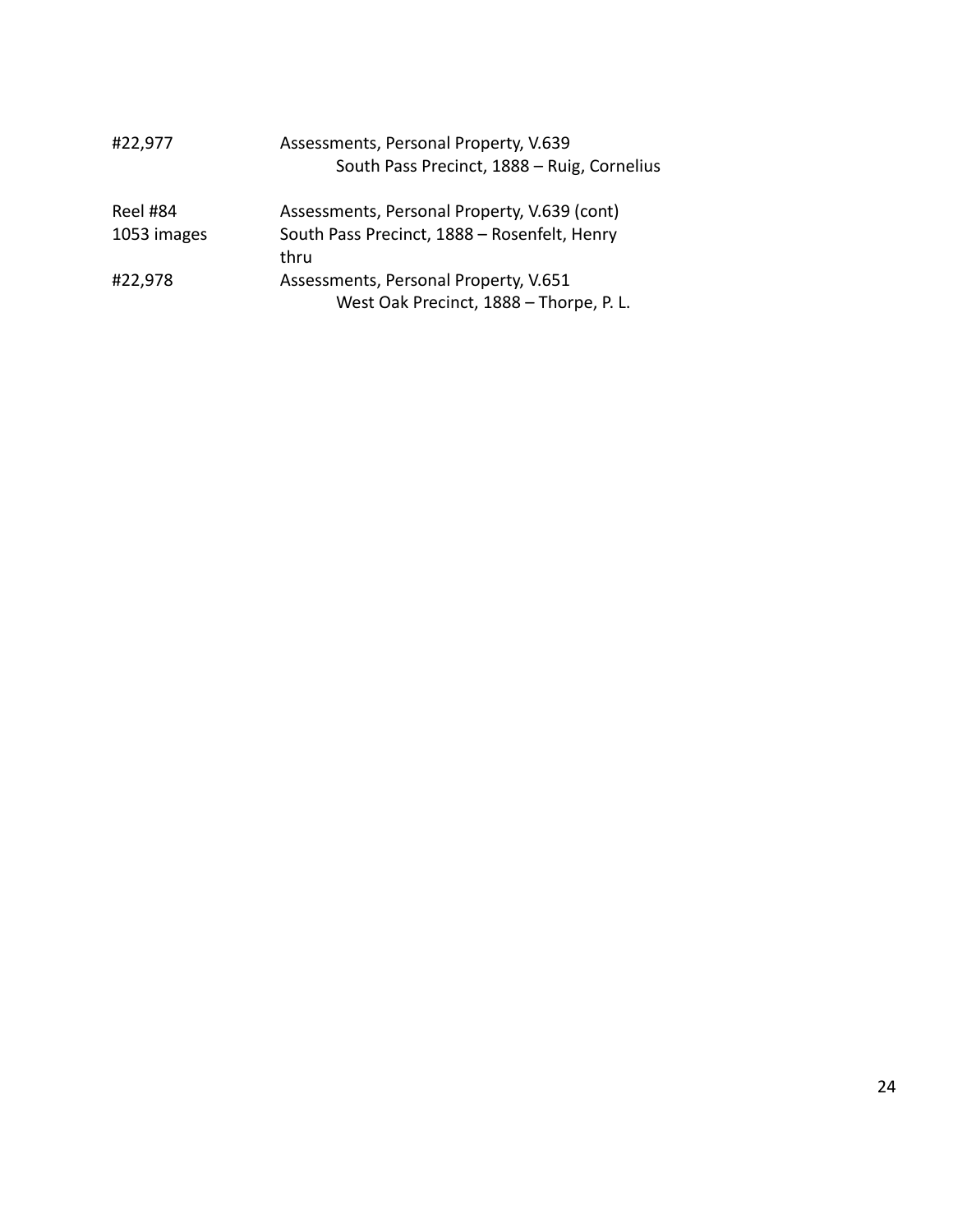| film<br>SERIES ONE MICROFILM RECORD                                                                                                                                                                                    |                                                                                                                  | <b>MP3986</b> |  |
|------------------------------------------------------------------------------------------------------------------------------------------------------------------------------------------------------------------------|------------------------------------------------------------------------------------------------------------------|---------------|--|
| NOTE: Microfilmed by State Records Management Division,<br>precinct targets were not filmed. It is necessary to<br>reel slowly through the volumes to access the proper<br>precinct which normally run alphabetically. |                                                                                                                  |               |  |
|                                                                                                                                                                                                                        | Note: Volumes contain real estate and personal, Personal is<br>filmed first in the volumes and then real estate. |               |  |
| <b>Reel #85</b><br>908 images                                                                                                                                                                                          | Assessments, Personal Property, V.651 (cont)<br>West Oak Precinct, 1888 - Thorpe, G.E.<br>thru                   |               |  |
| #22,979                                                                                                                                                                                                                | Assessments, Personal Property, V.668<br>Lancaster Precinct, 1889 - Holm, David                                  |               |  |
| <b>Reel #86</b><br>681 images                                                                                                                                                                                          | Assessments, Personal Property, V.668 (cont)<br>Lancaster Precinct, 1889 - Holm, David<br>thru                   |               |  |
| #22,980                                                                                                                                                                                                                | Assessments, Personal Property, V.677<br>Lincoln City Ward 5, 1889 - Zehrung, Henry                              |               |  |
| <b>Reel #87</b><br>836 images                                                                                                                                                                                          | Assessments, Personal Property, V.677 (cont)<br>Lincoln City Ward 5, 1889 - Zehrung, Henry<br>thru               |               |  |
| #22,981                                                                                                                                                                                                                | Assessments, Personal Property, V.685<br>Nemaha Precinct, 1889 - Weston, James A                                 |               |  |
| <b>Reel #88</b><br>947 images                                                                                                                                                                                          | Assessments, Personal Property, V.685 (cont)<br>Nemaha Precinct, 1889 - Weston, Perry E.<br>thru                 |               |  |
| #22,982                                                                                                                                                                                                                | Assessments, Personal Property, V.700<br>Waverly Village, 1889 - Stewart, J. H.                                  |               |  |
| <b>Reel #89</b><br>836 images                                                                                                                                                                                          | Assessments, Personal Property, V.700 (cont)<br>Waverly Village, 1889 - Stockton, Ellen<br>thru                  |               |  |
| #22,983                                                                                                                                                                                                                | Assessments, Personal Property, V.715<br>Firth Precinct, 1890 - Wiltshack                                        |               |  |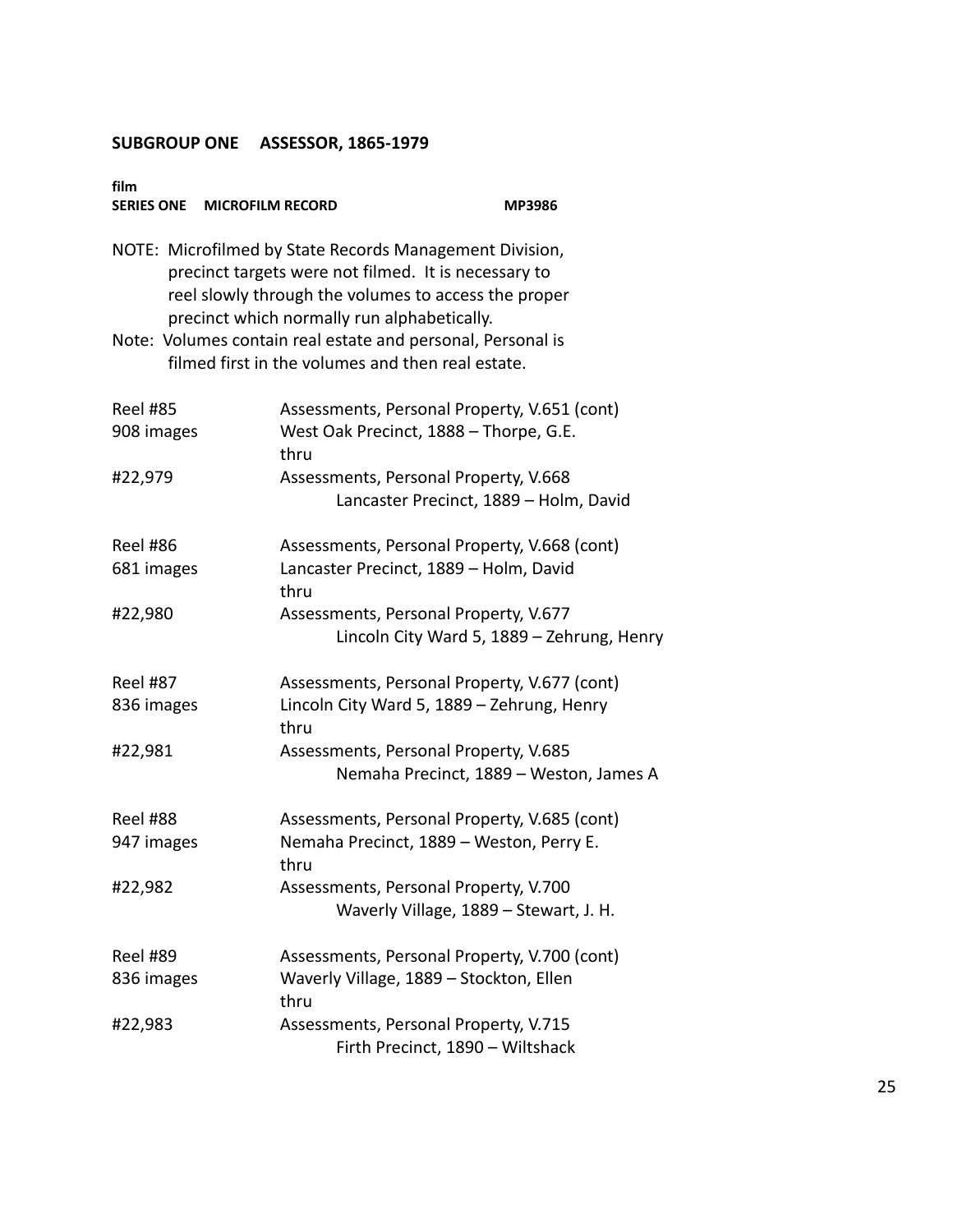| film<br>SERIES ONE MICROFILM RECORD | <b>MP3986</b>                                                                                                                                                                                                          |
|-------------------------------------|------------------------------------------------------------------------------------------------------------------------------------------------------------------------------------------------------------------------|
|                                     | NOTE: Microfilmed by State Records Management Division,<br>precinct targets were not filmed. It is necessary to<br>reel slowly through the volumes to access the proper<br>precinct which normally run alphabetically. |
|                                     | Note: Volumes contain real estate and personal, Personal is<br>filmed first in the volumes and then real estate.                                                                                                       |
| <b>Reel #90</b><br>784 images       | Assessments, Personal Property, V.715 (cont)<br>Firth Precinct, 1890 - Wiltshack, C. M.<br>thru                                                                                                                        |
| #22,984                             | Assessments, Real Estate-Lots, V.727<br>Lincoln City Ward 3, 1890 - Block 5, Lot 4                                                                                                                                     |
|                                     | CORRECTION: Start target in error, shows Roll 89                                                                                                                                                                       |
| <b>Reel #91</b><br>703 images       | Assessments, Personal Property, V.728<br>Lincoln City Ward 4, 1890 - Allen, F. E.<br>thru                                                                                                                              |
| #22,985                             | Assessments, Personal Property, V.736<br>Little Salt Precinct, 1890 - Zimmerman                                                                                                                                        |
| <b>Reel #92</b><br>929 images       | Assessments, Real Estate-Lands, V.736 (cont)<br>Little Salt Precinct, 1890 - - NE4, S1-T12N-R6E<br>thru                                                                                                                |
| #22,986                             | Assessments, Personal Property, V.754<br>Waverly Village, 1890 - Oleson, Carl                                                                                                                                          |
| <b>Reel #93</b><br>756 images       | Assessments, Personal Property, V.754 (cont)<br>Waverly Village, 1890 - Penn, R. Z.<br>thru                                                                                                                            |
| #22,987                             | Assessments, Personal Property, V.773<br>Lincoln City Ward 2, 1891 - Milken, D.                                                                                                                                        |
| Reel #94<br>1201 images             | Assessments, Personal Property, V.773 (cont)<br>Lincoln City Ward 2, 1891 - Murray, W. J.<br>thru                                                                                                                      |
| #22,988                             | Assessments, Personal Property, V.779<br>Lincoln City Ward 4, 1891 - Bielefeldt, C. A.                                                                                                                                 |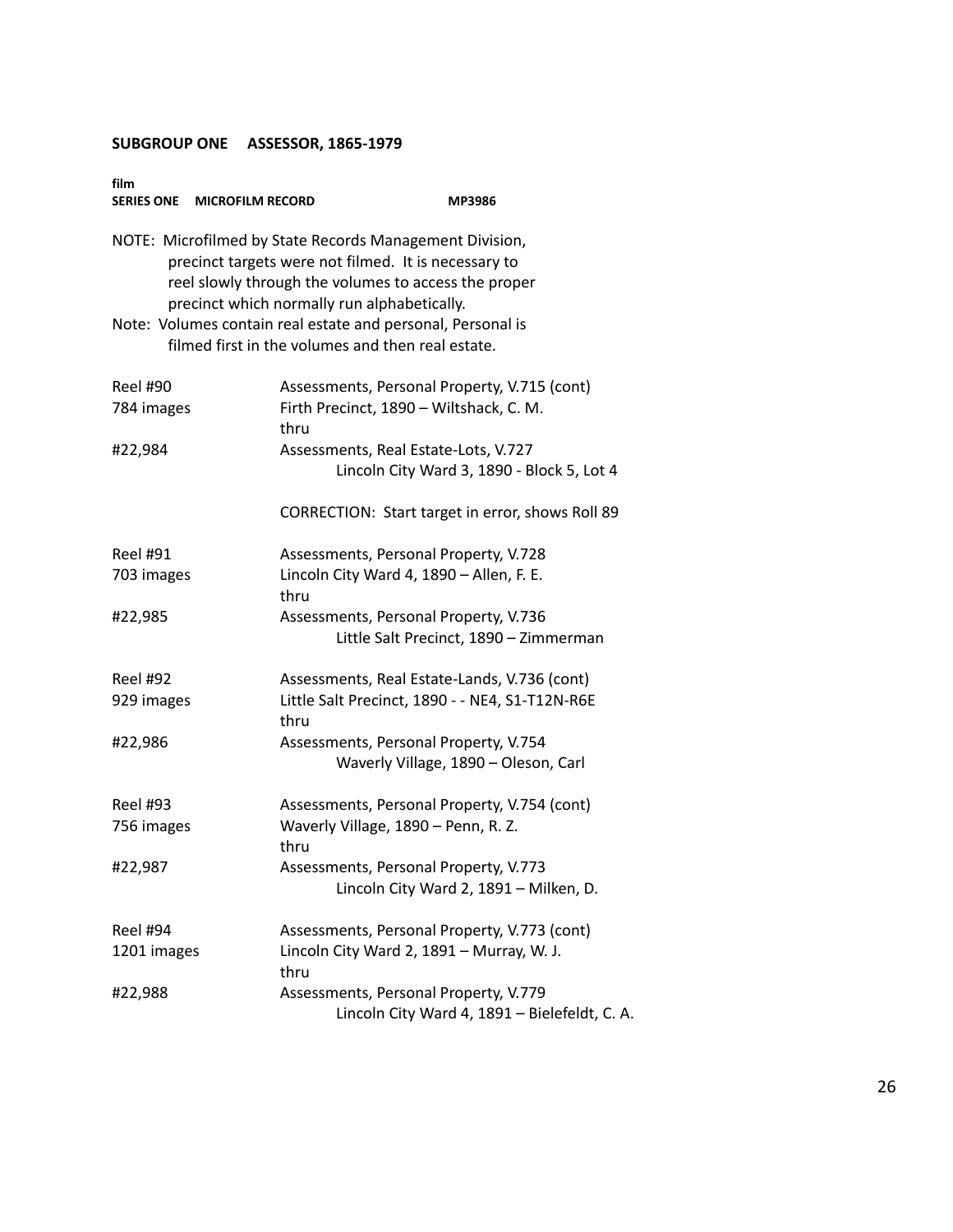| film<br><b>SERIES ONE</b> | <b>MICROFILM RECORD</b><br><b>MP3986</b>                                                                                                                                                                               |
|---------------------------|------------------------------------------------------------------------------------------------------------------------------------------------------------------------------------------------------------------------|
|                           | NOTE: Microfilmed by State Records Management Division,<br>precinct targets were not filmed. It is necessary to<br>reel slowly through the volumes to access the proper<br>precinct which normally run alphabetically. |
|                           | Note: Volumes contain real estate and personal, Personal is<br>filmed first in the volumes and then real estate.                                                                                                       |
| <b>Reel #95</b>           | Assessments, Personal Property, V.779 (cont)                                                                                                                                                                           |
| 1080 images               | Lincoln City Ward 4, 1891 - Barry, G. N.<br>thru                                                                                                                                                                       |
| #                         | Assessments, Personal Property, V.784                                                                                                                                                                                  |
|                           | Lincoln City Ward 6, 1891 - Engla, Charle                                                                                                                                                                              |
| <b>Reel #96</b>           | Assessments, Personal Property, V.784 (cont)                                                                                                                                                                           |
| 800 images                | Lincoln City Ward 6, 1891 - Engler, George<br>thru                                                                                                                                                                     |
| #22,990                   | Assessments, Real Estate-Lands, V.799                                                                                                                                                                                  |
|                           | Saltillo Precinct, 1891 - SW4, S17-T8N-R7E, Lot 11                                                                                                                                                                     |
| <b>Reel #97</b>           | Assessments, Real Estate-Lands, V.799 (cont)                                                                                                                                                                           |
| 762 images                | Saltillo Precinct, 1891 - SW4, S17-T8N-R7E, Lot 12<br>thru                                                                                                                                                             |
| #22,991                   | Assessments, Real Estate-Lands, V.816<br>Denton Precinct, 1892 - SE4, Lot 1, T9N-R5E                                                                                                                                   |
|                           | NOTE: v.802, p.1 is missing                                                                                                                                                                                            |
|                           | NOTE: 1884 Real Property can also be found in<br>Vs. 811-812, 1891 Recaps                                                                                                                                              |
| <b>Reel #98</b>           | Assessments, Real Estate-Lands, V.816 (cont)                                                                                                                                                                           |
| 737 images                | Denton Precinct, 1892 - SE4, S2-T9N-R5E<br>thru                                                                                                                                                                        |
| #22,992                   | Assessments, Personal Property, V.831                                                                                                                                                                                  |
|                           | Lincoln City Ward 4, 1892 - Dorgan, John T.                                                                                                                                                                            |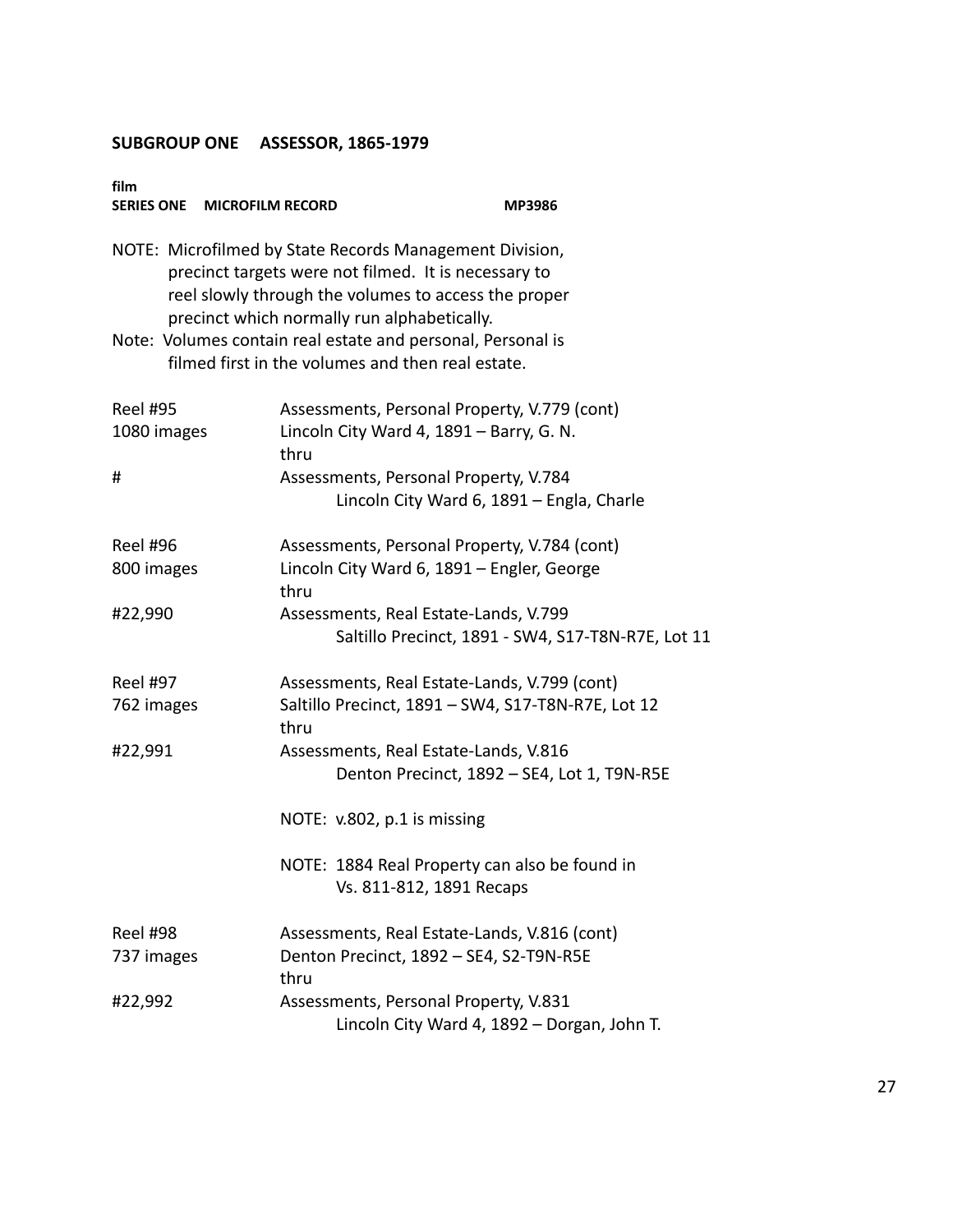| film<br>SERIES ONE MICROFILM RECORD | MP3986                                                                                                                                                                                                                 |
|-------------------------------------|------------------------------------------------------------------------------------------------------------------------------------------------------------------------------------------------------------------------|
|                                     | NOTE: Microfilmed by State Records Management Division,<br>precinct targets were not filmed. It is necessary to<br>reel slowly through the volumes to access the proper<br>precinct which normally run alphabetically. |
|                                     | Note: Volumes contain real estate and personal, Personal is<br>filmed first in the volumes and then real estate.                                                                                                       |
| <b>Reel #99</b>                     | Assessments, Personal Property, V.831 (cont)                                                                                                                                                                           |
| 739 images                          | Lincoln City Ward 4, 1892 - Epperson, W.<br>thru                                                                                                                                                                       |
| #22,993                             | Assessments, Real Estate-Lands, V.839                                                                                                                                                                                  |
|                                     | Middle Creek Precinct, 1892                                                                                                                                                                                            |
|                                     | N2SW4, Lots 10/13, Range 5E                                                                                                                                                                                            |
| Reel #100                           | Assessments, Real Estate-Lands, V.839 (cont)                                                                                                                                                                           |
| 930 images                          | Middle Creek Precinct, 1892 - SW4, T10N-R5E<br>thru                                                                                                                                                                    |
| #23,017                             | Assessments, Real Estate-Lots, V.856                                                                                                                                                                                   |
|                                     | West Lincoln, 1892 - Block 29, Lots 10-11                                                                                                                                                                              |
|                                     | CORRECTION: V.853, pp.85-88 filmed out of sequence                                                                                                                                                                     |
| Reel #101                           | Assessments, Real Estate-Lots, V.856 (cont)                                                                                                                                                                            |
| 767 images                          | West Lincoln, 1892 - Block 29, Lots 12-13<br>thru                                                                                                                                                                      |
| #23,023                             | Assessments, Personal Property, V.875<br>Lincoln City Ward 2, 1893 - Feiland                                                                                                                                           |
| <b>Reel #102</b>                    | Assessments, Personal Property, V.875 (cont)                                                                                                                                                                           |
| 774 images                          | Lincoln City Ward 2, 1893 - Fuschia, Leonard<br>thru                                                                                                                                                                   |
| #23,024                             | Assessments, Real Estate-Lots, V.884                                                                                                                                                                                   |
|                                     | Lincoln City Ward 6, 1893 - Block 2, Lot 15                                                                                                                                                                            |
| Reel #103                           | Assessments, Real Estate-Lots, V.884 (cont)                                                                                                                                                                            |
| 773 images                          | Lincoln City Ward 6, 1893, p.24<br>thru                                                                                                                                                                                |
| #23,025                             | Assessments, Personal Property, V.900<br>Stevens Creek Precinct, 1893 - Shultz, William                                                                                                                                |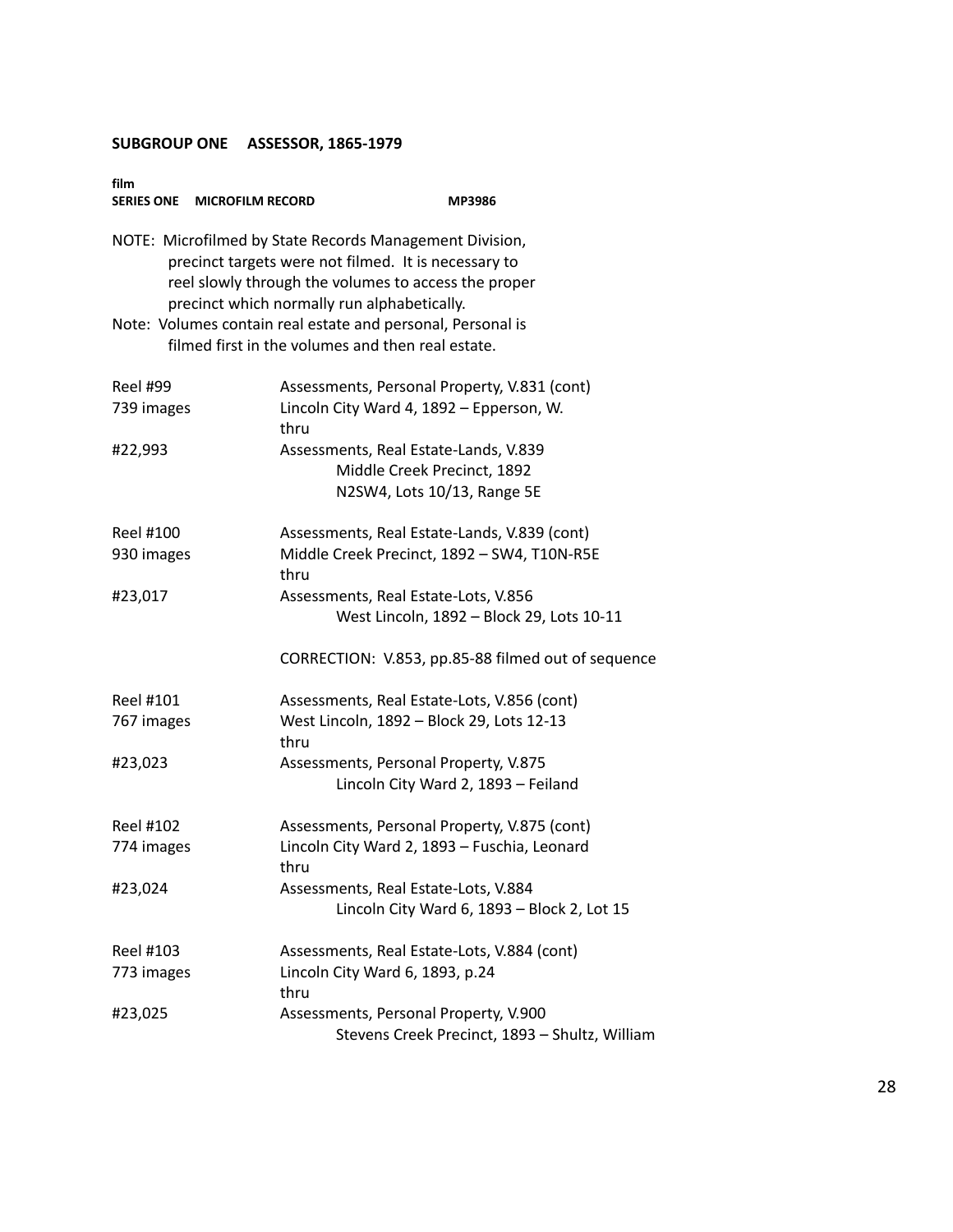| film<br>SERIES ONE MICROFILM RECORD                                                                                                                                                                                                                                                   |                                                                                                       | MP3986                                         |  |
|---------------------------------------------------------------------------------------------------------------------------------------------------------------------------------------------------------------------------------------------------------------------------------------|-------------------------------------------------------------------------------------------------------|------------------------------------------------|--|
| NOTE: Microfilmed by State Records Management Division,<br>precinct targets were not filmed. It is necessary to<br>reel slowly through the volumes to access the proper<br>precinct which normally run alphabetically.<br>Note: Volumes contain real estate and personal, Personal is |                                                                                                       |                                                |  |
|                                                                                                                                                                                                                                                                                       | filmed first in the volumes and then real estate.                                                     |                                                |  |
| <b>Reel #104</b><br>778 images                                                                                                                                                                                                                                                        | Assessments, Personal Property, V.900 (cont)<br>Stevens Creek Precinct, 1893 - Stanley, W. A.<br>thru |                                                |  |
| #23,026                                                                                                                                                                                                                                                                               | Assessments, Personal Property, V.919<br>Havelock, 1894 - Grensel, E. S.                              |                                                |  |
| Reel #105<br>767 images                                                                                                                                                                                                                                                               | Assessments, Personal Property, V.919 (cont)<br>Havelock, 1894 - Graham, Davis<br>thru                |                                                |  |
| #23,027                                                                                                                                                                                                                                                                               | Assessments, Real Estate-Lots, V.932                                                                  | Lincoln City Ward 5, 1894 - Blk 1, Lot 4, p.79 |  |
| Reel #106                                                                                                                                                                                                                                                                             | Assessments, Real Estate-Lots, V.932 (cont)                                                           |                                                |  |
| 784 images                                                                                                                                                                                                                                                                            | Lincoln City Ward 6, 1894 - Blk 1, Lot 5, p.80<br>thru                                                |                                                |  |
| #23,045                                                                                                                                                                                                                                                                               | Assessments, Personal Property, V.947<br>Rock Creek Precinct, 1894 - Belle, W. F.                     |                                                |  |
| Reel #107                                                                                                                                                                                                                                                                             | Assessments, Personal Property, V.947 (cont)                                                          |                                                |  |
| 782 images                                                                                                                                                                                                                                                                            | Rock Creek Precinct, 1894 - Blomstrom, O.<br>thru                                                     |                                                |  |
| #23,046                                                                                                                                                                                                                                                                               | Assessments, Personal Property, V.966<br>Firth Precinct, 1895 - Crandall, W. J.                       |                                                |  |
| Reel #108                                                                                                                                                                                                                                                                             | Assessments, Personal Property, V.966 (cont)                                                          |                                                |  |
| 1054 images                                                                                                                                                                                                                                                                           | Firth Precinct, 1895 - Collins, George F.<br>thru                                                     |                                                |  |
| #23,047                                                                                                                                                                                                                                                                               | Assessments, Personal Property, V.977<br>Lincoln City Ward 3, 1895 - Mohler, B. F.                    |                                                |  |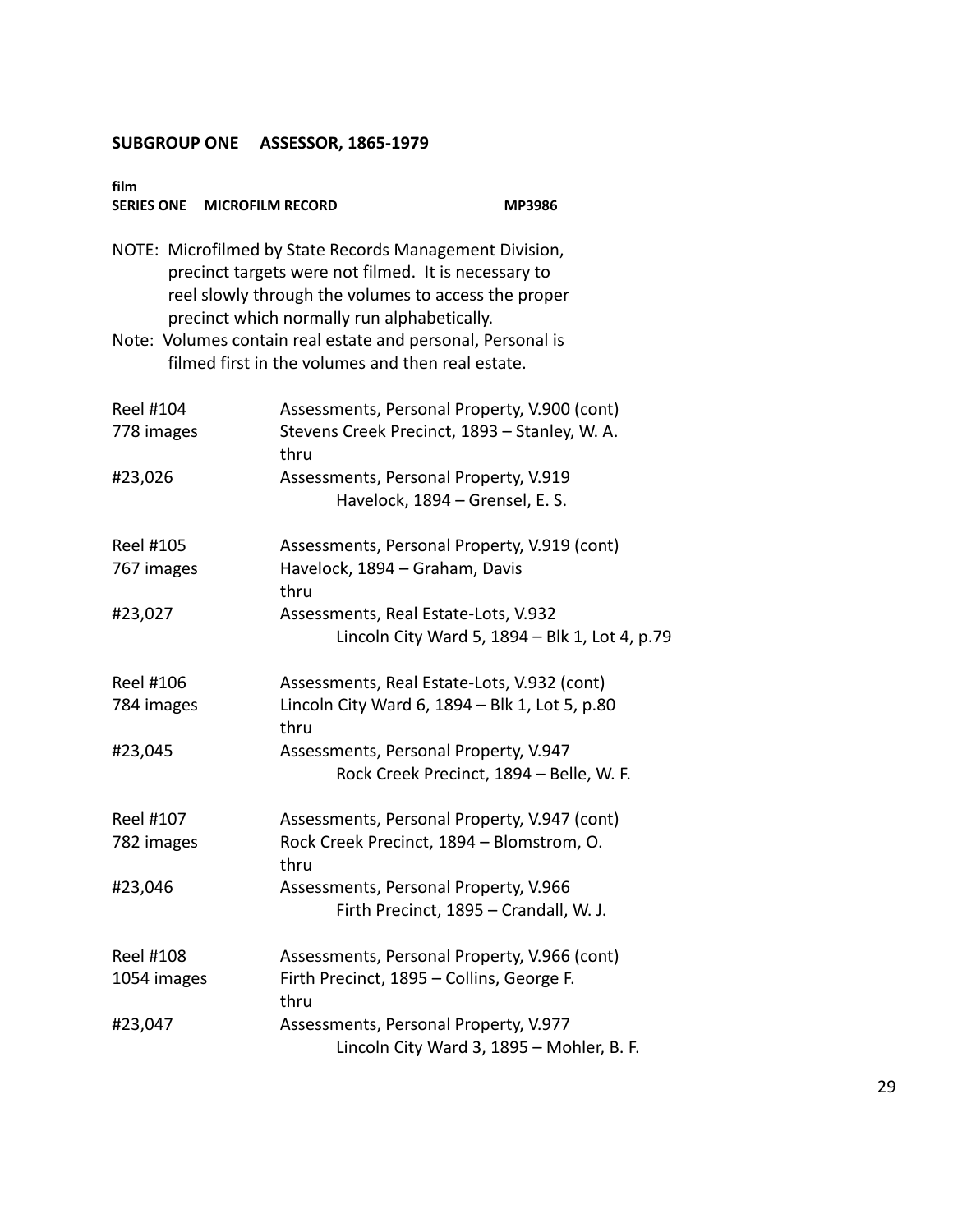| Reel #109  | Assessments, Personal Property, V.977 (cont) |
|------------|----------------------------------------------|
| 965 images | Lincoln City Ward 3, 1895 - Mead, Alice R.   |
|            | thru                                         |
| #23,048    | Assessments, Personal Property, V.984        |
|            | Lincoln City Ward 6, 1895 - Eagleson, R. D.  |

| film<br><b>SERIES ONE</b><br><b>MICROFILM RECORD</b>                                                                                                                                                                   |                                                                                                                  | MP3986                                       |  |
|------------------------------------------------------------------------------------------------------------------------------------------------------------------------------------------------------------------------|------------------------------------------------------------------------------------------------------------------|----------------------------------------------|--|
| NOTE: Microfilmed by State Records Management Division,<br>precinct targets were not filmed. It is necessary to<br>reel slowly through the volumes to access the proper<br>precinct which normally run alphabetically. |                                                                                                                  |                                              |  |
|                                                                                                                                                                                                                        | Note: Volumes contain real estate and personal, Personal is<br>filmed first in the volumes and then real estate. |                                              |  |
| <b>Reel #110</b>                                                                                                                                                                                                       | Assessments, Personal Property, V.984 (cont)                                                                     |                                              |  |
| 762 image                                                                                                                                                                                                              | thru                                                                                                             | Lincoln City Ward 6, 1895 - Easterday, A. W. |  |
| #23,055                                                                                                                                                                                                                | Assessments, Real Estate-Lands, V.1000                                                                           | South Pass Pct, 1895 - N2NE4, S27-T7N-R7E    |  |
| <b>Reel #111</b>                                                                                                                                                                                                       | Assessments, Real Estate-Lands, V.1000 (cont)                                                                    |                                              |  |
| 1010 images                                                                                                                                                                                                            | South Pass Pct, 1895 - S2NE4, S27-T7N-R7E<br>thru                                                                |                                              |  |
| #23,056                                                                                                                                                                                                                | Assessments, Personal Property, V.1015                                                                           |                                              |  |
|                                                                                                                                                                                                                        | Centerville Pct, 1896 - Krueger, Lewis                                                                           |                                              |  |
| <b>Reel #112</b>                                                                                                                                                                                                       | Assessments, Personal Property, V.1015 (cont)                                                                    |                                              |  |
| 1105 images                                                                                                                                                                                                            | Centerville Pct, 1896 - Krull, Frank<br>thru                                                                     |                                              |  |
| #23,057                                                                                                                                                                                                                | Assessments, Personal Property, V.1029<br>Lincoln City Ward 1, 1896 - Hoppe, Ernest                              |                                              |  |
| <b>Reel #113</b>                                                                                                                                                                                                       | Assessments, Personal Property, V.1029 (cont)                                                                    |                                              |  |
| 1170 images                                                                                                                                                                                                            | Lincoln City Ward 1, 1896 - Houck, O. E.<br>thru                                                                 |                                              |  |
| #23,058                                                                                                                                                                                                                | Assessments, Personal Property, V.1037                                                                           |                                              |  |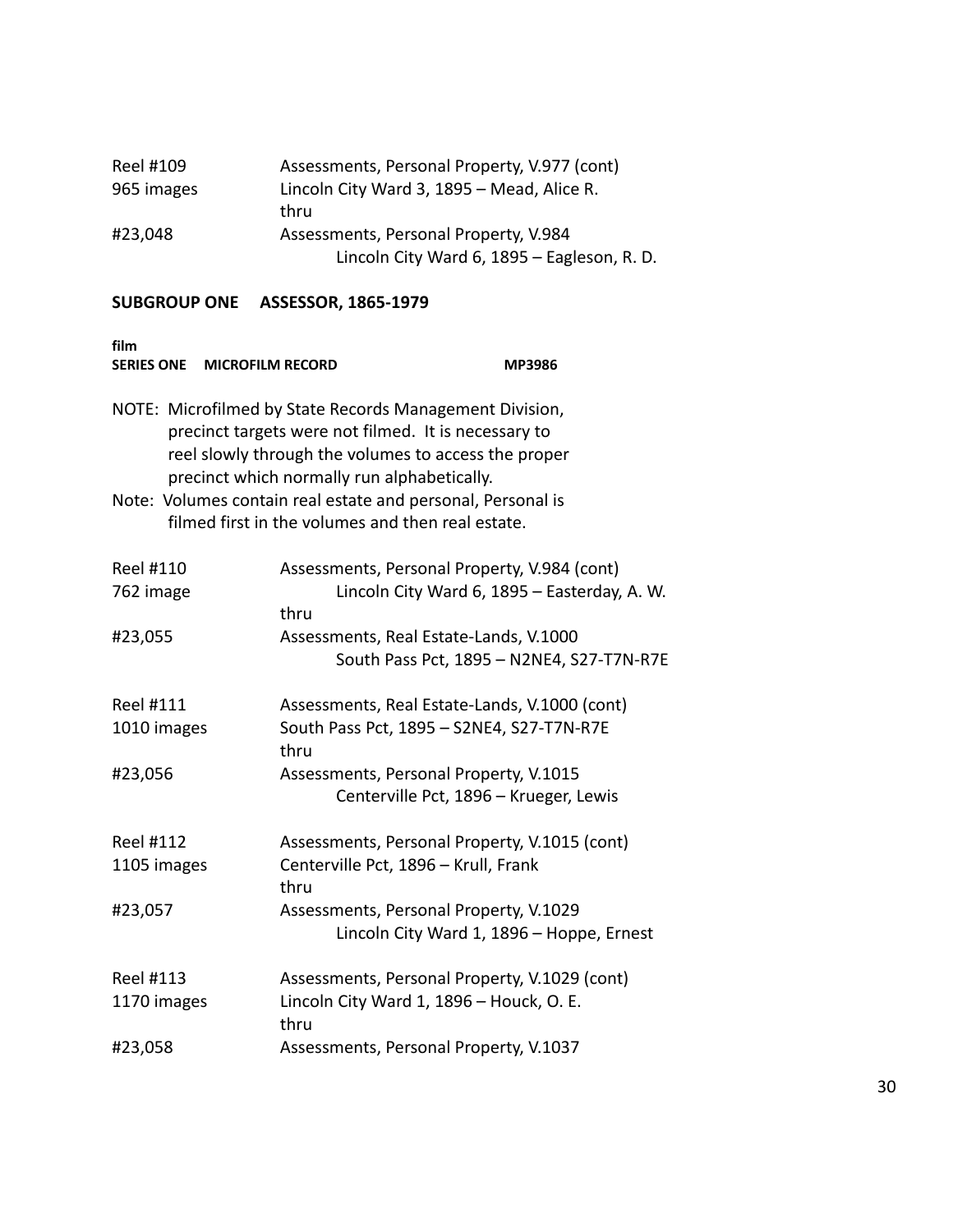Lincoln City Ward 4, 1896 – Bestwick, W. K.

| Reel #114   | Assessments, Personal Property, V.1037 (cont) |
|-------------|-----------------------------------------------|
| 1338 images | Lincoln City Ward 4, 1896 - Bergankuen, Fred  |
|             | thru                                          |
| #23,059     | Assessments, Personal Property, V.1041        |
|             | Lincoln City Ward 5, 1896 - Owing, W.         |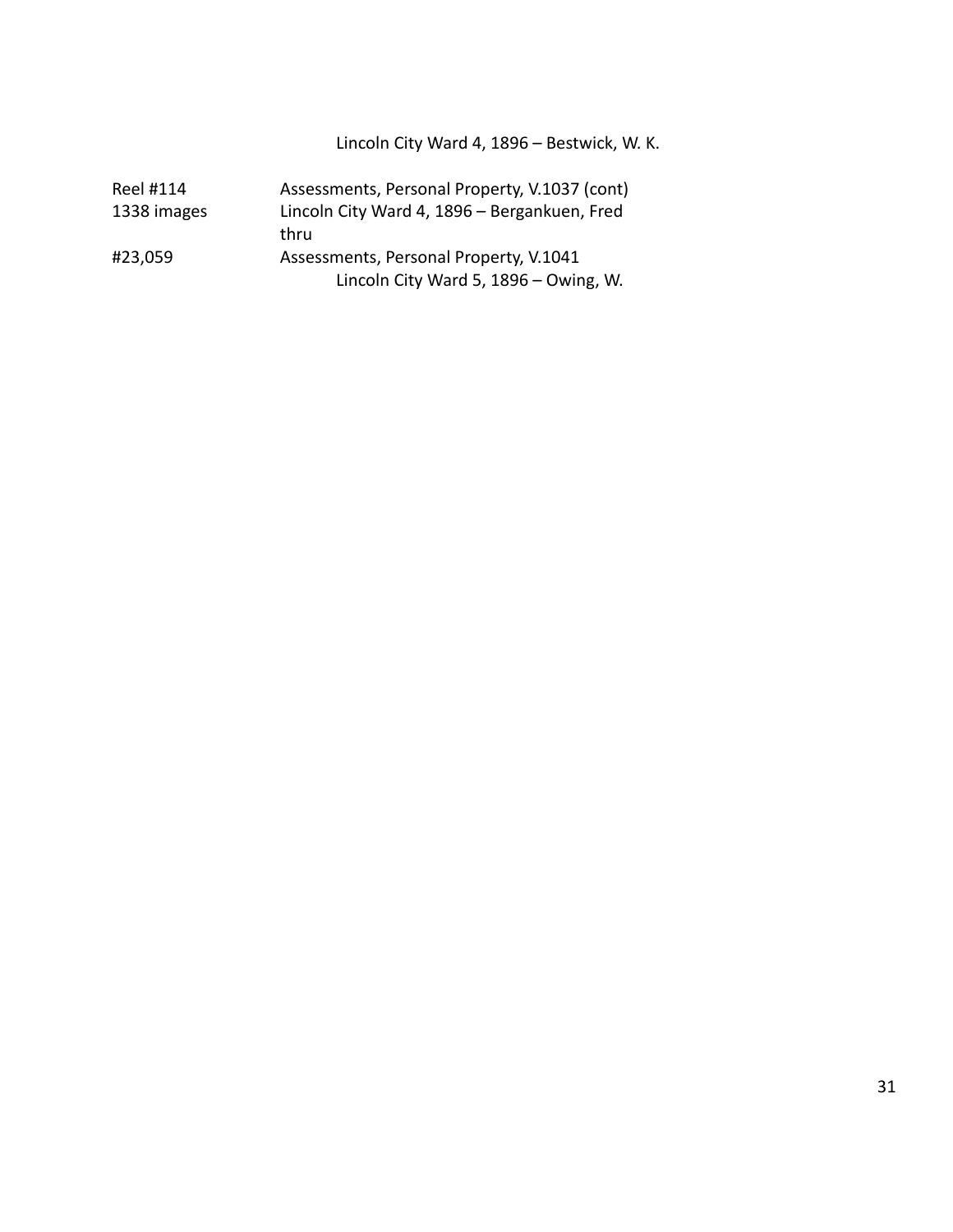| film<br>SERIES ONE MICROFILM RECORD |                                                                                                                                                                                                                                                                                                                                            | MP3986 |
|-------------------------------------|--------------------------------------------------------------------------------------------------------------------------------------------------------------------------------------------------------------------------------------------------------------------------------------------------------------------------------------------|--------|
|                                     | NOTE: Microfilmed by State Records Management Division,<br>precinct targets were not filmed. It is necessary to<br>reel slowly through the volumes to access the proper<br>precinct which normally run alphabetically.<br>Note: Volumes contain real estate and personal, Personal is<br>filmed first in the volumes and then real estate. |        |
| <b>Reel #115</b><br>1157 images     | Assessments, Personal Property, V.1041 (cont)<br>Lincoln City Ward 5, 1896 - Faucher, E. B.<br>thru                                                                                                                                                                                                                                        |        |
| #23,060                             | Assessments, Personal Property, V.1046<br>Lincoln City Ward 7, 1896 - Eckerdt, H.                                                                                                                                                                                                                                                          |        |
| Reel #116<br>1223 images            | Assessments, Personal Property, V.1046 (cont)<br>Lincoln City Ward 7, 1896 - Emerson, E. O.<br>thru                                                                                                                                                                                                                                        |        |
| #23,061                             | Assessments, Personal Property, V.1058<br>Oak Precinct, 1896 - Earhart, John                                                                                                                                                                                                                                                               |        |
| Reel #117<br>1046 images            | Assessments, Personal Property, V.1058 (cont)<br>Oak Precinct, 1896 - Erickson, Johanna<br>thru                                                                                                                                                                                                                                            |        |
| #23,062                             | Assessments, Personal Property, V.1076<br>West Oak Precinct, 1896 - Blake, M.                                                                                                                                                                                                                                                              |        |
| Reel #118<br>918 images             | Assessments, Personal Property, V.1076 (cont)<br>West Oak Precinct, 1896 - Butts, H. D.<br>thru                                                                                                                                                                                                                                            |        |
| #23,063                             | Assessments, Personal Property, V.1087<br>Elk Precinct, 1897 - Howard D.                                                                                                                                                                                                                                                                   |        |
| Reel #119<br>861 images             | Assessments, Personal Property, V.1087 (cont)<br>Elk Precinct, 1897 - Humann, C.<br>thru                                                                                                                                                                                                                                                   |        |
| #23,064                             | Assessments, Personal Property, V.1100<br>Lincoln City Ward 3, 1897 - Dakin, W. O.                                                                                                                                                                                                                                                         |        |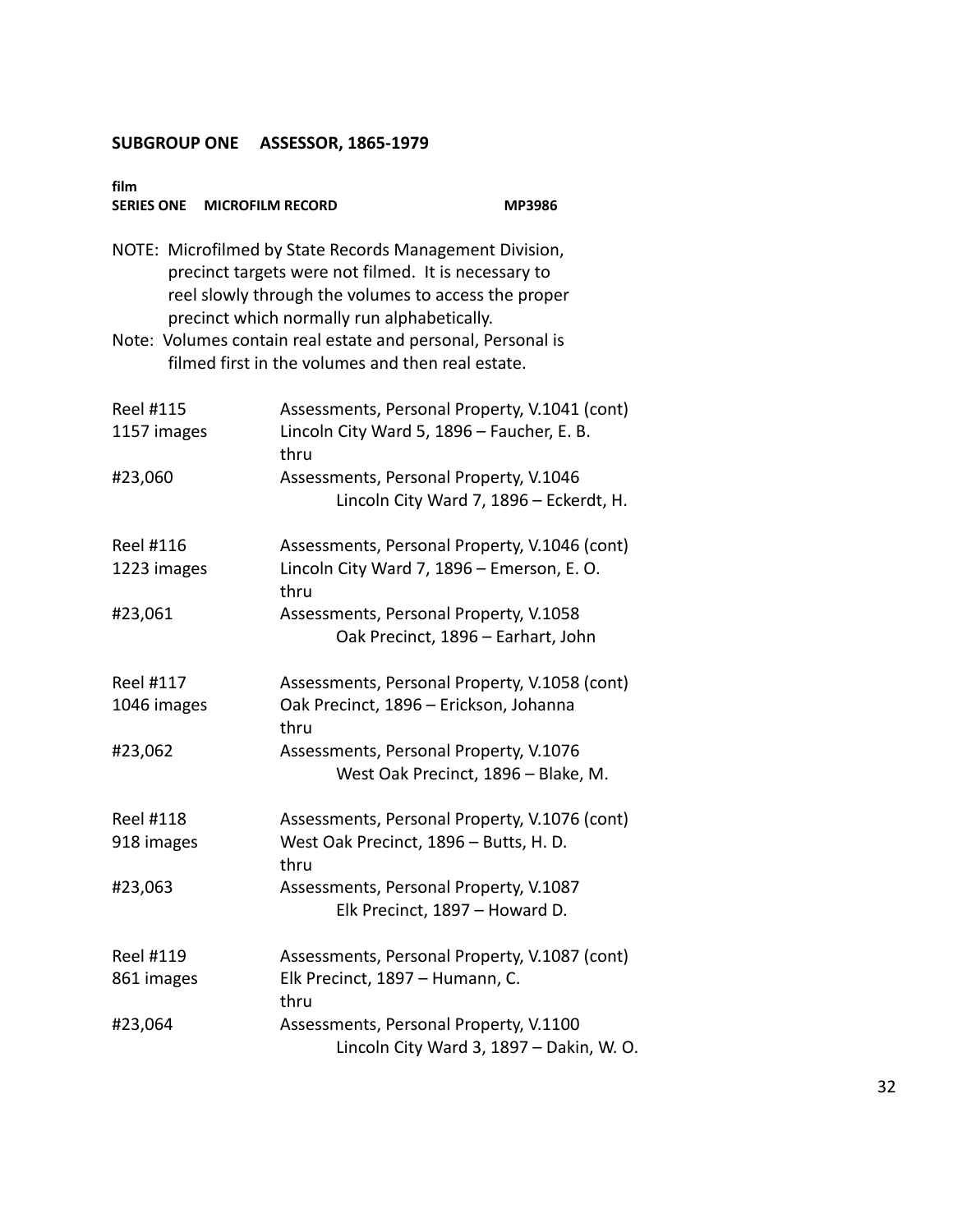|            | Lincoln Ward 6, 1897 - Block 6, Lot 5         |
|------------|-----------------------------------------------|
| #23,065    | Assessments, Real Estate-Lots, V.1107         |
|            | thru                                          |
| 757 images | Lincoln City Ward 3, 1897 - Davis, J. B.      |
| Reel #120  | Assessments, Personal Property, V.1100 (cont) |

| SERIES ONE MICROFILM RECORD    | <b>MP3986</b>                                                                                                                                                                                                          |  |
|--------------------------------|------------------------------------------------------------------------------------------------------------------------------------------------------------------------------------------------------------------------|--|
|                                | NOTE: Microfilmed by State Records Management Division,<br>precinct targets were not filmed. It is necessary to<br>reel slowly through the volumes to access the proper<br>precinct which normally run alphabetically. |  |
|                                | Note: Volumes contain real estate and personal, Personal is<br>filmed first in the volumes and then real estate.                                                                                                       |  |
| Reel #121<br>748 images        | Assessments, Real Estate-Lots, V.1107 (cont)<br>Lincoln Ward 6, 1897 - Block 6, Lot 6<br>thru                                                                                                                          |  |
| #23,066                        | Assessments, Personal Property, V.1125<br>University Place, 1897 - Richardson, E.                                                                                                                                      |  |
| <b>Reel #122</b><br>904 images | Assessments, Personal Property, V.1125 (cont)<br>University Place, 1897 - Richardson, E.<br>thru                                                                                                                       |  |
| #23,067                        | Assessments, Real Estate-Lands, V.1142<br>1898 - SW4, S36-T10N-R6E                                                                                                                                                     |  |
| Reel #123                      | Assessments, Personal Property, V.1143                                                                                                                                                                                 |  |
| 983 images                     | Grant Precinct, 1898 - Allen, A. M.<br>thru                                                                                                                                                                            |  |
| #23,068                        | Assessments, Personal Property, V.1154<br>Lincoln City Ward 3, 1898 - Lincoln Upholstery                                                                                                                               |  |
| <b>Reel #124</b>               | Assessments, Personal Property, V.1154 (cont)                                                                                                                                                                          |  |
| 744 images                     | Lincoln City Ward 3, 1898 - Lincoln Lumber Co<br>thru                                                                                                                                                                  |  |
| #23,069                        | Assessments, Personal Property, V.1162<br>Lincoln City Ward 7, 1898 - Ayres, J. L.                                                                                                                                     |  |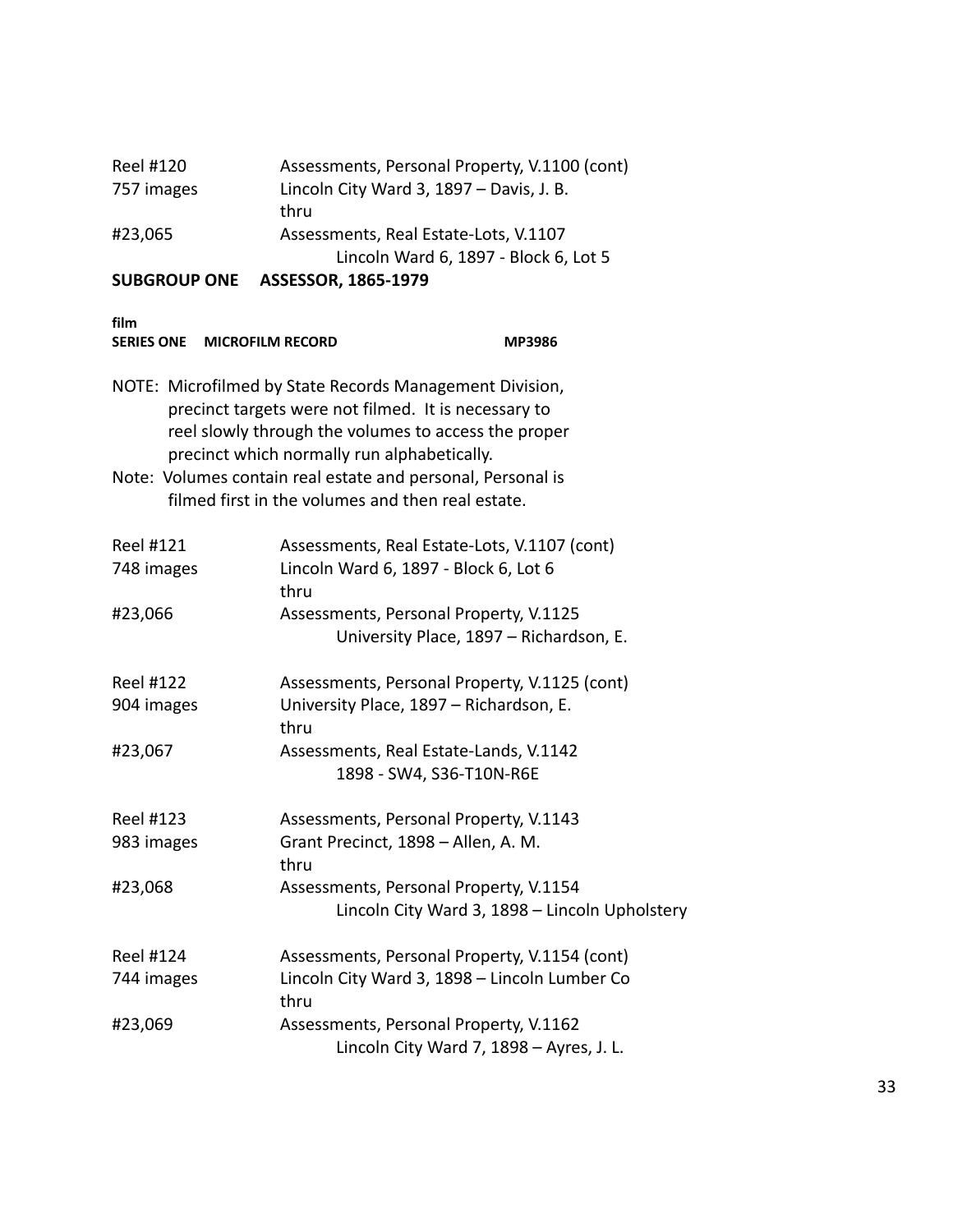| Reel #125<br>1078 images | Assessments, Personal Property, V.1162 (cont)<br>Lincoln City Ward 7, 1898 - Baglese, James<br>thru |
|--------------------------|-----------------------------------------------------------------------------------------------------|
| #23,070                  | Assessments, Personal Property, V.1174<br>Olive Branch Precinct, 1898 - Baacke, Herman              |
| Reel #126<br>1009 images | Assessments, Personal Property, V.1174 (cont)<br>Olive Branch Precinct, 1898 - Blome, John<br>thru  |
| #23,071                  | Assessments, Real Estate-Lots, V.1188<br>Waverly, 1898 - Block 11, Lot 12                           |

| film<br>SERIES ONE MICROFILM RECORD |                                                                                                                                                                                                                        | <b>MP3986</b>                                                                       |
|-------------------------------------|------------------------------------------------------------------------------------------------------------------------------------------------------------------------------------------------------------------------|-------------------------------------------------------------------------------------|
|                                     | NOTE: Microfilmed by State Records Management Division,<br>precinct targets were not filmed. It is necessary to<br>reel slowly through the volumes to access the proper<br>precinct which normally run alphabetically. |                                                                                     |
|                                     | Note: Volumes contain real estate and personal, Personal is<br>filmed first in the volumes and then real estate.                                                                                                       |                                                                                     |
| Reel #127                           |                                                                                                                                                                                                                        | Assessments, Real Estate-Lots, V.1188 (cont)                                        |
| 987 images                          | thru                                                                                                                                                                                                                   | Waverly, 1898 - Block 11, Lot 12 cont.                                              |
| #23,072                             |                                                                                                                                                                                                                        | Assessments, Personal Property, V.1200<br>Centerville Precinct, 1899 - Stuckey, L.  |
| Reel #128                           |                                                                                                                                                                                                                        | Assessments, Personal Property, V.1200 (cont)                                       |
| 974 images                          | thru                                                                                                                                                                                                                   | Centerville Precinct, 1899 - Schrader, John                                         |
| #23,073                             |                                                                                                                                                                                                                        | Assessments, Personal Property, V.1214<br>Lancaster Precinct, 1899 - Winneman, John |
| <b>Reel #129</b>                    |                                                                                                                                                                                                                        | Assessments, Personal Property, V.1214 (cont)                                       |
| 1097 images                         | thru                                                                                                                                                                                                                   | Lancaster Precinct, 1899 - White, H. E.                                             |
| #23,096                             |                                                                                                                                                                                                                        | Assessments, Personal Property, V.1221                                              |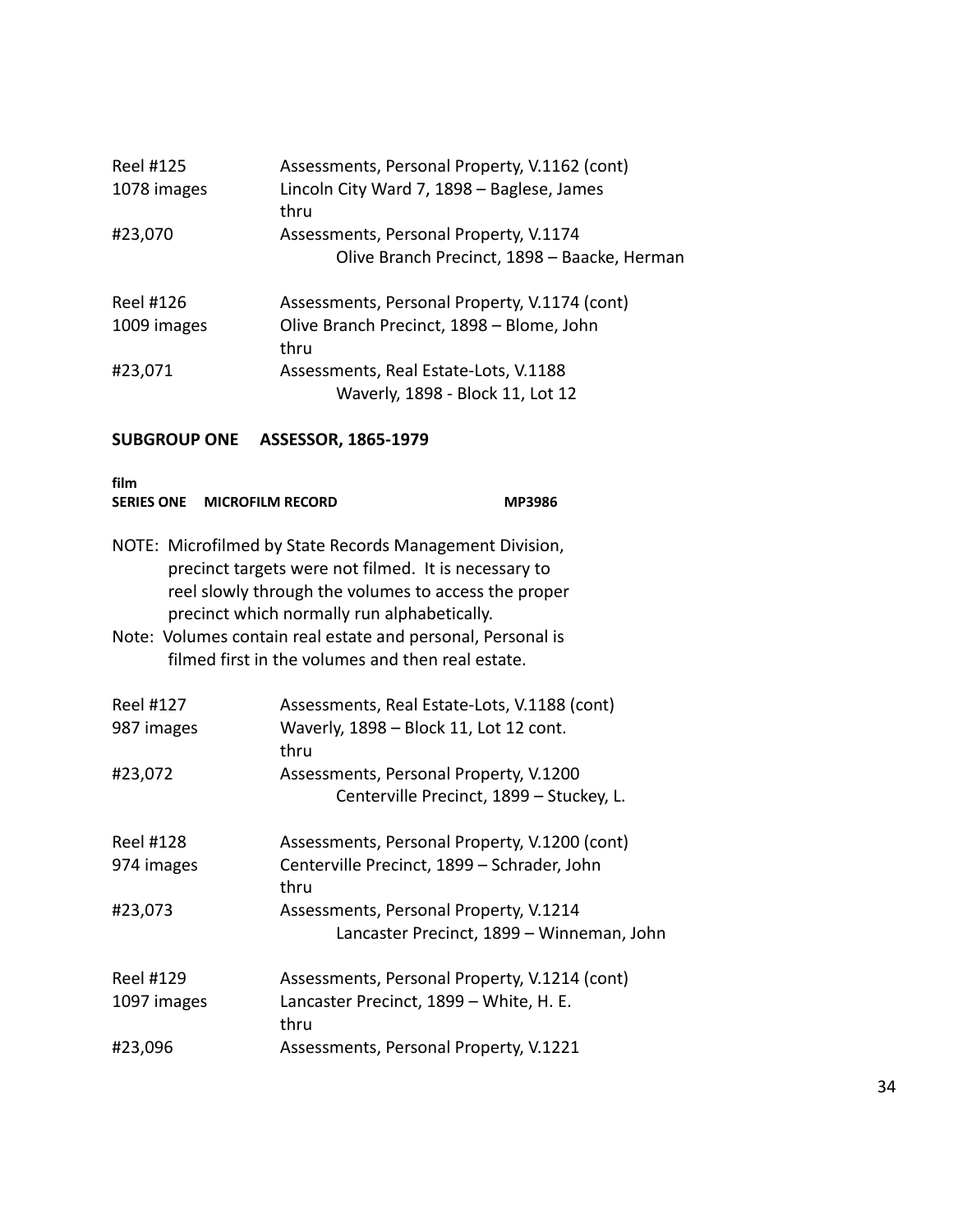Lancaster Ward 3, 1899 – O'Kane, B. S.

| Reel #130<br>1152 images | Assessments, Personal Property, V.1221 (cont)<br>Lancaster Ward 3, 1899 - Osborne, C. M. |
|--------------------------|------------------------------------------------------------------------------------------|
|                          | thru                                                                                     |
| #23,097                  | Assessments, Personal Property, V.1224                                                   |
|                          | Lancaster Ward 4, 1899 - Girteny, Mrs.                                                   |
| Reel #131                | Assessments, Personal Property, V.1224 (cont)                                            |
| 698 images               | Lancaster Ward 4, 1899 - Greenstone, D.                                                  |
|                          | thru                                                                                     |
| #23,098                  | Assessments, Personal Property, V.1229<br>Lancaster Ward 7, 1899 - Sweeney, Richard      |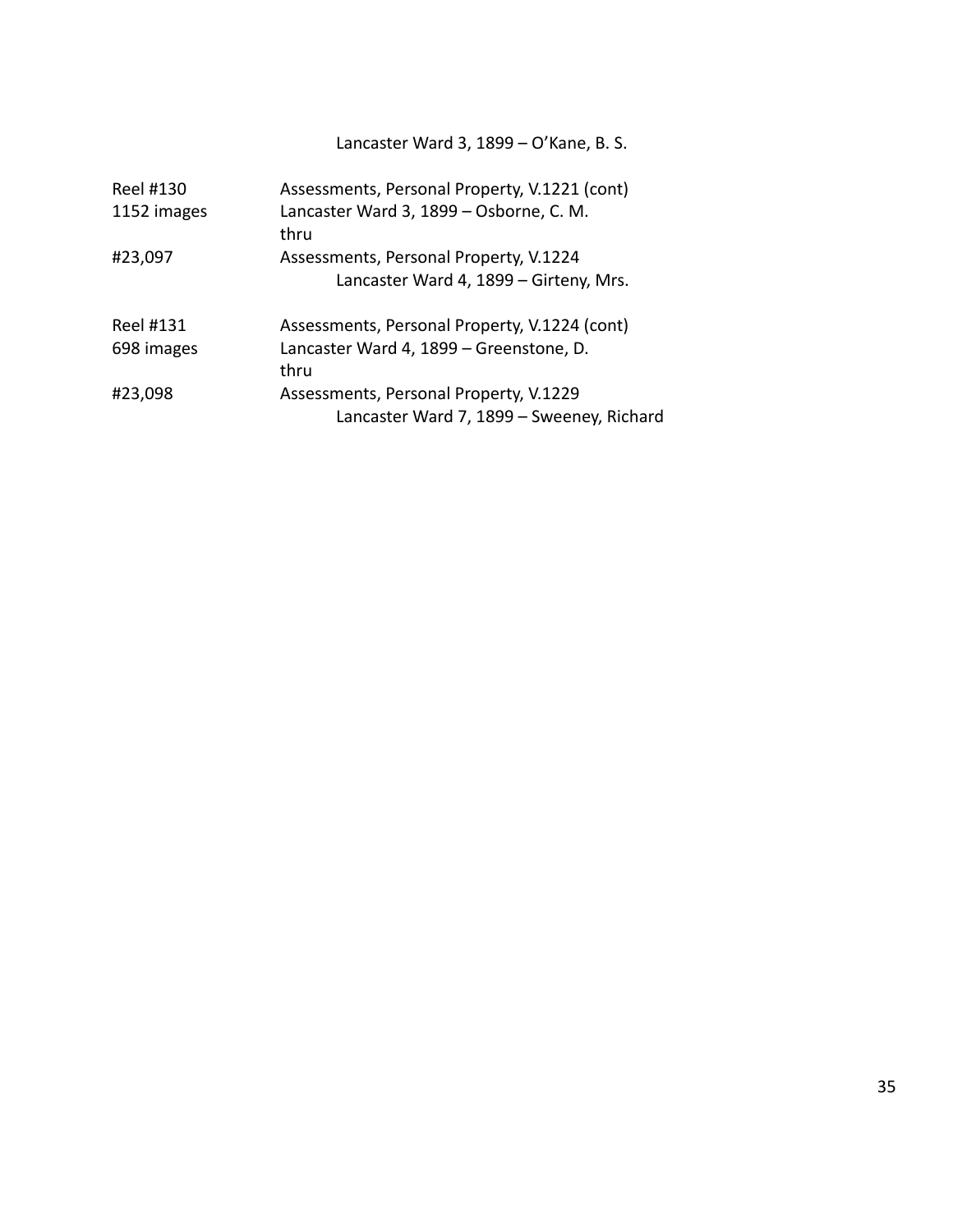| film<br>SERIES ONE MICROFILM RECORD                                                                                                                                                                                                                                                   | <b>MP3986</b>                                                                                      |  |  |  |
|---------------------------------------------------------------------------------------------------------------------------------------------------------------------------------------------------------------------------------------------------------------------------------------|----------------------------------------------------------------------------------------------------|--|--|--|
| NOTE: Microfilmed by State Records Management Division,<br>precinct targets were not filmed. It is necessary to<br>reel slowly through the volumes to access the proper<br>precinct which normally run alphabetically.<br>Note: Volumes contain real estate and personal, Personal is |                                                                                                    |  |  |  |
|                                                                                                                                                                                                                                                                                       | filmed first in the volumes and then real estate.                                                  |  |  |  |
| <b>Reel #132</b><br>998 images                                                                                                                                                                                                                                                        | Assessments, Personal Property, V.1229 (cont)<br>Lancaster Ward 7, 1899 - Spade, William<br>thru   |  |  |  |
| #23,099                                                                                                                                                                                                                                                                               | Assessments, Personal Property, V.1243<br>Roca Precinct, 1899 - Dunham, F. H.                      |  |  |  |
| Reel #133<br>1042 images                                                                                                                                                                                                                                                              | Assessments, Personal Property, V.1243 (cont)<br>Roca Precinct, 1899 - Dunham, Anna<br>thru        |  |  |  |
| #23,100                                                                                                                                                                                                                                                                               | Assessments, Personal Property, V.1257<br>West Lincoln Village, 1899 - Fauth, Lewy                 |  |  |  |
| Reel #134<br>721 images                                                                                                                                                                                                                                                               | Assessments, Personal Property, V.1257 (cont)<br>West Lincoln Village, 1899 - Firey, E.<br>thru    |  |  |  |
| #23,101                                                                                                                                                                                                                                                                               | Assessments, Real Estate-Lots, V.1274<br>Lancaster, 1900 - Blk 7, Lot 6                            |  |  |  |
| Reel #135<br>701 images                                                                                                                                                                                                                                                               | Assessments, Real Estate-Lots, V.1274 (cont)<br>Lancaster, 1900 - Blk 7, Lots 7-9<br>thru          |  |  |  |
| #23,102                                                                                                                                                                                                                                                                               | Assessments, Personal Property, V.1283<br>Lincoln City Ward 5, 1900 - Gatez                        |  |  |  |
| <b>Reel #136</b><br>709 images                                                                                                                                                                                                                                                        | Assessments, Personal Property, V.1283 (cont)<br>Lincoln City Ward 5, 1900 - Hedge, Porter<br>thru |  |  |  |
| #23,103                                                                                                                                                                                                                                                                               | Assessments, Personal Property, V.1290<br>Middle Creek Pct, 1900 - Kiser, L. S.                    |  |  |  |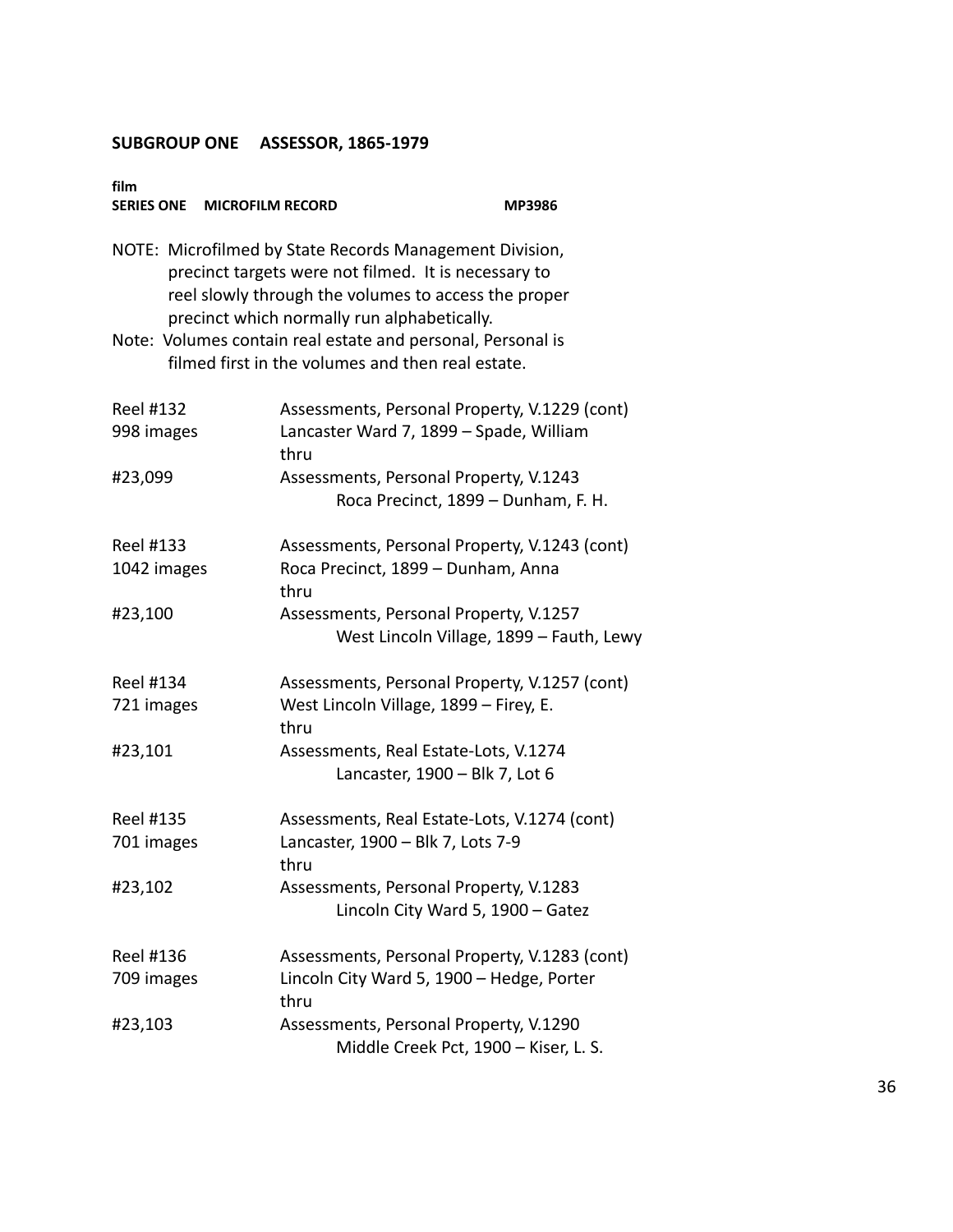| film             | SERIES ONE MICROFILM RECORD | <b>MP3986</b>                                                                                                                                                                                                          |
|------------------|-----------------------------|------------------------------------------------------------------------------------------------------------------------------------------------------------------------------------------------------------------------|
|                  |                             | NOTE: Microfilmed by State Records Management Division,<br>precinct targets were not filmed. It is necessary to<br>reel slowly through the volumes to access the proper<br>precinct which normally run alphabetically. |
|                  |                             | Note: Volumes contain real estate and personal, Personal is<br>filmed first in the volumes and then real estate.                                                                                                       |
| <b>Reel #137</b> |                             | Assessments, Personal Property, V.1290 (cont)                                                                                                                                                                          |
| 690 images       | thru                        | Middle Creek Pct, 1900 - Klein, Crist                                                                                                                                                                                  |
| #23,104          |                             | Assessments, Personal Property, V.1308                                                                                                                                                                                 |
|                  |                             | West Lincoln Village, 1900 - Johnson, J. A.                                                                                                                                                                            |
| <b>Reel #138</b> |                             | Assessments, Personal Property, V.1308 (cont)                                                                                                                                                                          |
| 1007 images      | thru                        | West Lincoln Village, 1900 - Kennady, William                                                                                                                                                                          |
| #23,105          |                             | Assessments, Personal Property, V.1320                                                                                                                                                                                 |
|                  |                             | Elk Precinct, 1901 - Nelson, J. A.                                                                                                                                                                                     |
| Reel #139        |                             | Assessments, Personal Property, V.1320 (cont)                                                                                                                                                                          |
| 1110 images      | thru                        | Elk Precinct, 1901 - Nissen, J.                                                                                                                                                                                        |
| #23,106          |                             | Assessments, Real Estate-Lots, V.1331                                                                                                                                                                                  |
|                  |                             | Lancaster Pct, 1901 - Block 15, Lot 9                                                                                                                                                                                  |
| Reel #140        |                             | Assessments, Real Estate-Lots, V.1331 (cont)                                                                                                                                                                           |
| 1271 images      | thru                        | Lancaster Pct, 1901 - Block 15, Lot 10                                                                                                                                                                                 |
| #23,107          |                             | Assessments, Personal Property, V.1335                                                                                                                                                                                 |
|                  |                             | Lincoln City Ward 2, 1901 - Meyer, A. J.                                                                                                                                                                               |
| <b>Reel #141</b> |                             | Assessments, Personal Property, V.1335 (cont)                                                                                                                                                                          |
| 1135 images      | thru                        | Lincoln City Ward 2, 1901 - Masters, J. W.                                                                                                                                                                             |
| #23,108          |                             | Assessments, Personal Property, V.1339                                                                                                                                                                                 |
|                  |                             | Lincoln City Ward 3, 1901 - Milwaukee Mech Ins Co                                                                                                                                                                      |
|                  |                             | RETAKE: V.1338, Lancaster Pct, 1901, Ward 3                                                                                                                                                                            |
|                  |                             | Yates, J. M. spliced to End of Reel                                                                                                                                                                                    |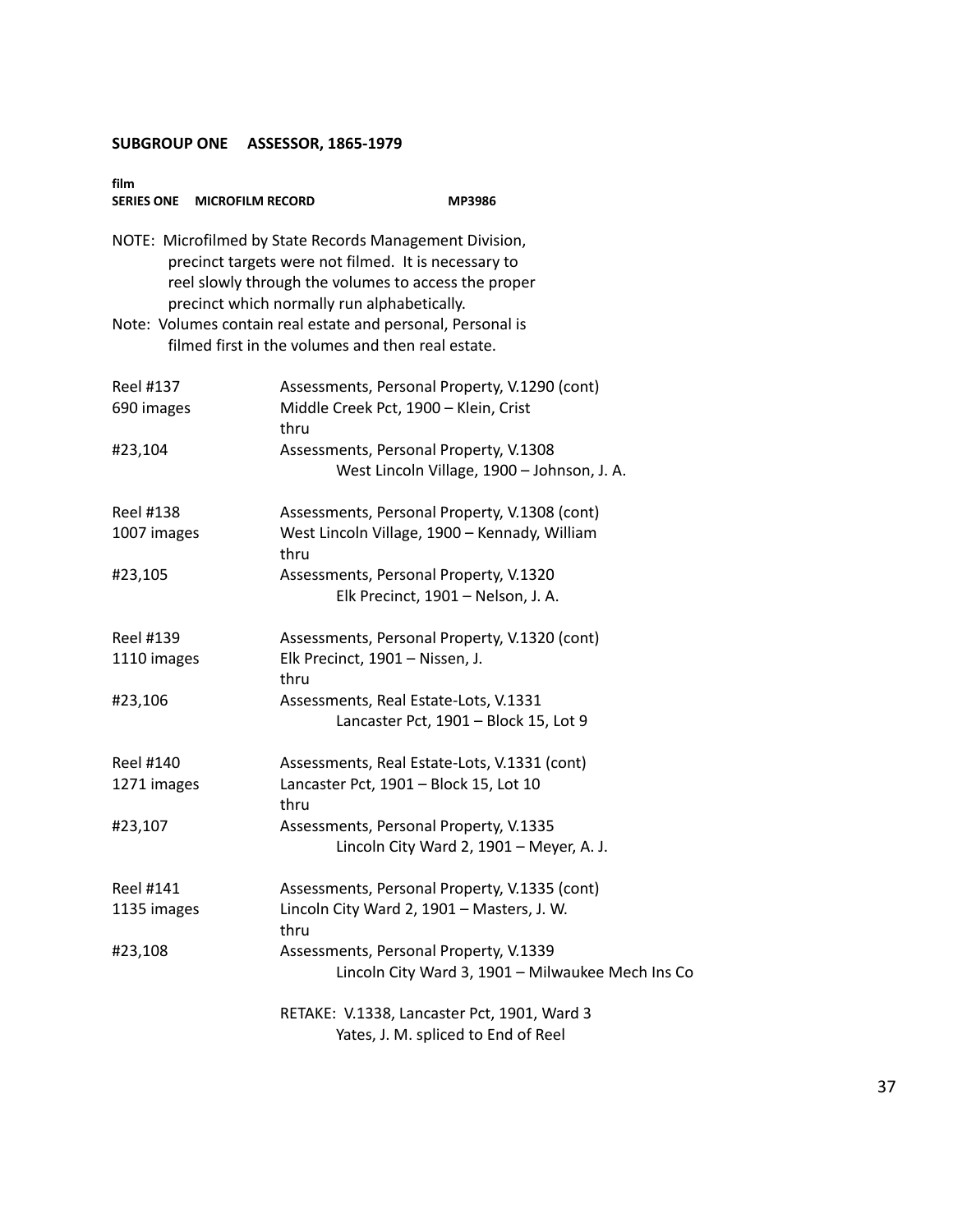| film             | SERIES ONE MICROFILM RECORD                 | MP3986                                                                                                                                                                  |
|------------------|---------------------------------------------|-------------------------------------------------------------------------------------------------------------------------------------------------------------------------|
|                  | precinct which normally run alphabetically. | NOTE: Microfilmed by State Records Management Division,<br>precinct targets were not filmed. It is necessary to<br>reel slowly through the volumes to access the proper |
|                  |                                             | Note: Volumes contain real estate and personal, Personal is<br>filmed first in the volumes and then real estate.                                                        |
| <b>Reel #142</b> |                                             | Assessments, Personal Property, V.1339 (cont)                                                                                                                           |
| 1007 images      |                                             | Lincoln City Ward 3, 1901                                                                                                                                               |
|                  |                                             | Metropolitan Plate Glass Company                                                                                                                                        |
| #23,109          | thru                                        | Assessments, Personal Property, V.1343<br>Lincoln, 1901 - Krummeck, John                                                                                                |
| <b>Reel #143</b> |                                             | Assessments, Personal Property, V.1343 (cont)                                                                                                                           |
| 1001 images      | thru                                        | Lincoln, 1901 - King, Ernestine A.                                                                                                                                      |
| #23,126          |                                             | Assessments, Real Estate-Lots, V.1346<br>Lincoln Ward 5, 1901 - Block 12, Lot 10                                                                                        |
| <b>Reel #144</b> |                                             | Assessments, Real Estate-Lots, V.1346 (cont)                                                                                                                            |
| 1124 images      | thru                                        | Lincoln Ward 5, 1901 - Block 12, Lot 11                                                                                                                                 |
| #23,127          |                                             | Assessments, Personal Property, V.1349<br>Lincoln Ward 6, 1901 - Foote, F. E.                                                                                           |
| <b>Reel #145</b> |                                             | Assessments, Personal Property, V.1349 (cont)                                                                                                                           |
| 1004 images      | thru                                        | Lincoln Ward 6, 1901 - Frankforter, Jacob                                                                                                                               |
| #23,128          |                                             | Assessments, Real Estate-Lots, V.1353<br>Lincoln Ward 7, 1901 - Block 6, Lot 1624                                                                                       |
| <b>Reel #146</b> |                                             | Assessments, Real Estate-Lots, V.1353 (cont)                                                                                                                            |
| 928 images       | thru                                        | Lincoln Ward 7, 1901 - Lot 14                                                                                                                                           |
| #23,129          |                                             | Assessments, Personal Property, V.1362<br>Oak Precinct, 1901 - Rogers, J. V.                                                                                            |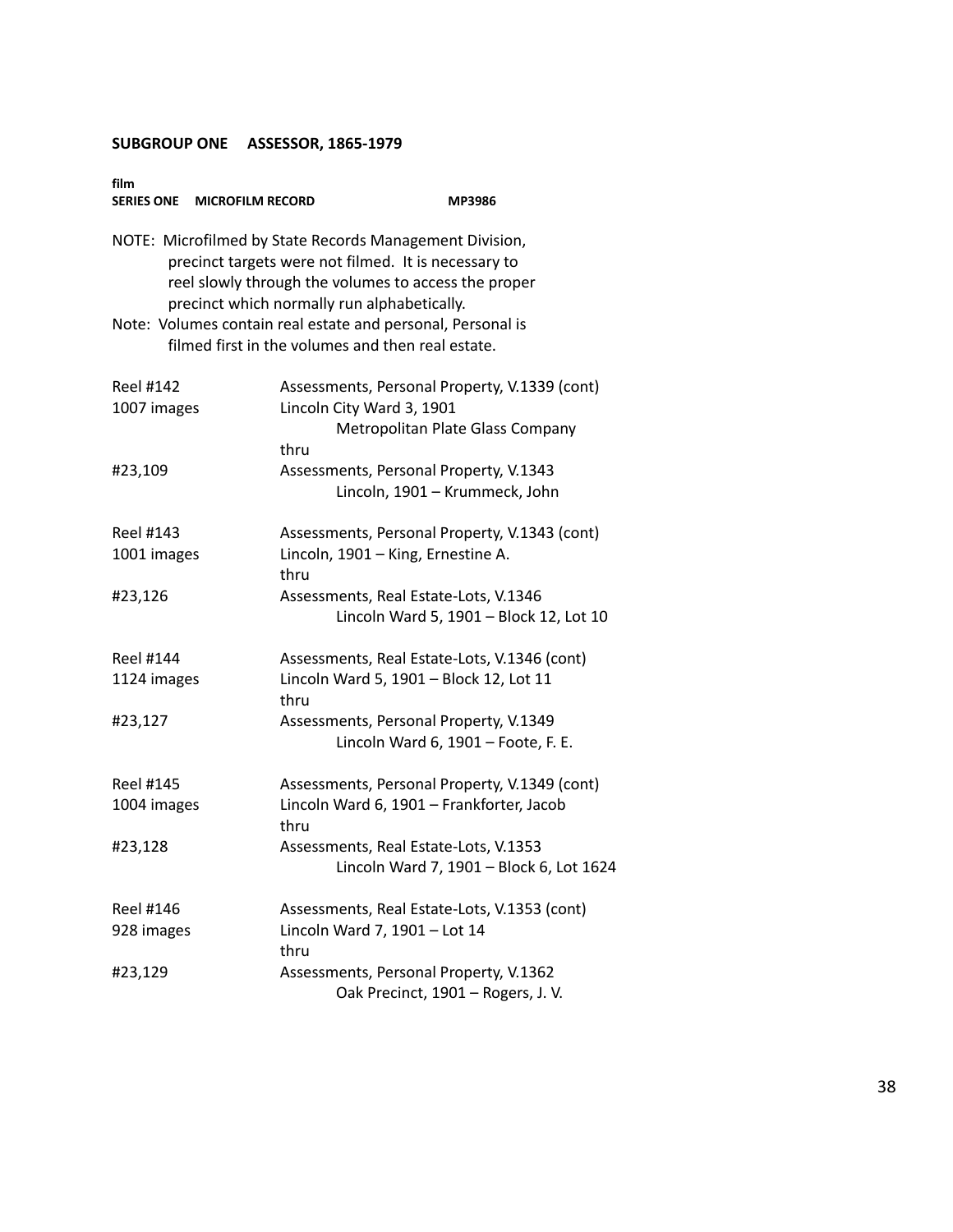| film<br>SERIES ONE MICROFILM RECORD |                                                                                                                                                                                                                        | <b>MP3986</b>                               |
|-------------------------------------|------------------------------------------------------------------------------------------------------------------------------------------------------------------------------------------------------------------------|---------------------------------------------|
|                                     | NOTE: Microfilmed by State Records Management Division,<br>precinct targets were not filmed. It is necessary to<br>reel slowly through the volumes to access the proper<br>precinct which normally run alphabetically. |                                             |
|                                     | Note: Volumes contain real estate and personal, Personal is<br>filmed first in the volumes and then real estate.                                                                                                       |                                             |
| <b>Reel #147</b><br>952 images      | Assessments, Personal Property, V.1362 (cont)<br>Oak Precinct, 1901 - Runge, H. H.<br>thru                                                                                                                             |                                             |
| #23,130                             | Assessments, Personal Property, V.1373                                                                                                                                                                                 | Stevens Creek Pct, 1901 - Waterbank, Albert |
| <b>Reel #148</b><br>927 images      | Assessments, Personal Property, V.1373 (cont)<br>Stevens Creek Pct, 1901 - Waterbank, Albert<br>thru                                                                                                                   |                                             |
| #23,131                             | Assessments, Real Estate-Lands, V.1384<br>West Oak Pct, 1901 - E2SW4, S8-T12N-R5E                                                                                                                                      |                                             |
| <b>Reel #149</b><br>896 images      | Assessments, Real Estate-Lands, V.1384 (cont)<br>West Oak Pct, 1901 - E2SW4, S8-T12N-R5E<br>thru                                                                                                                       |                                             |
| #23,132                             | Assessments, Personal Property, V.1398<br>Hallam Precinct, 1902 - Rocke, Joseph                                                                                                                                        |                                             |
| <b>Reel #150</b><br>1086 images     | Assessments, Personal Property, V.1398 (cont)<br>Hallam Precinct, 1902 - Rocke and Rocke<br>thru                                                                                                                       |                                             |
| #23,133                             | Assessments, Personal Property, V.1406<br>Lincoln Ward 1, 1902 - Royal Highlanders                                                                                                                                     |                                             |
| Reel#151<br>1096 images             | Assessments, Personal Property, V.1406 (cont)<br>Lincoln Ward 1, 1902 - Raymond Bros. Clarke Co<br>thru                                                                                                                |                                             |
| #23,134                             | Assessments, Personal Property, V.1411<br>Lincoln Ward 2, 1902 - Uhlich, A.                                                                                                                                            |                                             |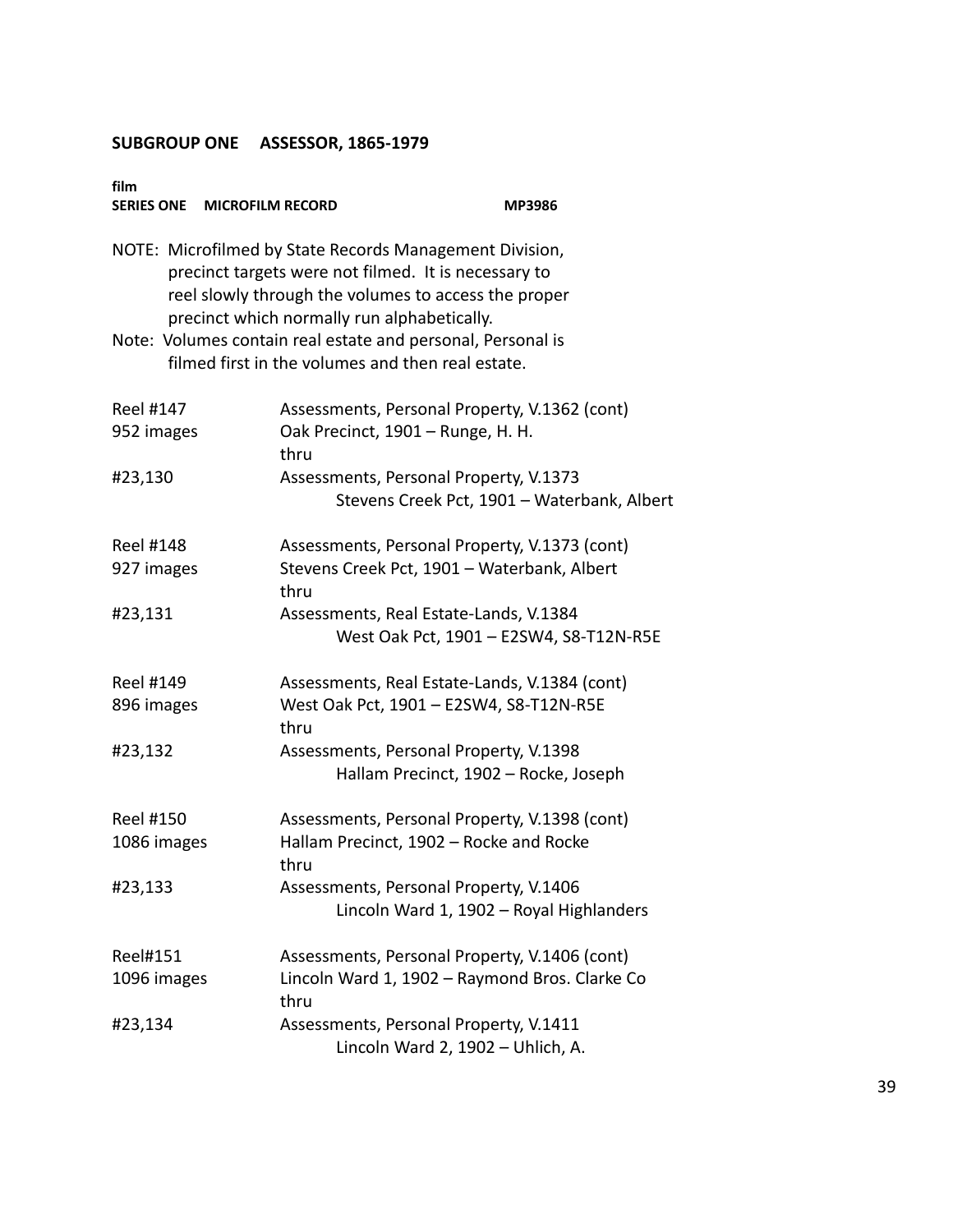| CURCRAUD ONE | $ACCFCCAD$ $AOCF$ $AADD$                      |
|--------------|-----------------------------------------------|
|              | Lincoln Ward 3, 1902 - Nichols, J.            |
| #23,135      | Assessments, Personal Property, V.1414        |
|              | thru                                          |
| 961 images   | Lincoln Ward 2, 1902 - Vieth, Henry           |
| Reel #152    | Assessments, Personal Property, V.1411 (cont) |

| <b>SERIES ONE</b><br><b>MICROFILM RECORD</b> |                                                                                                                                                                                                                        | <b>MP3986</b> |
|----------------------------------------------|------------------------------------------------------------------------------------------------------------------------------------------------------------------------------------------------------------------------|---------------|
|                                              | NOTE: Microfilmed by State Records Management Division,<br>precinct targets were not filmed. It is necessary to<br>reel slowly through the volumes to access the proper<br>precinct which normally run alphabetically. |               |
|                                              | Note: Volumes contain real estate and personal, Personal is<br>filmed first in the volumes and then real estate.                                                                                                       |               |
| <b>Reel #153</b><br>975 images               | Assessments, Personal Property, V.1414 (cont)<br>Lincoln Ward 3, 1902 - Nolan, William<br>thru                                                                                                                         |               |
| #23,136                                      | Assessments, Personal Property, V.1418<br>Lincoln Ward 4, 1902 - Dooley, Joseph                                                                                                                                        |               |
| <b>Reel #154</b><br>1142 images              | Assessments, Personal Property, V.1418 (cont)<br>Lincoln Ward 4, 1902 - Davey, Mr & Mrs<br>thru                                                                                                                        |               |
| #23,137                                      | Assessments, Personal Property, V.1421<br>Lincoln Ward 4, 1902 - Barr, B. F.                                                                                                                                           |               |
| <b>Reel #155</b><br>1002 images              | Assessments, Personal Property, V.1421 (cont)<br>Lincoln Ward 4, 1902 - Conklin, Ambrose<br>thru                                                                                                                       |               |
| #23,138                                      | Assessments, Personal Property, V.1424<br>Lincoln Ward 5, 1902 - Lundholm, Frank                                                                                                                                       |               |
| <b>Reel #156</b><br>915 images               | Assessments, Personal Property, V.1424 (cont)<br>Lincoln Ward 5, 1902 - Little, James<br>thru                                                                                                                          |               |
| #23,139                                      | Assessments, Real Estate-Lots, V.1427<br>Lincoln Ward 5, 1902 - Block 1, Lot 19                                                                                                                                        |               |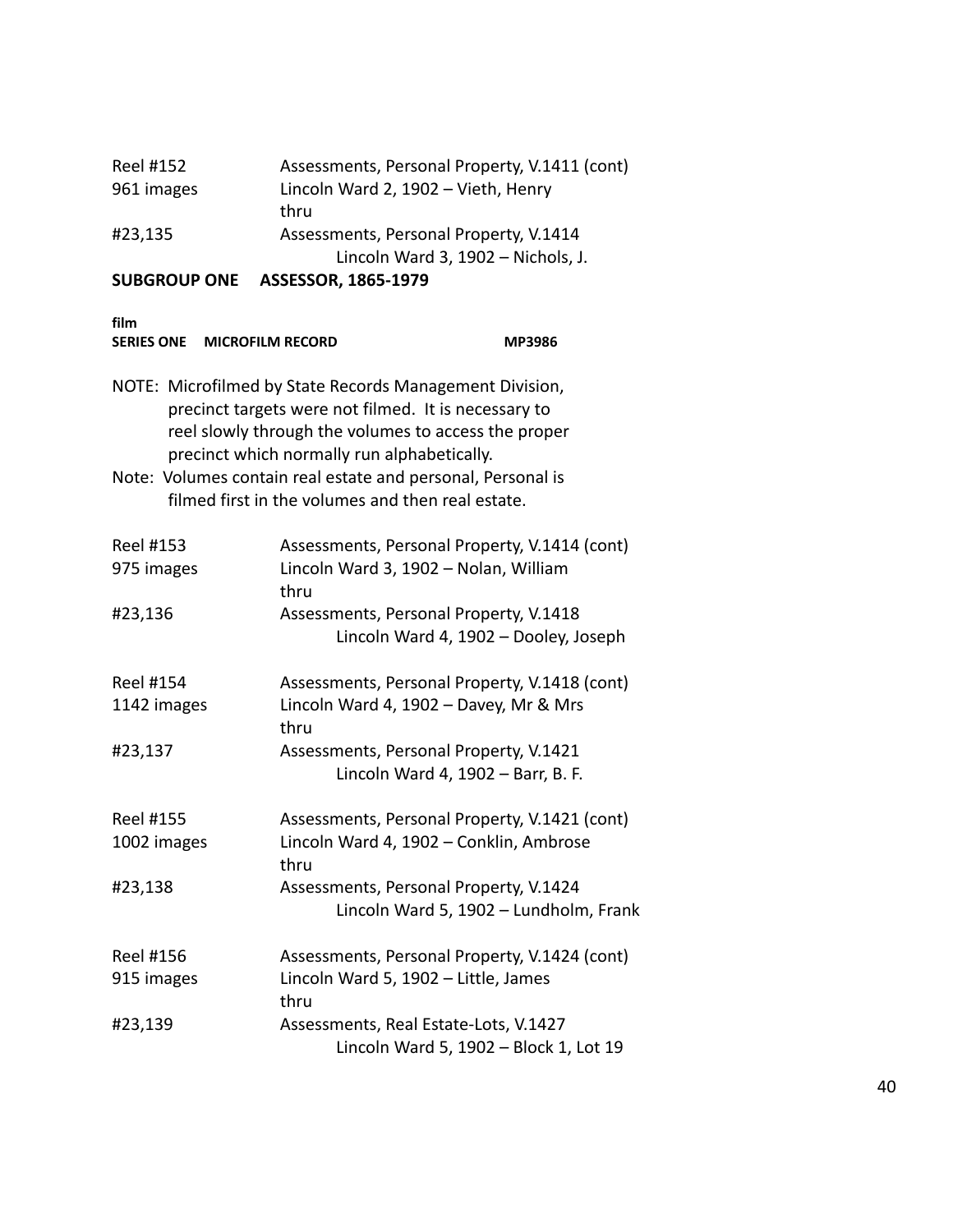| Reel #157<br>1102 images                             | Assessments, Real Estate-Lots, V.1427 (cont)<br>Lincoln Ward 5, 1902 - Block 1, Lot 8<br>thru                                                                           |
|------------------------------------------------------|-------------------------------------------------------------------------------------------------------------------------------------------------------------------------|
| #23,140                                              | Assessments, Personal Property, V.1431<br>Lincoln Ward 6, 1902 - Bidwell, Isaac                                                                                         |
| <b>Reel #158</b><br>940 images                       | Assessments, Personal Property, V.1431 (cont)<br>Lincoln Ward 6, 1902 - Betz, Arthur                                                                                    |
|                                                      | thru                                                                                                                                                                    |
| #23,141                                              | Assessments, Personal Property, V.1435<br>Lincoln Ward 7, 1902 - Dixon, Claude                                                                                          |
| <b>SUBGROUP ONE</b>                                  | ASSESSOR, 1865-1979                                                                                                                                                     |
| film<br><b>SERIES ONE</b><br><b>MICROFILM RECORD</b> | <b>MP3986</b>                                                                                                                                                           |
|                                                      |                                                                                                                                                                         |
|                                                      | NOTE: Microfilmed by State Records Management Division,<br>precinct targets were not filmed. It is necessary to<br>reel slowly through the volumes to access the proper |
|                                                      | precinct which normally run alphabetically.                                                                                                                             |
|                                                      | Note: Volumes contain real estate and personal, Personal is<br>filmed first in the volumes and then real estate.                                                        |
| Reel #159                                            | Assessments, Personal Property, V.1435 (cont)                                                                                                                           |
| 872 images                                           | Lincoln Ward 7, 1902 - Durham, J. W.<br>thru                                                                                                                            |
| #23,142                                              | Assessments, Real Estate-Lands, V.1442<br>Mill Precinct, 1902 - W2SW4, S36-T12N-R8E                                                                                     |
| <b>Reel #160</b>                                     | Assessments, Personal Property, V.1443                                                                                                                                  |
| 933 images                                           | 1902 - Anderson, Kade R.                                                                                                                                                |
| #23,143                                              | thru<br>Assessments, Personal Property, V.1453<br>Zicafoose, W. C.                                                                                                      |
| Reel #161                                            | Assessments, Personal Property, V.1454                                                                                                                                  |
| 847 images                                           | Rock Creek Precinct, 1902 - Adams, C. J.<br>thru                                                                                                                        |
| #23,154                                              | Assessments, Real Estate-Land, v.1902<br>West Lincoln Pct, 1902 - SE4, S18-T10N-R6E                                                                                     |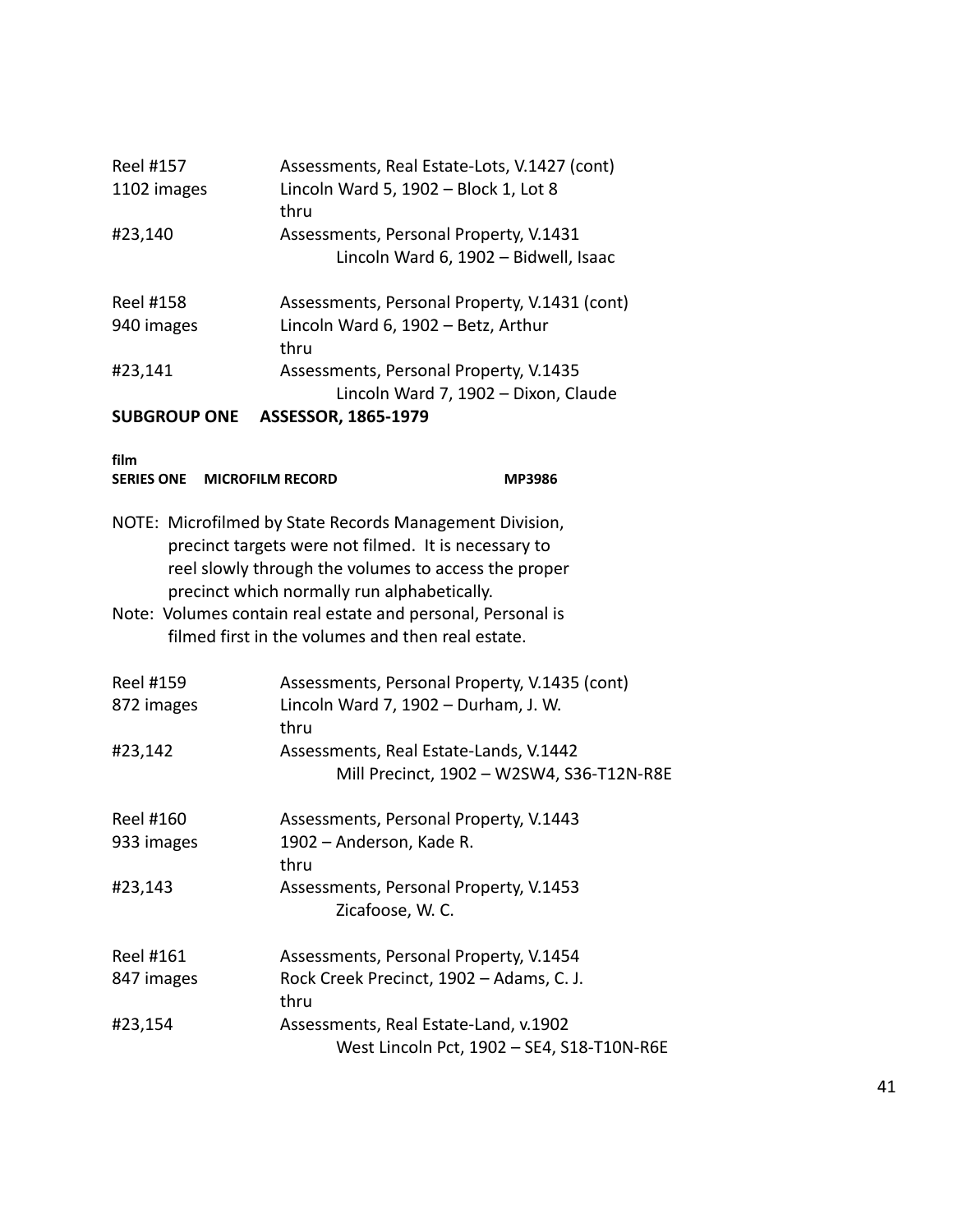| Reel #162<br>891 images | Assessments, Personal Property, V.1465<br>West Lincoln Village, Barrett, J. J.<br>thru |
|-------------------------|----------------------------------------------------------------------------------------|
| #23,166                 | Assessments, Real Estate-Lots, V.1475<br>W2SW4, Lot 10, 1902                           |
| Reel#163                | Assessments, Personal Property, V.1476                                                 |
| 847 images              | Buda Precinct, 1903 - Albers, E.<br>thru                                               |
| #23,167                 | Assessments, Personal Property, V.1486<br>Grant Precinct, 1903 - Boyer, L.             |
|                         | CORRECTION: V. at beginning Operator's<br>Certificate should read V.1476               |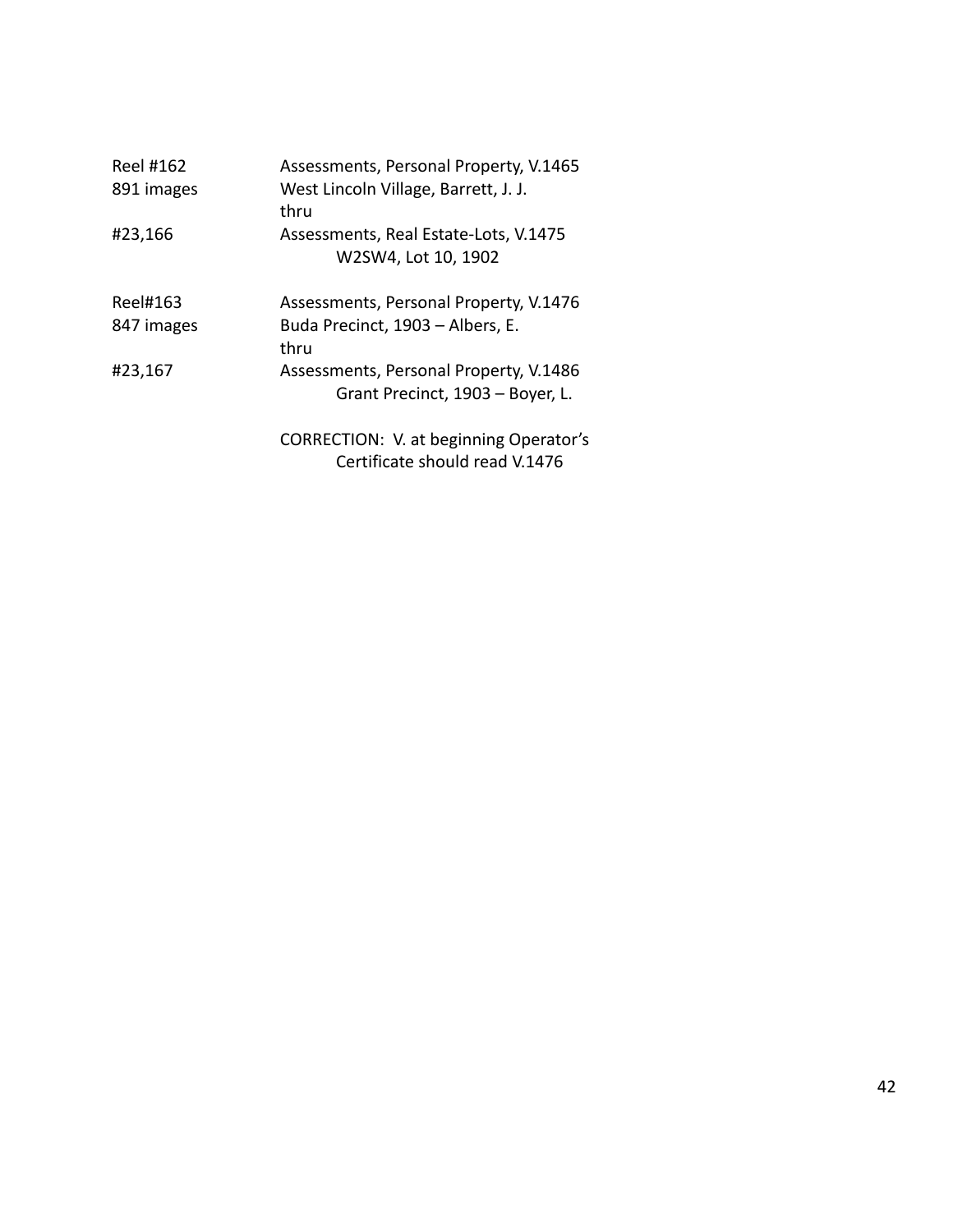| film<br>SERIES ONE MICROFILM RECORD | <b>MP3986</b>                                                                                                                                                                                                          |
|-------------------------------------|------------------------------------------------------------------------------------------------------------------------------------------------------------------------------------------------------------------------|
|                                     | NOTE: Microfilmed by State Records Management Division,<br>precinct targets were not filmed. It is necessary to<br>reel slowly through the volumes to access the proper<br>precinct which normally run alphabetically. |
|                                     | Note: Volumes contain real estate and personal, Personal is<br>filmed first in the volumes and then real estate.                                                                                                       |
| Reel #164<br>1079 images            | Assessments, Personal Property, V.1486 (cont)<br>Grant Precinct, 1903 - Bonacum, Thomas<br>thru                                                                                                                        |
| #23,168                             | Assessments, Personal Property, V.1495<br>Lancaster Pct, 1903 - Luckey, H. E.                                                                                                                                          |
| Reel #165<br>1089 images            | Assessments, Personal Property, V.1495 (cont)<br>Lancaster Pct, 1903 - Luckey, H. C.<br>thru                                                                                                                           |
| #23,169                             | Assessments, Personal Property, V.1499<br>Lincoln City Ward 1, 1903 - Lebanon Savings Bank                                                                                                                             |
| Reel #166<br>1048 images            | Assessments, Real Estate-Lots, V.1500<br>Lincoln City Ward 1, 1903 - Block 3, Lot 1<br>thru                                                                                                                            |
| #23,170                             | Assessments, Personal Property, V.1505<br>Lincoln City Ward 3, 1903 - Clark, C. M.                                                                                                                                     |
| Reel #167<br>1011 images            | Assessments, Personal Property, V.1505 (cont)<br>Lincoln City Ward 3, 1903 - Cunningham, F. H.<br>thru                                                                                                                 |
| #23,171                             | Assessments, Personal Property, V.1507<br>Lincoln City Ward 3, 1903 - Sharp, Albert                                                                                                                                    |
| Reel #168<br>932 images             | Assessments, Personal Property, V.1507 (cont)<br>Lincoln City Ward 3, 1903 - Sayer, James G.<br>thru                                                                                                                   |
| #23,172                             | Assessments, Personal Property, V.1510<br>Lincoln City Ward 4, 1903 - Green, C. H.                                                                                                                                     |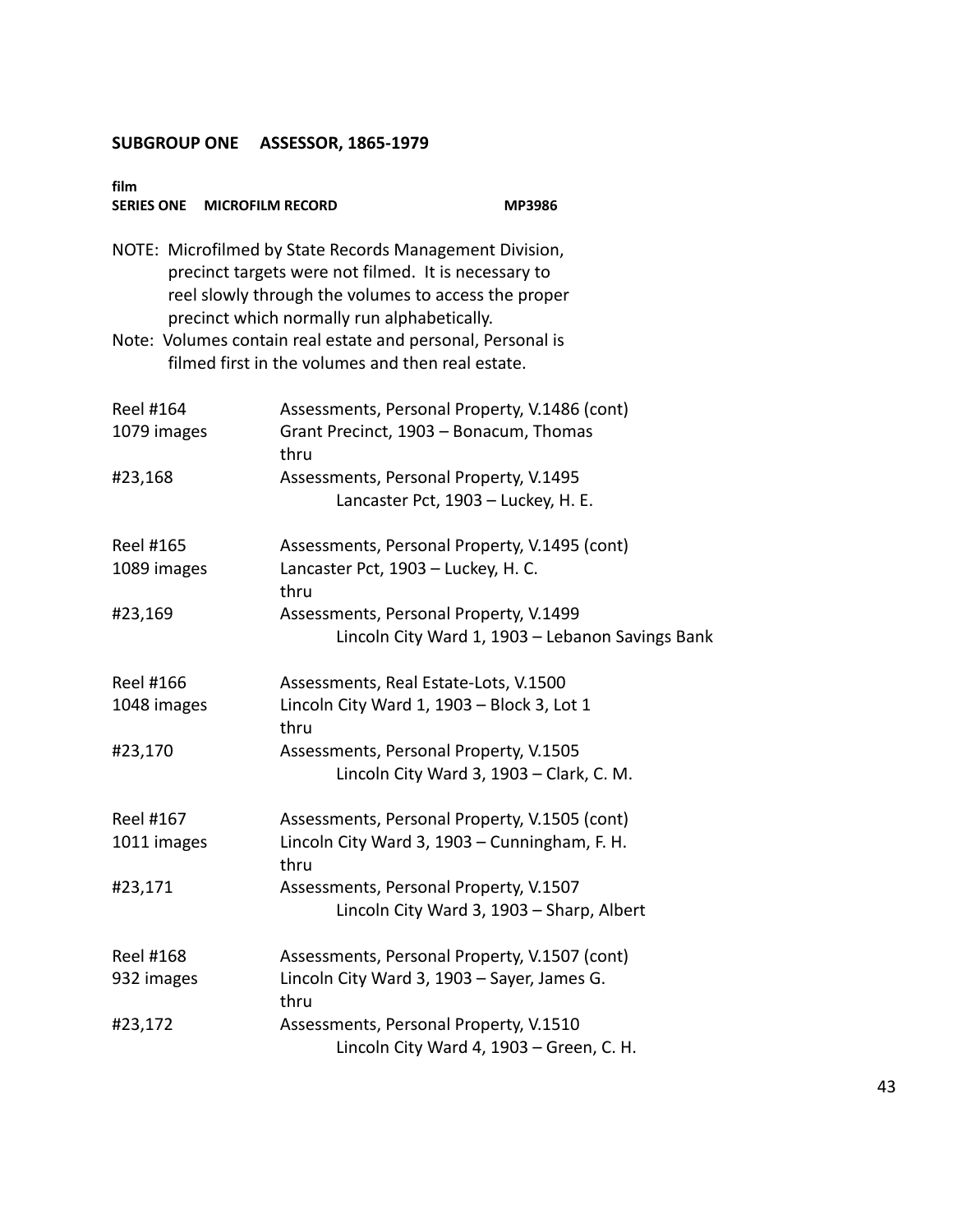|             | Lincoln City Ward 4, 1903 - Fannon, J. T.     |
|-------------|-----------------------------------------------|
| #23,173     | Assessments, Personal Property, V.1513        |
|             | thru                                          |
| 1013 images | Lincoln City Ward 4, 1903 - Green, C. H.      |
| Reel #169   | Assessments, Personal Property, V.1510 (cont) |

|--|

| SERIES ONE MICROFILM RECORD                                                                                                                                                                                                                                                           | <b>MP3986</b>                                                                                    |  |
|---------------------------------------------------------------------------------------------------------------------------------------------------------------------------------------------------------------------------------------------------------------------------------------|--------------------------------------------------------------------------------------------------|--|
| NOTE: Microfilmed by State Records Management Division,<br>precinct targets were not filmed. It is necessary to<br>reel slowly through the volumes to access the proper<br>precinct which normally run alphabetically.<br>Note: Volumes contain real estate and personal, Personal is |                                                                                                  |  |
|                                                                                                                                                                                                                                                                                       | filmed first in the volumes and then real estate.                                                |  |
| <b>Reel #170</b><br>874 images                                                                                                                                                                                                                                                        | Assessments, Personal Property, V.1513 (cont)<br>Lincoln City Ward 4, 1903 - Fling, Fred<br>thru |  |
| #23,174                                                                                                                                                                                                                                                                               | Assessments, Personal Property, V.1516<br>Lincoln City Ward 5, 1903 - Johnson, Gus               |  |
| Reel #171                                                                                                                                                                                                                                                                             | Assessments, Personal Property, V.1516 (cont)                                                    |  |
| 978 images                                                                                                                                                                                                                                                                            | Lincoln City Ward 5, 1903 - Junge, Joseph<br>thru                                                |  |
| #23,175                                                                                                                                                                                                                                                                               | Assessments, Personal Property, V.1518<br>Lincoln City Ward 5, 1903 - Vogt, Walter               |  |
| <b>Reel #172</b>                                                                                                                                                                                                                                                                      | Assessments, Personal Property, V.1518 (cont)                                                    |  |
| 950 images                                                                                                                                                                                                                                                                            | Lincoln City Ward 5, 1903 - Vistuba, Herman<br>thru                                              |  |
| #23,176                                                                                                                                                                                                                                                                               | Assessments, Personal Property, V.1522<br>Lincoln City Ward 6, 1903 - Prescott Piano Co          |  |
| <b>Reel #173</b>                                                                                                                                                                                                                                                                      | Assessments, Personal Property, V.1522 (cont)                                                    |  |
| 946 images                                                                                                                                                                                                                                                                            | Lincoln City Ward 6, 1903 - Pierce, F. M.<br>thru                                                |  |
| #23,177                                                                                                                                                                                                                                                                               | Assessments, Personal Property, V.1525<br>Lincoln City Ward 7, 1903 - Jones, E. A.               |  |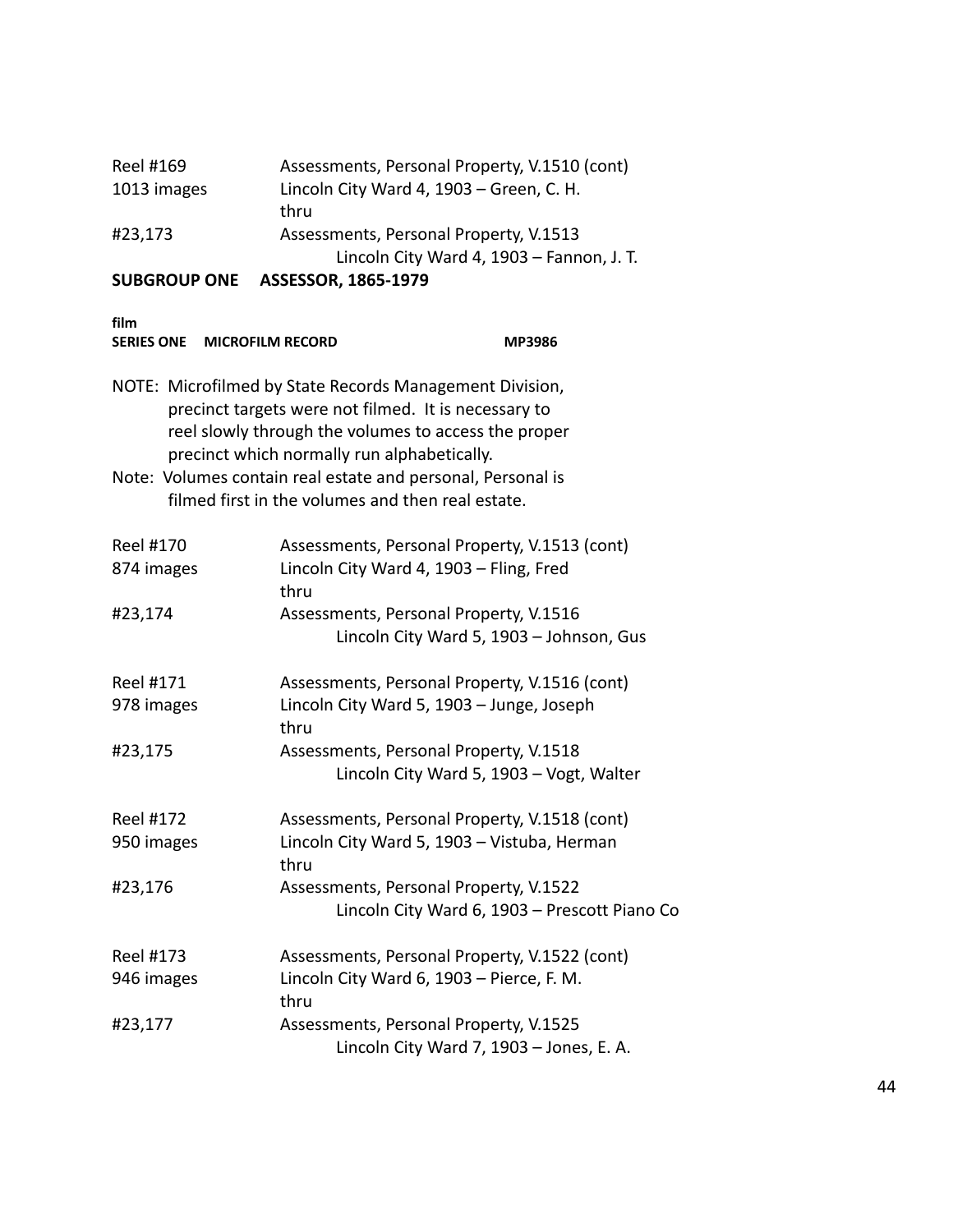#### RETAKE: At V.1524, pp.122-161

| Reel #174  | Assessments, Personal Property, V.1526  |
|------------|-----------------------------------------|
| 919 images | Lincoln City Ward 7, 1903 - Krum, Henry |
|            | thru                                    |
| #23,178    | Assessments, Real Estate-Lands, V.1535  |
|            | Oak Precinct, 1903 - E2NW4, S7-T11N-R6E |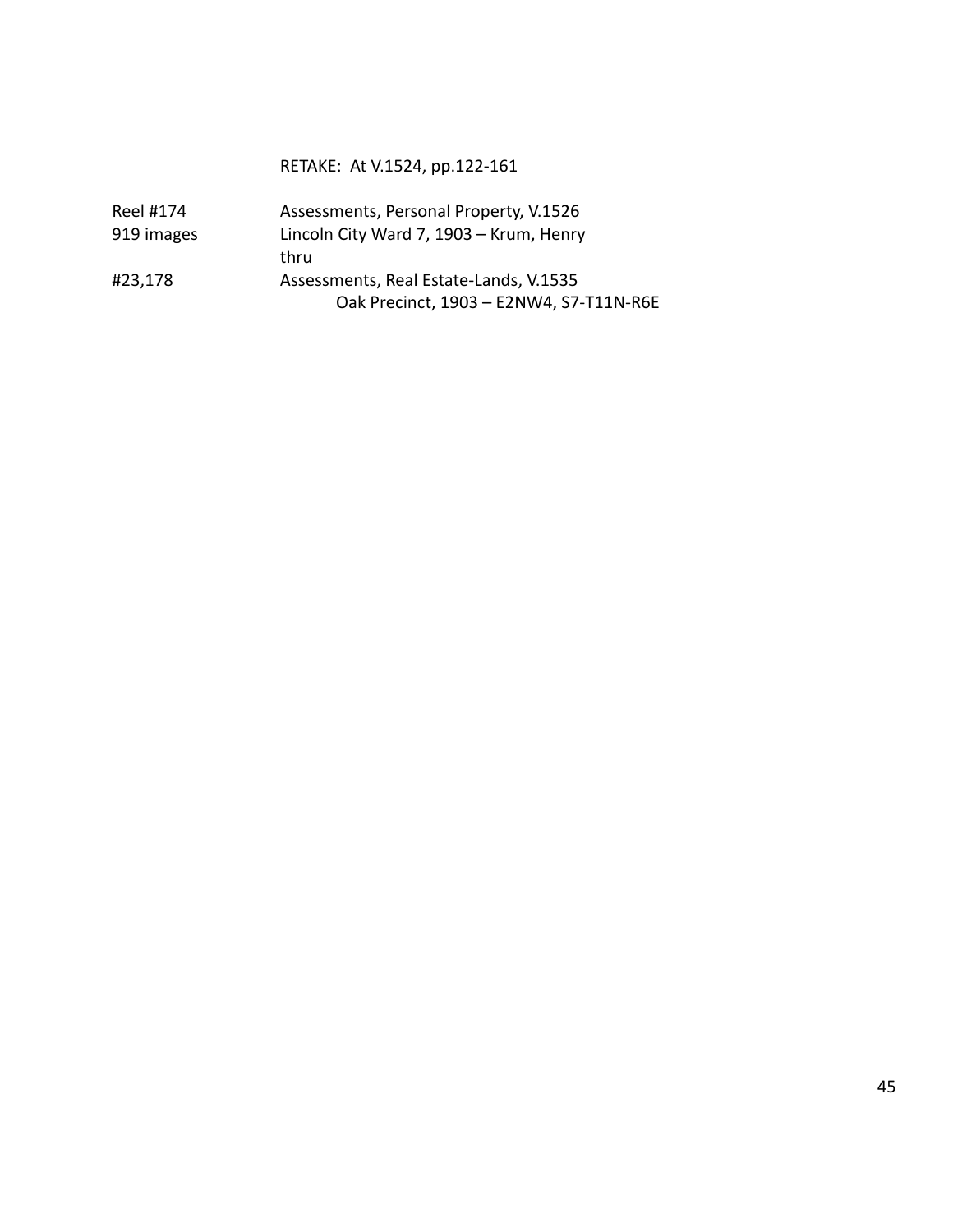| film<br>SERIES ONE MICROFILM RECORD |                                                                                                                                                                                                                        | MP3986 |
|-------------------------------------|------------------------------------------------------------------------------------------------------------------------------------------------------------------------------------------------------------------------|--------|
|                                     | NOTE: Microfilmed by State Records Management Division,<br>precinct targets were not filmed. It is necessary to<br>reel slowly through the volumes to access the proper<br>precinct which normally run alphabetically. |        |
|                                     | Note: Volumes contain real estate and personal, Personal is<br>filmed first in the volumes and then real estate.                                                                                                       |        |
| Reel #175<br>1029 images            | Assessments, Real Estate-Lands, V.1535 (cont)<br>Oak Precinct, 1903 - W2NW4, S7-T11N-R6E<br>thru                                                                                                                       |        |
| #23,179                             | Assessments, Personal Property, V.1548<br>University Place, 1903 - Youkum, Isaac                                                                                                                                       |        |
| Reel #176                           | Assessments, Personal Property, V.1549                                                                                                                                                                                 |        |
| 912 images                          | University Place, 1903 - Ames, E. R.<br>thru                                                                                                                                                                           |        |
| #23,180                             | Assessments, Personal Property, V.1560<br>Bethany Heights, 1903 - Totals                                                                                                                                               |        |
| <b>Reel #177</b>                    | Assessments, Personal Property, V.1561                                                                                                                                                                                 |        |
| 622 images                          | Buda Precinct, 1904 - Axthelm, A. L.<br>thru                                                                                                                                                                           |        |
| #23,181                             | Assessments, Personal Property, V.1565                                                                                                                                                                                 |        |
|                                     | Denton Precinct, 1904 - Ross, Charlie                                                                                                                                                                                  |        |
| <b>Reel#178</b>                     | Assessments, Personal Property, V.1565 (cont)                                                                                                                                                                          |        |
| 612 images                          | Denton Precinct, 1904 - Rosekrans, O. D.<br>thru                                                                                                                                                                       |        |
| #23,182                             | Assessments, Personal Property, V.1575<br>Lincoln City Ward 1, 1904 - Hibner, E.                                                                                                                                       |        |
| <b>Reel #179</b>                    | Assessments, Personal Property, V.1575 (cont)                                                                                                                                                                          |        |
| 718 images                          | Lincoln City, Ward 1, 1904 - Herrick, Rose<br>thru                                                                                                                                                                     |        |
| #23,197                             | Assessments, Personal Property, V.1577<br>Lincoln City, Ward 1, 1904 - Sarabee, Henry                                                                                                                                  |        |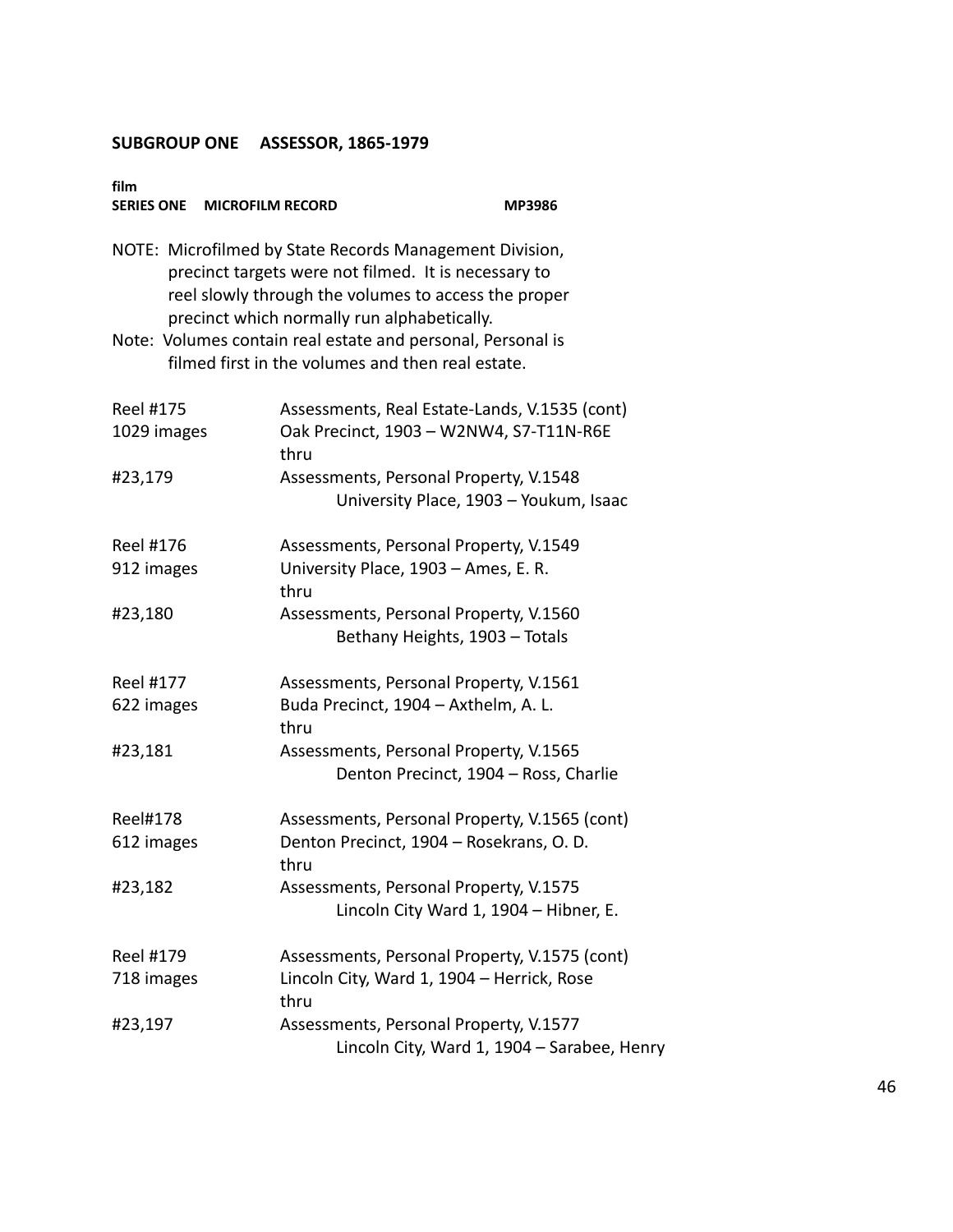|            | Lincoln City, Ward 2, 1904 - Kind, T. H. E.   |
|------------|-----------------------------------------------|
| #23,198    | Assessments, Personal Property, V.1581        |
|            | thru                                          |
| 662 images | Lincoln City, Ward 1, 1904 - Long, L. C.      |
| Reel #180  | Assessments, Personal Property, V.1577 (cont) |

| <b>SERIES ONE</b><br><b>MICROFILM RECORD</b>                                                                                                                                                                           | <b>MP3986</b>                                                                                                    |  |
|------------------------------------------------------------------------------------------------------------------------------------------------------------------------------------------------------------------------|------------------------------------------------------------------------------------------------------------------|--|
| NOTE: Microfilmed by State Records Management Division,<br>precinct targets were not filmed. It is necessary to<br>reel slowly through the volumes to access the proper<br>precinct which normally run alphabetically. |                                                                                                                  |  |
|                                                                                                                                                                                                                        | Note: Volumes contain real estate and personal, Personal is<br>filmed first in the volumes and then real estate. |  |
| <b>Reel #181</b>                                                                                                                                                                                                       | Assessments, Personal Property, V.1581 (cont)                                                                    |  |
| 691 images                                                                                                                                                                                                             | Lincoln City, Ward 2, 1904 - Kelly, T. J. & Co<br>thru                                                           |  |
| #23,199                                                                                                                                                                                                                | Assessments, Personal Property, V.1584                                                                           |  |
|                                                                                                                                                                                                                        | Lincoln City Ward 3, 1904 - Grass, L. J.                                                                         |  |
| <b>Reel #182</b>                                                                                                                                                                                                       | Assessments, Personal Property, V.1584 (cont)                                                                    |  |
| 748 images                                                                                                                                                                                                             | Lincoln City Ward 3, 1904 - Goeschel, John<br>thru                                                               |  |
| #23,200                                                                                                                                                                                                                | Assessments, Personal Property, V.1586                                                                           |  |
|                                                                                                                                                                                                                        | Lincoln City Ward 3, 1904 - Parrish, George                                                                      |  |
| <b>Reel #183</b>                                                                                                                                                                                                       | Assessments, Personal Property, V.1586 (cont)                                                                    |  |
| 743 images                                                                                                                                                                                                             | Lincoln City Ward 3, 1904 - Platner, Ira<br>thru                                                                 |  |
| #23,201                                                                                                                                                                                                                | Assessments, Personal Property, V.1588                                                                           |  |
|                                                                                                                                                                                                                        | Lincoln City Ward 3, 1904 - Wise, H. A.                                                                          |  |
| <b>Reel #184</b>                                                                                                                                                                                                       | Assessments, Personal Property, V.1588 (cont)                                                                    |  |
| 684 images                                                                                                                                                                                                             | Lincoln City Ward 3, 1904 - Western Union<br>thru                                                                |  |
| #23,202                                                                                                                                                                                                                | Assessments, Personal Property, V.1591                                                                           |  |
|                                                                                                                                                                                                                        | Lincoln City Ward 4, 1904 - Bahls, J. C.                                                                         |  |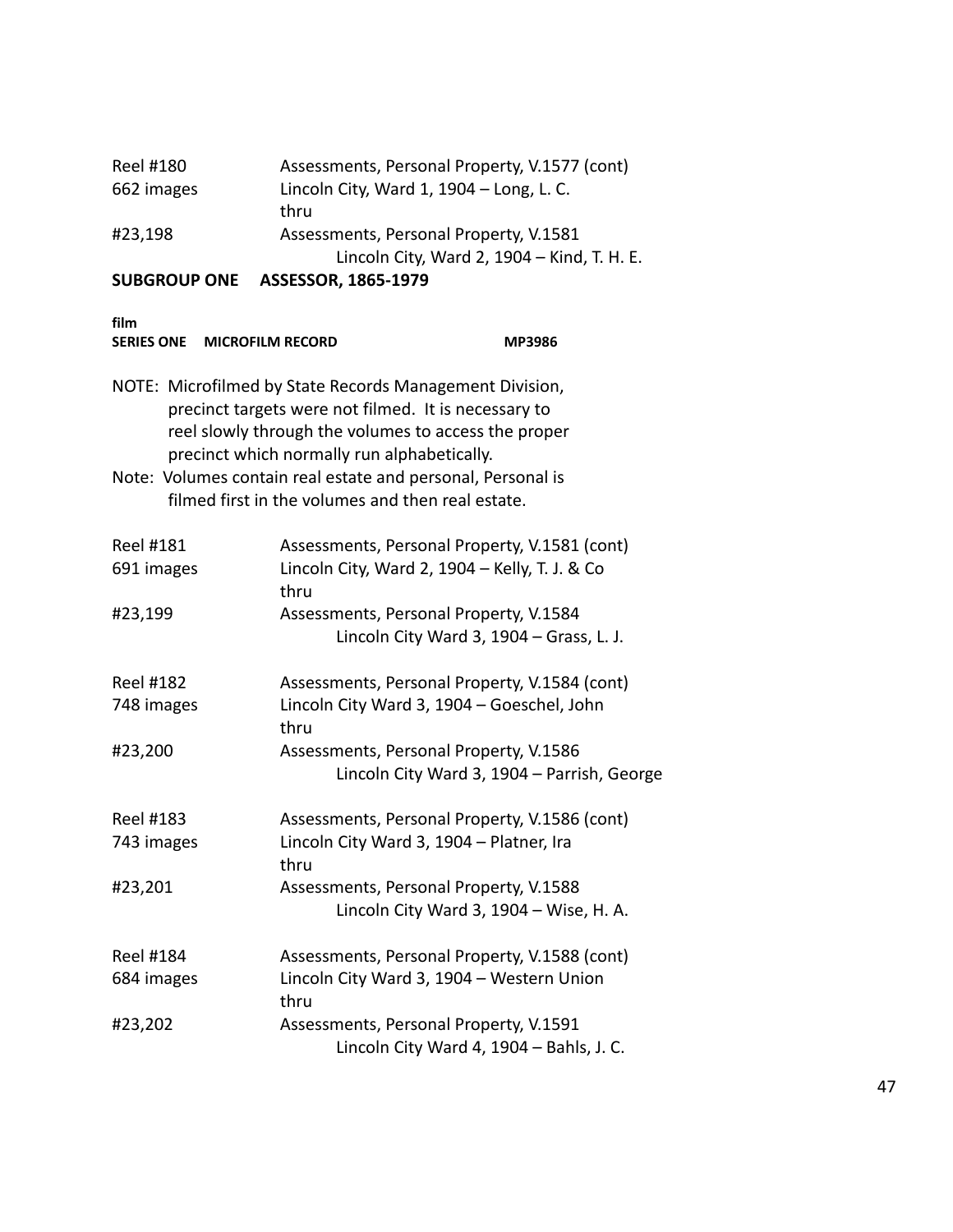| Reel #185<br>751 images | Assessments, Personal Property, V.1591 (cont)<br>Lincoln City Ward 4, 1904 - Bacon, N. A.<br>thru        |
|-------------------------|----------------------------------------------------------------------------------------------------------|
| #23,203                 | Assessments, Personal Property, V.1593<br>Lincoln City Ward 4, 1904 - Clarkson, H. B.                    |
| Reel #186<br>671 images | Assessments, Personal Property, V.1593 (cont)<br>Lincoln City Ward 4, 1904 - Clarkson, Haydee B.<br>thru |
| #23,204                 | Assessments, Personal Property, V.1596<br>Lincoln City Ward 5, 1904 - Merrill, R. G.                     |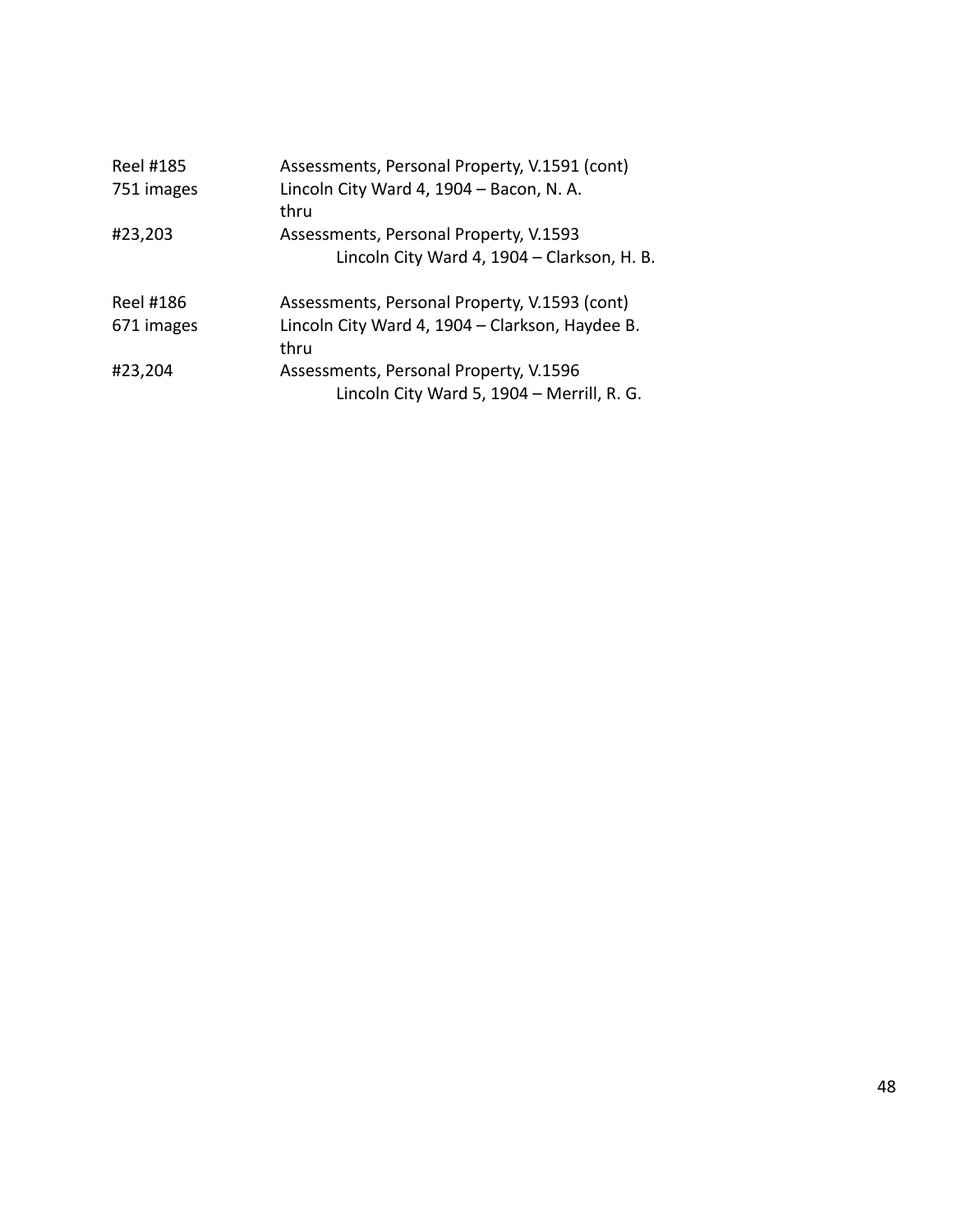| film<br>SERIES ONE MICROFILM RECORD |                                                                                                                                                                                                                        | MP3986                                      |
|-------------------------------------|------------------------------------------------------------------------------------------------------------------------------------------------------------------------------------------------------------------------|---------------------------------------------|
|                                     | NOTE: Microfilmed by State Records Management Division,<br>precinct targets were not filmed. It is necessary to<br>reel slowly through the volumes to access the proper<br>precinct which normally run alphabetically. |                                             |
|                                     | Note: Volumes contain real estate and personal, Personal is<br>filmed first in the volumes and then real estate.                                                                                                       |                                             |
| <b>Reel #187</b><br>728 images      | Assessments, Personal Property, V.1596 (cont)<br>Lincoln City Ward 5, 1904 - Marks, J. D.<br>thru                                                                                                                      |                                             |
| #23,205                             | Assessments, Personal Property, V.1598<br>Lincoln City Ward 5, 1904 - Seacrest, J. C.                                                                                                                                  |                                             |
| <b>Reel#188</b><br>730 images       | Assessments, Personal Property, V.1598 (cont)<br>Lincoln City Ward 5, 1904 - Searls, Martin M.<br>thru                                                                                                                 |                                             |
| #23,206                             | Assessments, Personal Property, V.1600<br>Lincoln City Ward 5, 1904 - Taylor, Ida M.                                                                                                                                   |                                             |
|                                     | RETAKE: V.1599, Taylor, Ida M. thru Taylor<br>William F. retake due to density, retake<br>spliced to End of Reel                                                                                                       |                                             |
| Reel #189<br>647 images             | Assessments, Personal Property, V.1600 (cont)<br>Lincoln City Ward 5, 1904 - Burger, William<br>thru                                                                                                                   |                                             |
| #23,207                             | Assessments, Personal Property, V.1602<br>Lincoln City Ward 6, 1904 - Dowd, David                                                                                                                                      |                                             |
| Reel #190<br>737 images             | Assessments, Personal Property, V.1602 (cont)<br>Lincoln City Ward 6, 1904 - David W. E.<br>thru                                                                                                                       |                                             |
| #23,208                             | Assessments, Personal Property, V.1605                                                                                                                                                                                 | Lincoln City Ward 6, 1904 - Hegewood, M. C. |
| Reel #191                           | Assessments, Personal Property, V.1605 (cont)                                                                                                                                                                          |                                             |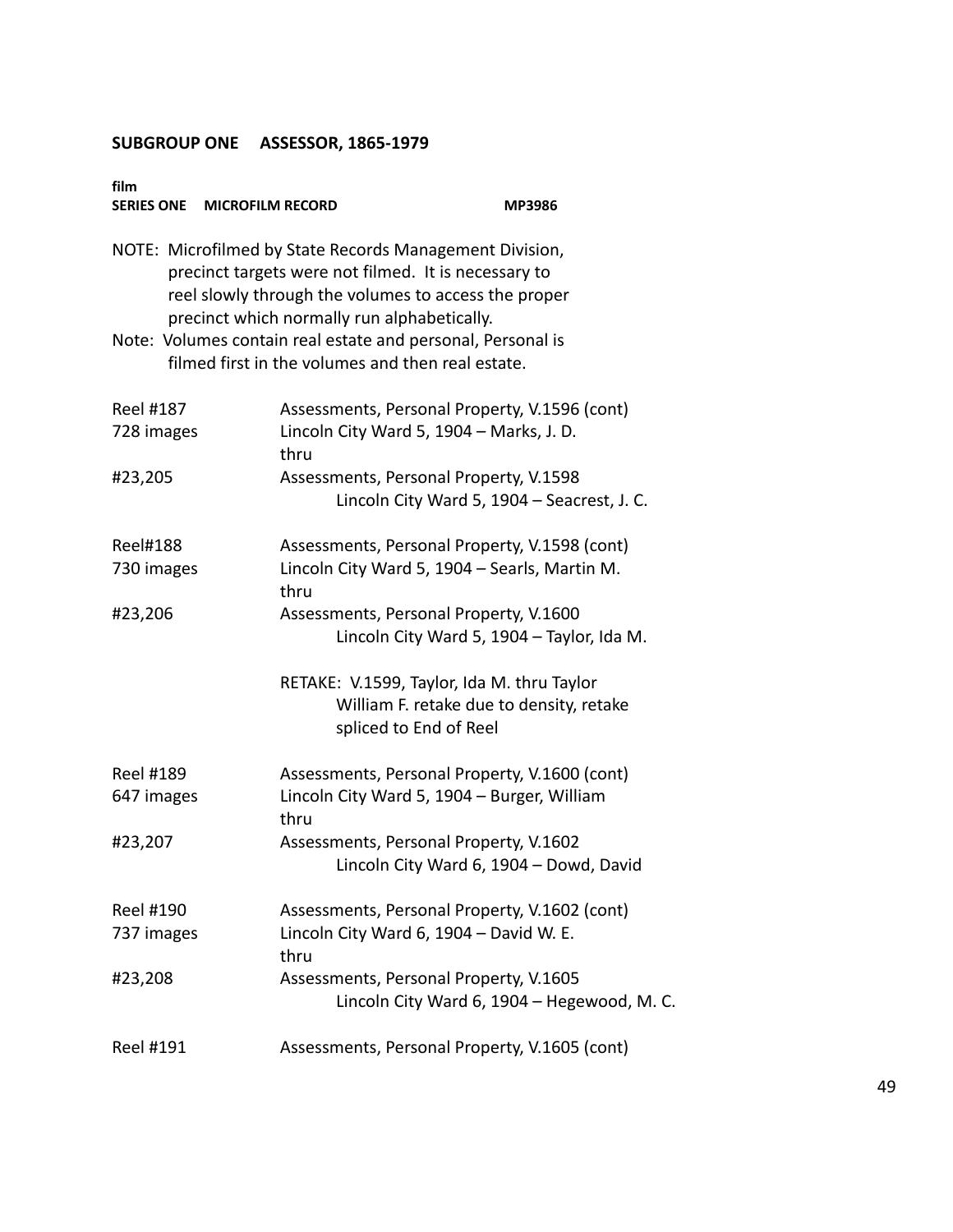| 628 images | Lincoln City Ward 6, 1904 - Howe, Frank  |
|------------|------------------------------------------|
|            | thru                                     |
| #23,209    | Assessments, Personal Property, V.1608   |
|            | Lincoln City Ward 7, 1904 - Evans, D. P. |

| film                           | SERIES ONE MICROFILM RECORD                                                                                                                                    | <b>MP3986</b>                                                                                                  |
|--------------------------------|----------------------------------------------------------------------------------------------------------------------------------------------------------------|----------------------------------------------------------------------------------------------------------------|
|                                | NOTE: Microfilmed by State Records Management Division,<br>precinct targets were not filmed. It is necessary to<br>precinct which normally run alphabetically. | reel slowly through the volumes to access the proper                                                           |
|                                | Note: Volumes contain real estate and personal, Personal is<br>filmed first in the volumes and then real estate.                                               |                                                                                                                |
| <b>Reel #192</b><br>720 images | thru                                                                                                                                                           | Assessments, Personal Property, V.1608 (cont)<br>Lincoln City Ward 7, 1904 - Eastman, W. S.                    |
| #23,210                        |                                                                                                                                                                | Assessments, Personal Property, V.1611<br>Lincoln City Ward 7, 1904 - Rhodes, W. S.                            |
| Reel #193<br>668 images        | thru                                                                                                                                                           | Assessments, Personal Property, V.1611 (cont)<br>Lincoln City Ward 7, 1904 - Rehder, G. W.                     |
| #23,211                        |                                                                                                                                                                | Assessments, Personal Property, V.1615<br>Miscellaneous worksheets-German American, 1904                       |
| <b>Reel #194</b><br>691 images | thru                                                                                                                                                           | Assessments, Personal Property, V.1615 (cont)<br>Lincoln City Misc., Ward 1, 1904<br>Citizens of St. Louis, Mo |
| #23,212                        |                                                                                                                                                                | Assessments, Personal Property, V.1621<br>North Bluff Pct, 1904 - Galvin, Henry                                |
| <b>Reel #195</b><br>635 images | thru                                                                                                                                                           | Assessments, Personal Property, V.1631<br>North Bluff Pct, 1904 - Gilbert (C.P & Son)                          |
| #23,213                        |                                                                                                                                                                | Assessments, Personal Property, V.1631<br>South Pass Pct, 1904 - Nebr Telephone Co                             |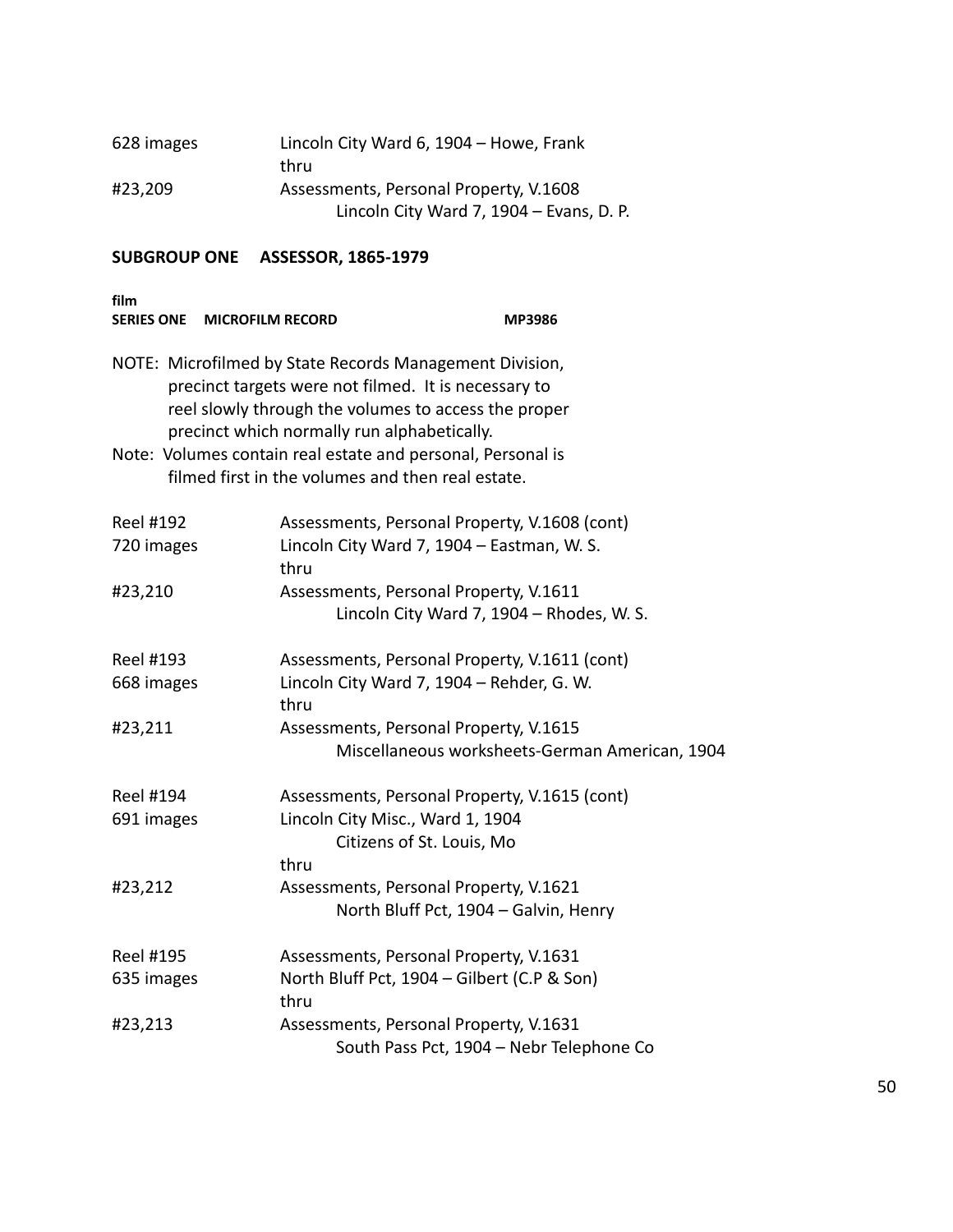| Reel #196  | Assessments, Personal Property, V.1631 (cont) |
|------------|-----------------------------------------------|
| 677 images | South Pass Pct, 1904 - Totals                 |
|            | thru                                          |
| #23,214    | Assessments, Personal Property, V.1636        |
|            | Waverly Precinct, 1904 - Yoder, Ira           |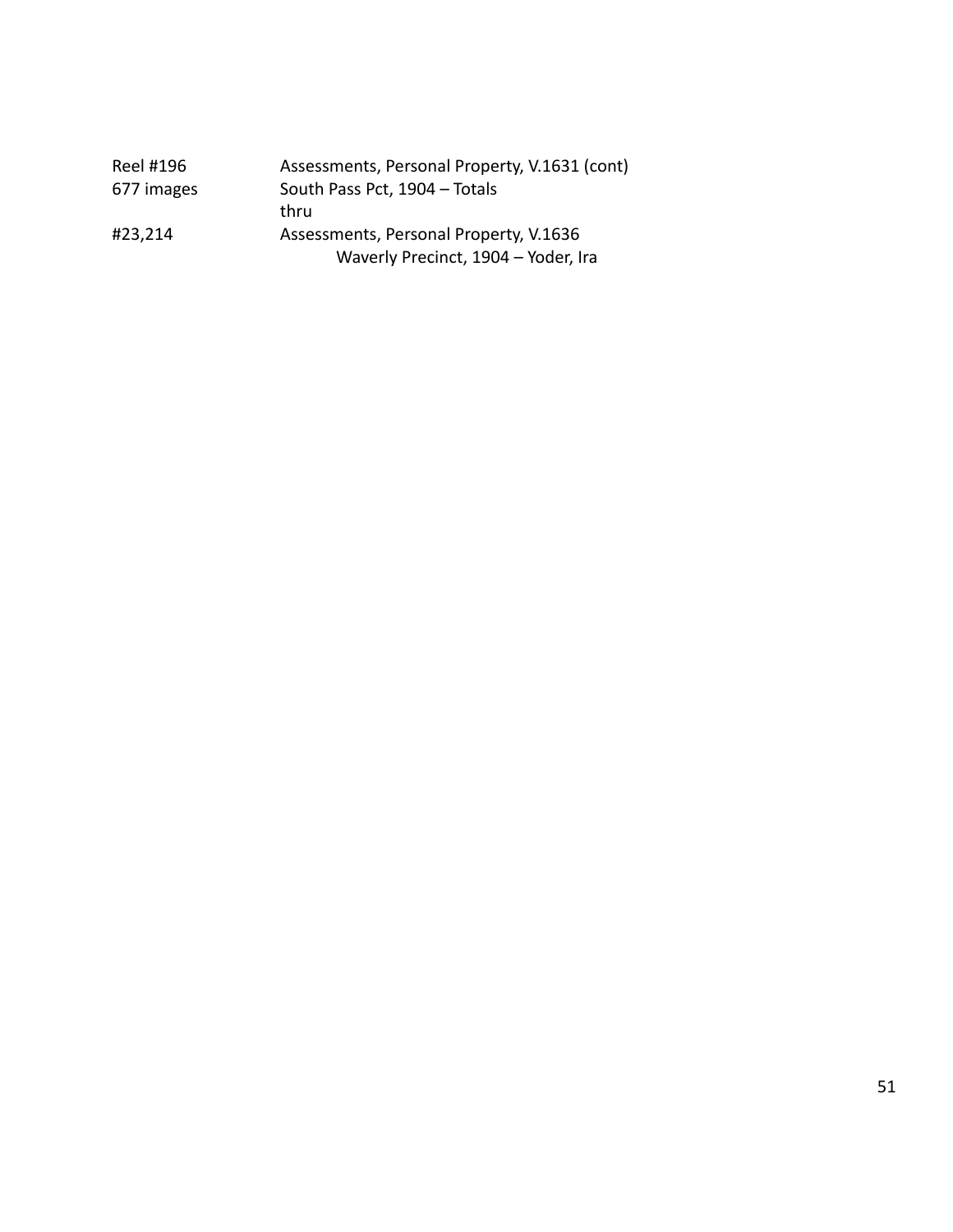| film<br>SERIES ONE MICROFILM RECORD                                                                                                                                                                                    |                                                                                                                  | MP3986 |  |
|------------------------------------------------------------------------------------------------------------------------------------------------------------------------------------------------------------------------|------------------------------------------------------------------------------------------------------------------|--------|--|
| NOTE: Microfilmed by State Records Management Division,<br>precinct targets were not filmed. It is necessary to<br>reel slowly through the volumes to access the proper<br>precinct which normally run alphabetically. |                                                                                                                  |        |  |
|                                                                                                                                                                                                                        | Note: Volumes contain real estate and personal, Personal is<br>filmed first in the volumes and then real estate. |        |  |
| Reel #197                                                                                                                                                                                                              | Assessments, Personal Property, V.1636 (cont)                                                                    |        |  |
| 672 images                                                                                                                                                                                                             | Waverly Precinct, 1904 - Larson<br>thru                                                                          |        |  |
| #23,215                                                                                                                                                                                                                | Assessments, Personal Property, V.1646<br>Bennett Precinct, 1905 - Hiatt, Job                                    |        |  |
| <b>Reel #198</b>                                                                                                                                                                                                       | Assessments, Personal Property, V.1646 (cont)                                                                    |        |  |
| 594 images                                                                                                                                                                                                             | Bennett Precinct, 1905 - Hagaman, F. M.<br>thru                                                                  |        |  |
| #23,216                                                                                                                                                                                                                | Assessments, Real Estate-Lands, V.1655<br>N4NW4, S36-T9N-R7E, 1905                                               |        |  |
| Reel #199                                                                                                                                                                                                              | Assessments, Personal Property, V.1656                                                                           |        |  |
| 592 images                                                                                                                                                                                                             | Albers, George, 1905<br>thru                                                                                     |        |  |
| #23,217                                                                                                                                                                                                                | Assessments, Real Estate-Lots, V.1662<br>Lincoln City Ward 1, 1905 - Block 33, Lot E                             |        |  |
| <b>Reel #200</b>                                                                                                                                                                                                       | Assessments, Real Estate-Lots, V.1662 (cont)                                                                     |        |  |
| 598 images                                                                                                                                                                                                             | Lincoln City Ward 1, 1905 - Wolfe, Jos. H.<br>thru                                                               |        |  |
| #23,218                                                                                                                                                                                                                | Assessments, Personal Property, V.1667<br>Lincoln City Ward 4, 1905 - Fullerton, J. N.                           |        |  |
| <b>Reel #201</b>                                                                                                                                                                                                       | Assessments, Personal Property, V.1667 (cont)                                                                    |        |  |
| 595 images                                                                                                                                                                                                             | Lincoln City Ward 4, 1905 - Ferrell, George<br>thru                                                              |        |  |
| #23,219                                                                                                                                                                                                                | Assessments, Real Estate-Lots, V.1670<br>Lincoln City Ward 5, 1905 - Block 199, Lot 9                            |        |  |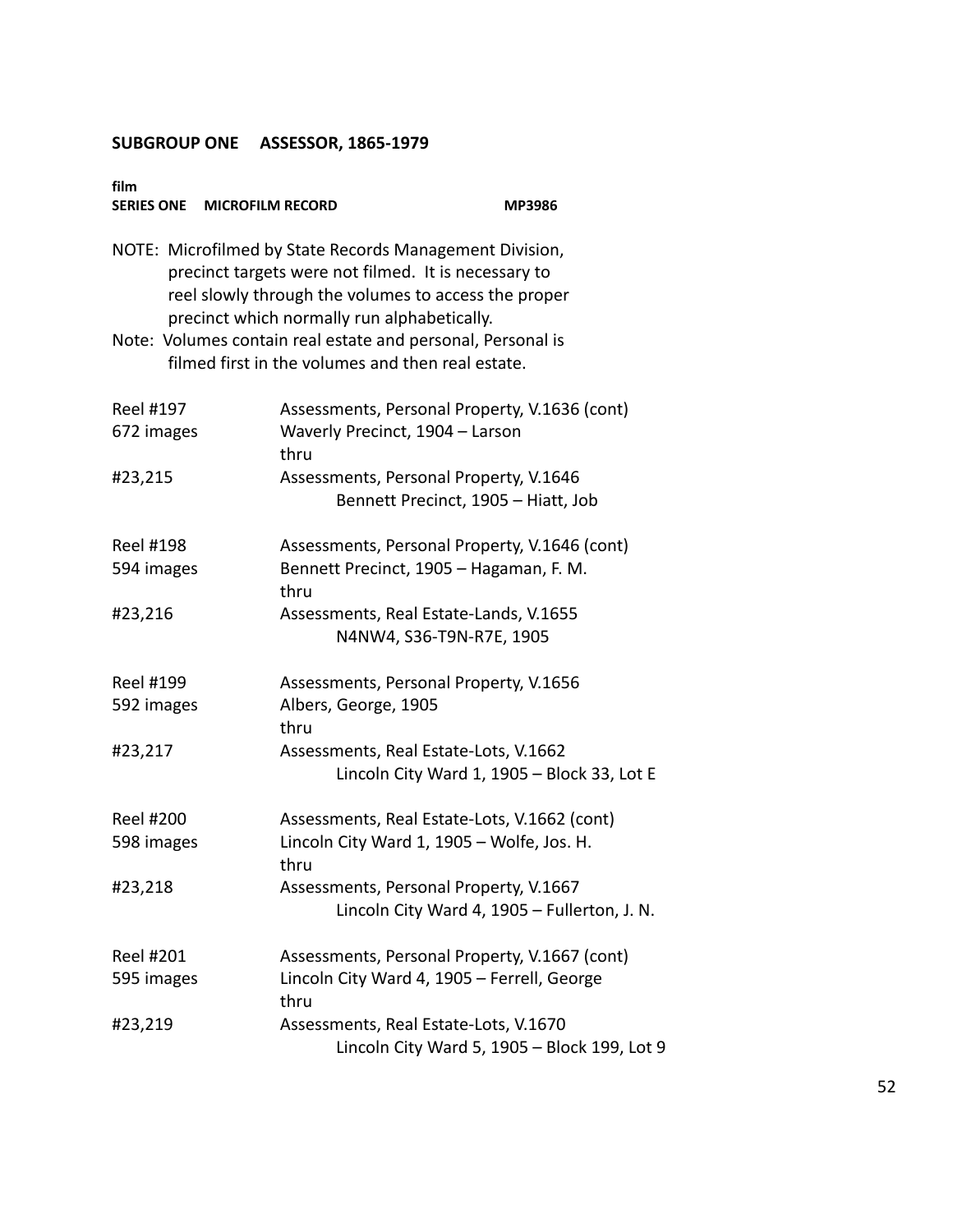| CURCRAUR ANE |                                               |
|--------------|-----------------------------------------------|
|              | Lincoln City Ward 7, 1905 - Block 4, Lot 6    |
| #23,220      | Assessments, Real Estate-Lots, V.1674         |
|              | thru                                          |
| 608 images   | Lincoln City Ward 5, 1905 - Block 199, Lot 10 |
| Reel #202    | Assessments, Real Estate-Lots, V.1670(cont)   |
|              |                                               |

| SERIES ONE MICROFILM RECORD    | <b>MP3986</b>                                                                                                                                                                                                          |
|--------------------------------|------------------------------------------------------------------------------------------------------------------------------------------------------------------------------------------------------------------------|
|                                | NOTE: Microfilmed by State Records Management Division,<br>precinct targets were not filmed. It is necessary to<br>reel slowly through the volumes to access the proper<br>precinct which normally run alphabetically. |
|                                | Note: Volumes contain real estate and personal, Personal is<br>filmed first in the volumes and then real estate.                                                                                                       |
| <b>Reel #203</b><br>605 images | Assessments, Real Estate-Lots, V.1674 (cont)<br>Lincoln City Ward 7, 1905 - Block 4, Lot 7<br>thru                                                                                                                     |
| #23,221                        | Assessments, Personal Property, V.1686<br>Rock Creek Pct, 1905 - Gustafson, J. A.                                                                                                                                      |
| <b>Reel #204</b><br>613 images | Assessments, Personal Property, V.1686 (cont)<br>Rock Creek Pct, 1905 - Gleason, Patrick<br>thru                                                                                                                       |
| #23,222                        | Assessments, Personal Property, V.1696<br>West Oak Pct, 1905 - Omaha Elevator Co.                                                                                                                                      |
| <b>Reel #205</b>               | Assessments, Personal Property, V.1696 (cont)                                                                                                                                                                          |
| 668 images                     | West Oak Pct, 1905 - Pierson, August<br>thru                                                                                                                                                                           |
| #23,223                        | Assessments, Real Estate-Lots, V.1703<br>College View, 1906 - Block 38, Lot 1                                                                                                                                          |
| <b>Reel #206</b>               | Assessments, Personal Property, V.1703 (cont)                                                                                                                                                                          |
| 600 images                     | College View, 1906 - Block 38, Lot 4<br>thru                                                                                                                                                                           |
| #23,232                        | Assessments, Real Estate-Lots, V.1713<br>Lancaster, 1906 - Block 47, Lot 164                                                                                                                                           |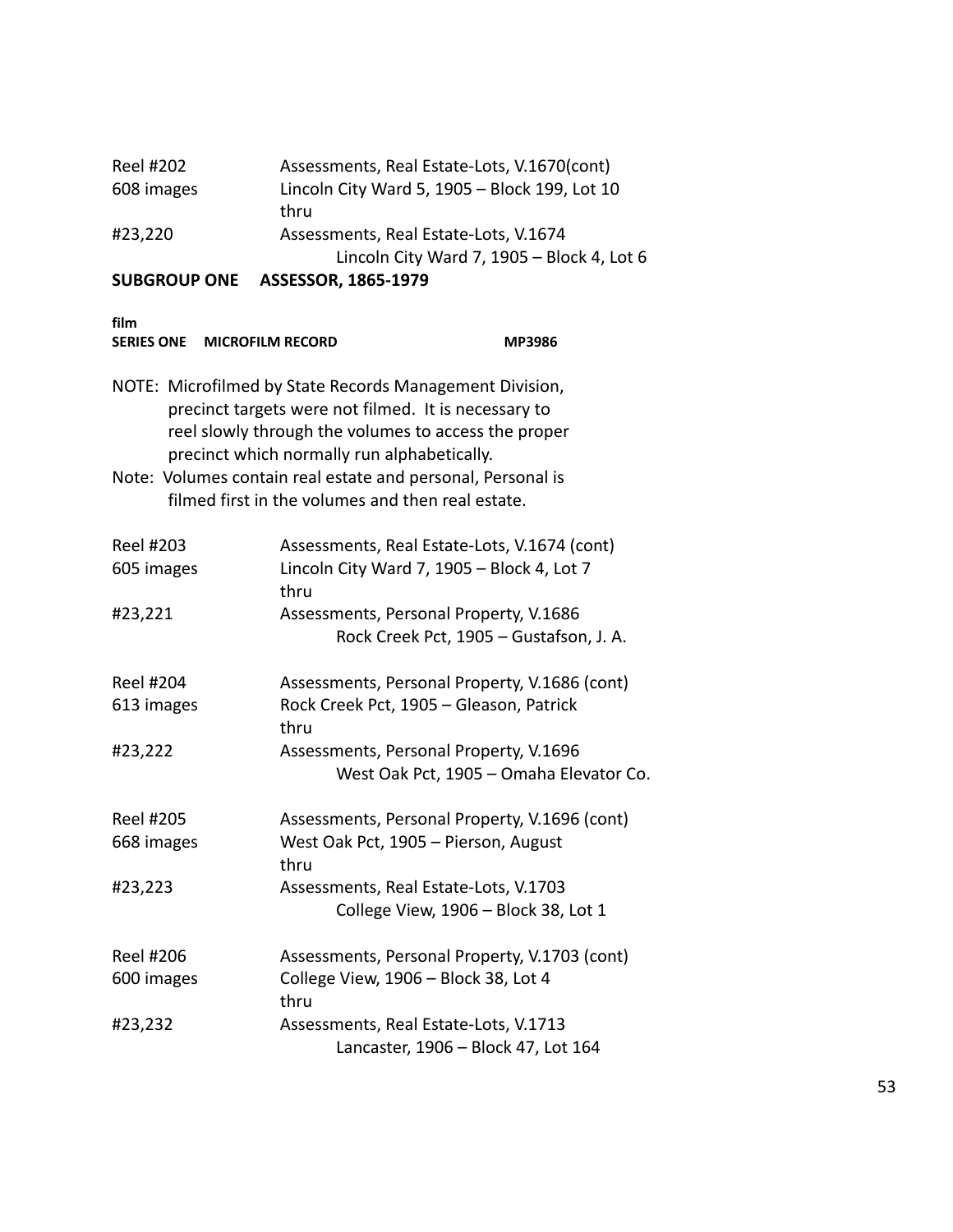| Reel #207<br>628 images                              | Assessments, Real Estate-Lots, V.1713 (cont)<br>Lancaster, 1906 - Block 65, Lots 8-9                            |
|------------------------------------------------------|-----------------------------------------------------------------------------------------------------------------|
|                                                      | thru                                                                                                            |
| #23,233                                              | Assessments, Personal Property, V.1716<br>Lincoln Wards 1-7, 1906, Honigh, J. C.                                |
| <b>Reel #208</b>                                     | Assessments, Personal Property, V.1716 (cont)                                                                   |
| 618 images                                           | Lincoln Wards 1-7, 1906, Holcomb, Silas A.<br>thru                                                              |
| #23,234                                              | Assessments, Personal Property, V.1718<br>Lincoln Wards 1-7, 1906 - Street, O. L.                               |
| <b>SUBGROUP ONE</b>                                  | ASSESSOR, 1865-1979                                                                                             |
| film<br><b>SERIES ONE</b><br><b>MICROFILM RECORD</b> | <b>MP3986</b>                                                                                                   |
|                                                      |                                                                                                                 |
|                                                      | NOTE: Microfilmed by State Records Management Division,<br>precinct targets were not filmed. It is necessary to |
|                                                      | reel slowly through the volumes to access the proper                                                            |
|                                                      | precinct which normally run alphabetically.                                                                     |
|                                                      | Note: Volumes contain real estate and personal, Personal is                                                     |
|                                                      | filmed first in the volumes and then real estate.                                                               |
| <b>Reel #209</b>                                     | Assessments, Personal Property, V.1718 (cont)                                                                   |
| 614 images                                           | Lincoln Wards 1-7, 1906 - Stonesifer, H. F.<br>thru                                                             |
| #23,235                                              | Assessments, Real Estate-Lots, V.1725                                                                           |
|                                                      | Lincoln, Ward 7, 1906 - Lots 28-32                                                                              |
| <b>Reel #210</b>                                     | Assessments, Real Estate-Lots, V.1725 (cont)                                                                    |
| 597 images                                           | Lincoln Ward 7, 1906 - Lot 30                                                                                   |
|                                                      | thru                                                                                                            |
| #23,236                                              | Assessments, Personal Property, V.1737                                                                          |
|                                                      | Rock Creek Pct, 1906 - Huffaken, J. A.                                                                          |
|                                                      | CORRECTION: V.1732 out of order, filmed before<br>v.1731                                                        |
| <b>Reel #211</b>                                     | Assessments, Personal Property, V.1737 (cont)                                                                   |
| 607 images                                           | Rock Creek Pct, 1906 - Hallins, Harry                                                                           |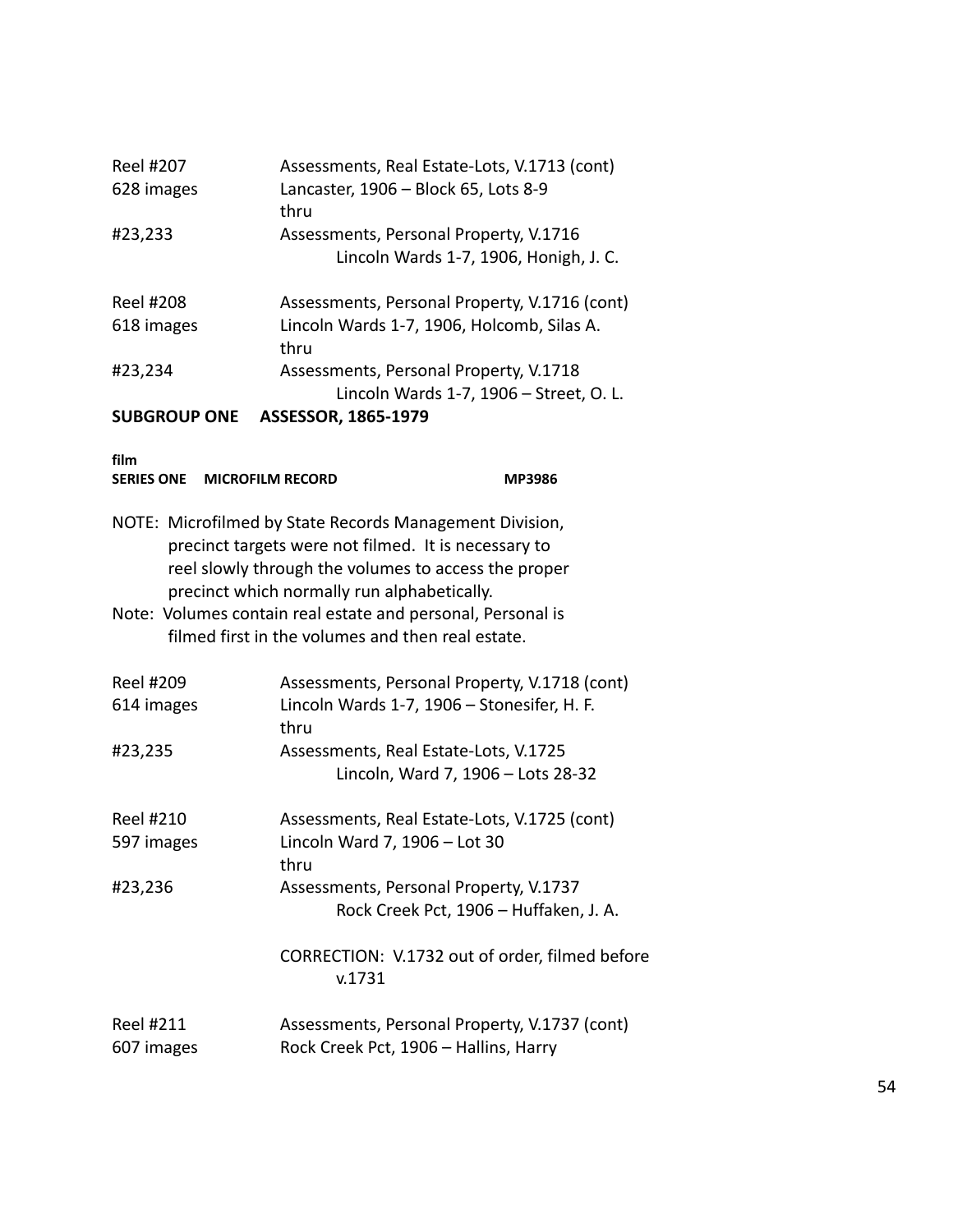|            | thru                                      |
|------------|-------------------------------------------|
| #23,237    | Assessments, Real Estate-Lands, V.1745    |
|            | West Lincoln, 1906 - S12-T10N-R6E         |
| Reel #212  | Assessments, Personal Property, V.1746    |
| 615 images | West Lincoln Village, 1906 – Craig, G. N. |
|            | thru                                      |
| #23,238    | Assessments, Personal Property, V.1752    |
|            | Bethany, 1907 - Young, F. M.              |
|            | RETAKES: Missed Property and Mortgage and |
|            | Tax Sale Certificates, 1906, V.1749A      |
|            | Retakes spliced to End of Reel            |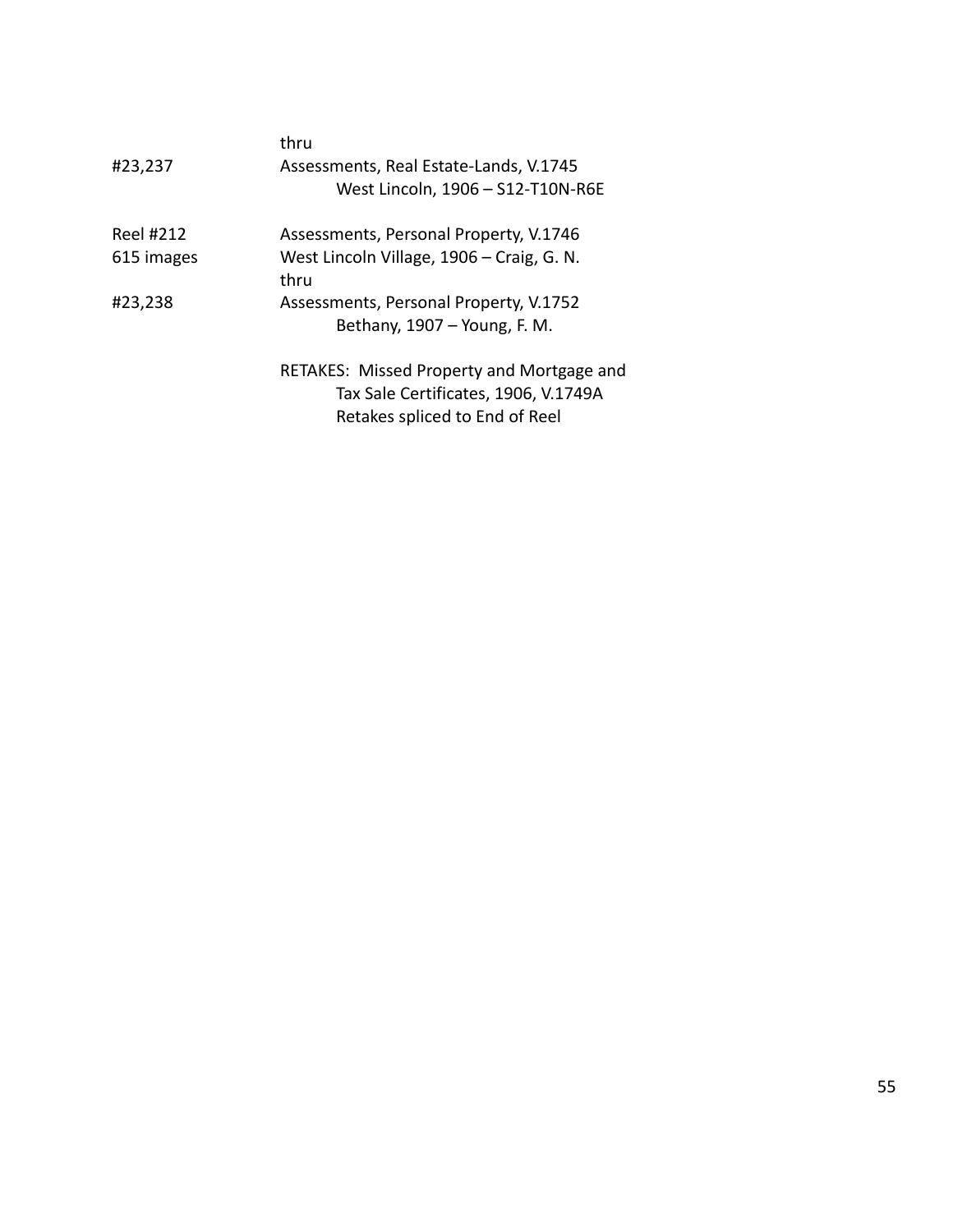**film SERIES ONE MICROFILM RECORD MP3986** 

NOTE: Microfilmed by State Records Management Division, precinct targets were not filmed. It is necessary to reel slowly through the volumes to access the proper precinct which normally run alphabetically. Note: Volumes contain real estate and personal, Personal is filmed first in the volumes and then real estate.

| <b>Reel #213</b><br>614 images | Assessments, Personal Property, V.1752 (cont)<br>Holliday, E. R., 1907<br>thru                   |
|--------------------------------|--------------------------------------------------------------------------------------------------|
| #23,239                        | Assessments, Personal Property, V.1762<br>Havelock, 1907 - Little, H. B.                         |
| <b>Reel #214</b><br>589 images | Assessments, Personal Property, V.1762 (cont)<br>Havelock, 1907 - Lingle, C. W.<br>thru          |
| #23,240                        | Assessments, Personal Property, V.1766<br>Lincoln Wards 1-7, 1907 - Butt, A. W.                  |
| <b>Reel #215</b><br>608 images | Assessments, Personal Property, V.1766 (cont)<br>Lincoln Wards 1-7, 1907 - Butzbach, Edd<br>thru |
| #23,241                        | Assessments, Personal Property, V.1768<br>Lincoln Wards 1-7, 1907 - Heinrick, John               |
| <b>Reel #216</b>               | Assessments, Personal Property, V.1768 (cont)                                                    |
| 616 images                     | Lincoln Wards 1-7, 1907 - Heinrick, John<br>thru                                                 |
| #23,242                        | Assessments, Personal Property, V.1770<br>Lincoln Wards 1-7, 1907 - O'Shea, D.                   |
| <b>Reel #217</b>               | Assessments, Personal Property, V.1770 (cont)                                                    |
| 616 images                     | Lincoln Wards 1-7, 1907 - Pabst, Peter<br>thru                                                   |
| #23,243                        | Assessments, Personal Property, V.1772<br>Lincoln Wards 1-7, 1907 - Wettling, L. E.              |
| <b>Reel #218</b>               | Assessments, Personal Property, V.1772 (cont)                                                    |
| 595 images                     | Lincoln Wards 1-7, 1907 - Weybright, W. S.<br>thru                                               |
| #23,244                        | Assessments, Real Estate-Lots, V.1779<br>Lincoln Ward 7, Dayton, George                          |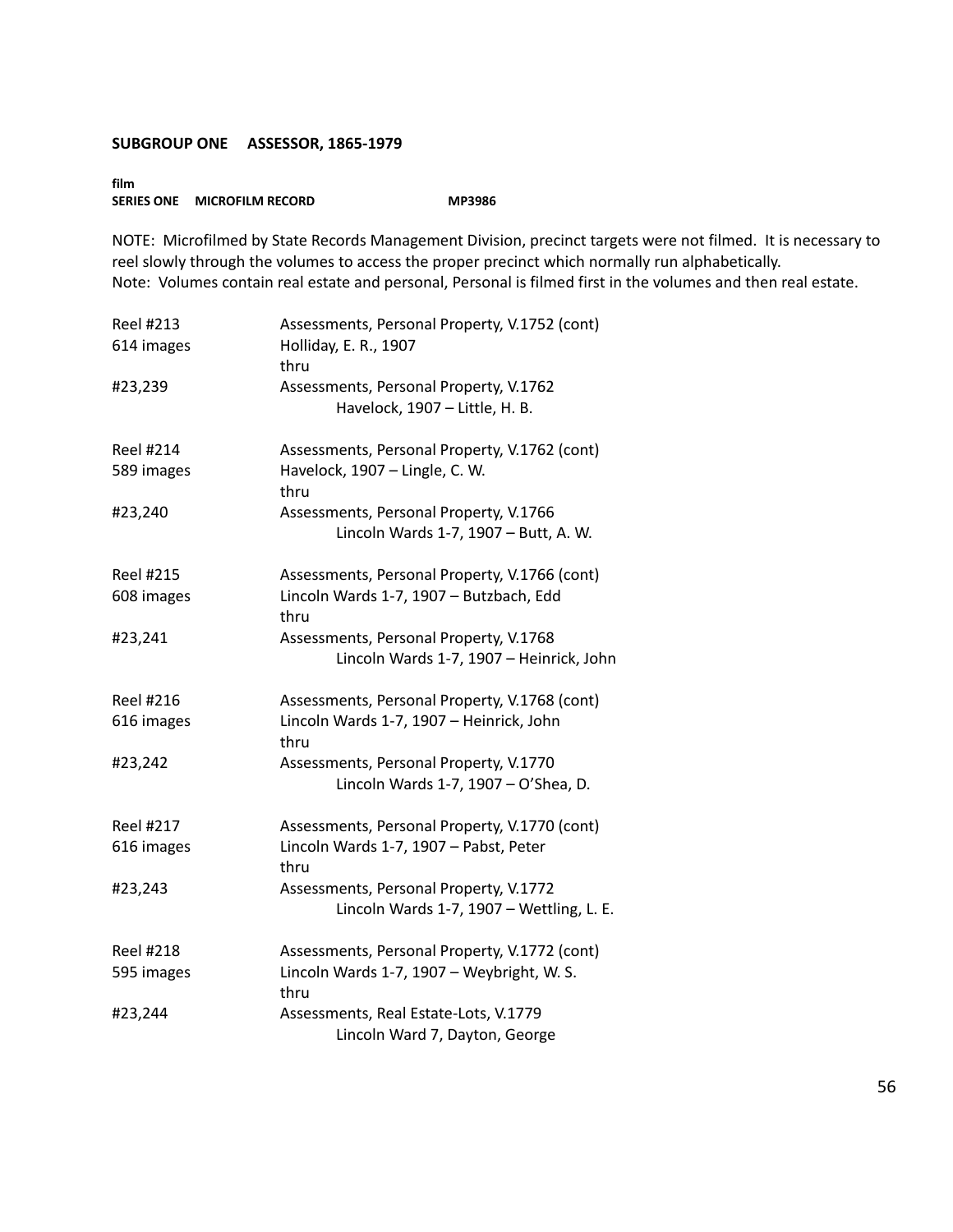| film<br>SERIES ONE MICROFILM RECORD |                                                                                                                                                                                                                        | MP3986                                        |
|-------------------------------------|------------------------------------------------------------------------------------------------------------------------------------------------------------------------------------------------------------------------|-----------------------------------------------|
|                                     | NOTE: Microfilmed by State Records Management Division,<br>precinct targets were not filmed. It is necessary to<br>reel slowly through the volumes to access the proper<br>precinct which normally run alphabetically. |                                               |
|                                     | Note: Volumes contain real estate and personal, Personal is<br>filmed first in the volumes and then real estate.                                                                                                       |                                               |
| <b>Reel #219</b><br>696 images      | Assessments, Real Estate-Lots, V.1779 (cont)<br>Lincoln Ward 7, 1907 - Mundlenke, J. F.<br>thru                                                                                                                        |                                               |
| #23,245                             | Assessments, Missed Worksheets, V.1781                                                                                                                                                                                 | Lincoln, 1907 - Capital Cigar Co. (Ketterman) |
| <b>Reel #220</b><br>604 images      | Assessments, Missed Worksheets, V.1781 (cont)<br>Lincoln, 1907 - Best Laundry<br>thru                                                                                                                                  |                                               |
| #23,246                             | Assessments, Personal Property, V.1792<br>Roca, 1907 - Tangeman, A. J.                                                                                                                                                 |                                               |
| <b>Reel #221</b><br>570 images      | Assessments, Personal Property, V.1792 (cont)<br>Roca, 1907 - Union Lumber Mercantile Co.<br>thru                                                                                                                      |                                               |
| #23,252                             | Assessments, Personal Property, V.1801<br>West Lincoln, 1907 - Flader, Henry                                                                                                                                           |                                               |
| <b>Reel #222</b><br>626 images      | Assessments, Personal Property, V.1801 (cont)<br>West Lincoln, 1907 - Grant, Sherman W.<br>thru                                                                                                                        |                                               |
| #23,253                             | Assessments, Personal Worksheets, V.1809<br>Centerville, 1908 - Orlling, William                                                                                                                                       |                                               |
|                                     | CORRECTION: Operator's Certificate, End of Reel,<br>should read date 1908                                                                                                                                              |                                               |
| <b>Reel #223</b><br>715 images      | Assessments, Personal Worksheets, V.1809 (cont)<br>Centerville, 1908 - Abermeyer, Fred                                                                                                                                 |                                               |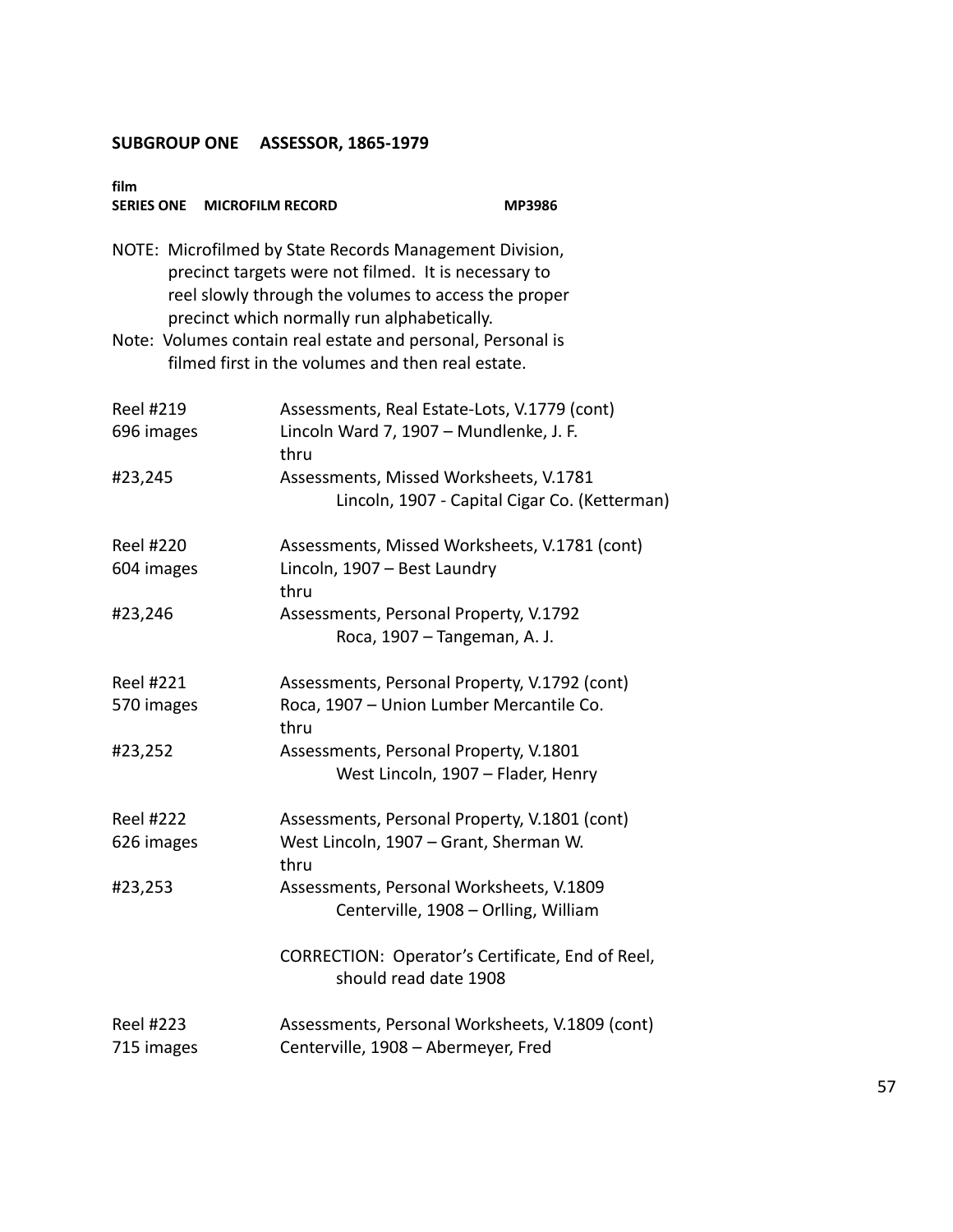#### thru #23,254 Assessments, Personal Property, V.1815 Garfield Precinct, 1908 – Hibner, George E.

CORRECTION: Operator's Certificate, Start of Reel, should read date 1908

| film<br><b>SERIES ONE</b><br><b>MICROFILM RECORD</b> |                                                                                                                                                                                                                                                                                                                                            | MP3986 |
|------------------------------------------------------|--------------------------------------------------------------------------------------------------------------------------------------------------------------------------------------------------------------------------------------------------------------------------------------------------------------------------------------------|--------|
|                                                      | NOTE: Microfilmed by State Records Management Division,<br>precinct targets were not filmed. It is necessary to<br>reel slowly through the volumes to access the proper<br>precinct which normally run alphabetically.<br>Note: Volumes contain real estate and personal, Personal is<br>filmed first in the volumes and then real estate. |        |
| <b>Reel #224</b>                                     | Assessments, Personal Property, V.1815 (cont)                                                                                                                                                                                                                                                                                              |        |
| 599 images                                           | Garfield Precinct, 1908 - Jackson, E. A.<br>thru                                                                                                                                                                                                                                                                                           |        |
| #23,255                                              | Assessments, Personal Property, V.1822 (A-E)<br>Lincoln Wards 1-7, 1908 - Averill, T. M.                                                                                                                                                                                                                                                   |        |
| <b>Reel #225</b>                                     | Assessments, Personal Property, V.1822 (cont)                                                                                                                                                                                                                                                                                              |        |
| 594 images                                           | Lincoln Wards 1-7, 1908 - Avery-Samuel<br>thru                                                                                                                                                                                                                                                                                             |        |
| #23,256                                              | Assessments, Personal Property, V.1823 (C-E)<br>Lincoln Wards 1-7, 1908 - Eureka Mfg Co.                                                                                                                                                                                                                                                   |        |
| <b>Reel #226</b>                                     | Assessments, Personal Property, V.1824 (F-H)                                                                                                                                                                                                                                                                                               |        |
| 585 images                                           | Lincoln Wards 1-7, 1908 - Fader, E. L.<br>thru                                                                                                                                                                                                                                                                                             |        |
| #23,257                                              | Assessments, Personal Property, V.1825 (Ho-L)<br>Lincoln Wards 1-7, 1908 - Langley, Rose                                                                                                                                                                                                                                                   |        |
| <b>Reel #227</b>                                     | Assessments, Personal Property, V.1825 (cont)                                                                                                                                                                                                                                                                                              |        |
| 601 images                                           | Lincoln Wards 1-7, 1908 - Langley, James<br>thru                                                                                                                                                                                                                                                                                           |        |
| #23,258                                              | Assessments, Personal Property, V.1827 (Po-Sp)                                                                                                                                                                                                                                                                                             |        |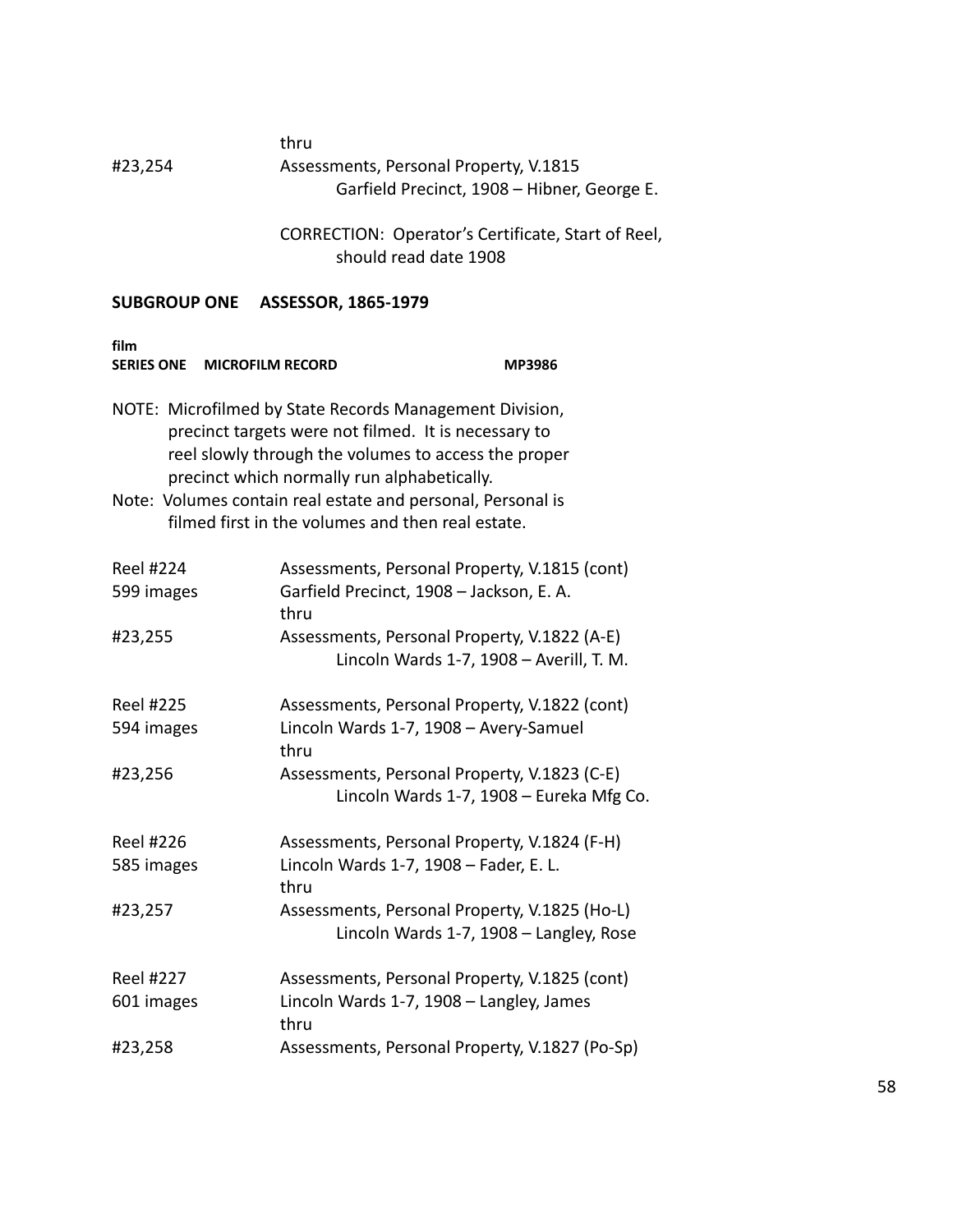Lincoln Wards 1-7, 1908 – Reynolds, T. M.

| Reel #228  | Assessments, Personal Property, V.1827 (cont) |
|------------|-----------------------------------------------|
| 592 images | Lincoln Wards 1-7, 1908 - Reynolds, R.        |
|            | thru                                          |
| #23,259    | Assessments, Personal Property, V.1828 (St-Z) |
|            | Lincoln Wards 1-7, 1908 - Wubker, J. G.       |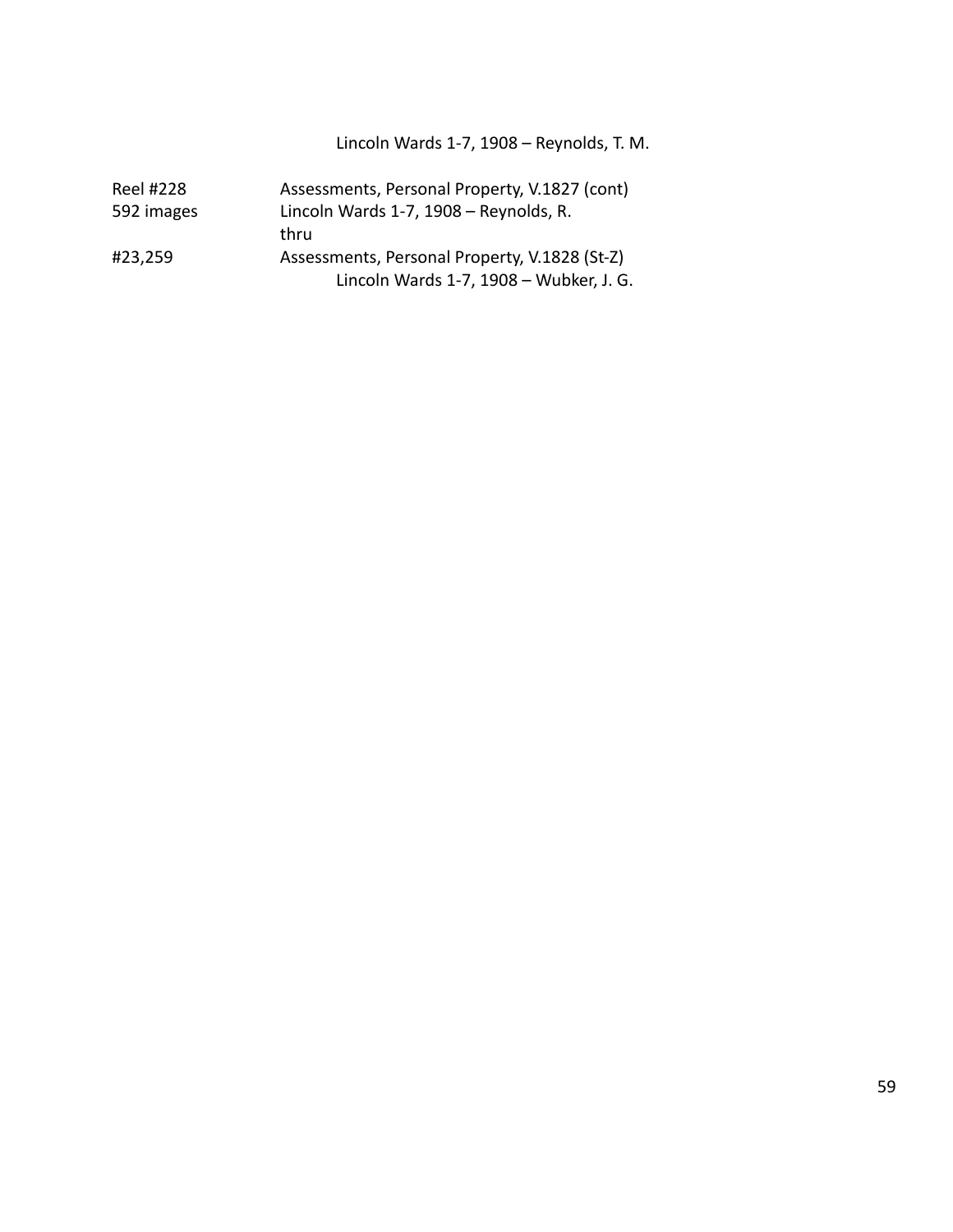| film<br>SERIES ONE MICROFILM RECORD | MP3986                                                                                                                                                                                                                 |
|-------------------------------------|------------------------------------------------------------------------------------------------------------------------------------------------------------------------------------------------------------------------|
|                                     | NOTE: Microfilmed by State Records Management Division,<br>precinct targets were not filmed. It is necessary to<br>reel slowly through the volumes to access the proper<br>precinct which normally run alphabetically. |
|                                     | Note: Volumes contain real estate and personal, Personal is<br>filmed first in the volumes and then real estate.                                                                                                       |
| <b>Reel #229</b><br>590 images      | Assessments, Personal Property, V.1828 (cont)<br>Lincoln Wards 1-7, 1908 - Yakel, George<br>thru                                                                                                                       |
| #23,260                             | Assessments, Business/Utilities, V.1834<br>City of Lincoln, 1908 - Plattsmouth Tele Co                                                                                                                                 |
| <b>Reel #230</b><br>665 images      | Assessments, Business/Utilities, V.1834 (cont)<br>City of Lincoln, 1908 - Rural School Dist. #32<br>thru                                                                                                               |
| #23,261                             | Assessments, Personal Worksheets, V.1844<br>Princeton Precinct, 1908 - Dohe, Chris                                                                                                                                     |
| Reel #231<br>706 images             | Assessments, Personal Worksheets, V.1844 (cont)<br>Princeton Precinct, 1908 - Cockrell, E. E.<br>thru                                                                                                                  |
| #23,262                             | Assessments, Personal Property, V.1852<br>University Place, 1908 - Hamelins, Henry                                                                                                                                     |
| <b>Reel #232</b><br>609 images      | Assessments, Personal Property, V.1852 (cont)<br>University Place, 1908 - Hadley, Clayton<br>thru                                                                                                                      |
| #23,263                             | Assessments, Personal Property, V.1860<br>Bennett Precinct, 1909 - Trexler Brothers                                                                                                                                    |
| <b>Reel #233</b><br>770 images      | Assessments, Personal Property, V.1860 (cont)<br>Bennett Precinct, 1909 - Taylor, J. B.<br>thru                                                                                                                        |
| #23,264                             | Assessments, Personal Worksheets, V.1864<br>College View, 1909 - Mikkelsen, J.                                                                                                                                         |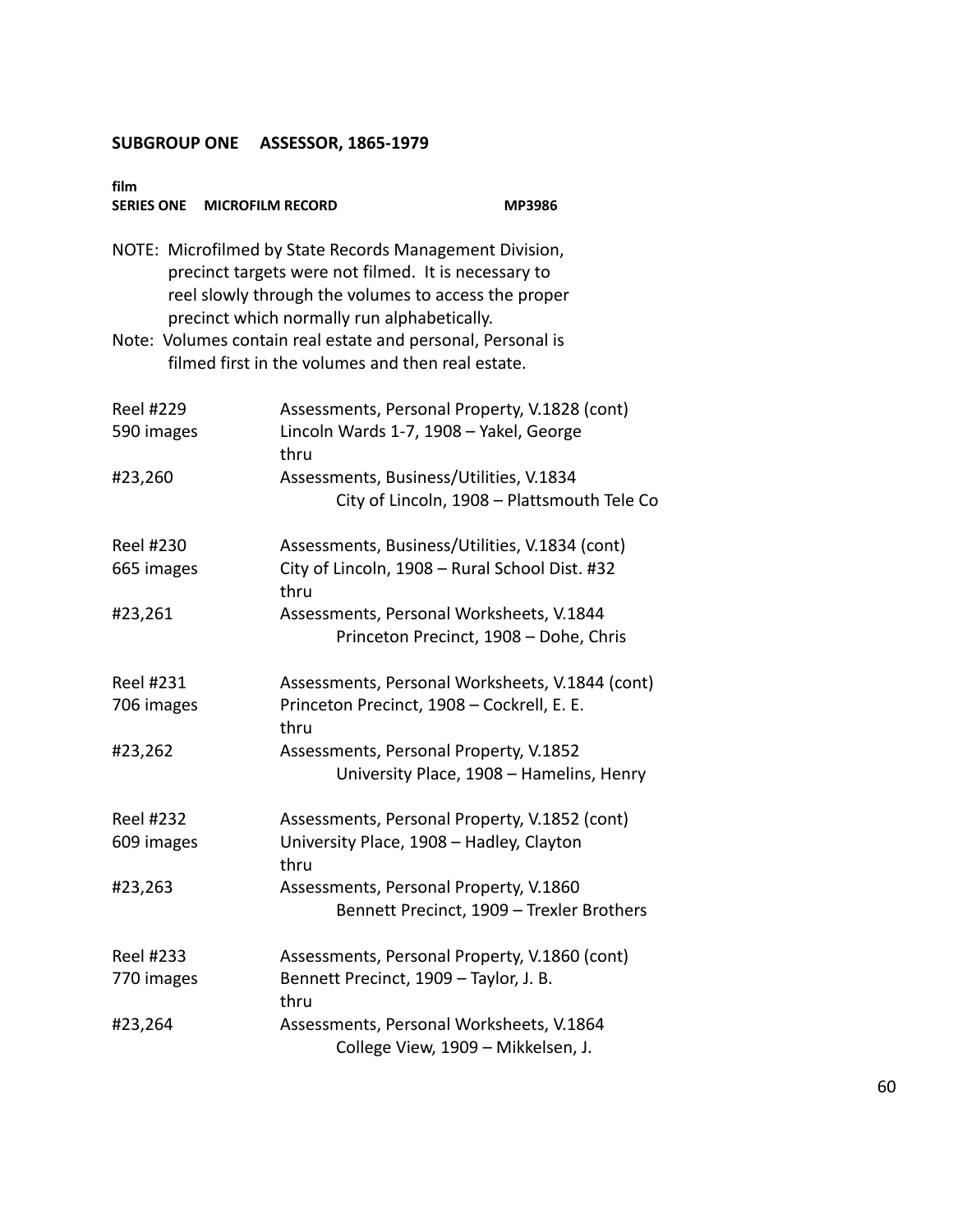| film<br>SERIES ONE MICROFILM RECORD |                                                                                                                                                                                                                                                                                       | MP3986                                                                                 |
|-------------------------------------|---------------------------------------------------------------------------------------------------------------------------------------------------------------------------------------------------------------------------------------------------------------------------------------|----------------------------------------------------------------------------------------|
|                                     | NOTE: Microfilmed by State Records Management Division,<br>precinct targets were not filmed. It is necessary to<br>reel slowly through the volumes to access the proper<br>precinct which normally run alphabetically.<br>Note: Volumes contain real estate and personal, Personal is |                                                                                        |
|                                     | filmed first in the volumes and then real estate.                                                                                                                                                                                                                                     |                                                                                        |
| Reel #234<br>648 images             | College View, 1909 - Muek, Joseph<br>thru                                                                                                                                                                                                                                             | Assessments, Personal Worksheets, V.1864 (cont)                                        |
| #23,265                             |                                                                                                                                                                                                                                                                                       | Assessments, Personal Property, V.1872<br>Havelock, 1909 - Hempel, Ben                 |
| <b>Reel #235</b><br>595 images      | Havelock, 1909 - Ike, N. J.<br>thru                                                                                                                                                                                                                                                   | Assessments, Personal Property, V.1872 (cont)                                          |
| #23,288                             |                                                                                                                                                                                                                                                                                       | Assessments, Personal Property, V.1876 (A-B)<br>Lincoln, 1909 - Bosworth, May Chaddock |
| <b>Reel #236</b><br>575 images      | Lincoln, 1909 - Bottrell, R.<br>thru                                                                                                                                                                                                                                                  | Assessments, Personal Property, V.1876 (cont)                                          |
| #23,289                             |                                                                                                                                                                                                                                                                                       | Assessments, Personal Property, V.1878 (F-Hi)<br>Lincoln, 1909 - Frazier, Ernest M.    |
| <b>Reel #237</b><br>591 images      | Lincoln, 1909 - Frazier, Julia<br>thru                                                                                                                                                                                                                                                | Assessments, Personal Property, V.1878 (cont)                                          |
| #23,290                             |                                                                                                                                                                                                                                                                                       | Assessments, Personal Property, V.1879 (Ho-L)<br>Lincoln, 1909 - Laughlin, J.          |
| <b>Reel #238</b><br>596 images      | Lincoln, 1909 - Larrer, P. D.<br>thru                                                                                                                                                                                                                                                 | Assessments, Personal Property, V.1879 (cont)                                          |
| #23,291                             |                                                                                                                                                                                                                                                                                       | Assessments, Personal Property, V.1881 (Po-St)<br>Lincoln, 1909 - Ray, John P.         |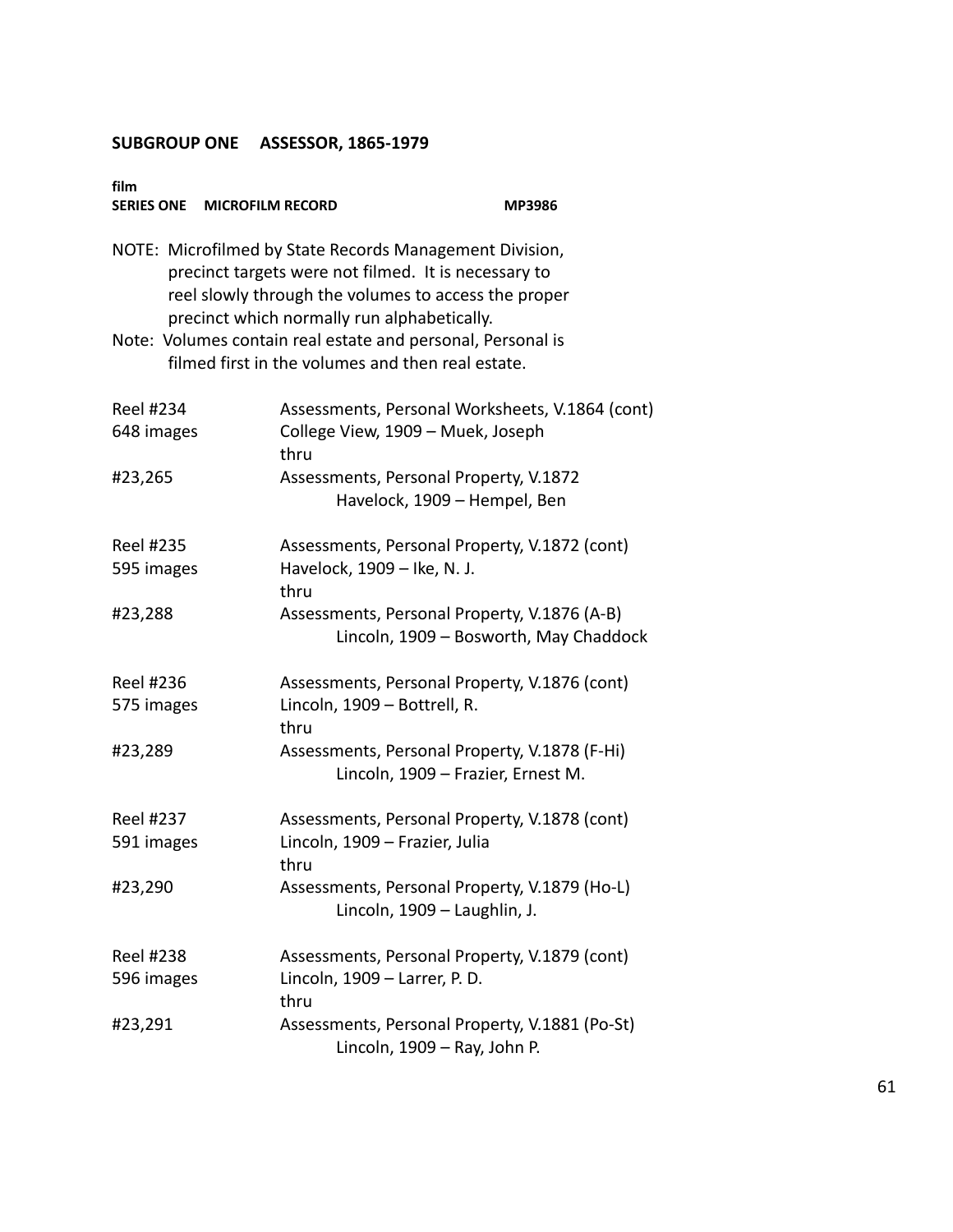|            | Lincoln, 1909 - Weber, John                           |
|------------|-------------------------------------------------------|
| #23,292    | thru<br>Assessments, Personal Property, V.1882 (St-Z) |
| 602 images | Lincoln, 1909 – Ray, F. A.                            |
| Reel #239  | Assessments, Personal Property, V.1881 (cont)         |

| TIIM<br><b>MICROFILM RECORD</b><br><b>SERIES ONE</b> |                                                                                                                                                                                                                        | <b>MP3986</b>                                    |
|------------------------------------------------------|------------------------------------------------------------------------------------------------------------------------------------------------------------------------------------------------------------------------|--------------------------------------------------|
|                                                      | NOTE: Microfilmed by State Records Management Division,<br>precinct targets were not filmed. It is necessary to<br>reel slowly through the volumes to access the proper<br>precinct which normally run alphabetically. |                                                  |
|                                                      | Note: Volumes contain real estate and personal, Personal is<br>filmed first in the volumes and then real estate.                                                                                                       |                                                  |
| <b>Reel #240</b><br>594 images                       | Assessments, Personal Property, V.1882 (St-Z)<br>Lincoln, 1909 - Weber, Peter L.<br>thru                                                                                                                               |                                                  |
| #23,293                                              | Assessments, Real Estate-Lots, V.1886<br>Lincoln, Block 3, Lot 20                                                                                                                                                      |                                                  |
| <b>Reel #241</b><br>595 images                       | Assessments, Real Estate-Lots, V.1886 (cont)<br>Lincoln, Block 3, Lots 9-10<br>thru                                                                                                                                    |                                                  |
| #23,294                                              | Assessments, Personal Property, V.1895                                                                                                                                                                                 | Olive Branch Precinct, 1909 - Flashman, Dietrich |
| <b>Reel #242</b>                                     | Assessments, Personal Property, V.1895 (cont)                                                                                                                                                                          |                                                  |
| 682 images                                           | Olive Branch Precinct, 1909 - Fangmeier, H.<br>thru                                                                                                                                                                    |                                                  |
| #23,295                                              | Assessments, Personal Worksheets, V.1903<br>South Pass Village, 1909 - Arterburn, H.                                                                                                                                   |                                                  |
| <b>Reel #243</b>                                     | Assessments, Personal Worksheets, V.1904                                                                                                                                                                               |                                                  |
| 682 images                                           | Stevens Creek Precinct, 1909 - Aronson, P.<br>thru                                                                                                                                                                     |                                                  |
| #23,296                                              | Assessments, Personal Property, V.1911<br>West Oak Precinct, 1909 - Groff, Clarence                                                                                                                                    |                                                  |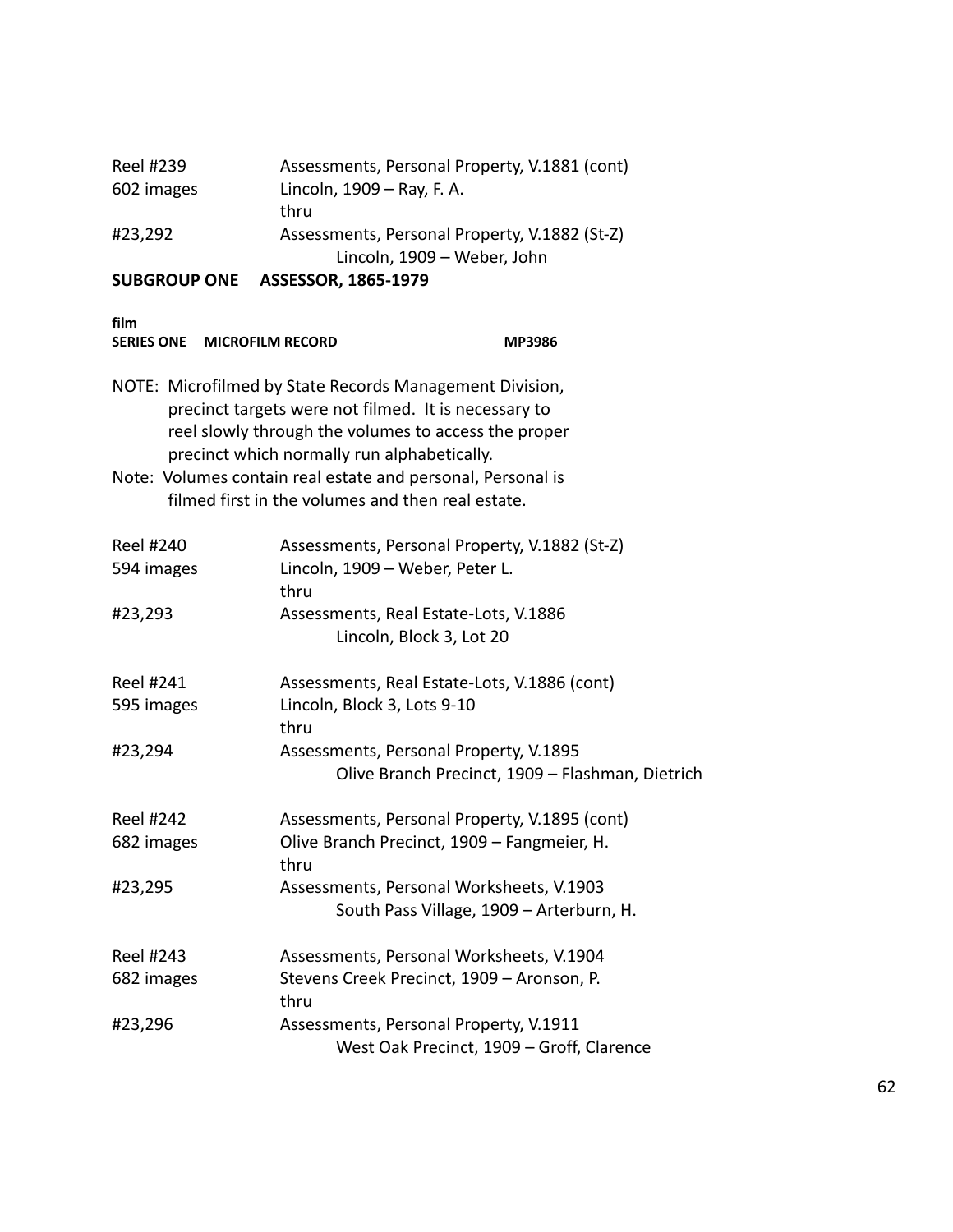| Reel #244<br>606 images        | Assessments, Personal Property, V.1911 (cont)<br>West Oak Precinct, 1909 - Grigsley, Arthur<br>thru |
|--------------------------------|-----------------------------------------------------------------------------------------------------|
| #23,297                        | Assessments, Real Estate-Land, V.1919<br>Elk Precinct, 1910 - NE4, S2-T11N-R5E                      |
| <b>Reel #245</b><br>658 images | Assessments, Personal Property, V.1920<br>Firth, 1910 - Auman, James<br>thru                        |
| #23,298                        | Assessments, Personal Property, V.1928<br>1910 – Clark, C. W.                                       |

| film | SERIES ONE MICROFILM RECORD                                                                                     | <b>MP3986</b> |
|------|-----------------------------------------------------------------------------------------------------------------|---------------|
|      | NOTE: Microfilmed by State Records Management Division,<br>precinct targets were not filmed. It is necessary to |               |
|      | reel slowly through the volumes to access the proper                                                            |               |
|      | precinct which normally run alphabetically.                                                                     |               |
|      | Note: Volumes contain real estate and personal, Personal is                                                     |               |
|      | filmed first in the volumes and then real estate.                                                               |               |

NOTE: Lincoln Assessments now appear by School District No.

| <b>Reel #246</b><br>664 images | Assessments, Personal Property, V.1928 (cont)<br>1910 - Cozier, Melvin W.<br>thru  |
|--------------------------------|------------------------------------------------------------------------------------|
| #23,299                        | Assessments, Personal Property, V.1930<br>Lincoln Dist #1, 1910 - Kimball, Willard |
| Reel #247                      | Assessments, Personal Property, V.1930 (cont)                                      |
| 497 images                     | Lincoln Dist. #1, 1910 - Kalocis, A.<br>thru                                       |
| #23,301                        | Assessments, Real Estate-Lots, V.1935                                              |
|                                | Lincoln Dist. #3, 1910 - Block 4, Lot 20                                           |
| <b>Reel #248</b>               | Assessments, Real Estate-Lots, V.1935 (cont)                                       |
| 783 images                     | Lincoln, Dist. #3, 1910 - Block 6, Lot 5                                           |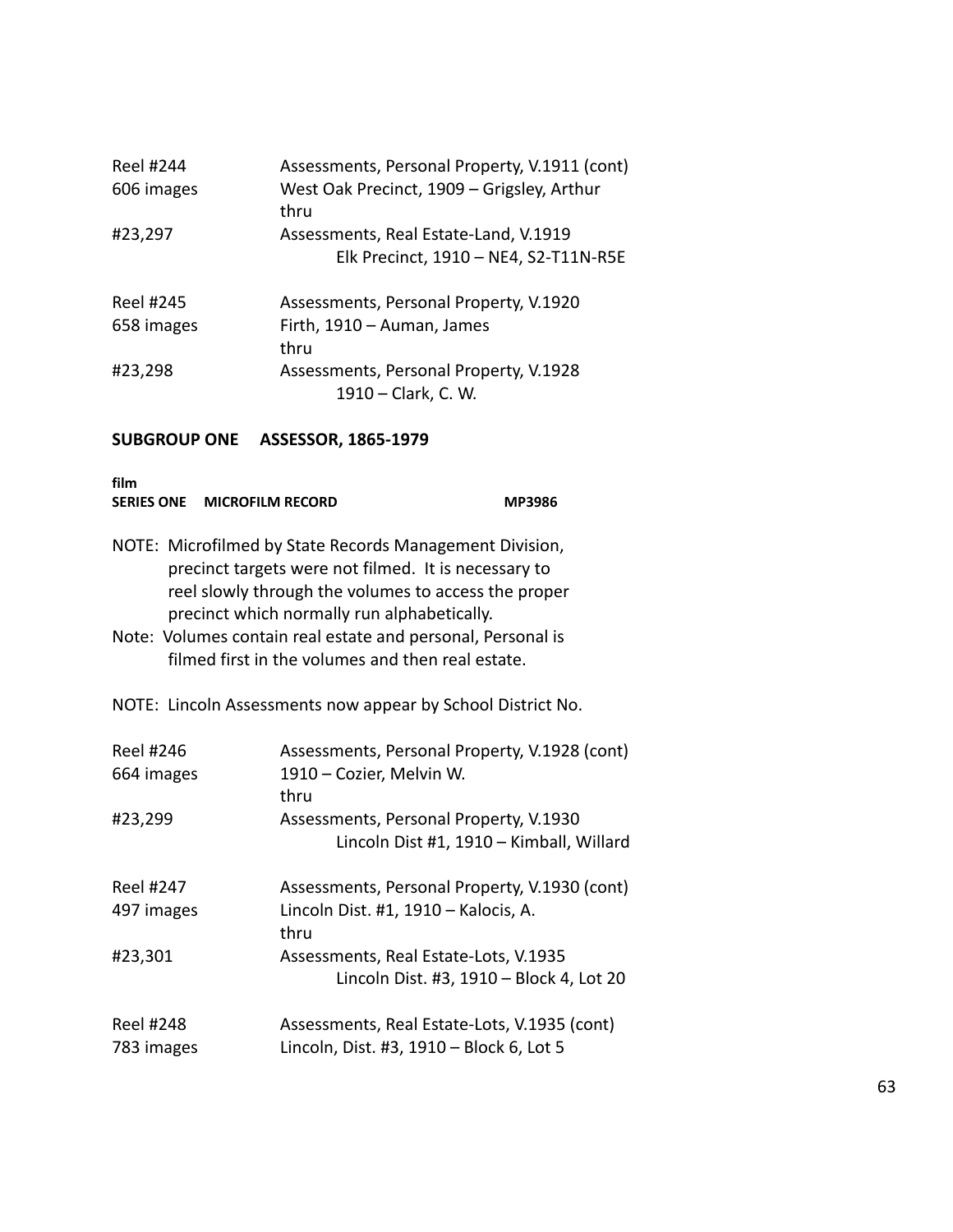| thru                                          |
|-----------------------------------------------|
| Assessments, Personal Property, V.1937        |
| Lincoln, Dist. #4, 1910 - Radcliffe, Ralph    |
| Assessments, Personal Property, V.1937 (cont) |
| Lincoln, Dist. #4, 1910 - Reynolds, J. M.     |
| thru                                          |
| Assessments, Personal Property, V.1941        |
| Lincoln, Dist. #6, $1910 -$ Carding, W. A.    |
| Assessments, Personal Property, V.1941 (cont) |
| Lincoln, Dist. #6, 1910 - Inoraham, Gary      |
| thru                                          |
| Assessments, Personal Property, V.1945        |
| Lincoln, Dist. #8, 1910 - Golat, Nathan       |
|                                               |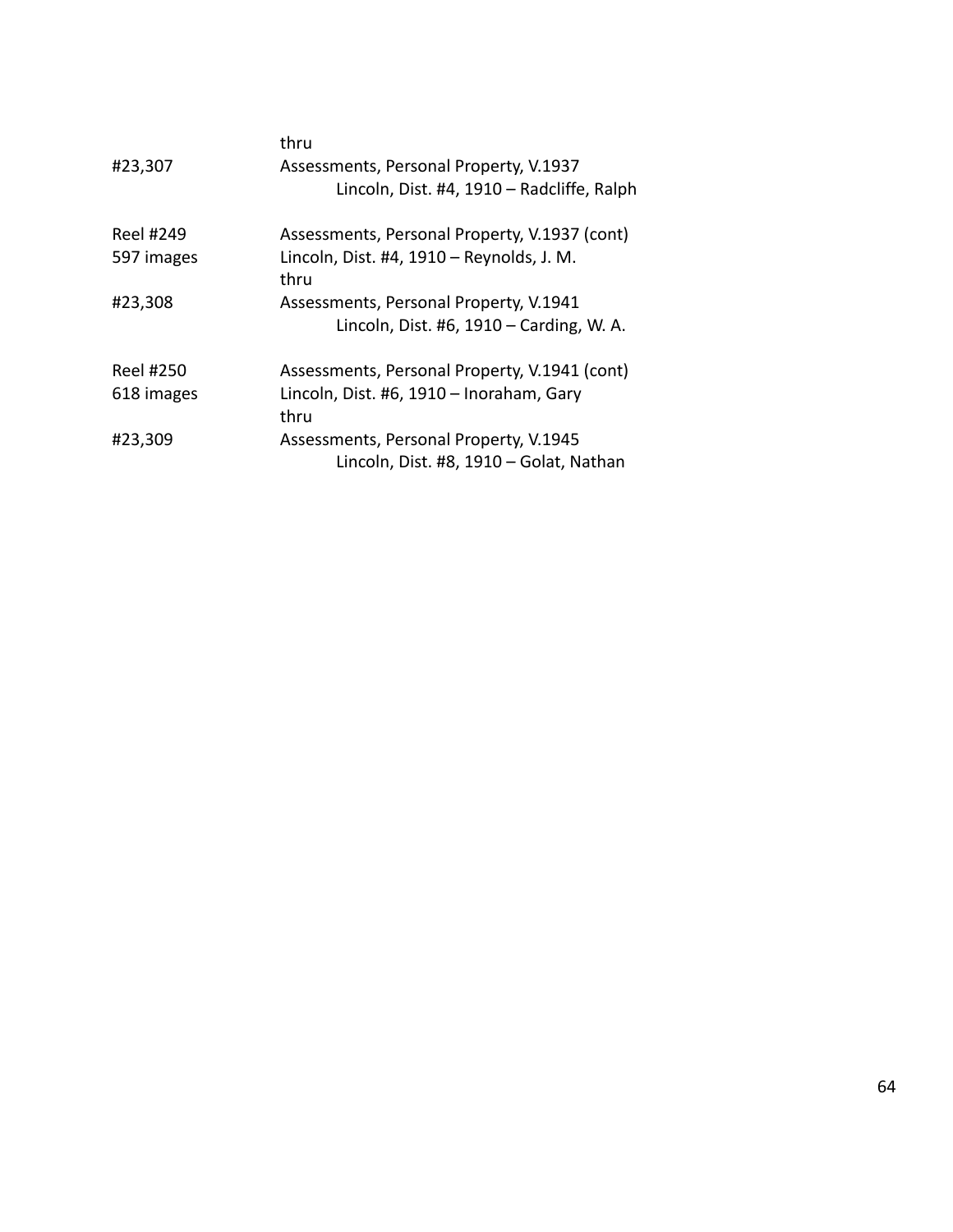| film<br>SERIES ONE MICROFILM RECORD | MP3986                                                                                                                                                                                                                 |
|-------------------------------------|------------------------------------------------------------------------------------------------------------------------------------------------------------------------------------------------------------------------|
|                                     | NOTE: Microfilmed by State Records Management Division,<br>precinct targets were not filmed. It is necessary to<br>reel slowly through the volumes to access the proper<br>precinct which normally run alphabetically. |
|                                     | Note: Volumes contain real estate and personal, Personal is<br>filmed first in the volumes and then real estate.                                                                                                       |
| <b>Reel #251</b>                    | Assessments, Personal Property, V.1946                                                                                                                                                                                 |
| 597 images                          | Lincoln, Dist. #8, 1910 - Acken, A. J.<br>thru                                                                                                                                                                         |
| #23,310                             | Assessments, Personal Property, V.1951                                                                                                                                                                                 |
|                                     | Lincoln, Dist. #11, 1910 - Trumbull, Edna                                                                                                                                                                              |
| <b>Reel #252</b>                    | Assessments, Personal Property, V.1951 (cont)                                                                                                                                                                          |
| 605 images                          | Lincoln, Dist. #11, 1910 - Trumbull, R. S.<br>thru                                                                                                                                                                     |
| #23,311                             | Assessments, Personal Property, V.1963                                                                                                                                                                                 |
|                                     | Raymond Precinct, 1910 - Youker, Sylvester                                                                                                                                                                             |
| Reel #253                           | Assessments, Real Estate-Lots, V.1963 (cont)                                                                                                                                                                           |
| 607 images                          | Raymond Village, Block 1, Lots 1-2<br>thru                                                                                                                                                                             |
| #23,312                             | Assessments, Personal Property, V.1973                                                                                                                                                                                 |
|                                     | West Lincoln, 1910 - Walter, J. L.                                                                                                                                                                                     |
| <b>Reel #254</b>                    | Assessments, Personal Property, V.1973 (cont)                                                                                                                                                                          |
| 602 images                          | West Lincoln, 1910 - Ward, N. E.                                                                                                                                                                                       |
|                                     | thru                                                                                                                                                                                                                   |
| #23,313                             | Assessments, Real Estate-Lots, V.1981<br>College View, 1911 - Lot 10 (Potter, Phiney)                                                                                                                                  |
| <b>Reel #255</b>                    | Assessments, Real Estate-Lots, V.1981 (cont)                                                                                                                                                                           |
| 606 images                          | College View, 1911 - Block 1, Lots 1-2<br>thru                                                                                                                                                                         |
| #23,314                             | Assessments, Real Estate-Lands, V.1939<br>Saltillo Precinct, Hickman, 1911                                                                                                                                             |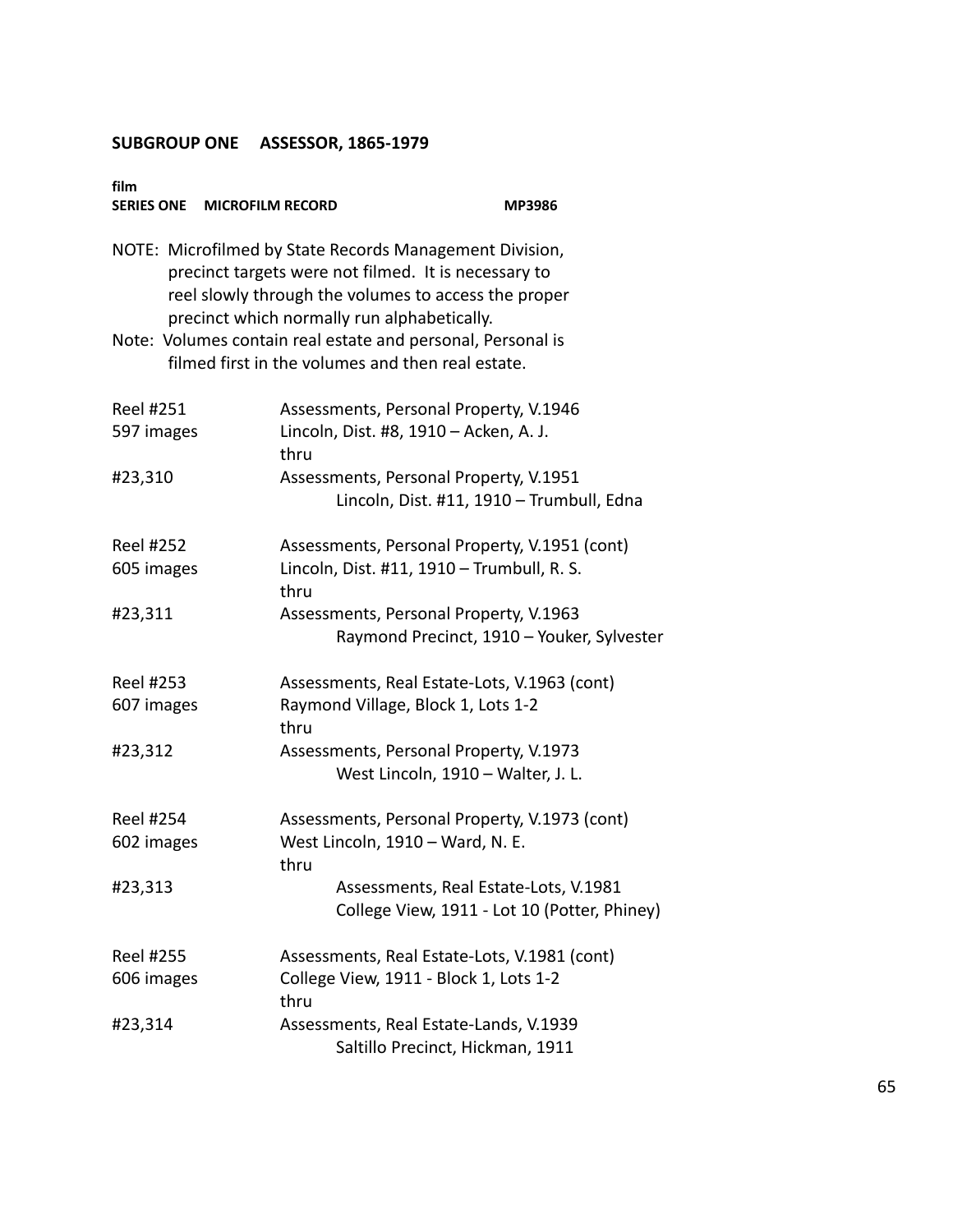| <b>SUBGROUP ONE</b> | Lincoln, 1911 - Kooner, Nelson<br>ASSESSOR, 1865-1979 |
|---------------------|-------------------------------------------------------|
| #23,315             | Assessments, Personal Property, V.1992                |
|                     | thru                                                  |
| 669 images          | Highland Precinct, 1911 - Anthelm, E. A.              |
| Reel #256           | Assessments, Personal Property, V.1990                |

**film**

| film<br>SERIES ONE MICROFILM RECORD |                                                                                                                                                                                                                        | <b>MP3986</b> |
|-------------------------------------|------------------------------------------------------------------------------------------------------------------------------------------------------------------------------------------------------------------------|---------------|
|                                     | NOTE: Microfilmed by State Records Management Division,<br>precinct targets were not filmed. It is necessary to<br>reel slowly through the volumes to access the proper<br>precinct which normally run alphabetically. |               |
|                                     | Note: Volumes contain real estate and personal, Personal is<br>filmed first in the volumes and then real estate.                                                                                                       |               |
| <b>Reel #257</b><br>621 images      | Assessments, Personal Property, V.1992<br>Lincoln, 1911 - Karcek, F. A.<br>thru                                                                                                                                        |               |
| #23,316                             | Assessments, Personal Property, V.1994 (F-G)<br>Lincoln, 1911 - Gourd, John N.                                                                                                                                         |               |
| <b>Reel #258</b><br>591 images      | Assessments, Personal Property, V.1994 (F-G)<br>Lincoln, 1911 - Gowing, Kate<br>thru                                                                                                                                   |               |
| #23,317                             | Assessments, Personal Property, V.1996 (K-L)<br>Lincoln, 1911 - Lach, A. A.                                                                                                                                            |               |
| <b>Reel #259</b>                    | Assessments, Personal Property, V.1997 (M)                                                                                                                                                                             |               |
| 600 images                          | Lincoln, 1911 - Macdongall, George<br>thru                                                                                                                                                                             |               |
| #23,318                             | Assessments, Personal Property, V.1999 (S)<br>Lincoln, 1911 - Schultz                                                                                                                                                  |               |
| <b>Reel #260</b>                    | Assessments, Personal Property, V.1999 (cont)                                                                                                                                                                          |               |
| 606 images                          | Lincoln, 1911 - Schmall, Henry<br>thru                                                                                                                                                                                 |               |
| #23,319                             | Assessments, Personal Property, V.2001 (W)<br>Lincoln, 1911 - Wilkins, S. B.                                                                                                                                           |               |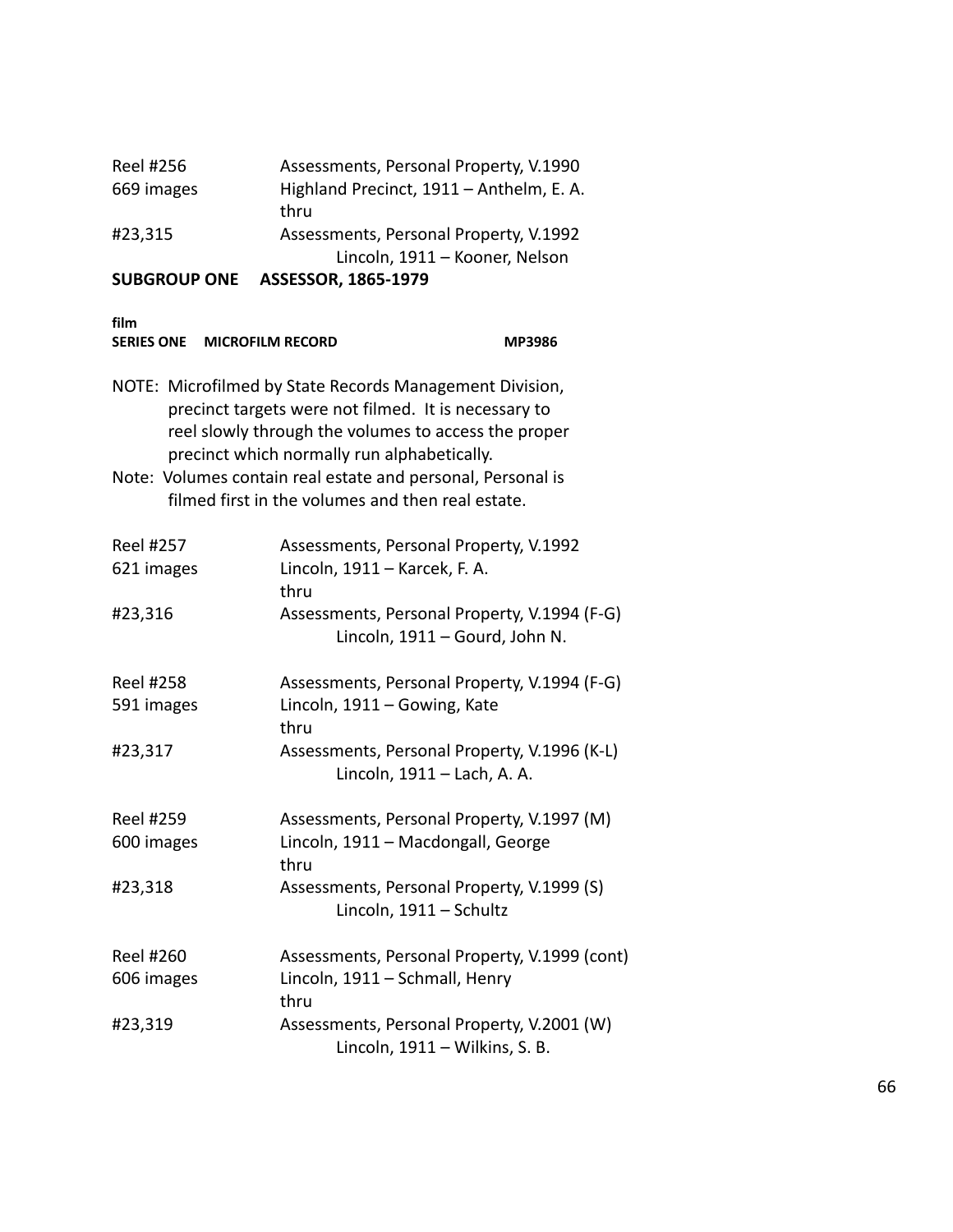| Reel #261  | Assessments, Personal Property, V.2001 (cont) |
|------------|-----------------------------------------------|
| 610 images | Lincoln, 1911 – Witte, D. W.                  |
|            | thru                                          |
| #23,320    | Assessments, Real Estate-Lots, V.2009         |
|            | Lincoln, 1911 - Lot 12 (Ledwith, M. C.)       |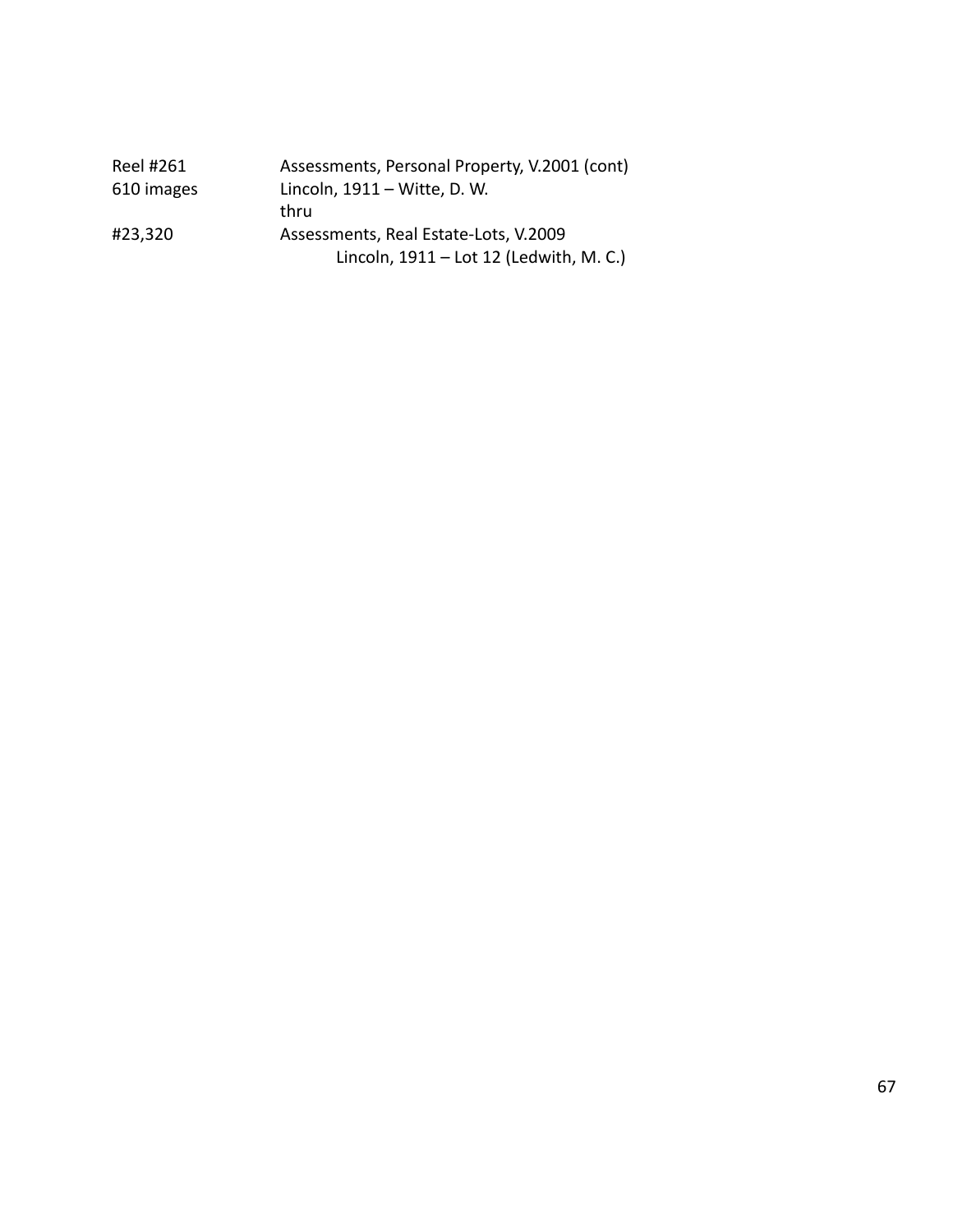| film<br>SERIES ONE MICROFILM RECORD | MP3986                                                                                                                                                                                                                 |
|-------------------------------------|------------------------------------------------------------------------------------------------------------------------------------------------------------------------------------------------------------------------|
|                                     | NOTE: Microfilmed by State Records Management Division,<br>precinct targets were not filmed. It is necessary to<br>reel slowly through the volumes to access the proper<br>precinct which normally run alphabetically. |
|                                     | Note: Volumes contain real estate and personal, Personal is<br>filmed first in the volumes and then real estate.                                                                                                       |
| <b>Reel #262</b>                    | Assessments, Real Estate-Lots, V.2009 (cont)                                                                                                                                                                           |
| 616 images                          | Lincoln, 1911 - Lot 30 (Shaberg, Kate)<br>thru                                                                                                                                                                         |
| #23,321                             | Assessments, Real Estate-Land, V.2020                                                                                                                                                                                  |
|                                     | Olive Branch Precinct, 1911                                                                                                                                                                                            |
|                                     | N2NE4, Sec?-T7N-R5E                                                                                                                                                                                                    |
| Reel #263                           | Assessments, Personal Property, V.2021                                                                                                                                                                                 |
| 602 images                          | Panama Precinct, 1911 - Anderson, F.<br>thru                                                                                                                                                                           |
| #23,322                             | Assessments, Personal Property, V.2030                                                                                                                                                                                 |
|                                     | University Place, 1911 - Mount, George F.                                                                                                                                                                              |
| <b>Reel #264</b>                    | Assessments, Personal Property, V.2030 (cont)                                                                                                                                                                          |
| 600 images                          | University Place, 1911 - Marsh, Anna J.<br>thru                                                                                                                                                                        |
| #23,323                             | Assessments, Personal Property, V.2038<br>Bethany, 1912 - Young, H.                                                                                                                                                    |
|                                     |                                                                                                                                                                                                                        |
| <b>Reel #265</b>                    | Assessments, Personal Property, V.2039                                                                                                                                                                                 |
| 586 images                          | Buda Precinct, 1912 - Asseln, Dick<br>thru                                                                                                                                                                             |
| #23,324                             | Assessments, Personal Property, V.2054 (E-G)<br>Lincoln, 1912 - Foster, Michael                                                                                                                                        |
| <b>Reel #266</b>                    | Assessments, Personal Property, V.2054 (cont)                                                                                                                                                                          |
| 618 images                          | Lincoln, 1912 - Fountain, Olivia<br>thru                                                                                                                                                                               |
| #23,340                             | Assessments, Personal Property, V.2060 (T-Z)<br>Lincoln, 1912 - Wendelin, M.                                                                                                                                           |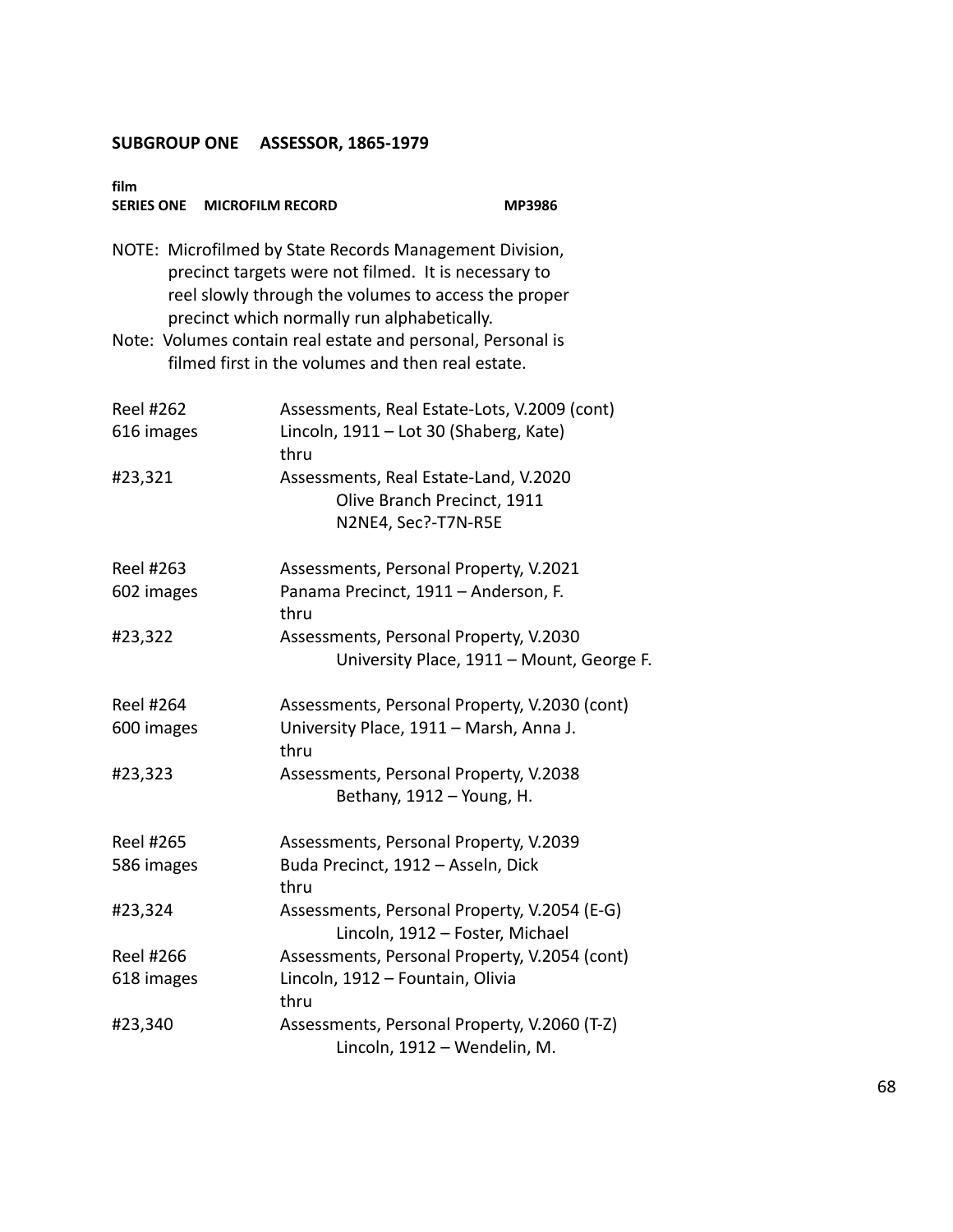| film<br>SERIES ONE MICROFILM RECORD | MP3986                                                                                                                                                                                                                 |
|-------------------------------------|------------------------------------------------------------------------------------------------------------------------------------------------------------------------------------------------------------------------|
|                                     | NOTE: Microfilmed by State Records Management Division,<br>precinct targets were not filmed. It is necessary to<br>reel slowly through the volumes to access the proper<br>precinct which normally run alphabetically. |
| <b>Reel #267</b>                    | Assessments, Personal Property, V.2060 (cont)                                                                                                                                                                          |
| 655 images                          | Lincoln, 1912 - Wendelin, J. M.<br>thru                                                                                                                                                                                |
| #23,341                             | Assessments, Personal Property, V.2080<br>Waverly Village, 1912 - Yates, T. J.                                                                                                                                         |
| <b>Reel #268</b>                    | Assessments, Personal Property, V.2081                                                                                                                                                                                 |
| 1016 images                         | West Lincoln, 1912 - Whittington, W. W.<br>thru                                                                                                                                                                        |
| #23,342                             | Assessments, Personal Property, V.2087<br>County Recapitulation, 1912                                                                                                                                                  |
| <b>Reel #269</b>                    | Assessments, Personal Property, V.2088                                                                                                                                                                                 |
| 895 images                          | Bennet Precinct, 1913 - Citizens Bank<br>thru                                                                                                                                                                          |
| #23,343                             | Assessments, Personal Property, V.2094<br>Denton Precinct, 1913 - Maunci, J.                                                                                                                                           |
| <b>Reel #270</b>                    | Assessments, Personal Property, V.2095                                                                                                                                                                                 |
| 730 images                          | Denton Precinct, 1913 - Denton State Bank<br>thru                                                                                                                                                                      |
| #23,344                             | Assessments, Personal Property, V.2103                                                                                                                                                                                 |
|                                     | Havelock, 1913 - Ivery, Bert                                                                                                                                                                                           |
| Reel #271                           | Assessments, Personal Property, V.2103 (cont)                                                                                                                                                                          |
| 112 images                          | Havelock, 1913 - Reid, Volney<br>thru                                                                                                                                                                                  |
| #23,345                             | Assessments, Personal Property, V.2106<br>Lancaster Precinct, 1913 - Siddens, S. Kelly                                                                                                                                 |
| Reel #272                           | Assessments, Personal Property, V.2107                                                                                                                                                                                 |
| 590 images                          | Lincoln Precinct, 1913 - Morris, Aaron M.<br>thru                                                                                                                                                                      |
| #23,532                             | Assessments, Personal Property, V.2112<br>Lincoln Precinct, 1913 - Mehuron, J. C.                                                                                                                                      |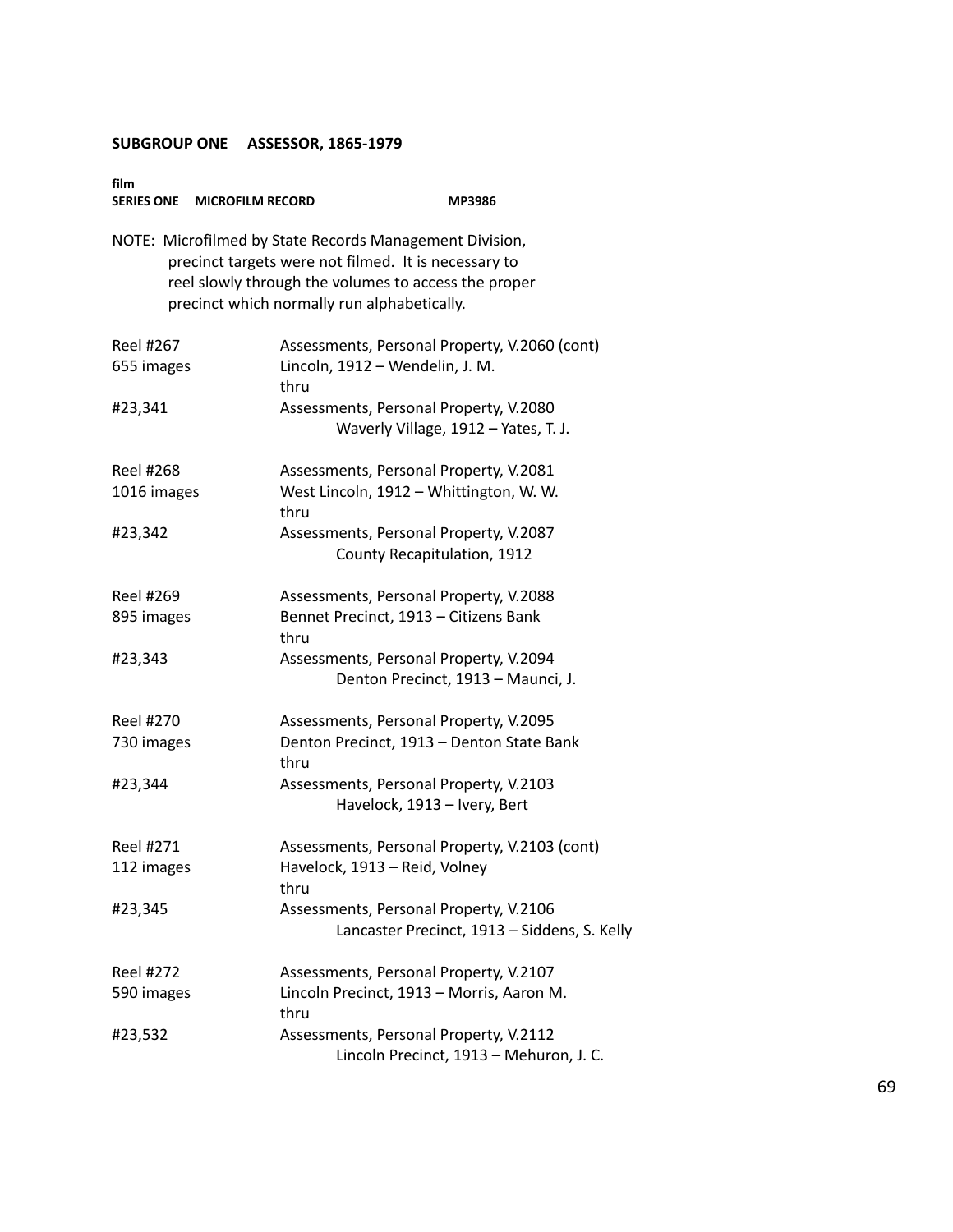**SUBGROUP ONE ASSESSOR, 1865-1979 film SERIES ONE MICROFILM RECORD MP3986**

NOTE: Microfilmed by State Records Management Division, precinct targets were not filmed. It is necessary to reel slowly through the volumes to access the proper precinct which normally run alphabetically.

| Reel #273        | Assessments, Personal Property, V.2112 (M-N)           |
|------------------|--------------------------------------------------------|
| 625 images       | Lincoln Precinct, 1913 - Meier Drug Co.<br>thru        |
| #23,533          | Assessments, Personal Property, V.2118                 |
|                  | Mill Precinct, 1913 - Vosler, R. W.                    |
| <b>Reel #274</b> | Assessments, Personal Property, V.2118 (cont)          |
| 647 images       | Mill Precinct, 1913 - VanCuren, Alva<br>thru           |
| #23,534          | Assessments, Personal Property, V.2134                 |
|                  | University Place, 1913 - Clifton, L. D.                |
| <b>Reel #275</b> | Assessments, Personal Property, V.2134 (cont)          |
| 720 images       | University Place, 1913 - Doose, Claus<br>thru          |
| #23,535          | Assessments, Personal Property, V.2143                 |
|                  | Yankee Hill Precinct, 1913 - Olmsted, Frank G.         |
| <b>Reel #276</b> | Assessments, Personal Property, V.2143 (cont)          |
| 649 images       | Yankee Hill Precinct, 1913 - Reddish, Oscar D.<br>thru |
| #23,536          | Assessments, Personal Property, V.2148                 |
|                  | Havelock, 1914 - Portlock, E. L.                       |
| <b>Reel #277</b> | Assessments, Personal Property, V.2148 (cont)          |
| 806 images       | Havelock, 1914 - Pester, Henry                         |
|                  | thru                                                   |
| #23,537          | Assessments, Personal Worksheets, V.2151               |
|                  | Record #1968, 1914 - Heinrich, Jacob                   |
| Reel #278        | Assessments, Personal Worksheets, V.2151 (cont)        |
| 492 images       | Record #1969, 1914 - Ostwalt, Heim<br>thru             |
| #23,438          | Assessments, Personal Worksheets, V.215                |
|                  | Record #2355, 1914 - Siren, Joseph                     |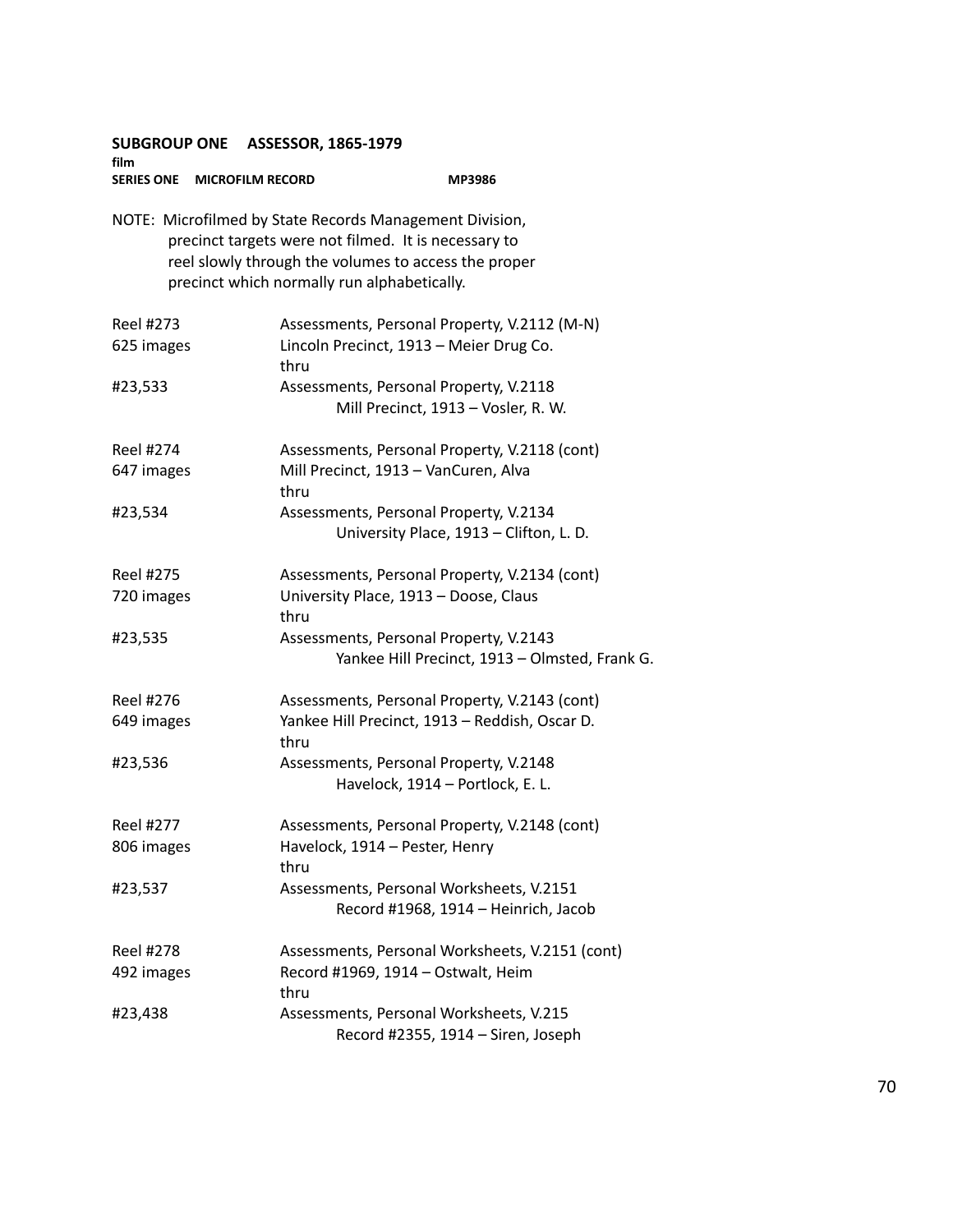**SUBGROUP ONE ASSESSOR, 1865-1979 film SERIES ONE MICROFILM RECORD MP3986** NOTE: Microfilmed by State Records Management Division, precinct targets were not filmed. It is necessary to reel slowly through the volumes to access the proper precinct which normally run alphabetically. Reel #279 Assessments, Personal Worksheets, V.2151 (cont) 944 images Record #2356, 1914 – Sullivan, T. W. thru #23,539 Assessments, Personal Worksheets, V.2152 Record #4014, 1914 – Sittner, Jacob CORRECTION: Frame #142, retake to correct obscured document Reel #280 Assessments, Personal Worksheets, V.2152 (cont) 1084 images Record #4018, 1914 – Staples, J. T. thru #23,540 Assessments, Personal Worksheets, V.2153 Record #7551, 1914 – Sperry, A. J. (Mrs) Reel #281 Assessments, Personal Worksheets, V.2153 (cont) 1044 images Record #7552, 1914 – Speidell, J. L. thru #23,541 Assessments, Personal Worksheets, V.2154 Record #10241, 1914 – Van Dorn, Ed Reel #282 Assessments, Personal Worksheets, V.2154 (cont) 1130 images Record #10272, 1914 – Vance, W. B. thru #23,542 Assessments, Personal Worksheets, V.2155 Record #10822, 1914 – Ludden, Luther B. Reel #283 Assessments, Personal Worksheets, V.2155 (cont) 974 images Record #10823, 1914 – Nelson, G. A. thru #23,543 Assessments, Personal Property, V.2158 (E-G) Lincoln City, 1914 – Grass, Mathias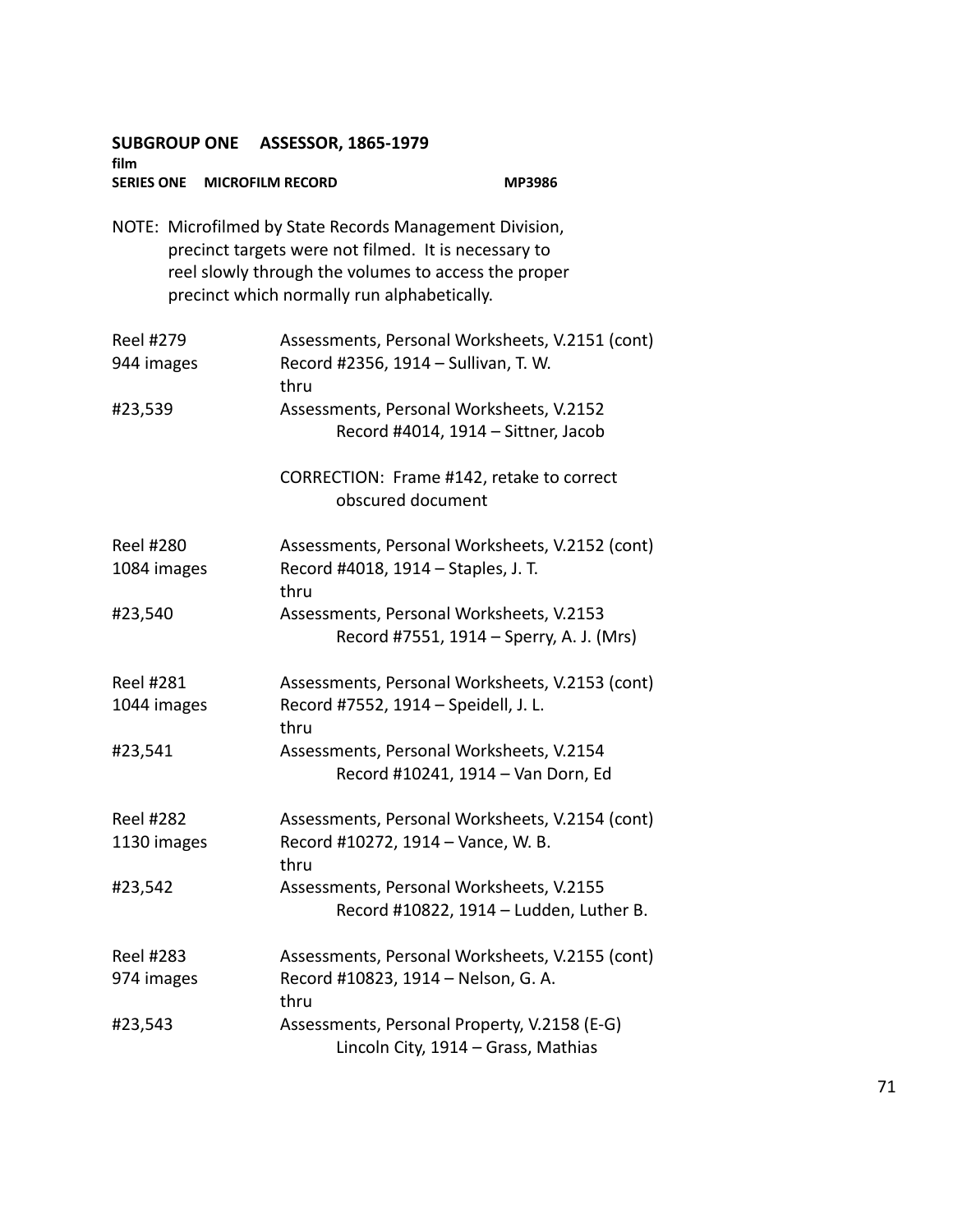| film<br>SERIES ONE MICROFILM RECORD                                                                                                                                                                                    | MP3986                                                                                               |
|------------------------------------------------------------------------------------------------------------------------------------------------------------------------------------------------------------------------|------------------------------------------------------------------------------------------------------|
| NOTE: Microfilmed by State Records Management Division,<br>precinct targets were not filmed. It is necessary to<br>reel slowly through the volumes to access the proper<br>precinct which normally run alphabetically. |                                                                                                      |
| <b>Reel #284</b>                                                                                                                                                                                                       | Assessments, Personal Property, V.2158 (cont)                                                        |
| 592 images                                                                                                                                                                                                             | Lincoln City, 1914 - Gramly, George<br>thru                                                          |
| #23,544                                                                                                                                                                                                                | Assessments, Personal Property, V.2164<br>Garfield Precinct, 1915, p.85 - Crampton, Allen            |
| <b>Reel #285</b>                                                                                                                                                                                                       | Assessments, Personal Property, V.2164 (cont)                                                        |
| 599 images                                                                                                                                                                                                             | Garfield Precinct, 1915, p.86 - Creighton, Stewart<br>thru                                           |
| #23,545                                                                                                                                                                                                                | Assessments, Personal Property, V.2174 (E-G)<br>Lincoln City, 1915 - E thru G                        |
| Reel #286                                                                                                                                                                                                              | Assessments, Personal Property, V.2175 (H-J)                                                         |
| 587 images                                                                                                                                                                                                             | Lincoln City, 1915 - Haas, Harry H.<br>thru                                                          |
| #23,546                                                                                                                                                                                                                | Assessments, Real Estate, V.2183 (1912-1915)<br>p.46 - Albertson                                     |
| <b>Reel #287</b>                                                                                                                                                                                                       | Assessments, Real Estate, V.2183 (1912-1915)                                                         |
| 606 images                                                                                                                                                                                                             | p.47 - Bethany - Jenkins, G. W.<br>thru                                                              |
| #23,547                                                                                                                                                                                                                | Assessments, Real Estate, V.2193 (1912-1915)<br>p.50 - Havelock - Johnson, P. M.                     |
| <b>Reel #288</b>                                                                                                                                                                                                       | Assessments, Real Estate-Lots, V.2193 (cont)                                                         |
| 596 images                                                                                                                                                                                                             | p.51 – Havelock – Block 58, Lots 4-5<br>thru                                                         |
| #23,548                                                                                                                                                                                                                | Assessments, Real Estate-Lots, V.2198 (1912-1915)<br>p.85 - Lincoln, College Summit, Blk 2, Lots 3-4 |
| <b>Reel #289</b>                                                                                                                                                                                                       | Assessments, Real Estate-Lots, V.2198 (cont)                                                         |
| 593 images                                                                                                                                                                                                             | p.86 - Lincoln, Cooley SD, Block 2, Lots 3-4<br>thru                                                 |
| #23,549                                                                                                                                                                                                                | Assessments, Real Estate-Lots, V.2201 (1912-1915)<br>p.95 - Lincoln, Kinney's O'St Add, Lot 15       |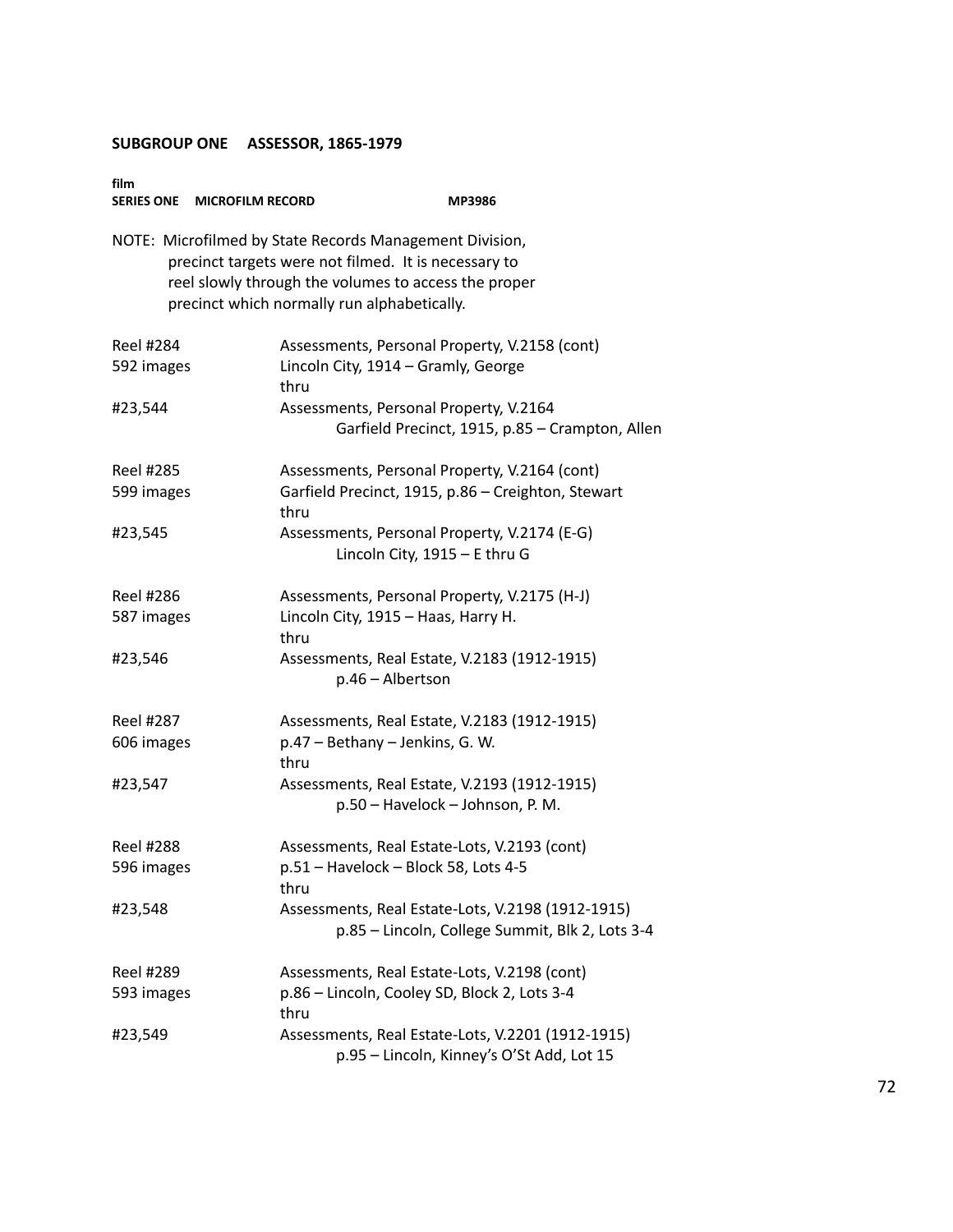| film<br><b>SERIES ONE</b> | <b>MICROFILM RECORD</b> | <b>MP3986</b>                                                                                                                                                                                                          |
|---------------------------|-------------------------|------------------------------------------------------------------------------------------------------------------------------------------------------------------------------------------------------------------------|
|                           |                         | NOTE: Microfilmed by State Records Management Division,<br>precinct targets were not filmed. It is necessary to<br>reel slowly through the volumes to access the proper<br>precinct which normally run alphabetically. |
| Reel #290                 |                         | Assessments, Real Estate-Lots, V.2201 (1912-1915)                                                                                                                                                                      |
| 606 images                | thru                    | p.96 - Lincoln - Kinney's Add, Lot 16                                                                                                                                                                                  |
| #23,550                   |                         | Assessments, Real Estate-Lots, V.2205 (1912-1915)<br>Union Add to Lincoln, Block 25, Lot 26                                                                                                                            |
| Reel #291                 |                         | Assessments, Real Estate-Lots, V.2206                                                                                                                                                                                  |
| 597 images                |                         | Vine St. Add to Lincoln, 1912-1915<br>Block 1, Lots 1-2                                                                                                                                                                |
|                           | thru                    |                                                                                                                                                                                                                        |
| #23,551                   |                         | Assessments, Real Estate-Lands, V.2213<br>Bluff Precinct, 1912-1915 - S2, S15-T11N-R7E                                                                                                                                 |
|                           |                         | CORRECTION: Frame Target Error, Start of Reel<br>to frame #69<br>V.2206, pp.1-15 verso                                                                                                                                 |
| Reel #292                 |                         | Assessments, Real Estate-Lands, V.2213 (cont)                                                                                                                                                                          |
| 611 images                | thru                    | North Bluff Precinct, 1912-1915                                                                                                                                                                                        |
| #23,552                   |                         | Assessments, Real Estate-Lots, V.2226<br>p.79 University Place, 1 <sup>st</sup> Add, Block 97, Lot 6                                                                                                                   |
| Reel #293                 |                         | Assessments, Real Estate-Lots, V.2226 (cont)                                                                                                                                                                           |
| 604 images                | thru                    | p.80 University Place, 1st Add, Block 97, Lot 7                                                                                                                                                                        |
| #23,553                   |                         | Assessments, Personal Property, V.2233<br>p.84 Elk Precinct, Range 5, 1916 - Heidtbrink                                                                                                                                |
| <b>Reel #294</b>          |                         | Assessments, Personal Property, V.2233 (cont)                                                                                                                                                                          |
| 598 images                | thru                    | p.85 Elk Precinct, Range 5, 1916 - Jeppeson                                                                                                                                                                            |
| #23,554                   |                         | Assessments, Personal Property, V.2240 (E-G)<br>p.101 Lincoln City, 1916 - Gartner, Adam                                                                                                                               |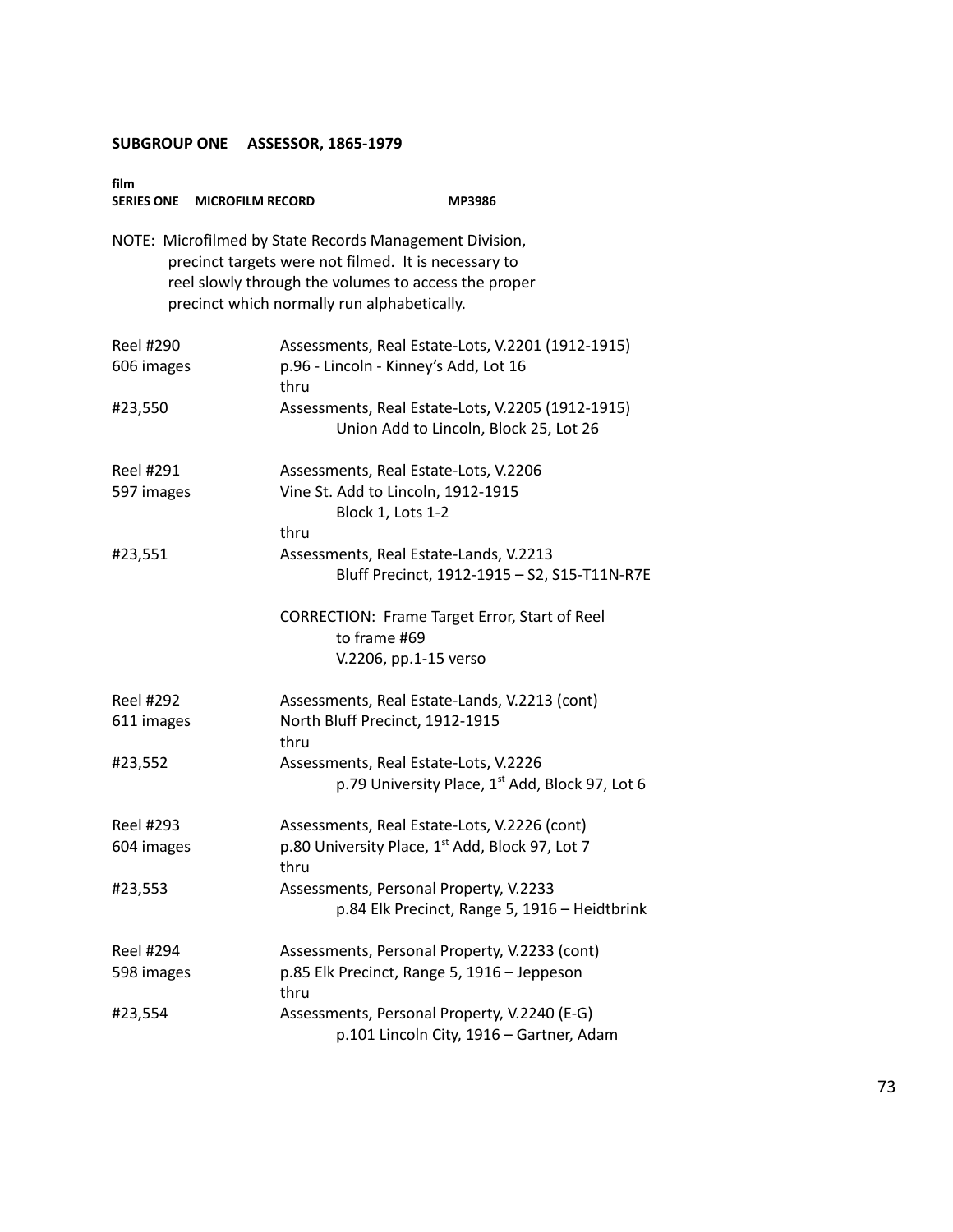| SUBGROUP ONE ASSESSOR, 1865-1979<br>film                                                                                                                                                                               |                                                                                                                  |                                                |  |  |
|------------------------------------------------------------------------------------------------------------------------------------------------------------------------------------------------------------------------|------------------------------------------------------------------------------------------------------------------|------------------------------------------------|--|--|
| SERIES ONE MICROFILM RECORD                                                                                                                                                                                            |                                                                                                                  | MP3986                                         |  |  |
| NOTE: Microfilmed by State Records Management Division,<br>precinct targets were not filmed. It is necessary to<br>reel slowly through the volumes to access the proper<br>precinct which normally run alphabetically. |                                                                                                                  |                                                |  |  |
|                                                                                                                                                                                                                        | Note: Volumes contain real estate and personal, Personal is<br>filmed first in the volumes and then real estate. |                                                |  |  |
| Reel #295<br>501 images                                                                                                                                                                                                | Assessments, Personal Property, V.2240 (E-G)<br>p.102 Lincoln City, 1916 - Gast, Ildephouse<br>thru              |                                                |  |  |
| #23,555                                                                                                                                                                                                                | Assessments, Personal Property, V.2246                                                                           | p.167 - Lincoln City, 1916 - Zurliger, Everett |  |  |
| <b>Reel #296</b><br>507 images                                                                                                                                                                                         | Assessments, Personal Property, V.2247<br>$p.1 -$ Misc., Lincoln, 1916<br>Insurance, Boehmer, R. A.<br>thru      |                                                |  |  |
| #23,556                                                                                                                                                                                                                | Assessments, Personal Property, V.2252                                                                           | p.153 - Mill Precinct, 1917 - Williams, Craton |  |  |
| <b>Reel #297</b><br>610 images                                                                                                                                                                                         | Assessments, Personal Property, V.2253 (A-B)<br>p.1, Lincoln City, 1917 - Aach, Myrtill M.<br>thru               |                                                |  |  |
| #23,608                                                                                                                                                                                                                | Assessments, Personal Property, V.2259 (Q-R)<br>p.169, Lincoln City, 1917 - Ryons, Perry                         |                                                |  |  |
| <b>Reel #298</b><br>590 images                                                                                                                                                                                         | Assessments, Personal Property, V.2260<br>p.1, Lincoln City, 1917 - Market, S. K.<br>thru                        |                                                |  |  |
| #23,609                                                                                                                                                                                                                | Assessments, Personal Property, V.2267<br>p.37 - University Place, 1918, T10N, R7E                               |                                                |  |  |
| <b>Reel #299</b><br>595 images                                                                                                                                                                                         | Assessments, Personal Property, V.2267 (cont)<br>p.38 - University Place, 1918, T10N, R7E<br>thru                |                                                |  |  |
| #23,610                                                                                                                                                                                                                | Assessments, Personal Property, V.2273(K-L)<br>p.79 - Lincoln, 1918 - Larson, Aug. A.                            |                                                |  |  |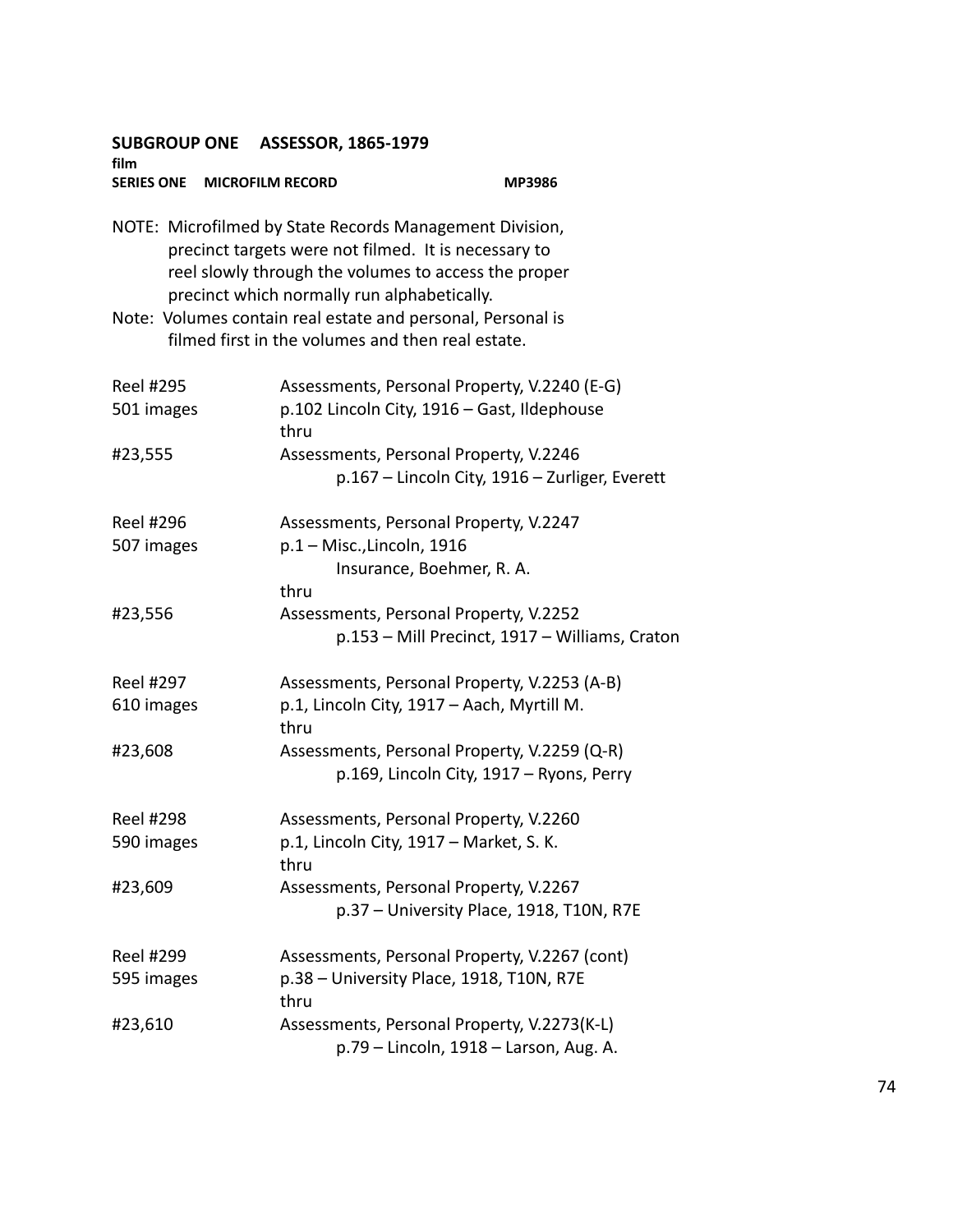#### **film SERIES ONE MICROFILM RECORD MP3986**

NOTE: Microfilmed by State Records Management Division, precinct targets were not filmed. It is necessary to reel slowly through the volumes to access the proper precinct which normally run alphabetically.

| Reel #300<br>581 images        | Assessments, Personal Property, V.2273 (cont)<br>p.80 - Lincoln, 1918 - Larson, Peter H.<br>thru       |
|--------------------------------|--------------------------------------------------------------------------------------------------------|
| #23,611                        | Assessments, Personal Property, V.2280<br>p.145 - West Oak, Ranges 5-6, 1919 - Shea, Robb              |
| <b>Reel #301</b><br>593 images | Assessments, Personal Property, V.2280 (cont)<br>p.146 - West Oak, Ranges 5-6, 1919 - Thompson<br>thru |
| #23,612                        | Assessments, Personal Property, V.2283 (A-D)<br>p.343 - Lincoln City, 1919 - Dodd, N. M.               |
| <b>Reel #302</b><br>590 images | Assessments, Personal Property, V.2283 (cont)<br>p.344 - Lincoln City, 1919 - Dodge, Birdie<br>thru    |
| #23,613                        | Assessments, Personal Property, V.2287 (T-Z)<br>p.119 - Lincoln City, 1919 - Wheeler, Lon              |
| Reel #303<br>588 images        | Assessments, Personal Property, V.2287 (cont)<br>p.120 - Lincoln City, 1919 - Wheeler, Myron<br>thru   |
| #23,614                        | Assessments, Real Estate-Lands, V.2291<br>Cushman Park Add. to Lincoln, 1916-1919<br>SE4, S2-T10N-R6E  |
| Reel #304<br>575 images        | Assessments, Real Estate-Lands, V.2291 (cont)<br>Cushman Park Add. to Lincoln, 1916-1919<br>thru       |
| #23,615                        | Assessments, Real Estate-Lands, V.2294<br>p.13, Panama Precinct, 1916-1919, S17-T7N-R8E                |
| <b>Reel #305</b><br>682 images | Assessments, Real Estate-Lands, V.2294 (cont)<br>Panama Precinct, 1916-1919, NE4, S18-T7N-R8E<br>thru  |
| #23,616                        | Assessments, Real Estate-Lands, V.2297<br>Havelock, 1916-1919, Block 51, Lot 5                         |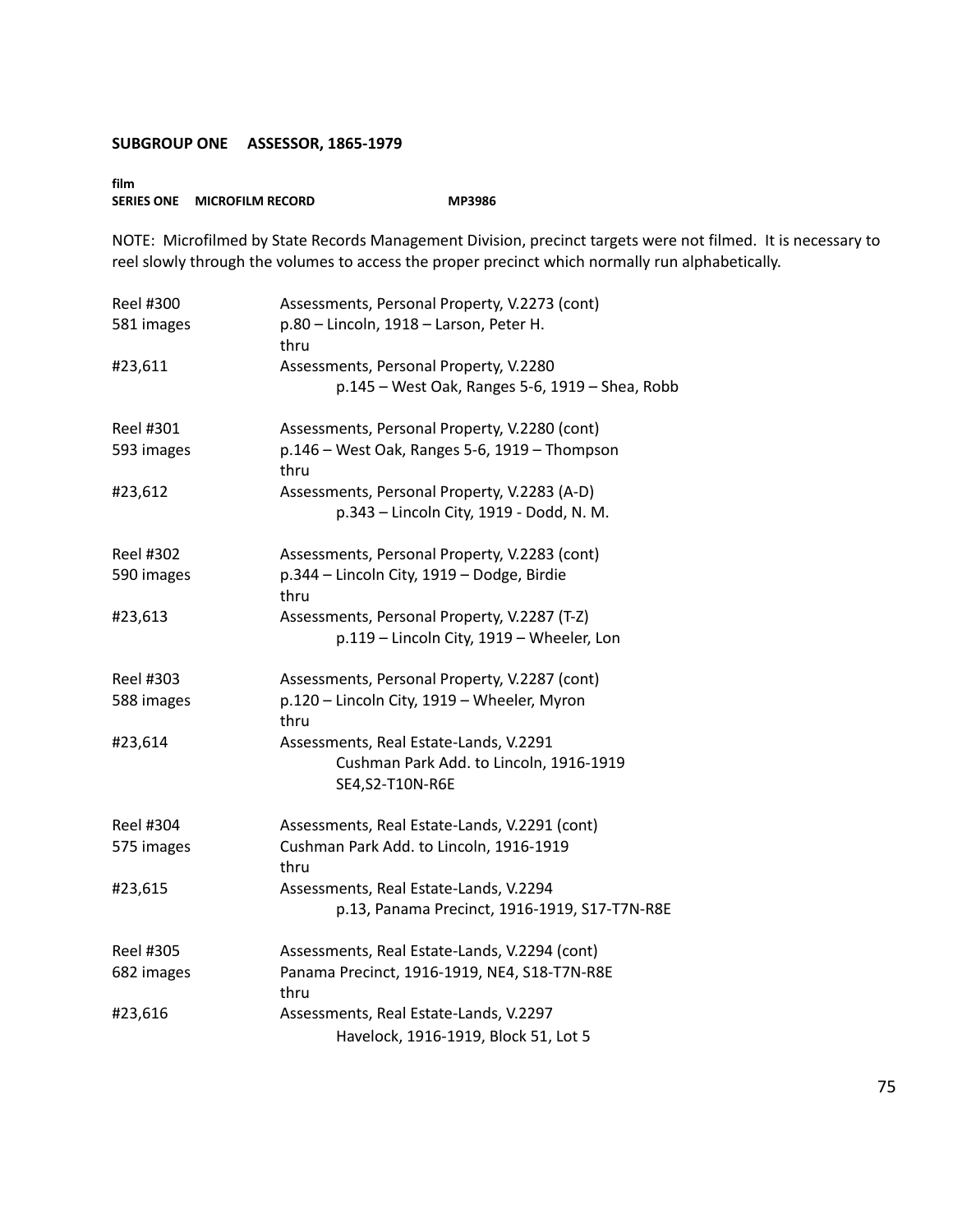| film                           | SERIES ONE MICROFILM RECORD                                                                                                                                                                                            | <b>MP3986</b>                                                                                                    |
|--------------------------------|------------------------------------------------------------------------------------------------------------------------------------------------------------------------------------------------------------------------|------------------------------------------------------------------------------------------------------------------|
|                                | NOTE: Microfilmed by State Records Management Division,<br>precinct targets were not filmed. It is necessary to<br>reel slowly through the volumes to access the proper<br>precinct which normally run alphabetically. |                                                                                                                  |
| <b>Reel #306</b><br>603 images | thru                                                                                                                                                                                                                   | Assessments, Real Estate-Lands, V.2297<br>Havelock, 1916-1919, Block 51, Lot 6                                   |
| #23,617                        | Block, Lot 8                                                                                                                                                                                                           | Assessments, Real Estate-Lots, V.2300<br>Lincoln, 1916-1919, Second East Park Add.                               |
| Reel #307<br>601 images        | p.47, Lincoln, 1916-1919<br>thru                                                                                                                                                                                       | Assessments, Real Estate-Lots, V.2300 (cont)<br>Second East Park Add, S9-10, Lot 8                               |
| #23,618                        |                                                                                                                                                                                                                        | Assessments, Real Estate-Lots, V.2303<br>p.46, Lincoln, 1916-1919<br>Lincoln Heights Add., Blk 36, Lots 9-10     |
| <b>Reel #308</b><br>308 images | p.47, Lincoln, 1916-1919<br>thru                                                                                                                                                                                       | Assessments, Real Estate-Lots, V.2303 (cont)<br>Lincoln Heights Add., Blk 36, Lot 11                             |
| #23,619                        |                                                                                                                                                                                                                        | Assessments, Real Estate-Lots, V.2306<br>Lincoln City, 1916-1919<br>Sheridan Park Add., Block 13, Lot 13         |
| Reel #309<br>597 images        | p.93, Lincoln City, 1916-1919<br>thru                                                                                                                                                                                  | Assessments, Real Estate-Lots, V.2306 (cont)<br>Sheridan Park Add., Block 13, Lot 14                             |
| #23,620                        |                                                                                                                                                                                                                        | Assessments, Real Estate-Lots, V.2310<br>p.102, Lincoln City, 1916-1919<br>University Place, Block 114, Lots 7-9 |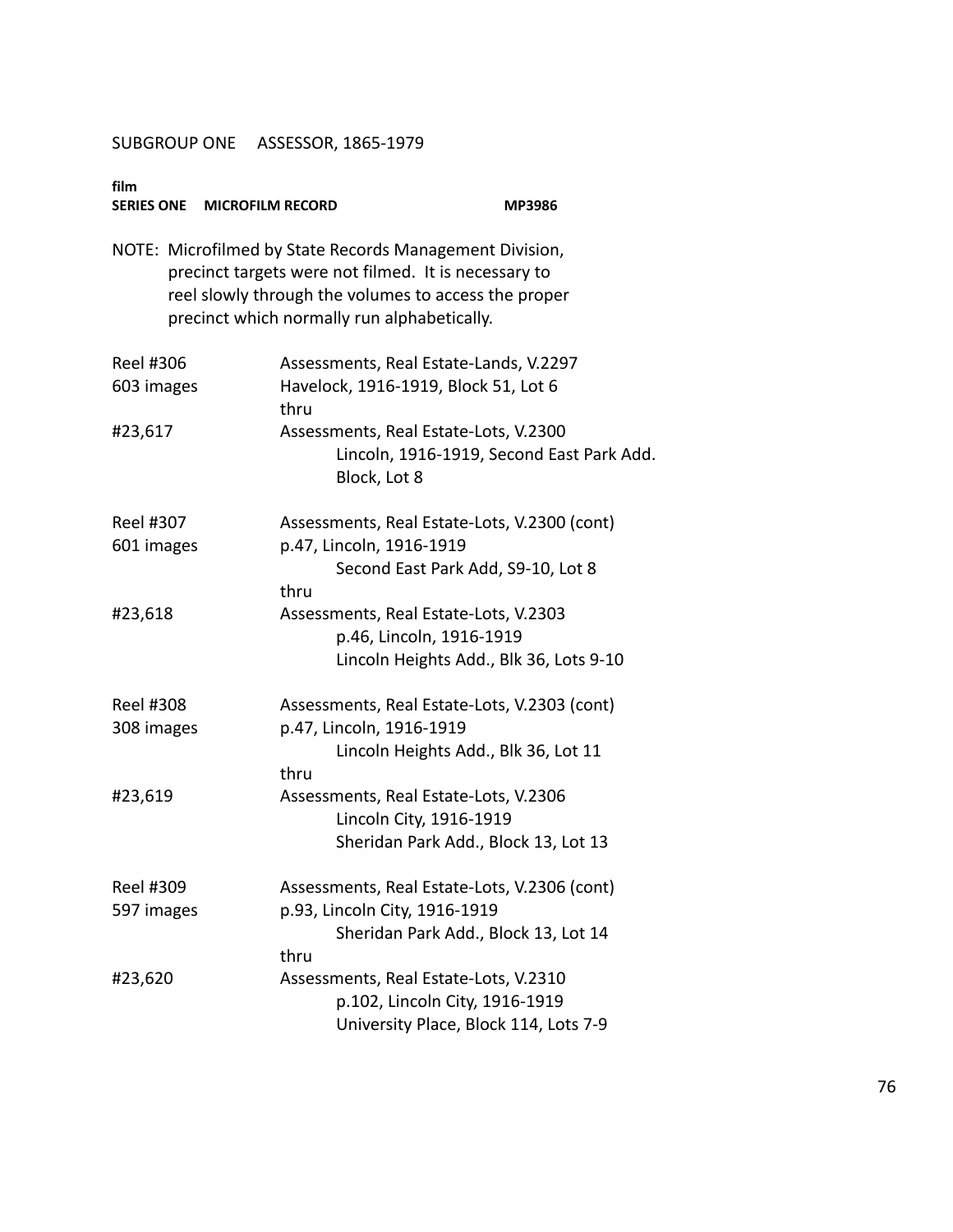| Reel #310<br>599 images                              | Assessments, Real Estate-Lots, V.2310<br>p.103, University Place, 1916-1919<br>Block 115, Lots 10-12<br>thru                                                                                                           |
|------------------------------------------------------|------------------------------------------------------------------------------------------------------------------------------------------------------------------------------------------------------------------------|
| #23,650                                              | Assessments, Personal Property, V.2315<br>p.211, South Pass Precinct, 1920 - Krueger, A                                                                                                                                |
| <b>SUBGROUP ONE</b>                                  | ASSESSOR, 1865-1979                                                                                                                                                                                                    |
| film<br><b>SERIES ONE</b><br><b>MICROFILM RECORD</b> | <b>MP3986</b>                                                                                                                                                                                                          |
|                                                      | NOTE: Microfilmed by State Records Management Division,<br>precinct targets were not filmed. It is necessary to<br>reel slowly through the volumes to access the proper<br>precinct which normally run alphabetically. |
| Reel #311<br>589 images                              | Assessments, Personal Property, V.2315 (cont)<br>p.212, South Pass Precinct, 1920<br>Lubers, Garrett<br>thru                                                                                                           |
| #23,651                                              | Assessments, Personal Property, V.2321<br>p.43, Lincoln City (H-J), 1920<br>Heflin, H. H.                                                                                                                              |
| Reel #312<br>605 images                              | Assessments, Personal Property, V.2321 (cont)<br>p.44 – Lincoln City (H-J), 1920<br>Hegg, Katherine<br>thru                                                                                                            |
| #23,652                                              | Assessments, Personal Property, V.2326<br>p.391 - Lincoln City (T-Z), 1920<br>Wilson, Claude                                                                                                                           |
| <b>Reel #313</b><br>664 images                       | Assessments, Personal Property, V.2327<br>p.341 - Lincoln City, Insurance Cos., 1920<br><b>National Security</b><br>thru                                                                                               |
| #23,653                                              | Assessments, Personal Worksheets, V.2333<br>Lincoln City, pp.4800-4201, 1921 - Erbach, Phil                                                                                                                            |

NOTE: V.2327, pp.1-340, missing or void NOTE: V.2327, pp.341-394 – Insurance Companies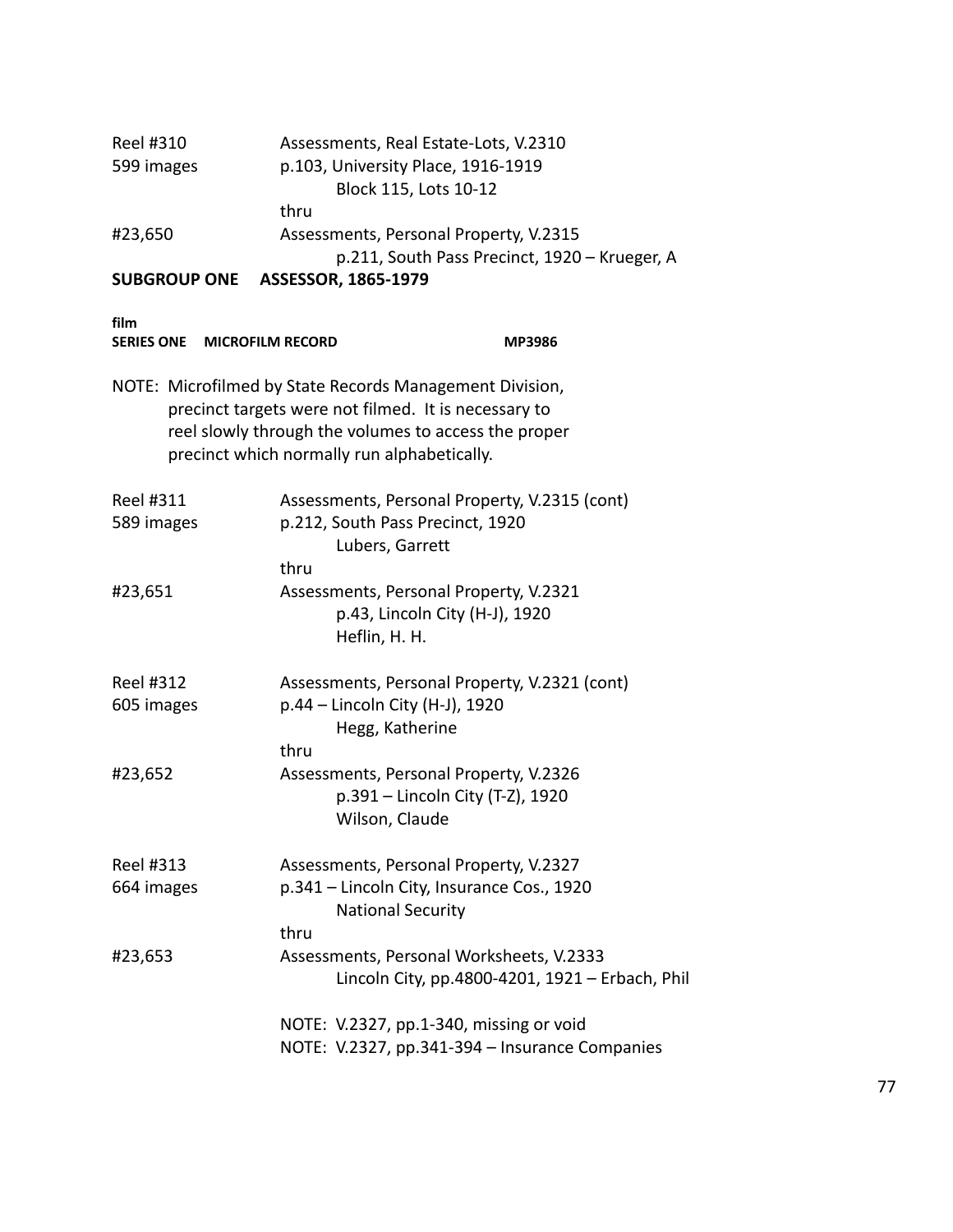| RETAKE: V.2333, Frame #517, pp.4201-4800 |
|------------------------------------------|
| Retake on next reel                      |

| Reel #314  | Assessments, Personal Worksheets, V.2333 (cont) |
|------------|-------------------------------------------------|
| 800 images | p.4201, Lincoln City, 1921 – Eusign, H. A.      |
|            | thru                                            |
| #23,654    | Assessments, Personal Worksheets, V.2336        |
|            | p.131, Lincoln City (E-G), $1921 -$ Gore, John  |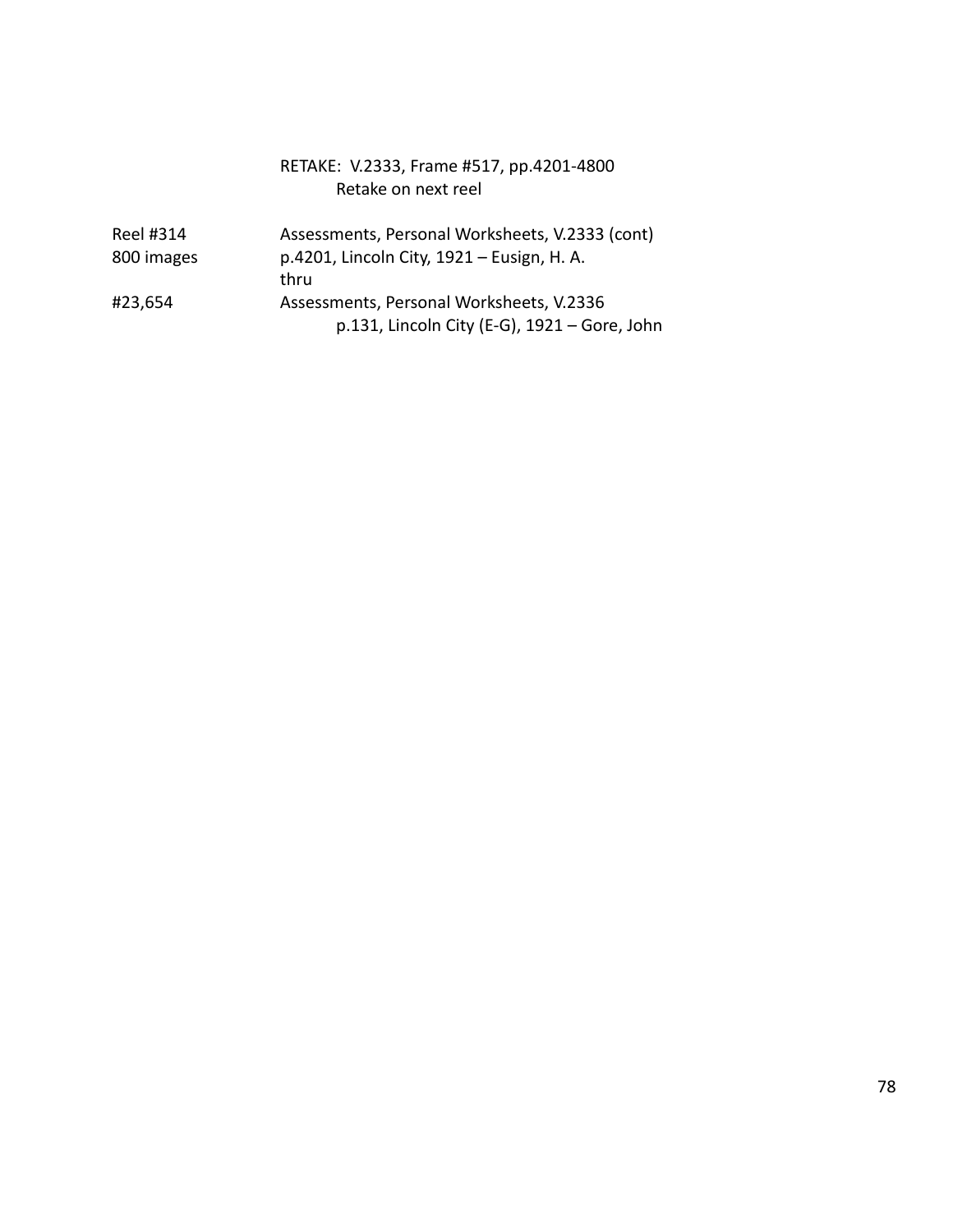| film<br>SERIES ONE MICROFILM RECORD | <b>MP3986</b>                                                                                                                                                                                                          |
|-------------------------------------|------------------------------------------------------------------------------------------------------------------------------------------------------------------------------------------------------------------------|
|                                     | NOTE: Microfilmed by State Records Management Division,<br>precinct targets were not filmed. It is necessary to<br>reel slowly through the volumes to access the proper<br>precinct which normally run alphabetically. |
| Reel #315                           | Assessments, Personal Worksheets, V.2336 (cont)                                                                                                                                                                        |
| 653 images                          | p.132, Lincoln City (E-G), 1921 - Gorrall, J. F.<br>thru                                                                                                                                                               |
| #23,655                             | Assessments, Personal Miscellaneous, V.2344<br>(A-C), 1921 – Austine, J. W.                                                                                                                                            |
| Reel #316                           | Assessments, Personal Miscellaneous, V.2344 (cont)                                                                                                                                                                     |
| 818 images                          | (A-C), 1921 - Ayres, Donald<br>thru                                                                                                                                                                                    |
| #23,656                             | Assessments, Personal Miscellaneous, V.2345<br>(D-G), 1921 - Glents, William                                                                                                                                           |
| <b>Reel #317</b>                    | Assessments, Personal Miscellaneous, V.2345 (cont)                                                                                                                                                                     |
| 816 images                          | (D-G), 1921 - Goble, Gottlieb<br>thru                                                                                                                                                                                  |
| #23,657                             | Assessments, Personal Miscellaneous, V.2347<br>(L-R), 1921 - Moore, L. W.                                                                                                                                              |
| <b>Reel #318</b>                    | Assessments, Personal Miscellaneous, V.2347 (cont)                                                                                                                                                                     |
| 890 images                          | (L-R), Exempt 1921 - Moore, Martha & Cora<br>thru                                                                                                                                                                      |
| #23,658                             | Assessments, Personal Property, V.2348                                                                                                                                                                                 |
|                                     | (S-Y), Exempt 1921 - Walters, W. A. (Mrs)                                                                                                                                                                              |
| <b>Reel #319</b>                    | Assessments, Personal Property, V.2348 (cont)                                                                                                                                                                          |
| 652 images                          | (S-Y), Exempt 1921 - Workow, Annie<br>thru                                                                                                                                                                             |
| #23,659                             | Assessments, Personal Property, V.2353<br>p.148, Mill Precinct, R8, 1922 - Walters, August                                                                                                                             |
| Reel #320                           | Assessments, Personal Property, V.2354                                                                                                                                                                                 |
| 598 images                          | Lincoln City (A-B), $1922 -$ Aach, M.<br>thru                                                                                                                                                                          |
| #23,660                             | Assessments, Personal Property, V.2361<br>p.21 - Lincoln City (S), 1922 - Schaus, E. J.                                                                                                                                |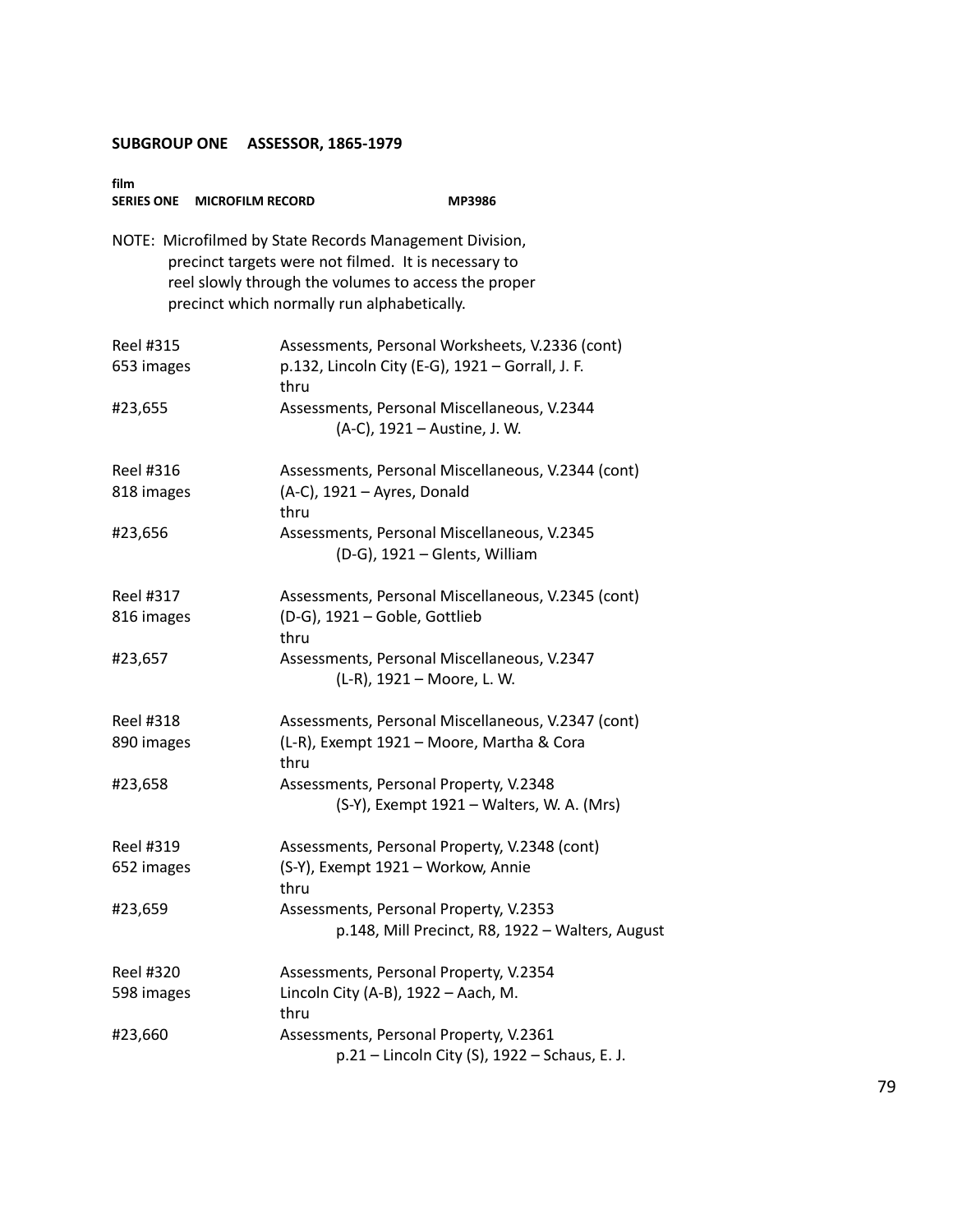| film             | SERIES ONE MICROFILM RECORD                 | <b>MP3986</b>                                                                                                                                                           |
|------------------|---------------------------------------------|-------------------------------------------------------------------------------------------------------------------------------------------------------------------------|
|                  | precinct which normally run alphabetically. | NOTE: Microfilmed by State Records Management Division,<br>precinct targets were not filmed. It is necessary to<br>reel slowly through the volumes to access the proper |
| <b>Reel #321</b> |                                             | Assessments, Personal Property, V.2361 (cont)                                                                                                                           |
| 596 images       | thru                                        | p.22 - Lincoln City (S), 1922 - Scheidt, George                                                                                                                         |
| #23,661          |                                             | Assessments, Personal Property, V.2368                                                                                                                                  |
|                  |                                             | p.41 - Nemaha Precinct, 1923 - May, Otto J.                                                                                                                             |
| Reel #322        |                                             | Assessments, Personal Property, V.2368 (cont)                                                                                                                           |
| 634 images       | thru                                        | p.42 - Nemaha Precinct, 1923 - McGee, James E.                                                                                                                          |
| #23,662          |                                             | Assessments, Personal Property, V.2374                                                                                                                                  |
|                  |                                             | p.113 - Lincoln City (M-N), 1923 - McGrew, John                                                                                                                         |
| <b>Reel #323</b> |                                             | Assessments, Personal Property, V.2374 (cont)                                                                                                                           |
| 585 images       | thru                                        | p.114 - Lincoln Pct (M-N), 1923                                                                                                                                         |
| #23,663          |                                             | Assessments, Real Estate-Lands, V.2380                                                                                                                                  |
|                  |                                             | p.11 - Buda Precinct, 1920-1923                                                                                                                                         |
|                  |                                             | Road District #3, SD#138                                                                                                                                                |
|                  |                                             | E2SW4, S19-T11N-R7E                                                                                                                                                     |
| Reel #324        |                                             | Assessments, Real Estate-Lands, V.2380 (cont)                                                                                                                           |
| 587 images       |                                             | p.12 - Buda Precinct, 1920-1923                                                                                                                                         |
|                  |                                             | Road District #3, SD#138                                                                                                                                                |
|                  |                                             | W2SW4, S19-T11N-R7E                                                                                                                                                     |
|                  | thru                                        |                                                                                                                                                                         |
| #23,664          |                                             | Assessments, Real Estate-Lands, V.2382<br>p.162 - North Bluff Precinct, 1920-1923                                                                                       |
|                  |                                             | Sec. 6, T11N, R7E                                                                                                                                                       |
| Reel #325        |                                             | Assessments, Real Estate-Lands, V.2382 (cont)                                                                                                                           |
| 594 images       |                                             | p.163 - North Bluff Precinct, 1920-1923                                                                                                                                 |
|                  |                                             | E2NW4, Sec 6, T11N, R7E                                                                                                                                                 |
|                  | thru                                        |                                                                                                                                                                         |
| #23,665          |                                             | Assessments, Real Estate-Lots, V.2386                                                                                                                                   |
|                  |                                             | p.87 - Highland View SD, 1920-1923, Lots 20-21                                                                                                                          |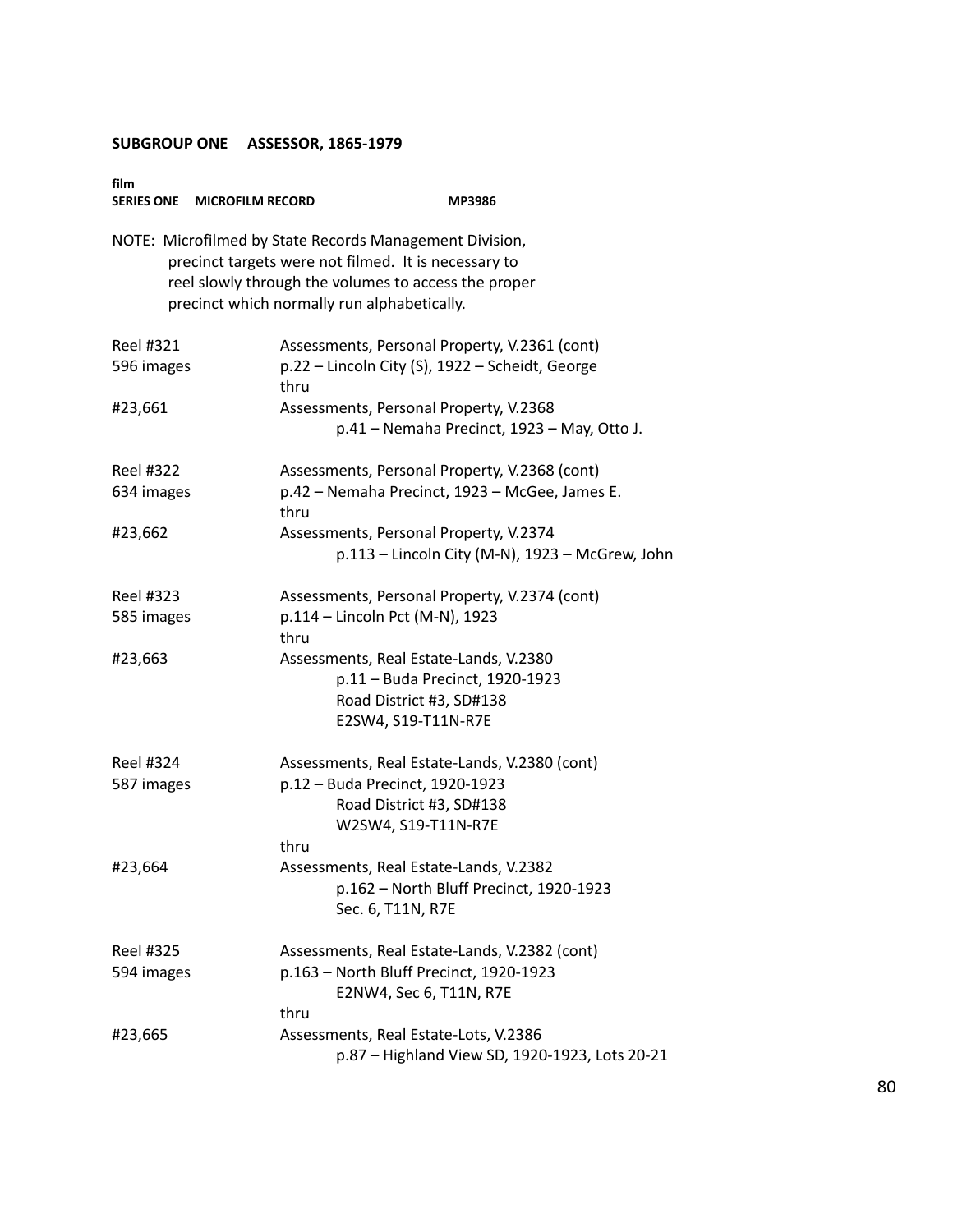| film                          | SUBGROUP ONE ASSESSOR, 1865-1979                                                                                                                                                                                       |                                                                                                                              |
|-------------------------------|------------------------------------------------------------------------------------------------------------------------------------------------------------------------------------------------------------------------|------------------------------------------------------------------------------------------------------------------------------|
| SERIES ONE MICROFILM RECORD   |                                                                                                                                                                                                                        | <b>MP3986</b>                                                                                                                |
|                               | NOTE: Microfilmed by State Records Management Division,<br>precinct targets were not filmed. It is necessary to<br>reel slowly through the volumes to access the proper<br>precinct which normally run alphabetically. |                                                                                                                              |
| Reel #326<br>579 images       | p.88 - College View, 1920-1923<br>thru                                                                                                                                                                                 | Assessments, Real Estate-Lots, V.2386 (cont)<br>Block 2, Lots 22-23, SD#50                                                   |
| #23,666                       | Assessments, Real Estate-Lots, V.2389                                                                                                                                                                                  | p.32 - Cahn Metcalf & Farwell's SD of Lincoln<br>E2 of Block 13, Lot 25, 1920-1923                                           |
| Reel #327<br>592 images       | thru                                                                                                                                                                                                                   | Assessments, Real Estate-Lots, V.2389 (cont)<br>p.33 - Cahn Metcalf & Farwell's SD of Lincoln<br>Block 13, Lot 26, 1920-1923 |
| #23,667                       | Assessments, Real Estate-Lots, V.2391                                                                                                                                                                                  | p.130 - Houtz & Baldwin Add to Lincoln<br>N2, Block 27, Lot 12, 1920-1923                                                    |
| <b>Reel#328</b><br>589 images | thru                                                                                                                                                                                                                   | Assessments, Real Estate-Lots, V.2391 (cont)<br>p.131 - Houtz & Baldwin SD to Lincoln<br>Block 6, Lot 1, 1920-1923           |
| #23,668                       | Assessments, Real Estate-Lots, V.2394<br><b>Block 17, Lot 61</b>                                                                                                                                                       | p.153 - Meadow Lark SD to Lincoln<br>Irreg. Tract, S19-T10N-R7E, 1920-1923                                                   |
| Reel #329<br>596 images       | Assessments, Real Estate-Lots, V.2395<br>Oberlies SD to Lincoln, 1920-1923<br>Block 3, Lot 1<br>thru                                                                                                                   |                                                                                                                              |
| #23,669                       | Assessments, Real Estate-Lots, V.2397                                                                                                                                                                                  | p.154 - City of Lincoln, Fairview, 1920-1923<br>Yates & Thompson's SD, W2 of Lots 19-20                                      |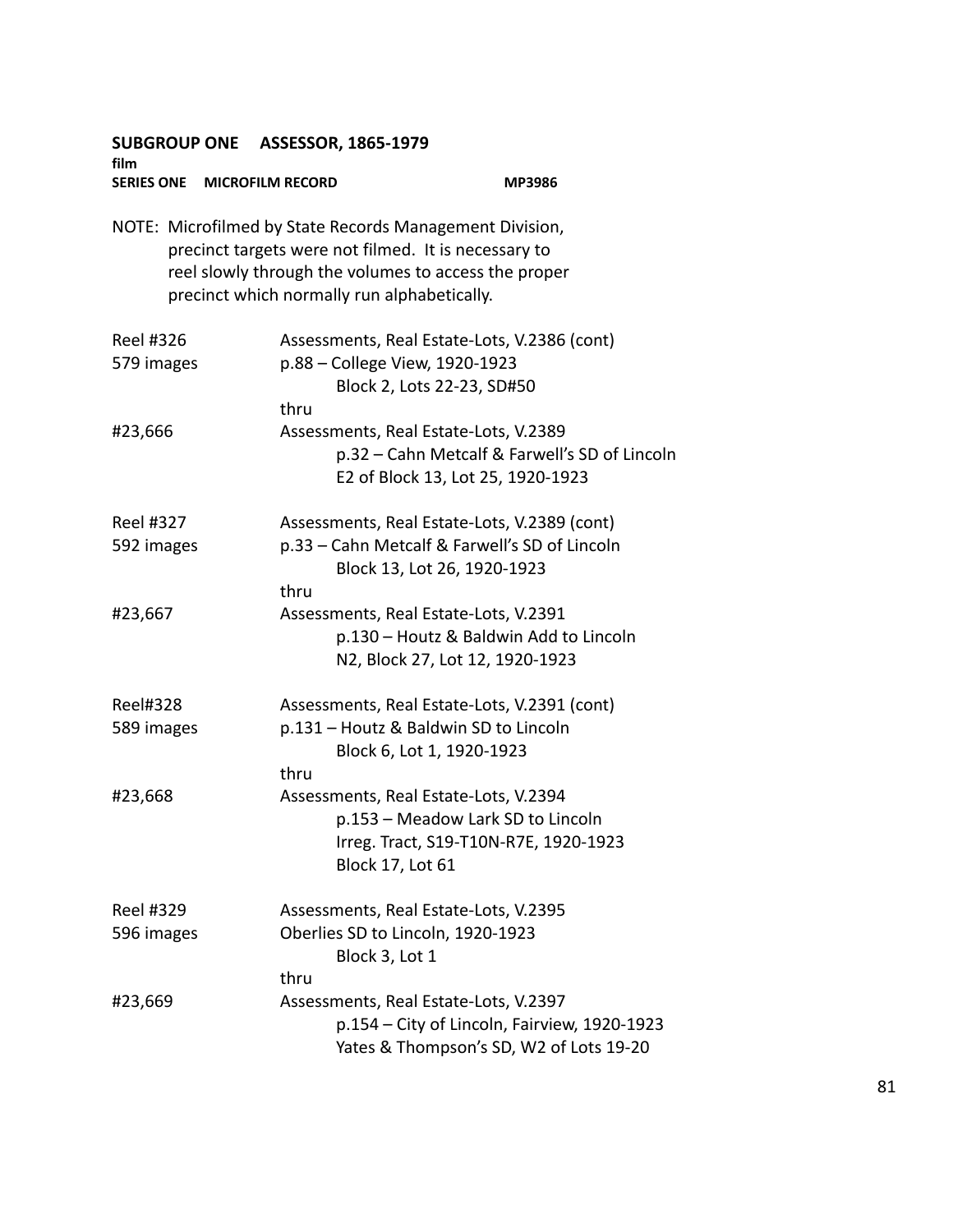| film                           | SERIES ONE MICROFILM RECORD                 | MP3986                                                                                                                                                                  |
|--------------------------------|---------------------------------------------|-------------------------------------------------------------------------------------------------------------------------------------------------------------------------|
|                                | precinct which normally run alphabetically. | NOTE: Microfilmed by State Records Management Division,<br>precinct targets were not filmed. It is necessary to<br>reel slowly through the volumes to access the proper |
| Reel #330<br>593 images        | thru                                        | Assessments, Real Estate-Lots, V.2397 (cont)<br>p.155 - City of Lincoln, Yates & Thompson's SD<br>Lots 26-27, Fairview 0-159, Lot 21, 1920-1923                         |
| #23,670                        |                                             | Assessments, Real Estate-Lots, V.2401<br>p.65 - University Place (I-Z), 1920-1923<br>Mills $2^{nd}$ Add, 1920-1923 – Lots 4-5 (W2)                                      |
| Reel #331<br>597 images        | thru                                        | Assessments, Real Estate-Lots, V.2401 (cont)<br>p.66 - University Place (I-Z), 1920-1923<br>Mills 2 <sup>nd</sup> Add, Lot 5 (W2) and Lot 6, Blk 33, SD87               |
| #23,720                        |                                             | Assessments, Personal Property, V.2407<br>p.37 - University Place, 1924 - Hayford, Clara                                                                                |
| <b>Reel #332</b><br>700 images | thru                                        | Assessments, Personal Property, V.2407 (cont)<br>p.38 - University Place, 1924 - Hufman, C. E.                                                                          |
| #23,721                        |                                             | Assessments, Personal Property, V.2408<br>Lincoln, 1924 - #7220 - Lindsey, Will                                                                                         |
| Reel #333<br>701 images        | thru                                        | Assessments, Personal Property, V.2408 (cont)<br>Lincoln, 1924 - #7219 - Lindsey, Eugene                                                                                |
| #23,722                        |                                             | Assessments, Personal Property, V.2415<br>p.85 - Lincoln, 1924 - Showalter, Florence A.                                                                                 |
| Reel #334<br>590 images        | thru                                        | Assessments, Personal Property, V.2415 (cont)<br>p.86 - Lincoln, 1924 - Shrader, M. R.                                                                                  |
| #23,723                        |                                             | Assessments, Personal Property, V.2421<br>Range 8, Nemaha Pct, Panama Village, 1925<br>Zink, Hattie L. (Mrs)                                                            |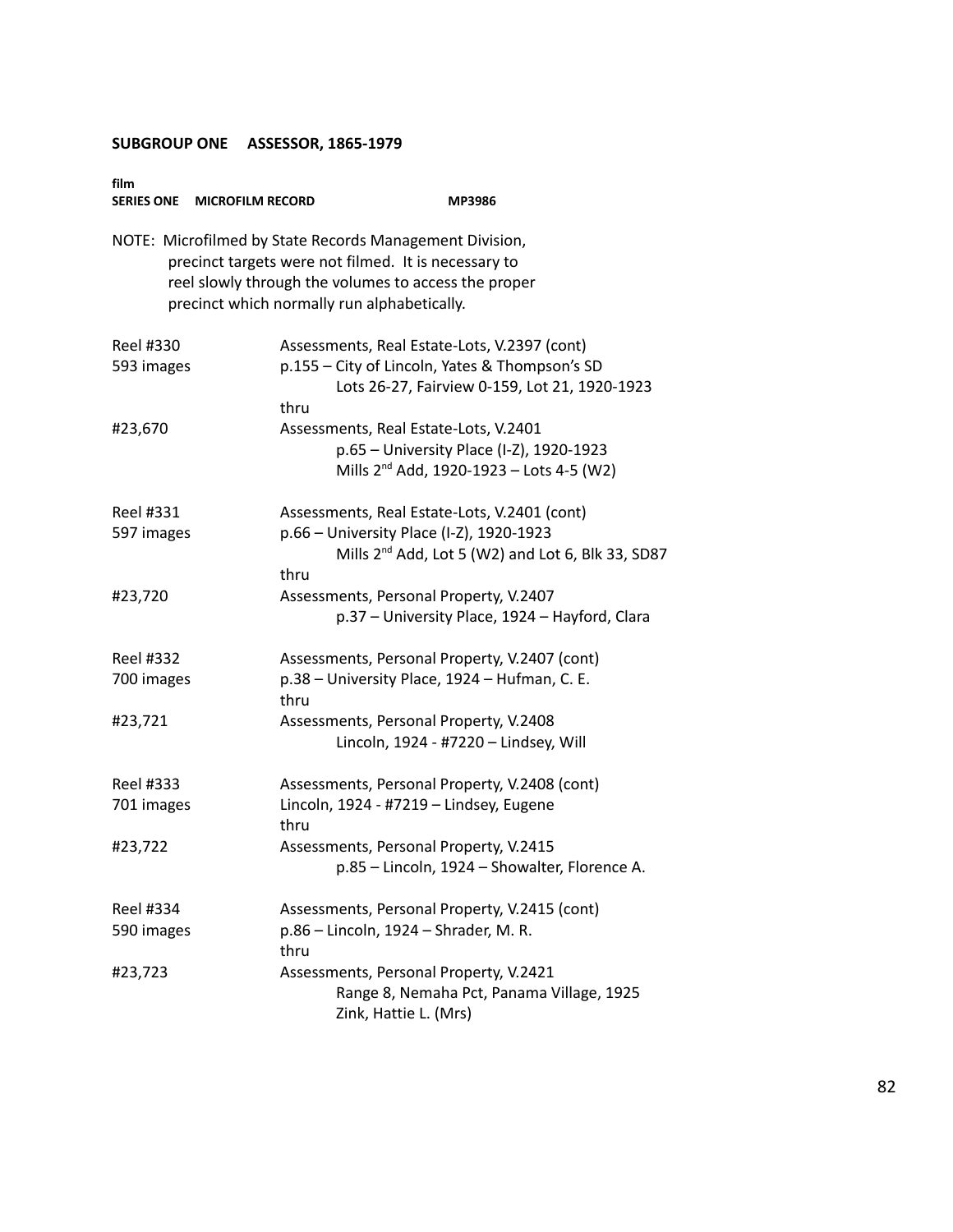| film             | SERIES ONE MICROFILM RECORD                 | MP3986                                                                                                                                                                  |
|------------------|---------------------------------------------|-------------------------------------------------------------------------------------------------------------------------------------------------------------------------|
|                  | precinct which normally run alphabetically. | NOTE: Microfilmed by State Records Management Division,<br>precinct targets were not filmed. It is necessary to<br>reel slowly through the volumes to access the proper |
| <b>Reel #335</b> |                                             | Assessments, Personal Property, V.2421 (cont)                                                                                                                           |
| 592 images       | thru                                        | Range 8, Nemaha Pct, 1925 - Alexander, R. E.                                                                                                                            |
| #23,724          |                                             | Assessments, Personal Property, V.2425                                                                                                                                  |
|                  |                                             | p.31 – Lincoln (E-G), 1925 – Embody, W. R.                                                                                                                              |
| Reel #336        |                                             | Assessments, Personal Property, V.2425 (cont)                                                                                                                           |
| 586 images       | thru                                        | p.32 - Lincoln (E-G), 1925 - Emerson, Abijah M.                                                                                                                         |
| #23,725          |                                             | Assessments, Personal Property, V.2429                                                                                                                                  |
|                  |                                             | p.125 - Lincoln (O-R), 1925 - Poska, Saul                                                                                                                               |
| Reel #337        |                                             | Assessments, Personal Property, V.2429 (cont)                                                                                                                           |
| 599 images       | thru                                        | p.126 - Lincoln (O-R), 1925 - Poska, Charles                                                                                                                            |
| #23,726          |                                             | Assessments, Personal Property, V.2434                                                                                                                                  |
|                  |                                             | p.161 - Range 6 thru Oak Pct, 1926 - Yant, T. E.                                                                                                                        |
| Reel #338        |                                             | Assessments, Personal Property, V.2434 (cont)                                                                                                                           |
| 612 images       |                                             | p.162 - Range 6, Raymond Village, 1926<br>Billows, Hazel                                                                                                                |
|                  | thru                                        |                                                                                                                                                                         |
| #23,727          |                                             | Assessments, Personal Property, V.2440                                                                                                                                  |
|                  |                                             | Lincoln (E-G), 1926 - Gwaltney Brinkley Peanut Co                                                                                                                       |
| Reel #339        |                                             | Assessments, Personal Property, V.2441                                                                                                                                  |
| 610 images       | thru                                        | Lincoln (H-J), 1926 - W&W Lumber & Supply                                                                                                                               |
| #23,728          |                                             | Assessments, Personal Property, V.2447                                                                                                                                  |
|                  |                                             | p.37 - Lincoln Misc., 1926 - Pieper, Emil                                                                                                                               |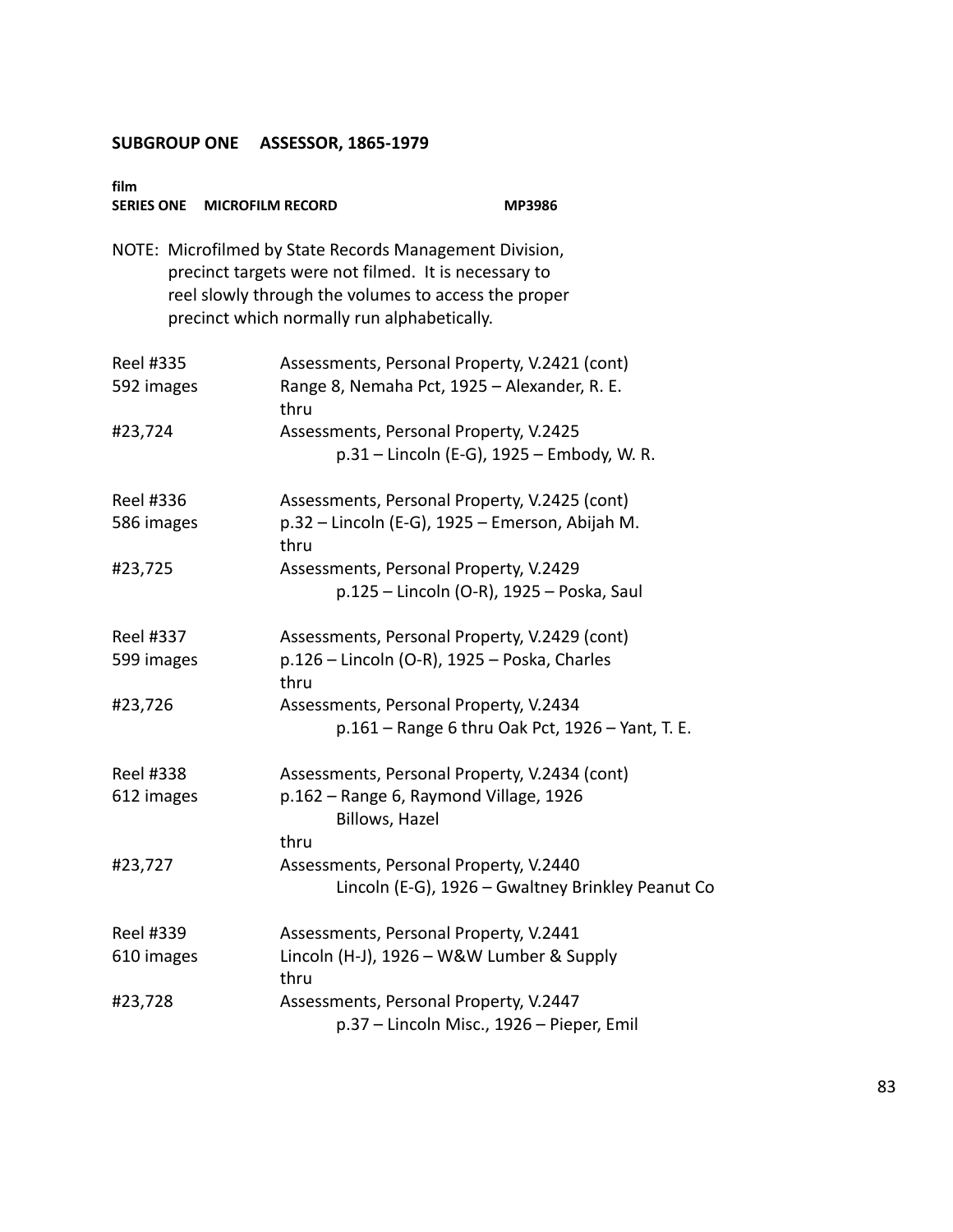| Reel #340  | Assessments, Personal Property, V.2447 (cont) |
|------------|-----------------------------------------------|
| 611 images | p.38 – Lincoln Misc., 1926 – Owens, H. E.     |
|            | thru                                          |
| #23,729    | Assessments, Personal Property, V.2454        |
|            | p.71 – Lincoln (C-D), 1927 – Conroy, Wm H     |

| film<br>SERIES ONE MICROFILM RECORD |                                                                                                                                                                                                                        | <b>MP3986</b> |
|-------------------------------------|------------------------------------------------------------------------------------------------------------------------------------------------------------------------------------------------------------------------|---------------|
|                                     | NOTE: Microfilmed by State Records Management Division,<br>precinct targets were not filmed. It is necessary to<br>reel slowly through the volumes to access the proper<br>precinct which normally run alphabetically. |               |
| Reel #341                           | Assessments, Personal Property, V.2454 (cont)                                                                                                                                                                          |               |
| 614 images                          | p.72 - Lincoln (C-D), 1927 - Cook, Alfred B.<br>thru                                                                                                                                                                   |               |
| #23,730                             | Assessments, Personal Property, V.2460                                                                                                                                                                                 |               |
|                                     | p.85 - Lincoln (S), 1927 - Shore, Guy                                                                                                                                                                                  |               |
| <b>Reel #342</b>                    | Assessments, Personal Property, V.2460 (cont)                                                                                                                                                                          |               |
| 612 images                          | p.86 – Lincoln (S), 1927 – Shostak, Sam'l L.<br>thru                                                                                                                                                                   |               |
| #23,731                             | Assessments, Real Estate-Lots, V.2465                                                                                                                                                                                  |               |
|                                     | p.33 - Range 7, Firth SD, 1924-1927                                                                                                                                                                                    |               |
|                                     | Block 26, Lots 1-3                                                                                                                                                                                                     |               |
| <b>Reel #343</b>                    | Assessments, Real Estate-Lots, V.2465 (cont)                                                                                                                                                                           |               |
| 605 images                          | p.34 - Range 7, Firth SD, 1924-1927                                                                                                                                                                                    |               |
|                                     | <b>Block 26, Lots 4-6</b>                                                                                                                                                                                              |               |
|                                     | thru                                                                                                                                                                                                                   |               |
| #23,732                             | Assessments, Real Estate-Lots, V.2468                                                                                                                                                                                  |               |
|                                     | p.49 – College View, 1924-1927<br>Battle Creek Add, Lot 14                                                                                                                                                             |               |
|                                     |                                                                                                                                                                                                                        |               |
| Reel #344                           | Assessments, Real Estate-Lots, V.2468 (cont)                                                                                                                                                                           |               |
| 613 images                          | p.50 - College View, 1924-1927                                                                                                                                                                                         |               |
|                                     | 2 <sup>nd</sup> Boston Add., Bogan Heights SD, Lot 1                                                                                                                                                                   |               |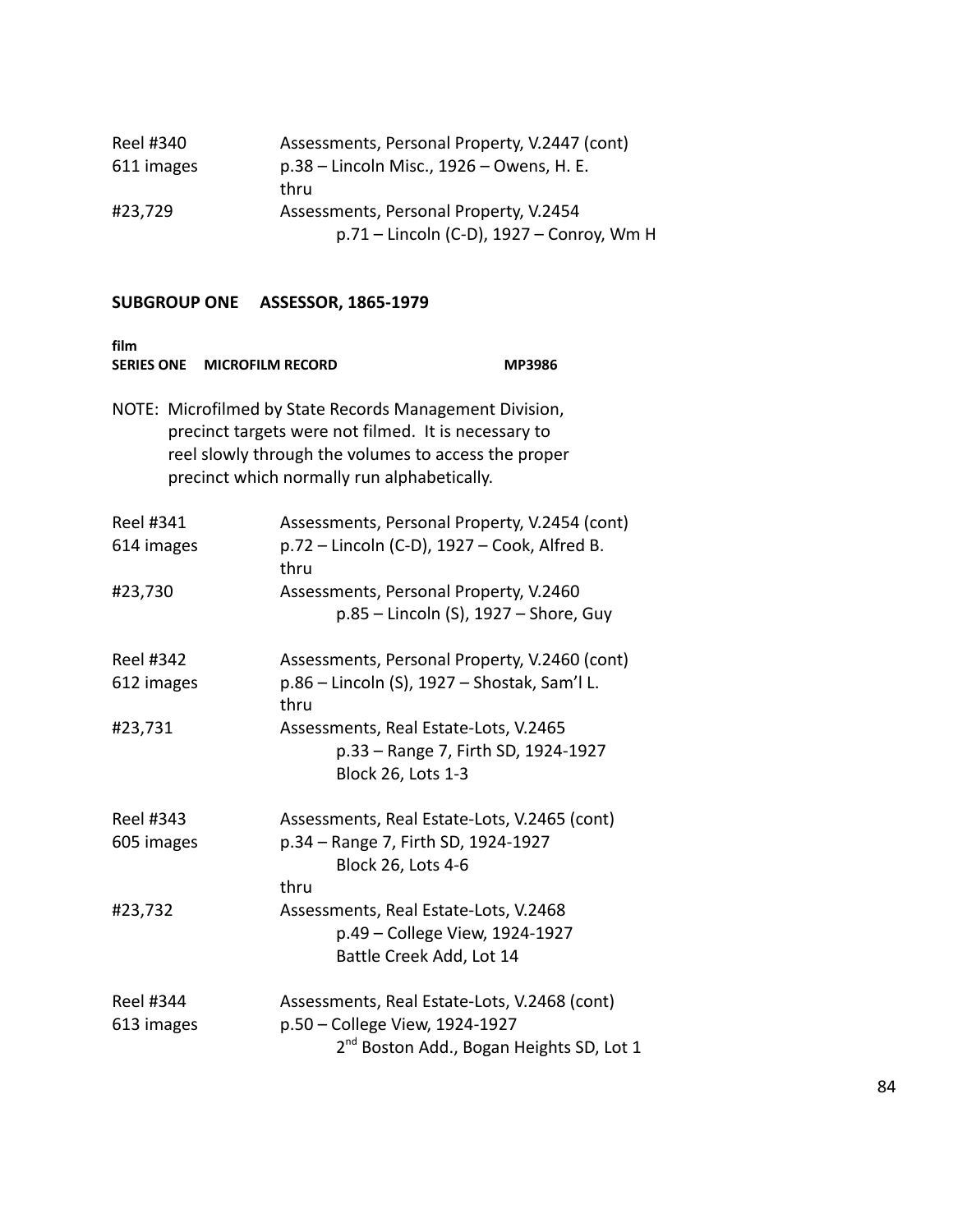|            | thru                                         |
|------------|----------------------------------------------|
| #23,733    | Assessments, Real Estate-Lots, V.2471        |
|            | p.7 - Lincoln Orig. City, 1924-1927          |
|            | No. 100, Lot 1                               |
| Reel#345   | Assessments, Real Estate-Lots, V.2471 (cont) |
| 607 images | p.8 - Lincoln Orig. City, 1924-1927          |
|            | Block 26, Lot 2                              |
|            | thru                                         |
| #23,734    | Assessments, Real Estate-Lots, V.2474        |
|            | p.110 - Lincoln, Cooks Add, 1924-1927        |
|            |                                              |

| film                           | SERIES ONE MICROFILM RECORD |                                                                                                                                                                                                                        | <b>MP3986</b> |
|--------------------------------|-----------------------------|------------------------------------------------------------------------------------------------------------------------------------------------------------------------------------------------------------------------|---------------|
|                                |                             | NOTE: Microfilmed by State Records Management Division,<br>precinct targets were not filmed. It is necessary to<br>reel slowly through the volumes to access the proper<br>precinct which normally run alphabetically. |               |
| Reel #346<br>608 images        |                             | Assessments, Real Estate-Lots, V.2474 (cont)<br>p.111 - Lincoln, Cooks Add, 1924-1927<br>Block 1, Lot 21                                                                                                               |               |
| #23,735                        |                             | thru<br>Assessments, Real Estate-Lots, V.2476<br>p.194 - Lincoln, Orig. City, 1924-1927<br>Third & Hazelhurst, W22.76 ft., Lot 15                                                                                      |               |
|                                |                             | CORRECTION: retake at frame #371 to correct<br>obscured document                                                                                                                                                       |               |
| <b>Reel #347</b><br>608 images |                             | Assessments, Real Estate-Lots, V.2476 (cont)<br>p.195 - Lincoln Orig. City, 1924-1927<br>Young's Hyland Park, Blk 10, Lots 1-2<br>thru                                                                                 |               |
| #23,736                        |                             | Assessments, Real Estate-Lots, V.2480<br>p.109 - Lincoln Orig. City, 1924-1927<br>Randall Place, Block 1, Lot 21                                                                                                       |               |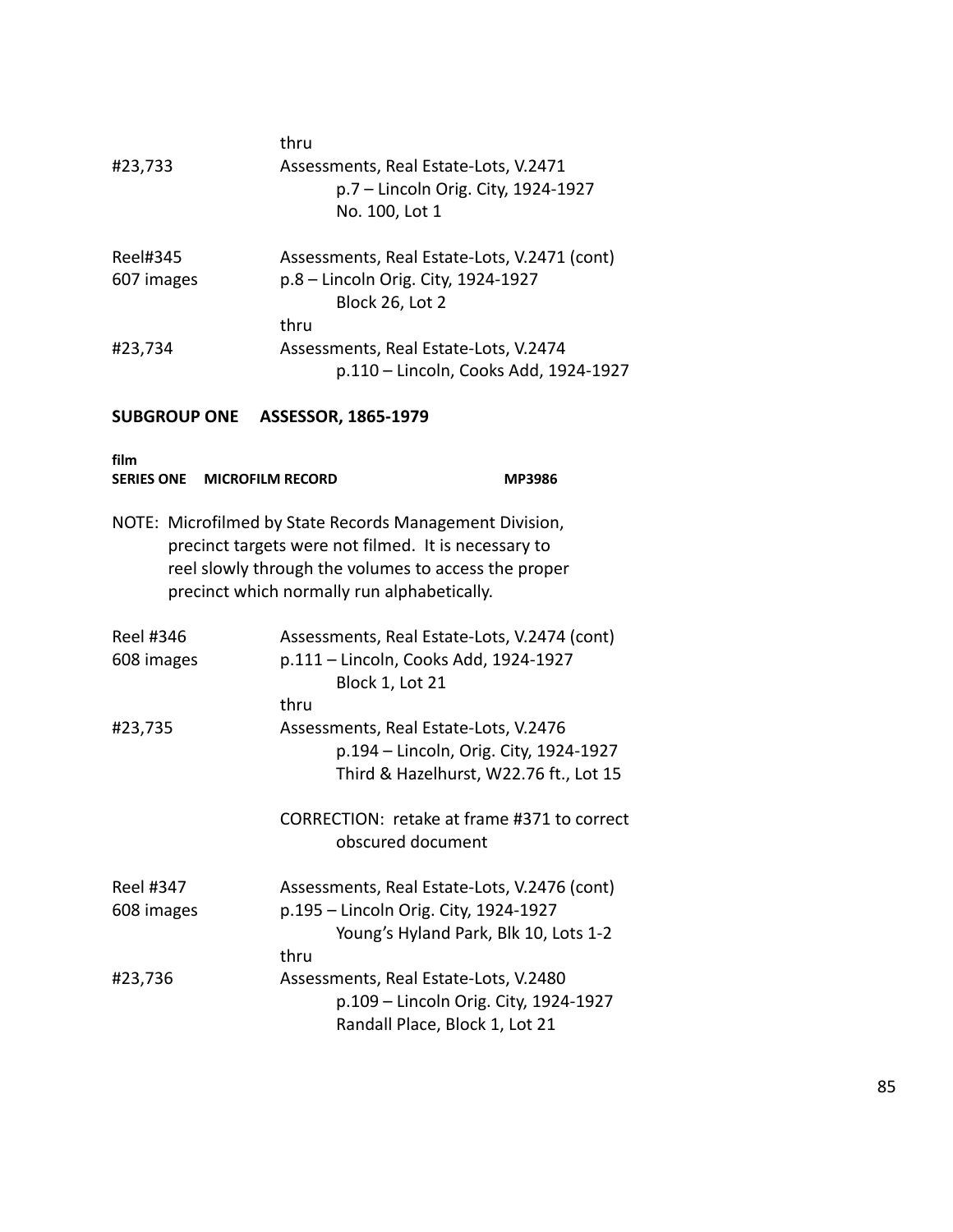| <b>Reel #348</b><br>611 imges | Assessments, Real Estate-Lots, V.2480 (cont)<br>p.110 - Lincoln Orig, City, 1924-1927<br>Randall Place, Block 1, Lot 22 |
|-------------------------------|-------------------------------------------------------------------------------------------------------------------------|
|                               | thru                                                                                                                    |
| #23,737                       | Assessments, Real Estate-Lots, V.2482                                                                                   |
|                               | p.256 – Lincoln Orig. City, 1924-1927                                                                                   |
|                               | Witherbee Add., Block 3, Lot 19                                                                                         |
| Reel #349                     | Assessments, Real Estate-Lots, V.2482 (cont)                                                                            |
| 610 images                    | p.257 – Lincoln Orig. City, 1924-1927                                                                                   |
|                               | Witherbee Add., Block 3, Lot 11                                                                                         |
|                               | thru                                                                                                                    |
| #23,738                       | Assessments, Personal Property, V.2487<br>p.119 – Garfield Pct, Range 6, 1928<br>Owens, James A.                        |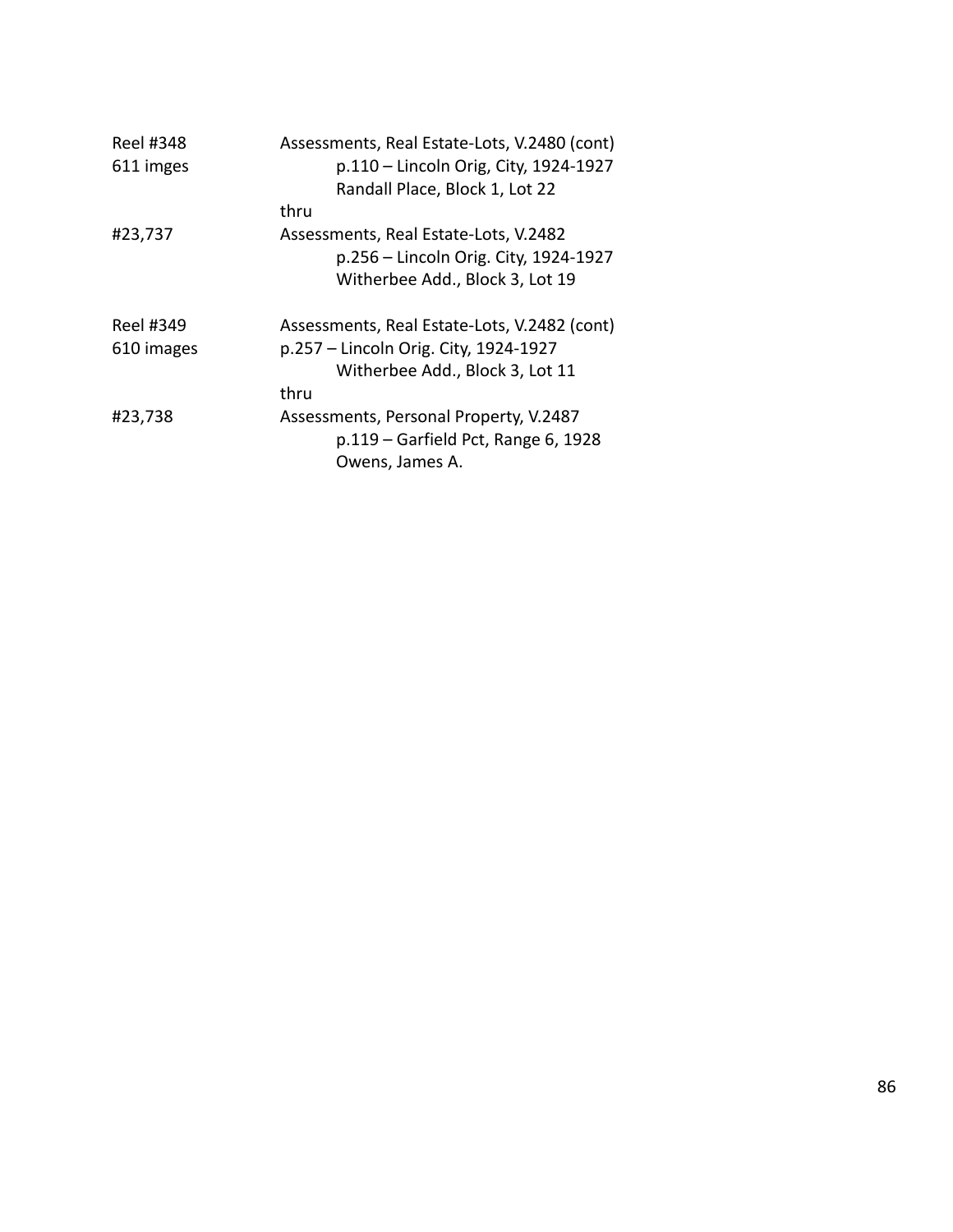| film                           | SUBGROUP ONE ASSESSOR, 1865-1979            |                                                                                                                                                                         |
|--------------------------------|---------------------------------------------|-------------------------------------------------------------------------------------------------------------------------------------------------------------------------|
|                                | SERIES ONE MICROFILM RECORD                 | <b>MP3986</b>                                                                                                                                                           |
|                                | precinct which normally run alphabetically. | NOTE: Microfilmed by State Records Management Division,<br>precinct targets were not filmed. It is necessary to<br>reel slowly through the volumes to access the proper |
| Reel #350<br>612 images        | thru                                        | Assessments, Personal Property, V.2487 (cont)<br>p.120 - Garfield Pct, Range 6, 1928<br>Pitsch, George                                                                  |
| #23,739                        |                                             | Assessments, Personal Property, V.2493<br>$p.141$ – Lincoln City (E-G), 1928 – Gates, Harry                                                                             |
| <b>Reel #351</b><br>609 imges  | thru                                        | Assessments, Personal Property, V.2493 (cont)<br>$p.142$ – Lincoln City (E-G), 1928 – Gates, Ivy S                                                                      |
| #23,740                        |                                             | Assessments, Personal Property, V.2499<br>p.49 - Lincoln (T-Z), 1928 - Townsend, Millard                                                                                |
| <b>Reel #352</b><br>601 images | thru                                        | Assessments, Personal Property, V.2499 (cont)<br>p.50 - Lincoln (T-Z), 1928 - Trabert, Herman                                                                           |
| #23,741                        |                                             | Assessments, Personal Property, V.2504<br>p.57 - Bennet Village Range 8, 1929<br>Coale, Effie                                                                           |
| <b>Reel #353</b><br>603 images | thru                                        | Assessments, Personal Property, V.2504 (cont)<br>p.58 - Bennet Village Range 8, 1929                                                                                    |
| #23,742                        |                                             | Assessments, Personal Property, V.2510<br>p.7 - Lincoln (K-L), 1929 - Katt, Martin A.                                                                                   |
| <b>Reel #354</b><br>603 images | thru                                        | Assessments, Personal Property, V.2510 (cont)<br>p.8 - Lincoln (K-L), 1929 - Kaths, William H.                                                                          |
| #23,743                        |                                             | Assessments, Personal Property, V.2516<br>Intangibles (A-E), Lincoln, 1929<br>Allen, Clarence R.                                                                        |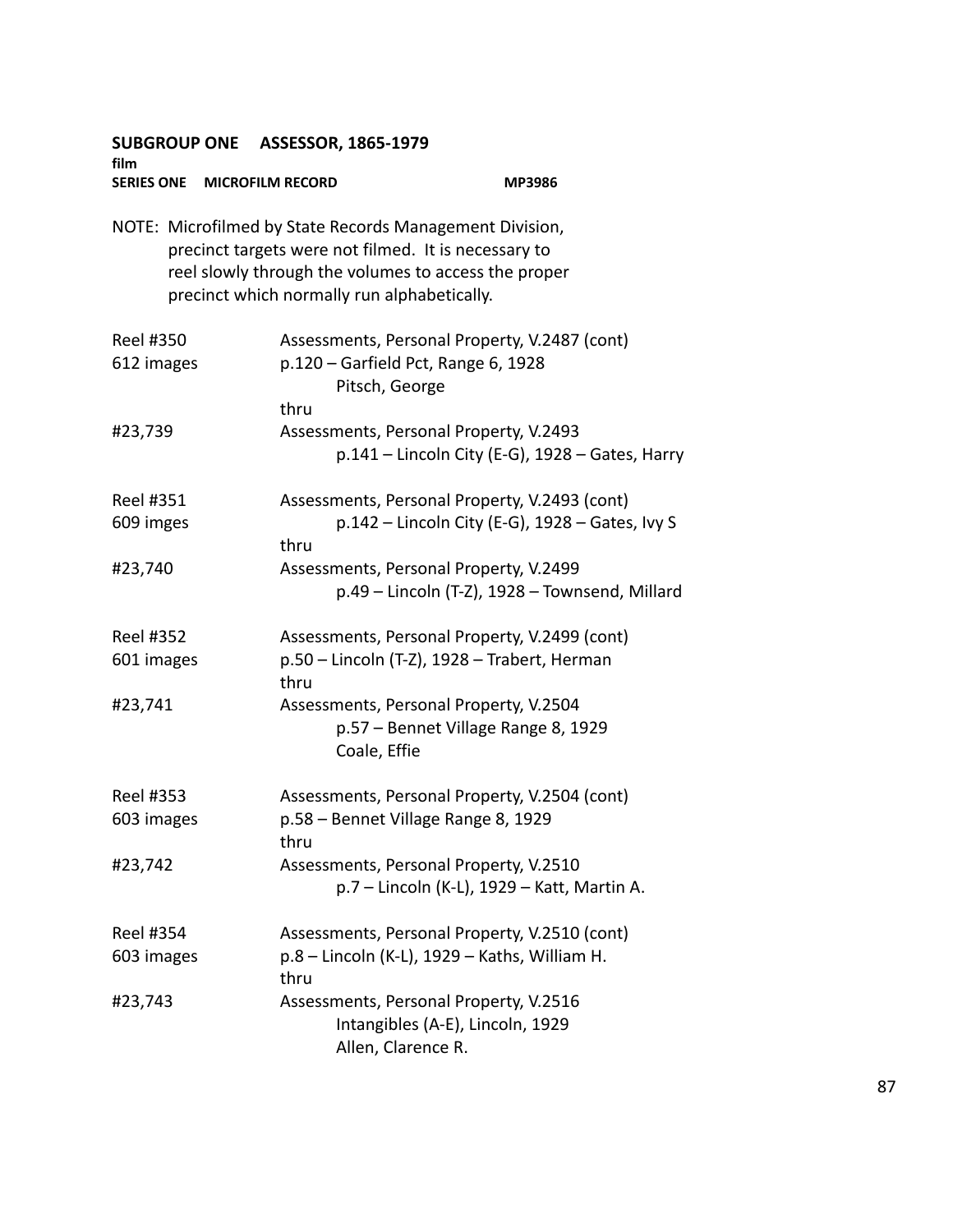| film<br>SERIES ONE MICROFILM RECORD |      | <b>MP3986</b>                                                                                                                                                                                                          |
|-------------------------------------|------|------------------------------------------------------------------------------------------------------------------------------------------------------------------------------------------------------------------------|
|                                     |      | NOTE: Microfilmed by State Records Management Division,<br>precinct targets were not filmed. It is necessary to<br>reel slowly through the volumes to access the proper<br>precinct which normally run alphabetically. |
| <b>Reel #355</b><br>596 images      |      | Assessments, Personal Property, V.2516 (cont)<br>Intangibles (A-E), Lincoln, 1929<br>Allen, Delbert                                                                                                                    |
| #23,744                             | thru | Assessments, Real Estate-Land, V.2518<br>p.105 - Middle Creek Precinct, 1928-1929<br>Rd Dist #5, Sch Dist #5, S23-T10N-R5E                                                                                             |
|                                     |      | CORRECTION: Roll Target, Roll #355 not shown<br>Records Management No. 90-33-113 only shown                                                                                                                            |
| Reel #356<br>604 images             | thru | Assessments, Real Estate-Lands, V.2518 (cont)<br>p.106 - Middle Creek Precinct, 1928-1929<br>Rd Dist #4, Sch Dist #5, S23-T10N-R5E                                                                                     |
| #23,745                             |      | Assessments, Real Estate-Lands, V.2520<br>p.76 - Saltillo Precinct, 1928-1929<br>Rd Dist #4, Sch Dist #25, SESE4, 34-8N-7E                                                                                             |
| Reel#357<br>583 images              | thru | Assessments, Real Estate-Lands, V.2520 (cont)<br>p.77 - Saltillo Precinct, 1928-1929<br>Rd Dist #4, Sch Dist #25, NWNE4, 34-8-7E                                                                                       |
| #23,746                             |      | Assessments, Real Estate-Lots, V.2521<br>p.141 – College View $1^{st}$ Add, 1928-1929<br>NE, Lots 37-40                                                                                                                |
| <b>Reel#358</b><br>603 images       | thru | Assessments, Real Estate-Lots, V.2521 (cont)<br>p.142 - College View, 1928-1929<br>Woods & Kellys 1 <sup>st</sup> Add, Blk 2, Lots 1-6                                                                                 |
| #23,747                             |      | Assessments, Real Estate-Lots, V.2523<br>p.40 - Lincoln Subdivisions, 1928-1929<br>Arlington Heights SD, Lots 39-40                                                                                                    |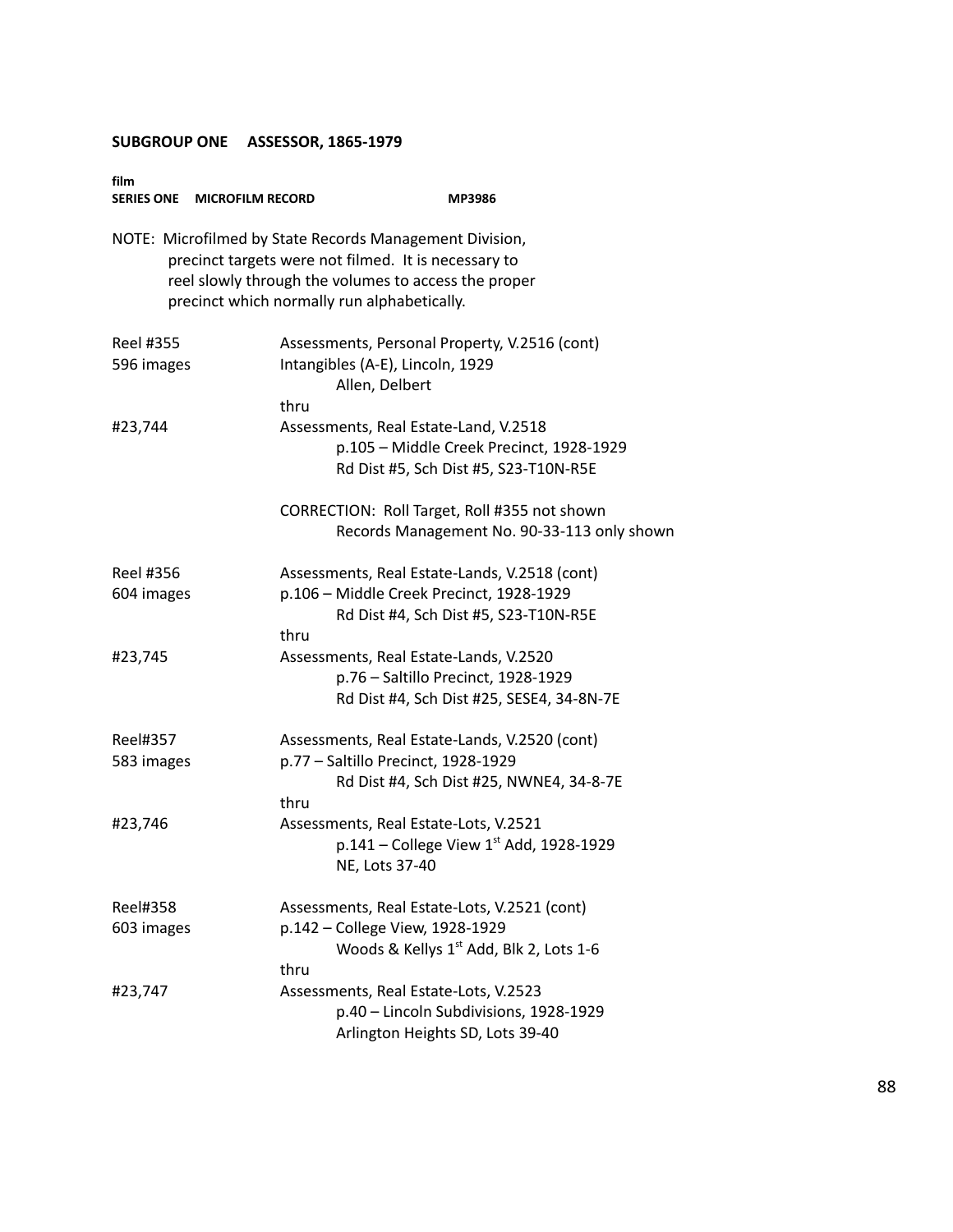| film                           | SERIES ONE MICROFILM RECORD | MP3986                                                                                                                                                                                                                 |
|--------------------------------|-----------------------------|------------------------------------------------------------------------------------------------------------------------------------------------------------------------------------------------------------------------|
|                                |                             | NOTE: Microfilmed by State Records Management Division,<br>precinct targets were not filmed. It is necessary to<br>reel slowly through the volumes to access the proper<br>precinct which normally run alphabetically. |
| <b>Reel #359</b><br>604 images | thru                        | Assessments, Real Estate-Lots, V.2523 (cont)<br>p.41 - Lincoln Subdivisions, 1928-1929<br>Arlington Heights SD, Lots 41-42                                                                                             |
| #23,748                        |                             | Assessments, Real Estate-Lots, V.2524<br>p.150 - Lincoln Subdivisions, 1928-1929<br>East Park Addition, Blk 5, Lots 10-11                                                                                              |
| Reel #360<br>600 images        | thru                        | Assessments, Real Estate-Lots, V.2524 (cont)<br>p.151 - Lincoln Subdivisions, 1928-1929<br>East Park Add., Block 5, Lots 10-11                                                                                         |
| #23,749                        |                             | Assessments, Real Estate-Lots, V.2525<br>p.317 - Lincoln Subdivisions, 1928-1929<br>Johnson's SD, N2SW, Lots 9-10                                                                                                      |
| Reel #361<br>611 images        | thru                        | Assessments, Real Estate-Lots, V.2525 (cont)<br>p.318 - Lincoln Subdivisions, 1928-1929<br>Johnson's SD, SWSESW, Block 1, Lots 1-22                                                                                    |
| #23,781                        |                             | Assessments, Real Estate-Lots, V.2527<br>p.101 - Lincoln Subdivisions, 1928-1929<br>Pitcher & Baldwin's 2 <sup>nd</sup> Add., Blk 10, Lot 11                                                                           |
| <b>Reel #362</b><br>602 images | thru                        | Assessments, Real Estate-Lots, V.2527 (cont)<br>p.218 - Lincoln Subdivisions, 1928-1929<br>Pitcher & Baldwin's 2 <sup>nd</sup> Add., Blk 10, Lot 12                                                                    |
| #23,782                        |                             | Assessments, Real Estate-Lots, V.2528<br>p.218 - Lincoln Subdivisions, 1928-1929<br>Walnut Park Addition, Lot 10                                                                                                       |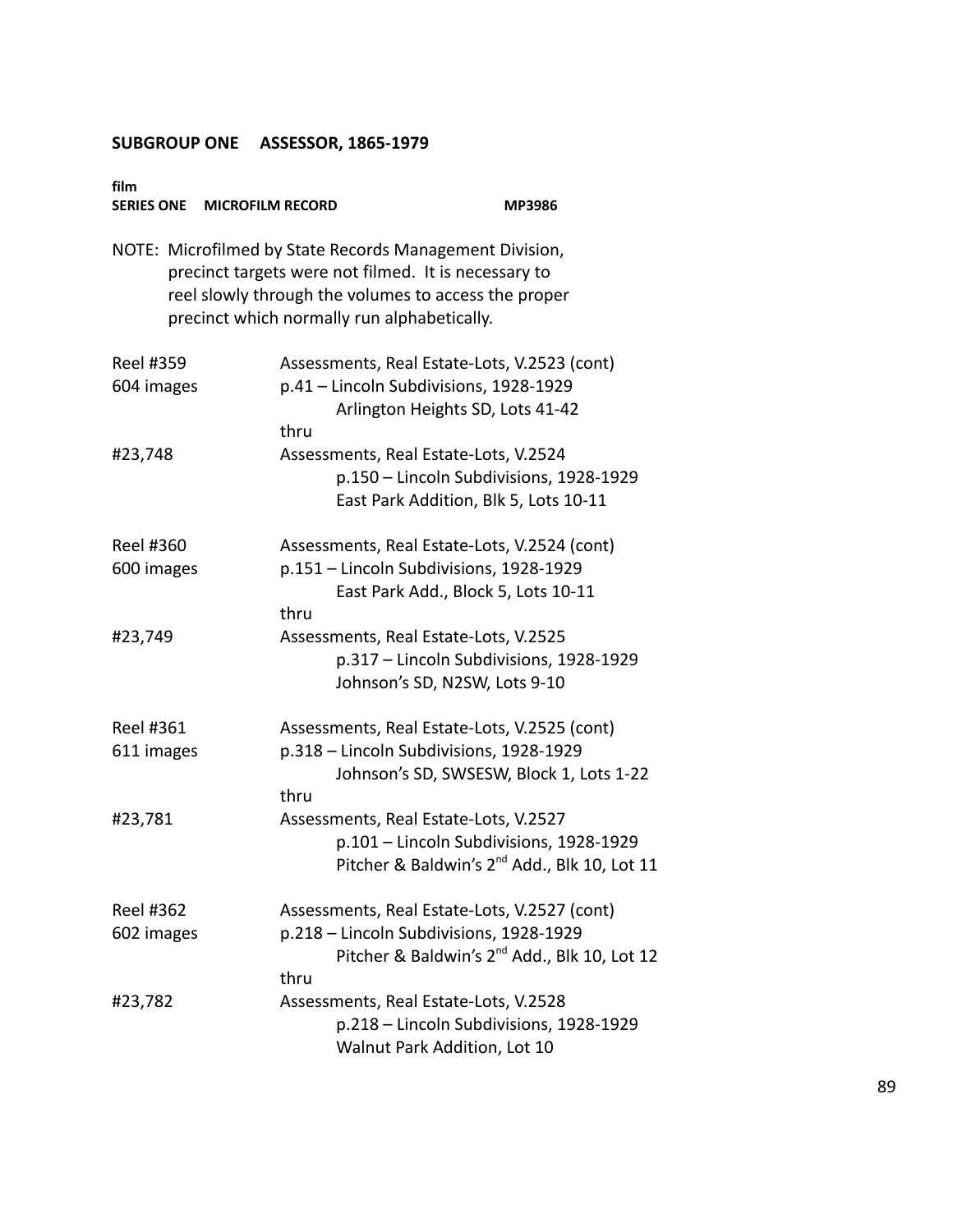| film                           | SERIES ONE MICROFILM RECORD                                                                                                                                                                                            | <b>MP3986</b>                                                                                                           |
|--------------------------------|------------------------------------------------------------------------------------------------------------------------------------------------------------------------------------------------------------------------|-------------------------------------------------------------------------------------------------------------------------|
|                                | NOTE: Microfilmed by State Records Management Division,<br>precinct targets were not filmed. It is necessary to<br>reel slowly through the volumes to access the proper<br>precinct which normally run alphabetically. |                                                                                                                         |
| Reel #363<br>604 images        | thru                                                                                                                                                                                                                   | Assessments, Real Estate-Lots, V.2528 (cont)<br>p.219 - Lincoln Subdivisions, 1928-1929<br>Washington Place Add., Lot 1 |
| #23,783                        |                                                                                                                                                                                                                        | Assessments, Personal Property, V.2532<br>p.57 – Bennet Village, 1930 - Coole, Effie E.                                 |
| <b>Reel #364</b><br>603 images | p.58 - Bennet Village, 1930<br>thru                                                                                                                                                                                    | Assessments, Personal Property, V.2532 (cont)<br>Schedule #29445 - Conn, Maggie                                         |
| #23,784                        |                                                                                                                                                                                                                        | Assessments, Personal Property, V.2538<br>p.43 - Lincoln City, 1930<br>Schedule #30261 - Kirby, James                   |
| Reel #365<br>602 images        | p.44 - Lincoln City, 1930<br>thru                                                                                                                                                                                      | Assessments, Personal Property, V.2538<br>Schedule #7576 - Kissler, Conrad                                              |
| #23,785                        |                                                                                                                                                                                                                        | Assessments, Personal Property, V.2543<br>p.223 - Lincoln City, 1930<br>Schedule #31713 - Wood, Daniel V.               |
| <b>Reel #366</b><br>603 images | p.224 - Lincoln City, 1930<br>thru                                                                                                                                                                                     | Assessments, Personal Property, V.2543 (cont)<br>Schedule #31145 - Woods, Elizabeth                                     |
| #23,786                        |                                                                                                                                                                                                                        | Assessments, Personal Worksheets, V.2544<br>Lincoln City, 1930<br>Schedule #6662 - Verity, Charles Edwin                |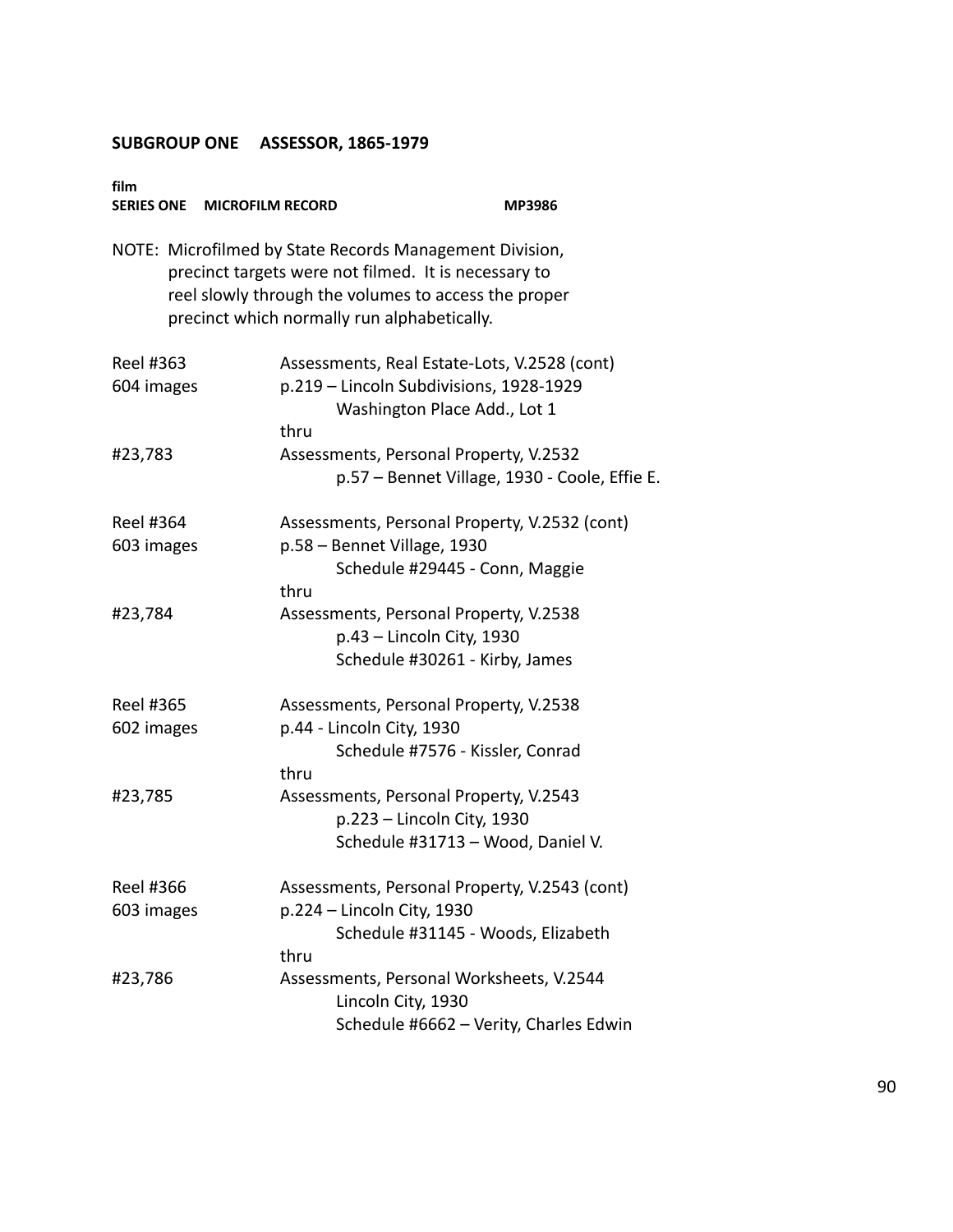| film<br>SERIES ONE MICROFILM RECORD                                                                                                                                                                                    |                                                                                                                     | <b>MP3986</b> |
|------------------------------------------------------------------------------------------------------------------------------------------------------------------------------------------------------------------------|---------------------------------------------------------------------------------------------------------------------|---------------|
| NOTE: Microfilmed by State Records Management Division,<br>precinct targets were not filmed. It is necessary to<br>reel slowly through the volumes to access the proper<br>precinct which normally run alphabetically. |                                                                                                                     |               |
| NOTE: V.2544 thru V.2615, Reels 367 thru 420, Personal Property<br>1930 filmed in reverse page order as filed                                                                                                          |                                                                                                                     |               |
| Reel #367<br>605 images                                                                                                                                                                                                | Assessments, Personal Worksheets, V.2544 (cont)<br>Lincoln City, 1930<br>Schedule #6661 - Venter, Dewitt T.<br>thru |               |
| #23,787                                                                                                                                                                                                                | Assessments, Personal Worksheets, V.2545<br>Lincoln City, 1930<br>Schedule #7288 - Hobbs, Charles S.                |               |
|                                                                                                                                                                                                                        | NOTE: V.2544 & 2545 filmed in reverse order as filed                                                                |               |
| Reel #368<br>559 images                                                                                                                                                                                                | Assessments, Personal Worksheets, V.2545 (cont)<br>Lincoln City, 1930<br>Schedule #7289 - Hoatson, R. W.<br>thru    |               |
| #23,788                                                                                                                                                                                                                | Assessments, Personal Worksheets, V.2546<br>Lincoln City, Bethany, 1930<br>Schedule #3797 - Workman, S. S.          |               |
|                                                                                                                                                                                                                        | NOTE: V.2545 & 2546 filmed in reverse order as filed                                                                |               |
| <b>Reel #369</b><br>592 images                                                                                                                                                                                         | Assessments, Personal Property, V.2546<br>Lincoln City, 1930<br>Document #7973 - Woodward, George F.<br>thru        |               |
| #23,789                                                                                                                                                                                                                | Assessments, Personal Property, V.2547<br>Lincoln City, 1930<br>Document #8625 - Garrison Brothers                  |               |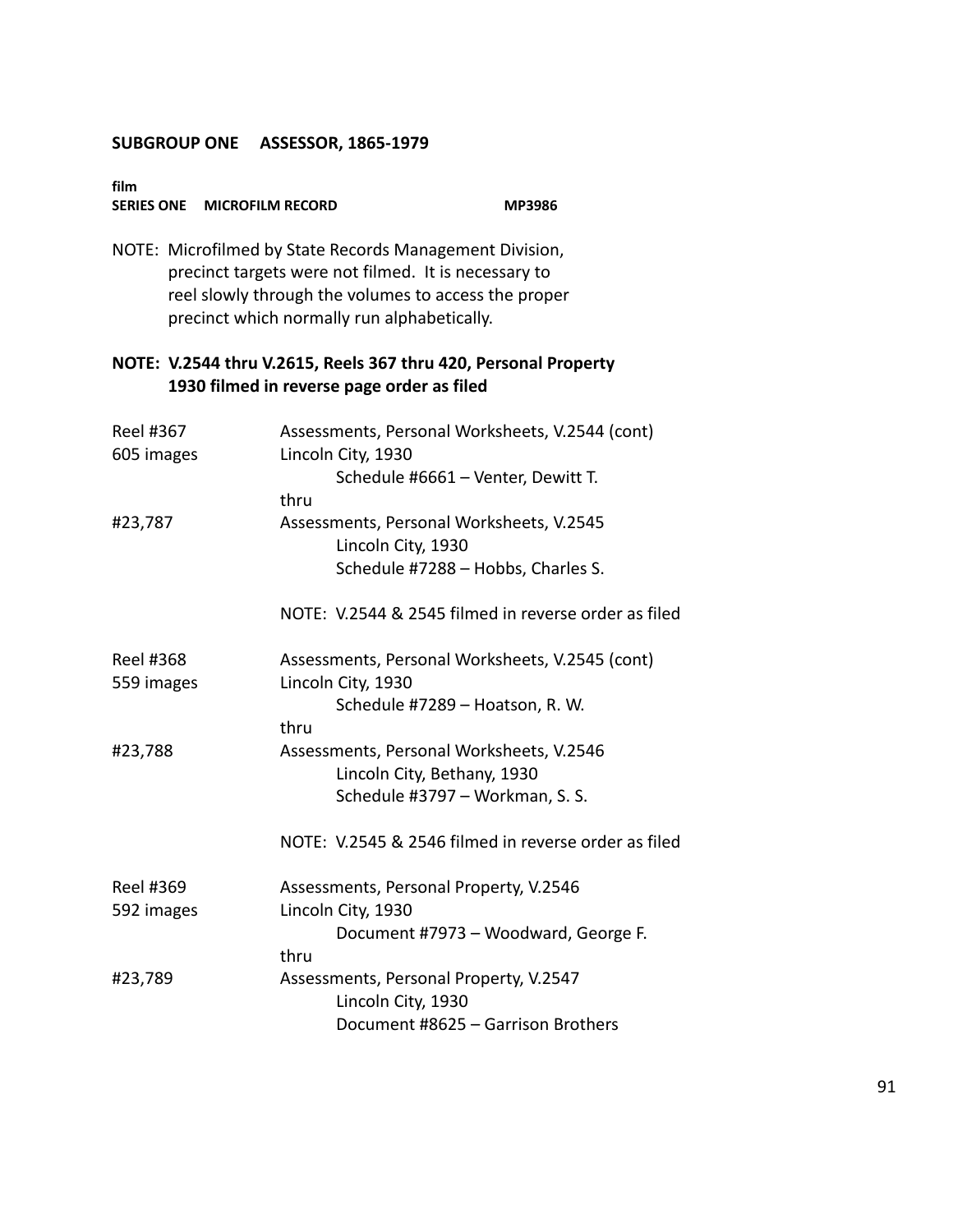| SERIES ONE MICROFILM RECORD    | <b>MP3986</b>                                                                                                                                                                                                          |
|--------------------------------|------------------------------------------------------------------------------------------------------------------------------------------------------------------------------------------------------------------------|
|                                | NOTE: Microfilmed by State Records Management Division,<br>precinct targets were not filmed. It is necessary to<br>reel slowly through the volumes to access the proper<br>precinct which normally run alphabetically. |
|                                | NOTE: V.2544 thru V.2615, Reels 367 thru 420, Personal Property<br>1930 filmed in reverse page order as filed                                                                                                          |
| <b>Reel #370</b><br>607 images | Assessments, Personal Property, V.2547 (cont)<br>Lincoln City, 1930<br>Document #8624 - Garrison, A. H.                                                                                                                |
| #23,790                        | thru<br>Assessments, Personal Property, V.2548<br>Lincoln City, 1930<br>Document #9247 - Rasmussen, Nels W.                                                                                                            |
| Reel #371<br>597 images        | Assessments, Personal Property, V.2548 (cont)<br>Lincoln City, 1930<br>Document #9246 - Rigins, L. H.<br>thru                                                                                                          |
| #23,813                        | Assessments, Personal Property, V.2549<br>Lincoln City, 1930<br>Document #9876 - Crawford, William or Martha                                                                                                           |
| <b>Reel #372</b><br>592 images | Assessments, Personal Property, V.2549<br>Lincoln City, 1930<br>Document #9875 - Crawford, Cleo<br>thru                                                                                                                |
| #23,814                        | Assessments, Personal Property, V.2550<br>Lincoln City, 1930<br>Document #10527 - Walker, Clinton                                                                                                                      |
| Reel #373<br>573 images        | Assessments, Personal Property, V.2550 (cont)<br>Lincoln City, 1930<br>Document #10526 - Walker, Charles E.<br>thru                                                                                                    |
| #23,815                        | Assessments, Personal Property, V.2551<br>Lincoln City, 1930<br>Document #11183 - Blankenship, J. E.                                                                                                                   |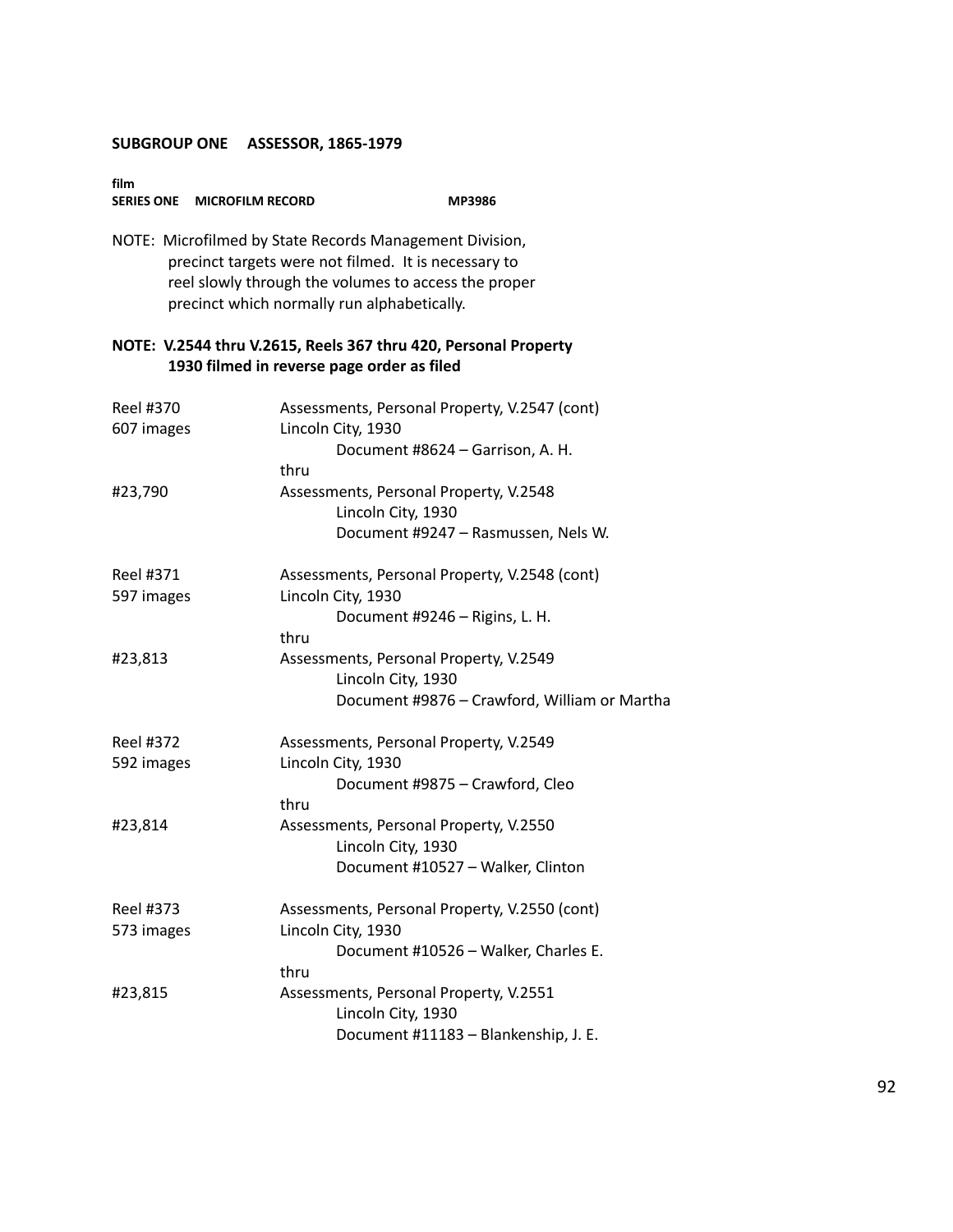**SERIES ONE MICROFILM RECORD MP3986**

| NOTE: Microfilmed by State Records Management Division,<br>precinct targets were not filmed. It is necessary to<br>reel slowly through the volumes to access the proper<br>precinct which normally run alphabetically. |                                                                                                                                               |  |
|------------------------------------------------------------------------------------------------------------------------------------------------------------------------------------------------------------------------|-----------------------------------------------------------------------------------------------------------------------------------------------|--|
|                                                                                                                                                                                                                        | NOTE: V.2544 thru V.2615, Reels 367 thru 420, Personal Property<br>1930 filmed in reverse page order as filed                                 |  |
| Reel #374<br>601 images                                                                                                                                                                                                | Assessments, Personal Property, V.2551 (cont)<br>Lincoln City, 1930                                                                           |  |
|                                                                                                                                                                                                                        | Document #11182 - Blakesley, Ned B.<br>thru                                                                                                   |  |
| #23,816                                                                                                                                                                                                                | Assessments, Personal Property, V.2552<br>Lincoln City, 1930<br>Document #11823 - McMullen, R. C.                                             |  |
| Reel #375<br>603 images                                                                                                                                                                                                | Assessments, Personal Property, V.2552 (cont)<br>Lincoln City, 1930                                                                           |  |
| #23,817                                                                                                                                                                                                                | Document #11822 - McMullen, Linn<br>thru<br>Assessments, Personal Property, V.2553<br>Lincoln City, 1930<br>Document #12459 - Kier, Samuel M. |  |
| Reel #376<br>604 images                                                                                                                                                                                                | Assessments, Personal Property, V.2553 (cont)<br>Lincoln City, 1930<br>Document #12458 - Kier, Samuel K.<br>thru                              |  |
| #23,818                                                                                                                                                                                                                | Assessments, Personal Property, V.2554<br>Lincoln City, 1930<br>Document #13090 - Travis, Elmer                                               |  |
| Reel #377                                                                                                                                                                                                              | Assessments, Personal Property, V.2554 (cont)                                                                                                 |  |
| 602 images                                                                                                                                                                                                             | Lincoln City, 1930<br>Document #13089 - Tracy, William<br>thru                                                                                |  |
| #23,819                                                                                                                                                                                                                | Assessments, Personal Property, V.2555<br>Lincoln City, 1930<br>Document #13723 - Landon, Henry J.                                            |  |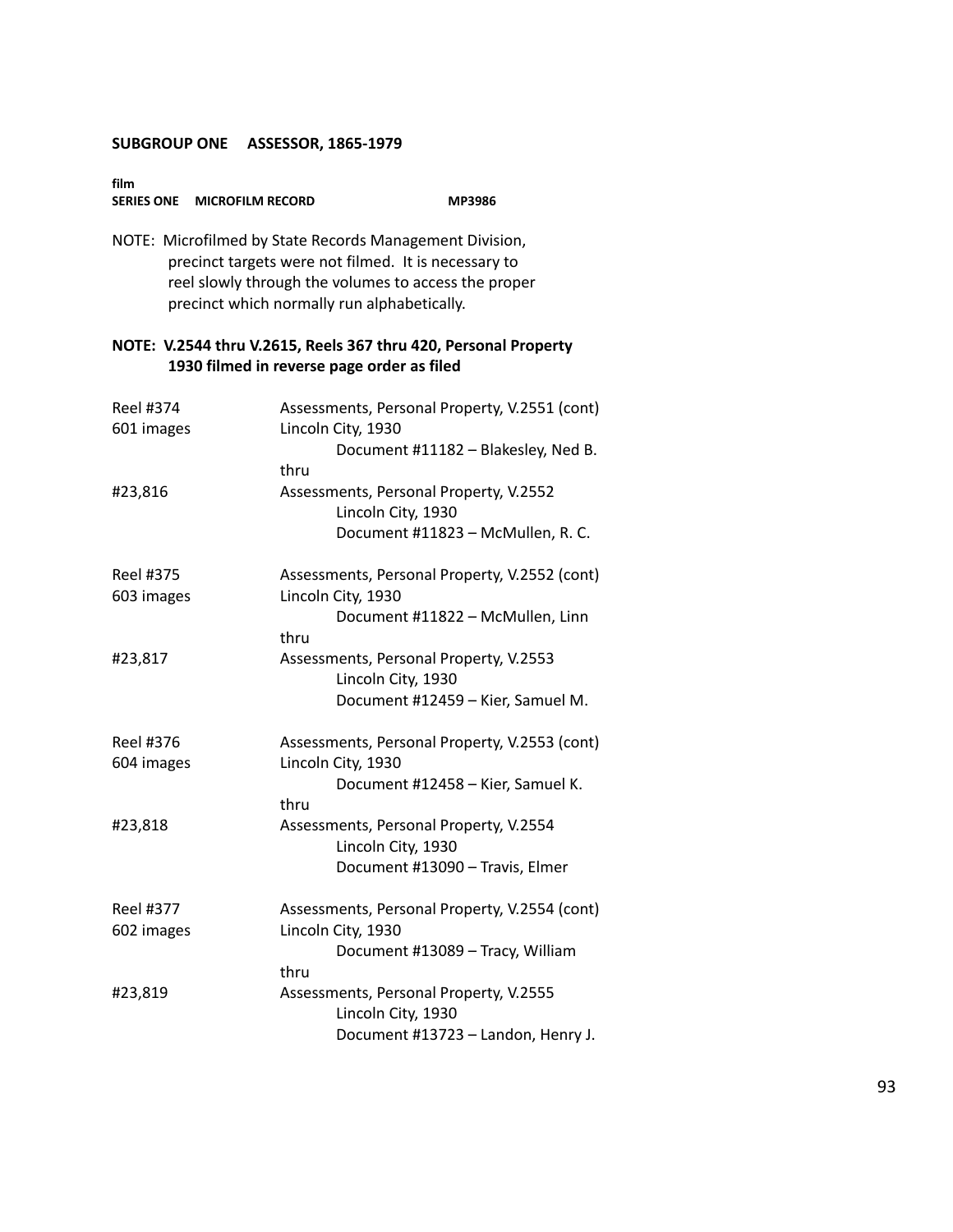**SERIES ONE MICROFILM RECORD MP3986**

|                                | NOTE: Microfilmed by State Records Management Division,<br>precinct targets were not filmed. It is necessary to<br>reel slowly through the volumes to access the proper<br>precinct which normally run alphabetically. |
|--------------------------------|------------------------------------------------------------------------------------------------------------------------------------------------------------------------------------------------------------------------|
|                                | NOTE: V.2544 thru V.2615, Reels 367 thru 420, Personal Property<br>1930 filmed in reverse page order as filed                                                                                                          |
| <b>Reel #378</b><br>601 images | Assessments, Personal Property, V.2555 (cont)<br>Lincoln City, 1930<br>Document #13722 - Lawson, R. J.                                                                                                                 |
| #23,820                        | thru<br>Assessments, Personal Property, V.2556<br>Lincoln City, 1930<br>Document #14366 - Martin, Charles H.                                                                                                           |
| Reel #379<br>594 images        | Assessments, Personal Property, V.2556 (cont)<br>Lincoln City, 1930<br>Document #14365 - M<br>thru                                                                                                                     |
| #23,821                        | Assessments, Personal Property, V.2556<br>Lincoln City, 1930<br>Document #13852 - Hollister, Edward M.                                                                                                                 |
| <b>Reel #380</b><br>599 images | Assessments, Personal Property, V.2556<br>Lincoln City, 1930<br>Document #13851 - Hoehreiter, Otto A.<br>thru                                                                                                          |
| #23,822                        | Assessments, Personal Property, V.2557<br>Lincoln City, 1930<br>Document #14502 - Austin, Ernie                                                                                                                        |
| Reel #381<br>558 images        | Assessments, Pesonal Property, V.2557 (cont)<br>Lincoln City, 1930<br>Document #14501 - Atkinson, Iva E.<br>thru                                                                                                       |
| #23,823                        | Assessments, Personal Property, V.2558<br>Lincoln City, 1930<br>Document #15180 - Pickering, Doane                                                                                                                     |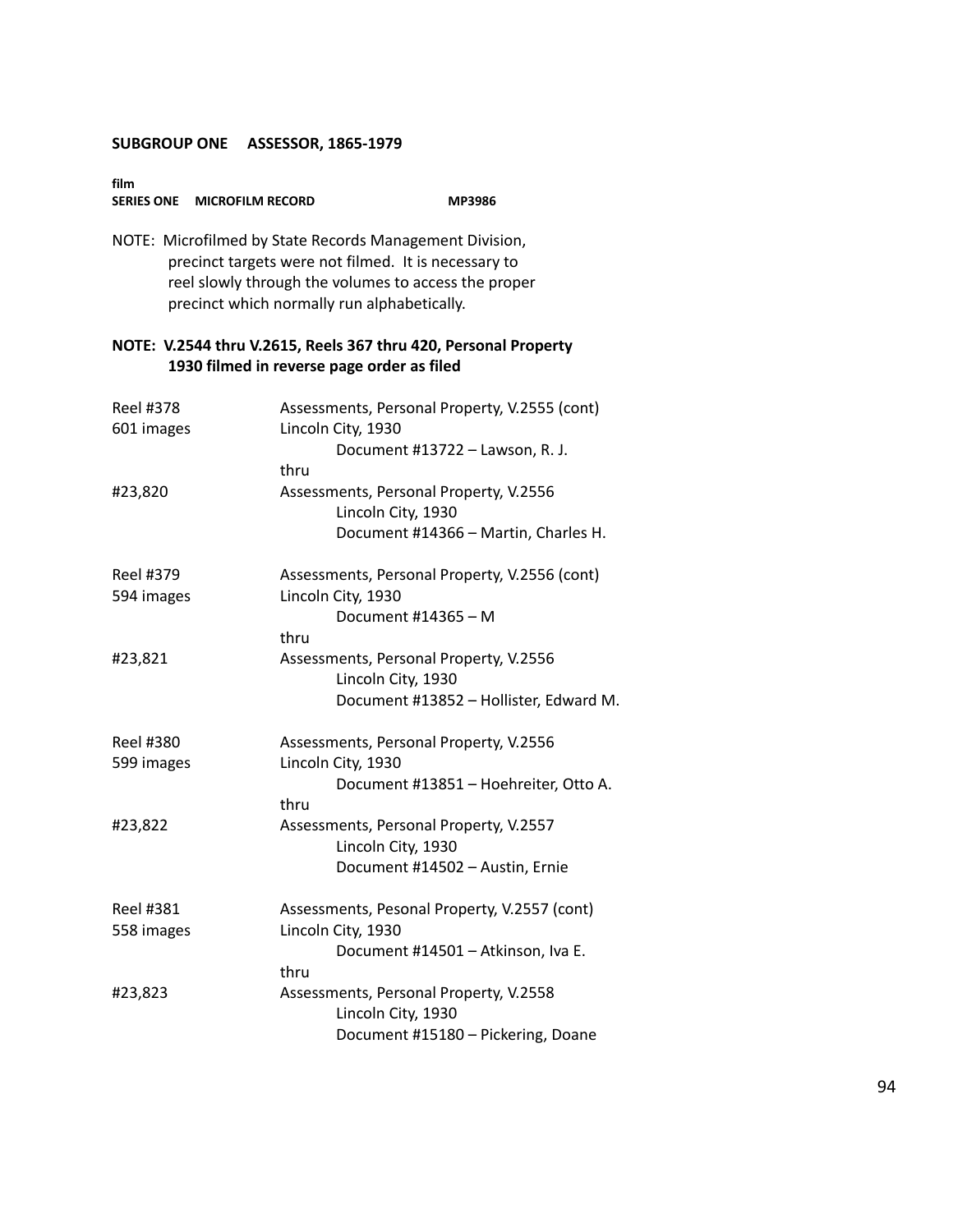**film SERIES ONE MICROFILM RECORD MP3986** 

NOTE: Microfilmed by State Records Management Division, precinct targets were not filmed. It is necessary to reel slowly through the volumes to access the proper precinct which normally run alphabetically.

| <b>Reel #382</b><br>599 images | Assessments, Personal Property, V.2558 (cont)<br>Lincoln City, 1930 |  |
|--------------------------------|---------------------------------------------------------------------|--|
|                                | Document #15179 - Pickel, Ralph                                     |  |
|                                | thru                                                                |  |
| #23,824                        | Assessments, Personal Property, V.2559                              |  |
|                                | South Pass Precinct, 1930                                           |  |
|                                | Document #16408 $-$ T                                               |  |
| Reel #383                      | Assessments, Personal Property, V.2559 (cont)                       |  |
| 595 images                     | South Pass Precinct, 1930                                           |  |
|                                | Document #16407 - Tiedeman, Louis                                   |  |
|                                | thru                                                                |  |
| #23,825                        | Assessments, Personal Property, V.2560                              |  |
|                                | Rock Creek Precinct, 1930                                           |  |
|                                | Document #17042 - Downing, Earl                                     |  |
| Reel #384                      | Assessments, Personal Property, V.2560 (cont)                       |  |
| 590 images                     | Rock Creek Precinct, 1930                                           |  |
|                                | Document #17041 - Dolegal, Frank                                    |  |
|                                | thru                                                                |  |
| #23,826                        | Assessments, Personal Property, V.2561<br>Panama Precinct, 1930     |  |
|                                | Document #17680 - Dickson, P. H.                                    |  |
| <b>Reel #385</b>               | Assessments, Personal Property, V.2561 (cont)                       |  |
| 588 images                     | Panama Precinct, 1930                                               |  |
|                                | Document #17679 - Dickson & Stuvis                                  |  |
|                                | thru                                                                |  |
| #23,827                        | Assessments, Personal Property, V.2562                              |  |
|                                | Mill Precinct, 1930                                                 |  |
|                                | Document #18326 - Gable, G. A.                                      |  |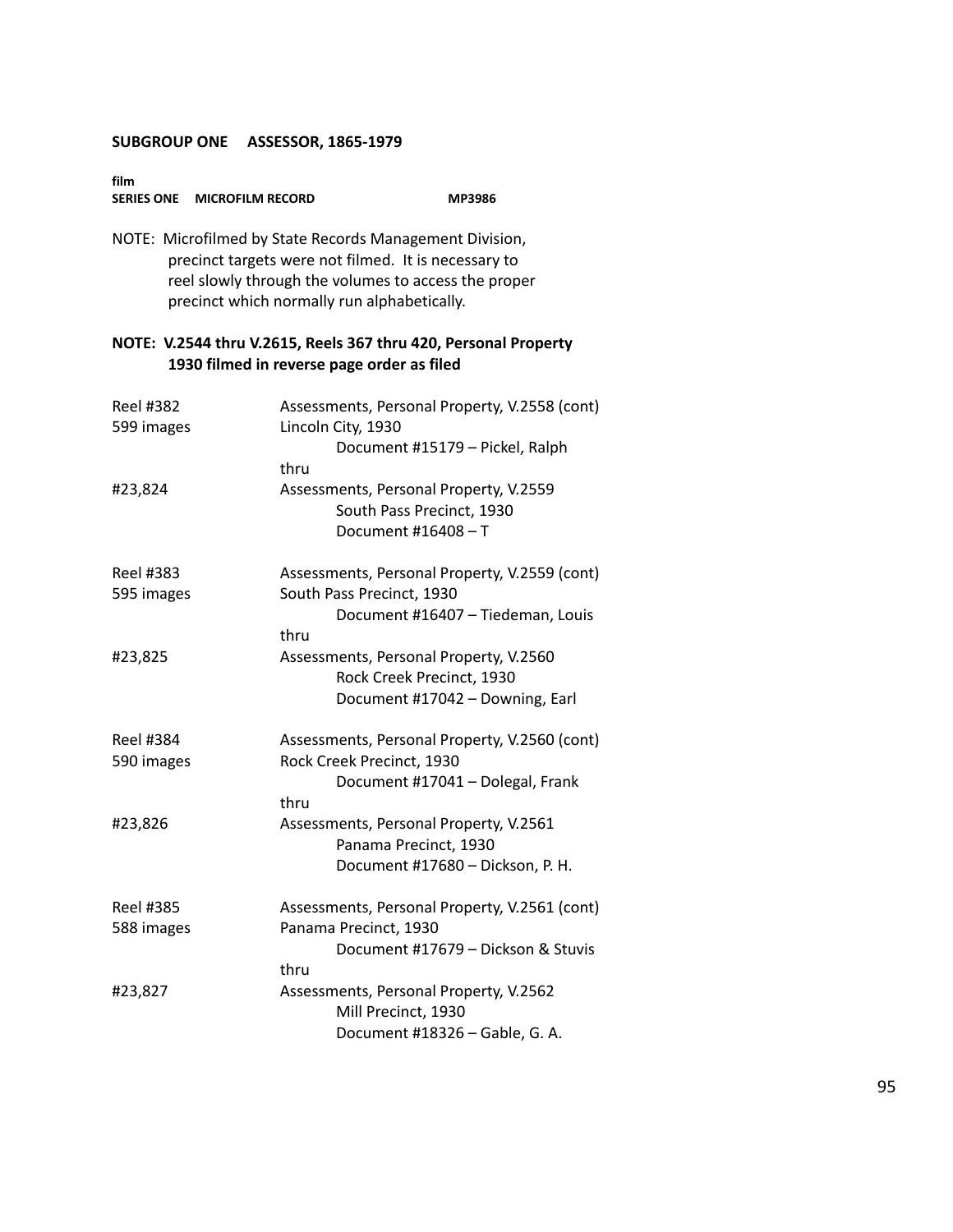**film SERIES ONE MICROFILM RECORD MP3986** 

NOTE: Microfilmed by State Records Management Division, precinct targets were not filmed. It is necessary to reel slowly through the volumes to access the proper precinct which normally run alphabetically.

| <b>Reel #386</b><br>583 images | Assessments, Personal Property, V.2562 (cont)<br>Mill Precinct, 1930                                      |
|--------------------------------|-----------------------------------------------------------------------------------------------------------|
|                                | Document #18325 - Goody, Thomas<br>thru                                                                   |
| #23,828                        | Assessments, Personal Property, V.2563<br>West Lincoln, 1930<br>Document #18985 - Sill, Mae               |
| <b>Reel #387</b><br>595 images | Assessments, Personal Property, V.2563 (cont)<br>West Lincoln, 1930                                       |
|                                | Document #18984 - Sievers, Mark<br>thru                                                                   |
| #23,829                        | Assessments, Personal Property, V.2564<br>Saltillo Precinct, 1930<br>Document #19614 - Cherry, Otway      |
| Reel #388<br>594 images        | Assessments, Personal Property, V.2564 (cont)<br>Saltillo Precinct, 1930                                  |
|                                | Document #19613 - Cherry, Mandi E.<br>thru                                                                |
| #23,830                        | Assessments, Personal Property, V.2565<br>Middle Creek Precinct, 1930<br>Document #20252 - Odman, Hilbert |
| <b>Reel #389</b><br>602 images | Assessments, Personal Property, V.2565 (cont)<br>Middle Creek Precinct, 1930                              |
|                                | Document #20251 - Nobbman, F. A.<br>thru                                                                  |
| #23,831                        | Assessments, Personal Property, V.2566<br>Saltillo Precinct, 1930<br>Document #20877 - Evans, Robert F.   |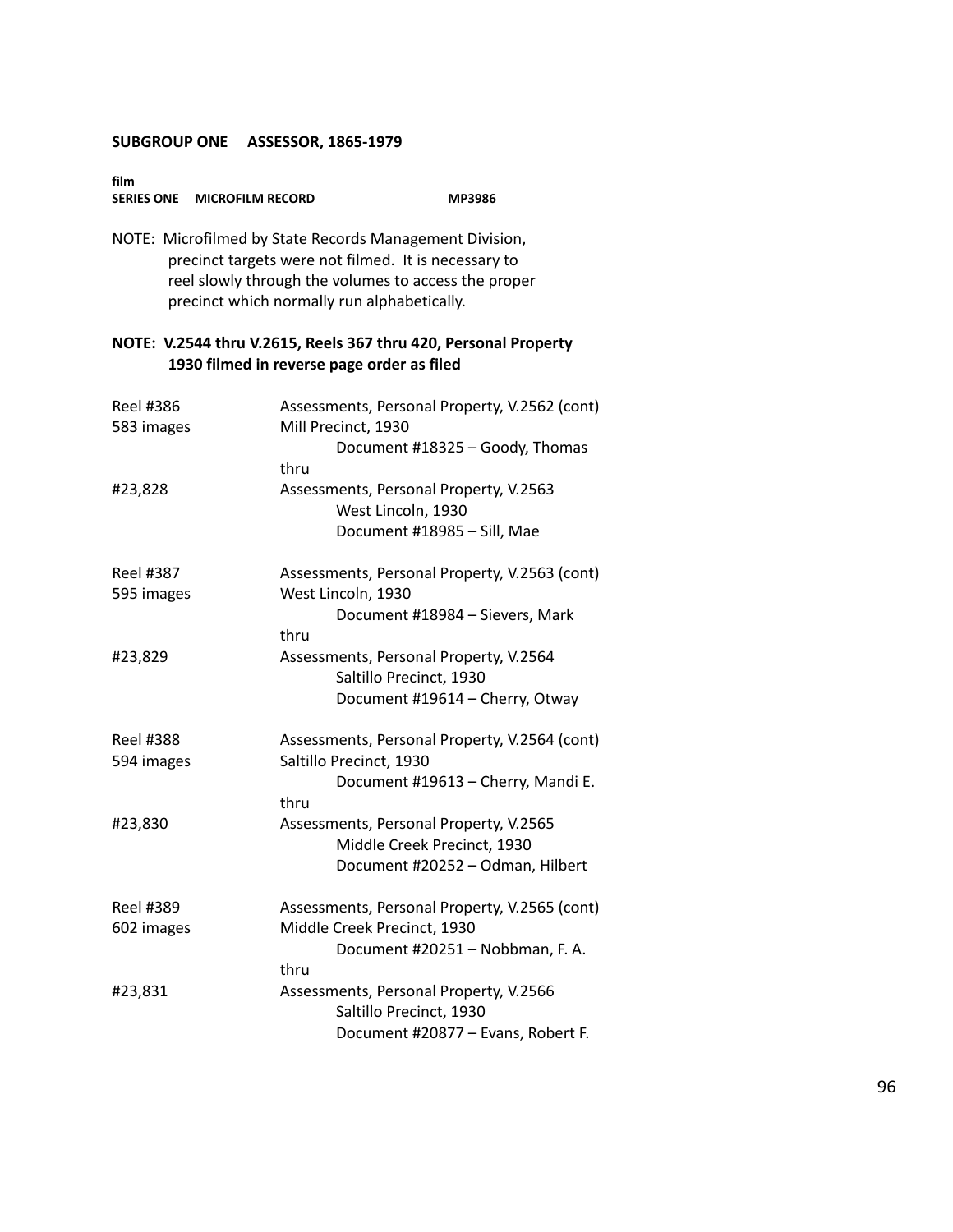**film SERIES ONE MICROFILM RECORD MP3986**

NOTE: Microfilmed by State Records Management Division, precinct targets were not filmed. It is necessary to reel slowly through the volumes to access the proper precinct which normally run alphabetically.

| <b>Reel #390</b><br>652 images | Assessments, Personal Property, V.2566 (cont)<br>Saltillo Precinct, 1930<br>Document #20876 - Daharsh, Elmer           |
|--------------------------------|------------------------------------------------------------------------------------------------------------------------|
| #23,832                        | thru<br>Assessments, Personal Property, V.2567<br>Garfield Precinct, 1930<br>Document #21456 - Oak, Arnold             |
| <b>Reel #391</b><br>774 images | Assessments, Personal Property, V.2567 (cont)<br>Garfield Precinct, 1930<br>Document #21455 - Arrigo, Nick<br>thru     |
| #23,833                        | Assessments, Personal Property, V.2568<br>Lincoln Precinct, 1930<br>Document #27938 - Isle, Addie                      |
| Reel #392<br>778 images        | Assessments, Personal Property, V.2568 (cont)<br>Lincoln City, 1930<br>Document #27938 - Ireland, Rolland<br>thru      |
| #23,834                        | Assessments, Personal Property, V.2569<br>Lincoln City, 1930<br>Document #28446 - K.C. Life Ins. Co.                   |
| Reel #393<br>762 images        | Assessments, Personal Property, V.2569 (cont)<br>Lincoln City, 1930<br>Document #28445 - Foreign Fire Ins. co.<br>thru |
| #23,835                        | Assessments, Personal Property, V.2570<br>Lincoln City, 1930<br>Document #29040 - Bradt, J. W.                         |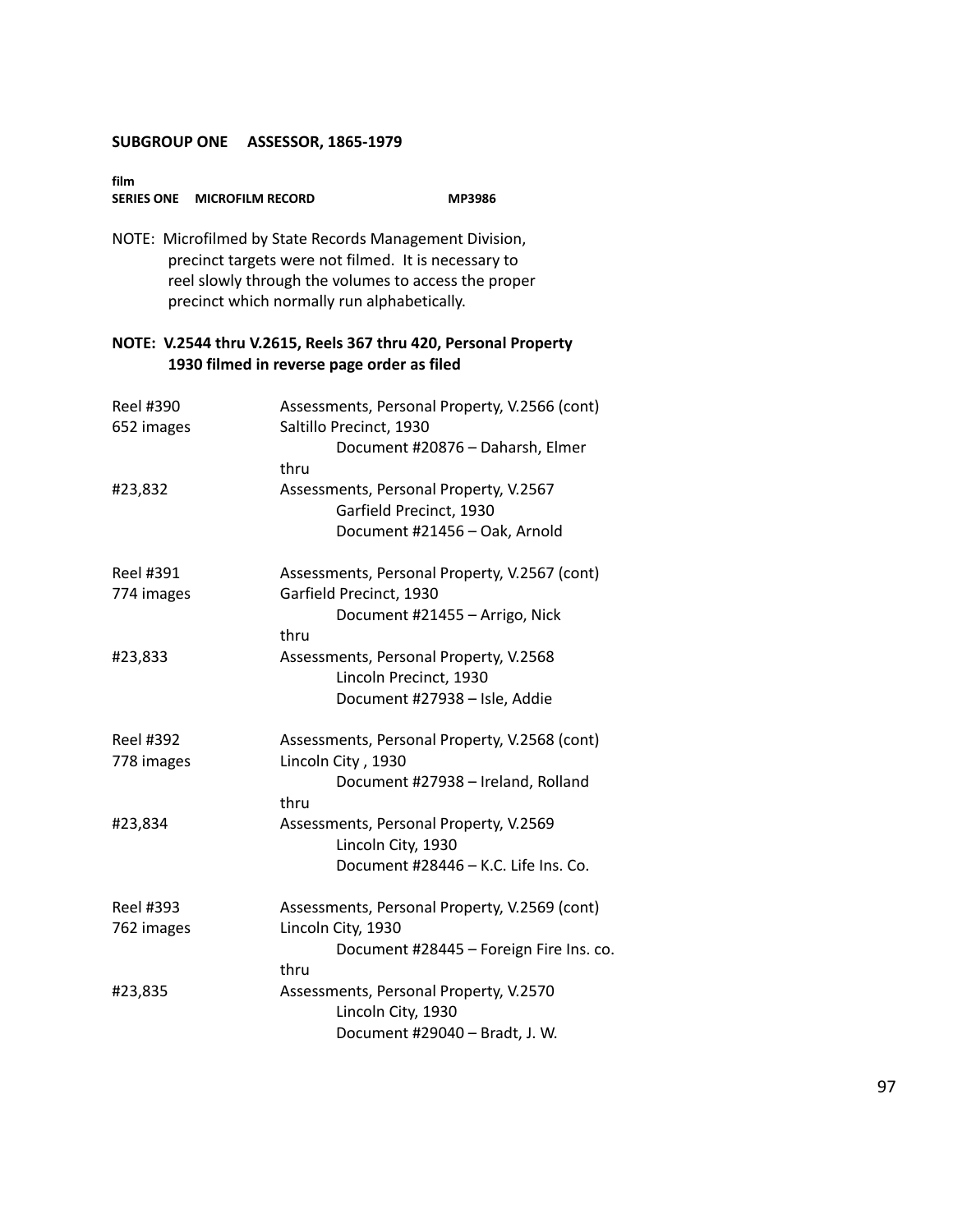**film SERIES ONE MICROFILM RECORD MP3986**

NOTE: Microfilmed by State Records Management Division, precinct targets were not filmed. It is necessary to reel slowly through the volumes to access the proper precinct which normally run alphabetically.

| Reel #394<br>762 images        | Assessments, Personal Property, V.2570 (cont)<br>Lincoln City, 1930                 |  |
|--------------------------------|-------------------------------------------------------------------------------------|--|
|                                | Document #29039 - Bradshaw, R.                                                      |  |
| #23,836                        | thru                                                                                |  |
|                                | Assessments, Personal Property, V.2571<br>Lincoln City, 1930                        |  |
|                                | Document #30241 - Hildreth, Harold                                                  |  |
| <b>Reel #395</b><br>776 images | Assessments, Personal Property, V.2571 (cont)<br>Lincoln City, 1930                 |  |
|                                | Document #30240 - YMCA, Hicks, V. E.<br>thru                                        |  |
| #23,837                        | Assessments, Personal Property, V.2572<br>Lincoln City, 1930                        |  |
|                                | Document #30710 - Ferguson, Nannie                                                  |  |
| Reel #396                      | Assessments, Personal Property, V.2572 (cont)                                       |  |
| 724 images                     | Lincoln City, 1930<br>Document #30709 - Fraas, P. D.<br>thru                        |  |
| #23,866                        | Assessments, Personal Intangibles, V.2574<br>Lincoln 1930 - #1144 - Shelton, Joseph |  |
| Reel #397                      | Assessments, Personal Intangibles, V.2574 (cont)                                    |  |
| 778 images                     | Lincoln 1930 - #1143 - Sheehan, L. J.<br>thru                                       |  |
| #23,867                        | Assessments, Personal Intangibles, V.2575<br>Lincoln 1930 - #1551 - Hill, F. D.     |  |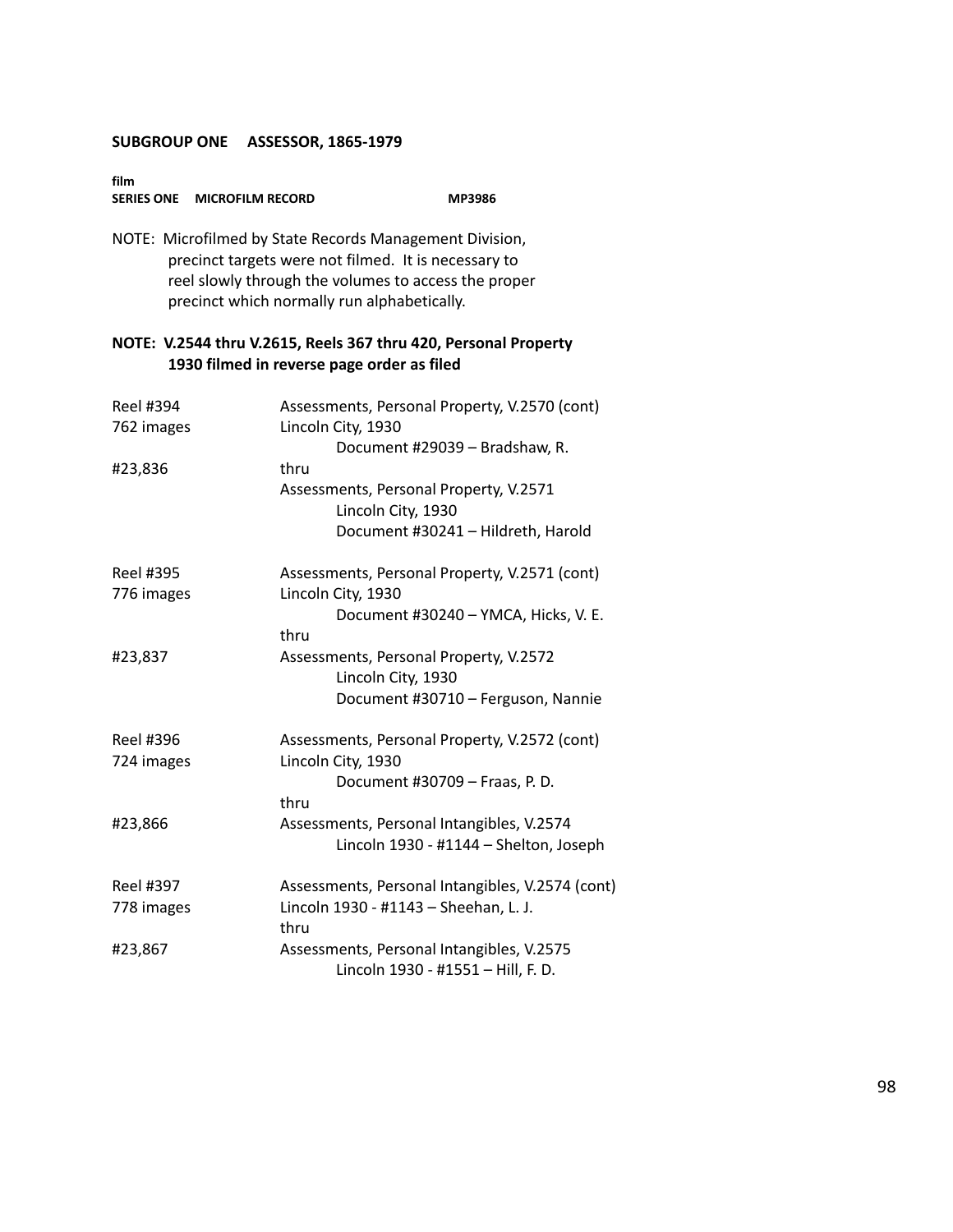| film              |                         |               |
|-------------------|-------------------------|---------------|
| <b>SERIES ONE</b> | <b>MICROFILM RECORD</b> | <b>MP3986</b> |

NOTE: Microfilmed by State Records Management Division, precinct targets were not filmed. It is necessary to reel slowly through the volumes to access the proper precinct which normally run alphabetically.

| <b>Reel #398</b><br>775 images | Assessments, Personal Intangibles, V.2575 (cont)<br>Lincoln 1930 - #1550 - Hilliard, A. E.<br>thru |
|--------------------------------|----------------------------------------------------------------------------------------------------|
| #23,868                        | Assessments, Personal Intangibles, V.2576<br>Lincoln 1930 - #1971 - Mead, Harold                   |
| <b>Reel #399</b>               | Assessments, Personal Intangibles, V.2576 (cont)                                                   |
| 776 images                     | Lincoln 1930 - #1970 - Mayo Hotel, C. H. Will<br>thru                                              |
| #23,869                        | Assessments, Personal Intangibles, V.2578<br>Lincoln 1930 - #3588 - Wright, Guy E.                 |
| <b>Reel #400</b>               | Assessments, Personal Intangibles, V.2578 (cont)                                                   |
| 750 images                     | Lincoln 1930 - #3586 - Wright, Edgar D.<br>thru                                                    |
| #23,870                        | Assessments, Personal Intangibles, V.2579<br>Lincoln 1930 - #4018 - Delano, Ada                    |
| Reel #401                      | Assessments, Personal Intangibles, V.2579 (cont)                                                   |
| 703 images                     | Lincoln, 1930 - #4017 - Deines, John G.<br>thru                                                    |
| #23,871                        | Assessments, Personal Intangibles, V.2580                                                          |
|                                | Lincoln, 1930 - #4496 - Schmidt, William                                                           |
| Reel #402                      | Assessments, Personal Intangibles, V.2580 (cont)                                                   |
| 714 images                     | Lincoln, 1930 - #4495 - Schmidt, Albert<br>thru                                                    |
| #23,872                        | Assessments, Personal Intangibles, V.2581<br>Lincoln, 1930 - #4959 - Glantz, John                  |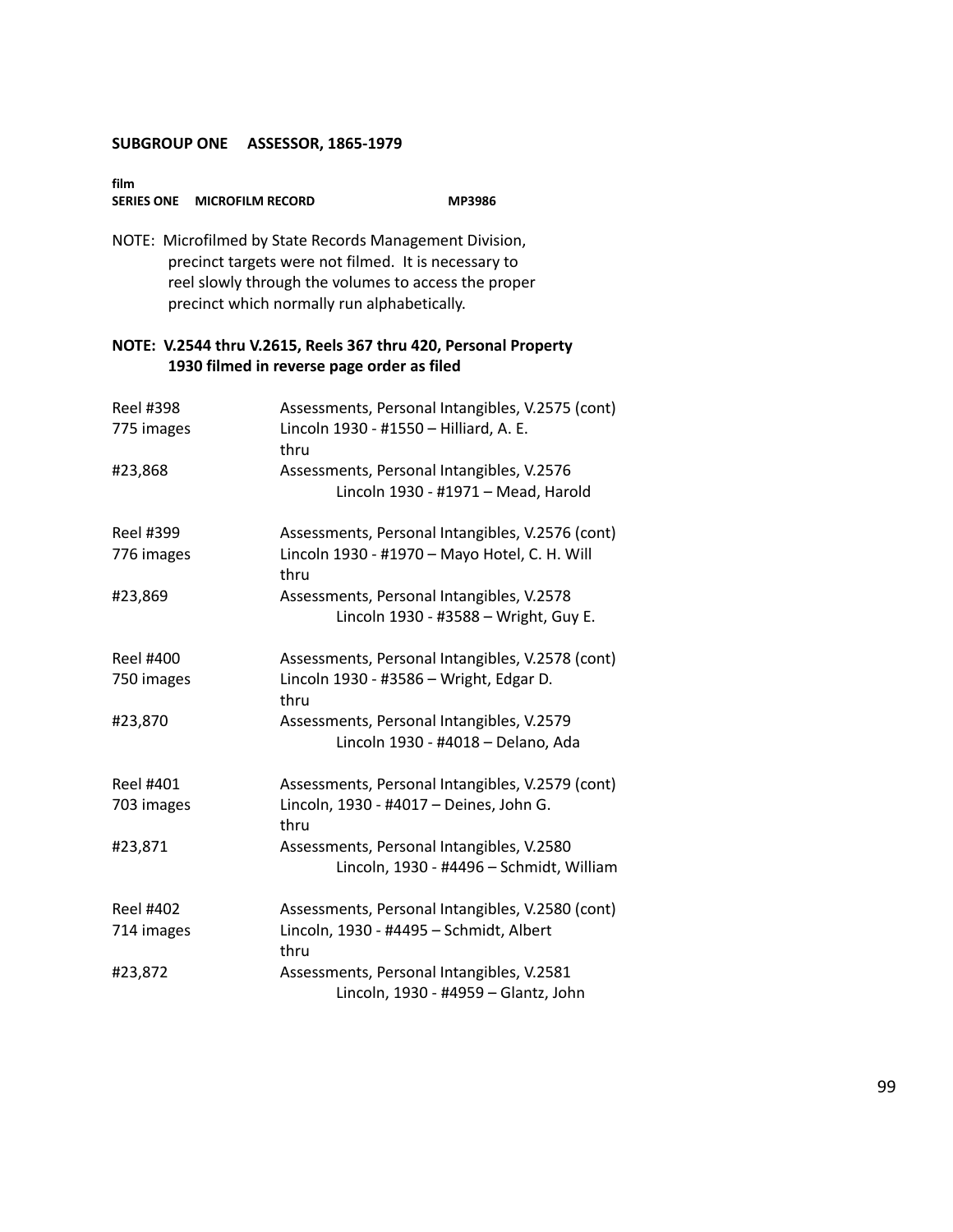**film SERIES ONE MICROFILM RECORD MP3986** 

NOTE: Microfilmed by State Records Management Division, precinct targets were not filmed. It is necessary to reel slowly through the volumes to access the proper precinct which normally run alphabetically.

| <b>Reel #403</b><br>713 images | Assessments, Personal Intangibles, V.2581 (cont)<br>Lincoln, 1930 - #4957 - Gilmore, Marie E.<br>thru |
|--------------------------------|-------------------------------------------------------------------------------------------------------|
| #23,873                        | Assessments, Personal Intangibles, V.2582<br>Lincoln, 1930 - #5426 - Meyer, Naomi                     |
| <b>Reel #404</b>               | Assessments, Personal Intangibles, V.2582 (cont)                                                      |
| 1061 images                    | Lincoln, 1930 - #5425 - Meyer, Gertrude<br>thru                                                       |
| #23,874                        | Assessments, Personal Intangibles, V.2584                                                             |
|                                | Lincoln, 1930 - #6721 - Pettis, Mrs. E. F.                                                            |
| Reel #405                      | Assessments, Personal Intangibles, V.2584 (cont)                                                      |
| 1101 images                    | Lincoln, 1930 - #6720 - Pettigrew, Lester<br>thru                                                     |
| #23,875                        | Assessments, Personal Intangibles, V.2586<br>Lincoln, College View, 1930                              |
|                                | #7978 - Wright, Clarence R.                                                                           |
| Reel #406                      | Assessments, Personal Intangibles, V.2586 (cont)                                                      |
| 1109 images                    | Lincoln, College View, 1930                                                                           |
|                                | #7977 - Worthman, Louis A.                                                                            |
|                                | thru                                                                                                  |
| #23,876                        | Assessments, Personal Intangibles, V.2588                                                             |
|                                | Lincoln, 1930 - #9232 - Robb, A. J. C.                                                                |
| <b>Reel #407</b>               | Assessments, Personal Intangibles, V.2588 (cont)                                                      |
| 1095 images                    | Lincoln, 1930 - #9231 -                                                                               |
|                                | thru                                                                                                  |
| #23,877                        | Assessments, Personal Intangibles, V.2590                                                             |
|                                | Lincoln, 1930 - #10500 - Wolfe, Ellis E.                                                              |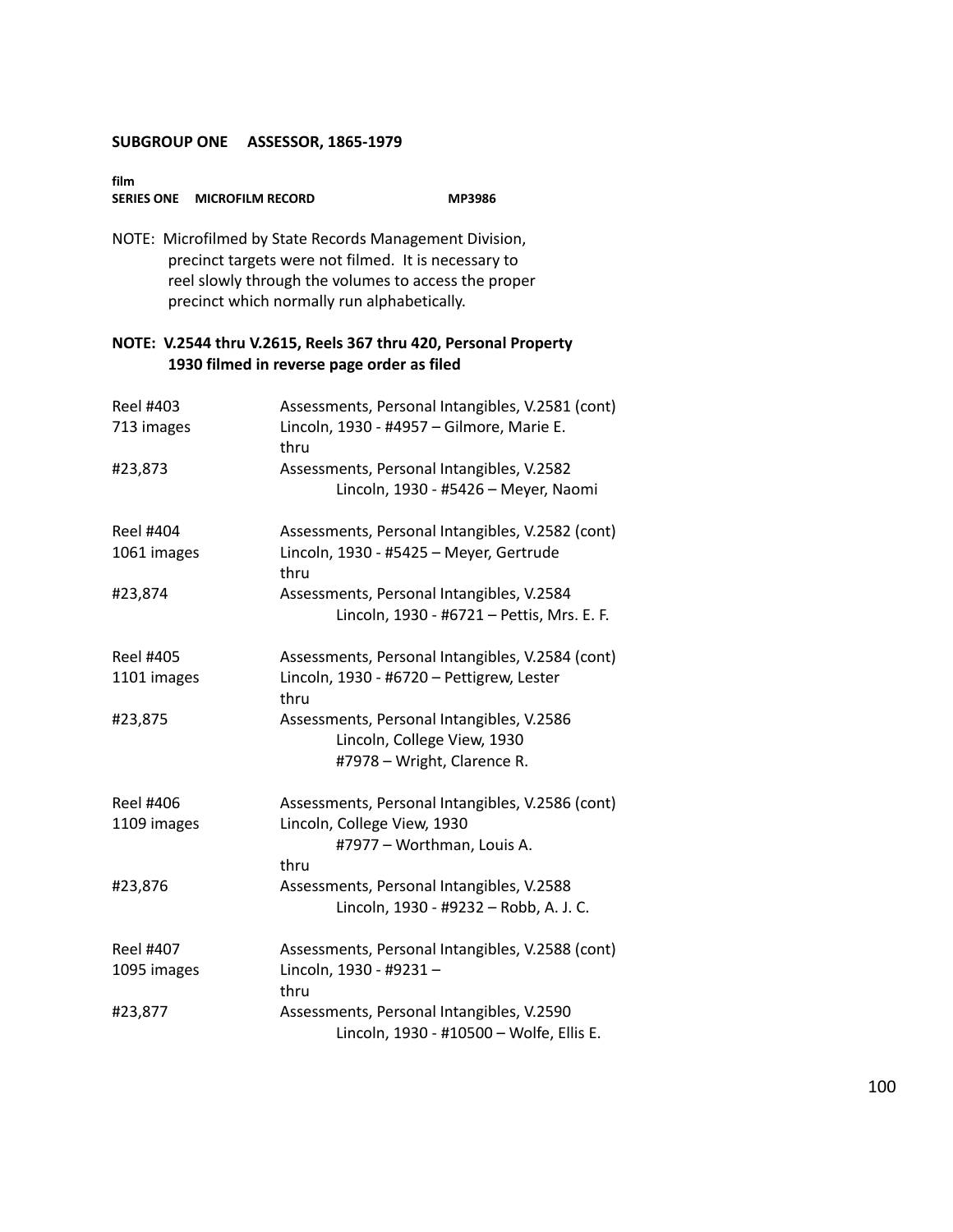**film SERIES ONE MICROFILM RECORD MP3986**

NOTE: Microfilmed by State Records Management Division, precinct targets were not filmed. It is necessary to reel slowly through the volumes to access the proper precinct which normally run alphabetically.

| <b>Reel #408</b><br>1095 images | Assessments, Personal Intangibles, V.2590 (cont)<br>Lincoln, 1930 - #10499 - Wolcott, R. A.<br>thru |
|---------------------------------|-----------------------------------------------------------------------------------------------------|
| #23,878                         | Assessments, Personal Intangibles, V.2592<br>Lincoln, 1930 - #11769 - Sweeney, Robert L.            |
| <b>Reel #409</b>                | Assessments, Personal Intangibles, V.2592 (cont)<br>Lincoln, 1930 - #11768 - Swezey, G. D.          |
| #23,879                         | thru                                                                                                |
|                                 | Assessments, Personl Intangibles, V.2594                                                            |
|                                 | Lincoln, 1930 - #16035 - Alexander, R. E.                                                           |
|                                 | RETAKE: V.2594, West Oak Pct, Burick, Frank                                                         |
|                                 | missed in filming. Retake spliced to END OF REEL                                                    |
| <b>Reel #410</b>                | Assessments, Personal Intangibles, V.2594 (cont)                                                    |
| 1039 images                     | Denton, 1930 - #16034 - Aldrich, Yokohn<br>thru                                                     |
| #23,880                         | Assessments, Personal Intangibles, V.2596                                                           |
|                                 | Lancaster Pct, 1930 - #17356 - Jordan, C. F.                                                        |
| Reel #411                       | Assessments, Personal Intangibles, V.2596 (cont)                                                    |
| 1031 images                     | Lancaster Pct, 1930 - #17355 - Johnson, F. C.<br>thru                                               |
| #23,881                         | Assessments, Personal Intangibles, V.2597                                                           |
|                                 | Garfield Pct, 1930 - #18068 - Campbell, Robert C.                                                   |
| <b>Reel #412</b>                | Assessments, Personal Intangibles, V.2597 (cont)                                                    |
| 1041 images                     | Garfield Pct, 1930 - #18067 - Buntemeyer, John<br>thru                                              |
| #23,882                         | Assessments, Personal Intangibles, V.2599                                                           |
|                                 | Buda Pct, 1930 - #19334 - Molcer, Joseph                                                            |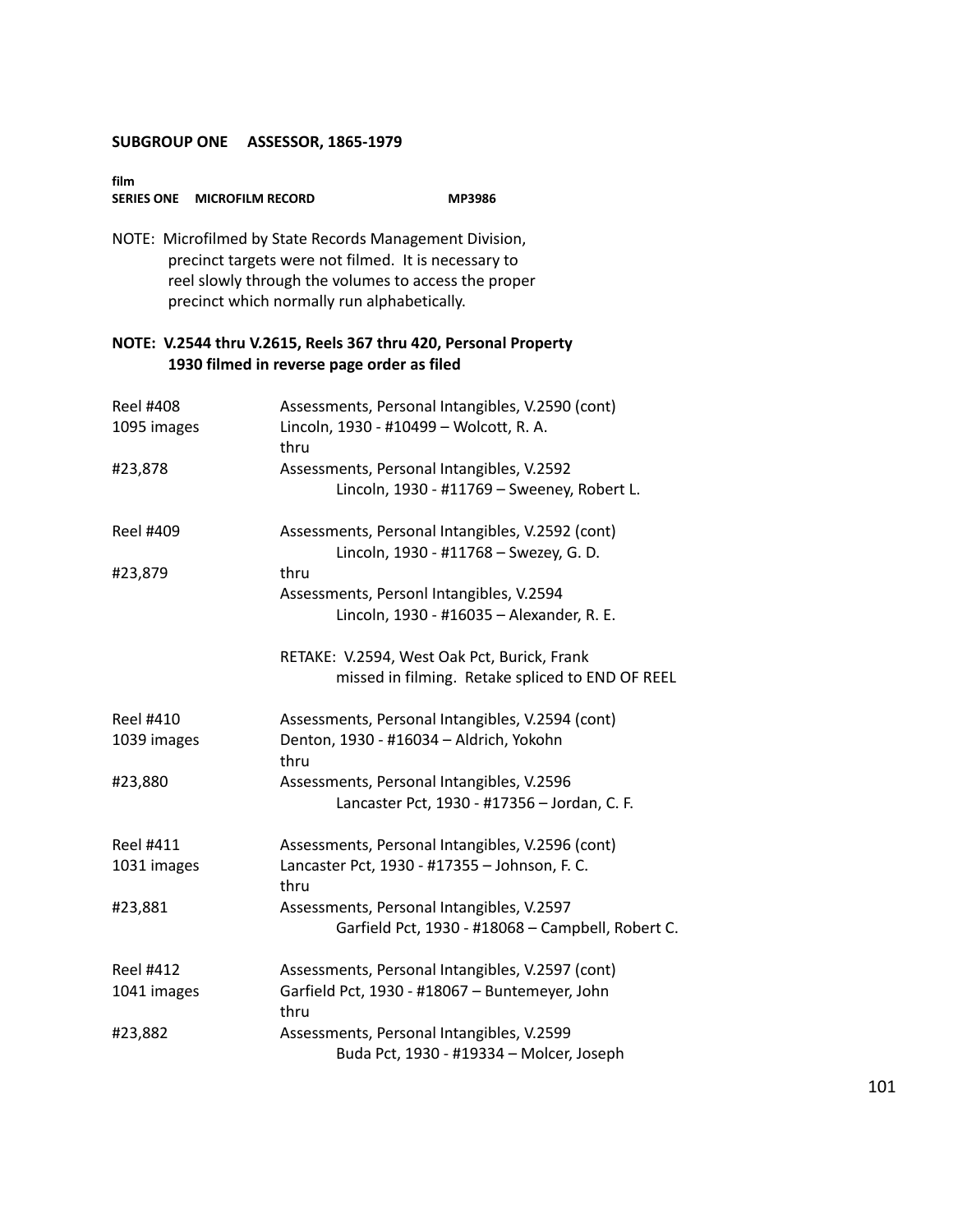| film              |                         |        |
|-------------------|-------------------------|--------|
| <b>SERIES ONE</b> | <b>MICROFILM RECORD</b> | MP3986 |

NOTE: Microfilmed by State Records Management Division, precinct targets were not filmed. It is necessary to reel slowly through the volumes to access the proper precinct which normally run alphabetically.

| Reel #413        | Assessments, Personal Intangibles, V.2599 (cont)    |
|------------------|-----------------------------------------------------|
| 1045 images      | Buda Pct, 1930 - #19333 - Lauterbach, Irvin<br>thru |
| #23,883          | Assessments, Personal Intangibles, V.2601           |
|                  | Oak Precinct, 1930 - #20591 - Humphrey, E. B.       |
| Reel #414        | Assessments, Personal Intangibles, V.2601 (cont)    |
| 1045 images      | Oak Precinct, 1930 - #20590 - Grady, Nellie<br>thru |
| #23,884          | Assessments, Personal Intangibles, V.2603           |
|                  | Havelock, 1930 - #21717 - Bishop, Granville A.      |
| <b>Reel #415</b> | Assessments, Personal Intangibles, V.2603 (cont)    |
| 1045 images      | Havelock, 1930 - #21716 - Bishop, K. K.<br>thru     |
| #23,885          | Assessments, Personal Intangibles, V.2605           |
|                  | Lincoln, 1930 - #22953 - H                          |
| Reel #416        | Assessments, Personal Intangibles, V.2605 (cont)    |
| 1047 images      | Lincoln, 1930 - #22952 - Hansen, Louis<br>thru      |
| #23,886          | Assessments, Personal Intangibles, V.2607           |
|                  | Lincoln, 1930 - #24252 - Conklin, Charles           |
| <b>Reel #417</b> | Assessments, Personal Intangibles, V.2607 (cont)    |
| 1071 images      | Lincoln, 1930 - #42450 - Cone, Carl B.              |
|                  | thru                                                |
| #23,887          | Assessments, Personal Intangibles, V.2609           |
|                  | College View, 1930 - #25471 - Goldenrod Fur Farms   |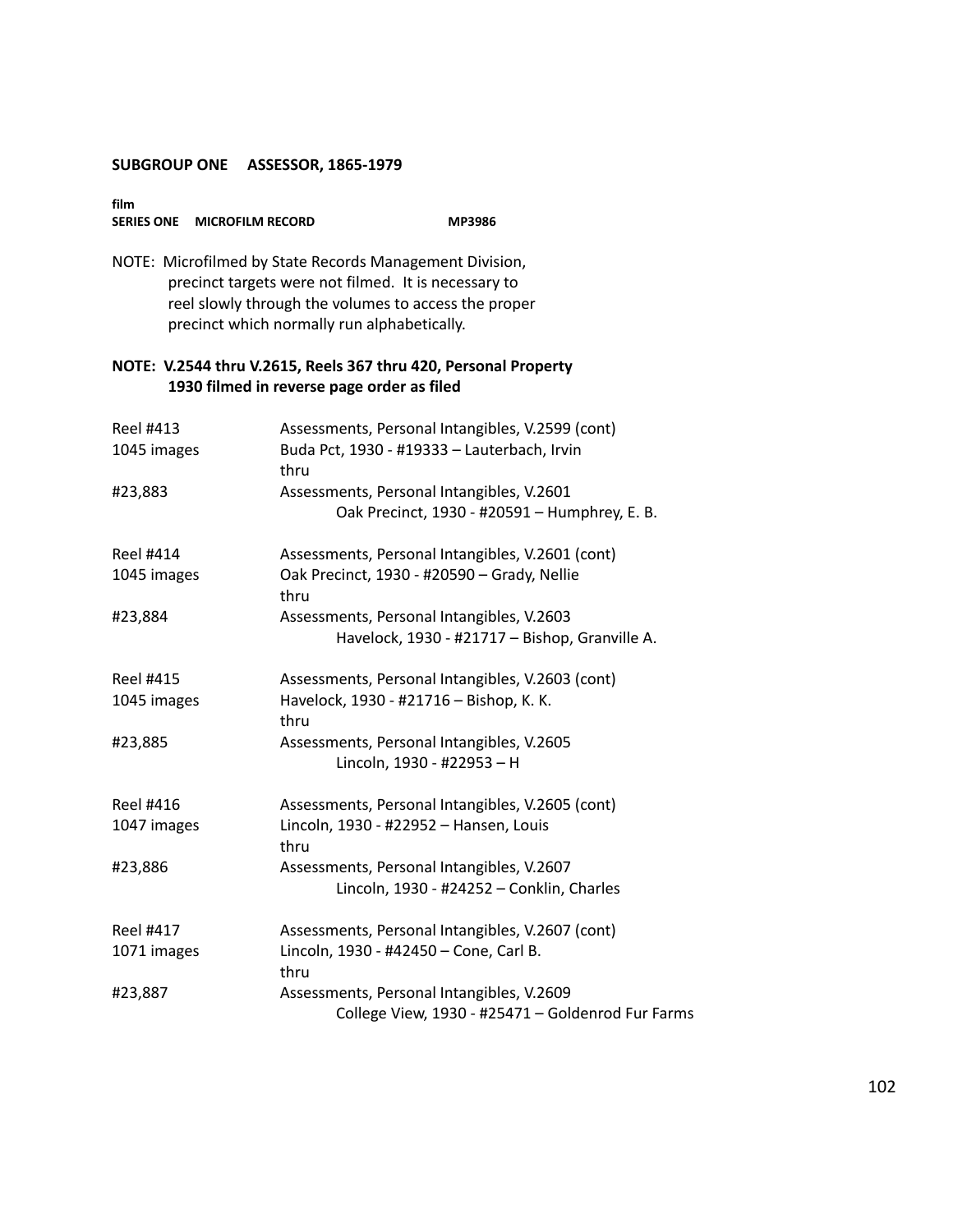**SERIES ONE MICROFILM RECORD MP3986**

|                                 | NOTE: Microfilmed by State Records Management Division,<br>precinct targets were not filmed. It is necessary to<br>reel slowly through the volumes to access the proper<br>precinct which normally run alphabetically. |
|---------------------------------|------------------------------------------------------------------------------------------------------------------------------------------------------------------------------------------------------------------------|
|                                 | NOTE: V.2544 thru V.2615, Reels 367 thru 420, Personal Property<br>1930 filmed in reverse page order as filed                                                                                                          |
| <b>Reel #418</b><br>1069 images | Assessments, Personal Intangibles, V.2609 (cont)<br>College View, 1930 - #25470 - Gohde, Robert W<br>thru                                                                                                              |
| #23,888                         | Assessments, Personal Intangibles, V.2611<br>Lincoln, 1930 - #26672 - Carruthers, Robert D.                                                                                                                            |
| Reel #419<br>1074 images        | Assessments, Personal Intangibles, V.2611 (cont)<br>Lincoln, 1930 - #26671 - Carlson, Harvey H.<br>thru                                                                                                                |
| #23,889                         | Assessments, Personal Intangibles, V.2613<br>Lincoln, 1930 - #27928 - Ingalls, Nellie T.                                                                                                                               |
| <b>Reel #420</b>                | Assessments, Personal Intangibles, V.2613 (cont)                                                                                                                                                                       |
| 1136 images                     | Lincoln, 1930 - #27927 - Imm, Mrs. Rose L.<br>thru                                                                                                                                                                     |
| #23,890                         | Assessments, Personal Intangibles, V.2615<br>Firth, South Pass Pct, 1930<br>#29401 - Van Engen Estate                                                                                                                  |
| Reel #421                       | Assessments, Real Estate-Lands, V.2616 (1930-1933)                                                                                                                                                                     |
| 602 images                      | Index to Precincts, p.1, and<br>Olive Branch Pct, N2NE4, S1-T7N-R5E                                                                                                                                                    |
| #23,891                         | thru<br>Assessments, Real Estate-Lands, V.2619 (1930-1933)<br>South Pass Pct, SENE4, S3-T7N-R7E                                                                                                                        |
| <b>Reel #422</b><br>600 images  | Assessments, Real Estate-Lands, V.2619 (cont)<br>South Pass Pct, SWNW4, S3-T7N-R7E<br>thru                                                                                                                             |
| #23,892                         | Assessments, Real Estate-Lots, V.2621 (1930-1933)<br>p.114 - Havelock, Block 162, Lot 8                                                                                                                                |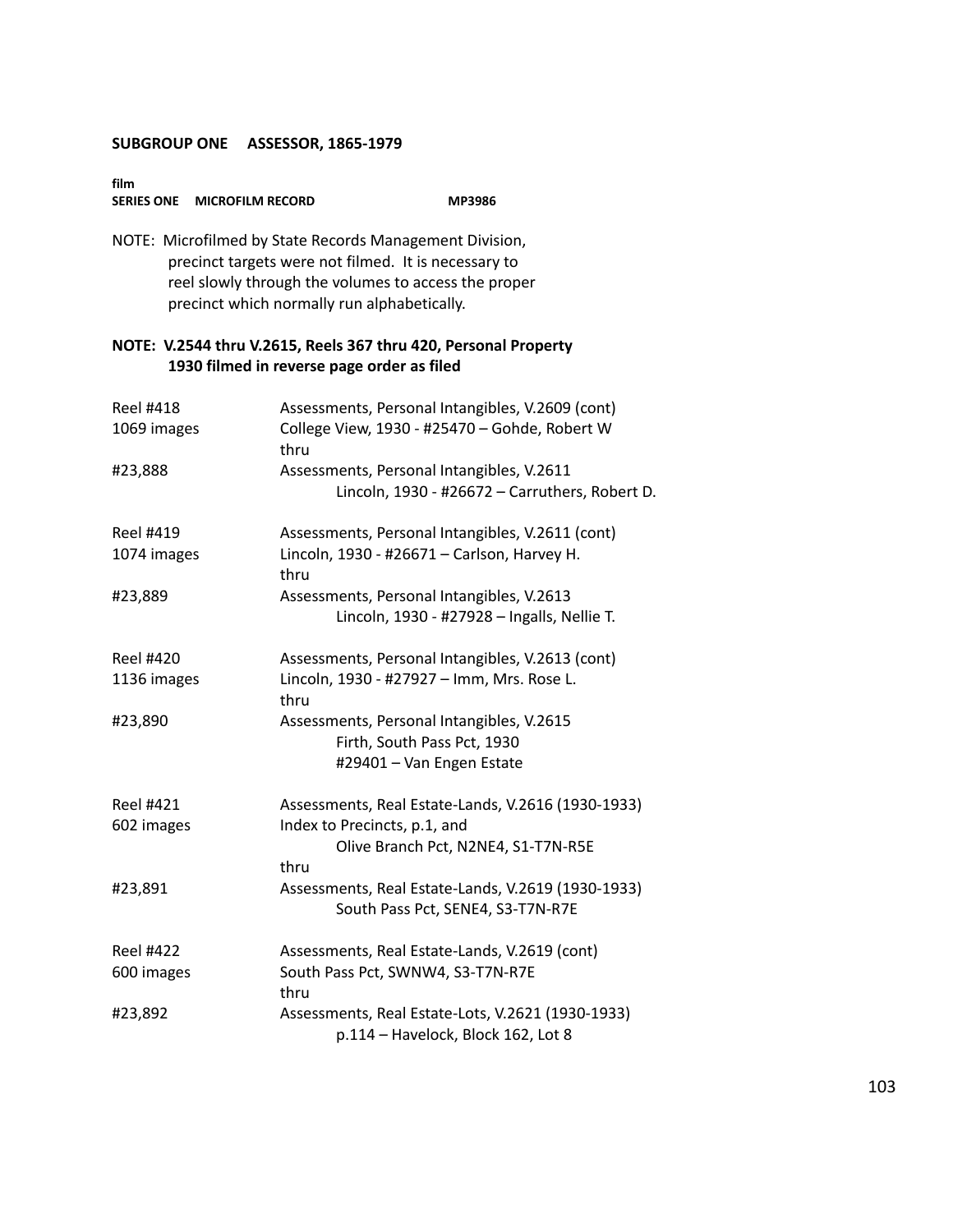| film<br><b>SERIES ONE</b>      | <b>MICROFILM RECORD</b>                                                                             | MP3986                                                                                                                |
|--------------------------------|-----------------------------------------------------------------------------------------------------|-----------------------------------------------------------------------------------------------------------------------|
|                                | precinct targets were not filmed. It is necessary to<br>precinct which normally run alphabetically. | NOTE: Microfilmed by State Records Management Division,<br>reel slowly through the volumes to access the proper       |
| <b>Reel #423</b><br>602 images | thru                                                                                                | Assessments, Real Estate-Lots, V.2621 (cont)<br>p.115 - Havelock, Block 162, Lots 9-10                                |
| #23,893                        |                                                                                                     | Assessments, Real Estate-Lots, V.2623 (1930-1933)<br>p.176 - Bethany, Block 9, Lots 5-6                               |
| Reel #424<br>604 images        | thru                                                                                                | Assessments, Real Estate-Lots, V.2623 (cont)<br>p.188 - Bethany, Block 43, Lots 10-11                                 |
| #23,894                        |                                                                                                     | Assessments, Real Estate-Lots, V.2625<br>p.132 - Elmwood Add., Block 4, Lots 24-25                                    |
|                                |                                                                                                     | NOTE: No note present as to missing pages 177-187                                                                     |
| Reel #425<br>609 images        | thru                                                                                                | Assessments, Real Estate-Lots, V.2625 (1930-1933)<br>p.133 - Elmwood Add., Block 4, Lot 26                            |
| #23,895                        |                                                                                                     | Assessments, Real Estate-Lots, V.2627<br>p.158 - Kimmel & Van Duyn's SD, Lot 24                                       |
| <b>Reel #426</b><br>610 images | thru                                                                                                | Assessments, Real Estate-Lots, V.2627 (cont)<br>p.159 - Kinney's O St Add., Lot 1                                     |
| #23,896                        |                                                                                                     | Assessments, Real Estate-Lots, V.2629 (1930-1933)<br>p.213 - Plainview Add to University Place<br>S 102 feet of Lot 9 |
| Reel #427<br>589 images        | thru                                                                                                | Assessments, Real Estate-Lots, V.2629 (cont)<br>p.214 - Plainview Add to University Place<br>Block 1, Lot 10          |
| #23,897                        |                                                                                                     | Assessments, Real Estate-Lots, V.2631 (1930-1933)<br>p.207 - Vore's Elm Park Annex, Blk 2, Lot 12                     |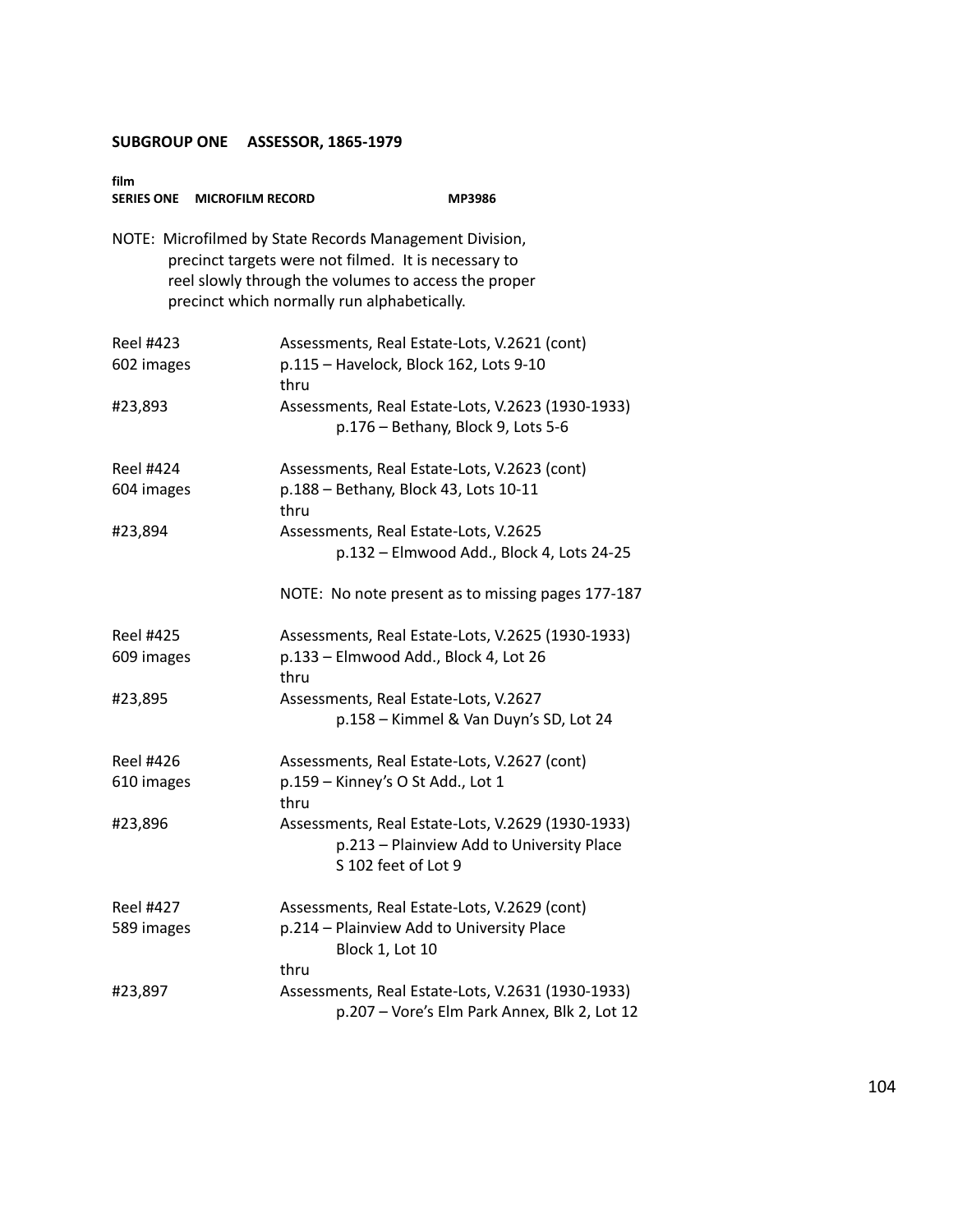| film<br><b>SERIES ONE</b> | <b>MICROFILM RECORD</b>                     | <b>MP3986</b>                                                                                                                                                           |
|---------------------------|---------------------------------------------|-------------------------------------------------------------------------------------------------------------------------------------------------------------------------|
|                           | precinct which normally run alphabetically. | NOTE: Microfilmed by State Records Management Division,<br>precinct targets were not filmed. It is necessary to<br>reel slowly through the volumes to access the proper |
| Reel #428                 |                                             | Assessments, Real Estate-Lots, V.2632 (1930-1933)                                                                                                                       |
| 428 images                | thru                                        | p.1 - Waite's SD, Irreg. Tract 66, 30-10-7E                                                                                                                             |
| #23,898                   |                                             | Assessments, Personal Property, V.2634<br>p.149 - Garfield Pct, Range 6, 1931-1934<br>Aure, Odie                                                                        |
| Reel #429                 |                                             | Assessments, Personal Property, V.2634 (cont)                                                                                                                           |
| 604 images                |                                             | p.150 - Garfield Pct, Range 6, 1931-1934<br>Baars, Charles                                                                                                              |
|                           | thru                                        | Assessments, Personal Property, V.2637                                                                                                                                  |
| #23,899                   |                                             | p.156 - Lincoln, 1931-1934 - Borchert, H. H.                                                                                                                            |
| Reel #430                 |                                             | Assessments, Personal Property, V.2637 (cont)                                                                                                                           |
| 597 images                | thru                                        | p.157 - Lincoln, 1931-1934 - Borden, Mildred                                                                                                                            |
| #23,900                   |                                             | Assessments, Personal Property, V.2640                                                                                                                                  |
|                           |                                             | p.73 - Lincoln, 1931-1934 - Hefner, Harry M.                                                                                                                            |
| Reel#431                  |                                             | Assessments, Personal Property, V.2640 (cont)                                                                                                                           |
| 594 images                | thru                                        | p.74 - Lincoln, 1931-1934 - Hefti, Howett R.                                                                                                                            |
| #23,912                   |                                             | Assessments, Personal Property, V.2642                                                                                                                                  |
|                           |                                             | p.205 - Lincoln, 1931-1934 - Nelson, Sarah A.                                                                                                                           |
| <b>Reel #432</b>          |                                             | Assessments, Personal Property, V.2642 (cont)                                                                                                                           |
| 604 images                | thru                                        | p.206 - Lincoln, 1931-1934 - Nelson, Serina M.                                                                                                                          |
| #23,913                   |                                             | Assessments, Personal Property, V.2645                                                                                                                                  |
|                           |                                             | p.119 - Lincoln, 1931-1934 - Wallace, Robert                                                                                                                            |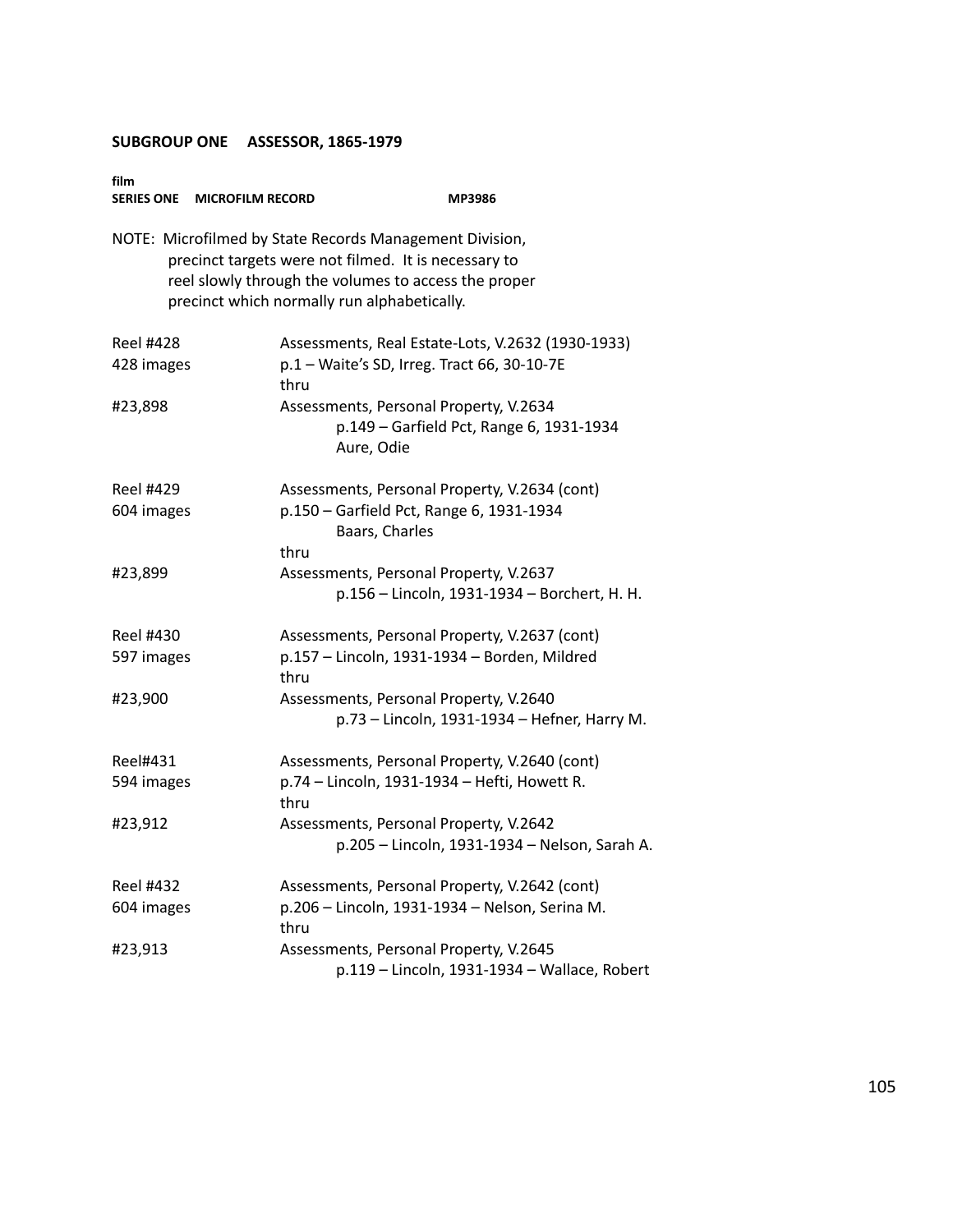| film<br>SERIES ONE MICROFILM RECORD |                                             | <b>MP3986</b>                                                                                                                                                           |  |
|-------------------------------------|---------------------------------------------|-------------------------------------------------------------------------------------------------------------------------------------------------------------------------|--|
|                                     | precinct which normally run alphabetically. | NOTE: Microfilmed by State Records Management Division,<br>precinct targets were not filmed. It is necessary to<br>reel slowly through the volumes to access the proper |  |
| Reel #433                           |                                             | Assessments, Personal Property, V.2645 (cont)                                                                                                                           |  |
| 273 images                          |                                             | p.120 - Lincoln, 1931-1934 - Wallace, Wm D.                                                                                                                             |  |
|                                     | thru                                        |                                                                                                                                                                         |  |
| #23,914                             |                                             | Assessments, Personal Property, V.2646                                                                                                                                  |  |
|                                     |                                             | Business & Utilities, 1931-1934                                                                                                                                         |  |
|                                     |                                             | Northern Gas & Pipe Line Company Telephone Lines                                                                                                                        |  |

# **film SERIES THREE DUPLICATE NEGATIVE MICROFILM, 1883-1979**

|                          | Note: This microfilm is stored as security microfilm as it is<br>the only known copy of these records. Rules for access and<br>duplication regarding security microfilm apply. |
|--------------------------|--------------------------------------------------------------------------------------------------------------------------------------------------------------------------------|
|                          | NOTE: A Reel by Reel inventory exists in next folder                                                                                                                           |
| <b>Reels 1-94</b>        | Real Estate Assessments, 1950-1978<br>Book #1 (1950) thru Book #17 (1978)                                                                                                      |
| <b>Reels 95-96</b>       | Personal Property Schedules, 1883 - Precinct                                                                                                                                   |
|                          | Reel 97 Personal Property, Late, City & Country, 1962-1967                                                                                                                     |
| Reels 98-337             | Personal Property Schedules 1967-1979                                                                                                                                          |
|                          | 1980 Personal Property received May 1993                                                                                                                                       |
| Reel 1980-1<br>thru      | Personal Property, Book 1 (A.A. Personnel of Lincoln)                                                                                                                          |
| Reel 1980-23             | Personal Property, Special Assessments<br>thru<br>Retakes, 1980 (AA thru Allen, Glen W.)                                                                                       |
| <b>Reel 85-1</b><br>thru | Personal Property (Boat & Motor), 1985 A-Z                                                                                                                                     |
| Reel 85-13               | Corrections 1984-1986                                                                                                                                                          |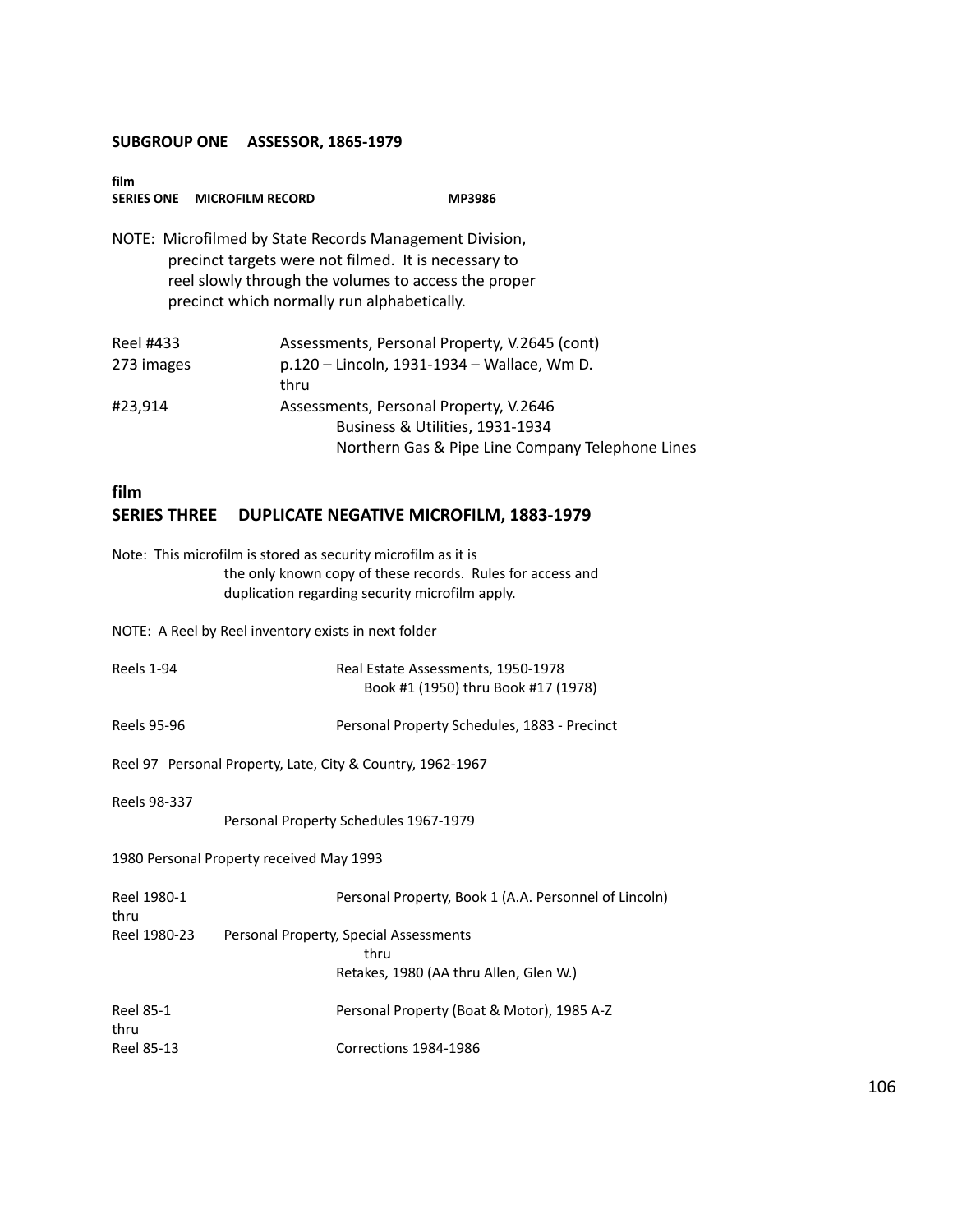### **SUBGROUP ONE ASSESSOR, 1904-1947 SERIES FOUR**

- Box 1, Lancaster County Assessor Annual Reports: Statistical Abstracts and Computations (total of 44 folders)
- --1904 thru 1947 (includes List of Owners and Addresses for Threshing Machines in County, 1925)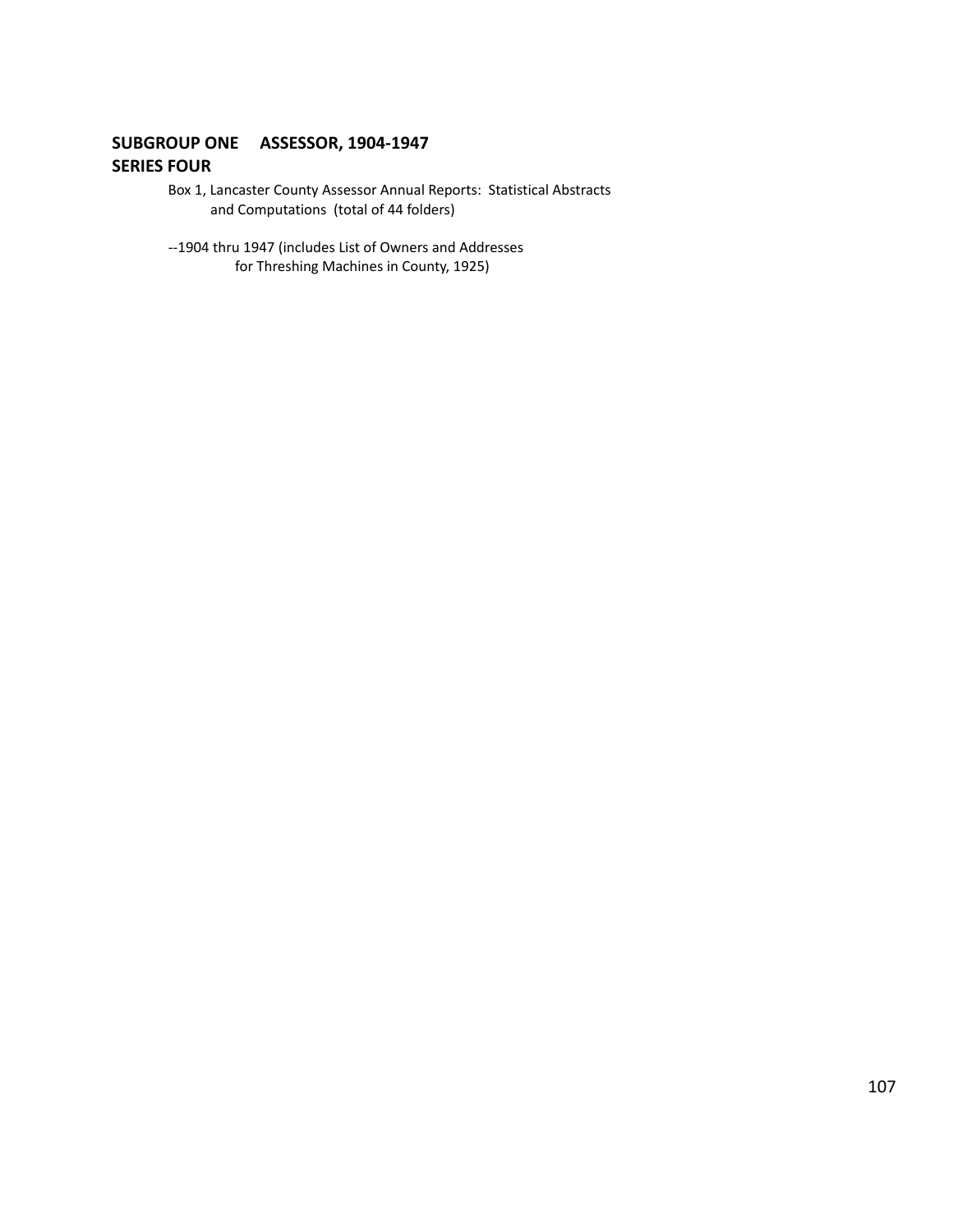#### **SUBGROUP TWO TREASURER, 1863-1952**

Scope and Content note:

Subgroup Two, Treasurer, is divided into five series:

1) Tax Lists, 1864-1970

2) Delinquent Tax Lists, 1943 & prior

3) Tax Sale and Redemption Books, 1863-1930

4) Motor Vehicle Tax Lists, 1947-1952

5) State Tax Suit, 1905-1911

6) Miscellaneous, 1870-1874

7) Special Assessments, 1917-1976.

This subgroup has only a preliminary inventory. Series Two and Four and part of Series Three are still intermingled with Series One. Known items are listed in the individual series on the inventory.

Box 7

- f.1 Poll Tax Lists (precinct), 1871-1873
- f.2 Taxable Land Record (precinct), 1871-1873
- f.3 Delinquent Tax name lists, 1866

Camp Creek, Lancaster, Oak Creek, and Saltillo Precinct Assessment Complaints, 1874 County Tax rate, Territorial Auditor, 1865

#### **SERIES ONE TAX LISTS, 1864-1952**

| V.1<br>1864-1868            |                                       |
|-----------------------------|---------------------------------------|
| V. 2 1868-1869 Tax Receipts |                                       |
| $V.3$ 1869                  |                                       |
| V. 4 1869-1870 County       |                                       |
| $V. 5-7$                    | 1871                                  |
| $V. 8-9$                    | 1872                                  |
| $V.10-12$                   | 1873                                  |
| $V.13-15$                   | 1874                                  |
| $V.16-18$                   | 1875                                  |
| $V.19-21$                   | 1876                                  |
| $V.22 - 24$                 | 1877                                  |
| $V.25-26$                   | 1878                                  |
| $V.27-28$                   | 1879                                  |
| $V.29-30$                   | 1880                                  |
| $V.31-32$                   | 1881                                  |
| $V.33-35$                   | 1882 Lincoln, Rural, Ranges 5-6 & 7-8 |
| $V.36-38$                   | 1883                                  |
| $V.39-41$                   | 1884                                  |
| $V.42 - 44$                 | 1885                                  |
| $V.45 - 47$                 | 1886                                  |
|                             |                                       |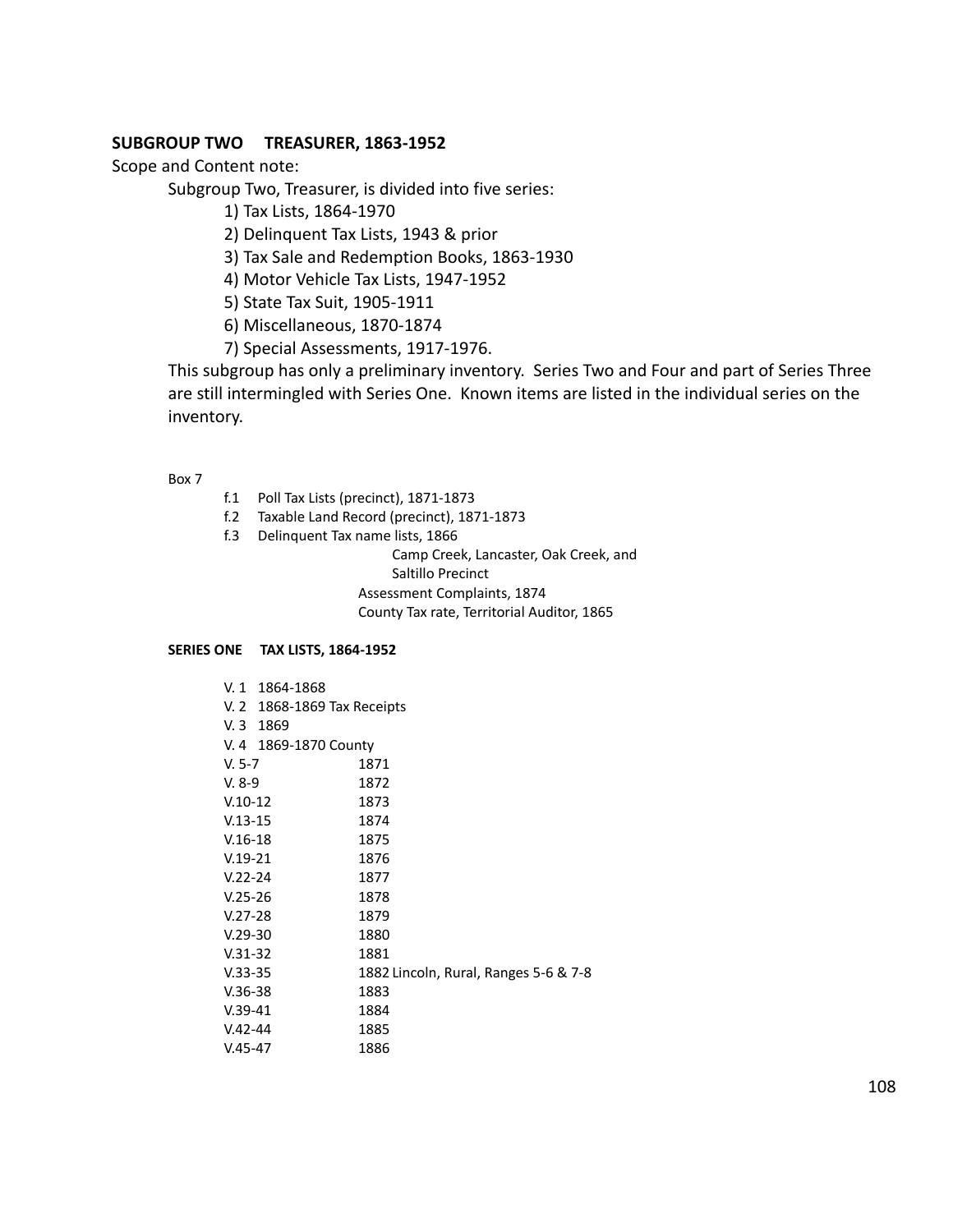| $V.48 - 51$ | 1887 Subdivisions, City, County (by ranges)  |
|-------------|----------------------------------------------|
| $V.52 - 55$ | 1888                                         |
| $V.56-60$   | 1889 Subdiv., City, Subdivision & Additions, |
|             | County (by ranges)                           |
| $V.61-63$   | 1890 City and County (by ranges)             |
| $V.64-67$   | 1891 City (2); County (by ranges)            |
| $V.68-71$   | 1892                                         |
| $V.72 - 75$ | 1893                                         |
| $V.76-79$   | 1894                                         |
| $V.80-83$   | 1895                                         |
| $V.84-87$   | 1896                                         |
| $V.88-91$   | 1897                                         |
| $V.92-95$   | 1898                                         |
| $V.96-99$   | 1899                                         |
| $V.100-102$ | 1900 City (H) & County (by ranges)           |
|             | 1 volume of city missing                     |
| $V.103-106$ | 1901                                         |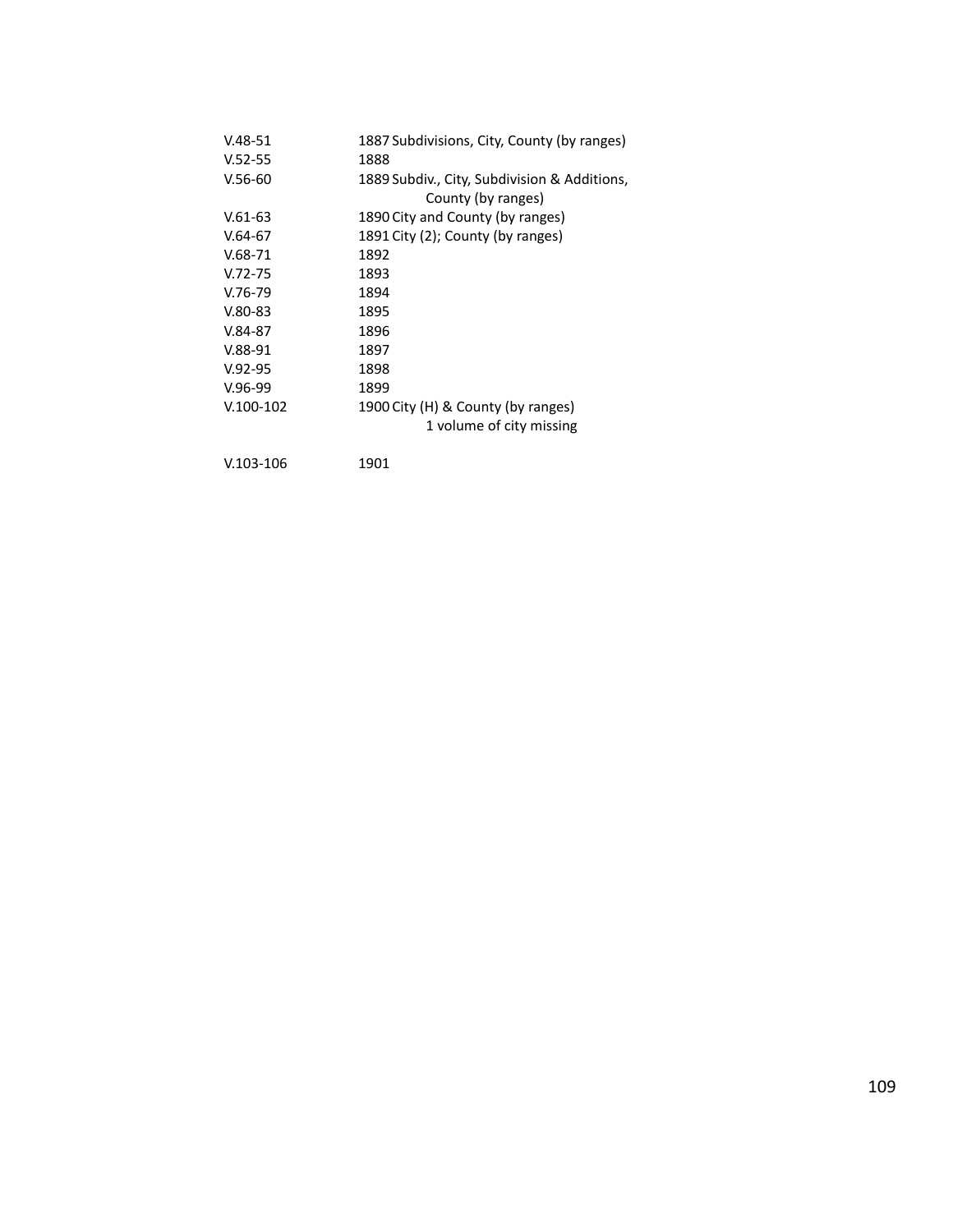# **SUBGROUP TWO TREASURER (cont)**

| <b>TAX LISTS (cont)</b><br><b>SERIES ONE</b> |                                                  |
|----------------------------------------------|--------------------------------------------------|
| $V.107-110$                                  | 1902 City, City Subdiv., County (by ranges)      |
| $V.111 - 114$                                | 1903                                             |
| $V.115-118$                                  | 1904                                             |
| $V.119-122$                                  | 1905                                             |
| $V.123-127$                                  | 1906 City Real Estate; Subdivisions Personal &   |
|                                              | Real Estate (Lancaster pct, University           |
|                                              | Place, Bethany, and Havelock; County             |
|                                              | (by ranges) 2 vols.                              |
| $V.128-132$                                  | 1907 City; Subdivisions; Lancaster pct; and      |
|                                              | County (by ranges)                               |
| $v.133 - 137$                                | 1908"                                            |
| $v.138 - 143$                                | 1909 City Personal; Lancaster precinct; City     |
|                                              | Real Estate to "G"; City (H-Z); and              |
|                                              | County (by ranges)                               |
| $v.144 - 149$                                | 1910"                                            |
| $v.150 - 155$                                | 1911"                                            |
| $v.156 - 161$                                | 1912"                                            |
| $v.162 - 167$                                | 1913"                                            |
| $v.168 - 173$                                | 1914"                                            |
| $v.174 - 179$                                | 1915"                                            |
| $v.180 - 185$                                | 1916"                                            |
| $v.186 - 191$                                | 1917"                                            |
| $v.192 - 197$                                | 1918"                                            |
|                                              | 1919"                                            |
| $v.198 - 203$                                | 1920"                                            |
| $v.204 - 209$<br>$v.210 - 215$               | 1921"                                            |
| $v.216 - 221$                                | 1922 Lincoln Corporate & personal; Bethany,      |
|                                              | College View, Havelock & Uni Place; City         |
|                                              |                                                  |
| $v.223 - 228$                                | (A-Z) 2 vols; County (by range) 2 vols.<br>1923" |
|                                              |                                                  |
| $v.229 - 235$                                | 1924 City Real Est. (A-Z) 2 vols; City Personal  |
|                                              | (A-Z) 2 vols; Bethany, etc.; and County          |
|                                              | (by ranges) 2 vols.                              |
| $v.236 - 243$                                | 1925" (+ vol. entitled County Item)              |
| $v.244 - 250$                                | 1926"                                            |
| $v.251 - 257$                                | 1927 College View & Havelock; City Real Estate   |
|                                              | (A-Z); City Personal (A-Z); and County           |
|                                              | (by ranges)                                      |
| $v.258 - 264$                                | 1928"                                            |
| $v.265 - 271$                                | 1929"                                            |
| $v.272 - 277$                                | 1930 Havelock; City Real (A-Z); City Personal    |
|                                              | (A-Z); and County (by ranges)                    |
| $v.278 - 283$                                | 1931" - Havelock discontinued                    |
| v.284-289                                    | 1932"                                            |
| v.290-295                                    | 1933"                                            |
| v.296-301                                    | 1934"                                            |
|                                              |                                                  |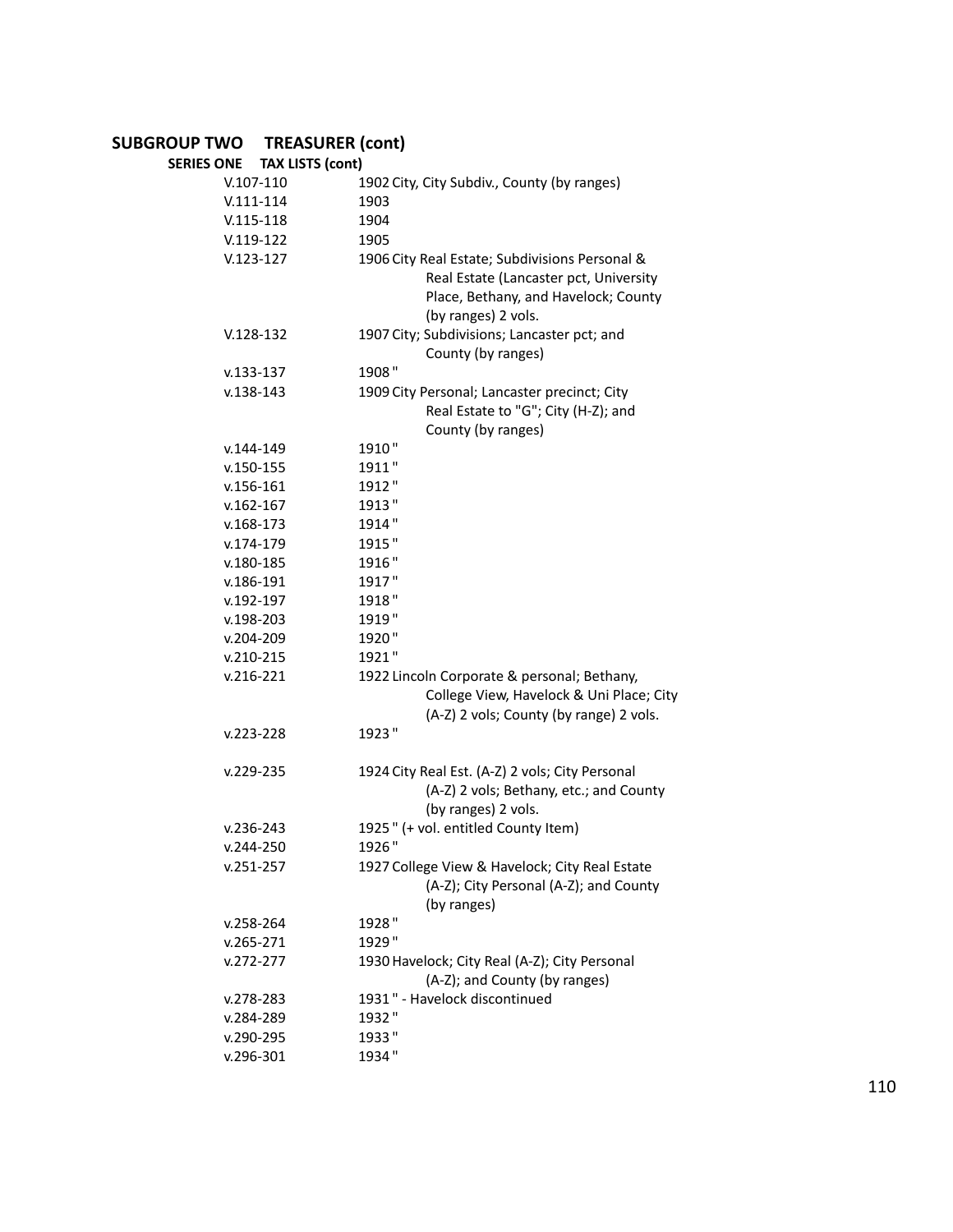# **SUBGROUP TWO TREASURER (cont)**

# **SERIES ONE TAX LISTS (cont)**

| $v.302 - 308$ | 1935 City Real (A-Z), 2 vols; |
|---------------|-------------------------------|
|               | City Personal (A-Z), 3 vols.; |
|               | County (by ranges) 2 vols.    |
| $v.309 - 315$ | 1936 "                        |
| $v.316 - 322$ | 1937"                         |
| $v.323 - 329$ | 1938"                         |
| $v.330 - 336$ | 1939"                         |
| $v.337 - 343$ | 1940"                         |
| $v.344 - 350$ | 1941"                         |
| $v.351 - 357$ | 1942 "                        |
| $v.358 - 364$ | 1943"                         |
| $v.365 - 371$ | 1944 "                        |
| v.372-378     | 1945"                         |
| v.379-385     | 1946"                         |
| $v.386 - 392$ | 1947"                         |
| $v.393 - 399$ | 1948 "                        |
| $v.400 - 406$ | 1949"                         |
| $v.407 - 413$ | 1950"                         |
| $v.414 - 420$ | 1951"                         |
| $v.421 - 427$ | 1952"                         |

#### R94-31

v.428-541 Tax Lists, Personal & Real Estate, 1953-1970

## **SERIES TWO DELINQUENT TAX LISTS, 1943 & prior**

| See Box 7 (1866) |                                    |
|------------------|------------------------------------|
| Vols. 1-5        | Delinquent Tax Lists, 1943 & prior |

#### R2003-14 Delinquent Tax Cash Books, 1862-1888

#### **SERIES THREE TAX SALE & REDEMPTION RECORDS, 1863-1930**

| Vol. 1     | Tax Sale Record, 1863-1870 |
|------------|----------------------------|
| Vols. 2-14 | Tax Sale Books, 1915-1930  |

#### **SERIES FOUR MOTOR VEHICLE TAX LISTS, 1947-1952**

| Vols. 1-2   | 1947          |
|-------------|---------------|
| Vols. 3-4   | 1948          |
| Vols. 5-6   | 1949          |
| Vols. 7-8   | 1950          |
| Vols. 9-10  | 1951          |
| Vols. 11-12 | 1952 (A-Z)    |
| Vol. 13     | 1952 (County) |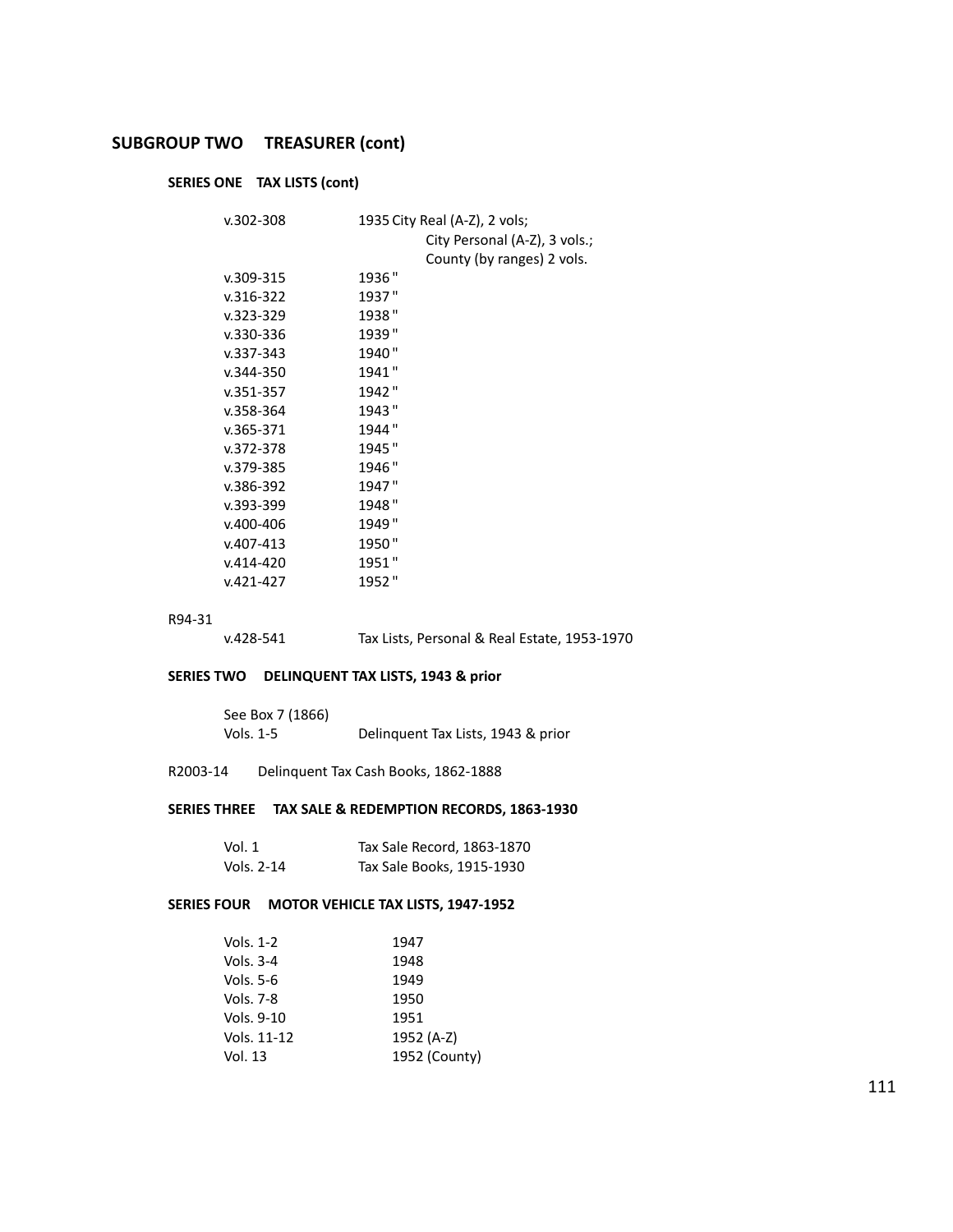# **SERIES FIVE STATE TAX SUIT, 1905**

| Vol. 1-23  | State Tax Suit - City of Lincoln  |
|------------|-----------------------------------|
| Vol. 24-34 | State Tax Suit - Lancaster County |
| Vol. 35-70 | State Tax Suit (unidentified)     |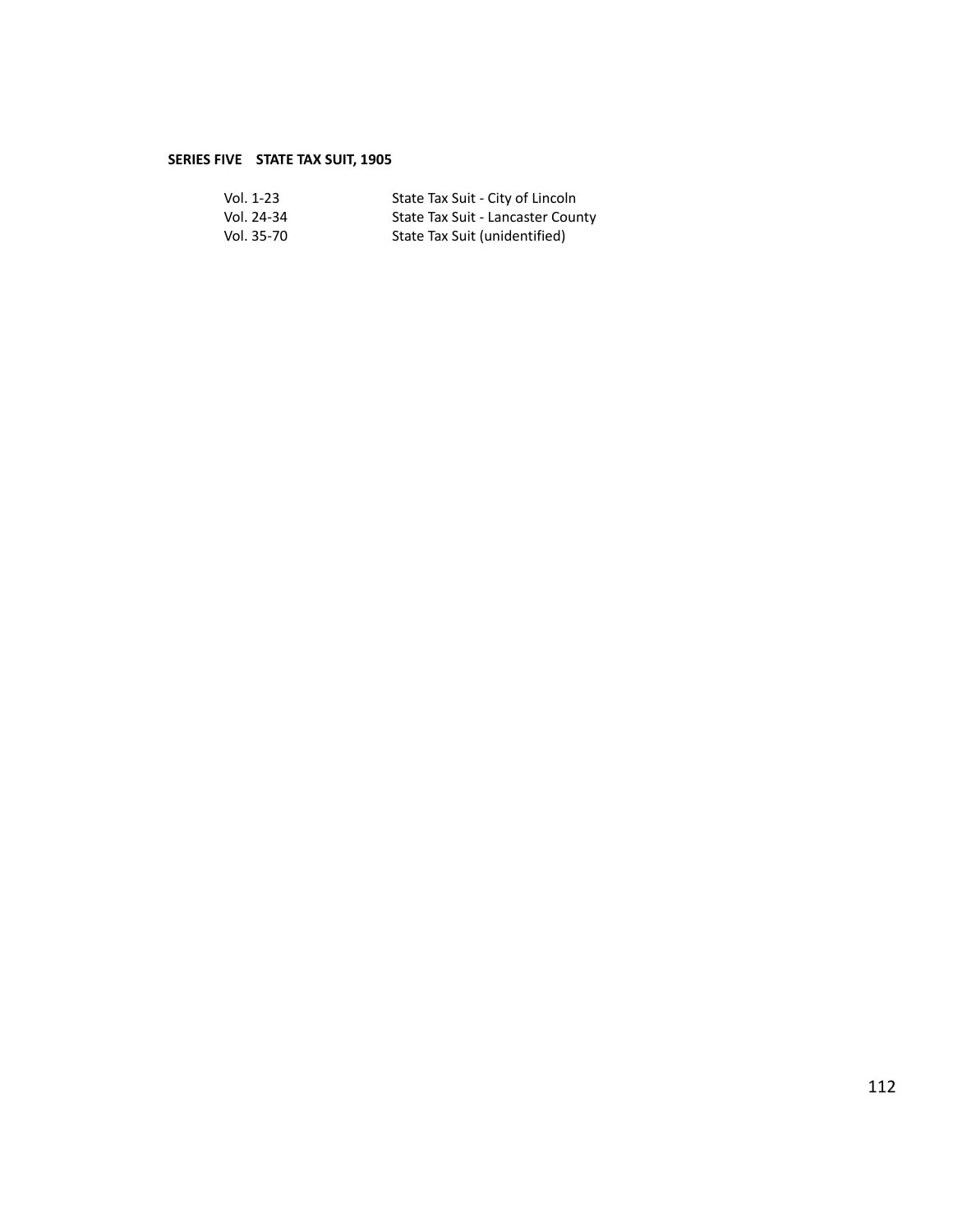# **SUBGROUP TWO TREASURER (cont)**

# **SERIES SIX MISCELLANEOUS RECORDS**

| KN20/05/2 |             |                                       |                                                            |
|-----------|-------------|---------------------------------------|------------------------------------------------------------|
|           | B.07        | f <sub>1</sub>                        | Poll Tax Lists, 1871-1873                                  |
|           |             | f <sub>12</sub>                       | Lists of Taxable Lands, Road Dists 1-4, 1873               |
|           |             | f <sub>0</sub> 3                      | Misc. Tax & census records, 1863-1874                      |
|           |             | f.4                                   | Auto Registration 1926 (A-Z)                               |
| KN01/02/1 |             |                                       |                                                            |
|           | <b>B.12</b> |                                       |                                                            |
|           |             | f <sub>1</sub>                        | Fees paid to election officials, 1870-1872                 |
|           |             | f <sub>2</sub>                        | District Expenditures, 1871-1874                           |
|           | <b>B.13</b> |                                       |                                                            |
|           |             | v.2                                   | Misc. Receipt Book, 1871                                   |
|           |             | v.4                                   | General Fund Warrants, 1872-1873                           |
|           |             | v.1-2 General Fund Ledgers, 1872-1873 |                                                            |
|           |             |                                       |                                                            |
|           | V.5         |                                       | Miscellaneous, 1917-1918                                   |
|           |             |                                       |                                                            |
|           |             |                                       | SERIES SEVEN SPECIAL ASSESSMENTS, 1917-1976                |
|           |             |                                       |                                                            |
|           | R94-33      |                                       |                                                            |
|           |             |                                       | v.1-9 Special Assessments, Water, Sewer, Paving, 1956-1976 |
|           |             |                                       |                                                            |
|           | R96-38      |                                       |                                                            |
|           |             | $v.10-24$                             | Paving and Sewer Districts, 1917-1922                      |
|           |             |                                       |                                                            |
|           | R99-43      |                                       |                                                            |
|           |             |                                       |                                                            |

v.25 Special Assessment Record, School Bonds, 1950's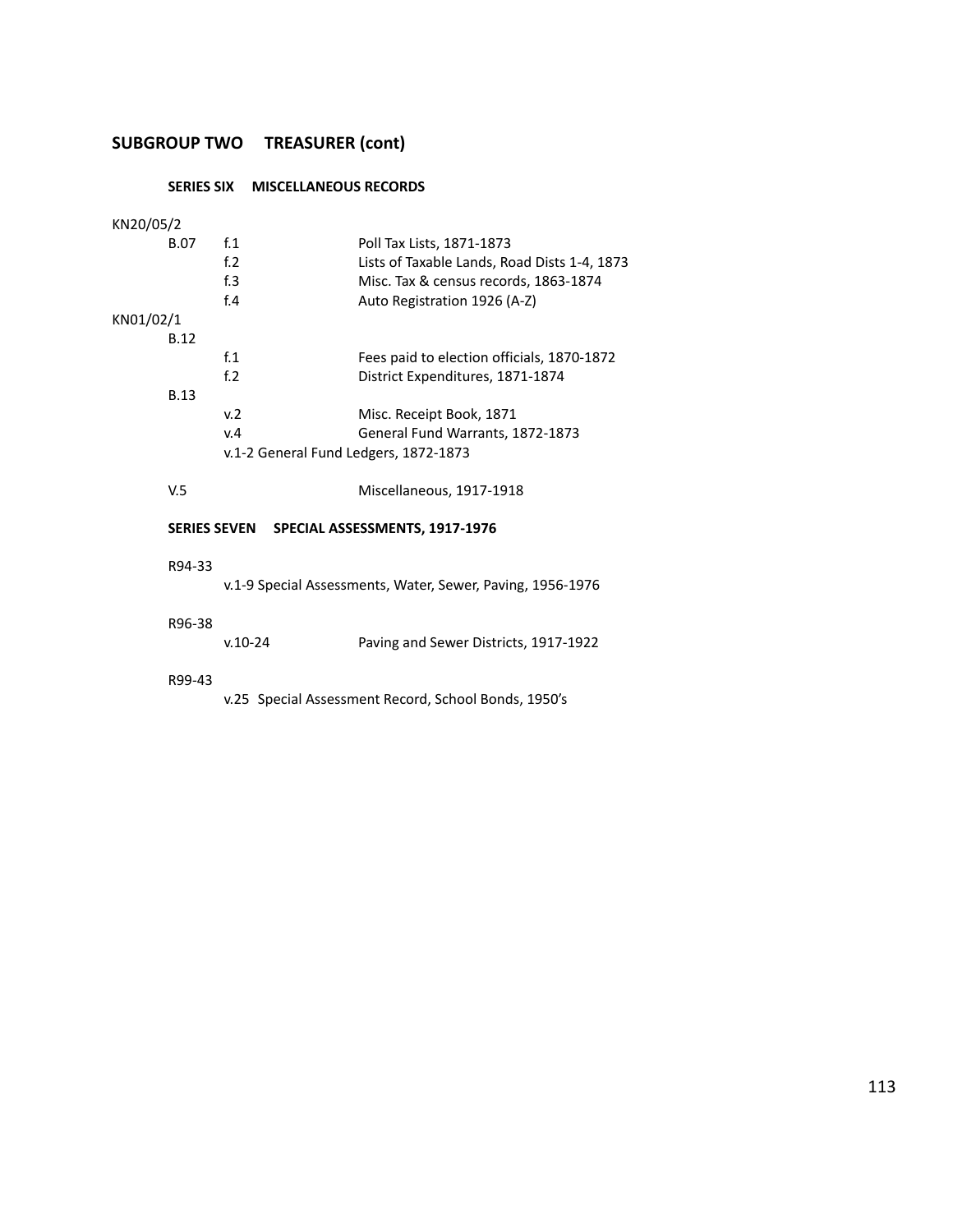Scope and content note:

Subgroup Three, County Board of Commissioners, is divided into six series:

1) County Board Proceedings, 1864-current

2) Paving District Records, 1908-1925

3) Agricultural Association, 1943-1966

- 4) County Board Correspondence and Miscellany, 1867-1997
- 5) Board of Public Welfare, 1967-1993
- 6) Cooperative Extension, 1918-1949

Series One consists of the County Board proceedings, 1864-current. Series Two consists of petitions, contracts, maps, reports, etc. concerning paving districts #1-#49. Series Three includes minutes, 1943-1966, and financial records, 1955-1963, of the Lancaster County Agricultural Association. Series Four, Correspondence and Supplemental Documents was received with the 1939 accession including financial documents, historical material, maps, bonds, and miscellaneous documents, 1867-1879. Series Five, Board of Public Welfare, includes information on Lancaster County relief and welfare problems, 1940, minute of the Board of Public Welfare, 1967-1983, and records of the Mental Health Board. Undated and not inventoried material includes Commissioners Record Vol. A (possibly proceedings) and a Commissioners Ledger, Vol. A.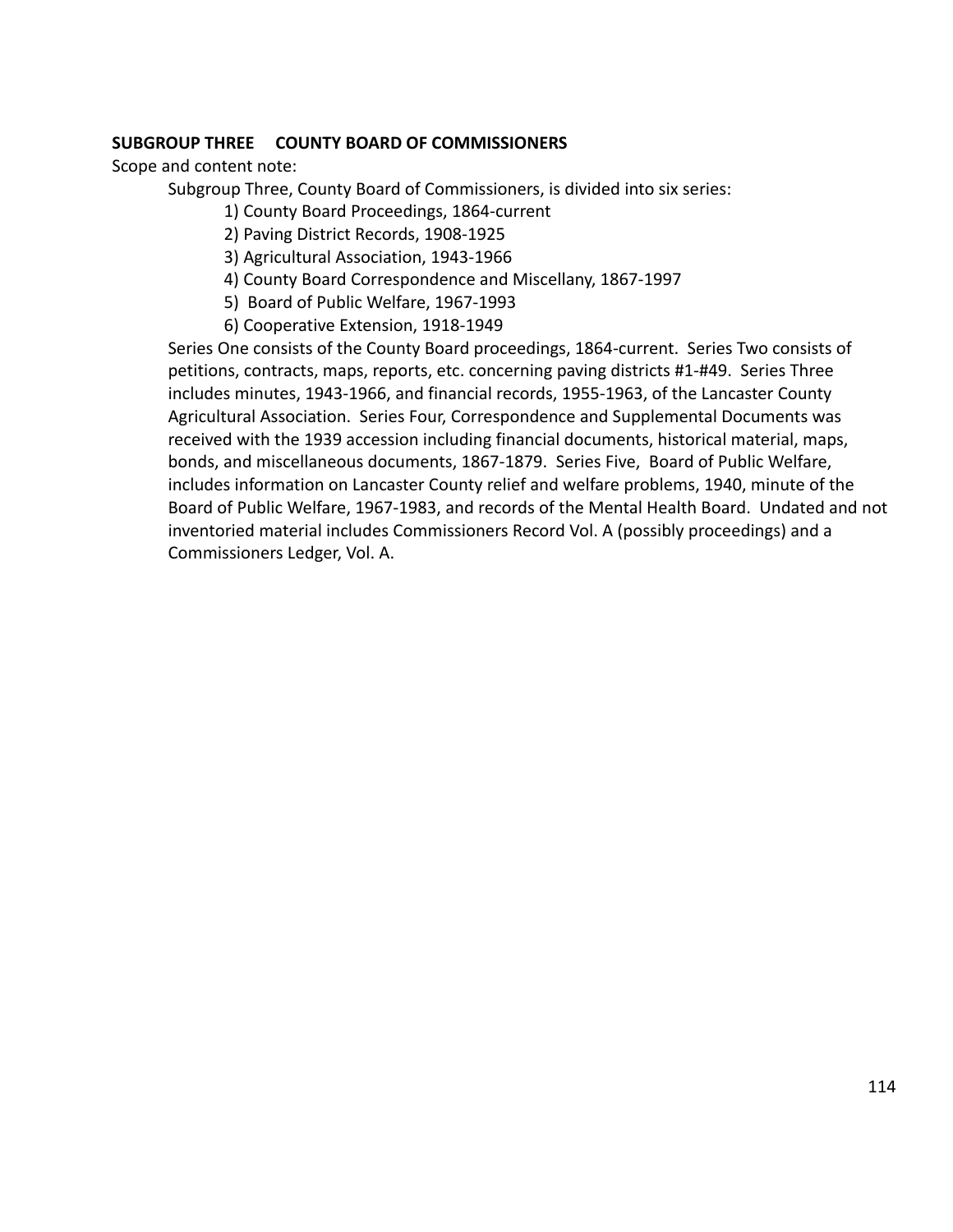# **SERIES ONE COUNTY BOARD PROCEEDINGS, 1864-current**

Access note: The Commissioners Proceedings were filmed by Lancaster County in December 1999. Reference copies are available in the reference room.

| V.A | Proceedings, Bk A                                              |
|-----|----------------------------------------------------------------|
|     | January 2, 1864 - p.136 (December 7, 1868)                     |
|     | V.A(2) Proceedings, Bk A(2)                                    |
|     | January 4, 1869 - p.280 (December 13, 1871)                    |
| V.B | Proceedings, Bk B                                              |
|     | Jan. 2, 1872 - p.495 (September 8, 1875)                       |
| V.C | Proceedings, Bk C                                              |
|     | September 13, 1875 - p.640 (May 20, 1879)                      |
| V.D | Proceedings, Bk D                                              |
|     | Index, A-Z (1879-1883)                                         |
|     | May 27, 1879 - p.603 (December 29, 1883)                       |
| V.E | Proceedings, Bk E                                              |
|     | Index, A-Z (1884-1887)                                         |
|     | January 2, 1884 - p.581 (July 30, 1887)                        |
| V.F | Proceedings, Bk F                                              |
|     | Index, A-Z (1887-1891)                                         |
|     | August 2, 1887 - p.552 (January 7, 1891)                       |
| V.G | Proceedings, Bk G                                              |
|     | Index, A-Z (1891-1895)                                         |
|     | January 13, 1891 - p.633 (January 2, 1895)                     |
| V.H | Proceedings, Bk H                                              |
|     | Index, A-Z (1895-1898)                                         |
|     | January 3, 1895 - p.581 (Aug. 5, 1898)                         |
| V.I | Proceedings, Bk I                                              |
|     | Index, A-Z (1898-1901)                                         |
|     | August 12, 1898 - p.586 (December 31, 1901)                    |
| V.J | Proceedings, Bk J                                              |
|     | Index, A-Z (1902-1904)                                         |
|     | January 2, 1902 - p.531 (January 6, 1904)                      |
| V.K | Proceedings, Bk K                                              |
|     | Index, A-Z (1904-1907)                                         |
|     | January 7, 1904 - p.531 (January 2, 1907)                      |
| V.L | Proceedings, Bk L                                              |
|     | Index, A-Z (1907-1910)                                         |
|     | January 3, 1907 - p.597 (January 5, 1910)                      |
|     | NOTE: See S4, V.3 for Board of Equalization Minutes, 1908-1929 |
| V.M | Proceedings, Bk M                                              |
|     | Index, A-Z (1910-1912)                                         |
|     | January 6, 1910 - p.488 (January 3, 1912)                      |
| V.N | Proceedings, Bk N                                              |
|     | Index, A-Z (1912-1914)                                         |
|     | January 4, 1912 - p.429 (January 7, 1914)                      |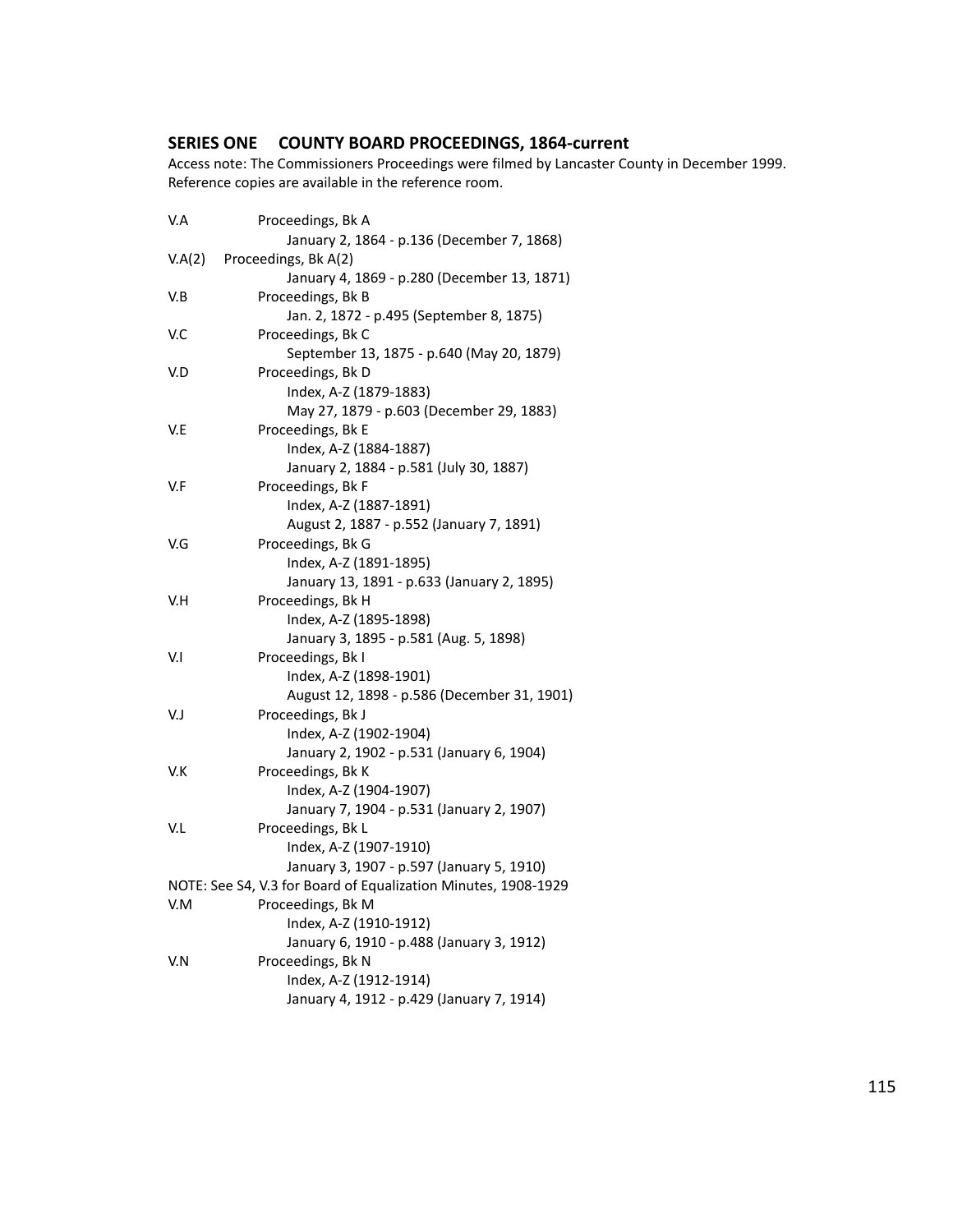# **SUBGROUP THREE COUNTY BOARD (cont)**

| <b>SERIES ONE</b> | <b>COUNTY BOARD PROCEEDINGS (cont)</b>     |
|-------------------|--------------------------------------------|
| V.O               | Proceedings, Bk O                          |
|                   | Index, A-Z (1914-1916)                     |
|                   | January 8, 1914 - p.640 (June 2, 1916)     |
| V.P               | Proceedings, Bk P                          |
|                   | Index, A-Z (1916-1918)                     |
|                   | June 16, 1916 - p.650 (Mar. 30, 1918)      |
| V.Q               | Proceedings, Bk Q                          |
|                   | Index, A-Z (1918-1919)                     |
|                   | April 1, 1918 - p.568 (Oct. 8, 1919)       |
| V.R               | Proceedings, Bk R                          |
|                   | Index, A-Z (1919-1921)                     |
|                   | October 10, 1919 - p.550 (Dec. 27, 1921)   |
| V.S               | Proceedings, Bk S                          |
|                   | Index, A-Z (1922-1924)                     |
|                   | January 3, 1922 - p.616A (Oct. 14, 1924)   |
| V.T               | Proceedings, Bk T                          |
|                   | Index, A-Z (1924-1927)                     |
|                   | October 21, 1924 - p.626 (Sept. 27, 1927)  |
| V.U               | Proceedings, Bk U                          |
|                   | Index, A-Z (1927-1931)                     |
|                   | October 4, 1927 - p.647 (July 21, 1931)    |
| V.V               | Proceedings, Bk V                          |
|                   | Index, A-Z (1931-1934)                     |
|                   | July 28, 1931 - p.632 (July 17, 1934)      |
| V.W               | Proceedings, Bk W                          |
|                   | Index, A-Z (1934-1936)                     |
|                   | July 24, 1934 - p.541 (August 31, 1936)    |
| V.X               | Proceedings, Bk X                          |
|                   | Index, A-Z (1936-1938)                     |
|                   | September 1, 1936 - p.590 (Dec. 27, 1938)  |
| V.Y               | Proceedings, Bk Y                          |
|                   | Index, A-Z (1939-1941)                     |
|                   | January 3, 1939 - p.647 (Feb. 25, 1941)    |
| V.Z               | Proceedings, Bk Z                          |
|                   | Index, A-Z (1941-1943)                     |
|                   | March 4, 1941 - p.557 (Feb. 2, 1943)       |
| V.01              | Proceedings, Bk 1                          |
|                   | Index, A-Z (1943-1945)                     |
|                   | Feb. 9, 1943 - p.634 (Dec. 31, 1945)       |
| V.02              | Proceedings, Bk 2                          |
|                   | Index, A-Z (1946-1948)                     |
|                   | January 8, 1946 - p.672 (Sept.8, 1948)     |
| V.03              | Proceedings, Bk 3                          |
|                   | Index, A-Z (1948-1951)                     |
|                   | September 14, 1948 - p.659 (Jan. 30, 1951) |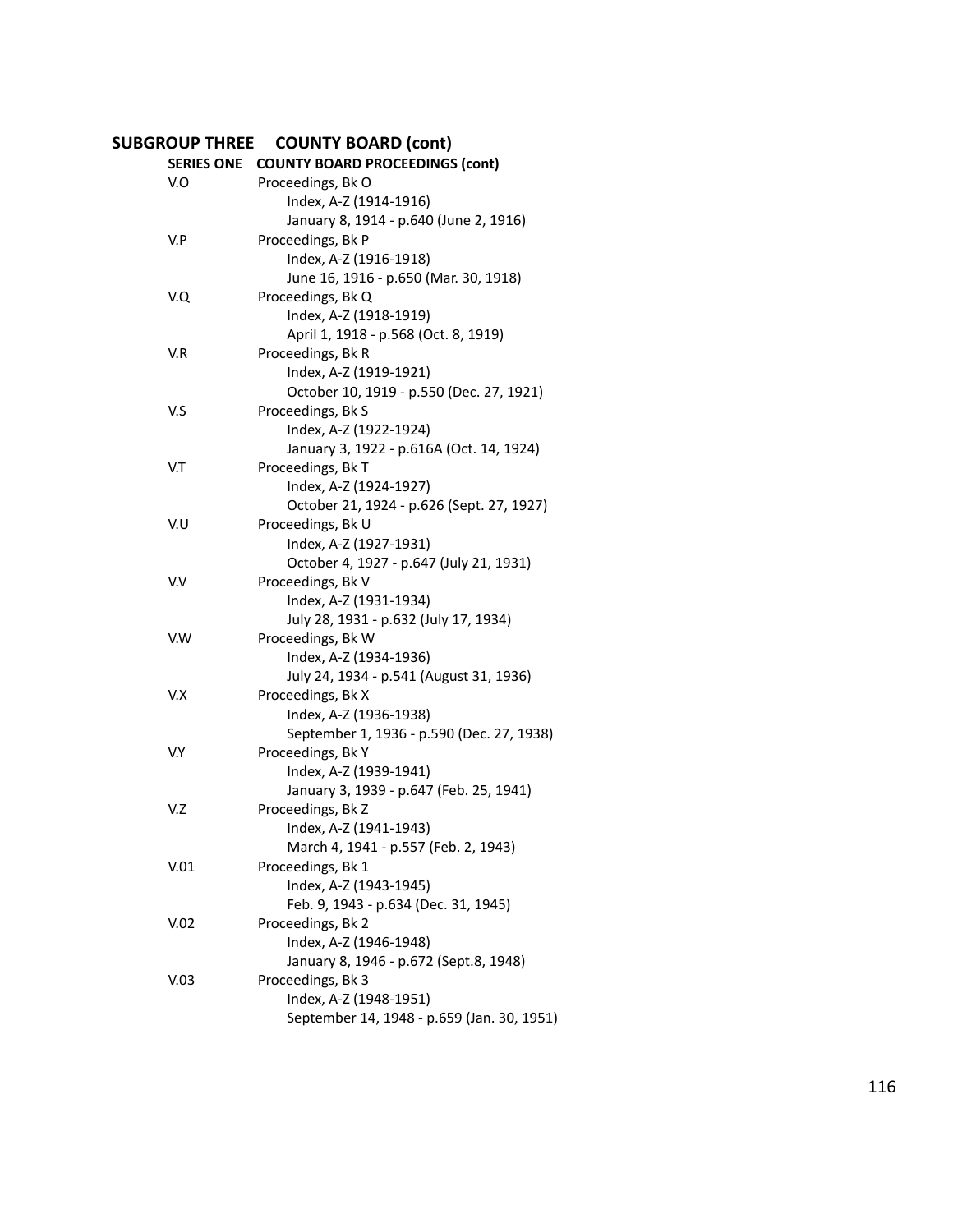# **SUBGROUP THREE COUNTY BOARD (cont)**

| <b>SERIES ONE</b> | <b>COUNTY BOARD PROCEEDINGS (cont)</b>             |
|-------------------|----------------------------------------------------|
| V.04              | Proceedings, Bk 4                                  |
|                   | Index, A-Z (1951-1953)                             |
|                   | February 6, 1951 - p.695 (Jan. 27, 1953)           |
| V.05              | Proceedings, Bk 5                                  |
|                   | Index, A-Z (1953-1954)                             |
|                   | February 3, 1953 - p.609 (Aug. 17, 1954)           |
| V.06              | Proceedings, Bk 6                                  |
|                   | Index, A-Z (1954-1956)                             |
|                   | August 24, 1954 - p.601 (Feb. 14, 1956)            |
| V.07              | Proceedings, Bk 7                                  |
|                   | Index, A-Z (1956-1957)                             |
|                   | February 21, 1956 - July 2, 1957                   |
| V.08              | Proceedings, Bk 8                                  |
|                   | Index, A-Z (1957-1958)                             |
|                   | July 9, 1957 - p.550 (Dec. 30, 1958)               |
| V.09              | Proceedings, Bk 9                                  |
|                   | Index, A-Z (1958-1960)                             |
|                   | December 30, 1958 - p.442 (Feb. 2, 1960)           |
| V.10              | Proceedings, Bk 10                                 |
|                   | Index, A-Z (1960)                                  |
|                   | February 9 - December 27, 1960                     |
| V.11              | Proceedings, Bk 11                                 |
|                   | Index, A-Z (1961)                                  |
|                   | January 3 - October 17, 1961                       |
| V.12              | Proceedings, Bk 12                                 |
|                   | Index, A-Z (1961-1962)                             |
|                   | October 24, 1961 - p.245 (Dec. 23, 1962)           |
| V.13              | Proceedings, Bk 13                                 |
|                   | Index, A-Z (1962-1963)                             |
|                   | October 30, 1962 - p.126 - May 14, 1963            |
| V.14              | Proceedings, Bk 14                                 |
|                   | Index, A-Z (1963-1964)                             |
|                   | May 21, 1963 - p.201 (Mar. 17, 1964)               |
| V.15              | Proceedings, Bk 15                                 |
|                   | Index, A-Z (1964-1965)                             |
|                   | March 24, 1964 - p.193 (Jan. 26, 1965)             |
| film              |                                                    |
| <b>SERIES ONE</b> | <b>COUNTY BOARD PROCEEDINGS - MICROFILM RECORD</b> |
| Roll #1           | Commissioners Proceedings, Bk A                    |
| MP4339            | p.1 - January 2, 1864                              |
| 1573 pp.thru      |                                                    |
| 1603 frames       | Commissioners Proceedings, Bk C                    |
| Diazo neg.        | p.640 - May 20, 1879                               |
| 16 <sub>mm</sub>  |                                                    |
| ratio 32:1        | RETAKES: Bk A-2 pp. 218-219 missed in              |
|                   |                                                    |

SF20724 filming retaken at end of reel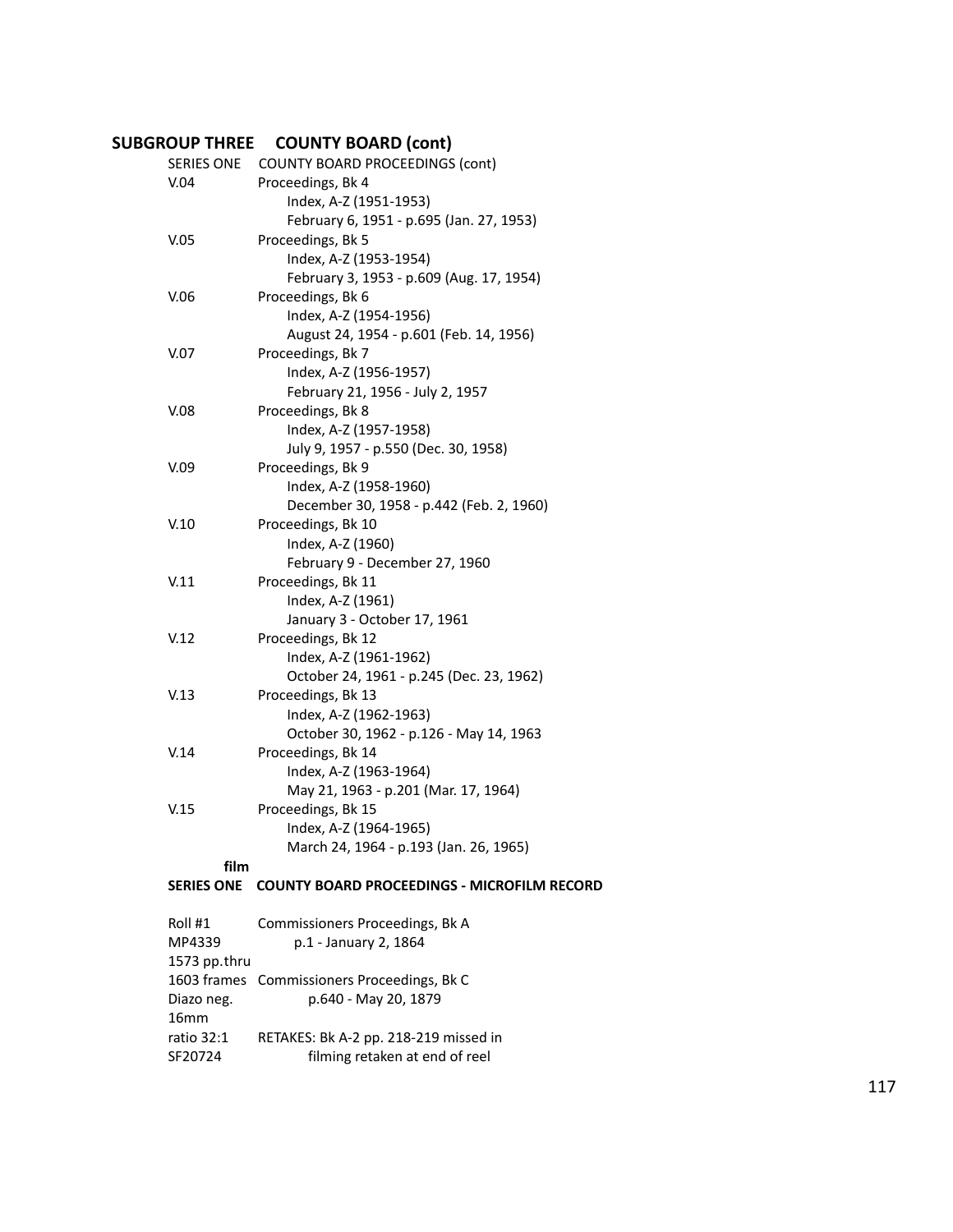#### **SUBGROUP THREE COUNTY BOARD (cont)**

**film SERIES ONE COUNTY BOARD PROCEEDINGS - MICROFILM RECORD** Roll #2 Commissioners Proceedings, Bk D MP4339 Index, A-Z (1879-1883) 1586 pp. p.1 - May 27, 1879 1575 frames thru Diazo neg. Commissioners Proceedings, Bk F 16mm p.267 - December 15, 1888 ratio 32:1 SF27026 RETAKES, end of reel Bk D, pp. 31, 56, 207 (dark originals) Bk D, pp. 127, 147, 351 (to improve news clippings - poor originals) Bk E, pp. 261, 331, 502 (to improve news clippings) Bk E, p.402 - missed in filming Bk F, pp. 103 & 262 (news clippings) Roll #3 Commissioners Proceedings, Bk F (cont) MP4339 p.267 - December 15, 1888 1553 pp.thru 1570 frames Commissioners Proceedings, Bk H Diazo neg. p.543 - May 28, 1898 16mm ratio 32:1 RETAKES, end of reel: SF27027 Bk F, p.539 (news clippings) Bk G, pp. 331, 479, 591 (news clippings) Bk H, pp. 8, 278, 325, 411 (news clippings) Roll #4 Commissioners Proceedings, Bk G (cont) MP0398 p.526 - May 4, 1894 1961 thru 35mm neg. Commissioners Proceedings, Bk J 1489 pp. p.49 - March 12, 1902 745 frames Ratio 18:1 Roll #5 Commissioners Proceedings, Bk J (cont) MP0398 p.50 - March 12, 1902 (cont) 1961 thru 1515 pp. Commissioners Proceedings, Bk L (indexed) 758 frames p.491 - January 30, 1909 ratio 18:1 Silver neg. 35mm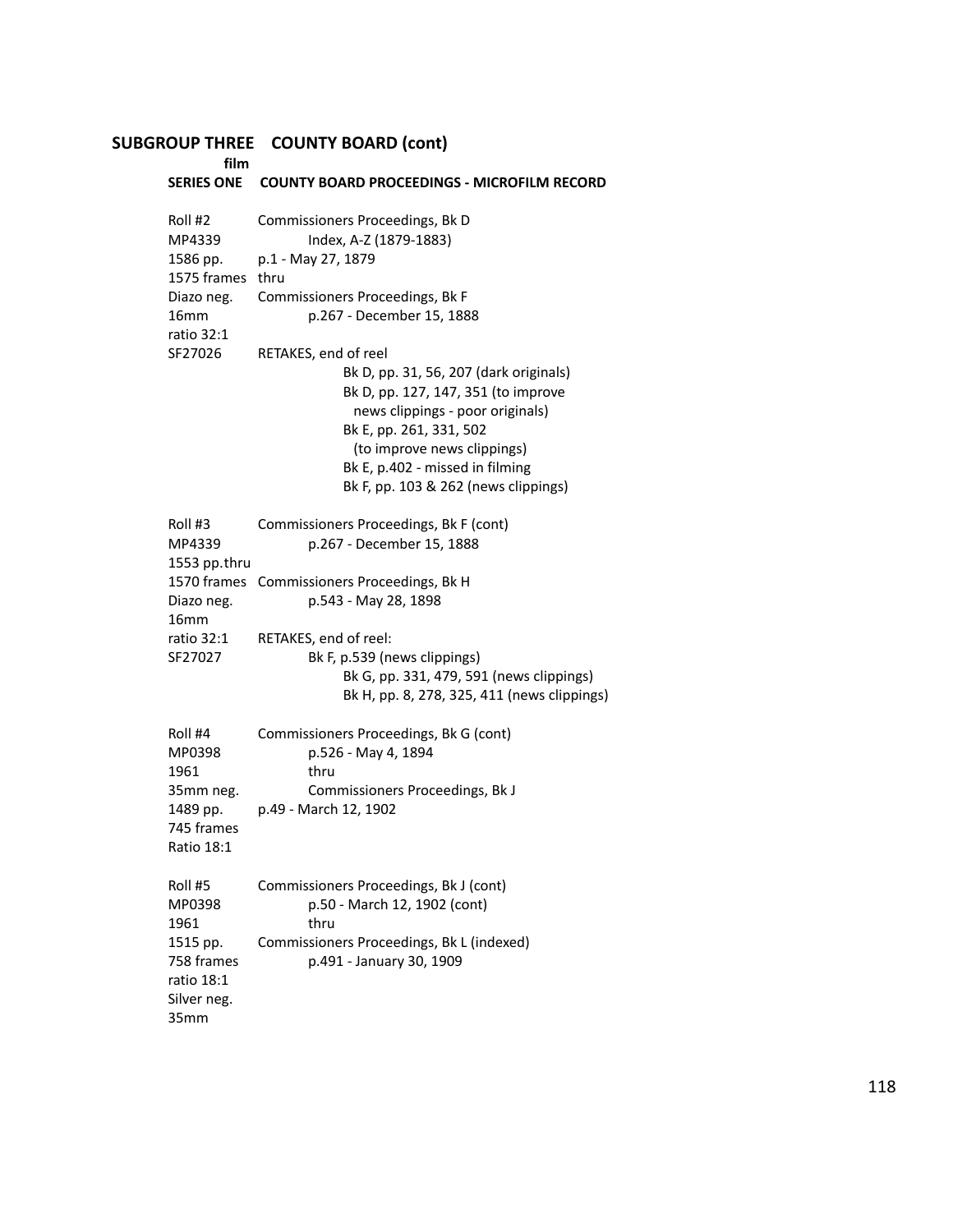| film                                                     |                                                                                                                              |
|----------------------------------------------------------|------------------------------------------------------------------------------------------------------------------------------|
| <b>SERIES ONE</b>                                        | <b>COMMISSIONERS PROCEEDINGS - MICROFILM RECORD</b>                                                                          |
| Roll #6<br>MP0398<br>1961                                | Commissioners Proceedings, Bk L (cont)<br>p.492 - January 39, 1909 (cont)<br>thru                                            |
| 1574 pp.<br>787 frames<br>ratio 18:1                     | Commissioners Proceedings, Bk O (indexed)<br>p.395 attachments (2 pp), Articles<br>of incorporation, Poindexter Bottling Co. |
| Silver neg.<br>35 <sub>mm</sub>                          | August 17, 1915                                                                                                              |
| Roll #7<br>MP0398<br>1961                                | Commissioners Proceedings, Bk O (cont)<br>p.396 - claims, August 17, 1915<br>thru                                            |
| 961 pp.<br>461 frames<br>Silver neg.<br>35 <sub>mm</sub> | Commissioners Proceedings, Bk P (indexed)<br>p.650 - March 30, 1918                                                          |
| Roll #8<br>MP4339 (1999)<br>1475 pp.thru                 | Commissioners Proceedings, Bk P cont.<br>p.299 - July 16, 1917                                                               |
| Diazo neg.<br>16 <sub>mm</sub>                           | 1500 frames Commissioners Proceedings, Bk R (indexed)<br>p.421 - May 10, 1921                                                |
| AR#7<br>SF copy                                          | RETAKES, End of Reel:<br>Bk P, p.421 (news clipping)<br>Bk Q, p.34 - Missed in original filming                              |
|                                                          | NOTE: Bk P, pp. 651-672 are blank                                                                                            |
| Roll #9<br>MP4339<br>1595 pp.thru                        | Commissioners Proceedings, Bk R (cont)<br>p.422 - May 10, 1921                                                               |
| 1626 frames<br>ratio 32:1<br>Diazo Neg.                  | Commissioners Proceedings, Bk U<br>Index, A-N (1927-1931)                                                                    |
| 16 <sub>mm</sub><br>AR# 8<br>SF Copy                     | ADDITION, End of Reel<br>Bk U (1927-1931), Index pp. 9-57 (B-N)                                                              |
|                                                          |                                                                                                                              |

RETAKE, following addition, end of reel Bk T, p.360 - MISSED IN FILMING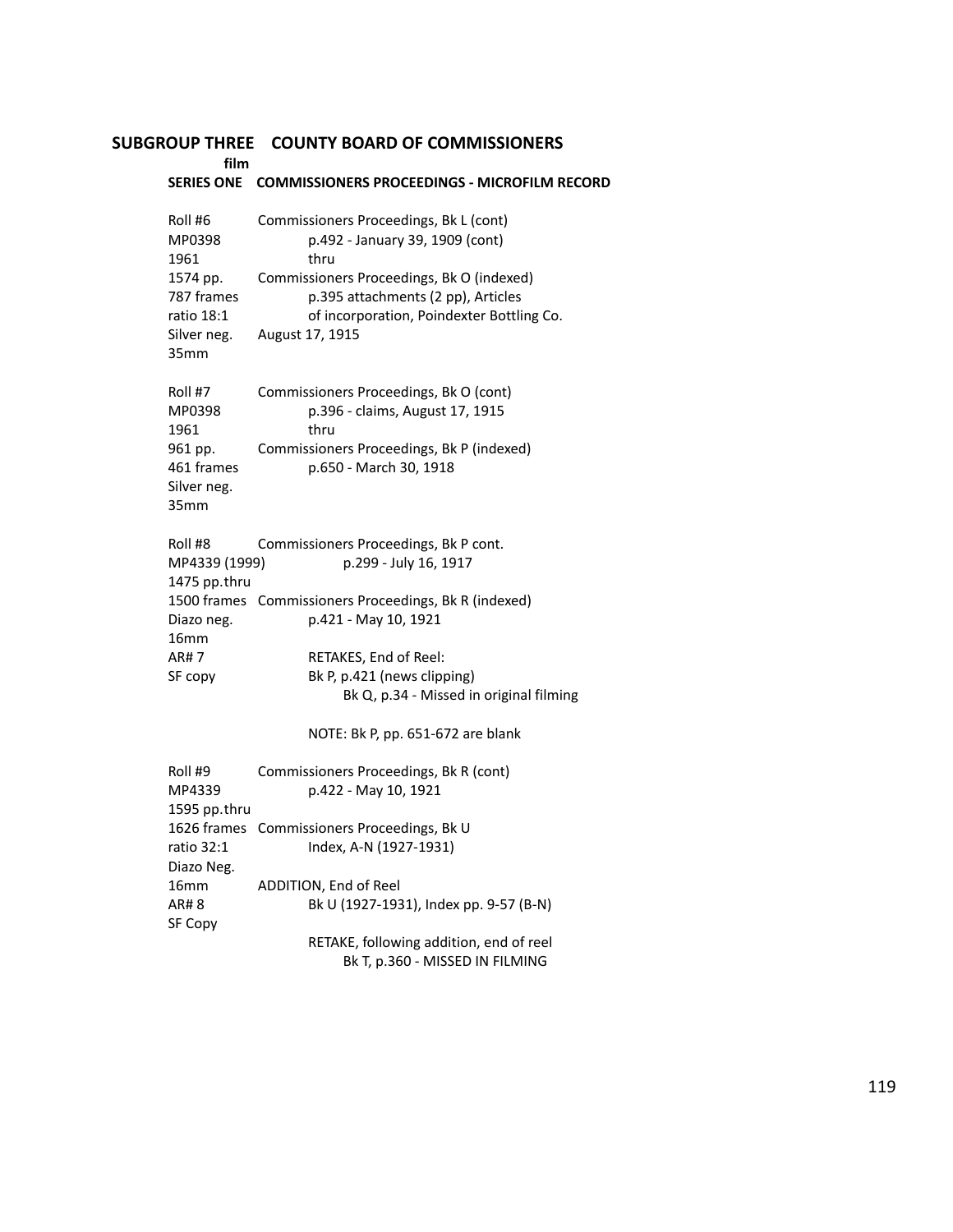# **SUBGROUP THREE COUNTY BOARD OF COMMISSIONERS film SERIES ONE COUNTY BOARD PROCEEDINGS - MICROFILM RECORD** Roll #10 Commissioners Proceedings, Bk U (cont) MP4339 Index, p.57 (1927-1931), N-Z 1361 pp. p.1 - October 4, 1927 1374 frames thru ratio 32:1 Commissioners Proceedings, Bk V (indexed) Diazo Neg. p.570 - May 1, 1934 16mm AR #9 SF Copy Roll #11 Commissioners Proceedings, Bk V (cont) MP0398 p.142 - May 3, 1932 1961 thru 1816 pp. Commissioners Proceedings, Bk X 911 frames p.590 - December 27, 1938 ratio 18:1 Silver neg. 35mm Roll #12 Commissioners Proceedings, Bk Y MP4339 Index, A-Z (1939-1941) 1364 pp. p.1 - January 3, 1939 1371 frames thru ratio 32:1 Commissioners Proceedings, Bk Z Diazo Neg. p.557 - February 2, 1943 16mm (AR#11) SF Copy Roll #13 Commissioners Proceedings, Bk 1 MP0398 Index, A-Z (1943-1945) 1961 p.1 - February 9, 1943 1612 pp. thru 806 frames Commissioners Proceedings, Bk 3 Silver Neg. 1ndex, A-T (1948-1951) ratio 18:1 35mm Roll #14 Commissioners Proceedings, Bk 3 (cont) MP0398 Index cont. U-Z (1948-1951) 1961 p.1 - September 14, 1948 1680 pp. thru 840 frames Commissioners Proceedings, Bk 5 (indexed) Silver Neg. p.73 - March 31, 1953 ratio 18:1 35mm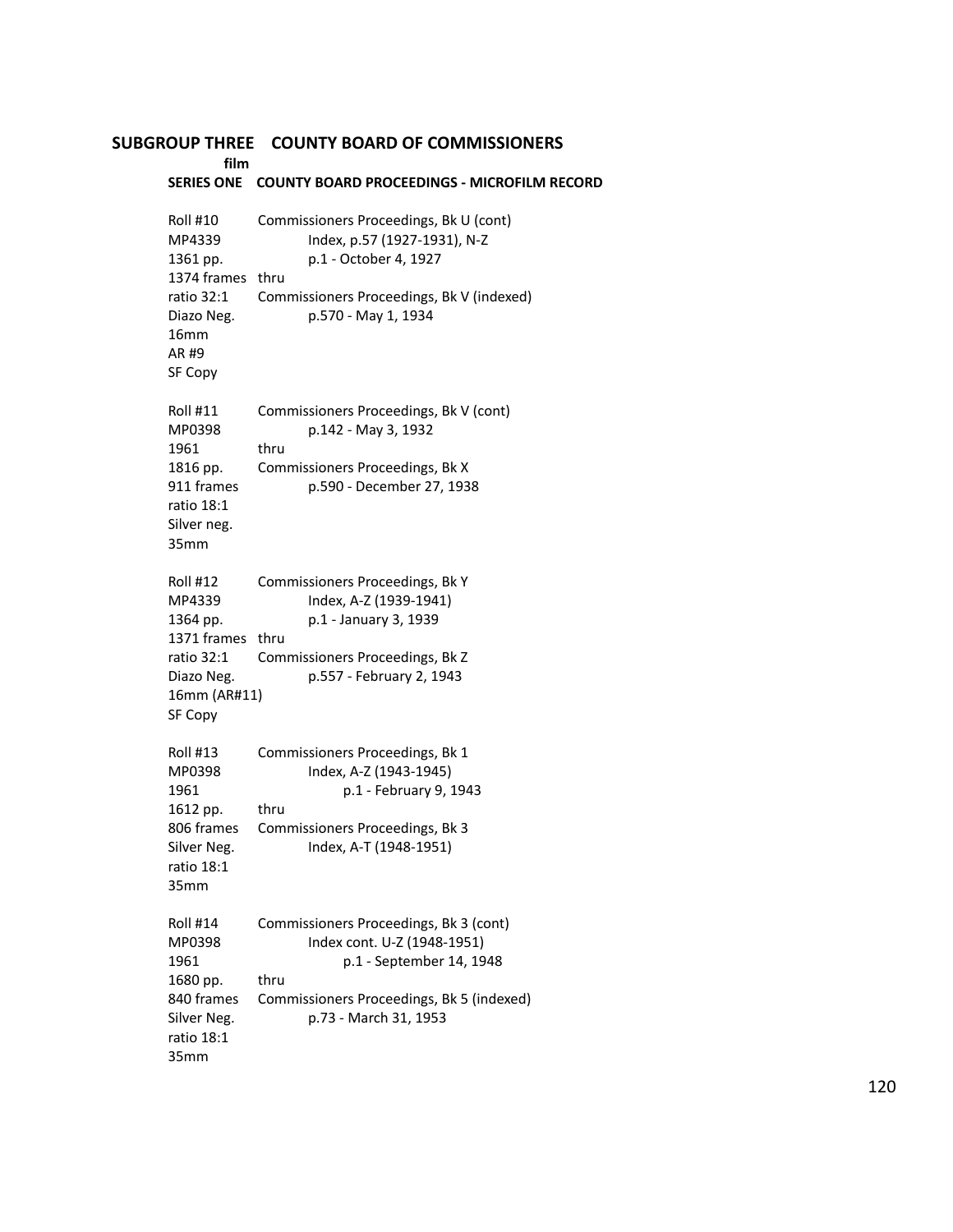Roll #15 Commissioners Proceedings, Bk 5 cont.

**film**

# **SERIES ONE COUNTY BOARD PROCEEDINGS - MICROFILM RECORD**

| MP0398           | p.74 - March 31, 1953                          |  |  |
|------------------|------------------------------------------------|--|--|
| 1961             | thru                                           |  |  |
| 1698 pp.         | Commissioners Proceedings, Bk 7                |  |  |
| 849 frames       | p.367 - January 22, 1957                       |  |  |
| Silver Neg.      |                                                |  |  |
| ratio 18:1       | NOTE: Bk 7 begins p. 75-76 recopied before     |  |  |
| 35 <sub>mm</sub> | index to Bk 7                                  |  |  |
|                  |                                                |  |  |
| Roll #16         | Commissioners Proceedings, Bk 7 cont.          |  |  |
| MP0398           | p.368 - January 22, 1957 cont.                 |  |  |
| 1961             | thru                                           |  |  |
| 831 pp.          | Commissioners Proceedings, Bk 8 (indexed)      |  |  |
| 416 frames       | p.550 - December 30, 1958                      |  |  |
| Silver Neg.      |                                                |  |  |
| ratio 18:1       | NOTE: Bk 8 starts AB@ index cont., ehtn        |  |  |
| 35mm neg.        | pp.117-118 recopied, then Index A-Z            |  |  |
|                  |                                                |  |  |
| Roll #17         | Commissioners Proceedings, Bk 9 (indexed)      |  |  |
| MP4339           | p.1 - December 30, 1958 cont.                  |  |  |
| 1999             | thru                                           |  |  |
| 988 pp.          | Commissioners Proceedings, Bk 11               |  |  |
|                  | 1570 framers p.109 - June 27, 1961             |  |  |
| 32:1 ratio       |                                                |  |  |
| Diazo Neg.       | Note: Bk 10 begins with loose notes, 1958-1960 |  |  |
| 16mm             | filmed before index A-Z                        |  |  |
| Roll #17A        | Commissioners Proceedings, Bk 11               |  |  |
| MP0398           | Index, A-Z (Jan-Oct. 1961)                     |  |  |
| 1961             | thru                                           |  |  |
| 792 pp.          | Commissioners Proceedings, Bk 11               |  |  |
| 396 frames       | p.191 - October 17, 1961                       |  |  |
| 18:1 ratio       |                                                |  |  |
| Silver Neg.      | NOTE: Filmed to enhance readability of Bk 11   |  |  |
| 35mm             | (better ratio & better copies of photostats)   |  |  |
|                  |                                                |  |  |
| Roll #18         | Commissioners Proceedings, Bk 11 (cont)        |  |  |
| MP4339           | p.110 (November 25, 1960)                      |  |  |
| 1311 pp.thru     |                                                |  |  |
| 1327 frames      | Commissioners Proceedings, Bk 13 (indexed)     |  |  |
| 32:1 ratio       | p.118 - April 30, 1963                         |  |  |
| Diazo Neg.       |                                                |  |  |
| 16 <sub>mm</sub> | RETAKES, END OF REEL:                          |  |  |
|                  | Bk 12, Index AMC@, missed in filming           |  |  |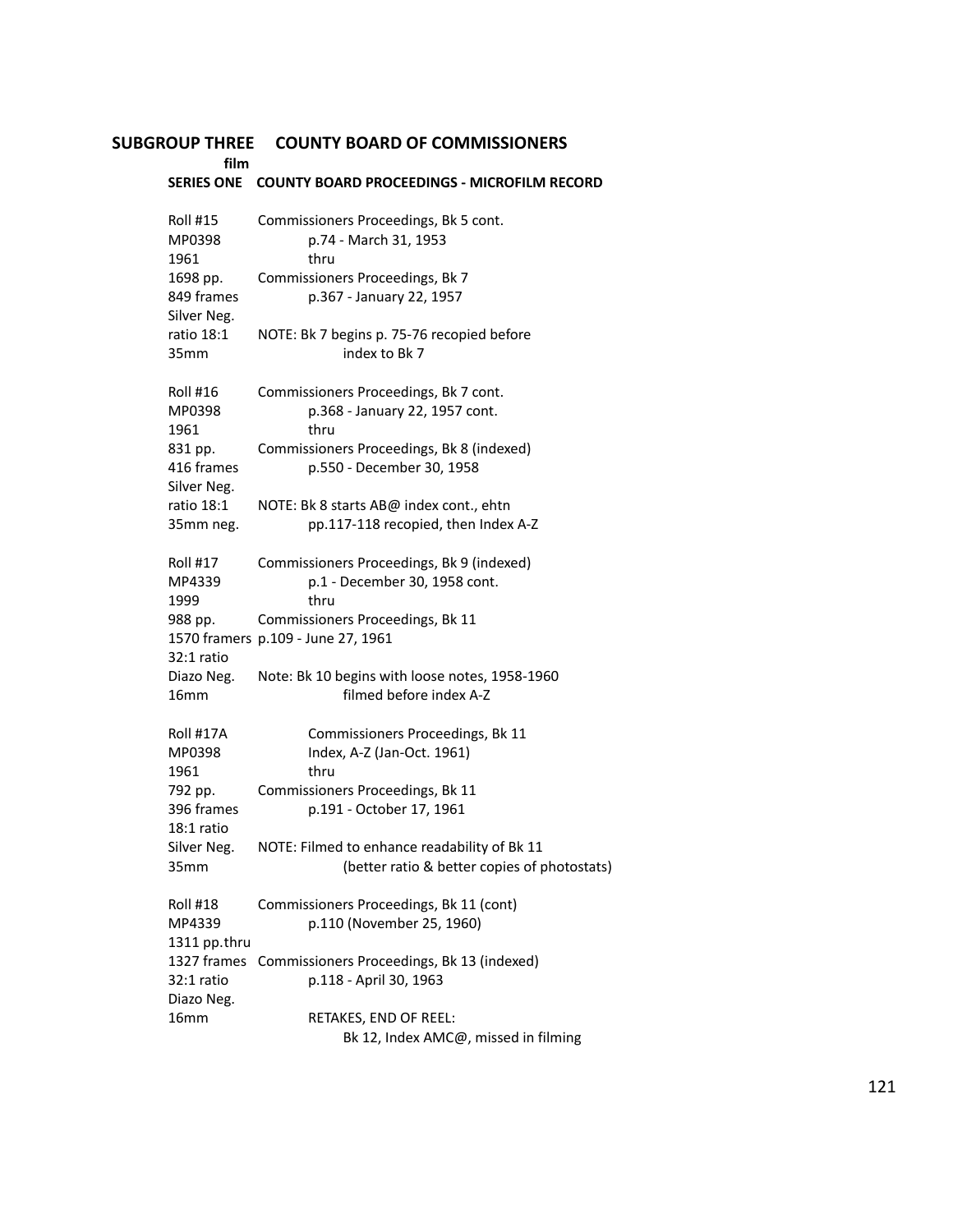**film**

#### **SERIES ONE COUNTY BOARD PROCEEDINGS - MICROFILM RECORD**

| Roll #19<br>MP0398 | Commissioners Proceedings, Bk 13 (indexed)<br>Index A-Z (1962-1963) |
|--------------------|---------------------------------------------------------------------|
| 1756 pp            | thru                                                                |
|                    | 1130 frames Commissioners Proceedings, Bk 15 (indexed)              |
| $18:1$ ratio       | p.193 - January 26, 1965                                            |
| Silver Neg.        |                                                                     |
| 35 <sub>mm</sub>   |                                                                     |

#### **SERIES ONE COUNTY BOARD PROCEEDINGS - NOT ON MICROFILM**

| V.16 | Feb. 02, 1965 - Dec. 28, 1965 |
|------|-------------------------------|
| V.17 | Jan. 04, 1966 - Mar. 28, 1967 |
| V.18 | Apr. 04, 1967 - Jan. 16, 1968 |
| V.19 | Jan. 23, 1968 - Jan. 28, 1969 |
| V.20 | Feb. 04, 1969 - Jan. 27, 1970 |
| V.21 | Feb. 03, 1970 - Dec. 29, 1970 |
| V.22 | Jan. 05, 1971 - Dec. 28, 1971 |
| V.23 | Jan. 04, 1972 - Dec. 26, 1972 |
| V.24 | Jan. 02, 1973 - Dec. 26, 1973 |
| V.25 | Jan. 08, 1974 - Dec. 31, 1974 |
| V.26 | Jan. 07, 1975 - Dec. 30, 1975 |
| V.27 | Jan. 06, 1976 - May 31, 1977  |
| V.28 | June 07, 1977 - Sept 19, 1979 |
| V.29 | Sept 25, 1979 - May 20, 1982  |
| V.30 | June 01, 1982 - Feb. 28, 1984 |
| V.31 | Mar. 06, 1984 - June 11, 1985 |
| V.32 | June 18, 1985 - Dec. 23, 1986 |
| V.33 | Jan. 06, 1987 - May 10, 1988  |
| V.34 | May 17, 1988 - Feb. 14, 1989  |
| V.35 | Feb. 21, 1985 - Dec. 26, 1989 |
| V.36 | Jan. 21, 1990 - Dec. 18, 1990 |
| V.37 | Jan. 03, 1991 - Dec. 31, 1991 |
|      |                               |

## Accessions, 1994-2003

Minutes, 1975-1998 (2 boxes)

including South Street Campus, 1993-1998

and Lakeside Development Task Force, 1993-1996

Minutes, 1983-1994; 1992-1996

Staff Meetings and Agendas

Minutes, 1997-2000

Minutes, 2000 (2 boxes)

Minutes, 2001 (3 boxes)

Minutes, 2002-2003 (6 boxes)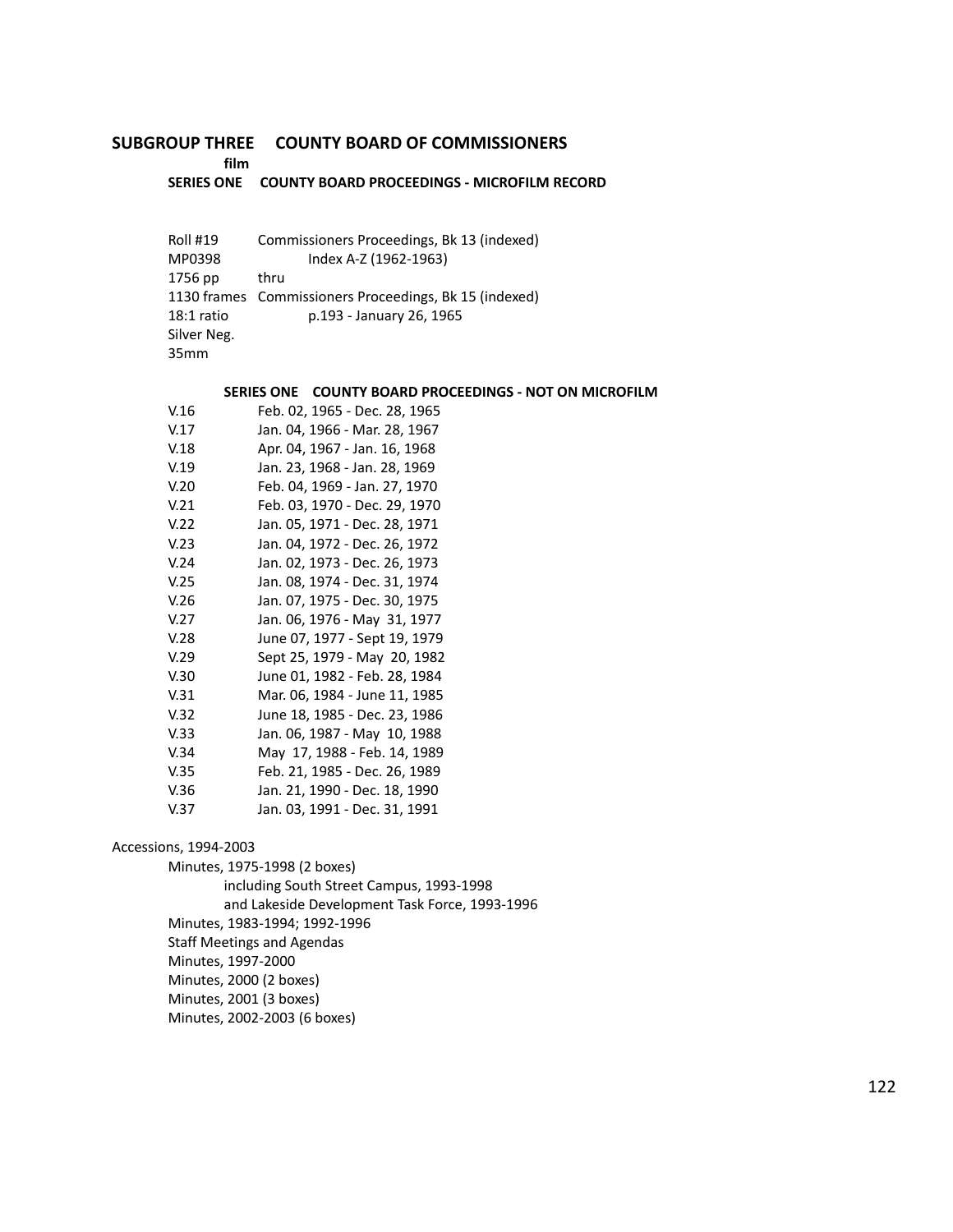# **SERIES TWO PAVING DISTRICT RECORDS, 1908-1925**

- NOTE: Includes petitions, commissioners resolutions, contracts, maps, expenses, etc. for the different paving districts of Lancaster County.
- Box 16 Paving District #1 #10 (1908-1919)
- Box 17 Paving District #11 #19-26 (1916-1919)
- Box 18 Paving District #19 (cont), 1920-1924 thru

Paving District #24 (1918-1919)

Box 19 Paving District #25 - #49 (1918-1925) Paving Districts #72 & #73 (1948-1949)

# **SERIES THREE AGRICULTURAL ASSOCIATION, 1943-1966**

- v.1 Minutes, Dec. 1943 Nov. 1966
- v.2 Financial Record, 1955-1963

# **SERIES FOUR CORRESPONDENCE AND MISCELLANY, 1867-1997**

#### KN20/06/2

| v.01          |                                                                                                   | Commissioners Misc., V.A (129 pp), indexed, 1880-96<br>includes official opinions on commissioners matters,<br>general correspondence, estimates, receipts, etc |  |
|---------------|---------------------------------------------------------------------------------------------------|-----------------------------------------------------------------------------------------------------------------------------------------------------------------|--|
| V.02          |                                                                                                   | Commissioners Fund Ledger A, 1871-1873 (indexed)                                                                                                                |  |
| V.03          | Board of Equalization Minutes (indexed), 1908-1929                                                |                                                                                                                                                                 |  |
| V.04          | Transcript of Commissioners Proceedings from Havelock<br>Times, Dec. 1922 - Aug. 1934 (KN20/05/2) |                                                                                                                                                                 |  |
| <b>Box 12</b> |                                                                                                   |                                                                                                                                                                 |  |
|               | f.5                                                                                               | List of early settlers, 1867                                                                                                                                    |  |
|               | f.6                                                                                               | Annals of first post office & county seats<br>of Lancaster County, n.d.                                                                                         |  |
|               | f.8                                                                                               | Affidavits of publication, 1873                                                                                                                                 |  |
|               | f.13                                                                                              | Insurance policy on Lancaster County<br>Poor House, 1872/1873                                                                                                   |  |
|               | f.14                                                                                              | Relief and Welfare Problems, 1940                                                                                                                               |  |
|               | f.15                                                                                              | Agricultural Acreage Reports (pct), 1878-1879<br>Amount of grain sowed and raised                                                                               |  |
| <b>Box 13</b> |                                                                                                   |                                                                                                                                                                 |  |

- v.1 Name List (purpose unknown)
- v.5 Registered Mail list, 1870-1875
- v.6 Misc. Index Book, n.d.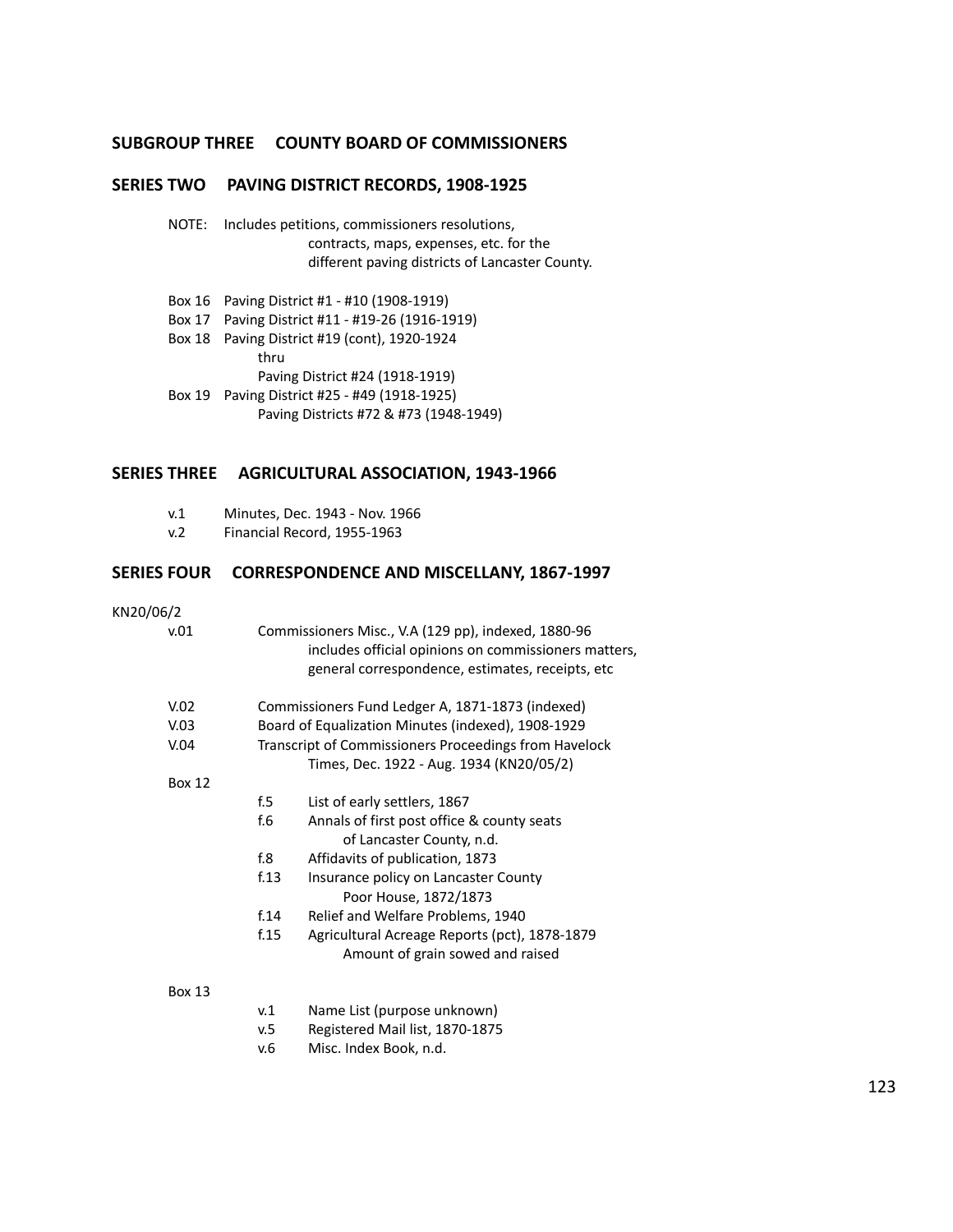- B. Petitions and Appointments, 1881-1923 (R96-31A)
- B. Bids, Road Petitions, 1952-1978, Hwy Specs, 1926, and appointments, 1952-1957 (R97-08)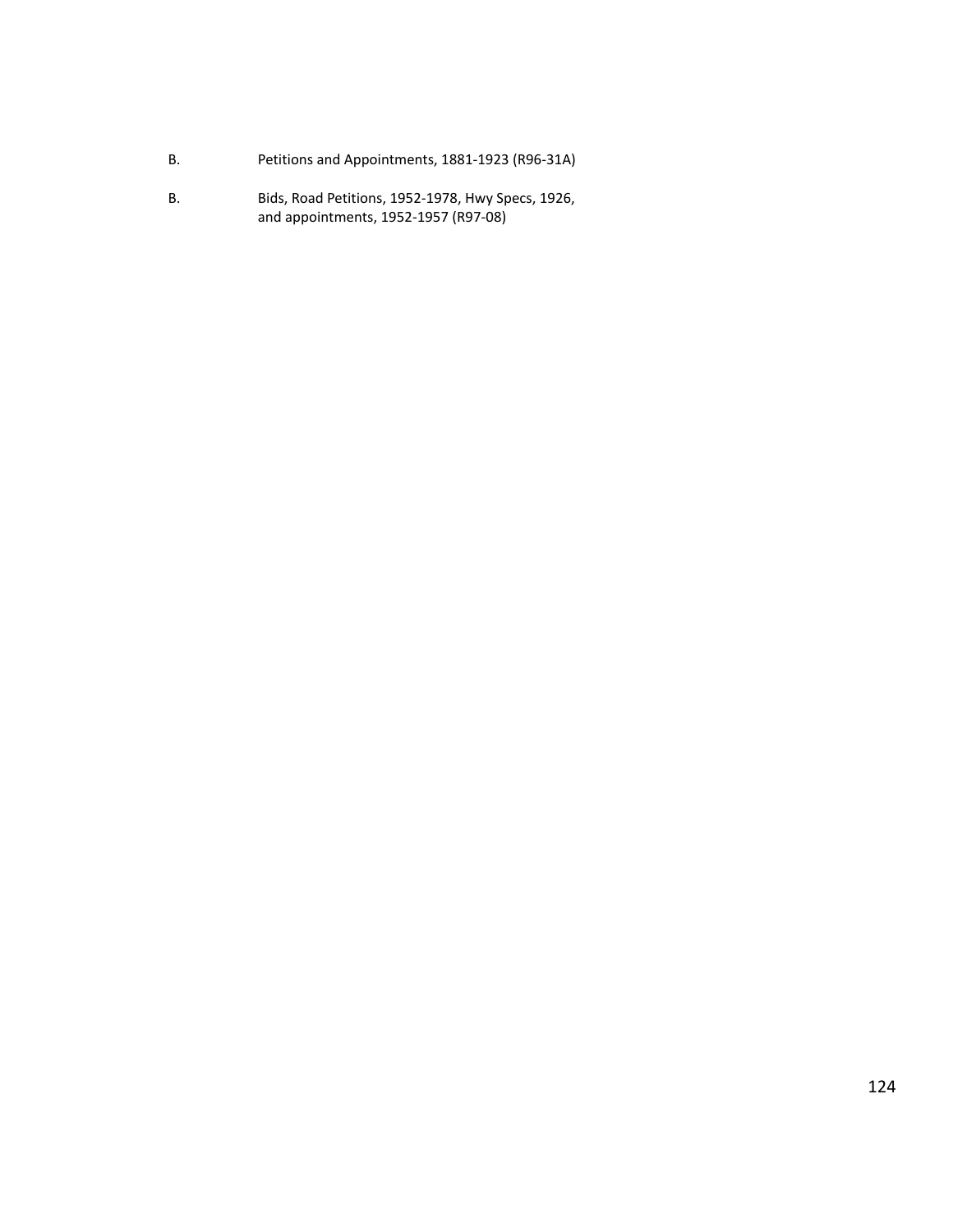# **SERIES FOUR CORRESPONDENCE AND MISCELLANY, 1867-1997**

- R97-08 Reports and Miscellaneous including Reports, 1953-1958 (w/photos of old courthouse) Lancaster County Building Authority, 1956-1958
- R2003-12 Administrative Correspondence and Reports A-Z, 1967-1994 includes Motor Vehicle Consolidation Committee and new facility Management Team minutes, 1982-1995 St. Francis Chapel Façade, 1994 Lincoln Housing Authority
- KN22/04/1 Topical Files, 1983-1994

## **SERIES FIVE BOARD OF PUBLIC WELFARE, 1967-1993**

- V.1-2 Minutes, 1967-1983
- R96-38 Office of Mental Retardation, Minutes, 1971-1993

## **SERIES SIX COOPERATIVE EXTENSION, 1918-1949**

- B.1 KN2/02/3 1918-1935
- B.2 KN2/02/4 1935-1949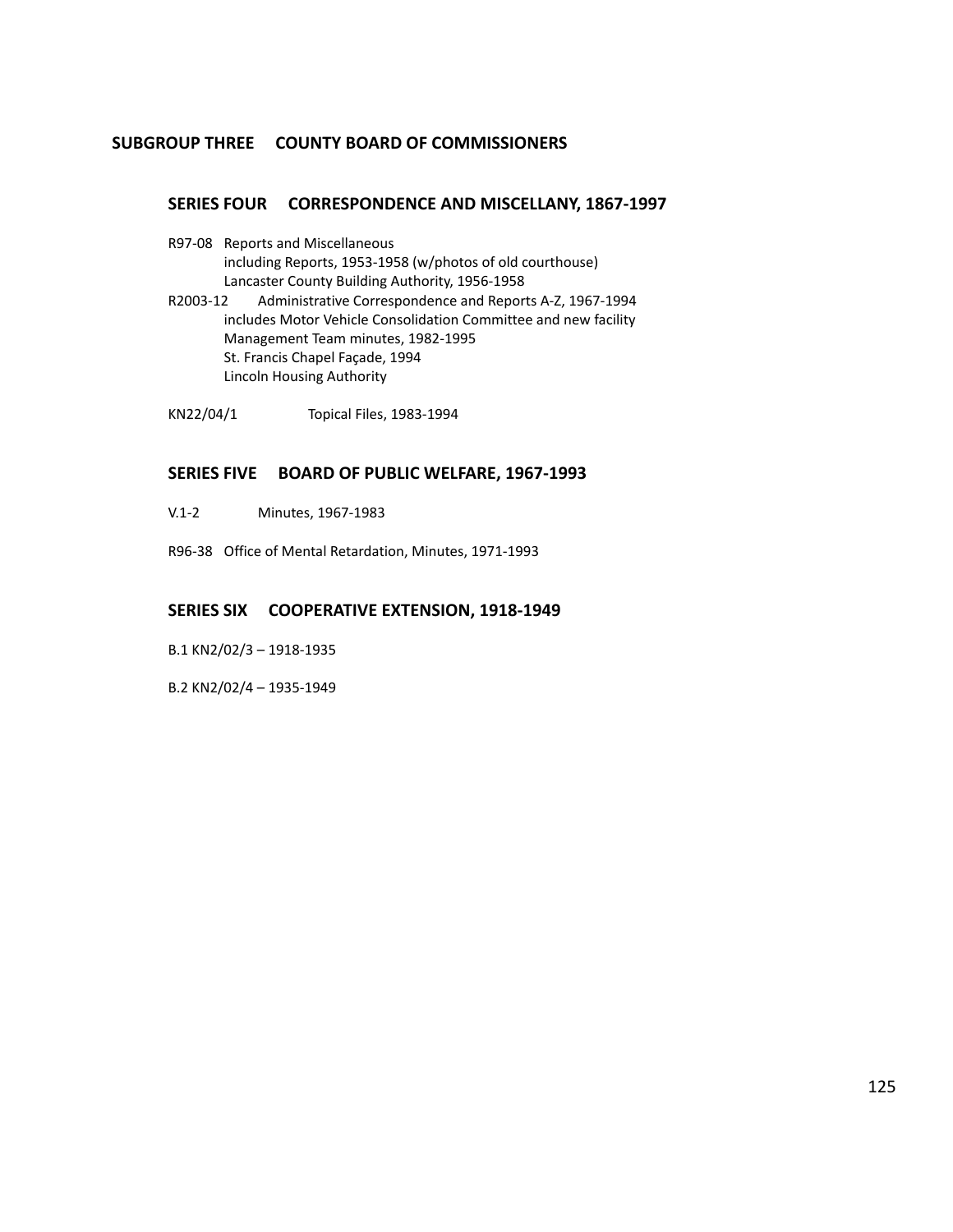# **SUBGROUP FOUR COUNTY CLERK, 1866-1962**

Scope and content note:

Subgroup Four, County Clerk, is divided into seven series:

1) Marriage Records, 1866-1955

2) Professional Registers, 1881-1986

3) Bond Records, 1867-1971

4) Brand & Estray Records, 1870-1907

5) Miscellany, 1872-1956

6) Special Districts, 1891-1989

7) Articles of Incorporation, 1867-1965.

Series One consists of 36 volumes of marriage dockets on 16 reels of 35mm microfilm, and blocks of dockets for the years, 1917-1929, 1936-1939, and 1946-1955. The Archives still retains original marriage licenses for the years 1870-1905 and some misc. marriage records, 1875-1891. Most of the remainder of this subgroup has not been inventoried and dates are not available. The last series includes the articles of incorporation for the county, 1867-1965, containing both re-filmed silver negatives and duplicate negatives from a recent re-film of the records.

## **SERIES ONE MARRIAGE RECORDS, 1866-1955**

#### **SUBSERIES ONE LICENSES AND CERTIFICATES, 1878**

Box 12

f.12 Two marriage certificates, 1878

Drawer 3-55: License of Royal L. Wilcox/Elsie Lyons filed Feb. 19, 1891 that does not appear in the Lancaster County marriage index

> Docket 1, p. 1 – Docket 2, p. 103 Missing: Docket 1, p. 13-39, 44, 50: all are also missing from the Lancaster County marriage index; Docket 2, p. 1, 13, 18. 19, 89 or 90, 91, 93

- Docket 3-56: Docket 2, p. 104 Docket 3, 147 Missing: Docket 2, p. 105, 122, 124, 131, 132, 139, 146, 182, 188, 194, 261, 298, 327, 347, 356, 387 Docket 3, p. 30 (also missing in Lancaster County index)
- Drawer 4-1: Docket 3, p. 148 Docket 3, p. 550 Missing: Docket 3, p. 85, 101, 109, 217, 220, 222, 298, 328, 340, 389, 521, 549

Drawer 4-2: Docket 3, p.551 – Docket 4, p. 454 Missing: Docket 4, p. 25, 26, 45, 74, 82, 142, 155, 159, 177,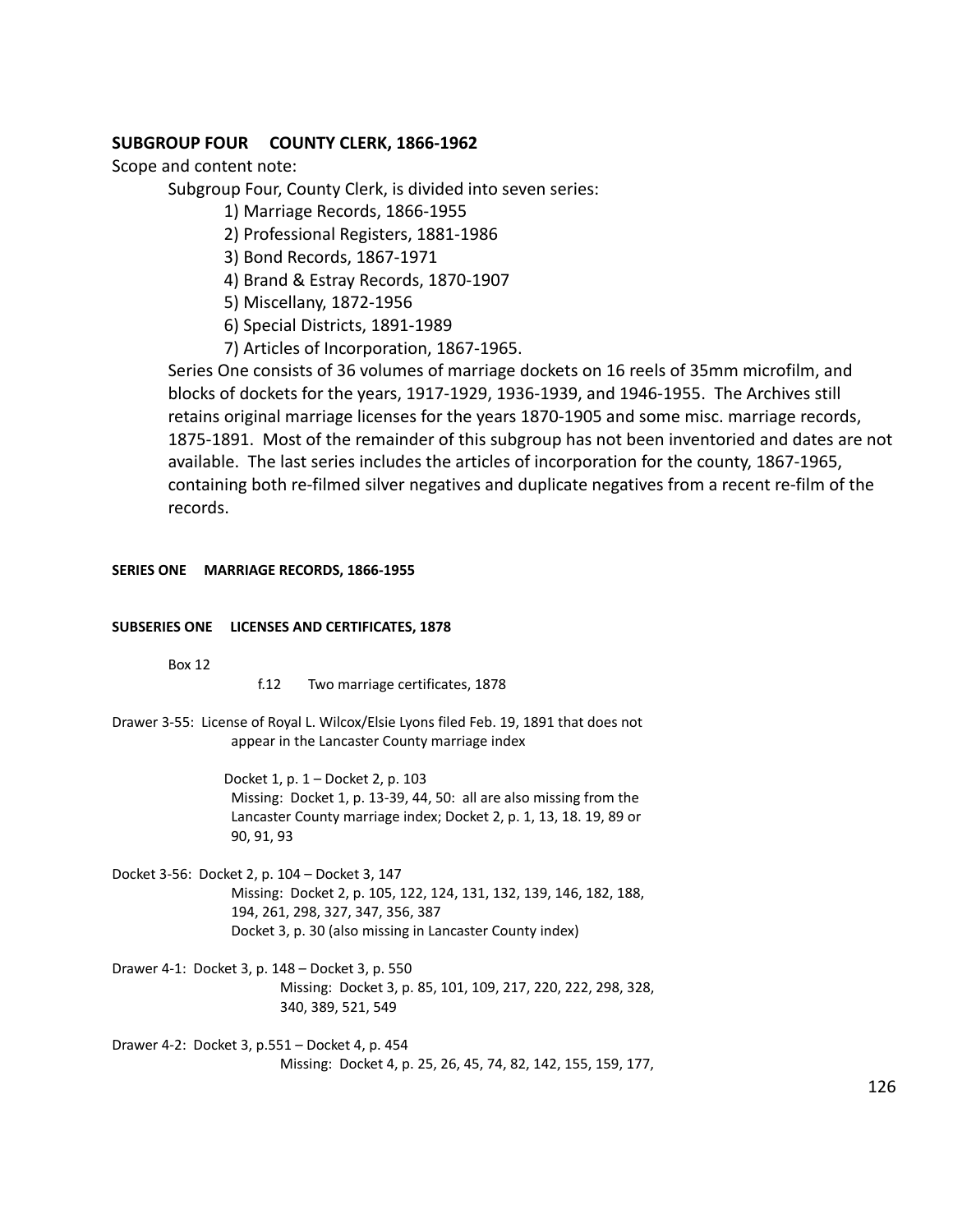201, 228, 229, 235, 251, 287, 290, 309, 315, 316, 322, 323, 324, 325, 328, 329, 330, 331, 332, 333, 334, 335, 336, 337, 338, 339, 340, 341, 342, 356, 358, 371, 390, 404, 408, 433, 444

Drawer 4-3: Docket 4, p. 455 – Docket 5, p. 219

Missing: Docket 4, p. 467, 468, 469, 487, 520, 535, 536, 537, 567, 584, 588, 595, 596, 597, 598, 599, 600, 611 Docket 5, p. 145

Drawer 4-4: Docket 5, p. 220 – Docket 5, p. 489

Drawer 4-5: Docket 5, p. 490 – Docket 6, p. 124 Missing: Docket 6, p. 594

Drawer 4-6: Docket 6, p. 125 – Docket 6, p. 369

Drawer 4-7: Docket 6, p. 370 – Docket 6, p. 589 Missing: Docket 6, p. 418

Drawer 4-8: Docket 6, p. 590 – Docket 7, p. 244

Drawer 4-9: Docket 7, p. 245 – Docket 7, p. 510

Drawer 4-10: Docket 7, p. 511 – Docket 8, p. 294

Drawer 4-11: Docket 8, p. 295 – Docket 9, p. 121 Missing: Docket 8, p. 305; Docket 9, p. 77

## **SUBGROUP FOUR COUNTY CLERK, 1866-1962**

**SERIES ONE MARRIAGE RECORDS, 1866-1955**

#### **SUBSERIES ONE LICENSES AND CERTIFICATES, 1878**

Drawer 4-12: Docket 9, p. 122 – Docket 9, p. 419

Drawer 4-13: Docket 9, p. 420 – Docket 10, p. 109

Drawer 4-14: Docket 10, p. 110 – Docket 10, p. 415 Missing Docket 10, p. 290, 297, 298, 299

Drawer 4-15: Docket 10, p. 416 – Docket 11, p. 84 Missing Docket 10, p. 601

Drawer 4-16: Docket 11, p. 85 – Docket 11, p. 400 Missing: Docket 11, p. 61, 301, 327, 331

Drawer 4-17: Docket 11, p. 401 – Docket 12, p. 51 Missing: Docket 11, p. p. 423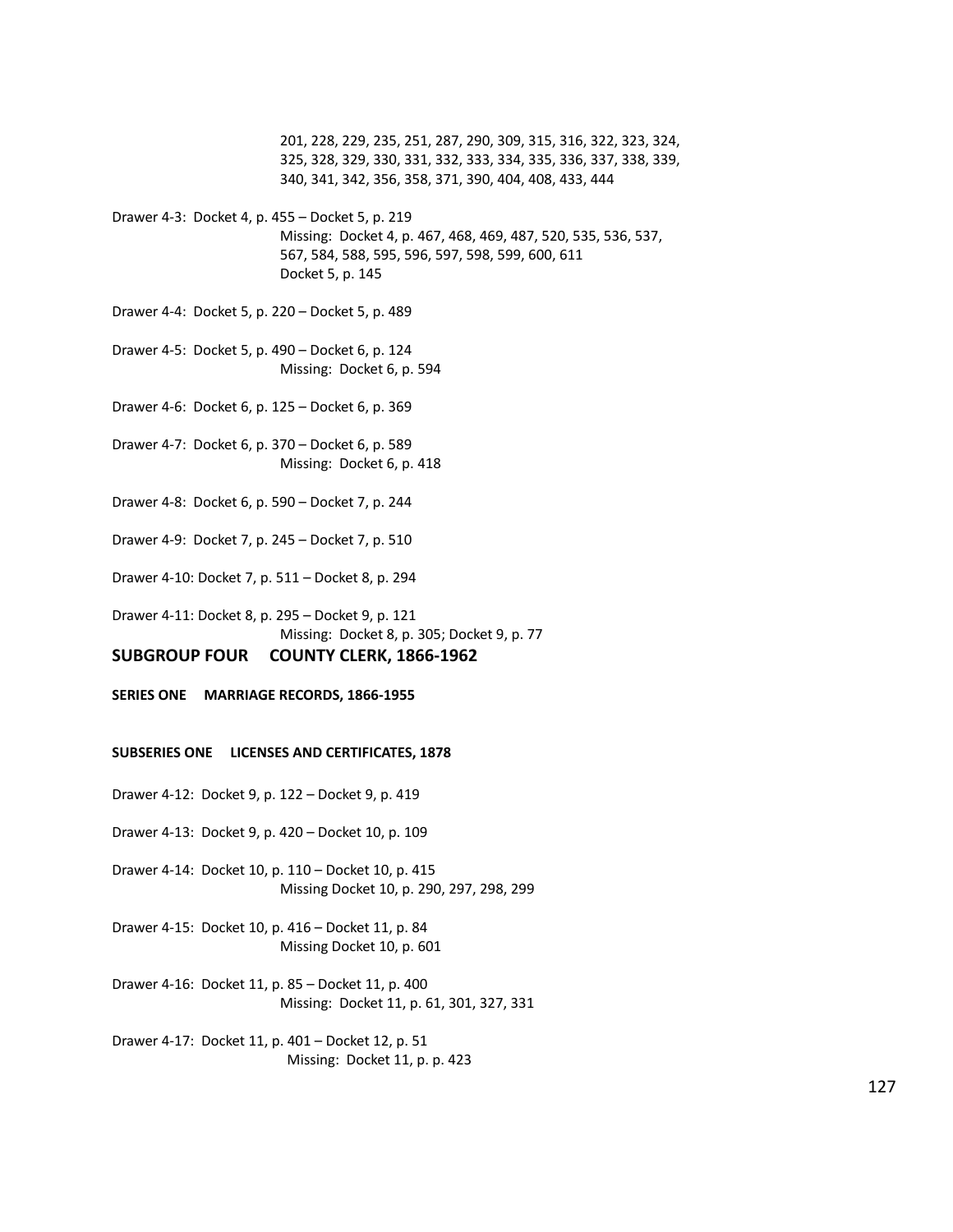Drawer 4-19: Docket 12, p. 339 – Docket 12, p. 608 Drawer 4-20: Docket 13, p. 1 – Docket 13, p. 289 Drawer 4-21: Docket 13, p. 290 – Docket 13, p. 542 Drawer 4-22: Docket 13, p. 543 – Docket 14, p. 199 Missing: Docket 14, p. 134 Drawer 4-23: Docket 14, p. 200 – Docket 14, p. 459 Drawer 4-24: Docket 14, p. 460 – Docket 15, p. 129 Missing: Docket 14, p. 592, 603, 604, 605 Drawer 4-25: Docket 15, p. 130 – Docket 15, p. 400 Missing: Docket 15, p. 335 Drawer 4-26: Docket 15, p. 401 – Docket 16, p. 111 Missing: Docket 15, p. 438, 576, 577, 578 Drawer 4-27: Docket 16, p. 112 – Docket 16, p. 406 Drawer 4-28: Docket 16, p. 407 – Docket 17, p. 115

Drawer 4-18: Docket 12, p. 52 – Docket 12, p. 338

- Missing Docket 17, p. 92, 94
- Drawer 4-29: Docket 17, p. 116 Docket 17, p. 447
- Drawer 4-30: Docket 17, p. 448 Docket 18, p. 139
- Drawer 4-31: Docket 18, p. 140 Docket 18, p. 419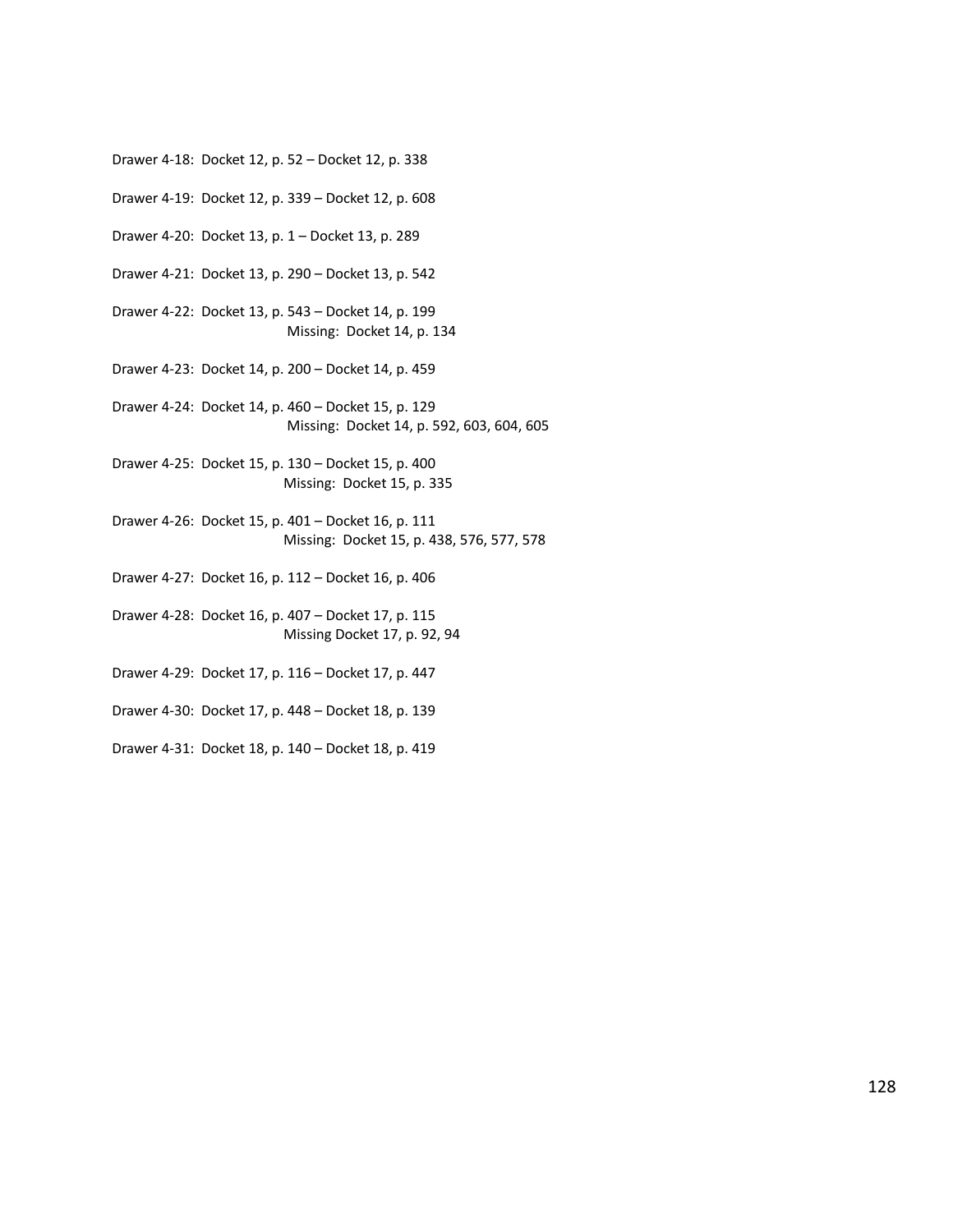#### **SUBGROUP FOUR COUNTY CLERK, 1866-1962**

#### **SERIES ONE MARRIAGE RECORDS, 1866-1955**

#### **SUBSERIES ONE LICENSES AND CERTIFICATES, 1878**

Drawer 4-32: Docket 18, p. 420 – Docket 19, p. 164 Missing: Docket 19, p. 1

Drawer 4-33: Docket 19, p. 165 – Docket 19, p. 411

Drawer 4-34: Docket 19, p. 412 – Docket 20, p. 79

Drawer 4-35: Docket 20, p. 80 – Docket 20, p. 229

Drawer 4-36: Docket 20, p. 330 – Docket 20, p. 578

Drawer 4-37: Docket 21, p. 1 – Docket 21, p. 229

Drawer 4-38: Docket 21, p. 230 – Docket 21, p. 479 Missing: Docket 23, p. 346

Drawer 4-39: Docket 21, p. 480 – Docket 22, p. 104

Drawer 4-40: Docket 22, p. 105 – Docket 22, p. 354

Drawer 4-41: Docket 22, p. 355 – Docket 22, p. 584

Drawer 4-42: Docket 23, p. 1 – Docket 23. p. 222

Drawer 4-43: Docket 23, p. 223 – Docket 23, p. 424

Drawer 4-44: Docket 23, p. 425 – Docket 24, p. 84 Missing: Docket 23, p. 518

Drawer 4-45: Docket 24, p. 85 – Docket 24, p. 303

Drawer 4-46: Docket 24, p. 304 – Docket 24, p. 543 Missing: Docket 24, p. 363, 423

Drawer 4-47: Docket 24, p. 544 – Docket 25, p. 218 Missing: Docket 24, p. 581

Drawer 4-48: Docket 25, p. 219 – Docket 25, p. 470 Missing Docket 25, p. 359

Drawer 4-49: Docket 25, p. 471 – Docket 26, p. 168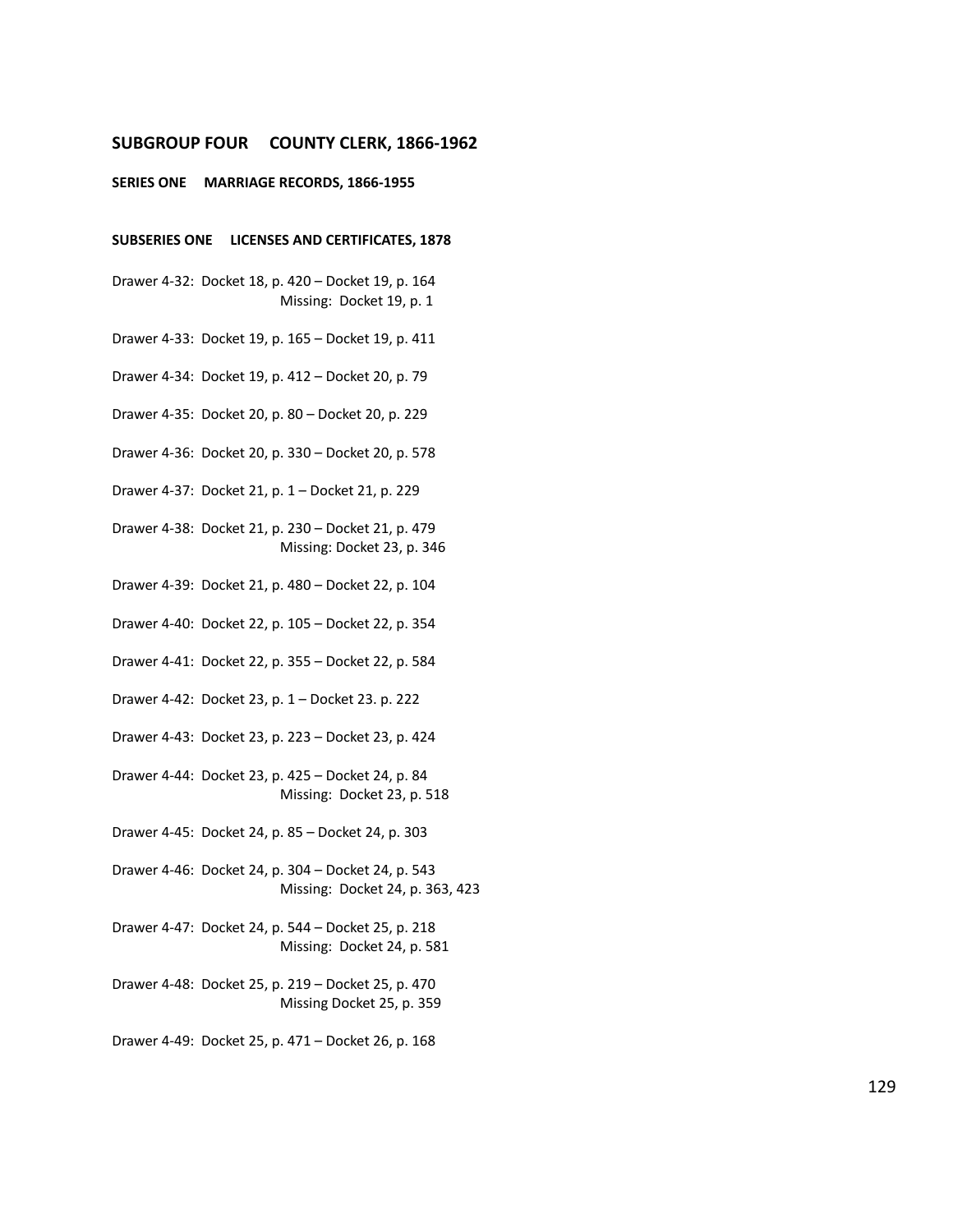## **film SUBSERIES TWO GENERAL INDEX TO MARRIAGES, 1866-1912**

|       | V.1-35 General Index to Marriages, V.2-36 (1871-1912)                                        |
|-------|----------------------------------------------------------------------------------------------|
| V.A-B | General Index to Marriages, 1866-1906<br>Lincoln-Lancaster County Genealogical Society, 1987 |

# **SUBGROUP FOUR COUNTY CLERK, 1866-1962**

**film**

| TIIM | SUBSERIES TWO                              | <b>GENERAL INDEX TO MARRIAGES - MICROFILM RECORD</b>                                                                                |
|------|--------------------------------------------|-------------------------------------------------------------------------------------------------------------------------------------|
|      | Reel #1A<br>573 shots<br>1146 pp.          | General Index to Marriages, Docket 2<br>Grooms AA (Dec. 1871 - July 1874)<br>thru                                                   |
|      | #17,674                                    | NSHS (1978) General Index to Marriages, Docket 24<br>Grooms AZ (Mar. 1904 - Jan. 1905)                                              |
|      |                                            | NOTE: Docket 5 - name additions &<br>continuations at "U" & "Y"                                                                     |
|      |                                            | NOTE: Docket 6 - name additions at<br>end of "Z"                                                                                    |
|      |                                            | NOTE: Docket 7 has two sets of index<br>NOTE: Docket 9 - "H" & "C" indexed in<br>two parts. Continuations of "A" & "B"<br>after "M" |
|      |                                            | NOTE: Docket 22 - Ignore start. Docket<br>refilmed in proper order.                                                                 |
|      | Reel #2A<br>342 shots<br>684 pp.           | General Index to Marriages, Docket 25<br>Brides AA (Jan.-Oct. 1905)<br>thru                                                         |
|      | NSHS (1980)<br>#18,660                     | General Index to Marriages, Docket 36<br>Brides AZ (Apr.-Nov. 1912)                                                                 |
|      |                                            | NOTE: Watch for continuation notes at bottom<br>of full pages.                                                                      |
|      |                                            | NOTE: Reels #1A-#2A positive received 2/12/1981                                                                                     |
|      | Reel #1<br>339 shots<br><b>GSU Project</b> | General Index to Marriages, 1866-1906, Vol. #1<br>Lincoln-Lancaster Co. Genealogical Soc.<br>thru                                   |

#27,045 General Index to Marriages, 1866-1906, Vol. #26

Lincoln-Lancaster Co. Genealogical Society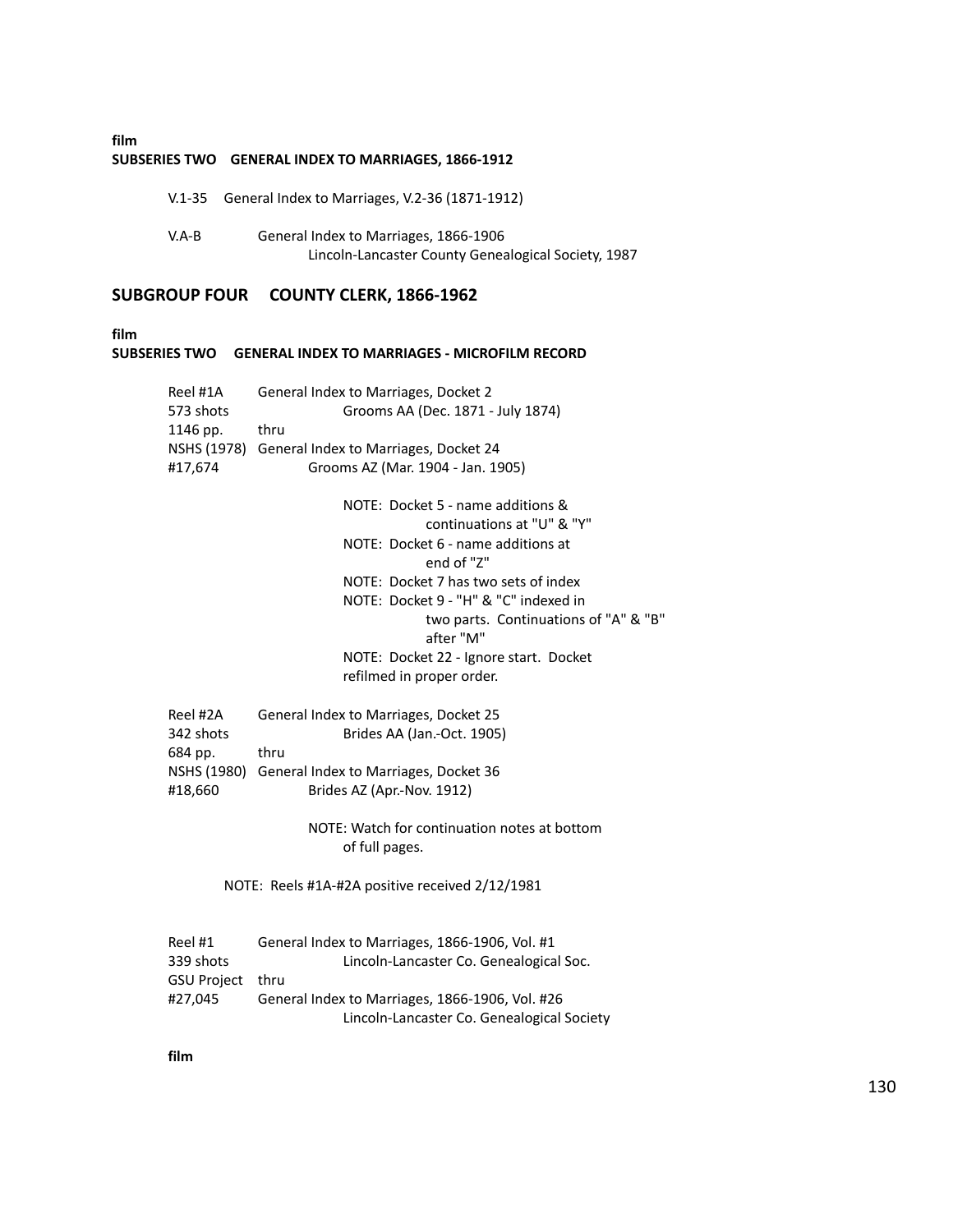# **SUBSERIES THREE MARRIAGE DOCKETS, 1866-1955**

| V <sub>1</sub>       | Marriage Docket, Vol. #1<br>p.1 (Bird-Porter), September 22, 1866<br>thru<br>p.241 (Davey-Jones), March 14, 1871    |
|----------------------|---------------------------------------------------------------------------------------------------------------------|
|                      | NOTE: Registers marriages thru Dec. 13, 1871                                                                        |
| V <sub>2</sub>       | Marriage Docket, Vol. #2<br>p.1 (Plunkett-Allen), December 16, 1871<br>thru<br>p.460 (Trew-Bushbaum), Dec. 27, 1871 |
| <b>SUBGROUP FOUR</b> | NOTE: Registers marriages thru July 4, 1874<br><b>COUNTY CLERK, 1866-1962</b>                                       |

**film**

| <b>SUBSERIES THREE</b> | MARRIAGE DOCKETS, 1866-1955                                                                                                                                    |
|------------------------|----------------------------------------------------------------------------------------------------------------------------------------------------------------|
| V.3                    | Marriage Docket, Vol. #3<br>p.1 (Dahlstrom-Stockflate), July 11, 1874<br>thru<br>p.584 (Alexander-Thomas), July 23, 1878                                       |
| V.4                    | Marriage Docket, Vol. #4<br>p.1 (Hill-Fisher), June 29, 1878<br>thru<br>p.612 (Safford-Taylor), March 31, 1881                                                 |
| V <sub>5</sub>         | Marriage Docket, Vol. #5<br>p.1 (Boston-Nichols), April 4, 1881<br>thru<br>p.597 (McNair-Walden), May 11, 1886                                                 |
| V.6                    | Marriage Docket, Vol. #6<br>p.1 (Burd-Audle), April 2, 1883<br>thru<br>p.598 (Newberry-Hart), January 12, 1885<br>NOTE: Registers marriages thru Jan. 31, 1885 |
| V.7                    | Marriage Docket, Vol. #7<br>p.1 (Rawerdink-Hack), February 3, 1885<br>thru                                                                                     |
| V.8                    | p.605 (Warrick-Taylor), January 15, 1887<br>Marriage Docket, Vol. #8                                                                                           |
|                        | p.1 (Burshek-Raida), September 16, 1886<br>thru                                                                                                                |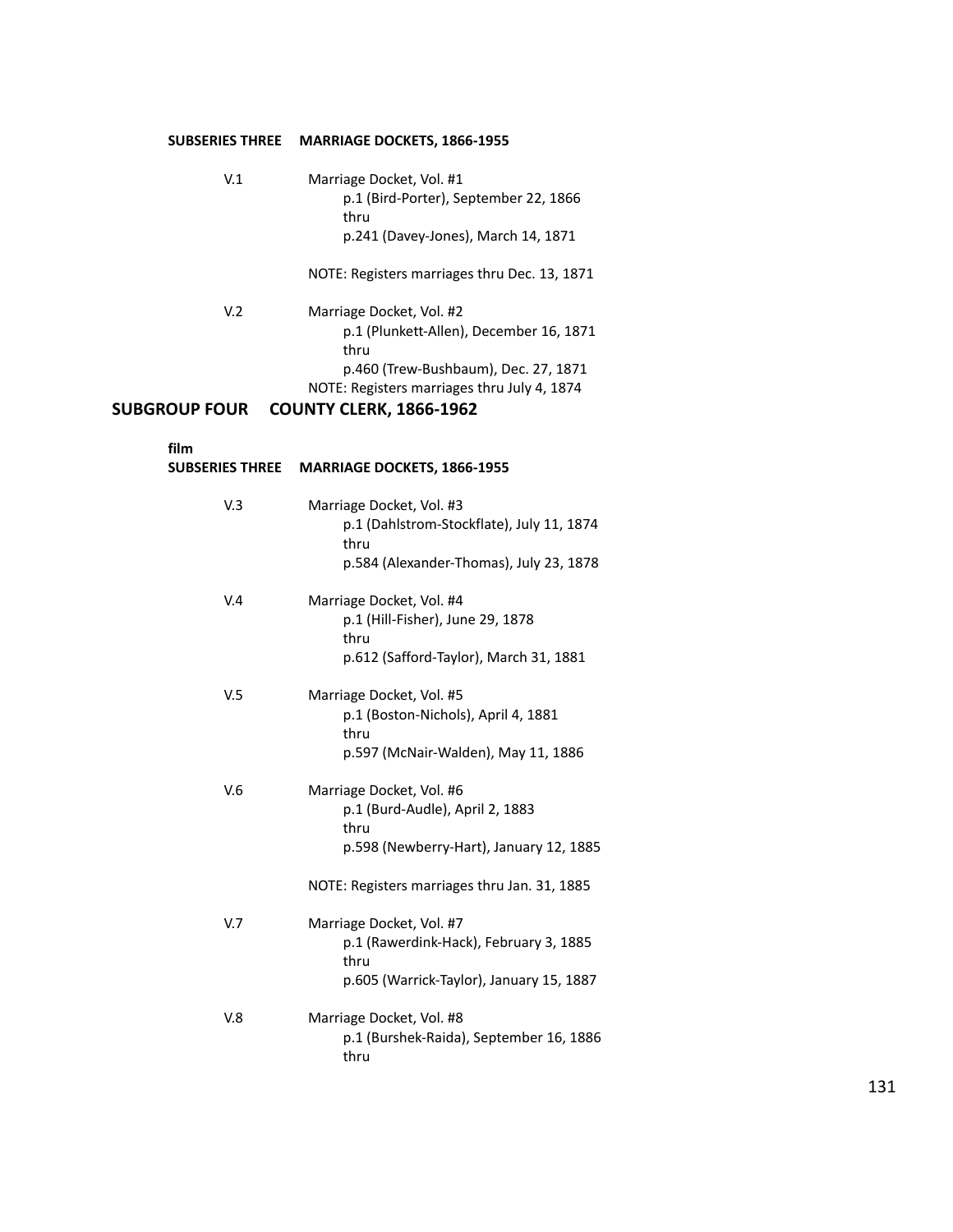p.607 (Nowka-Kulla), December 11, 1887 V.9 Marriage Docket, Vol. #9 p.1 (Kendall-Kolar), December 10, 1887 thru p.608 (Philbey-LoSee), February 20, 1889 V.10 Marriage Docket, Vol. #10 p.1 (Parker-Young), February 21, 1889 thru p.617 (Anderson-Charlotte [Johnson], 4/7/1890 V.11 Marriage Docket, Vol. #11 p.1 (Armstrong-Butterfield [Bessey], 4/7/1890 thru p.640 (Severin-Spellman), June 22, 1891 V.12 Marriage Docket, Vol. #12 p.1 (Horton-Wade), June 23, 1891 thru p.608 (Helling-Haid [Aitken]), Aug. 3, 1892 **SUBGROUP FOUR COUNTY CLERK (cont) SERIES ONE MARRIAGE RECORDS (cont) film SUBSERIES THREE MARRIAGE DOCKETS, 1866-1965** V.13 Marriage Docket, Vol. #13 p.1 (Meyer-Brisboom), August 4, 1892 thru p.587 (Mooberry-Suddith), July 16, 1893 pp.588-600, marriages 9/5/1892-11/18/1893 V.14 Marriage Docket, Vol. #14 p.1 (Whittaker-Brockman), July 15, 1893 thru p.602 (Colwell-Beam), September 12, 1894 pp.603-604 missing pp.605-608, marriages Apr-Nov. 1893 V.15 Marriage Docket, Vol. #15 p.1 (Wall-Hacker), September 12, 1894 thru p.575 (Klememeier-Bushe), Nov. 20, 1895 pp.576-578 are blank p.579 (Rogers-Grant), April 2, 1895

V.16 Marriage Docket, Vol. #16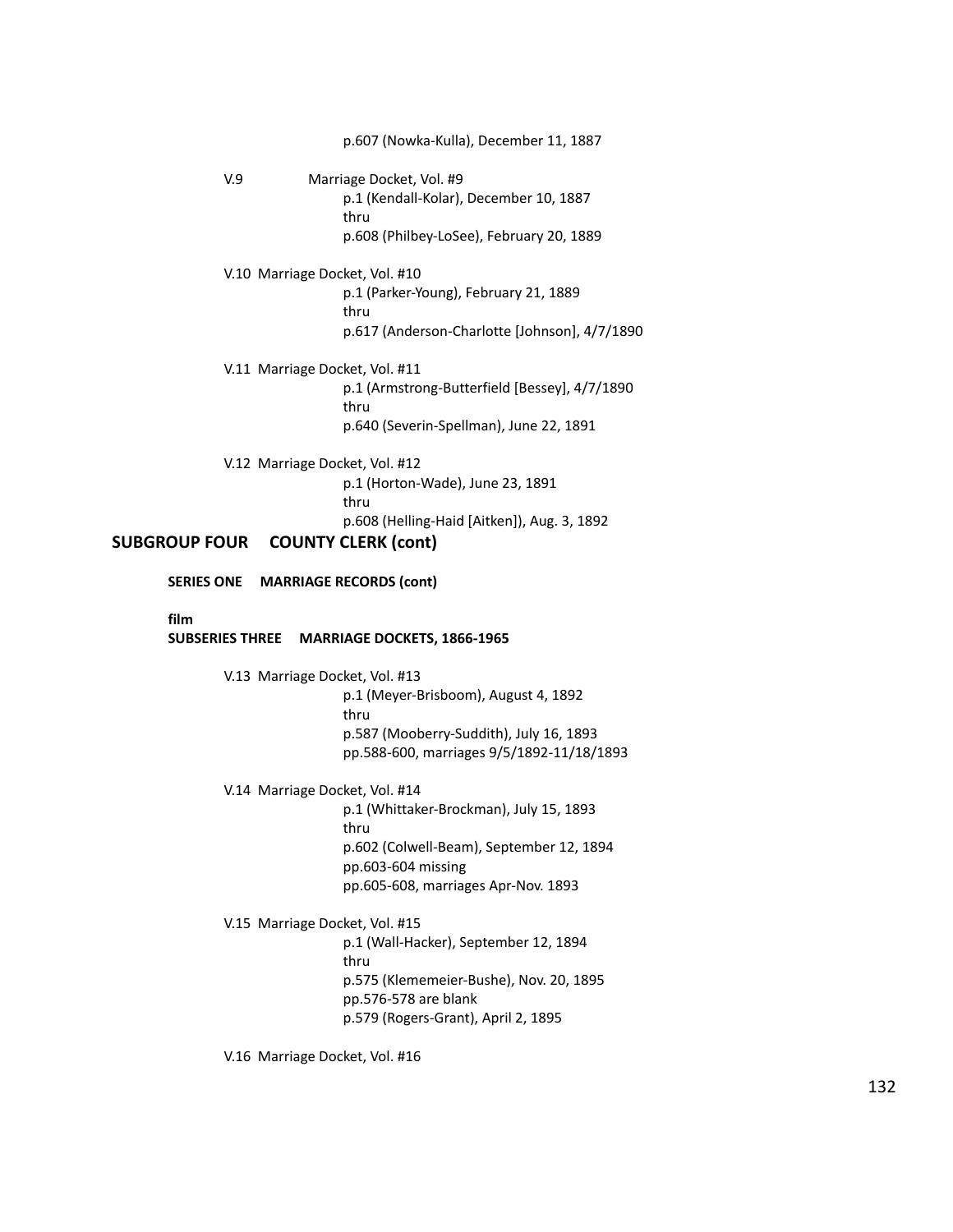p.1 (Orcutt-Blanchard), November 20, 1895 thru p.574 (Troyer-Crdy), April 19, 1897 pp.575-577, marriages Nov. 1896 - June 1897 p.578 (Bing-Sexton), January 10, 1898

#### V.17 Marriage Docket, Vol. #17

p.1 (Drummond-Sidell), April 19, 1897 thru p.574 (Hellyer-Martin), June 21, 1898 p.575 (Anderson-Holcomb), January 11, 1898

#### V.18 Marriage Docket, Vol. #18

p.1 (Owens-Mitchum), June 20, 1898 thru P.572 (Retzlaff-Kemper), September 7, 1899 pp.573-574, marriages Feb. & Arp. 1899 Insert: Affidavit, Dec. 1898, Ira J. Hunt re his marriage to Miss George, Sept. 19, 1869

(6 pp)

V.19 Marriage Docket, Vol. #19

p.1 (blank) p.2 (Burkland-Johnson), September 1, 1899 thru p.580 (Norton-Nichols), August 20, 1900

# **SUBGROUP FOUR COUNTY CLERK (cont)**

**SERIES ONE MARRIAGE RECORDS (cont)**

#### **film**

#### **SUBSERIES THREE MARRIAGE DOCKETS, 1866-1965**

V.20 Marriage Docket, Vol. #20 p.1 (Draper-Fiske), August 20, 1900 thru p.578 (Borden-Wamboldt), July 18, 1901

V.21 Marriage Docket, Vol. #21 p.1 (Schmidt-Miller), July 18, 1901

thru p.584 (Pickens-Netzell), July 8, 1902

V.22 Marriage Docket, Vol. #22

p.1 (Hallett-Hawley), July 9, 1902 thru p.584 (Teil-Wolfe), June 3, 1903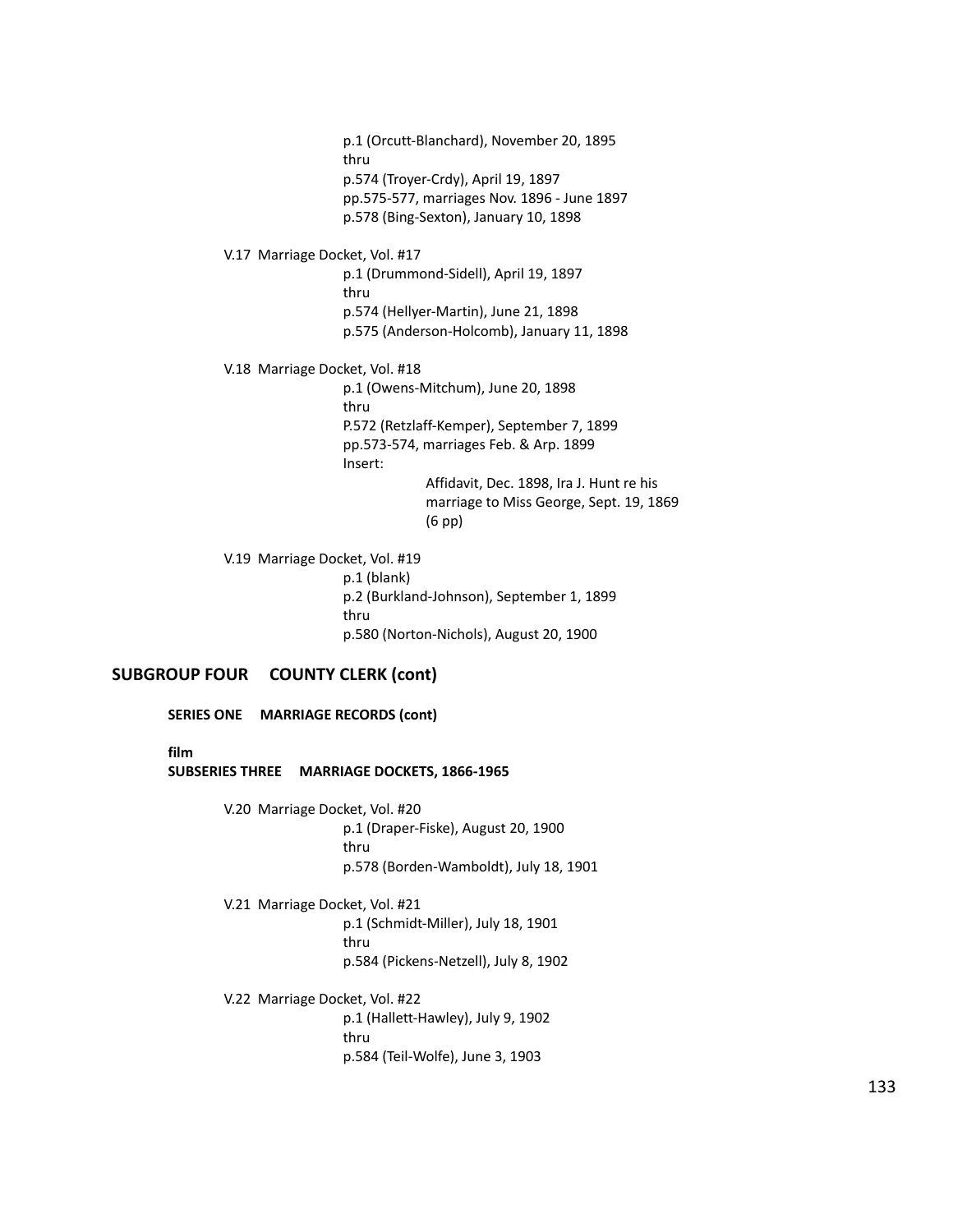V.23 Marriage Docket, Vol. #23

p.1 (Bustard-Davis), June 3, 1903 thru p.581 (Holmes-Pynchon), March 17, 1904 pp.582-584, marriages May & Sept. 1904 ends, p.584 (Glass-Bartels), Sept. 15, 1904

V.24 Marriage Docket, Vol. #24

p.1 (Young-Chandler), March 21, 1904 thru p.580 (Ostendorf-Bush), Jan. 18, 1905 p.581 (blank) p.582-584, marriages Sept-Oct, 1905 ends, p.584 (Buckley-Dye), Oct. 5, 1905

#### V.25 Marriage Docket, Vol. #25

p.1 (Herzog-Scheidt), Jan. 25, 1905 thru p.580 (Gartner-Watson), Oct. 23, 1905 p.581 (Baldwin-Stevens), Sept. 15, 1905

#### V.26 Marriage Docket, Vol. #26

p.1 (Sanders-Moore), Oct. 24, 1905 thru p.580 (Masscey-Woodard [Vance]) July 16, 1906

#### V.27 Marriage Docket, Vol. #27

p.1 (Compton-Hagestrom), June 27, 1906 thru p.582 (Woodard-Miller), March 18, 1907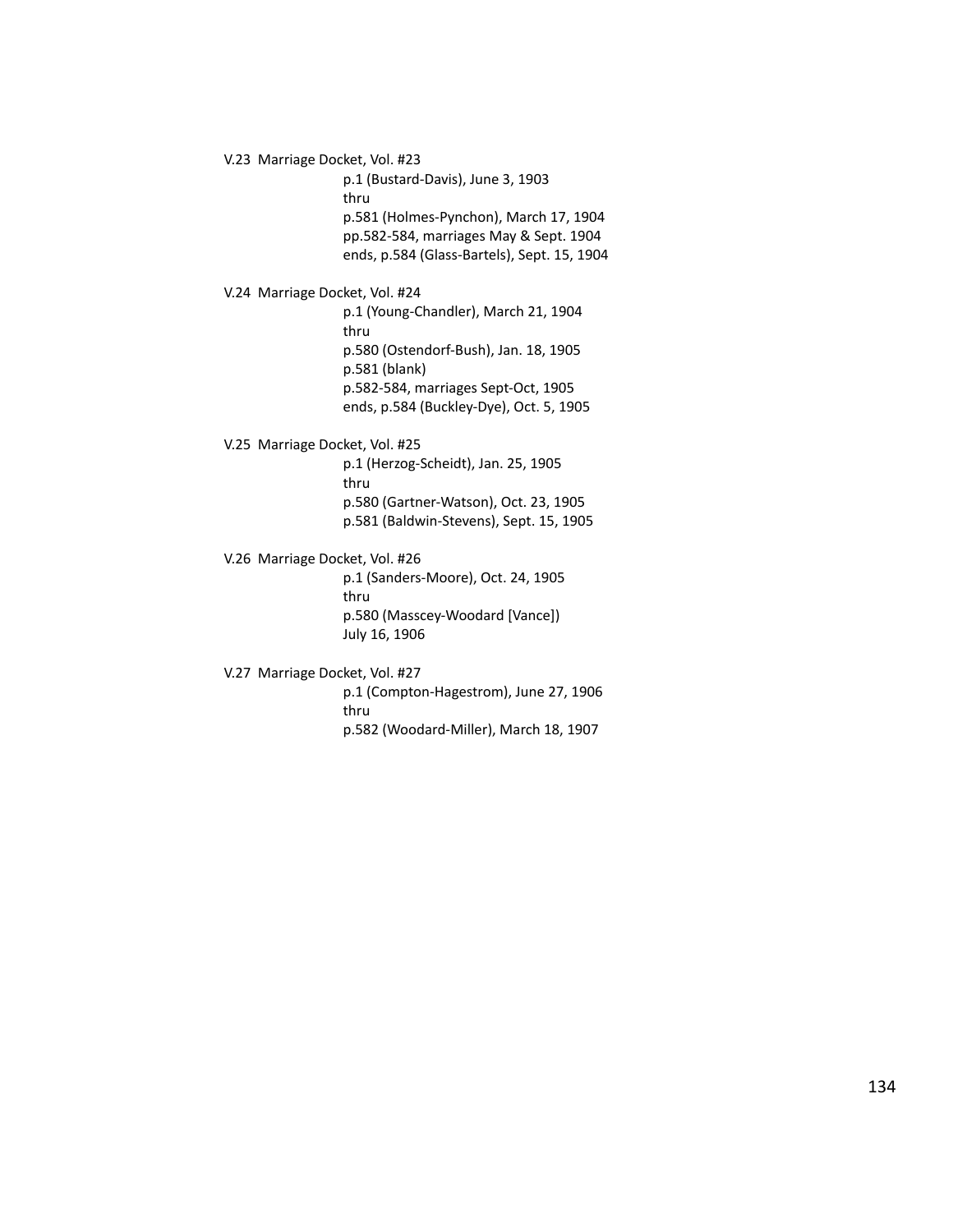# **SUBGROUP FOUR COUNTY CLERK (cont)**

**SERIES ONE MARRIAGE RECORDS (cont)**

**film**

#### **SUBSERIES THREE MARRIAGE DOCKETS, 1866-1965**

V.28 Marriage Docket, Vol. #28 p.1 (Baler-Allen), March 18, 1907 thru p.583 (Lehman-Goodwin), November 6, 1907 p.584, Affidavit & Certificate, Vernon E. Olson to Hazel M. Gaston, 7/20/1907 V.29 Marriage Docket, Vol. #29 p.1 (Noxon-Carney), November 7, 1907 thru p.580 (Anderson-Shindoll), June 25, 1908 V.30 Marriage Docket, Vol. #30 p.1 (Kelly-Landers), June 26, 1908 thru p.600 (Johnson-Hamilton), February 20, 1909 V.31 Marriage Docket, Vol. #31 p.1 (Bland-Hansen), February 19, 1909 thru p.599 (Strom-Batten), October 18, 1909 V.32 Marriage Docket, Vol. #32 p.1 (Bastron-Ditter), Oct. 19, 1909 thru p.599 (Walker-Smith), June 15, 1910 V.33 Marriage Docket, Vol. #33 p.1 (Church-Smith), June 14, 1910 thru p.624 (Lalor-Breneman), Jan. 31, 1911 V.34 Marriage Docket, Vol. #34 p.1 (Dotson-Knudson), Jan. 31, 1911 thru p.598 (Delaney-Landers [Sloan]) September 9, 1911 V.35 Marriage Docket, Vol. #35 p.1 (Gillette-Pearson), Sept. 9, 1911 thru

p.578 (Hansen-Jacobson), Apr. 16, 1912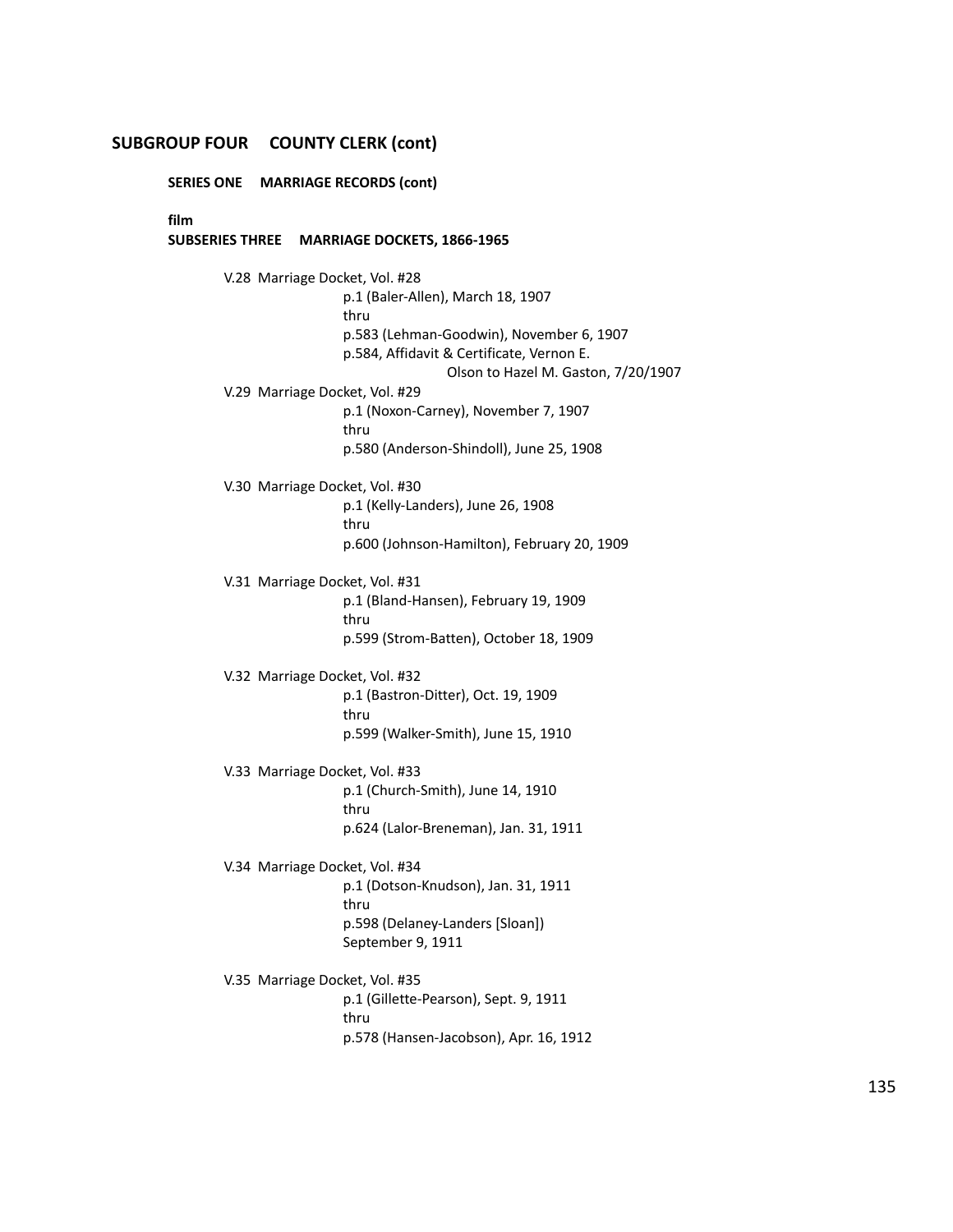V.36 Marriage Docket, Vol. #36 p.1 (Vidlack-Mueller), Apr. 15, 1912 thru p.640 (Voight-Schleabitz), Nov. 12, 1912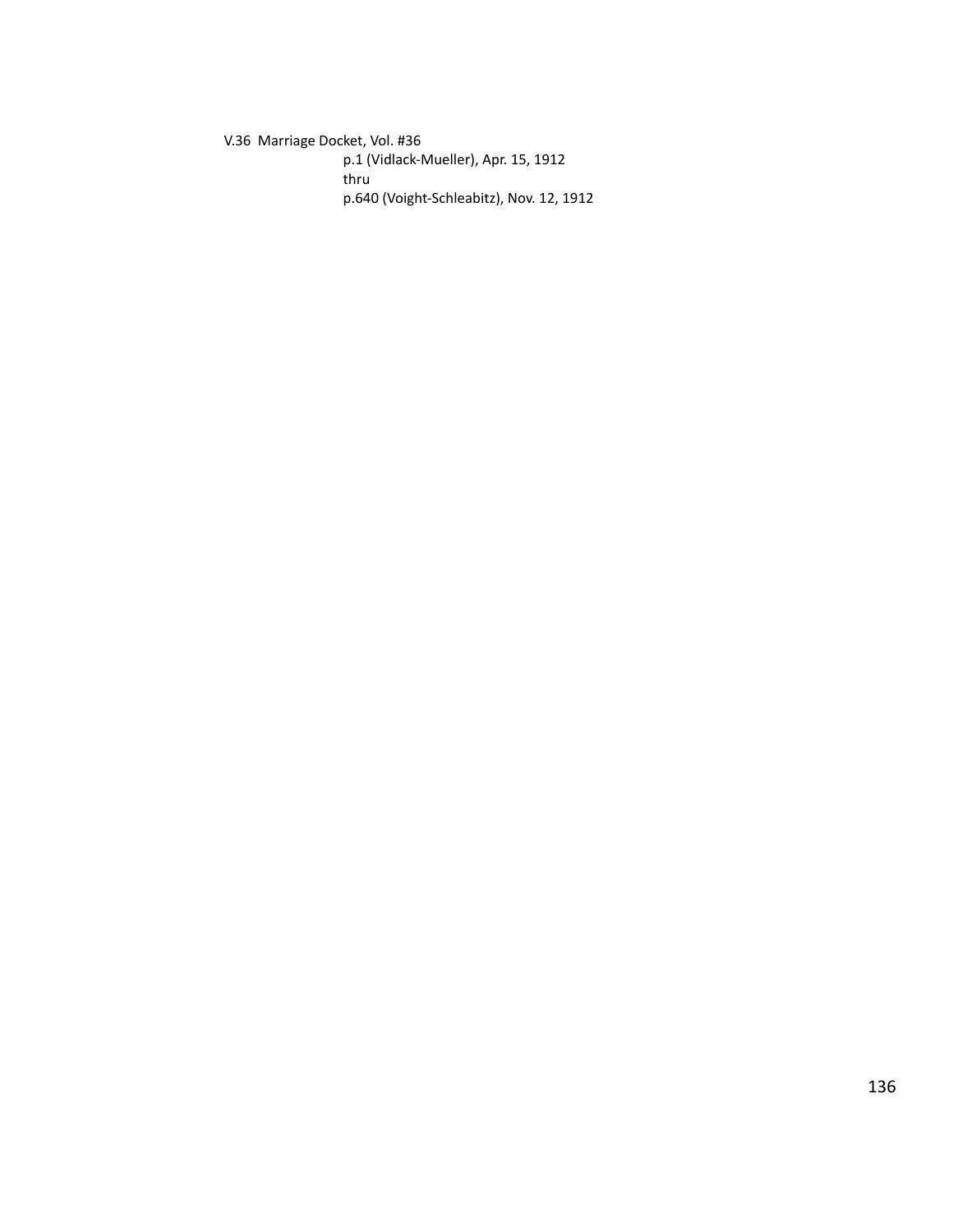#### **SUBGROUP FOUR COUNTY CLERK (cont)**

**SERIES ONE MARRIAGE RECORDS (cont)**

**film**

#### **SUBSERIES THREE MARRIAGE DOCKETS, 1866-1965**

NOTE: Vols. 37-43 have been destroyed. Patrons are directed to the Bureau of Vital Statistics for marriages occurring between July 17, 1906 and April 30, 1917

- NOTE: There is no index for volumes 44 thru 99 Bureau of Vital Statistics will not provide the information. Use the date of marriage to find relevant record or contact the Lancaster County Clerk.
- V.44 Marriage Docket, Vol. #44 (1917) P.1 (Matthew-Brunken), May 1, 1917 thru p.650 (Heisler-Cole), October 30, 1917
- V.45 Marriage Docket, Vol. #45 (1917-1918) p.1 (McConha-Gretzinger), Oct. 30, 1917 thru p.598 (Crawford-Brandt [Conklin]), 5/21/1918
- V.46 Marriage Docket, Vol. #46 (1918-1919) p.1 (Sturdevant-Ruckert), May 22, 1918 thru p.720 (Fisher-Kaltenberger), Feb. 16, 1919
- V.47 Marriage Docket, Vol. #47 (1919) p.1 (Walter-Ostermiller), Feb. 15, 1919 thru p.638 (Moore-Neff), August 25, 1919
- V.48 Marriage Docket, Vol. #48 (1919-1920) p.1 (Brinkman-Boyer), Aug. 26, 1919 thru p.640 (Feuerstein-Roth), Feb. 2, 1920
- V.49 Marriage Docket, Vol. #49 p.1 (Ward-Watson), February 3, 1920 thru p.640 (Thompson-Bray), July 21, 1920
- V.50 Marriage Docket, Vol. #50 p.1 (Helmstadter-Petersen), July 22, 1920 thru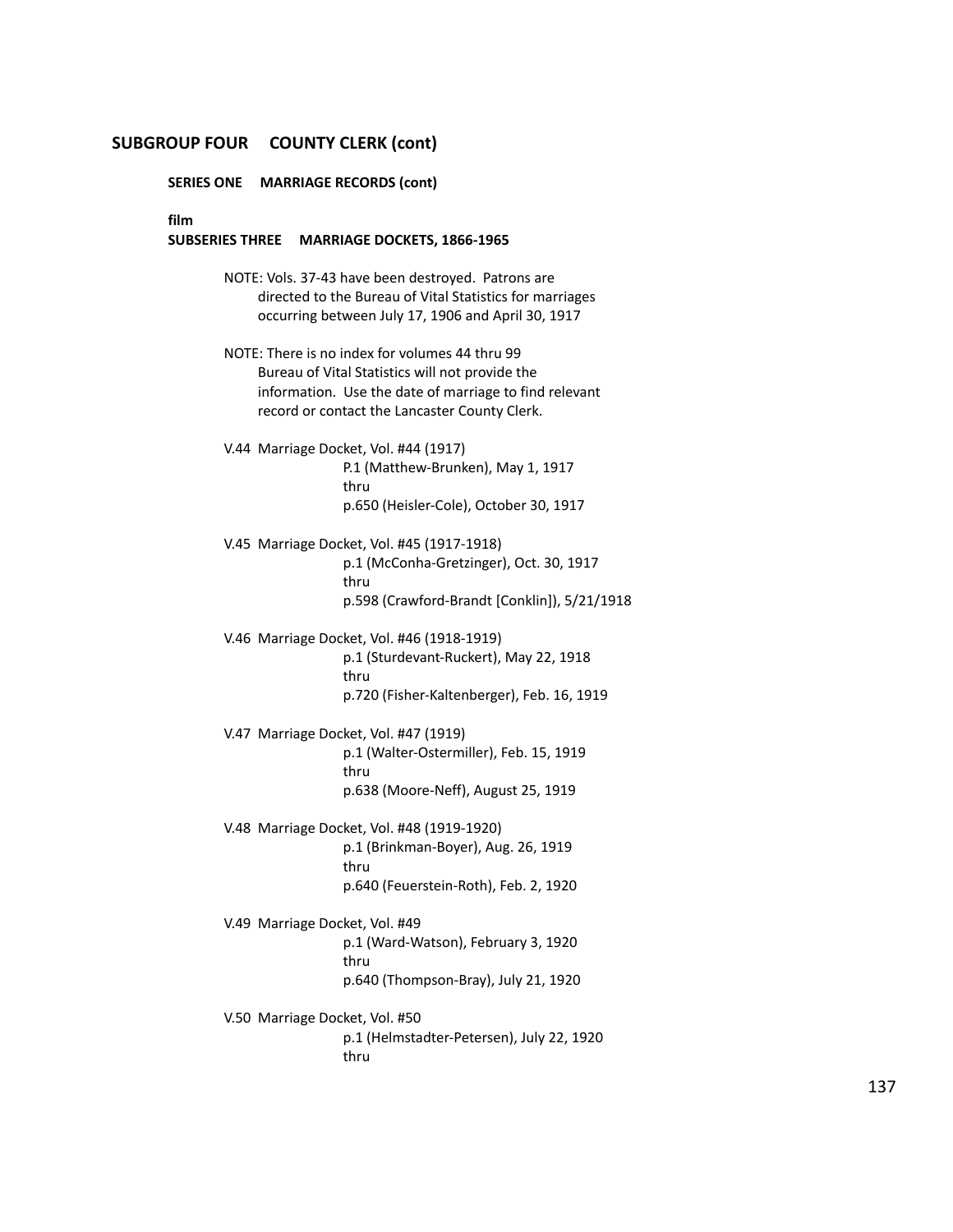p.640 (Wilson-Darrah), January 19, 1921

# V.51 Marriage Docket, Vol. #51

p.1 (Leihner-Keyser), Jan. 19, 1921 thru p.638 (Ware-Spencer), August 14, 1921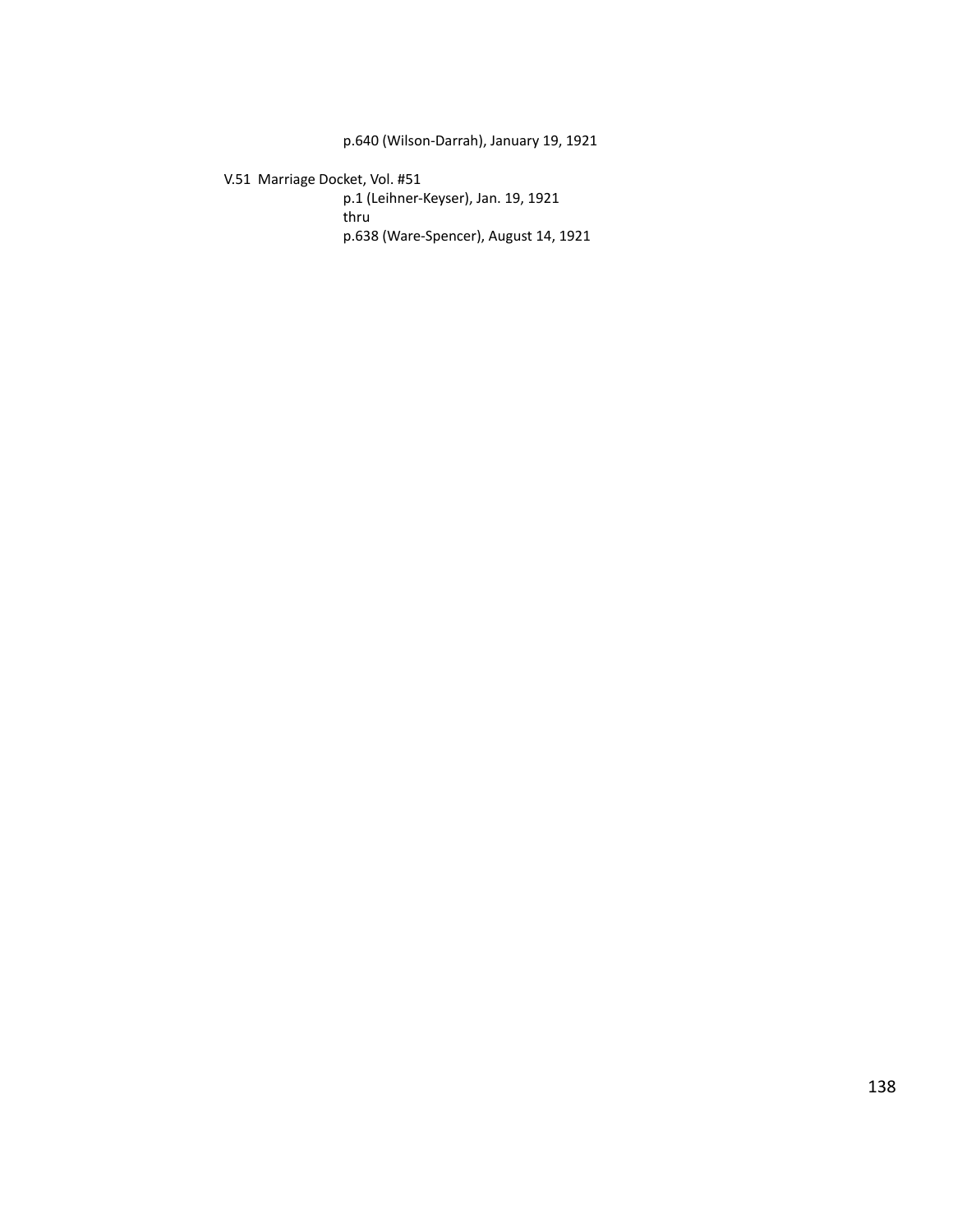#### **SUBGROUP FOUR COUNTY CLERK (cont)**

**SERIES ONE MARRIAGE RECORDS (cont)**

**film**

#### **SUBSERIES THREE MARRIAGE DOCKETS (cont)**

V.52 Marriage Docket, Vol. #52 p.1 (Cropsey-Mussetter), August 15, 1921 thru p.644 (Stibal-Lauerman), April 5, 1922 V.53 Marriage Docket, Vol. #53 p.1 (Underwood-Scott), April 4, 1922 thru p.648 (Klusman-Wells), November 13, 1922 V.54 Marriage Docket, Vol. #54 p.1 (Whalen-Amen), November 13, 1922 thru p.638 (Beirnes-Waugh), June 30, 1923 V.55 Marriage Docket, Vol. #55 p.1 (Hillmer-Carse), June 30, 1923 thru p.640 (Harley-Roope), April 21, 1925 V.56 Marriage Docket, Vol. #56 p.1 (McLaughlin-Dee), Apr. 27, 1925 thru p.638 (Harral-Richardson), Feb. 15, 1926 V.57 Marriage Docket, Vol. #57 p.1 (Voss-Kreiger), Feb. 15, 1926 thru p.640 (Garrett-Sharp), Nov. 7, 1926 V.58 Marriage Docket, Vol. #58 p.1 (Skirvin-Clark [Thurston]) November 6, 1926 thru p.640 (Dreamer-Betz), Aug. 17, 1927 V.59 Marriage Docket, Vol. #59 p.1 (Harris-Wilson), Aug. 17, 1927 thru p.700 (Claimer-Brown), June 30, 1928

V.60 Marriage Docket, Vol. #60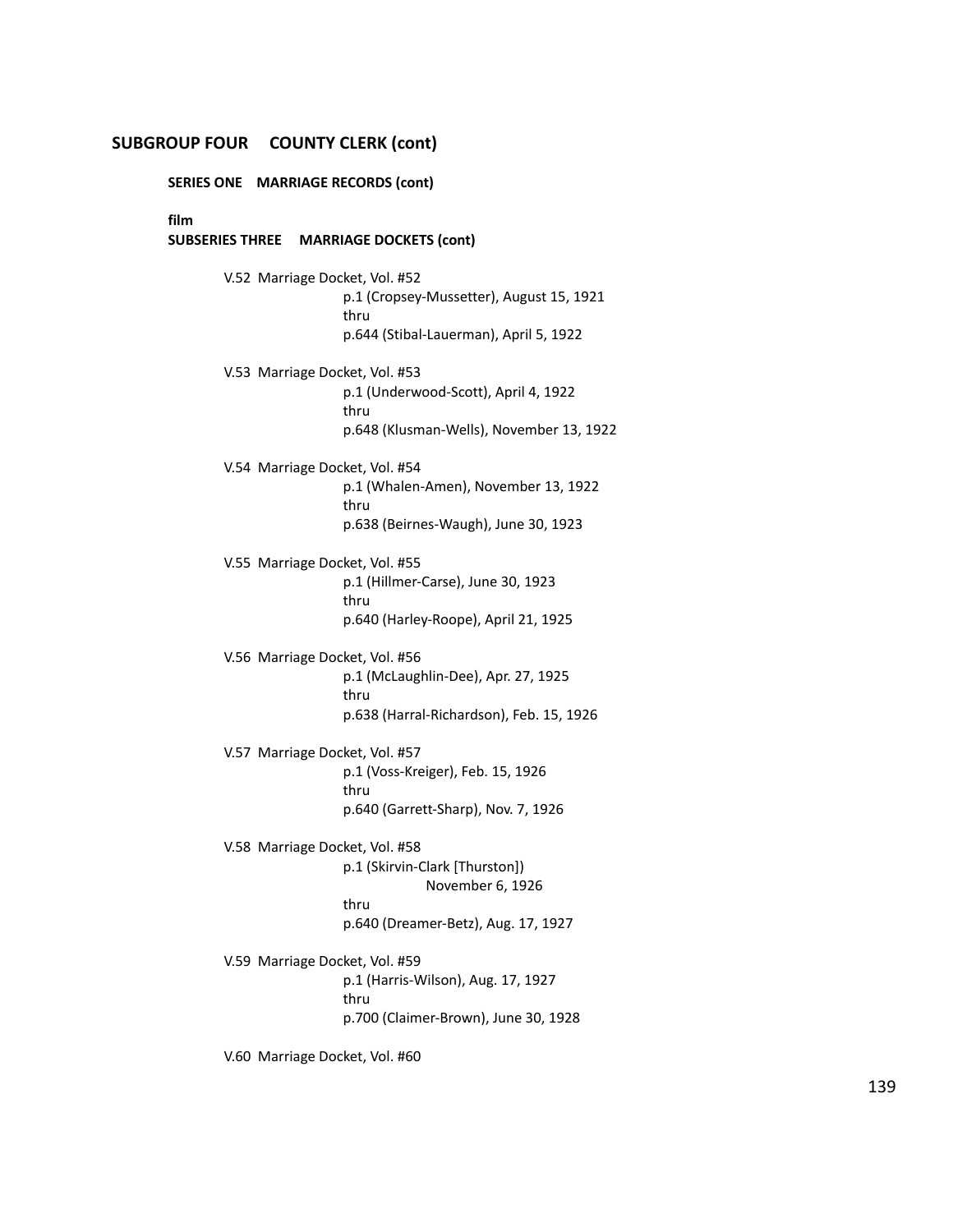p.1 (Foxwell-Kaffenberger), June 29, 1928 thru p.700 (McCallum-Meek), June 18, 1929

NOTE: Marriage Dockets, V.61-68, have been destroyed before microfilming. Contact the Bureau of Vital Statistics for record.

# **SUBGROUP FOUR COUNTY CLERK (cont)**

|                                |                                | SERIES ONE MARRIAGE RECORDS (cont)                                                                                                  |
|--------------------------------|--------------------------------|-------------------------------------------------------------------------------------------------------------------------------------|
| film<br><b>SUBSERIES THREE</b> |                                | <b>MARRIAGE DOCKETS (cont)</b>                                                                                                      |
|                                | V.69 Marriage Docket, Vol. #69 | p.1 (Knapton-Ford [Ford]), July 29, 1936<br>thru<br>p.700 (Werschky-Porter), June 3, 1937                                           |
|                                | V.70 Marriage Docket, Vol. #70 | p.1 (Siekman-Erskine), June 3, 1937<br>thru<br>p.700 (Fish-Ingleright), March 22, 1938<br>p.698 has certificate dated April 3, 1938 |
|                                | V.71 Marriage Docket, Vol. #71 | p.1 (Simon-Foster), March 23, 1938<br>thru<br>p.698 (Sommer-Hergenrader), Jan. 14, 1939                                             |
|                                | for record.                    | NOTE: Marriage Dockets, V.72-84 (1939-1946) were destroyed<br>before microfilming. Contact Bureau of Vital Statistics               |
|                                | V.85 Marriage Docket, Vol. #85 | p.1 (Van Landingham-Jungman [Jones])<br>December 26, 1946<br>thru<br>p.700 (Davis-Poulos), July 9, 1947                             |
|                                | V.86 Marriage Docket, Vol. #86 | p.1 (Cowell, Jr.-Blough), July 9, 1947<br>thru<br>p.700 (Avery-Parmele), Dec. 19, 1947                                              |
|                                | V.87 Marriage Docket, Vol. #87 | p.1 (Walls-Heim), December 18, 1947<br>thru<br>p.700 (Hall-Andrews), June 26, 1948                                                  |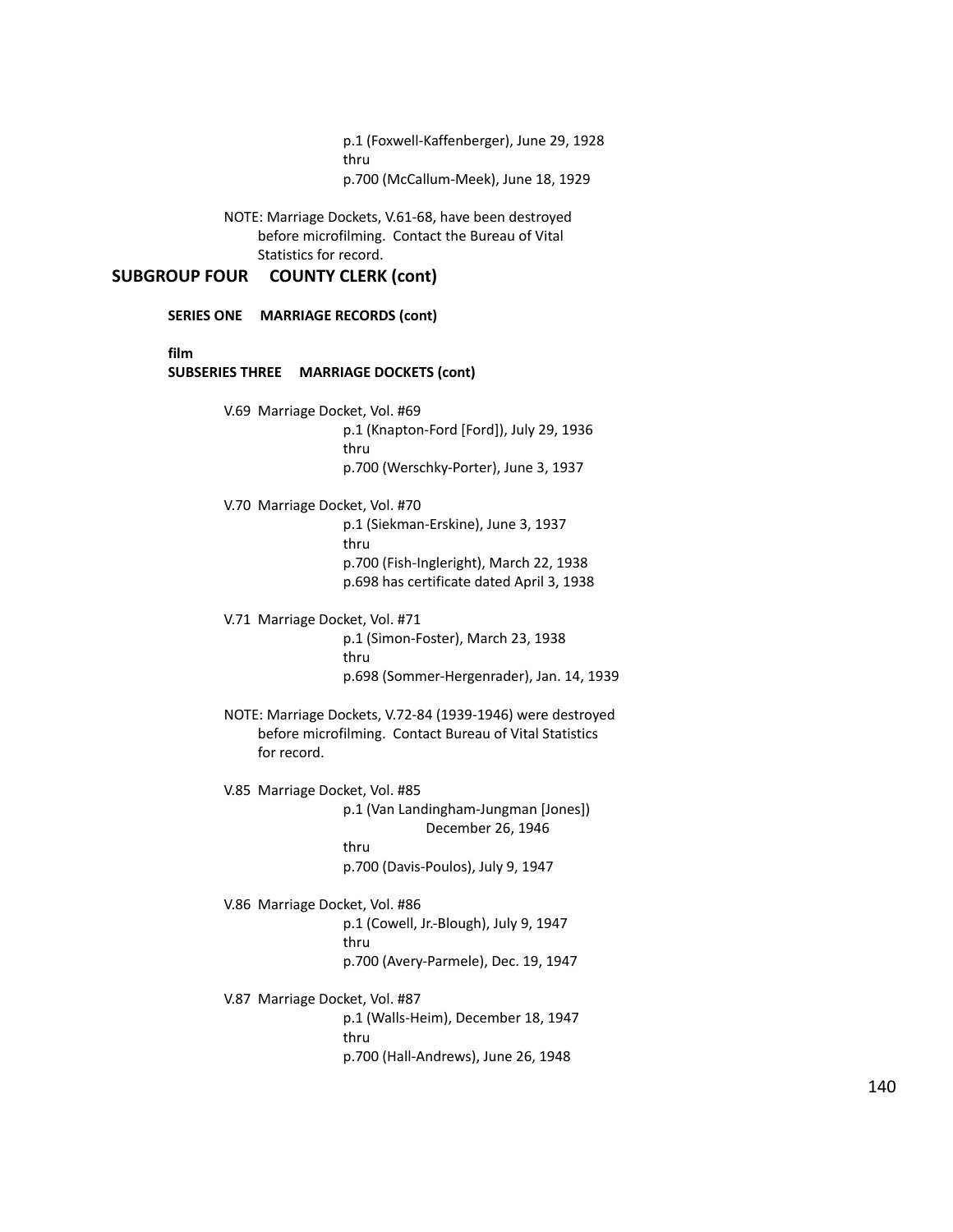V.88 Marriage Docket, Vol. #88

p.1 (Crow-Taylor), June 14, 1948 thru p.700 (Shepard-Lear), Nov. 26, 1948

# V.89 Marriage Docket, Vol. #89

p.1 (Morter-Wimmer), Nov. 24, 1948 thru p.700 (Loeffel-Schnittker), July 3, 1949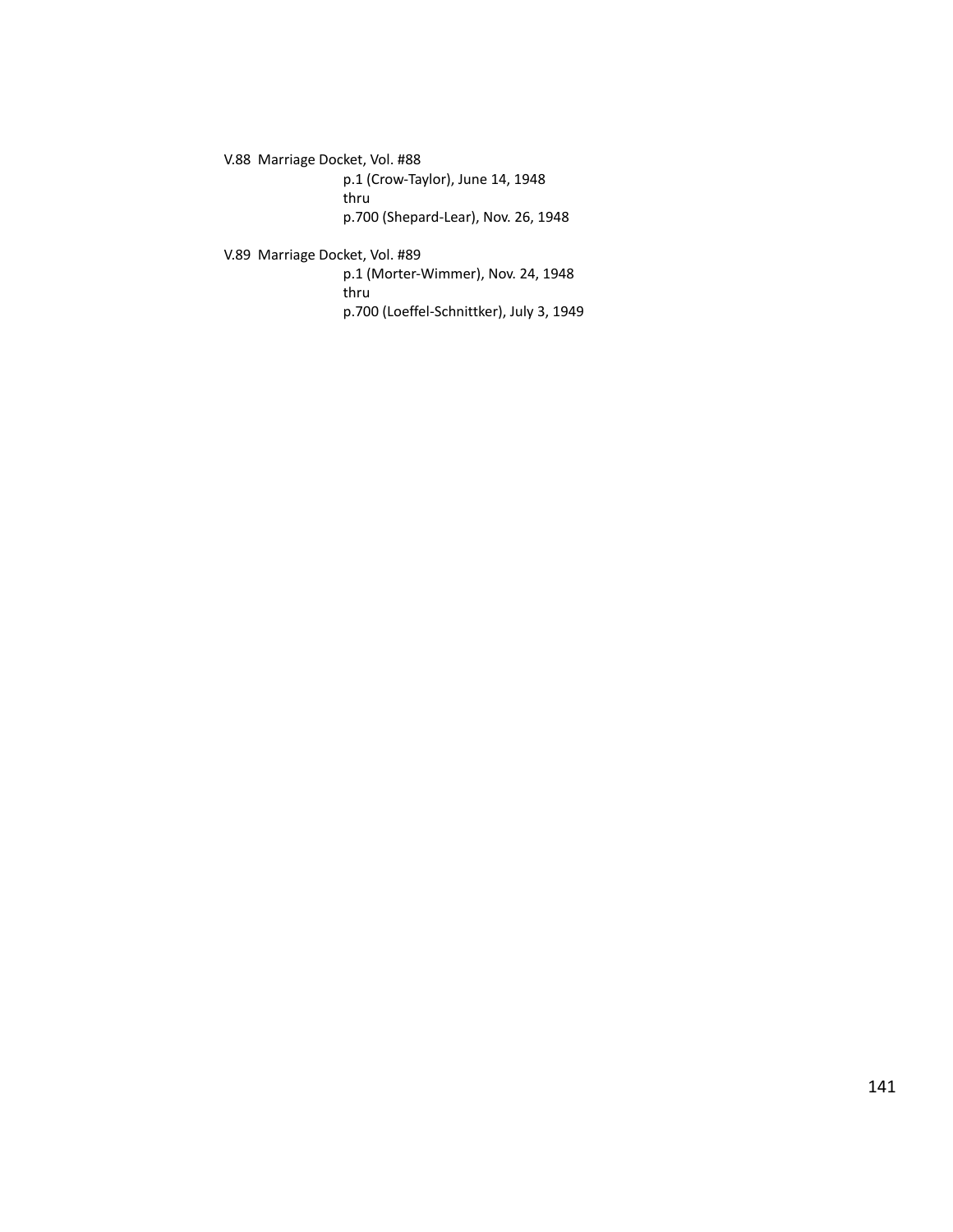# **SUBGROUP FOUR COUNTY CLERK (cont)**

**SERIES ONE MARRIAGE RECORDS (cont)**

**film**

#### **SUBSERIES THREE MARRIAGE DOCKETS (cont)**

V.90 Marriage Docket, Vol. #90 p.1 (Young-Wills), June 28, 1949 thru p.700 (DeBoer-Standley), Feb. 4, 1950 V.91 Marriage Docket, Vol. #91 p.1 (Walker-Galliart), Jan. 27, 1950 thru p.700 (Alberts-Thurber), August 21, 1950 V.92 Marriage Docket, Vol. #92 p.1 (Patterson-Evans), August 21, 1950 thru p.700 (Woolard-Ramsey), March 12, 1951 V.93 Marriage Docket, Vol. #93 p.1 (Vantine-Meyer), March 12, 1951 thru p.700 (Vanell-Harvey), Oct. 18, 1951 V.94 Marriage Docket, Vol. #94 p.1 (Clopine-Sukovaty), October 17, 1951 thru p.700 (Mitchem-Albers), July 11, 1952 V.95 Marriage Docket, Vol. #95 p.1 (Knapp-Hearn), July 5, 1952 thru p.700 (Glanz-Sehnert), April 12, 1953 V.96 Marriage Docket, Vol. #96 p.1 (Oetjen-Krasser), April 4, 1953 thru p.700 (Kraft, Jr.-Kraft [Coffman]), November 19, 1953 V.97 Marriage Docket, Vol. #97 p.1 (Reber, Jr.-Hatfield), Nov. 19, 1953 thru p.700 (Kahler-Fahrnbruch), July 11, 1954

V.98 Marriage Docket, Vol. #98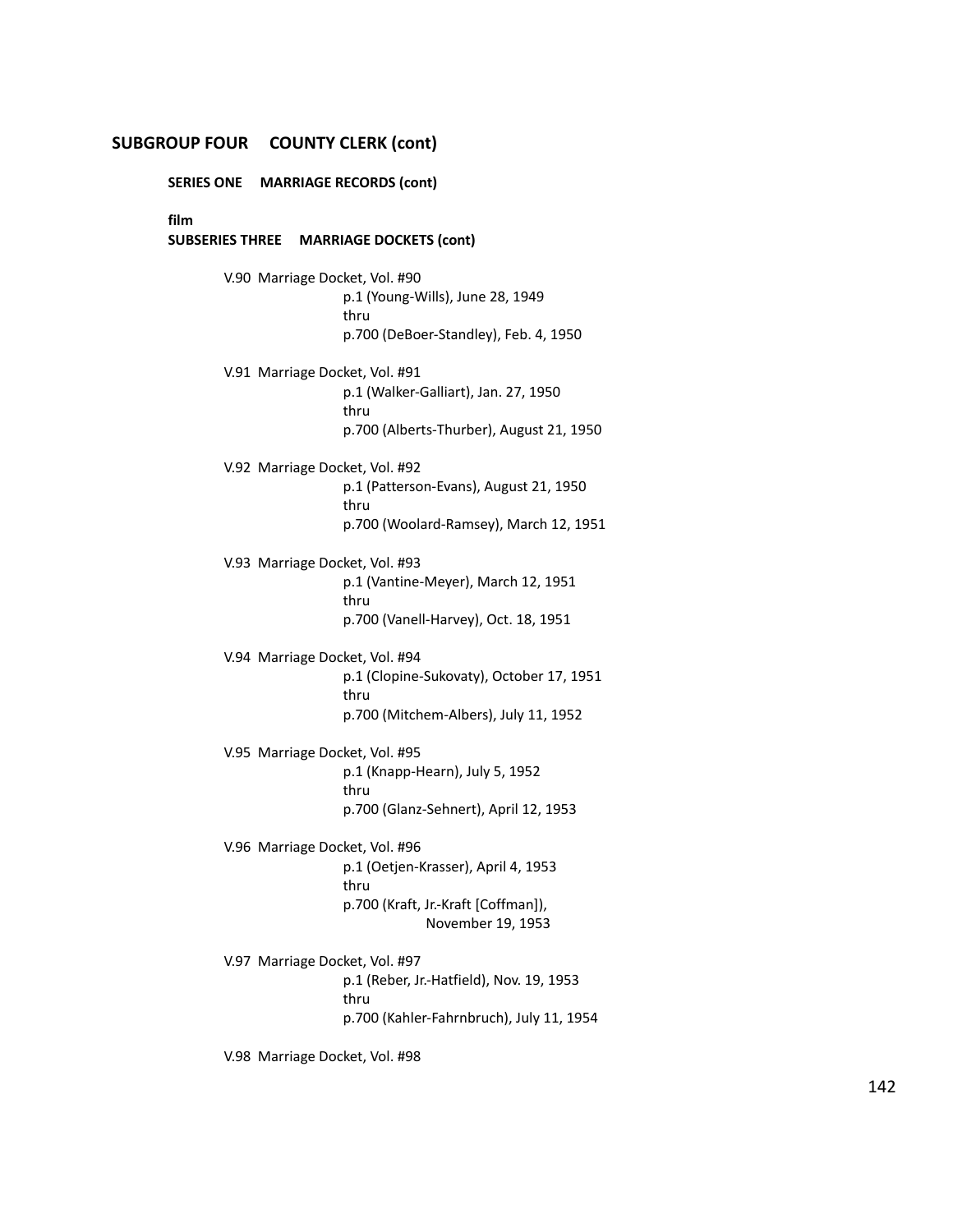p.1 (Coupe-Swindle), July 8, 1954 thru p.700 (Dutton-Dewey), Apr. 1, 1955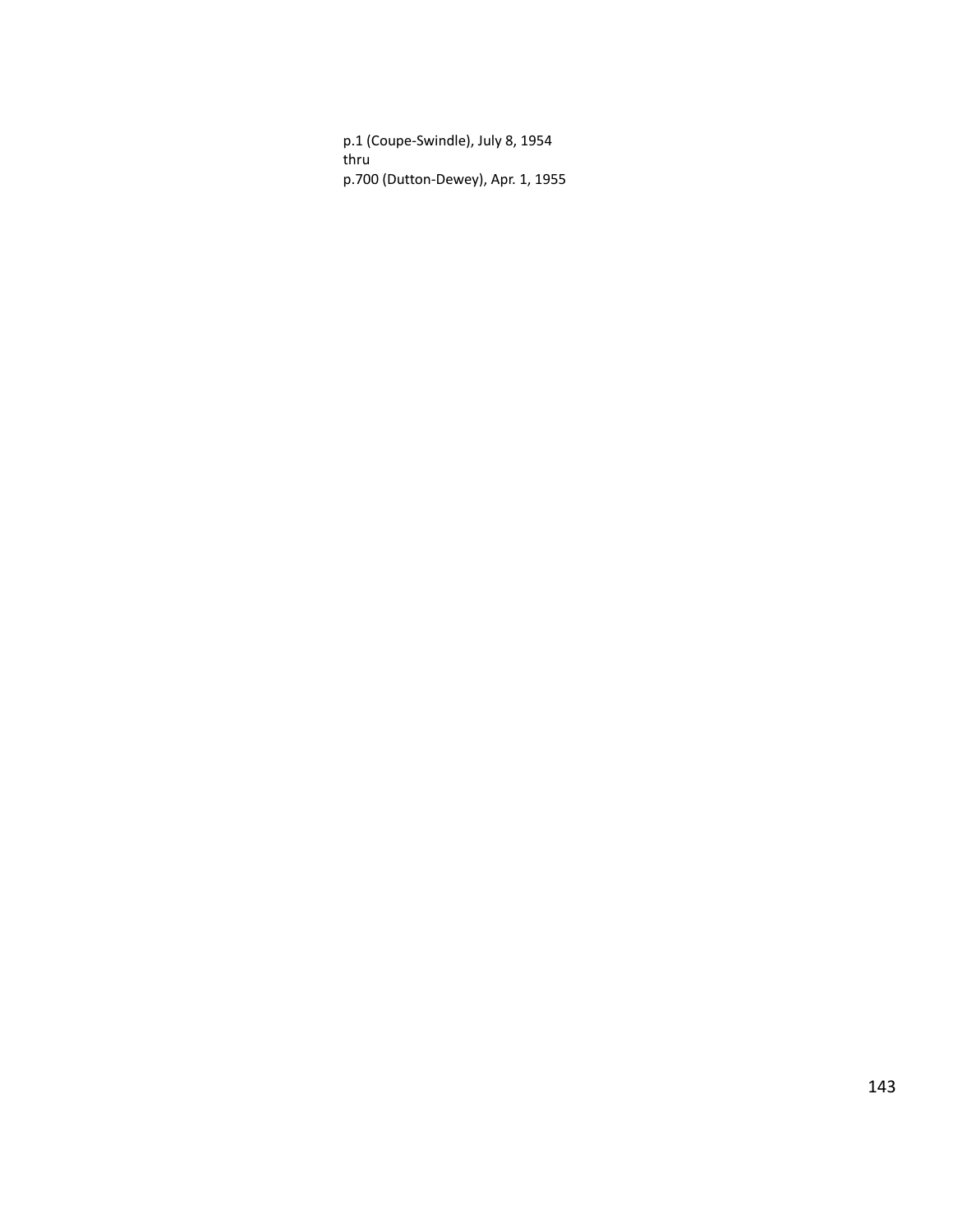# **SUBGROUP FOUR COUNTY CLERK (cont)**

**SERIES ONE MARRIAGE RECORDS (cont)**

**film**

#### **SUBSERIES THREE MARRIAGE DOCKETS (cont)**

V.99 (partial volume only)

Marriage Docket, Vol. #99 p.481 (Meyer-Masters), August 2, 1955 thru p.494 (Fisher-Ellenwood), August 7, 1955

- NOTE: Remainder of Vol. #99 probably was destroyed with rest of volumes in this series. Contact Bureau of Vital Statistics for record.
- v.37-98 Microfilmed December 1995-Jan. 1996
- NOTE: Marriage Dockets, 1866-1955 (above) were transferred to Lancaster County Genealogical Society after filming.
- NOTE: Marriage Dockets, 1907-1917, and 1955-1960 have been destroyed. Patrons are referred to the Bureau of Vital Statistics for marriages occurring during the years when volumes are missing.

# **film**

# **SUBSERIES THREE MARRIAGE DOCKETS COPIED FROM SECURITY FILM**

| V.100 | Marriage Docket, Vol. #100             |
|-------|----------------------------------------|
|       | p.1 (Moore-Graham), September 26, 1955 |
|       | thru                                   |
|       | p.700 (Oransky-Boehmer), May 31, 1956  |
|       |                                        |

V.101 Marriage Docket, Vol. #101 p.1 (Aloise-Bernhardt), May 31, 1956 thru p.700 (Bader-Morris), December 13, 1956

#### **film**

## **SUBSERIES THREE MARRIAGE DOCKETS - MICROFILM RECORD MP4219 (1995)**

Note: See Reels 1A thru 1 for indexes to vols. 1-26

Reel #1 Item #1 - Marriage Docket #1 (1866-1871) 442 shots p.1 (Bird-Porter), September 22, 1866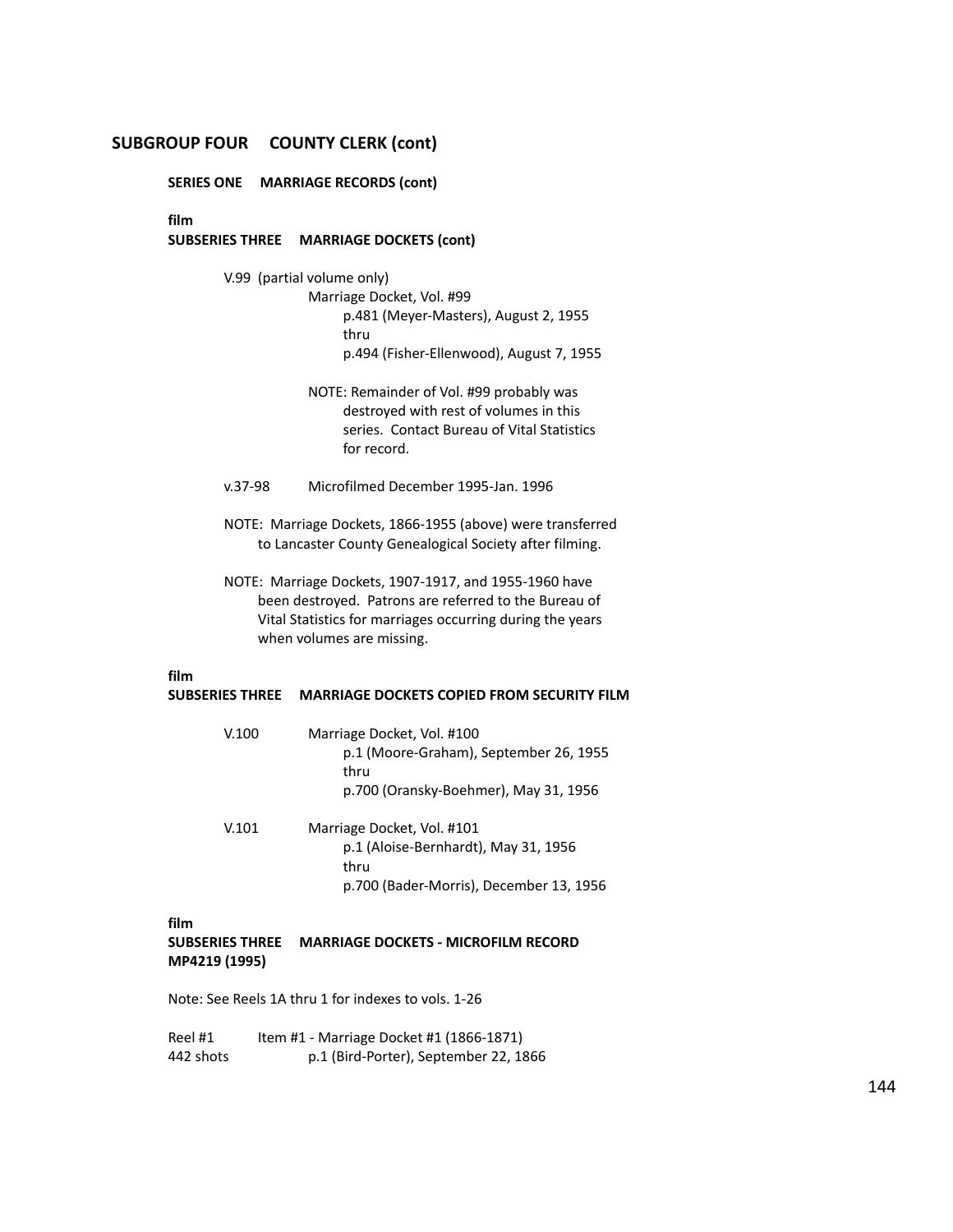GSU Project thru #27,045 Item #3 - Marriage Docket #1 (1866-1871) p.215 (Gordon-King), Sept. 18, 1871

NOTE:

Vol. 2, General Index, 1893-1906, fr. #0176 Vol. #1, Marriages, begins at fr. #0341

### **SUBGROUP FOUR COUNTY CLERK (cont)**

**SERIES ONE MARRIAGE RECORDS (cont)**

**film**

### **SUBSERIES THREE MARRIAGE DOCKETS - MICROFILM RECORD MP4219 (1995)**

NOTE: For Index to volumes 1-26, see roll #1

Reel #2 Item #1 - Marriage Docket #1 (1866-1871), cont. 1665 shots p.215 (Gordon-King), Sept. 18, 1871 1611 pp.thru GSU Project Item #4 - Marriage Docket #4 (1878-1881) #27,046 p.540 (Cotter-Hoffman), November 14, 1880

Note:

Vol. #2 begins at frame #0071 Vol. #3 begins at frame #0543 Vol. #4 begins at frame #1146

| Reel #3      | Item #1 - Marriage Docket #4 (1878-1881), cont. |
|--------------|-------------------------------------------------|
| 1715 shots   | p.510 (Cotter-Hoffman), Nov. 12, 1880           |
| 1664 pp.thru |                                                 |
| GSU Proiect  | Item #4 - Marriage Docket #7 (1885-1887)        |
| #27.047      | p.366 (Foster-Donnelly), Feb. 11, 1886          |

Note:

Vol. #5 begins at frame #0125 Vol. #6 begins at frame #0735 Vol. #7 begins at frame #1344

| Reel #4            | Item #1 - Marriage Docket #7 (1885-1887), cont. |
|--------------------|-------------------------------------------------|
| 1720 shots         | p.366 (Foster-Donnelly), Feb. 11, 1886          |
| 1666 pp.           | thru                                            |
| <b>GSU Project</b> | Item #4 - Marriage Docket #10 (1889-1890)       |
| #27.048            | p.211 (Albright-Mohaupt), August 1, 1889        |
|                    |                                                 |

Note:

Vol. #8 begins at frame #0260 Vol. #9 begins at frame #0879 Vol. #10 begins at frame #1500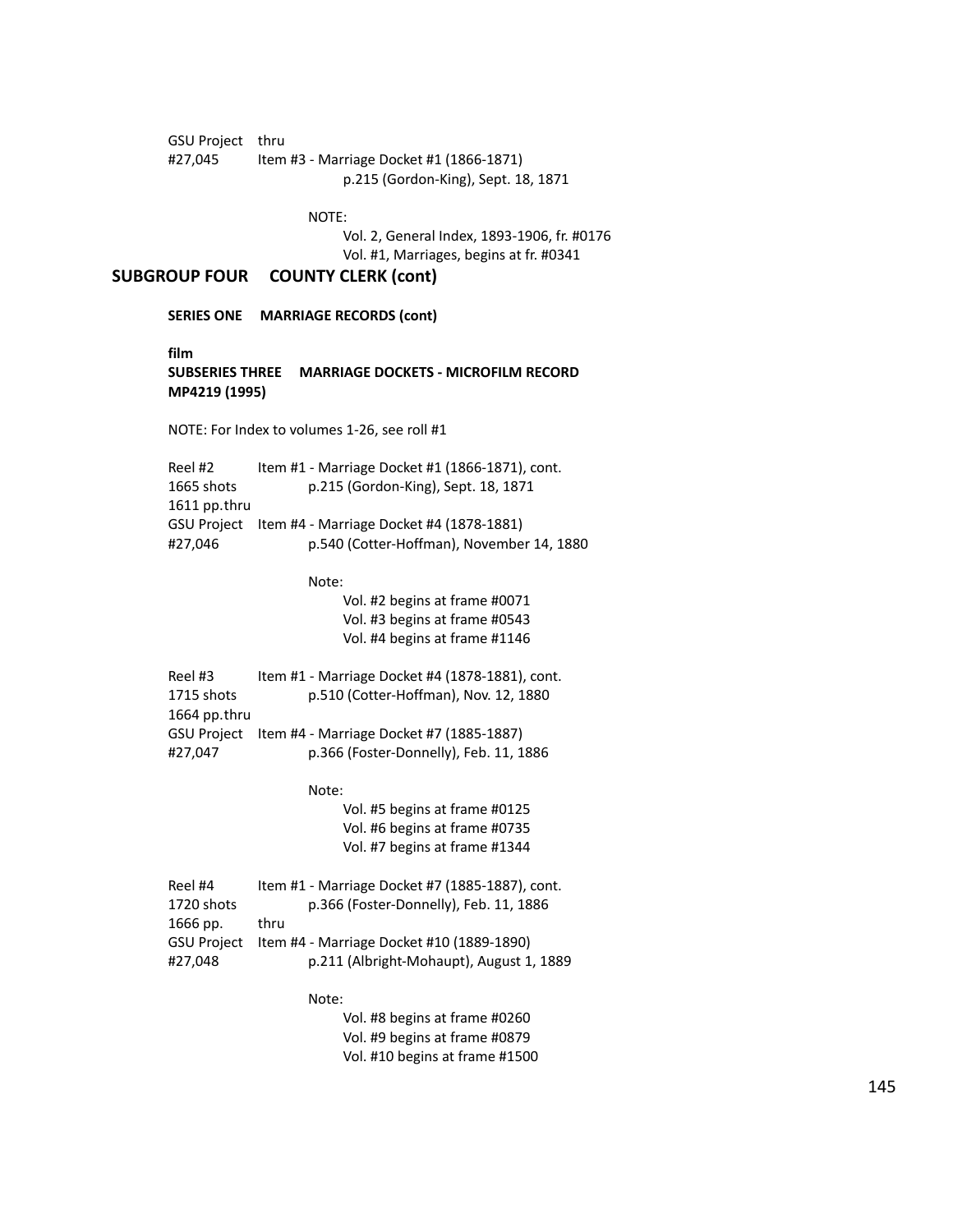Reel #5 Item #1 - Marriage Docket #10 (1889-1890), cont.<br>1685 shots p.211 (Albright-Mohaupt), August 1, 1889 p.211 (Albright-Mohaupt), August 1, 1889 1655 pp. thru GSU Project Item #3 - Marriage Docket #12 (1891-1892) #27,049 p.608 (Helling-Haid [Aitken]), Aug. 3, 1892

Note:

Vol. #11 begins at frame #0421 Vol. #12 begins at frame #1071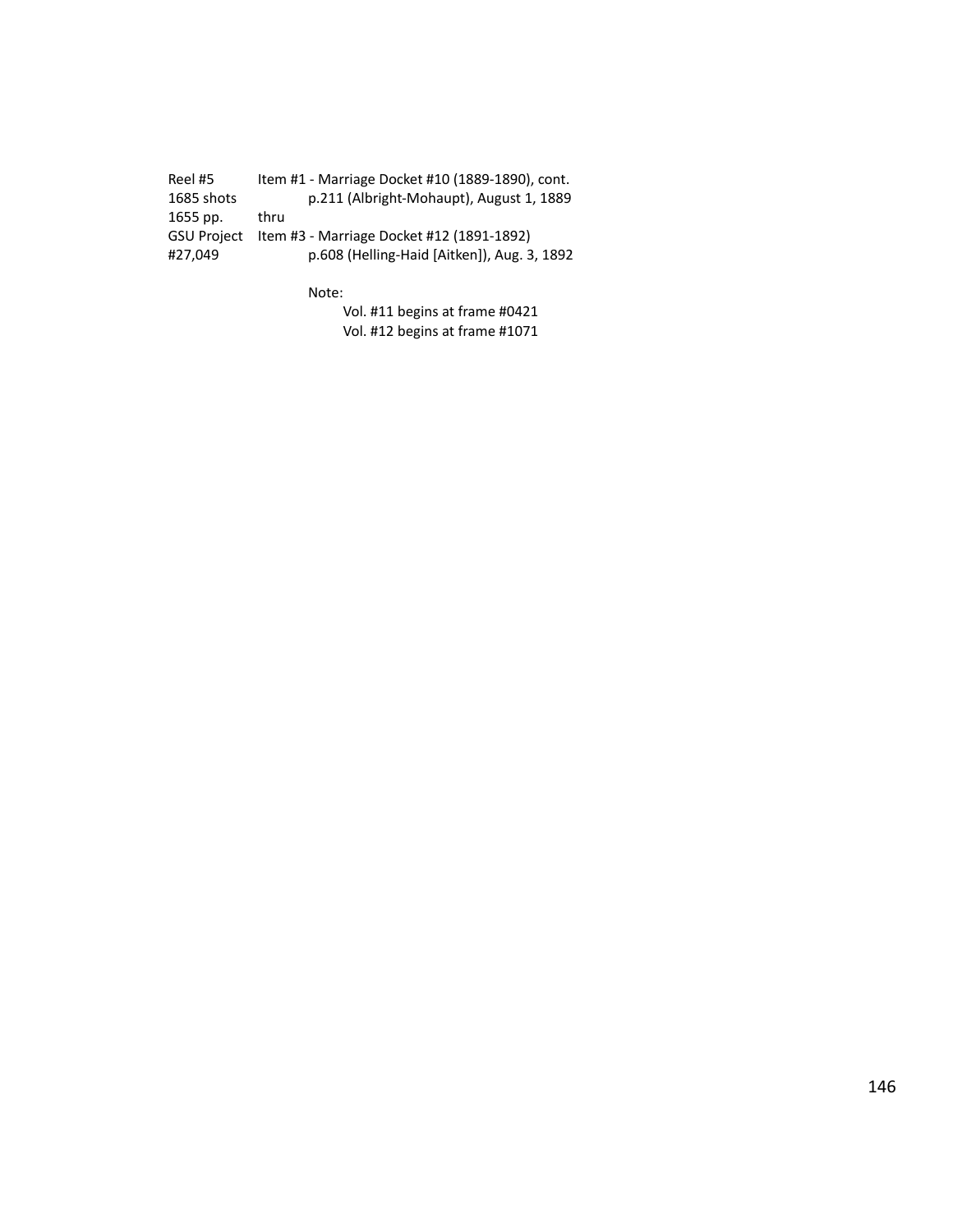**SERIES ONE MARRIAGE RECORDS (cont)**

**film**

**SUBSERIES THREE MARRIAGE DOCKETS - MICROFILM RECORD MP4219 (1995)**

| Reel #6            | Item #1 - Marriage Docket #13 (1892-1893) |
|--------------------|-------------------------------------------|
| 1530 shots         | p.1 (Meyer-Brisboom), Aug. 4, 1892        |
| 1490 pp.           | thru                                      |
| <b>GSU Project</b> | Item #3 - Marriage Docket #15 (1894-1895) |
| #27.050            | p.282 (Swindler-Lunt), Mar. 19, 1895      |

NOTE:

Vol. #14 begins at frame #0621 Vol. #15 begins at frame #1241

NOTE: Docket 14, pp. 603-604 missing from original volume before microfilming.

| Reel #7            | Item #1 - Marriage Docket #15 (1894-1895) cont. |
|--------------------|-------------------------------------------------|
| 1961 shots         | p.282 (Swindler-Lunt), Mar. 19, 1895            |
| 1673 pp.           | thru                                            |
| <b>GSU Project</b> | Item #4 - Marriage Docket #18 (1898-1899)       |
| #27.051            | p.222 (Gennchi-Stolte), Dec. 28, 1898           |

NOTE:

Vol. #16 begins at frame #0319 Vol. #17 begins at frame #0910 Vol. #18 begins at frame #1498

| Reel #8    | Item #1 - Marriage Docket #18 (1898-1899), cont. |
|------------|--------------------------------------------------|
| 1724 shots | p.222 (Gennchi-Stolte), Dec. 16, 1898            |
| 1678 pp.   | thru                                             |
| #27.052    | Item #4 - Marriage Docket #21 (1901-1902)        |
|            | p.160 (Swale-Morris), Oct. 23, 1901              |

NOTE:

Vol. #19 begins at frame #0379 Vol. #20 begins at frame #0967 Vol. #21 begins at frame #1558

| Reel #9    | Item #1 - Marriage Docket #21 (1901-1902) cont.       |
|------------|-------------------------------------------------------|
| 1630 shots | p.160 (Swale-Morris), Oct. 22, 1901                   |
| 1593 pp.   | thru                                                  |
|            | GSU Project Item #3 - Marriage Docket #23 (1903-1904) |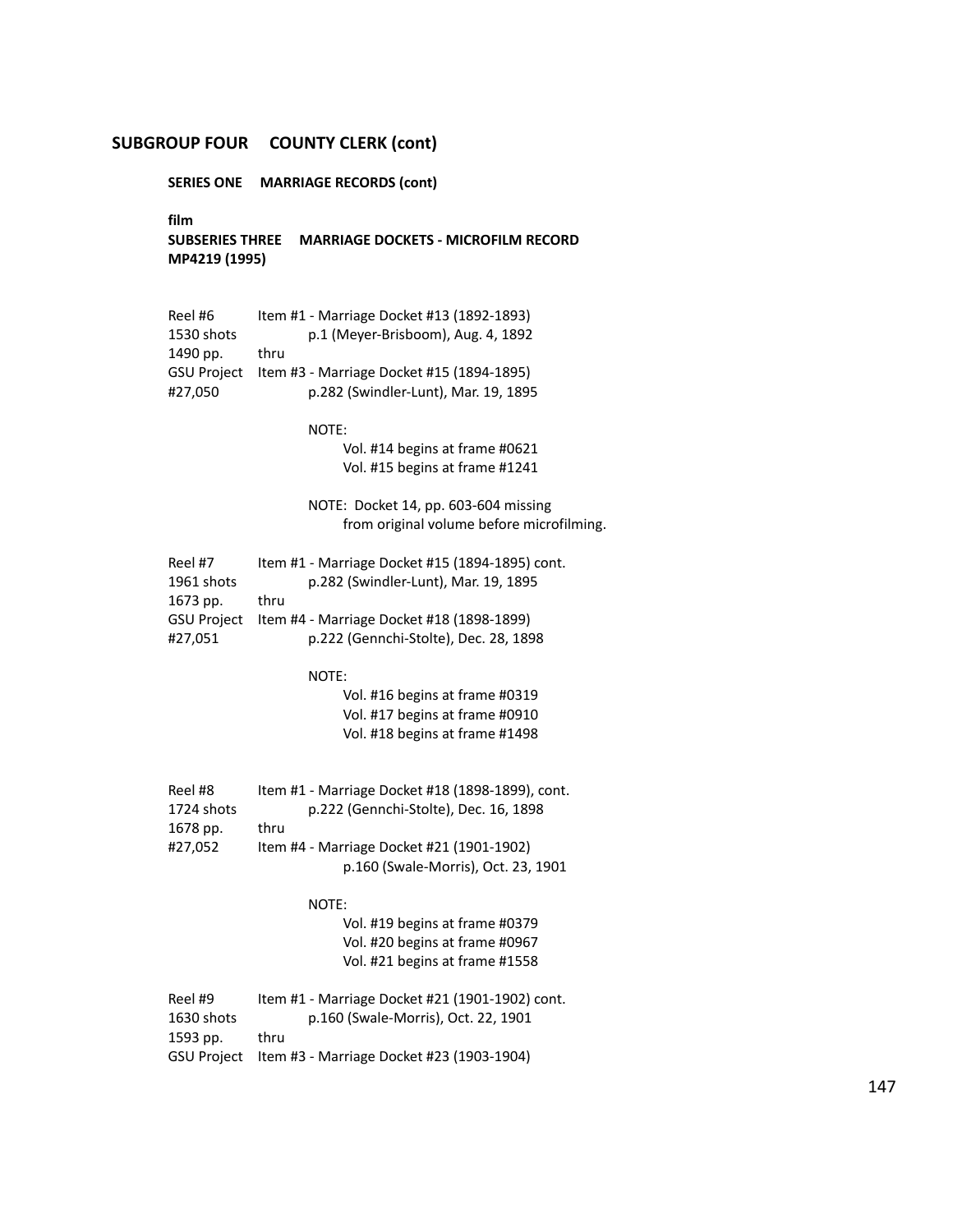# #27,053 p.584 (Glass-Bartels), Sept. 15, 1904

### NOTE:

Vol. #22 begins at frame #0443 Vol. #23 begins at frame #1040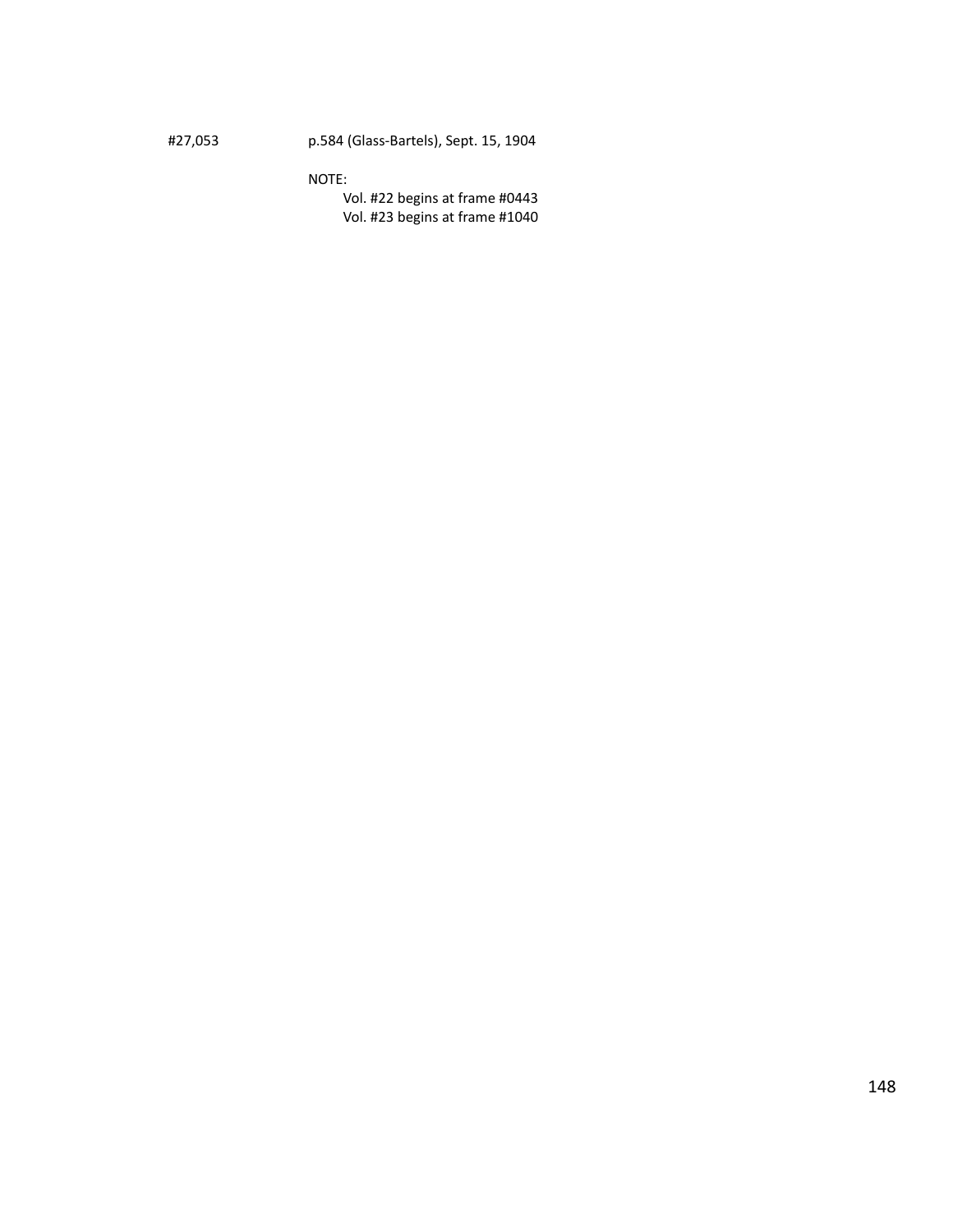**SERIES ONE MARRIAGE RECORDS (cont)**

**film**

**SUBSERIES THREE MARRIAGE DOCKETS - MICROFILM RECORD MP4219 (1995)**

NOTE: For Index to volumes 1-26, see roll #1

| <b>Reel #10</b>    | Item #1 - Marriage Docket #24 (1904-1905) |
|--------------------|-------------------------------------------|
| 1662 shots         | p.1 (Young-Chandler), Mar. 21, 1904       |
| $1625$ pp.         | thru                                      |
| <b>GSU Project</b> | Item #3 - Marriage Docket #26 (1905-1906) |
| #27.054            | p.460 (Fischer-Miller), May 22, 1906      |

NOTE:

Vol. #25 begins at frame #0607 Vol. #26 begins at frame #1199

| Item #1 - Marriage Docket #26 (1905-1906), cont. |
|--------------------------------------------------|
| p.460 (Fischer-Miller), May 22, 1906             |
| thru                                             |
| Item #1 - Marriage Docket #26 (1906)             |
| p.580 (Masscey-Woodard [Vance])                  |
| July 16, 1906                                    |
|                                                  |

# **NOTE: Marriages, 1906-1912, were microfilmed by the Historical Society in 1981. See rolls 12A thru following. Reel #11 continues after this series of reels with marriages, 1917.**

| Marriage Docket #25 (1905) repeat<br>p.447 (Woodworth-Howe), Sept. 1, 1905 |
|----------------------------------------------------------------------------|
|                                                                            |
| Marriage Docket #28 (1907)                                                 |
| p.311 (Alden-Prescott), July 24, 1907                                      |
| NOTE: Volumes 25-26, see rolls 10-11, new series<br>NOTE:                  |
| Vol. #26 begins at frame #074                                              |
| Vol. #27 begins at frame #368                                              |
| Vol. #28 begins at frame #665                                              |
|                                                                            |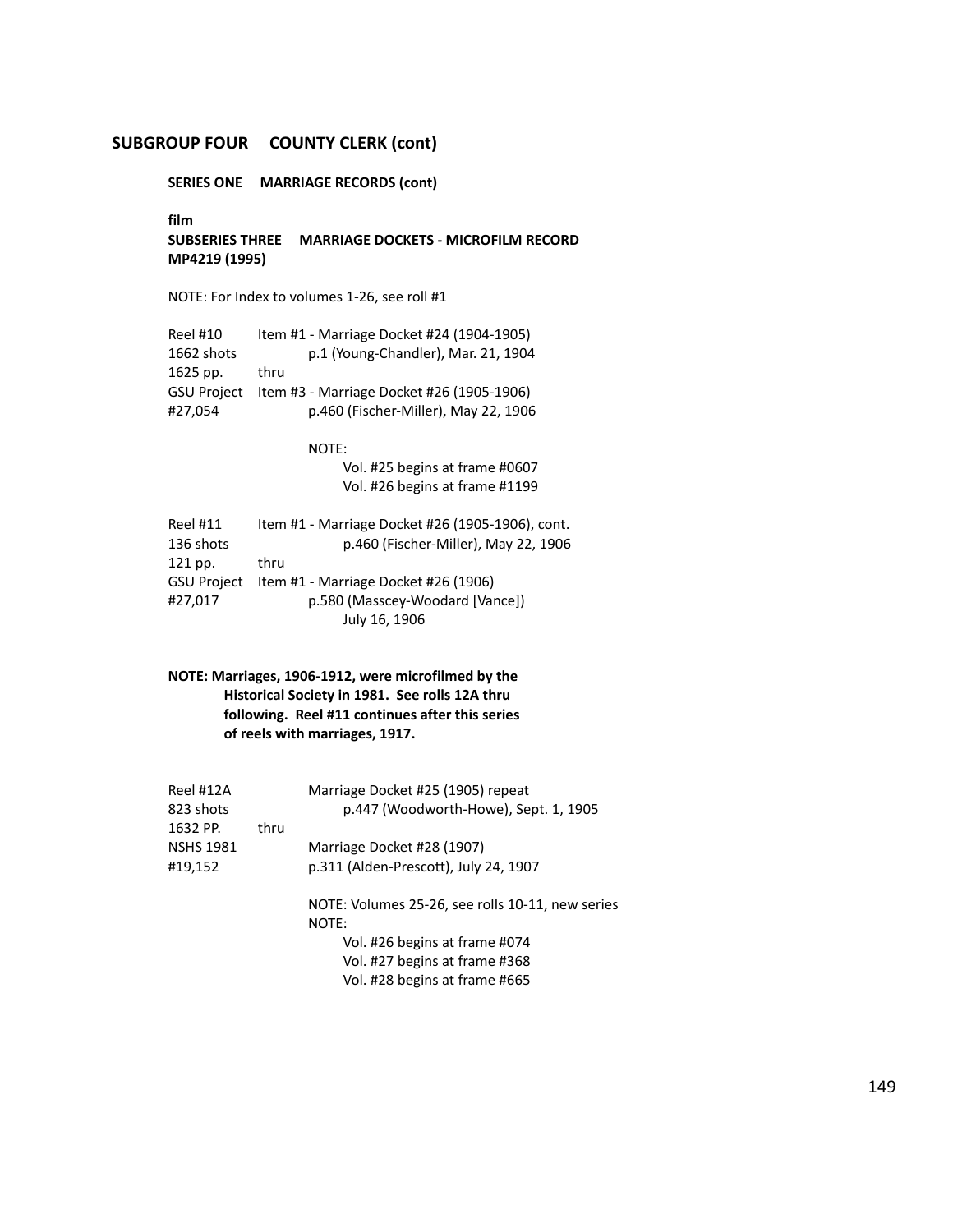# **SERIES ONE MARRIAGE RECORDS (cont)**

| film<br><b>SUBSERIES THREE</b>                                    |      | <b>MARRIAGE DOCKETS - MICROFILM RECORD MP4219</b>                                                        |
|-------------------------------------------------------------------|------|----------------------------------------------------------------------------------------------------------|
| Reel #13A<br>818 shots<br>1632 pp.                                | thru | Marriage Docket #28 (1907), cont.<br>p.312 (Swale-Deshayes), July 24, 1907                               |
| <b>NSHS 1981</b><br>#19,153                                       |      | Marriage Docket #31 (1909)<br>p.154 (Miller-Hoover), May 3, 1909                                         |
|                                                                   |      | NOTE:<br>Vol. #29 begins at frame #144<br>Vol. #30 begins at frame #436<br>Vol. #31 begins at frame #739 |
| Reel #14A<br>823 shots<br>1646 pp.<br><b>NSHS 1981</b><br>#19,154 | thru | Marriage Docket #31 (1909)<br>p.155 (Currier-Falwell), May 3, 1909                                       |
|                                                                   |      | Marriage Docket #33 (1910-1911)<br>p.569 (Kahler-Schnell), Jan. 5, 1911                                  |
|                                                                   |      | NOTE:<br>Vol. #32 begins at frame #233<br>Vol. #33 begins at frame #536                                  |
| Reel #15A<br>828 shots<br>1656 pp.<br><b>NSHS 1981</b><br>#19,155 | thru | Marriage Docket #33 (1910-1911), cont.<br>p.570 (Sherwood-Hochstrasser), Jan. 4, 1911                    |
|                                                                   |      | Marriage Docket #36 (1912)<br>p.380 (Gale-Monismith), Aug. 26, 1912                                      |
|                                                                   |      | NOTE:<br>Vol. #34 begins at frame #036<br>Vol. #35 begins at frame #340<br>Vol. #36 begins at frame #635 |
| Reel #16A<br>139 shots                                            |      | Marriage Docket #36 (1912), cont.<br>p.381 August 26, 1912                                               |
| 279 pp.<br><b>NSHS 1981</b><br>#19,156                            | thru | Marriage Docket #36 (1912)<br>p.640 November 12, 1912                                                    |

NOTE: Microfilm continues with new series Roll #11 and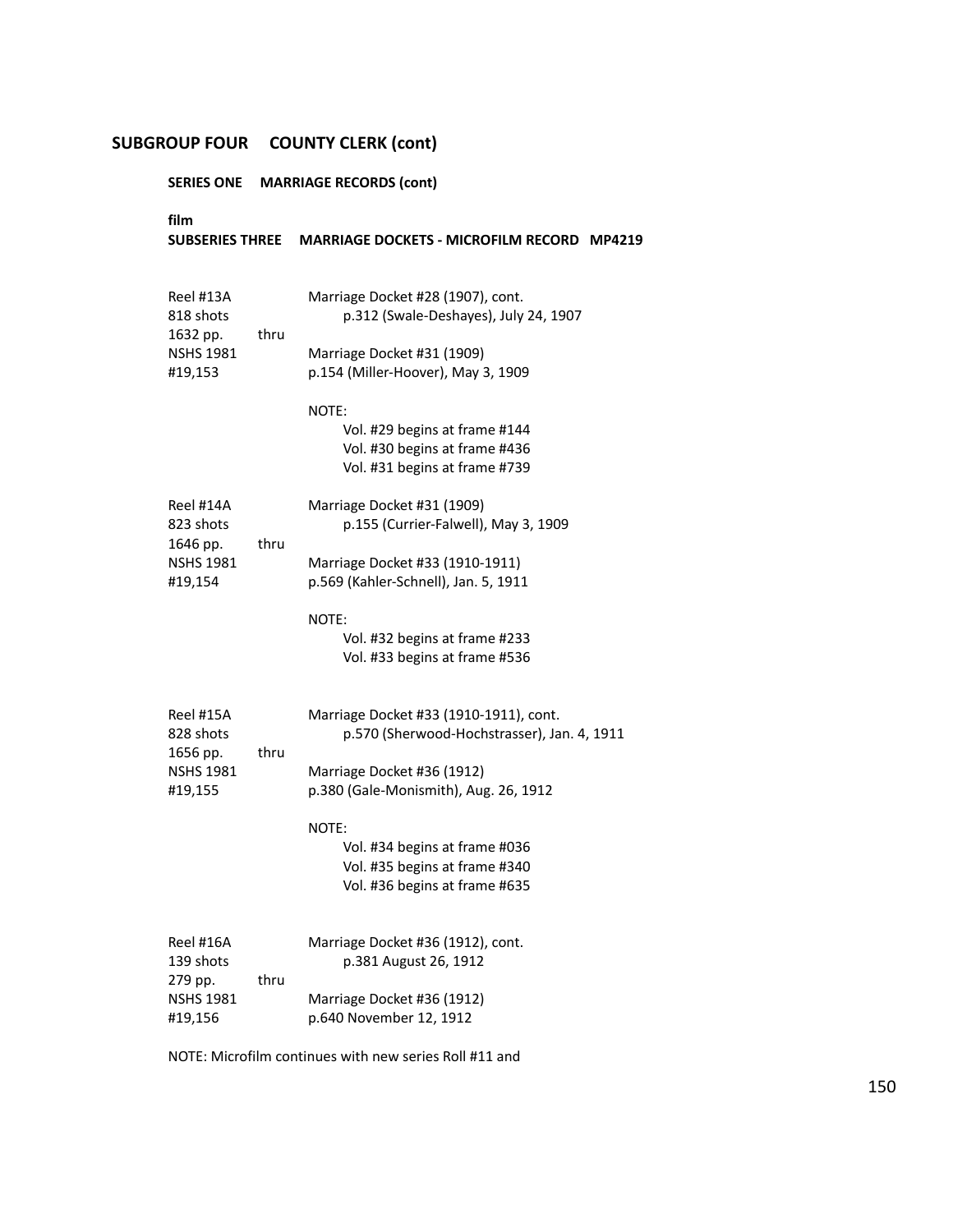Docket #44 cont., May 1917. Marriage Dockets, 37-43, original record, were destroyed before microfilming. Contact the Bureau of Vital Statistics for marriages, 11/13/1912-Apr 1917

# **SUBGROUP FOUR COUNTY CLERK (cont)**

#### **SERIES ONE MARRIAGE RECORDS (cont)**

**film**

#### **SUBSERIES THREE MARRIAGE DOCKETS - MICROFILM RECORD MP4219**

| <b>Reel #11</b>    | Item #2 - Marriage Docket, Vol. #44 |
|--------------------|-------------------------------------|
| 843 shots          | p.1 (Matthew-Brunken), May 1, 1917  |
| 1581 pp.           | thru                                |
| <b>GSU Project</b> | Item #4 - Marriage Docket, Vol. #46 |
| #27.017            | p.333 (Emerson-Jackson [Brown])     |
|                    | September 5, 1918                   |

NOTE: Item #1 is Marriage Docket 1906 Vol. #26 cont. described above.

| <b>Reel #12</b>    | Item #1 - Marriage Docket, V.46 (1918), cont. |
|--------------------|-----------------------------------------------|
| 882 shots          | p.332 (Allen-Meyer), Sept. 5, 1918            |
| 1667 pp.           | thru                                          |
| <b>GSU Project</b> | Item #3 - Marriage Docket, V.48 (1919-1920)   |
| #27.018            | p.640 (Feuerstein-Roth), February 2, 1920     |

NOTE:

Vol. #47 begins at frame #216 Vol. #48 begins at frame #553

| <b>Reel #13</b> | Item #1 - Marriage Docket, V.48 (cont.)            |
|-----------------|----------------------------------------------------|
| 888 shots       | p.1 (Ward-Watson), February 3, 1920                |
| 1695 pp.        | thru                                               |
|                 | GSU Project Item #4 - Marriage Docket, V.51 (1921) |
| #27.019         | p.415 (Stilson-Regler), June 3, 1921               |

RETAKES (start of reel): V.50, pp. 392-396 (frames 540-542) V.51, p. 388 (frame 870)

NOTE:

Vol. #50 begins at frame #344 Vol. #51 begins at frame #415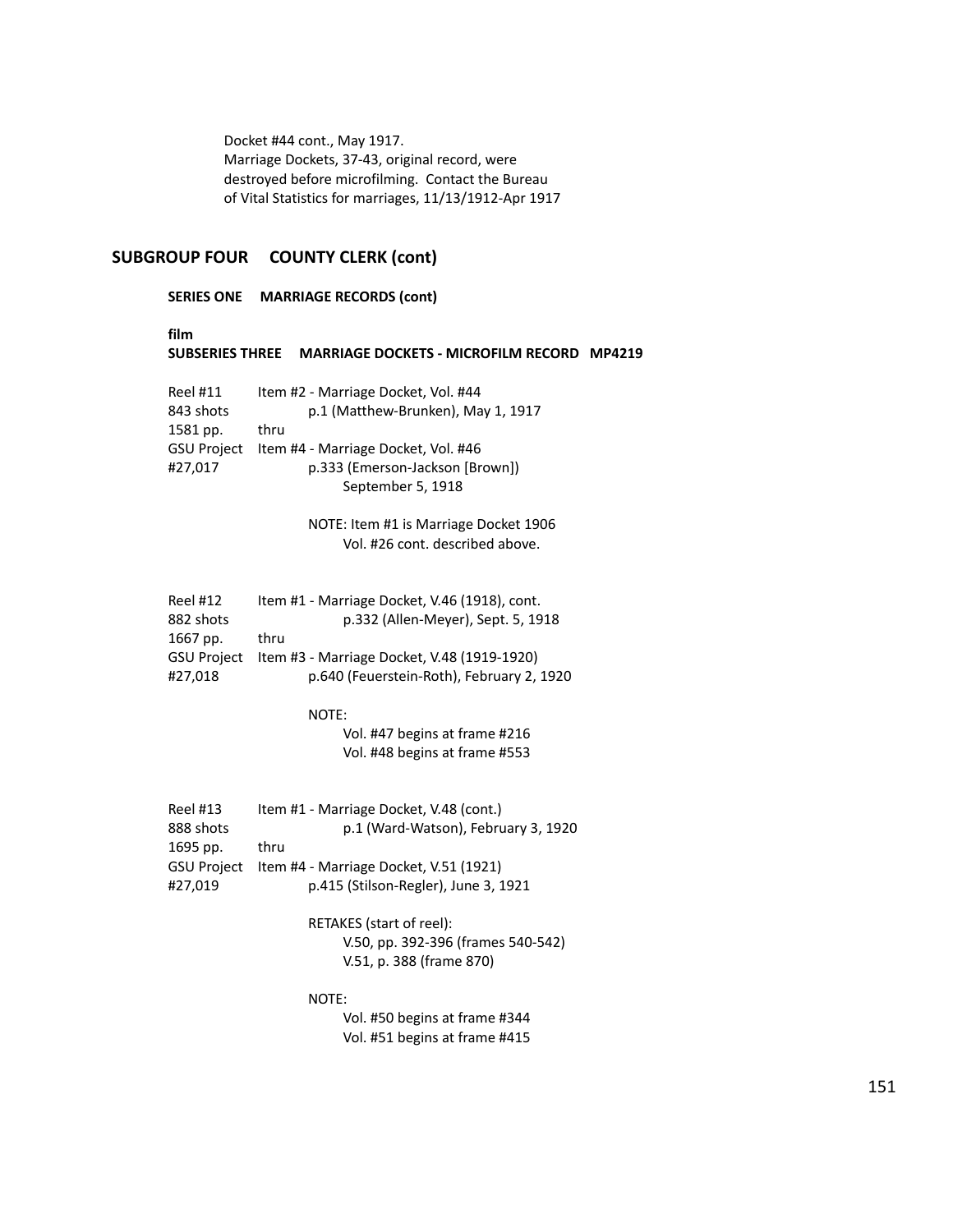Reel #14 Item #1 - Marriage Docket, V.51 (1921), cont. 903 shots p.414 (Proper-Wait), June 3, 1921 1706 pp. thru GSU Project Item #4 - Marriage Docket, V.54 (1922-1923) #27.020 p.189 (Brown-Weil), January 17, 1923

NOTE:

Vol. #52 begins at frame #131 Vol. #53 begins at frame #467 Vol. #54 begins at frame #802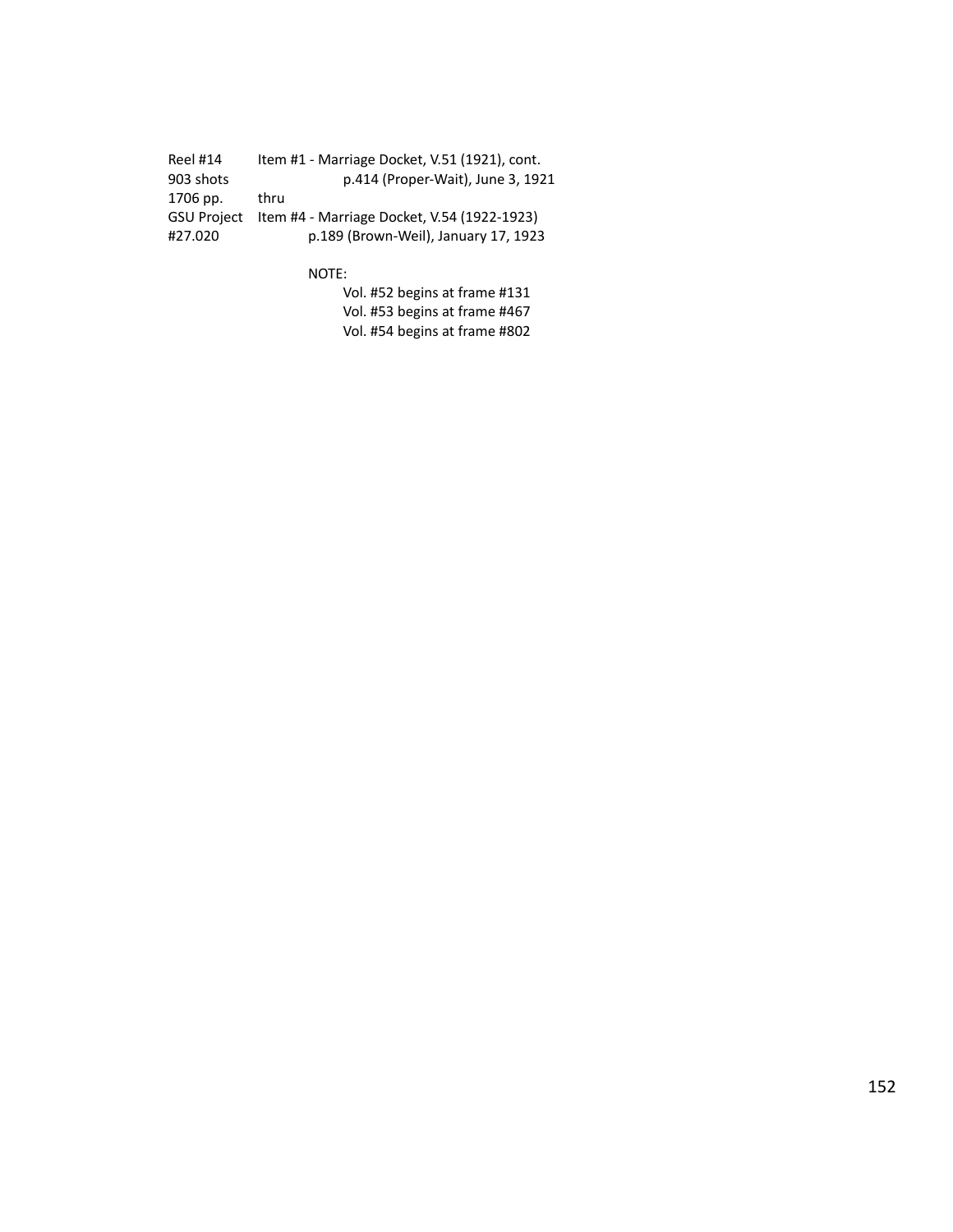**SERIES ONE MARRIAGE RECORDS (cont)**

**film SUBSERIES THREE MARRIAGE RECORDS - MICROFILM RECORD MP4219** NOTE: For indexes to marriages, 1912-current, contact the Lancaster County Clerk's Office. Following Dockets are not indexed on microfilm. Reel #15 Item #1 - Marriage Docket, V.54 (cont.) 908 shots p.188 (Ewing-Dykast), January 16, 1923 1729 pp. thru GSU Project Item #3 - Marriage Docket, V.56 (1925-1926) #27,021 p.638 (Harral-Richardson), Feb. 15, 1926 RETAKES (start of reel): Item #3 - Vol. #56, pp.296-298 (fr. 731-732) NOTE: Vol. #55 begins at frame #247 Vol. #56 begins at frame #581 Reel #16 Item #1 - Marriage Docket, V.57 (1926) 1142 shots p.1 (Voss-Kreiger), Feb. 15, 1926 1735 pp. thru GSU Project Item #3 - Marriage Docket, V.59 (1927-1928) #27,022 p.455 (Quincy-Anderson), Mar. 20, 1928 NOTE: Vol. #58 begins at frame #343 Vol. #59 begins at frame #676 Reel #17 Item #1 - Marriage Docket, V.59 (cont.) 977 shots p.455 (Quincy-Anderson), Mar. 20, 1928 1400 pp. thru GSU Project Item #2 - Marriage Docket, V.60 (1928-1929) #27,023 p.700 (McCallum-Meek), June 18, 1929 NOTE: Item #2, V.60 begins at fr. #264

NOTE: Marriage Dockets, V.61-68 (1929-1936), were destroyed before microfilming. Contact the Bureau of Vital Statistics For record. Project continues with Item #3, Roll #17, Vol. #69 (1936-1937).

Reel #17 Item #3 - Marriage Docket, V.69 (1936-1937)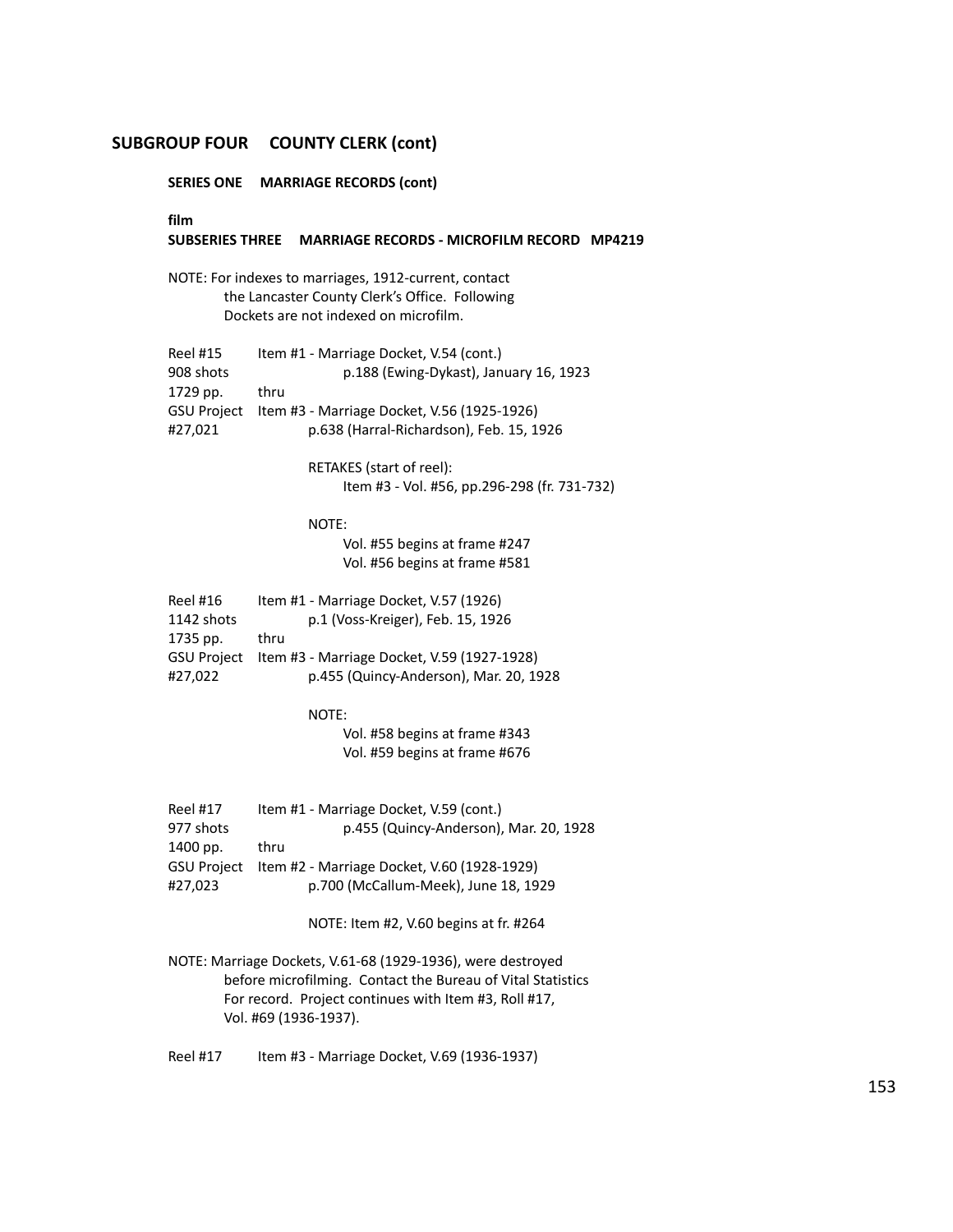708 shots p.1 (Knapton-Ford [Ford], July 29, 1936 700 pp. thru GSU Project Item #3 - Marriage Docket, V.69 (1936-1937) #27,023 p.700 (Werschky-Porter), June 3, 1937

NOTE: Item #3, Vol. #69 begins fr. #980

#### **SUBGROUP FOUR COUNTY CLERK (cont)**

#### **SERIES ONE MARRIAGE RECORDS (cont)**

#### **film**

# **SUBSERIES THREE MARRIAGE RECORDS - MICROFILM RECORD MP4219** NOTE: For indexes to marriages, 1912-current, contact the Lancaster County Clerk's Office. Following Dockets are not indexed on microfilm. Reel #18 Item #1 - Marriage Docket, V.70 (1937-1938) 1432 shots p.1 (Siekman-Erskine), June 3, 1937 1398 pp. thru GSU Project Item #2 - Marriage Docket, V.71 (1938-1939) #27,024 p.698 (Sommer-Hergenrader), Jan. 14, 1939 NOTE: Marriage Dockets, V.72-84 (1939-1946), were destroyed before microfilming. Contact the Bureau of Vital Statistics for record. Project continues with Item #3, Roll #18, Vol. #85 (1946-1947). Reel #18 Item #3 - Marriage Docket, V.85 (1946-1947) cont. p.1 (Van Landingham-Jungman [Jones]) 263 shots December 26, 1946 250 pp. thru GSU Project Item #3 - Marriage Docket, V.85 (1946-1947) #27,024 P.250 (Klein-McCammon), Apr. 5, 1947 NOTE: Item #3, Vol. #85 begins at fr. #1440 Reel #19 Item #1 - Marriage Docket, V.85 cont.

| 1684 shots         | p.250 (Klein-McCammon), Apr. 5, 1947        |
|--------------------|---------------------------------------------|
| 1651 pp.           | thru                                        |
| <b>GSU Project</b> | Item #3 - Marriage Docket, V.87 (1947-1948) |
| #27.025            | p.500 (Walters-Reason), May 16, 1948        |
|                    |                                             |

NOTE:

Vol. #86 begins at frame #469 Vol. #87 begins at frame #1178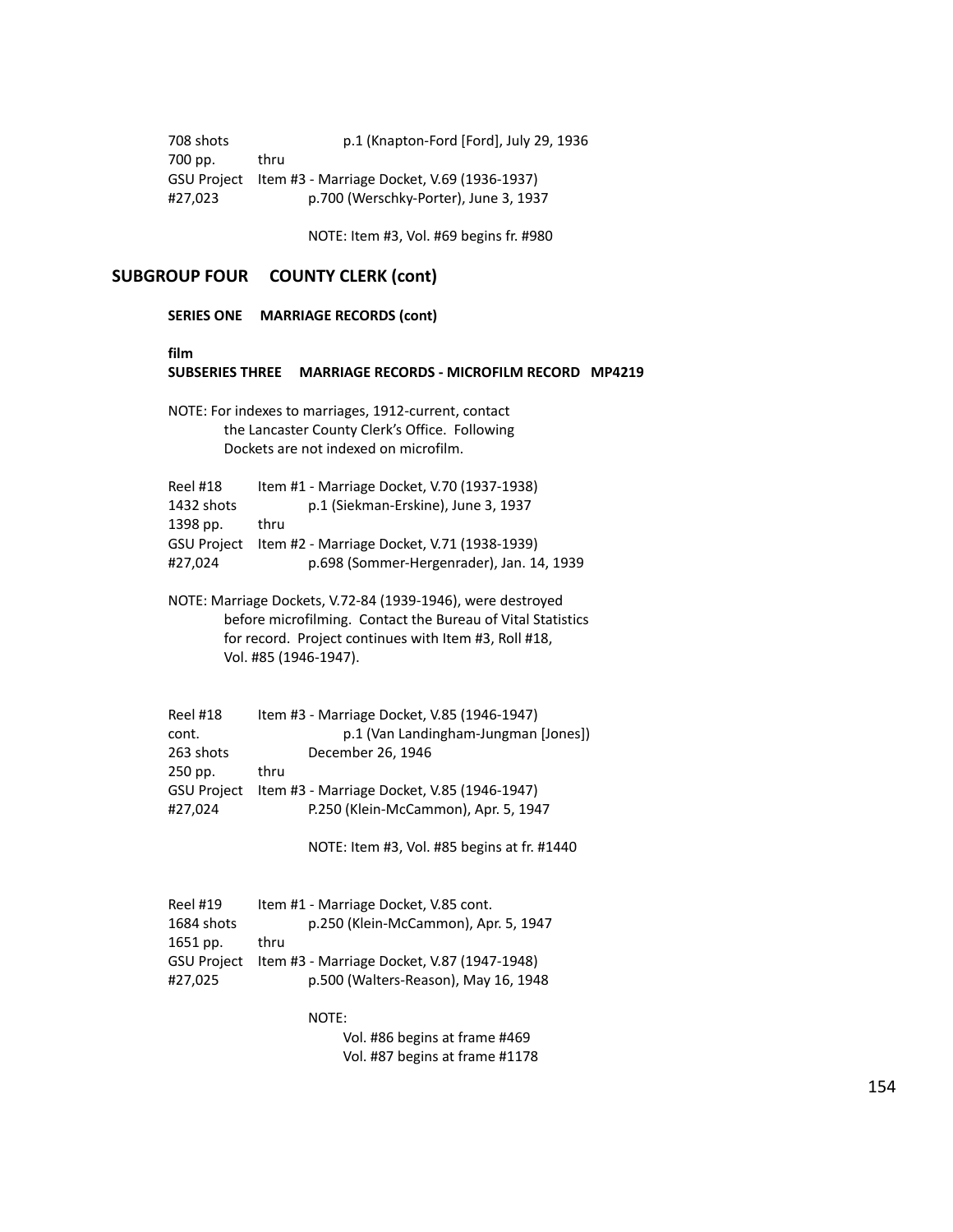Reel #20 Item #1 - Marriage Docket, V.87 cont.<br>1634 shots p.500 (Walters-Reason), May p.500 (Walters-Reason), May 14, 1948 1600 pp. thru GSU Project Item #3 - Marriage Docket, V.89 (1948-1949) #27,026 p.700 (Loeffel-Schnittker), July 3, 1949

NOTE:

Vol. #88 begins at frame #218 Vol. #89 begins at frame #924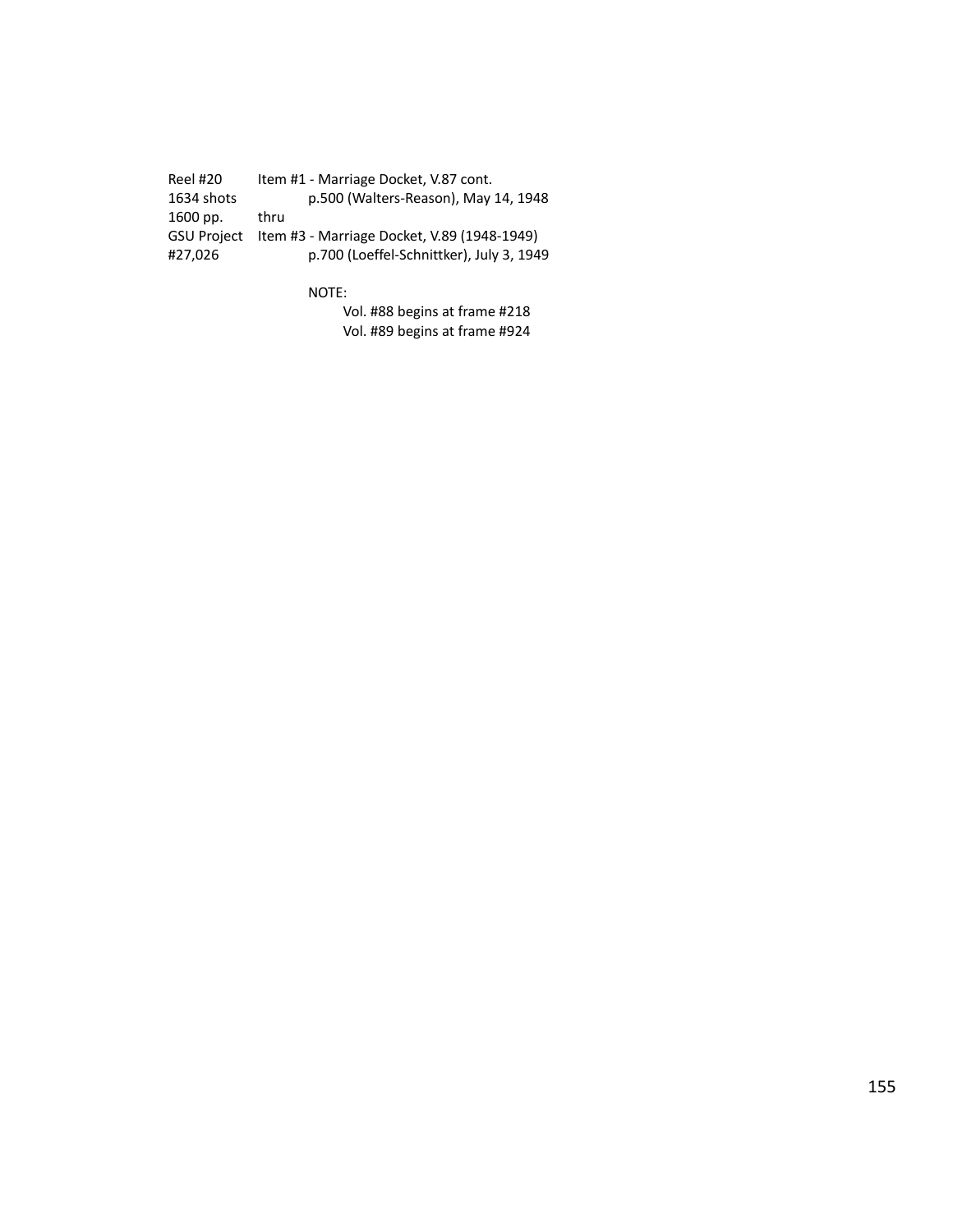**SERIES ONE MARRIAGE RECORDS (cont)**

**film**

#### **SUBSERIES THREE MARRIAGE RECORDS - MICROFILM RECORD MP4219**

NOTE: For indexes to marriages, 1912-current, contact the Lancaster County Clerk's Office. Following Dockets are not indexed on microfilm.

| Reel #21           | Item #1 - Marriage Docket, V.90 (1949-1950) |
|--------------------|---------------------------------------------|
| 1725 shots         | p.1 (Young-Wills), June 28, 1949            |
| 1690 pp.           | thru                                        |
| <b>GSU Project</b> | Item #3 - Marriage Docket, V.92 (1950-1951) |
| #27.027            | p.290 (Cole-Gerlach), October 21, 1950      |
|                    |                                             |

NOTE:

Vol. #91 begins at frame #0720 Vol. #92 begins at frame #1434

NOTE: Frame counter error at start of V.92 Reads frame #9 and should read fr. 1434

| Reel #22           | Item #1 - Marriage Docket, V.92 cont.       |
|--------------------|---------------------------------------------|
| 1605 shots         | p.290 (Cole-Gerlach), October 19, 1905      |
| 1561 pp.           | thru                                        |
| <b>GSU Project</b> | Item #3 - Marriage Docket, V.94 (1951-1952) |
| #27.028            | p.450 (Peery-Lemon), April 27, 1952         |

NOTE:

Vol. #93 begins at frame #0431 Vol. #94 begins at frame #1147

| Reel #23    | Item #1 - Marriage Docket, V.94 cont.       |
|-------------|---------------------------------------------|
| 978 shots   | p.450 (Peery-Lemon), April 25, 1952         |
| 951 pp.     | thru                                        |
| GSU Proiect | Item #2 - Marriage Docket, V.95 (1952-1953) |
| #27.029     | p.700 (Glanz-Sehnert), April 12, 1953       |

NOTE:

Vol. #95 begins at frame #272

| Reel #24   | Item #1 - Marriage Docket, V.96 (1953)                  |
|------------|---------------------------------------------------------|
| 1568 shots | p.1 (Oetjen-Krasser), April 4, 1953                     |
| 1550 shots | thru                                                    |
|            | GSU Project Item #3 - Marriage Docket, V.98 (1954-1955) |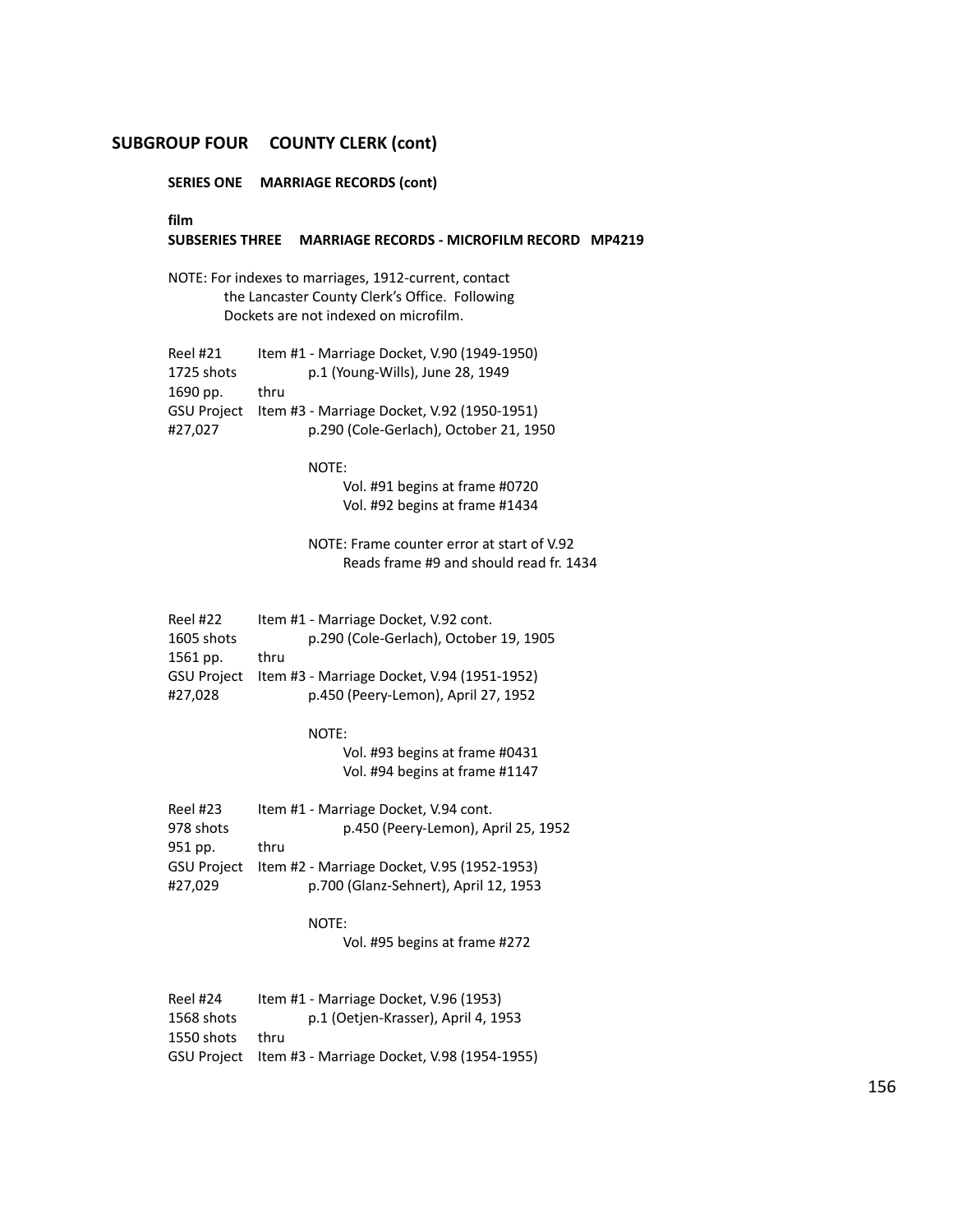#27,030 p.150 (Rutt-Rutt [Fowler]), August 25, 1954

NOTE:

Vol. #97 begins at frame #0721 Vol. #98 begins at frame #1433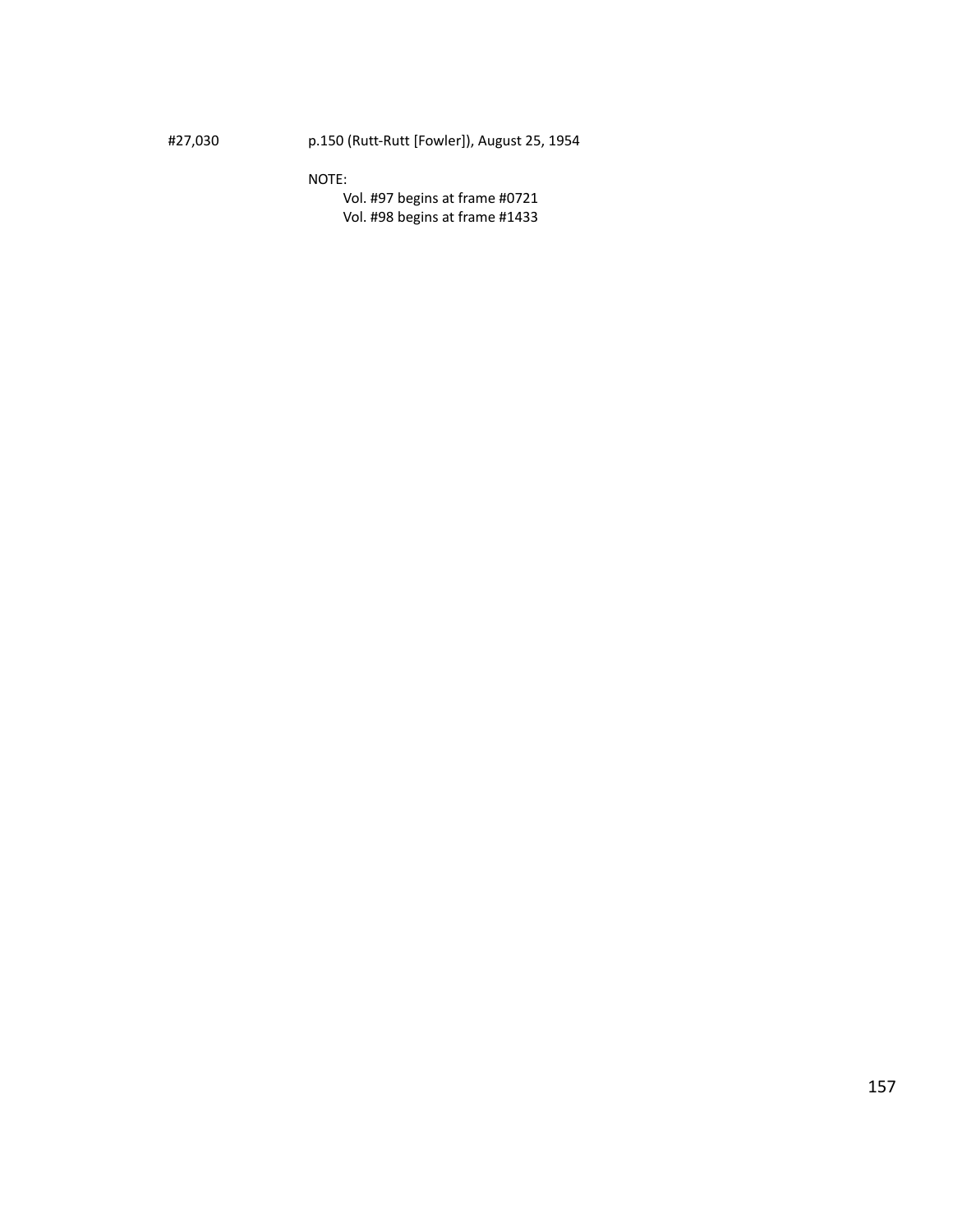**SERIES ONE MARRIAGE RECORDS (cont)**

**film**

### **SUBSERIES THREE MARRIAGE DOCKETS - MICROFILM RECORD MP4219**

| Reel #25           | Item #1 - Marriage Docket, V.98 cont.       |
|--------------------|---------------------------------------------|
| 587 shots          | p.150 (Rutt-Rutt [Fowler]), August 25, 1954 |
| 565 pp.            | thru                                        |
| <b>GSU Project</b> | Item #2 - Marriage Docket, V.99 (1955)      |
| #27.031            | p.494 (Fisher-Ellenwood), Aug. 7, 1955      |
|                    |                                             |

NOTE: Item #2, Vol. #99, pp.481-494 only. Remainder of volume is missing. Contact Bureau of Vital Statistics for record.

NOTE: Vol. #99 (part) begins at fr. #569

NOTE: The following reels were copied from security microfilm held by the State Archives for Lancaster County Court. This microfilm does not meet state micrographics standards and is in danger of deterioration due to the presence of measles (or redox) on the microfilm. Some documents have already been affected. This film is very dark and copies may not be possible for some documents but we copied the microfilm for possible use of our patrons.

| <b>Reel #26</b><br>SF copy | Marriage Docket, Vol. #100<br>p.1 (Moore-Graham), Sept. 26, 1955 |
|----------------------------|------------------------------------------------------------------|
| AR #1                      | thru                                                             |
| filmed 1956                | Marriage Docket, Vol. #100                                       |
| #03309                     | p.700 (Oransky-Boehmer), May 31, 1956                            |
| <b>Reel #27</b>            | Marriage Docket, Vol. #101                                       |
| SF copy                    | p.1 (Aloise-Bernhardt), May 31, 1956                             |
| AR #101                    | thru                                                             |
| filmed 1956                | Marriage Docket, Vol. #101                                       |
| #03310                     | p.700 (Bader-Morris), Dec. 13, 1956                              |

### **SERIES TWO PROFESSIONAL REGISTERS, 1881-1986**

#### KN20/05/2

| V.01 | Physicians Register, 1881-1894       |
|------|--------------------------------------|
| V.02 | Physicians Register, 1891-1913       |
| V.03 | Physicians Register, 1904-1909 (V.3) |
| V.04 | Physicians Register, 1912-1927       |
| V.05 | Physicians Register, 1928-1935       |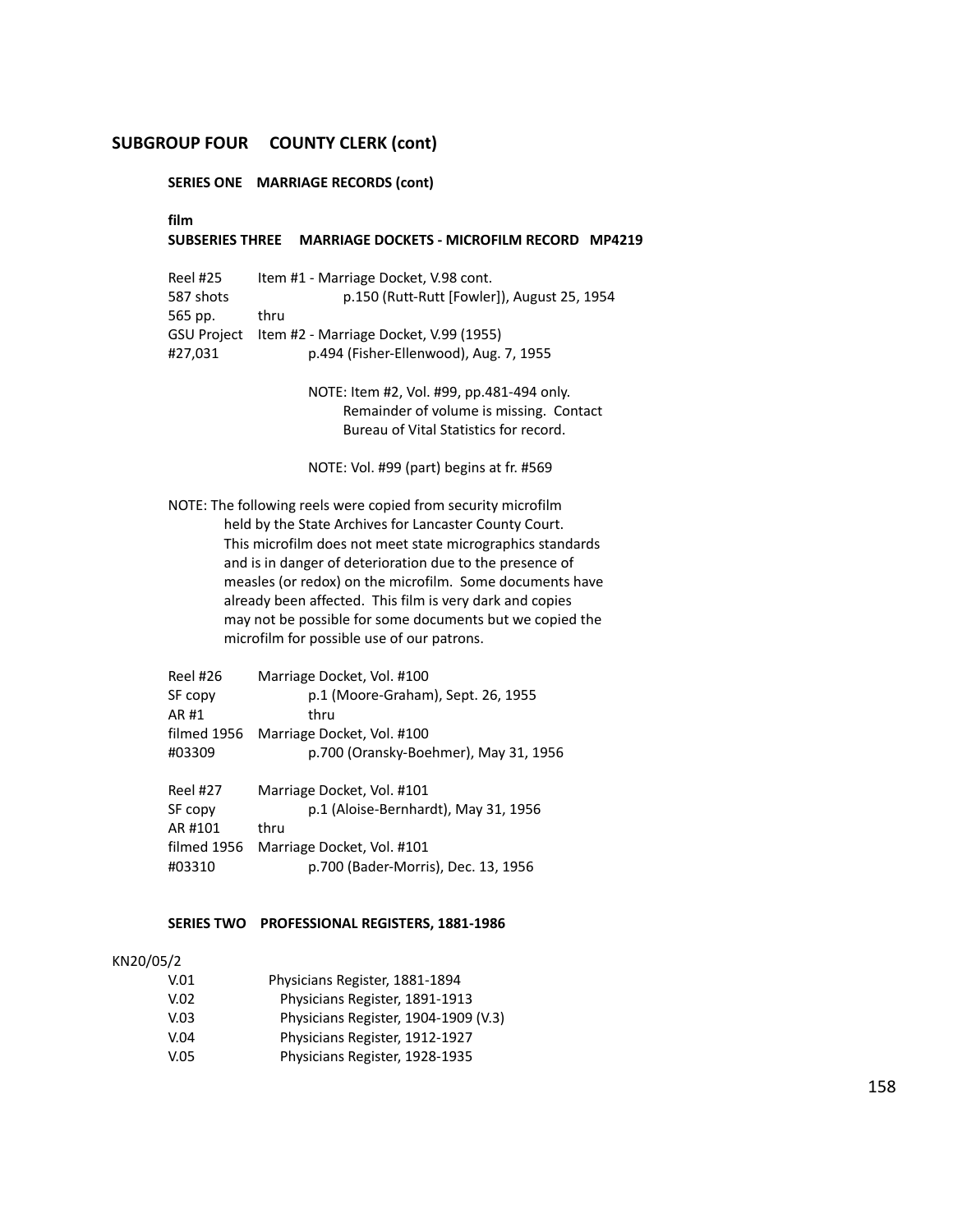| V.06 | Dental Register, 1895-1917    |
|------|-------------------------------|
| V.07 | Dental Register, 1906-1927    |
| V.08 | Dental Register, 1927-1985    |
| V.09 | Dental Register, 1984-1986    |
|      |                               |
| V.10 | Embalmers Register, 1899-1925 |

| V.11 | Embalmers Register, 1900-1926 |  |
|------|-------------------------------|--|
|      |                               |  |

#### **SERIES TWO PROFESSIONAL REGISTERS, 1881-1986**

| V.12 | Chiropractic Register, 1915-1927               |
|------|------------------------------------------------|
| V.13 | Chiropractic Register, 1927-1929 (4 pp)        |
| V.14 | Nurses Register, 1915-1927                     |
| V.15 | Optometry Certificates of Exemption, 1908-1926 |
| V.16 | Veterinary Register, 1910-1916 (14 pp)         |
| V.17 | Professional Register, 1929-1933 (5 pp)        |

V.18 Professional Register, 1943-1983

### **SERIES THREE OFFICIALS BONDS AND ROSTERS, 1863-1971**

| <b>B.12</b> | Bonds of County Officers, 1867                   |
|-------------|--------------------------------------------------|
| KN20/06/2   |                                                  |
| V.01        | Officials Bonds, 1872-1926                       |
|             | Part 1 - Certificates, pp. 1-86 (1872-1911)      |
|             | Part 2 - Text, pp. 165-274 (1887-1926) - FRAGILE |
| V.02        | County Officials (by precinct), 1863-1883        |
| V.03        | County Officials (by precinct). 1871-1874        |
| V.04        | Roster of Officers (by precinct), 1875-1890      |
| V.05        | Roster of Officers (by precinct), 1903-1945      |
|             |                                                  |

KN2/2/4Officials Bonds, 1965-1971

# **SERIES FOUR BRAND AND ESTRAY RECORDS, 1870-1907**

| KN/21/01/2 |                                       |
|------------|---------------------------------------|
| V.01       | Estray Record, 1870-1907 (KN21/01/2)  |
| KN/21/01/3 |                                       |
| V.O2       | Marks & Brands, 1876-1900 (KN21/01/3) |

**SERIES FIVE MISCELLANEOUS VOLUMES, 1872-1956**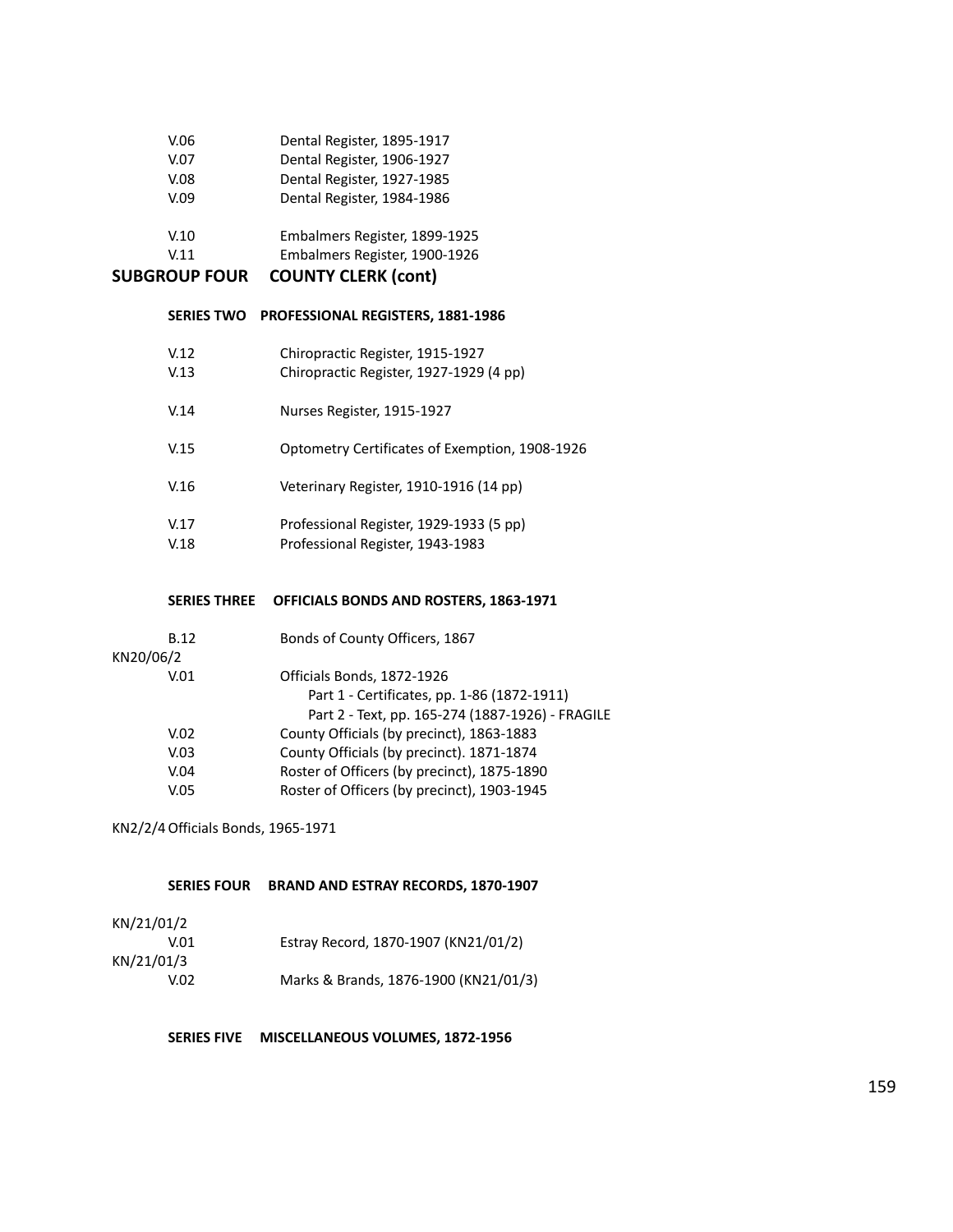| KN/20/05/2 |                                                        |
|------------|--------------------------------------------------------|
| V.01       | Index to Registered Agents, 1872-1936                  |
|            | from Misc. vols. A thru 16                             |
| V.02       | Index to Registered Agents, 1937-1956                  |
|            | from Misc. vols. 17-61                                 |
| V.03       | Association Record (indexed), 1875-1917                |
| KN/21/01/3 |                                                        |
| V.04       | Register of Farm, Ranch & Home Names, 1911-1939        |
| R99-43     | Selective Service List                                 |
| V.05       | County Clerk A. M. Trimble (Location: KN20/05/02)      |
|            | Misc. documents: Elections, accounts, county officials |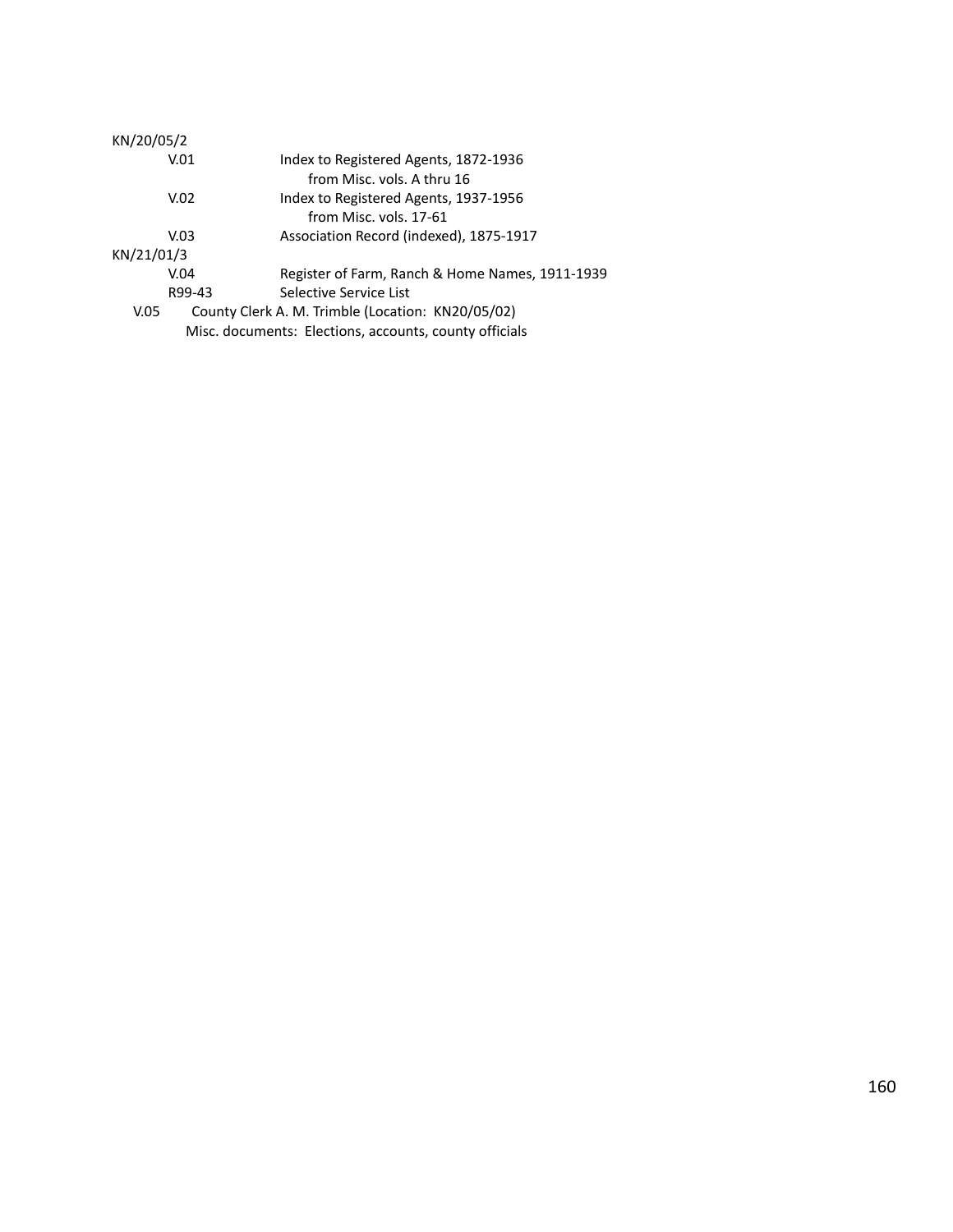#### **SERIES SIX SPECIAL DISTRICTS, 1891-1989**

- B.14-15 Minutes, 1891-1962
- **SS2 Sanitary District #2, 1977-1984**
- **SS3 Sanitary District #7, 1974-1989**
- **SS4 Drainage District, Oak Creek, 1907-1955**

| $V1-3$     | Minutes, Bonds and Oaths, 1907-1955 |
|------------|-------------------------------------|
| <b>B.1</b> | 1907-1923                           |
| B.2        | 1923-1954                           |
| <b>B.3</b> | 1909-1955                           |

**film**

### **SERIES SEVEN ARTICLES OF INCORPORATION, 1867-1965**

|                                                 | Roll #1 Articles of Incorporation Index (1873-1947)      |  |  |
|-------------------------------------------------|----------------------------------------------------------|--|--|
| 16mm (MP4339)                                   | thru                                                     |  |  |
| Dup Neg.                                        | Articles of Incorporation Book C, p.156                  |  |  |
| SF Copy                                         | November 4, 1892                                         |  |  |
|                                                 |                                                          |  |  |
| NOTE:                                           | Articles of Incorporation Book C, p.157 thru             |  |  |
|                                                 | Articles of Incorporation Book C, end. (missing on film) |  |  |
|                                                 | Available from security microfilm or original record     |  |  |
| Roll #2                                         | Articles of Incorporation Book D, Index (1894-1899)      |  |  |
| (MP0398)                                        | thru                                                     |  |  |
| 35 <sub>mm</sub>                                |                                                          |  |  |
| Silver Neg.                                     | Articles of Incorporation Book F, p.471                  |  |  |
|                                                 | June 17, 1904                                            |  |  |
|                                                 | Roll #3 Articles of Incorporation Book F, p.233 (1903)   |  |  |
| 16mm (MP4339)                                   | thru                                                     |  |  |
| Dup Neg.                                        | Articles of Incorporation Book H, p.538                  |  |  |
| SF copy                                         | December 29, 1916                                        |  |  |
|                                                 |                                                          |  |  |
| Roll #4 Articles of Incorporation Book H, p.539 |                                                          |  |  |
| 16mm (mp4339)                                   | January 2, 1917                                          |  |  |
| Dup Neg.                                        | thru                                                     |  |  |
| SF copy Articles of Incorporation Book K, p.226 |                                                          |  |  |
|                                                 | July 1, 1915                                             |  |  |
|                                                 |                                                          |  |  |
| Roll #5                                         | Articles of Incorporation Book K, p.227                  |  |  |

16mm (MP4339) July 3, 1915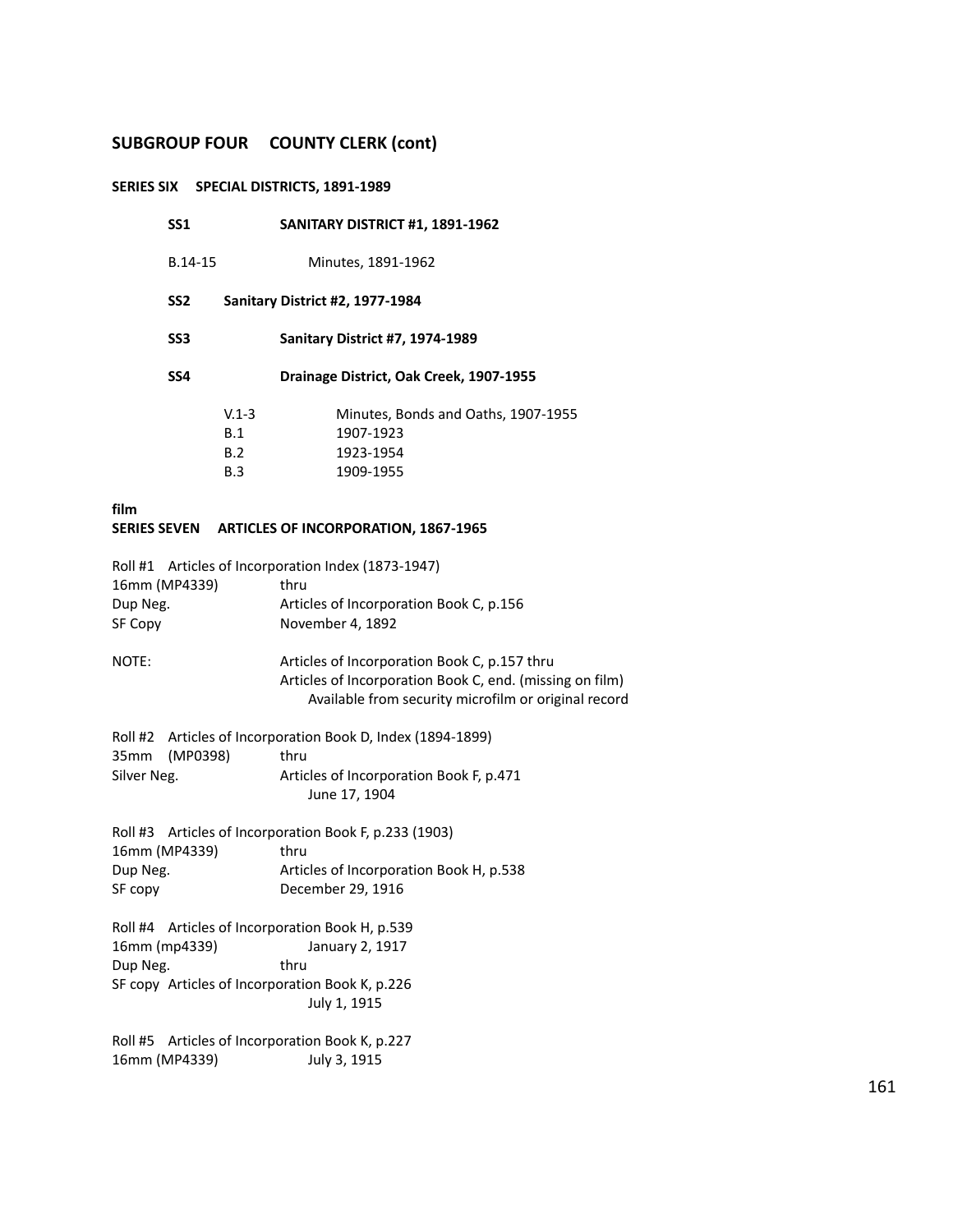Dup Neg. thru SF copy Articles of Incorporation Book L, p.550 March 30, 1918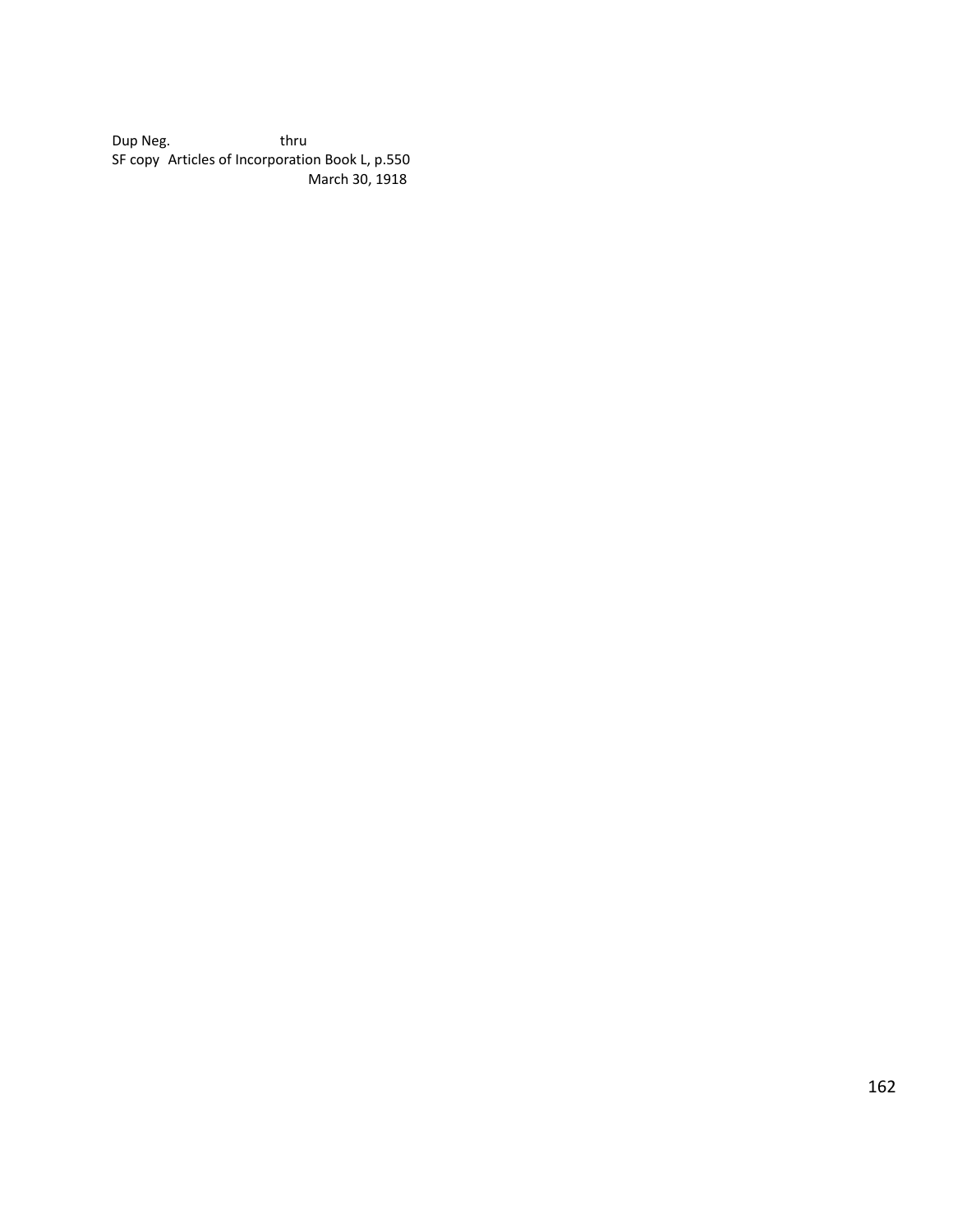**film SERIES SEVEN ARTICLES OF INCORPORATION, 1867-1965** Roll #6 Articles of Incorporation Book M, Index (1918-1920) 35mm (MP0398) thru Silver Neg. **Articles of Incorporation Book N, p.439** January 11, 1923 Roll #7 Articles of Incorporation Book N, p.440 35mm (MP0398) August 21, 1923 Silver Neg. thru Articles of Incorporation Book P, p.639 January 19, 1932 Roll #8 Articles of Incorporation Book Q, Index (1932-1936) 35mm (MP0398) thru Silver Neg. **Articles of Incorporation Book S**, p.91 February 1, 1941 Roll #9 Articles of Incorporation, Book S, p.92 35mm (MP0398) February 6, 1941 Silver neg. thru Articles of Incorporation, Book T, p.498 December 28, 1945 NOTE: Vol. T index begins targeted Bk S Roll #10 Articles of Incorporation, Book U (Photostats) 35mm (MP0398) no index, p.1 (1/2/1946) – p.620 (8/28/1946) Silver Neg. thru Articles of Incorporation, Book V (Photostats) p.1 (8/29/1946 – p.642 (3/28/1947) Roll #11 Articles of Incorporation, Book W 35mm March 31, 1947 – Jan. 6, 1948 Silver Neg. thru Articles of Incorporation, Book Y January 9, 1948 – July 14, 1948 Roll #12 Articles of Incorporation, Book Z 35mm April 8, 1949 – April 28, 1950 Silver Neg. Roll #13 Articles of Incorporation, Book #1 35mm April 28, 1950 – May 7, 1951 Silver neg. thru SF71-45 Articles of Incorporation, Book #2, p .370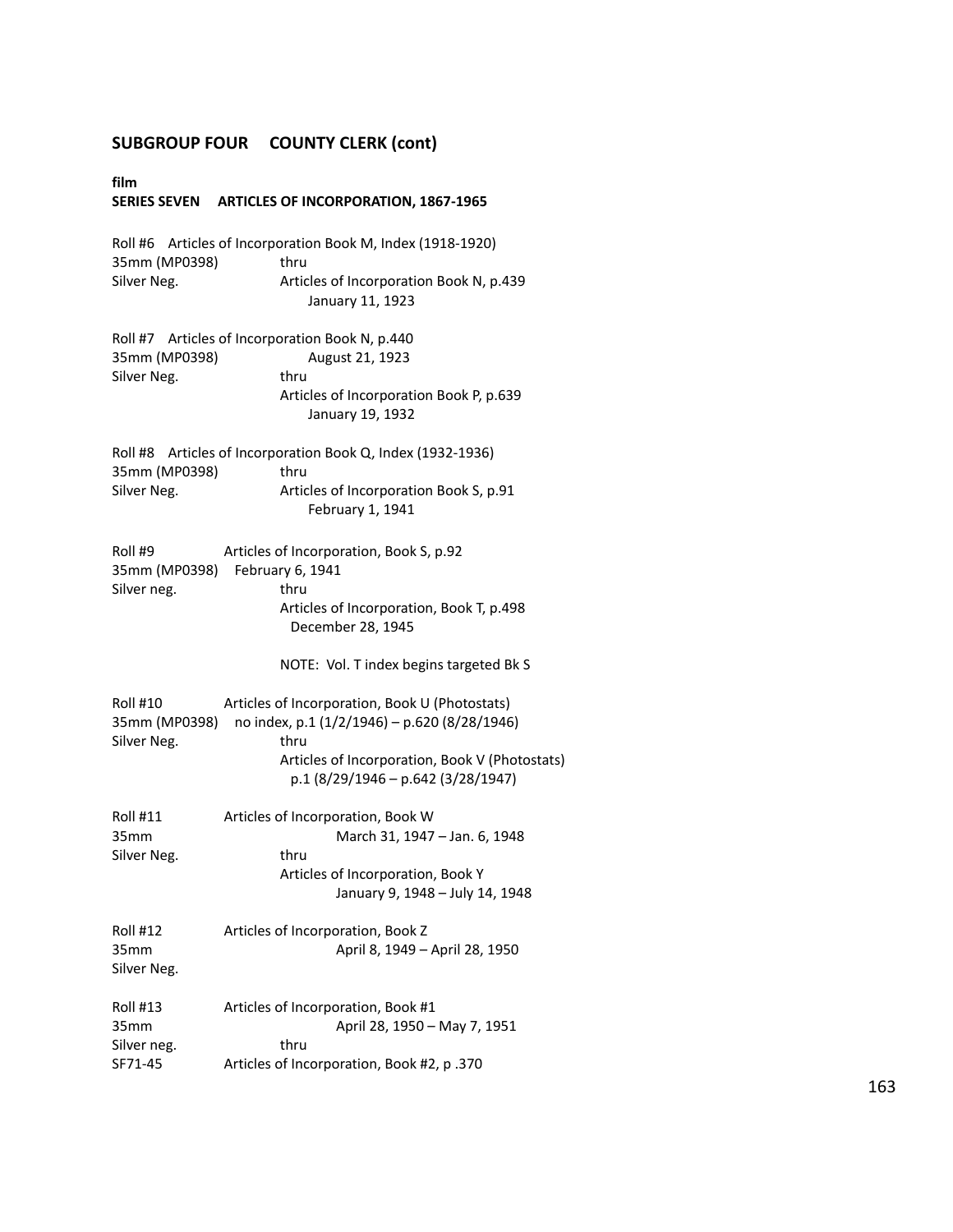### May 10, 1951 – Jan. 4, 1952

| <b>Roll #14</b>  | Articles of Incorporation, Book #2, pp.370-692 |
|------------------|------------------------------------------------|
| 35 <sub>mm</sub> | January 4, 1952 - June 25, 1952                |
| Silver Neg.      | thru                                           |
| SF71-46          | Articles of Incorporation, Book #3             |
|                  | June 26, 1952 - July 13, 1953                  |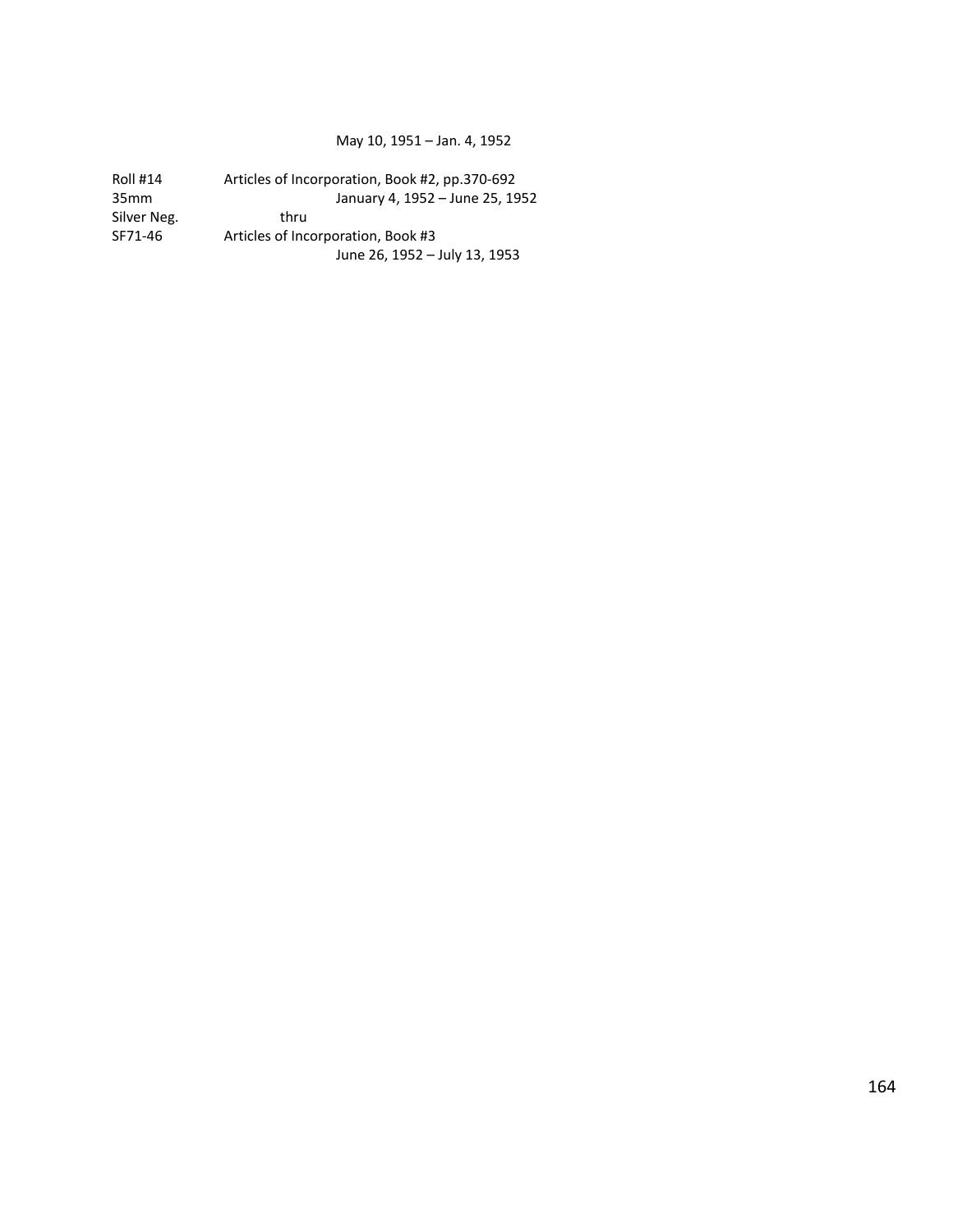# **film**

# **SERIES SEVEN ARTICLES OF INCORPORATION, 1867-1965**

| <b>Roll #15</b>  | Articles of Incorporation, Book #4   |
|------------------|--------------------------------------|
| 35mm             | July 14, 1953 - June 10, 1954        |
| Silver Neg.      | thru                                 |
| SF71-47          | Articles of Incorporation, Book #5   |
|                  | June 14, 1954 - Feb. 17, 1955        |
| Roll #16         | Articles of Incorporation, Book #6   |
| 35 <sub>mm</sub> | Feb. 18, 1955 - Oct. 28, 1955        |
| Silver Neg.      | thru                                 |
| SF71-48          | Articles of Incorporation, Book #7   |
|                  | October 25, 1955 - May 6, 1956       |
| <b>Roll #17</b>  | Articles of Incorporation, Book #8   |
| 35 <sub>mm</sub> | May 2, 1956 - Nov. 9, 1956           |
| Silver Neg.      | thru                                 |
| SF71-49          | Articles of Incorporation, Book #9   |
|                  | November 10, 1956 - June 13, 1957    |
| <b>Roll #18</b>  | Articles of Incorporation, Book #10  |
| 35 <sub>mm</sub> | June 13, 1957 - Dec. 28, 1957        |
| Silver Neg.      | thru                                 |
| SF71-50          | Articles of Incorporation, Book #11  |
|                  | December 30, 1957 - July 30, 1958    |
| <b>Roll #19</b>  | Articles of Incorporation, Book #12  |
| 35mm             | August 5, 1958 - January 30, 1959    |
| Silver Neg.      | thru                                 |
| SF71-51          | Articles of Incorporation, Book #13  |
|                  | January 30, 1959 - July 1, 1959      |
| Roll #20         | Articles of Incorporation, Book #14  |
| 35mm             | July 1, 1959 - Dec. 29, 1959         |
| Silver Neg.      | thru                                 |
| SF71-52          | Articles of Incorporation, Book #15  |
|                  | December 29, 1959 - May 16, 1960     |
| Roll #21         | Articles of Incorporation, Book #16  |
| 35mm             | May 16, 1960 - Sept 1, 1960          |
| Silver Neg.      | thru                                 |
| SF71-53          | Articles of Incorporation, Book #17  |
|                  | September 1, 1960 - January 27, 1960 |
| <b>Roll #22</b>  | Articles of Incorporation, Book #18  |
| 35mm             | January 27, 1961 - June 12, 1961     |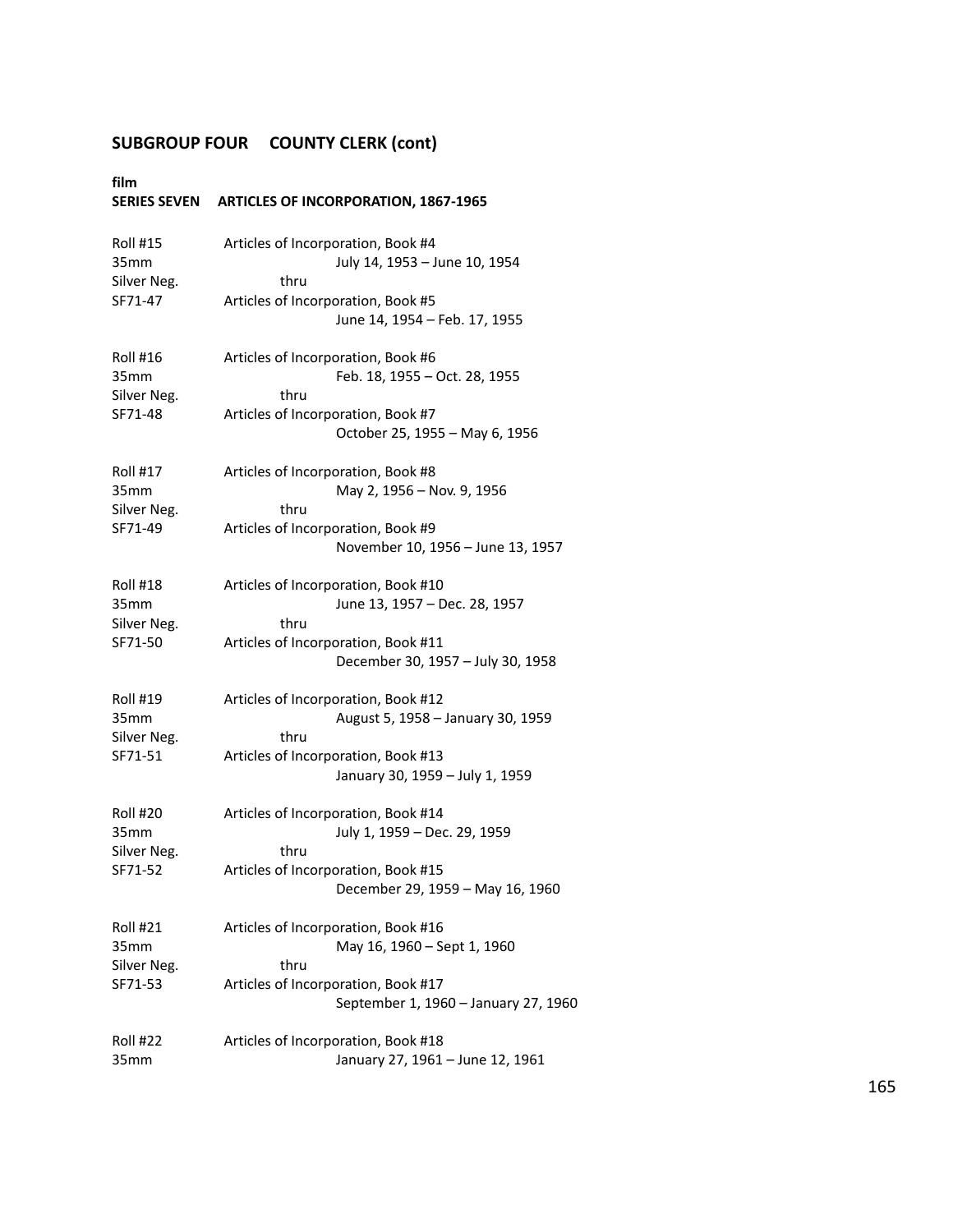Silver Neg. thru<br>SF71-54 Articles of Inco Articles of Incorporation, Book #19 June 14, 1961 – Oct. 25, 1961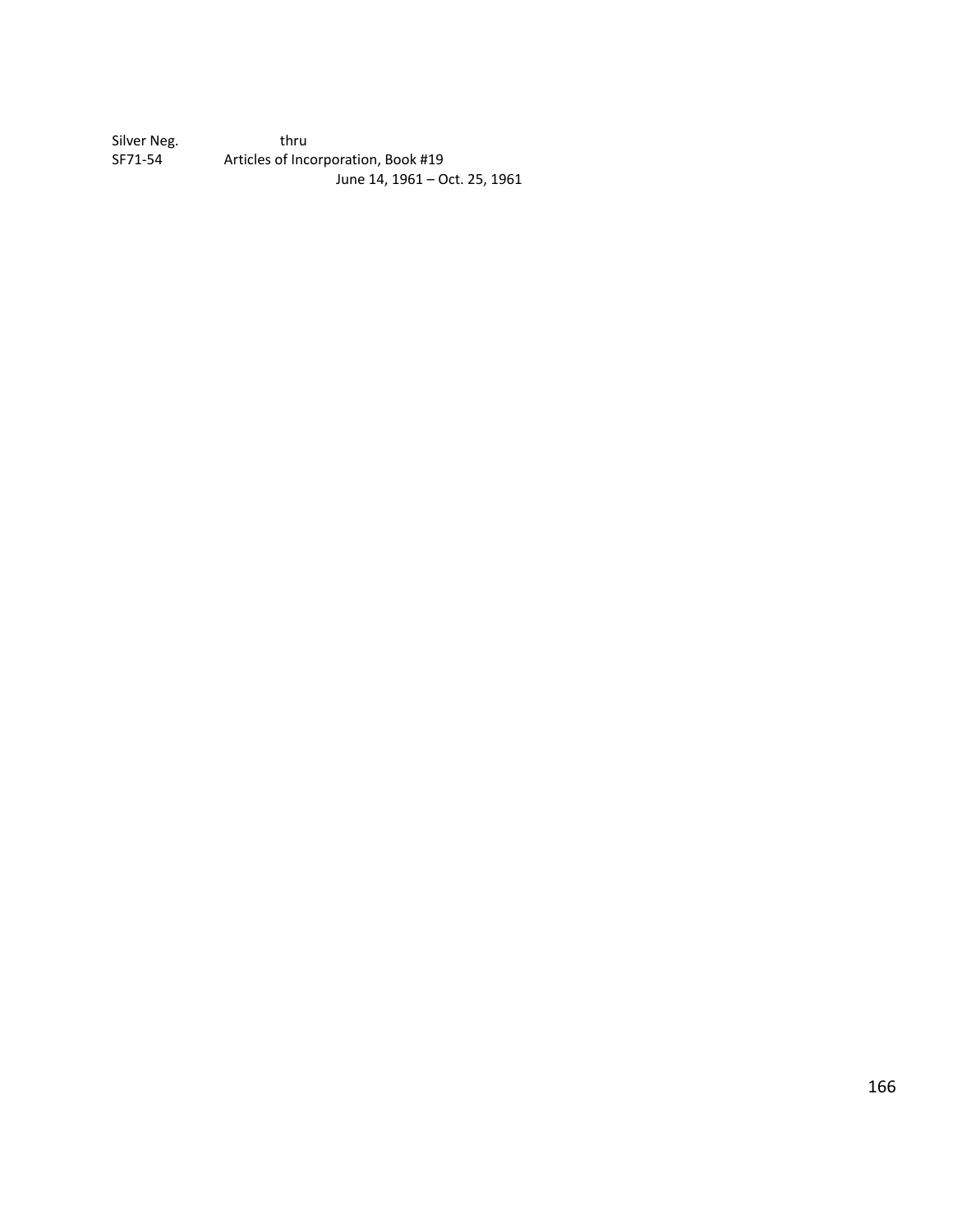# **film**

# **SERIES SEVEN ARTICLES OF INCORPORATION, 1867-1965**

| <b>Roll #23</b><br>35 <sub>mm</sub><br>Silver Neg.<br>SF71-55 | Articles of Incorporation, Book #20<br>October 25, 1961 - March 9, 1962<br>thru<br>Articles of Incorporation, Book #21<br>August 3, 1962                    |
|---------------------------------------------------------------|-------------------------------------------------------------------------------------------------------------------------------------------------------------|
| <b>Roll #24</b><br>35 <sub>mm</sub><br>Silver Neg.<br>SF71-56 | Articles of Incorporation, Book #22<br>August 6, 1962 - Dec. 28, 1962<br>thru<br>Articles of Incorporation, Book #23<br>December 28, 1962 - April 15, 1963  |
| <b>Roll #25</b><br>35 <sub>mm</sub><br>Silver Neg.<br>SF71-57 | Articles of Incorporation, Book #24<br>April 16, 1963 - August 30, 1963<br>thru<br>Articles of Incorporation, Book #25<br>August 30, 1963 - January 3, 1964 |
| <b>Roll #26</b><br>35mm<br>Silver Neg.<br>SF71-58             | Articles of Incorporation, Book #26<br>January 6, 1964 - May 29, 1964<br>thru<br>Articles of Incorporation, Book #27<br>May 28, 1964 – October 1, 1964      |
| <b>Roll #27</b><br>35mm<br>Silver Neg.                        | Articles of Incorporation, Book #27<br>May 28, 1964 – October 1, 1964<br>thru<br>Articles of Incorporation, Book 28, p.701<br>April 16, 1965                |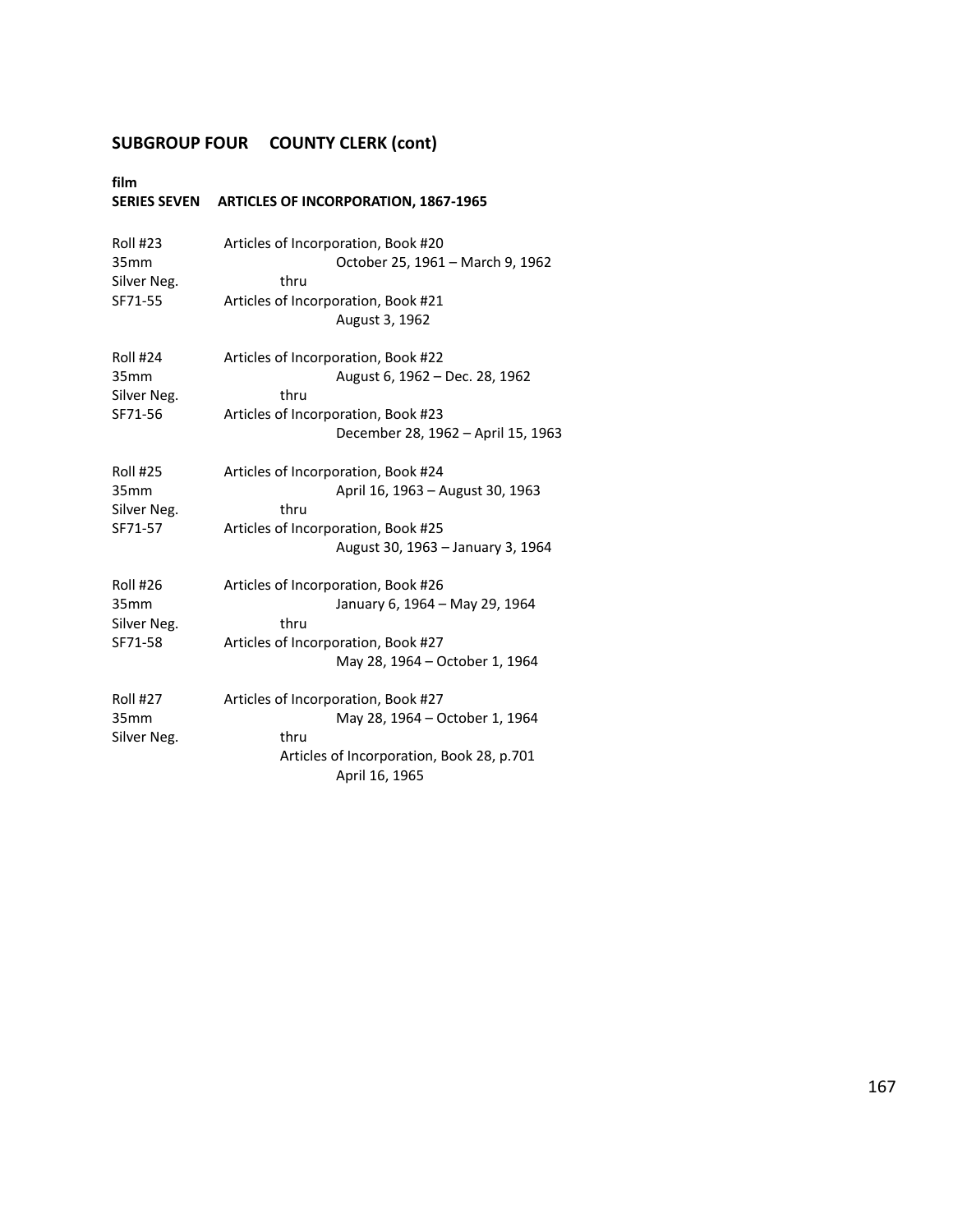# **SUBGROUP FIVE ELECTION COMMISSIONER, 1865-1967**

Scope and Content note:

Subgroup Five, Election Commissioner, is divided into three series:

1) Abstracts of Votes Cast, 1936-1967 and n.d.

2) Voter Registration, 1865-1874, and 1932

3) Election Board Records, n.d.

Records for this subgroup acquired in 1978 have not been dated. These include eight volumes of Abstracts of Votes Cast and The Election Board Records of Series Three. Abstracts of Votes Cast, 1936-1967, are on microfilm in the West Reference Room. The Voter Registrations, acquired in 1939, are contained in boxes 8-11.

#### **film**

### **SERIES ONE ABSTRACTS OF VOTES CAST, 1864-1967**

#### KN/01/02/1

|           | Box 8 (not on microfilm)                             |                                              |  |
|-----------|------------------------------------------------------|----------------------------------------------|--|
|           |                                                      | f.1 Abstracts of Votes, 1864                 |  |
|           |                                                      | Election Notices, 1870                       |  |
| KN20/06/2 |                                                      |                                              |  |
|           | V.01<br>Abstract of Votes, V.1, 1864-1895 (Precinct) |                                              |  |
|           |                                                      | transcript 1864 (loose) in book              |  |
|           |                                                      | November 1882 - November 1895                |  |
|           | V.02                                                 | Abstract of Votes, V.2, 1896-1924 (Precinct) |  |
|           |                                                      | November 1896 - November 1924                |  |
|           | V.03                                                 | Abstract of Votes, V.3, 1926-1942 (Precinct) |  |
|           |                                                      | August 1926 - November 1942                  |  |
|           | V.04                                                 | Abstract of Votes, V.2 (Nov 1896 - Nov 1914) |  |
|           | V.05                                                 | Abstract of Votes, V.3 (May 1916 - Apr 1924) |  |
|           | V.06                                                 | Abstract of Votes, V.4 (Nov 1924 - Nov 1934) |  |
| Microfilm |                                                      |                                              |  |
|           | Reel #1                                              | Abstracts of Votes Cast, Vol. #1, p.1        |  |
|           | NSHS (35mm)                                          | Primary Election, May 1936                   |  |
|           | #04057                                               | thru                                         |  |
|           |                                                      | Abstracts of Votes Cast, Vol. #1, p.296      |  |
|           |                                                      | Official Ballot, Gen. Election, 1955         |  |
|           |                                                      | NOTE: Ignore RG # on Introduction.           |  |
|           | Reel #2                                              | Abstracts of Votes Cast, Vol. #2, p.1        |  |
|           | NSHS (35mm)                                          | Primary Election, May 1956                   |  |
|           | #04461                                               | thru                                         |  |
|           |                                                      | Abstracts of Votes Cast, Vol. #2, p.266      |  |
|           |                                                      | City & School, General Election, May 1967    |  |
|           |                                                      |                                              |  |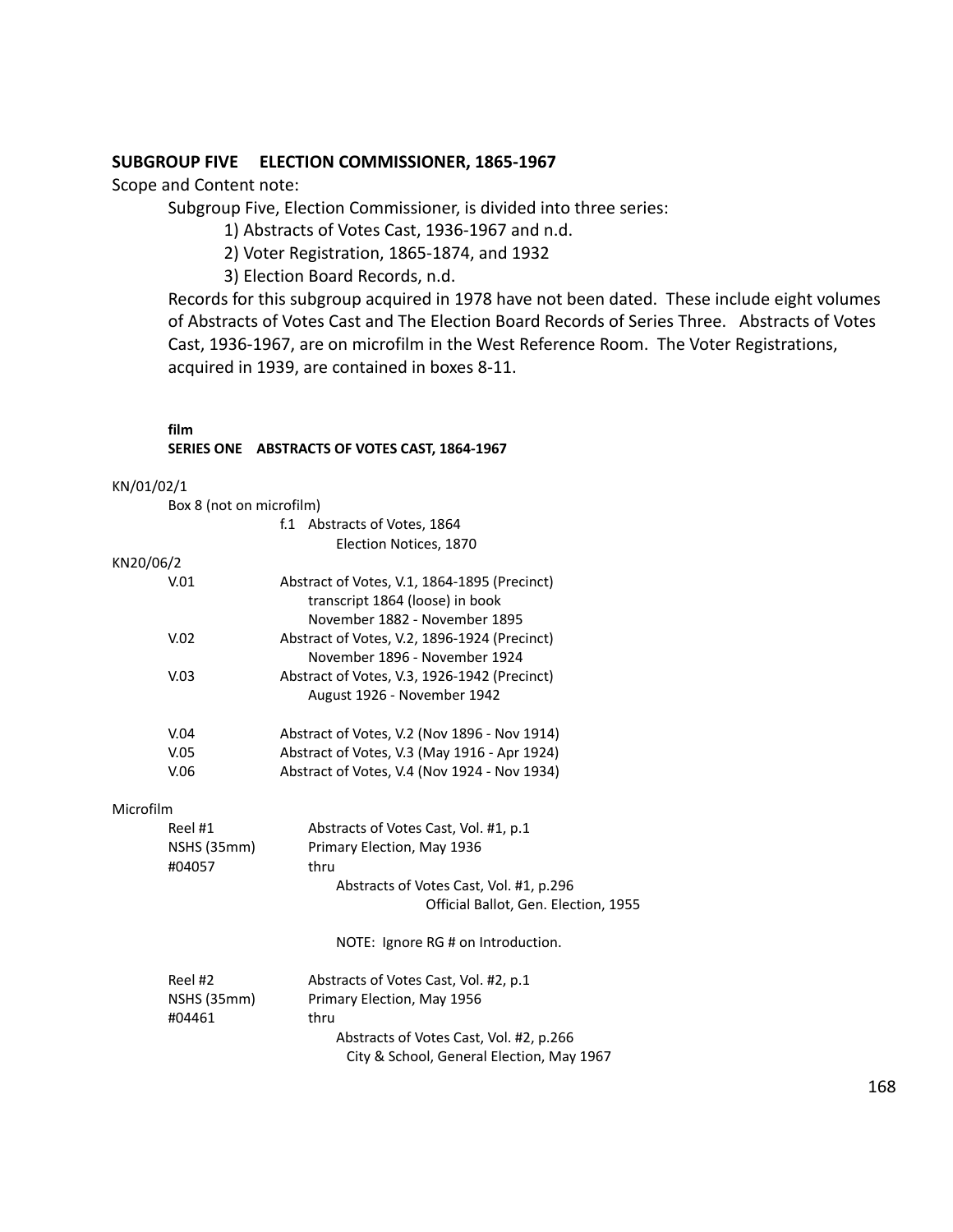# SERIES TWO VOTER REGISTRATION, 1865-1932

| <b>B.8</b>  |           | f.2 Poll Books (precinct), 1865-1875, 1915<br>f.3 Voter Register - Lincoln Precinct, 1871 |
|-------------|-----------|-------------------------------------------------------------------------------------------|
| <b>B.9</b>  | $v.1 - 5$ | Voter Registers (precinct), 1870-1871                                                     |
|             |           | Lancaster, Saltillo, Camp Creek, Buffalo                                                  |
| <b>B.10</b> | $v.6-11$  | Voter Registers (precinct), 1870-1871                                                     |
|             |           | Stockton, Camp Creek, Upper Salt Creek,                                                   |
|             |           | Panama, and Antelope                                                                      |
| <b>B.11</b> |           | v.12-17 Voter Registers (precinct), 1871-1874                                             |
|             |           | West Oak, Olive Branch, Yankee Hill,                                                      |
|             |           | Stevens Creek, Lincoln, and                                                               |
|             |           | Third Ward-Lincoln                                                                        |
|             | v.18      | Poll Book, Buda Precinct, 1932                                                            |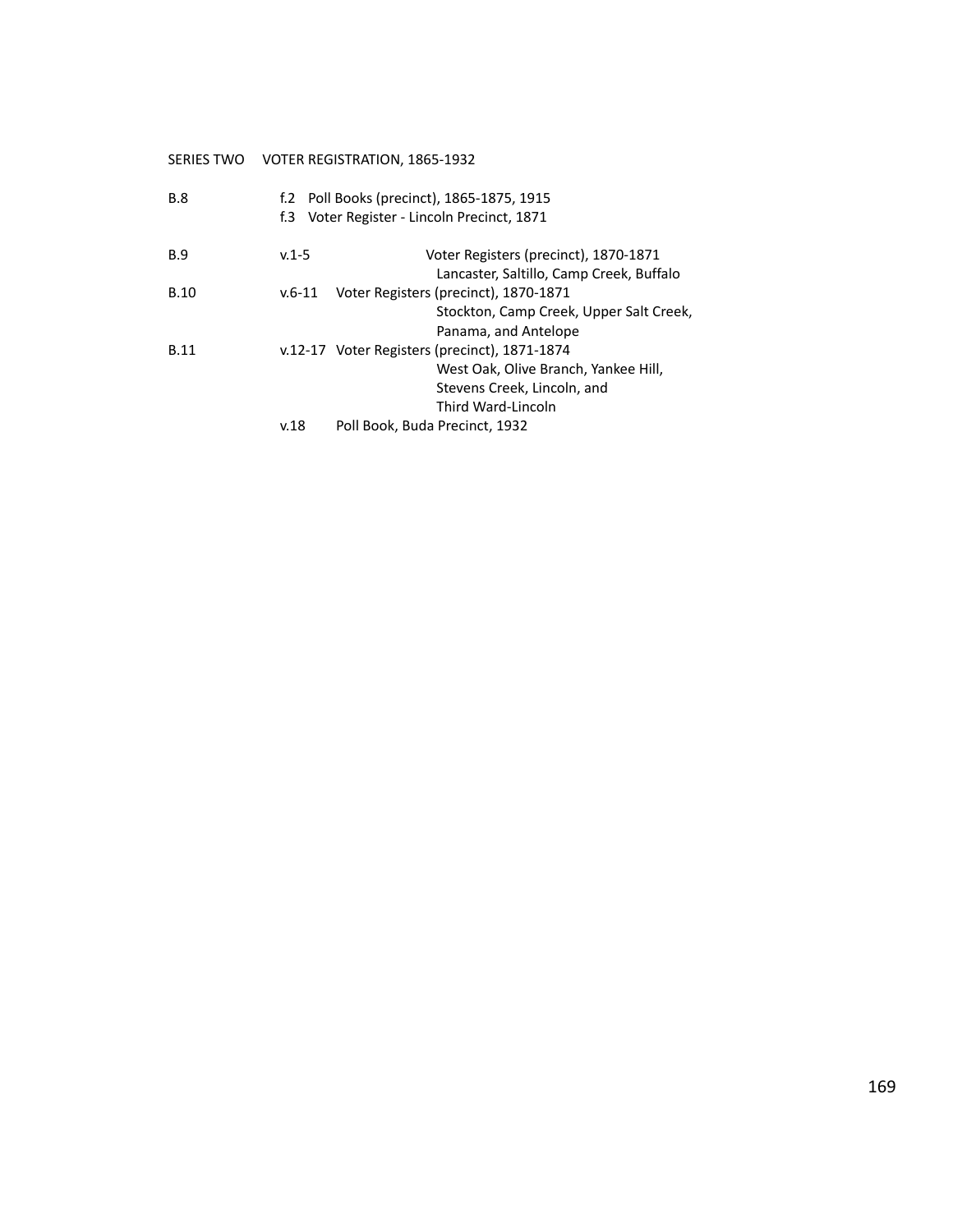### **SUBGROUP FIVE ELECTION COMMISSIONER (cont)**

### **SERIES TWO VOTER REGISTRATION (cont)**

- v.19-20 Absent Voters Poll Book, 1922-1942 (2)
- v.21 Absent Voters Poll Book, 1942-1944
- v.22 Selective Service List, 1981
- *Misc. Volumes (not in boxes):*
- 2 Vols., Index (A thru Z) of Voters, 4<sup>th</sup> Ward, Precinct C, 1891-1892 and 1893-1894 (downtown Lincoln,11<sup>th</sup> St. thru L St.)
	-
- 1 Vol., 4<sup>th</sup> Ward, Precinct C, 1893-1894 Register of Voters with addresses
	- (downtown Lincoln,11<sup>th</sup> St. thru L St.)

#### **SERIES THREE ELECTION BOARD RECORDS, 1901-1942**

### KN20/06/2

- V.01 Election Board Record, 1901-1906 V.02 Election Board Record, 1907-1912 V.03 Election Board Record, 1914-1922
- V.04 Election Board Record, 1934-1942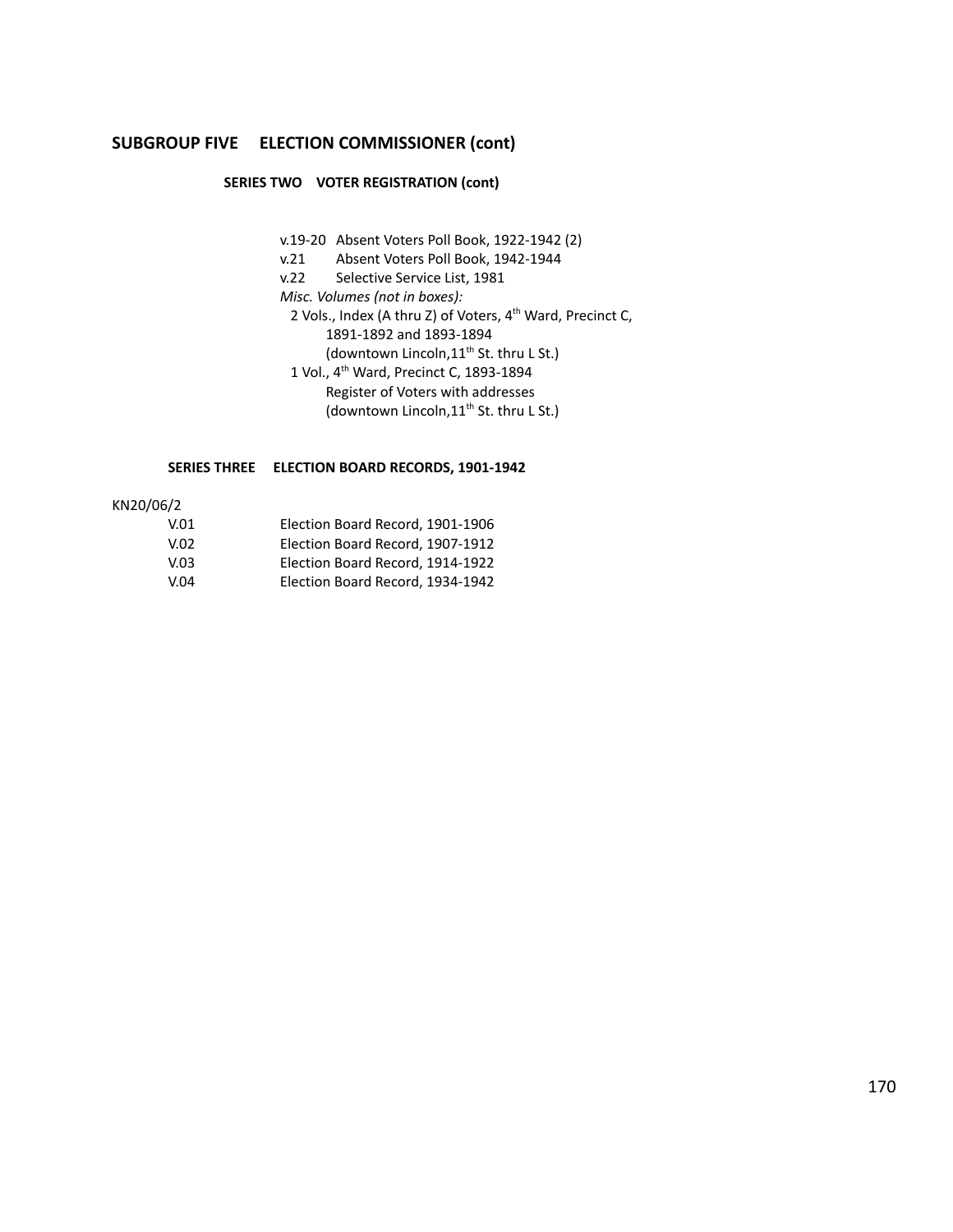# **SUBGROUP SIX REGISTER OF DEEDS, 1858-1965**

Scope and Content note:

Subgroup Six, Register of Deeds, is divided into six series:

- 1) Patents, 1858-1876
- 2) Numerical Indices, 1860-n.d.
- 3) Abstracts of Lands, 1860-1898 & n.d.
- 4) Deed Records, 1858-1965
- 5) Mortgage Records, 1867-1965
- 6) Miscellaneous Record, 1858-1922.

Series one includes registers for land under the homestead act, to veterans of the revolution, and Timber Claims, 1858-1876. Series Two includes undated numerical indexes and grantee-grantor indexes, 1885-1894. Series Three includes Abstracts of Lands, 1860-1898 and n.d. Series Four through Six include the registers for Deeds, Mortgages, and the Miscellaneous Record of the Register of Deeds.

#### **SERIES ONE PATENTS, 1858-1876**

### KN01/02/1

- B.11 f.1 Abstracts of claims filed, 1858, 1869
	- Lincoln & Nebraska City, NE
	- f.2 Patent, U.S. to Hilton, War of 1812 (1869)
	- f.3 Land Claim entries, 1865, 1875-1876

V.01Homestead Act entries, Dec. 1873 - Jan. 1875

### **SERIES TWO NUMERICAL INDEXES, 1860-n.d.**

KN20/06/3

| V.A               | Index to Numerical Indexes A-Z by Subdivision name |
|-------------------|----------------------------------------------------|
| KN20/05/3-20/06/3 |                                                    |
| $V.01-06$         | Numerical Index, n.d.                              |
| $V.07-34$         | Grantee-Grantor Index, 1885-1894                   |
| $V.35-40$         | Title Index to Lots & lands, 1860-1898             |
| V.41              | Index to Town Lots - Lincoln, 1868-1875            |
| $V.42 - 43$       | Grantee and Judgement Index, n.d.                  |
| V.44              | Index to Plats & Numerical Indices, n.d.           |

NOTE: Vol. 41, appears on Roll #1 of Deed Records

### **SERIES THREE ABSTRACTS OF LANDS, 1860-n.d.**

#### KN20/04/2-3

| $V. 3-26$  | Abstract of Lots & Lands, 1860-1898 |
|------------|-------------------------------------|
| $V. 27-55$ | Abstracts of Lands                  |
|            | (dates not inventoried)             |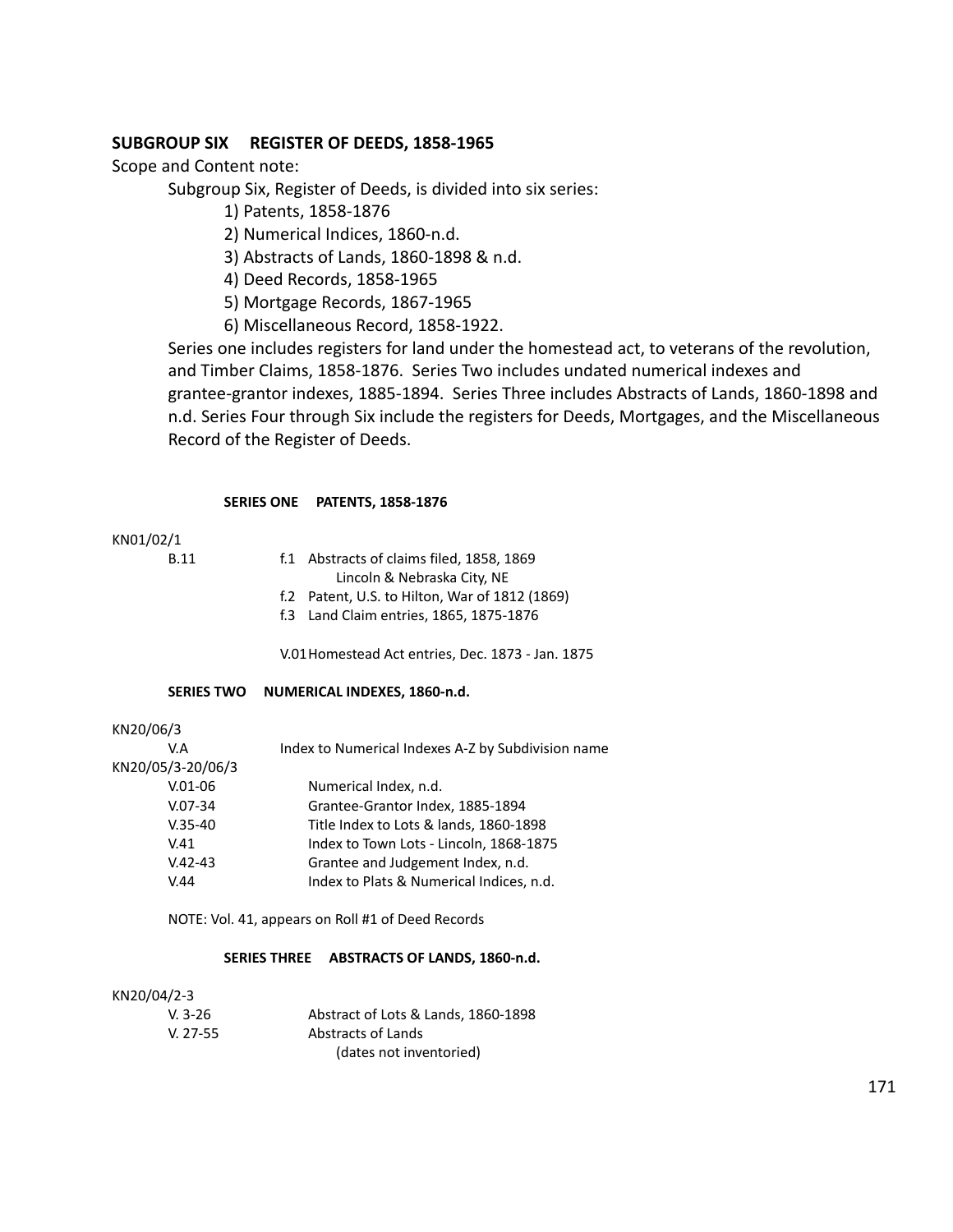#### **SERIES FOUR DEED RECORDS, 1858-1965**

- **Microfilm Record:** Located in Reference Room, Library/Archvies Roll Numbers were assigned by Gen. Society of Utah (GSU)
- Roll #35 General Index to Town Lots-Lincoln, Book A (1868-1875) General Index to Deeds-Book B (1870-1873) Book C (1873-1877) Book D (1877-1879)
- Roll #36 General Index to Deeds-Book E (1880-1881) Book F (1882-1884) Book G (1884-1885)
- Roll #37 General Index to Deeds-Book H (1885-1886) Book I (1887) Book J (1888)
- Roll #38 General Index to Deeds-Book K (1889) Book L (1890) Book M (1891)

Roll #39 General Index to Deeds-Book N (1892) Book O (1893) Book P (1894) Book Q (1895)

Roll #40 General Index to Deeds-Book R (1896) Book S (1897) Book T (1898) Book U (1899) Book V (1900)

Roll #41 General Index to Deeds-Book W (1901) Book X (1902) Book Y (1903) Book Z (1904)

Roll #42 General Index to Deeds-Book 1 (1905, January 1-July 1) Book 2 (1905, July-December) Book 3 (1906) Book 4 (1907)

Roll #43 General Index to Deeds-Book 5 (1908) Book 6 (1909) Book 7 (1910)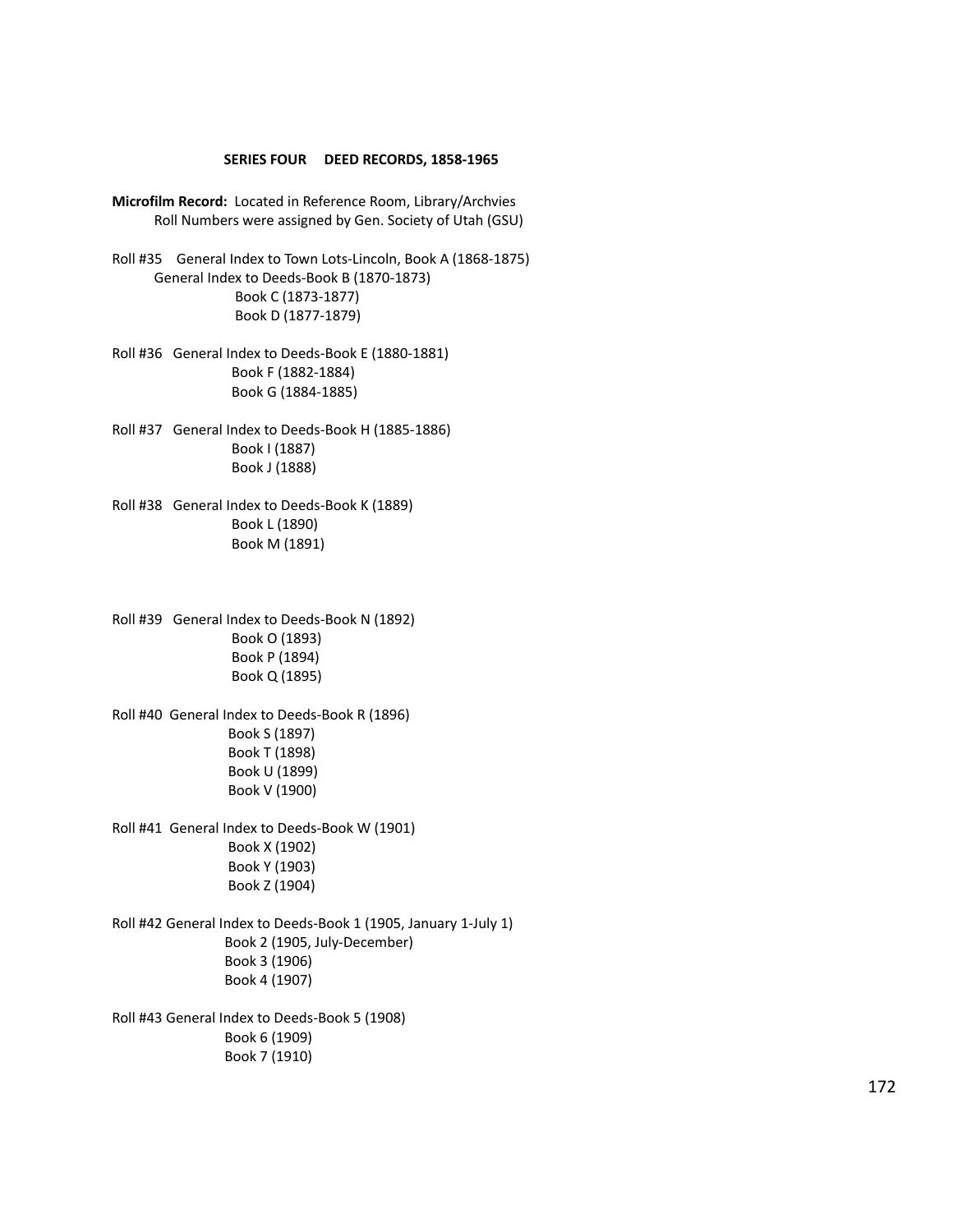Book 8 (1911,Names: Jan-M)

Roll #44 General Index to Deeds-Book 8 (1911, Names: M-Z) Book 9 (1912) Book 10 (1913) Book 11 (1914) Book 12 (1915, Names: A-O)

Roll #45 General Index to Deeds-Book 12 (1915, Names: O-Z) Book 13 (1916) Book 14 (1917) Book 15 (1918)

Roll #46 General Index to Deeds-Book 16 (1919) Book 17 (1920)

### **SERIES FOUR DEED RECORDS, 1858-1965**

| <b>Bound Volumes:</b> |                                   |                                                |
|-----------------------|-----------------------------------|------------------------------------------------|
| KN/20/06/3            |                                   |                                                |
| $V. 1-2$              | Deed Abstract, 1860-1874          |                                                |
| KN/19/01/2-3          |                                   |                                                |
| $V. 3-28$             |                                   | General Index to Deeds, Vols. A-Z (1866-1904)  |
| KN/19/01/3            |                                   |                                                |
| $V. 29-43$            |                                   | General Index to Deeds, Vols. 1-15 (1905-1918) |
| KN/19/01/3            |                                   |                                                |
| $V.44 - 47$           | General Index to Deeds, 1918-1921 |                                                |
| KN/19/01/4            |                                   |                                                |
| V.48-71               | General Index to Deeds, 1922-1945 |                                                |
| KN/19/02/2            |                                   |                                                |
| $V.72-88$             | General Index to Deeds, 1946-1962 |                                                |
| KN/19/02/3            |                                   |                                                |
| $V.89-91$             | General Index to Deeds, 1963-1965 |                                                |
| KN/19/02/3            |                                   |                                                |
| V.92                  | Deeds, Book A                     | 1861-1868                                      |
| V.93                  | Deeds, Book B                     | 1868-1875                                      |
|                       | Lincoln Town Lots                 |                                                |
| V.94                  | Deeds, Book C                     | Aug. 1866 - Dec. 1868                          |
|                       |                                   |                                                |

## **SUBGROUP SIX REGISTER OF DEEDS, 1858-1965**

#### **SERIES FOUR DEED RECORDS, 1858-1965**

| V.95 | Deeds, Book D | Nov. 1868 - July 1869 |
|------|---------------|-----------------------|
| V.96 | Deeds, Book E | July 1869 - Feb. 1870 |
| V.97 | Deeds, Book F | February-July 1870    |
| V.98 | Deeds, Book G | July - December 1870  |
| V.99 | Deeds, Book H | Dec. 1870 - June 1871 |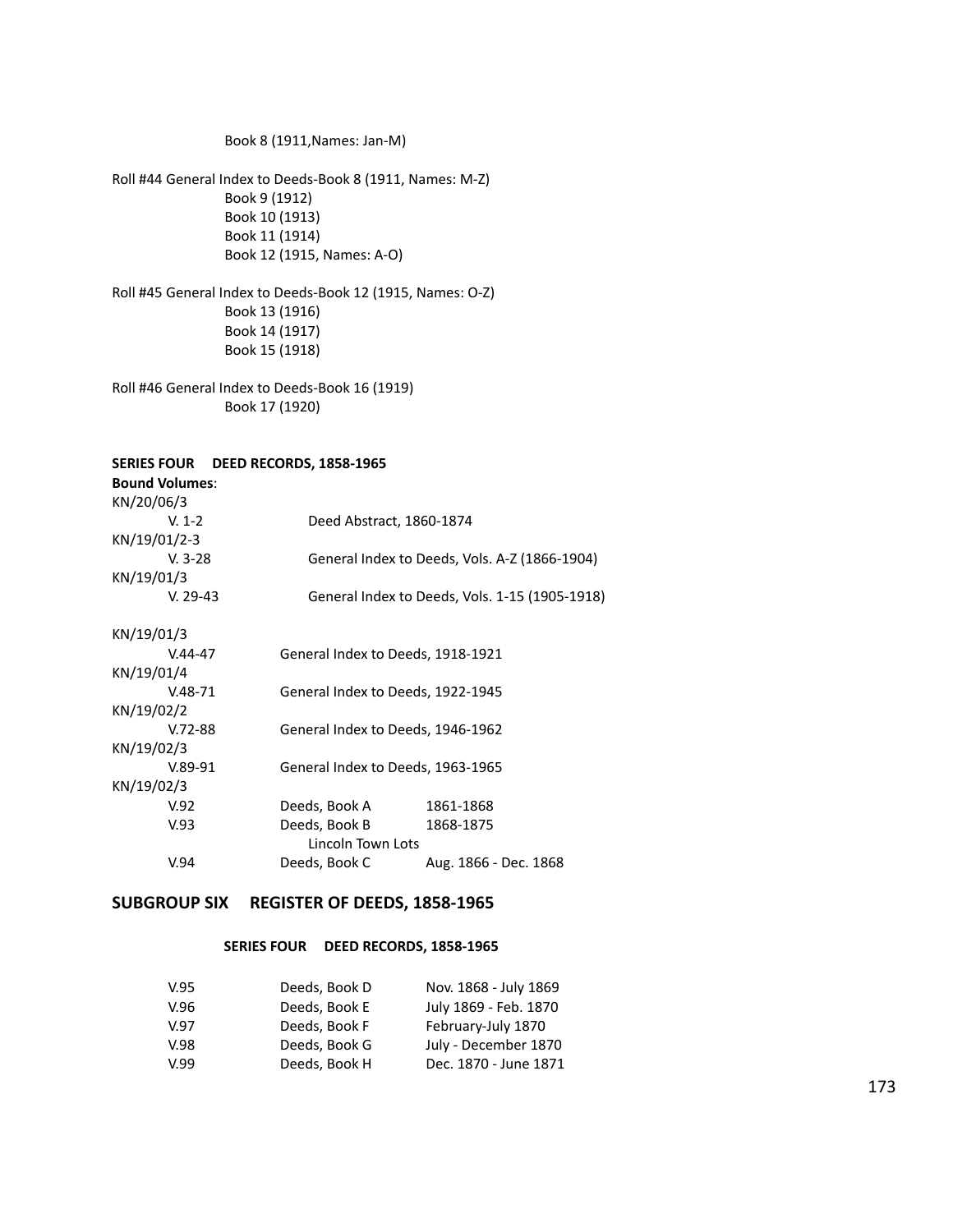| V.100       | Deeds, Book I                | June - November 1871                                 |
|-------------|------------------------------|------------------------------------------------------|
| V.101       | Deeds, Book J                | Dec. 1871 - May 1872                                 |
| V.102       | Deeds, Book K                | May - November 1872                                  |
| V.103       | Deeds, Book L                | Nov. 1872 - Apr. 1873                                |
| V.104       | Deeds, Book M                | April - October 1873                                 |
| V.105       | Deeds, Book N                | Oct. 1873 - Mar. 1874                                |
| V.106       | Deeds, Book O                | March - September 1874                               |
| V.107       | Deeds, Book P                | Sept 1874 - Feb. 1875                                |
| V.108       | Deeds, Book Q                | February - July 1875                                 |
| KN/19/02/04 |                              |                                                      |
| V.109       | Deeds, Book R                | July 1875 - January 1876                             |
| V.110       | Deeds, Book S                | Dec. 1875 - July 1876                                |
| V.111       | Deeds, Book T                | July 1876 - Jan. 1877                                |
| V.112       | Deeds, Book U                | January - July 1877                                  |
| V.113       | Deeds, Book V                | July - December 1877                                 |
| V.114       | Deeds, Book W                | Dec. 1877 - Apr. 1878                                |
| V.115       | Deeds, Book X                | Apr. 1878 - Aug. 1878                                |
| V.116       | Deeds, Book Y                | Aug. 1878 - Dec. 1878                                |
| V.117       | Deeds, Book Z                | Dec. 1878 - June 1879                                |
|             |                              |                                                      |
| KN19/02/4   |                              |                                                      |
| V.118       | Deeds, Book 1                | Mar. 1879 - Apr. 1886                                |
|             |                              | Treasurer's Tax Deeds, pp. 1-39                      |
|             |                              | Mar 1879 - 8/31/1881                                 |
|             | Sheriff's Deeds, pp. 121-199 |                                                      |
|             |                              | Mar. 1879 - 4/19/1886                                |
|             |                              | Warranty Deeds, pp. 217-492                          |
|             |                              | Mar. 1879 - 8/11/1879                                |
|             |                              | Quit Claim Deeds, pp. 493-592                        |
|             |                              | Mar. 1879 - 12/29/1879                               |
|             |                              | Warranty Deeds (Full covenant w/ Dower), pp. 593-640 |
|             |                              | Mar. 1879 - 10/4/1879                                |
|             |                              |                                                      |
| V.119       | Deeds, Book 2                | Aug. 1879 - Nov. 1907                                |
|             |                              | Treasurer's Tax Deeds, p.1 (4/7/1880)                |
|             | Sheriff's Deeds, pp. 121-216 |                                                      |
|             |                              | Mar. 3, 1880 - Nov. 30, 1907                         |
|             |                              | Warranty Deeds #221, pp. 217-392                     |
|             |                              | Aug. 1879 - Dec. 1879                                |
|             |                              | Warranty Deeds, Short Form, pp. 393-492              |
|             |                              | Aug. 1879 - Dec. 1879                                |
|             |                              | Quit Claim Deeds, pp. 493-592                        |
|             |                              | Dec. 31, 1879 - June 2, 1881                         |
|             |                              |                                                      |
|             |                              | Warranty Deeds (Full covenant w/ Dower), pp. 493-640 |
|             |                              | Oct. 4, 1879 - Mar. 24, 1880                         |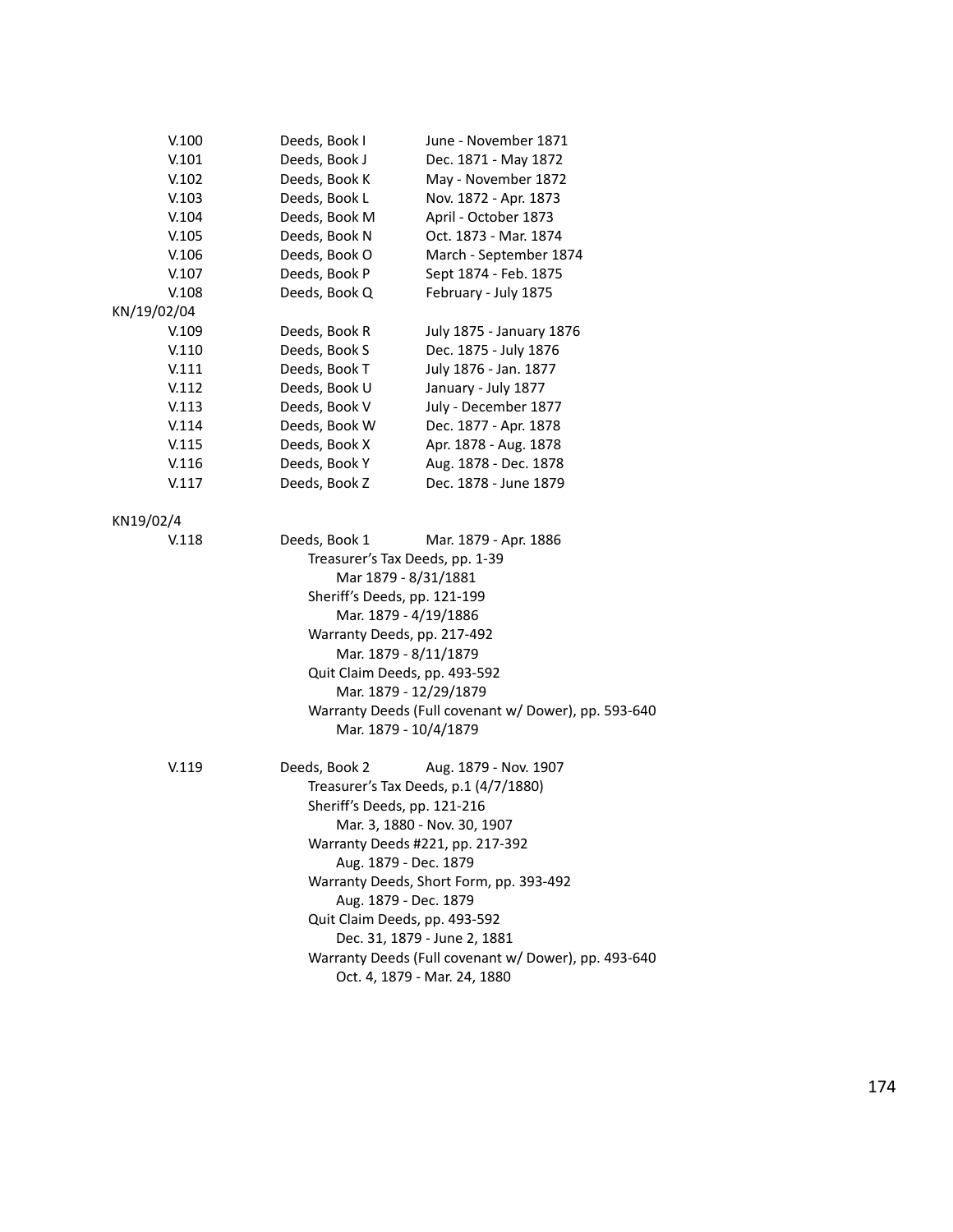# **SUBGROUP SIX REGISTER OF DEEDS, 1858-1965**

# **SERIES FOUR DEED RECORDS, 1858-1965**

| Deeds, Book 4<br>Feb. 1880 - July 1880                    |  |
|-----------------------------------------------------------|--|
|                                                           |  |
| Warranty Deeds #221<br>Jan. 1880 - Nov. 1880              |  |
|                                                           |  |
| Warranty Deeds, #271<br>Jan. 1880 - June 1888             |  |
| July 1880 - Mar. 1881                                     |  |
| March - October 1881                                      |  |
|                                                           |  |
| <b>Warranty Deeds</b><br>Nov. 1880 - July 1881            |  |
|                                                           |  |
| <b>Warranty Deeds</b><br>July 1881 - June 1882            |  |
| Oct. 1881 - May 1882                                      |  |
|                                                           |  |
| Chicago, Burlington & Quincy Deed Record                  |  |
| Jan. 1882 - Aug. 1887                                     |  |
| pp. 233-304 (blank                                        |  |
| pp. 305-624 Feb. 1883 - June 1884                         |  |
|                                                           |  |
| June 1882 - Jan. 1883                                     |  |
| Warranty Deeds, Book 14<br>June 1882 - Apr. 1883          |  |
| Jan. 1883 - Sept 1883                                     |  |
| Warranty Deeds, Book 16<br>Apr. 1883 - Dec. 1883          |  |
| Will Record, Book 17<br>1877-1893                         |  |
| Sept 1883 - June 1884                                     |  |
| Warranty Deeds, Book 19<br>Dec. 1883 - June 1884          |  |
| June 1884 - Apr. 1885                                     |  |
|                                                           |  |
| C., B. & Q. RR, pp. 1-218                                 |  |
| June 1884 - Oct. 1886                                     |  |
| pp. 219-310 are blank                                     |  |
| Warranty Deeds, pp. 311-630                               |  |
|                                                           |  |
| July 1884 - Oct. 1884                                     |  |
| Deeds, Book 22, p.1 (1884) thru<br>Deeds, Book 600 (1959) |  |
|                                                           |  |

**KN/19/02/3 – Original Deed Book A accessioned 2003**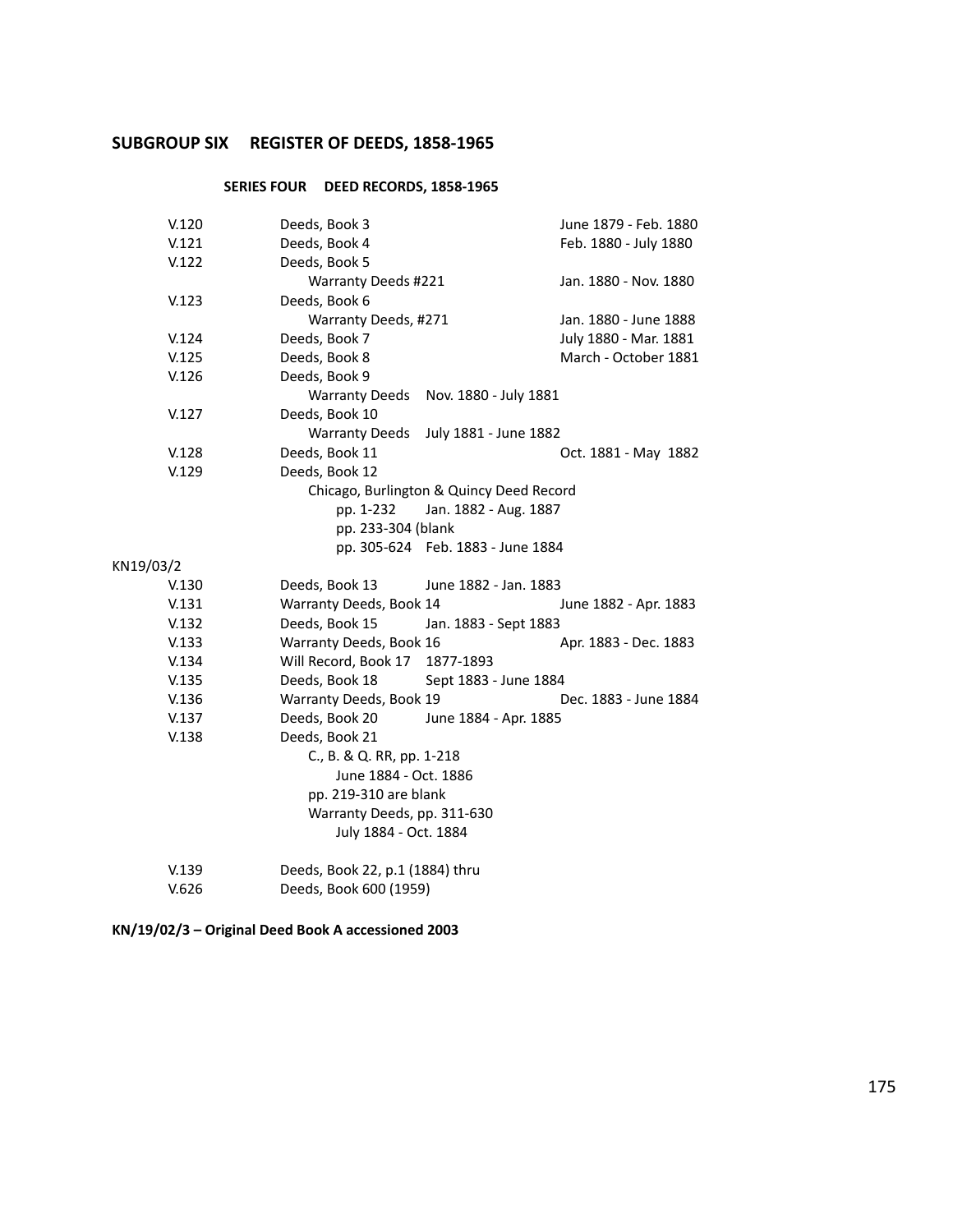# **SUBGROUP SIX REGISTER OF DEEDS, 1858-1965**

|                                       |                   | SERIES FIVE MORTGAGE RECORD, 1867-1965                                                             |
|---------------------------------------|-------------------|----------------------------------------------------------------------------------------------------|
| V.01                                  |                   | Mortgage Abstract, 1867-1874                                                                       |
| RETURNED TO AGENCY (for microfilming) |                   |                                                                                                    |
| $V.02 - 27$                           |                   | General Index to Mortgages, Books A-Z<br>(Books start at 1867)                                     |
| $V.28-69$                             |                   | <b>General Index to Mortgages</b><br>Book #1 thru Book 1965 (2)                                    |
| V.70                                  |                   | Mortgage Records, 2865-1871 (R2005-17)                                                             |
|                                       | <b>SERIES SIX</b> | MISCELLANEOUS RECORD, 1858-1965                                                                    |
| $V.01-8$                              |                   | <b>General Index to Miscellaneous</b><br>Book A (fragile), 1868-1887<br>thru<br>Book H (1961-1965) |
| $V.09-34$                             |                   | Miscellaneous Record A (1864-1869)<br>thru                                                         |
|                                       |                   | Miscellaneous Record Z (1921-1922)                                                                 |
| <b>SERIES SEVEN</b>                   |                   | <b>MISCELLANY AND ADDITIONS</b>                                                                    |
| R2003-14                              |                   | v.1 Register of Instruments Filed, 1878-1883<br>v.2 Lien Record (Bond Record), 1867-1869           |
|                                       |                   | Right of Way maps, 1909                                                                            |

V.3 OCC volume (Deed Bk 758)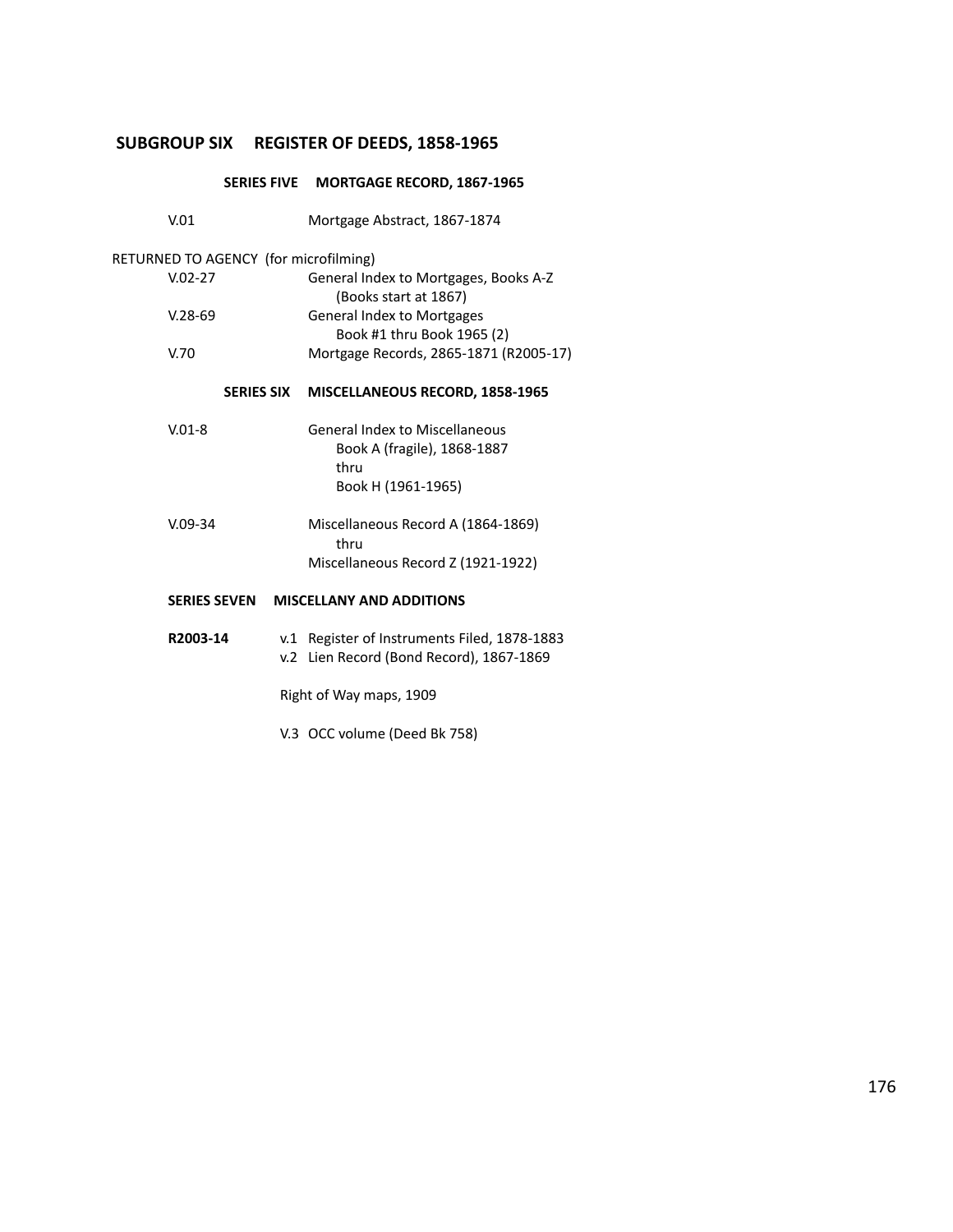# **SUBGROUP SEVEN COUNTY SURVEYOR, 1864-1979**

Scope and Content note:

Subgroup Seven, County Surveyor is arranged into 2 series:

- 1) Maps and plats, 1876-1887
- 2) Road records, 1864-1887

### **SERIES ONE MAPS AND PLATS, 1876-1887 & n.d.**

Box 12

|        | f.7 Boundary Maps, Lancaster County & Precincts |
|--------|-------------------------------------------------|
| Vol. 1 | Plat Book, 1876-1887                            |

OD037 Plans, Lancaster County Courthouse, 1888

**film**

# **SERIES TWO ROAD RECORD, 1864-1979**

| NOTE: See Vol. #6 for Road Record, 1864-1879 |  |  |  |
|----------------------------------------------|--|--|--|
| Roads were renumbered starting at #300       |  |  |  |

| Vol. 1 | Road Record, #300 thru #1323                   |  |  |  |  |
|--------|------------------------------------------------|--|--|--|--|
|        | Starts, Resurvey profile #313 (1948)           |  |  |  |  |
|        | includes Petitions, Surveys, Final Action      |  |  |  |  |
|        | p.1 - Road #300 (4/4/1864)                     |  |  |  |  |
|        | thru                                           |  |  |  |  |
|        | p.345 - Road #686 (8/1/1871)                   |  |  |  |  |
|        | p.346 - #368 cont. (6/5/1883)                  |  |  |  |  |
|        | p.347 - #1223 (4/16-6/26/1894)                 |  |  |  |  |
|        | p.350 - #1228 (10/24/1894)                     |  |  |  |  |
|        | p.352 - #1178 (10/6/1890)                      |  |  |  |  |
|        | p.354 - #1182 (6/29/1891)                      |  |  |  |  |
|        | p.356 - #1193 (7/13-12/28/1891)                |  |  |  |  |
|        | p.363 - #1186 (3/26-4/7/1891)                  |  |  |  |  |
|        | p.368 - #1286 (1/13-4/23/1914)                 |  |  |  |  |
|        | p.374 - #1322 (5/31-9/10/1919)                 |  |  |  |  |
|        | p.378 - #1323 (3/9-4/11/1918)                  |  |  |  |  |
|        | pp.380-563 are blank                           |  |  |  |  |
|        | p.564-603 Claims for damages under Act of 1873 |  |  |  |  |
| Vol. 2 | Road Record - #1001 thru #1111 (indexed)       |  |  |  |  |
|        | NOTE: Index (Part 2), #1112-#1168              |  |  |  |  |
|        | relates to next volume.                        |  |  |  |  |
|        | (includes profiles and maps, and actions       |  |  |  |  |
|        | taken on all previous roads for period,        |  |  |  |  |
|        | Sept. 1880 - Dec. 1886)                        |  |  |  |  |
|        | Start, Inserts, p.2 (#57, 2/2/1870) thru       |  |  |  |  |
|        | p.4 (#61, 3/7/1860)                            |  |  |  |  |
|        | p.1 - #1001 (9/21/1880)                        |  |  |  |  |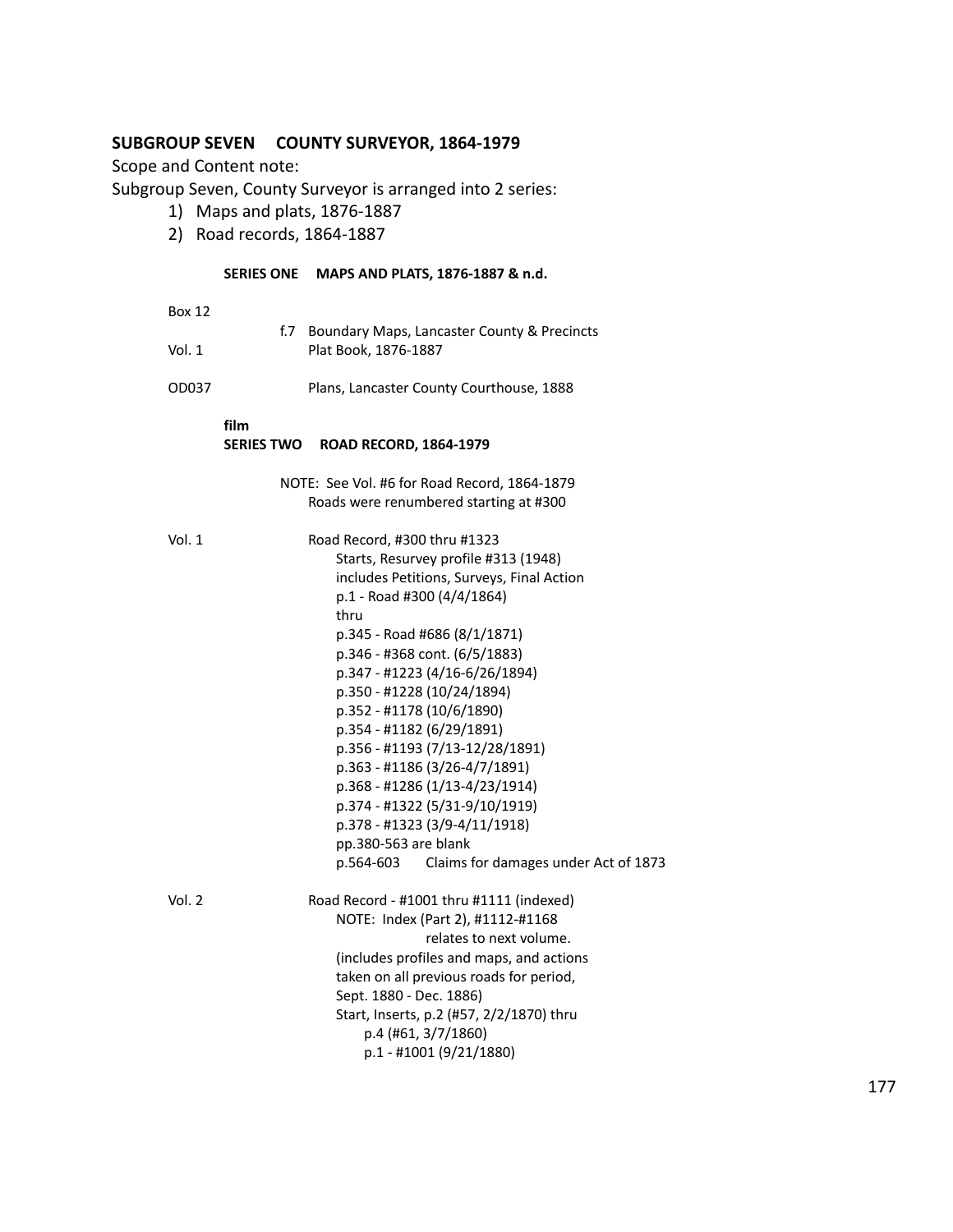thru p.638 - #1111 (1886)

Vol. 3 Road Record - #1112 thru #1230 Index, #1167 thru #1230 includes actions taken on previous roads #331 thru #1032 p.1 - #1033 (Claim, 1884) thru p.248 - Final Action, #1164 (1890) Remainder of Volume: #1168 (5/9/1890) thru #1235 (4/2/1896)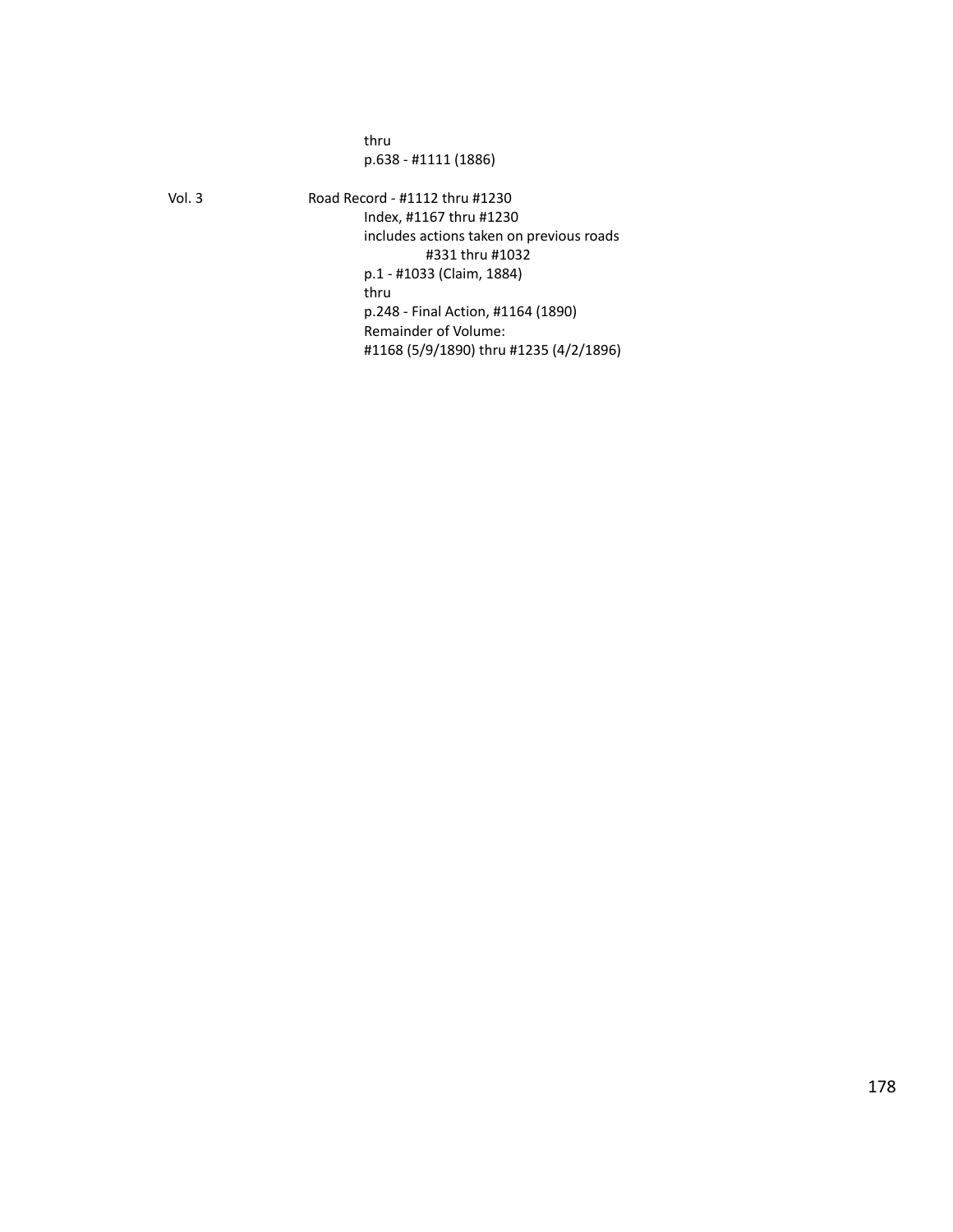# **SUBGROUP SEVEN COUNTY SURVEYOR, 1864-1979**

|                  | film<br>SERIES TWO ROAD RECORD, 1864-1979 |                      |                |                                                                                                               |                                                  |
|------------------|-------------------------------------------|----------------------|----------------|---------------------------------------------------------------------------------------------------------------|--------------------------------------------------|
| Vol. 4           |                                           |                      | thru           | Road Record - #1232 thru #1300<br>Index at beginning<br>#1232 (1/18/1896)<br>#1300 (8/8/1917-12/29/1921)      | includes actions taken on previous roads         |
| Vol. 5           |                                           |                      | thru           | Road Record - #1301 thru #1379<br>Index at beginning<br>#1301 (6/8/1918-7/2/1919)<br>#1379 (R2134), 3/23/1965 | includes actions taken on previous roads         |
| Vol. 5<br>notes: |                                           | Road Record, Vol. #5 |                | pp.353-378 are blank                                                                                          |                                                  |
|                  |                                           |                      |                | Remainder of volume:<br>Resolutions and Petitions regarding<br>roads and road changes:                        | May 21, 1963 thru R3410 (Dec. 1979)              |
|                  |                                           |                      |                | Inserts at end of volume, 1978-1979                                                                           |                                                  |
| Vol. 6           |                                           |                      |                | Road Calendar, 1864-1879<br>Index at beginning<br>Includes township/range maps                                |                                                  |
|                  |                                           |                      | T7             | R5<br>R6<br>R7<br>R8                                                                                          | 1865-1872<br>1866-1872<br>1870-1871<br>1868-1871 |
|                  |                                           |                      | T8             | R5<br>R <sub>6</sub><br>R7<br>R8                                                                              | 1865-1878<br>1864-1875<br>1868-1879<br>1869-1879 |
|                  |                                           |                      | T9             | R <sub>5</sub><br>R <sub>6</sub><br>R7<br>R8                                                                  | 1870-1872<br>1865-1875<br>1864-1879              |
|                  |                                           | T <sub>10</sub>      | R <sub>5</sub> |                                                                                                               | 1870-1876<br>1864-1878                           |
|                  |                                           |                      |                | R6                                                                                                            | 1864-1878                                        |
|                  |                                           |                      |                | R7                                                                                                            | 1870-1873                                        |
|                  |                                           |                      |                | R8                                                                                                            | 1866-1871                                        |
|                  |                                           |                      | T11            | R <sub>5</sub>                                                                                                | 1871-1879                                        |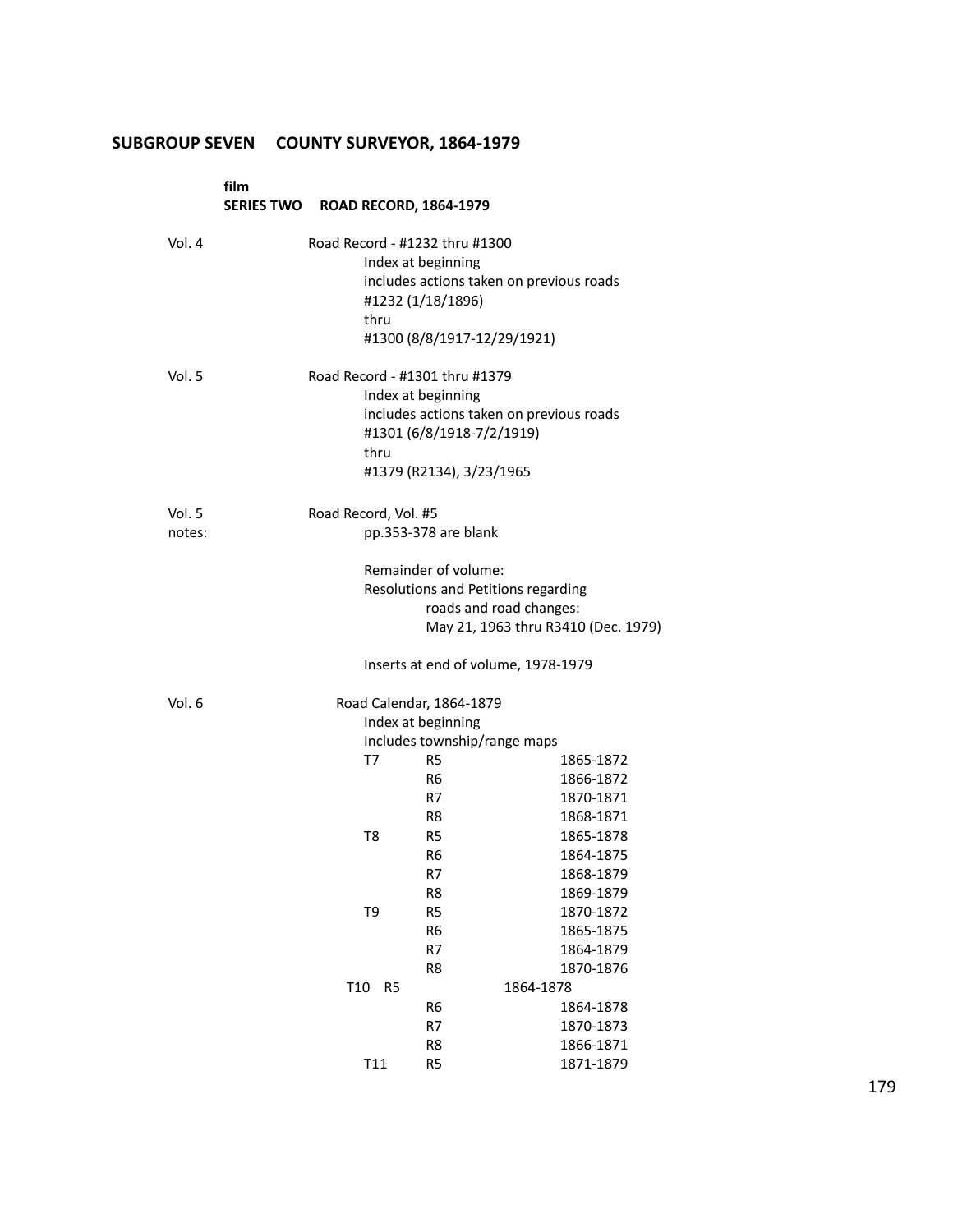|                 | R6 | 1870-1879 |
|-----------------|----|-----------|
|                 | R7 | 1865-1876 |
|                 | R8 | 1867-1879 |
| T <sub>12</sub> | R5 | 1868-1876 |
|                 | R6 | 1871-1876 |
|                 | R7 | 1869-1875 |
|                 | R8 | 1865-1878 |

# **SUBGROUP SEVEN COUNTY SURVEYOR, 1864-1979**

| film              |                                 |
|-------------------|---------------------------------|
| <b>SERIES TWO</b> | ROAD RECORDS - MICROFILM RECORD |

NOTE: Volumes described inaccurately on targets and on original inventory.

| Reel #1<br>621 shots<br>1242 pp. | Road Record, Vol. #1, insert<br>Resurvey, Profile road #313 (1948)<br>p.1 - Road #300, April 4, 1864 |
|----------------------------------|------------------------------------------------------------------------------------------------------|
| #20,743                          | thru                                                                                                 |
|                                  | Road Record, Vol. 2, #1111 (1886)                                                                    |
|                                  | NOTE: Vol. #1, Index begins on p.620                                                                 |
|                                  | NOTE: Vol. #2 begins at frame #238                                                                   |
|                                  | NOTE: Vol. #2 - Index, #1112-#1168 relates<br>to Vol. #3, next reel.                                 |
|                                  | NOTE: Vol. #2, pp. 637-640 filming error,<br>too light - no retakes done.                            |
| Reel #2                          | Road Record, Vol. 3, Index #1167-#1230                                                               |
| 765 shots                        | p.1 - #1033 (Claim, 1884)                                                                            |
| 1530 pp.                         | thru                                                                                                 |
| #20,744                          | Road Record, Vol. 4 - #1300 (1917-1921)                                                              |
|                                  | NOTE: Vol. #4 begins at frame #408                                                                   |
| Reel #3                          | Road Record, Vol. 5, Index #1301-#1379 etc.                                                          |
| 411 shots                        | p.1 - #1301 (June 8, 1918)                                                                           |
| 822 pp.                          | thru                                                                                                 |
| #20,745                          | Road Record, Vol. #6 (1864-1879)<br>Township 7-Range 5 thru Township 12-Range 8                      |

NOTE: Vol. 6 begins on frame #313

Rolls #1-#3 positives received 2/25/1985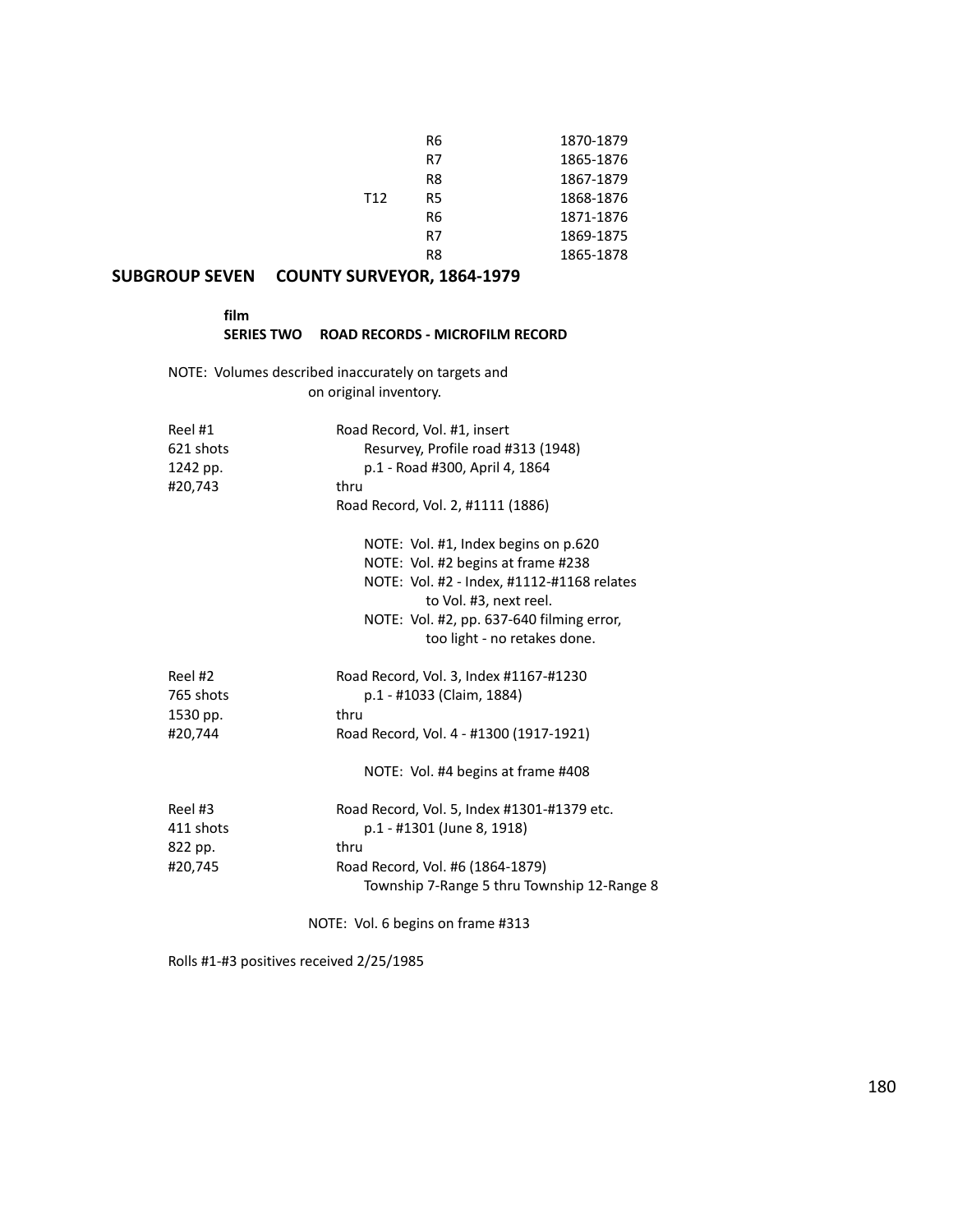# **SUBGROUP EIGHT COUNTY COURT, 1867-1972**

Scope and Content note:

Subgroup Eight, County Court, is divided into eleven series:

- 1. General Indexes and Calendars, 1872-1987
- 2. Probate Records, 1867-1959
- 3. Justice of the Peace Dockets, 1871-1972
- 4. Civil and Criminal Dockets
- 5. Judge's Dockets, 1872-1902
- 6. Case Files, 1870-1942
- 7. Delayed Birth Records, 1941-1955
- 8. Guardianship Records, 1899-1926
- 9. Adoption Records, 1872-1927
- 10. Condemnations, 1872-1980
- 11. Fiscal Records, 1912-1946

Series One includes a court calendar, 1868-1872; the General Index books of the county court, 1872-1942; and a short record (used to index the cases), 1893-1919.

Series Two, Probate Records is divided into five subseries: 1) Entry Books, 1867-1900; 2) Estate Record, 1869-1959; 3) Will Record, 1871-1948; 4) Probate Dockets, 1869-1902; and 5) New Probate Record, 1895-1956.

Series Three consists of precinct Justice Dockets of Lancaster County arranged by Justice and date of volumes.

There are currently no records in storage for Series Four, Court Dockets.

Series Six includes miscellaneous case file records selected for storage in the archives. These case files include probate, civil, criminal, railroad, and condemnation cases.

Series Seven includes the volumes used to register births some time after the births occurred. The adoption records of Series Nine are sealed by Law and not available for reference use.

Series Ten includes cases in the court to condemn property. Some of these files can be found in Series Five. The Fiscal Records of Series Eleven consists of Cash Books and Ledgers.

#### **SERIES ONE GENERAL INDEXES AND CALENDARS, 1872-1987**

| V. A-Z     | General Index, 1872-         |
|------------|------------------------------|
| $V. 01-06$ | General Index, 1868-1902     |
| V. 07      | Court Calendar, 1868-1872    |
| $V. 08-11$ | Short Record, 1893-1919      |
| $V. 12-20$ | Index to Civil, Small Claims |
|            | and Condomnation, 1052, 1097 |

- and Condemnation, 1953-1987
- V. 21 Index to Municipal Court

film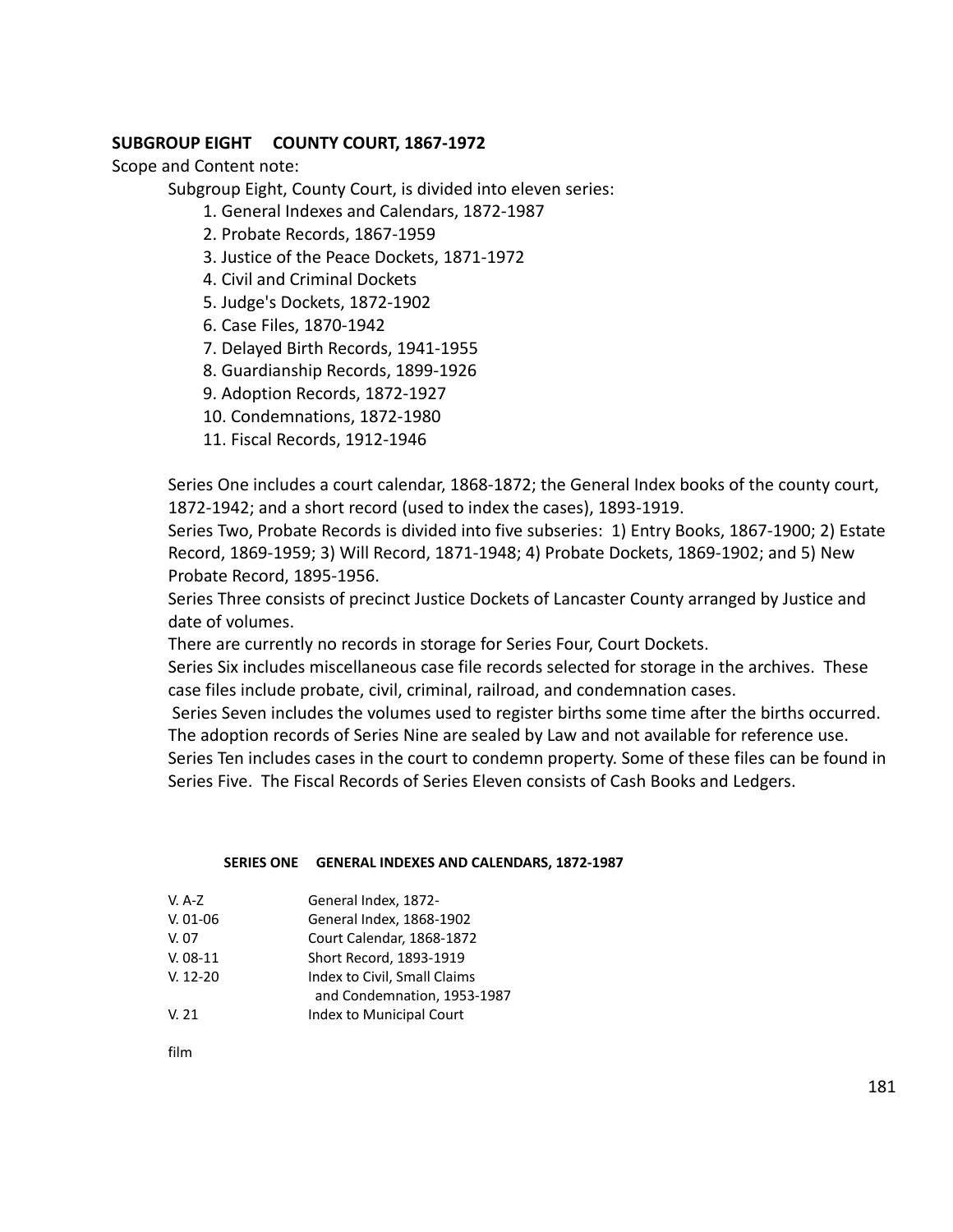#### **SERIES ONE GENERAL INDEXES - MICROFILM RECORD**

NOTE: These index vols. refer to vols. 1-6 above and index all filings in the county court including civil, criminal, probate, adoptions, and marriages. These indexes were microfilmed by the Genealogical Society of Utah at the Historical Society in 1998. At the present time they are still in negative format, but copies can be purchased by patrons and donated to the reference room.

| Roll #1<br>frames<br>pages<br>GSU #47<br>#28,319        | Item #1 - General Index V.1 (1868-1882)<br>for Civil, Criminal, Probate, Marriages<br>and adoptions<br>thru<br>Item #3 - General Index V.3 (1883-1889)<br>for Civil, Criminal, Probate, Marriages<br>and adoptions<br>ends, Ste (1883-1887)                                                                                                                                                                                                                                                                   |
|---------------------------------------------------------|---------------------------------------------------------------------------------------------------------------------------------------------------------------------------------------------------------------------------------------------------------------------------------------------------------------------------------------------------------------------------------------------------------------------------------------------------------------------------------------------------------------|
|                                                         | NOTE: GI, Vol. #1, indexes civil and criminal<br>cases registered in judge's docket 1<br>For Marriage & Probate, vol. and page only<br>are entered (no dates or case numbers)<br>For Adoptions, dates, vol. & page are entered.<br>NOTE: GI, V. #2, registers cases L-Z (1868-1872)<br>years of filing are registered for civil<br>cases only. For other entries, names and<br>vol. & page only are registered.<br>NOTE: GI, Vol. #3, registers cases for civil,<br>criminal, probate, marriages & adoptions. |
| Roll #2<br>frames<br>pages<br><b>GSU #48</b><br>#28,320 | Item #1 - General Index V.3 cont. (1883-1889)<br>for civil, criminal, marriages, probate, and<br>adoptions, Ste-Z (1883-1889)<br>thru<br>Item #3 - General Index V.5 (1892-1899)<br>for civil, Entry thru Bk 12, Estate thru<br>Book 7, Marriages thru Bk 18, and probate<br>records thru New Probate Bk 5. This index<br>contains no index to adoptions.                                                                                                                                                     |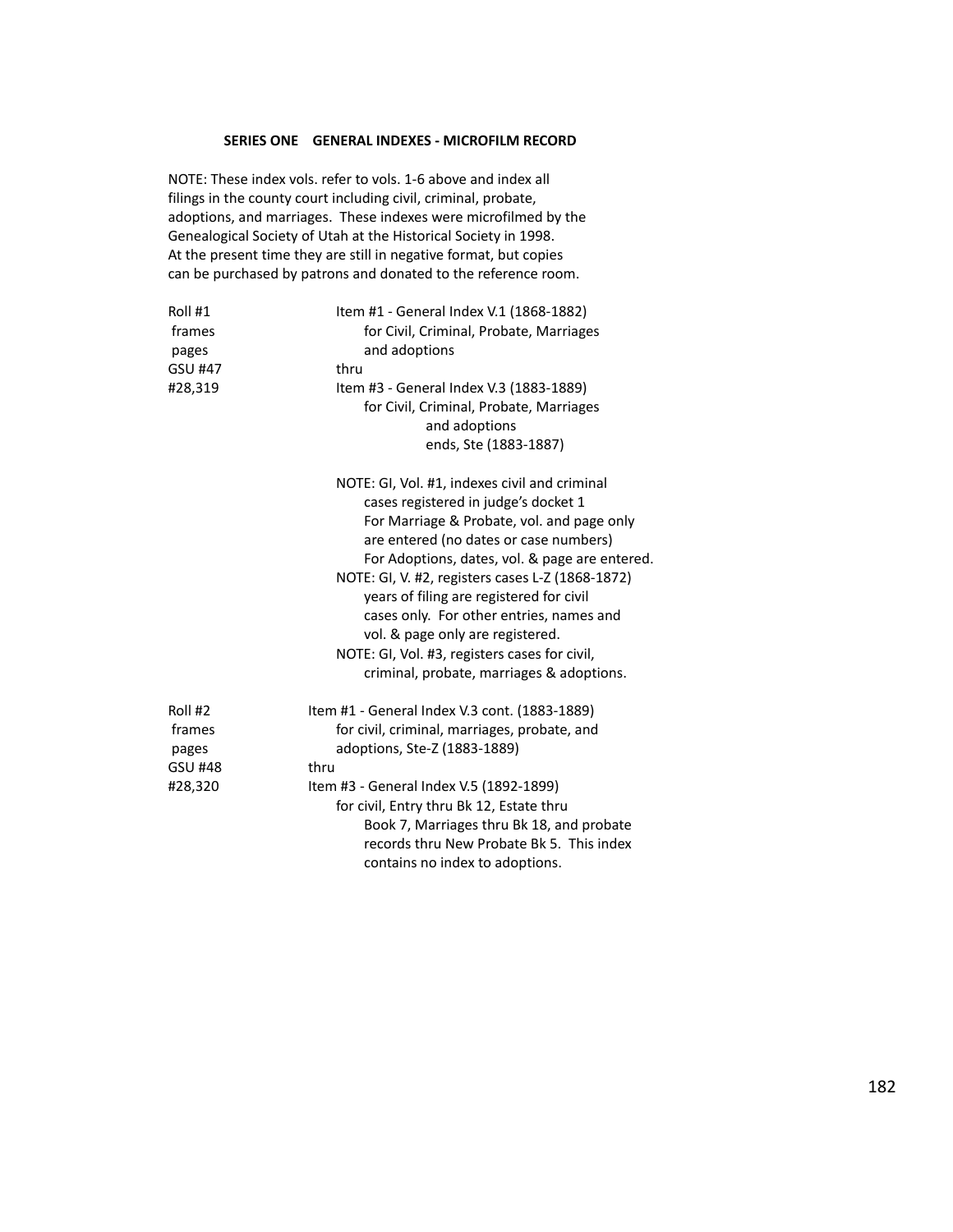#### **SERIES ONE GENERAL INDEXES - MICROFILM RECORD**

| Roll #3 | Item #1 - General Index V.6 (1872-1902)      |
|---------|----------------------------------------------|
| Frames  | Index to civil (thru Judge's Docket #29,     |
| pages   | Probate thru New Probate, Vol. #59 (E-103 to |
| GSU #49 | E-2776), Marriages thru V.20, p.335 (1901)   |
| #28,321 | and Adoption Record V.1 (1872-1900). Also    |
|         | included are entries for Guardianship Record |
|         | Vol. #1 & V.10 (G-109 thru 1120)             |

#### **SERIES TWO PROBATE RECORDS, 1867-1959 SS ONE ENTRY BOOKS, 1867-1900**

V. 01-12 Estate Entry Books, 1867-1900

#### **SS ONE ENTRY BOOKS - MICROFILM RECORD**

NOTE: See note at Series One, this subgroup.

| Roll #3 | Item #2 - Entry Book A-1 (1867-1870)  |
|---------|---------------------------------------|
| frames  | p.1, Civil - Brown vs. Field          |
| 980 pp. | December 20, 1867                     |
| GSU #49 | thru                                  |
| #28.321 | Item #3 - Entry Book #2 (1870-1871)   |
|         | p.498, Civil - Vallerys & Ruffner vs. |
|         | McClintoc, January 3, 1871            |
|         |                                       |

NOTE: These two volumes contain no probate records, but instead were used for civil & criminal filings.

Book #1, p.40 registers an adoption, 1869, the only probate related case in the books.

NOTE: See note at start of microfilm record, Series One.

| Roll #4    | Item #1 - Entry Book #3 (1871, Feb.-Nov.)    |
|------------|----------------------------------------------|
| frames     | p.1, civil - March Term 1871 cont.           |
| 1557 pages | February 12, 1871                            |
| GSU #50    | thru                                         |
| #29.030    | Item #3 - Entry Book #5 (1880-1883), indexed |
|            | p.391, Estate of A. D. Marshall              |
|            | December 28, 1883                            |
|            |                                              |

NOTE: Vol. #3 contains civil cases only, 1871 (Feb.-Nov.). Probate records start at Item #2, Entry Book #4 (1872-1881)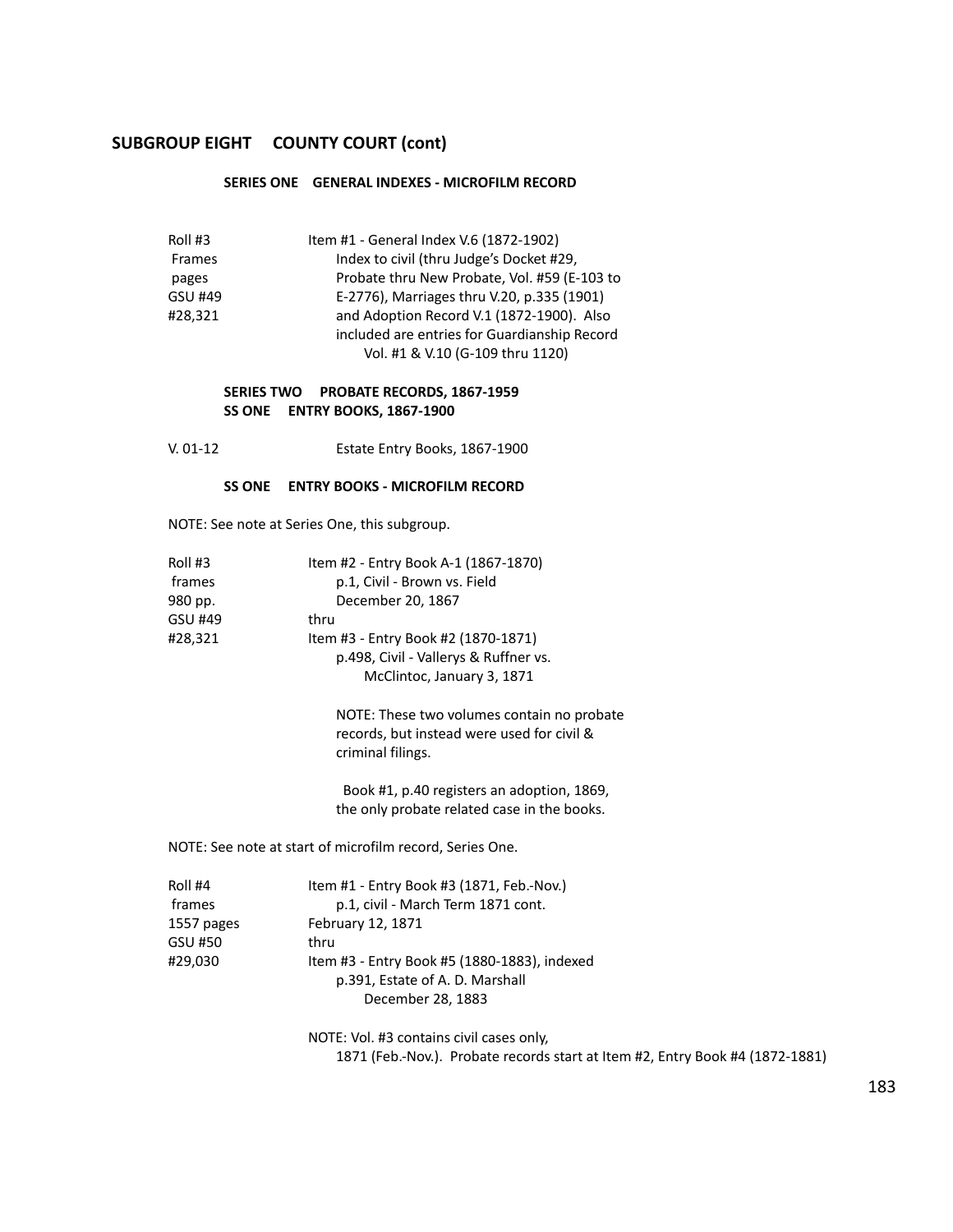#### **SERIES TWO PROBATE RECORDS, 1867-1959**

#### **SS ONE ENTRY BOOKS - MICROFILM RECORD**

| thru    |                                                    |
|---------|----------------------------------------------------|
| Roll #5 | Item #1 - Entry Bk #12 cont. (1894-1900)           |
| frames  | p.384 - Gdn. #296 - Henry Bustard                  |
| 109 pp. | <b>March 1894</b>                                  |
| GSU #54 | thru                                               |
| #29,031 | Item #1 - Entry Bk #12                             |
|         | p.492 - G-246, Alice Eugenia Fuller, March 7, 1900 |

# **SUBSERIES TWO ESTATE RECORDS, 1869-1959**

| V.01       | Estate Index, A-I                            | Missing |
|------------|----------------------------------------------|---------|
| V.02       | Estate Index. J-Z                            |         |
| $V.01 - 8$ | Estate Record, 1869-1899                     |         |
| $V.09-18$  | Estate Claim Registers, Vols. 1-8, 1894-1959 |         |

#### **SS TWO ESTATE RECORDS - MICROFILM RECORD**

NOTE: See note at start of microfilm record, Series One

| Roll #5        | Item #2 - Estate Bk 1 (1869-1878) indexed |
|----------------|-------------------------------------------|
| frames         | pp.1-39 (Index)                           |
| 1494 pp.       | thru                                      |
| <b>GSU #54</b> | Item #4 - Estate Bk 3 (1883-1887) indexed |
| #29.031        | p.375 - Estate of Aaron Hartley           |
|                | May 21, 1887                              |

| thru    |                                         |
|---------|-----------------------------------------|
| Roll #8 | Item #1 - Estate Bk 8 cont. (1897-1899) |
| frames  | p.290 - Estate of Nancy Jennie May      |
| 311 pp. | June 28, 1897                           |
| GSU #57 | thru                                    |
| #29,034 | Item #1 - Estate Bk 8 complete          |
| #       | p.600 - G-393, John Enright (insane)    |
|         | November 29, 1899                       |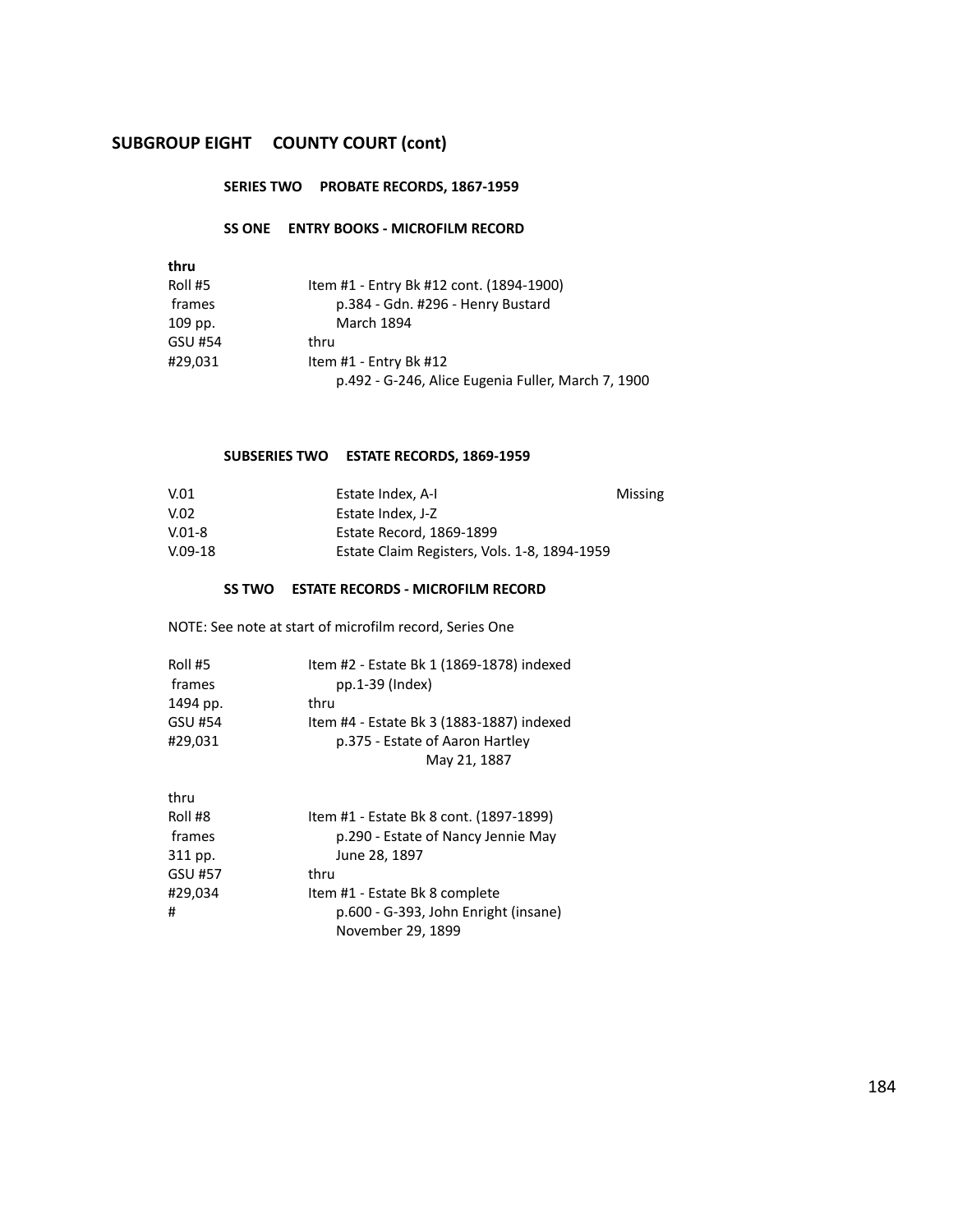# **SERIES TWO PROBATE RECORDS, 1867-1959**

#### **SS THREE PROBATE RECORD - MICROFILM RECORD**

NOTE: See note at start of microfilm record, Series One

| Roll #8  | Item #2 - Probate Docket V.1, indexed |
|----------|---------------------------------------|
| frames   | Index, A-Z (1869-1873)                |
| 1323 pp. | thru                                  |
| GSU #57  | Item #4 - Probate Docket V.3, indexed |
| #29.034  | p.460 - Estate of Wm. H. H. Moore     |
|          | Letters, March 4, 1880                |

#### thru

| Item #3 - Probate Docket V.12, indexed |
|----------------------------------------|
|                                        |
|                                        |
|                                        |

NOTE: Roll includes, Item #2, Vol. #11A

# **SUBSERIES FOUR NEW PROBATE RECORD, 1895-1956**

| Roll #A    | General Index to Probate, A-Z      |  |  |
|------------|------------------------------------|--|--|
| SF02546    | Case #1 (Docket #1), 1895          |  |  |
| 16mm diazo | thru                               |  |  |
| MP0193     | #18992 (Docket 41, p.592)          |  |  |
|            | General Index to Guardianships A-Z |  |  |
|            | Case #1 (Fee Book #1)              |  |  |
|            | thru                               |  |  |
|            | Case #5726 (Fee Book 39, p.326)    |  |  |
|            |                                    |  |  |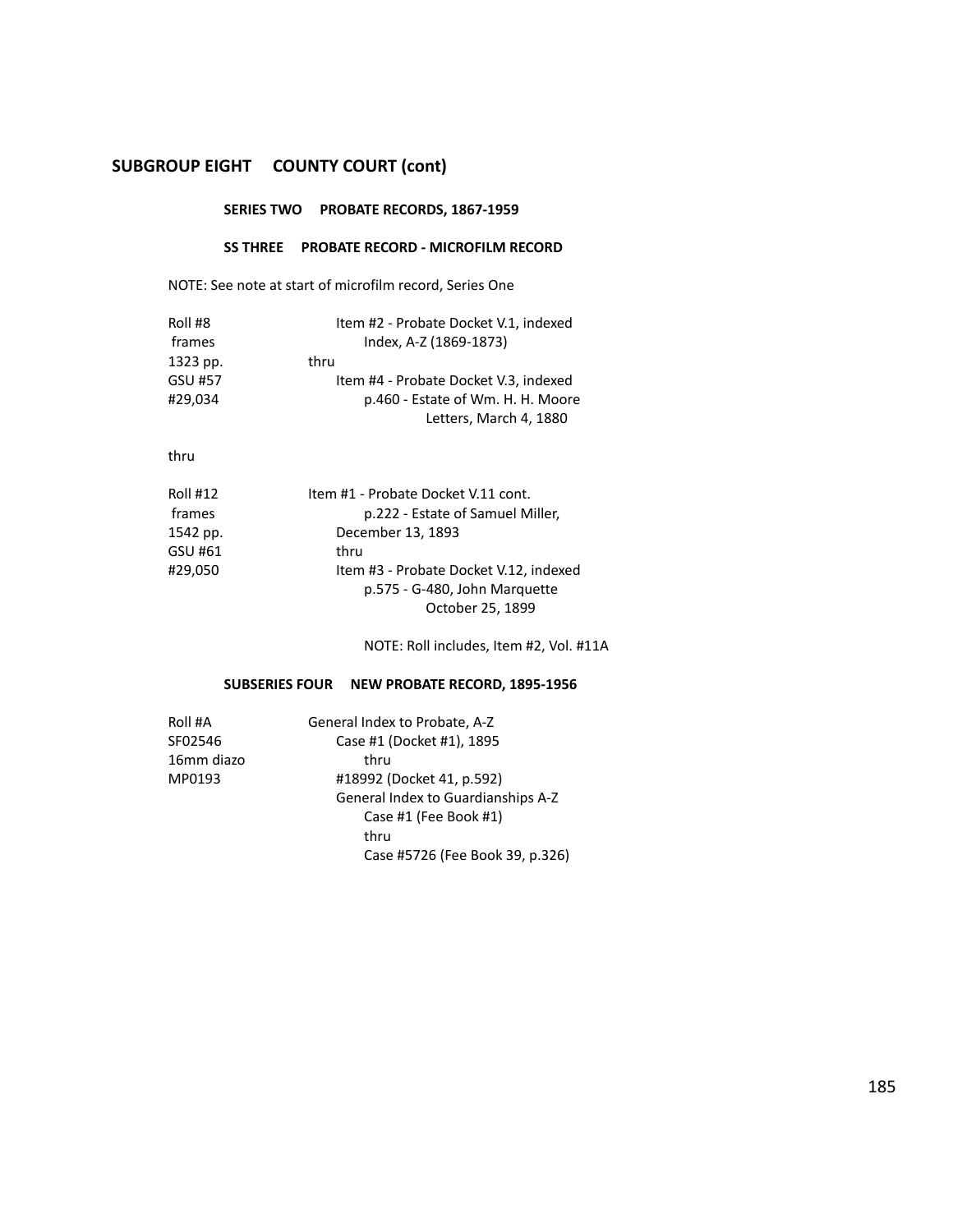#### **Probate Indexes: Microfilm, Reference Room**

Roll A (35mm) 1867-1889 General Probate Record Index Volume 1 thru Volume 3 (A thru Ste)

Roll 1 (35mm) General Probate Record Index 1882-1899 Volume 3 thru Volume 5 (Stz thru Z)

Roll 2 (16mm) 1895-1956 General Probate Record Index Arranged numerically by case file number Probate File #1 (Docket #1) thru Probate File #18992 (Docket #41)

(*NOTE: alphabetical indexes in front of each volume; gaps in numerical sequences)*

Vol. 11 thru Volume 105, Start--ca. April 1902; End-- ca. June 1918

| Vol. 106 | E4000 thru 4031                               |
|----------|-----------------------------------------------|
| Vol. 107 | E4032 thru 4065                               |
| Vol. 108 | E4066 thru 4107                               |
| Vol. 109 | E4108 thru 4146                               |
|          | Vol. 110 E4147 thru 4184 (end ca. Sept. 1917) |
| Vol. 111 | E4185 thru 4217                               |
|          | Vol. 112 E4218 thru 4253                      |
|          | Vol. 113 E4254 thru 4286                      |
| Vol. 114 | E4287 thru 4324                               |
|          | Vol. 115 E4325 thru 4361                      |
|          | Vol. 116 E4362 thru 4399                      |
| Vol. 117 | E37 thru $2476$ (?) out of sequence           |
| Vol. 118 | E2579 thru 3340                               |
| Vol. 119 | E3344 thru 3853                               |
| Vol. 120 | E3861 thru 4025 (end ca. April 1918)          |
| Vol. 121 | E4034 thru 4392                               |
|          | Vol. 122 E4400 thru 4437                      |
|          | Vol. 123 E4438 thru 4480                      |
|          | Vol. 124 E4481 thru 4514                      |
| Vol. 125 | E4515 thru 4553                               |
| Vol. 126 | E4554 thru 4591                               |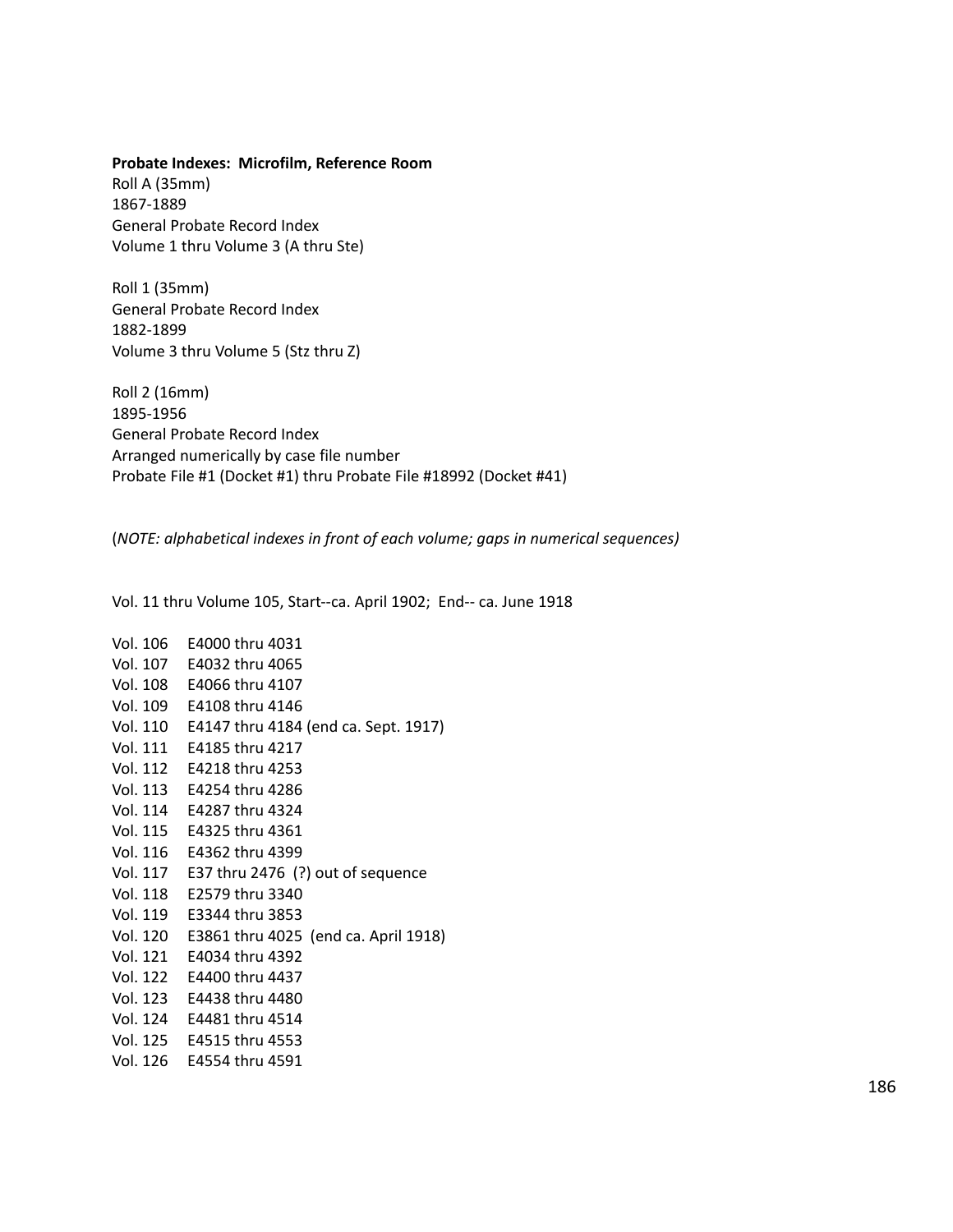| Vol. 127 | E4592 thru 4631                                                      |
|----------|----------------------------------------------------------------------|
| Vol. 128 | E4633 thru 4674                                                      |
| Vol. 129 | E4676 thru 4713                                                      |
| Vol. 130 | E4719 thru 4758 (end ca. March 1921)                                 |
| Vol. 131 | E4759 thru 4800                                                      |
|          | Vol. 132 E4801 thru 4849                                             |
| Vol. 133 | E4850 thru 4892                                                      |
| Vol. 134 | E4893 thru 4936                                                      |
| Vol. 135 | E4937 thru 4981                                                      |
| Vol. 136 | E64 thru 4476 $(?)$ out of sequence                                  |
| Vol. 137 | E4982 thru 5031                                                      |
| Vol. 138 | E5032 thru 5075                                                      |
| Vol. 139 | E5076 thru 5129                                                      |
| Vol. 140 | E5130 thru 5177 (end ca. Feb. 1922)                                  |
| Vol. 141 | E5178 thru 5222                                                      |
| Vol. 142 | E5223 thru 5261                                                      |
| Vol. 143 | E5262 thru 5313                                                      |
| Vol. 144 | E5314 thru 5358                                                      |
| Vol. 145 | E5359 thru 5392                                                      |
| Vol. 146 | E5393 thru 5426                                                      |
| Vol. 147 | E5427 thru 5467                                                      |
| Vol. 148 | E5468 thru 5501                                                      |
| Vol. 149 | E5502 thru 5549, no probate numbers on vol. 149; start ca. June 1921 |
| Vol. 150 | E5550 thru 5587                                                      |
| Vol. 151 | E5588 thru 5637                                                      |
| Vol. 152 | E5638 thru 5678 (end ca. June 1923)                                  |
| Vol. 153 | E5677 thru 5713                                                      |
| Vol. 154 | E5714 thru 5754                                                      |
| Vol. 155 | E5755 thru 5814                                                      |
| Vol. 156 | E5716 thru 5858                                                      |
| Vol. 157 | E5859 thru 5899                                                      |
| Vol. 158 | E5900 thru 5937                                                      |
| Vol. 159 | E5938 thru 5981 (end ca. May 1924)                                   |
| Vol. 160 | E21 thru $2941$ (?) out of sequence                                  |
| Vol. 161 | E3070 thru 4502                                                      |
| Vol. 162 | E3792 thru 5037                                                      |
| Vol. 163 | E5790 thru 5799                                                      |
| Vol. 164 | E6009 thru 6042                                                      |
| Vol. 165 | E6043 thru 6090                                                      |
| Vol. 166 | E6091 thru 6135                                                      |
| Vol. 167 | E6136 thru 6179                                                      |
| Vol. 168 | E6180 thru 6228                                                      |
| Vol. 169 | E6230 thru 6277                                                      |
| Vol. 170 | E6279 thru 6328 (end ca. April 1925)                                 |
| Vol. 171 | E6329 thru 6374                                                      |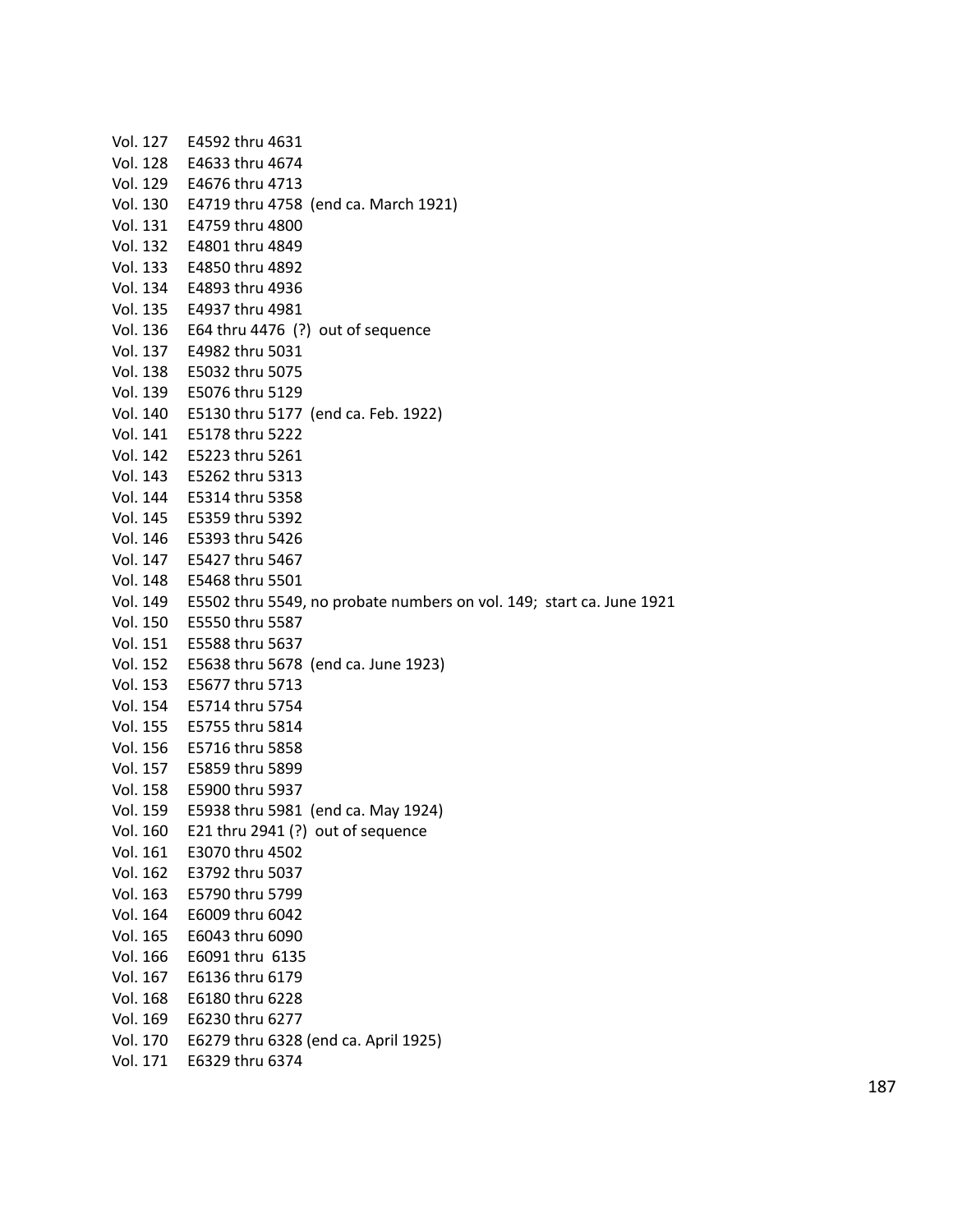| Vol. 172 | E6375 thru 6418                               |
|----------|-----------------------------------------------|
| Vol. 173 | E6419 thru 6457                               |
| Vol. 174 | E6458 thru 6494                               |
| Vol. 175 | E6495 thru 6543                               |
| Vol. 176 | E6544 thru 6587                               |
| Vol. 177 | E6588 thru 6631                               |
| Vol. 178 | E6632 thru 6678 (end ca. Sept. 1925)          |
| Vol. 179 | E6679 thru 6729                               |
| Vol. 180 | E6735 thru 6772                               |
| Vol. 181 | E5635 thru 6802 (?) out of sequence           |
| Vol. 182 | E6803 thru 6843                               |
| Vol. 183 | E6844 thru 6882                               |
| Vol. 184 | E6883 thru 6929                               |
| Vol. 185 | E6930 thru 6977                               |
| Vol. 186 | E6979 thru 7020                               |
| Vol. 187 | E7021 thru 7065                               |
| Vol. 188 | E7065 Cont. thru 7107                         |
| Vol. 189 | E7108 thru 7157                               |
|          | Vol. 190 E7158 thru 7210 (end ca. Sept. 1926) |
| Vol. 191 | E7211 thru 7248                               |
| Vol. 192 | E7249 thru 7285                               |
| Vol. 193 | E7287 thru 7325                               |
|          | Vol. 194 E7326 thru 7366                      |
|          | Vol. 195    E7368 thru 7404                   |
| Vol. 196 | E7405 thru 7442                               |
| Vol. 197 | E7443 thru 7498                               |
| Vol. 198 | E7500 thru 7546                               |
| Vol. 199 | E7547 thru 7590                               |
| Vol. 200 | E7592 thru 7368 (end ca. Sept. 1928)          |
| Vol. 201 | E7369 thru 7678                               |
| Vol. 202 | E7679 thru 7726                               |
| Vol. 203 | E7727 thru 7772                               |
|          | Vol. 204 E7773 thru 7818                      |
|          | Vol. 205 E61 thru 5642 (out of sequence)      |
|          | Vol. 206 E7819 thru 7860                      |
|          | Vol. 207 E7861 thru 7915                      |
|          | Vol. 208 E7916 thru 7969                      |
| Vol. 209 | E7970 thru 8033                               |
| Vol. 210 | E8034 thru 8075 (end ca. Aug. 1929)           |
| Vol. 211 | E8077 thru 8124                               |
| Vol. 212 | E8125 thru 8171                               |
| Vol. 213 | E8172 thru 8219                               |
| Vol. 214 | E8220 thru 8264                               |
|          | Vol. 215 E8265 thru 8304                      |
| Vol. 216 | E8305 thru 8351                               |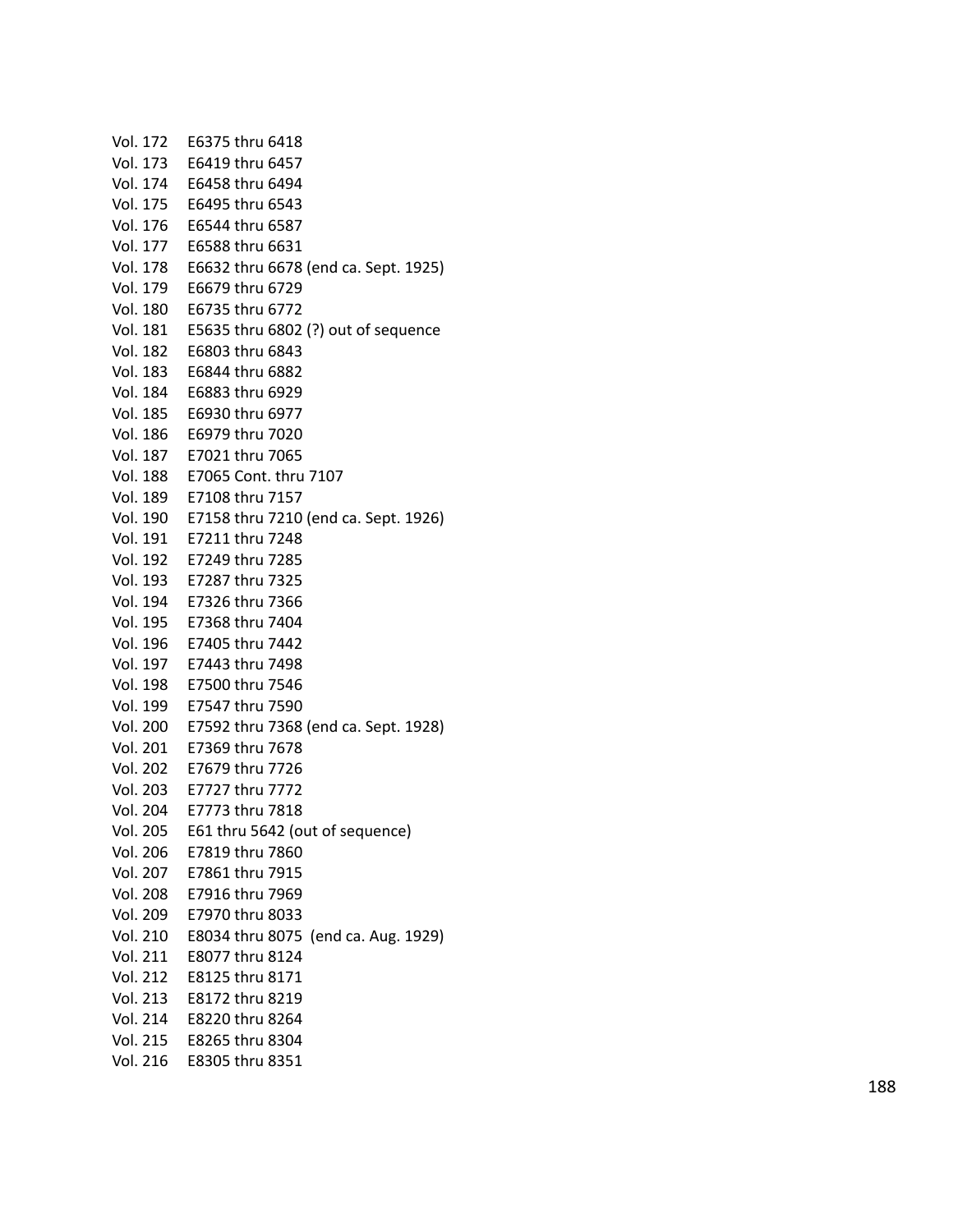| Vol. 217 | E8352 thru 8396                           |
|----------|-------------------------------------------|
| Vol. 218 | E8397 thru 8455                           |
| Vol. 219 | E8456 thru 8502                           |
| Vol. 220 | E8503 thru 8559 (end ca. Nov. 1930)       |
| Vol. 221 | E8560 thru 8609                           |
| Vol. 222 | E8610 thru 8652                           |
| Vol. 223 | E8653 thru 8699                           |
| Vol. 224 | E23 thru 6199 (out of sequence)           |
| Vol. 225 | E6203 thru 7415 (out of sequence)         |
| Vol. 226 | E8700 thru 8740                           |
| Vol. 227 | E8741 thru 8785                           |
| Vol. 228 | E8786 thru 8829                           |
| Vol. 229 | E8830 thru 8870                           |
| Vol. 230 | E8870 cont. thru 8919 (end ca. June 1932) |
| Vol. 231 | E8921 thru 8965                           |
| Vol. 232 | E8966 thru 9009                           |
| Vol. 233 | E9101 thru 9045                           |
| Vol. 234 | E9046 thru 9086                           |
| Vol. 235 | E9087 thru 9124                           |
| Vol. 236 | E9125 thru 9162                           |
| Vol. 237 | E9163 thru 9201                           |
| Vol. 238 | E9202 thru 9246                           |
| Vol. 239 | E9247 thru 9287                           |
| Vol. 240 | E9288 thru 9335 (end ca. March 1933)      |
| Vol. 241 | E9336 thru 9376                           |
| Vol. 242 | E9377 thru 9411                           |
| Vol. 243 | E9412 thru 9457                           |
| Vol. 244 | E38 thru 8157 (out of sequence)           |
| Vol. 245 | E9458 thru 9506                           |
| Vol. 246 | E9507 thru 9550                           |
| Vol. 247 | E9551 thru 9589                           |
| Vol. 248 | E9590 thru 9622                           |
|          | Vol. 249    E9624 thru  9663              |
| Vol. 250 | E9664thru 9704 (end ca. Dec. 1936)        |
| Vol. 251 | E9705 thru 9750                           |
| Vol. 252 | E9751 thru 9787                           |
| Vol. 253 | E9788 thru 9835                           |
| Vol. 254 | E9836 thru 9881                           |
| Vol. 255 | E9883 thru 9923                           |
| Vol. 256 | E9924 thru 9969                           |
| Vol. 257 | E9970 thru 10,010                         |
| Vol. 258 | E10,011 thru 10,061                       |
| Vol. 259 | E10,062 thru 10,108                       |
| Vol. 260 | E10,109 thru 10,145 (end ca. Oct. 1935)   |
| Vol. 261 | E10,146 thru 10,173                       |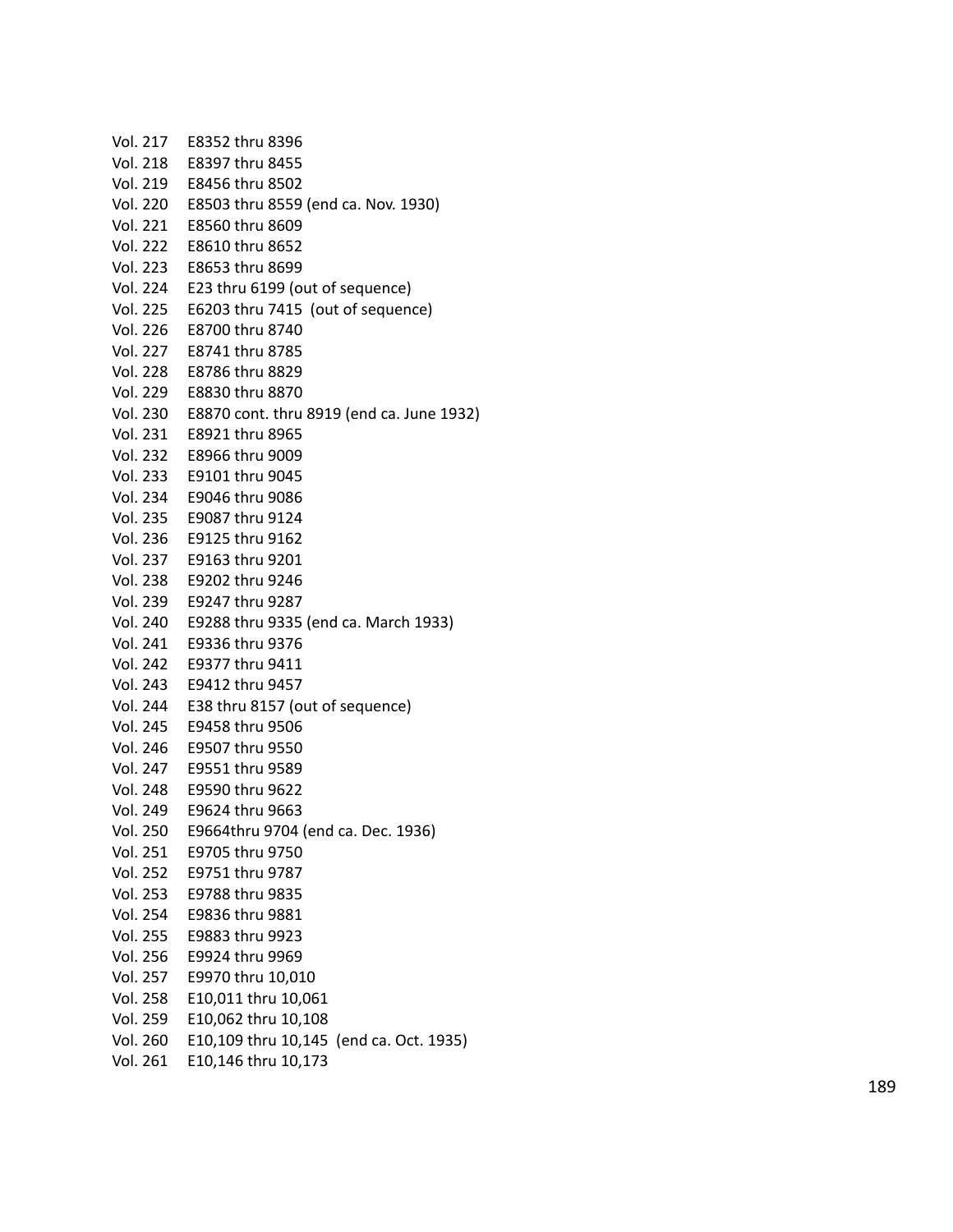| Vol. 263        | E10,219 thru 10,263                      |
|-----------------|------------------------------------------|
| Vol. 264        | E10,264 thru 10,304                      |
| Vol. 265        | E10,305 thru 10,351                      |
| Vol. 266        | E10,352 thru 10,395                      |
| Vol. 267        | E10,396 thru 10,443                      |
| Vol. 268        | E10,444 thru 10,491                      |
| Vol. 269        | E10,492 thru 10,523                      |
| Vol. 270        | E10,528 thru 10,558 (end ca. April 1936) |
| Vol. 271        | E10,559 thru 10,599                      |
| Vol. 272        | E10,600 thru 10,644                      |
| Vol. 273        | E10 thru 8226 (out of sequence)          |
| Vol. 274        | E8240 thru 9079 (out of sequence)        |
| Vol. 275        | E10,645 thru 10,687                      |
| Vol. 276        | E10,688 thru 10,731                      |
| Vol. 277        | E10,732 thru 10,767                      |
| <b>Vol. 278</b> | E10,768 thru 10,811                      |
| Vol. 279        | E10,812 thru 10,865                      |
| Vol. 280        | E10,866 thru 10,904 (end ca. Feb. 1937)  |
| Vol. 281        | E10,905 thru 10,934                      |
| <b>Vol. 282</b> | E10,935 thru 10,973                      |
| Vol. 283        | E10,974 thru 11,017                      |
| Vol. 284        | E11,018 thru 11,064                      |
| Vol. 285        | E11,065 thru 11,108                      |
| Vol. 286        | E11,109 thru 11,142                      |
| Vol. 287        | E11,144 thru 11,188                      |
| Vol. 288        | E11,189 thru 11,228                      |
| Vol. 289        | E11,230 thru 11,268                      |
| Vol. 290        | E11,269 thru 11,303 (end ca. Oct. 1939)  |
| Vol. 291        | E11,303 cont. thru 11,347                |
| Vol. 292        | E515 thru 9375 (out of sequence)         |
| Vol. 293        | E11,343 thru 11,390                      |
| Vol. 294        | E11,391 thru 11,427                      |
| Vol. 295        | E11,428 thru 11,472                      |
| Vol. 296        | E11,473 thru 11,514                      |
| Vol. 297        | E11,515 thru 11,550                      |
| Vol. 298        | E11,551 thru 11,589                      |
| Vol. 299        | E11,590 thru 11,629                      |
| Vol. 300        | E11,630 thru 11,669 (end ca. Dec. 1939)  |
| Vol. 301        | E11,670 thru 11,709                      |
| Vol. 302        | E7818 thru 10,997 (out of sequence)      |
|                 |                                          |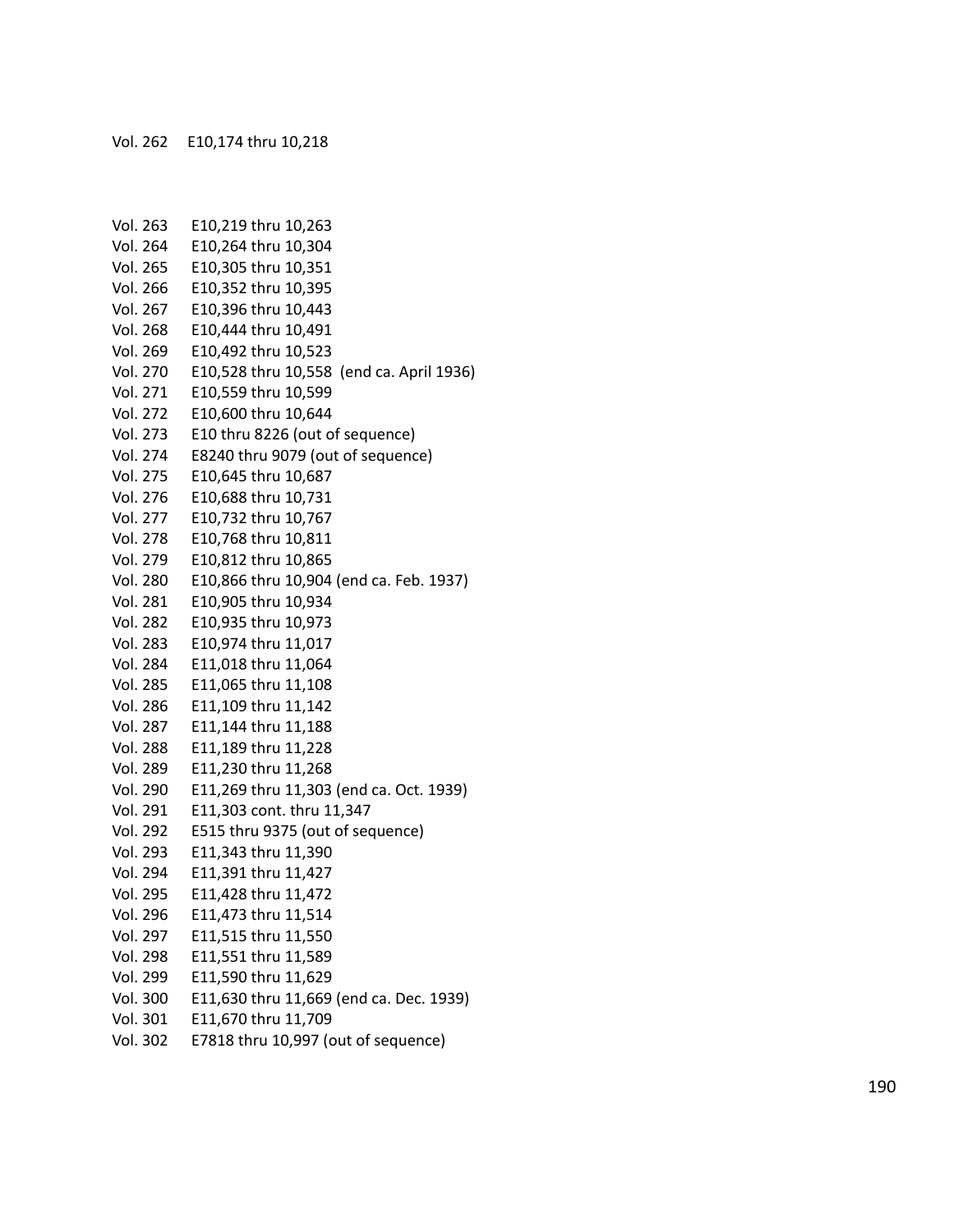Vol. 303 E11,710 thru 11,732 *NOTE: Beginning with Volume 303, there are no alphabetical indexes in the front of the volumes; Photostat (negative) copies from microfilm bound in oversize books* Vol. 304 E11,733 thru 11,755 Vol. 305 E11,756 thru 11,778 Vol. 306 E11,779 thru 11,801 Vol. 307 E11,802 thru 11,819 Vol. 308 E11,820 thru 11,841 Vol. 309 E11,842 thru 11.864 Vol. 310 E11,865 thru 11,886 (end ca. May 1941) Vol. 311 E11,887 thru 11,908 Vol. 312 E11,909 thru 11,930 Vol. 313 E11,931 thru 11,949 Vol. 314 E11,950 thru 11,971 Vol. 315 E11,972 thru 11,991 Vol. 316 E11,992 thru 12,015 Vol. 317 E12,016 thru 12,039 Vol. 318 E12,040 thru 12,062 Vol. 319 E12,063 thru 12,090 Vol. 320 E12,091 thru 12,110 (end ca. Oct. 1941) Vol. 321 E12,111 thru 12,136 Vol. 322 E12,137 thru 12,158 Vol. 323 E12,159 thru 12,183 Vol. 324 E12,184 thru 12,213 Vol. 325 E12,214 thru 12,246 Vol. 326 E12,247 thru 12,273 Vol. 327 E12,274 thru 12,287 Vol. 328 E12,288 thru 12,317 Vol. 329 E12,318 thru 12,342 Vol. 330 E12,343 thru 12,368 (end ca. June 1942) Vol. 331 E12,369 thru 12,396 Vol. 332 E12,397 thru 12,422 Vol. 333 E12,423 thru 12,443 Vol. 334 E12,444 thru 12,466 Vol. 335 E12,467 thru 12, 494 Vol. 336 E12,495 thru 12,523 Vol. 337 E12,524 thru 12,556 Vol. 338 E12,557 thru 12,587 Vol. 339 E12,588 thru 12,621 Vol. 340 E12,622 thru 12,653 (end ca. May 1946)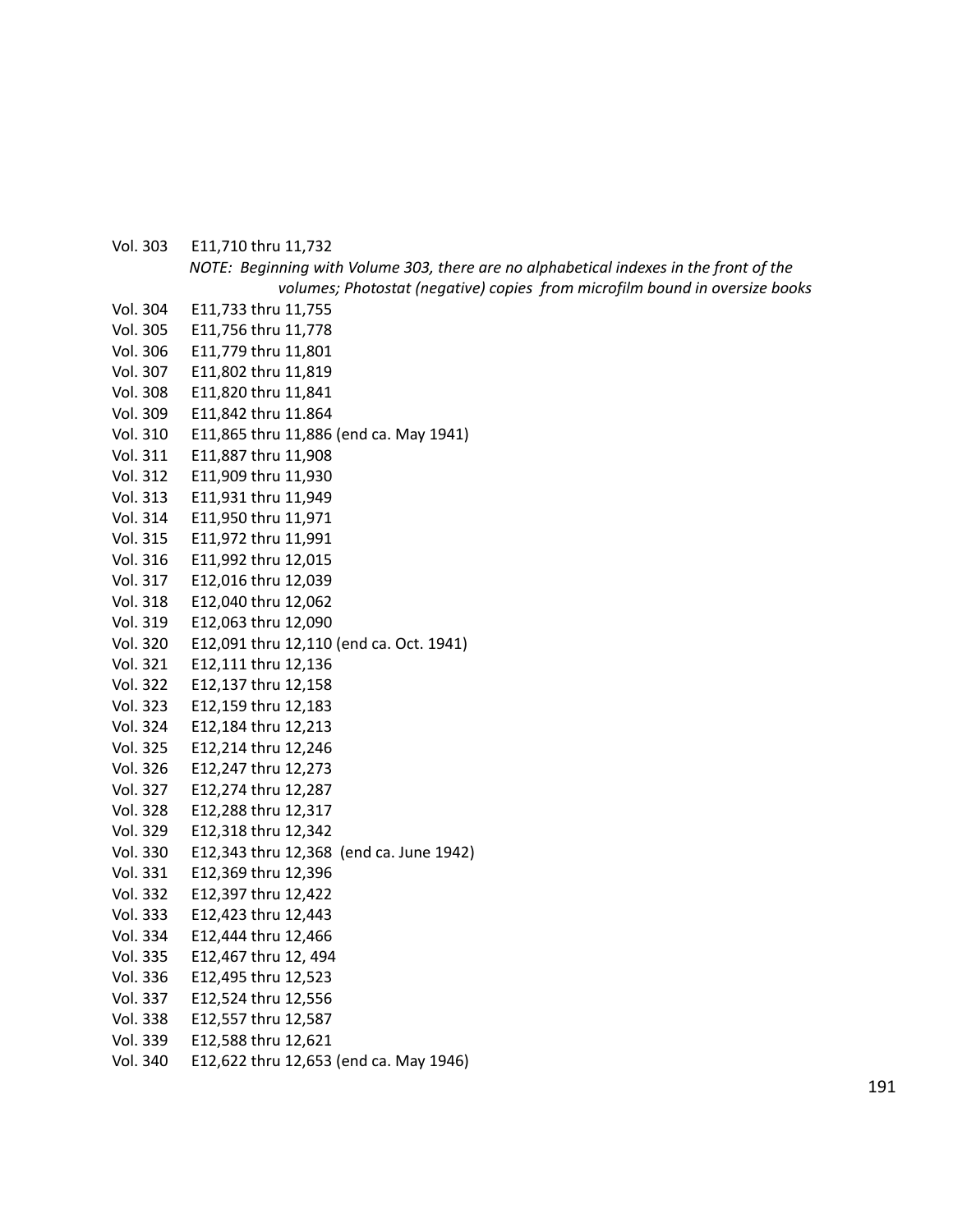Vol. 341 E12,654 thru 12,681 Vol. 342 E12,682 thru 12,706

*NOTE: Beginning with Volume 303, there are no alphabetical indexes in the front of the volumes; Photostat (negative) copies from microfilm bound in oversize*

| Vol. 343        | E12,707 thru 12,737                     |
|-----------------|-----------------------------------------|
| Vol. 344        | E12,738 thru 12,784                     |
| Vol. 345        | E12,785 thru 12,824                     |
| Vol. 346        | E12,825 thru 12, 865                    |
| Vol. 347        | E12,866 thru 12,897                     |
| <b>Vol. 348</b> | E12,898 thru 12,929                     |
| Vol. 349        | E12,930 thru 12,969                     |
| Vol. 350        | E12,970 thru 13,003 (end ca. Dec. 1943) |
| Vol. 351        | E13,004 thru 13,044                     |
| Vol. 352        | E13,045 thru 13,090                     |
| Vol. 353        | E13,091 thru 13,139                     |
| Vol. 354        | E13,140 thru 13,179                     |
| Vol. 355        | E13,180 thru 13,219                     |
| Vol. 356        | E13,220 thru 13,268                     |
| Vol. 357        | E13,269 thru 13,304                     |
| <b>Vol. 358</b> | E13,305 thru 13,344                     |
| Vol. 359        | E13,345 thru 13,777                     |
| Vol. 360        | E13,378 thru 13,413 (end ca. June 1944) |
| Vol. 361        | E13,414 thru 13,452                     |
| Vol. 362        | E13,453 thru 13,488                     |
| Vol. 363        | E13,489 thru 13, 531                    |
| Vol. 364        | E13,352 thru 13,575                     |
| Vol. 365        | E13,576 thru 13,610                     |
| Vol. 366        | E13,611 thru 13,655                     |
| Vol. 367        | E13,656 thru 13,696                     |
| <b>Vol. 368</b> | E13,697 thru 13,730                     |
| Vol. 369        | E13,371 thru 13,783                     |
| Vol. 370        | E13,784 thru 13,823 (end ca. May 1946)  |
| Vol. 371        | E13,824 thru 13,871                     |
| Vol. 372        | E13,872 thru 13,912                     |
| Vol. 373        | E13,913 thru 13,956                     |
| Vol. 374        | E13,957 thru 14,007                     |
| Vol. 375        | E14,008 thru 14, 053                    |
| Vol. 376        | E14,054 thru 14,088                     |
| Vol. 377        | E14,089 thru 14,131                     |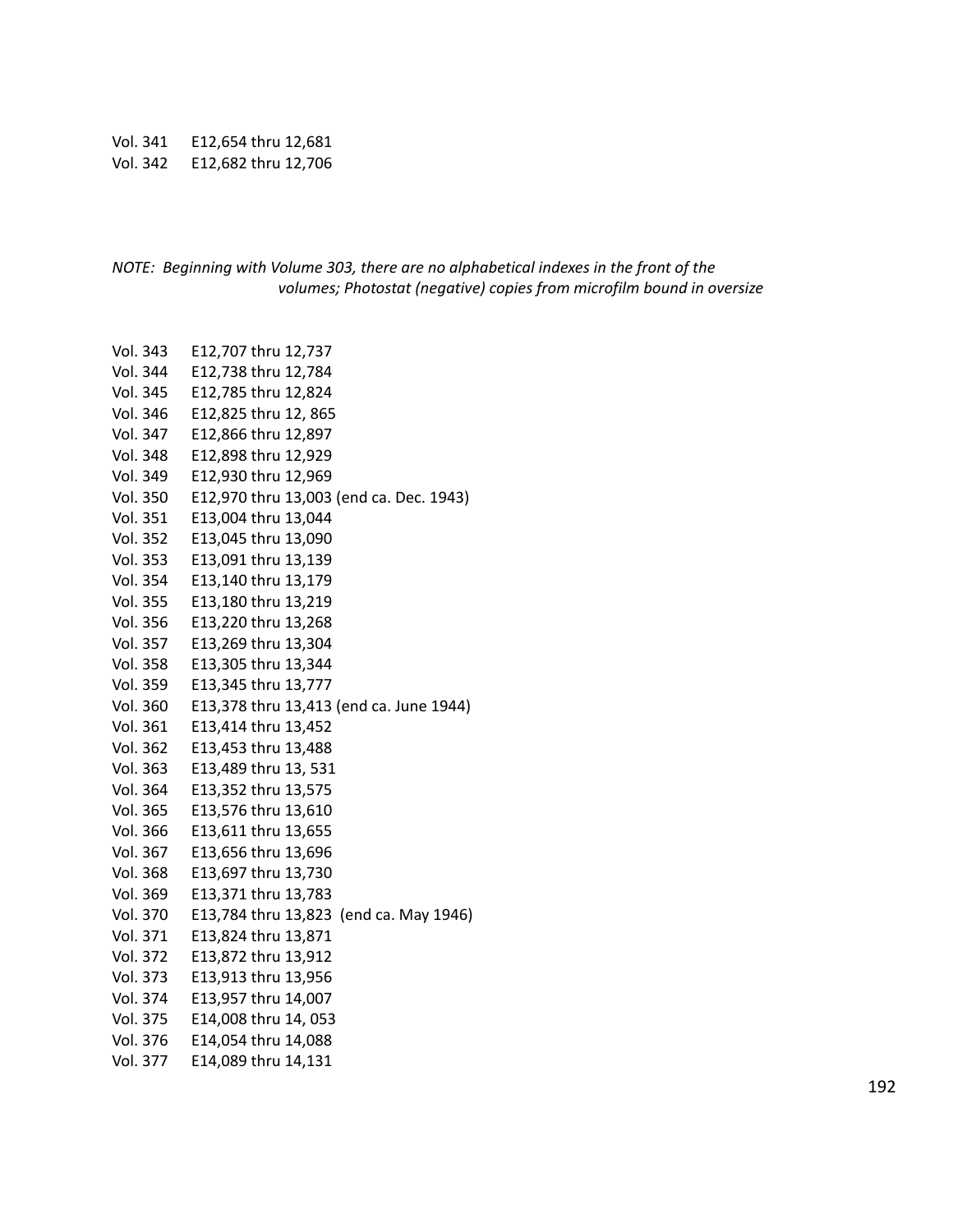Vol. 378 E14,132 thru 14,182

Vol. 379 E14,183 thru 14,228

Vol. 380 E14,229 thru 14,280 (end ca. April 1946)

```
NOTE: Beginning with Volume 303, there are no alphabetical indexes in the front of the
           volumes; Photostat (negative) copies from microfilm bound in oversize
```
Vol. 381 E14,281 thru 14,343 Vol. 382 E14,344 thru 14, 386 Vol. 383 E14,387 thru 14,441 Vol. 384 E14,442 thru 14,481 Vol. 385 E14,482 thru 14,527 Vol. 386 E14,528 thru 14,574 Vol. 387 E14,575 thru 14,629 Vol. 388 E14,630 thru 14,682 Vol. 389 E14,683 thru 14,729 Vol. 390 E14,730 thru 14,775 (end ca. July 1948) Vol. 391 E14,776 thru 14,817 Vol. 392 E14,818 thru 14,847 Vol. 393 E14,848 thru 14,879 Vol. 394 (1) E14,880 thru 14,895 Vol. 395 (2) E14,896 thru 14,908 Vol. 396 (3) E14,909 thru 14,924 Vol. 397 (4) E14,925 thru 14,944 Vol. 398 (5) E14,945 thru 14,966 Vol. 399 (6) E14,967 thru 14,985 Vol. 400 (7) E14,986 thru 15,001 (end ca. June 1948) Vol. 401 (8) E15,002 thru 15,023 Vol. 402 (9) E15,024 thru 15,048 Vol. 403 (10) E15,049 thru 15,065 Vol. 404 (11) E15,066 thru 15,081 Vol. 405 (12) E15,082 thru 15,099 Vol. 406 (13) E15,100 thru 15,121 Vol. 407 (14) E15,122 thru 15,142 Vol. 408 (15) E15,143 thru 15,159 Vol. 409 (16) E15,160 thru 15,185 Vol. 410 (17) E15,186 thru 15,207(end ca. Feb. 1949) Vol. 411 (18) E15,208 thru 15,225 Vol. 412 (19) E15,226 thru 15,240 Vol. 413 (20) E15,241 thru 15,261 Vol. 414 (21) E15,262 thru 15,280 Vol. 415 (22) E15,281 thru 15,301 Vol. 416 (23) E15,302 thru 15,312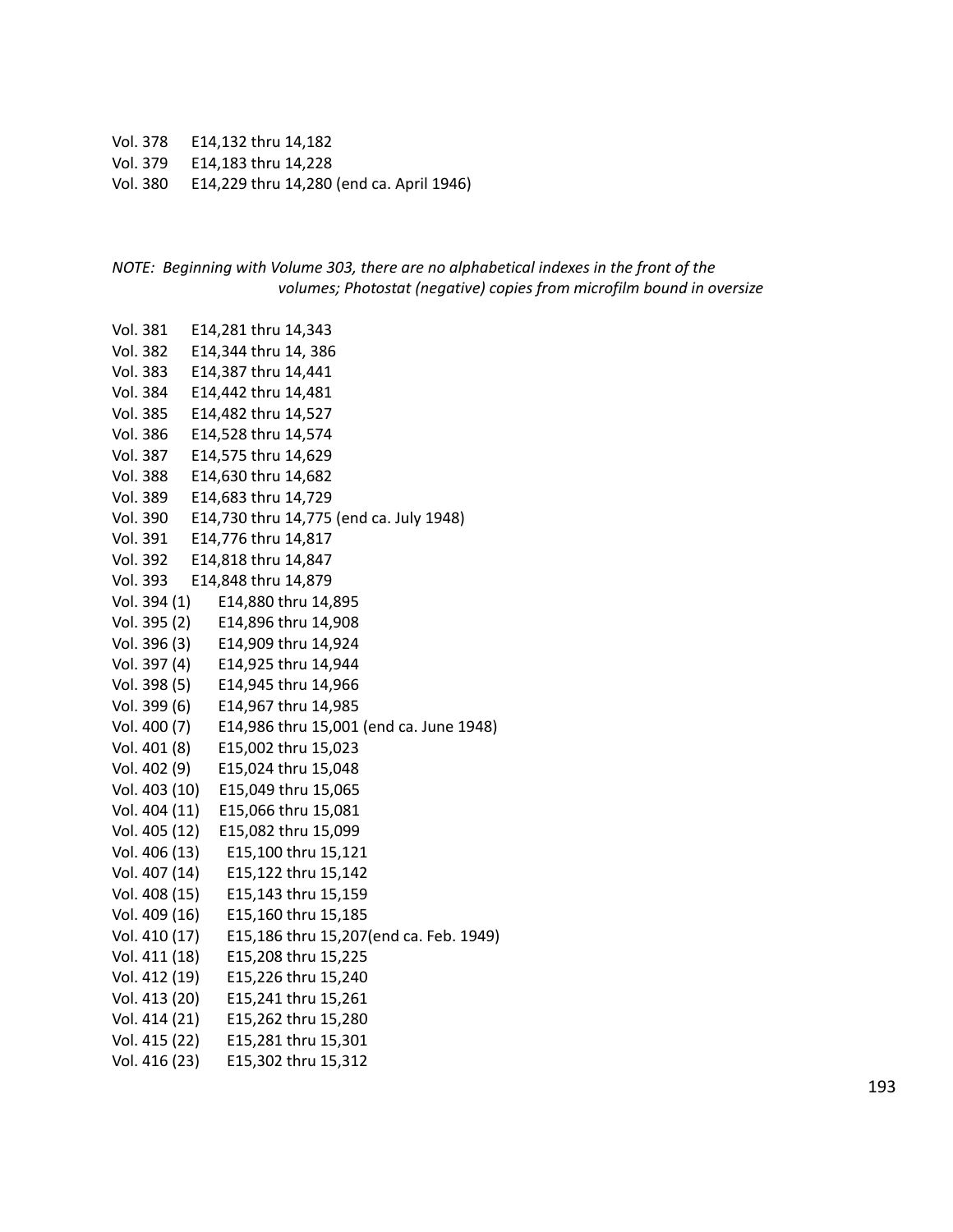- Vol. 417 (24) E15,313 thru 15,334
- Vol. 418 (25) E15,335 thru 15,351
- Vol. 419 (26) E15,352 thru 15,371
- Vol. 420 (27) E15,372 thru 15,380 (end ca. June 1950)
- Vol. 421 (28) E15,381 thru 15,399
- Vol. 422 (29) E15,400 thru 15,416

# *NOTE: Beginning with Volume 303, there are no alphabetical indexes in the front of the volumes; Photostat (negative) copies from microfilm bound in oversize*

| Vol. 423 (30) | E15,417 thru 15,438                     |
|---------------|-----------------------------------------|
| Vol. 424 (31) | E15,439 thru 15,459                     |
| Vol. 425 (32) | E15,460 thru 15,479                     |
| Vol. 426 (33) | E15,480 thru 15,493                     |
| Vol. 427 (34) | E15,494 thru 15,511                     |
| Vol. 428 (35) | E15,512 thru 15,525                     |
| Vol. 429 (36) | E15,526 thru 15,546                     |
| Vol. 430 (37) | E15,547 thru 15,566 (end ca. Jan. 1950) |
| Vol. 431 (38) | E15,567 thru 15,588                     |
| Vol. 432 (39) | E15,589 thru 15,611                     |
| Vol. 433 (40) | E15,612 thru 15,631                     |
| Vol. 434 (41) | E15,632 thru 15,652                     |
| Vol. 435 (42) | E15,653 thru 15,671                     |
| Vol. 436 (43) | E15,672 thru 15,699                     |
| Vol. 437 (44) | E15,700 thru 15,720                     |
| Vol. 438 (45) | E15,721 thru 15,743                     |
| Vol. 439 (46) | E15,744 thru 15,763                     |
| Vol. 440 (47) | E17,764 thru 15,783 (end ca. June 1950) |
| Vol. 441 (48) | E15,784 thru 15,797                     |
| Vol. 442 (49) | E15,798 thru 15,822                     |
| Vol. 443 (50) | E15,823 thru 15,848                     |
| Vol. 444 (51) | E15,849 thru 15,869                     |
| Vol. 445 (52) | E15,870 thru 15,890                     |
| Vol. 446 (53) | E15,891 thru 15,916                     |
| Vol. 447 (54) | E15,917 thru 15,936                     |
| Vol. 448 (55) | E15,937 thru 15,959                     |
| Vol. 449 (56) | E15,960 thru 15,978                     |
| Vol. 450 (57) | E15,979 thru 16,000 (end ca. July 1950) |
| Vol. 451 (58) | E16,001 thru 16,018                     |
| Vol. 452 (59) | E16,019 thru 16,042                     |
| Vol. 453 (60) | E16,043 thru 16,070                     |
| Vol. 454 (61) | E16,071 thru 16,090                     |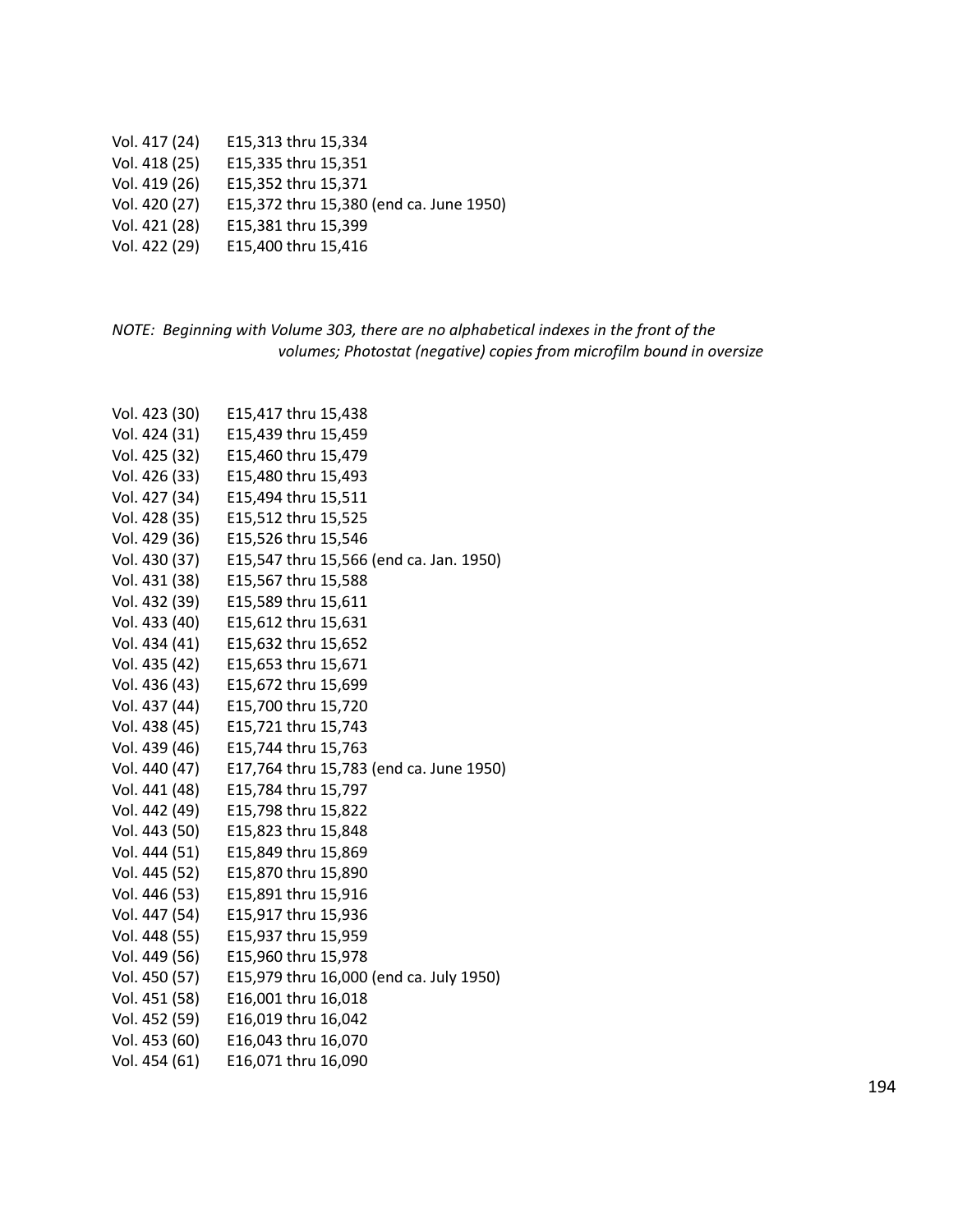|  | Vol. 455 (62) | E16,091 thru 16,110 |
|--|---------------|---------------------|
|--|---------------|---------------------|

- Vol. 456 (63) E16,111 thru 16,130
- Vol. 457 (64) E16,131 thru 16,150
- Vol. 458 (65) E16,151 thru 16,170
- Vol. 459 (66) E16,171 thru 16,190
- Vol. 460 (67) E16,191 thru 16,210 (end ca. March 1951)

# *NOTE: Beginning with Volume 303, there are no alphabetical indexes in the front of the volumes; Photostat (negative) copies from microfilm bound in oversize*

| Vol. 461 (68)  | E16,211 thru 16,230                      |
|----------------|------------------------------------------|
| Vol. 462 (69)  | E16,231 thru 16,250                      |
| Vol. 463 (70)  | E16,251 thru 16,270                      |
| Vol. 464 (71)  | E16,271 thru 16,290                      |
| Vol. 465 (72)  | E16,291 thru 16,310                      |
| Vol. 466 (73)  | E16,311 thru 16,330                      |
| Vol. 467 (74)  | E16,331 thru 16,350                      |
| Vol. 468 (75)  | E16,351 thru 16,370                      |
| Vol. 469 (76)  | E16,371 thru 16,390                      |
| Vol. 470 (77)  | E16,391 thru 16,410 (end ca. July 1952)  |
| Vol. 471 (78)  | E16,411 thru 16,430                      |
| Vol. 472 (79)  | E16,431 thru 16, 450                     |
| Vol. 473 (80)  | E16,451 thru 16,470                      |
| Vol. 474 (81)  | E16,471 thru 16,490                      |
| Vol. 475 (82)  | E16,491 thru 16,510                      |
| Vol. 476 (83)  | E16,511 thru 16,530                      |
| Vol. 477 (84)  | E16,531 thru 16,550                      |
| Vol. 478 (85)  | E16,551 thru 16,570                      |
| Vol. 479 (86)  | E16,571 thru 16,590                      |
| Vol. 480 (87)  | E16,591 thru 16,610 (end ca. Sept. 1952) |
| Vol. 481 (88)  | E16,611 thru 16,630                      |
| Vol. 482 (89)  | E16,631 thru 16,650                      |
| Vol. 484 (90)  | E16,651 thru 16,670                      |
| Vol. 484 (91)  | E16,671 thru 16,690                      |
| Vol. 485 (92)  | E16,691 thru 16,710                      |
| Vol. 486 (93)  | E16,711 thru 16,730                      |
| Vol. 487 (94)  | E16,731 thru 16,750                      |
| Vol. 488 (95)  | E16,751 thru 16,770                      |
| Vol. 489 (96)  | E16,771 thru 16,790                      |
| Vol. 490 (97)  | E16,791 thru 16,810 (end ca. Feb. 1953)  |
| Vol. 491 (98)  | E16,811 thru 16,830                      |
| Vol. 492 (99)  | E16,831 thru 16,850                      |
| Vol. 493 (100) | E16,851 thru 16,870                      |
|                |                                          |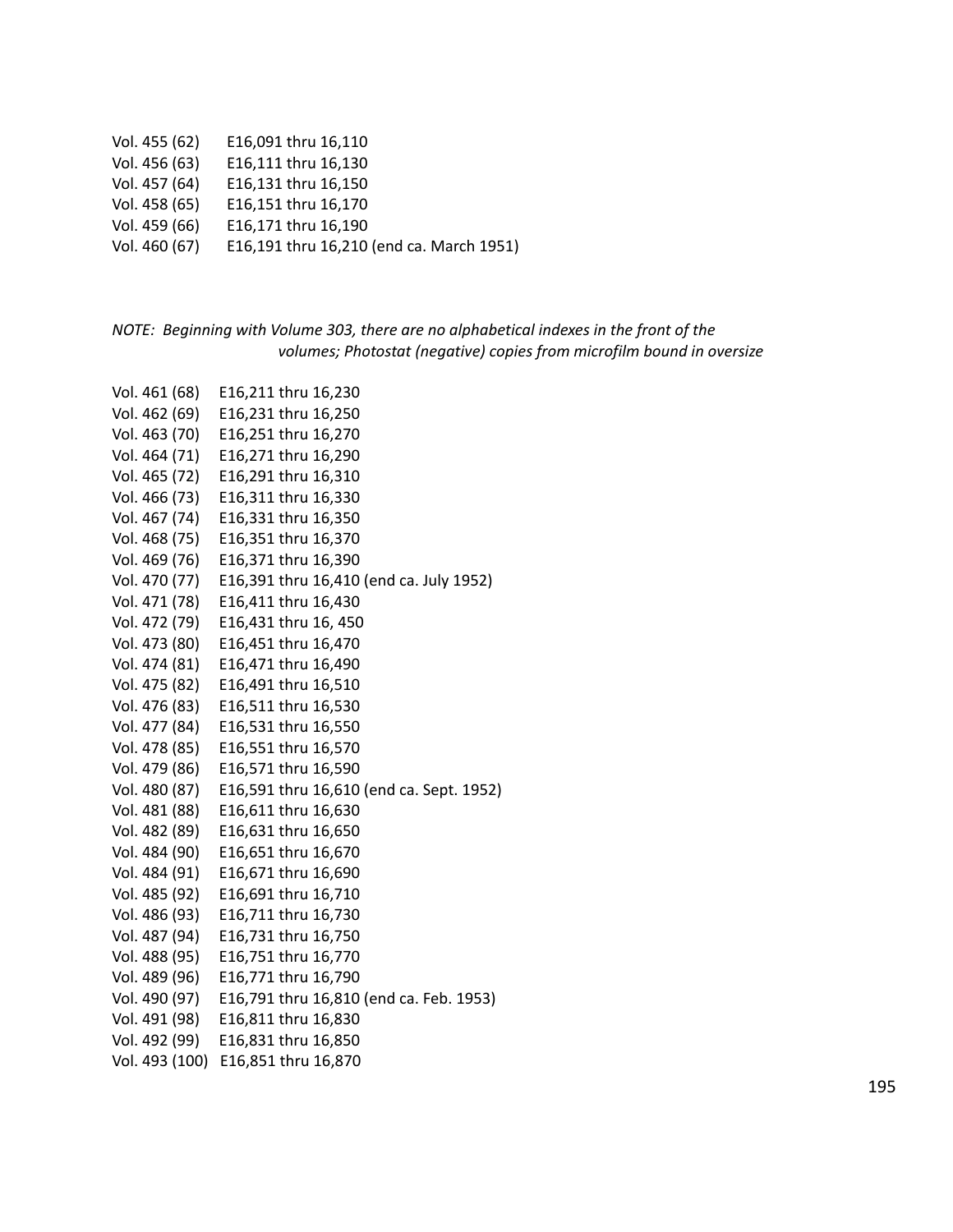Vol. 494 (101) E16,871 thru 16,890 Vol. 495 (102) E16,891 thru 16,910 Vol. 496 (103) E16,911 thru 16,930 Vol. 497 (104) E16,931 thru 16,950 Vol. 498 (105) E16,951 thru 16,970 Vol. 499 (106) E19,971 thru 16,990 Vol. 500 (107) E16,991 thru 17,010 (end ca. May 1953)

# *NOTE: Beginning with Volume 303, there are no alphabetical indexes in the front of the volumes; Photostat (negative) copies from microfilm bound in oversize*

Vol. 501 (108) E17,011 thru 17,030 Vol. 502 (109) E17,031 thru 17,050 Vol. 503 (110) E17,051 thru 17,070 Vol. 504 (111) E17,071 thru 17,090 Vol. 505 (112) E17,091 thru 17,110 Vol. 506 (113) E17,111 thru 17,130 Vol. 507 (114) E17,131 thru 17,150 Vol. 508 (115) E17,151 thru 17,170 Vol. 509 (116) E17,171 thru 17,190 Vol. 510 (117) E17,191 thru 17,210 (end ca. August 1953) Vol. 511 (118) E17,211 thru 17,230 Vol. 512 (119) E17,231 thru 17,250 Vol. 513 (120) E17, 251 thru 17,270 Vol. 514 (121) E17,271 thru 17,290 Vol. 515 (122) E17,291 thru 17,310 Vol. 516 (123) E17,311 thru 17,330 Vol. 517 (124) E17,331 thru 17,350 Vol. 518 (125) E17,351 thru 17,370 Vol. 519 (126) E17,371 thru 17,390 Vol. 520 (127) E17,391 thru 17,410 (end ca. October 1953) Vol. 521 (128) E17,411 thru 17,430 Vol. 522 (129) E17,431 thru 17,450 Vol. 523 (130) E17,451 thru 17,470 Vol. 524 (131) E17,471 thru 17,490 Vol. 525 (132) E17,491 thru 17,510 Vol. 526 (133) E17,511 thru 17,530 Vol. 527 (134) E17,531 thru 17,550 Vol. 528 (135) E17,551 thru 17,570 Vol. 529 (136) E17,571 thru 17,590 Vol. 530 (137) E17,591 thru 17,610 (end ca. June 1955) Vol. 531 (138) E16,611 thru 17,630 Vol. 532 (139) E17,631 thru 17,650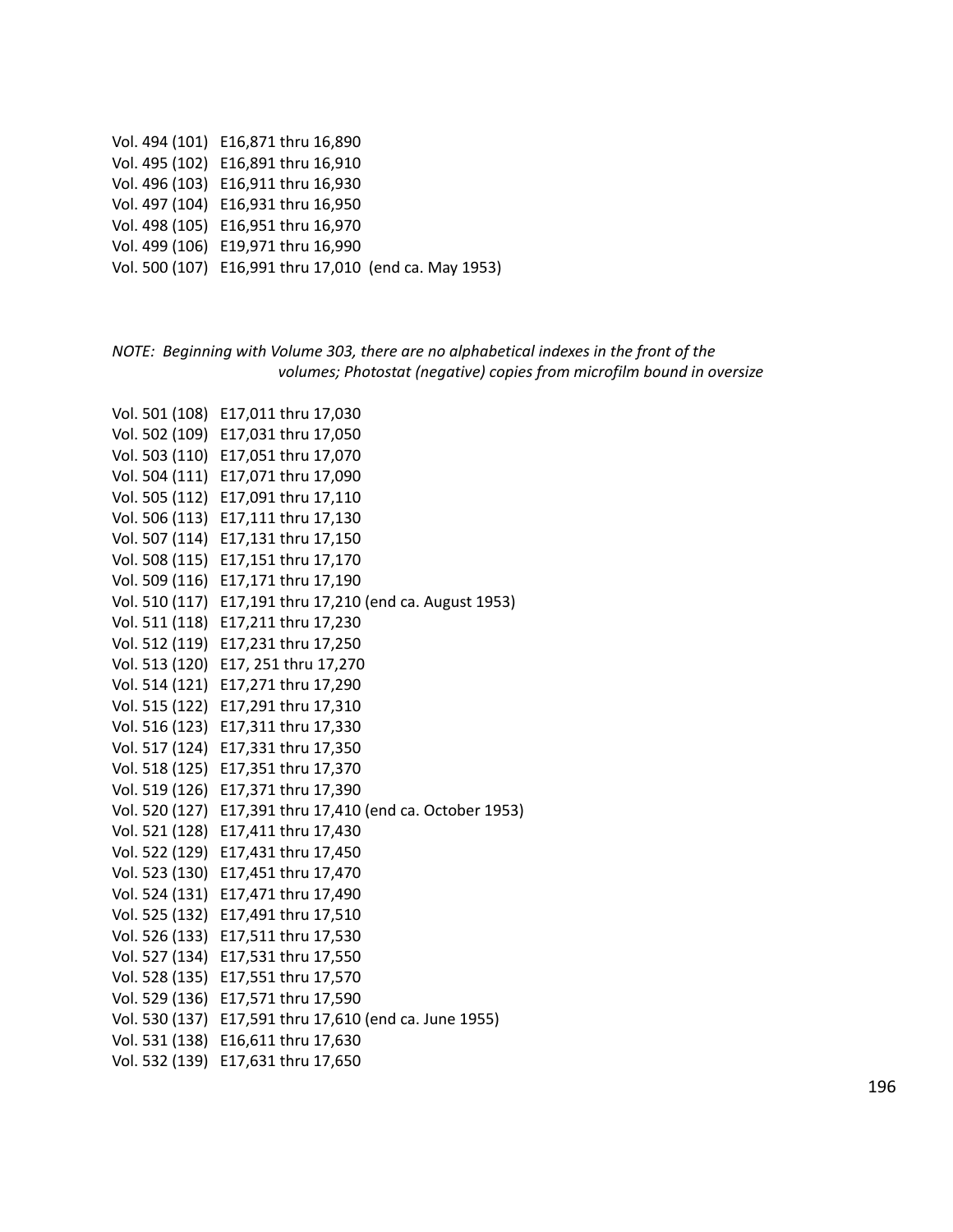| Vol. 533 (140) E17,651 thru 17, 670                     |
|---------------------------------------------------------|
| Vol. 534 (141) E17,671 thru 17,690                      |
| Vol. 535 (142) E17,691 thru 17,710                      |
| Vol. 536 (143) E17,711 thru 17,730                      |
| Vol. 537 (144) E17,731 thru 17,750                      |
| Vol. 538 (145) E17,751 thru 17,770                      |
| Vol. 539 (146) E17,771 thru 17,790                      |
| Vol. 540 (147) E17,791 thru 17,810 (end ca. Sept. 1955) |

*NOTE: Beginning with Volume 303, there are no alphabetical indexes in the front of the volumes; Photostat (negative) copies from microfilm bound in oversize*

Vol. 541 (148) E17,811 thru 17,830 Vol. 542 (149) E17,831 thru 17,850 Vol. 543 (150) E17,851 thru 17,870 Vol. 544 (151) E17,871 thru 17,890 Vol. 545 (152) E17,891 thru 17,910 Vol. 546 (153) E17,911 thru 17,930 Vol. 547 (154) E17,931 thru 17,950 Vol. 548 (155) E17,951 thru 17,970 Vol. 549 (156) E17.971 thru 17,990 Vol. 550 (157) E17,991 thru 18,010 (end ca. November 1955) Vol. 551 (158) E18,011 thru 18,030 Vol. 552 (159) E18,031 thru 18,050 Vol. 553 (160) E18,051 thru 18,070 Vol. 554 (161) E18,071 thru 18,090 Vol. 555 (162) E18,091 thru 18,110 Vol. 556 (163) E18,111 thru 18,130 Vol. 558 (164) E18,131 thru 18,150 Vol. 559 (165) E18,151 thru 18,170 Vol. 560 (166) E18,171 thru 18,190 (end March 1956) Vol. 561 (167) E18,191 thru 18,210 Vol. 562 (168) E18,211 thru 18,230 Vol. 563 (169) E18,231 thru 18,250 Vol. 564 (170) E18,251 thru 18,270 Vol. 565 (171) E18,271 thru 18,290 Vol. 566 (172) E18,291 thru 18,310 Vol. 567 (173) E18,311 thru 18,330 Vol. 568 (174) E18,331 thru 18,350 Vol. 569 (175) E18,351 thru 18,370 Vol. 570 (176) E18,371 thru 18,390 (end ca. May 1956) Vol. 571 (177) E18,391 thru 18,410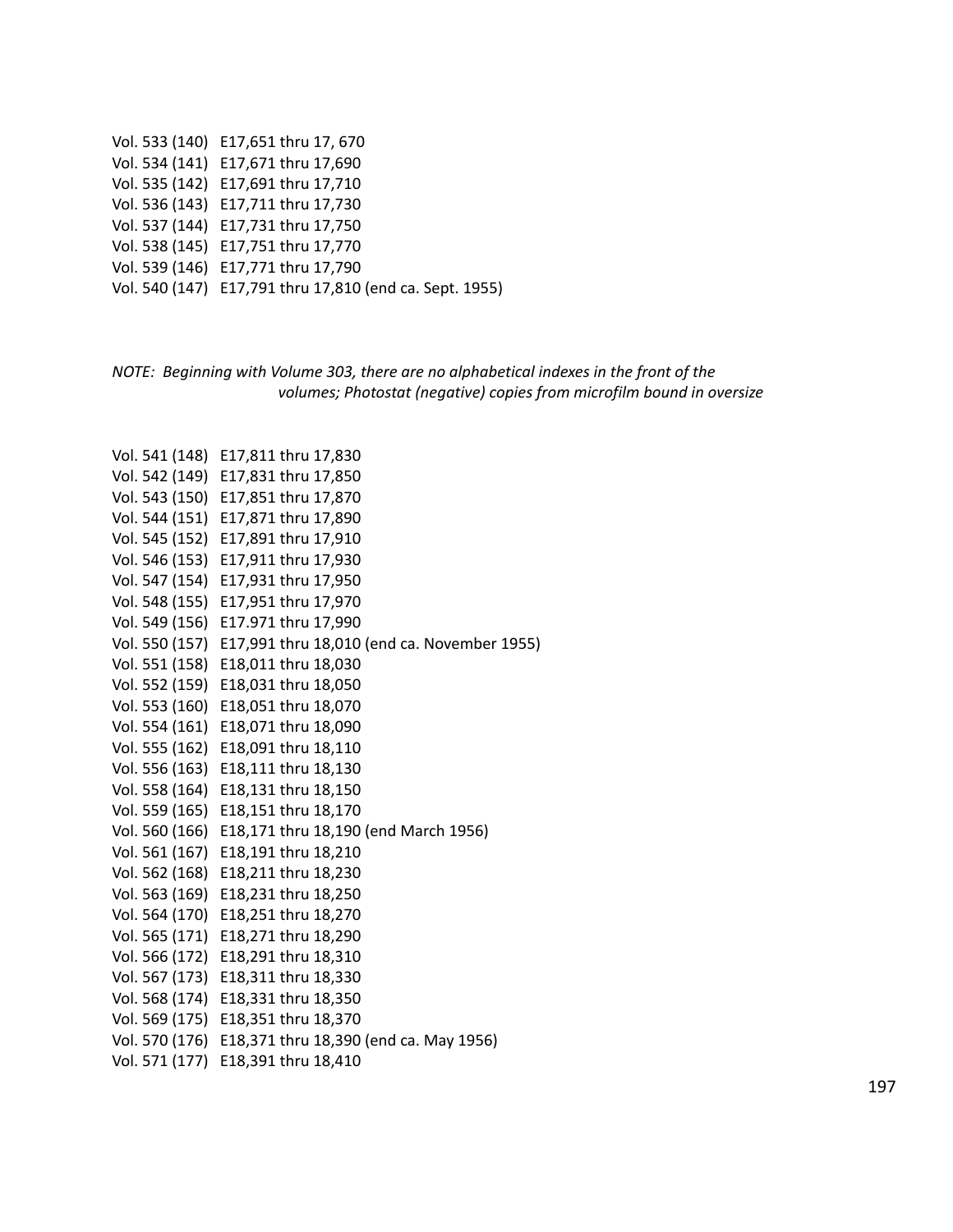Vol. 572 (178) E18,411 thru 18,430 Vol. 573 (179) E18,431 thru 18,450 Vol. 574 (180) E18,451 thru 18,470 Vol. 575 (181) E18,471 thru 18,490 Vol. 576 (182) E18,491 thru 18,510 Vol. 577 (183) E18,511 thru 18,530 Vol. 578 (184) E18,531 thru 18,550 (end ca. June 1956)

Misc: Estates Pick-up Books

- Vol. 1: Estates #1 thru #12,230
- Vol. 2 Estates #12,231 thru #13,068
- Vol. 3 Estates #13,069 thru #14,097
- Vol. 4 Estates #14,098 thru #14,879
- Vol. 5 Estates #15,302 thru #15,780
- Vol. 6 Estates #16,577, #17,040, #17,650, and #17,832

#### **SS FOUR NEW PROBATE RECORD - MICROFILM RECORD**

NOTE: See note at start of microfilm record, Series One

| <b>Roll #13</b> | Item #1 - New Probate Vol. #1 indexed  |
|-----------------|----------------------------------------|
| frames          | Index, A-Z (1895-1896)                 |
| 1628 pp.        | thru                                   |
| GSU #62         | Item #3 - New Probate Vol. #3 (1897)   |
| pending         | pp.221-231, Estate of John J. Mitchell |
| #               | E-1169 (January 12, 1897)              |
| thru            |                                        |
| cont. next page |                                        |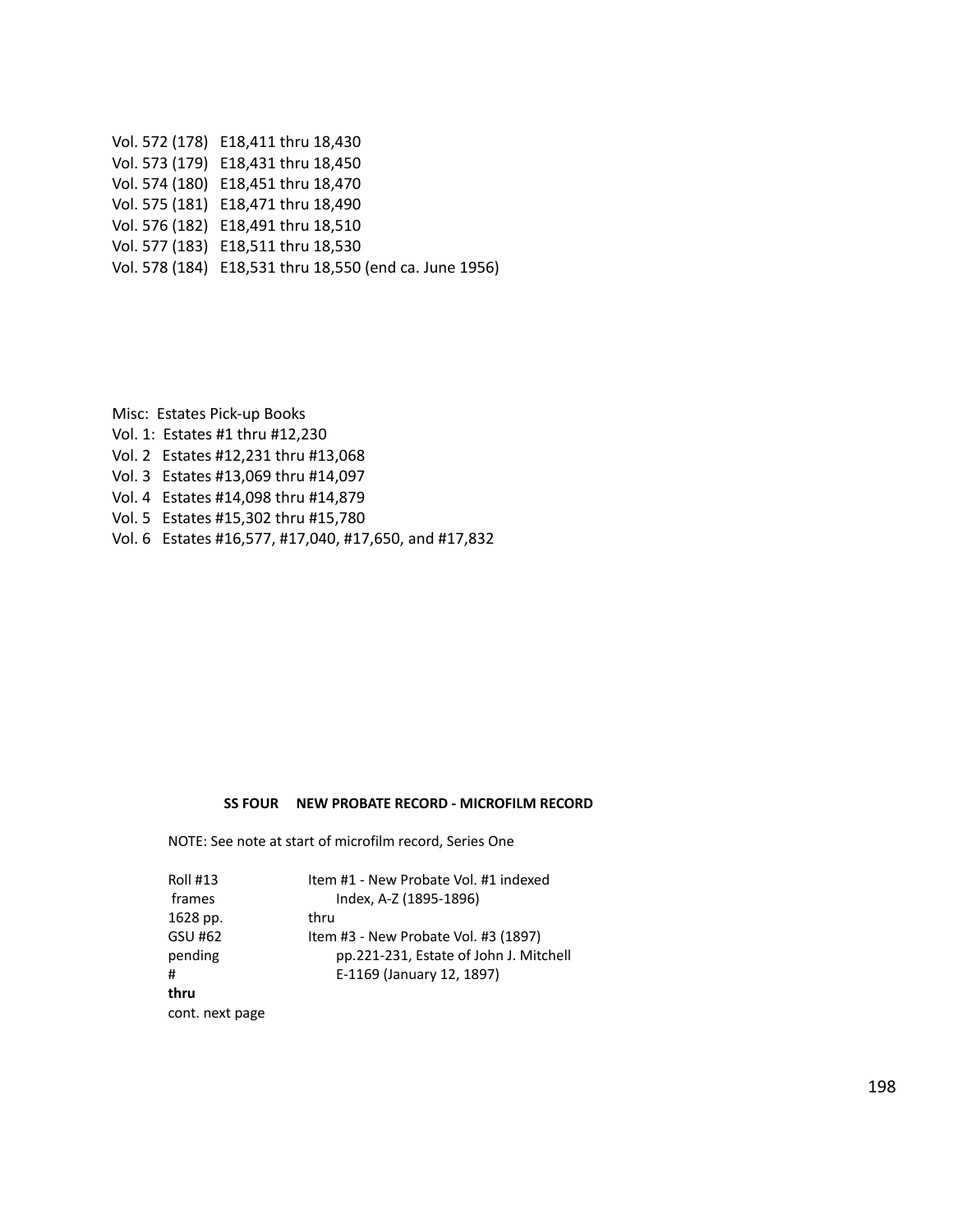#### **SERIES TWO PROBATE RECORDS (cont)**

#### **SS FOUR NEW PROBATE RECORD - MICROFILM RECORD**

| <b>Roll #20</b> | Item #1 - New Probate Vol. #10 cont.                                                          |
|-----------------|-----------------------------------------------------------------------------------------------|
| frames          | p.302 - Estate of Burziley H. Hicks                                                           |
| 1013 pp.        | E-1443 (February 28, 1900), Inventory                                                         |
| GSU #66         | thru                                                                                          |
| #29,058         | Item #2 - New Probate Vol. #12, indexed                                                       |
|                 | p.700 - Estate of George Ortmann                                                              |
|                 | E-1422 (January 21, 1901), Decree                                                             |
|                 | NOTE: Vol. #11, Estate of John Fitzgerald, is in<br>original format only. Pages are scrambled |

original format only. Pages are scrambled and there are no page numbers. See Archives staff for access to this volume.

# **SUBSERIES FIVE PROBATE CASE FILES, 1867-1920**

See spreadsheet "Lancaster County Probate Records [RG207, SG8, S2, SS5]" for index to probate records files #1 - #4937. Approx. dates 1867-1920. Some case files include both estate papers and wills.

# **SUBSERIES SIX MISCELLANEOUS Records, 1871-1948**

| <b>B.12</b><br>f <sub>0</sub> | Wills, 1875-1885                                                       |
|-------------------------------|------------------------------------------------------------------------|
| V.01                          | Will Record, 1871-1948                                                 |
| B.A                           | Wills (Est. #4 (2/14/1870) thru<br>Est. #595 (9/4/1885)                |
| V <sub>2</sub>                | Assignment Record, 1886-1911                                           |
| <b>SERIES THREE</b>           | (See also Case Files, Series Six)<br><b>JUSTICE DOCKETS, 1871-1972</b> |
| Vol. $1$                      | Justice Docket, 1871-1875                                              |
| Vol. 2                        | Justice Docket, 1880-1890                                              |

| Vol. $2$ | Justice Docket, 1880-1890          |
|----------|------------------------------------|
|          | Isaac W. Bowling & Wm. Dunlevy, JJ |
| Vol. 3   | Justice Docket, 1915-1916          |
|          | J. E. Conner. Justice              |
|          |                                    |

Vols. 4-473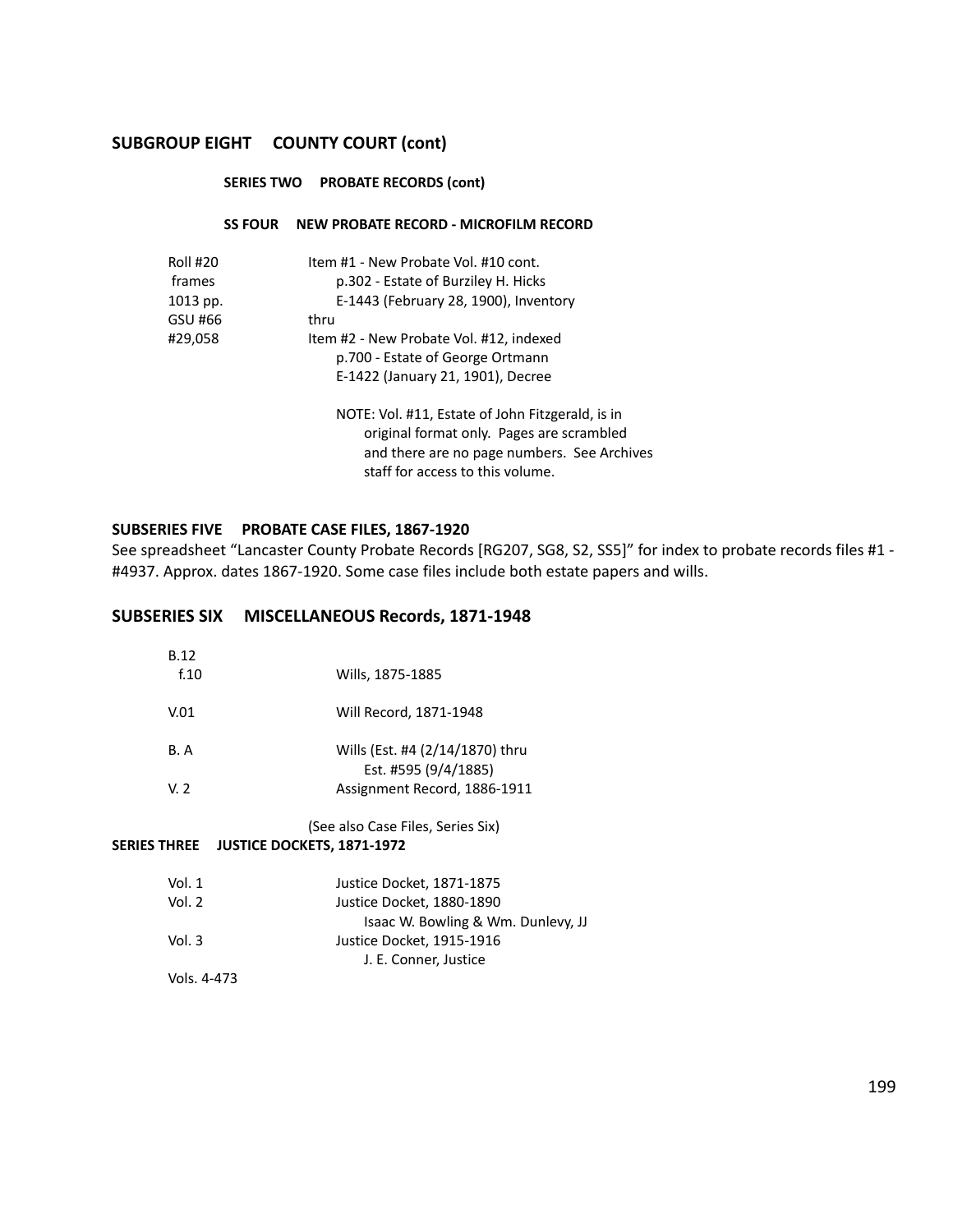# **SERIES THREE JUSTICE DOCKETS, 1871-1972**

DISTRICT #1

|                                                           | J. H. Brown, Justice, 1890-1894<br>E. E. Spencer, Justice, 1894-1899<br>P. F. Greene, Justice, 1899-1905 |
|-----------------------------------------------------------|----------------------------------------------------------------------------------------------------------|
| DISTRICT #3                                               | Minor S. Bacon, Justice, 1906-1909<br>Charles H. Foxworthy, Justice, 1890-1893                           |
|                                                           | William T. Stevens, Justice, 1893-1922                                                                   |
| BUDA PRECINCT, 1883-1922                                  |                                                                                                          |
| CAPITOL PRECINCT, 1872-1890                               |                                                                                                          |
| STOCKTON PRECINCT, 1871-1886                              |                                                                                                          |
| MILL PRECINCT, 1876-1887                                  | John Armstrong & John Williams, Justices                                                                 |
| MIDLAND PRECINCT, 1877-                                   | (volumes not inventoried)                                                                                |
| <b>CITY OF LINCOLN</b>                                    | L. A. McCandless, Justice, 1894-1897                                                                     |
|                                                           | James J. Roberts, Justice, 1897-1898                                                                     |
|                                                           | Bruce Fullerton, Justice, 1910-1911<br>John E. Lowe, Justice, 1912-1914                                  |
|                                                           | O. B. Clark, Justice, 1914-1919                                                                          |
|                                                           | Max G. Towle & Clark Jeary, Justices, 1917-1919<br>W. A. Hawes, Justice, 1919-1922                       |
| WEST LINCOLN PRECINCT                                     | C. B. Woolsey, Justice, 1932-1944                                                                        |
|                                                           |                                                                                                          |
| LANCASTER PRECINCT                                        | W. O. Brown, Justice, 1935-1942                                                                          |
|                                                           | P. Haberlan, Justice, 1942-1949                                                                          |
| $V.45 - 57 - B$<br>V.45, 47-49, 52, 57-A & B (Acc R97-05) | (incomplete), 1928-1939                                                                                  |
| $V. 46-184$                                               | (not inventoried), 1949-1972                                                                             |
| YANKEE HILL PRECINCT                                      |                                                                                                          |

(not inventoried), 1925-1942 V. 86-87 (not inventoried), 1961-1972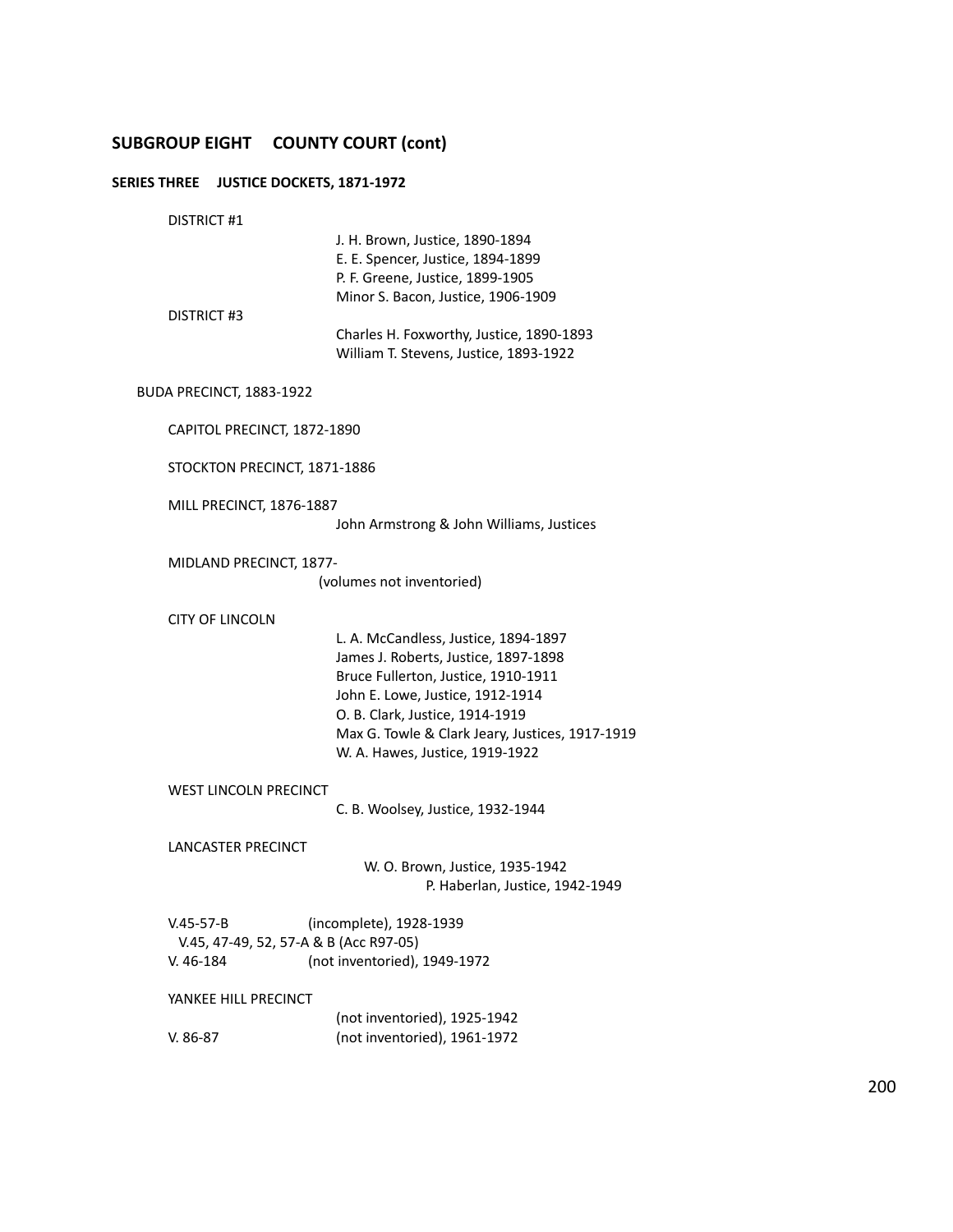# GARFIELD PRECINCT, 1922-1938

# H. F. Schnell & A. J. Hytrek, Justices

#### NEMAHA PRECINCT

(not inventoried), 1917-1935 (not inventoried), 1950-1951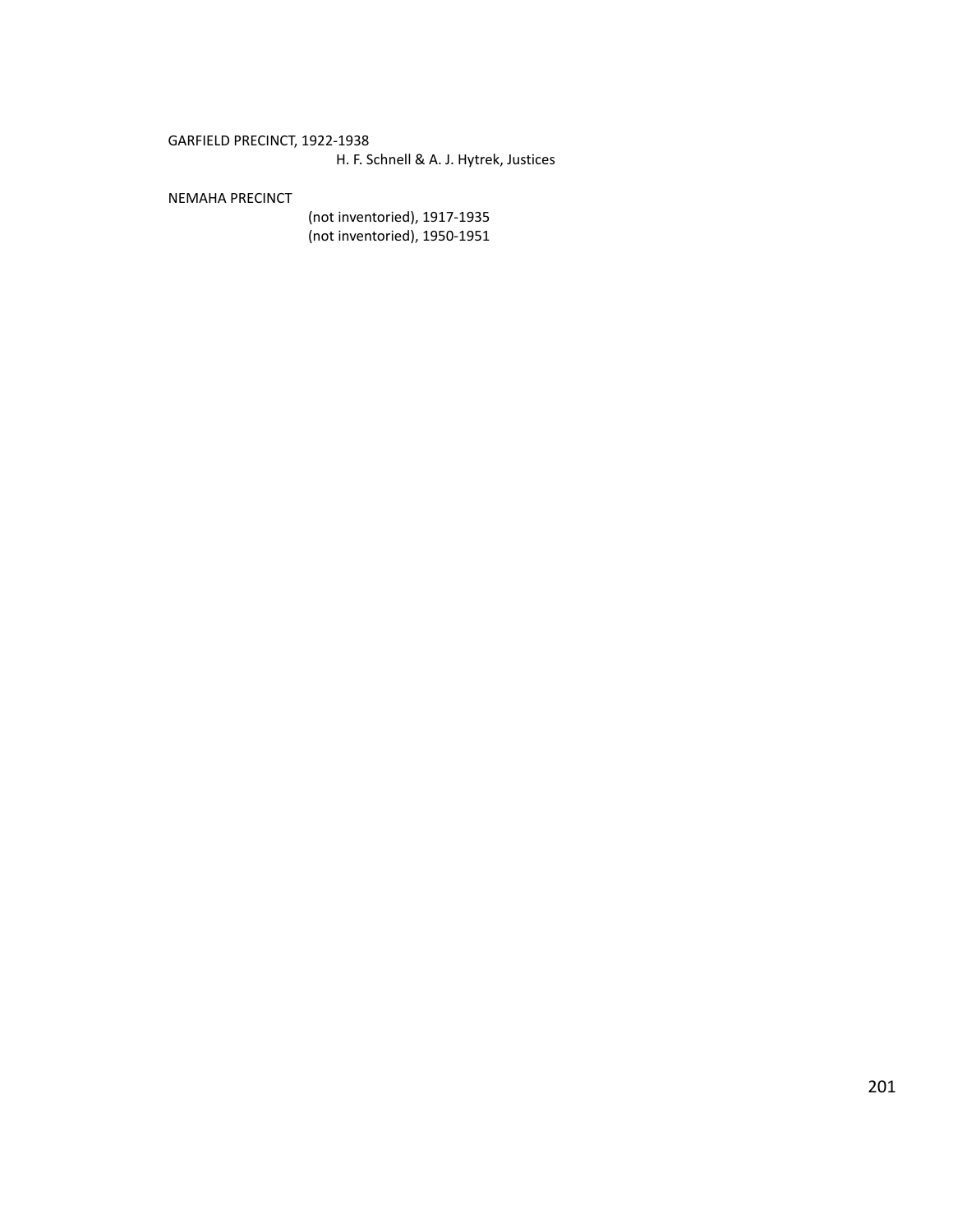#### **SERIES FOUR CIVIL AND CRIMINAL DOCKETS**

**The bulk of civil & criminal Dockets in the State Archives consists of the Justice Dockets of Series Two, 1871-1972. Indexes to civil and criminal cases in county court, 1868-1901, registered in the volumes of Series Five, Judge=s Dockets, can be found in the indexes of Series One, on microfilm. Civil Cases in county court, 1867-1871, registered in Entry Dockets, #1 thru #3, are microfilmed on reels 1 and 2 of Series Two, Probate Records. Criminal cases, 1867-1871, registered in Entry Dockets, #1 & #2, are microfilmed on the same reels as civil.**

**SERIES FIVE JUDGE'S DOCKETS, 1872-1902**

**NOTE: See Series One, General Indexes on microfilm, for index to these volumes.**

| Vols. 1-30 | Judge's Dockets, 1872-1902                      |
|------------|-------------------------------------------------|
|            | SERIES SIX CASE FILES, 1867-1942                |
| Box 1      | <b>Criminal Case Files</b>                      |
|            | Cases in range of:                              |
|            | 2-506 (3/21/1876) thru 24-287 (7/2/1894)        |
| Box 2      | <b>Criminal Case Files</b>                      |
|            | Cases in range of:                              |
|            | 25-4 (7/16/1894) thru 42-312 (9/11/1922)        |
| Box 3      | <b>Criminal Case Files</b>                      |
|            | (including bills of exception,                  |
|            | State vs. McMillan (1903)                       |
|            | Cases in range of:                              |
|            | 8-244 (7/6/1882) thru 9 (State vs. Hall), 1882  |
|            | Dockets 2 & 3 Miscellaneous 1877                |
| Box 4      | Railroad Cases (civil)                          |
|            | In range of Docket 2 (1870s) - Docket 43 (1924) |
| Box 5      | Cases from Civil Dockets 1-44                   |
|            | Condemnation #1-407 (1885) thru #390 (1921)     |
| Box 6      | Condemnation #391 (1921) thru #415 (1929)       |
|            | Miscellaneous Railroad Cases, 1869-1920         |
| Box 7      | Probate Court (civil)                           |
|            | #1 (5/14/1870) thru #180 (7/21/1877)            |
| Box 8      | Probate Court (civil)                           |
|            | #181 (6/11/1875) thru #610 (5/19/1877)          |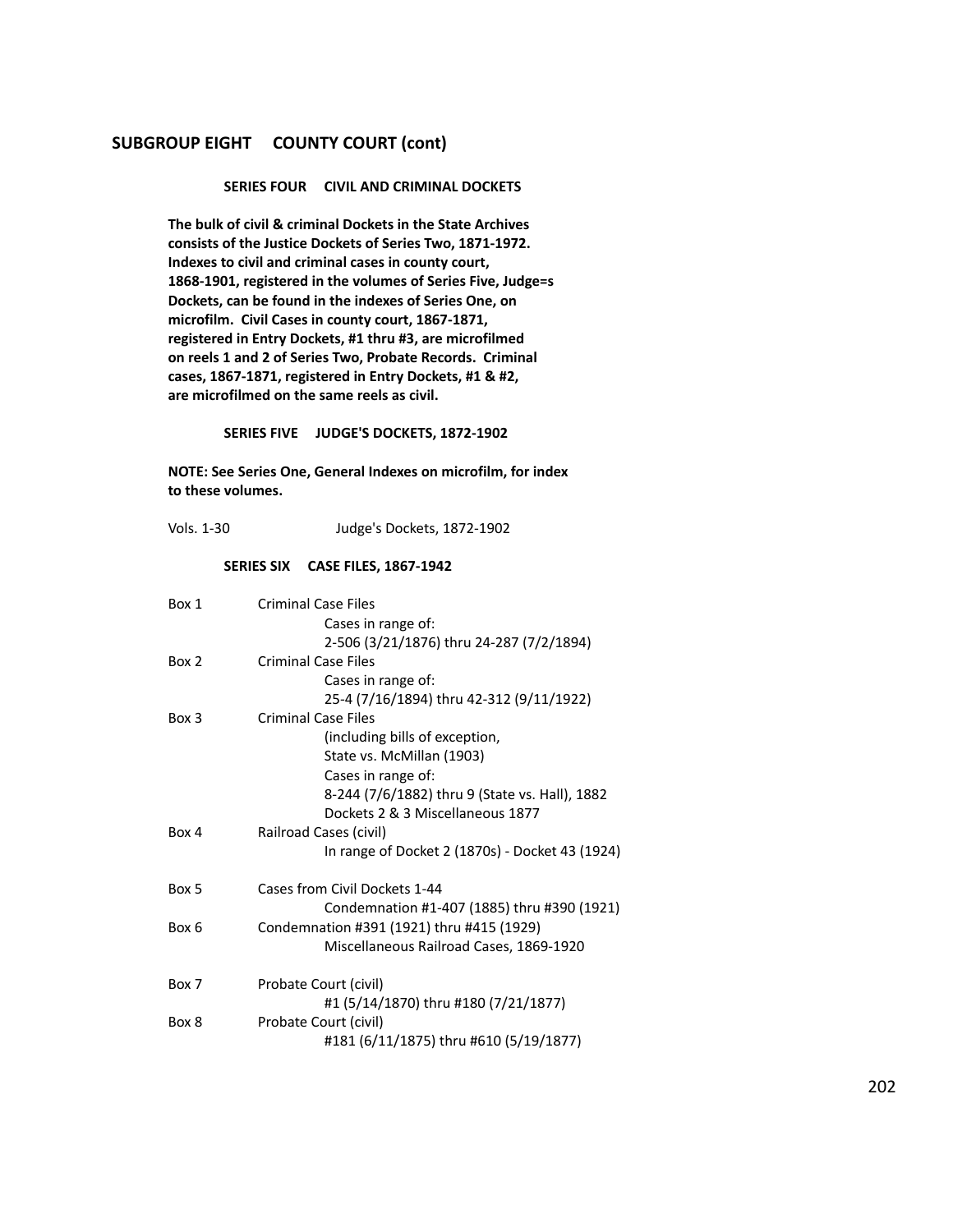|               | SERIES SIX CASE FILES, 1867-1942                    |
|---------------|-----------------------------------------------------|
| Box 9         | Probate Court (civil)                               |
|               | Docket 2-22 (11/3/1873) thru                        |
|               | Docket 4-75 (1876)                                  |
|               | Misc. Civil cases, 1867-1870 arranged by date       |
|               |                                                     |
| <b>Box 10</b> | Probate Court (civil), 1871-1872 (by date)          |
| <b>Box 11</b> | Civil Cases, 1872-1880 (by date)                    |
|               | In re estate of:                                    |
|               | Docket G-20 (2/8/1873) thru G-38 (6/2/1873)         |
|               | Assignment #1 (E. W. Begtol), 5/12/1886             |
|               | Assignment, S. D. Leland, 1891                      |
|               | Assignment, Scott & Ritchey, 1890                   |
| <b>Box 12</b> | Miscellaneous                                       |
|               | Trust, Mineral Metal & By-Products Co. (1920)       |
|               | Land, Hayes-Lucas Lumber Co., Minn. (1922)          |
|               | Docket 27-150 (Columbia Nat'l Bank vs.              |
|               | Baldwin) 1896                                       |
|               | Docket 31-128 (Hutchins et al vs. Rock) 1904        |
|               | Docket G-113 (Ida M. Martin Estate), 1937-1938      |
|               |                                                     |
|               | <b>Call Dockets</b>                                 |
|               | Docket 39-165 (1921-1922) thru 45-7 (1929)          |
|               | #197, Civil, Wm. J. Bryan vs. John Sauvestie (1887) |
|               | in re, N1/2, S25 & 26, T13-R3W                      |
|               | in re estate of:                                    |
|               | Allan McLean-Deposition, Nov. 1933                  |
|               | Mary Jane Harms (1925)                              |
|               | James Donoghue (1929) - Testimony                   |
|               | Robert E. Moore (1921-1925) - Exhibits              |
|               | Charles W. Sanford (1922) - Appraisal               |
|               | William Robertson Jr. (1941) - Deposition           |
|               | William Alex (1937) - Deposition                    |
|               |                                                     |
|               | Henry J. Stuertz (1930)                             |
|               | Sarah Burnham (#12-317), 1942                       |
|               | Charles D. Matthews (1931-1932)                     |
|               | in re, W1/2, SE1/4, S16-T25-R12                     |
|               | Ella C. Owen (1924), deposition                     |
|               | Gdn/Est. of Geo. Bainbridge, 1929-1930 (testimony)  |
| Box 13        | Miscellaneous (cont)                                |
|               | in re estate of:                                    |
|               | Sarah Hubbard (1937)                                |
|               | Anastasia Grant (E-8982), 1939                      |
|               | Carrie M. Meyer (1938)                              |
|               |                                                     |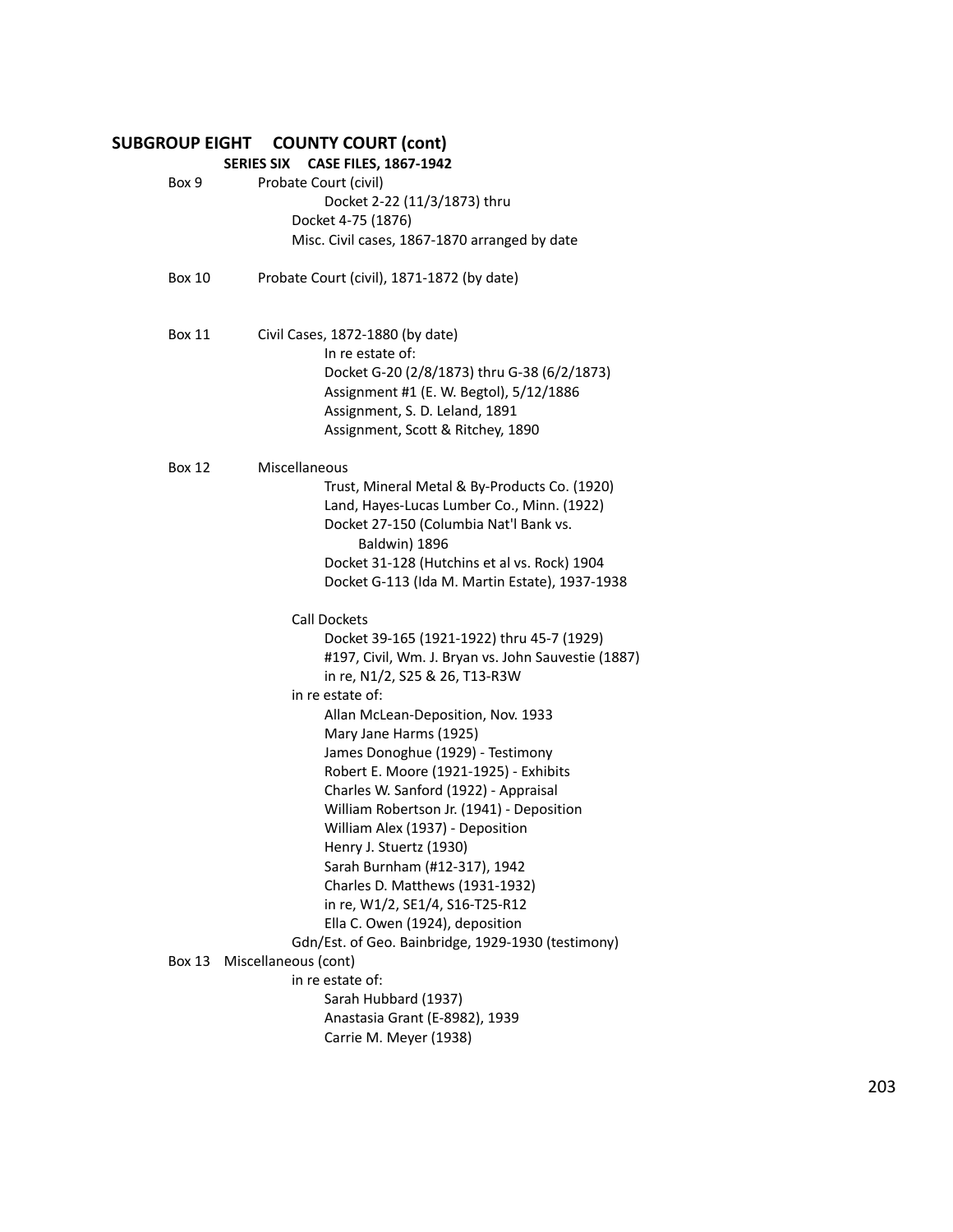# **SERIES SIX CASE FILES, 1867-1942**

| Box 13 Miscellaneous (cont)                                  |
|--------------------------------------------------------------|
| Allen McLean (1933)                                          |
| Joseph M. Sides (E-7384), 1927                               |
| Henry Carter, 1937                                           |
| Gdn, Helen Josephine Monk (G-2328), 1935                     |
| Gdn, George Golz (incompetent), G-3360 (1936)                |
| Miscellaneous powers of atty, 1924-1940                      |
| B.13-14 Case Files for Dockets 49, 52, 57 (civil), 1949-1964 |

#### R2004-10

| <b>B.15</b> | <b>Exhibits. Civil and Criminal</b>               |
|-------------|---------------------------------------------------|
|             | Cases in range of #3729 (1940) thru 92-236 (1970) |
| R2005-03    | Exhibits, Civil and Criminal                      |
|             | Database index available on K Street Computer     |
|             |                                                   |

#### **SERIES SEVEN DELAYED BIRTH RECORDS, 1941-1968**

| V.A        | Delayed Birth Index KN02/3/3               |
|------------|--------------------------------------------|
| Vols. 1-19 | Delayed Birth Registration, 1941-1968      |
|            | V.19 original record is shelved at K Sreet |

film

#

#### **SERIES SEVEN DELAYED BIRTH - MICROFILM RECORD**

| Roll #1<br>frames<br>pp.                               | Item #1 - Delayed Birth Docket, V.1 (1941)<br>p.1<br>thru                                           |
|--------------------------------------------------------|-----------------------------------------------------------------------------------------------------|
| GSU #26<br>Pending                                     | Item #                                                                                              |
| thru<br>Roll #9<br>frames<br>pp.<br>GSU #34<br>pending | Item #1 - Delayed Birth Docket, V.<br>р.<br>thru<br>Item # - Delayed Birth Docket, V.19 (1955-1968) |

#### **SERIES EIGHT GUARDIANSHIP RECORD, 1899-1926**

**NOTE: See Series One, SS4, New Probate, for index on microfilm for Guardianships #1 (FB #1) thru Guardianship #5726 (FB #39). For Volumes #1 and V.10, see GI to county Court, Series One.**

| Vols. 1-25  | Guardianship Record & Index, 1899-1926 |
|-------------|----------------------------------------|
| Vols. 26-33 | Guardinaship Index                     |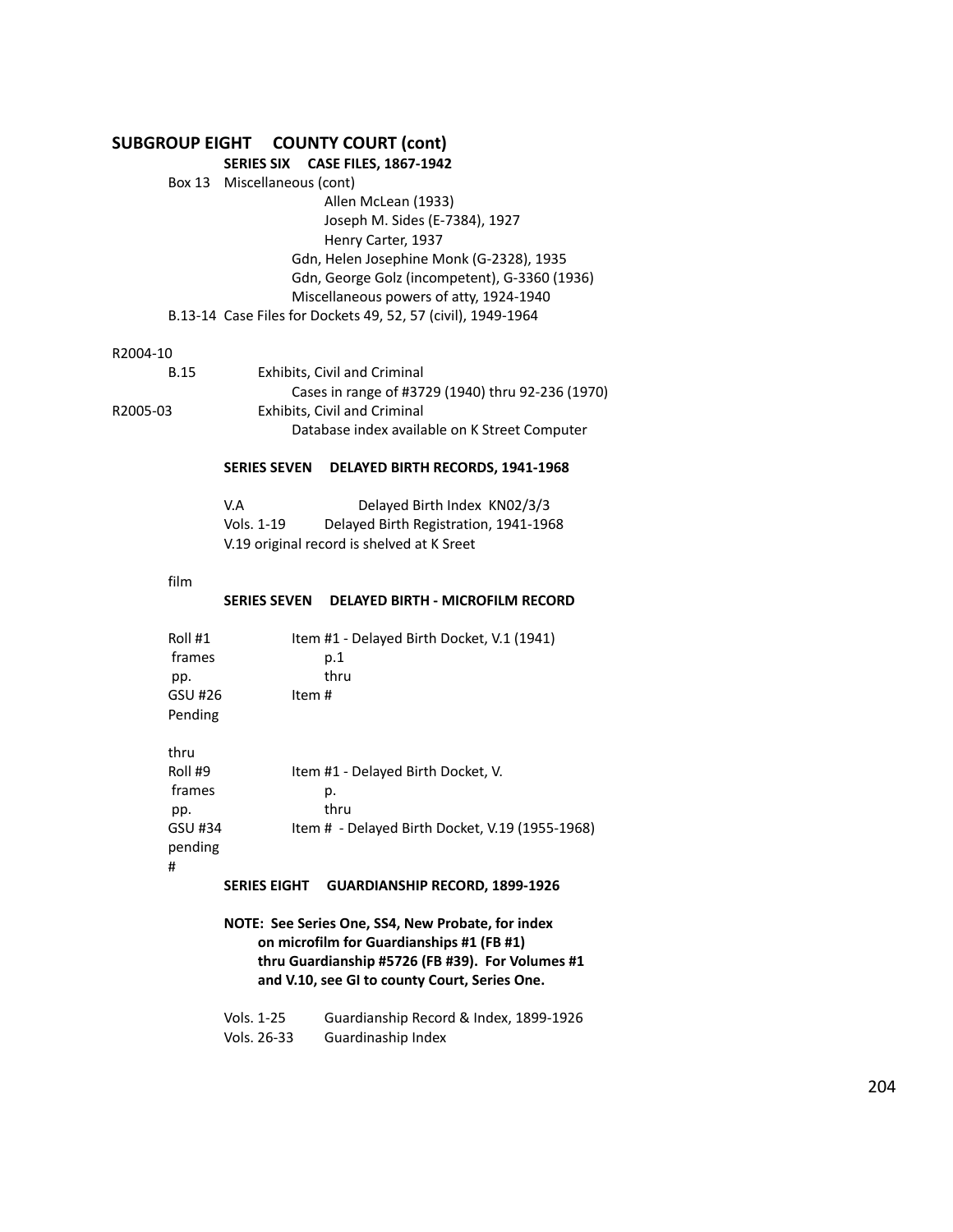#### **SERIES NINE ADOPTION RECORD, 1872-1927**

Vols. 1-7 Adoption Record, 1872-1927

## **SERIES TEN CONDEMNATIONS, 1872-1980**

| Vol. A      | 1869-1890                                            |
|-------------|------------------------------------------------------|
| Vols. 1-4   | 1872-1919                                            |
| <b>B.01</b> | 1885-1921 (see B.5, series 6)                        |
| <b>B.02</b> | 1921-1929 (see B.6, series 6)                        |
|             | 1929-1953 (see civil case files & dockets)           |
| V.05        | Civil, Small Claims & Condemnation Docket, 1939-1949 |
| <b>B.03</b> | #49-21 (Mar 1953) - #52-232 (Sep 1957)               |
| <b>B.04</b> | #52-234 (Sep 1957) - #57-172 (June 1960)             |
| <b>B.05</b> | #57-180 (Dec. 1960) - #57-300 (7/18/1961)            |
| <b>B.06</b> | #90-4 (Aug 1961) - #90-96 (Aug. 1962)                |
| <b>B.07</b> | #90-97 (8/21/1962) - #90-191 (3/6/1964)              |
| <b>B.08</b> | #90-193 (Mar 1963) - #90-247 (Aug 1964)              |
| <b>B.09</b> | #90-248 (Aug 1964) - #90-298 (Jan 1965)              |
| <b>B.10</b> | #91-15 (4/2/1965) - #91-199 (Feb. 1967)              |
| <b>B.11</b> | #91-204 (Mar 1967) - #91-300 (Jan 1968)              |
| <b>B.12</b> | #92-1 (2/1/1968) - #92-90 (4/29/1969)                |
| <b>B.13</b> | #92-106 (8/21/1969) - #92-217 (12/2/1970)            |
| <b>B.14</b> | #92-222 (12/18/1970) - 92-300 (1/6/1972)             |
| <b>B.15</b> | #93-2 (1/20/1972) - #93-85 (4/20/1973)               |
| <b>B.16</b> | #93-86 (4/20/1973) - #95-279 (5/16/1977)             |
| <b>B.17</b> | #95-35 (5/11/1976) - #97-253 (3/16/1979)             |
| <b>B.18</b> | #95-151 (11/16/1976) - #99-280 (1980)                |
| <b>B.19</b> | 1972-1980                                            |

B. 1-5 Condemnation Files for Dockets 92-96, 1968-1977 (list is available from Archives Office).

(see also Case Files, and entry books 1-3 of Series Two)

R2000-19 Condemnations, 1998-1999

#### **SERIES ELEVEN FISCAL RECORDS, 1912-1946**

| Vols. $1-4$ | Ledgers, 1912-1941    |
|-------------|-----------------------|
| Vols. 5-10  | Cash Books, 1921-1946 |

PMC/WP6.0 2/18/1999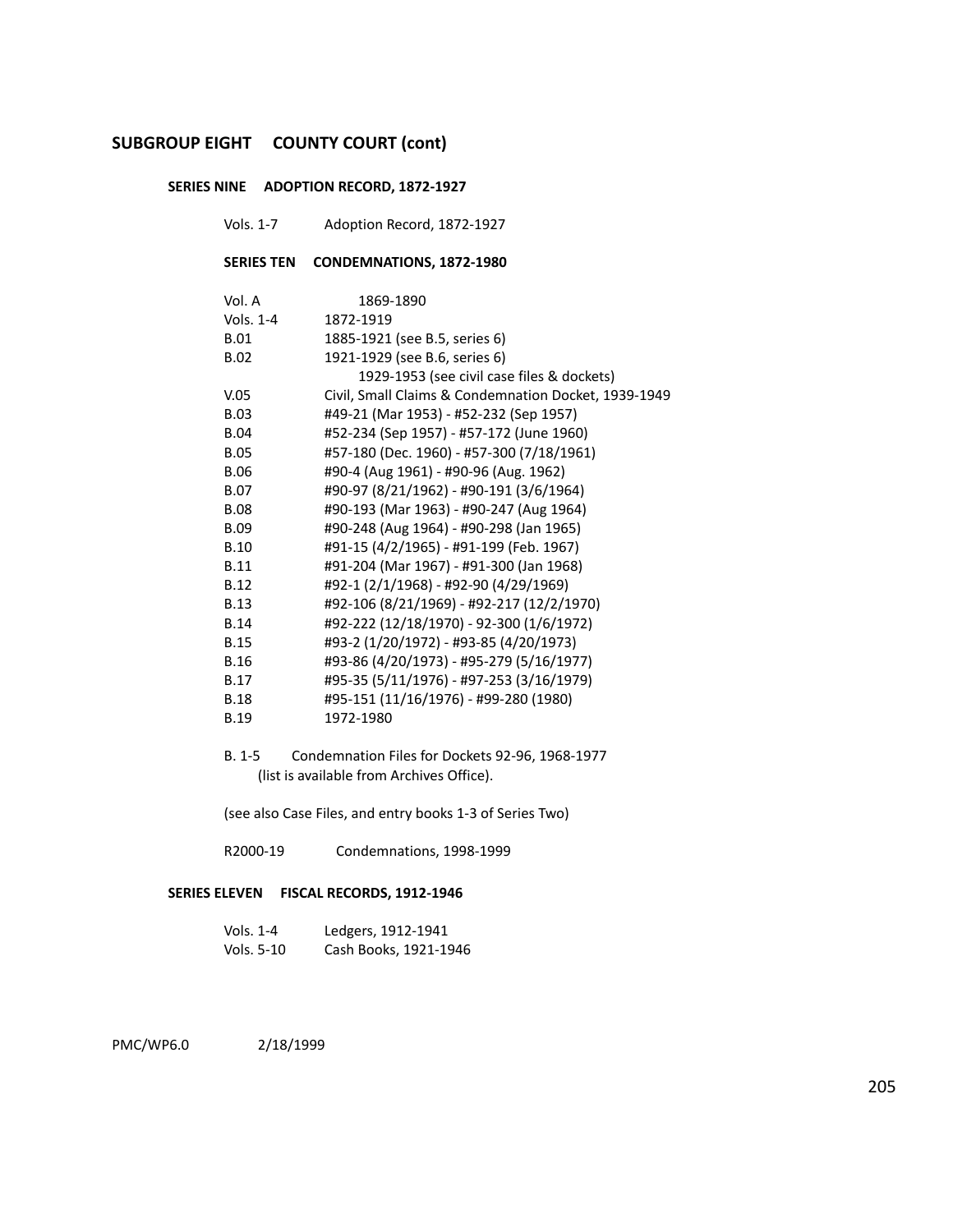# **SUBGROUP NINE DISTRICT COURT, 1857-1980**

Scope and Content note:

Subgroup Nine, District Court, is divided into twelve series:

[1\) Naturalization Records, 1857-1944](#page-206-0)

[2\) General Index, 1868-1948](#page-215-0)

[3\) Appearance Dockets, 1868-1942](#page-223-0)

[4\) Daily Journal, 1868-1978](#page-223-1)

[5\) Complete Record, 1870-1956](#page-223-2)

[6\) Judgment & Execution Dockets, 1868-1958](#page-223-3)

[7\) Case Files, 1868-1967](#page-233-0)

[8\) Mental Health Records, 1874-1980](#page-244-0)

[9\) Juvenile Dockets, 1909-1960](#page-244-1)

[10\) Miscellaneous Volumes, 1868-1955](#page-244-2)

[11\) Bond Records, 1909-1970](#page-245-0)

[12\) State Tax Suit, 1905-1934](#page-245-1)

Series One, Naturalizations consists of Declarations of Intention and Petition and Record on microfilm, 1867-1944, and miscellaneous naturalization documents, 1857-1871, not on film.

Series Two, Subgroup Nine, contains the General Index of the District Court, on microfilm, indexes civil & criminal cases, 1869-1948.

Series Three consists of the Appearance Dockets of the District Court, 1868-1942, which index the filings made on each case. The last vol. has continuations and a child support ledger, 1945-1957.

Series Four, Daily Journals, 1868-1973, record the filings made on a day to day basis in the court.

Series Five, Complete Record, 1870-1956, records all filings made in a case from beginning to end, usually in the same volume.

Series Six, Judgment & Execution Dockets, 1868-1958, record fees paid and compliance with judgments of the District Court. Execution Dockets A-Z (1868-1895) and #1-#30 (1895-1930) are provided on silver duplicate microfilm produced by Lancaster County. Patrons are requested to read preface before start of microfilm inventory of these volumes.

Series Seven, Case Files, 1868-1967, is divided into four subseries: 1) Civil Case Files, 1868-1896; 2) Criminal Case Files, 1873-1949; 3) Bills of Exception; and 4) Charles Starkweather and Caril Ann Fugate Case Files.

Series Eight includes Mental Health and Insanity Records of the District Court, 1873-1957, which record results of insanity hearings and judgments of the court. These records are confidential per section 84-712.05 (2), Rev. Stats., Neb. and section 83-1068 of the statutes.

Series Nine, Juvenile Dockets, 1909-1960, recording actions in the District Court in regards to minors. These dockets may or may not contain confidential material protected by Nebraska Statutes. Archival review is necessary before patron use.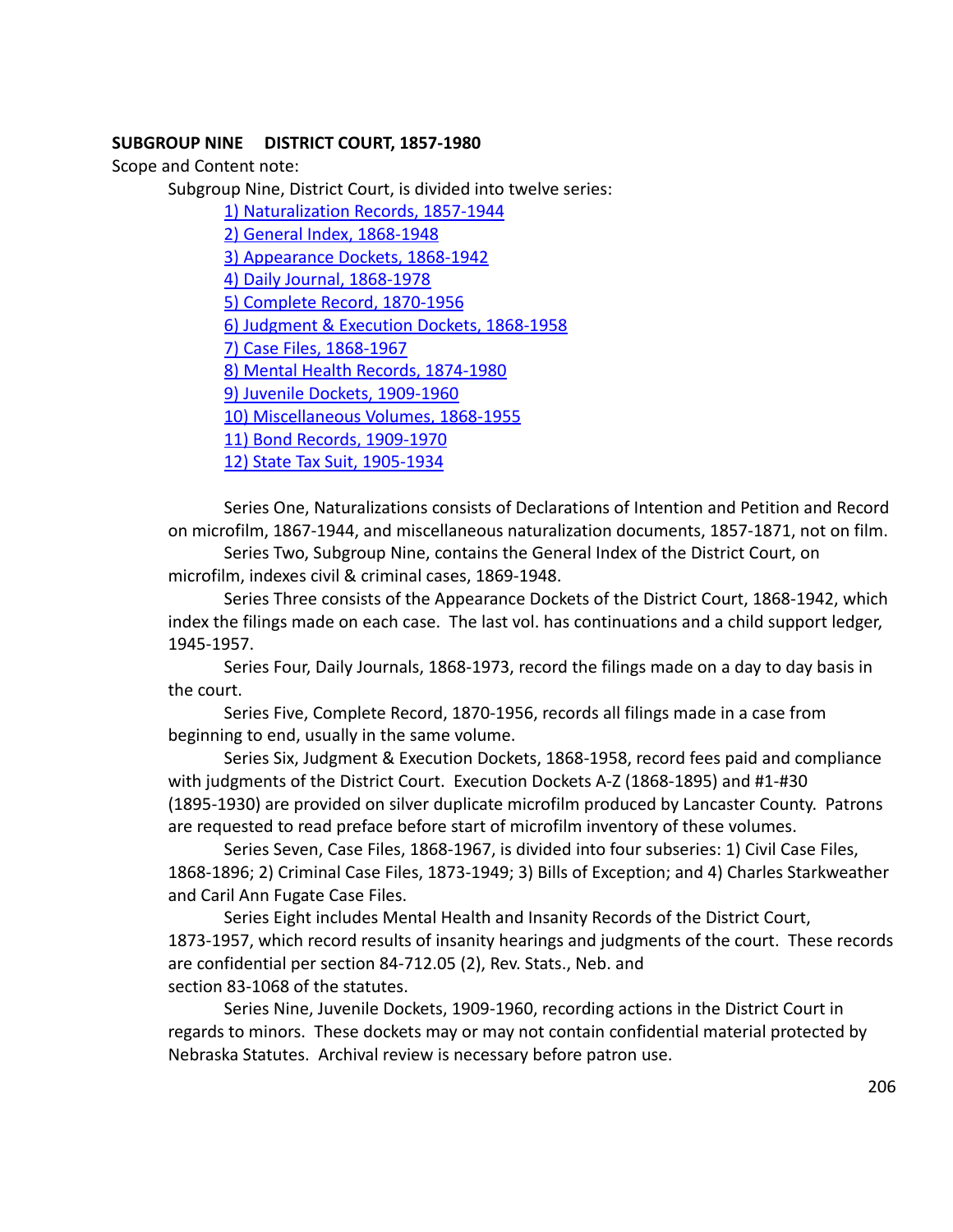Series Ten, Miscellaneous, includes approximately ninety-one volumes of unidentified records of the District Court.

Series Eleven, Bond Records, 1909-1970, records cost bonds, bondsmen, cash bonds, property bonds, appeal bonds, real estate bonds, and long restraining orders.

Series Twelve, State Tax Suit, contains case files and dockets relating to case #34-82 (State of Nebraska vs. Various Parcels of Land etc., initiated in 1905, with some cases not being resolved until 1934. The microfilm was produced by Lancaster County in 1971 & 1973. The Archives is not responsible for the quality of the microfilm. These reels are duplicate negatives of the original security masters.

#### **film**

#### <span id="page-206-0"></span>**SERIES ONE NATURALIZATION RECORDS, 1857-1944**

Box 12 (not on microfilm)

- f.2 Declarations of Intention (misc.)
	- 1857, 1867, 1871
- f.3 Naturalization Records, 1867-1871
- f.4 Index to Naturalization Records A-B, n.d.

#### RECORDS ON MICROFILM

|          | Items 1-9 Declarations of Intention<br>(Naturalizations recorded in District<br>Court Journals)                      |
|----------|----------------------------------------------------------------------------------------------------------------------|
| Vol. 1A  | Index to Volumes A-C                                                                                                 |
| Vol. A   | Declarations of Intention<br>December 6, 1867 - May 20, 1872                                                         |
| Vol. B   | Declarations of Intention<br>May 22, 1872 - January 19, 1893                                                         |
| Vol. C   | Declarations of Intention                                                                                            |
| Vol. D.  | January 24, 1893 - September 24, 1903<br>Declarations of Intention (indexed)<br>October 3, 1903 - September 26, 1906 |
| Vol. $1$ | Declarations of Intention - Missing<br>#1 (Sept 1906) - #100 (Jan. 1908)                                             |
| Vol. $2$ | Declarations of Intention (indexed)<br>#101 (Jan. 16, 1908) - #400 (Nov. 6, 1908)                                    |
| Vol. 3   | Declarations of Intention (indexed)<br>#401 (Nov. 9, 1908) - #700 (Mar. 4, 1910)                                     |

NOTE: Vols. 4-7 are out of order on microfilm, see rolls 14-15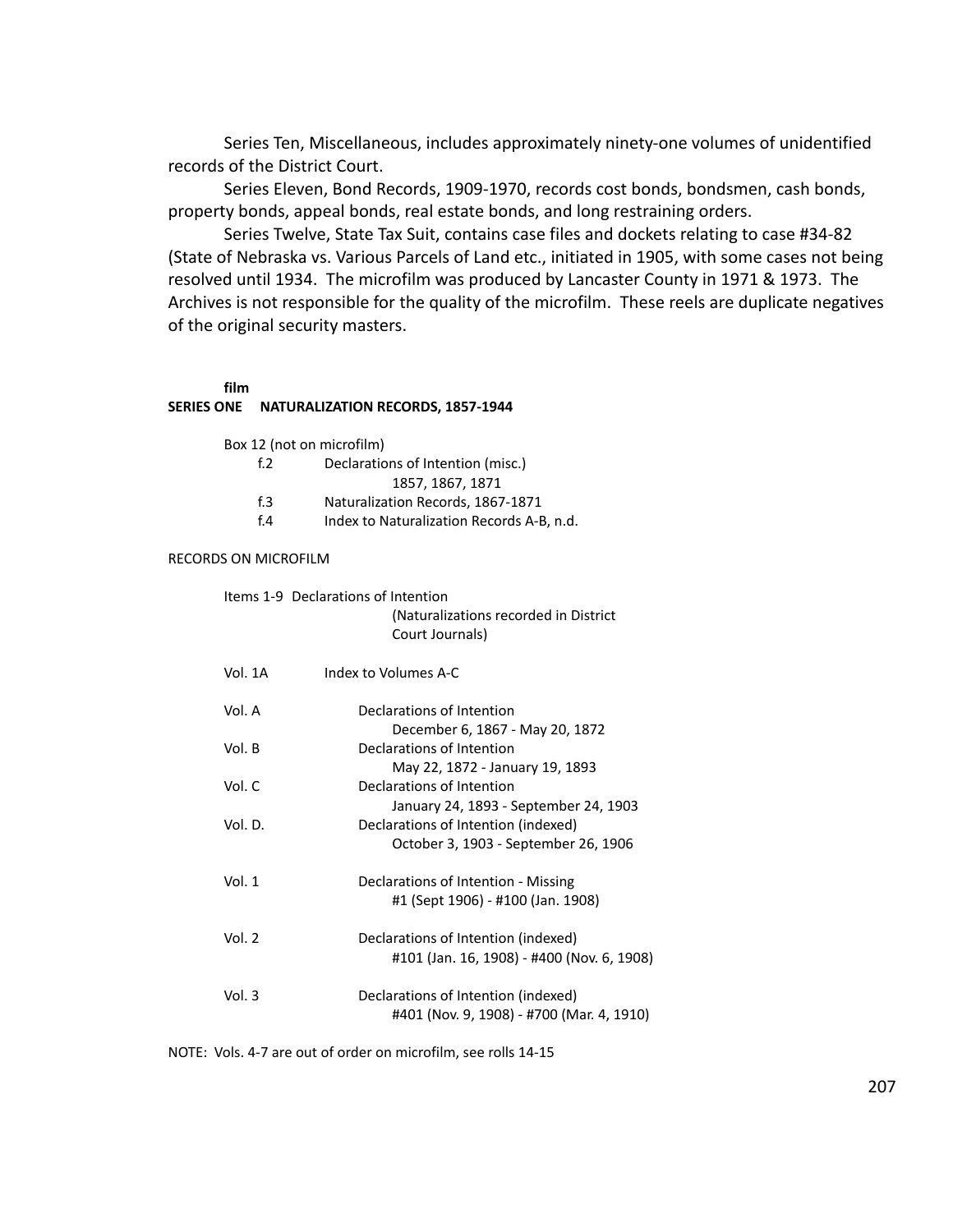| Vol. 4 | Declarations of Intention (indexed)<br>#701 (Mar. 4, 1910) - #1200 (Sept 24, 1913)    |
|--------|---------------------------------------------------------------------------------------|
| Vol. 5 | Declarations of Intention (indexed)<br>#1201 (Sept 25, 1913) - #1700 (April 27, 1916) |
| Vol. 6 | Declarations of Intention (indexed)<br>#1701 (May 4, 1916) - #2200 (Feb. 8, 1918)     |
| Vol. 7 | Declarations of Intention (indexed)<br>#2201 (Feb. 11, 1918) - #2500 (Jan. 3, 1919)   |
| Vol. 8 | Declarations of Intention (indexed)<br>#2501 (Jan. 3, 1919) - #3000 (Feb. 13, 1919)   |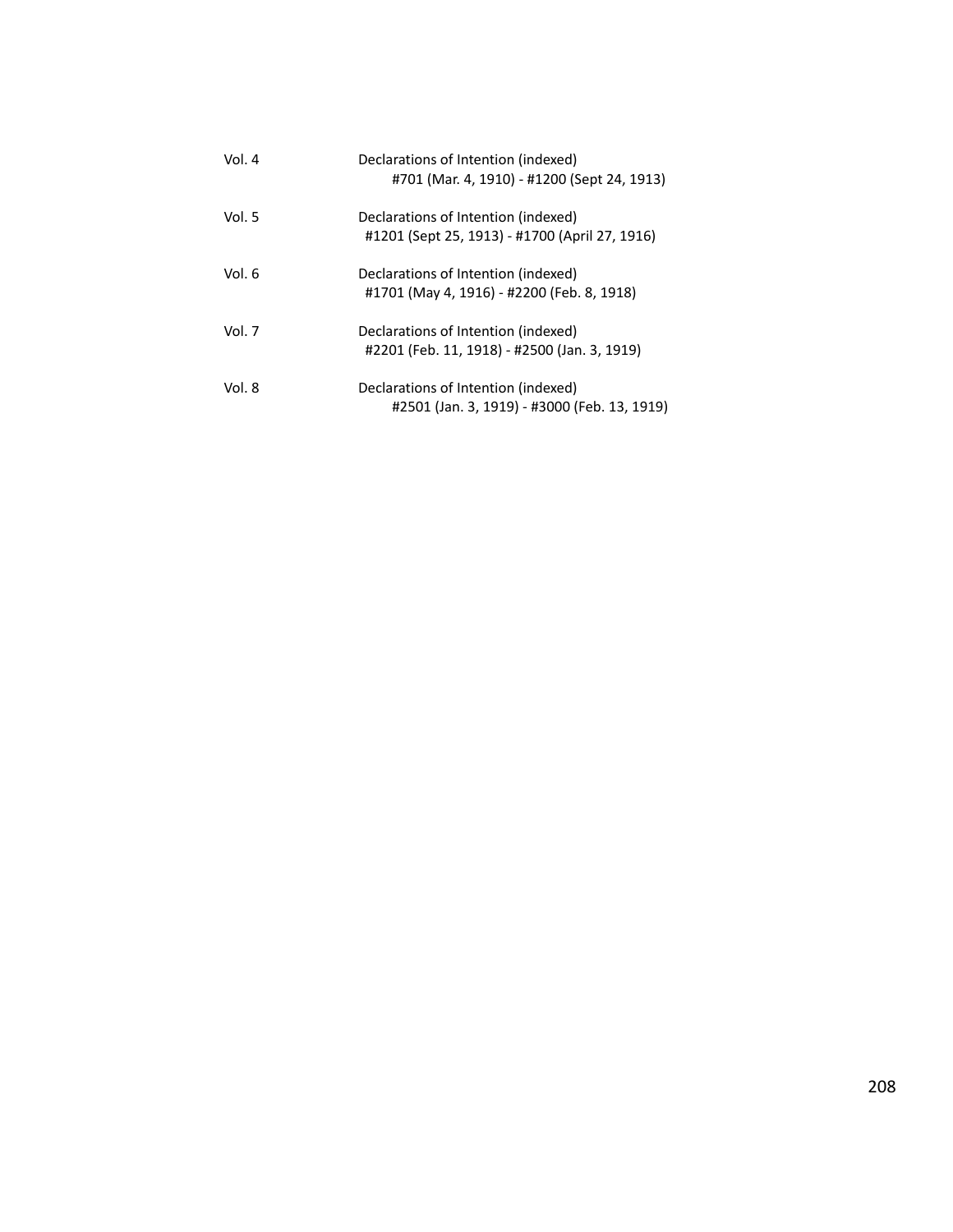# **SUBGROUP NINE DISTRICT COURT (cont)**

**film**

|  | SERIES ONE NATURALIZATION RECORDS (cont) |
|--|------------------------------------------|
|--|------------------------------------------|

| Vol. 9                                                            | Declarations of Intention (indexed)<br>#3001 (Feb. 13, 1919) - #3500 (Aug. 7, 1922)  |
|-------------------------------------------------------------------|--------------------------------------------------------------------------------------|
| Vol. 10                                                           | Declarations of Intention (indexed)<br>#3501 (Aug. 7, 1922) - #4000 (Mar. 13, 1926)  |
| Vol. 11                                                           | Declarations of Intention (indexed)<br>#4001 (Mar. 18, 1926) - #4274 (June 29, 1929) |
| NOTE: Vols. 12-17 are out of order on microfilm<br>(see roll #15) |                                                                                      |
| Vol. 12                                                           | Declarations of Intention (indexed)<br>#4275 (9/14/1929) - #4374 (5/31/1934)         |
| Vol. 13                                                           | Declarations of Intention (indexed)<br>#4375 (6/5/1934) - #4475 (1/17/1936)          |
| Vol. 14                                                           | Declarations of Intention (indexed)<br>#4476 (1/22/1936) - #4575 (11/10/1937)        |
| Vol. 15                                                           | Declarations of Intention (indexed)<br>#4576 (11/12/1937) - #4675 (11/25/1939)       |
| Vol. 16                                                           | Declarations of Intention (indexed)<br>#4676 (12/11/1939) - #4775 (7/29/1942)        |
| Vol. 17                                                           | Declarations of Intention (indexed)<br>#4776 (8/3/1942) - #4815 (1/20/1944)          |
| <b>Vol. 18</b>                                                    | Petition and Record, Vol. A (indexed)<br>April 23, 1872 - October 8, 1892            |
| <b>Vol. 19</b>                                                    | Petition and Record, Vol. B (indexed)<br>October 8, 1892 - September 23, 1903        |
| <b>Vol. 20</b>                                                    | Petition and Record, Vol. C (indexed)<br>October 9, 1903 - July 26, 1906             |
| <b>Vol. 21</b>                                                    | Petition and Record, Vol. 1 (indexed)<br>#1 (Oct. 2, 1906) - #40 (June 8, 1907)      |
| <b>Vol. 22</b>                                                    | Petition and Record, Vol. 2 (indexed)<br>#51 (June 10, 1907) - #100 (Oct. 22, 1908)  |
| <b>Vol. 23</b>                                                    | Petition and Record, Vol. 3 (indexed)                                                |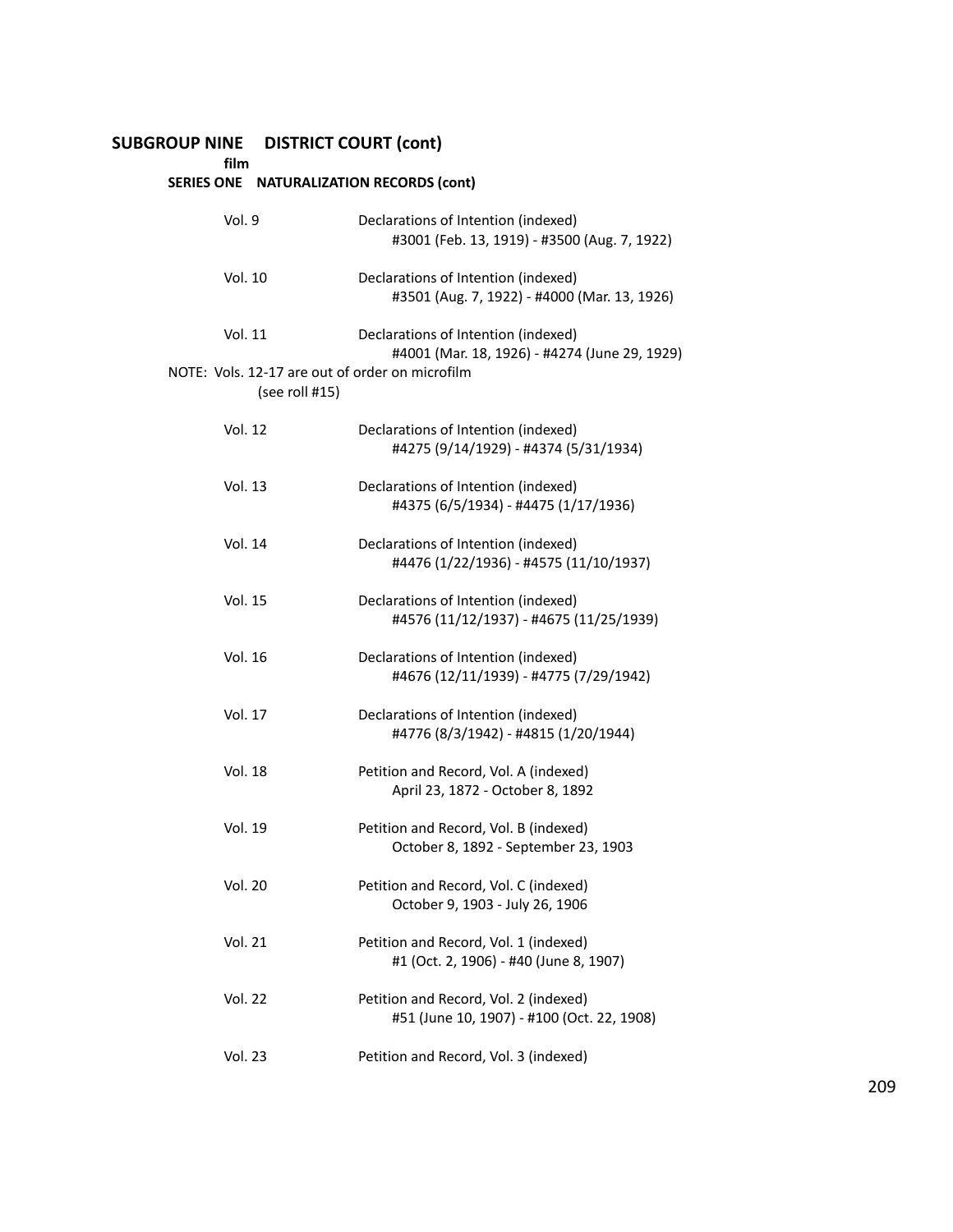Vol. 24 Petition and Record, Vol. 4 (indexed) #151 (May 20, 1910) - #250 (May 29, 1912)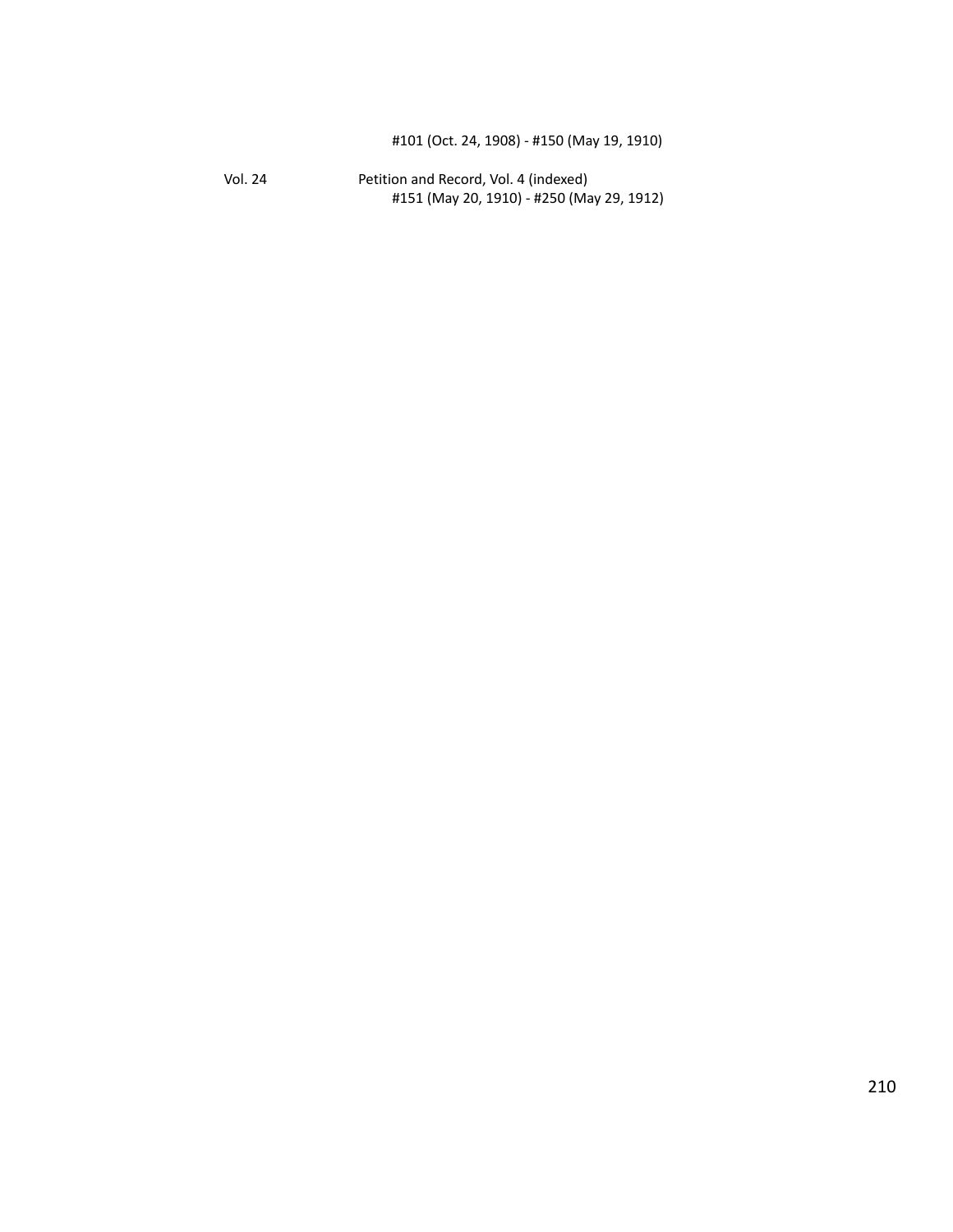# **SUBGROUP NINE DISTRICT COURT**

# **film**

# **SERIES ONE NATURALIZATION RECORDS (cont)**

| <b>Vol. 25</b> | Petition and Record, Vol. 5 (indexed)<br>#251 (June 14, 1912) - #350 (July 30, 1913)    |
|----------------|-----------------------------------------------------------------------------------------|
| <b>Vol. 26</b> | Petition and Record, Vol. 6 (indexed)<br>#351 (July 13, 1913) - #600 (March 17, 1915)   |
| Vol. 27        | Petition and Record, Vol. 7 (indexed)<br>#601 (Mar. 26, 1915) - #850 (Jan. 31, 1918)    |
| Vol. 28        | Petition and Record, Vol. 8 (indexed)<br>#851 (Feb. 1, 1918) - #1100 (Feb. 20, 1920)    |
| Vol. 29        | Petition and Record, Vol. 9 (indexed)<br>#1101 (Feb. 17, 1920) - #1350 (May 14, 1921)   |
| <b>Vol. 30</b> | Petition and Record, Vol. 10 (indexed)<br>#1351 (Jan. 29, 1921) - #1600 (Nov. 18, 1922) |
| Vol. 31        | Petition and Record, Vol. 11 (indexed)<br>#1601 (May 6, 1922) - #1850 (June 28, 1924)   |
| <b>Vol. 32</b> | Petition and Record, Vol. 12 (indexed)<br>#1851 (Mar. 10, 1924) - #2100 (June 26, 1926) |
| <b>Vol. 33</b> | Petition and Record, Vol. 13 (indexed)<br>#2101 (Mar. 13, 1926) - #2350 (Apr. 27, 1929) |
| Vol. 34        | Petition and Record, Vol. 14 (indexed)<br>#2351 (Nov. 16, 1928) - #2432 (Nov. 16, 1929) |
| <b>Vol. 35</b> | Petition and Record, Vol. 15 (indexed)<br>#2433 (Jan. 28, 1930) - #2482 (Nov. 15, 1930) |
| <b>Vol. 36</b> | Petition and Record, Vol. 16 (indexed)<br>#2483 (July 22, 1930) - #2532 (July 2, 1931)  |
| <b>Vol. 37</b> | Petition and Record, Vol. 17 (indexed)<br>#2533 (May 26, 1931) - #2583 (Feb. 7, 1933)   |
| <b>Vol. 38</b> | Petition and Record, Vol. 18 (indexed)<br>#2584 (Aug. 6, 1932) - #2633 (Apr. 21, 1933)  |
| Vol. 39        | Petition and Record, Vol. 19 (indexed)<br>#2634 (Jan. 10, 1934) - #2677 (June 15, 1935) |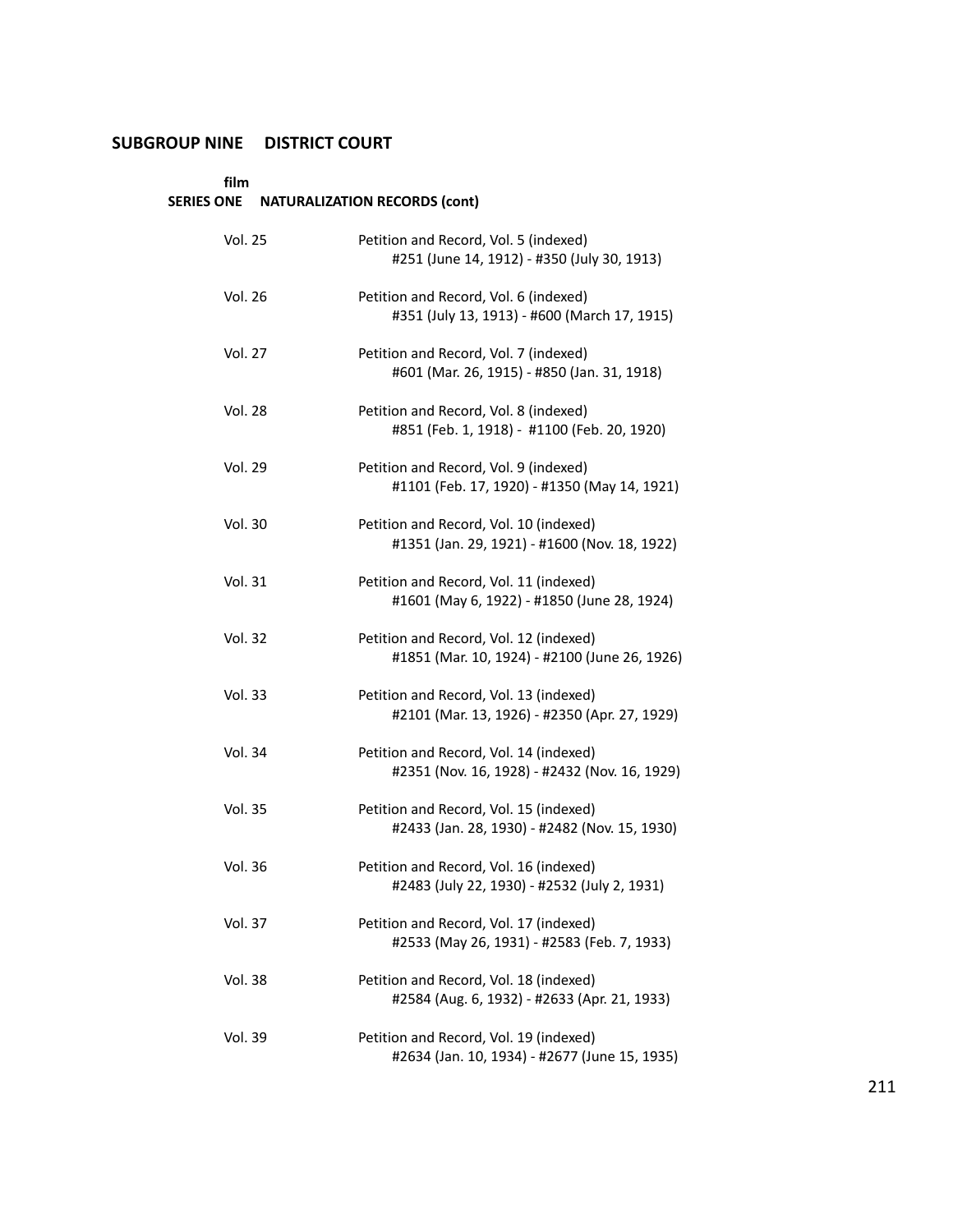# **SUBGROUP NINE DISTRICT COURT film SERIES ONE NATURALIZATION RECORDS - MICROFILM RECORD** NOTE: Dates may be inaccurate on film targets. Dates were corrected on reinventory, after microfilming. Reel #1A Declarations of Intention, Vol. A 246 shots p.1 (December 6, 1867) #26,277 Declarations of Intention, Vol. A p.462 (May 20, 1872) NOTE: Not available for original filming. Added to inventory, 1994 Reel #1 Declarations of Intention (loose), 1852-1882 794 shots filed in District Court, 1864-1892 #16,668 Index to Vols. A thru C, n.d. Declarations, Vol. B., May 22, 1872 thru Declarations of Intention Vol. #2, p.235 (#335) NOTE: Vol. B, pp. 172-173 missed at time of filming, Retakes, End of Reel: Schreiber, Herman and Kaltenborn, Joseph Reel #2 Declarations of Intention Vol. #2 (cont) 1001 shots #336, p.236 #16,669 thru Declarations of Intention Vol. 10, p.259 (#3759) NOTE: This reel contains Declarations, Vols. Vol. 2-3 and 8-10. NOTE: Declarations of Intention, Vol. #4 (#701) March 1910 thru Vol. 7 (#2500) January 1919 See Rolls 14 and 15. CORRECTION: Vol. 2, p.249, correction follows Reel #3 Declarations of Intention<br>810 shots Vol. Vol. 10, p.260 (#3760) #16,670 thru Declarations of Intention Vol. 11 (#4274), June 29, 1929 and Petition and Record Vol. A, April 23, 1872 thru

Petition and Record

Vol. B, p.29 (September Term 1893)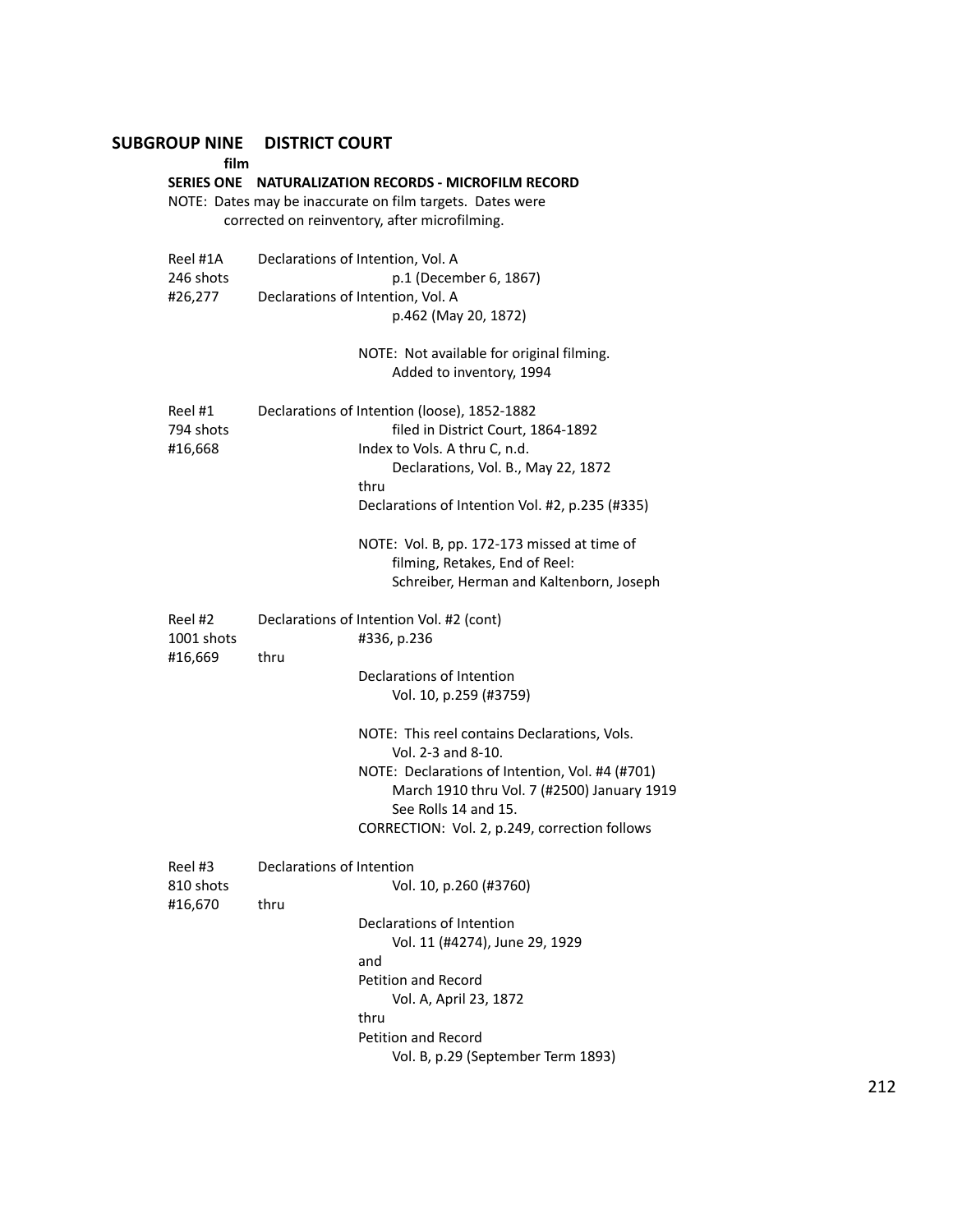# **SUBGROUP NINE DISTRICT COURT (cont)**

**film**

# **SERIES ONE NATURALIZATION RECORDS (cont) NOTE: Dates may be inaccurate on filming targets. Dates were corrected on reinventory, after microfilming.**

Reel #3 NOTES: NOTE: Declarations of Intention Vols. 12-17 (1929-1944), see roll 15 NOTE: Petition & Record, Vol. A, pp. 422-423 missed in filming. Retake spliced to end of reel: Sullivan, Eugene and Johnson, Rasmus Reel #4 Petition and Record

| 739 shots |      | Vol. B (cont), p.30 (September Term 1893) |
|-----------|------|-------------------------------------------|
| #16.671   | thru |                                           |
|           |      | Petition and Record                       |
|           |      | Vol. 4. Index "A" thru "O"                |
|           |      |                                           |

NOTE: Start targets for reel begin at p.103 of Petition & Record Vol. B. NOTE: Operator's certificate spliced to End of Reel.

#### **NOTE: Dates may be inaccurate on filming targets. Dates were corrected on reinventory, after microfilming.**

| Reel #5   | Petition and Record                         |  |
|-----------|---------------------------------------------|--|
| 773 shots | Vol. 4, Index "P" thru "Z"                  |  |
| #16,672   | and p.1 (#151), May 20, 1910                |  |
|           | thru                                        |  |
|           | Petition and Record                         |  |
|           | Vol. 6, p.125 (#475), Sept. 25, 1913        |  |
|           | (#475 continued on reel #6)                 |  |
| Reel #6   | Petition and Record                         |  |
| 705 shots | Vol. 6, p.126 (#475) cont. from reel #5     |  |
| #16,673   | thru                                        |  |
|           | Petition and Record                         |  |
|           | Vol. 7, p.171 (#771), March 9, 1917         |  |
|           | (#771 continued on Reel #7)                 |  |
| Reel #7   | <b>Petition and Record</b>                  |  |
| 748 shots | Vol. 7, p.172 (#771) continued from Reel #6 |  |
| #16,674   | thru                                        |  |
|           | Petition and Record                         |  |
|           | Vol. 8, p.219 (#1069), January 17, 1920     |  |
|           | (#1069 continued on Reel #8)                |  |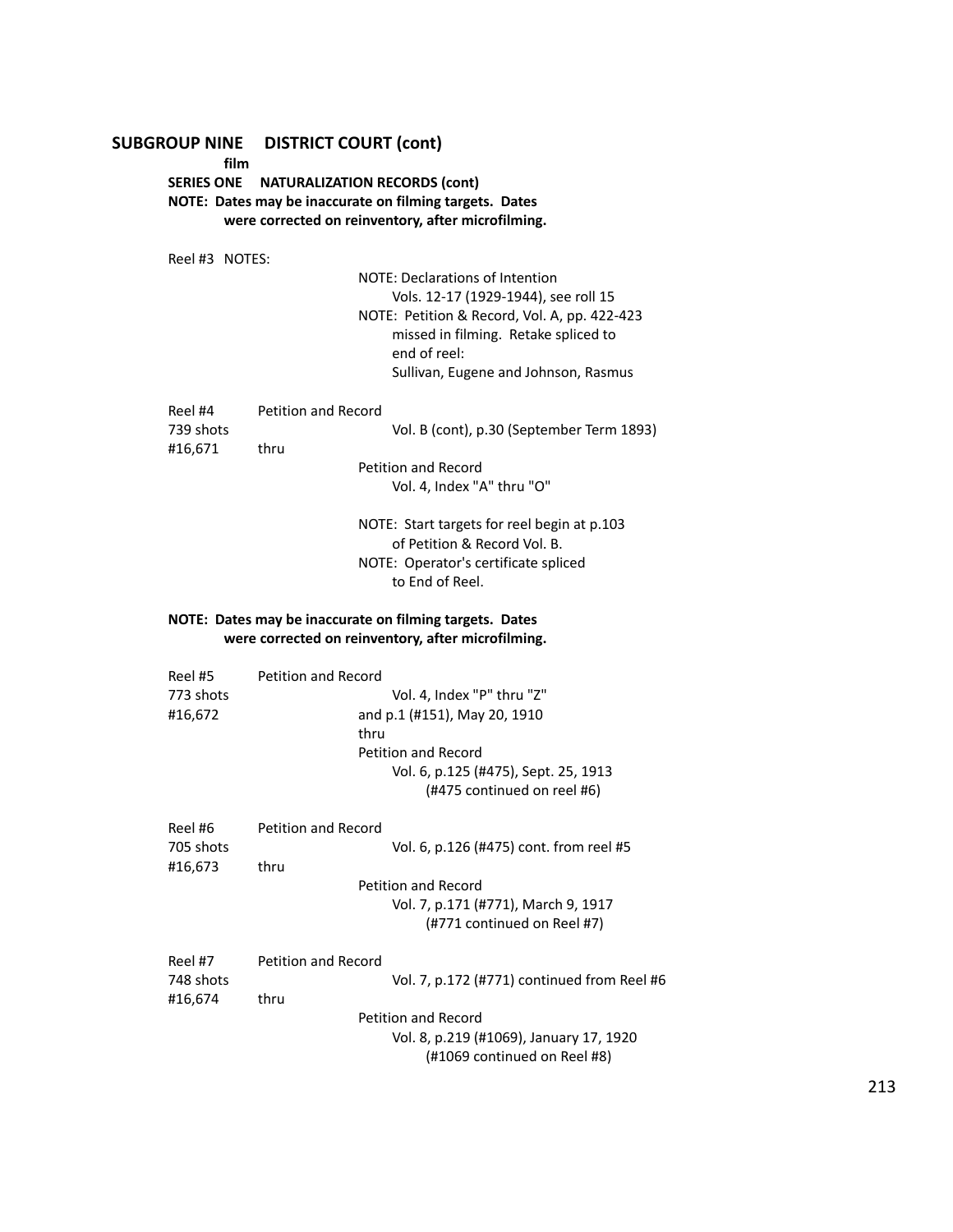| <b>SUBGROUP NINE</b><br>film | <b>DISTRICT COURT (cont)</b>                                                              |
|------------------------------|-------------------------------------------------------------------------------------------|
| <b>SERIES ONE</b><br>Reel #8 | <b>NATURALIZATION RECORDS (cont)</b><br><b>Petition and Record</b>                        |
| 741 shots<br>#16,675         | Vol. 8, p.220 (#1069) continued from Reel #7<br>thru                                      |
|                              | <b>Petition and Record</b><br>Vol. 10, p.4 (#1354), May 13, 1921                          |
| Reel #9<br>746 shots         | <b>Petition and Record</b><br>Vol. 10, p.5 (#1355), January 31, 1921                      |
| #16,676                      | thru                                                                                      |
|                              | <b>Petition and Record</b>                                                                |
|                              | Vol. 11, p.80 (#1680), Jan. 8, 1923<br>(#1680 continued on Reel #10)                      |
| <b>Reel #10</b>              | Petition and Record                                                                       |
| 745 shots<br>#16,677         | Vol. 11, p.81 (#1680) continued from Reel #9<br>thru                                      |
|                              | Petition and Record                                                                       |
|                              | Vol. 12, p.154 (#2004), June 27, 1925                                                     |
| <b>Reel #11</b>              | <b>Petition and Record</b>                                                                |
| 745 shots                    | Vol. 12, p.155 (#2005), March 28, 1925                                                    |
| #16,678                      | thru                                                                                      |
|                              | Petition and Record                                                                       |
|                              | Vol. 13, p.147 (#2247), September 30, 1927<br>(#2247 continued on Reel #12)               |
|                              | NOTE: Vol. #13, p.109 - Amelia Baus, missed<br>in filming. Retake spliced to End of Reel. |
| <b>Reel #12</b>              | Petition and Record                                                                       |
| 636 shots                    | Vol. 13, p.147 (#2247)                                                                    |
| #16,679                      | continued from Reel #11                                                                   |
|                              | thru                                                                                      |
|                              | <b>Petition and Record</b>                                                                |
|                              | Vol. 14 (#2432), Nov. 16, 1929                                                            |
|                              | NOTE: Vol. 14, inserts, p.28 (Henry Muhl)                                                 |
|                              | missing in original filming. Retakes                                                      |
|                              | spliced to End of Reel.                                                                   |
|                              | NOTE: Vols. 13-14, some illegibility possible<br>due to tight binding of original record. |
| <b>Reel #13</b>              | <b>Petition and Record</b>                                                                |
| 992 shots                    | Vol. 15 (#2433), January 28, 1930                                                         |
| 1994 pp.                     | thru                                                                                      |
| #17,539                      | Petition and Record                                                                       |
|                              | Vol. 19 (#2673), June 15, 1935                                                            |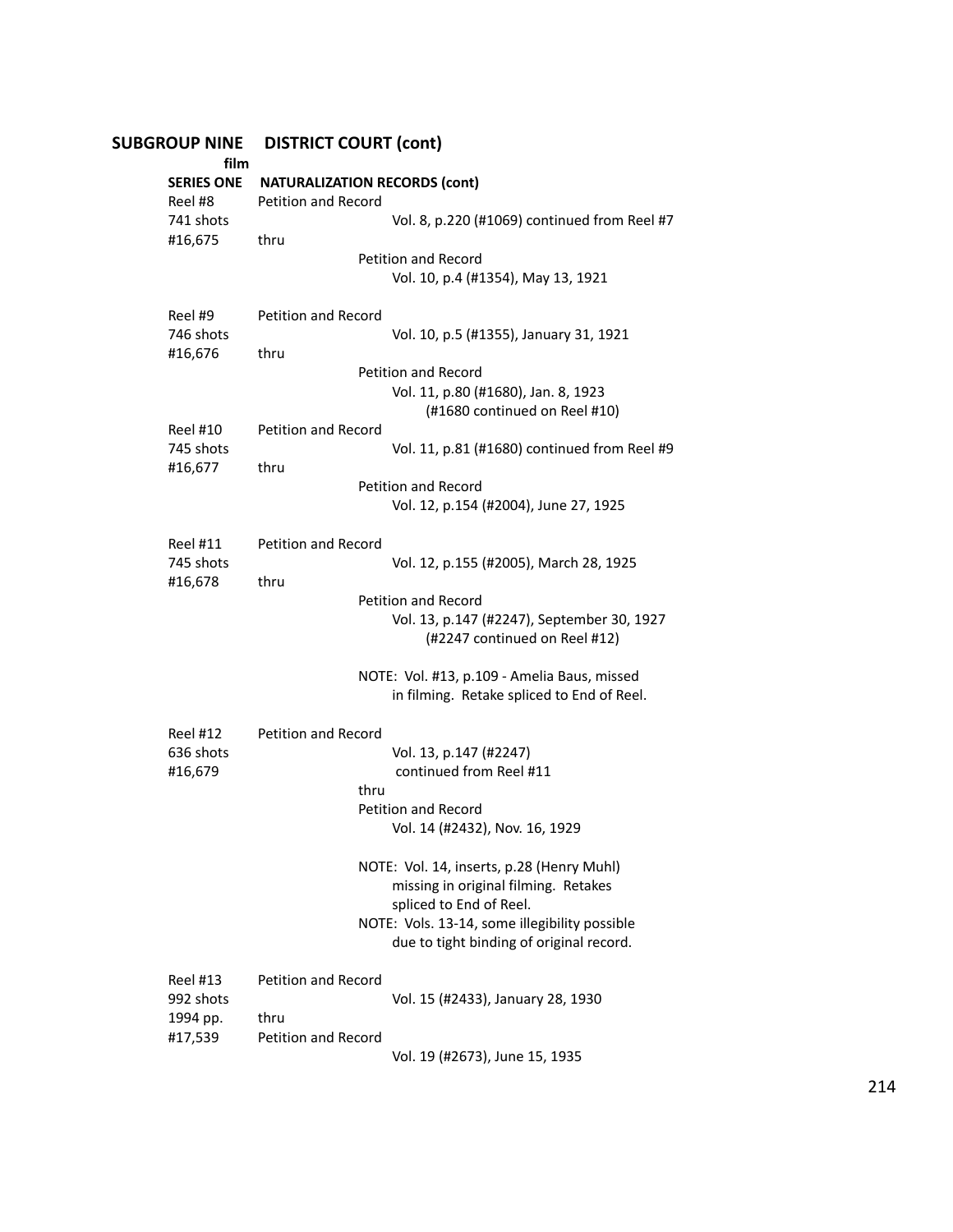### **SUBGROUP NINE DISTRICT COURT**

**film**

**SERIES ONE NATURALIZATIONS (cont)**

**NOTE: Dates may be inaccurate on filming targets. Dates were corrected on reinventory, after microfilming.**

| Reel #14  | Petition and Record |                                      |
|-----------|---------------------|--------------------------------------|
| 995 shots |                     | Vol. 19 cont. (#2674), March 8, 1935 |
| 1990 pp.  | thru                |                                      |
| #17.540   | Petition and Record |                                      |
|           |                     | Vol. 19 (#2677), June 15, 1935       |
|           | And                 |                                      |

NOTE: The following volumes, Declarations of Intention Vols. 4-7 and 12-19 were missed in original filming. Retakes, Reels 14-15.

> Declarations of Intention Vol. 4 (#701), March 4, 1910 thru Declarations of Intention Vol. 7, p.135 (#2335), May 6, 1918

NOTE: Reels 13-14 positives received September 24, 1978

|           | Reel #15 Missed Records (cont) |                                     |
|-----------|--------------------------------|-------------------------------------|
| 740 shots |                                | Declarations of Intention           |
| 1480 pp.  |                                | Vol. 7, p.136 (#2336), May 6, 1918  |
| #17,541   | thru                           |                                     |
|           |                                | Declarations of Intention           |
|           |                                | Vol. 7 (#2500), January 3, 1919     |
|           |                                | Declarations of Intention           |
|           |                                | Vol. 12 (#4275), September 14, 1929 |
|           |                                | thru                                |
|           |                                | Declarations of Intention           |
|           |                                | Vol. 19 (#4815), January 20, 1944   |
|           |                                |                                     |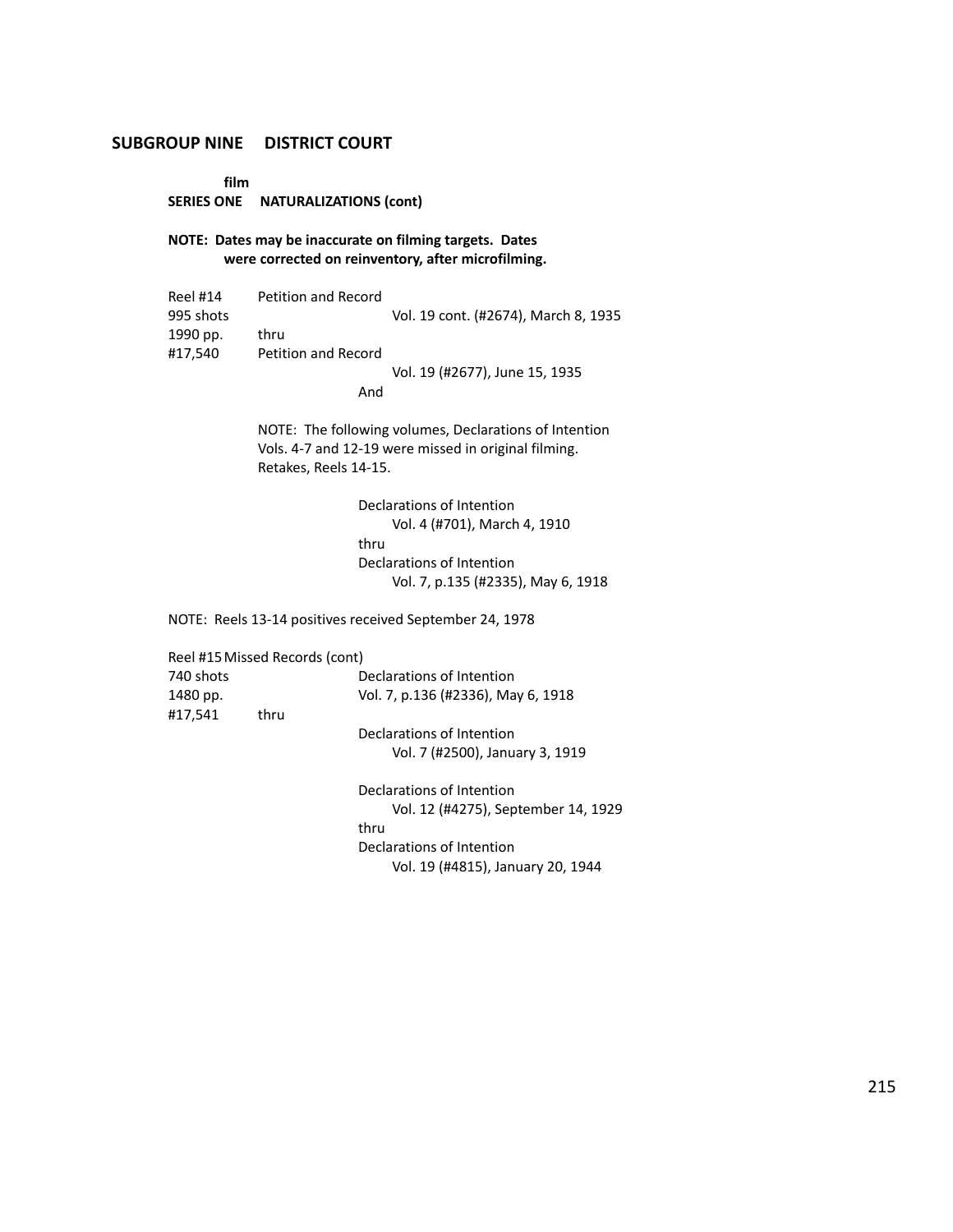# <span id="page-215-0"></span>**SERIES TWO GENERAL INDEX, 1868-1948**

| Vol. A | Civil & Criminal<br>#1 (Old Record), 1868 - #1832 (F-317), 1878                                                                                                                                                                                                                                        |
|--------|--------------------------------------------------------------------------------------------------------------------------------------------------------------------------------------------------------------------------------------------------------------------------------------------------------|
| Vol. B | Civil, #1813 (F-298), 1877 - #3444 (L-26), 1886<br>Criminal, #1 (A-1), 1878 - #200 (A-161), 1884<br>(filings date thru 1900)<br>Includes transcripts filed & dated from 1872                                                                                                                           |
| Vol. C | Civil, #3445 (L-27) 1884 - #5045 (Q-51), 1888<br>Criminal, #201 (A-162) 1884 - #559 (B-210), 1887<br>(filings date thru 1893)<br>Includes transcripts filed & dated from 1875                                                                                                                          |
| Vol. D | Civil, #5046 (Q-52), 1887 - #6386 (U-122), 1890<br>Criminal, #573 (B-224), 1887 - #741 (C-73), 1889<br>(filings date thru 1894)<br>ZI-Y, "B" continued<br>Continuations, pp. 1-17 follow Z<br>includes transcripts filed & dated from 1871                                                             |
| Vol. E | Civil, #6385 (U-121), 1889 - #7702 (Y-167), 1891<br>Criminal, #742 (C-74), 1889 - #834 (C-166), 1892<br>(filings date thru 1898)<br>Continuations, pp. 1-46 follow "Z"<br>includes tanscripts filed & dated from 1886                                                                                  |
| Vol. F | Civil, #7703 (Y-168) 1890 - #8997 (3-189) 1892<br>Criminal, #835 (C-167) 1891 - #902 (C-235) 1892<br>(filings date thru 1901)<br>Continuations, pp. 1-45, follow "Z"<br>includes transcripts filed & dated from 1884                                                                                   |
| Vol. G | Civil, #8996 (3-188), Dismissed 1893<br>Civil, #8997 (3-189) 1892 - #10081 (6-319) 1893<br>Civil, #7-1 (1893) thru #7-261 (1894)<br>Criminal, #903 (C-236) 1892 - #1041 (D-55) 1893<br>(filings date thru 1900)<br>Continuations, pp. 1-52, follow "Z"<br>includes transcripts filed & dated from 1887 |
| Vol. H | Civil, #7-262 (1894) - #11-125 (1894)<br>Criminal, #1042 (D-56) 1893 - #1119 (D-133) 1894<br>(filings date thru 1901)<br>Continuations, pp. 1-49, follow "Z"<br>includes transcripts filed & dated from 1890                                                                                           |

Vol.I Civil, #11-126 (1894) - #14-215 (1895)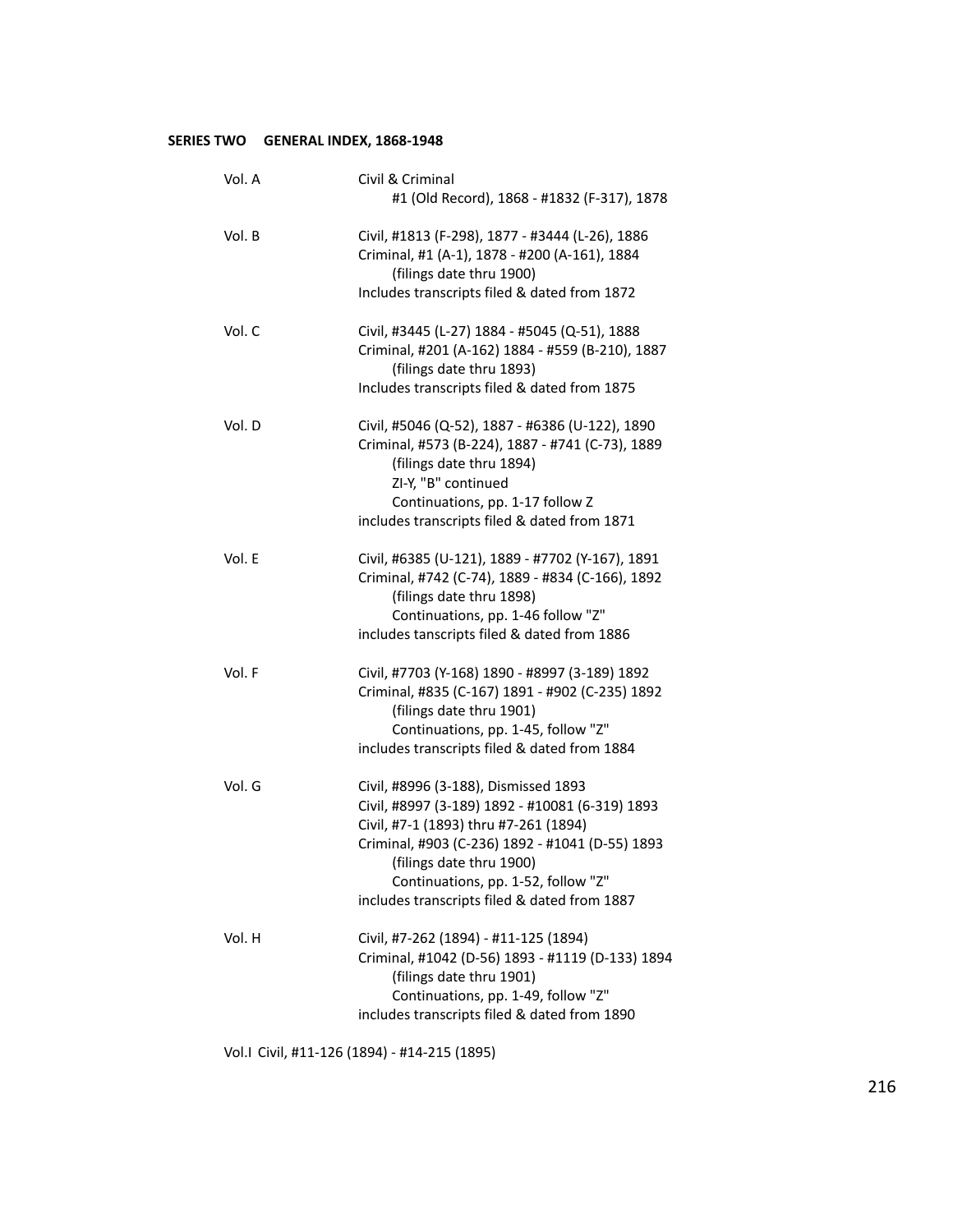|        | Criminal, #1120 (D-134) 1894-#1188 (D-202) 1895<br>(filings date thru 1901)<br>Continuations, pp. 1-41, follow "Z"                                                                                                                                                            |
|--------|-------------------------------------------------------------------------------------------------------------------------------------------------------------------------------------------------------------------------------------------------------------------------------|
|        | includes transcripts filed & dated from 1890                                                                                                                                                                                                                                  |
|        | Vol. J Civil, #14-216 (1895) - #17-193 (1896)                                                                                                                                                                                                                                 |
|        | Criminal, #1190 (D-204) 1895-#1234 (D-249) 1896<br>(filings date thru 1901)                                                                                                                                                                                                   |
|        | Continuations, pp. 1-42, follow "Z"<br>includes transcripts filed & dated from 1890                                                                                                                                                                                           |
| Vol. K | Civil, #17-194 (1896) - #21-193 (1897)<br>Criminal, #1235 (D-250) 1896 - #1319 (E-22) 1897<br>(filings date thru 1904)<br>Continuations, pp. 1-49 begin Roll #6                                                                                                               |
|        | includes transcripts filed & dated from 1894                                                                                                                                                                                                                                  |
| Vol. L | Civil, #21-194 (1897) - #25-13 (1898)<br>Criminal, #1320 (E-23) 1897 - #1439 (E-142) 1899<br>(filings date thru 1904)<br>Continuations, pp. 1-27, follow "Z"                                                                                                                  |
|        | includes transcripts filed & dated from 1894                                                                                                                                                                                                                                  |
| Vol. M | Civil, #25-14 (1899) - #30-300 (1903)<br>Criminal, #1440 (E-143) 1899 - #1681 (F-83) 1903<br>(filings date thru 1906<br>Continuations, pp. 1-37, follow "Z"                                                                                                                   |
|        | includes transcripts filed & dated from 1894                                                                                                                                                                                                                                  |
| Vol. N | Civil, #31-1 (1903) - #37-135 (1907)<br>Criminal, #1682 (F-84) 1903 - #1898 (1906)<br>Criminal, G-1 (1906) - G-165 (1907)<br>(filings date thru 1918)<br>Continuations, p.A (Fi cont.)<br>Continuations, pp. 1-43, follow "Z"<br>includes transcripts filed & dated from 1891 |
| Vol. O | Civil, #37-136 (1907) - #41-130 (1909)<br>Criminal, #G-166 (1907) - #H-62 (1910)<br>(filings date thru 1914)<br>Continuations, pp. 1-26, follow "Z"<br>includes transcripts filed & dated from 1891                                                                           |
| Vol. P | Civil, #41-131 (1909) - #49-87 (1912)<br>Criminal, #H-63 (1910) - #J-154 (1912)<br>(filings date thru 1919)<br>Continuations, pp. 1-43, follow "Z"<br>includes transcripts filed & dated from 1897                                                                            |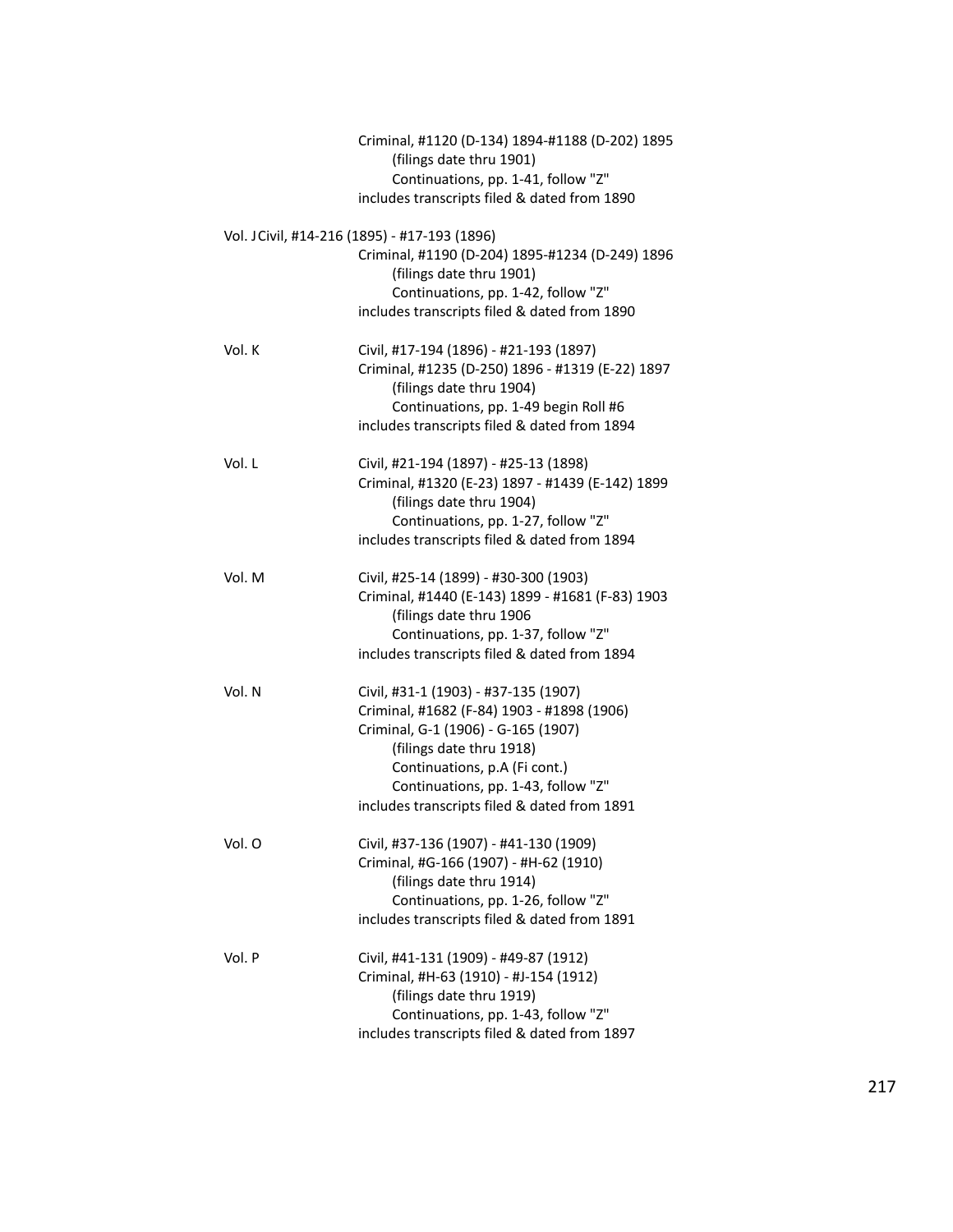| Vol. Q | Civil, #49-88 (1912) - #56-135 (1915)<br>(entries also for 56-251 & 60-24)<br>Criminal, #J-156 (1912) - K-229 (1915)<br>(filings date thru 1924) |
|--------|--------------------------------------------------------------------------------------------------------------------------------------------------|
|        | Continuations, pp. 1-28, follow "Z"                                                                                                              |
|        | includes transcripts filed & dated from 1897                                                                                                     |
| Vol. R | Civil, #56-136 (1915) - #65-78 (1918)                                                                                                            |
|        | (entries also for 69-92, 70-67, & 71-258)<br>Criminal, #K-230 (1915) - L-248 (1918)                                                              |
|        | (filings date thru 1930)                                                                                                                         |
|        | Continuations, pp. 1-50, follow "Z"                                                                                                              |
|        | includes transcripts filed & dated from 1897                                                                                                     |
| Vol. S | Civil, #65-79 (1918) - #73-193 (1921)                                                                                                            |
|        | (entries also for 64-47, 73-247, & 79-222)                                                                                                       |
|        | Criminal, #L-249 (1918) - M-257 (1921)<br>Continuations, pp. 1-33, follow "Z"                                                                    |
|        | includes transcripts filed & dated from 1897                                                                                                     |
|        |                                                                                                                                                  |
| Vol. T | Civil, #73-114 (1921) - #81-81 (1923)                                                                                                            |
|        | (entries also for 60-264, 81-103, 82-243, and<br>83-291)                                                                                         |
|        | Criminal, #M-258 (1921) - #N-233 (1922)                                                                                                          |
|        | Continuations, pp. 1-41, follow "Z"                                                                                                              |
|        | includes transcripts filed & dated from 1910                                                                                                     |
| Vol. U | Civil, #81-82 (1923) - #95-57 (1925)                                                                                                             |
|        | (entries also for 65-91, 75-233, 77-48,<br>79-165, 80-150)                                                                                       |
|        | Criminal, #N-234 (1922) - #O-230 (1925)                                                                                                          |
|        | Continuations, pp. 1-43, follow "Z"                                                                                                              |
|        | includes transcripts filed & dated from 1911                                                                                                     |
| Vol. V | Civil, #95-58 (1925) - #95-256 (1927)                                                                                                            |
|        | (entries also for 67-249, 78-13, 81-236,<br>87-128)                                                                                              |
|        | Criminal, #O-251 (1925) - #P-179 (1927)                                                                                                          |
|        | Continuations, pp. 1-32, follow "Z"                                                                                                              |
|        | includes transcripts filed & dated from 1920                                                                                                     |
| Vol. W | April Term 1927 (4/2/1927) - May Term 1929                                                                                                       |
|        | Civil, #95-257 (1927) - #103-92 (1929)                                                                                                           |
|        | Criminal, #P-180 thru #Q-116                                                                                                                     |
|        | Continuations, pp. 1-24 follow "Z"                                                                                                               |
|        | includes transcripts filed & dated from 1919                                                                                                     |
| Vol. X | May Term 1929 - September Term 1930                                                                                                              |
|        | June 1, 1929 - December 31, 1930                                                                                                                 |
|        | Civil, #103-93 (1929) - #109-182 (1930)                                                                                                          |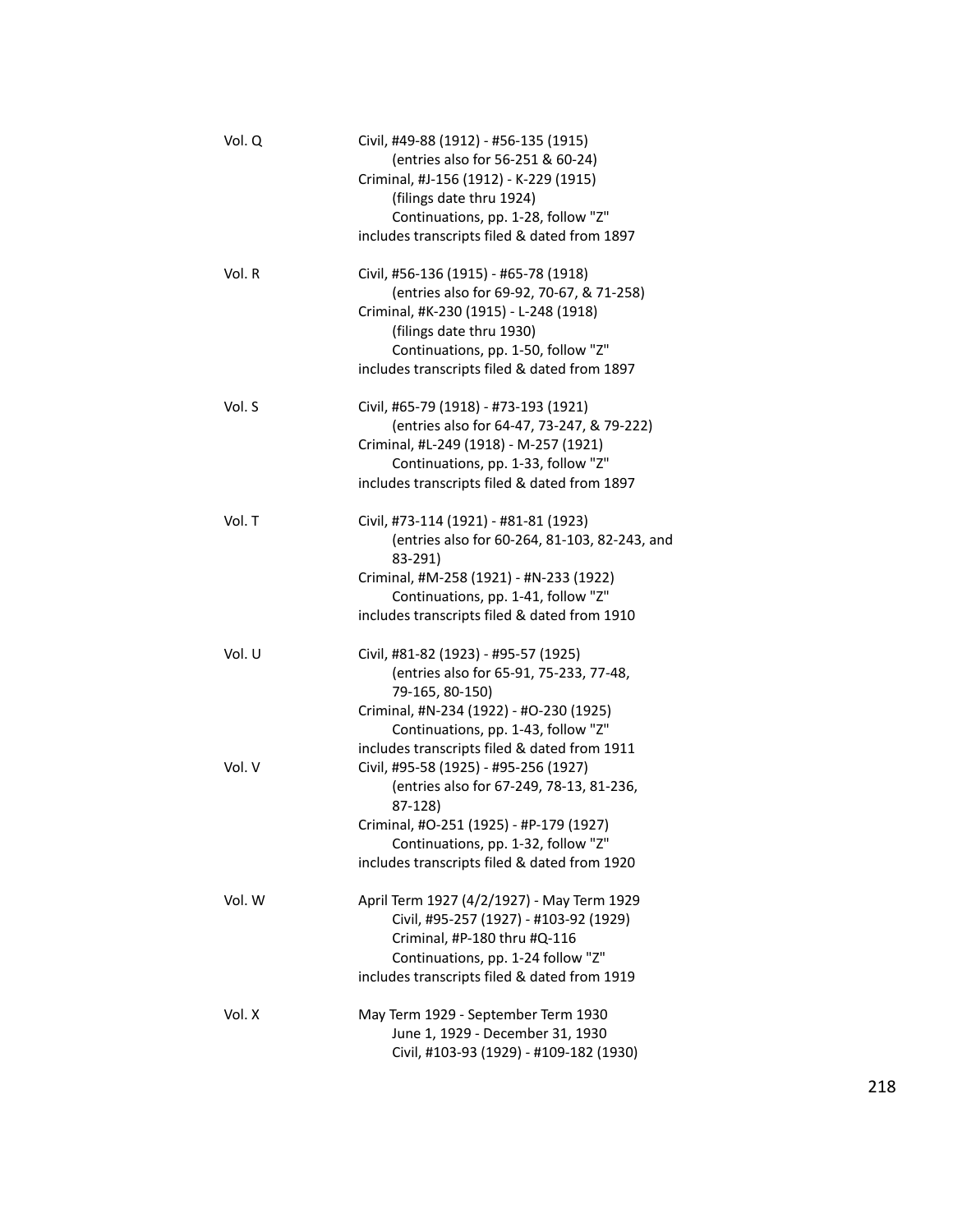|          | Criminal, #Q-117 thru #R-57<br>Continuations, pp. 1-23 follow "Z"<br>includes transcripts filed & dated from 1922                                                                                                                                                           |
|----------|-----------------------------------------------------------------------------------------------------------------------------------------------------------------------------------------------------------------------------------------------------------------------------|
| Vol. Y   | January Term 1931 - April Term 1932<br>January 1, 1931 - May 15, 1932<br>Civil, #109-183 (1931) - #115-158 (1932)<br>Criminal, #R-58 thru #R-253<br>Continuations, pp. 1-25 follow "Z"<br>includes transcripts filed & dated from 1921                                      |
| Vol. Z   | April Term 1932 - September Term 1933<br>May 16,1 932 - November 30, 1933<br>Civil, #115-159 (1932) - #122-72 (1933)<br>Criminal, #R-254 thru #S-194<br>Continuations, pp. 1-24 follow "Z"<br>includes transcripts filed & dated from 1915                                  |
| Vol. $1$ | September Term 1933 - September Term 1935<br>December 1, 1933 - September 30, 1935<br>Civil, #122-73 (1933) - #129-100 (1935)<br>Criminal, #S-195 thru #T-187<br>Continuations, pp. 1-24 follow "Z"<br>includes transcripts filed & dated from 1926                         |
| Vol. 2   | September Term 1935 - September Term 1937<br>October 1, 1935 - November 13, 1937<br>Civil, #129-101 (1935) - #137-199 (1937)<br>Criminal, #T-188 thru #U-181<br>Continuations, pp. 1-41 follow "Z"<br>includes transcripts filed & dated from 1927                          |
| Vol. 3   | September Term 1937 - September Term 1941<br>November 14, 1937 - December 31, 1941<br>Civil, #137-200 (1937) - #149-226 (1941)<br>Criminal, #U-183 thru #W-168<br>Continuations, pp. 1-51 follow "Z"<br>Transcripts, n.d.                                                   |
| Vol. 4   | January Term 1942 - September Term 1945<br>January 1, 1942 - December 31, 1945<br>Civil, #149-227 (1942) - #161-90 (1945)<br>Criminal, #W-169 thru #Y-13<br>Continuations, pp. 1-43 follow "Z"<br>Transcripts, Ex.Doc. 41-537 thru 44-176<br>Memorials, Ex. Doc. 161, p.532 |
| Vol. 5   | (VOID, NOT USED)                                                                                                                                                                                                                                                            |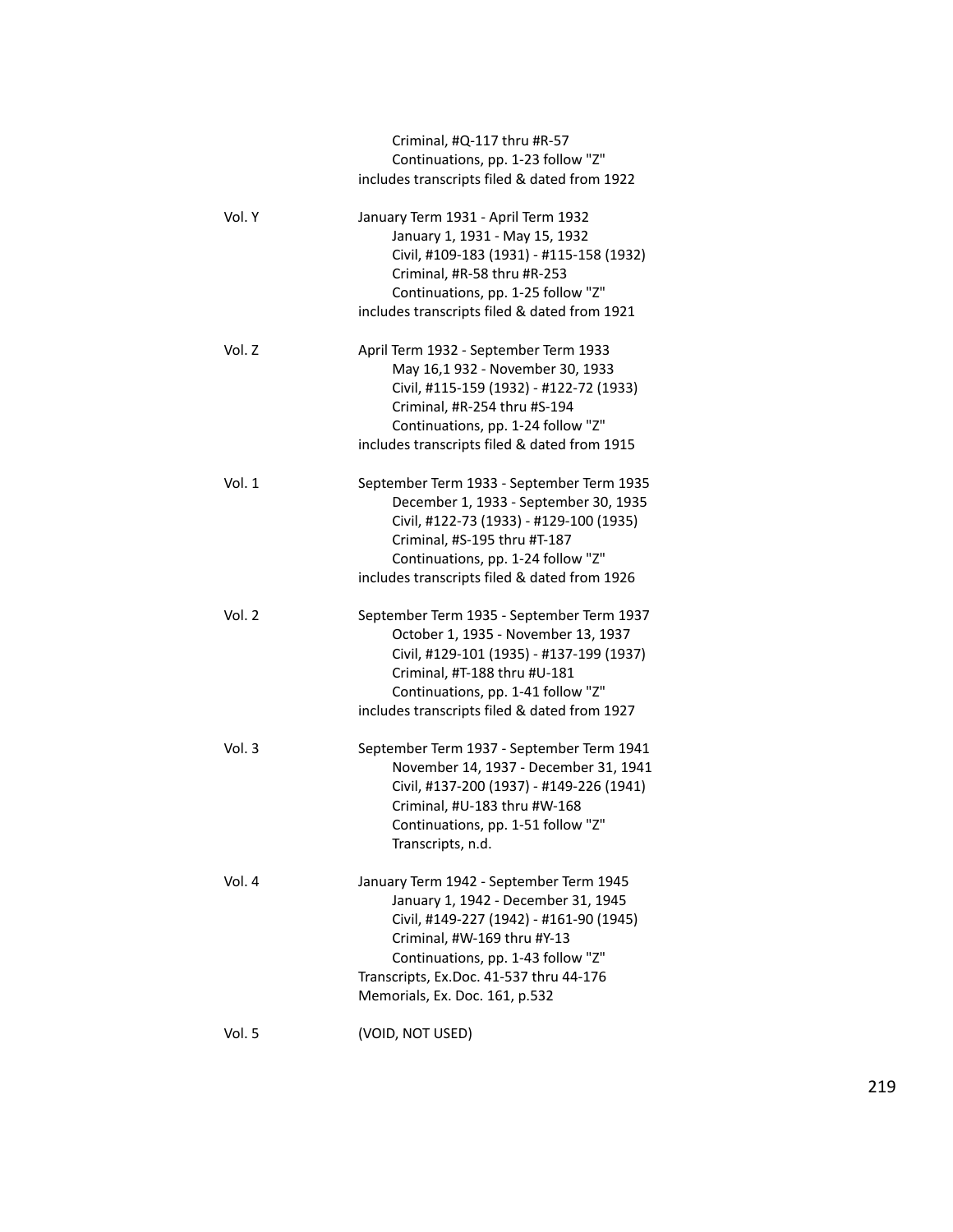Vol. 6 January Term 1946 - September Term 1948 January 1, 1946 - December 31, 1948 Civil, #161-91 (1946) - #171-172 (1948) Misc. entries, Bk 152, pp. 258-276 (Redick et al vs. Lancaster County) Criminal, #Y-15 thru #Z-228 Continuations, pp. 1-36 follow "Z" Transcripts, Ex. Doc. 44-177 - 45-227 Memorials, Ex. Doc. 186, p.200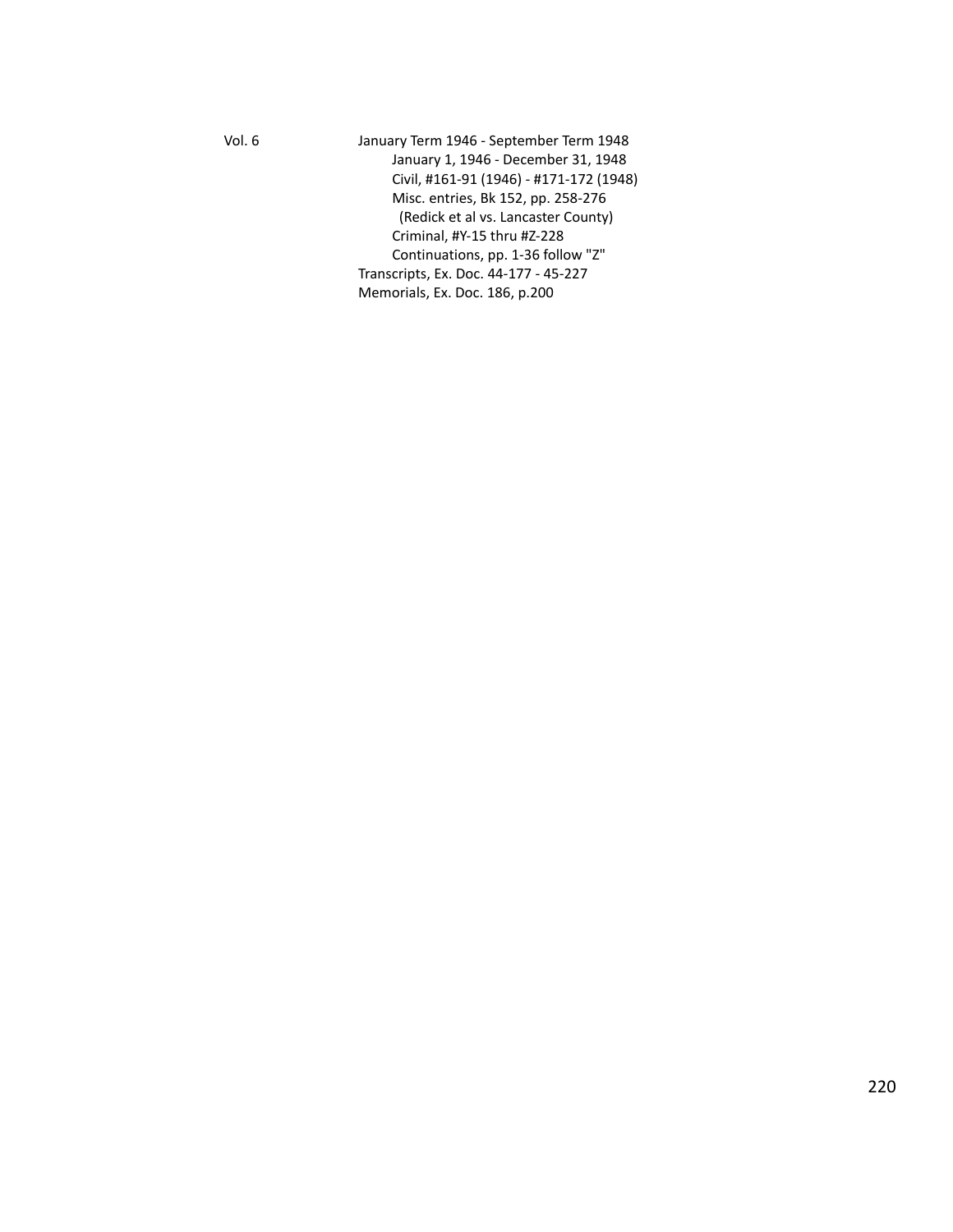# **SERIES TWO GENERAL INDEX - MICROFILM RECORD MP3430** Roll 1 General Index, Bk A (1868-1878) "A" 780 shots 1560 pp. thru #19,836 General Index, Bk C (1884-1888) "Z" NOTE: Vol. B begins at frame #0259 Vol. C begins at frame #0479 Roll 2 General Index, Bk D (1887-1890) "A" 729 shots 1458 pp. thru #19,837 General Index, Bk E (1889-1891) Continuations, p.46 NOTE: Continuations, p.42 is missing. NOTE: Vol. E begins at frame #0325 Roll 3 General Index, Bk F (1890-1892) "Ab" 743 shots 1486 pp. thru #19,838 General Index, Bk G (1892-1894) "Uz" NOTE: Original vol. G brittle and hard to film. Shadow in center could not be avoided. NOTE: Vol. G begins at frame #0410 Roll 4 General Index, Bk G (cont) "Va" 785 shots 1570 pp. thru #19,839 General Index, Bk I (1894-1895) "Va" NOTE: Vol. H begins at frame #0088 Vol. I begins at frame #0477 Roll 5 General Index, Bk I (cont) "Ve" 782 shots 1564 pp. thru #19,840 General Index, Bk K (1896-1897) "Zi-y" NOTE: Vol. J begins at frame #0075 Vol. K begins at frame #0444 Roll 6 General Index, Bk K (cont) 768 shots Continuations, p.1 1536 pp. thru #19,841 General Index, Bk M (1899-1903)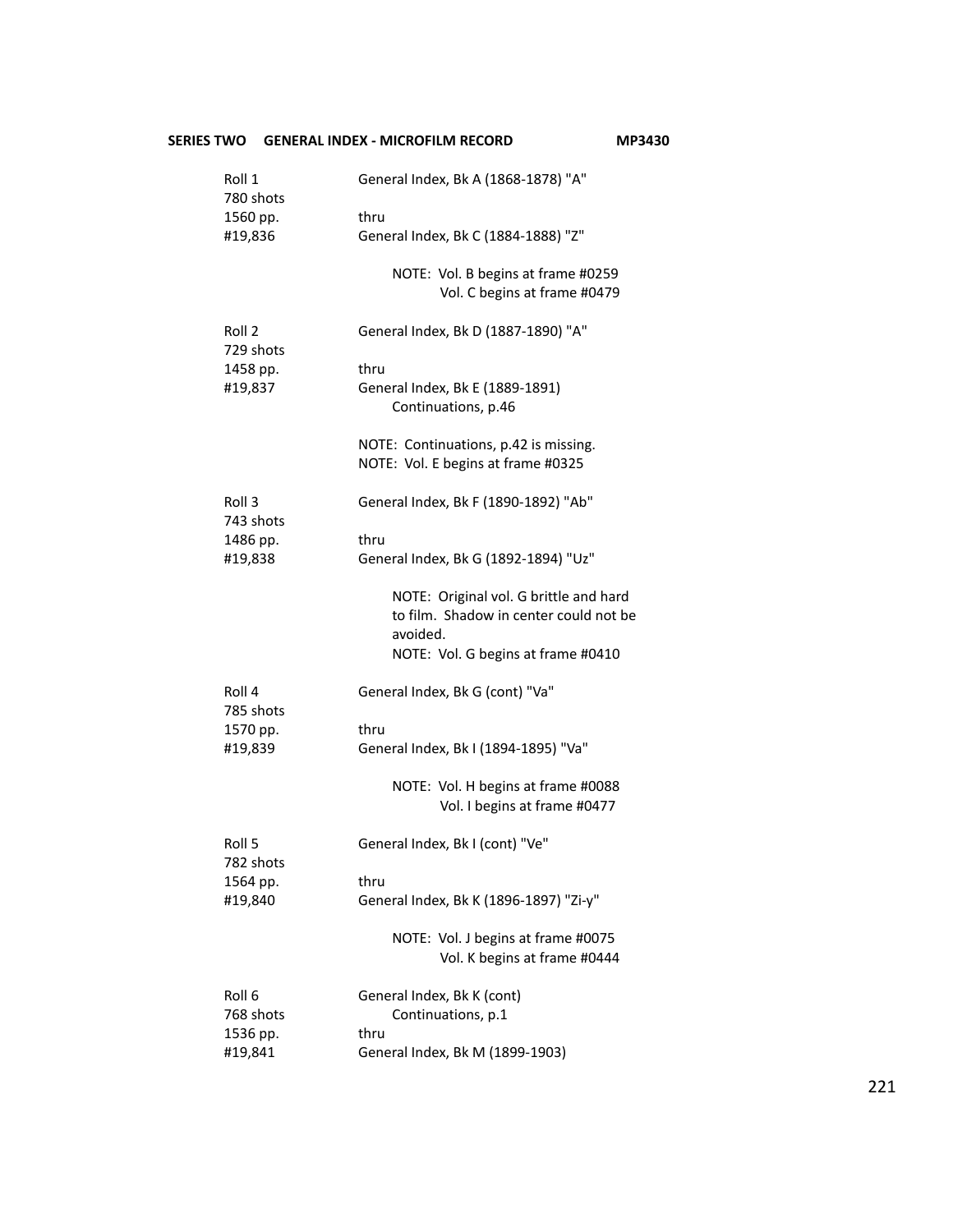## Continuations, p.37

|                                            | NOTE:<br>Vol. L begins at frame #0060<br>Vol. M begins at frame #0395                                                              |
|--------------------------------------------|------------------------------------------------------------------------------------------------------------------------------------|
| Roll 7<br>779 shots<br>1558 pp.<br>#19,842 | General Index, Bk N (1903-1907) "Ab"                                                                                               |
|                                            | thru<br>General Index, Bk O (1907-1909) "Zi-y"                                                                                     |
|                                            | NOTE: Continuations of alpha pages, Bk O<br>Start Roll #8<br>NOTE: Vol. "O" begins at frame #0426                                  |
| Roll 8<br>767 shots                        | General Index, Bk O (cont.)<br>Continuations, p.1                                                                                  |
| 1534 pp.<br>#19,843                        | thru<br>General Index, Bk Q (1912-1915) "Zi-y"                                                                                     |
|                                            | NOTE: Continuations of alpha pages, Bk Q<br>Start Roll #9<br>NOTE:<br>Vol. P begins at frame #0036<br>Vol. Q begins at frame #0422 |
| Roll 9<br>790 shots<br>1580 pp.            | General Index, Bk Q (cont)<br>Continuations, p.1<br>thru                                                                           |
| #19,844                                    | General Index, Bk S (1918-1921) "Tw-z"                                                                                             |
|                                            | NOTE:<br>Vol. R begins at frame #0038<br>Vol. S begins at frame #0460                                                              |
| Roll 10                                    | General Index, Bk S (cont) "Ua"                                                                                                    |
| 740 shots<br>1480 pp.                      | thru                                                                                                                               |
| #19,845                                    | General Index, Bk U (1923-1925) "Ot-z"                                                                                             |
|                                            | NOTE:<br>Vol. T begins at frame #0077<br>Vol. U begins at frame #0482                                                              |
| Roll 11<br>792 shots                       | General Index, Bk U (cont) "Pa"                                                                                                    |
| 1584 pp.                                   | thru                                                                                                                               |
| #19,846                                    | General Index, Bk W (1927-1929) "Maa-f"                                                                                            |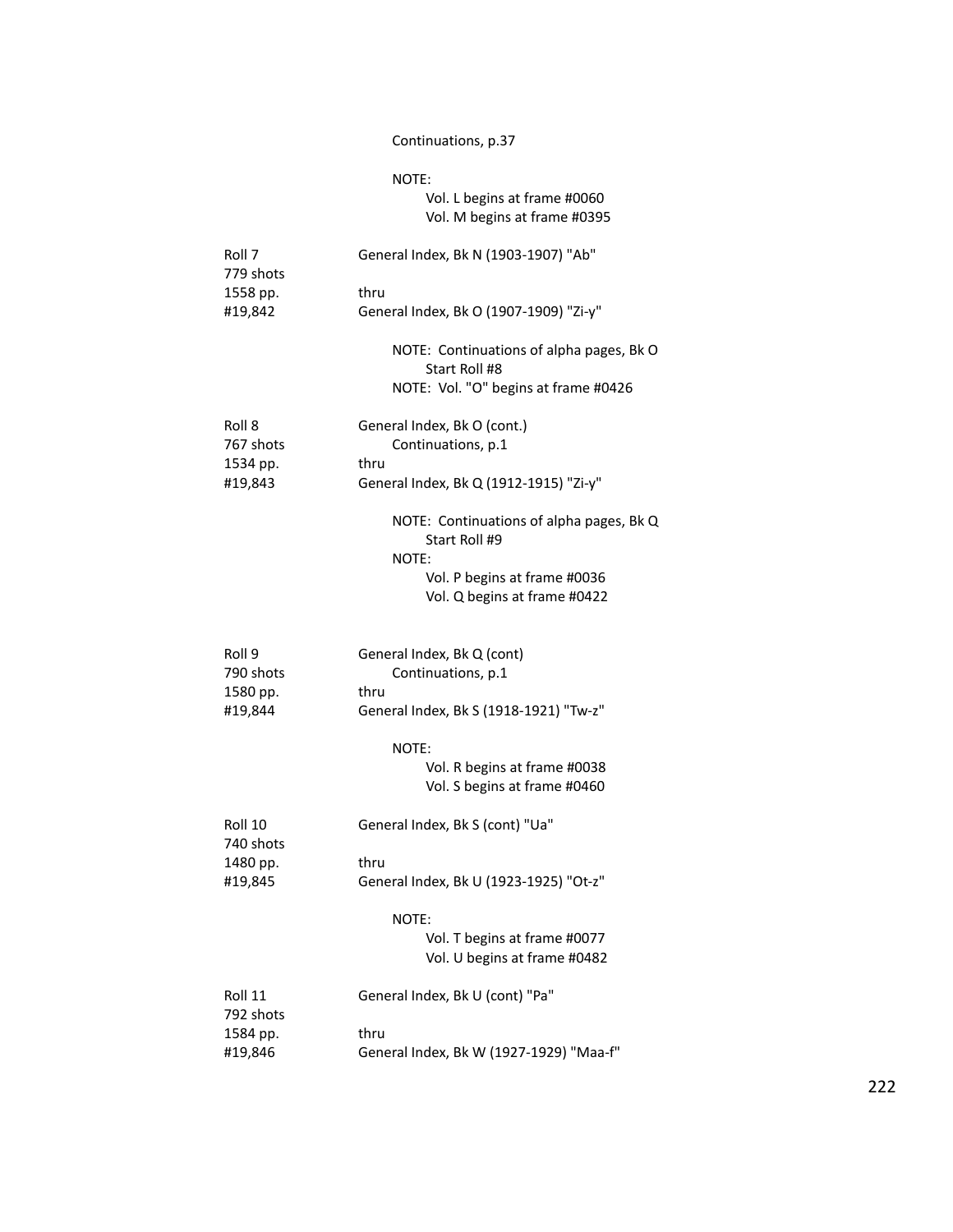#### N O T

# E:<br>Vol. V begins at frame #0175 Vol. W begins at frame #0569

| Roll 12<br>784 shots  | General Index, Bk W (cont) "Mag-k"<br>thru              |  |  |
|-----------------------|---------------------------------------------------------|--|--|
| 1568 pp.              |                                                         |  |  |
| #19,849               | General Index, Bk Y (1931-1932) "Mc"                    |  |  |
|                       | NOTE:                                                   |  |  |
|                       | Vol. X begins frame #0192<br>Vol. Y begins frame #0573  |  |  |
| Roll 13<br>758 shots  | General Index, Bk Y (cont) "Ma"                         |  |  |
| 1516 pp.              | thru                                                    |  |  |
| #19,850               | General Index, Bk #1 (1933-1935) "I"                    |  |  |
|                       | NOTE:                                                   |  |  |
|                       | Vol. Z begins frame #0191<br>Vol. #1 begins frame #0597 |  |  |
| Roll 14               | General Index, Bk #1 (cont) "J"                         |  |  |
| 755 shots<br>1510 pp. | thru                                                    |  |  |
| #19,851               | General Index, Bk #3 (1937-1941) "F"                    |  |  |
|                       | NOTE:                                                   |  |  |
|                       | Bk. #2 begins frame #0250<br>Bk. #3 begins frame #0651  |  |  |
| Roll 15<br>752 shots  | General Index, Bk #3 (cont) "G"                         |  |  |
| 1510 pp.              | thru                                                    |  |  |
| #19,852               | General Index, Bk #6 (1946-1948) "K"                    |  |  |
|                       | NOTE: Vol. #5 (void, not used)<br>NOTE:                 |  |  |
|                       | Vol. #4 begins at frame #0254                           |  |  |
|                       | Vol. #6 begins at frame #0596                           |  |  |
| Roll 16<br>189 shots  | General Index, Bk #6 (cont) "L"                         |  |  |
| 378 pp.               | thru                                                    |  |  |
| #19,853               | General Index, Bk #6                                    |  |  |
|                       | Continuations, p.36 (complete)                          |  |  |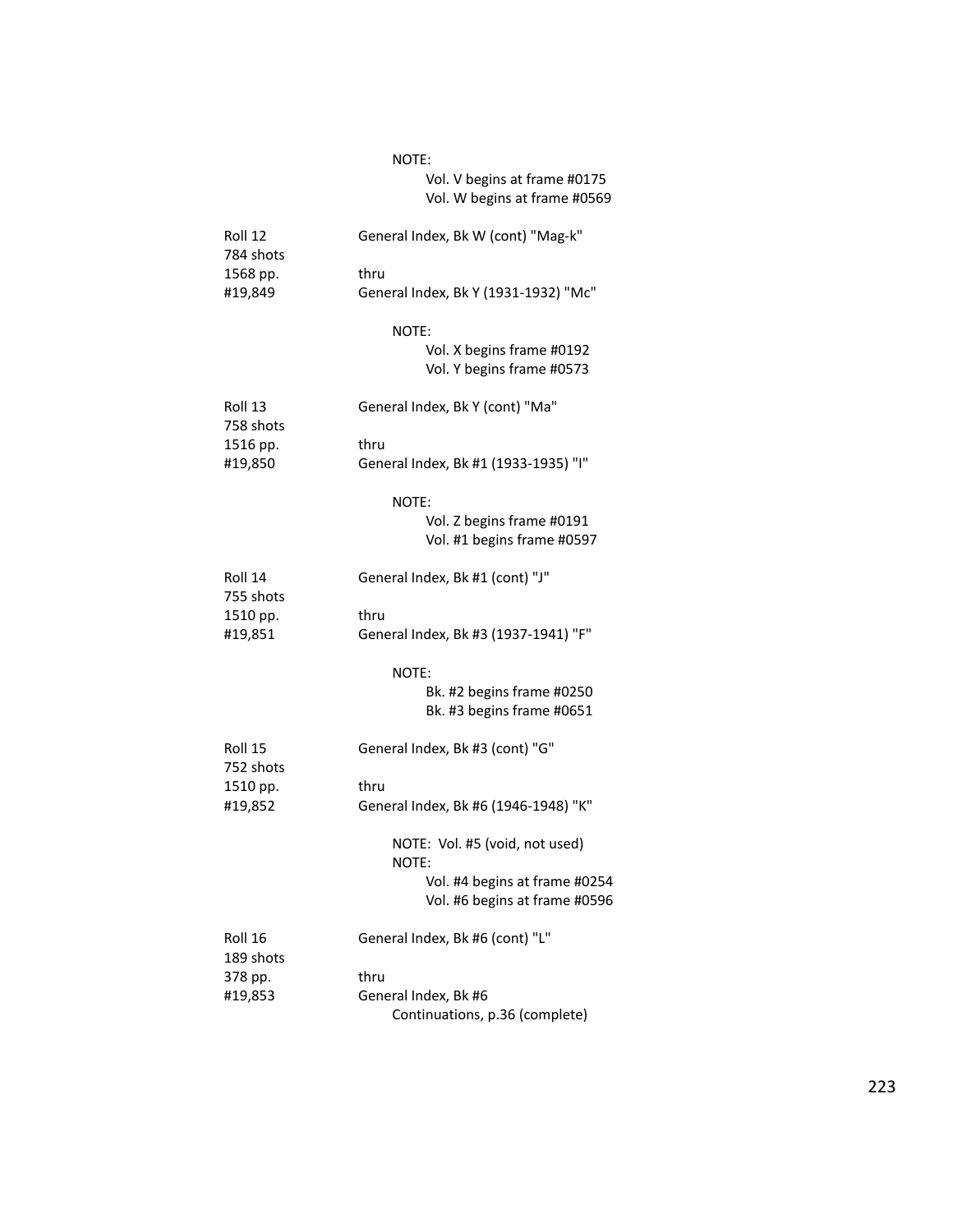## **SUBGROUP NINE DISTRICT COURT (cont) SERIES THREE APPEARANCE DOCKETS, 1868-1957 SUBSERIES ONE CIVIL APPEARANCE DOCKETS, 1868-1957**

Vols. A-Z 1868- Note: Vols. A-K are civil & criminal

Vols. 1 thru Vol. #150, p.300 (Smith v. Smith), June 22, 1942 pp.301-306 continuations of prev. cases pp.301-306 also Child Support Ledger 6/6/1945-3/4/1957

## **SUBSERIES TWO CRIMINAL APPEARANCE DOCKETS, 1882-1949**

Vols. A-Z 1882-1926

#### **SERIES FOUR DAILY JOURNAL, 1868-1978**

| Vols. A-Z       |                | 1868-                                   |
|-----------------|----------------|-----------------------------------------|
| Vols. 1-349     |                |                                         |
| Vols. 350 & 351 | <b>MISSING</b> |                                         |
| Vols. 352-355   |                |                                         |
| Vol. 356        |                | January Term 1976 - September Term 1977 |
|                 |                | April 1, 1976 - January 3, 1978         |

## **SERIES FIVE COMPLETE RECORD, 1870-1956**

| Vol. A      | 1870-     |
|-------------|-----------|
| Vols. A-Z   |           |
| Vols. 1-619 | thru 1956 |

### **SERIES SIX JUDGEMENT & EXECUTION DOCKETS, 1868-1958**

| Vol. $1$ | Judgement Docket, 1868-1881 |
|----------|-----------------------------|
| Vol. 2   | Judgement Record, 1898-1904 |
| Vol. $3$ | Judgement Record, 1904-1912 |
| Vol. 4   | Judgement Record, 1930-1934 |

## **SERIES SIX JUDGEMENT & EXECUTION DOCKETS (cont)**

| Judgement Dockets, 1877-     |
|------------------------------|
| Judgement Dockets, thru 1942 |
| <b>Missing</b>               |
| A-Z. Oct. 1944 - Dec. 1947   |
| A-Z, Jan. 1948 - June 1952   |
|                              |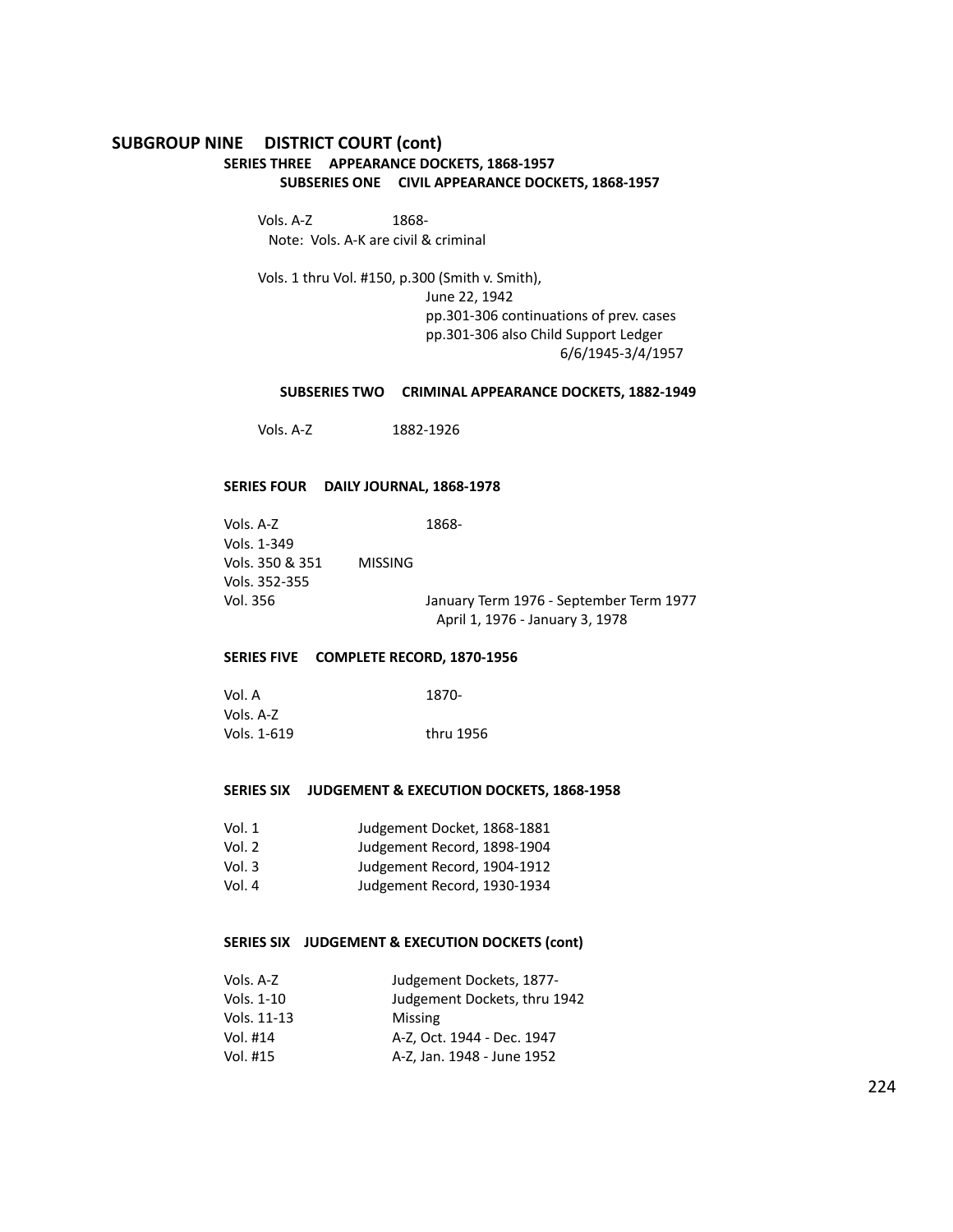| Vol. #16                      | A-Z, July 1952 - June 1957                               |
|-------------------------------|----------------------------------------------------------|
| Vol. #17                      | A-Z, July 1957 - Nov. 1961                               |
| Vol. #18                      | A-Z, Dec. 1961 - Dec. 1965                               |
| Vol. #19                      | A-Z, Nov. 1965 - June 1969                               |
| Vol. #20                      | A-Z, July 1969 - Mar. 1973                               |
|                               | NOTE: See microfilm record following volume descriptions |
| for volumes 14-20 (1944-1973) |                                                          |
|                               |                                                          |
| $Vole$ $A-7$                  | Everution Dockets, 1868-1895                             |

| Vols. A-Z  | Execution Dockets, 1868-1895 |
|------------|------------------------------|
| Vols. 1-48 | Execution Dockets, 1895-1958 |

# **SERIES SIX JUDGEMENT DOCKETS - MICROFILM RECORD MP0461**

**Note: These microfilms are duplicate negatives of security microfilm produced by Lancaster County in 1973. The quality is not good and many pages are blurred or hard to read due to density problems with the microfilm. They were received by the Archives in 1974 and duplicates from the county filed in the reference room in 1999. As the film of the early dockets has not yet been added, the original numbering system of the county is retained. These dockets contain judgments for both civil and criminal cases. Update inv. 12/30/1999, WP6.1**

| <b>Roll #15</b> | Judgement Docket, V.14, A-K |                             |
|-----------------|-----------------------------|-----------------------------|
| 535 frames      |                             | p.212 (October 19, 1944)    |
| 1058 pp.        | thru                        |                             |
| Dup. Neg.       |                             | Judgement Docket, V.15, A-K |
| SF02121         |                             | p.191 (July 11, 1949)       |
|                 |                             |                             |

| Roll #16   | Judgement Docket, V.15, A-K cont. |  |
|------------|-----------------------------------|--|
| 265 frames | p.192 (July 12, 1949)             |  |
| 623 pp.    | thru                              |  |
| Dup. Neg.  | Judgement Docket, V.15, L-Z       |  |
| SF02122    | p.445 (June 30, 1952)             |  |
|            |                                   |  |

NOTE: p. 425 is blurred pp. 426-429 (left side blurred)

| <b>Roll #17</b> | Judgement Docket, V.16, A-K |
|-----------------|-----------------------------|
| 350 frames      | p.1 (July 1952)             |
| 686 pp.         | thru                        |
| Dup. Neg.       | Judgement Docket, V.16, A-K |
| SF02123         | p.242 (May 1957)            |
| <b>Roll #18</b> | Judgement Docket, V.16, L-Z |
| 345 frames      | p.213 (April 1952)          |
| 678 pages       | thru                        |
| Dup. Neg.       | Judgement Docket, V.16, L-Z |
| SF02124         |                             |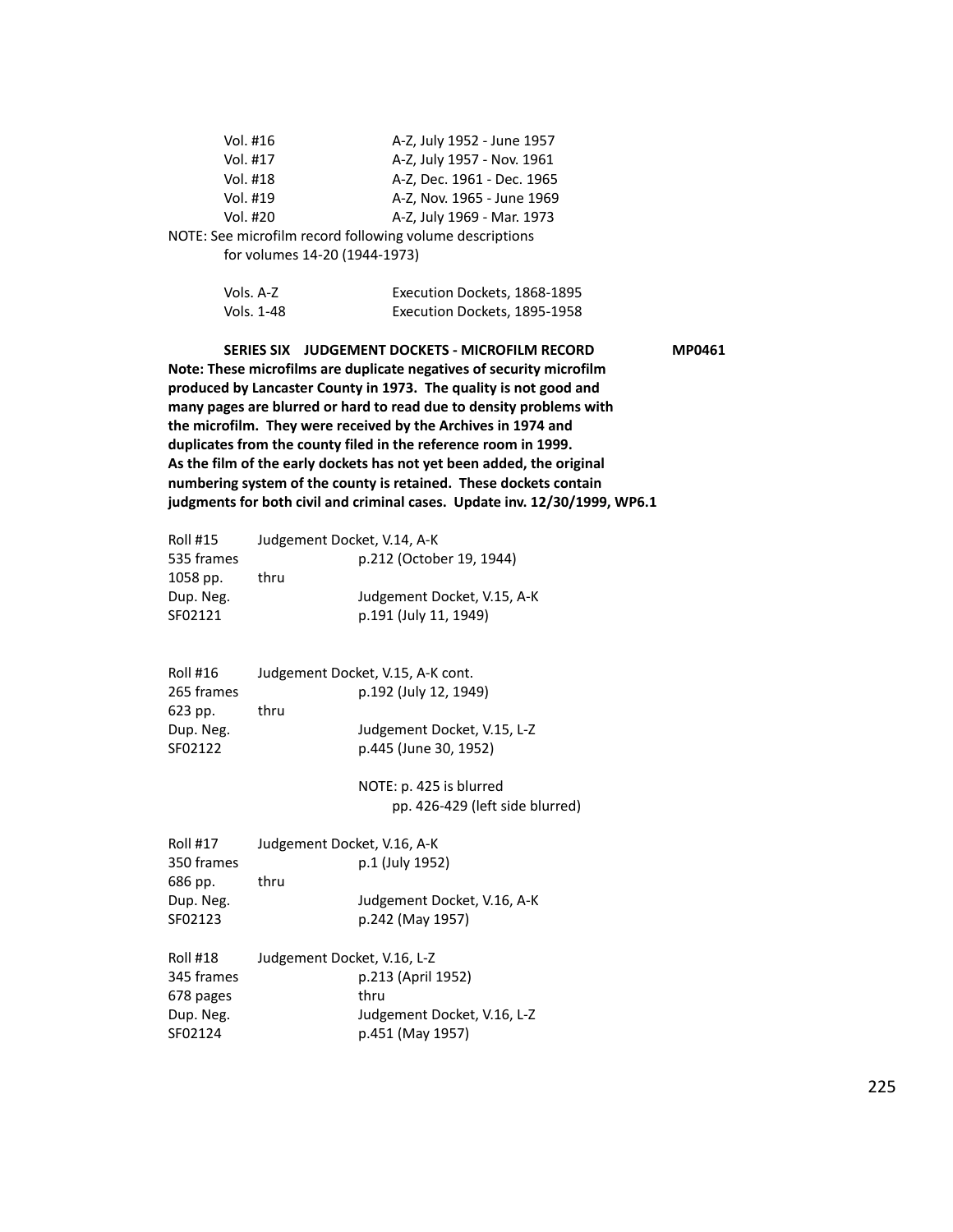# **SUBGROUP NINE DISTRICT COURT (cont)**

film

## **SERIES SIX JUDGEMENT DOCKETS - MICROFILM RECORD**

| <b>Roll #19</b><br>606 frames<br>1208 pp.<br>Dup. Neg.<br>SF02125 | Judgement Docket, V.17, A-K<br>thru                                         | p.1 (July 1957)<br>Judgement Docket, V.17, L-V<br>November 1961<br>NOTE: See roll #20 for L-V continuations<br>NOTE: State vs. Charles Starkweather, p.355A |
|-------------------------------------------------------------------|-----------------------------------------------------------------------------|-------------------------------------------------------------------------------------------------------------------------------------------------------------|
| <b>Roll #20</b><br>428 frames<br>844 pp.<br>Dup. Neg.<br>SF02126  | Judgement Docket, V.17, W-Z<br>thru                                         | <b>July 1957</b><br>Judgement Docket, V.18, A-K<br>December 1965<br>NOTE: V.17, pp. 417-451(2) are<br>continuations of V.17, L-Z                            |
| <b>Roll #21</b><br>343 frames<br>678 pp.<br>Dup. Neg.<br>SF02127  | Judgement Docket, V.18, L-Z<br>thru                                         | December 1961<br>Judgement Docket, V.18, L-Z<br>December 1965                                                                                               |
| Roll #22<br>614 frames<br>1220 pp.<br>Dup. Neg.<br>SF02128        | Judgement Docket, V.19, A-K<br>thru                                         | November 1965<br>Judgement Docket, V.19, L-Wh<br>June 1969                                                                                                  |
| Roll #23<br>402 frames<br>738 pp.<br>Dup. Neg.<br>SF02129         | Judgement Docket, V.19, Wi-Z<br>thru                                        | December 1961<br>Judgement Docket, V.20, A-K<br><b>March 1973</b><br>NOTE: V.19 includes continuations<br>of judgements R-Z                                 |
| 348 frames<br>676 pp.<br>Dup. Neg.<br>SF02130                     | Roll #24 Judgement Docket, V.20, L-Z<br>thru<br>Judgement Docket, V.20, L-Z | July 1969<br>March 1973                                                                                                                                     |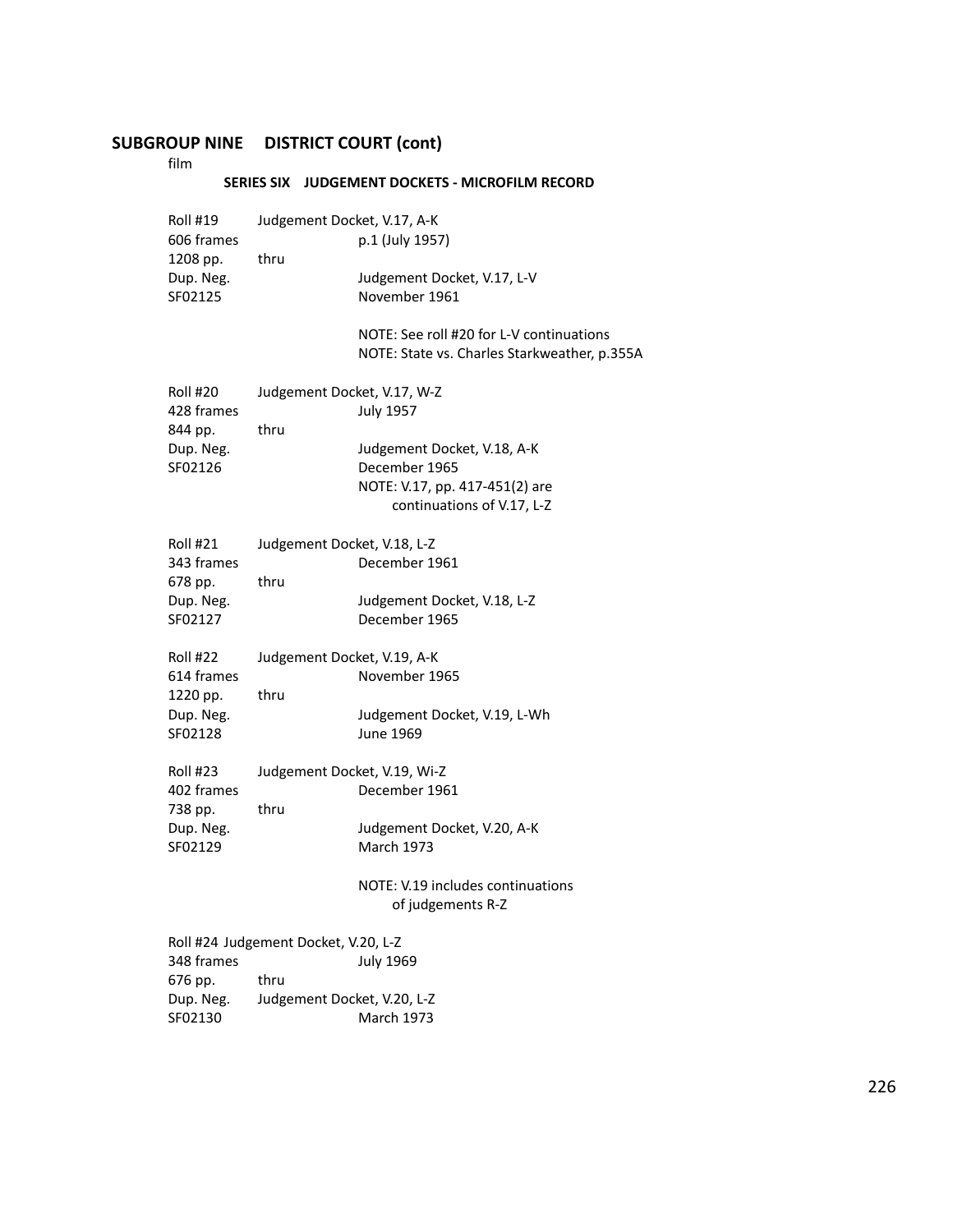## **SUBGROUP NINE DISTRICT COURT (cont)**

**film**

**SERIES SIX EXECUTION DOCKETS - MICROFILM RECORD MP0461** NOTE: ORIGINAL EXECUTION DOCKETS ARE AVAILABLE

**The following silver duplicate microfilm was produced by Lancaster County in October-November, 1973. The Archives is aware that this microfilm does not meet State Micrographics Standards and is of poor quality. It is provided for reference use because of its availability and because the original volumes are stored at our off-site storage and may not be accessible to some patrons because of their personal time restrictions. Some pages may not be able to be copied. Patrons should ask the advice of reference staff before putting money in the copy machines.**

**This project was microfilmed under project #0461. Lancaster County's roll numbers appear in parentheses following our agency's designated roll numbers.**

Roll #1 (11B) Docket A, pp. 1-240 SF01949 October 31, 1868 - June 8, 1874 thru Docket B, pp. 1-205 May 28, 1874 - August 4, 1875 NOTE: PP.206-235 are illegible. Roll #2 (12B) Docket C, pp. 1-320 SF01950 November 24, 1875 - July 3, 1877 thru Docket D, pp. 1-320 January 8, 1877 - october 10, 1878 NOTE: p.320 is blurred Roll #3 (13B) Docket E, pp. 1-307 SF01951 October 21, 1878 - February 7, 1880 ENDS: PP.318-319, continuations of previous cases (blurred) thru Docket F, pp. 1-320 October 31, 1879 - March 20, 1883 Roll #4 (14B) Docket G, pp. 1-298 SF01952 March 31, 1883 - April 24, 1885 NOTE: pp.299-307 are unidentified Dry Goods Inventory thru Docket H, pp. 1-313 April 25, 1885 - December 2, 1886 NOTE: pp.314-319 illegible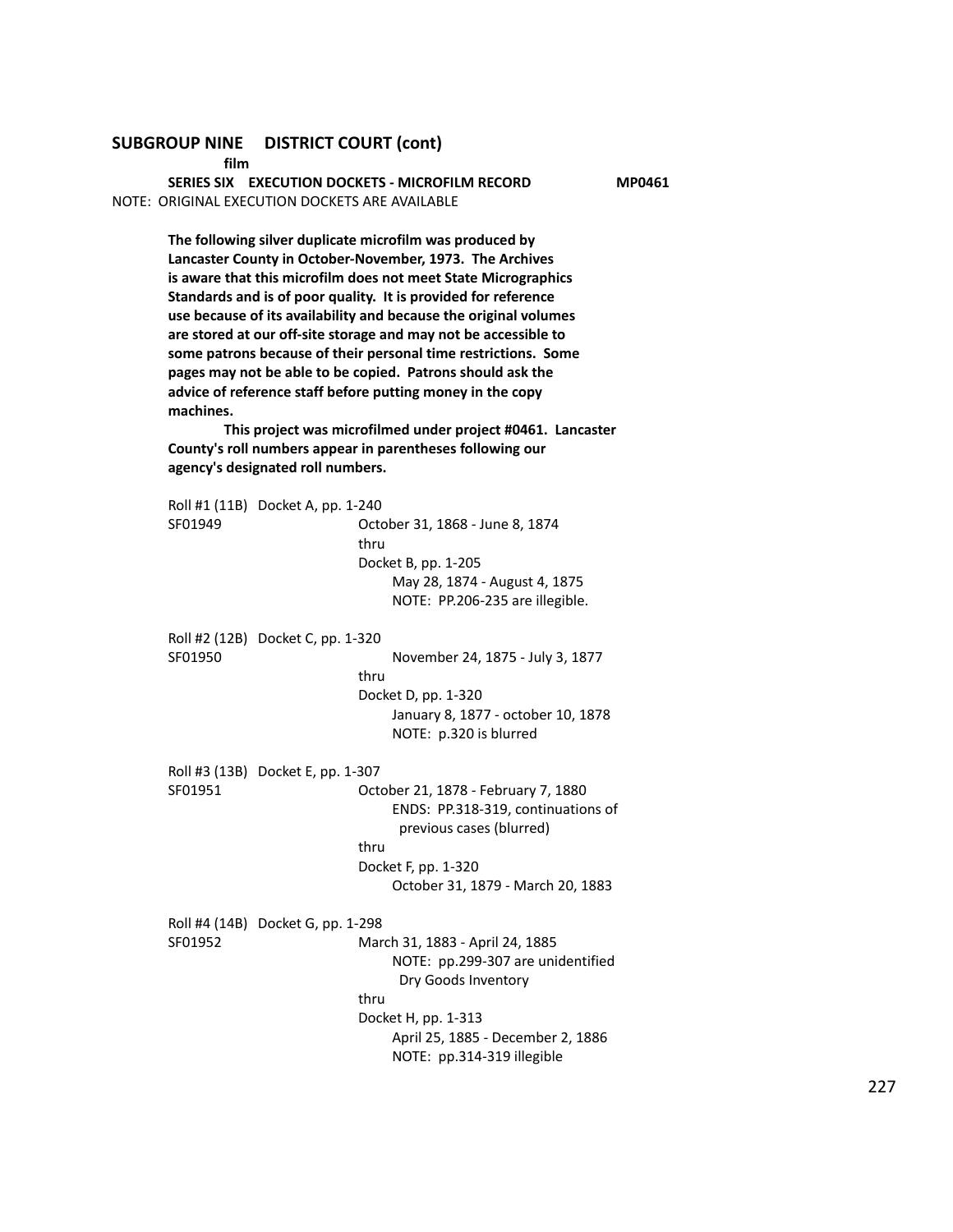**film**

**SERIES SIX EXECUTION DOCKETS - MICROFILM RECORD** Roll #5 (15B) Docket I, pp. 1-313 SF01953 November 10, 1886 - December 28, 1887 NOTE: p.313 partially illegible thru Docket J, pp. 1-322 December 28, 1887 - July 25, 1889 Roll #6 (16B) Docket K, pp. 1-324 SF01954 July 14, 1888 - November 23, 1889 thru Docket L, pp. 1-317 November 6, 1889 - May 5, 1890 Roll #7 (17B) Docket M, pp. 2-324 SF01955 January 2, 1890 - October 31, 1890 NOTE: Beginning Fogged Out. No Start Targets, Begin Docket M, p.2 thru Docket N, pp. 1-319 #4768, October 9, 1890 thru #7739, March 12, 1891 Roll #8 (18B) Docket O, pp. 1-321 SF01956 #6449, March 10, 1891 thru Dec. 16, 1891 thru Docket P, pp. 1-309 #7518, July 22, 1891 thru Dec. 16, 1891 NOTE: pp.310-320 Fogged Out/illegible. NOTE: No End Target. Roll #9 (19B) Docket Q, pp. 1-320 SF01957 1891 thru January 1892 thru Docket R, pp. 1-321 February 1, 1892 thru June 1, 1892 Roll #10 (20B) Docket S, pp. 1-320 SF01958 October 2, 1893 thru #6048, Nov. 18, 1892 thru Docket T, pp. 1-322 #6049, November 18, 1892 thru #8784, April 18, 1893

Roll #11 (21B) Docket U, pp. 1-321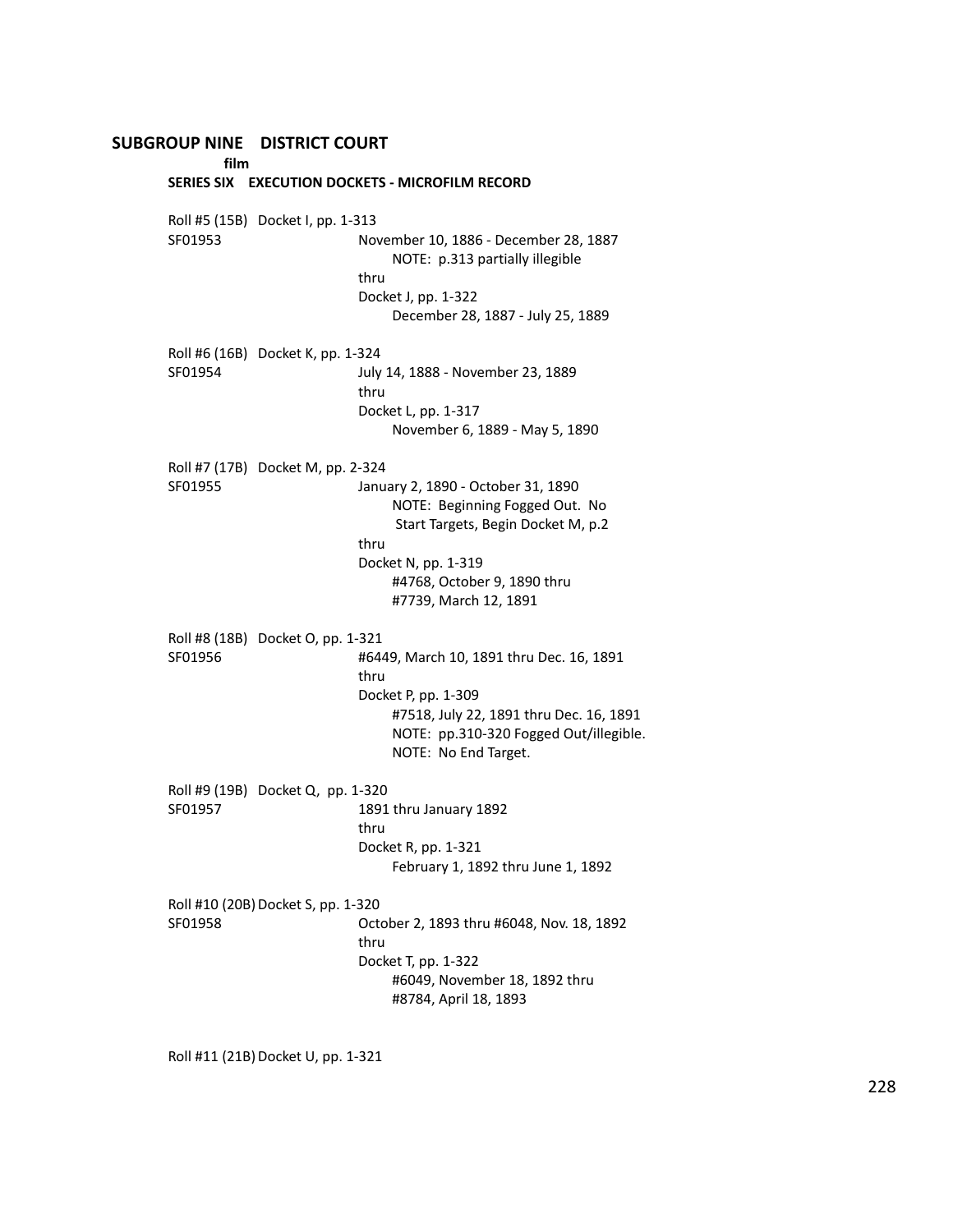SF01959 #8785, April 18, 1893 thru #9375,September 27, 1893 thru Docket V, pp. 1-323 #8799, Sept 27, 1893 thru March 13, 1894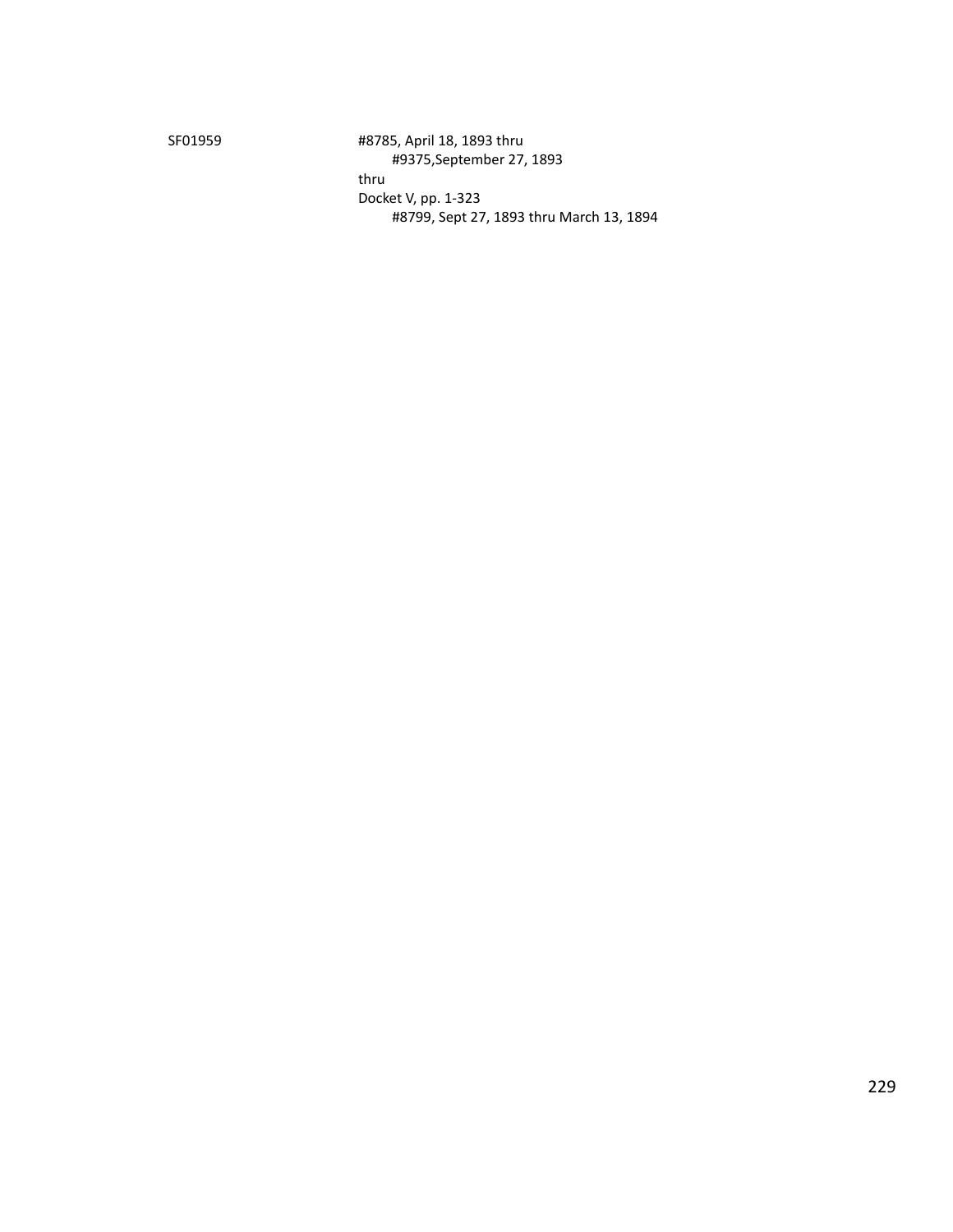**film SERIES SIX EXECUTION DOCKETS - MICROFILM RECORD** Roll #12 (22B) Docket W, pp. 1-322 SF01960 #9834, March 12, 1894 thru August 6, 1894 thru Docket X, pp. 1-289 August 1894 thru May 4, 1909 NOTE: Docket X ends, pp. 321-323, continuations of previous pages. Pages 290-320 Blank, Not Filmed. Roll #13 (23B) Docket Y, pp. 1-312 SF01961 February 9, 1895 - #7985 (July 1, 1895) NOTE: pp.313-320, end of volume, continuations of previous cases. thru Docket Z, pp. 1-312 July 2, 1895 thru December 17, 1895 NOTE: pp.313-319, end of volume, continuations of previous cases. Roll #14 (24B) Docket #1, pp. 1-311 SF01962 December 18, 1895 thru August 1, 1896 NOTE: No Start Targets NOTE: pp.312-320, end of volume, continuations of previous pages thru Docket #2, pp. 1-302 April 2, 1896 thru August 1, 1896 NOTE: pp.303 to end of volume illegible End Fogged Out. No End Targets. Roll #15 (25B) Docket #3, pp. 1-309 SF01963 August 8, 1896 thru January 22, 1897 NOTE: pp.310-323, end of volume, continuations of previous cases. NOTE: Many documents illegible due to poor filming thru Docket #4, pp. 1-311 (poor legibility) January 23, 1897 thru August 25, 1897 NOTE: pp.312-320, end of volume, continuations of previous cases.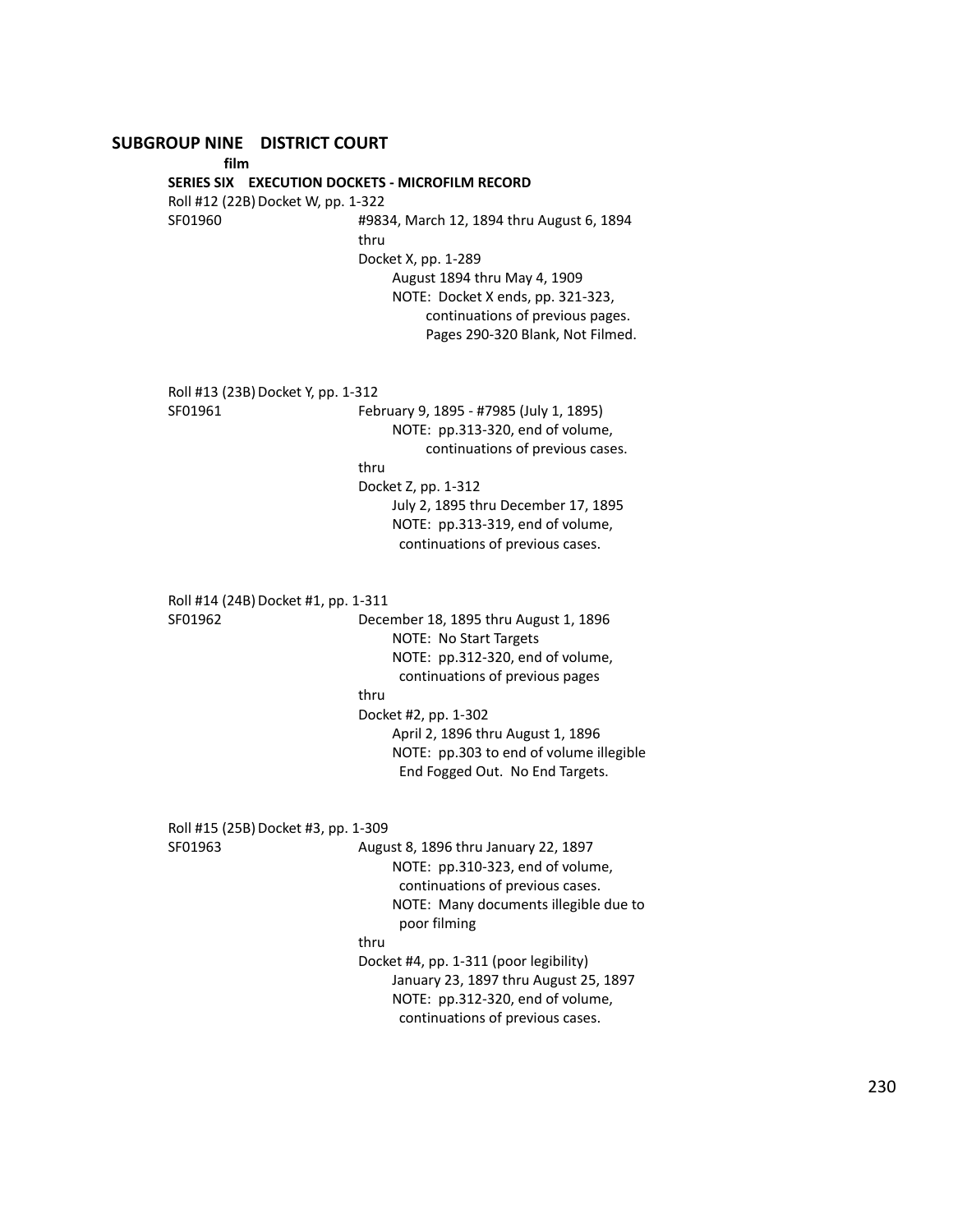## **film**

#### **SERIES SIX EXECUTION DOCKETS - MICROFILM RECORD**

Roll #16 (26B) Docket #5, pp. 1-303 SF01964 August 26, 1897 thru May 21, 1898 NOTE: pp.304-320, end of volume, continuations of previous cases. thru Docket #6, pp. 1-298 (poor legibility) March 23, 1898 thru December 2, 1898 NOTE: Docket 9, pp. 1-7 filmed in error following Docket #5. Docket #6 follows NOTE: Docket 6, pp. 299-300 (Oct. 17, 1903) NOTE: Docket 6, pp. 301-319, end of volume continuations of previous cases Roll #17 (27B) Docket #7, pp. 1-309 SF01965 December 7, 1898 thru December 16, 1899 NOTE: pp.310-319, end of volume, continuations of previous cases and hardly legible. Poor legibility throughout volume due to poor filming. thru Docket #8, pp. 1-308 December 19, 1899 thru July 26, 1901 NOTE: Poor legibility throughout roll due to poor filming Roll #18 (28B) Docket #9, pp. 36-302 SF01966 August 7, 1900 thru March 31, 1906 NOTE: Vol. 9, pp. 1-35 illegible due to camera problem & density. Rest of volume poor legibility. thru Docket #10, pp. 1-301 July 22, 1901 thru May 2, 1904 Roll #19 (29B) Docket 11 (Orders of Sale), pp. 1-319 SF01967 April 10, 1906 thru January 9, 1915 thru Docket 12, p.1, April 15, 1904 thru Docket 12, p.253, August 8, 1906 Roll #20 (30B) Docket 12, p.254 (February 23, 1906) SF01968 thru Docket 14, p.244 (August 4, 1909)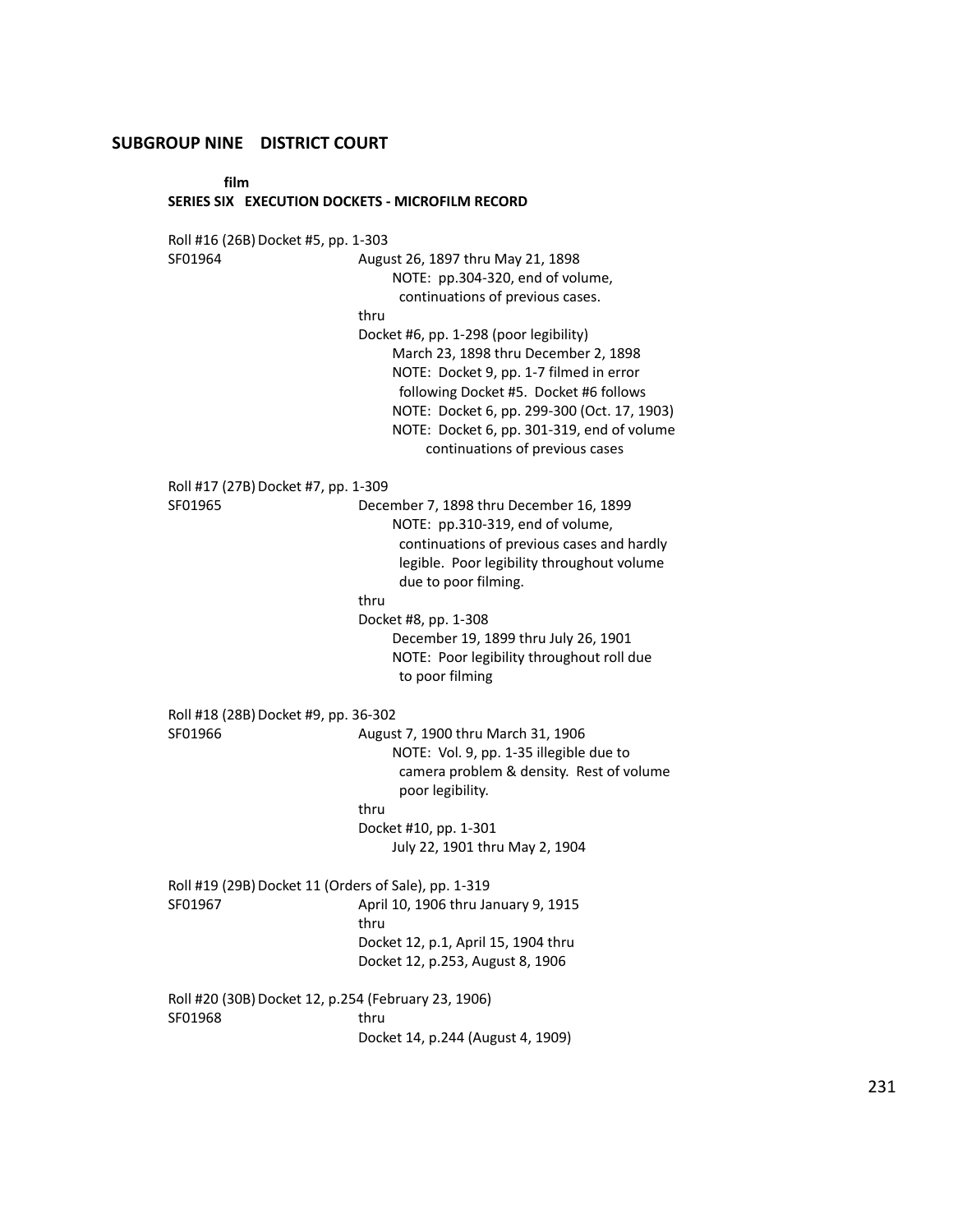**film**

#### **SERIES SIX EXECUTION DOCKETS - MICROFILM RECORD**

Roll #21 (31B) Docket 14, p.245 (August 1909) SF01969 NOTE: End, p.301, July 3, 1909 Docket 15, pp. 1-301 October 21, 1909 - May 15, 1911 NOTE: pp.302-318 Blank, not filmed end, pp. 319-321, continuations of previous cases thru Docket 16, p.282 (January 2, 1913) Roll #22 (32B) Docket 16 (cont), pp.283-298 SF01970 November 13, 1912 thru May 22, 1914 NOTE: p.299 (Nov. 19, 1926) p.300, n.d. pp.301-316 Blank, Not Filmed End, pp.317-319, continuations Docket 17, pp. 1-303 March 9, 1914 thru April 25, 1914 NOTE: Ends, pp.304, 306, continuations p.307, State v. Kehm, Execution, 7/30/1915 thru Docket 18, pp. 1-300 May 13, 1914 thru October 20, 1915 NOTE: p.299 (Oct. 29, 1915) NOTE: pp.301-311 Blank, Not filmed END: pp.312-315, continuations Roll #23 (33B) Docket 19 (Orders of Sale), pp. 8-307 SF01971 January 14, 1915 thru June 16, 1919 NOTE: pp.107 Blurred/Out of Focus thru Docket 20, pp. 1-301 November 4, 1915 thru July 25, 1918 Roll #24 (34B) Docket 21, pp. 2-306 SF01972 February 26, 1917 thru August 27, 1918 NOTE: p.1, Blurred/Out of Focus pp.307-311 Blank, Not filmed End, p.312, cont. from p.276 thru Docket 22, pp.1-300 October 5, 1918 thru July 22, 1920 NOTE: p.301 (6/24/1919-6/12/1924)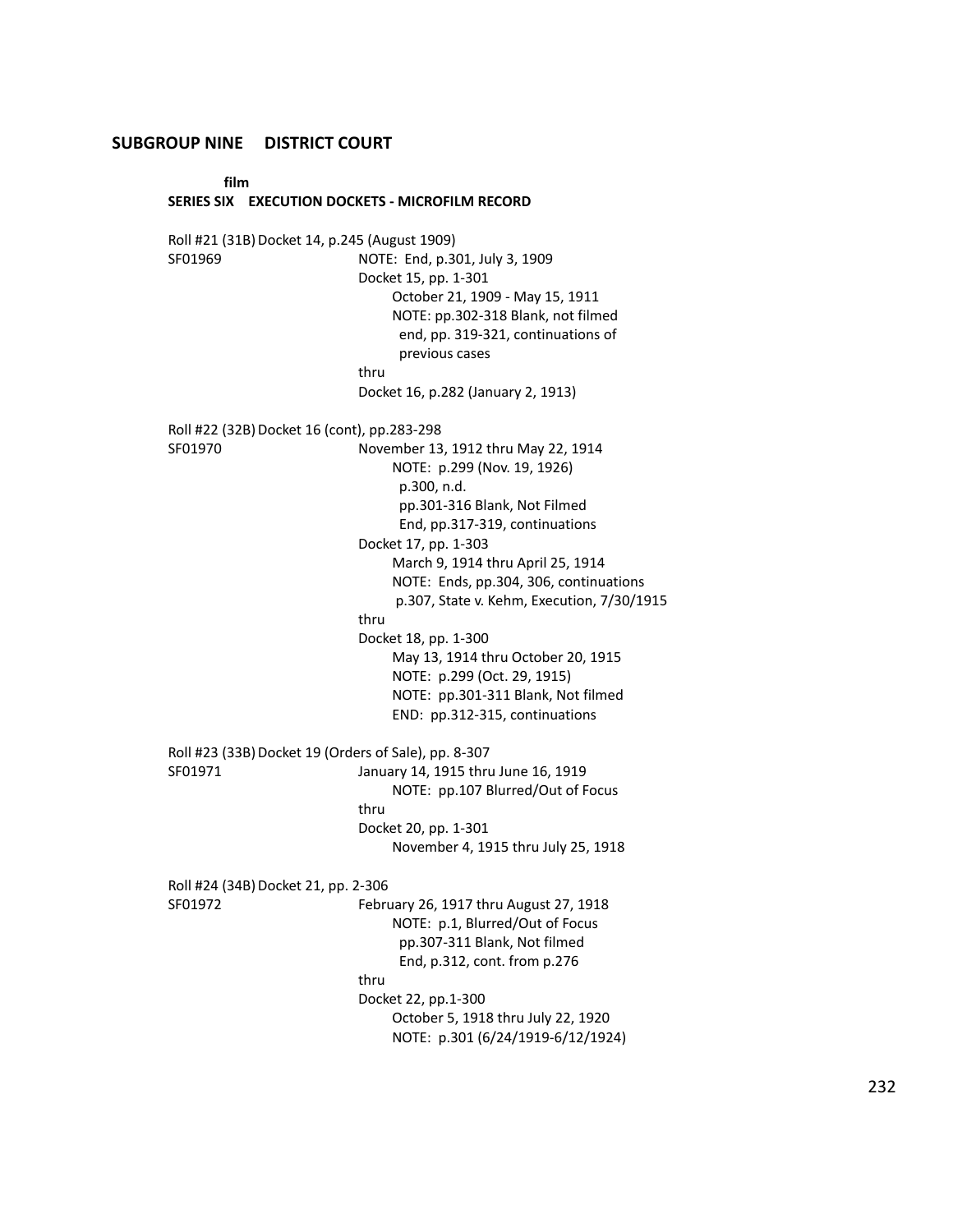**film**

#### **SERIES SIX EXECUTION DOCKETS - MICROFILM RECORD**

Roll #25 (35B) Docket 23 (Orders for Sale), pp. 1-307 SF01973 July 1, 1919 thru November 15, 1924 thru (cont. next page) Docket 24, pp. 1-300 July 24, 1920 thru Nov. 16, 1921 NOTE: pp.301-317 Blank, Not filmed NOTE: Ends, p.318, continuations of previous cases, July-oct. 1925 Roll #26 (36B) Docket 25, pp. 4-303 SF01974 October 4, 1921 thru January 15, 1923 NOTE: pp.103 Blurred/Illegible p.301, 1/13/1923-10/3/1927 p.302, n.d. p.303, 4/8/1922-7/24/1923 thru Docket #26, pp. 1-303 January 1923 thru January 1924 NOTE: pp.304-305, continuations of previous cases, 1928-1929 & n.d. Roll #27 (37B) Docket 27, pp. 3-305 SF01975 January 28, 1924 thru January 25, 1925 NOTE: pp.1-2 Blurred/illegible thru Docket 28 (Orders for Sale), pp. 1-620 December 3, 1924 thru July 2, 1930 Roll #28 (38B) Docket 29, pp. 1-305 SF01976 May 18, 1926 thru February 13, 1926 NOTE; p.304, January 27, 1926 p.305, December 10, 1926 thru Docket 30, pp. 1-301 February 16, 1926 thru January 4, 1927 NOTE: pp.302-303, December 13-14, 1926 pp.305-306, continuations of previous cases pp.307-319 Blank, Not filmed End, p.320, continued from p.239

END OF EXECUTION DOCKETS PMC/WP51, 6/6/1991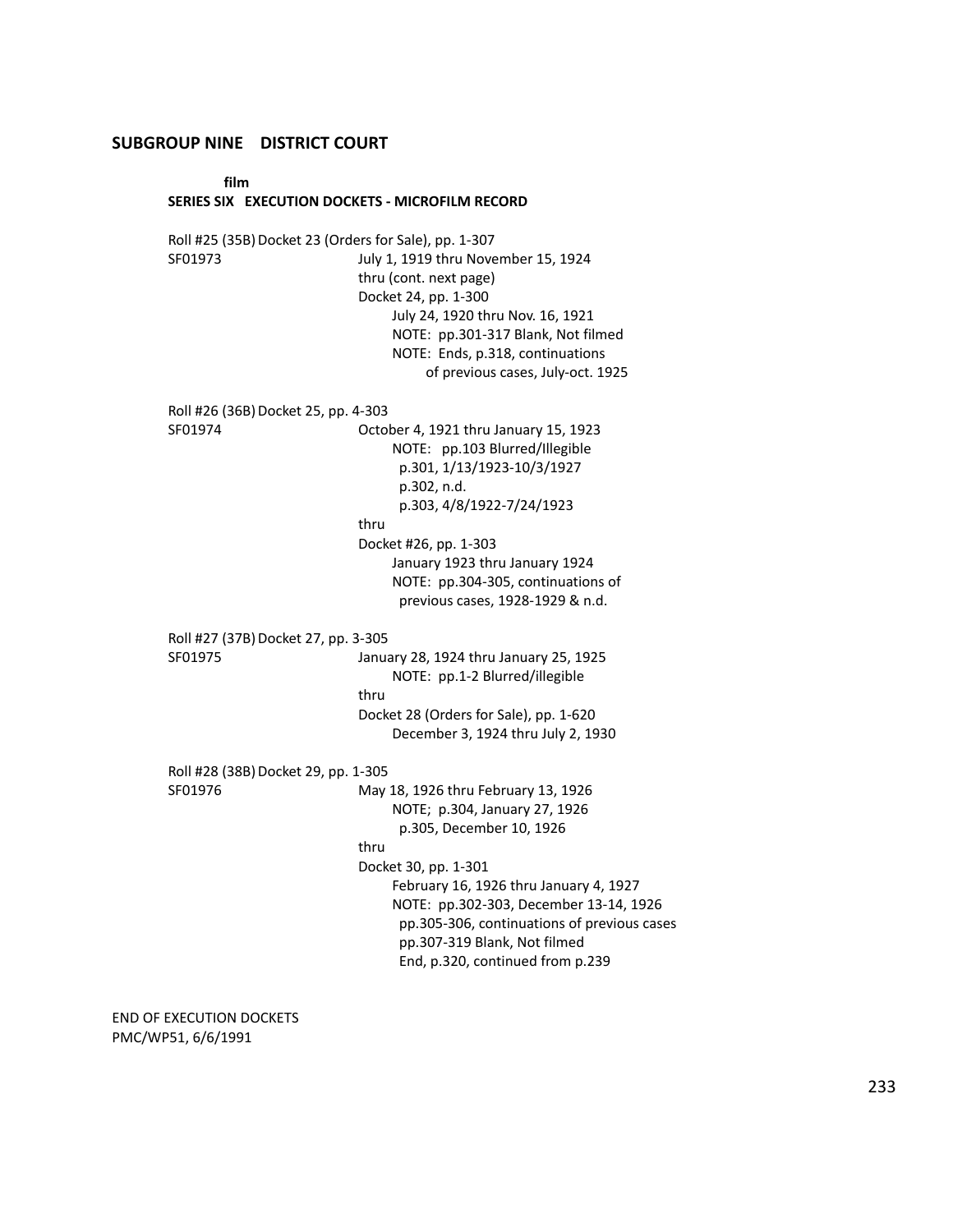## **SUBGROUP NINE DISTRICT COURT (cont) SERIES SEVEN CASE FILES, 1868-1967**

**SUBSERIES ONE CIVIL CASE FILES, 1868-1896**

- **NOTE: Cases were numbered by the Archives using Appearance Docket & page numbers when actual case number was not available.**
- Box 1 1868-1870

**NOTE: Cases are arranged in order they appear in appearance dockets. Numbers with alpha prefix denote, appearance docket and page number.**

A-5 (#2), 1868-1869, A-39 (1880-1882) thru A-160

Missing: A-70, A-85, A-121, A-124 (#20), A-131, A-132 (see A-136), A-147, A-152, A-154 & 155, A-157 NOTE: #2 & #3 filed w/ #21 A-154 & 157, Whitlock vs. Harmon

#### Box 2 1870-1871

A-161 (April 27, 1870) thru A-238 (Dec. 24, 1870) Missing: A-177, A-188, A-191, A-195, A-198, A-210, A-213, A-217, A-231 NOTE: Appearance Docket A, no pp. 236 & 237 numbering continued Appearance Docket B with #239 #239 (B-1) thru #262 (B-24), March 16, 1871 Missing: #255 (B-17), Sweet & Brock vs. McConnell

> NOTE: Morton vs. Green et al re T10N, S26 (including Cooper Park), including survey reports, contract #154, 10/22/1856, and surveyed 7/11/1857, Case #239 & #240

#### Box 3 1871

#263 (B-25), March 15, 1871 thru #376 (B-138), Sept. 26, 1871 Missing: #279 (B-41), McCormick vs. Scheer #281 (B-43), Tait vs. Burnett & Trumble #297 (B-59), Sweet & Brock vs. Gere #305 (B-67), Estate of William Bridge, deceased #312 (B-74), in re A. W. Kellogg #321 (B-83), Wyeth & Co. vs. Rool & Roberts #324 (B-86), State vs. Peters (dismissed) #340 (B-102), Heller & Gerkin vs. Eaton #347 (void) #357 (B-119), Buckstaff Bros. vs. Lounsbury et al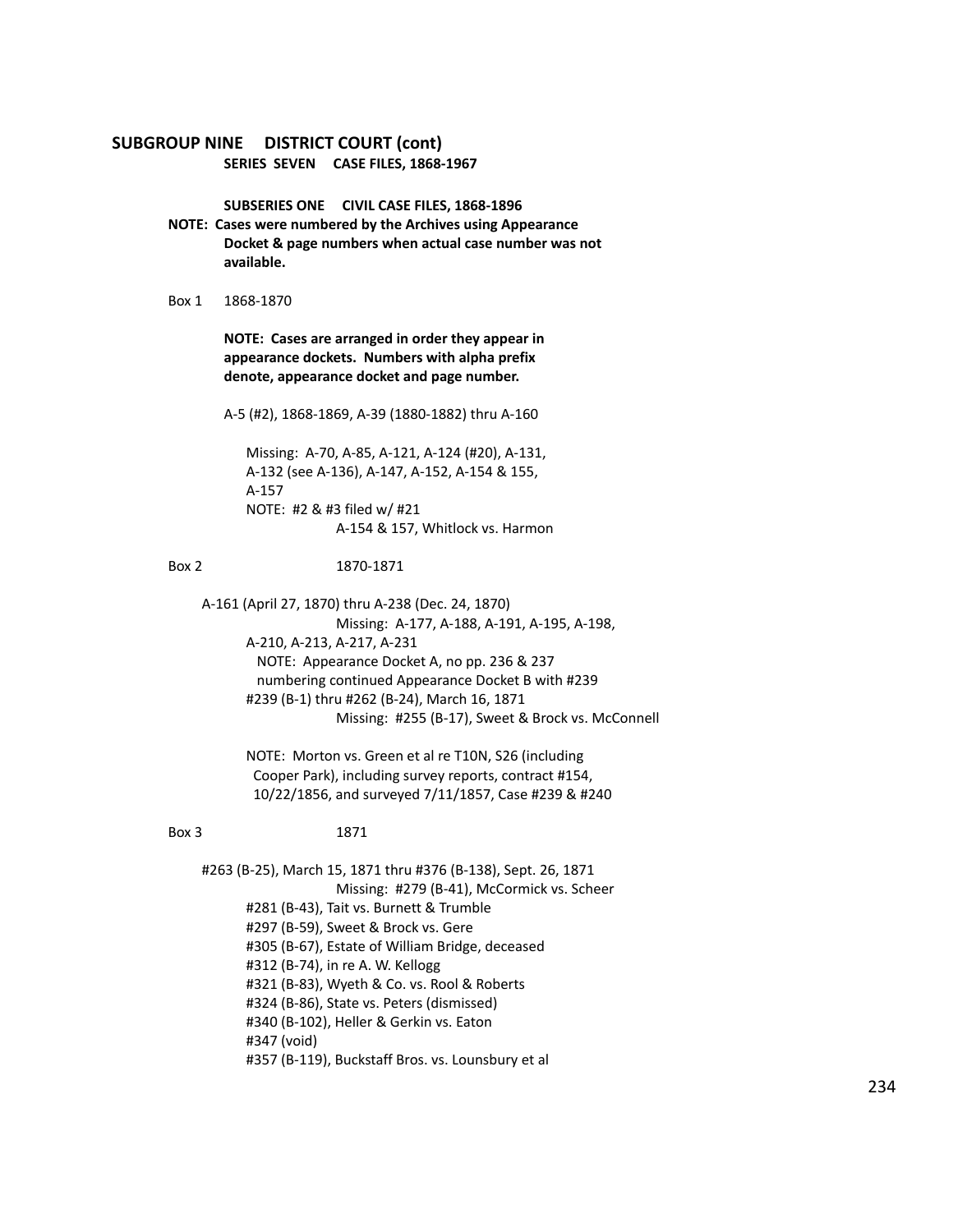## **SUBGROUP NINE DISTRICT COURT (cont) SERIES SEVEN CASE FILES, 1868-1967 SUBSERIES ONE CIVIL CASE FILES, 1868-1896**

Box 4 1871-1872 #377 (B-139), Sept 29, 1871 thru #494 (B-256), Apr. 17, 1872 Missing: #407 (B-169), Irwin & Ellis vs. Simley #466 (B-228), Stuft vs. Sherwood Box 5 1872 #495 (B-257), April 17, 1872 thru #610 (C-46), Oct. 25, 1872 Missing: #539 (B-301), Kohler vs. Krull Box 6 1872-1873 #611 (C-47), Oct. 26, 1872 thru #722 (C-159), March 22, 1873 Missing: None Box 7 1873 #723 (C-160), Mar. 22, 1873 thru #807 (C-245), Sept. 4, 1873 Missing: #730 (C-167), Miborn vs. McClain #741 (C-179), Alwood vs. Hilton et al Box 8 1873 #808 (C-246), Sept. 5, 1873 thru #876 (C-314), Oct. 31, 1873 Missing: #812 (C-250), Gloss & Smith vs. Lavender #822 (C-260), State vs. McPherson #829 (C-267), Cobb vs. Morgan et al Box 9 1873-1874 #877 (C-315), Nov. 3, 1873 thru #975 (D-97), Feb. 24, 1874 Missing: #897 (D-19), Read vs. Pratt et al Box 10 1874 #976 (D-98), Feb. 27, 1874 thru #1054 (D-176), June 17, 1874 Missing: #997, State vs. Silver & Silver NOTE: #1041 (D-163), Damrow vs. White see #1040 Box 11 1874

#1055 (D-177), June 17, 1874 thru #1137 (D-259), Sept 19, 1874 Missing: None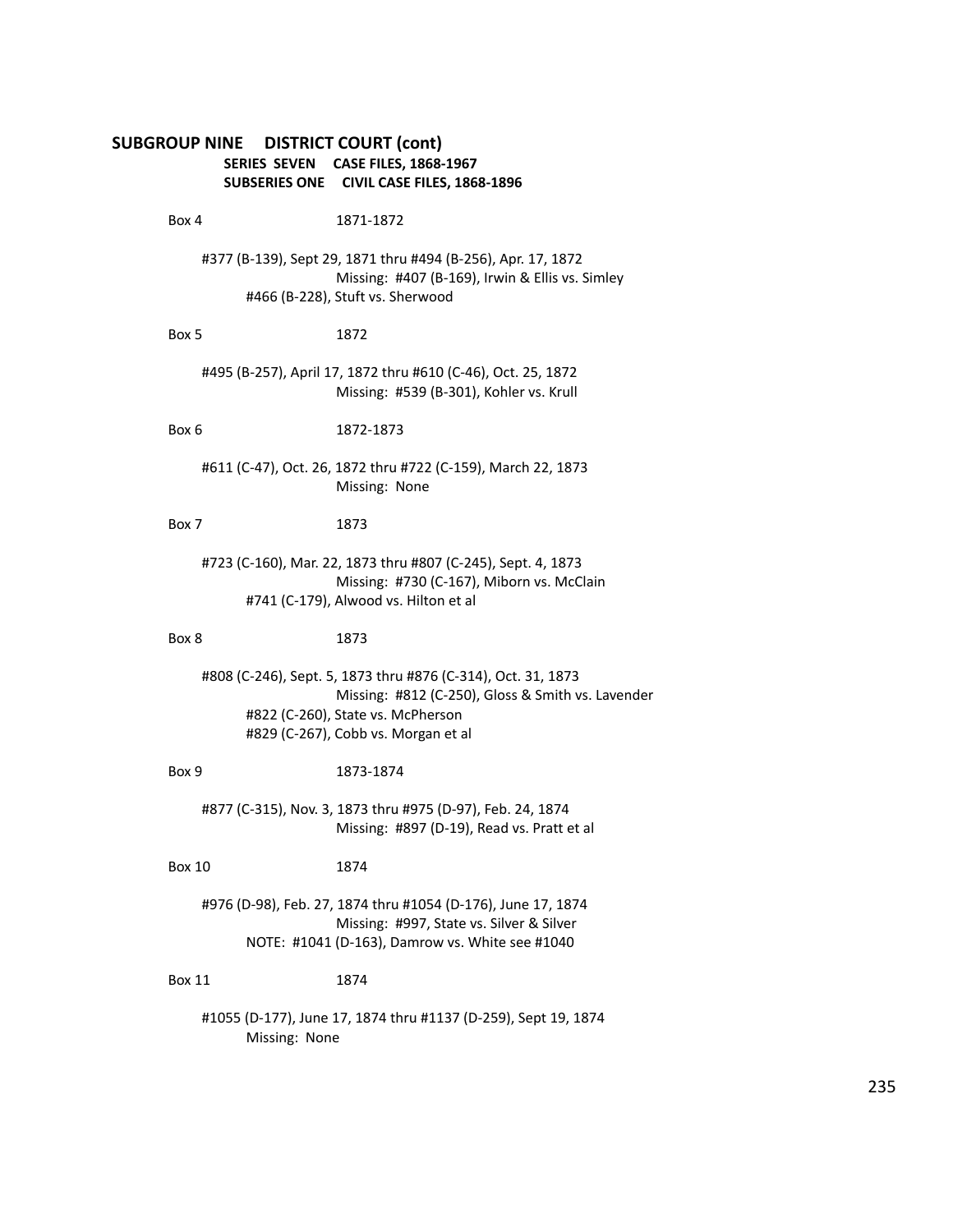## **SUBGROUP NINE DISTRICT COURT SERIES SEVEN CASE FILES (cont) SUBSERIES ONE CIVIL CASE FILES (cont)**

Box 12 1874

#1138 (D-260), Sept. 22, 1874 thru #1220 (E-23), Nov. 28, 1874

Missing: #1191 (D-313), November 1874

#### Box 13 1874-1875

#1221 (E-24), Nov. 28, 1874 thru #1345 (E-149), Apr. 22, 1875

Missing: #1291 (E-95), Robbins vs. Little & Little

## Box 14 1875

#1346 (E-150), Apr. 23, 1875 thru #1440 (E-244), Sept. 8, 1875

Missing: #1347 (E-151), Congdon & Congdon vs. Atkins #1388 (E-192), Reed & Co. vs. Bell Brothers #1403 (E-207), Cobi & Co. vs. Bowker, Kennard, & Wheeler #1438 (E-242), Anderson vs. Lathe et al

#### Box 15 1875

#1441 (E-245), Sept. 10, 1875 thru #1530 (F-15), Dec. 16, 1875 Missing: #1479 (E-283), Briggs vs. County Board #1522 (F-7), Collingwood vs. Merchants Bank #1536 (F-11), McMurtry & Gregory vs. Moore

#### Box 16 1875-1876

#1531 (F-16), Dec. 18, 1875) thru #1635 (F-120), Apr. 20, 1876 Missing: #1539 (F-24), Cheney vs. Langworthy #1551 (F-36), Strickland vs. Eaton et al #1571 (F-56), void #1573 (F-58) see 1570, Bigelow Bros. vs. Grant #1622 (F-107), Consolidated w/ E-167 #1623 (F-108), White vs. Smails et al see E-168

## Box 17 1876

#1636 (F-121), Apr. 22, 1876 thru #1722 (F-207), Oct. 6, 1876 Missing: #1637 (F-122), Benton vs. Morse #1647 (F-132), Quick vs. Quick #1696 (F-181), Brown vs. Ward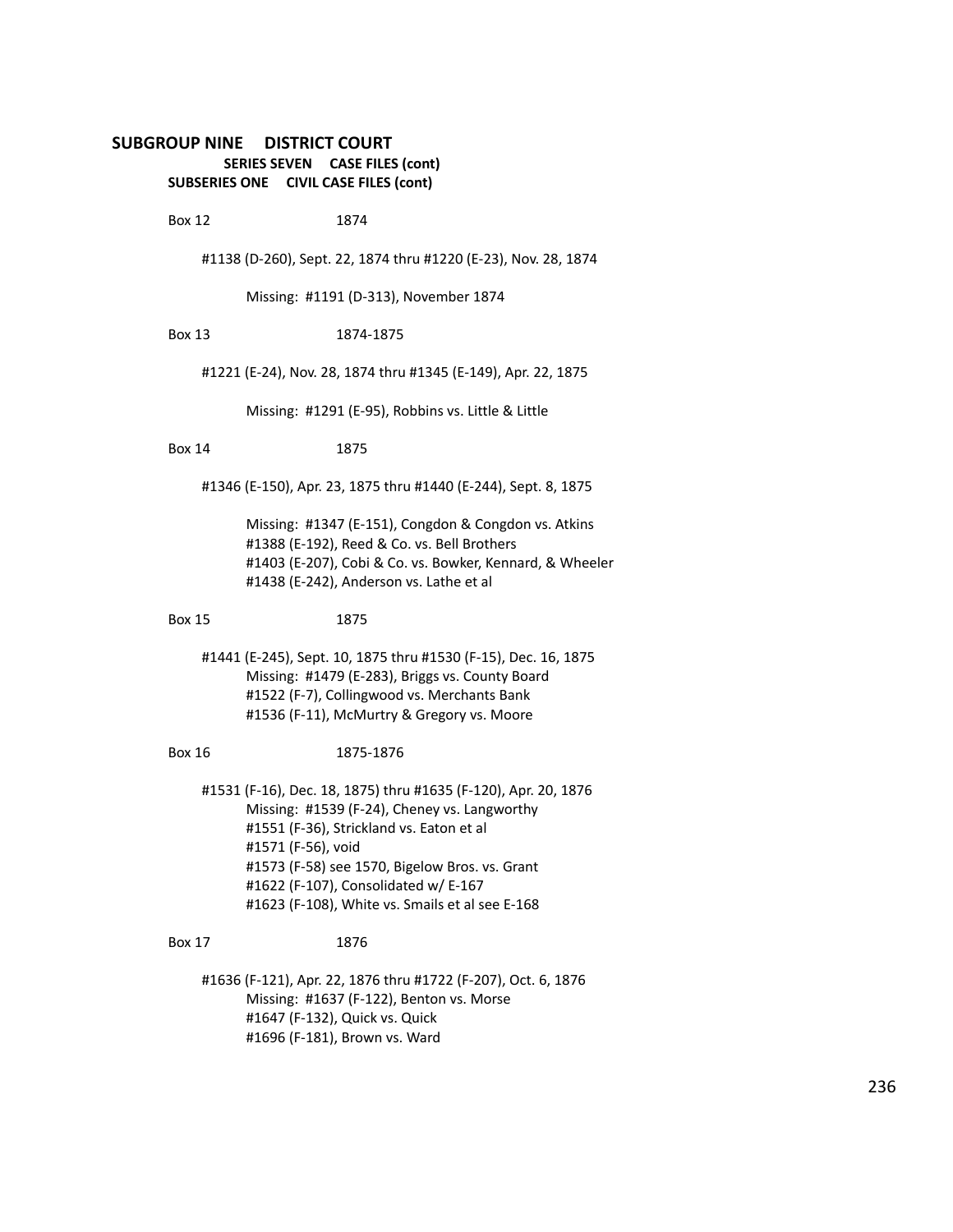# **SUBGROUP NINE DISTRICT COURT SERIES SEVEN CASE FILES (cont) SUBSERIES ONE CIVIL CASE FILES (cont)** Box 18 1876-1877 #1723 (F-208), Oct. 9, 1876 thru #1805 (F-290), Jan. 27, 1877 Missing: #1787 (F-272), York Co. Commissioners vs. Nebraska Railway Company Box 19 1877 #1806 (F-291), Jan. 3, 1877 thru #1891 (G-59), May 25, 1877 Missing: #1834 (F-319), Williamson & Co. vs. Hedges #1885 (G-53), State ex rel R. P. Noonan vs. James McCormick, City Treasurer - City of Lincoln Box 20 1877 #1892 (G-60), June 1, 1877 thru #1971 (G-142), Aug. 25, 1877 Missing: #1934 (G-104), Mo. Valley Life Ins. Co. of Leavenworth Kansas vs. Cassell et al #1954 (G-125), Lincoln Building & Savings Association vs. Parcell et al #1955 (G-126), McAllister vs. Snyder et al #1963 (G-134), Parker et al vs. State of Nebraska Box 21 1877 #1972 (G-143), Aug. 25, 1877 thru #2051 (G-222), Dec. 31, 1877 Missing: #1984 (G-155), Newton Wagon Co. vs. Casey et al Box 22 1877-1878 #2052 (G-223), Dec. 19, 1877 thru #2133 (G-304), Feb. 22, 1878 Missing: #2076 (G-247), Carlson vs. Robinson et al #2082 (G-253), Dickson vs. Smith and Smith Box 23 1878 Bill of Exceptions, #2133 of former box #2134 (G-305), Feb. 23, 1878 thru #2227 (H-84), Eggleson vs. Hibbs

Missing: #2224 (H-79), Bates vs. York Co. Commissioners #2228 (H-83), Lavender vs. Young & Young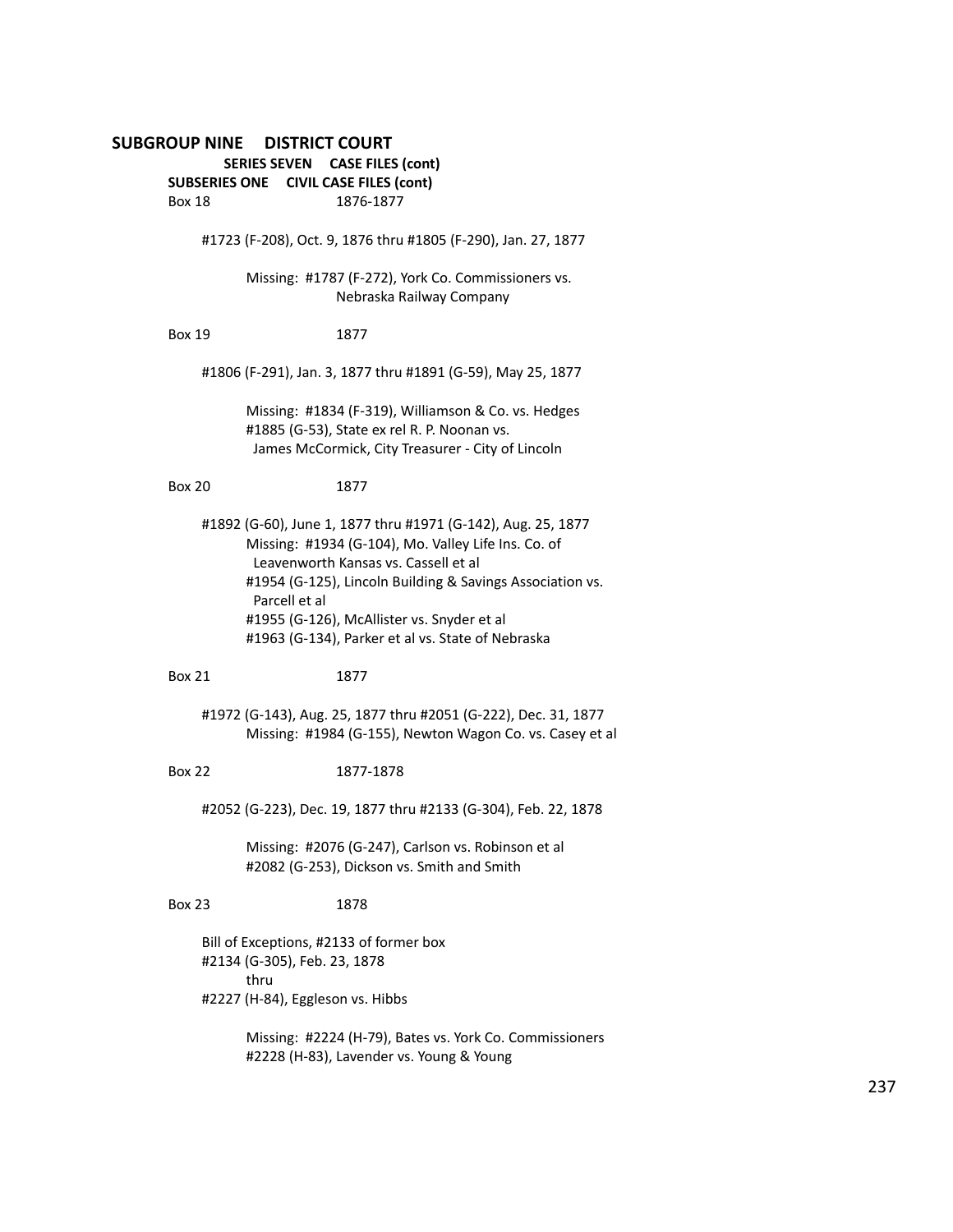## **SUBGROUP NINE DISTRICT COURT SERIES SEVEN CASE FILES (cont) SUBSERIES ONE CIVIL CASE FILES (cont)**

Box 24 1878

#2229 (H-84), June 3, 1878 thru #2325 (H-180), November 20, 1878 Missing: #2261 (H-116), Owen & Oakley vs. Heater #2267 (H-122), Lancaster Co. Bank vs. Hartley et al

#### Box 25 1878-1879

#2326 (H-181), Nov. 22, 1878 thru #2418 (H-273), March 10, 1879 Missing: None

## Box 26 1879

#2419 (H-274), March 10, 1879 thru #2518 (I-54), August 23, 1879 NOTE: See list of missing files next page

Box 26 List of Missing Files Missing: #2423 (H-278), Marshall and Marshall vs. First National of Lincoln #2497 (I-33), Conger vs. Tingley #2503 (part), I-39, Leonard & Brown vs. Atwood et al #2504 (I-40), Muir & Billingsley vs. Wardell et al #2513 (I-49), Courtnay vs. Price et al

#### Box 27 1879

#2519 (I-55), August 25, 1879 thru #2600 (I-136), December 23, 1879 Missing: #2539 (I-75), Field vs. Hunt (Lucy & Jacob) #2569 (I-105), Wilton vs. Hartman

## Box 28 1879-1880

#2601 (I-137), December 24, 1879 thru #2679 (I-216), March 19, 1880 Missing: #2610 (part), Gregory vs. Lamb et al #2625 (I-161), Cobb vs. Beebe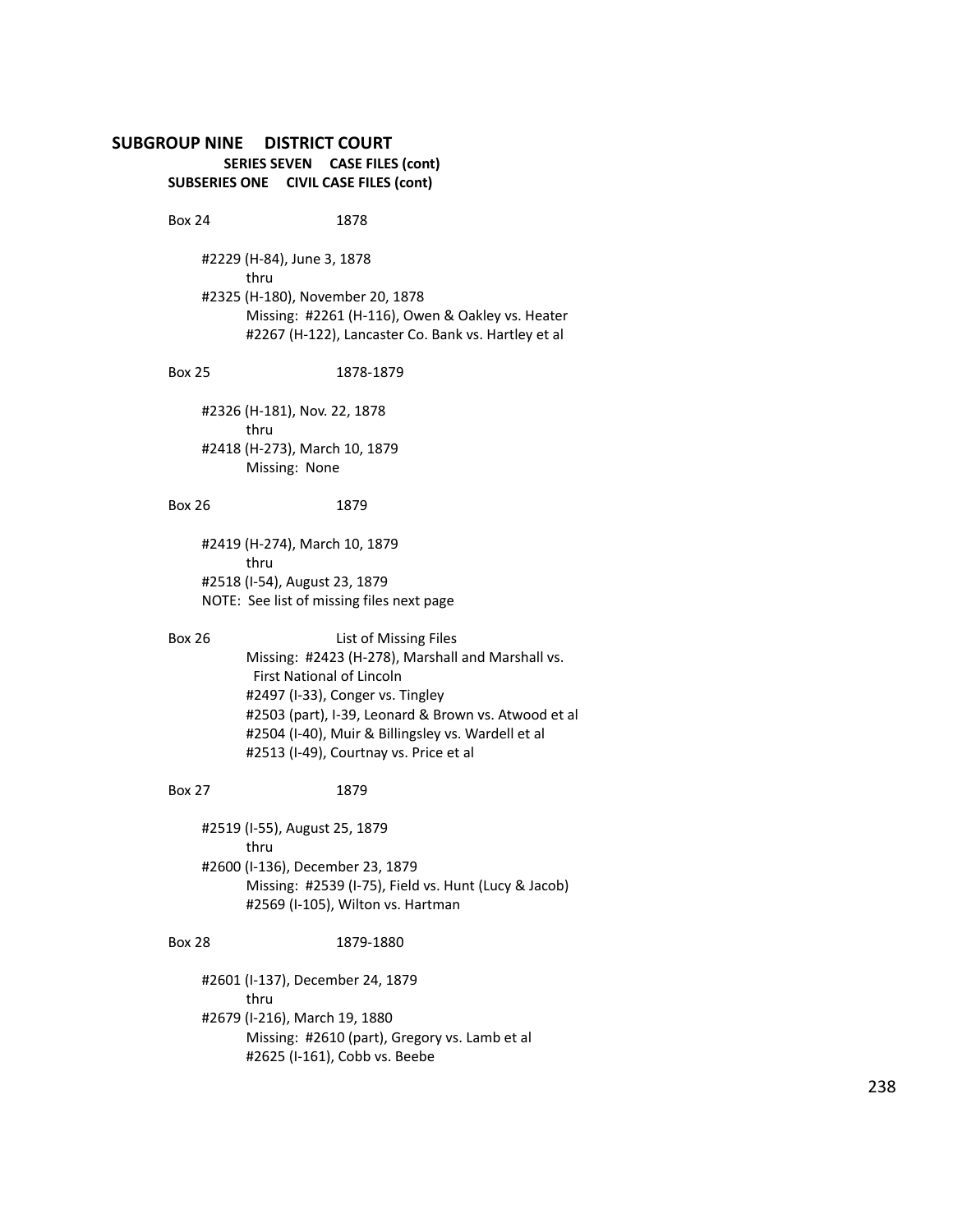**SERIES SEVEN CASE FILES (cont) SUBSERIES ONE CIVIL CASE FILES (cont)**

Box 29 1880

#2682 thru #2780 (I-317), September 7, 1880

Missing: #2680 (I-217), Omaha and Republican Valley Railroad Co. vs. Burlington & Missouri River RR Co. #2681 (I-218), Atchison & Nebraska RR vs. Omaha and Republican Valley Railroad Co. #2692 (I-229), Osborne et al vs. Clark et al #2768 (I-305), Upham vs. Upham (papers withdrawn-stricken)

#### Box 30 1880-1881

#2781 (I-318), September 8, 1880 thru #2872 (J-91), January 18, 1881

> Missing: #2797 (I-15), Mann vs. Cadman (dismissed, papers withdrawn from files) #2805 (J-24), Kelley vs. Ganter (Estate of E. R. Nye) #2806 (J-25) - #2470 #2 - Moore vs. Gregory et al #2843 (J-62), Lavender vs. Tingley

#### Box 31 1881

#2873 (J-92), January 19, 1881 thru #2946 (J-165), May 2, 1881 Missing: None

#### Box 32 1881

#2947 (J-166), May 2, 1881 thru #3028 (J-247), August 17, 1881 Missing: #3018 (J-237), Estate of Dan Embree

#### Box 33 1881

#3029 (J-248), August 17, 1881 thru #3135 (K-35), December 29, 1881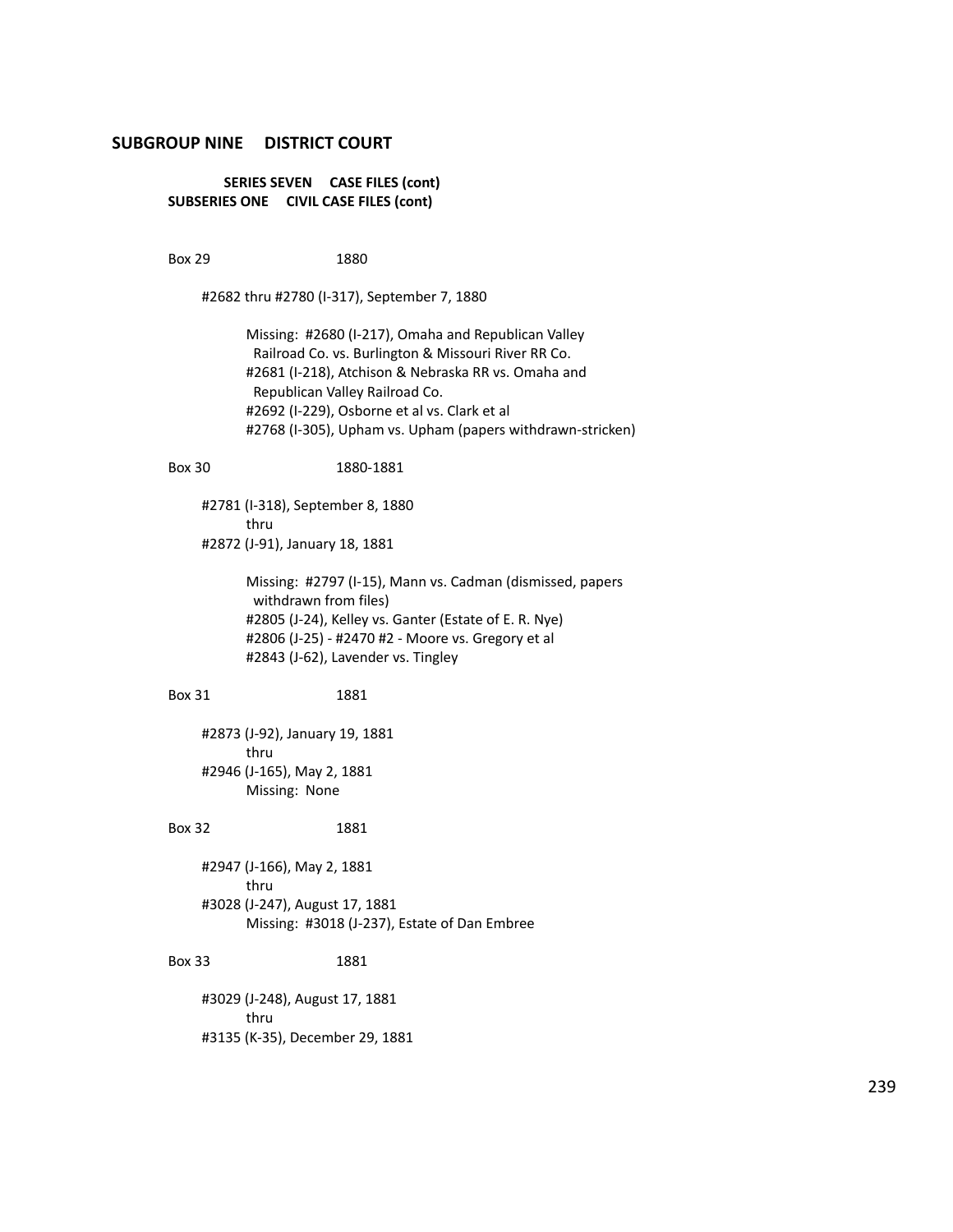Missing: #3070 (J-289), Cobb vs. McCormick #3103 (K-3), Morrison & Grim vs. Burlington & Missouri River Railroad in Nebraska #3115 (K-15), Bird vs. Bird (file withdrawn)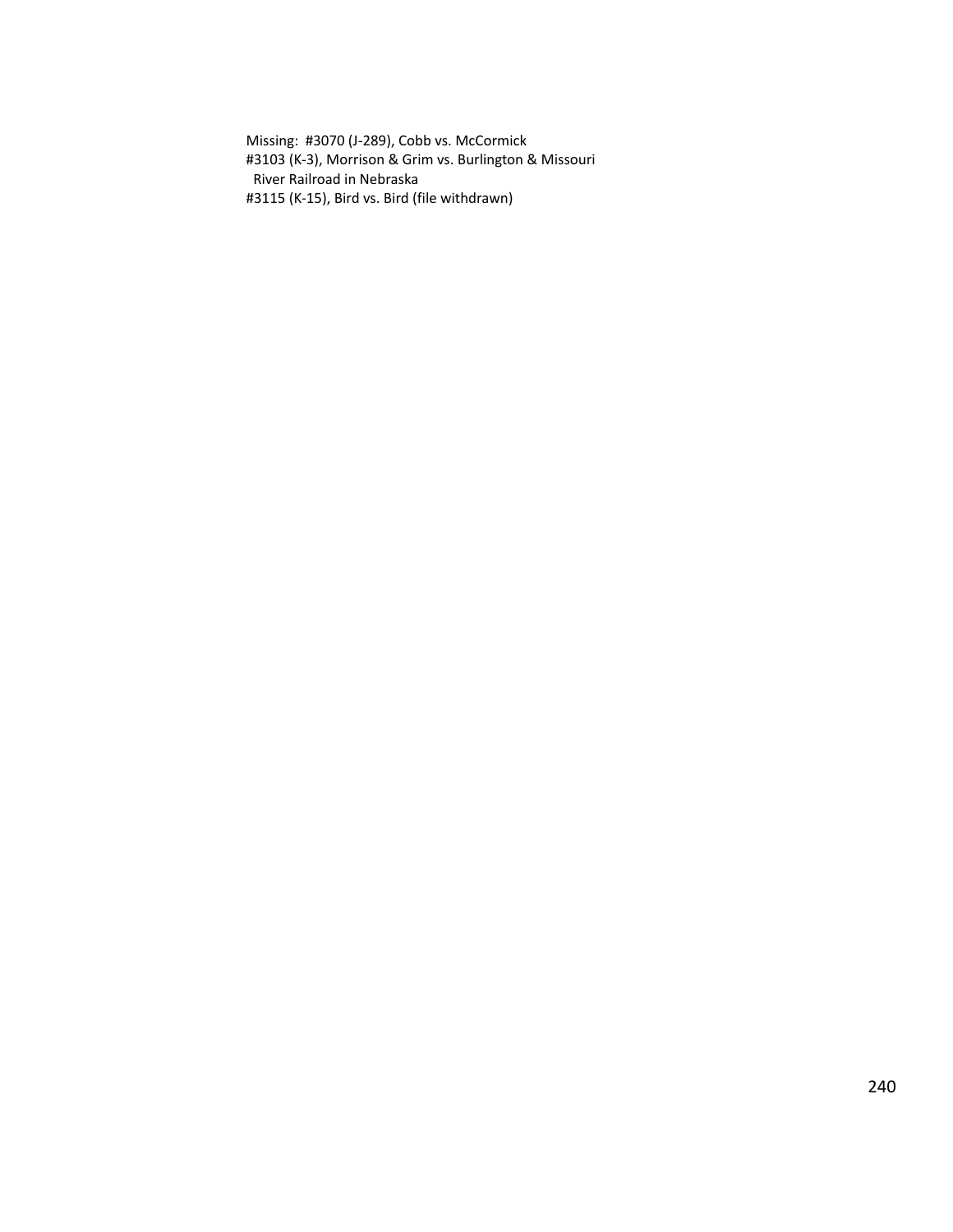# **SUBGROUP NINE DISTRICT COURT SERIES SEVEN CASE FILES (cont) SUBSERIES ONE CIVIL CASE FILES (cont)** Box 34 1881-1882 #3136 (K-36), December 29, 1881 thru #3212 (K-112), March 11 thru 13, 1882 Missing: #3163 (F-187), Lowrey vs. Egger #3176 (Complete Record O, p.629), Miller vs. Lavender #3186 (Removed to U.S. Dist. Ct.), Murph7 vs. Ensign #3188 (Complete Record R, p.492), Application of Tingley for perpetuation of Testimony Box 35 1882 #3212 (K-112), March 15 - Dec. 1, 1882 thru #3312 (K-212), July 10 - December 18, 1882 Missing: #3214 (K-114), Humphrey et al v. Wright et al #3226 (K-126), Brown v. Shepard Jr. #3232 (K-136), re estate of Margaret Keleher #3308 (K-208), Billingsley v. Newton Box 36 1882 #3313 (K-213), July 10, 1882 - Feb. 18, 1886 thru #3400 (K-300), Oct. 16, 1882 - Dec. 3, 1883 Missing: #3374 (K-274), Young vs. State of Nebraska #3381 (K-281), Daugherty vs. Shellenberger Box 37 1882-1883 #3401 (K-301), Oct. 16, 1882 - Feb. 21, 1883 thru #3495 (L-78), Feb. 27 - June 12, 1883 Missing: #3425 (L-7), Severance v. Boyer #3442 (L-24), Pickens v. Pickens (Complete Record T, p.51) #3484 (L-67), Carlson v. Parsons B.38-46 Civil Case Files, 1883-1896 NOTE: Inventory incomplete, boxes will be added as they

are inventoried. 2/12/1992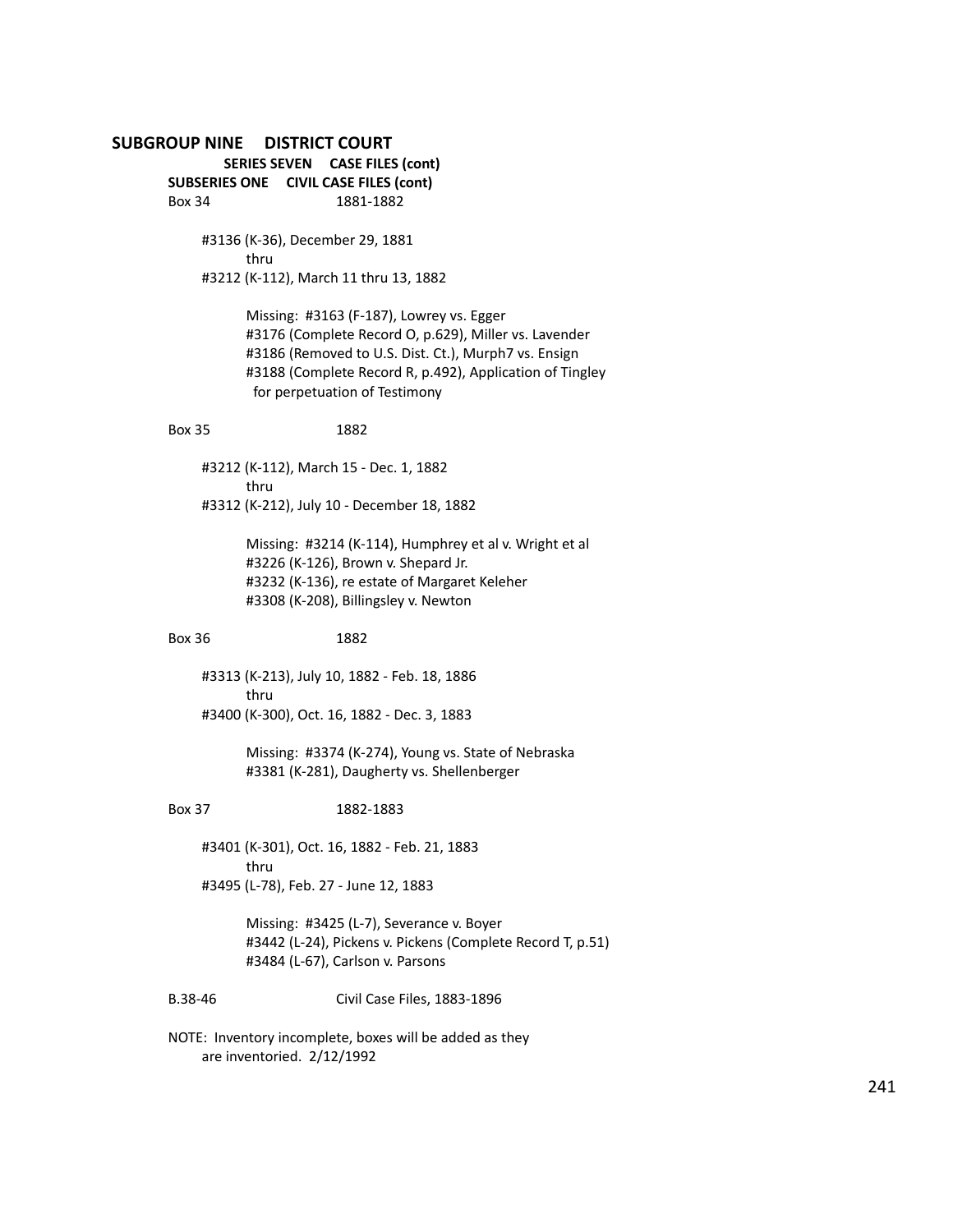## **SUBGROUP NINE DISTRICT COURT SERIES SEVEN CASE FILES (cont) SUBSERIES ONE CIVIL CASE FILES (cont)**

|                                                         | Vols. 1-4 | Lincoln Gas & Electric Light Company                             |  |
|---------------------------------------------------------|-----------|------------------------------------------------------------------|--|
|                                                         |           | VS.                                                              |  |
|                                                         |           | City of Lincoln                                                  |  |
|                                                         |           | U.S. District Court                                              |  |
| Vols. 1-9                                               |           | Charles Swallow v. Eureka Manufacturing Comp., 1909              |  |
|                                                         |           | Account Ledgers (1892-1898), Bills of Exhibits (BOE),            |  |
|                                                         |           | for the following companies: Nebraska Implements & Forwarding    |  |
|                                                         |           | Comp.; N.I. & F.; Coffman(et al)Comp.; Interior Decorative Comp; |  |
|                                                         |           | Agricultural Implements, Wagons, Buggies, Harness Comp.          |  |
| B.47-51                                                 |           | $60-75(1916) - 62-107(1917)$ KN09/2/1                            |  |
| R2002-25                                                |           | Bills of Exception & Exhibits, 1991                              |  |
|                                                         |           | Cases in range of 390-26 thru 468-156 (KN13/1/3)                 |  |
| R2003-47                                                |           | Exhibits, 1989-1994 (1 box)                                      |  |
| Civil and Criminal Exhibits, 1994 (May-Aug)<br>R2005-29 |           |                                                                  |  |
|                                                         |           | Cases in range of 74-173 thru 513-216                            |  |

Case Files 85-1 thru 101-300 (KN19/5)

#### **SUBSERIES TWO CRIMINAL CASE FILES, 1873-1949**

**Related records note:** See Subseries Four for Charles Starkweather and Caril Ann Fugate criminal case files.

Boxes 1-50 1873-1949 (cases in Dockets A thru Z)

B.51 State vs. Douglas Miner (60-174), 1981-1983 LCRM96127492 (R2005-16)

### **SUBSERIES THREE Bills of Exhibit/Exception (BOEs), 1884-1967**

Box 1

- f. 1 State of Nebraska v. Alonzo Abbott, 1884
- f. 2 Martin R. Davey v. Thomas J. Dickson, 1890
- f. 3 Martin R. Davey v. Thomas J. Dickson cont., 1890
- f. 4 Sherwin v. Gaghagan, case #4753, 1890,
- f. 5 Emma Webb v. Dora Witte, case #6630, 1890
- f. 6 John Witte v. Dora Witte (widow), case #6918, 1890
- f. 7 E.S. Downs v. H.J. Van Diest and G.G. Van Diest, 1891
- f. 9 N. Bruce Hazen v. Miriam R. Hazen (divorce), 1937
- f. 6 First National Bank and Trust Company of Beatrice v. Henry E. Ley, et. al., case #36565, total of six files

#### **SUBSERIES FOUR, CHARLES STARKWEATHER AND CARIL ANN FUGATE CASE FILES**

**Scope and content note**: This subseries consists of 5 boxes of criminal case files from case #34498 against Charles Starkweather and case #34590 against Caril Ann Fugate. They were transferred from the Lancaster Clerk of District Court in 1978.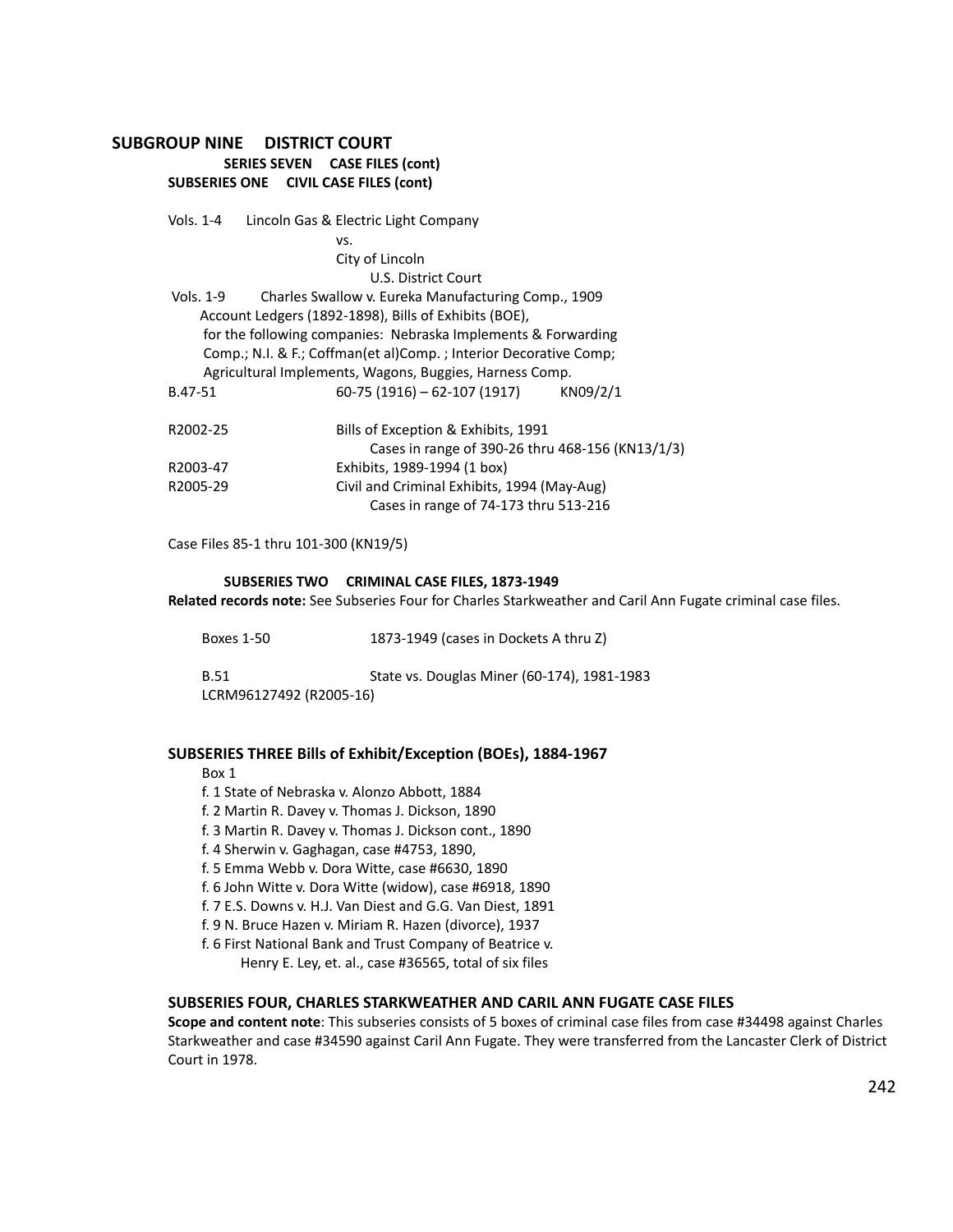**Access note**: These records have been microfilmed and digitized to improve access. View digitized copies of each folder online via our digital collections portal on the History Nebraska website.

#### **Box 1**

Folder 1: Case #34498: State of Nebraska vs. Charles R. Starkweather. Bill of Exceptions, Volume I, pp. 1-208 Folder 2: Case #34498: State of Nebraska vs. Charles R. Starkweather. Bill of Exceptions, Volume II, pp. 209-402 Folder 3: Case #34498: State of Nebraska vs. Charles R. Starkweather. Bill of Exceptions, Volume III, pp. 403-613 Folder 4: Case #34498: State of Nebraska vs. Charles R. Starkweather. Bill of Exceptions, Volume IV, pp. 614-809 Folder 5: Case #34498: State of Nebraska vs. Charles R. Starkweather. Bill of Exceptions, Volume V, pp. 809-1012

#### **Box 2**

Folder 1: Case #34498: State of Nebraska vs. Charles R. Starkweather. Bill of Exceptions, Volume VI, pp. 1013-1262 Folder 2: Criminal Case File, State of Nebraska vs. Charles R. Starkweather. Appearance Docket 9, Page 205. Filed March 6, 1958

Folder 3: Supreme Court documents

- o Case #34498: In the Supreme Court of Nebraska, Charles R. Starkweather vs. State of Nebraska. Error to the District Court of Lancaster County, Nebraska. Brief of Defendant in Error
- o Case #34498: In the Supreme Court of Nebraska, Charles R. Starkweather vs. State of Nebraska. Error to the District Court of Lancaster County, Nebraska. Brief of Plaintiff in Error
- o Case #34498: In the Supreme Court of Nebraska, Charles R. Starkweather vs. State of Nebraska. Error to the District Court of Lancaster County, Nebraska. Reply Brief of Plaintiff in Error
- o Docket no. 445 in the Supreme Court of the United States, October term, 1957. Lloyd W. McCorkle, Principal Keeper of the New Jersey State Prison at Trenton, New Jersey, Petitioner, vs. United States of America, ex rel. Silvio DeVita, Respondent. Brief for the Respondent in Opposition.
- o Docket no. 445 in the Supreme Court of the United States, October term, 1957. Lloyd W. McCorkle, Principal Keeper of the New Jersey State Prison at Trenton, New Jersey, Petitioner, vs. United States of America, ex rel. Silvio DeVita, Respondent. Petition for a Writ of Certiorari to the United States Court of Appeals for the Third Circuit
- o Docket no. 445 in the Supreme Court of the United States, October term, 1957. Lloyd W. McCorkle, Principal Keeper of the New Jersey State Prison at Trenton, New Jersey, Petitioner, vs. United States of America, ex rel. Silvio DeVita, Respondent. Petition for Rehearing of Order Denying Petition for Write of Certiorari

Folder 4: Case #34498: Note left for the police by Caril Fugate and Charles Starkweather

Folder 5: Case #34498: Contents of Robert Jensen's wallet, plus notes on other contents

Folder 6: Case #34498: Contents of Caril Fugate's wallet, plus notes on other contents of wallet and purse, pictures from purse

Folder 7: Case #34498: Photographs and copy negatives

#### **Box 3**

Folder 1: Case #34590: State of Nebraska vs. Caril Ann Fugate. Defendant's Bill of Exceptions, Volumes I and II, pp. 1-283

Folder 2: Case #34590: State of Nebraska vs. Caril Ann Fugate. Defendant's Bill of Exceptions, Volume III, pp. 284-503

Folder 3: Case #34590: State of Nebraska vs. Caril Ann Fugate. Defendant's Bill of Exceptions, Volume IV, pp. 504-674

Folder 4: Case #34590: State of Nebraska vs. Caril Ann Fugate. Defendant's Bill of Exceptions, Volume V, pp. 675-845

Folder 5: Case #34590: State of Nebraska vs. Caril Ann Fugate. Defendant's Bill of Exceptions, Volume VI, pp. 846-1066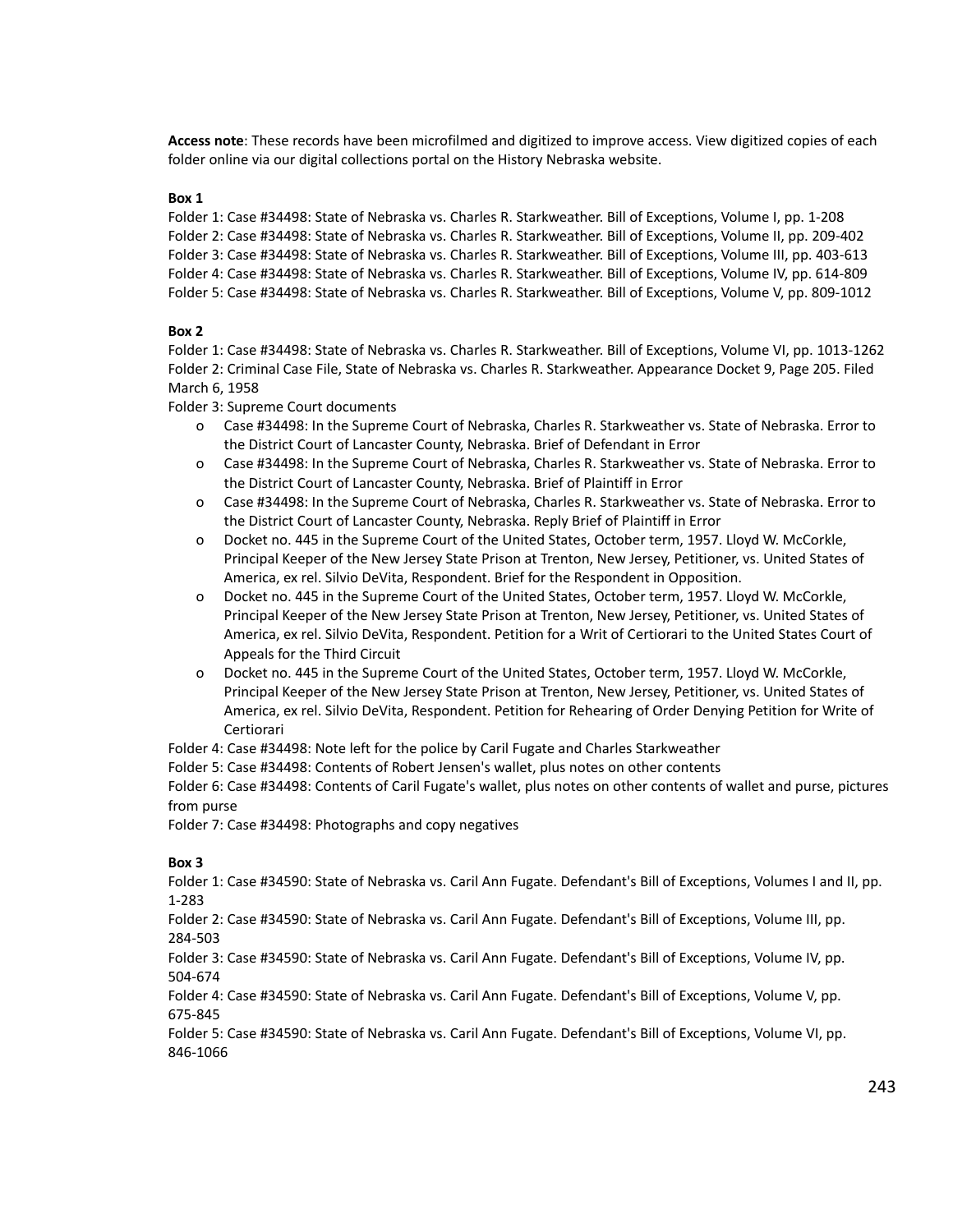#### **Box 4**

Folder 1: Case #34590: State of Nebraska vs. Caril Ann Fugate. Defendant's Bill of Exceptions, Volume VII, pp. 1067-1260

Folder 2: Case #34590: State of Nebraska vs. Caril Ann Fugate. Defendant's Bill of Exceptions, Volume VIII, pp. 1261-1471

Folder 3: Case #34590: State of Nebraska vs. Caril Ann Fugate. Defendant's Bill of Exceptions, Volume IX, pp. 1472-1694

Folder 4: Case #34590: State of Nebraska vs. Caril Ann Fugate. Defendant's Bill of Exceptions, Volume X, pp. 1695-1913

Folder 5: Case #34590: State of Nebraska vs. Caril Ann Fugate. Defendant's Bill of Exceptions, Volume XI, pp. 1914-1986

Folder 6: Case #34590: State of Nebraska vs. Caril Ann Fugate. Defendant's Supplemental Bill of Exceptions

#### **Box 5**

Folder 1: Case #34590: State of Nebraska vs. Caril Ann Fugate, Statement of Caril Fugate, Feb. 2-3, 1958 Folder 2: Criminal Case File, State of Nebraska vs. Caril Ann Fugate, Case #36618, Exhibit no. 8, pt. 1

Folder 3: Criminal Case File, State of Nebraska vs. Caril Ann Fugate, Case #36618, Exhibit no. 8, pt. 2

Folder 4: Case #34590: State of Nebraska vs. Caril Ann Fugate, Defense exhibits

Folder 5: Supreme Court of Nebraska, cases #36259 and #36618, Plaintiffs' Exhibits

Folder 6: Case #34590: State of Nebraska vs. Caril Ann Fugate, miscellaneous

# **Guide to microfilm reels:**

| Reel 1<br>1386 shots | State of Nebraska, Plaintiff<br>VS.                                       |
|----------------------|---------------------------------------------------------------------------|
| 2772 pp.<br>#17,910  | Charles R. Starkweather, Defendant, Case #34498<br>Vol. #1, pp. 1-208     |
|                      | thru                                                                      |
|                      | State of Nebraska, Plaintiff                                              |
|                      | VS.                                                                       |
|                      | Charles R. Starkweather, Defendant, Case #34498                           |
|                      | Subpoena                                                                  |
| Reel 2               | State of Nebraska, Plaintiff                                              |
| 1351 shots           | VS.                                                                       |
| 2702 pp.<br>#17,911  | Charles R. Starkweather, Defendant, Case #34498<br>Supoenas               |
|                      | thru                                                                      |
|                      | Petition for writ of Certiorari to U.S.                                   |
|                      | Court of appeals, 3rd circuit.                                            |
|                      | and                                                                       |
|                      | State of Nebraska, Plaintiff                                              |
|                      | VS.                                                                       |
|                      | Caril Ann Fugate, Defendant, Case #34590<br>Defendant's Bill of Exception |
|                      | Vol. #1, pp. 1-99                                                         |
|                      | thru                                                                      |
|                      | Defendant's Bill of Exception                                             |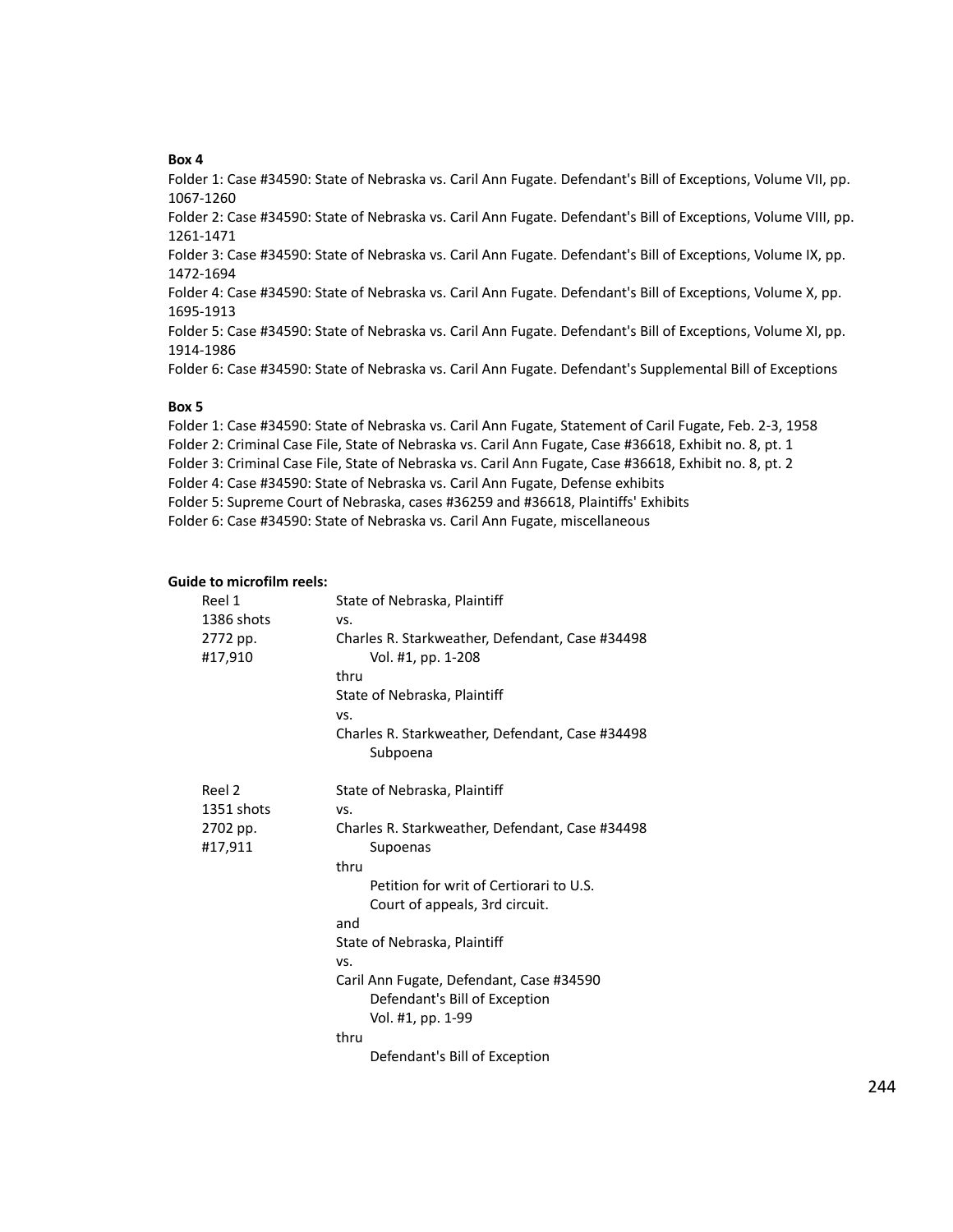## Vol. #7, p.1070

| Reel 3<br>1307 shots | NOTE: Vol. #3 - Fugate, p.449 page corner turned<br>over and p.#450 appears. Correction follows.<br>State of Nebraska, Plaintiff<br>VS. |
|----------------------|-----------------------------------------------------------------------------------------------------------------------------------------|
| 2614 pp.             | Caril Ann Fugate, Defendant                                                                                                             |
| #17,912              | Defendant's Bill of Exception                                                                                                           |
|                      | Vol. #7, p.1071                                                                                                                         |
|                      | thru                                                                                                                                    |
|                      | State of Nebraska, Plaintiff                                                                                                            |
|                      | VS.                                                                                                                                     |
|                      | Caril Ann Fugate, Defendant                                                                                                             |
|                      | Photograph Album.                                                                                                                       |
| Reel 4               | State of Nebraska, Plaintiff                                                                                                            |
| 335 shots            | VS.                                                                                                                                     |
| 670 pp.              | Caril Ann Fugate, Defendant, Case #34590                                                                                                |
| #17,913              | Criminal Docket #10, p.231                                                                                                              |
|                      | thru                                                                                                                                    |
|                      | State of Nebraska, Plaintiff                                                                                                            |
|                      | VS.                                                                                                                                     |
|                      | Caril Ann Fugate, Defendant, Cae #34590                                                                                                 |
|                      | Lincoln Journal articles, Jan. 28, 1958                                                                                                 |
|                      |                                                                                                                                         |

Reels #1-#4 positives received, 3/12/1979 Reels #1-#4 Diazo in Reference Room

## **SERIES EIGHT MENTAL HEALTH RECORDS, 1874-1980**

NOTE: Records are restricted per section 84-712.05 (2), Nebraska Revised Statutes & 83-1068, Rev. Stats., Neb., 1976.

| B.1-27 Vols. A-J   | Insanity Record, 1878-1946                    |
|--------------------|-----------------------------------------------|
| B.28-34            | Vols. K-N Mental Health Case Files, 1944-1957 |
| f <sub>1</sub>     | (in agency file)                              |
|                    | Misc. Mental Health Cases, 1958-1980          |
| B.35-36            | Mental Health Docket O (1957) - Docket U      |
| <b>SERIES NINE</b> | <b>JUVENILE DOCKETS, 1909-1960</b>            |
| Vol. 1             | Juvenile History Record, 1909-1920            |
| Vols. 1-22         | Juvenile Dockets, 1925-1960                   |
| $V.23-29$          | Juvenile Dockets (rec. 1981)                  |
|                    |                                               |
|                    |                                               |

## **SERIES TEN MISCELLANEOUS VOLUMES, 1868-1940**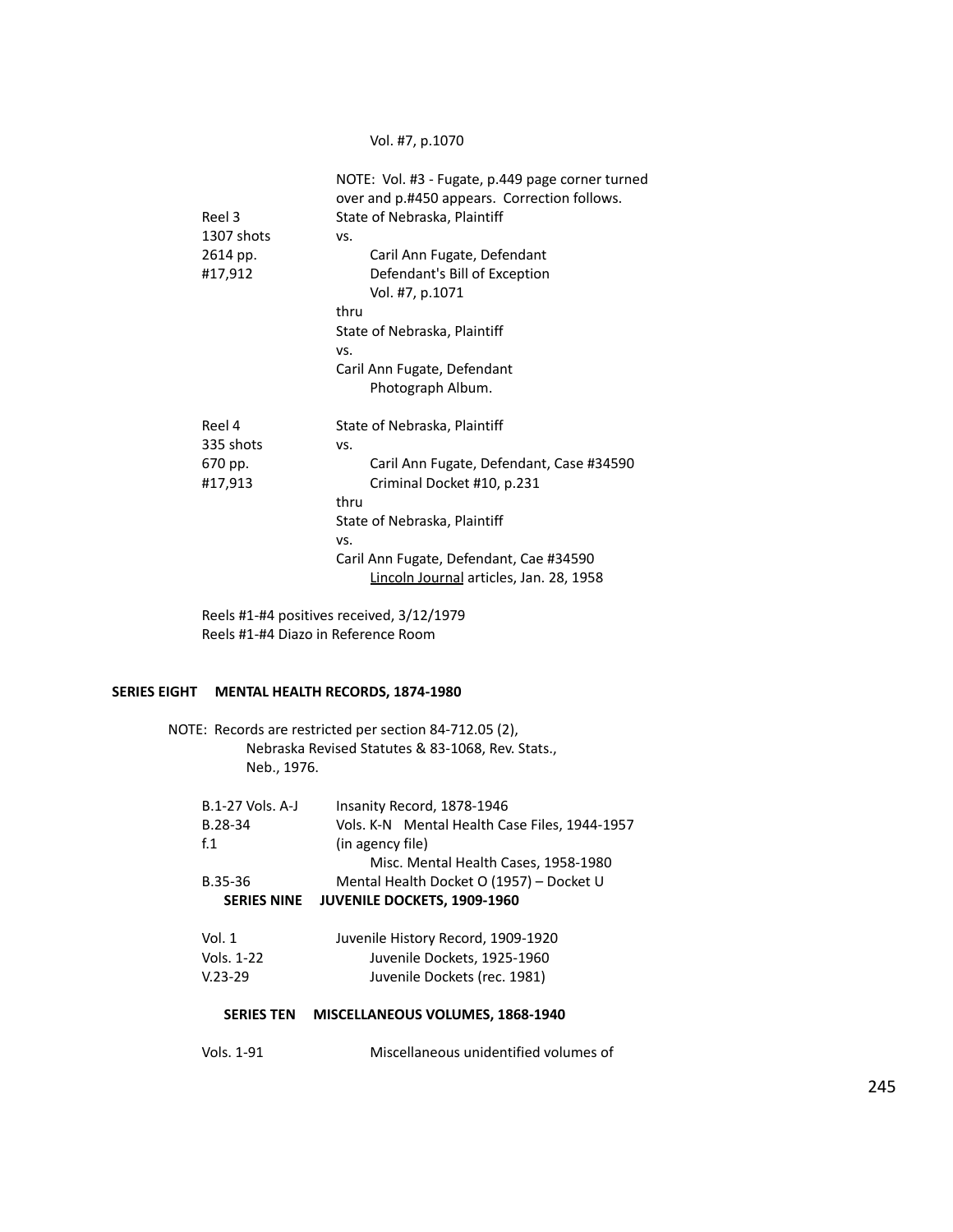the District Court, not yet inventoried. Vols. 1-27 Cash Books, 1874-1957 Vols. 1-15 Cancelled Checks, 1885-1890

Grand Jury Papers, 1892 & 1955 NOTE: Petition in 1955 case destroyed Includes precinct workers file for campaign of Victor Anderson.

### **SERIES ELEVEN BOND RECORDS, 1909-1970**

Vols. 1-26 Bond Record, 1909-1970

Records cost bonds, bondsmen, cash bonds, property bonds, appeal bonds, real estate bonds, and long restraining orders.

#### **film**

## **SERIES TWELVE STATE TAX SUIT, 1905-1934**

NOTE: This microfilm was produced by Lancaster County in October 1971. The State Archives is not responsible for the copy quality of this microfilm.

| Roll #1                                        | State of Nebr vs. Various Parcels of Land    |
|------------------------------------------------|----------------------------------------------|
| Dup. Neg.<br>Case #34-82, Docket #1 case files |                                              |
| SF01979                                        | 1-1 (November 13, 1905)                      |
|                                                | thru                                         |
|                                                | State of Nebr vs. Various Parcels of Land    |
|                                                | Case #34-82, Docket #1 case files            |
|                                                | 1-55 (October 12, 1907)                      |
|                                                | NOTE: Docket #1, p.3, Schedule A - list of   |
|                                                | C.B.&Q. city lots owned and date of purchase |
|                                                | 1870-1903. Exhibit A following is list of    |
|                                                | R.O.W. & Station Grounds, 1911               |
| Roll #2                                        | State of Nebr vs. Various Parcels of Land    |
| Dup. Neg.                                      | Case #34-82, Docket #1 case files            |
| SF01980                                        | 1-56 (October 12, 1907), Tracts 1530-1532    |
|                                                | thru                                         |
|                                                | State of Nebr vs. Various Parcels of Land    |
|                                                | Case #34-82, Docket #1 case files            |
|                                                | 1-123 (Feb. 7, 1908), Tract #12187           |
|                                                |                                              |

NOTE: Sever scratching throughout reel.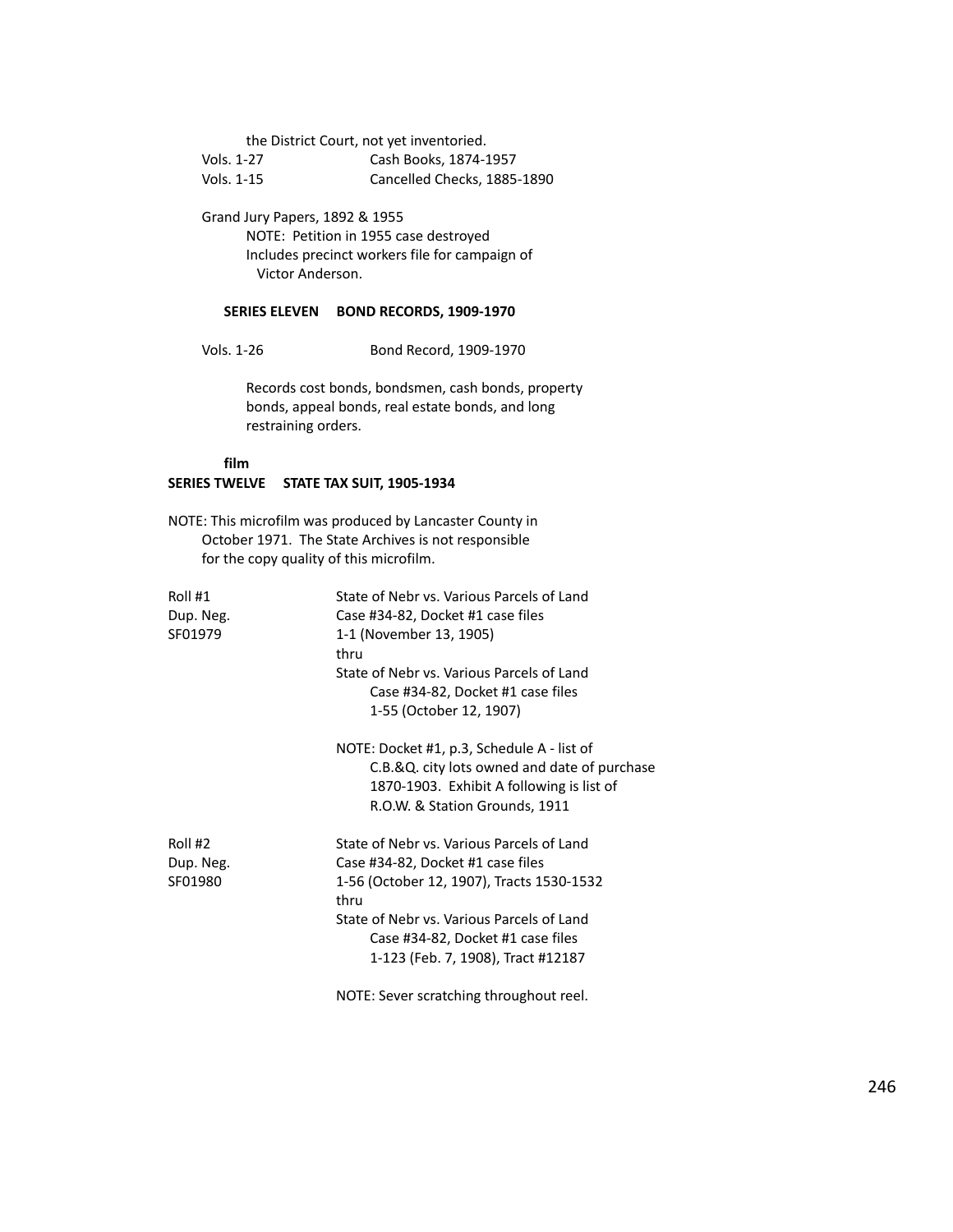| film                                                      |                                            | SERIES TWELVE STATE TAX SUIT - MICROFILM RECORD                                                                                                                                                                                                                    |
|-----------------------------------------------------------|--------------------------------------------|--------------------------------------------------------------------------------------------------------------------------------------------------------------------------------------------------------------------------------------------------------------------|
| Roll #3<br>Dup. Neg.<br>SF01981                           |                                            | State of Nebr vs. Various Parcels of Land<br>Case #34-82, Docket #1 case files<br>1-124 (Apr. 8, 1908), Tracts 8211-8212<br>thru<br>State of Nebr vs. Various Parcels of Land<br>Case #34-82, Docket #1 case files<br>1-241 (May 2, 1908), Tracts #19169 etc.      |
| Roll #4<br>Dup. Neg.<br>SF01982                           |                                            | State of Nebr vs. Various Parcels of Land<br>Case #34-82, Docket #1 case files<br>1-242 (May 2, 1908), Tracts 19449-19451<br>thru<br>State of Nebr vs. Various Parcels of Land<br>Case #34-82, Docket #1 case files<br>1-364 (February 19, 1909), Tracts 7697-8180 |
| Roll #5<br>Dup. Neg.<br>SF01983                           |                                            | State of Nebr vs. Various Parcels of Land<br>Case #34-82, Docket #1 case files<br>1-365 (Feb. 19, 1909), Tract #8037<br>thru<br>State of Nebr vs. Various Parcels of Land<br>Case #34-82, Docket #1 case files<br>1-427 (Oct. 1, 1934), #12371 & 12373             |
| Roll #1B<br>225 frames<br>427 pp.<br>Dup. Neg.<br>SF01984 | thru<br>Appearance Docket #1               | Appearance Docket #1<br>p.1 (July 19, 1905)<br>p.427 (December 18, 1934)                                                                                                                                                                                           |
| Roll #2B<br>411 frames<br>804 pp.<br>SF01985              | thru<br>Dup. Neg. Confirmation Record, V.2 | Confirmation Record, V.1<br>p.1 (Oct. 24, 1907), Tract #1001<br>p.145 (Dec. 18, 1934)<br>Tracts #12371 & 12373                                                                                                                                                     |
|                                                           |                                            | NOTE: V.2, pp. 146-636 were blank and                                                                                                                                                                                                                              |

not microfilmed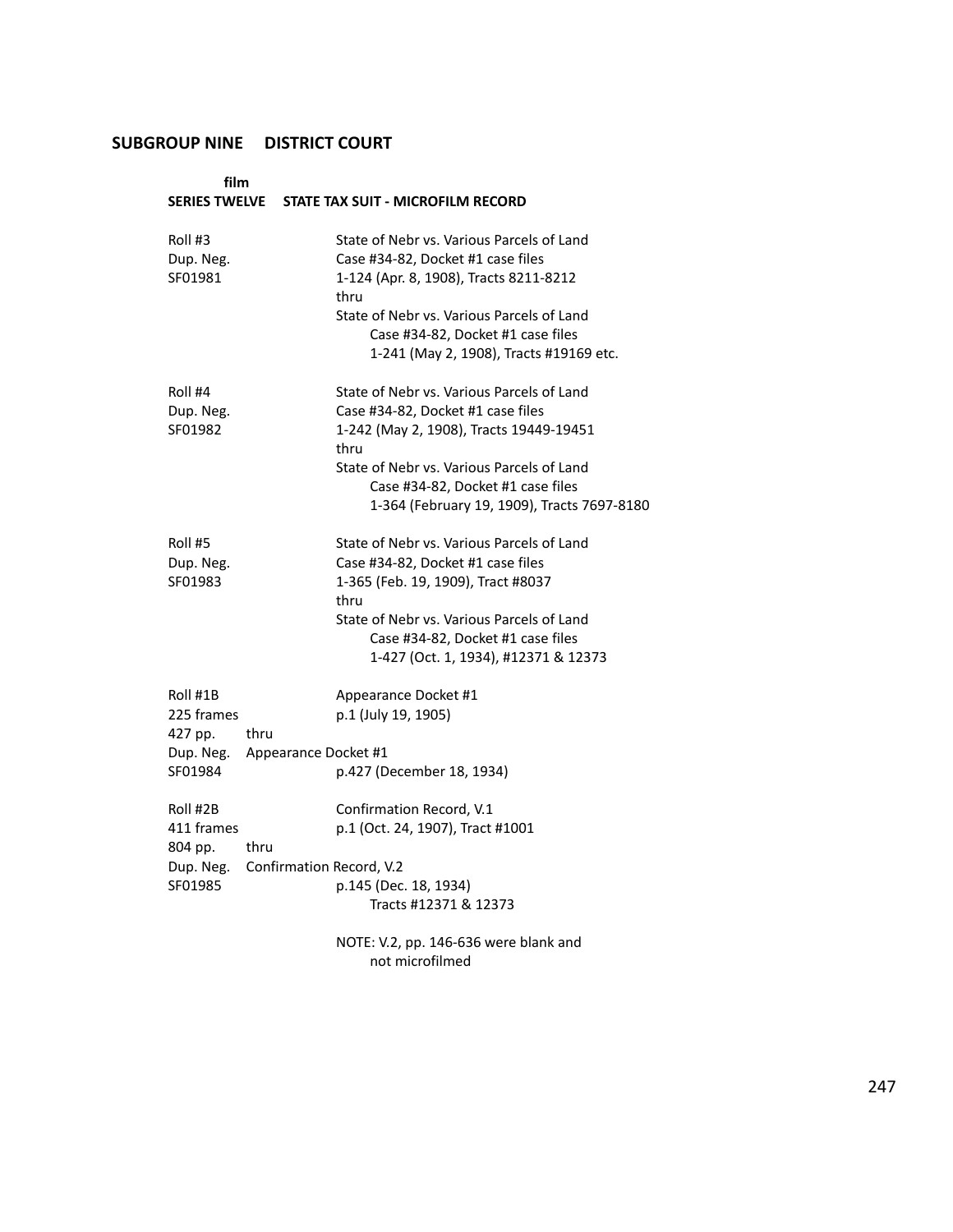Security Microfilm **SUBGROUP TEN DEPARTMENT OF CORRECTIONS, 1974-Current**

Scope and content note: Subgroup Ten, District Court, Department of Corrections, contains security microfilm only.

**SERIES ONE BOOKING HISTORY FILES, 1974-current**

**The State Archives holds security microfilm only for Lancaster County Jail arrests and booking files. Some records contained on the microfilm may be confidential.**

| R99-43   | Booking History Files (6 boxes)  | KN09/05/1 |
|----------|----------------------------------|-----------|
| R2003-14 | Booking History Files, 1999-2000 | Kn09/05/1 |
| R2004-24 | <b>Booking History Files</b>     | KN05/02/1 |
| R2005-46 | Booking History Files (3 boxes)  | KN09/03/1 |

## **SERIES TWO POLICY AND PROCEDURES, 1977-1987**

| R2005-27  | LCRM - 1132959 & 1134327                 |  |
|-----------|------------------------------------------|--|
| $B.1 - 2$ | Policy Material, 1977-1987               |  |
|           | Policy Handbooks and Material, 1977-1987 |  |
|           | Jail Policy Changes, 1981-1985           |  |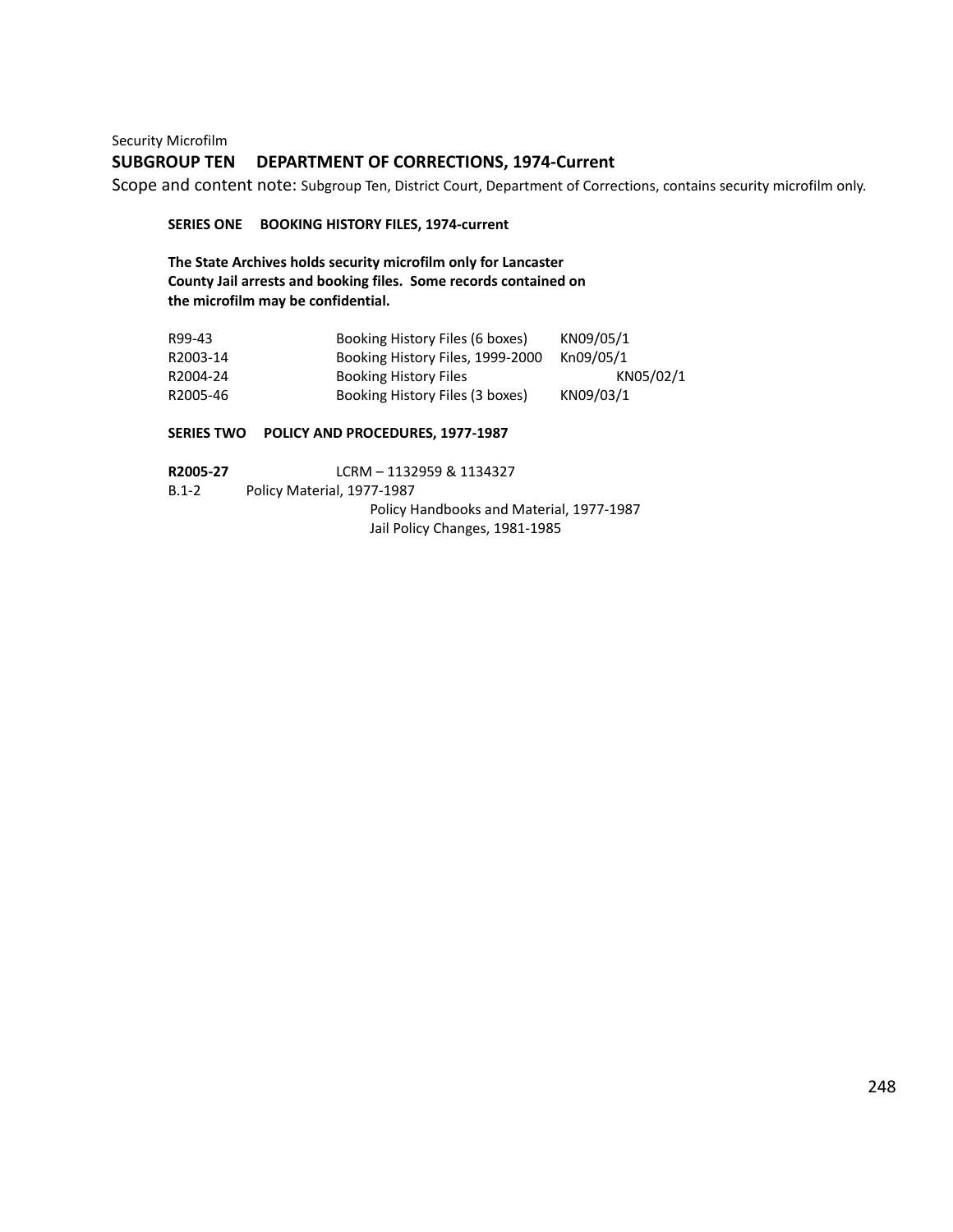## **SUBGROUP ELEVEN SUPERINTENDENT OF SCHOOLS, 1870-1981**

Scope and content note:

Subgroup Eleven, Superintendent of Schools, is divided into ten series:

- 1) School Census, 1875-1972
- 2) School District Minutes, 1926-1979
- 3) Superintendent's Office, 1869-1926
- 4) Annual Reports, 1885-1981
- 5) Financial Reports, 1886-1981
- 6) Miscellaneous Reports, 1909-1915
- 7) School District Formations, 1869-1883
- 8) Teachers' Records, 1899-1965
- 9) Confidential Records, 1948-1980
- 10) Miscellany, 1908-1923 & n.d.

Series One contains the school census of Lancaster County on microfilm, by year and district. These returns are not complete for all years since some have been lost and others are in fragmentary condition because of their extreme fragility. The entire year of 1906 was not available for microfilming, and has presumably been lost. To fill some of the gaps, microfilm accessioned by the Archives in 1996, and produced by the Lincoln Public Schools, of census cards, 1889-1917, has been copied for the reference room. This microfilm is not of the best quality. The master negative was used for reference and the original records were destroyed after filming. This is the only record available and the condition of the microfilm cannot be improved. Names are spelled incorrectly in many instances and patrons are encouraged to use their imagination as to possible spellings of a name. School census records, the remaining files of various school districts are incomplete in terms of time and type.

Series Two contains minutes of Annual District Board meetings as reported to the Superintendent of Schools.

Series Three includes a general register, 1869-1896, which records boundary information, teachers' exams, district officers, annual reports, teachers' work, special & annual reports, and daily work of the Superintendent. Also included are six boxes of general correspondence of this office, 1905-1923, and a book of orders made by the Superintendent, 1885-1926.

Series Four consists of Annual Reports of the District Schools to the Superintendent giving statistical and financial information.

Series Five contains the annual financial reports of the school districts, 1885-1981, to the Superintendent.

Series Six consists of school district teachers' monthly reports, mainly statistical for the year 1909/1910. Some reports give the names of children who have been absent since the last report.

\* Designates presence of Confidential Health Records 249 (Sec. 79-4,157, Nebr. R.R.S., 1943). Restricted to Staff use only.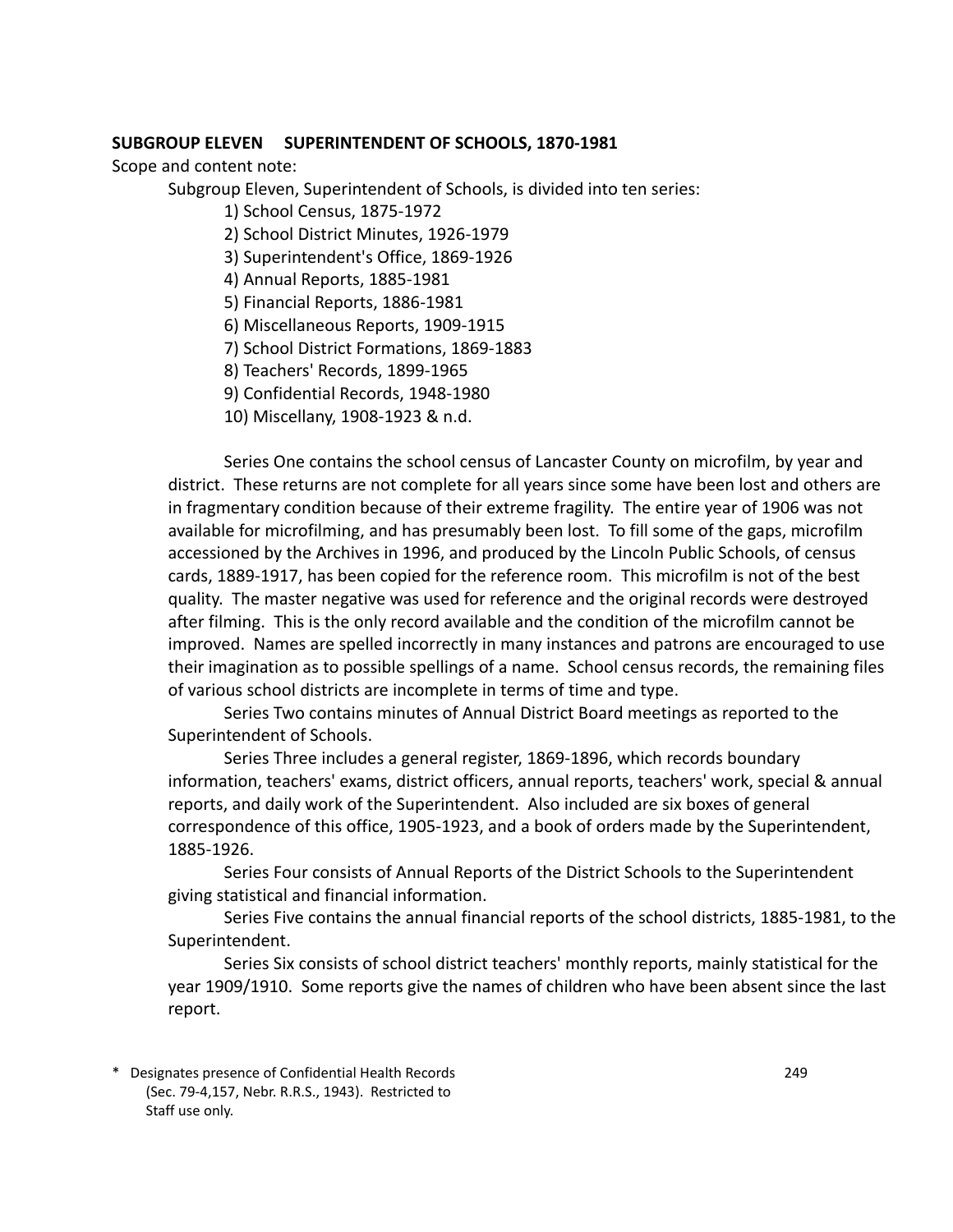Series Seven, Superintendent of Schools, consists of two volumes describing the formation, land descriptions, tax levies, and changes in school districts, 1870-1883.

Series Eight includes a register of all teaching certificates issued, 1889-1975; and copies of teachers' certificates and information on examination grades, 1895-1915; and a volume registering teachers' examination grades, 1943-1949.

Series Nine consists of census records of handicapped children, 1968-1980, and a special report on Handicapped Children, 1948-1972. These records are considered confidential by Nebraska Statute (79-4,157 & 84-712.05, R.R.S.1943).

Series Ten, Miscellany, contains information on various activities in which Lancaster County School Districts participated, 1908-1923, and printed matter, n.d.

## **SERIES ONE SCHOOL CENSUS, 1870-1980**

#### LIST OF SCHOOL DISTRICTS

| <u>dist. #</u>          | <b>NAME</b>                  | <b>DIST. #</b> |    | <b>NAME</b>         |
|-------------------------|------------------------------|----------------|----|---------------------|
| $\mathbf 1$             | Lincoln                      |                | 41 | $*(150)$            |
| $\overline{2}$          | Normal                       |                | 42 | Hallam to #2 Saline |
| 3                       | Yankee Hill                  |                | 43 | Pleasant Hill       |
| $\overline{\mathbf{4}}$ | Green Knoll *(152)           |                | 44 | $*(155)$            |
| 5                       | Emerald                      |                | 45 | $*(156)$            |
| 6                       | Rokeby *(152)                |                | 46 | to #36              |
| $\overline{7}$          | Walton-old *(157)            |                | 47 | Crounse             |
| 8                       | Bennet-old *(151)            |                | 48 | Beehive *(159)      |
| 9                       | $*(4, 6, 15, 30, 95)$        |                | 49 | <b>Berks</b>        |
|                         |                              |                |    | to #18, 144, 156    |
| 10                      | $*(157)$                     |                | 50 | <b>College View</b> |
| 11                      |                              |                | 51 | <b>Belt Line</b>    |
| 12                      | Holland                      |                | 52 | Waverly *(145)      |
| 13                      | Oak Valley                   |                | 53 | $*(145)$            |
| 14                      | Rock Creek *(145)            |                | 54 | *31 Saunders        |
| 15                      | Saltillo                     |                | 55 | Fairview (to #19)   |
| 16                      | to #11 & #130                |                | 56 | Hillside            |
| 17                      | Pleasant Prairie *(159)      |                | 57 | Fairview (to #145)  |
| 18                      | $*(1, 5, 118)$               |                | 58 | *(145) Jordan       |
| 19                      | Raymond                      |                | 59 | $*(150)$            |
| 20                      | Wooden Shoe *(155)           |                | 60 | $*(151)$            |
| 21                      | Agnew *(101) Saunders        |                | 61 | Pioneer School      |
| 22                      | Centerville & Martell *(147) |                | 62 | to (#145)           |
| 23                      | $*(145)$                     |                | 63 | Rose Hill *(159)    |
| 24                      |                              |                | 64 | $*(148)$            |
| 25                      | $*(150)$                     |                | 65 | Emerson             |
|                         |                              |                |    | **(to 42,158)       |

\* Designates presence of Confidential Health Records 250 (Sec. 79-4,157, Nebr. R.R.S., 1943). Restricted to Staff use only.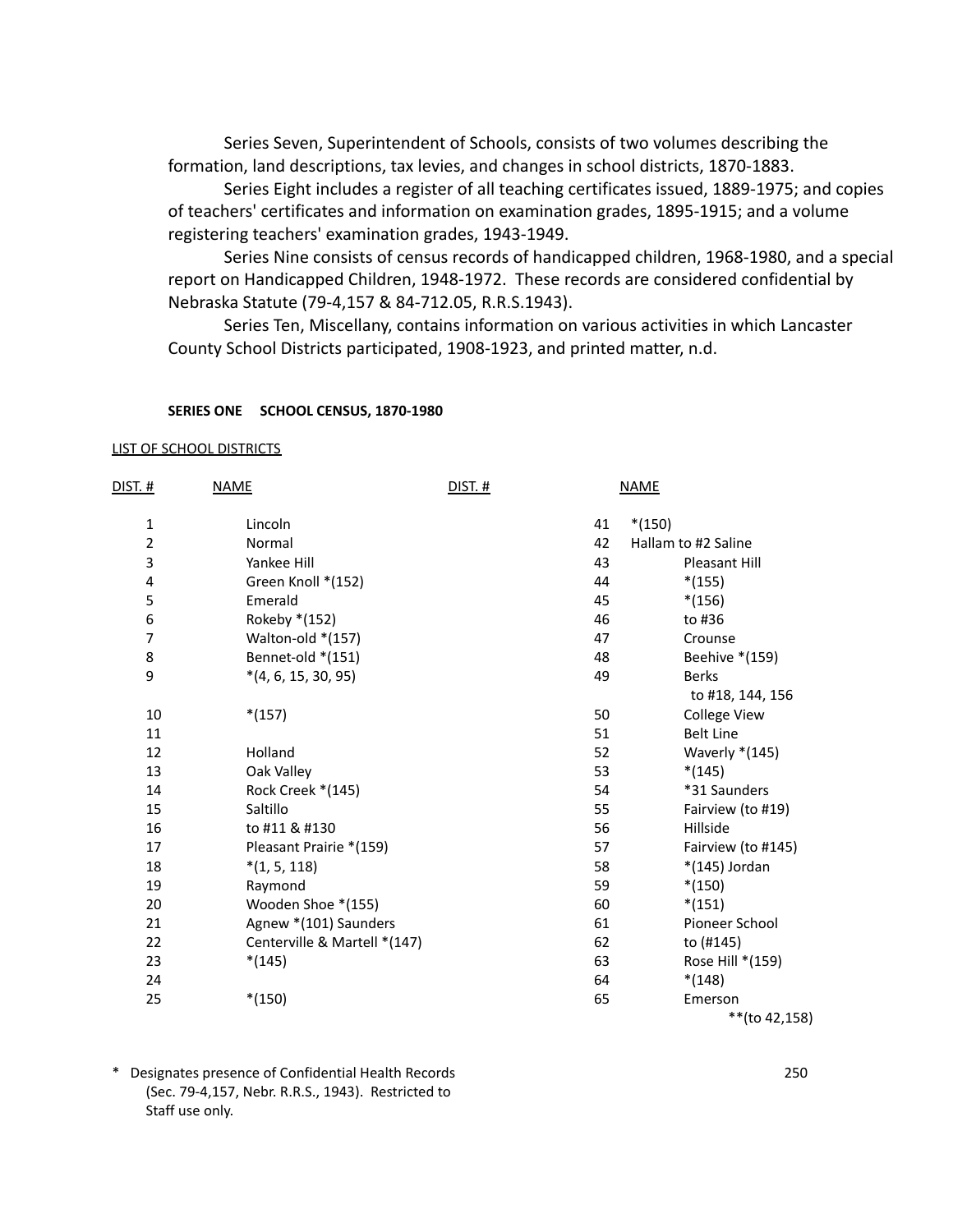| 26       | $*(150)$                 | 66 | Happy Go Lucy        |
|----------|--------------------------|----|----------------------|
|          |                          |    | to 69/70/130/152     |
| 27       | $*(151 \& 155)$          | 67 | $*(148)$             |
| 28       | $*(155)$                 | 68 | <b>Happy Center</b>  |
| 29       | West Union to #147 & 152 | 69 | Haines Branch        |
| 30       | Pioneer School           | 70 | Shane (#2 Saline)    |
| 31       |                          | 71 | to (#130 & 156)      |
| 32       | Fairview                 | 72 | Kramer               |
| 33       | Garr Creek *(145)        | 73 | Sandy Lane or Lane   |
| 34       | Cedar Hill to #145       |    | *(101) Saunders      |
| 35       | Pleasant Valley to #145  | 74 | Liberty $*(158)$     |
| 36       | Princeton                | 75 | $*(#145)$            |
| 37       |                          | 76 | <b>Pleasant View</b> |
| 38       | <b>Burd School</b>       | 77 | Sprague $*(147)$     |
| 39       | White Chapel             | 78 | $*(151)$             |
| $*(151)$ | 79                       |    | Maple Grove to #151  |
|          |                          |    |                      |

\* Designates presence of Confidential Health Records 251 (Sec. 79-4,157, Nebr. R.R.S., 1943). Restricted to Staff use only.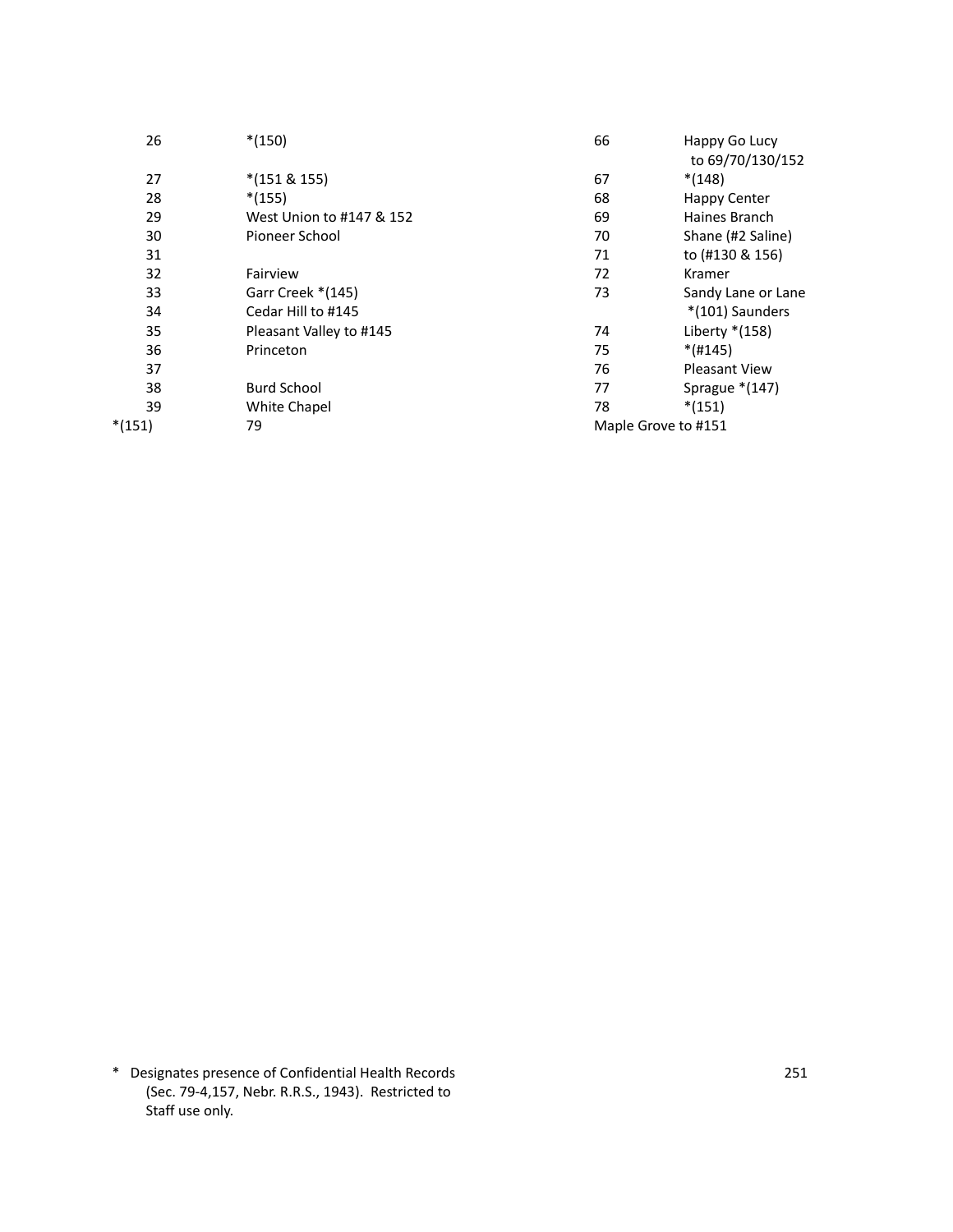## **SUBGROUP ELEVEN SUPERINTENDENT OF SCHOOLS SERIES ONE SCHOOL CENSUS (cont) LIST OF SCHOOL DISTRICTS (cont)**

| <b>DIST. #</b>          | <b>NAME</b>           | <b>DIST. #</b> | <b>NAME</b>         |
|-------------------------|-----------------------|----------------|---------------------|
| 80                      | Maple Grove           | 118            | Hillside            |
| 81                      | $*(149)$              | 119            | $*(155)$            |
| 82                      | $*(149)$              | 120            | $*(145)$            |
| 83                      | Firth *(159)          | 121            | Bright Star *(31)   |
| 84                      | Cheney *(153)         | 122            |                     |
| 85                      | Excelsior *(147)      | 123            | #(156)              |
| 86                      | $*(145)$              | 124            | $*(145)$            |
| 87                      | University Place      | 125            | Fairview            |
| 88                      | Hickman *(150)        | 126            | West Lincoln to #1  |
| 89                      | to #104 Cass County   | 127            | Sunny Slope to #68  |
| 90                      | *(39, 56) 1879        | 128            |                     |
| 91                      | Busy Bee to #21 & 68  | 129            | $*(36)$             |
| 92                      | Triumph to #145       | 130            | Prairie Flower to#2 |
| 93                      | Babcock School *(145) | 131            | Davey *(149)        |
| 94                      | #(150)                | 132            | Panama *(155)       |
| 95                      | Roca                  | 133            | $*(157)$            |
| 96                      | #(145)                | 134            | to #1 & #145        |
| 97                      | $*(150)$              | 135            | to #13 & #109       |
| 98                      | $*(146)$              | 136            | Denton              |
|                         |                       |                | (to #2 Saline)      |
| 99                      | Happy Hollow *(149)   | 137            | Havelock            |
| 100                     | Malcolm *(148)        | 138            | $*(61)$             |
| 101                     | <b>Bright Star</b>    | 139            | Bethany             |
| 102                     | Woodlawn              | 140            | Prairie Home        |
|                         |                       |                | to #145             |
| 103                     | $*(152)$              | 141            | to #72 & #74        |
| 104                     | Plainview *(153)      | 142            | to #150, 83 (159)   |
| 105                     | to $#1$               | 143            | to #21, 55, 56      |
| 106                     | $*(151)$              | 144            | to #2 Saline        |
| 107                     | Lonely Pine           | 145            | Waverly             |
| 108                     | to #43, 66, 69, 103   | 146            | Walton *(157)       |
| 109                     | Arbor                 | 147            | Sprague-Martell     |
| 110                     | Grand View to #145    | 148            | Malcolm             |
| 111                     | $*(146)$              | 149            | Davey               |
| 112                     |                       | 150            | Hickman             |
| 113                     | Garfield to #1        | 151            | Bennet              |
| 114                     | <b>Buda Center</b>    | 152            | Rokeby              |
| 115                     | $*(153)$              | 153            | Cheney              |
| 116                     | $*(151)$              | 154            | #37 & 112 (1954-55) |
| 117 Olive Branch *(158) |                       | 155            | Panama              |

\* Designates presence of Confidential Health Records 252 (Sec. 79-4,157, Nebr. R.R.S., 1943). Restricted to Staff use only.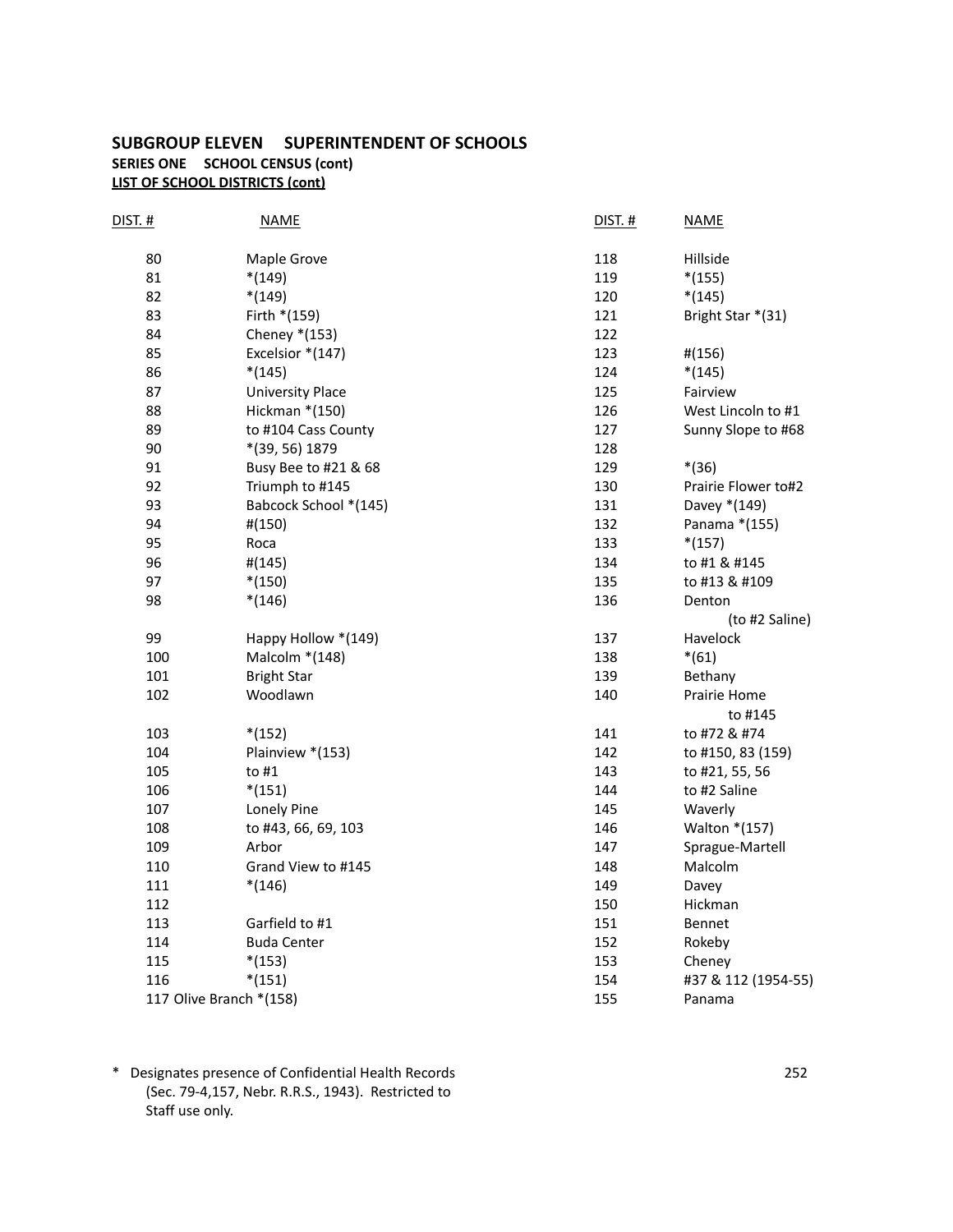#### **SERIES ONE SCHOOL CENSUS (cont)**

#### **SCHOOL DISTRICT LIST (cont)**

| dist. # | NAME             | DIST.# | <b>NAME</b>     |
|---------|------------------|--------|-----------------|
| 156     |                  | 157    | Walton          |
| 158     | From 65, 74, 117 | 159    | Firth           |
| 160     | <b>Norris</b>    | 161    | Raymond Central |

#### **film**

#### **SERIES ONE SCHOOL CENSUS, 1875-1972**

#### NSHS HAS ON MICROFILM:

Lincoln Public Schools, 1889-1917 (rolls A-1 thru A-39) City of Lincoln Dist. #1, 1926 Lancaster County, Rural, 1926 City of Lincoln Dist. #1, 1927-1956 Lancaster County, Rural, 1926-1967 Handicapped Children \*\***CONFIDENTIAL**\*\* Nebr. 79-4,157 and 84-712.05, R.R.S. 1943 Rural & Handicapped only, 1968-1972 Handicapped \*\***CONFIDENTIAL**\*\* as above

#### NOTE TO PATRONS:

Rolls A-1 thru A-39 (following reel #15) were copied from security microfilm produced by the Lincoln Public Schools, date unknown. The master negatives were used for research and the copy quality and condition of the microfilm is very poor. However, the original records were destroyed after being put on microfilm and this is the only record remaining and fills the gap for School Dist. #1 missing census records. Names are misspelled and may be misfiled. Check possible different spellings of a student's name.

Rolls 1-15 are rural census only. City of Lincoln begins on roll #16, 1894 - Roll #19 (1919) City & Rural continues from Roll #15 with Rural Dists. #2-#139, 1919, on roll #19 Rolls #30-#45 are restricted to staff use only due to the existence of census of Handicapped.

\* Designates presence of Confidential Health Records 253 (Sec. 79-4,157, Nebr. R.R.S., 1943). Restricted to Staff use only.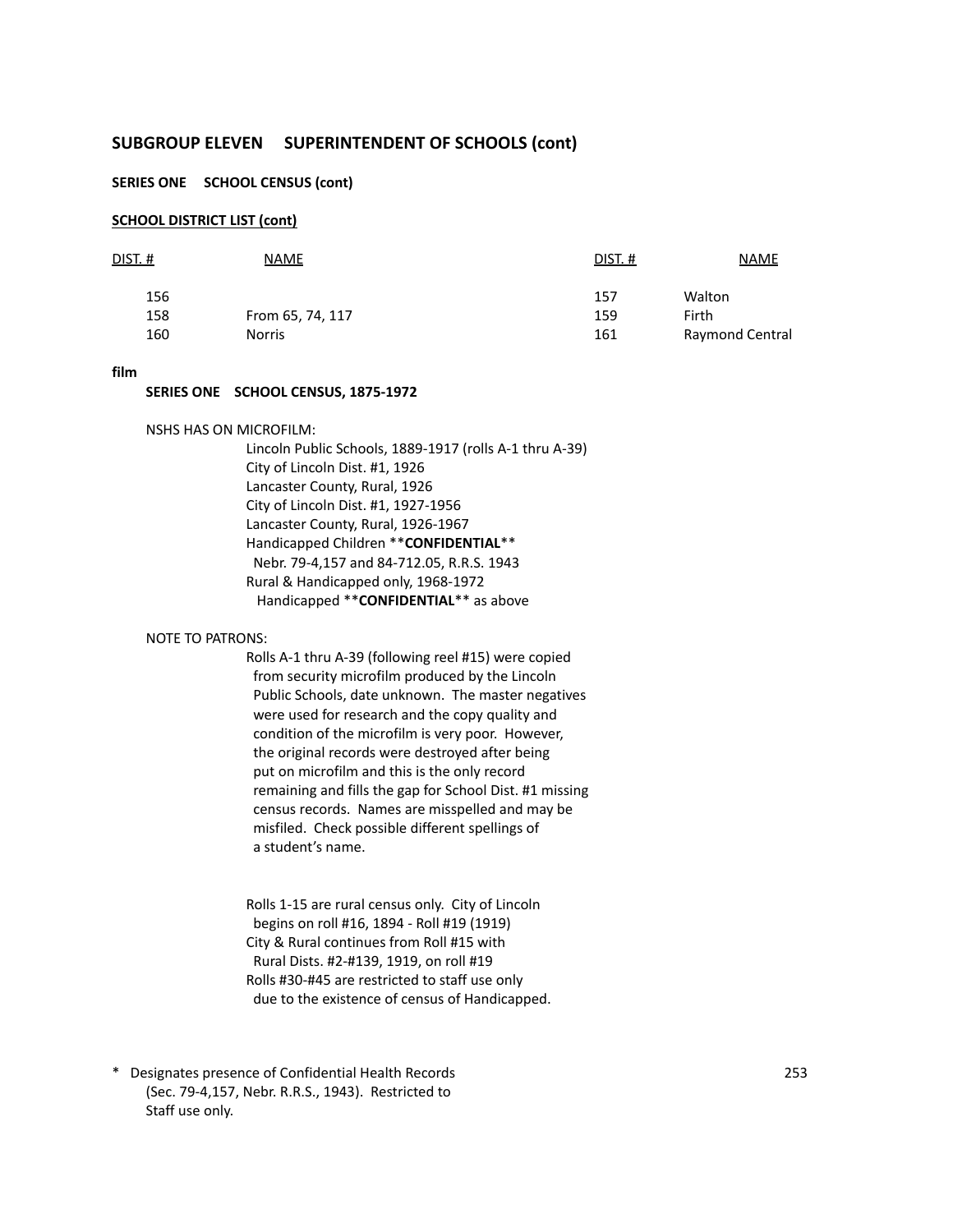### **film SERIES ONE SCHOOL CENSUS, 1875-1972 NSHS HAS ON MICROFILM:**

| Roll #1<br>727 shots<br>1454 pp.           | School Census, Lancaster County<br>District #3, Rural, 1875<br>thru                                                                  |
|--------------------------------------------|--------------------------------------------------------------------------------------------------------------------------------------|
| #08055                                     | School Census, Lancaster County<br>District #36, Rural, 1880                                                                         |
| Roll #2<br>714 shots                       | School Census, Lancaster County<br>District #37, Rural, 1880                                                                         |
| 1528 pp.                                   | thru                                                                                                                                 |
| #08056                                     | School Census, Lancaster County<br>District #38, Rural, 1885                                                                         |
| Roll #3                                    | School Census, Lancaster County<br>District #39, Rural, 1885                                                                         |
| 740 shots<br>1480 pp.                      | thru                                                                                                                                 |
| #08057                                     | School Census, Lancaster County<br>District #32, Rural, 1889                                                                         |
| Roll #4<br>779 shots<br>1558 pp.<br>#08058 | School Census, Lancaster County<br>District #33, Rural, 1889<br>thru<br>School Census, Lancaster County<br>District #87, Rural, 1889 |
| Roll #5<br>753 shots                       | School Census, Lancaster County<br>District #88, Rural, 1893                                                                         |
| 1506 pp.                                   | thru                                                                                                                                 |
| #08059                                     | School Census, Lancaster County<br>District #27, Rural, 1897                                                                         |
|                                            | NOTE: City of Lincoln, 1894-1972 begins<br>on roll #16                                                                               |
| Roll #6<br>757 shots                       | School Census, Lancaster County<br>District #28, Rural, 1897                                                                         |
| 1514 pp.<br>#08060                         | thru<br>School Census, Lancaster County<br>District #86, Rural, 1900                                                                 |

\* Designates presence of Confidential Health Records 254 (Sec. 79-4,157, Nebr. R.R.S., 1943). Restricted to Staff use only.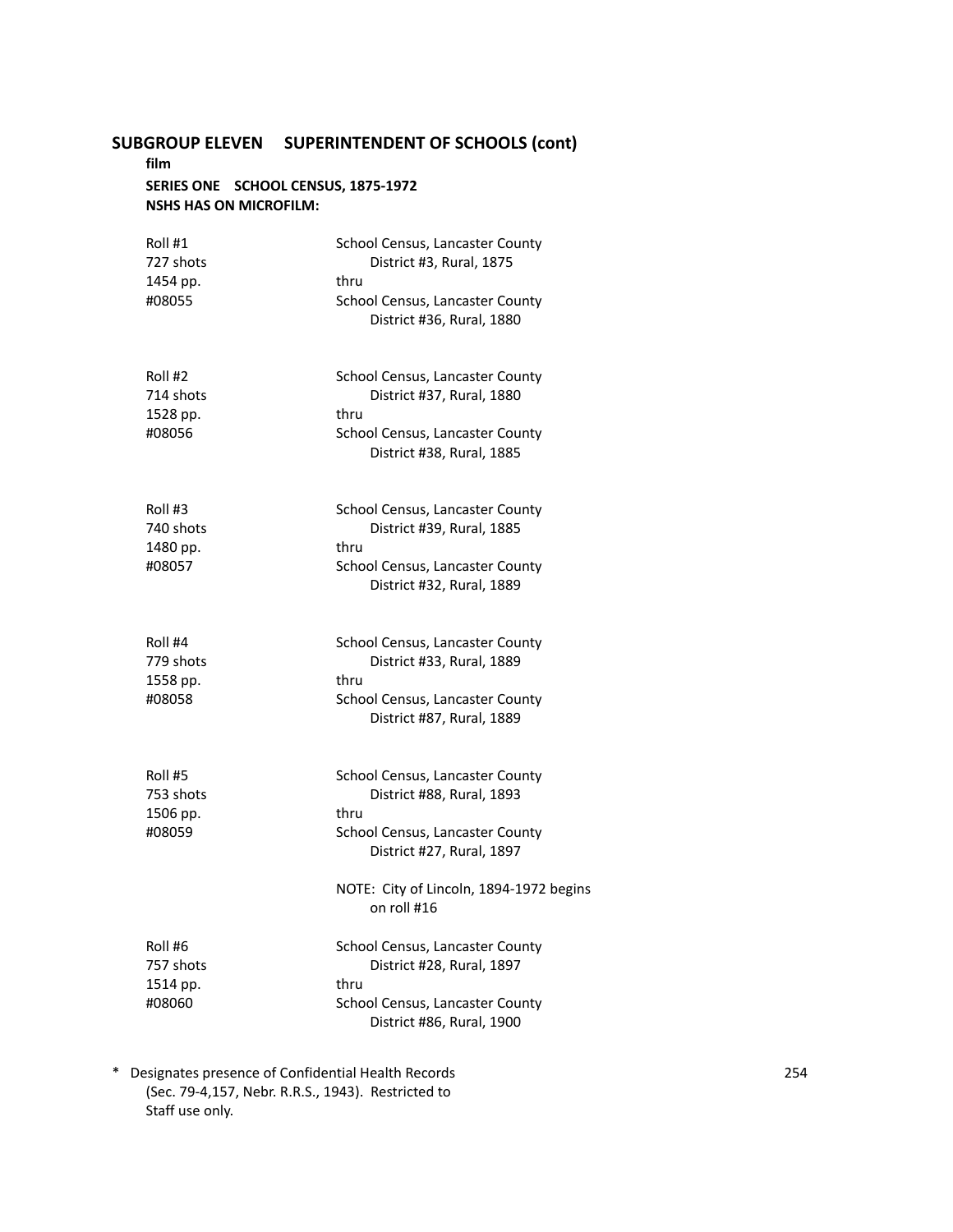**film**

# **SERIES ONE SCHOOL CENSUS - MICROFILM RECORD MP2329** Roll #7 School Census, Lancaster County 785 shots **District #87, Rural, 1900**<br>1580 pp. **1580** for thru

| 1580 pp.<br>#08061                                 | thru<br>School Census, Lancaster County<br>District #70, Rural, 1903                                                                         |
|----------------------------------------------------|----------------------------------------------------------------------------------------------------------------------------------------------|
| Roll #8<br>777 shots<br>1554 pp.<br>#08062         | School Census, Lancaster County<br>District #71, Rural, 1903<br>thru<br>School Census, Lancaster County<br>District #26, Rural, 1907         |
|                                                    | NOTE: Rural, 1906 - MISSING                                                                                                                  |
| Roll #9<br>787 shots<br>1574 pp.<br>#08063         | School Census, Lancaster County<br>District #27, Rural, 1907<br>thru<br>School Census, Lancaster County<br>District #139, Rural, 1908\       |
| <b>Roll #10</b><br>774 shots<br>1558 pp.<br>#08064 | School Census, Lancaster County<br>District #139, Rural, 1908 (cont)<br>thru<br>School Census, Lancaster County<br>District #86, Rural, 1910 |
| <b>Roll #11</b><br>771 shots<br>1542 pp.<br>#08065 | School Census, Lancaster County<br>District #88, Rural, 1910<br>thru<br>School Census, Lancaster County<br>District #49, Rural, 1912         |
| Roll #12<br>815 shots<br>1630 pp.<br>#08066        | School Census, Lancaster County<br>District #50, Rural, 1912<br>thru<br>School Census, Lancaster County<br>District #36, Rural, 1914         |
| <b>Roll #13</b>                                    | School Census, Lancaster County                                                                                                              |

| Roll #13  | School Census, Lancaster County |
|-----------|---------------------------------|
| 846 shots | District #37, Rural, 1914       |
| 1692 pp.  | thru                            |
| #08067    | School Census, Lancaster County |
|           | District #2, Rural, 1916        |

\* Designates presence of Confidential Health Records 255 (Sec. 79-4,157, Nebr. R.R.S., 1943). Restricted to Staff use only.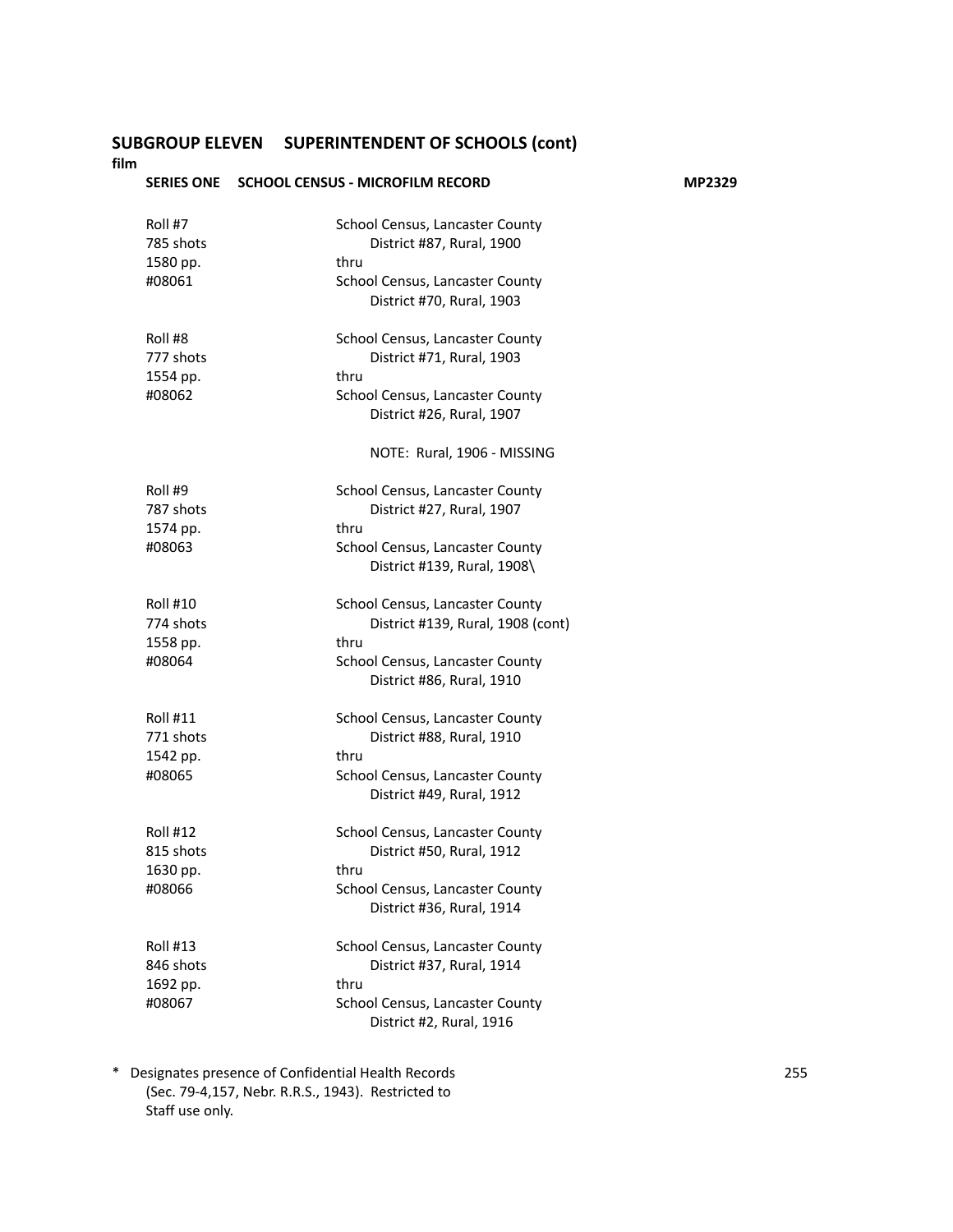**film**

### **SERIES ONE SCHOOL CENSUS - MICROFILM RECORD (cont)**

| <b>Roll #14</b>                                                | School Census, Lancaster County                                           |
|----------------------------------------------------------------|---------------------------------------------------------------------------|
| 756 shots                                                      | District #3, Rural, 1916                                                  |
| 1512 pp.                                                       | thru                                                                      |
| #08068                                                         | School Census, Lancaster County                                           |
|                                                                | District #72, Rural, 1918                                                 |
| <b>Roll #15</b>                                                | School Census, Lancaster County                                           |
| 196 shots                                                      | District #73, Rural, 1918                                                 |
| 392 pp.                                                        | thru                                                                      |
| #08069                                                         | School Census, Lancaster County                                           |
|                                                                | District #137, Rural, 1918                                                |
| <b>NOTE:</b> Reels A-1 thru A-39 contain Lincoln School Census |                                                                           |
| cards, 1885-1918 (believed to begin in 1889). These            |                                                                           |
|                                                                | cards contain information for public, private, parochial,                 |
| and none attending student age persons.                        |                                                                           |
|                                                                | Surnames may change from year to year and students may                    |
| have more than one card. Watch for misspelling.                |                                                                           |
| Reel A-1                                                       | Census Cards, Lincoln City Schools, 1885-1918                             |
| LPS                                                            | Aarinson, Cecil (1903-1909) [Arenson]                                     |
| Positive                                                       | thru                                                                      |
| #                                                              | Census Cards, Lincoln City Schools, 1885-1918                             |
|                                                                | Aryentrot, Meda (1903)                                                    |
|                                                                | NOTE: High incidence of misspelled names,<br>Examples:                    |
|                                                                | Aach, see Aoch                                                            |
|                                                                | Aarinson, Cecil is Arenson, Cecil                                         |
|                                                                | Adamaissky is Adamansky                                                   |
|                                                                | Aherd is Akerd                                                            |
|                                                                | Akyson is Akeyson                                                         |
|                                                                | Alysworth is Aylsworth                                                    |
|                                                                | Amaicl, Jennie is Jennie Amaid@                                           |
|                                                                | to Clarence E. Aten                                                       |
|                                                                | Andesson, Ebba is Anderson, Ebba                                          |
|                                                                | Ansmusser is Asmussen                                                     |
|                                                                | Aoch is Aach                                                              |
|                                                                | Apples is Appel of Appel Mercantile Co.<br>Aran, Charles is Aron, Charles |

NOTE: Filming Order, Roll #1, see next page

\* Designates presence of Confidential Health Records 256 (Sec. 79-4,157, Nebr. R.R.S., 1943). Restricted to Staff use only.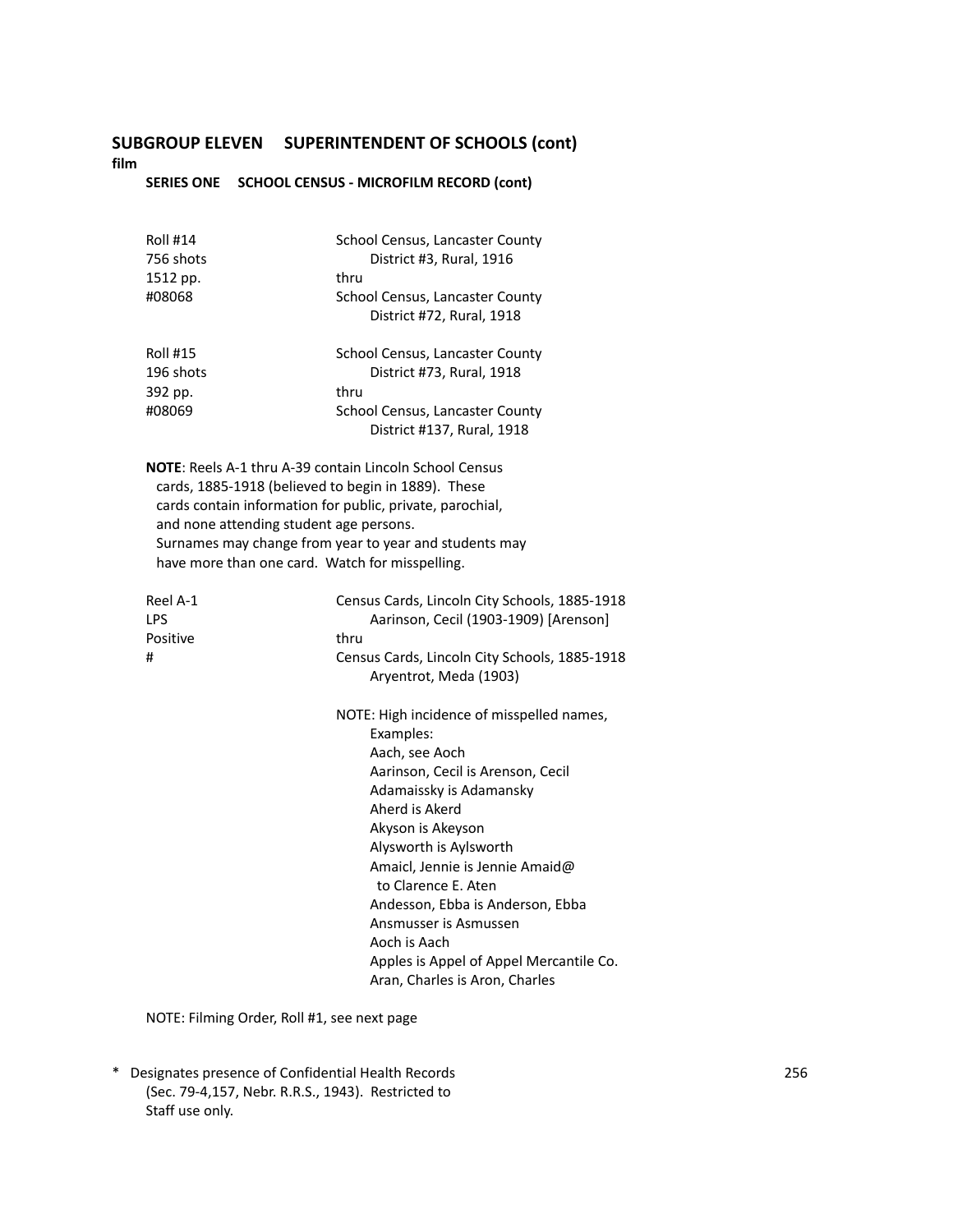#### **film**

### **SERIES ONE SCHOOL CENSUS - MICROFILM RECORD (cont)**

NOTE: See note at start of Roll A-1

| Roll A-1   | Filming Order:                                |
|------------|-----------------------------------------------|
| cont.      | Aarinson [Arenson], Cecil - Adam, Richard     |
|            | Adamaissky [Adamansky], Florence - Agy, Eliz  |
|            | Target - Adams                                |
|            | Adams (male), 1910 - Yates Adams              |
|            | Aherd [Akerd), Dora - Akyson [Akeyson]        |
|            | Target - AL                                   |
|            | Alaas, Andrew - Allego, Tony                  |
|            | Allenbach, Alden - Alysworth [Aylsworth]      |
|            | Target - Allen                                |
|            | Allen (male), 1913 - Allen, Wren              |
|            | Target - AM                                   |
|            | Amaicl [maid], Jennie - Anders, Otto          |
|            | Andesson [Anderson], Ebba - Ansmusser         |
|            | [Asmussen], Lawrence                          |
|            | Target - Anderson                             |
|            | Andersen, Annie - Anderson, Virgil            |
|            | Aoch [Aach], Adele - Apples [Appel], James    |
|            | Aran [Aron], Charles - Aryentrot, Meda        |
|            |                                               |
| Roll A-2   | Census Cards, Lincoln City Schools, 1885-1918 |
| <b>LPS</b> | Asbelle [Astele], Pansy (1901)                |
| Positive   | thru                                          |
| #          | Census Cards, Lincoln City Schools, 1885-1918 |
|            | Beals, Lucile (1913-1917)                     |
|            |                                               |
|            | Filming Order:                                |
|            | Asbelle [Astele], Pansy - Astvint, Katy       |
|            | Target - AT                                   |
|            | Atchison, Annie - Azzarello, Joe              |
|            | Target - B                                    |
|            | Ba, Samuel - Balzer (male), age 10 (1914)     |
|            | Balou [Bolan], Joseph, 2228 So. 16th St.      |
|            | Baeckel, see also Boeckel                     |
|            | Baird, Florence - see Brinkman, Florence      |
|            | Target - BAKER                                |
|            | Baker, Miss, Elliott School (1904) thru       |
|            |                                               |
|            | Baker, William (1917)                         |
|            | Balzer, Henry, see Broz, Henry                |
|            | Bamaine [Barnum], Harry - Bape [Bapu], Roe    |

\* Designates presence of Confidential Health Records 257 (Sec. 79-4,157, Nebr. R.R.S., 1943). Restricted to Staff use only.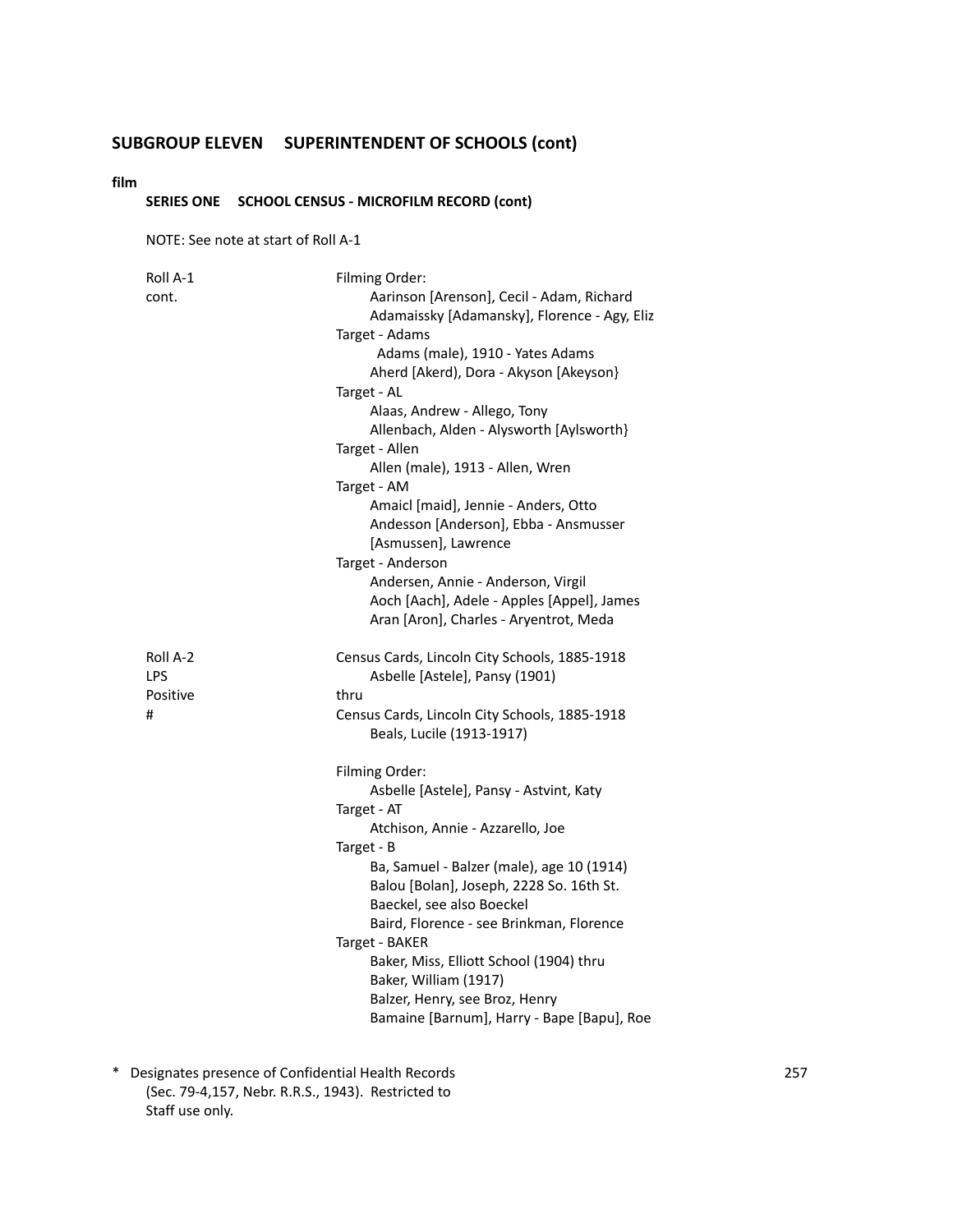Target - BAR Bar, Christina - Barner, Mollie Barnet, Carrie - Barzelt, Ralph Out of Order (no target) Barnes, A (1889) - Barnes, Zella

\* Designates presence of Confidential Health Records 258 (Sec. 79-4,157, Nebr. R.R.S., 1943). Restricted to Staff use only.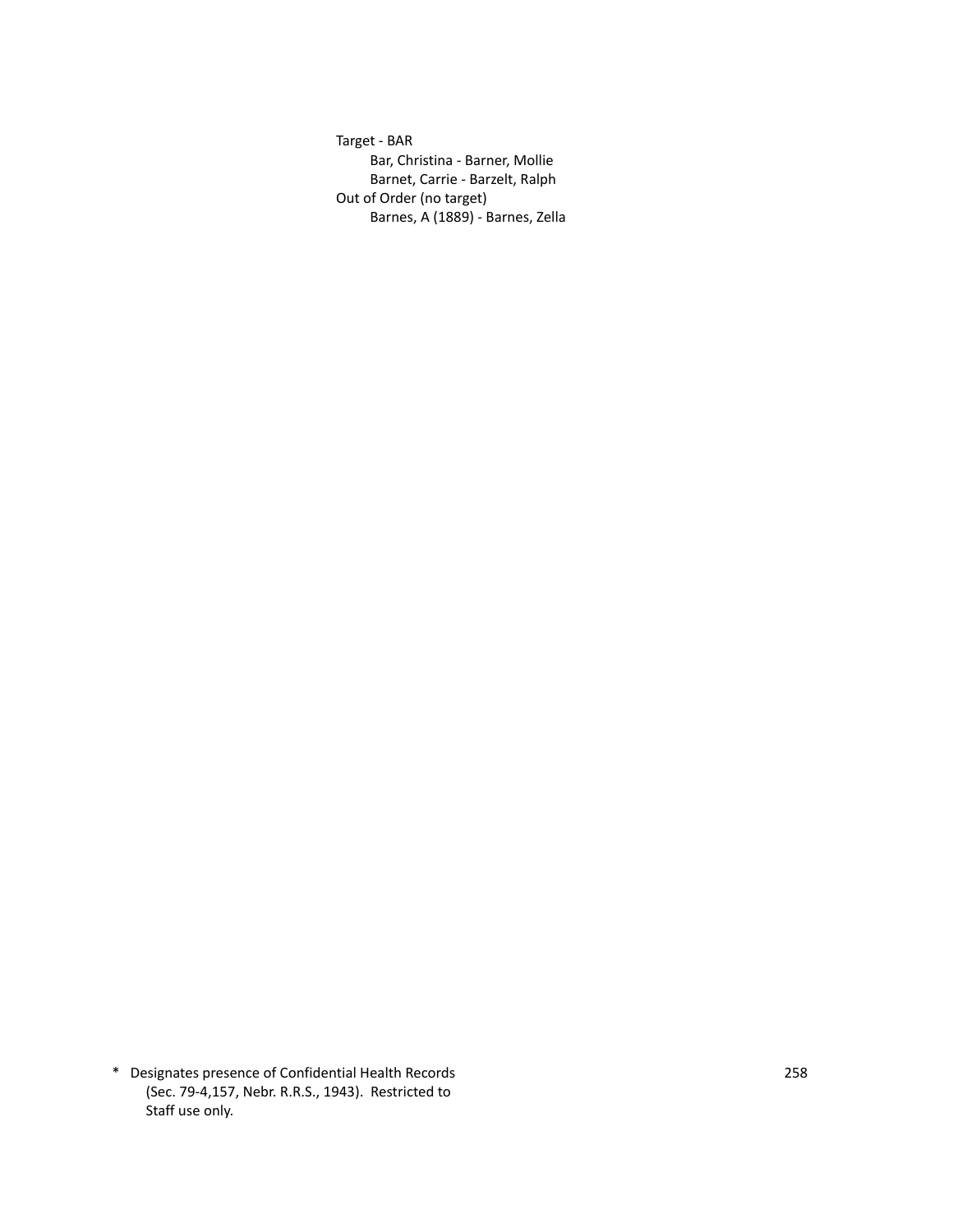#### **film**

| <b>SERIES ONE</b>                       |                                 | <b>SCHOOL CENSUS - MICROFILM RECORD (cont)</b>                                                                                                                                                                                                                                                                                                                                                                                                                                                                                                                                                                           |
|-----------------------------------------|---------------------------------|--------------------------------------------------------------------------------------------------------------------------------------------------------------------------------------------------------------------------------------------------------------------------------------------------------------------------------------------------------------------------------------------------------------------------------------------------------------------------------------------------------------------------------------------------------------------------------------------------------------------------|
|                                         | Roll A-2 (filming order, cont.) | Target - BAS<br>Bascom, Elois - Bayurman, Annie<br>Target - BE<br>Beach [Beech], Alice - Beals, Lucile                                                                                                                                                                                                                                                                                                                                                                                                                                                                                                                   |
| Roll A-3<br>LPS<br>Positive<br>#        |                                 | Census Cards, Lincoln City Schools, 1885-1918<br>Beam [Bean], Edith (1904)<br>thru<br>Census Cards, Lincoln City Schools, 1885-1918<br>Blads, John (1904)                                                                                                                                                                                                                                                                                                                                                                                                                                                                |
|                                         |                                 | Filming Order:<br>Beam [Bean], Edith - Beckel, Frieda<br>Beckes [Becker], male (1902) thru<br>Bekson, Pauline<br>Out of Order - No target<br>Beighle, Jacob (1913-1915)<br>Becker, Alfred (1908) - Becker, William M.<br>Target - BEL<br>Belafeldt, Mabel - Beour, Joseph<br>Target - BER<br>Ber [printed Bir, 1905], Oswalt O. thru<br>Bezac, Clotilda (1911)<br>Beuermann, see also Burarmann<br>Target - BI<br>Biblett, Bernard - Bjorkman, Roy<br>Bigley, Alfred filed Brgley, Alfred<br>Blado, Mrs. Frank - Blackley, Pricilla<br>Target - BLACK<br>Black, Allie - Blackley, May<br>Blackman, E (UNL) - Blads, John |
| Roll A-4<br><b>LPS</b><br>Positive<br># |                                 | Census Cards, Lincoln City Schools, 1885-1918<br>Blaggert, Charlie (1902)<br>thru<br>Census Cards, Lincoln City Schools, 1885-1918<br>Brinkman, Florence (1912)                                                                                                                                                                                                                                                                                                                                                                                                                                                          |

Filming Order: Target - BLAG

\* Designates presence of Confidential Health Records 259 (Sec. 79-4,157, Nebr. R.R.S., 1943). Restricted to Staff use only.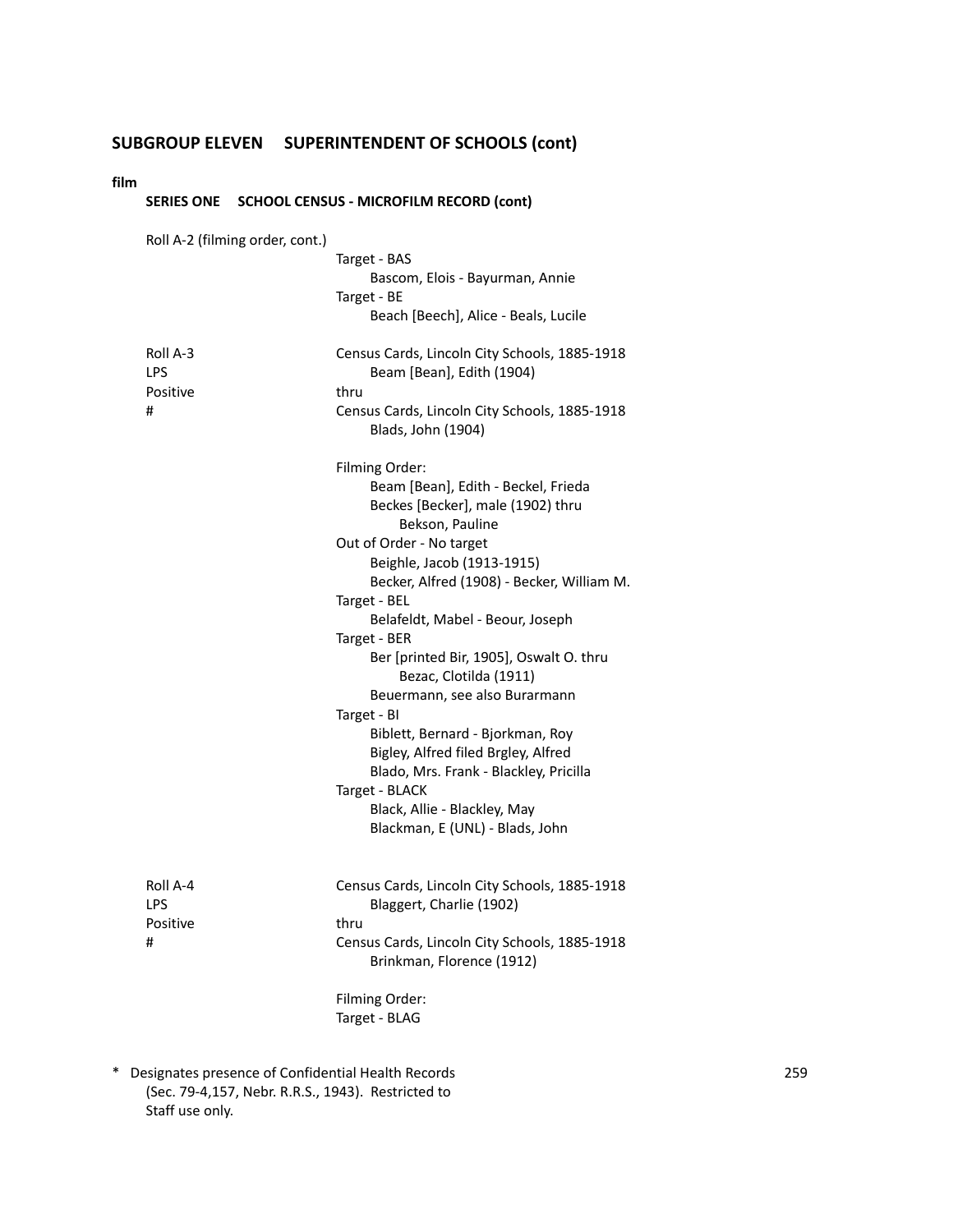Blaggert, Charlie - Blasier, Chrystal Blass, Bulah (1896) - Blazier, Lillie Target - BLE Bleakney, Pauline - Bmk, May (1900)

\* Designates presence of Confidential Health Records 260 (Sec. 79-4,157, Nebr. R.R.S., 1943). Restricted to Staff use only.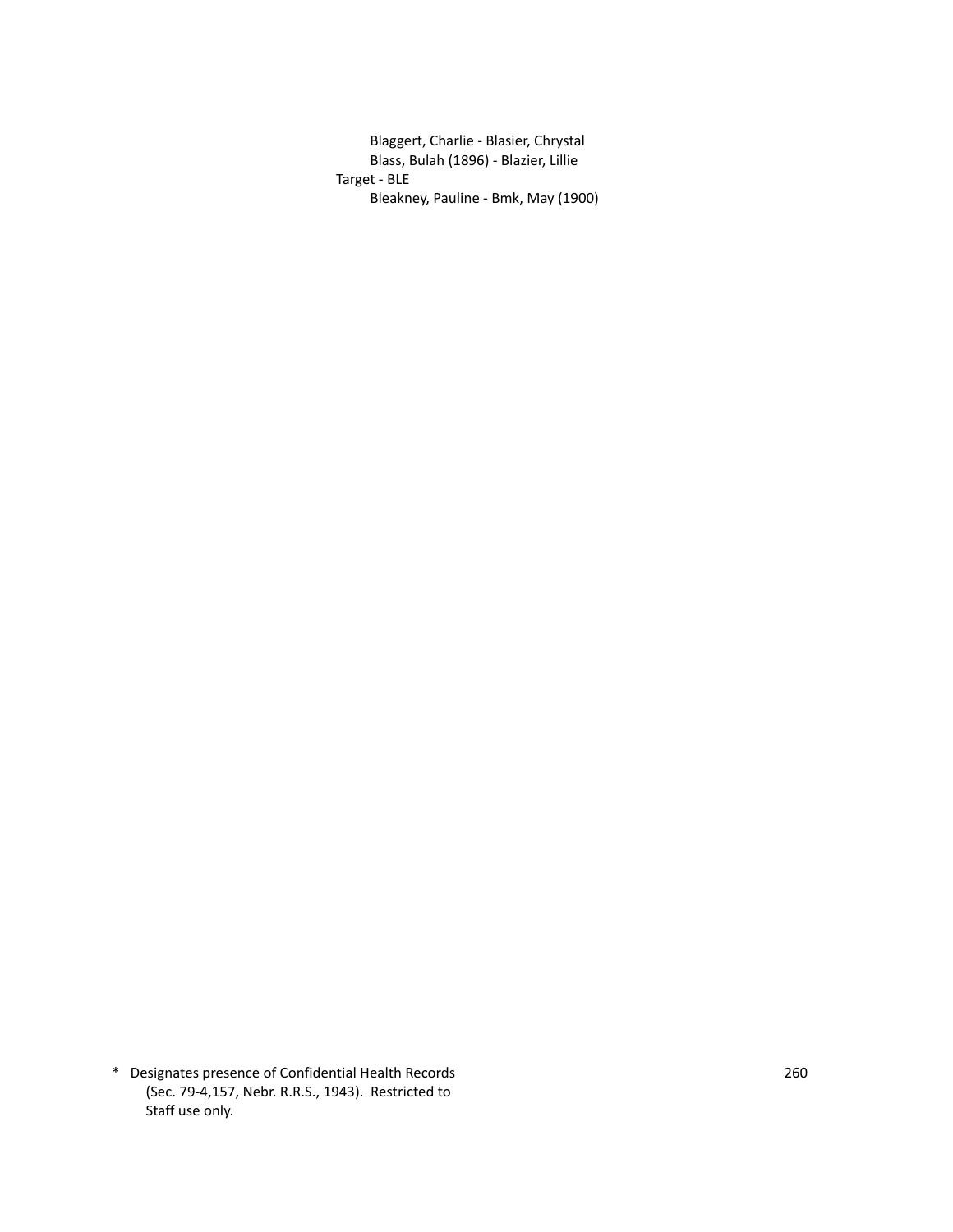**film**

### **SERIES ONE SCHOOL CENSUS - MICROFILM RECORD (cont)**

| Roll A-4 (cont)                    | Target - BO<br>Boahlman [Bohllman, Bohlman], Edward<br>thru Boeckel [Baeckel], Emma<br>Reverse Order (out of order)<br>Boehmer, Edwin - Boeckner, Albertina<br>Target - BO<br>Boegh, Julia - Boming, Erde<br>Bohlman, see also Boahlman<br>Target - BON<br>Bonch [Bouch], Jacob - Botz [Butz], Mollie<br>Target - BOU<br>Bouars [Bauer, Bower], Henry - Bowensox, Lizzie<br>Bowers, Holly [Halley, Hattie] - Bowman, Willis<br>Bown [Brown], Arthur - Bozenbach, Ole<br>Out of order, no target<br>Bower, Alfred - Bowers, William R.<br>Bowman, Mai (out of order)<br>Target - BR<br>Braarch, Ralph L. - Brazeton, Margaret<br>Target - BRE<br>Brehm, Lizzie (out of order), 1898<br>Breah, Calvin - Brgley [Bigley], Alfred<br>Brinegar, Philip - Brizer, Kate<br>Brnder, Sophie (1899)<br>Out of order, no target<br>Brian, Bert - Brinkman, Florence |
|------------------------------------|----------------------------------------------------------------------------------------------------------------------------------------------------------------------------------------------------------------------------------------------------------------------------------------------------------------------------------------------------------------------------------------------------------------------------------------------------------------------------------------------------------------------------------------------------------------------------------------------------------------------------------------------------------------------------------------------------------------------------------------------------------------------------------------------------------------------------------------------------------|
|                                    | NOTE: Brinkman, Florence is Baird, Florence,<br>see School Census 1912, p.32 (roll #17).<br>Brinkman=s were at 922 S. 13th)                                                                                                                                                                                                                                                                                                                                                                                                                                                                                                                                                                                                                                                                                                                              |
| Roll #A-5<br>LPS.<br>Positive<br># | Census Cards, Lincoln City Schools, 1885-1918<br>Broach, Fred (1895)<br>thru<br>Census Cards, Lincoln City Schools, 1885-1918<br>Cakes, Honey (1906)<br>Filming Order:<br>Target - BRO<br>Broach [Busch], Fred - Browles, William<br>Brownell, Ada - Broz [Balzer], Henry<br>Target - BROWN                                                                                                                                                                                                                                                                                                                                                                                                                                                                                                                                                              |
|                                    |                                                                                                                                                                                                                                                                                                                                                                                                                                                                                                                                                                                                                                                                                                                                                                                                                                                          |

\* Designates presence of Confidential Health Records 261 (Sec. 79-4,157, Nebr. R.R.S., 1943). Restricted to Staff use only.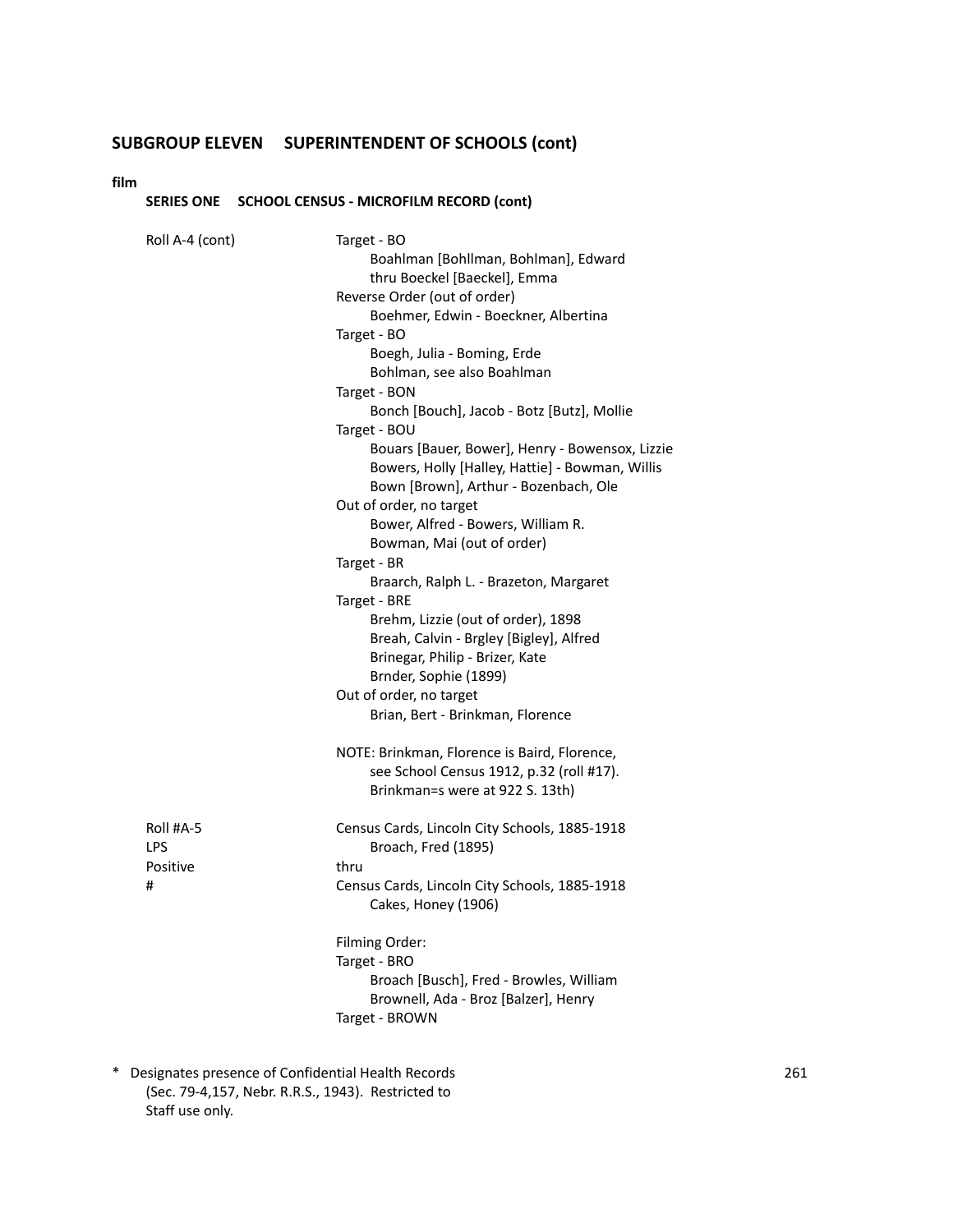Brown (male), 1907 - Brown, Winnie Brown, Orvilla (1918) filed after Broun, N. Browne, Elizabeth - Brownfield, Donald

\* Designates presence of Confidential Health Records 262 (Sec. 79-4,157, Nebr. R.R.S., 1943). Restricted to Staff use only.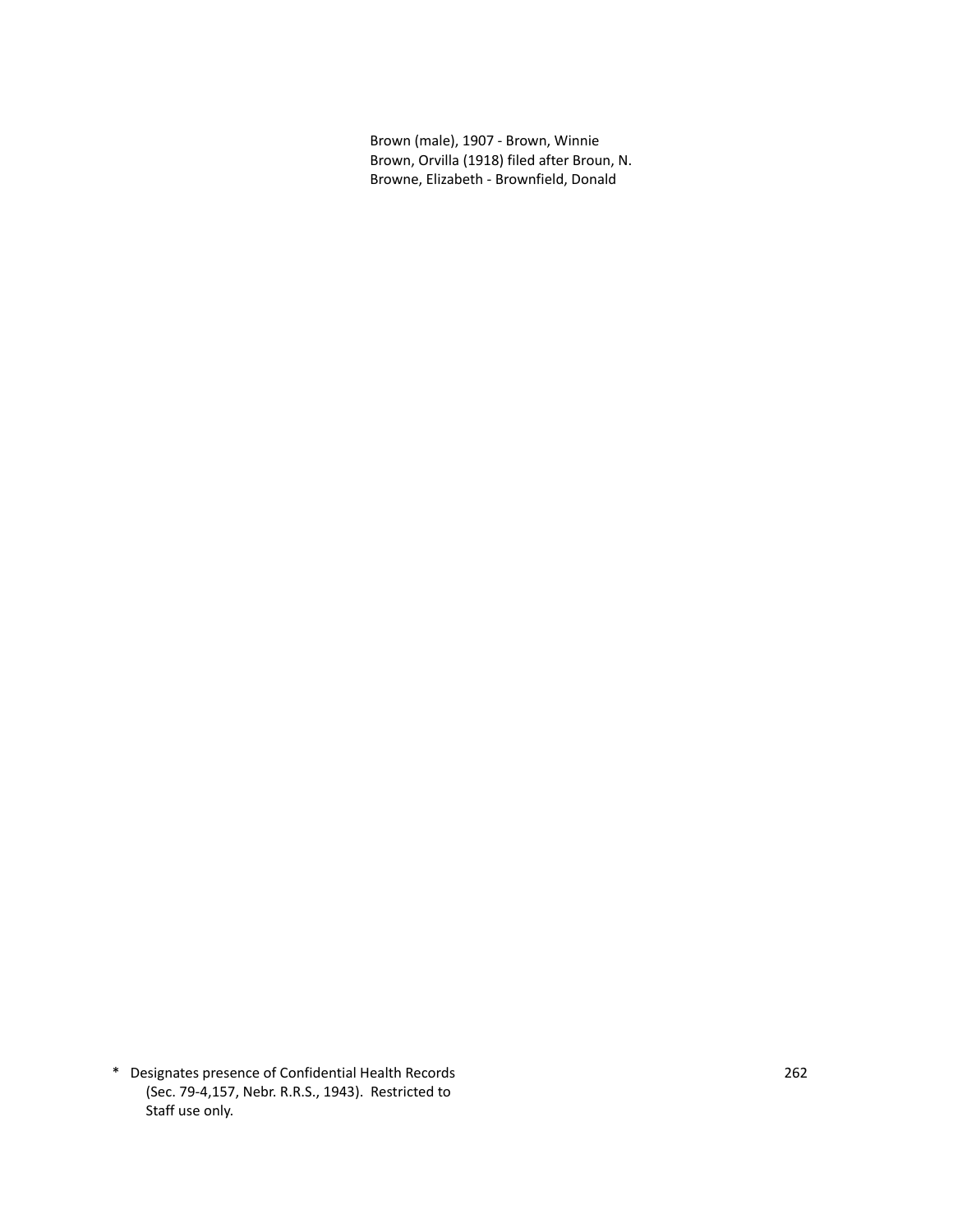### **SUBGROUP ELEVEN SUPERINTENDENT OF SCHOOLS (cont) film SERIES ONE SCHOOL CENSUS - MICROFILM RECORD (cont) See note at start of A-1** A-5 (filming order, cont.) Target - BRU Bruahm [Bruhn], Minnie - Bryan, William J. Bryant, Alice - Bryson, U. G. Target - BU Buas, Georgia - Buol, George Target - BUR Burarmann [Beuermann], Alvin - Buryard, Ruth Target - BUS Busback, Christine - Byrum, Rowena Target - C Cabbott, Joe - Cakes, Honey Roll #A-6 Census Cards, Lincoln City Schools, 1885-1918 LPS Calahan, Effie (1909) Positive thru # Census Cards, Lincoln City Schools, 1885-1918 Clymer, Mary (1918) Filming Order: Target - CA Calahan, Effie - Calwell, Anna May Target - CAM Cambell, Clarence - Capton, Ida Out of Order (no target) Campbell (male), 1915 - Campbell, Wix (1902) Roll #A-6 Filming Order (cont): cont. Target CAR Carabill, George - Caryer, Mamie Out of order, no target Carlson, A (1899) - Carter, Willie Target CAS Casada, J. C. (1909) - Cezek, Rhoda Target CHA Chadd, Viola - Chcopek, Wilhelma (sic) Target CHE Cheal, Christiana - Cjaka, Annie

Target CL

Clack, Carl - Clarius, Matilda

Clarkson, Andy - Clymer, Mary

CLARK, see roll #C-7

\* Designates presence of Confidential Health Records 263 (Sec. 79-4,157, Nebr. R.R.S., 1943). Restricted to Staff use only.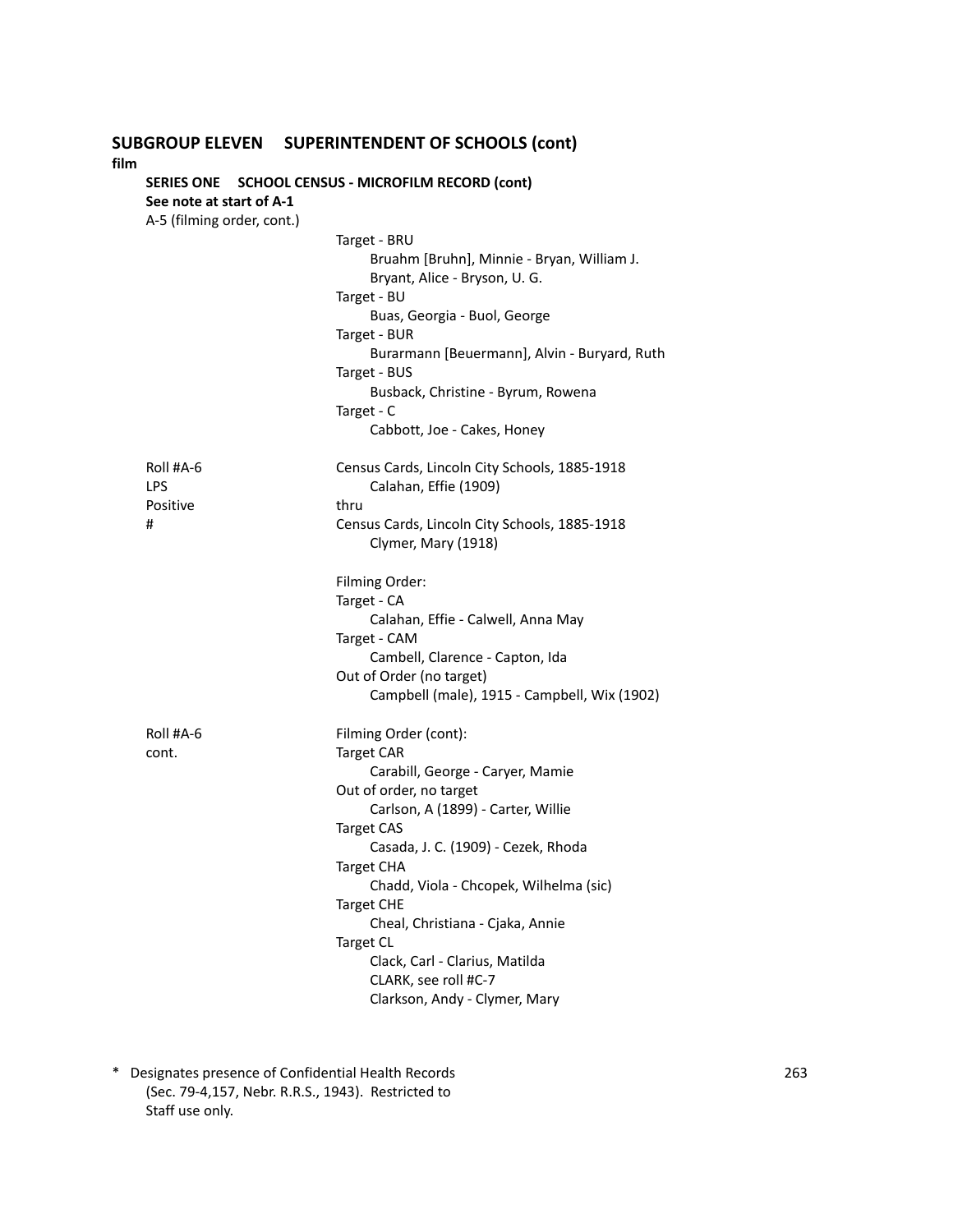#### **film**

### **SERIES ONE SCHOOL CENSUS - MICROFILM RECORD (cont)**

See Note at start of A-1

| Roll #A-7<br>LPS | Census Cards, Lincoln City Schools, 1885-1918<br>Clark (?), Elliott Schol (1908) |
|------------------|----------------------------------------------------------------------------------|
| Positive         | thru                                                                             |
| #                | Census Cards, Lincoln City Schools, 1885-1918<br>Crny [Cerny], Rose (1899)       |
|                  | Filming Order:                                                                   |
|                  | Target - CLARK                                                                   |
|                  | Clark (1908) - Clarke [Clark], Willie (1894)                                     |
|                  | Target - CO                                                                      |
|                  | Coady, Julia (1889) - Coksme [Cokeme], Maggie<br>Coady, see also Cody            |
|                  | Coffman, see also Couffman                                                       |
|                  | Target - COL                                                                     |
|                  | Cola, Mary (1889) - Comtright, Ola (1893)                                        |
|                  | Note: Comtright, Ola, is Viola Cortwright                                        |
|                  | (1894) & Courtright (1896 census)                                                |
|                  | Target - CON                                                                     |
|                  | Con, Ella (1893) - Cooger, Meda (1914)                                           |
|                  | Cookarow, Margaret - Copsey, Zona                                                |
|                  | Target - COOK                                                                    |
|                  | Cook, Mr (1893) - Cook, Wright (1903-1911)                                       |
|                  | Cooper, Addit - Cooper, William F.                                               |
|                  | Target - COR<br>Coran, Elizabeth - Cotzinan, Willie                              |
|                  | Target - COU                                                                     |
|                  | Couffman, Laura (1893) - Cozenaol, Joseph                                        |
|                  | Target - CR                                                                      |
|                  | Crabil, Clara - Cray, Charles                                                    |
|                  | Target - CRE                                                                     |
|                  | Creal, Ruth - Crny, Rose (1899)                                                  |
|                  | NOTE: see CERNY, Rosa, 1900 census                                               |
| Roll A-8         | Census Cards, Lincoln City Schools, 1885-1918                                    |
| <b>LPS</b>       | Croan, Herman (1913)                                                             |
| Positive         | thru                                                                             |
| #                | Census Cards, Lincoln City Schools, 1885-1918<br>Dervey, William (1893)          |
|                  | Filming Order:                                                                   |
|                  |                                                                                  |

<sup>\*</sup> Designates presence of Confidential Health Records 264 (Sec. 79-4,157, Nebr. R.R.S., 1943). Restricted to Staff use only.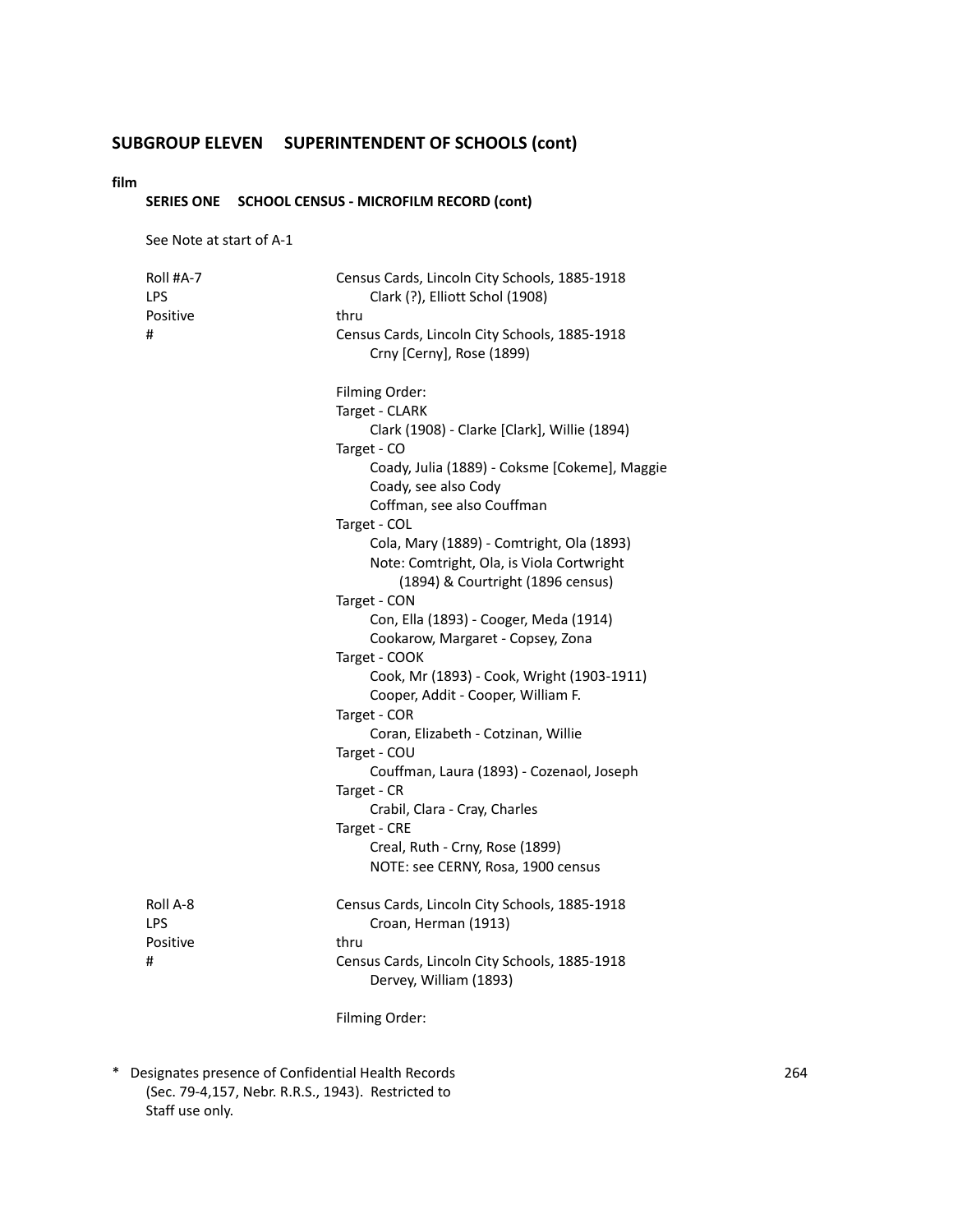Target - CRO Croan, Herman - Crystal, Marie Target - CU Cubalder, Mathew - Cupsey, Robert Target - CUR Curall, Era - Curtiss, Vella

\* Designates presence of Confidential Health Records 265 (Sec. 79-4,157, Nebr. R.R.S., 1943). Restricted to Staff use only.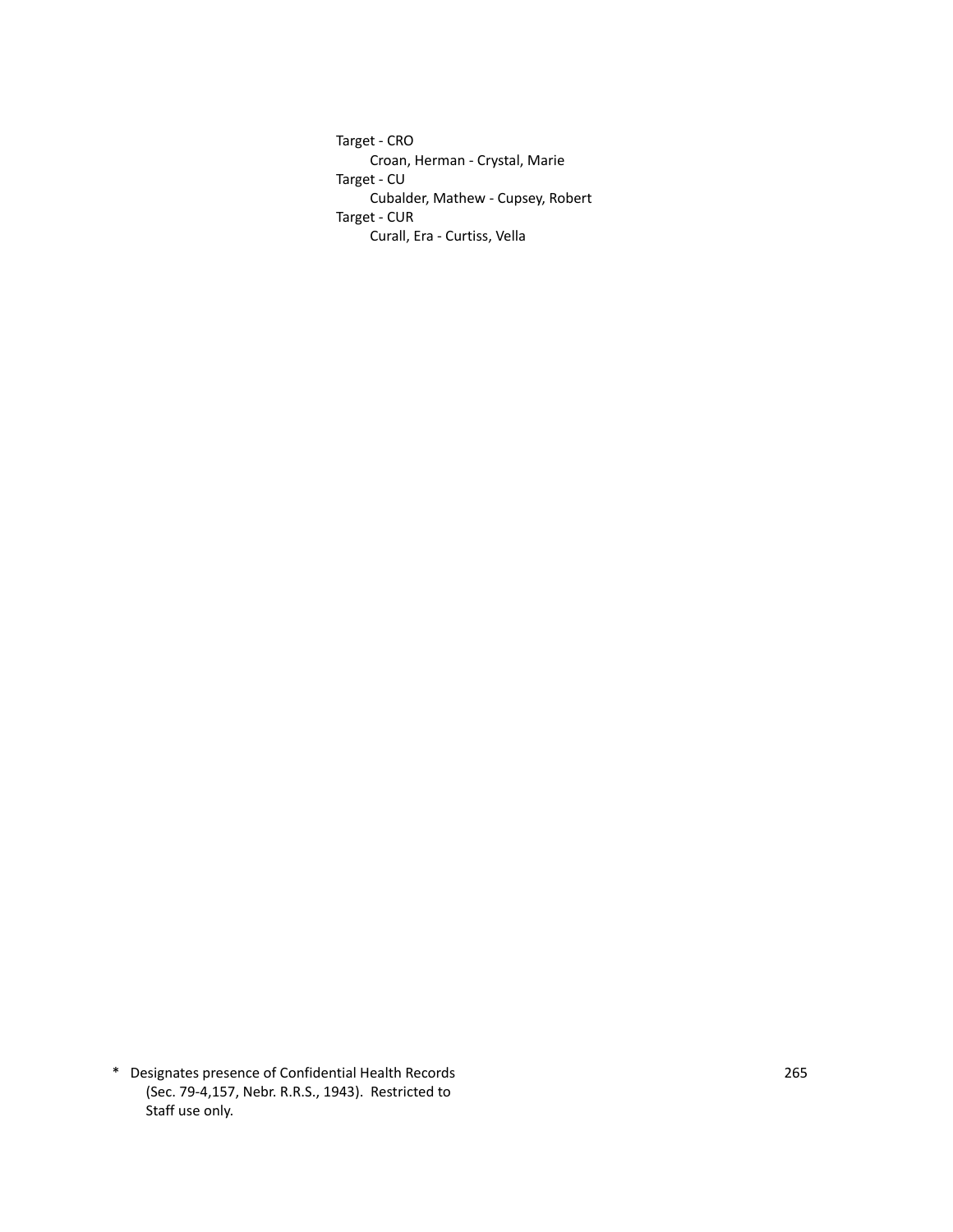#### **film**

#### **SERIES ONE SCHOOL CENSUS - MICROFILM RECORD (cont)**

See Note at start of A-1

Roll A-8 Filming Order (cont) Target - DA Dabal, Leo - Damsen, Pauline Target - DAN Dan, Albert - Davinson, James Davison, A. E. - Davy, Minnie Target - DAVIS Davis, Miss (1894) - Davis, Zephia Dawe, Anna - Dcan, Charlie Target - DE Deaber, Anna - Deklotz, William Decker, Harold (see roll A-21) Target - DEL DeLacy, Florence - Dervey, William Roll #A-9 Census Cards, Lincoln City Schools, 1885-1918 LPS Desamuel, Sady (1908) Positive thru # Census Cards, Lincoln City Schools, 1885-1918 Eccles, William (1903) Filming Order: Target - DES Desamuel, Sady - Dezell, William Target - DI Diahoni, Nina - Dims, Lizzie Target - DIN Dinder, Henry - Dland, Vera Target - DO Doan, C. (1904) - Domsthorp, Lester Target - DON Don, Bessie - Dopkins, Minnie B. Target - DOR Dorah, Lillie - Dryden, Jack Target - DU Du, Agnes (1916) - Dumpert, Midget Target - DUN Dun, William - Dysort, Nettie Target - E Eackley, Anna - Eccles, William

\* Designates presence of Confidential Health Records 266 (Sec. 79-4,157, Nebr. R.R.S., 1943). Restricted to Staff use only.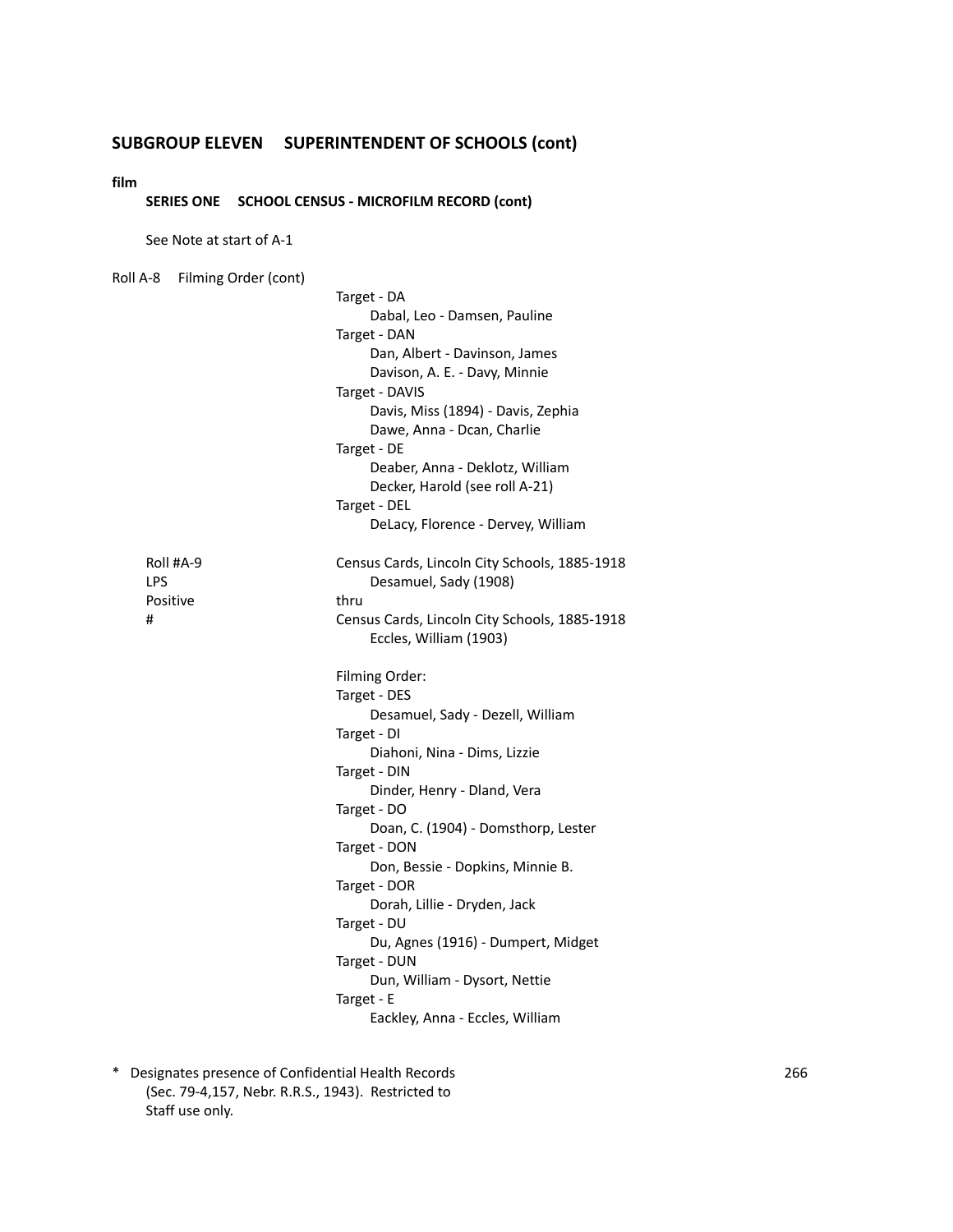**film**

### **SERIES ONE SCHOOL CENSUS - MICROFILM RECORD (cont)**

See note at start of roll A-1

| <b>Roll #A-10</b><br>LPS | Census Cards, Lincoln City Schools, 1885-1918<br>Ecersall, Frank (1906) |
|--------------------------|-------------------------------------------------------------------------|
| Positive                 | thru                                                                    |
| #                        | Census Cards, Lincoln City Schools, 18i85-1918<br>Feltzer, Nate (1899)  |
| Filming Order:           | Start of reel:                                                          |
|                          | Ecersall, Frank - Eelhardt, Lena                                        |
|                          | Target - ED                                                             |
|                          | Edaburn, Miss (1896) - Ekwan, Zara                                      |
|                          | Target - EL                                                             |
|                          | Ela, Cora - Emshoff, Ernest                                             |
|                          | Target - EN                                                             |
|                          | Enalia, N. (1904) - Equer, Emily                                        |
|                          | Target - ER                                                             |
|                          | Eran, Hariette - Eustus, John                                           |
|                          | Target - EVANS                                                          |
|                          | Evan, Harriett - Eyse, Charles                                          |
|                          | Target - F                                                              |
|                          | Faaham, Jane R. - Fayer, Marie                                          |
|                          | Target - FE                                                             |
|                          | Feadenburg, Joe - Feltzer, Nate                                         |
| <b>Roll #A-11</b>        | Census Cards, Lincoln City Schools, 1885-1918                           |
| LPS                      |                                                                         |
|                          | Fenardt, Mary (1896)                                                    |
| Positive                 | thru                                                                    |
| #                        | Census Cards, Lincoln City Schools, 1885-1918<br>Fritz, William (1900)  |
|                          | Filming Order:                                                          |
|                          | Target - FE                                                             |
|                          | Fenardt, Mary - Fhuken, Clara                                           |
|                          | Target - FI                                                             |
|                          | Fibberman, Ether - Firshia, Leonard                                     |
|                          | Target - FIS                                                            |
|                          | Fischer, Alfred - Fix, Emma                                             |
|                          | Target - FL                                                             |
|                          | Flack, Anna - Flynn, Wynne                                              |
|                          | Target - FO                                                             |
|                          | Foamiram, Herman - Fortney, Stella                                      |
|                          | Target - FR                                                             |
|                          | Fraas, Bertie - Frye, Walter                                            |
|                          | Target - FRI                                                            |

\* Designates presence of Confidential Health Records 267 (Sec. 79-4,157, Nebr. R.R.S., 1943). Restricted to Staff use only.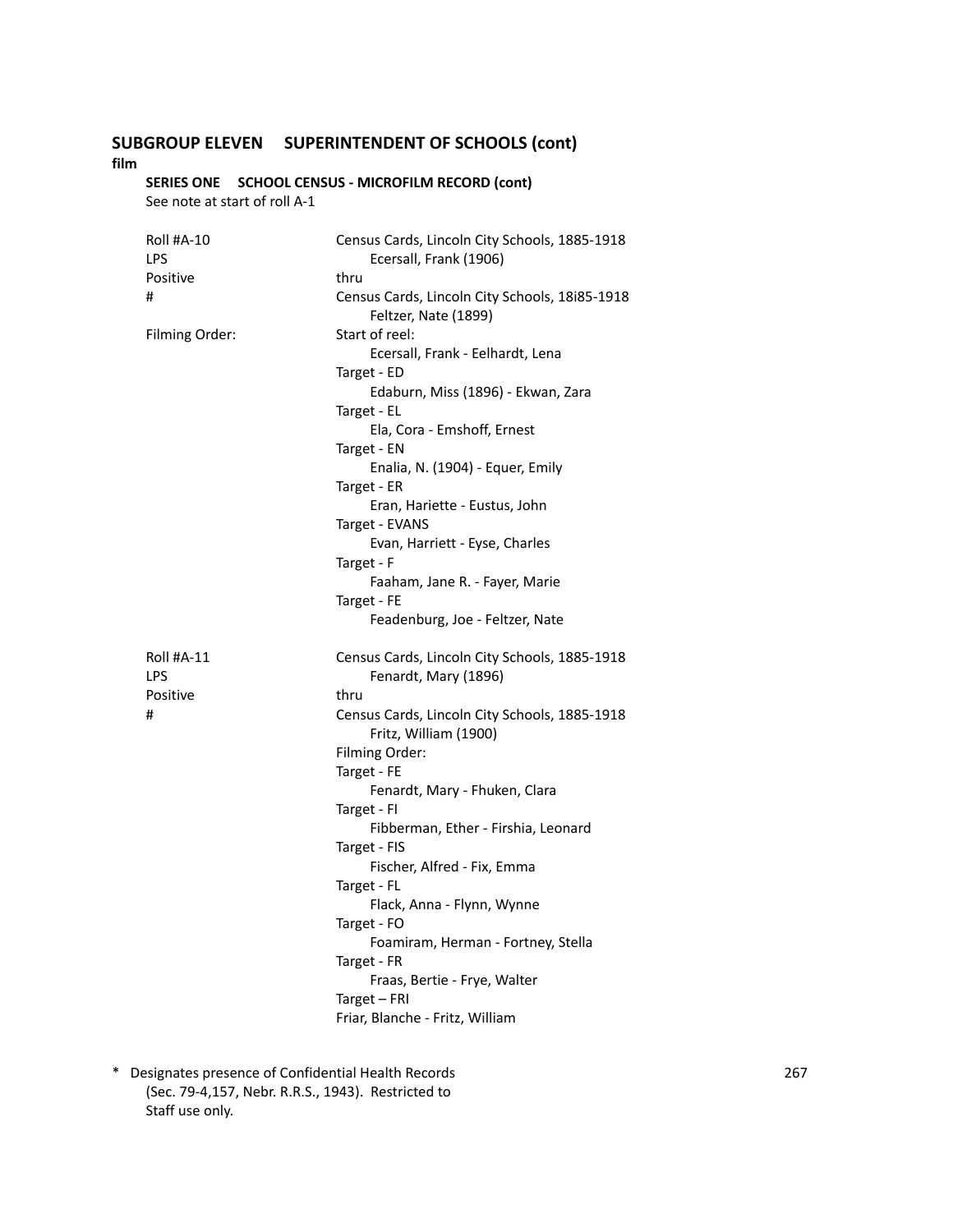#### **film**

|                                           | SERIES ONE SCHOOL CENSUS - MICROFILM RECORD (cont)                                                                           |
|-------------------------------------------|------------------------------------------------------------------------------------------------------------------------------|
| Roll #A-12<br><b>LPS</b><br>Positive<br># | Census Cards, Lincoln City Schools, 1885-1918<br>Fritzer, C. (1905)<br>thru<br>Census Cards, Lincoln City Schools, 1885-1918 |
|                                           | Gizet, Parkook (1905)<br>Filming Order:                                                                                      |
|                                           | Start of Reel:<br>Fritzer, C. (1905) - Fryer, Stella                                                                         |
|                                           | Target - FU<br>Fuchsberger, Katie - Fykner, Lydia                                                                            |
|                                           | Target - G<br>Gabbert, Warren - Gapot, Albert                                                                                |
|                                           | Target - GAR<br>Gara, Pearl - Gazzoni, Eva                                                                                   |
|                                           | Target - FE<br>Geachler, Mrs. H. F. - Geyser, Pauline                                                                        |
|                                           | Target - GI<br>Giarafa, Salvador - Gilman, LaSalle                                                                           |
|                                           | Target - GILL<br>Gill, Walter - Gizet, Parkook                                                                               |
| <b>Roll #A-13</b><br>LPS                  | Census Cards, Lincoln City Schools, 1885-1918<br>Gladdis, Arthur (1897)                                                      |
| Positive<br>#                             | thru<br>Census Cards, Lincoln City Schools, 1885-1918<br>Graz, Lettie (1896)                                                 |
|                                           | Filming Order:<br><b>Start of Reel:</b>                                                                                      |
|                                           | Gladdis, Arthur - Gngler, Theodore<br>Target - GO                                                                            |
|                                           | Goadfulter, Cecil -<br>Target - GR<br>- Graz, Lettie                                                                         |
| <b>Roll #A-14</b><br>LPS                  | Census Cards, Lincoln City Schools, 1885-1918<br>Greasel, David (1902)                                                       |
| Positive<br>#                             | thru<br>Census Cards, Lincoln City Schools, 1885-1918<br>Hannum, Ruth (1906-1912)                                            |

\* Designates presence of Confidential Health Records 268 (Sec. 79-4,157, Nebr. R.R.S., 1943). Restricted to Staff use only.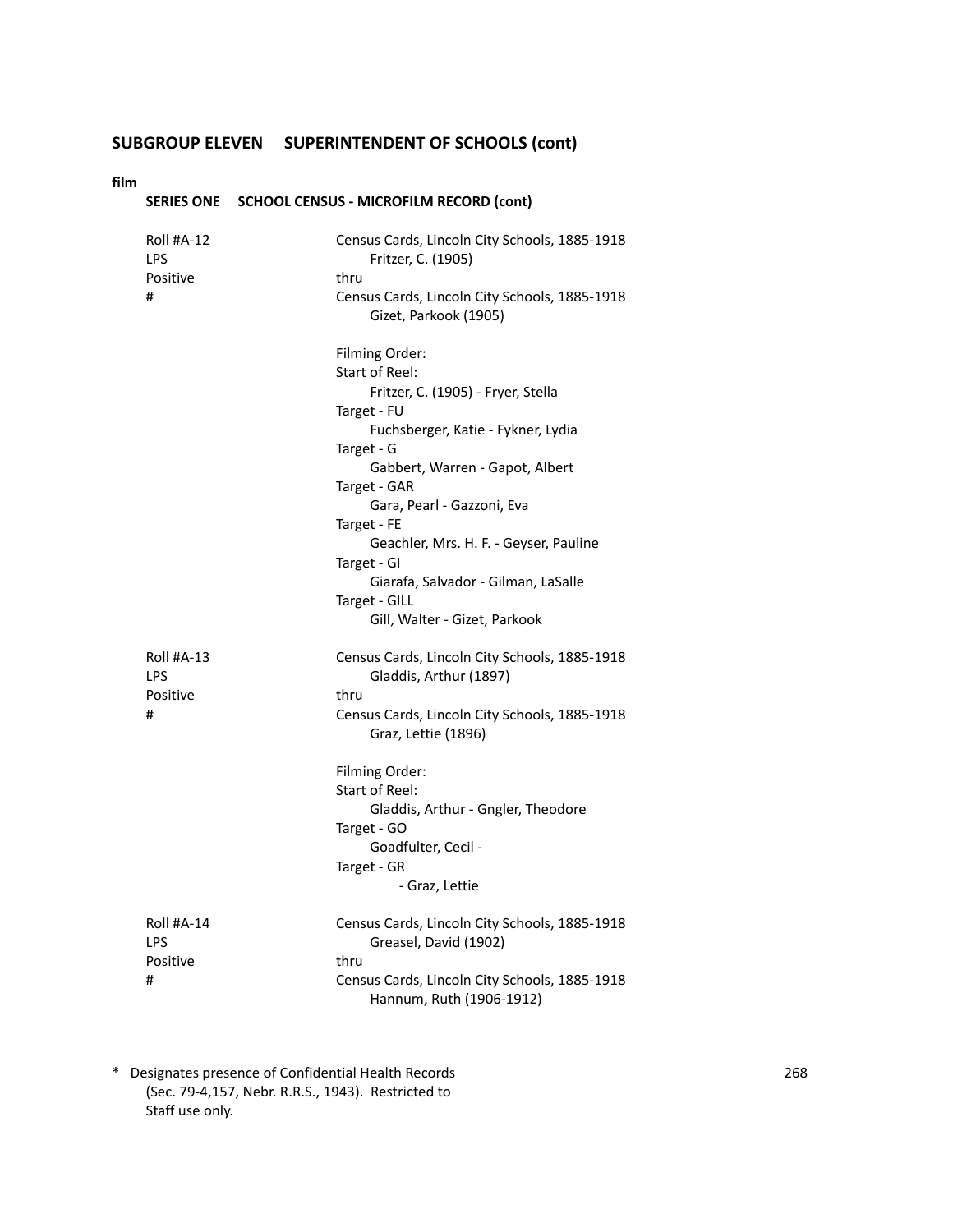Filming Order: Start of Reel: Greasel, David - Grler, Lanelle Target - GRO Groat, Catherine - Grwell, Luvis Target – GU – Guile, Mannie thru Gyler, James

\* Designates presence of Confidential Health Records 269 (Sec. 79-4,157, Nebr. R.R.S., 1943). Restricted to Staff use only.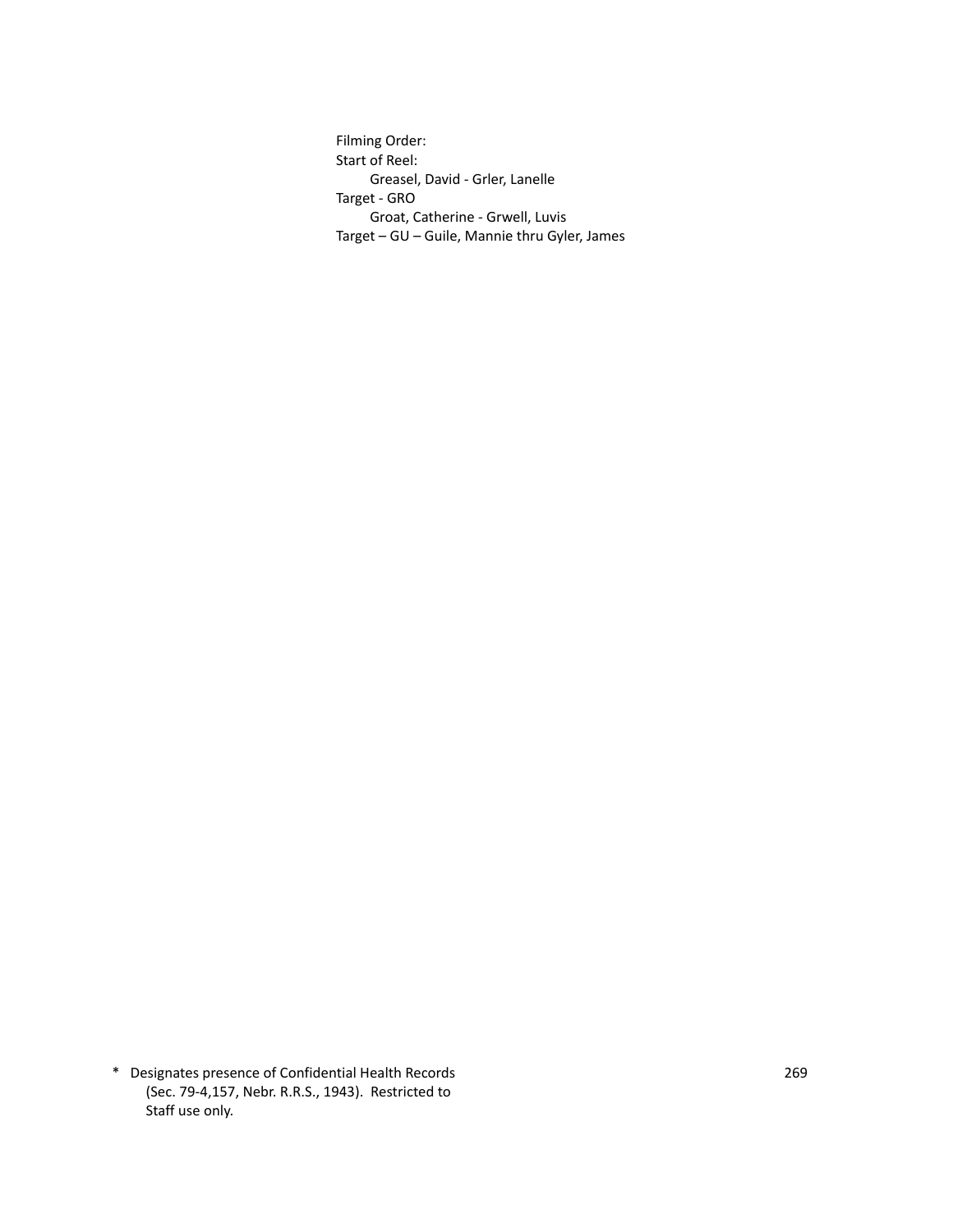**film**

| <b>SERIES ONE</b>                         | <b>SCHOOL CENSUS - MICROFILM RECORD (cont)</b>                                                                                                                                                                                                                                                                                                                                                                                                                                                                                                                                             |
|-------------------------------------------|--------------------------------------------------------------------------------------------------------------------------------------------------------------------------------------------------------------------------------------------------------------------------------------------------------------------------------------------------------------------------------------------------------------------------------------------------------------------------------------------------------------------------------------------------------------------------------------------|
| <b>Roll #A-14</b>                         | Filming Order (cont)<br>Target - H<br>Haack, Freda - Hakms, Maxine<br>Target - HAL<br>Hal, Emma - Halverstadt, Romaine<br>Haley, Minnie (see Roll A-26, at AO@)<br>Target - HAM<br>Ham, Bertha - Hamron, Schell<br>Target - HAN<br>Ham, Sadie - Hannum, Ruth                                                                                                                                                                                                                                                                                                                               |
| Roll #A-15<br>LPS<br>Positive<br>#        | Census Cards, Lincoln City Schools, 1885-1918<br>Hanry, L. J. (1896)<br>thru<br>Census Cards, Lincoln City Schools, 1885-1918<br>Heimbruch, Anna (1909)<br><b>FILMING ORDER:</b><br><b>Start of Reel:</b><br>Hanry, L. J. - Hanson, Willie<br>Target - HAR<br>Harbaugh, Jessie B. - Harpster, Herman<br>Target - HARR (appears HARZ)<br>Harr, Anna - Harstman, Eliza<br>Target - HART<br>Hart (female), 1899 - Hastings, Paul<br>Target - HAT<br>Hat, George - Haxton, Marion<br>Target - HAY<br>Hay, Herbert H. - Hazzara, William<br>Target - HE<br>Heacock, Elizabeth - Heimbruch, Anna |
| Roll #A-16<br><b>LPS</b><br>Positive<br># | Census Cards, Lincoln City Schools, 1885-1918<br>Heggelman, Leonard (1901-1906)<br>thru<br>Census Cards, Lincoln City Schools, 18985-1918<br>Hook, Mrs. Charles (1889)<br><b>FILMING ORDER:</b><br>Start of Reel:<br>Heggelman, Leonard - Heibruch, Arneland                                                                                                                                                                                                                                                                                                                               |

\* Designates presence of Confidential Health Records 270 (Sec. 79-4,157, Nebr. R.R.S., 1943). Restricted to Staff use only.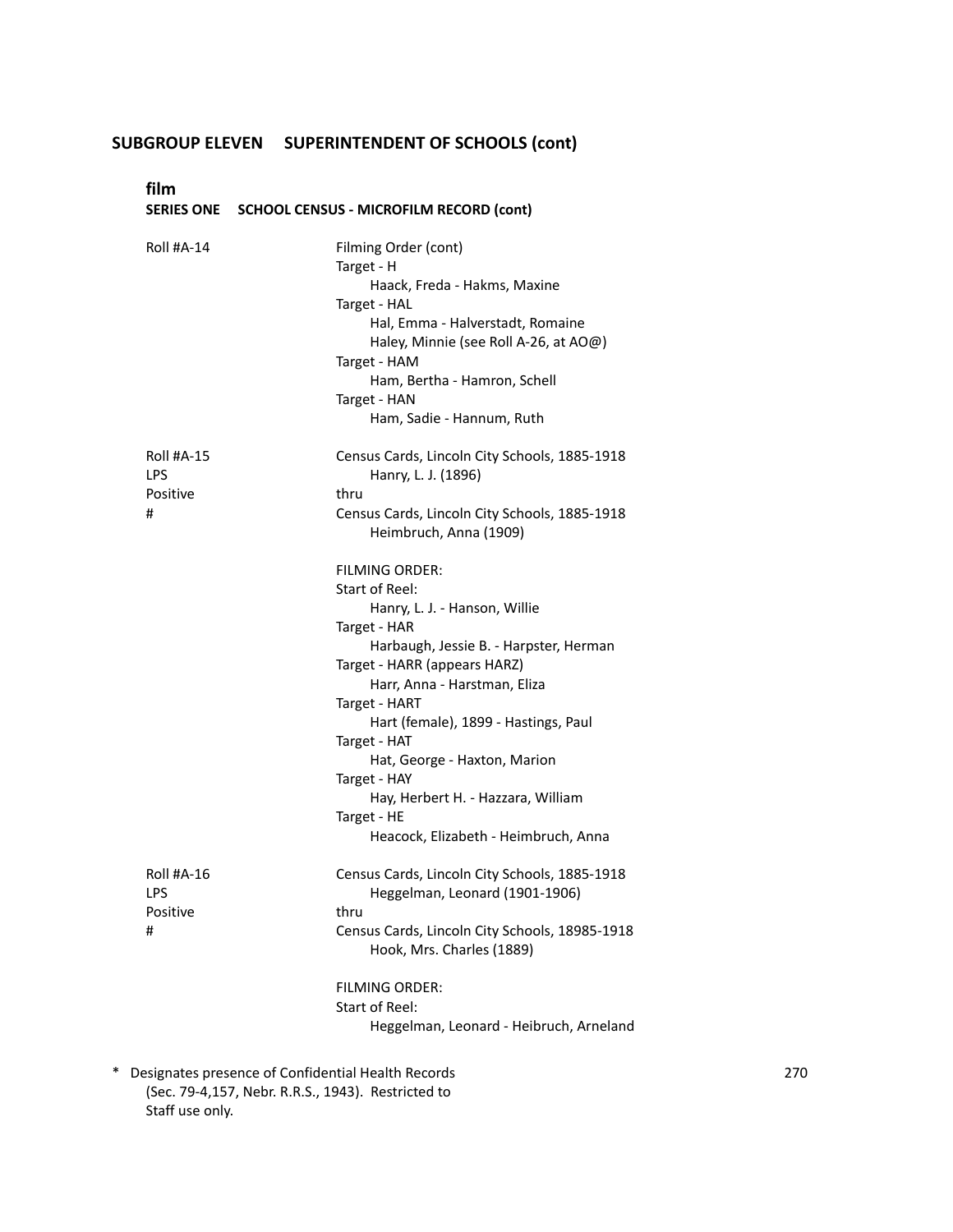Heimbruch, Henry - Heppner, Moses Target - HER Herald, Gross - Heywood, William

\* Designates presence of Confidential Health Records 271 (Sec. 79-4,157, Nebr. R.R.S., 1943). Restricted to Staff use only.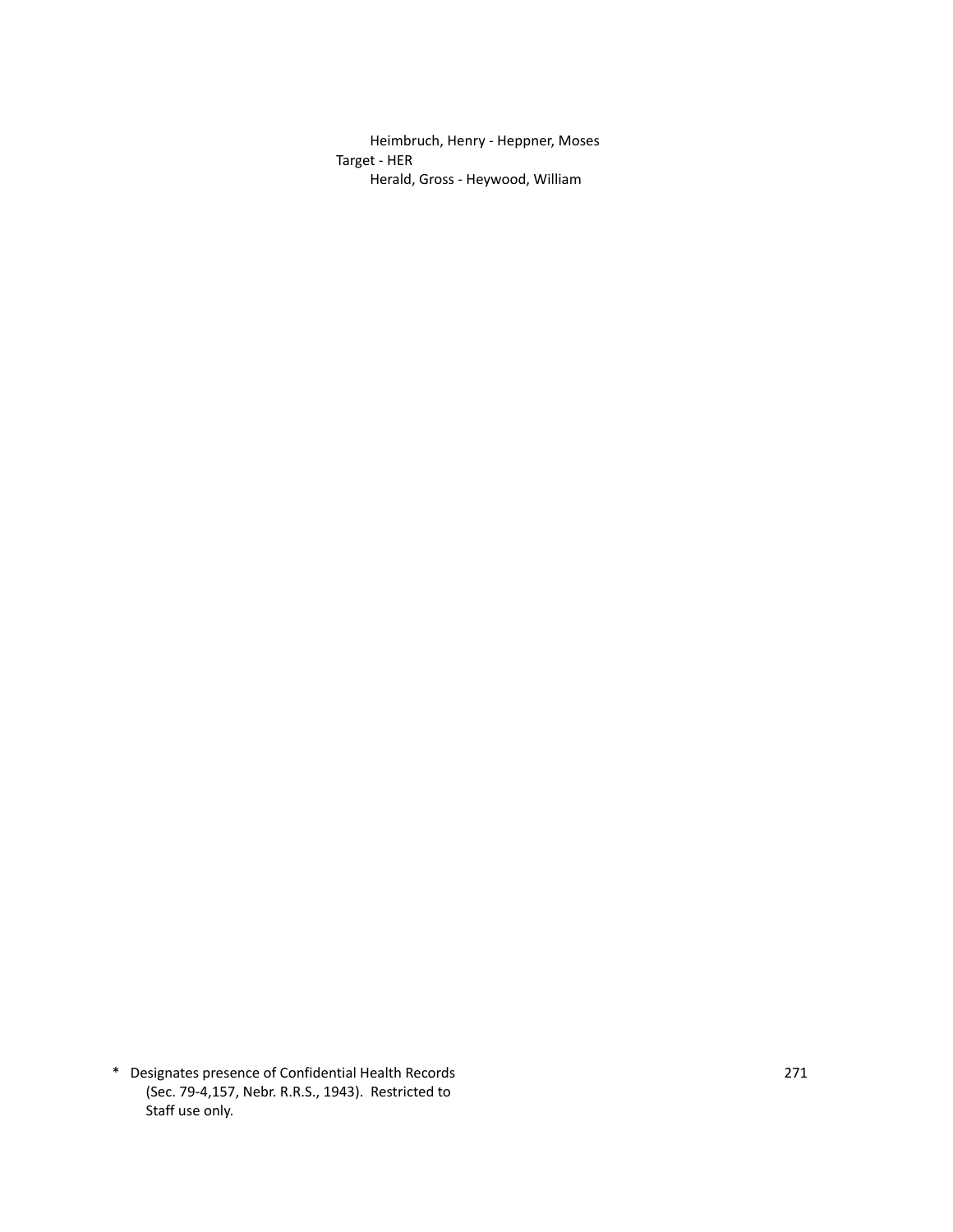**film SERIES ONE SCHOOL CENSUS - MICROFILM RECORD (cont)** Roll #A-16 Filming Order (cont): Target - HI Hiatt, Clara - Hilks, Helen M. Target - HILL Hill, A. - Hnizda, B. R. Target - HO Hoacham, Marshall - Hokle, Lizzie Target - HOL Holltorf, Paul - Honston, Katie Target - HOO Hoobersteen, Christens - Hook, Mrs. Charles Roll #A-17 Census Cards, Lincoln City Schools, 1885-1918 LPS **Hook, Cheerbery (1904)** Postiive thru # Census Cards, Lincoln City Schools, 1885-1918 Jefferson, Oreal (1903/1907) FILMING ORDER: Start of Reel: Hook, Cheerbery - Hotwick, Phillip Target - HOU Houck, Antonnette - Howard, Yule Target - HU Hubank, Harold - Hukill, Vivian Target - HUL Hulac, Anna - Hump, Neil Target - HUN Hundary, Albert - Hytrek, Mildred Target - I Iagers, Daisy - Izenbraugh, Meda Target - J Jabel, Frank - Jackway, Ruth Jacob (1918) - Jacobie, Harry Jacobsen, Donald - Jbb (Jbf), Sylvia Target - Jacobs Jacobs, A. H. - Jacobs, Wilson NO TARGET (out of order) Jackson, Mrs. (1903) - Jackson, Wright Target - JE Jeabel, George - Jefferson, Oreal

\* Designates presence of Confidential Health Records 272 (Sec. 79-4,157, Nebr. R.R.S., 1943). Restricted to Staff use only.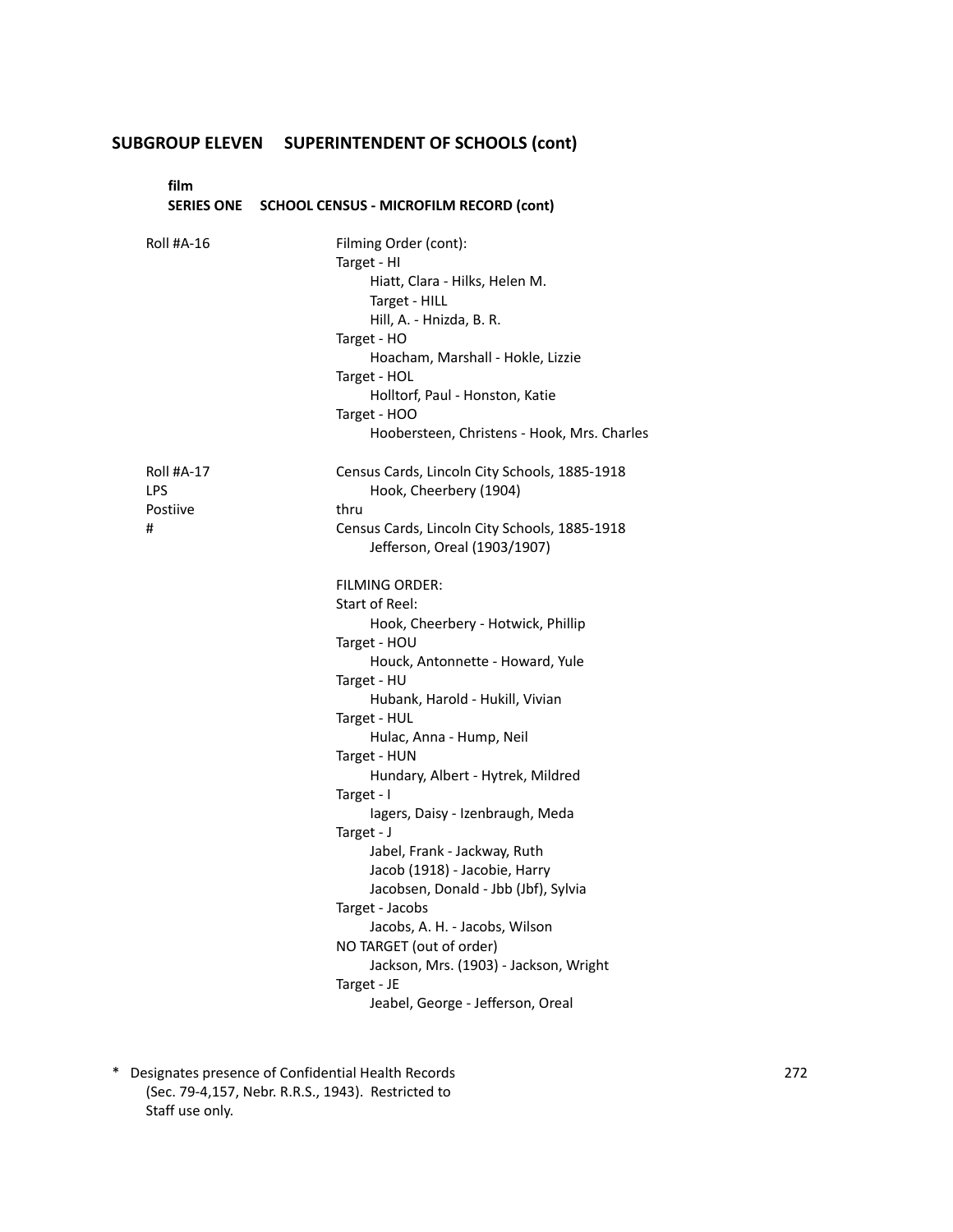#### **film**

|                                           | SERIES ONE SCHOOL CENSUS - MICROFILM RECORD (cont)                                                                                                                                                                                                                                                                                                                                                                                                                                                                                                                                                                                                                                                                                                              |
|-------------------------------------------|-----------------------------------------------------------------------------------------------------------------------------------------------------------------------------------------------------------------------------------------------------------------------------------------------------------------------------------------------------------------------------------------------------------------------------------------------------------------------------------------------------------------------------------------------------------------------------------------------------------------------------------------------------------------------------------------------------------------------------------------------------------------|
| <b>Roll #A-18</b><br>LPS<br>Positive<br># | Census Cards, Lincoln City Schools, 1885-1918<br>Jeffery, Basil (1897-1900)<br>thru<br>Census Cards, Lincoln City Schools, 1885-1918<br>Kazebear, Asa (1899)                                                                                                                                                                                                                                                                                                                                                                                                                                                                                                                                                                                                    |
|                                           | <b>FILMING ORDER:</b><br>Start of Reel:<br>Jeffery, Basil - Jensen, Hazel<br>Jensen (child of August), 1894-1913<br>(partial loss due to camera misfeed)<br>Jensen, Irena - Jisnentz, Mike<br>Target - JOHNSON<br>Johnson (male), 1915 - Johnson, W. M.<br>Johnston (child of W. A.), 1896-1910<br>(partial loss due to camera misfeed)<br>Johnston, Alice - Johnston, William<br>OUT OF ORDER (no target)<br>Johnson, W. N. - Johnson, Zetta<br>Target - JONES<br>Jones, A. (1905) - Jones, Zella<br>JN+ (NO TARGET)<br>Jniller, Loyd - Johns, Ruben<br>Johnsone, James & Johnstone, Rupert<br>Johomas, Jacob - Jonas, Willie<br>Jonevenat, Victor - Jonys, Oscar<br>Target - JOR<br>Jordan, Carl - Jylis, Caddie<br>Target - K<br>Kaar, Elmer - Kazebear, Asa |
| Roll #A-19<br>LPS<br>Positive<br>#        | Census Cards, Lincoln City Schools, 1885-1918<br>Keagy, Florence (1902)<br>thru<br>Census Cards, Lincoln City Schools, 1885-1918<br>King, Yvonne (1915-1917)<br><b>FILMING ORDER:</b><br>Target - KE<br>Keagy, Florence - KeKamp, Leroy<br>Target - KEL<br>Kelble, Jay - Kempton, Walter                                                                                                                                                                                                                                                                                                                                                                                                                                                                        |

\* Designates presence of Confidential Health Records 273 (Sec. 79-4,157, Nebr. R.R.S., 1943). Restricted to Staff use only.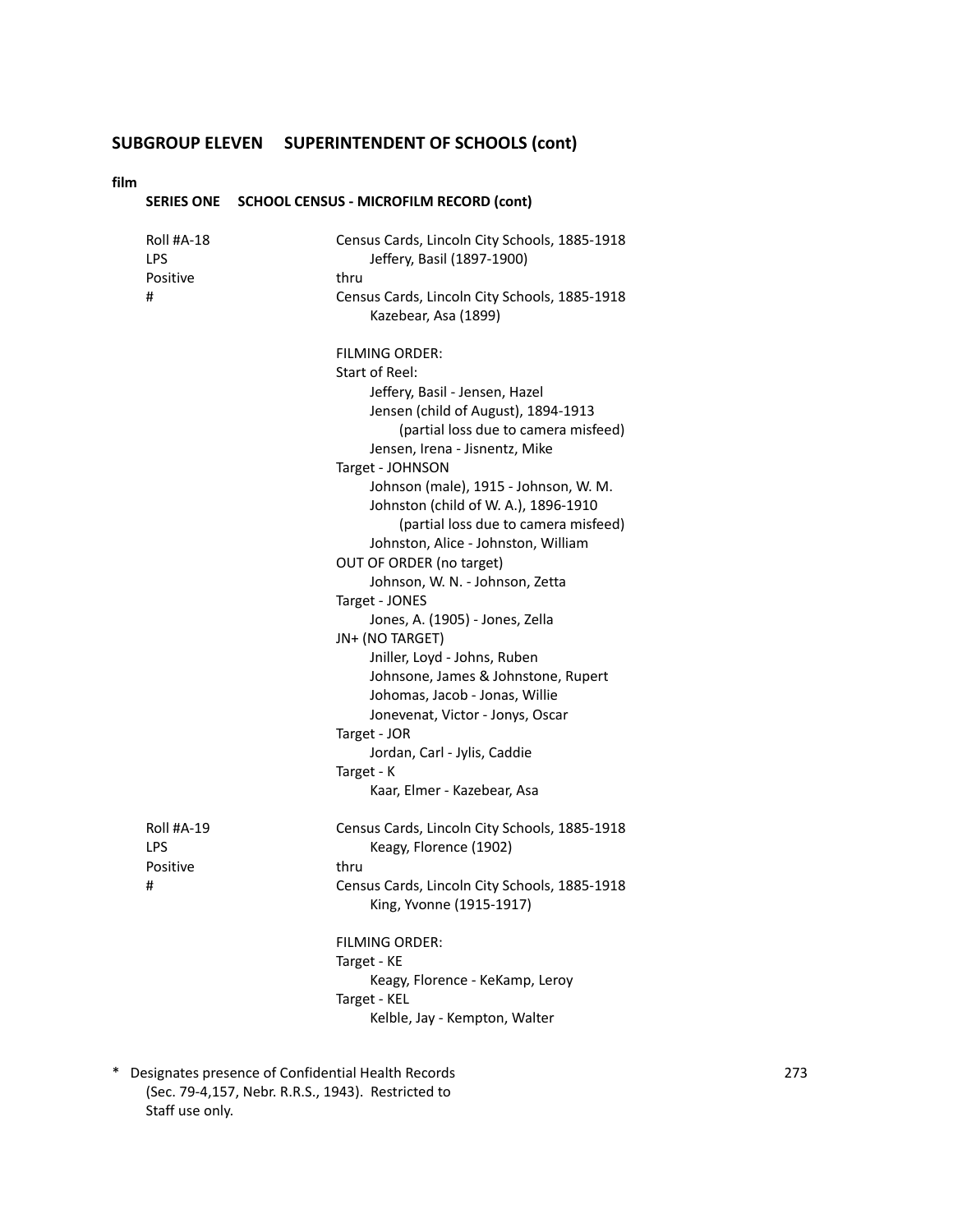Kenaay [Kenagy], Addie - Kendell, Maude (continued on next page)

\* Designates presence of Confidential Health Records 274 (Sec. 79-4,157, Nebr. R.R.S., 1943). Restricted to Staff use only.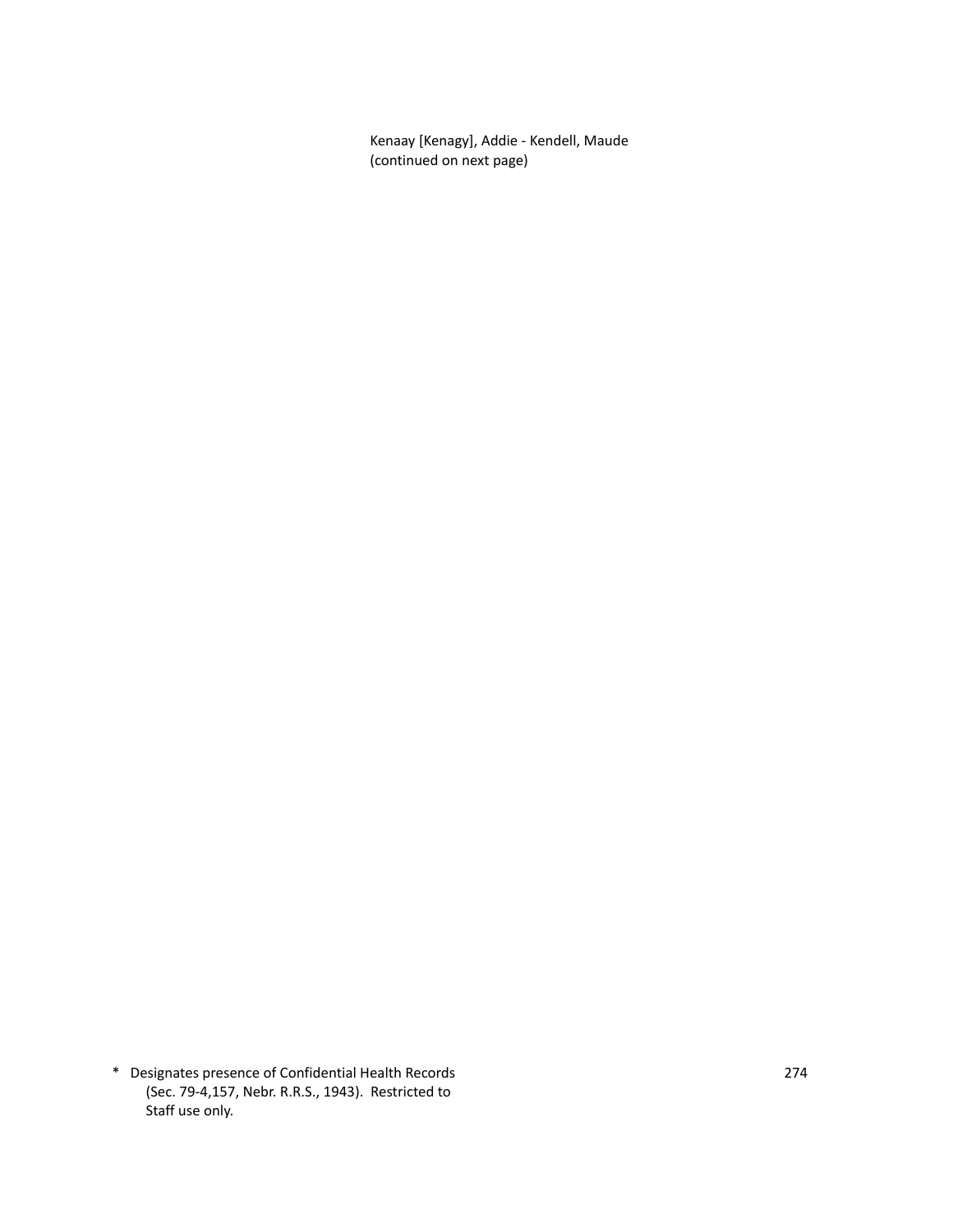#### **film**

### **SERIES ONE SCHOOL CENSUS - MICROFILM RECORD (cont)**

NOTE: See note at start of Roll A-1

| <b>Roll #A-19</b><br>cont.         | FILMING ORDER (cont)<br>Target KEL (cont)<br>Kem, M. - Kemplin, Katherine<br>Kendall, Ann - Kennard, Lily<br>Target - KEL (end)<br>Kennide, Albert - Khn, T. (male), 1899<br>Target - KENNEDY<br>Kennedy, A. B. - Kennedy, William<br>Target - KI<br>Kiajuck, Stanly - Kinfler, Pearl<br>King, Percy - Kipp, Wilma<br>Target - KIR<br>Kirbude, Jno. W. - Kizer, Wilson<br>KING (no target), out of order<br>King, A (1899) - King, Yvonne             |
|------------------------------------|-------------------------------------------------------------------------------------------------------------------------------------------------------------------------------------------------------------------------------------------------------------------------------------------------------------------------------------------------------------------------------------------------------------------------------------------------------|
| Roll #A-20<br>LPS<br>Positive<br># | Census Cards, Lincoln City Schools, 1885-1918<br>Klaen, George (1895)<br>thru<br>Census Cards, Lincoln City Schools, 1885-1918<br>Lary, Julia (1915)                                                                                                                                                                                                                                                                                                  |
|                                    | NOTE: Extremely light images. May not copy well.<br><b>FILMING ORDER:</b><br>Target - KL<br>Klaen, George - Kleimendorst, Martha<br>Kmietty, Mabel (out of order following<br>Klutcher, Sarah)<br>Kleines, Flora - Klutzon, L. (1905)<br>KLEIN (no target), out of order<br>Klein, Albert - Kleine (female), 1905<br>includes Kleine, Klein & Kline<br>Target - KN<br>Knaack, Alma - Knuvit, William<br>Target - KO<br>Koch, A. (1905) - Kpke, Minnie |

\* Designates presence of Confidential Health Records 275 (Sec. 79-4,157, Nebr. R.R.S., 1943). Restricted to Staff use only.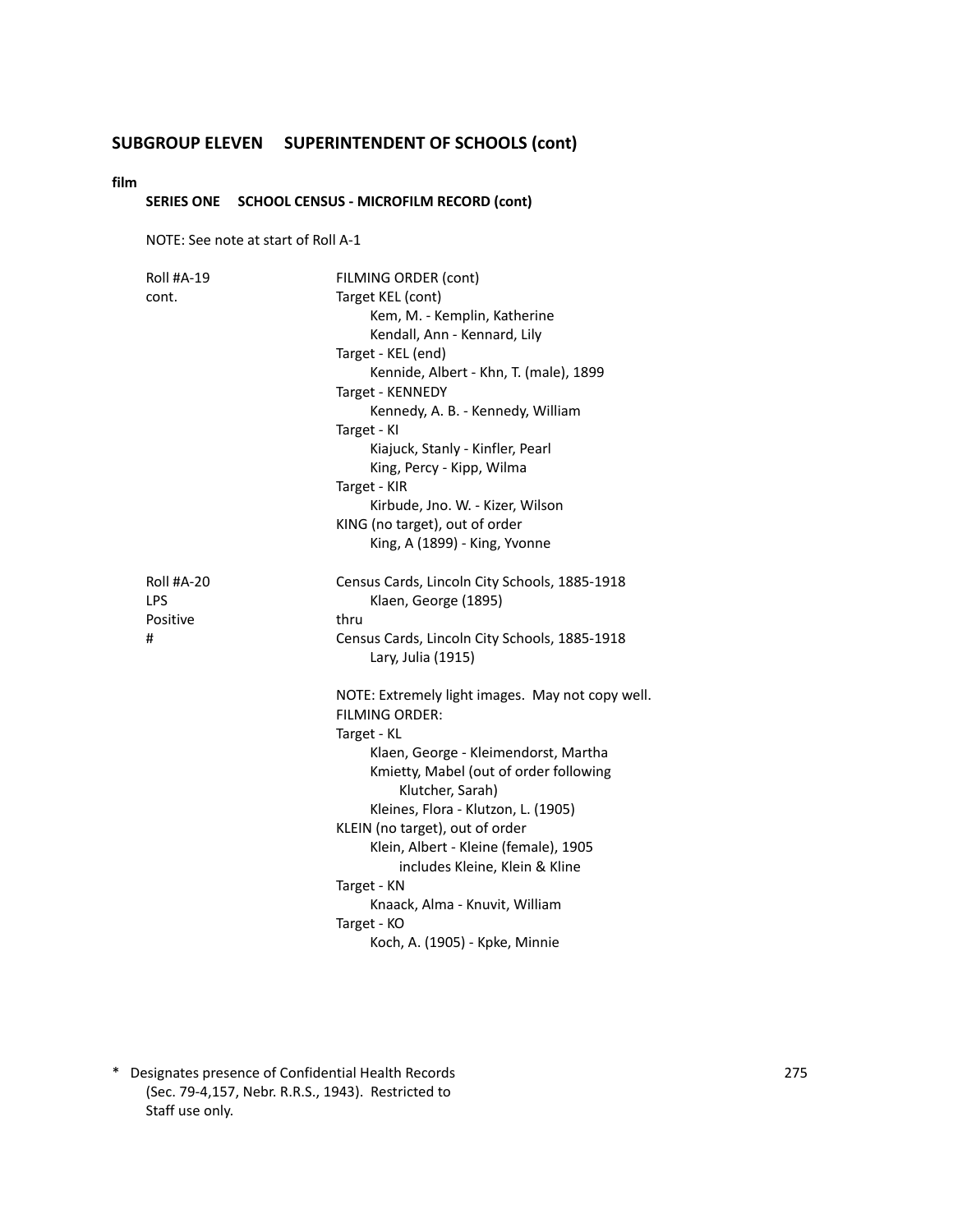#### **film**

### **SERIES ONE SCHOOL CENSUS - MICROFILM RECORD (cont)**

| Roll #A-20 (filming order, cont.)               |                                                                       |
|-------------------------------------------------|-----------------------------------------------------------------------|
|                                                 | Target - KR                                                           |
|                                                 | Krachselle, T. (female), 1905 thru                                    |
|                                                 | Krysal, Mamie & Kroneke, Miriam                                       |
|                                                 | Target - KU                                                           |
|                                                 | Kuatt, Anna - Kyser, Kate                                             |
|                                                 | Target - L                                                            |
|                                                 | Laacoco, A. (1895) - Lary, Julia                                      |
| <b>Roll #A-21</b><br><b>LPS</b>                 | Census Cards, Lincoln City Schools, 1885-1918<br>Larsen, Alma (1896)  |
| Positive                                        | thru                                                                  |
| #                                               | Census Cards, Lincoln City Schools, 1885-1918<br>Lnisler, Lena (1897) |
|                                                 | NOTE: Poor density. Documents partially illegible                     |
|                                                 | <b>FILMING ORDER:</b>                                                 |
|                                                 | Target - LAR                                                          |
|                                                 | Larsen, Alma - Lavritson, Agnes                                       |
|                                                 | Target - LAW                                                          |
|                                                 | Law, A. (1889) - Lazreet, Morell                                      |
|                                                 | DECKER, Harold (out of order), 1893-1907                              |
|                                                 | Target - LE<br>Leabman, Abraham - Leki, Phillip                       |
|                                                 | Leland, Carrie - Lepsac [Lebrock], Jacob                              |
|                                                 | Lestek, Dora - Lewis, Wilson                                          |
|                                                 | Target - LI                                                           |
|                                                 | Lias, Frank - Lnisler, Lena                                           |
| <b>Roll #A-22</b>                               | Census Cards, Lincoln City Schools, 1885-1918                         |
| <b>LPS</b>                                      | Loar, Charles (1899-1901)                                             |
| Positive                                        | thru                                                                  |
| #                                               | Census Cards, Lincoln City Schools, 1885-1918<br>McJill, James (1912) |
| NOTE: Original negative scratched. Poor density |                                                                       |
| and the contract of the contract of             |                                                                       |

Documents partially illegible

Roll #A-22 Filming Order begins on next page

\* Designates presence of Confidential Health Records 276 (Sec. 79-4,157, Nebr. R.R.S., 1943). Restricted to Staff use only.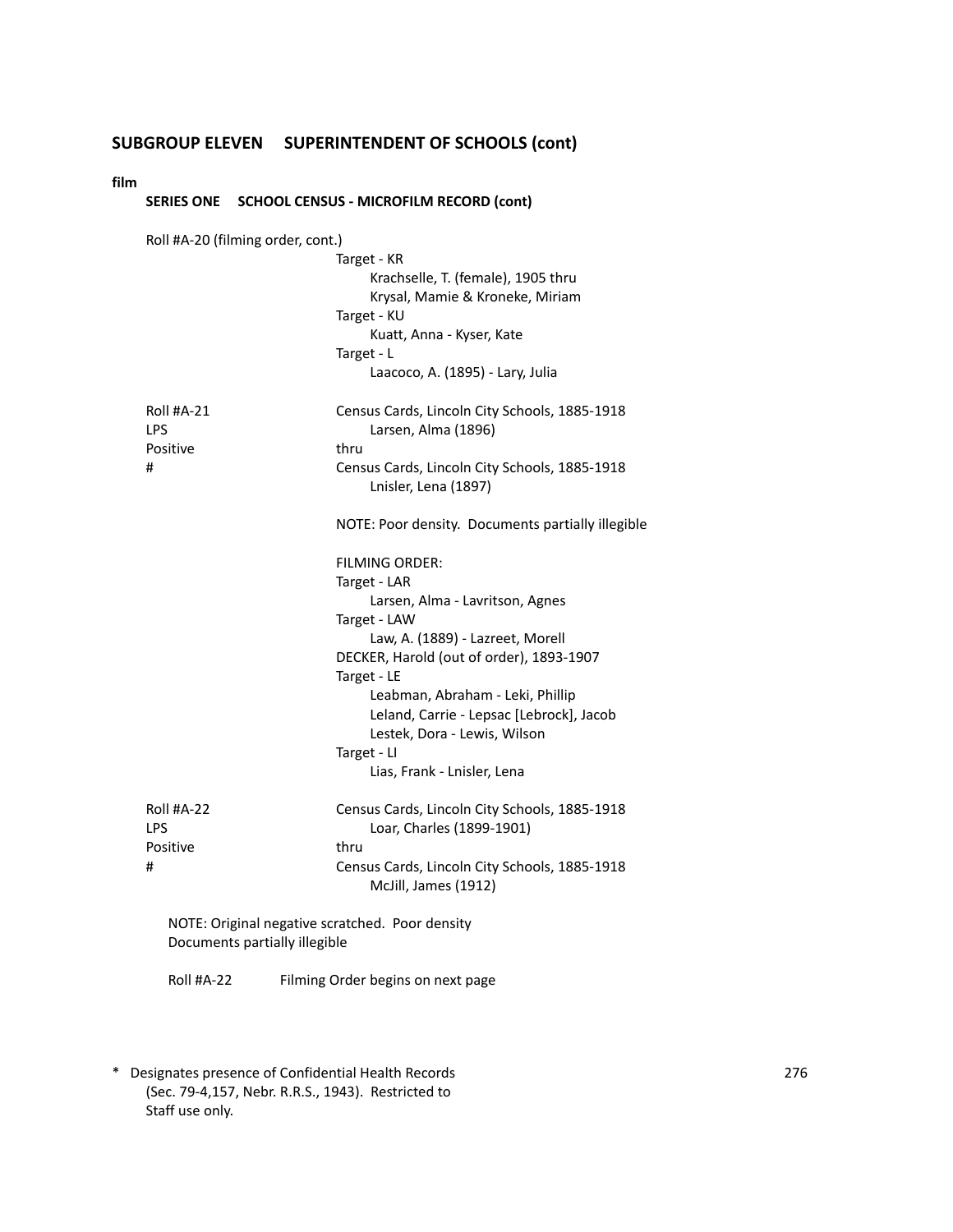**film**

|                                    | SERIES ONE SCHOOL CENSUS - MICROFILM RECORD (cont)                                                                                                                                                                                                                                                                                                                                              |
|------------------------------------|-------------------------------------------------------------------------------------------------------------------------------------------------------------------------------------------------------------------------------------------------------------------------------------------------------------------------------------------------------------------------------------------------|
| Roll #A-22                         | <b>FILMING ORDER:</b><br>Target - LO<br>Loar, Charles - Loor, Perry<br>Losbey, George (1910)<br>Loosbank, Genevieve - Loquet, Roy<br>LOOS (no target)<br>Loos, Adair - Loose, Victor<br>Lorabee, Benjamin - Lyttle, Laura<br>Target - McA<br>McAdams, Bessie - McClutchen, Mairra<br>Target - McCO<br>McCollar, Chester - McCutcheon, Margaret<br>Target - McD<br>McDade, Helen - McJill, James |
| Roll #A-23<br>LPS<br>Positive<br># | Census Cards, Lincoln City Schools, 1885-1918<br>McKain, James K. (1901)<br>thru<br>Census Cards, Lincoln City Schools, 1885-1918<br>Mattson, Ida (1902)<br>NOTE: Light original negative                                                                                                                                                                                                       |
|                                    | FILMING ORDER:<br>Target - McK<br>McKain, James K. - Mcyu, Theodore<br>Target - M<br>Maad, Frank - MaGahen, Walter<br>Target - MAG<br>Maganaen, Hattie - Mamisy, Nellie<br>Target - MAN<br>Man, Edith - Maquire, Katie<br>Target - MAR<br>Maraneck, Mary - Marz, Mabel<br>MARTIN (no target), out of order<br>Martin, Mrs. (1910) - Martin, Zella<br>Target - MAS<br>Masal, John - Mattson, Ida |

\* Designates presence of Confidential Health Records 277 (Sec. 79-4,157, Nebr. R.R.S., 1943). Restricted to Staff use only.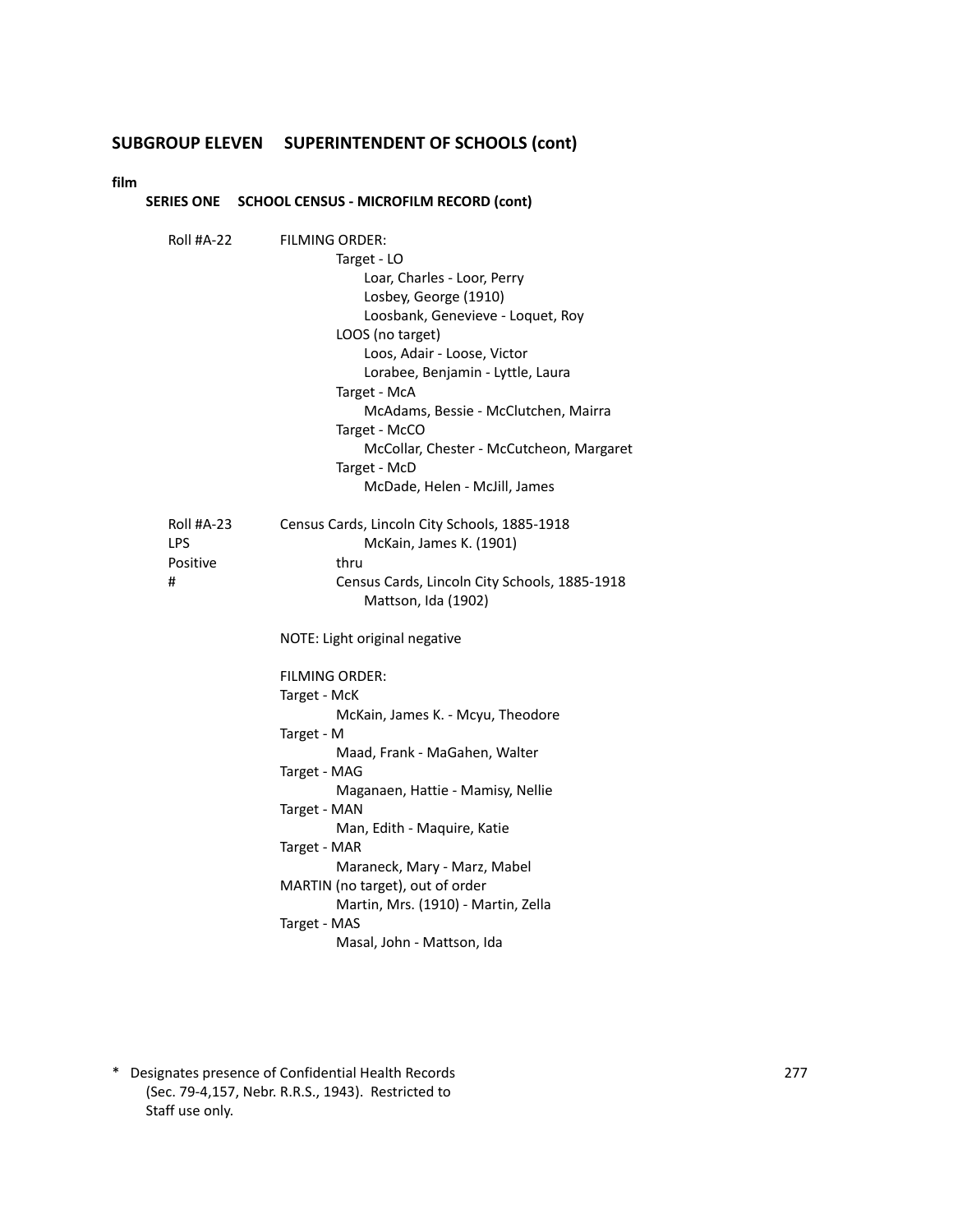| film                               |                                                                                                                                                                                                                                                                                                                                                                    |
|------------------------------------|--------------------------------------------------------------------------------------------------------------------------------------------------------------------------------------------------------------------------------------------------------------------------------------------------------------------------------------------------------------------|
|                                    | SERIES ONE SCHOOL CENSUS - MICROFILM RECORD (cont)                                                                                                                                                                                                                                                                                                                 |
| Roll #A-24<br>LPS<br>Positive<br># | Census Cards, Lincoln City Schools, 1885-1918<br>Matur, Maud (1889)<br>thru<br>Census Cards, Lincoln City Schools, 1885-1918<br>Minor, Harry V. (1895)                                                                                                                                                                                                             |
|                                    | NOTE: Original negative severly scratched and<br>in poor condition. Poor density. Documents<br>may not copy.                                                                                                                                                                                                                                                       |
|                                    | <b>FILMING ORDER:</b><br>Start of Reel:<br>Matur, Maud - Maxx, Grace<br>Target - MAY<br>May, Addie - Mazey, Carrie A.<br>Target - ME<br>Meacham, A. - Meogh, Lena<br>Target - MER<br>Mercer, Ada - Mgrin, Bessie<br>MERREMAN, see also Marreman<br>MEYER, out of order following Mitchell entries<br>Target - MI<br>Mical, Annie - Mila, Victor<br>Target - MILLER |
|                                    | Miller, Mrs. (1898) - Miller, Winifred<br>MITCHELL (no target), out of order<br>Mitchel, Kenneth - Mitchell, Winifred<br>MEYER (no target), out of order<br>Meyer, Mrs. A. (1900) - Meyers, Walter<br>MI continues following Meyer<br>Milam, Charles - Millen, Dorothy<br>Millers, Mamie - Mimson, Etta<br>Target - MIN<br>Mineman, Edith - Minor, Harry V.        |

\* Designates presence of Confidential Health Records 278 (Sec. 79-4,157, Nebr. R.R.S., 1943). Restricted to Staff use only.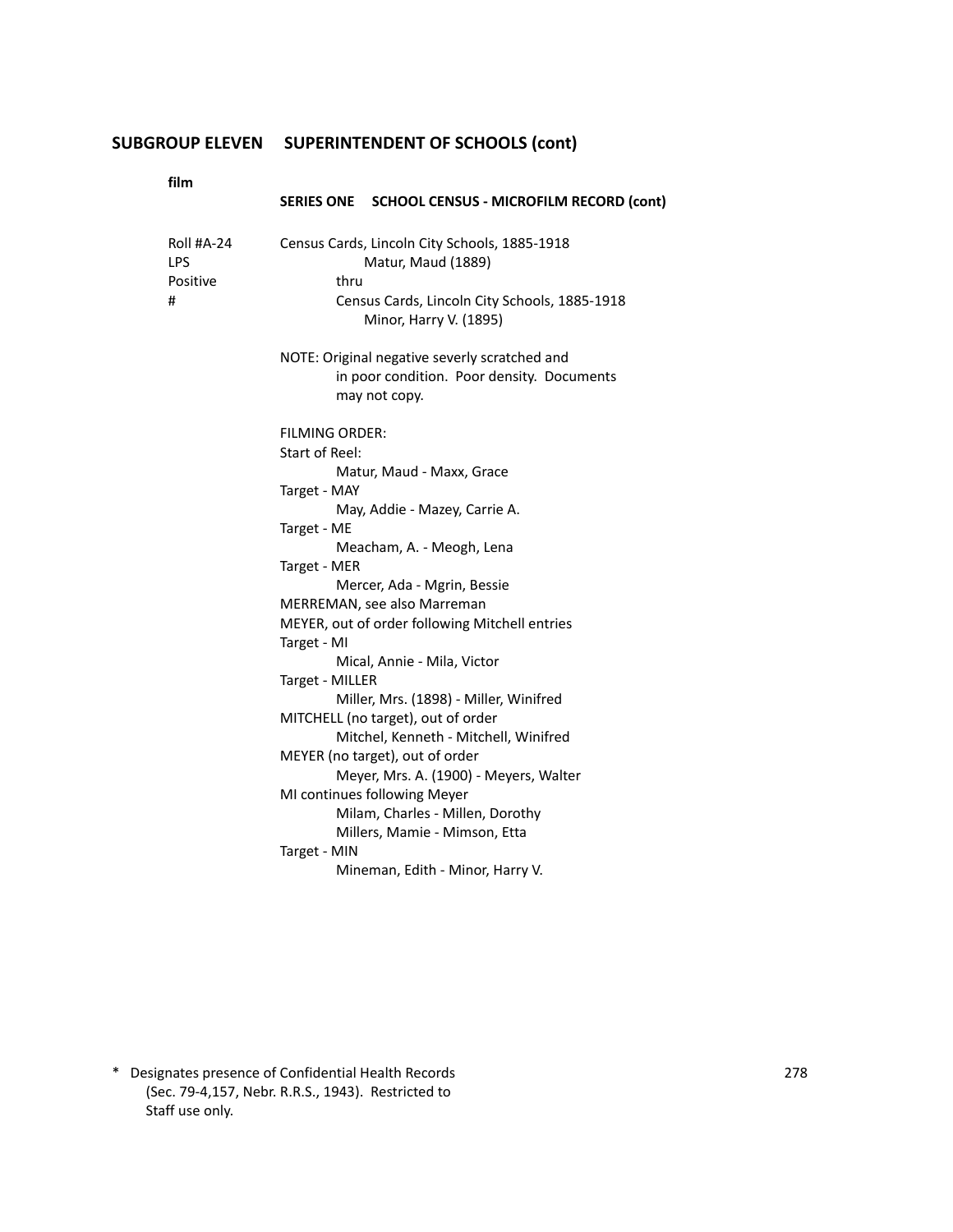| film                               |                                                                                                                                                                                                                                                                                                                                                                                                                                                                                                                                                                                                                                                                                                                                                                                                                                                                                    |
|------------------------------------|------------------------------------------------------------------------------------------------------------------------------------------------------------------------------------------------------------------------------------------------------------------------------------------------------------------------------------------------------------------------------------------------------------------------------------------------------------------------------------------------------------------------------------------------------------------------------------------------------------------------------------------------------------------------------------------------------------------------------------------------------------------------------------------------------------------------------------------------------------------------------------|
|                                    | SERIES ONE SCHOOL CENSUS - MICROFILM RECORD (cont)                                                                                                                                                                                                                                                                                                                                                                                                                                                                                                                                                                                                                                                                                                                                                                                                                                 |
| Roll #A-25<br>LPS<br>Postiive<br># | Census Cards, Lincoln City Schools, 1885-1918<br>Miner, Hazel (1905-1916)<br>thru<br>Census Cards, Lincoln City Schools, 1885-1918<br>Nems, Merle (1899)                                                                                                                                                                                                                                                                                                                                                                                                                                                                                                                                                                                                                                                                                                                           |
|                                    | NOTE: Poor Density. Orig. negative scratched                                                                                                                                                                                                                                                                                                                                                                                                                                                                                                                                                                                                                                                                                                                                                                                                                                       |
|                                    | <b>FILMING ORDER:</b><br>Start of Reel:<br>Miner, Hazel - Minn, Henry<br>Minor, Irma - Mmina, M. (female), 1904<br>Target - MO<br>Moahl, Kate - Moordmeyer, Minnie<br>Moorehead, Lucy - Mooseholder, Harry<br>MOHR (no target), out of order<br>Mohr, Alexander - Mohr, Willie<br>Target - MOORE<br>Moore, A. J. (1913) - Moore, Zella<br>Target - MOR<br>Moraba, Minnie - Morrin, James<br>Target - MORRIS<br>Morris, Mr. (1893) - Mrkvicka, Mary<br>Target - MU<br>Muchlhausen, Katie - Murry, Viola<br>Muschamp, Arthur - Myrtle, James<br>MURPHY (no target), out of order<br>Murphy, Agnes - Murphy, William<br>Target only - MUS (out of order following Murphy)<br>MYER (no target)<br>Myer, Mrs. A. J. (1900) - Myers, William<br>Target - N<br>Naber, Johann - Nelskey, Leon<br>Target - NELSON<br>Nelson, A. (1900) - Nelson, Willie<br>Nelsore, A. (1905) - Nems, Merle |

\* Designates presence of Confidential Health Records 279 (Sec. 79-4,157, Nebr. R.R.S., 1943). Restricted to Staff use only.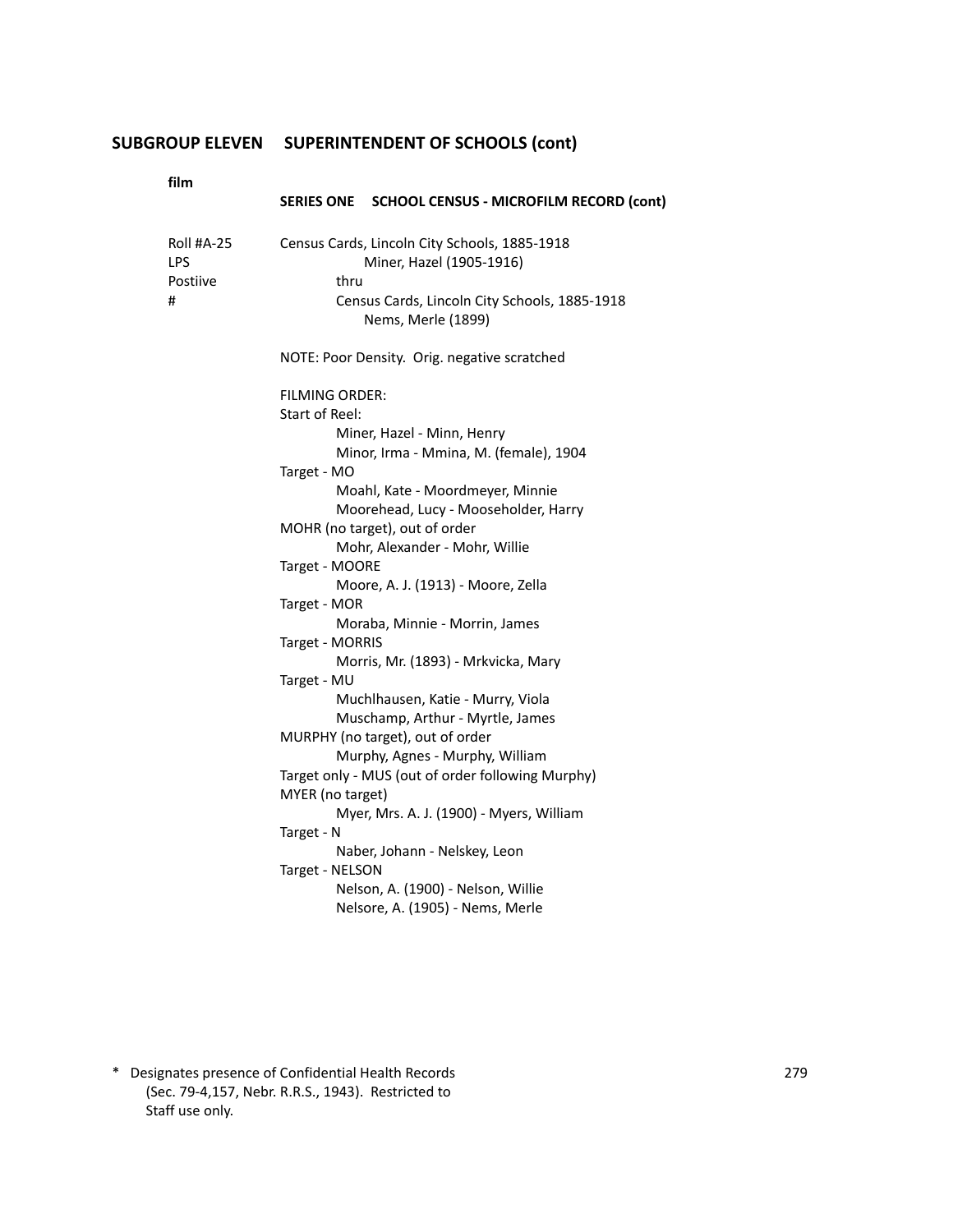| I |
|---|

| film              | SERIES ONE SCHOOL CENSUS - MICROFILM RECORD (cont)                                                    |
|-------------------|-------------------------------------------------------------------------------------------------------|
| Roll #A-26<br>LPS | Census Cards, Lincoln City Schools, 1885-1918<br>Nenneman, Fredrick (1917)                            |
| Positive<br>#     | thru<br>Census Cards, Lincoln City Schools, 1885-1918<br>Palmer, Burton (1889)                        |
|                   | NOTE: Original negative scratched. Poor density                                                       |
|                   | FILMING ORDER:<br><b>Start of Reel:</b>                                                               |
|                   | Nenneman, Fredrick<br>Nrogh (Naogh), Lena                                                             |
|                   | Neptone, M. Edward - Neyton, Mamie<br>Target - NI                                                     |
|                   | Nicbrohr, Carl - Nilkson, Anna<br>NICHOLS (no target), out of order<br>Nichols, Grace - Nielson, Paul |
|                   | Nille, Conrad - Nivers, Garfield<br>Target - NO                                                       |
|                   | Noah, Brycer - Nyrop, Dora<br>Target - O                                                              |
|                   | Oadec, Jessie -<br>Ohlheiser, Marie (out of order at OHLER)<br>Haley, Minnie follows OKeep, Michael   |
|                   | Target - OL<br>Olafield, Nathan - Optiom, Willis                                                      |
|                   | Target - OR<br>Orange, John - Ozubia, Helen                                                           |
|                   | Target - P<br>Paacosta, Lulu - Palmer, Burton                                                         |
| Roll #A-27<br>LPS | Census Cards, Lincoln City Schools, 1885-1918<br>Palmer, Carrie (1905-1906)                           |
| Positive<br>#     | thru<br>Census Cards, Lincoln City Schools, 1885-1918                                                 |
|                   | Polp, Robert<br>NOTE: Original negative light documents                                               |

Roll #A-27 filming order begins next page

\* Designates presence of Confidential Health Records 280 (Sec. 79-4,157, Nebr. R.R.S., 1943). Restricted to Staff use only.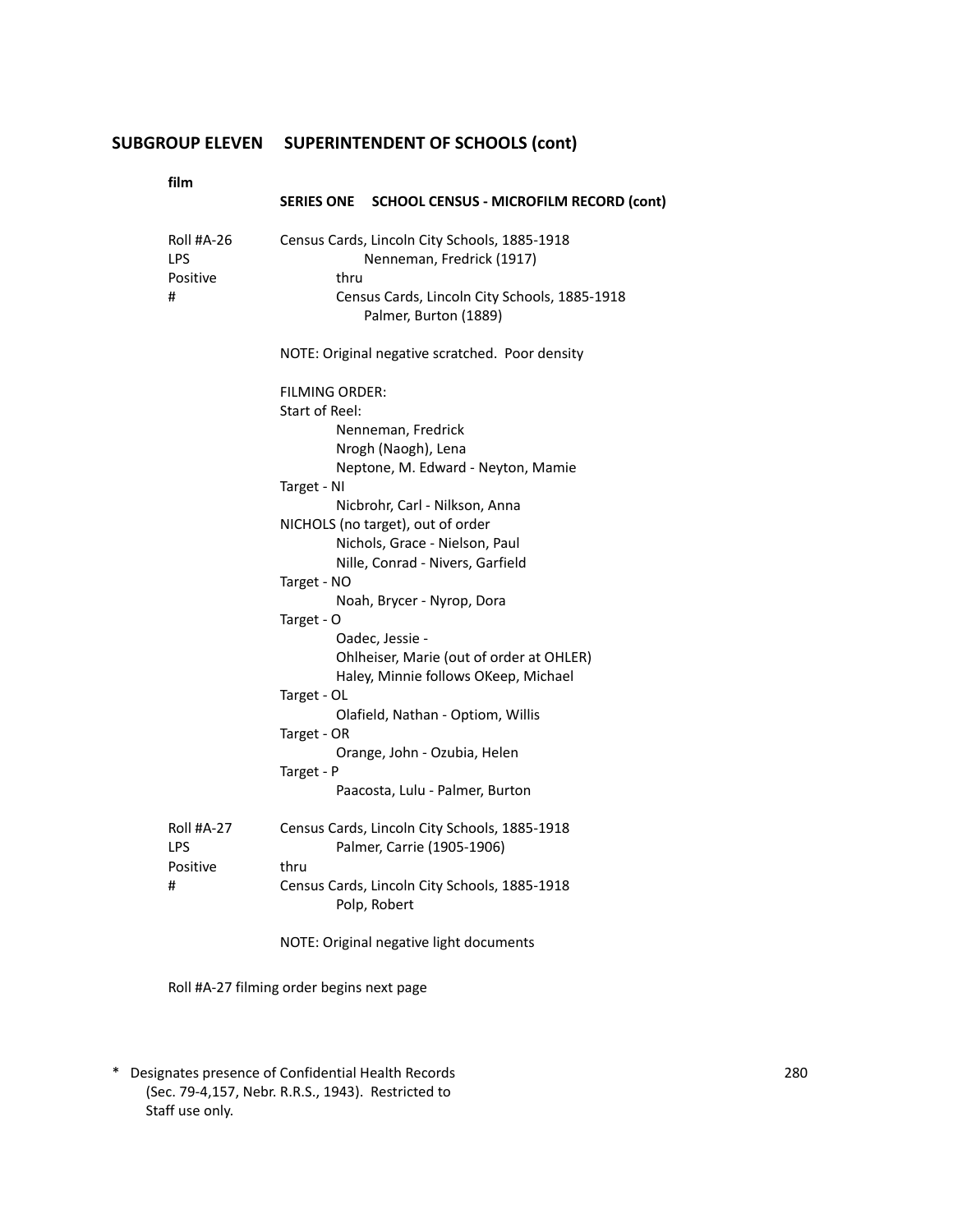|  | SERIES ONE SCHOOL CENSUS - MICROFILM RECORD (cont) |
|--|----------------------------------------------------|
|  |                                                    |

| Roll #A-27        | FILMING ORDER:                                                    |
|-------------------|-------------------------------------------------------------------|
|                   | Start of Reel:                                                    |
|                   | Palmer, Carrie - Papst, Milly                                     |
|                   | Target - PAR                                                      |
|                   | Par, George - Pazzo, Purty                                        |
|                   | Target - PE                                                       |
|                   | Peabody, Albert - Pesse, Bessie                                   |
|                   | Target - PET                                                      |
|                   | Petch, Jennie - Pfuff, Willie                                     |
|                   | Target - PH                                                       |
|                   | Phaben, James - Phyart, Lita                                      |
|                   | Target - PI                                                       |
|                   | Piazza, Katie - Pneer, Francis                                    |
|                   | Target - PO                                                       |
|                   | Poalson, Ferris - Polp, Robert                                    |
| Roll #A-28<br>LPS | Census Cards, Lincoln City Schools, 1885-1918<br>Polsk, R. (1899) |
| Positive          | thru                                                              |
| #                 | Census Cards, Lincoln City Schools, 1885-1918                     |
|                   | Reigert, Lizzie (1911-1917)                                       |
|                   | <b>FILMING ORDER:</b>                                             |
|                   | Start of Reel:                                                    |
|                   | Polsk, R. (1899) - Poynter, Smith                                 |
|                   | Target - PR                                                       |
|                   | Pracek, Lanna - Ptaclk, Laura                                     |
|                   | Target - PU                                                       |
|                   | Puby, Gerli - Pyser, E.                                           |
|                   | Target - Q                                                        |
|                   | Qeickreight, Elvira - Quizzle, Martha                             |
|                   | Target - R                                                        |
|                   | Rabe, Elizabeth - Ramson, B. H. (1911)                            |
|                   | Target - RAN                                                      |
|                   | Ran, Clyde - Razeck, Helen                                        |
|                   | Target - RE                                                       |
|                   | Rea, Ethel - Rehn, Peter                                          |
|                   | Target - REI                                                      |
|                   | Reibile, A. (1907-1908) - Reigert, Lizzie                         |

\* Designates presence of Confidential Health Records 281 (Sec. 79-4,157, Nebr. R.R.S., 1943). Restricted to Staff use only.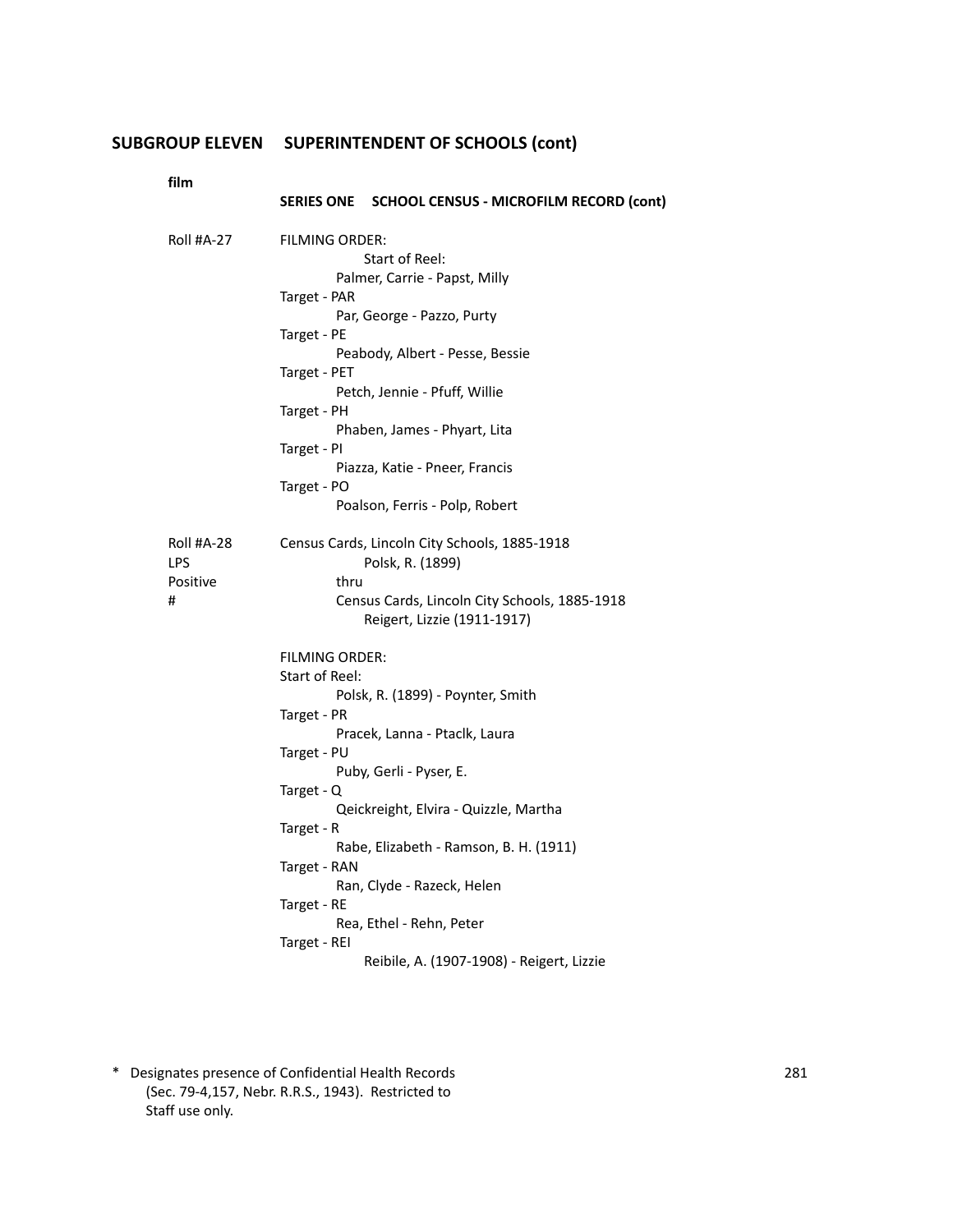**film**

| film              | SERIES ONE SCHOOL CENSUS - MICROFILM RECORD (cont)                                  |
|-------------------|-------------------------------------------------------------------------------------|
| Roll #A-29<br>LPS | Census Cards, Lincoln City Schools, 1885-1918<br>Reigert, Mary (1913)               |
| Positive<br>#     | thru<br>Census Cards, Lincoln City Schools, 1885-1918<br>Rorick, Robert (1912/1916) |
|                   | FILMING ORDER:                                                                      |
|                   | Start of Reel:<br>Reigert, Mary - Rhymer, Fred                                      |
|                   | Target - RI                                                                         |
|                   | Ribark, Arthur - Riffer, Ralph<br>and 2 illegible cards                             |
|                   | Target - RO                                                                         |
|                   | Roach, Anna - Robins, Nympha<br>Target - ROBINSON                                   |
|                   | Robinson, A. (1896) - Robinson, Winnie                                              |
|                   | Robison, Ardell - Rorick, Robert                                                    |
| Roll #A-30        | Census Cards, Lincoln City Schools, 1885-1918                                       |
| LPS<br>Positive   | Rosenbaum, L. (1900-1914)<br>thru                                                   |
| #                 | Census Cards, Lincoln City Schools, 1885-1918<br>Schmilzer, Martha (1896)           |
|                   | NOTE: Original negative has severe scratches                                        |
|                   | FILMING ORDER:                                                                      |
|                   | Target - ROS                                                                        |
|                   | Rosenbaum, L. (1900-1914)                                                           |
|                   | Rosenbaum, Rebecca (1907)<br>Rosa, Angie - Rrumeck, Joe                             |
|                   | Target - RU                                                                         |
|                   | Ruat, Alex - Ryun, Nora                                                             |
|                   | Rys, Frank                                                                          |
|                   | Target - S<br>Sael [Saal], Charlie - Samuester, Edmond                              |
|                   | Target - SAN                                                                        |
|                   | Sanbarium, Corrine - Sapron, Sam                                                    |
|                   | Target - SAR<br>Sarage, Dean F. - Scekels, F.                                       |
|                   | Target - SCH                                                                        |
|                   | Schaaf, Aduan - Schly, John                                                         |

\* Designates presence of Confidential Health Records 282 (Sec. 79-4,157, Nebr. R.R.S., 1943). Restricted to Staff use only.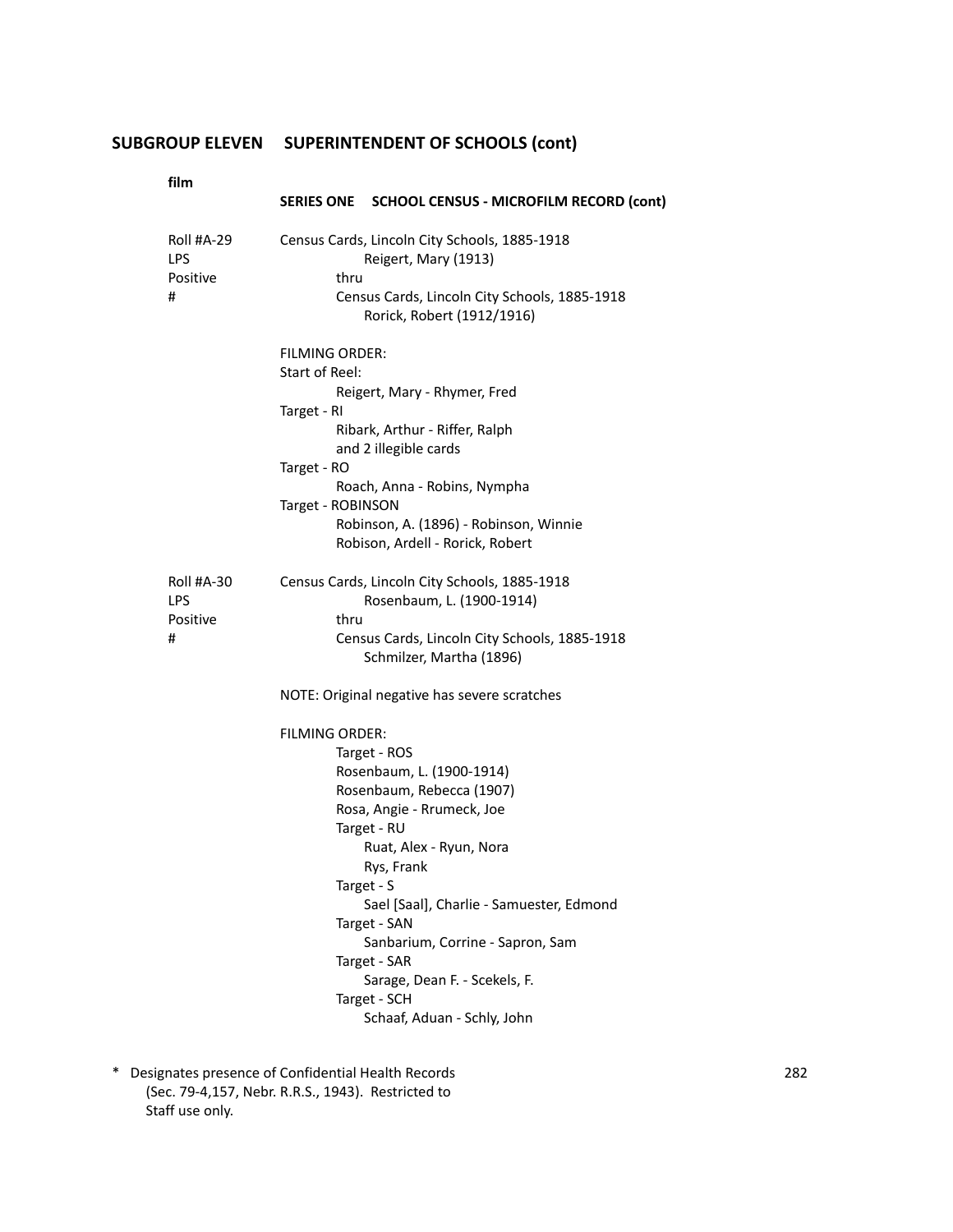Target - SCHM Schmailzer, Emma - Schmilzer, Martha

\* Designates presence of Confidential Health Records 283 (Sec. 79-4,157, Nebr. R.R.S., 1943). Restricted to Staff use only.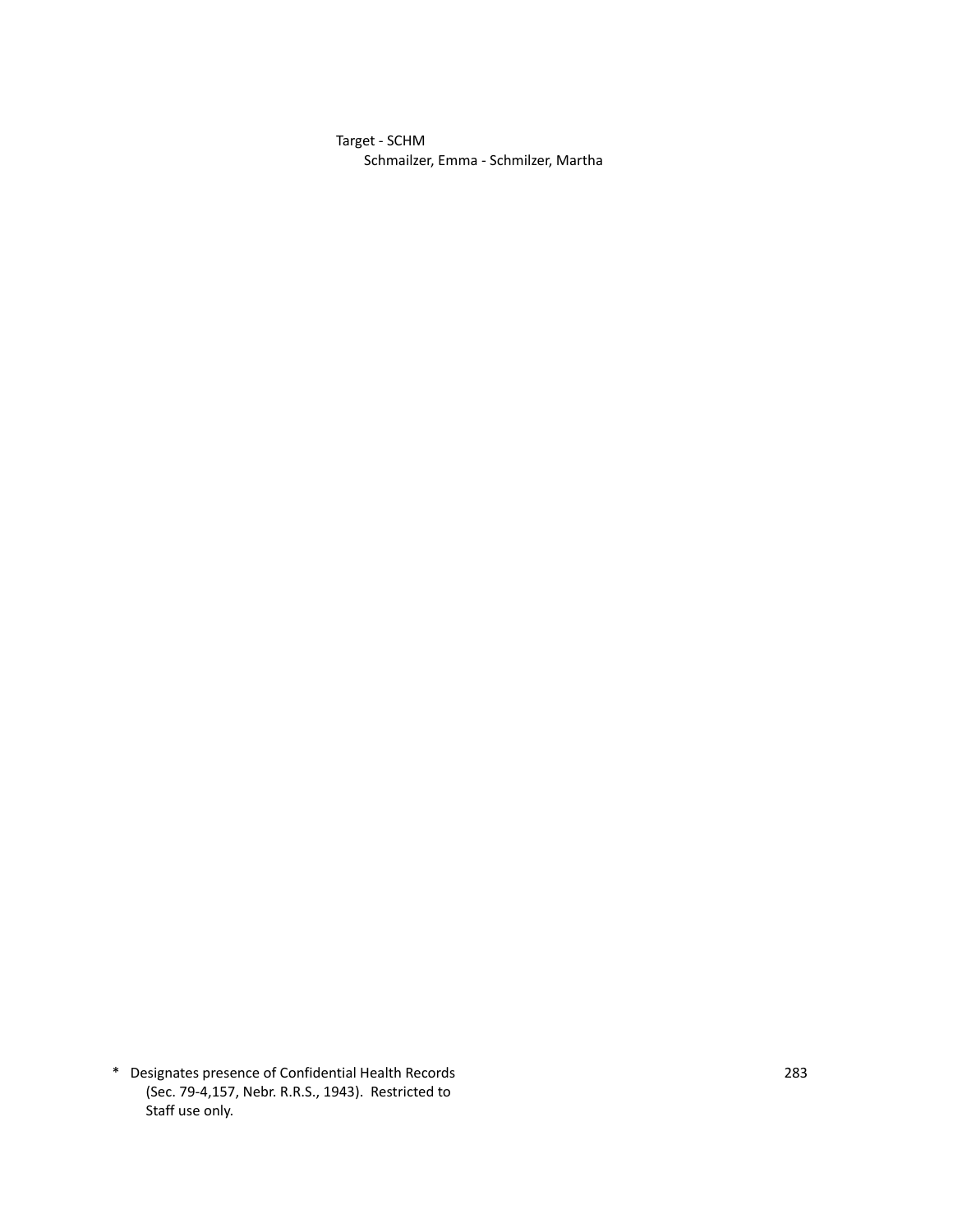**film**

| film                                      | SERIES ONE SCHOOL CENSUS - MICROFILM RECORD (cont)                                                                                                                                                                                                                                                                                                                                                                                  |
|-------------------------------------------|-------------------------------------------------------------------------------------------------------------------------------------------------------------------------------------------------------------------------------------------------------------------------------------------------------------------------------------------------------------------------------------------------------------------------------------|
| Roll #A-31<br>LPS<br>Positive<br>#        | Census Cards, Lincoln City Schools, 1885-1918<br>Schmidt, Agnes (1918)<br>thru<br>Census Cards, Lincoln City Schools, 1885-1918                                                                                                                                                                                                                                                                                                     |
|                                           | Sheldren, L. A. (1903)<br><b>FILMING ORDER:</b><br>Start of Reel:<br>Schmidt, Agnes - Schrush, Rose<br>Schalenger, Melvin (1903)<br>Schalenger, Sidney (1903)<br>Target - SCHU<br>Schuaw, Lydia - Schyler, Jackson<br>Scilla, Daisy - Sdfino, Josie<br>Target - SE<br>Seabrook, Dora - Sgnones, Mary<br>Target - SH<br>Shoal, Arthur - Shay, Wilkie<br>Target - Shea, Ada - Sheldren, L. A.                                         |
| Roll #A-32<br><b>LPS</b><br>Positive<br># | Census Cards, Lincoln City Schools, 1885-1918<br>Shelf, Irene (1905)<br>thru<br>Census Cards, Lincoln City Schools, 1885-1918<br>Smith, Lyman (1902)                                                                                                                                                                                                                                                                                |
|                                           | FILMING ORDER:<br>Start of Reel:<br>Shelf, Irene - Shephard, Charles<br>Target - SI<br>Sias, Margaret - Simson, T. (1913)<br>Target - SIN<br>Sinany, Edger - Slyvicious, S.(1899)<br>Smack, Myron - Smisch, Rose<br>Target - SMITH<br>Smith (female), 1896 (Mrs. Pierce Smith Gdn)<br>Smith, Mrs. (1894), 2227 O Street<br>Smith (1 female & 2 males), 1894<br>Smith, Mr. & Mrs. (1912), 1519 So. 25th<br>Smith, Ada - Smith, Lyman |

\* Designates presence of Confidential Health Records 284 (Sec. 79-4,157, Nebr. R.R.S., 1943). Restricted to Staff use only.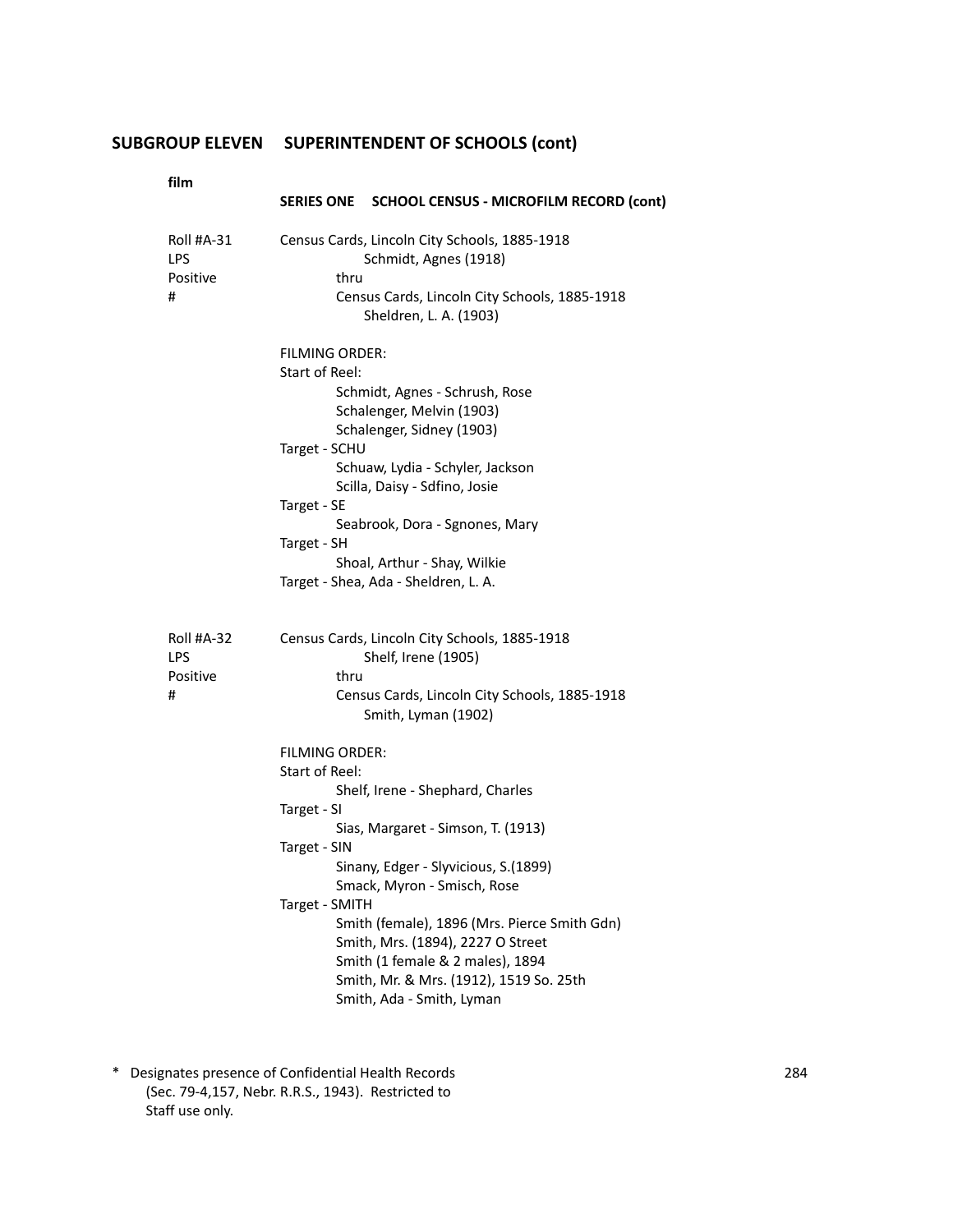**film**

| tilm              | SERIES ONE SCHOOL CENSUS - MICROFILM RECORD (cont)                                           |  |
|-------------------|----------------------------------------------------------------------------------------------|--|
| Roll #A-33<br>LPS | Census Cards, Lincoln City Schools, 1885-1918<br>Smith, A. (1904)                            |  |
| Positive<br>#     | thru<br>Census Cards, Lincoln City Schools, 1885-1918<br>Taturn, George (1909)               |  |
|                   | NOTE: Original negative scratched. Poor density                                              |  |
|                   | <b>FILMING ORDER:</b><br><b>Start of Reel:</b>                                               |  |
|                   | Stewart, A. (1904) - Stnire, Emma<br>Target - STO                                            |  |
|                   | Stoat, Bert - Stozenberg, Tillie<br>Sty, C. & Lena (out of order following<br>Stoxgon, Ralph |  |
|                   | STR (no target)<br>Straborn, Arthur M. - Stutz, Peter<br>Target - SU                         |  |
|                   | Suaden, Alex - Svoboda, Ed<br>Target - SW                                                    |  |
|                   | Swab, Fred - Syphers, Mrs.<br>Target - T                                                     |  |
|                   | Tababen, Annie - Taturn, George                                                              |  |
| Roll #A-34<br>LPS | Census Cards, Lincoln City Schools, 1885-1918<br>Taulfest, Medville (1912-1913)              |  |
| Positive<br>#     | thru<br>Census Cards, Lincoln City Schools, 1885-1918<br>Tytus, Peter John (1904)            |  |
|                   | NOTE: Original negative severely scratched<br><b>FILMING ORDER:</b>                          |  |
|                   | <b>Start of Reel:</b><br>Taulfest, Medville - Tayler, Ira                                    |  |
|                   | Target - TAYLOR                                                                              |  |
|                   | Taylor, Mrs. (2640 Sumner), 189_<br>thru                                                     |  |
|                   | Taylor, Wilma (1893)                                                                         |  |
|                   | Taylor, Edward (1904), out of order<br>following Thomas, Edna (1898)                         |  |
|                   | Following Taylor:<br>Tayson, Arthur - Tchesen, Alfred                                        |  |
|                   | Target - TE                                                                                  |  |

\* Designates presence of Confidential Health Records 285 (Sec. 79-4,157, Nebr. R.R.S., 1943). Restricted to Staff use only.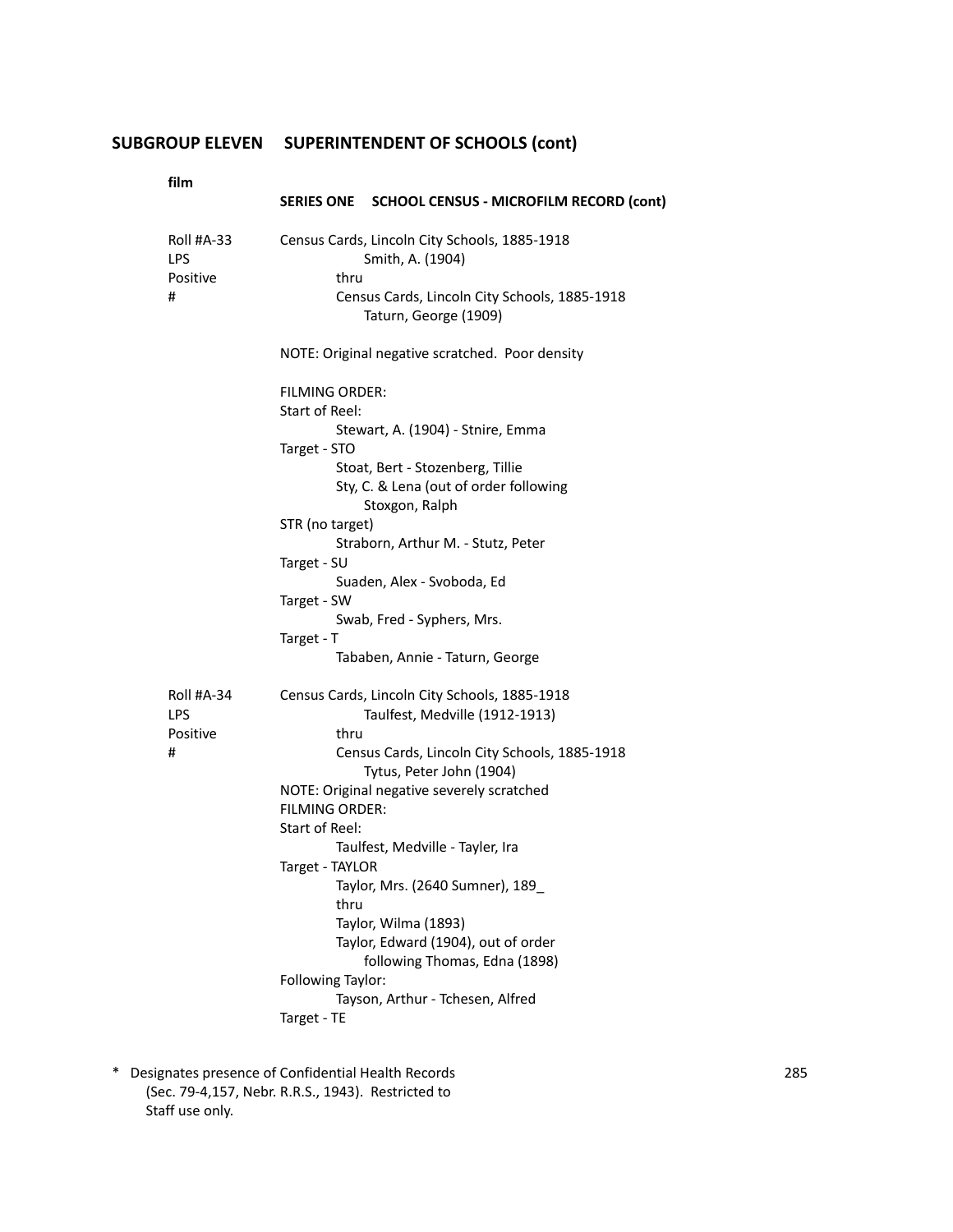Teabrunk, Hank - Thoman, Mildred Target - THOMAS Thomas, Aaron - Thomas, Zella A. Thomas, Phillip (1916), out of order following Thompkins, Theodore (1917) Thomburgh, Arlene - Thompkins, Theodore (continued next pg)

\* Designates presence of Confidential Health Records 286 (Sec. 79-4,157, Nebr. R.R.S., 1943). Restricted to Staff use only.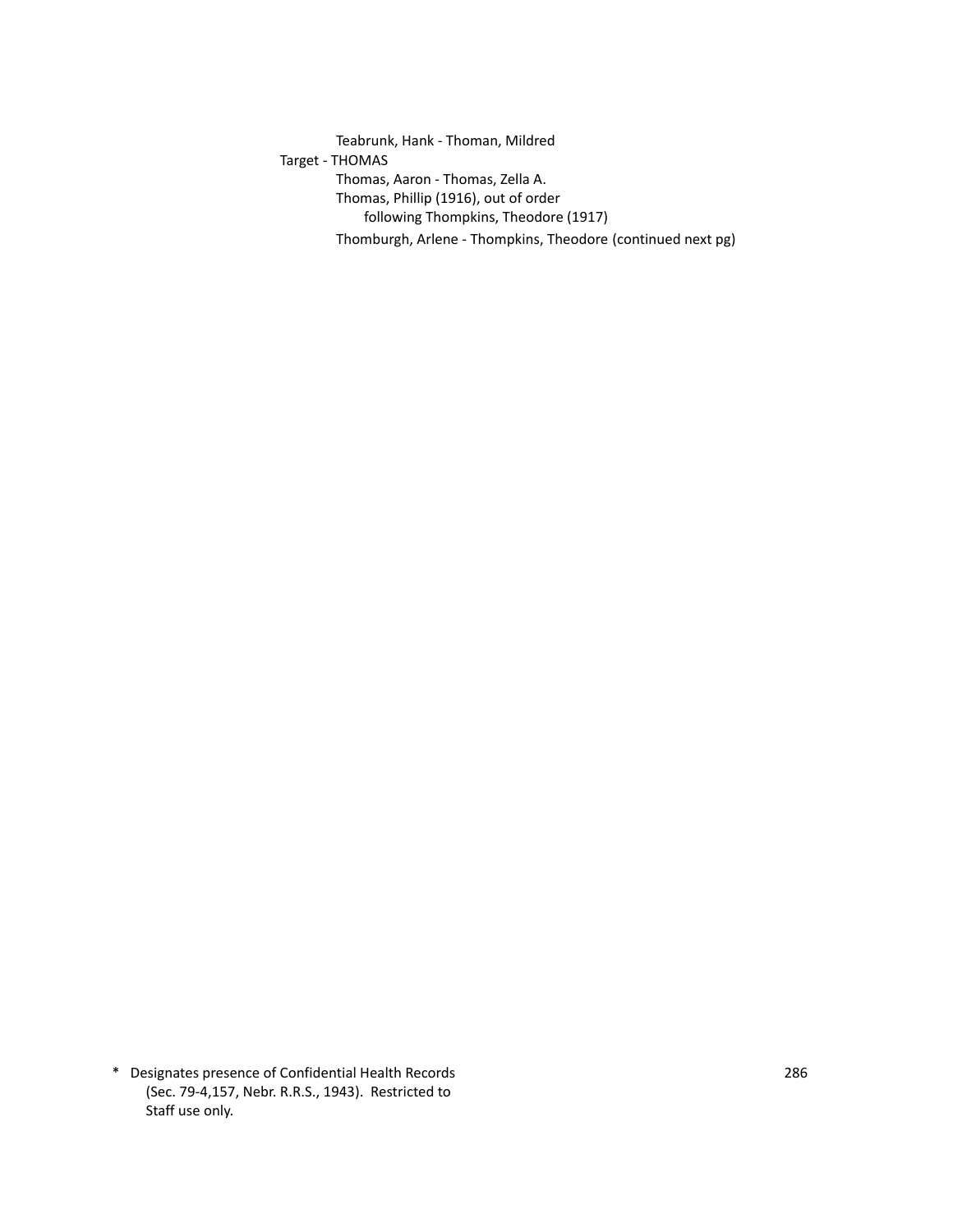**film**

### **SERIES ONE SCHOOL CENSUS - MICROFILM RECORD (cont)**

|            | Roll #A-34 (filming order, cont.)              |
|------------|------------------------------------------------|
|            | Target - THOMPSON                              |
|            | Thompson (female), 1905                        |
|            | Thompson (male), 1899                          |
|            | Thompson, Mr. (1893) - Thompson, Zena          |
|            | Thoms, Meredith - Thuss, Frank                 |
|            | Target - TI                                    |
|            | Tibball, Georgie - Tnigley, James              |
|            | Target - TO                                    |
|            | Toast, Julia - Toyes, Henry                    |
|            | Target - TRACY                                 |
|            | Tracy, Mrs. (Cons. of Music, 1896)             |
|            | Tracy, Mrs. C. R. (1912) - Tripp, Mildred      |
|            | Trippal, Annie, 1910 (lost due to torn film)   |
|            | Trippal, Henry - Tschnedy, Eddie               |
|            | Target - TU                                    |
|            | Tuax, Cora - Tytus, Pete John                  |
|            |                                                |
| Roll #A-35 | Census Cards, Lincoln City Schools, 1885-1918  |
| LPS        | Uaughn [Vaughn], Beulah - Uzzell, Nine         |
| Positive   | thru                                           |
| #          | Census Cards, Lincoln City Schools, 1885-1918  |
|            | Warwick, Oliver (1889)                         |
|            |                                                |
|            | <b>FILMING ORDER:</b>                          |
|            | Start of Reel:                                 |
|            | Uaughn [Vaughn], Beulah - Uzzell, Nina         |
|            | Target - V                                     |
|            | Vass, Oscar - Vawscogne, Ruth                  |
|            |                                                |
|            | Target - VE                                    |
|            | Veach, Robert - Vlick, Helen                   |
|            | Target - VO                                    |
|            | Voderberg, Artie - Vyon, Joe                   |
|            | Target - W                                     |
|            | Waalsh, Neda - Walke, Walter                   |
|            | Walker, see end of reel                        |
|            | Walket, Alman - Walkter, Lyale                 |
|            | Target - WALL                                  |
|            | Wall, Arnold - Wallworth, Winifred             |
|            | Walpa, Alech - Waples, Lulu                    |
|            |                                                |
|            | Target - WAR<br>Warsaw, Dora - Warwick, Oliver |

\* Designates presence of Confidential Health Records 287 (Sec. 79-4,157, Nebr. R.R.S., 1943). Restricted to Staff use only.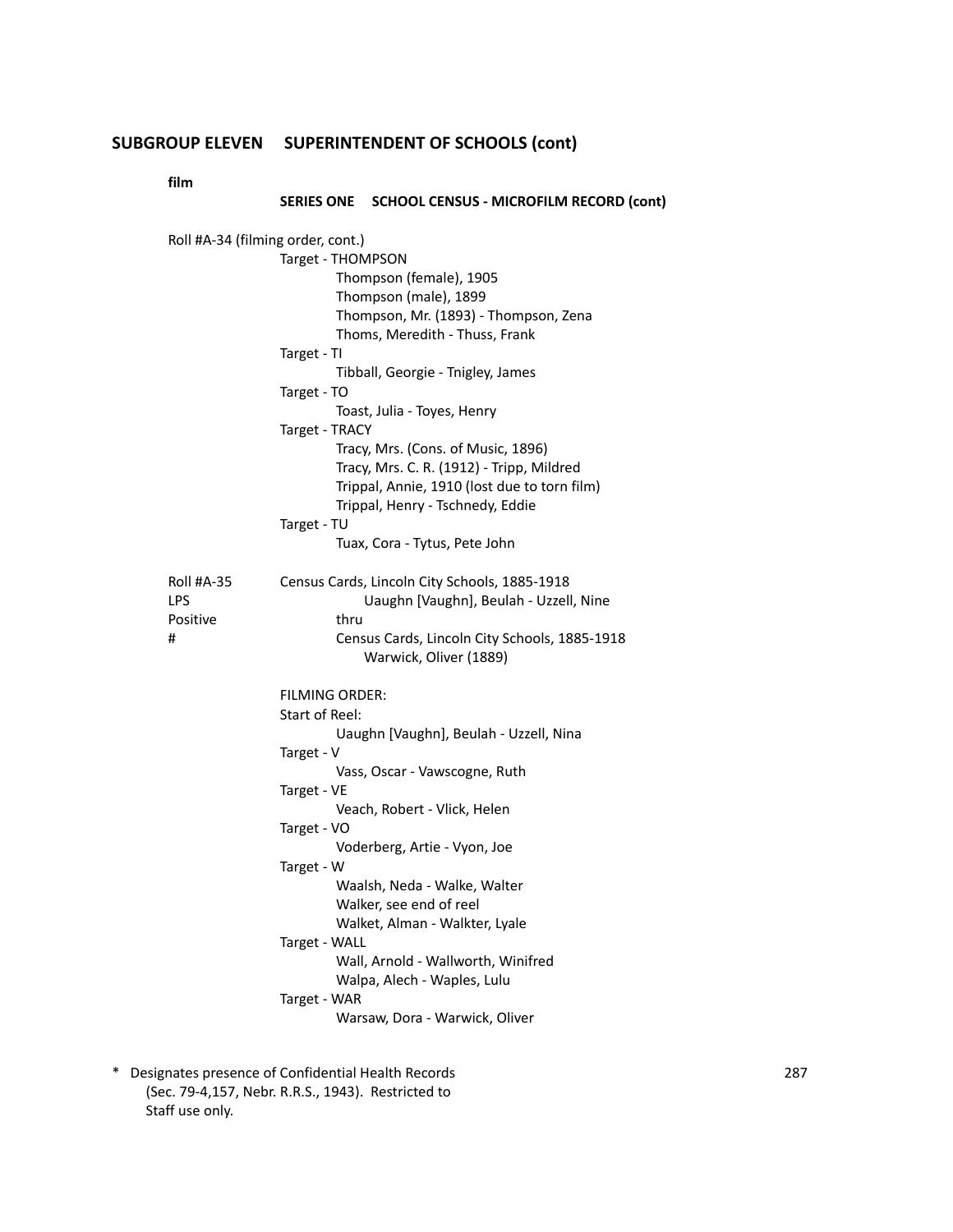WALKER (no target) Walker, Mrs. A. (1889) Walker, A. B. (1902) Walker, A. I. (1898) - Walker, Lulu

\* Designates presence of Confidential Health Records 288 (Sec. 79-4,157, Nebr. R.R.S., 1943). Restricted to Staff use only.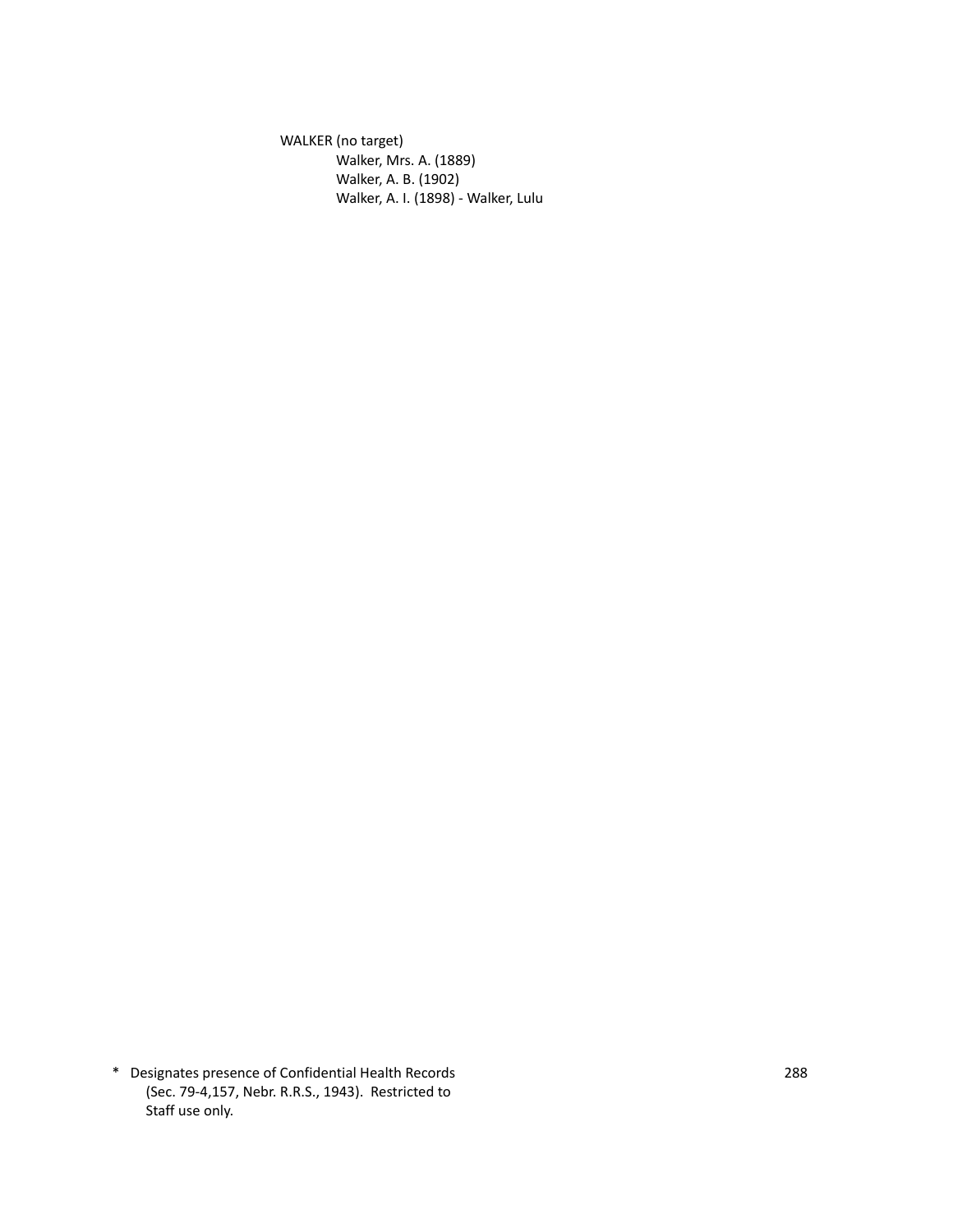**film**

| ,,,,,,                             | SERIES ONE SCHOOL CENSUS - MICROFILM RECORD (cont)                                                                                                                                                                                                                                                                                                                                                                                                                                                                                                                                                                                                                                                                                                                                                                                                                                                             |
|------------------------------------|----------------------------------------------------------------------------------------------------------------------------------------------------------------------------------------------------------------------------------------------------------------------------------------------------------------------------------------------------------------------------------------------------------------------------------------------------------------------------------------------------------------------------------------------------------------------------------------------------------------------------------------------------------------------------------------------------------------------------------------------------------------------------------------------------------------------------------------------------------------------------------------------------------------|
| Roll #A-36<br>LPS<br>Positive<br># | Census Cards, Lincoln City Schools, 1885-1918<br>Walker, M. E. (1899)<br>thru<br>Census Cards, Lincoln City Schools, 1885-1918<br>Wickwire, Mabel (1896)                                                                                                                                                                                                                                                                                                                                                                                                                                                                                                                                                                                                                                                                                                                                                       |
|                                    | NOTE: Original negative is scratched<br><b>FILMING ORDER:</b><br>Start of Reel, WALKER cont.:<br>Walker, M. E. - Walker, Willie<br>WARD (no Target)<br>Ward (1913), 303 So. 11th<br>Ward, Myrtle (1889-1895)<br>Ward, Alice - Warde, Cora<br>Target - WAT<br>Watson, Ada - Watson, Willie<br>WAS (no target)<br>Wasberg, Albert - Wats, Roy<br>WAT (continued)<br>Watt (1900) - Wdridge, Ruth<br>Watson, Mrs. (out of order), 1845 F, 1914<br>Watson, Ada (1908), out of order<br>Target - WE<br>Weagan, Conrad - Webbe, Kate<br>Webel, D. W. (1889) - Wehrl, Emma<br>Target - WEI<br>Weiberg, Ida - Wejant, Henry<br>WEBBER (no target)<br>Webber, Amelia - Webber, Viola<br>WEBER (no target)<br>Weber, A. (1905) - Weber, Willie<br>Wekerson, Arnold - Werts, James<br>Wertzel, Covey - Werz, Calvin<br>Target - WES<br>Wescott, Ella - Wgman, Marjorie<br>WERTZ (no target)<br>Wertz, Alex - Wertz, Walter |
|                                    | Target - WH<br>Whalen, Bertha - Witcomb, William<br>Whited, Asa - Whyte, Walters<br>Target - WHITE<br>White, A. (1893), State Journal                                                                                                                                                                                                                                                                                                                                                                                                                                                                                                                                                                                                                                                                                                                                                                          |

\* Designates presence of Confidential Health Records 289 (Sec. 79-4,157, Nebr. R.R.S., 1943). Restricted to Staff use only.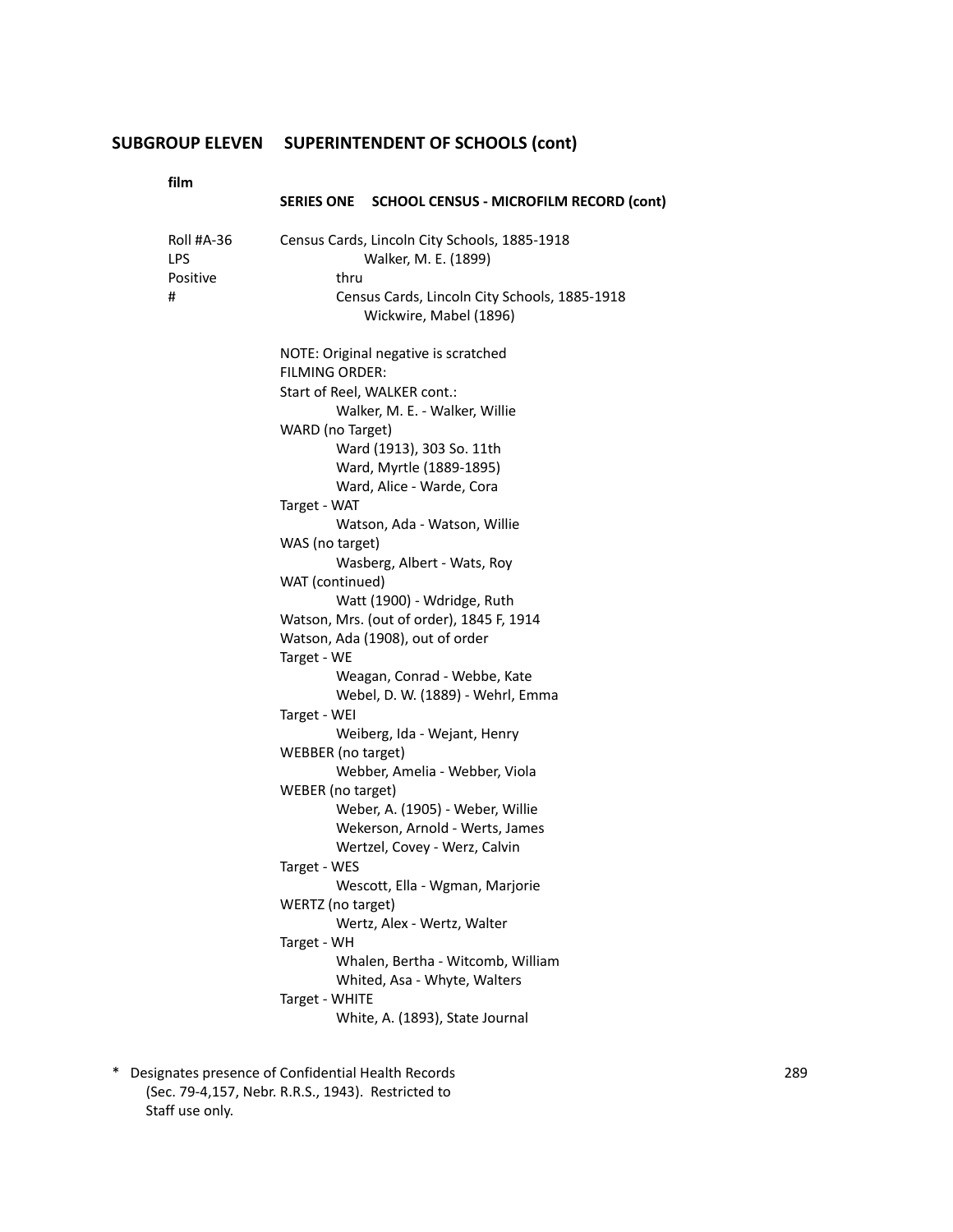White, Mrs. A. D. (1902) White, A. J. (1889), Nebr. Farmer thru White, Winnie (1897) Target - WI Wibber, Blanche - Wickwire, Mabel

\* Designates presence of Confidential Health Records 290 (Sec. 79-4,157, Nebr. R.R.S., 1943). Restricted to Staff use only.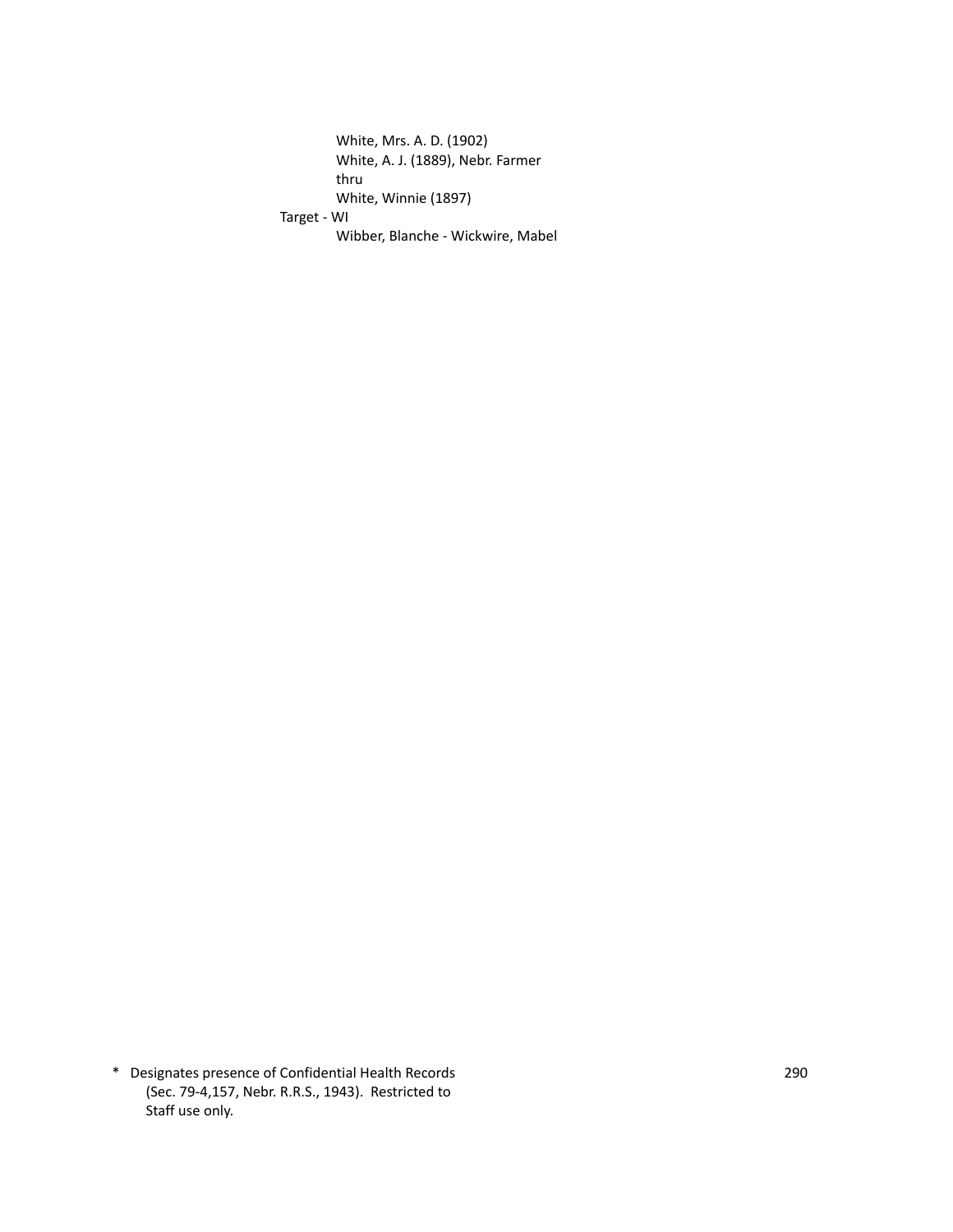**film**

| tilm              | SERIES ONE SCHOOL CENSUS - MICROFILM RECORD (cont)                        |  |  |
|-------------------|---------------------------------------------------------------------------|--|--|
| Roll #A-37<br>LPS | Census Cards, Lincoln City Schools, 1885-1918<br>Widberg, Ida (1895-1896) |  |  |
| Positive          | thru                                                                      |  |  |
| #                 | Census Cards, Lincoln City Schools, 1885-1918<br>Woreich, Dora T. (1900)  |  |  |
|                   | <b>FILMING ORDER:</b>                                                     |  |  |
|                   | Start of Reel:                                                            |  |  |
|                   | Widberg, Ida - William, Oscar                                             |  |  |
|                   | Williamson, Mr. - Wilsner, Jessie                                         |  |  |
|                   | Wilsore, Helen - Wiltzley, William                                        |  |  |
|                   | Target - WILLIAMS                                                         |  |  |
|                   | Williams, A. M. (1889) - Williams, Zulah                                  |  |  |
|                   | Target - WILSON                                                           |  |  |
|                   | Wilson (female), 1918, 2010 O Street                                      |  |  |
|                   | Wilson, Miss (1894), E. Hughes Gdn                                        |  |  |
|                   | Wilson, Miss (1894), Lincoln Paint & Color                                |  |  |
|                   | Wilson, Mrs. (1903), Evans Laundry                                        |  |  |
|                   | thru                                                                      |  |  |
|                   | Wilson, Winnie (1894)                                                     |  |  |
|                   | <b>Following WILSON</b>                                                   |  |  |
|                   | Winian, Frances - Wnister, Jonathan                                       |  |  |
|                   | Target - WO                                                               |  |  |
|                   | Waben (sic), E. O. - Woodruff, William                                    |  |  |
|                   | Target - WOODS                                                            |  |  |
|                   | Woods, Mrs. (1900) - Woreich, Dora T.                                     |  |  |
| Roll #A-38        | Census Cards, Lincoln City Schools, 1885-1918                             |  |  |
| LPS               | Worshe, Theresa (1900)                                                    |  |  |
| Positive          | thru                                                                      |  |  |
| #                 | Census Cards, Lincoln City Schools, 1885-1918<br>Zwonecheik, A. (1905)    |  |  |
|                   | FILMING ORDER:                                                            |  |  |
|                   | Start of Reel:                                                            |  |  |
|                   | Worshe, Theresa - Wriggle, Willie                                         |  |  |
|                   | Wrighter, Amelia - Writer, Gail                                           |  |  |
|                   | Target - WRIGHT                                                           |  |  |
|                   | Wright (female), 117 So. 17th (1913)                                      |  |  |
|                   | thru                                                                      |  |  |
|                   | Wright, Willie (1889-1893)                                                |  |  |
|                   | Wubshop, Harry - Wustusthof, Bertha                                       |  |  |
|                   | WY (no target)                                                            |  |  |
|                   | Wyand, Amelia - Wymore, Rochel                                            |  |  |

\* Designates presence of Confidential Health Records 291 (Sec. 79-4,157, Nebr. R.R.S., 1943). Restricted to Staff use only.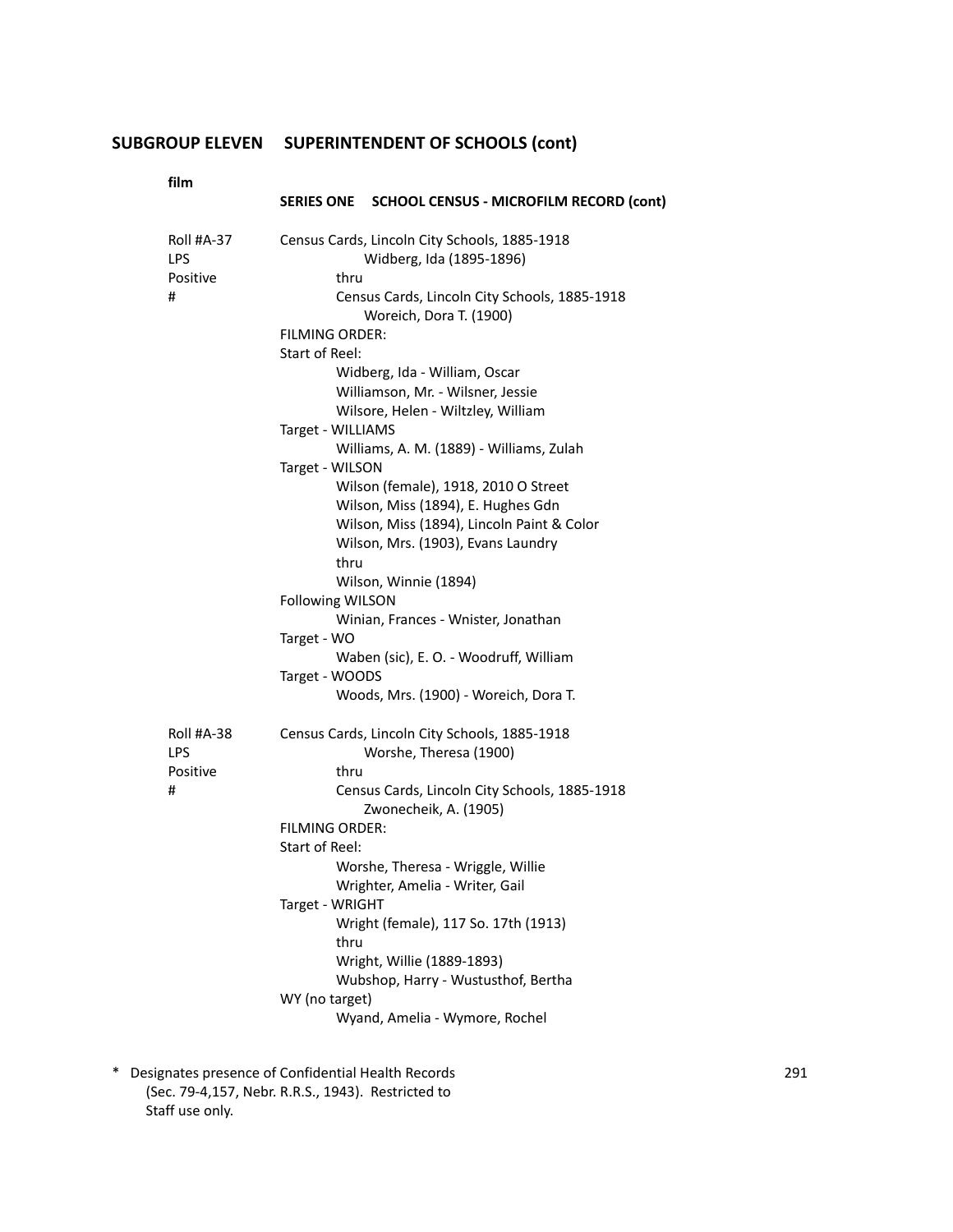Target - XY Yach, C. (1901), Lincoln Foltz Upholstery Xelpert, Alfred (1911) Yack, Dick - Yust, Jacob Young, A. C. (1889) - Young, Zora Target – Z (Zabel, Benjamin –Zwonecheik, A. (1905)

\* Designates presence of Confidential Health Records 292 (Sec. 79-4,157, Nebr. R.R.S., 1943). Restricted to Staff use only.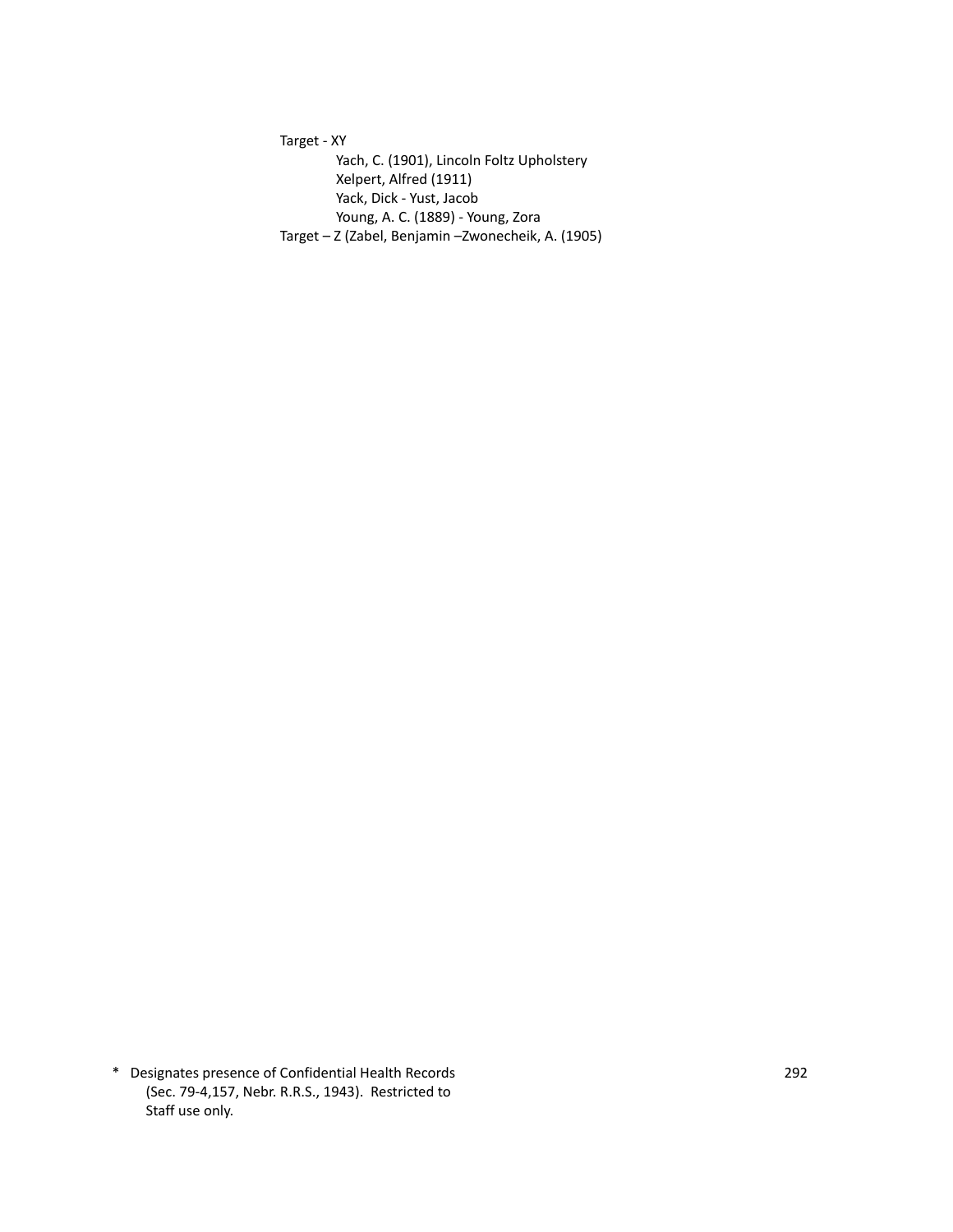**film**

#### **SERIES ONE SCHOOL CENSUS - MICROFILM RECORD**

NOTE: Additions microfilmed in 1983. Begins with City of Lincoln School District #1, 1894-1918. This census includes enumeration of all children in the city between the ages of five and twenty-one whether attending school or not. Households, businesses, hotels, City and parochial and private shools, as well as the University of Nebraska are included.

| Roll #16<br>824 shots<br>1648 pp.<br>#01604 | School Census, Lancaster County<br>City of Lincoln, Dist. #1, 1894<br>thru<br>School Census, Lancaster County<br>City of Lincoln, Dist. #1, 1907 |
|---------------------------------------------|--------------------------------------------------------------------------------------------------------------------------------------------------|
|                                             |                                                                                                                                                  |
|                                             | MISSING: 1893, 1895, 1897-1899, 1901-1903                                                                                                        |
|                                             | Rural, 1906 still Missing.<br>NOTES:                                                                                                             |
|                                             |                                                                                                                                                  |
|                                             | 1894 begins at frame #010<br>A - pp. 1-8 (special listings)                                                                                      |
|                                             | Home for Friendless, pp.1 & 8                                                                                                                    |
|                                             | Business College, p.3                                                                                                                            |
|                                             | State Univeristy, Abbott-Ayers, p.5                                                                                                              |
|                                             | Conservatory of Music, p.5                                                                                                                       |
|                                             | Capitol Hotel, p.6                                                                                                                               |
|                                             | State Journal, p.6                                                                                                                               |
|                                             | Wortington Academy, p.7                                                                                                                          |
|                                             | B - pp.9-34                                                                                                                                      |
|                                             | (special listings)                                                                                                                               |
|                                             | Tabitha Home, Berry-Burr,. p.9                                                                                                                   |
|                                             | Home for the Friendless, pp.12 & 34                                                                                                              |
|                                             | Business College, pp.16-17                                                                                                                       |
|                                             | Washington House, p.17                                                                                                                           |
|                                             | Western Union Telegraph, p.18                                                                                                                    |
|                                             | Lindell Hotel, p.20                                                                                                                              |
|                                             | State University, Babcock-Byran, pp.22-24                                                                                                        |
|                                             | Conservatory of Music, p.25                                                                                                                      |
|                                             | State Journal, pp.28-29                                                                                                                          |
|                                             | Worthington Academy, p.31                                                                                                                        |
|                                             | Merchants Hotel, pp.31-32                                                                                                                        |
|                                             | Windsor Hotel, p.33                                                                                                                              |

\* Designates presence of Confidential Health Records 293 (Sec. 79-4,157, Nebr. R.R.S., 1943). Restricted to Staff use only.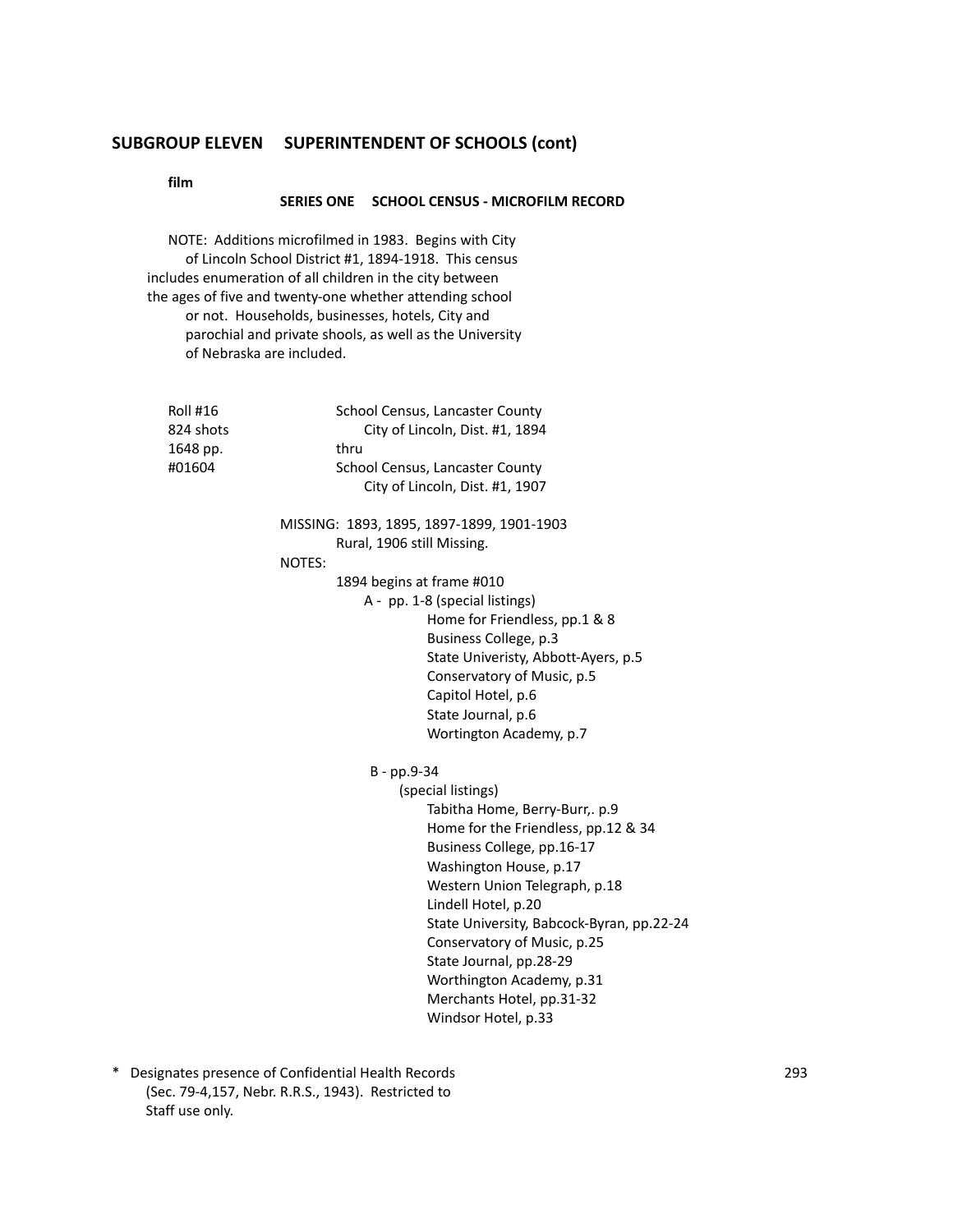Convent, p.34

\* Designates presence of Confidential Health Records 294 (Sec. 79-4,157, Nebr. R.R.S., 1943). Restricted to Staff use only.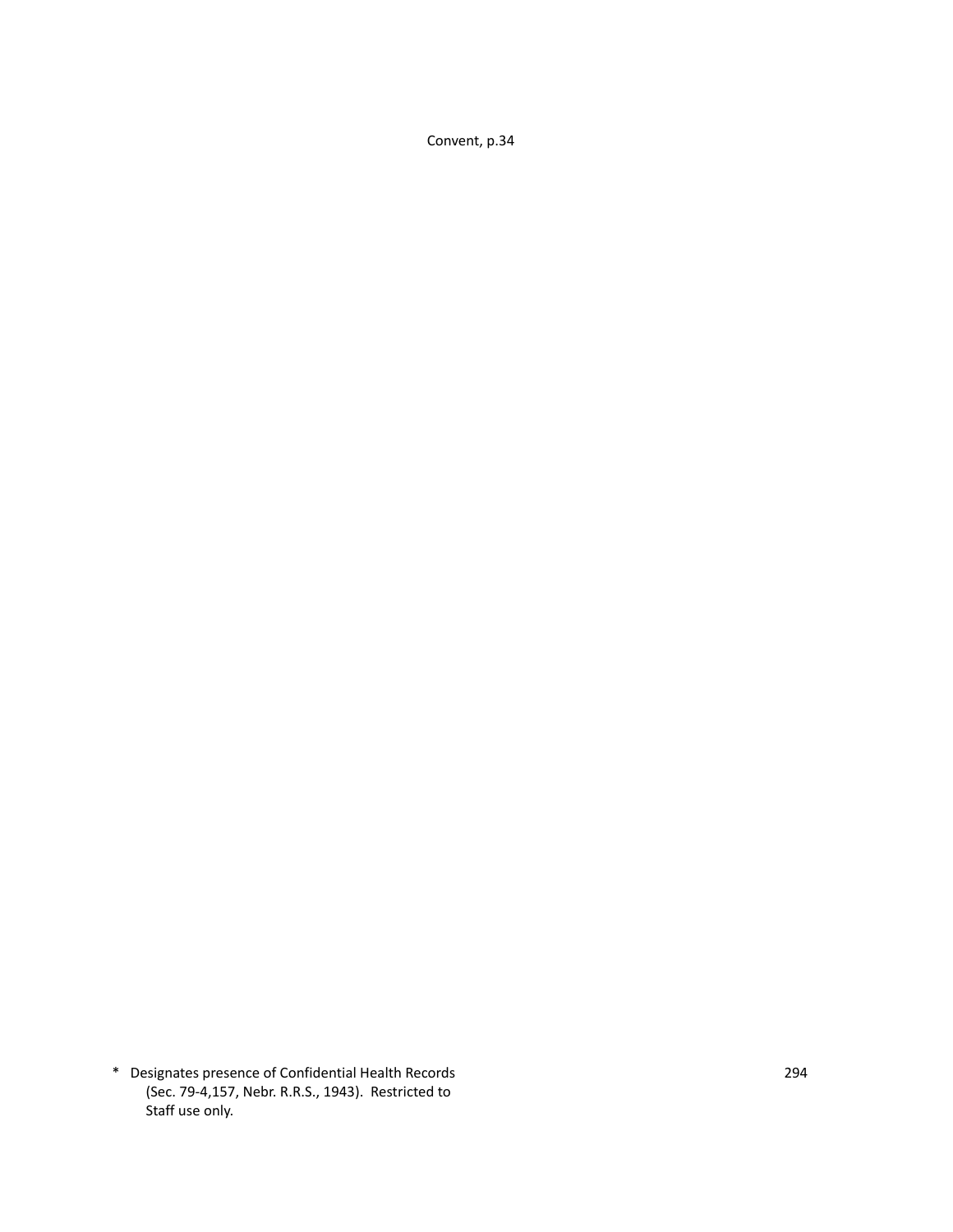**fil** 

| film     |                                             |
|----------|---------------------------------------------|
|          | SERIES ONE SCHOOL CENSUS - MICROFILM RECORD |
| Roll #16 | NOTES (cont):                               |
|          | C - pp.35-94                                |
|          | (special listings)                          |
|          | Tabitha Home, p.35                          |
|          | Home for the Friendless, p.37               |
|          | Business College, pp.40, 43-45              |
|          | Lindell Hotel, p.42                         |
|          | Charles Hotel, p.42                         |
|          | Conservatory of Music, p.46                 |
|          | Tremont Hotel, p.46                         |
|          | Capitol Hotel, p.46                         |
|          | State Journal, p.48                         |
|          | Cracker Factory, p.54                       |
|          | $D - pp.55-66$                              |
|          | (special listings)                          |
|          | Tabitha Home, p.55                          |
|          | Business College, p.58                      |
|          | Herpolsheimers, p.59                        |
|          | State University, p.60                      |
|          | Lincoln Printing Co., p.61                  |
|          | Conservatory of Music, p.61                 |
|          | State Journal, p.63                         |
|          | Worthington Academy, pp.64-65               |
|          | E - pp.69-74                                |
|          | (special listings)                          |
|          | Tabitha Home, p.69                          |
|          | Home for the Friendless, p.69               |
|          | Business College, p.70                      |
|          | State University, p.71                      |
|          | Conservatory of Music, p.72                 |
|          | F - pp.77-86                                |
|          | (special listings)                          |
|          | Tabitha Home, p.77                          |
|          | Home for the Friendless, p.77               |
|          | Business College, p.79                      |
|          | State University, pp.81-82                  |
|          | State Journal, p.83                         |
|          | Worthington Academy, p.85                   |
|          | G - pp.91-103<br>(special listings)         |
|          | Tabitha Home, p.91                          |
|          | Home for the Friendless, pp.92 & 103        |
|          |                                             |

\* Designates presence of Confidential Health Records 295 (Sec. 79-4,157, Nebr. R.R.S., 1943). Restricted to Staff use only.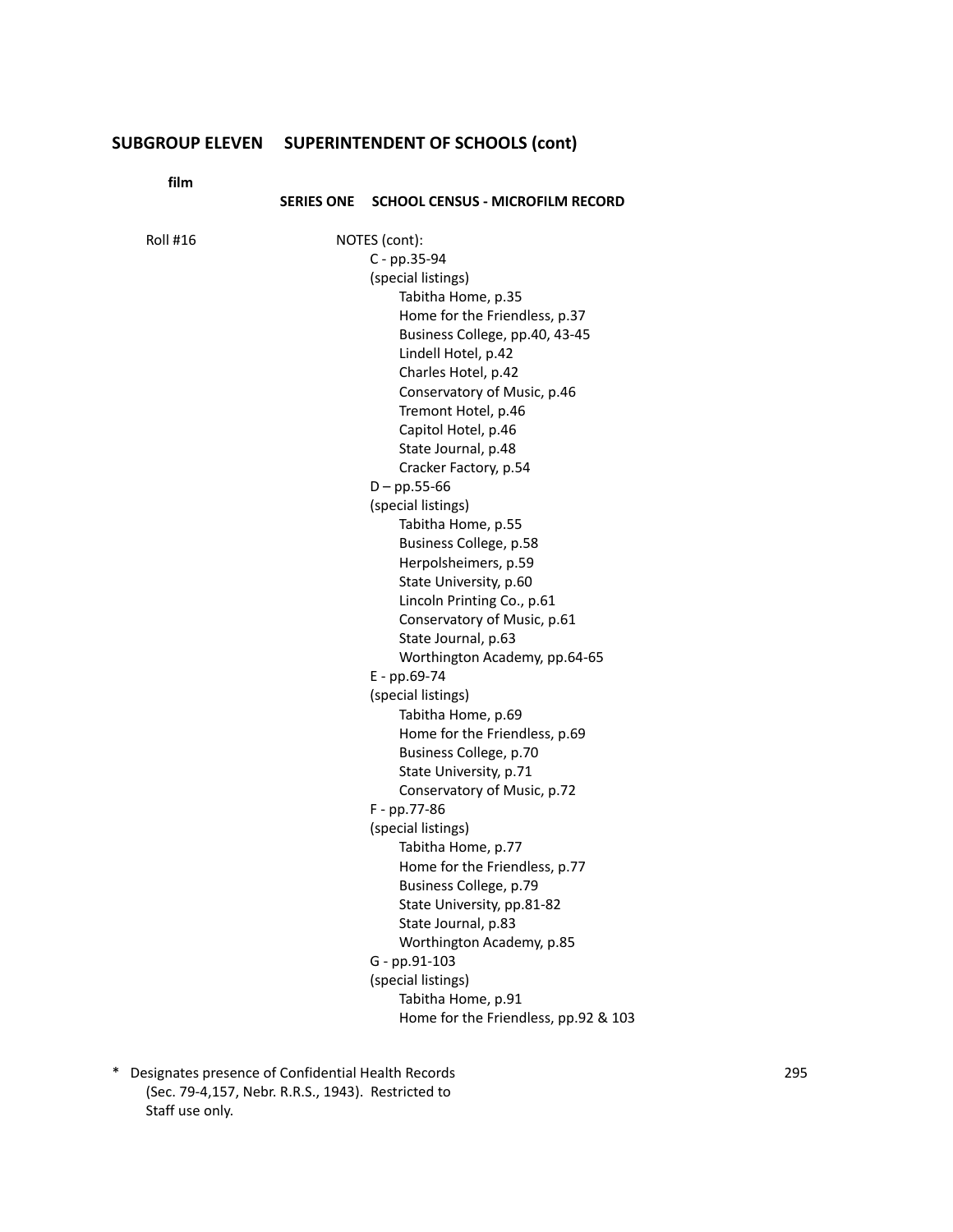Business College, p.94 State University, pp.96-97 Conservatory of Music, p.97 Worthington Academy, p.100

\* Designates presence of Confidential Health Records 296 (Sec. 79-4,157, Nebr. R.R.S., 1943). Restricted to Staff use only.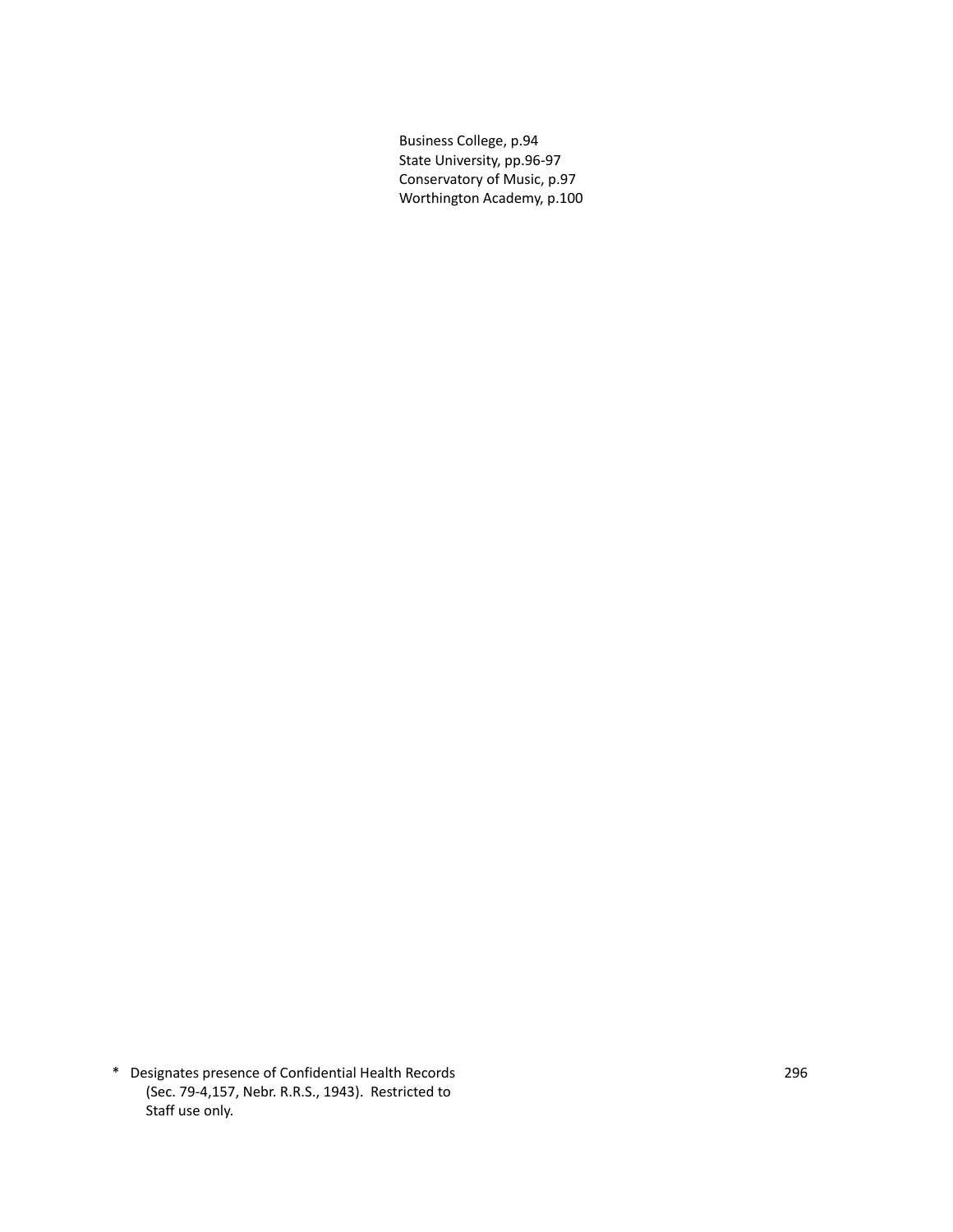| film     |                   |                                                 |
|----------|-------------------|-------------------------------------------------|
|          | <b>SERIES ONE</b> | <b>SCHOOL CENSUS - MICROFILM RECORD</b>         |
| Roll #16 |                   | NOTES (cont):                                   |
|          |                   | H - pp.105-128                                  |
|          |                   | (special listings)                              |
|          |                   | Tabitha Home, p.105                             |
|          |                   | Home for the Friendless, p.107                  |
|          |                   | Business College, p.111                         |
|          |                   | Miller & Paine, p.114                           |
|          |                   | Herpolsheimers, p.114                           |
|          |                   | Lindell Hotel, p.114                            |
|          |                   | State University, Hager-Hunter, 117-118         |
|          |                   | Conservatory of Music, p.119                    |
|          |                   | Capitol Hotel, p.119                            |
|          |                   | State Journal, p.122                            |
|          |                   | Lincoln Hotel, p.122                            |
|          |                   | Worthington Academy, p.124                      |
|          |                   | Convent, p.126<br>Nebraska Telephone Co., p.127 |
|          |                   |                                                 |
|          |                   | I - pp.133-134                                  |
|          |                   | (special listings)                              |
|          |                   | Business College, p.133                         |
|          |                   | Western Union, p.133                            |
|          |                   | State University, Ingersoll-Irwin 133           |
|          |                   | J - pp.135-141                                  |
|          |                   | (special listings)                              |
|          |                   | Home for the Friendless, p.135                  |
|          |                   | Business College, p.137<br>Western Union, p.137 |
|          |                   | Miller & Paine, p.138                           |
|          |                   | State University, Jackson-Jury, p.138           |
|          |                   | State Journal, p.140                            |
|          |                   | Windsor Hotel, p.141                            |
|          |                   | State Univ., Laflin-Lyntle, p.162               |
|          |                   | K - pp.145-154                                  |
|          |                   | (special listings)                              |
|          |                   | Tabitha Home, p.145                             |
|          |                   | Home for the Friendless, pp.145 & 154           |
|          |                   | Business College, p.147                         |
|          |                   | State University, Kellogg-Kuhn, p.150           |
|          |                   | Conservatory of Music, p.150                    |
|          |                   | Lincoln Printing Co., p.151                     |

\* Designates presence of Confidential Health Records 297 (Sec. 79-4,157, Nebr. R.R.S., 1943). Restricted to Staff use only.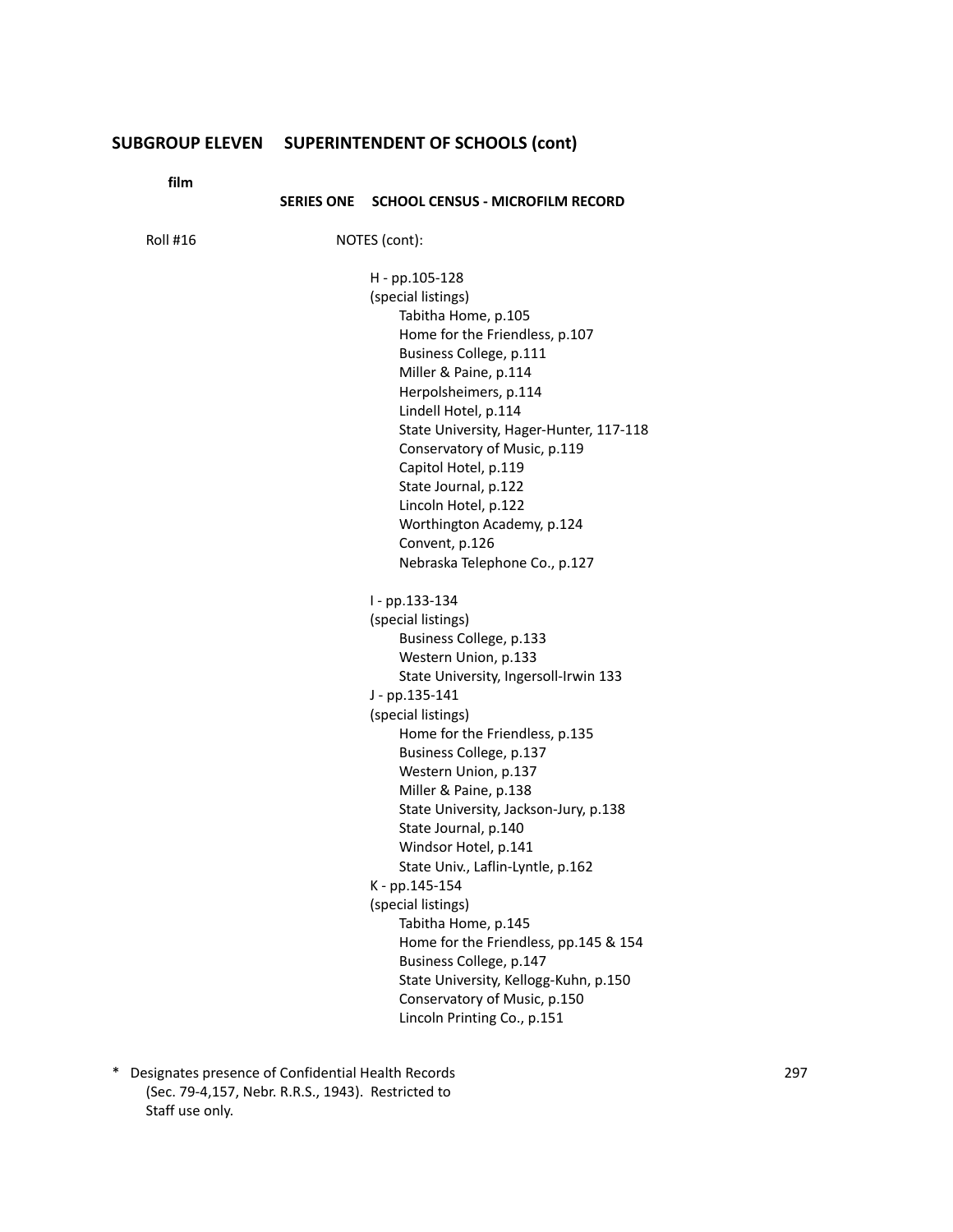Cracker Factory, p.154

\* Designates presence of Confidential Health Records 298 (Sec. 79-4,157, Nebr. R.R.S., 1943). Restricted to Staff use only.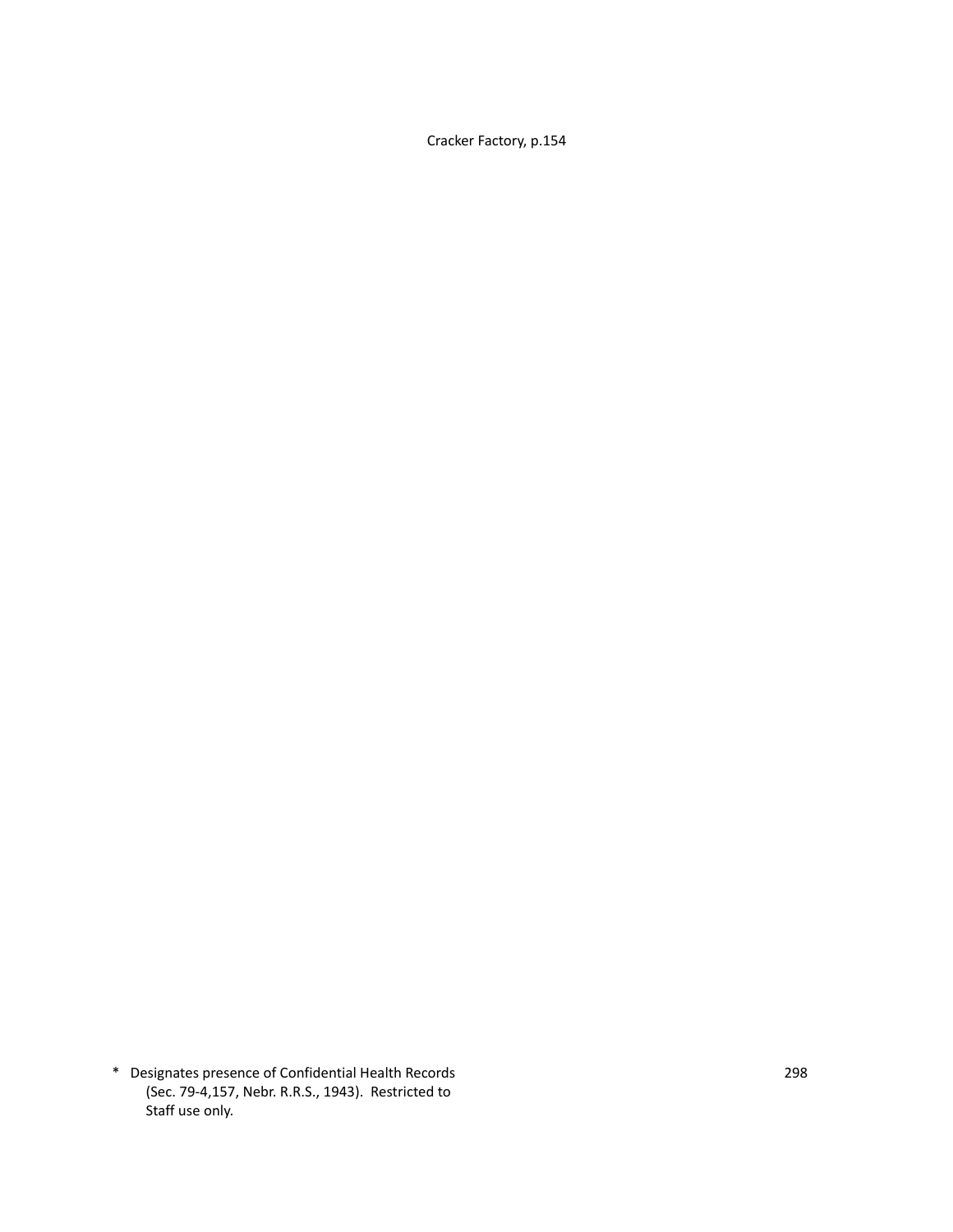**film**

#### **SERIES ONE SCHOOL CENSUS - MICROFILM RECORD (cont)**

Roll #16 1894

L - pp.157-168 (special listings) Tabitha Home, p.157 Home for the Friendless, p.158 North=s Printing House, p.160 Cracker Factory, p.128

M - pp.173-195 (special listings) Tabitha Home, p.173 Home for the Friendless, pp.175 & 195 Business College, p.179 Western Union, p.181 Herpolsheimers, p.182 State Univ., McCough-McLucas and Magee-Mullen, pp.183-184 McAllister-McLucas, p.185 Conservatory of Music, p.186 Convent, pp.192-193 Cracker Factory, p.195

N - pp.203-206 (special listings) Home for the Friendless, p.203 Business College, p.203 State Univ., Neale-Northouer, p.204

O - pp.209-212 (special Listings) Tabitha Home, p.209 Home for the Friendless, p.209 Worthington Academy, p.212 Conservatory of Music, p.211 State University, p.210

\* Designates presence of Confidential Health Records 299 (Sec. 79-4,157, Nebr. R.R.S., 1943). Restricted to Staff use only.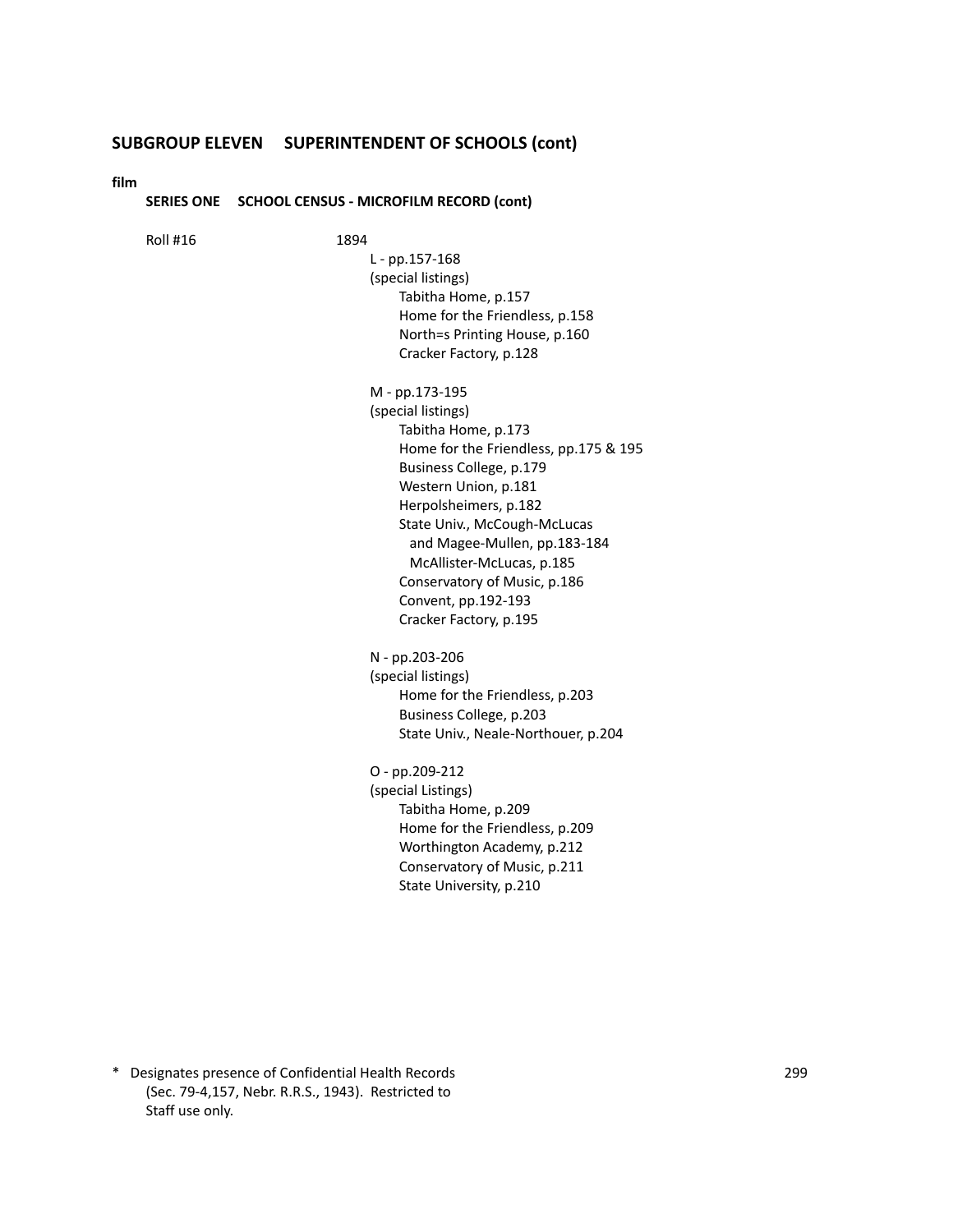**film**

#### **SERIES ONE SCHOOL CENSUS - MICROFILM RECORD (cont)**

Roll #16 1894

| P - pp.213-224                     |
|------------------------------------|
| (special listings)                 |
| Tabitha Home, p.213                |
| Home for the Friendless, p.214     |
| Business College, p.216            |
| State Univ., Palmer-Pulis, 218-219 |
| Conservatory of Music, p.220       |
| State Journal, p.221               |
| Worthington Academy, p.223         |
| Cracker Factory, p.224             |
|                                    |

## Q - p.228

R - pp.229-241 (special listings) Home for the Friendless, p.230 Business College, p.232 North Printing House, p.233 State Univ., Ramsey-Ryons, pp.234-235 Conservatory of Music, p.236 Lincoln Construction Co., p.236 Cracker Factory, p.241

S - pp.247-273

(special listings) Tabitha Home, p.247 Tabitha Home Hospital, p.271 Home for the Friendless, p.250 & 273 Business College, pp.254-255 Miller & Paine, p.257 Herpolsheimers, p.257 Lindell Hotel, p.258 State Univ., Sargent-Sweeney, pp.260-261 Conservatory of Music, p.263 State Journal, pp.265-266 Cracker Factory, p.273

T - pp.281-287 (special listings) Tabitha Home, p.281 Home for the Friendless, p.281 Business College, p.282

\* Designates presence of Confidential Health Records 300 (Sec. 79-4,157, Nebr. R.R.S., 1943). Restricted to Staff use only.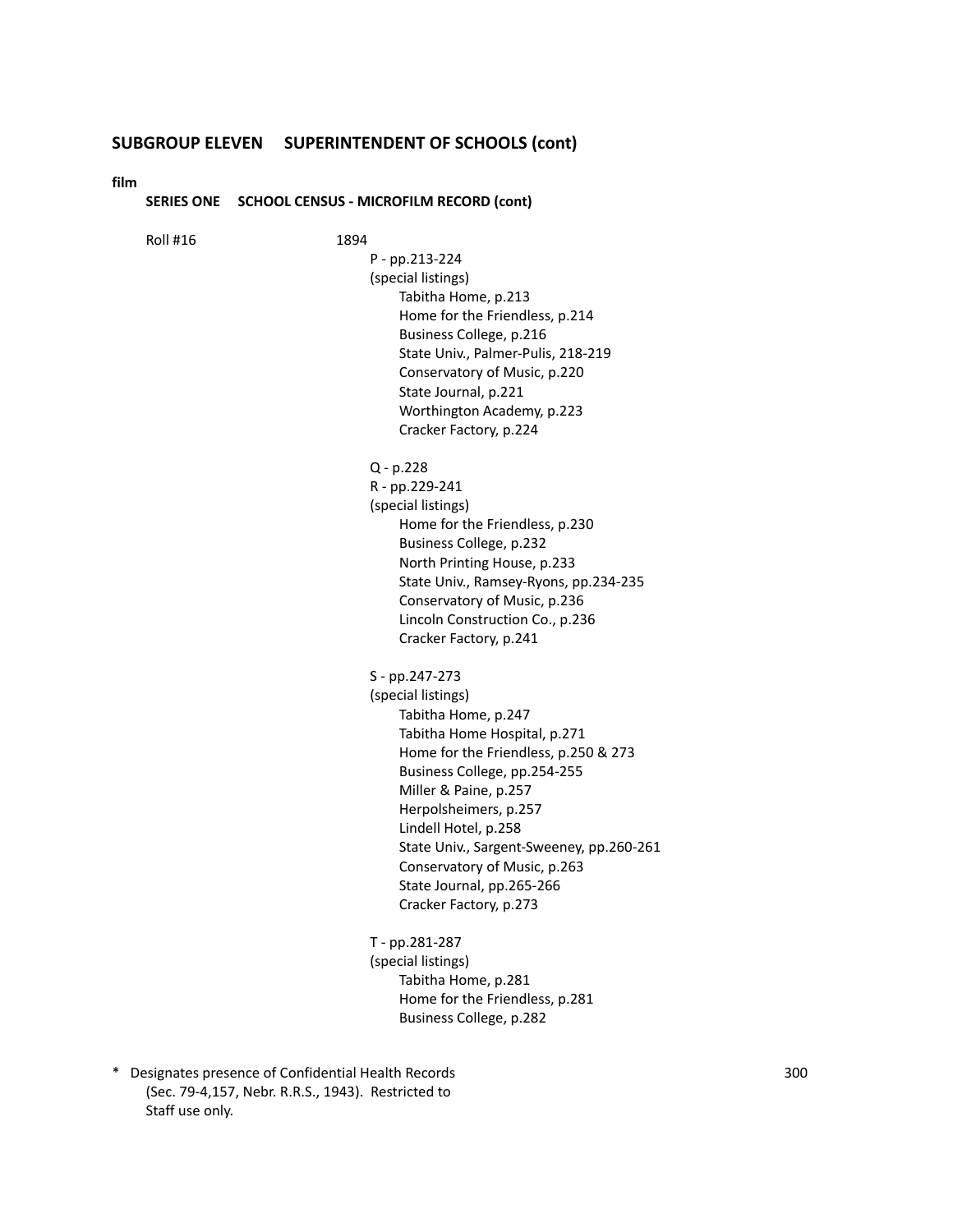State Univ., Tallmadge-Tynan, pp.283-284 Conservatory of Music, p.284 Windsor Hotel, p.287

\* Designates presence of Confidential Health Records 301 (Sec. 79-4,157, Nebr. R.R.S., 1943). Restricted to Staff use only.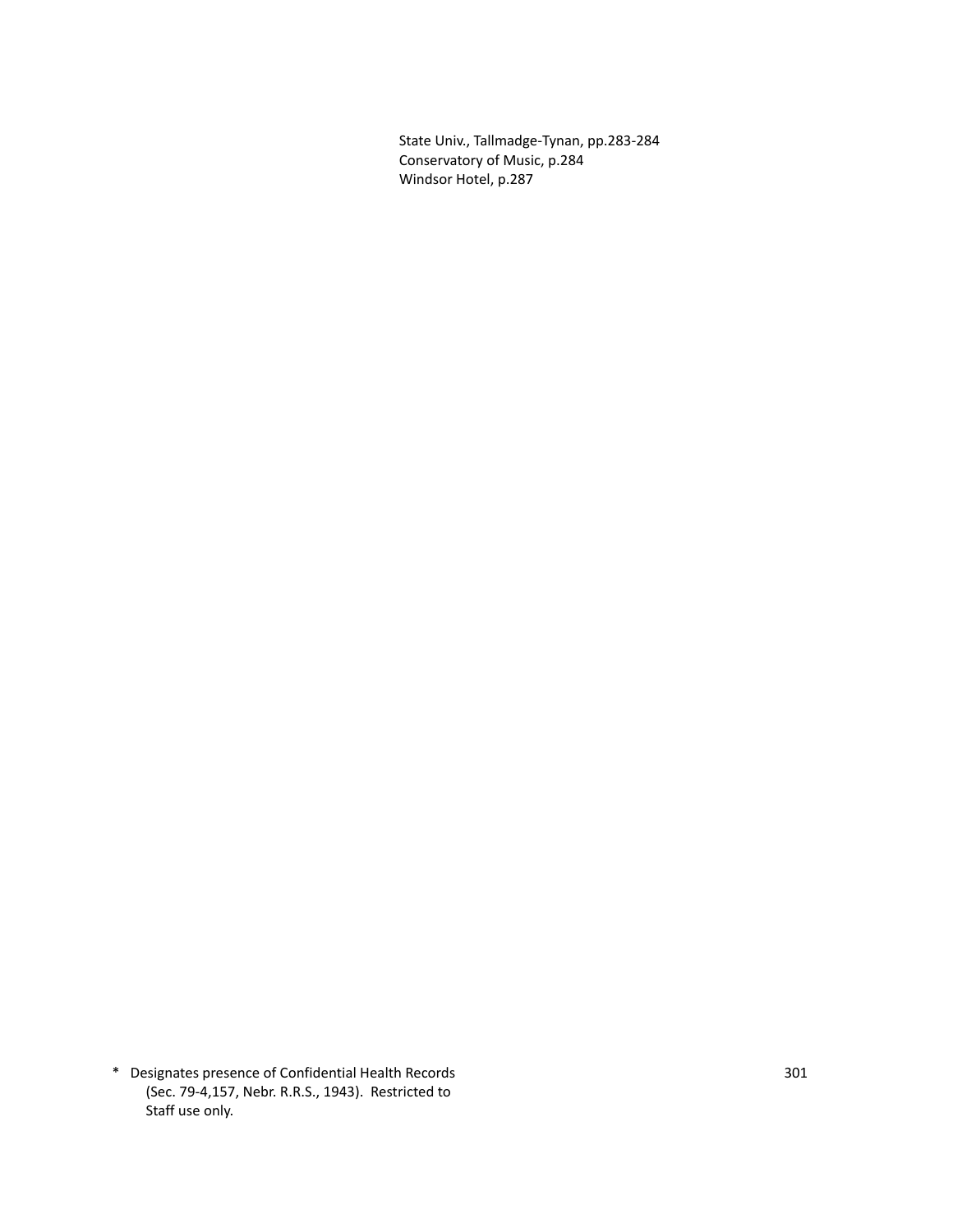**film**

#### **SERIES ONE SCHOOL CENSUS - MICROFILM RECORD (cont)**

Roll #16 1894

U - p.292 V - pp.293-295 (special listings) University, Vanderslice-VonMansfield, 294 W - pp.299-315 (special listings) Tabitha Home, p.299 Home for the Friendless, p.301 Business College, p.304 State University, Walker-Wright, 308-309 Convent, p.314 Y - pp.323-324 (special listings) Conservatory of Music, p.323 State Univ., yeaton-Young, p.323 Z - p.329 (special listings) State Univ., Zediker-Zimmerman 1896 begins at frame #164 A - pp.1-8 (special listings) State Univ., Abbott-Atwood, p.1 Chamberlain Academy, p.3 Tabitha Home, p.4 Business College, p.5 Conservatory of Music, p.6 AB, pp.10-35 (special listings) Worthington Academy, p.10 State Journal, p.11 State Univ., Bachellor-Butler, pp.11-12 Convent, p.18 Conservatory of Music, pp.21 & 28 Chamberlain Academy, p.21 Home for the Friendless, pp.21-22 Tabitha Home, pp.23-24 Business College, p.26

\* Designates presence of Confidential Health Records 302 (Sec. 79-4,157, Nebr. R.R.S., 1943). Restricted to Staff use only.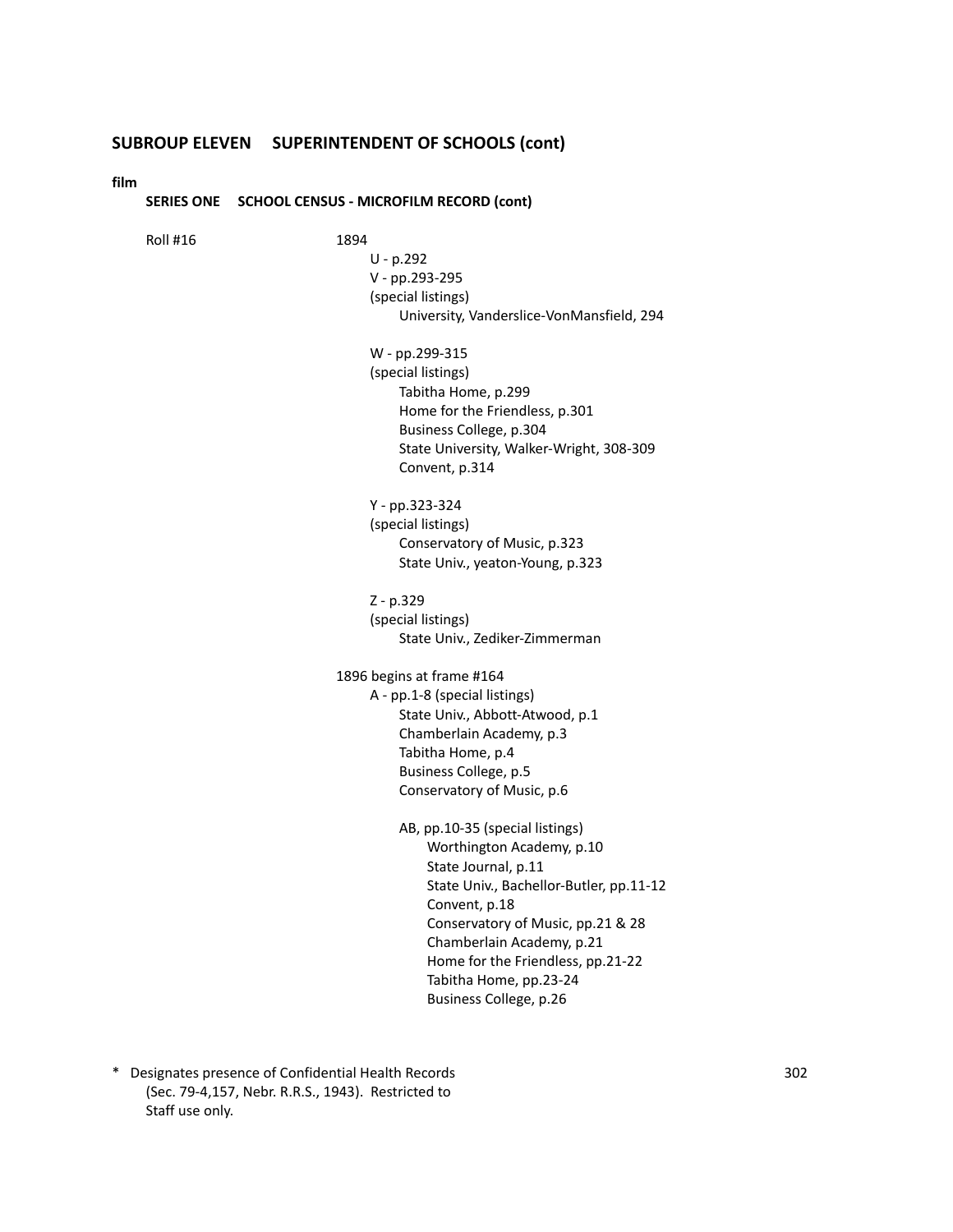**film**

#### **SERIES ONE SCHOOL CENSUS - MICROFILM RECORD**

Roll #16 Filming Order, continued, 1896 AC, pp.37-53 (special listings) Worthington Academy, p.37 Lincoln Hotel, p.37 State Univ., Campbell-Cutter, p.38 Clinton-Curtis, p.48 Convent, pp.42-43 Grand Hotel, p.44 Univ. Conservatory of Music, p.44 Business College, p.47 Nebr. Conservatory of Music, p.49 AD, pp.57-67 (special listings) Capitol Hotel, p.57 Lincoln Hotel, p.57 State Journal Co., p.57 State Univ., Dale-Duras, pp.57-58 Convent, p.60 Univ. Conservatory of Music, p.61 Chamberlain Academy, p.61 Business College, pp.63-64 State Univ., Dean, DeWolf, p.64 Nebr. Conservatory of Music, p.64 AE, pp.71-76 (special listings) State Univ., Easton-Eitting, p.71 Convent, p.72 Univ. Conservatory of Music, p.74 State Univ., Everett, H. H., p.74 AF, pp.78-86 (special listings) Lincoln News Co., p.78 State Univ., Farnham-Fuller, p.78 Convent, p.81 Univ. Conservatory of Music, p.81 Home for the Friendless, p.82 Business College, p.83 State Univ., Fechet, p.83 Nebr. Conservatory of Music, p.84 AG, pp.90-101 (special listings) Worthington Academy, p.90 State Univ., Gardner-Gustin, pp.90-91 Univ. Conservatory of Music, p.95 Home for the Friendless, p.95

\* Designates presence of Confidential Health Records 303 (Sec. 79-4,157, Nebr. R.R.S., 1943). Restricted to Staff use only.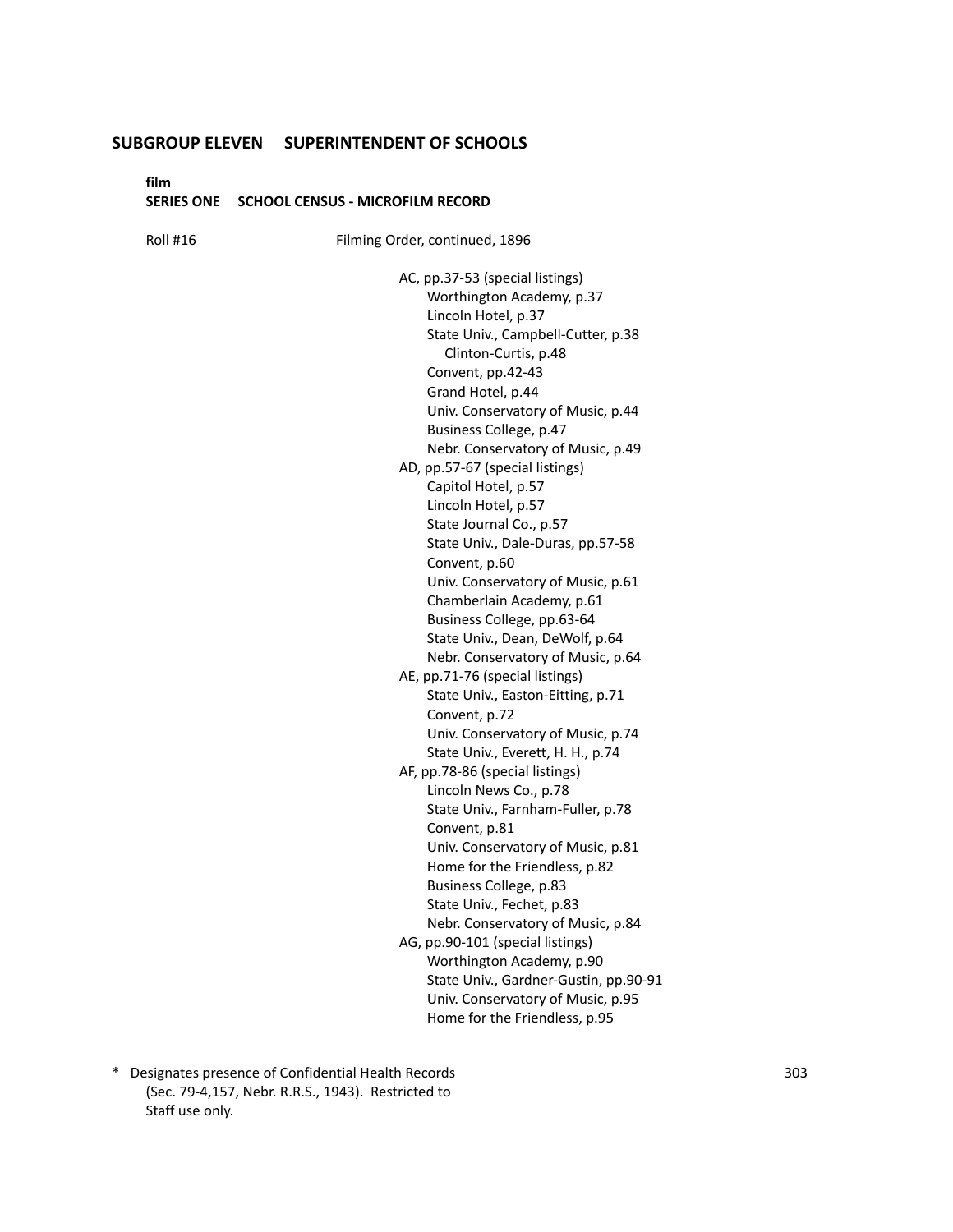Business College, p.97 State Univ., Gardner-Glaze, p.97 Nebr. Conservatory of Music, p.98 Lindell Hotel, p.98

\* Designates presence of Confidential Health Records 304 (Sec. 79-4,157, Nebr. R.R.S., 1943). Restricted to Staff use only.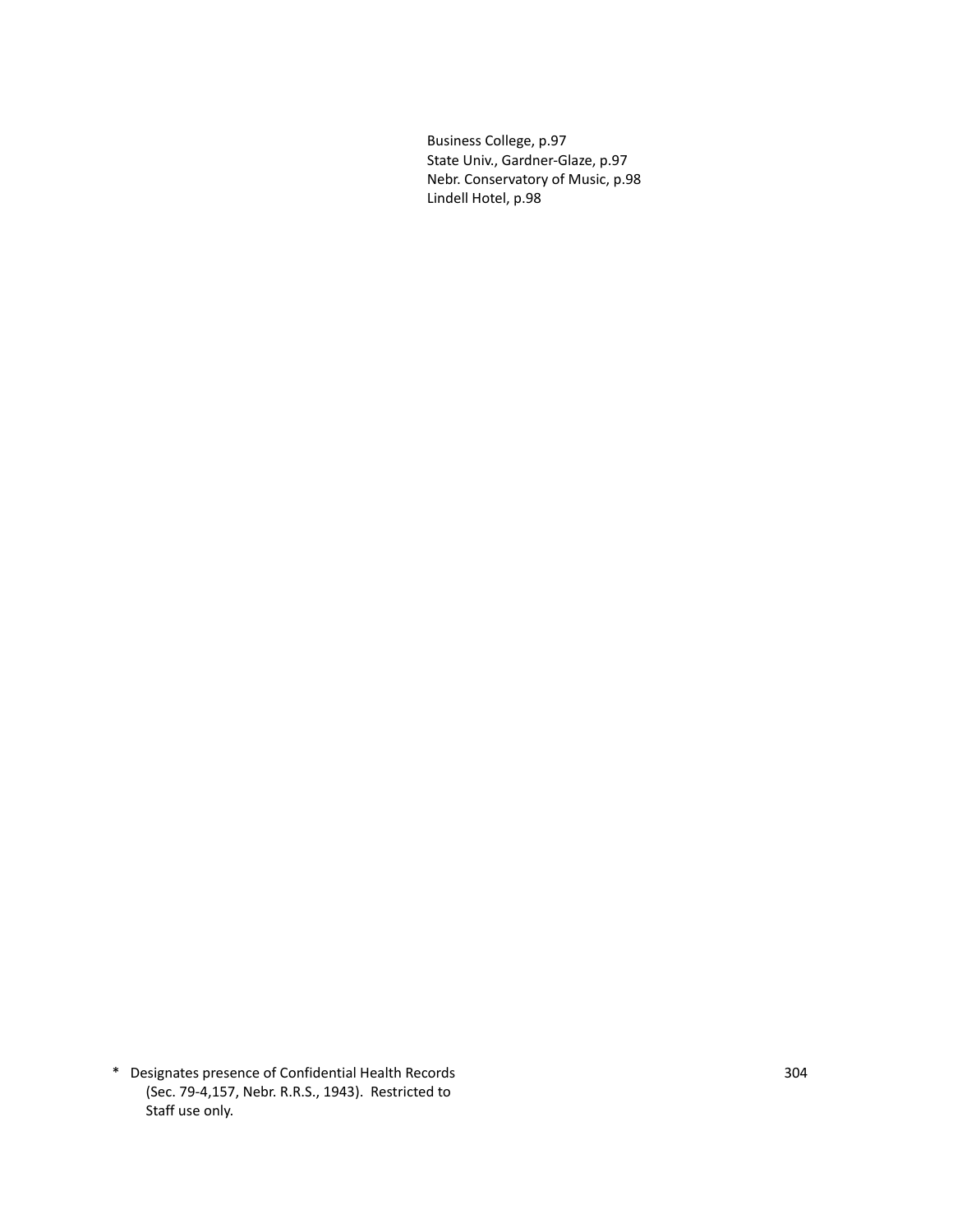**film**

#### **SERIES ONE SCHOOL CENSUS - MICROFILM RECORD**

Roll #16 Filming Order, continued, 1896

AH, pp.104-127

Worthington Academy, p.104 State Univ., Harvey-Hutchinson, and Henry-Hull, pp.105-106 Convent, p.111 Univ. Conservatory of Music, p.113 State Univ., Humphrey, Fred L., p.113 Chamberlain Academy, p.113 Home for the Friendless, p.114 Tabitha Home, p.115 Business College, p.118 State Univ., Hyde, M. A., p.119 University, Hackney-Hullhorst, pp.119-120 Nebr. Conservatory of Music, p.120 Hotel Ideal, p.123 AI, p.130 AJ, pp.132-140 (special listings) Lincoln Hotel, p.132 State Univ., Jaycox-Joyce, p.132 Jackson-Joers, p.137 Home for the Friendless, p.135 Business College, p.136 Nebr. Conservatory of Music, p.137 AK, pp.142-151 (special listings) Worthington Academy, p.142 State Univ., Kasper-Kyle, p.142 Kittering, May, p.149 Convent, p.145 Univ. Conservatory of Music, pp.145-146 Home for the Friendless, p.146 Tabitha Home, p.147 Lincoln Business College, p.149 Univ. Conservatory of Music, p.149 Nebr. Conservatory of Music, p.149 AL, pp.155-167 (special listings) Worthington Academy, p.155 State Univ., LaForge-Lytle, pp.155-156 Landers-Lewis, p.163 Convent, p.159 Univ. Conservatory of Music, pp.160, 164

\* Designates presence of Confidential Health Records 305 (Sec. 79-4,157, Nebr. R.R.S., 1943). Restricted to Staff use only.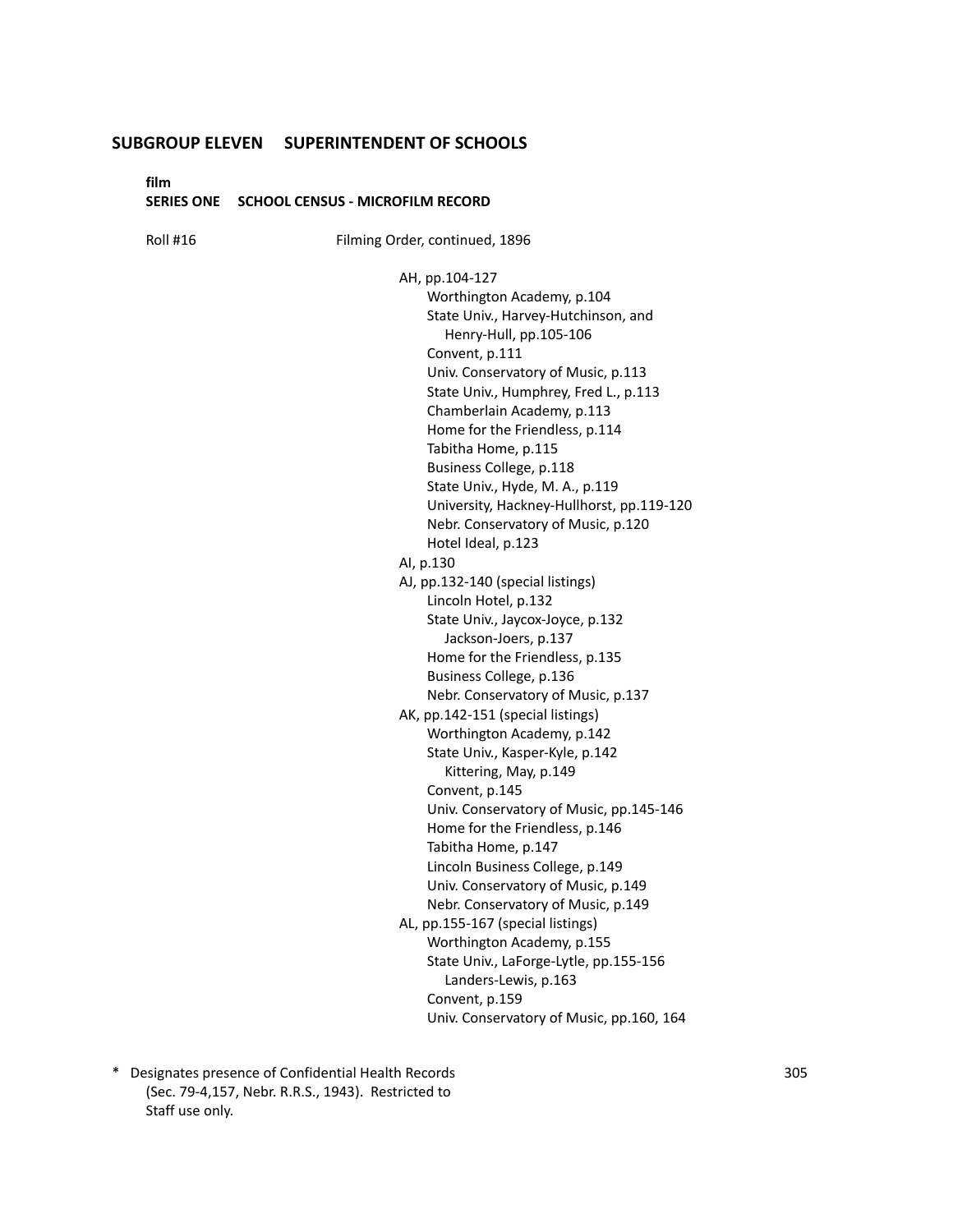Tabitha Home, p.161 Business College, p.163 Nebr. Conservatory of Music, p.164

\* Designates presence of Confidential Health Records 306 (Sec. 79-4,157, Nebr. R.R.S., 1943). Restricted to Staff use only.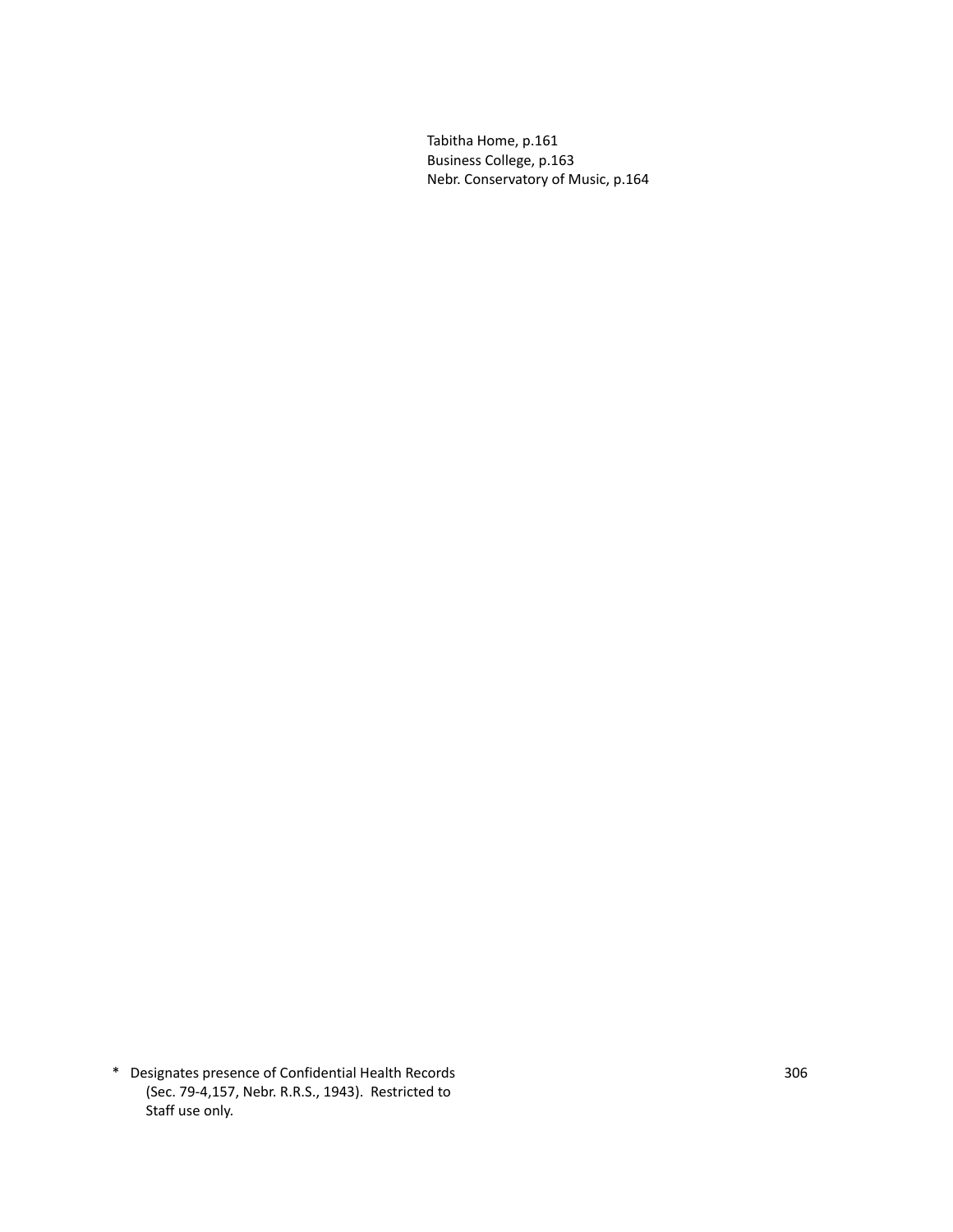**film**

#### **SERIES ONE SCHOOL CENSUS - MICROFILM RECORD**

Roll #16 Filming Order (cont) 1896 cont. AM, pp.169-190 (special listings) Worthington Academy, p.169 Capitol Hotel, p.169 University, McCallum-McMillan, p.170 Mallalieu-Mutton, p.171 McPhee, M. C., p.171 Madder-Morrison, p.184 Convent, p.177 Univ. Conservatory of Music, pp.178, 184 Chamberlain Academy, p.179 Home for the Friendless, p.179 Tabitha Home, p.180 Lincoln Business College, p.182 Nebr. Conservatory of Music, p.184 Lindell Hotel, p.188 AN, pp.193-196 (special listings) Worthington Academy, p.193 University, Newbnauch-Nunemaker, p.193 Univ. Conservatory of Music, p.194 Business College, p.194 Convent, p.194 AO, pp.198-202 (special listings) Worthington Academy, p.198 State Univ., O=Cannon-O=Sullivan, p.198 Oakley, Pauline, p.200 Convent, p.199 Tabitha Home, p.199 Business College, p.200 AP, pp.203-213 (special listings) Worthington Academy, p.203 State Journal Co., p.203 University, Packard-Puriton, pp.204-205 Pacal-Prey, pp.210-211 Tabitha Hospital - Edith Payne, p.207 Windsor Hotel, p.207 Home for the Friendless, p.208 Tabitha Home, p.209 Business College, p.210 Nebr. Conservatory of Music, p.211 AQ, p.215

\* Designates presence of Confidential Health Records 307 (Sec. 79-4,157, Nebr. R.R.S., 1943). Restricted to Staff use only.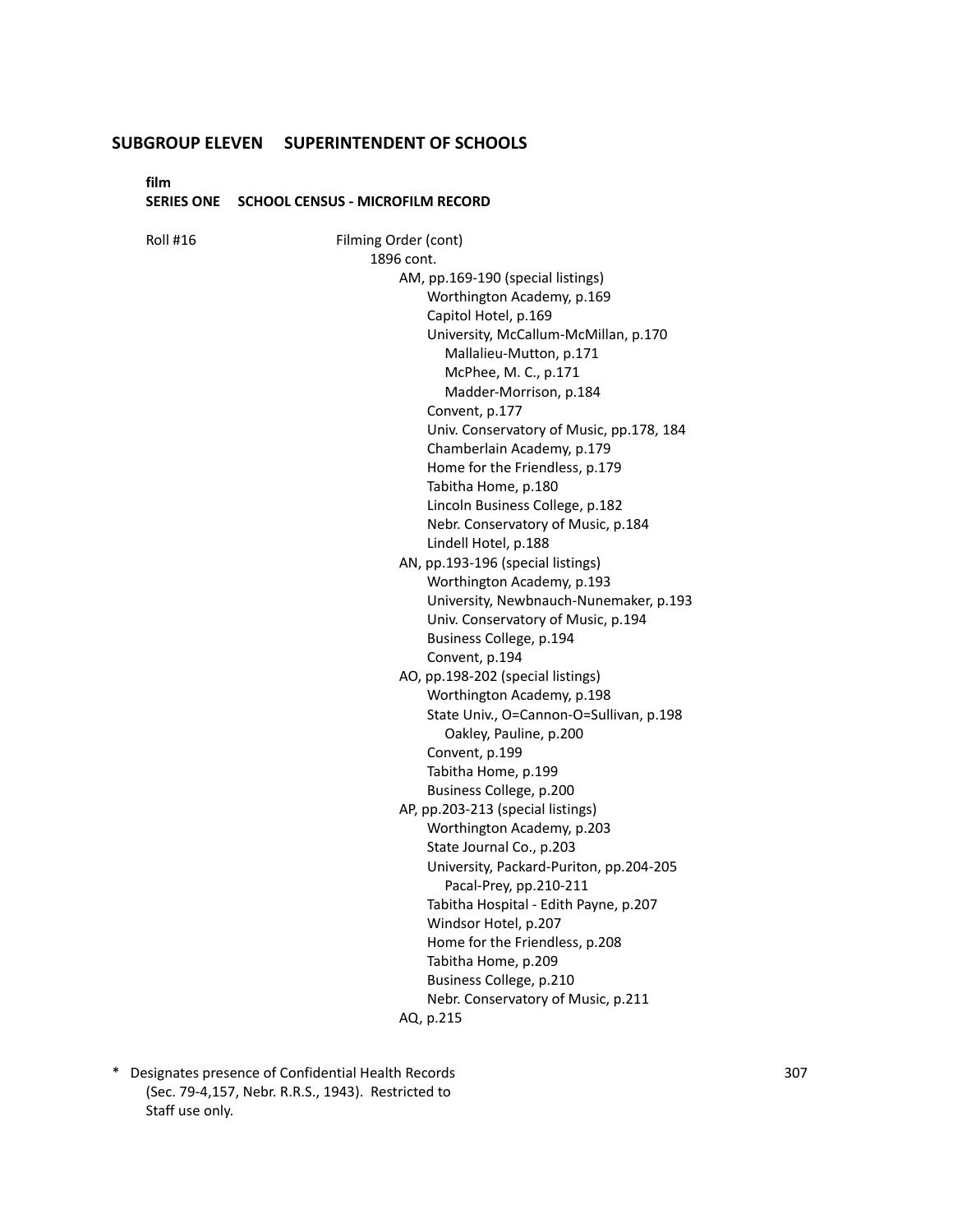Roll #16 Filming Order (cont) 1896 cont. AR, pp.216-227 (special listings) Worthington Academy, p.216 State Journal, p.216 University, Rain-Ryan, pp.216-217 Reed-Ryan, pp.223-224 Univ. Conservatory of Music, p.220 Home for the Friendless, p.221 Tabitha Home, p.232 Business College, p.223 Nebr. Conservatory of Music, p.224 AS, pp.230-256 (special listings) Capitol Hotel, p.231 Tremont Hotel, p.231 Lincoln Hotel, p.232 University, Safford-Sutton, pp.232-233 Convent, p.239 Tabitha, p.239 Univ. Conservatory of Music, pp.241, 250 Chamberlain Academy, p.241 Home for the Friendless, p.242 Business College, pp.247-248 Nebr. Conservatory of Music, p.250 Lindell Hotel, pp.253-254 AT, pp.261-268 (special listings) Worthington Academy, p.261 University, Teeter-Tynan, p.261 Thomas-Tuttle, p.265 Univ. Conservatory of Music, p.263 Chamberlain Academy, p.263 Home for the Friendless, p.264 Tabitha Home, p.264 Business College, p.264 Best Laundry, p.265 Nebr. Conservatory of Music, p.265 AU, pp.270 AV, pp.271-273 (special listings) University, Vanderslice-Vore, p.271 Chamberlain Academy, p.271 Business College, p.272 AW, pp.275-291 (special listings) University, Walker-Wright, pp.277-278 Watkins-Wilson, p.286 Convent, p.280

\* Designates presence of Confidential Health Records 308 (Sec. 79-4,157, Nebr. R.R.S., 1943). Restricted to Staff use only.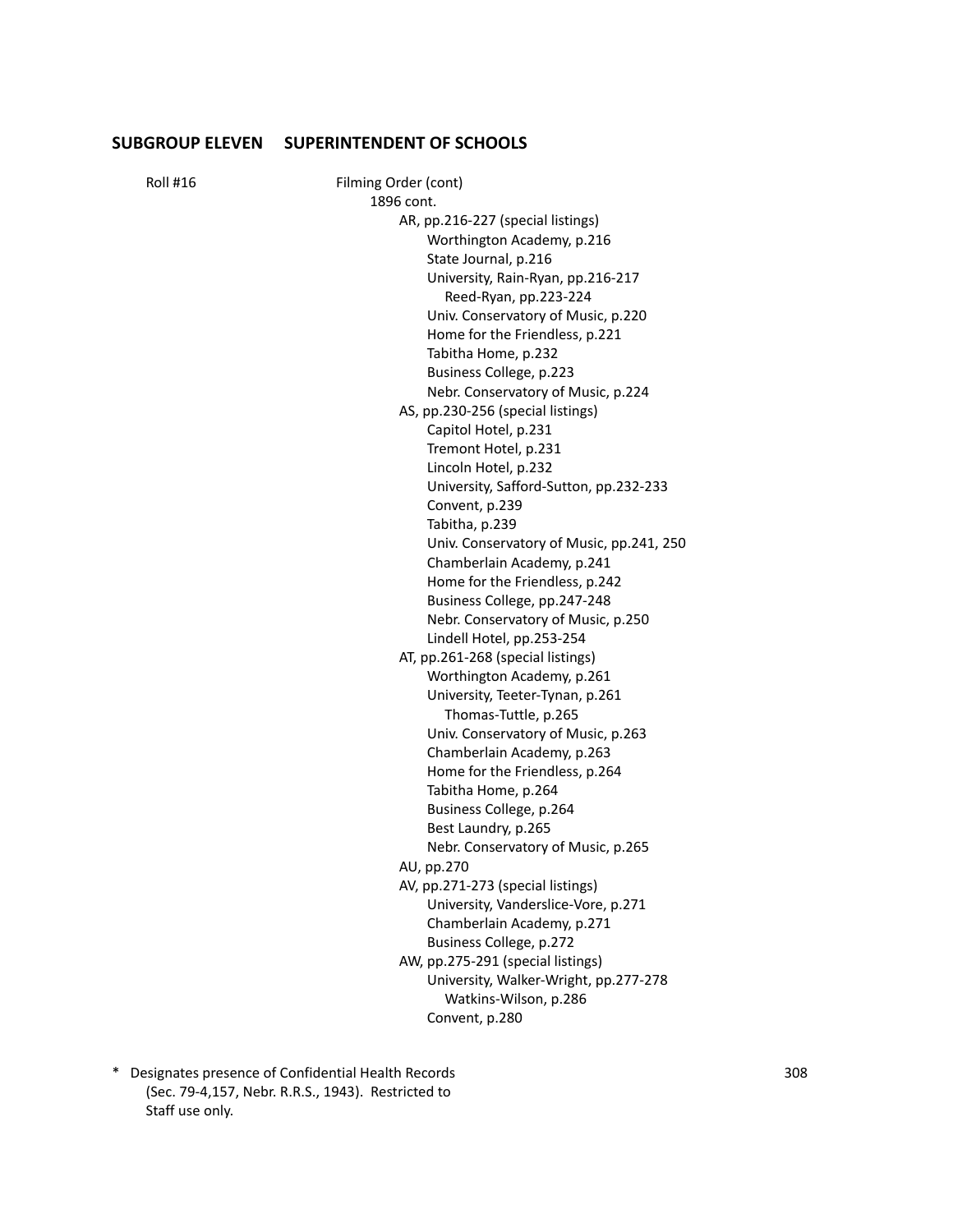Evans Laundry, p.280 Windsor Hotel, p.281 UNL Conserv. of Music, pp.281-282, 286 Home for the Friendless, p.282 Tabitha Home, p.283 Business College, p.285

\* Designates presence of Confidential Health Records 309 (Sec. 79-4,157, Nebr. R.R.S., 1943). Restricted to Staff use only.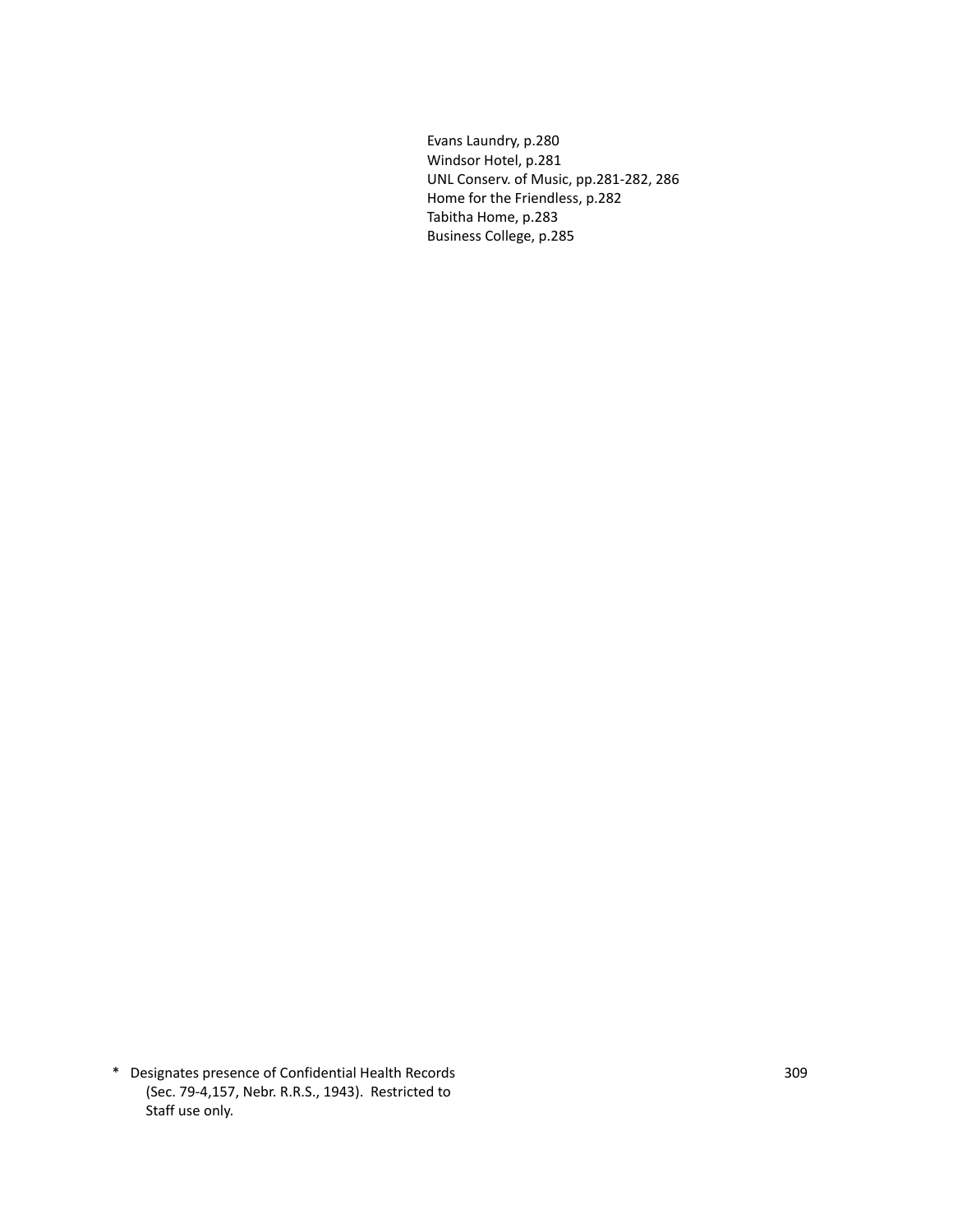**film**

#### **SERIES ONE SCHOOL CENSUS - MICROFILM RECORD**

Roll #16 Filming Order (cont) 1896 (cont) AY, pp.295-296 (special listings) Univ. Conservatory of Music, p.295 Business College, p.296 Nebr. Conservatory of Music, p.296 AZ, p.298 1900 begins at frame #316 NOTE: 1900 is census for south of AO@ Street and West of 14th street only. Included are special listings for the Conservatory of Music, Parochial schools, Businesses including Miller & Paine, Herpolsheimers, Fitzgerald & Co., Western Mattress, City Mission, Harpham Brothers, Lindell Hotel & Jacob North & Co. Home for the Friendless under AH@ includes entire resident listing, Belernse-Wilson. 1904 begins at frame #373 NOTE: Institutional censuses include residents, employees, or students in alphabetical (A-Z) listing at name of employer, school, or resident homes AA, pp.2-8 (special listings) University, Acom-Auld, p.5 Business College, p.6 Beet Fields, Alles-Amend, p.6 Calver-Cook, p.6 Business College, Barber-Cecil, p.6 Univ. School of Music Cardner-Crittenden, p.6 B & M Round House, p.7 AB, pp.17-38 (special listings) University, Bacon-Byers, pp.30-32 Allen, E. J., p.32 Beet Fields, Hahn-Huser, p.33 Bender-Brethour, p.33 Batt-Buts, p.34 Overall Factory, Brown-Burck, p.33 UNL School of Music, Baird-Bassell, p.33

\* Designates presence of Confidential Health Records 310 (Sec. 79-4,157, Nebr. R.R.S., 1943). Restricted to Staff use only.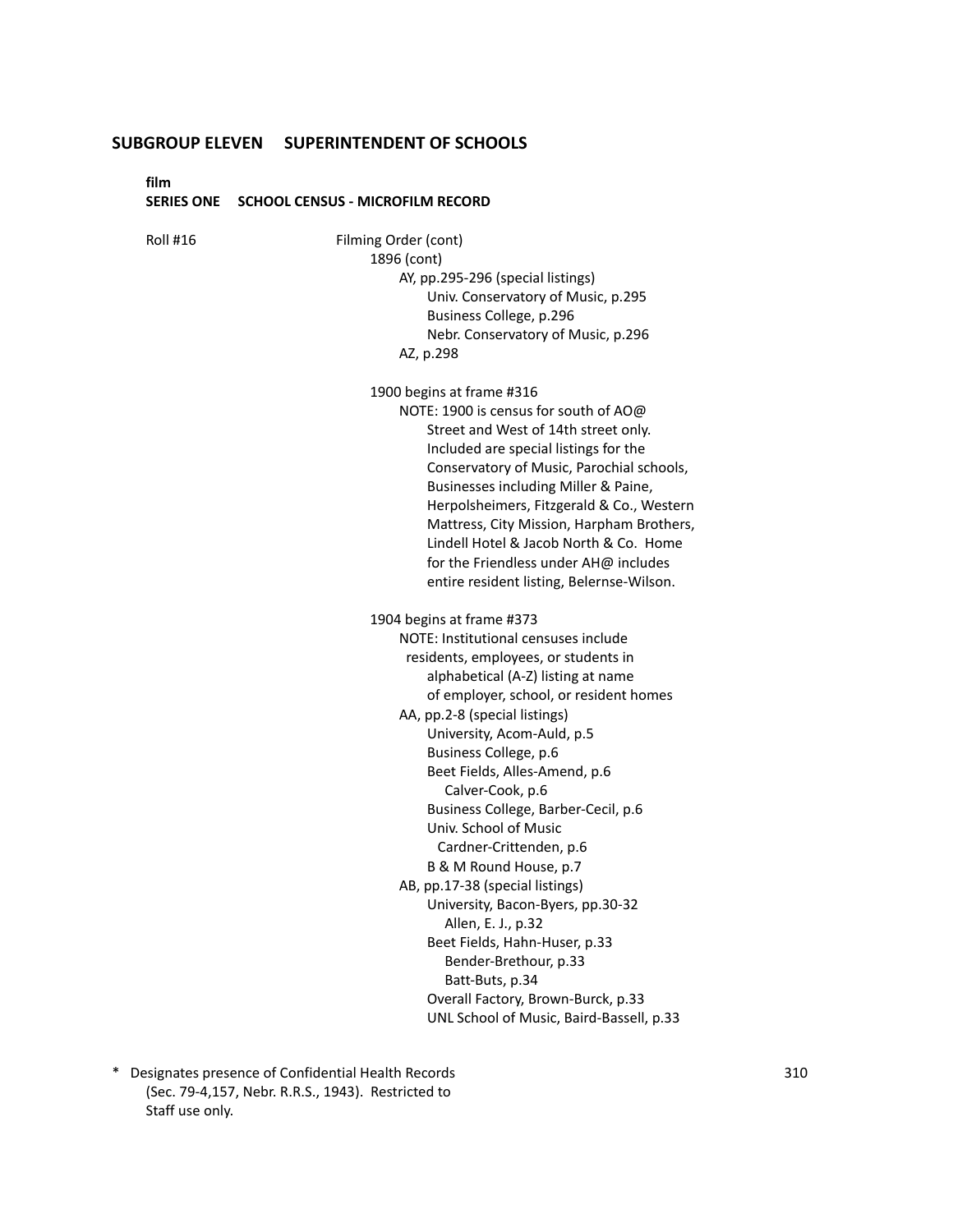B & M Round House, p.34 Best Laundry Employees AD-R@, p.34 Herpolsheimers, p.37 Parochial High School Bailey-Buxton, pp.37-38

\* Designates presence of Confidential Health Records 311 (Sec. 79-4,157, Nebr. R.R.S., 1943). Restricted to Staff use only.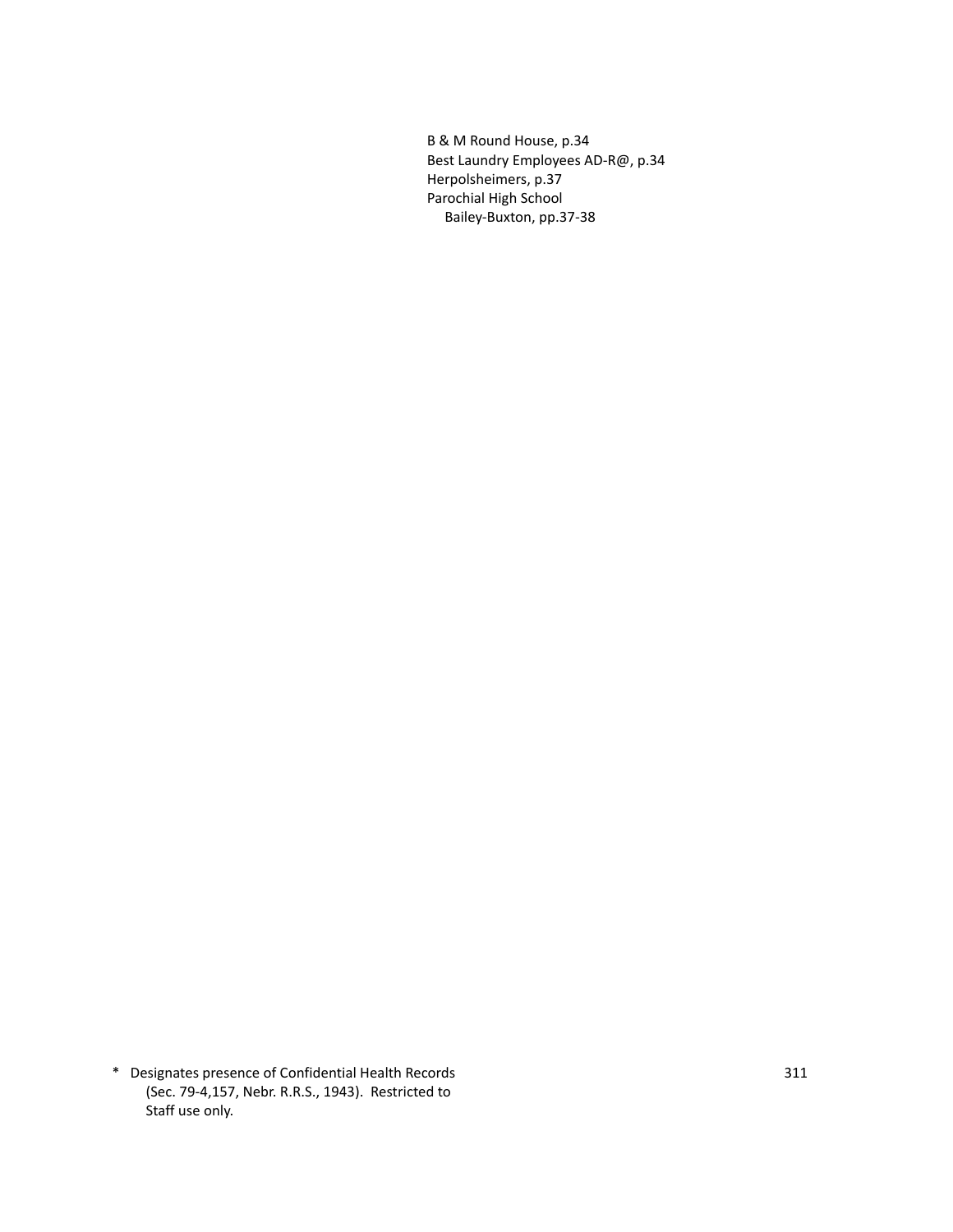**film**

#### **SERIES ONE SCHOOL CENSUS - MICROFILM RECORD**

Roll #16 Filming Order (cont) 1904 (cont), see note at start of 1904 AC, pp.51-66 (special listings) Beet Fields, Calver-Cook (see p.6) UNL School of Music, AC@ (see p.6) Convent, pp.51-53 (A-Z) Capitol Cafe A-Z, p.56 University, Caley-Currier, pp.62-63 B & M Roundhouse, p.63 Parochial High School Carr-Curran, p.65 AD, pp.73-83 (special listings) University, Daley-Dye, pp.79-80 UNL School of Music, Darkson-Duston, p.80 Beet Fields, Debris-Dutz, p.80 Dobins, Mary & Jno. see p.150 B & M Round House AD@, p.80 Parochial High School Dale-Duncan, p.82 AE, pp.91-97 (special listings) Evans Laundry, Applegate-Winston, p.91 Beet Fields, Eckert-Ernest, p.95 University, Earley-Ewing, p.95 Parochial High School Eckery-Emip, p.96 AF, pp.101-109 (special listings) Frat Houses (3), UNL, A-Z, p.101 Frat House, C-W, 346 N. 17th, p.102 Home for the Friendless Ahleman-Williams, p.104 Baith-Williams, pp.104-105 University, Farley-Fulton, pp.106-107 Beet Fields, Fentz-Fulness, p.107 also, Adam, Gee, and Henry Phillips Gregg, Clarence & Emily, p.107 Herpolsheimers, Fosket-Fulton, p.108 Parochial High School Farrell-Fresmore, p.109

\* Designates presence of Confidential Health Records 312 (Sec. 79-4,157, Nebr. R.R.S., 1943). Restricted to Staff use only.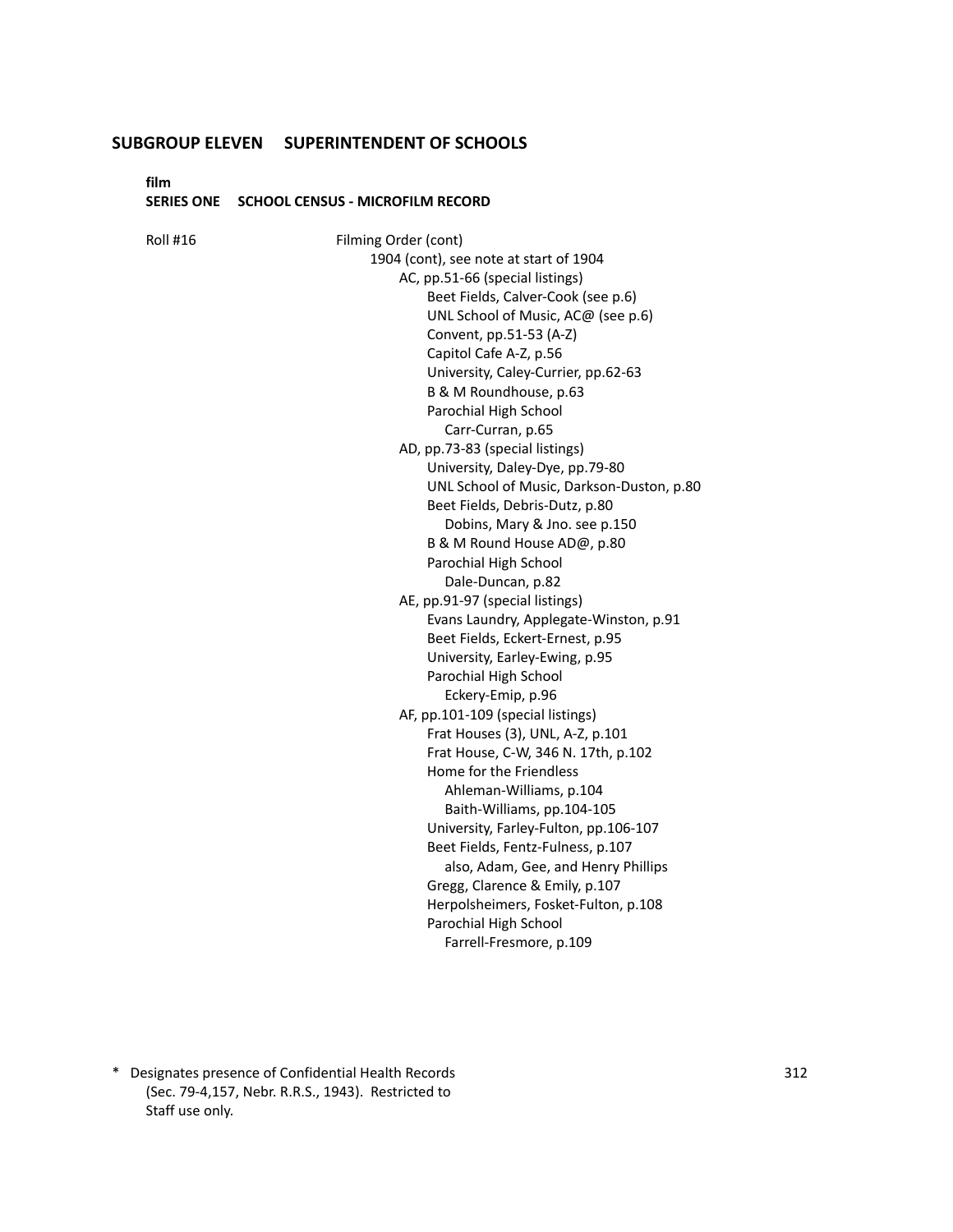**film**

#### **SERIES ONE SCHOOL CENSUS - MICROFILM RECORD**

Roll #16 Filming Order (cont) 1904 cont. (see note at start of 1904) AG, pp.115-124 (special listings) Gregg, Clarence & Emily, see AH@ Roomers of Mrs. Ralsback, 120 S. 10th Hanlon-Walters, p.121 Roomers of Mrs. E. Gantt, 335 N. 14th Alter-Talberth, p.115 University, Gable-Graham, p.121 Graham-Gutleben, p.122 Gaiser-Grell, p.122 Beet Fields, Gablehouse-Grott, p.122 B & M Roundhouse AG@, p.122 Fitgerald & Co. AG@, p.124 Parochial High School Gerald-Gurnon, p.123 AH, pp.135-154 (special listings) University, Haddler-Hull, p.149 UNL School of Music, Hacker-Huff, p.149 Beet Fields, Haberle-Horst, p.149 Halveman-Horst, p.150 Hahn-Huff, p.150 Horst, Geo. & Jacob, p.151 Hahn-Houser (see p.33) B & M Roundhouse, p.151 Fitzgerald & Co., p.154 (continued next page) Herpolsheimers, p.154 Parochial High School Haas-Hughes, p.154 AI, pp.162-163 (special listings) Inter-Ocean Shirt Co. Anderson-Tubman, p.162 AJ, pp.171-176 (special listings) University, Jackson-Jones, p.174 B & M Roundhouse, p.174 Roomers, 144 So. 11th Burn-Uphouse, p.174 Parochial High School, p.176 AK, pp.181-189 (special listings) University, Kelly-Kurtz, p.186 McGuire, T. D., p.186

\* Designates presence of Confidential Health Records 313 (Sec. 79-4,157, Nebr. R.R.S., 1943). Restricted to Staff use only.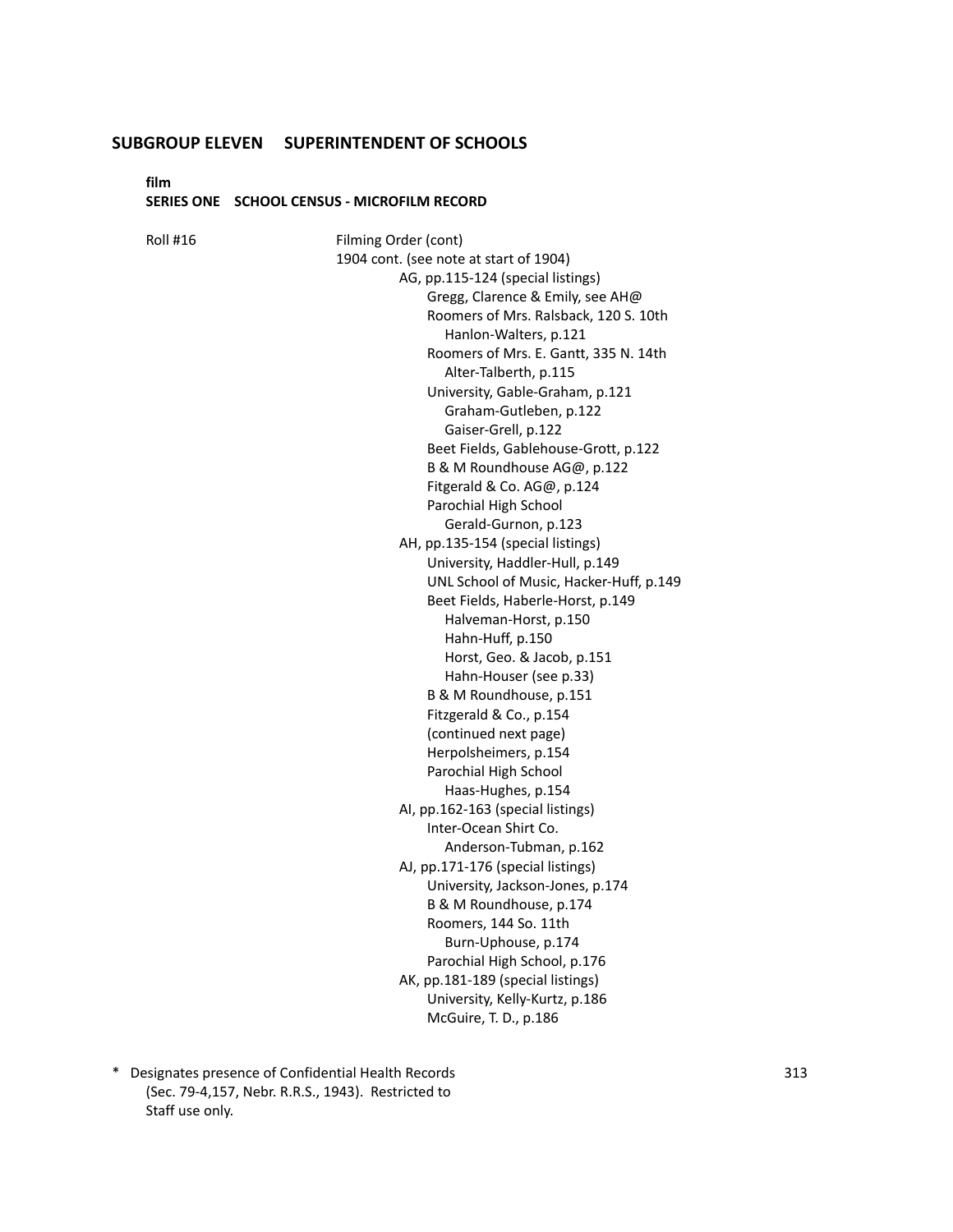Beet Fields, Keiser-Kochler, p.186 Kaitor-Krantz, p.187 Parochial School, Korns-Krummach, p.187 Roomers, 1519 Q. St., Bodger-Jones, p.187 Fitzgerald & Co., p.188 Parochial High School

\* Designates presence of Confidential Health Records 314 (Sec. 79-4,157, Nebr. R.R.S., 1943). Restricted to Staff use only.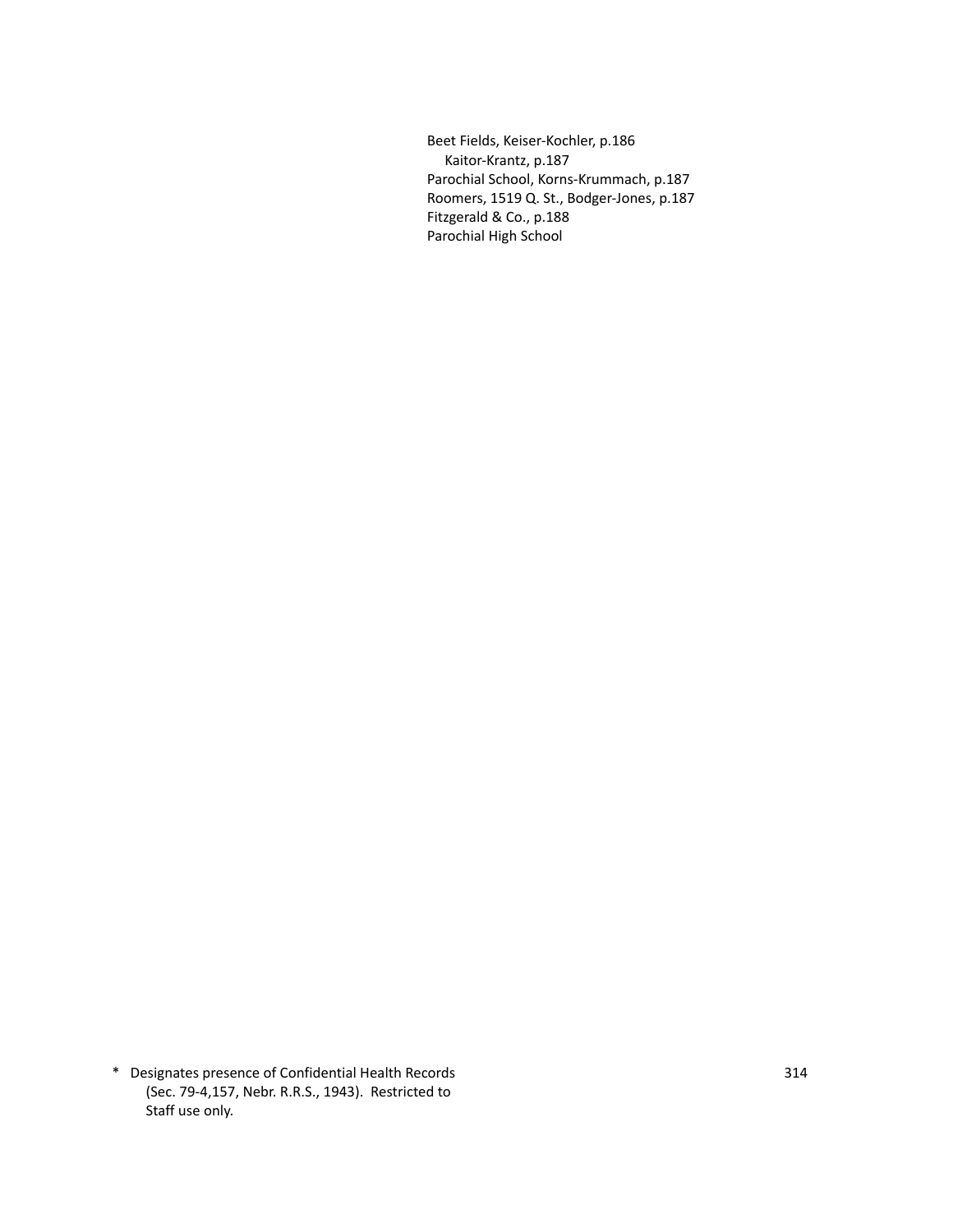**film**

#### **SERIES ONE SCHOOL CENSUS - MICROFILM RECORD**

Roll #16 Filming Order (cont) 1904, cont. (see note at start of 1904) AL, pp.194-203 (special listings) Lincoln Hotel Gallshouse-Stuffle, p.195 University, Lahr-Linderman, p.200 Lindquist-Lute, p.201 Ladaor-Lozure, p.201 B & M Roundhouse, p.201 Parochial High School Lablane-Lougherty, p.203 AM, pp.221-238 (special listings) Merchants Laundry Bateman-Wentzer, p.228 University, McCray-McLaw, p.233 McCormick-Munday, p.234 Madsen-Myers, p.235 B & M Roundhouse, p.235 Herpolsheimers, p.237 Parochial High School McCreath-Moose, p.237 AN, pp.246-250 (special listings) Net Cash Clothing Mfg. Co. Brown-Worthington, p.248 Blumstrum-Whitney, p.249 University, Nash-Nye, p.249 AO, pp.253-256 (special listings) University, O=Connor-Oxman, p.254 Oberst-Orr, p.255 Parochial School, p.255 Parochial High School F. Needham, p.256 AP, pp.261-269 (special listings) Watson, Loma, p.263 (0ut of order) University, Pagels-Prentiss, p.266 Pachon-Purcell, p.268 Locke, E. G., Univ., p.268 AQ, p.275 AR, pp.279-288 (special listings) University, Raber-Robertson, p.285 Robinson-Rush, p.286 Ramsey-Rymer, p.286

\* Designates presence of Confidential Health Records 315 (Sec. 79-4,157, Nebr. R.R.S., 1943). Restricted to Staff use only.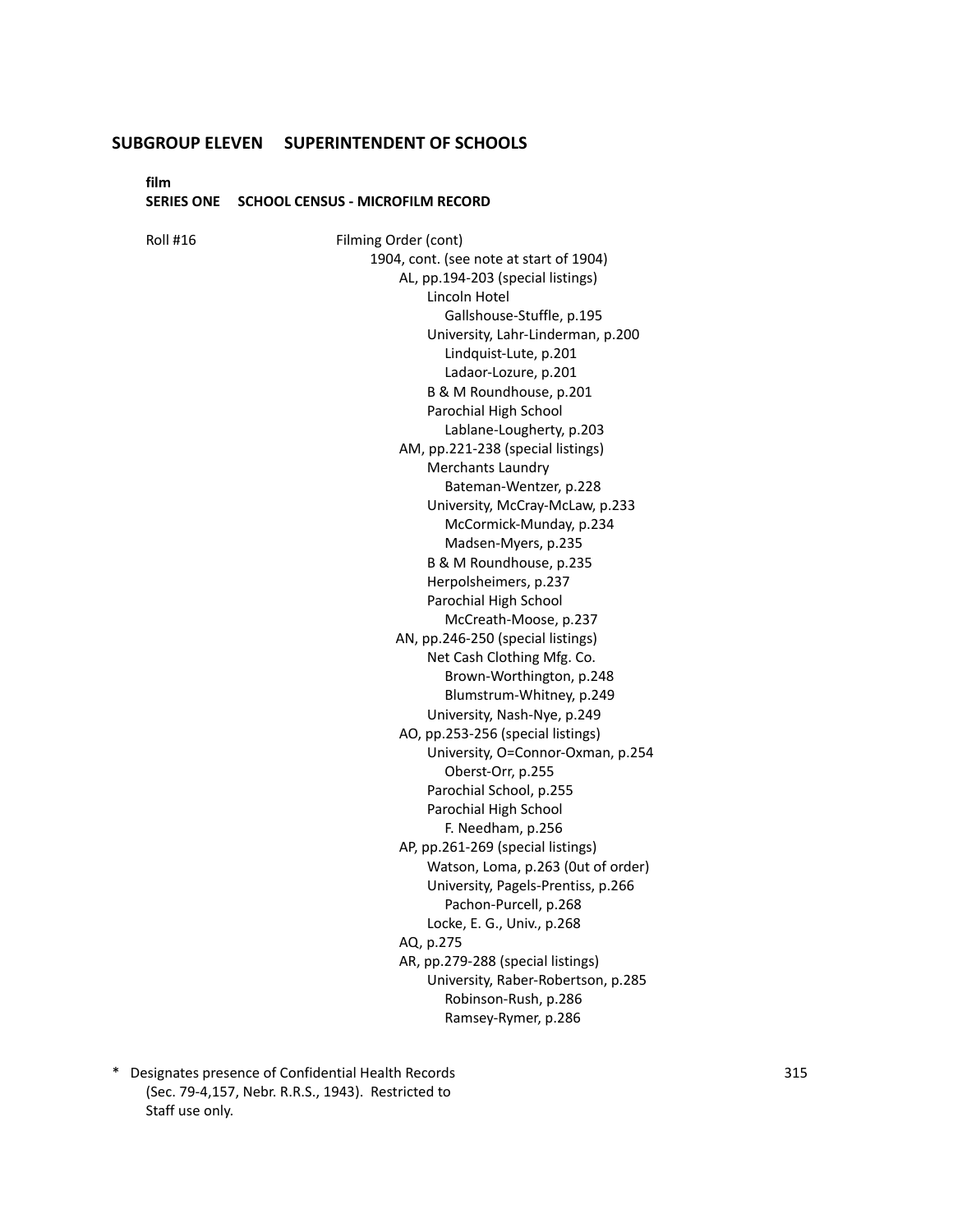**film**

#### **SERIES ONE SCHOOL CENSUS - MICROFILM RECORD**

Roll #16 Filming Order (cont) 1904, cont. (see note at start of 1904) AS, pp.297-320 (special listings) University, Savery-Shallenberger, p.313 Sheldon-Syford, p.314 Slocum-Stibal, p.314 Schlechte-Swaboda, p.315 B & M Roundhouse, Sharp-Sturn, p.315 Schak-Snyder, p.315 Sharkey, Skinner, p.316 Herpolsheimers, p.319 Parochial High School Sallery-Sullivan, p.319 AT, pp.348-353 (special listings) Tabitha Home (all residents) Abel-Wilcox, p.351 University, Talbot-Tuttle, p.352 Parochial High School, p.353 AU, p.363 AV, pp.367-368 (special listings) University, VanBrakuk-Vosacek, p.367 AW, frames 498-505 Parochial School, Wagner-Wright, fr. 499 Yules Bros. Laundry Employees (6) Bork-Spencer, frame #500 University, Wagonor-Worrall Waldron-Williams AY, frame 505 Yules Bros. Laundry, see AW@ University, Yates-Youngers 1905 begins at frame #507 NOTE: 1905 is printed and filed in Reference Room under Lancaster County. Watch for misspelled names. Special listings for 1905 were for the most part voided and information is by name of child only. Voided sections are listed here as names are still readable. AC, Christafen family, p.8 with AA@ Beet Fields, A-Z, pp.34-37 Boys at 14th & O, Arvints-Rees, p.624

\* Designates presence of Confidential Health Records 316 (Sec. 79-4,157, Nebr. R.R.S., 1943). Restricted to Staff use only.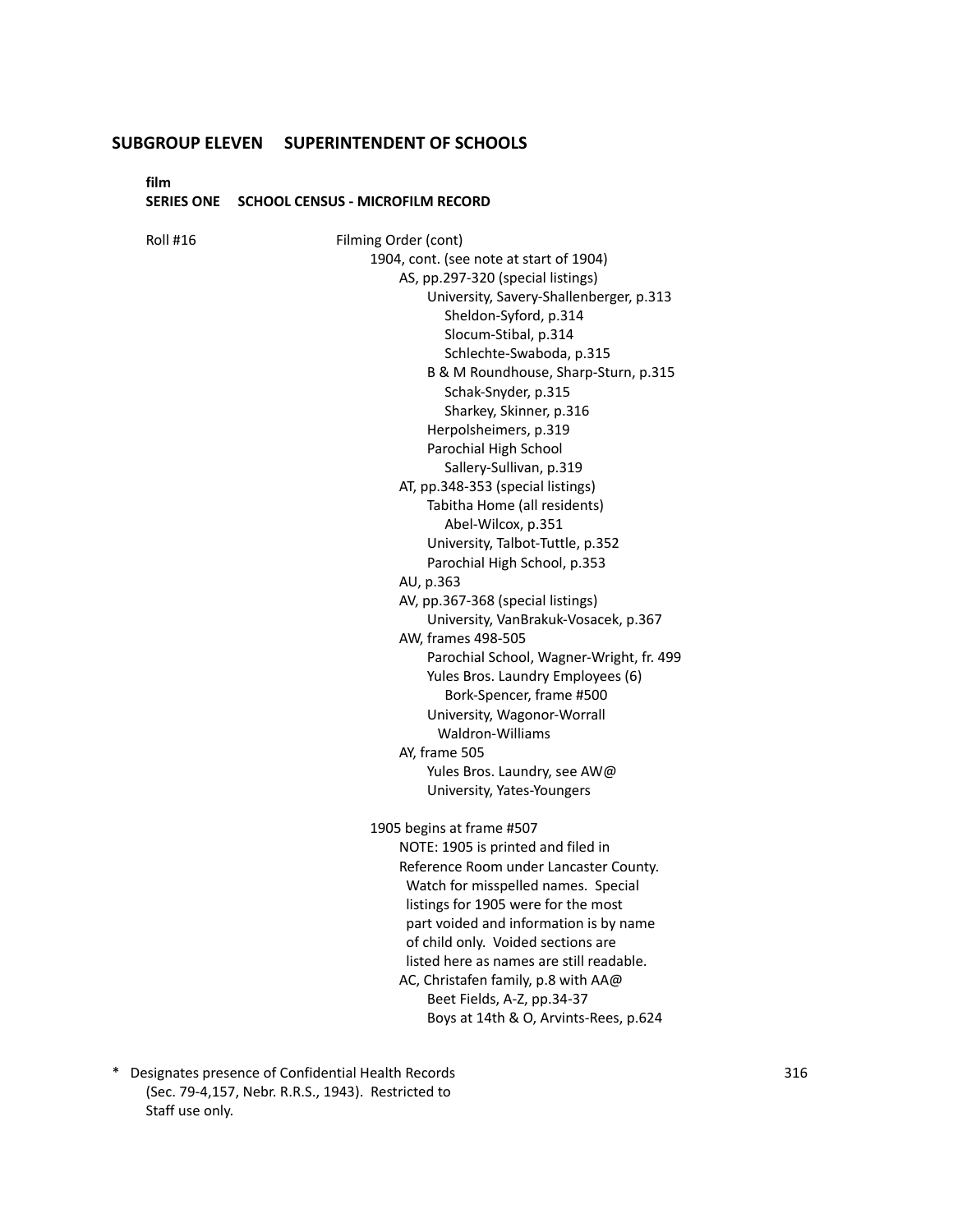High School, Beeks-Wort, p.149 Lincoln Hotel, Brown-Wilson, p.202 Lindell Hotel, Aldep-Wright, p.202 Parochial School, A-Z, pp.269-270 St. Elizabeth Hospital, p.94 Tabitha Home, Adams-Yoos, pp.352-353

## **SUBGROUP ELEVEN SUPERINTENDENT OF SCHOOLS**

**film**

**SERIES ONE SCHOOL CENSUS - MICROFILM RECORD**

Roll #16 Filming Order (cont) 1905 University students Caley-Charlton, p.62 Coffin-Corbet, p.63 Carlisle-Christenson, p.63 Dailey-Dworak, p.80 Earley-Ewing, p.95 Fair-Fumke, pp.107-108 Gaddles-Guthrie, p.123 Hacker-Hyde, pp.150-151 Jackson-Jones, p.175 Kaar-Kretsinger, p.187 AL@, pp.201-202 McCall-McWhinney, p.235 Madsen-Mussler, pp.235-236 AN, p.248 AO, p.255 Paine-Pursell, pp.267-268 AQ, p.275 Rademacher-Ryner, pp.286-287 Sampson-Syford, pp.317-318 Taylor-Tyner, p.353 AU, p.363 Vandever-Vose, p.368 Wadhouse-Wright, p.388 AY, p.399 NOTE: Business and employers are not longer listed in in the censuses and no special listings. Names are strictly student age children including visiting children from other states and Nebraska towns.

Roll #16 1906 begins at frame #623 1907 begins at frame #732

\* Designates presence of Confidential Health Records 317 (Sec. 79-4,157, Nebr. R.R.S., 1943). Restricted to Staff use only.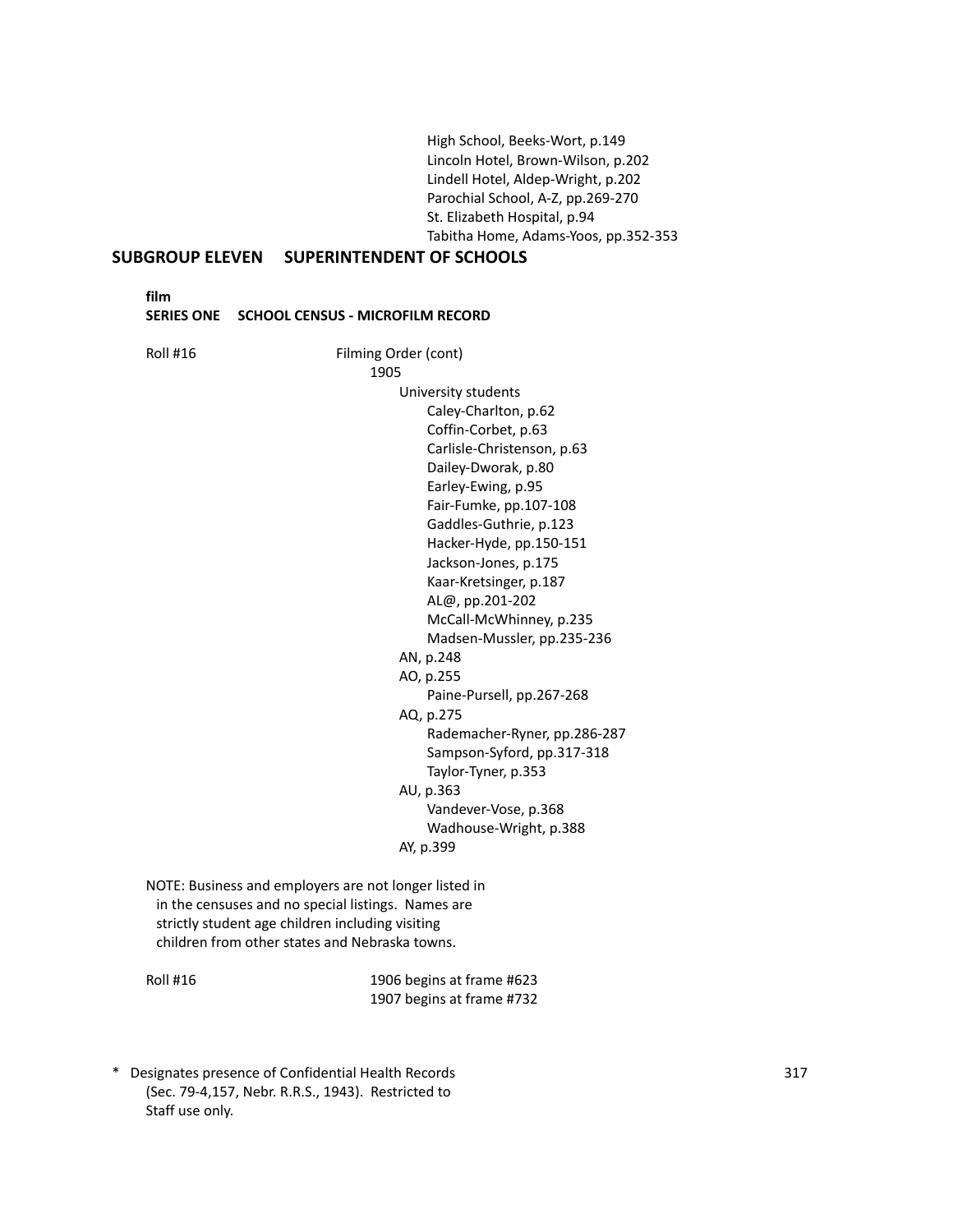| film                                               | SERIES ONE SCHOOL CENSUS - MICROFILM RECORD                                                                                                                                                                                            |
|----------------------------------------------------|----------------------------------------------------------------------------------------------------------------------------------------------------------------------------------------------------------------------------------------|
| <b>Roll #17</b><br>746 shots<br>1492 pp.<br>#01605 | School Census, Lancaster County, 1907<br>City of Lincoln, District #1, p.266<br>thru<br>School Census, Lancaster County, 1912<br>City of Lincoln, District #1                                                                          |
|                                                    | NOTE:<br>1908 begins at frame #047<br>1909 begins at frame #174<br>1910 begins at frame #311<br>1911 begins at frame #460<br>Beet Fields, frame #600<br>1912 begins at frame #604<br>Miscellany, frame #732<br>Beet Fields, frame #740 |
| Roll #18<br>803 shots<br>1606 pp.<br>#01606        | School Census, Lancaster County, 1913<br>City of Lincoln, District #1, p.1<br>thru<br>School Census, Lancaster County, 1918<br>City of Lincoln, District #1, p.194                                                                     |
|                                                    | NOTE:<br>1914 begins at frame #149<br>1915 begins at frame #293<br>1916 MISSING (see census cards)<br>1917 begins at frame #436<br>1918 begins at frame #601                                                                           |
| Roll #19<br>1010 shots<br>2020 pp.<br>#01611       | School Census, Lancaster County, 1918<br>City of Lincoln, District #1, p.195<br>thru<br>School Census, Lancaster County, 1920<br>City of Lincoln, District #1<br>Saratoga School                                                       |
|                                                    | NOTE:<br>1919, City, begins at frame #072<br>Longfellow Schol, frame #214<br>Beet Fields, frame #214<br>1919 Rural Census<br>Waverly, Dist. #145 frame #508                                                                            |

\* Designates presence of Confidential Health Records 318 (Sec. 79-4,157, Nebr. R.R.S., 1943). Restricted to Staff use only.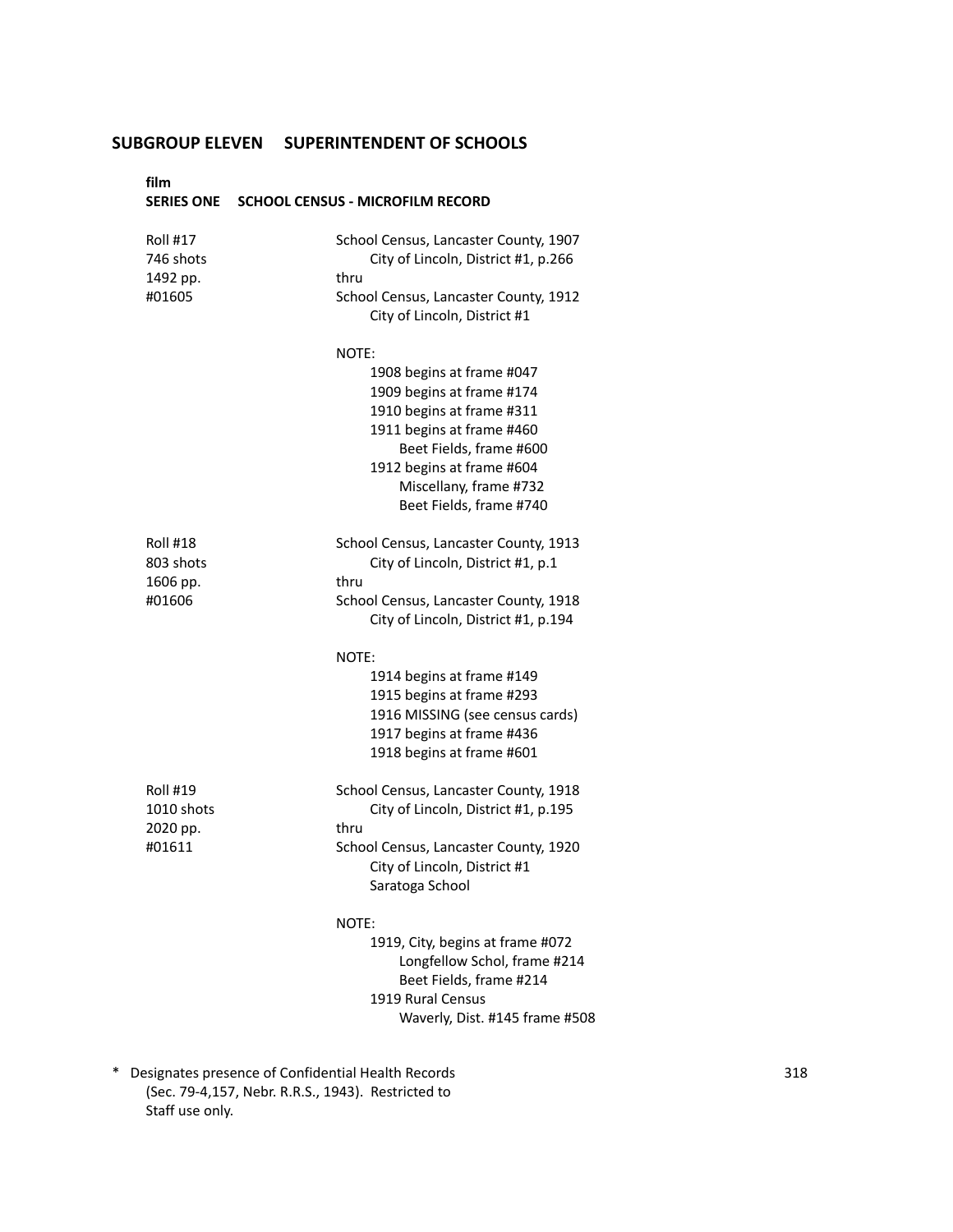Cheney, Dist. #145 frame #581 Havelock begins at frame #594 Waverly & Havelock, frame #601 Walton begins at frame #608 1920, City, begins at frame #650

## **SUBGROUP ELEVEN SUPERINTENDENT OF SCHOOLS**

| film<br><b>SERIES ONE</b>                   | <b>SCHOOL CENSUS - MICROFILM RECORD</b>                                                                                                          |
|---------------------------------------------|--------------------------------------------------------------------------------------------------------------------------------------------------|
| Roll #20<br>798 shots<br>1596 pp.<br>#01610 | School Census, Lancaster County, 1920<br>City of Lincoln, District #1<br><b>Whittier School</b><br>thru<br>School Census, Lancaster County, 1921 |
|                                             | Rural Census, District #137                                                                                                                      |
|                                             | NOTE:<br>1920 Rural begins at frame #056<br>1921 City begins at frame #326<br>1921 Rural begins at frame #536                                    |
| <b>Roll #21</b><br>890 shots<br>1780 pp.    | School Census, Lancaster County, 1921<br>School District #137                                                                                    |
| #01611                                      | thru<br>School Census, Lancaster County, 1923<br>School Dist. #87, p.15                                                                          |
|                                             | NOTE:                                                                                                                                            |
|                                             | 1922, City of Lincoln, frame #046<br>1922, Rural begins at frame #270<br>1923, City of Lincoln, frame #544<br>1923, Rural begins at frame #756   |
| <b>Roll #22</b><br>982 shots                | School Census, Lancaster County, 1923<br>School District #89, p.16                                                                               |
| 1964 pp.<br>#01612                          | thru<br>School Census, Lancaster County, 1925<br>School District #79                                                                             |
|                                             | NOTE:<br>1924, City of Lincoln, frame #121                                                                                                       |

\* Designates presence of Confidential Health Records 319 (Sec. 79-4,157, Nebr. R.R.S., 1943). Restricted to Staff use only.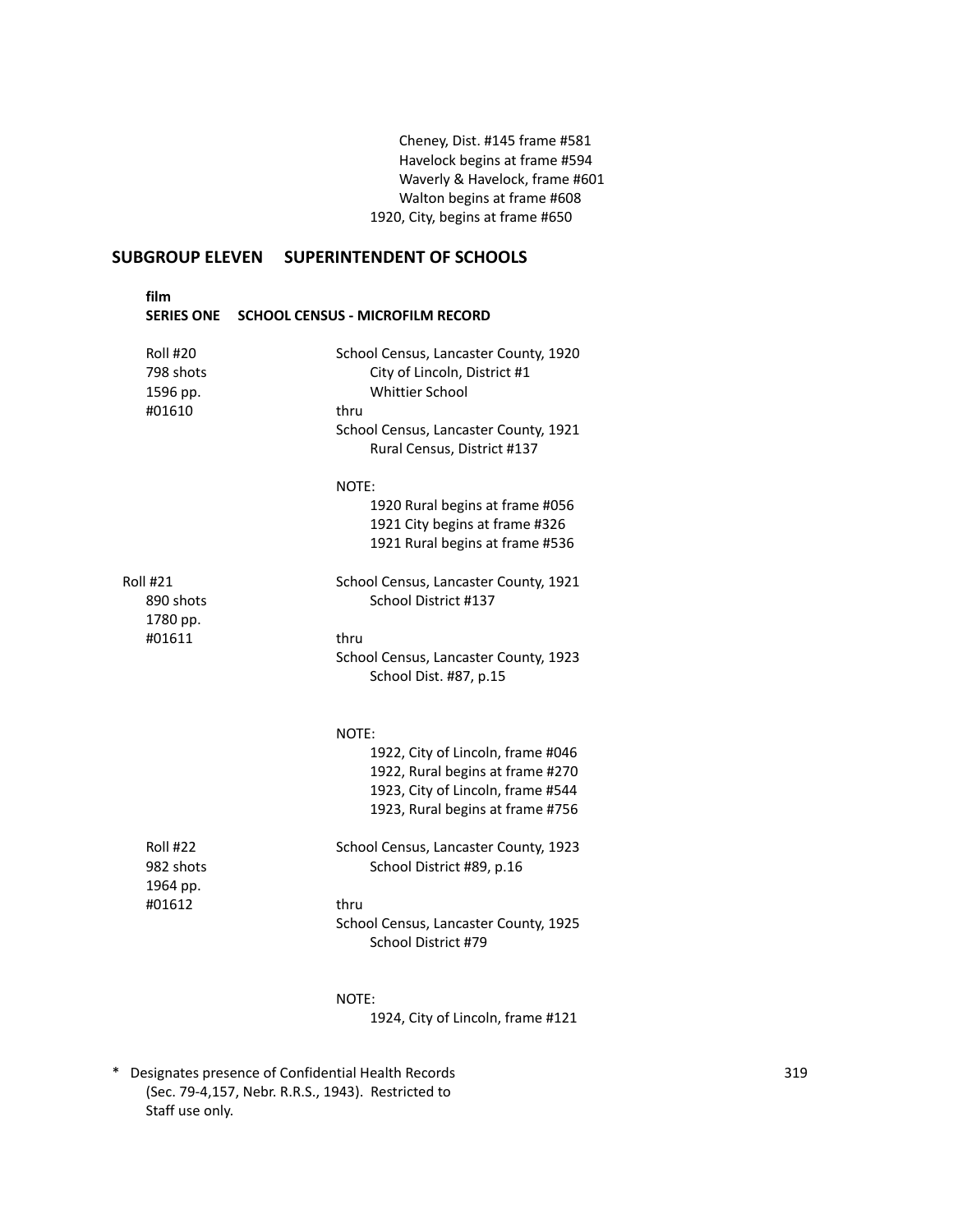1924, Rural begins at frame #355 1925, City of Lincoln, frame #614 1925, Rural begins at frame #850

Reels #1-#22 positives, 1983

\* Designates presence of Confidential Health Records 320 (Sec. 79-4,157, Nebr. R.R.S., 1943). Restricted to Staff use only.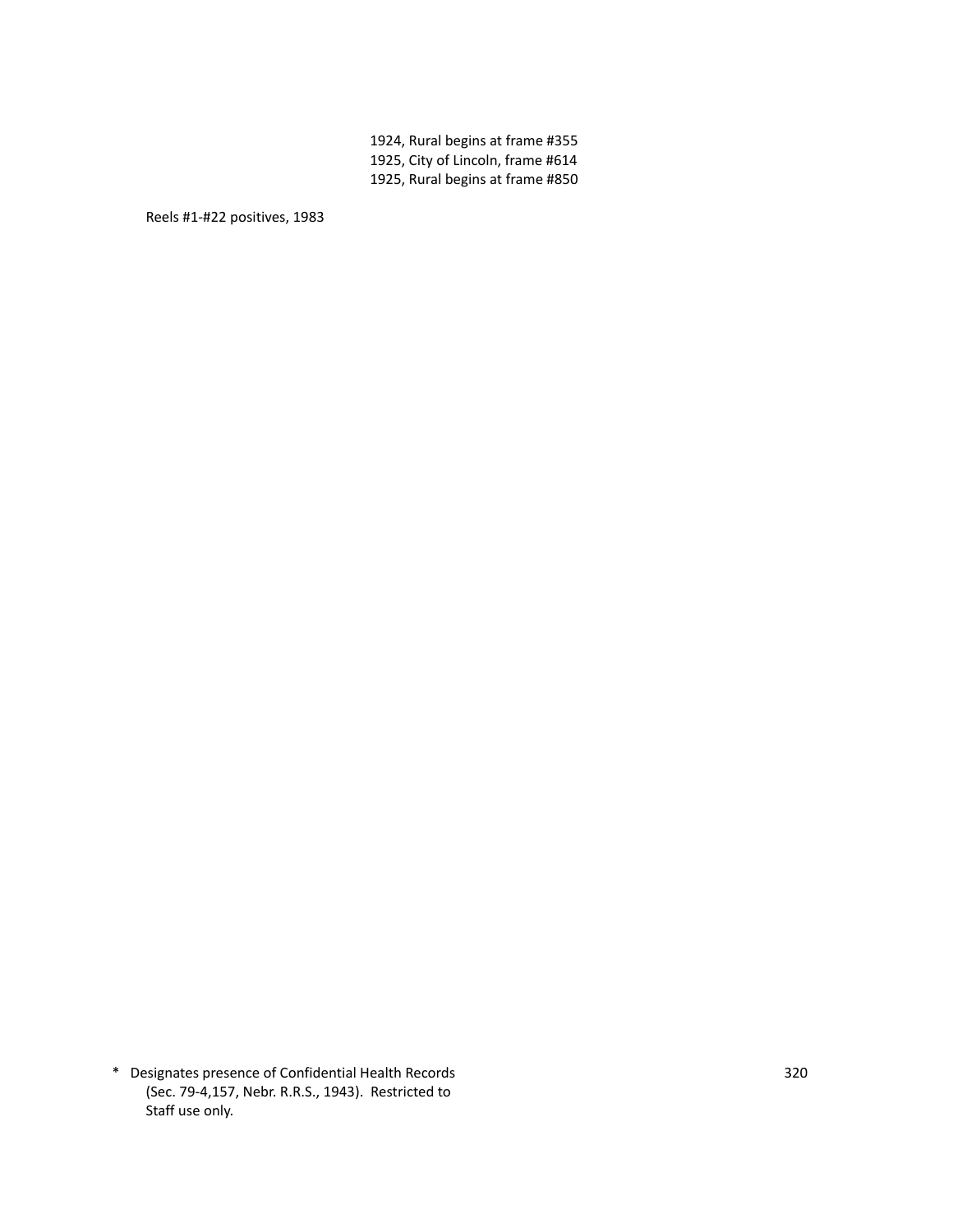| film<br><b>SERIES ONE</b>                    | <b>SCHOOL CENSUS - MICROFILM RECORD</b>                                                                                                                 |
|----------------------------------------------|---------------------------------------------------------------------------------------------------------------------------------------------------------|
| <b>Roll #23</b><br>1011 shots<br>2022 pp.    | School Census, Lancaster County, 1925<br>School District #80                                                                                            |
| #01613                                       | thru<br>School Census, Lancaster County, 1927<br>School District #79                                                                                    |
|                                              | NOTE:<br>1926, City of Lincoln, frame #139<br>1926, Rural begins at frame #383<br>1927, City of Lincoln, frame #619<br>1927, Rural begins at frame #882 |
| Roll #24<br>1001 shots<br>2002 pp.<br>#01614 | School Census, Lancaster County, 1927<br>School District #59                                                                                            |
|                                              | thru<br>School Census, Lancaster County, 1929<br>City of Lincoln, District #1                                                                           |
|                                              | NOTE:<br>1928, City of Lincoln, frame #222<br>1928, Rural begins at frame #505<br>1929, City of Lincoln, frame #775                                     |
| <b>Roll #25</b><br>1036 shots<br>2072 pp.    | School Census, Lancaster County, 1929<br>City of Lincoln, District #1                                                                                   |
| #01615                                       | thru<br>School Census, Lancaster County, 1930<br>School District #71                                                                                    |
|                                              | NOTE:<br>1929, Rural begins at frame #190<br>1930, City of Lincoln, frame #506<br>1930, Rural begins at frame #895                                      |
| <b>Roll #26</b><br>1006 shots<br>2012 pp.    | School Census, Lancaster County, 1930<br>School District #72                                                                                            |
| #01616                                       | thru<br>School Census, Lancaster County, 1932                                                                                                           |

\* Designates presence of Confidential Health Records 321 (Sec. 79-4,157, Nebr. R.R.S., 1943). Restricted to Staff use only.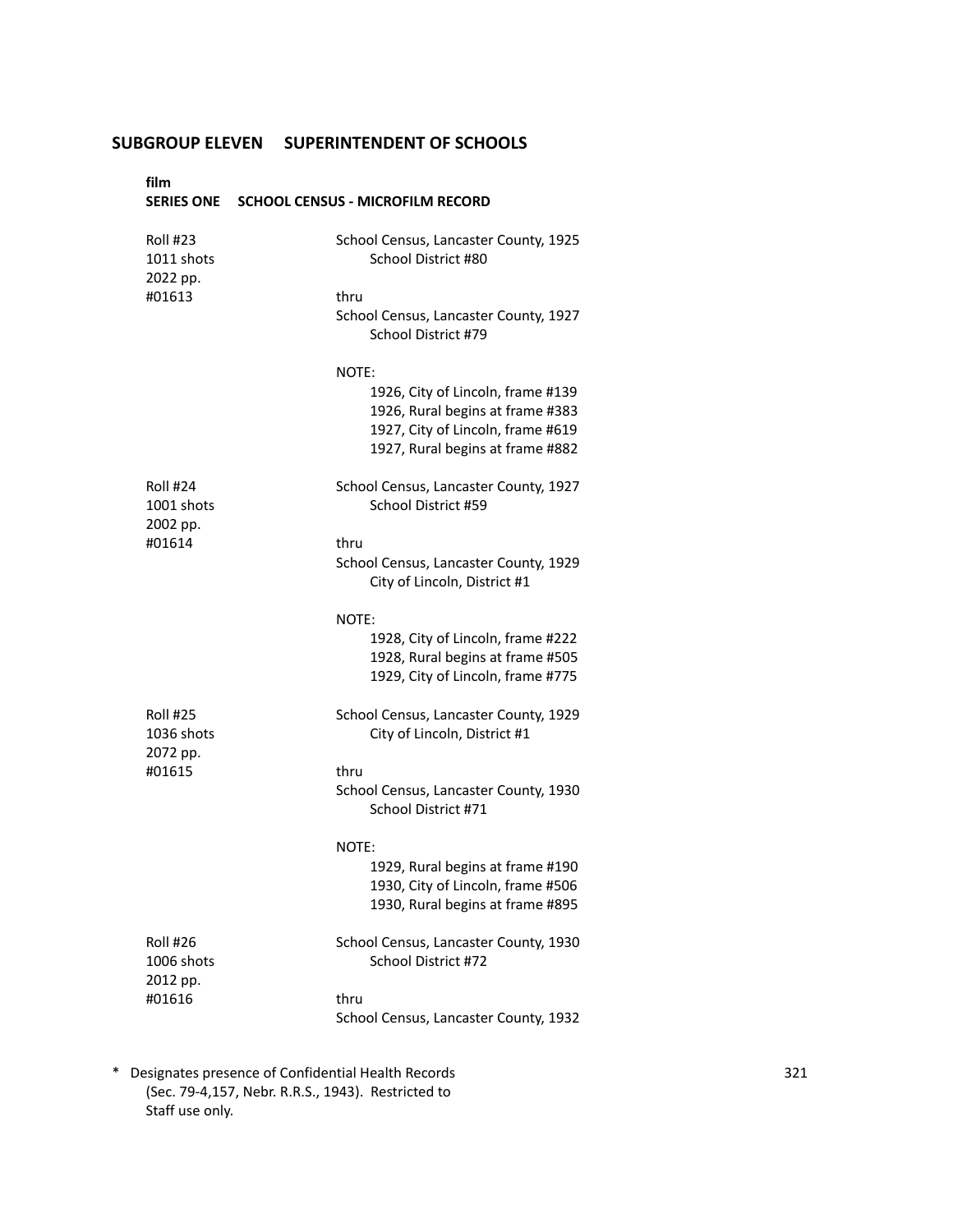City of Lincoln, District #1 NOTE: 1931, City of Lincoln, frame #172 1931, Rural begins at frame #613 1932, City of Lincoln, frame #

## **SUBGROUP ELEVEN SUPERINTENDENT OF SCHOOLS**

| film<br><b>SERIES ONE</b>                           | <b>SCHOOL CENSUS - MICROFILM RECORD</b>                                                                                                                                                                  |
|-----------------------------------------------------|----------------------------------------------------------------------------------------------------------------------------------------------------------------------------------------------------------|
| <b>Roll #27</b><br>1017 shots<br>2034 pp.<br>#01617 | School Census, Lancaster County, 1932<br>City of Lincoln, District #1<br><b>Elliott School</b><br>thru<br>School Census, Lancaster County, 1933<br>City of Lincoln, District #1<br><b>Willard School</b> |
|                                                     | NOTE:<br>1932, Rural begins at frame #330<br>1933, City of Lincoln, frame #603                                                                                                                           |
| <b>Roll #28</b><br>1031 shots<br>2062 pp.<br>#01618 | School Census, Lancaster County, 1933<br>School District #3<br>thru<br>School Census, Lancaster County, 1935<br>City of Lincoln, District #1<br>Hayward School (enrolled)                                |
|                                                     | NOTE:<br>1934, City of Lincoln, frame #268<br>1934, Rural begins at frame #592<br>1935, City of Lincoln, frame #852                                                                                      |
| <b>Roll #29</b><br>1017 shots<br>2034 pp.<br>#01619 | School Census, Lancaster County, 1935<br>City of Lincoln, District #1<br>Hayward School (not enrolled)`<br>thru<br>School Census, Lancaster County, 1936<br>School District #130                         |
|                                                     | NOTE:<br>1935, Rural begins at frame #173<br>1936, City of Lincoln, frame #474<br>1936, Rural begins at frame #804                                                                                       |

\* Designates presence of Confidential Health Records 322 (Sec. 79-4,157, Nebr. R.R.S., 1943). Restricted to Staff use only.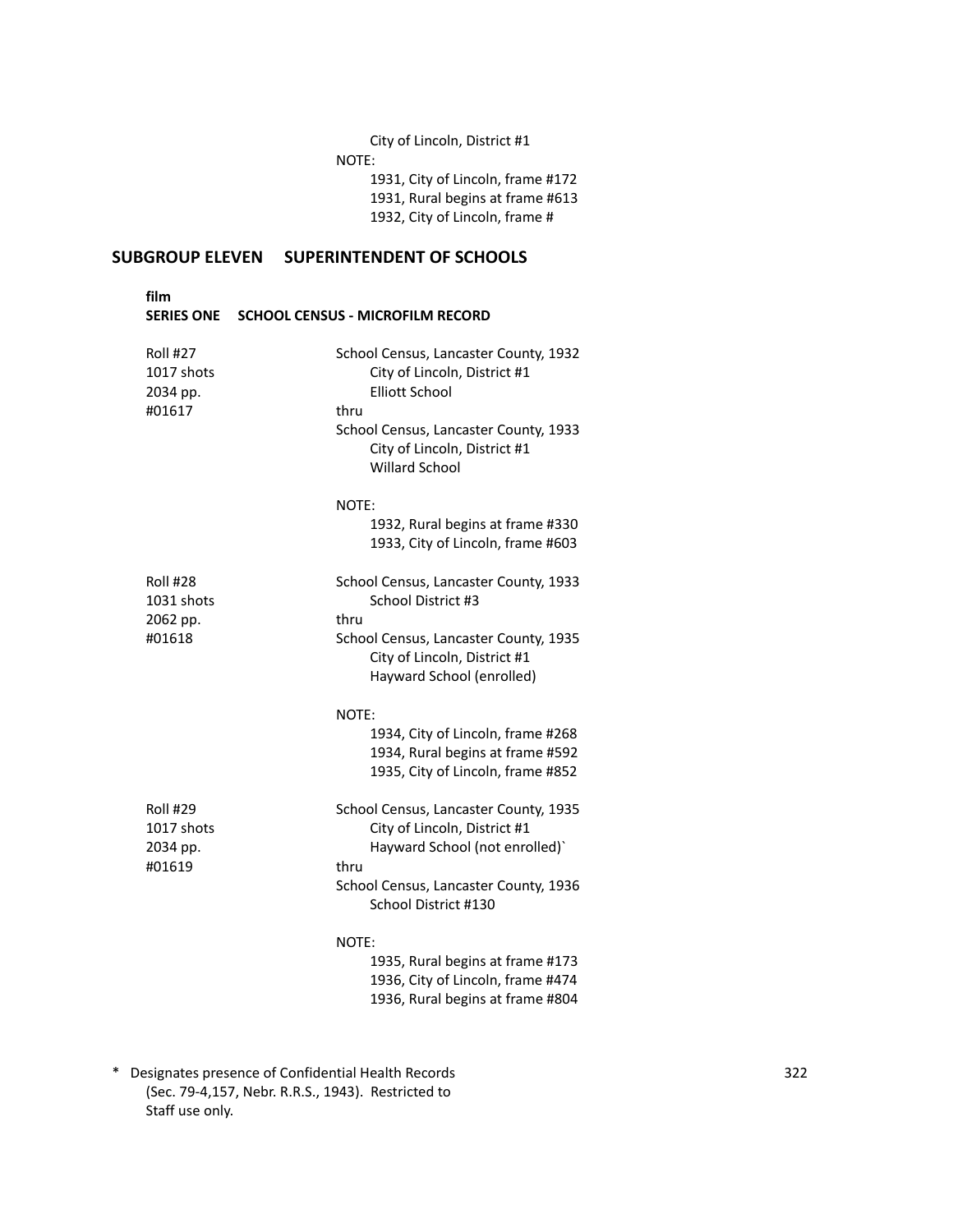2050 pp. thru

\* Roll #30 School Census, Lancaster County, 1936 1025 shots School District #131 #01623 School Census, Lancaster County, 1938 School District #25

NOTE:

Order of filming, see next page 1937, City of Lincoln, frame #38 1937, Rural begins at frame #363 1938, City of Lincoln, frame #624

\* Designates presence of Confidential Health Records 323 (Sec. 79-4,157, Nebr. R.R.S., 1943). Restricted to Staff use only.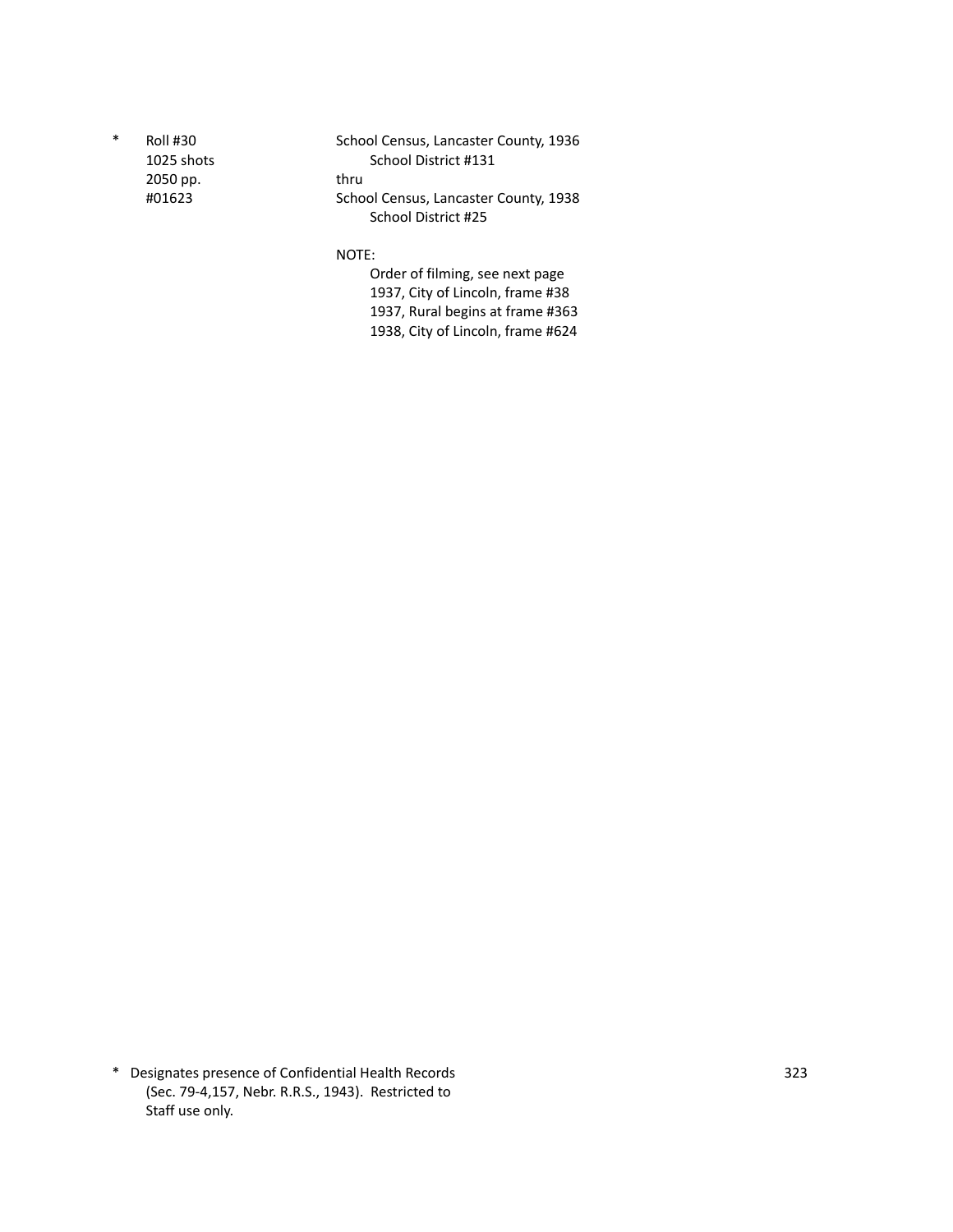|        | film<br><b>SERIES ONE</b>          | <b>SCHOOL CENSUS - MICROFILM RECORD</b>                                                                                                                                                                                                                                                                                                                                                                                                        | MP3495 (1983) |
|--------|------------------------------------|------------------------------------------------------------------------------------------------------------------------------------------------------------------------------------------------------------------------------------------------------------------------------------------------------------------------------------------------------------------------------------------------------------------------------------------------|---------------|
| $\ast$ | <b>Roll #30</b>                    | Order of Filming:<br>1936 - Rural Census, District #131<br>thru Rural District #146                                                                                                                                                                                                                                                                                                                                                            |               |
|        |                                    | 1937 - City of Lincoln, District #1<br>Bancroft, Enrolled students<br>thru<br>Willard, Non-enrolled students<br>1937 - Rural School Census<br>District #3 thru #146 Handicapped<br>1938 - City of Lincoln, District #1<br>Bancroft, Enrolled students<br>thru<br>Willard, Handicapped Children<br>1938 - Special Report of Crippled Children<br>School District #1<br>1938 - Rural School Census                                               |               |
|        |                                    | District #3 thru District #25                                                                                                                                                                                                                                                                                                                                                                                                                  |               |
| $\ast$ | Roll #31<br>1013 shots<br>2026 pp. | School Census, Lancaster County, 1938<br>School District #26                                                                                                                                                                                                                                                                                                                                                                                   |               |
|        | #01624                             | thru<br>School Census, Lancaster County, 1940<br>City of Lincoln, District #1<br>Lakeview School (not enrolled)                                                                                                                                                                                                                                                                                                                                |               |
|        |                                    | NOTE:<br>1939, City of Lincoln, frame #215<br>1939, Rural begins at frame #541<br>1939, Restricted, frame #778<br>1940, City of Lincoln, frame #805<br><b>ORDER OF FILMING:</b><br>1938 - Rural School Census<br>District #26 thru District #146<br>1938 - Special Report of Crippled Children<br><b>Rural School Districts</b><br>1939 - City of Lincoln, District #1<br>Bancroft, Enrolled students<br>thru<br>Willard, Handicapped Children |               |

\* Designates presence of Confidential Health Records 324 (Sec. 79-4,157, Nebr. R.R.S., 1943). Restricted to Staff use only.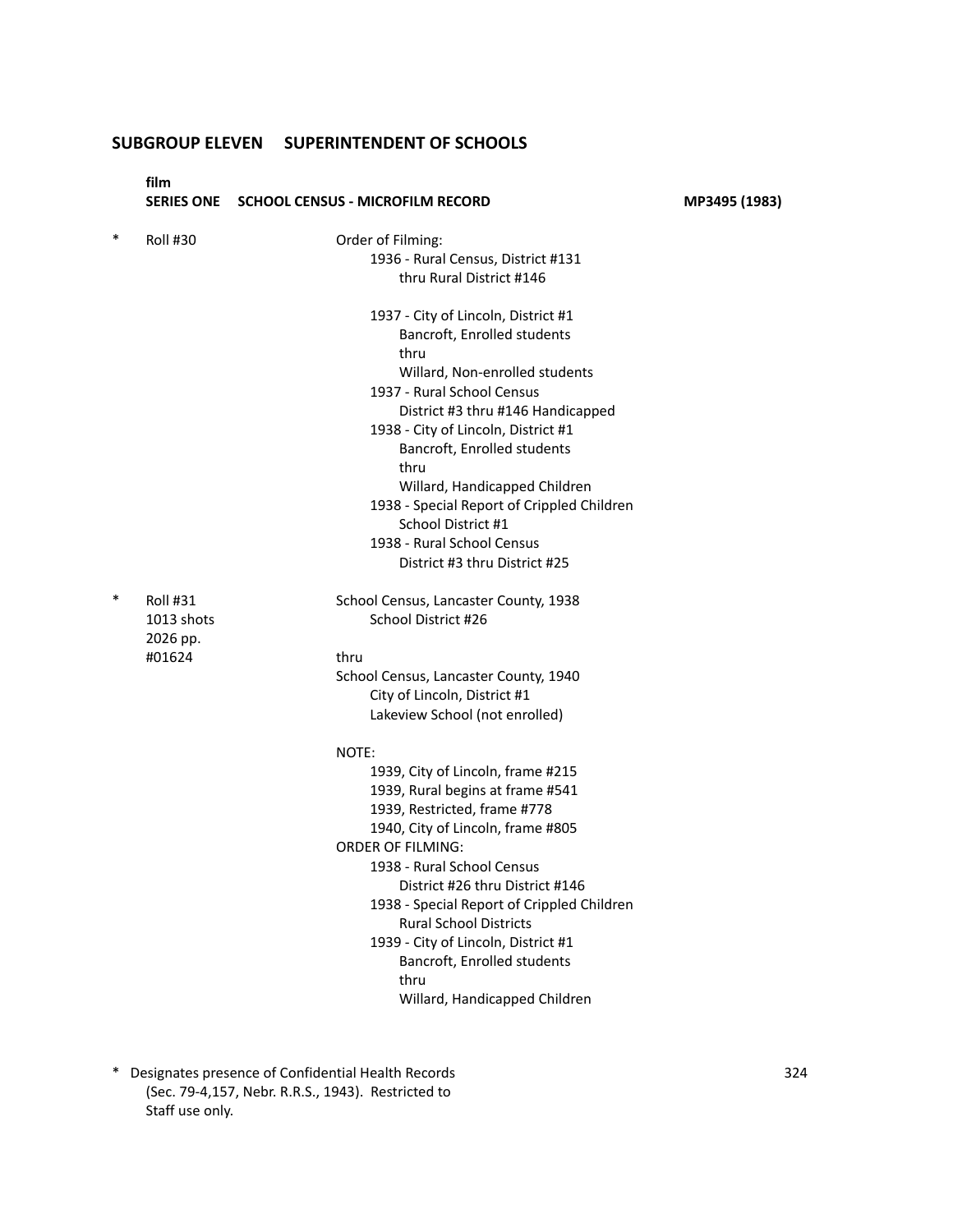**film SERIES ONE SCHOOL CENSUS - MICROFILM RECORD MP3495 (1983)** Roll #31 ORDER OF FILMING, cont.: 1939 - Rural School Census District #3 thru #146 1939 - Special Report of Crippled Children Rural School Districts 1940 - City of Lincoln, District #1 Bancroft, Enrolled students thru Lake View, Handicapped Children Roll #32 School Census, Lancaster County, 1940 1006 shots City of Lincoln, District #1 2012 pp Park School (enrolled) #01625 thru School Census, Lancaster County, 1941 School District #146 (Handicapped) NOTE: 1940, City of Lincoln, frame #147 1940, Rural begins at frame #160 1940, Rural (handicapped), frame #420 1941, City of Lincoln, frame #420 NOTE: Prescott School (not enrolled), additions follow Saratoga School at frame #728 (out of order) ORDER OF FILMING: 1940 - City of Lincoln, District #1 Park School, Enrolled Students thru Willard, Non-Enrolled students 1940 - Special Report of Crippled Children School District #1 1940 - Rural School Census District #3 (RR#1) thru #146 (Walton) 1940 - Special Report of Crippled Children Rural School Districts 1941 - City of Lincoln, District #1 Bancroft, Enrolled students

thru Willard, Handicapped Children

\* Designates presence of Confidential Health Records 325 (Sec. 79-4,157, Nebr. R.R.S., 1943). Restricted to Staff use only.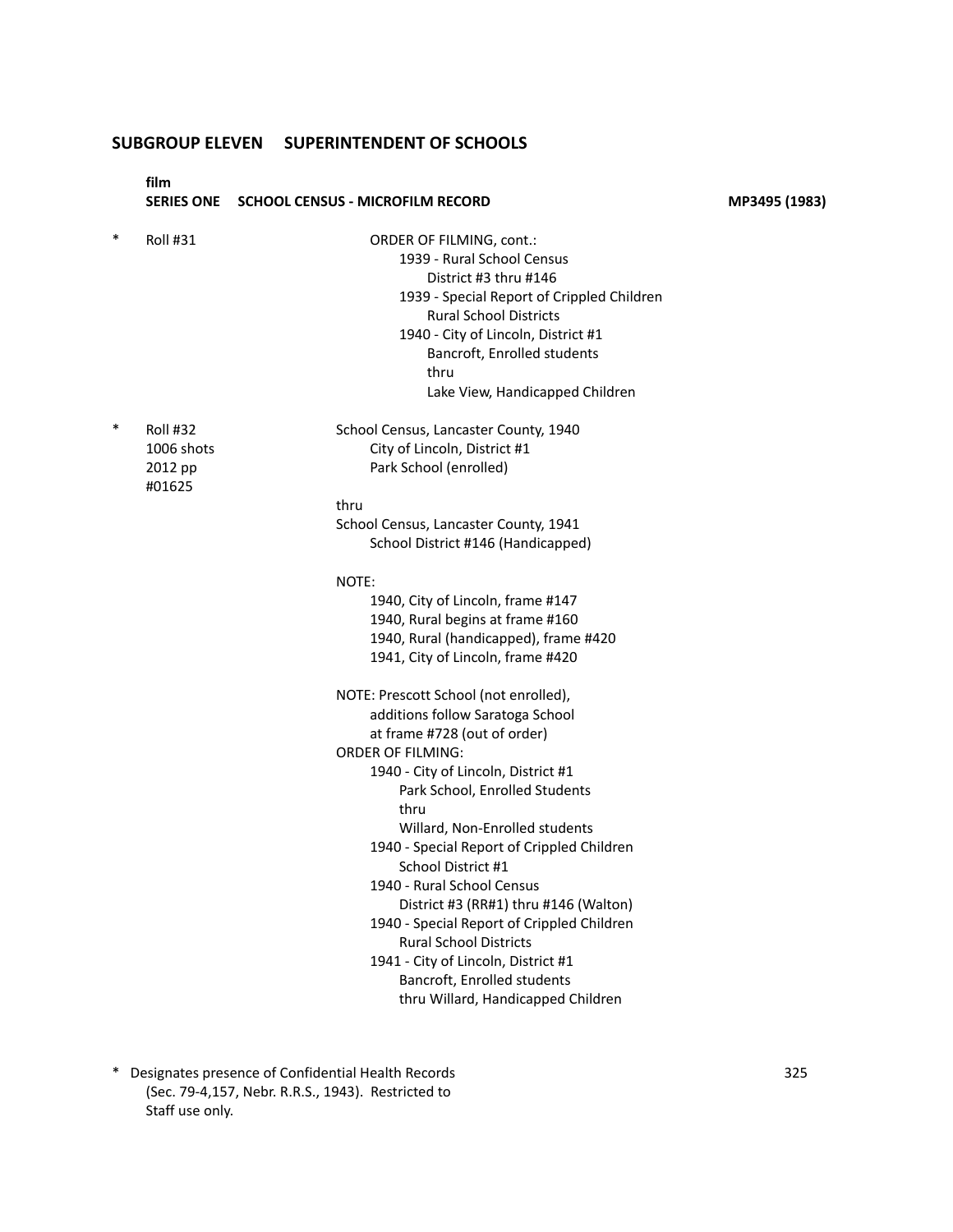**film SERIES ONE SCHOOL CENSUS - MICROFILM RECORD**

- \* Roll #32 Order of Filming, cont. 1941 - Rural School Census District #3 (RR#1) thru #146 (Walton) 1941 - Special Report of Crippled Children Rural School Districts. Roll #33 School Census, Lancaster County, 1942 1024 shots City of Lincoln, District #1 cont. 2048 pp. Belmont School (enrolled) #01626 thru School Census, Lancaster County, 1943 School District #95 NOTE: 1942, Restricted, frame #298 ` 1942, Rural begins at frame #310 1942, Restricted, frame #548 1943, City of Lincoln, frame #560 1943, Rural, frame #854 ORDER OF FILMING: 1942 - City of Lincoln, District #1 Belmont, Enrolled students thru Willard, Non-Enrolled students 1942 - Special Report of Crippled Children School District #1 1942 - Rural School Census District #3 (RFD#1) - #146 (Walton) 1942 - Special Report of Crippled Children Rural School Districts 1943 - City of Lincoln, District #1 Belmont, Enrolled Students thru Willard, Non-enrolled Students 1943 - Rural School Census District #3 (RR#1) thru District #95 (Roca)
- \* Designates presence of Confidential Health Records 326 (Sec. 79-4,157, Nebr. R.R.S., 1943). Restricted to Staff use only.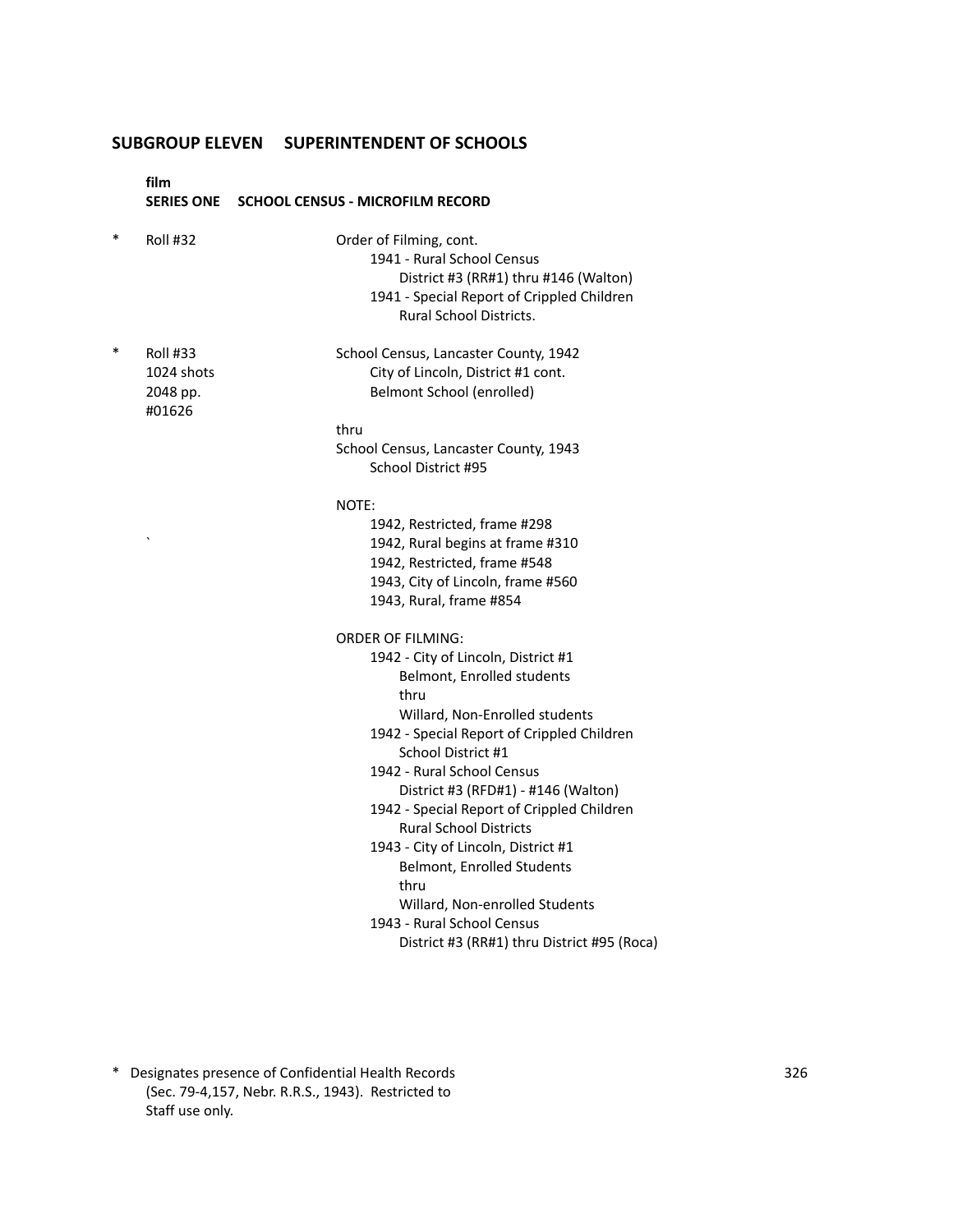|        | film                                     | SERIES ONE SCHOOL CENSUS - MICROFILM RECORD                                 |
|--------|------------------------------------------|-----------------------------------------------------------------------------|
| $\ast$ | <b>Roll #34</b><br>935 shots<br>1870 pp. | School Census, Lancaster County, 1943<br>School District #96                |
|        | #01627                                   | thru                                                                        |
|        |                                          | School Census, Lancaster County, 1945                                       |
|        |                                          | City of Lincoln, District #1                                                |
|        |                                          | Sheridan School (enrolled)                                                  |
|        |                                          | NOTE:                                                                       |
|        |                                          | 1943, Restricted, frame #089                                                |
|        |                                          | 1944, City of Lincoln, frame #101                                           |
|        |                                          | 1944, Restricted, frame #388                                                |
|        |                                          | 1944, Rural begins at frame #410                                            |
|        |                                          | 1944, Restricted, frame #627                                                |
|        |                                          | 1945, City of Lincoln, frame #630                                           |
|        |                                          | <b>ORDER OF FILMING:</b>                                                    |
|        |                                          | 1943 - Rural School Census                                                  |
|        |                                          | District #96 (Waverly) thru                                                 |
|        |                                          | District #146 (Walton)                                                      |
|        |                                          | 1943 - Special Report of Crippled Children                                  |
|        |                                          | <b>Rural School Districts</b>                                               |
|        |                                          | 1944 - City of Lincoln, District #1                                         |
|        |                                          | Belmont, Enrolled students                                                  |
|        |                                          | thru                                                                        |
|        |                                          | Willard, Handicapped Children<br>1944 - Special Report of Crippled Children |
|        |                                          | School District #1                                                          |
|        |                                          | 1944 - Rural School Census                                                  |
|        |                                          | District #3 (RR1) - District 146 (Walton)                                   |
|        |                                          | 1944 - Special Report of Crippled Children                                  |
|        |                                          | <b>Rural School Districts</b>                                               |
|        |                                          | 1945 - City of Lincoln, District #1                                         |
|        |                                          | Belmont, Enrolled Students                                                  |
|        |                                          | thru                                                                        |
|        |                                          | Sheridan, Enrolled Students                                                 |
|        |                                          |                                                                             |

\* Designates presence of Confidential Health Records 327 (Sec. 79-4,157, Nebr. R.R.S., 1943). Restricted to Staff use only.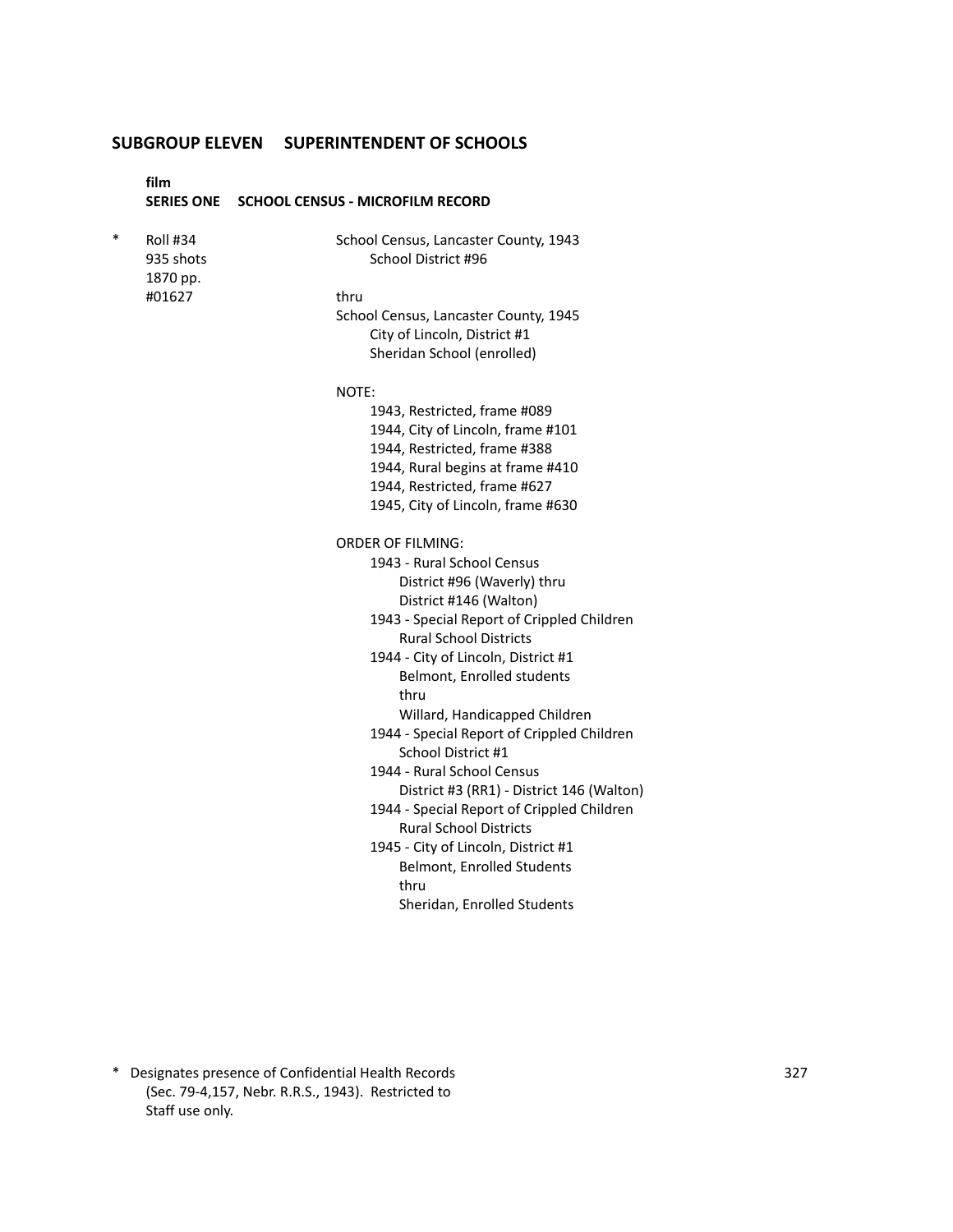|        | film                                      | SERIES ONE SCHOOL CENSUS - MICROFILM RECORD                                                             | MP3495 (1983) |
|--------|-------------------------------------------|---------------------------------------------------------------------------------------------------------|---------------|
| $\ast$ | <b>Roll #35</b><br>1012 shots<br>2024 pp. | School Census, Lancaster County, 1945<br>City of Lincoln, District #1<br>Sheridan School (not enrolled) |               |
|        | #01628                                    |                                                                                                         |               |
|        |                                           | thru                                                                                                    |               |
|        |                                           | School Census, Lancaster County, 1947                                                                   |               |
|        |                                           | City of Lincoln, Saratoga (enrolled)                                                                    |               |
|        |                                           | NOTE:                                                                                                   |               |
|        |                                           | 1945, Rural begins at frame #023                                                                        |               |
|        |                                           | 1945, Restricted, frame #242                                                                            |               |
|        |                                           | 1946, City of Lincoln, frame #528                                                                       |               |
|        |                                           | 1946, Rural begins at frame #545                                                                        |               |
|        |                                           | 1946, Restricted, frame #756                                                                            |               |
|        |                                           | 1947, City of Lincoln, frame #763                                                                       |               |
|        |                                           | <b>ORDER OF FILMING:</b>                                                                                |               |
|        |                                           | 1945 - City of Lincoln, District #1                                                                     |               |
|        |                                           | Sheridan, Non-enrolled Students                                                                         |               |
|        |                                           | thru                                                                                                    |               |
|        |                                           | Willard, Non-enrolled Students                                                                          |               |
|        |                                           | 1945 - Rural School Census                                                                              |               |
|        |                                           | District #3 (RR#1) - District #146 (Walton)                                                             |               |
|        |                                           | 1945 - Special Census of Crippled Children                                                              |               |
|        |                                           | <b>Rural School Districts</b>                                                                           |               |
|        |                                           | 1946 - City of Lincoln, District #1                                                                     |               |
|        |                                           | Belmont, Enrolled Students                                                                              |               |
|        |                                           | thru                                                                                                    |               |
|        |                                           | Willard, Non-enrolled Students                                                                          |               |
|        |                                           | 1946 - Special Census of Crippled Children                                                              |               |
|        |                                           | School District #1                                                                                      |               |
|        |                                           | 1946 - Rural School Census                                                                              |               |
|        |                                           | District #3 (RR#1) - District #146 (Walton)                                                             |               |
|        |                                           | 1946 - Special Census of Crippled Children                                                              |               |
|        |                                           | <b>Rural School Districts</b>                                                                           |               |
|        |                                           | 1947 - City of Lincoln, District #1                                                                     |               |
|        |                                           | Belmont, Enrolled Students                                                                              |               |
|        |                                           | thru                                                                                                    |               |
|        |                                           | Saratoga, Enrolled Students                                                                             |               |

\* Designates presence of Confidential Health Records 328 (Sec. 79-4,157, Nebr. R.R.S., 1943). Restricted to Staff use only.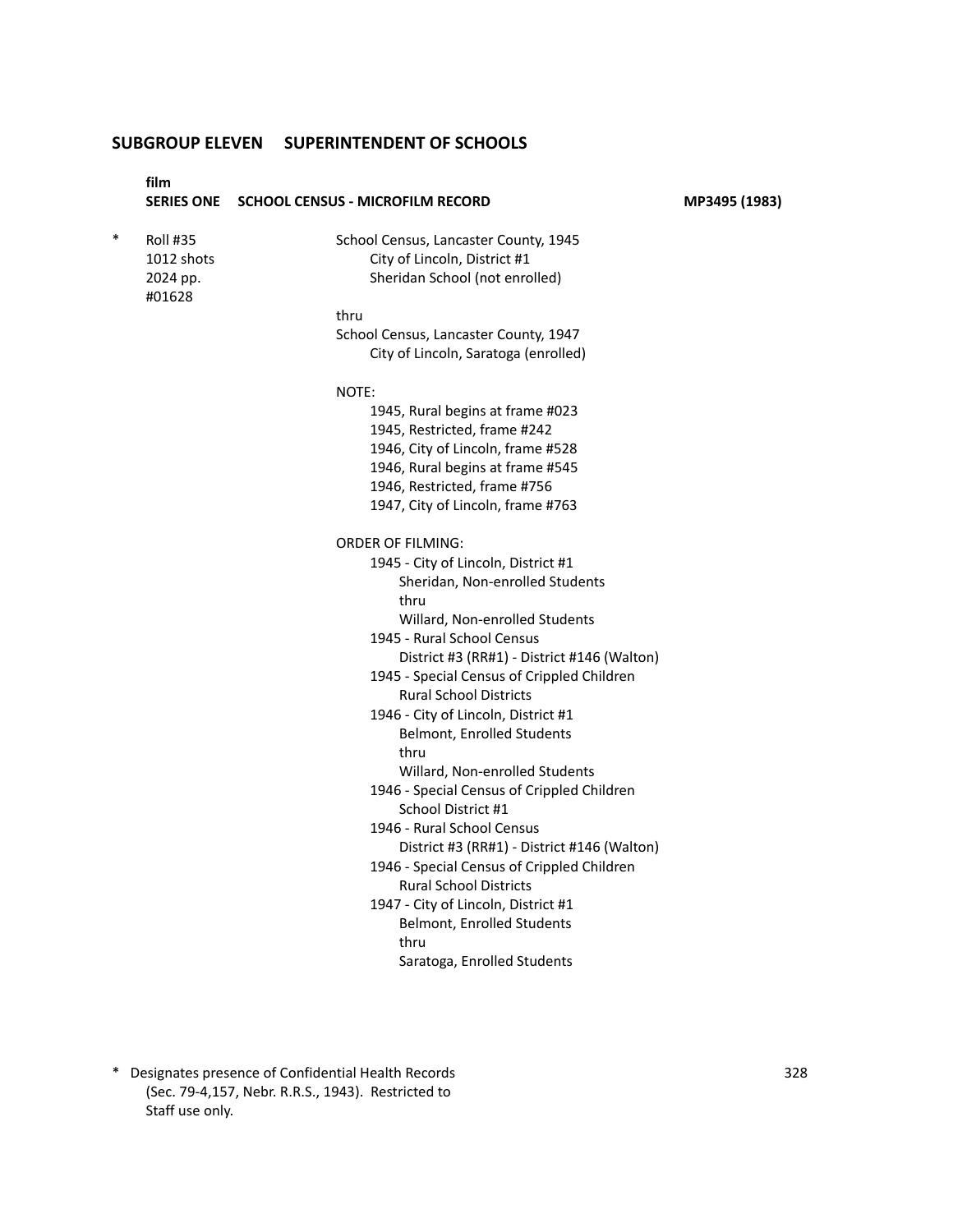**film SERIES ONE SCHOOL CENSUS - MICROFILM RECORD** Roll #36 School Census, Lancaster County, 1947 1013 shots City of Lincoln, District #1 2026 pp. Saratoga (not enrolled) #01629 thru School Census, Lancaster County, 1949 City of Lincoln, District #1 NOTE: 1947, Restricted, frame #036 1947, Rural begins at frame #059 1947, Restricted, frame #270 1948, City of Lincoln, frame #277 1948, Restricted, frame #581 1948, Rural begins at frame #603 1948, Restricted, frame #811 1949, City of Lincoln, frame #817 ORDER OF FILMING: 1947 - City of Lincoln, District #1 Belmont, Enrolled Students thru Willard, Non-enrolled Students 1947 - Special Census of Crippled Children School District #1 1947 - Rural School Census District #3 (Route 1) - District #146 (Walton) 1947 - Special Census of Crippled Children Rural School Districts 1948 - City of Lincoln, District #1 Belmont, Enrolled Students thru Willard, Non-enrolled Students 1948 - Special Census of Crippled Children School District #1 1948 - Rural School Census District #3 (Route 1) - District #146 (Walton) 1948 - Special Census of Crippled Children Rural School Districts cont. next page

\* Designates presence of Confidential Health Records 329 (Sec. 79-4,157, Nebr. R.R.S., 1943). Restricted to Staff use only.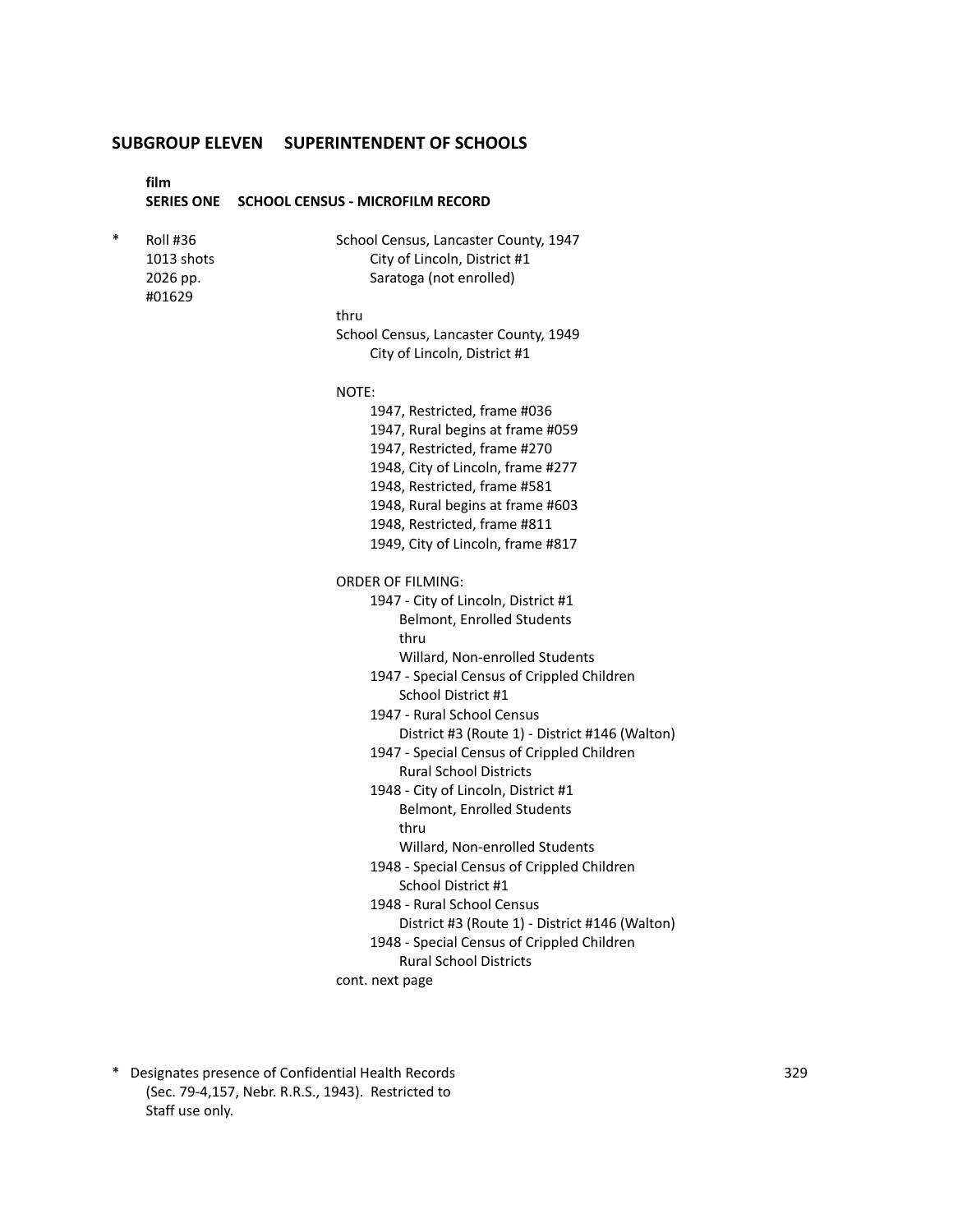|        | film<br><b>SERIES ONE</b> | <b>SCHOOL CENSUS - MICROFILM RECORD</b>     | MP3495 (1983) |
|--------|---------------------------|---------------------------------------------|---------------|
| $\ast$ | <b>Roll #36</b>           | <b>ORDER OF FILMING, cont.:</b>             |               |
|        |                           | 1949 - City of Lincoln, District #1         |               |
|        |                           | <b>Belmont, Enrolled Students</b>           |               |
|        |                           | thru                                        |               |
|        |                           | Lakeview School, Non-enrolled Students      |               |
| $\ast$ | Roll #37                  | School Census, Lancaster County, 1949       |               |
|        | 705 shots                 | City of Lincoln, District #1                |               |
|        | 1410 pp.                  | Norwood Park School                         |               |
|        | #01630                    | thru                                        |               |
|        |                           | School Census, Lancaster County, 1950       |               |
|        |                           | City of Lincoln, District #1                |               |
|        |                           | Sheridan School (enrolled)                  |               |
|        |                           | NOTE:                                       |               |
|        |                           | 1949, Restricted, frame #138                |               |
|        |                           | 1949, Rural begins at frame #158            |               |
|        |                           | 1949, Rural begins at frame #358            |               |
|        |                           | 1950, City of Lincoln, frame #363           |               |
|        |                           | <b>ORDER OF FILMING:</b>                    |               |
|        |                           | 1949 - City of Lincoln, District #1         |               |
|        |                           | Norwood Park, Enrolled Students             |               |
|        |                           | thru                                        |               |
|        |                           | Willard, Non-enrolled Students              |               |
|        |                           | 1949 - Special Report of Crippled Children  |               |
|        |                           | School District #1                          |               |
|        |                           | 1949 - Rural School Census                  |               |
|        |                           | District #3 (RR#1) - District #146 (Walton) |               |
|        |                           | 1949 - Special Census of Crippled Children  |               |
|        |                           | <b>Rural School Districts</b>               |               |
|        |                           | 1950 - City of Lincoln, District #1         |               |
|        |                           | Belmont, Enrolled Students                  |               |
|        |                           | thru                                        |               |
|        |                           | Sheridan, Enrolled Students (part)          |               |

\* Designates presence of Confidential Health Records 330 (Sec. 79-4,157, Nebr. R.R.S., 1943). Restricted to Staff use only.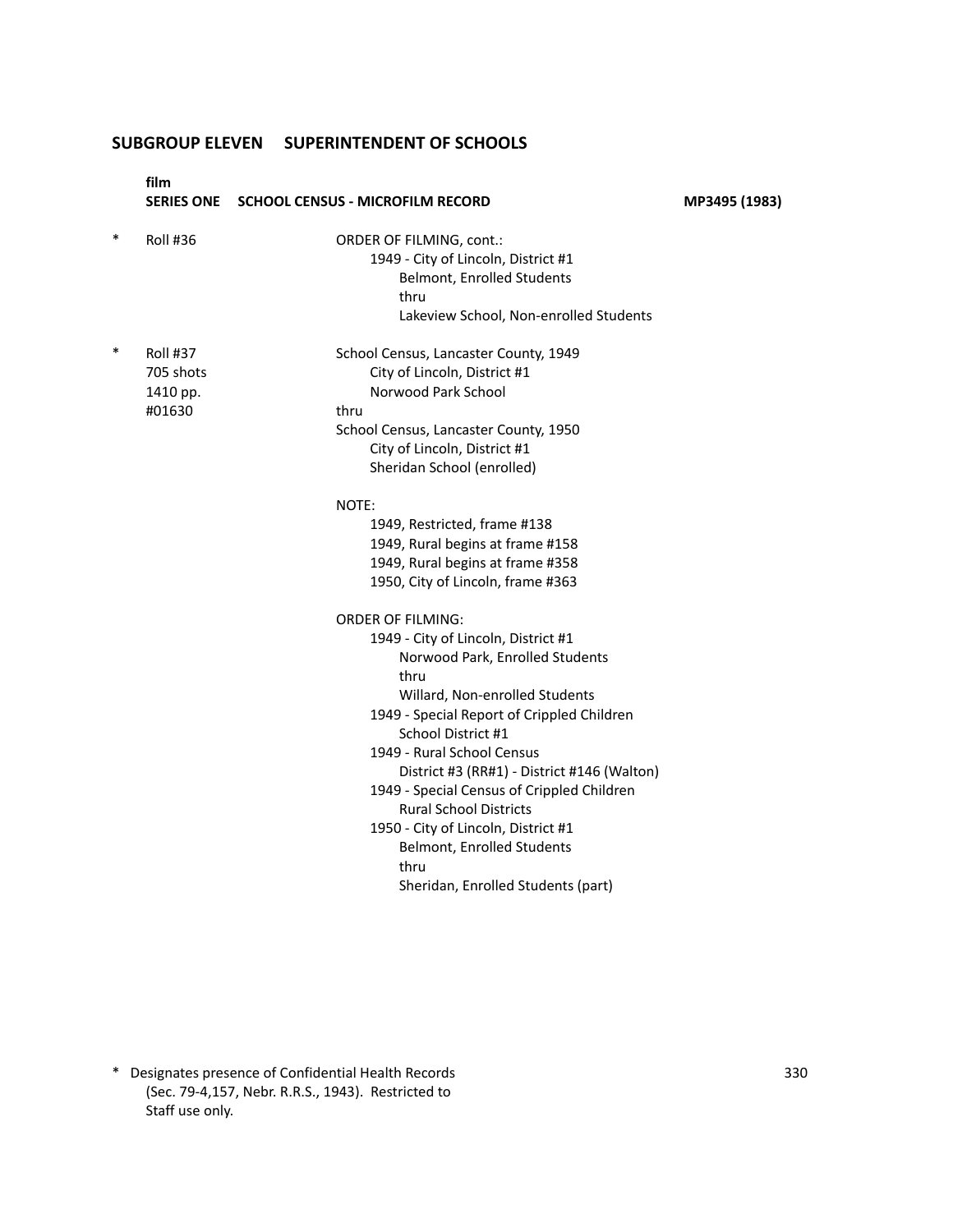**film**

SERIES ONE SCHOOL CENSUS - MICROFILM RECORD

| $\ast$ | <b>Roll #38</b><br>1000 shots<br>2000 pp.<br>#01631 | School Census, Lancaster County, 1950<br>City of Lincoln, District #1<br>Sheridan School (enrolled) cont.<br>thru<br>School Census, Lancaster County, 1952<br>City of Lincoln, District #1<br>Park School (enrolled) |
|--------|-----------------------------------------------------|----------------------------------------------------------------------------------------------------------------------------------------------------------------------------------------------------------------------|
|        |                                                     | NOTE:                                                                                                                                                                                                                |
|        |                                                     | 1950, Restricted, frame #027                                                                                                                                                                                         |
|        |                                                     | 1950, Rural begins at frame #053                                                                                                                                                                                     |
|        |                                                     | 1950, Restricted, frame #248                                                                                                                                                                                         |
|        |                                                     | 1951, City of Lincoln, frame #258                                                                                                                                                                                    |
|        |                                                     | 1951, Restricted, frame #560                                                                                                                                                                                         |
|        |                                                     | 1951, Rural begins frame #593                                                                                                                                                                                        |
|        |                                                     | 1951, Restricted, frame #783                                                                                                                                                                                         |
|        |                                                     | 1952, City of Lincoln, frame #794                                                                                                                                                                                    |
|        |                                                     | <b>ORDER OF FILMING:</b>                                                                                                                                                                                             |
|        |                                                     | 1950 - City of Lincoln, District #1                                                                                                                                                                                  |
|        |                                                     | Sheridan, Enrolled Students cont.                                                                                                                                                                                    |
|        |                                                     | thru                                                                                                                                                                                                                 |
|        |                                                     | Willard, Non-enrolled Students                                                                                                                                                                                       |
|        |                                                     | 1950 - Special Census of Crippled Children<br>School District #1                                                                                                                                                     |
|        |                                                     | 1950 - Rural School Census                                                                                                                                                                                           |
|        |                                                     | District #3 (RR1) - District #149 (Davey)                                                                                                                                                                            |
|        |                                                     | 1950 - Special Census of Crippled Children                                                                                                                                                                           |
|        |                                                     | <b>Rural School Districts</b>                                                                                                                                                                                        |
|        |                                                     | 1951 - City of Lincoln, District #1                                                                                                                                                                                  |
|        |                                                     | <b>Belmont, Enrolled Students</b>                                                                                                                                                                                    |
|        |                                                     | thru                                                                                                                                                                                                                 |
|        |                                                     | Willard, Non-enrolled Students                                                                                                                                                                                       |
|        |                                                     | 1951 - Special Census of Crippled Children                                                                                                                                                                           |
|        |                                                     | School District #1                                                                                                                                                                                                   |
|        |                                                     | 1951 - Rural School Census                                                                                                                                                                                           |
|        |                                                     | District #3 (RR1) - District #149 (Davey)<br>1951 - Special Census of Crippled Children                                                                                                                              |
|        |                                                     | <b>Rural School Districts</b>                                                                                                                                                                                        |
|        |                                                     | 1952 - City of Lincoln, District #1                                                                                                                                                                                  |
|        |                                                     | <b>Belmont, Enrolled Students</b>                                                                                                                                                                                    |
|        |                                                     | thru Park School, Enrolled Students                                                                                                                                                                                  |

\* Designates presence of Confidential Health Records 331 (Sec. 79-4,157, Nebr. R.R.S., 1943). Restricted to Staff use only.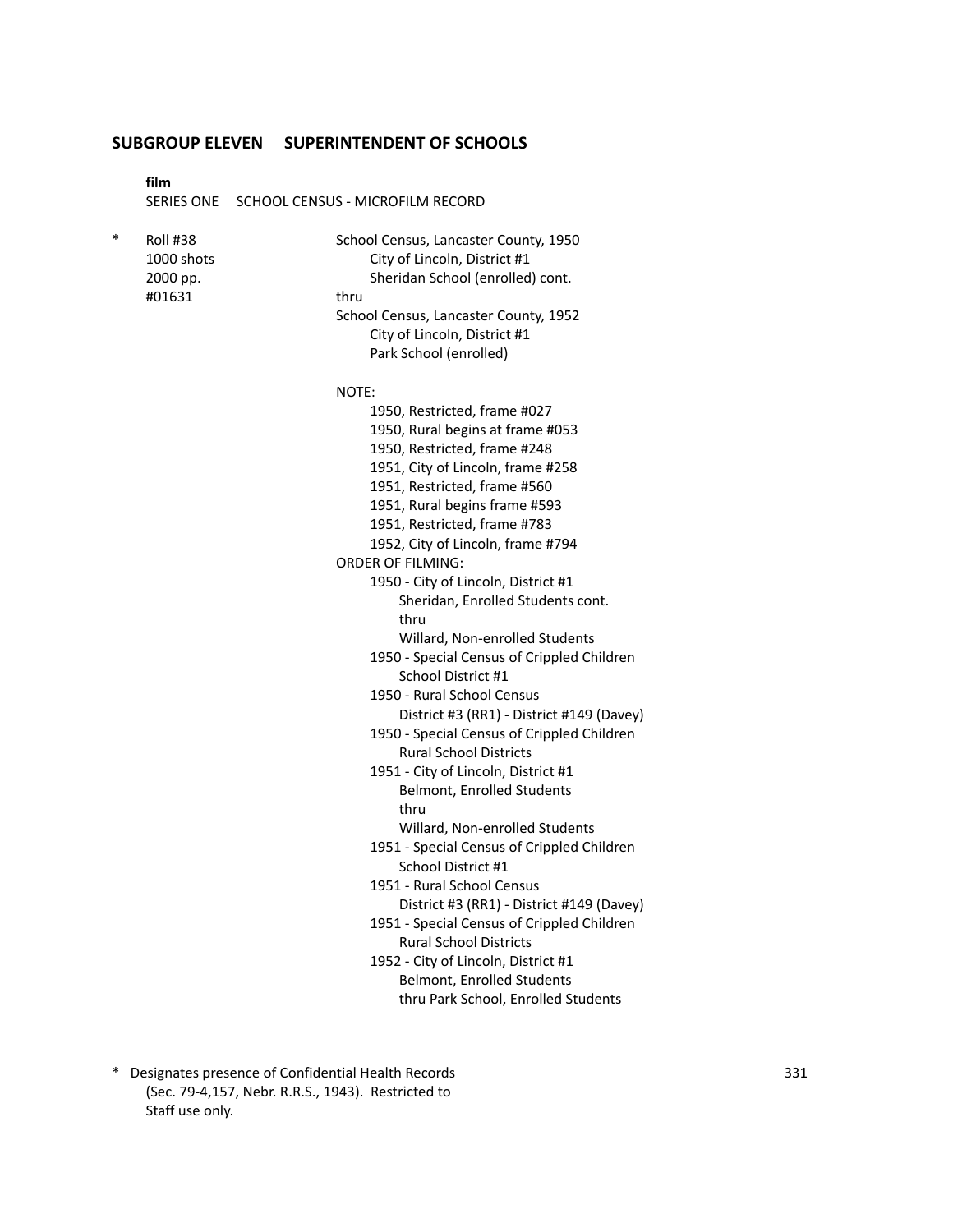|        | film<br><b>SERIES ONE</b>                           | SCHOOL CENSUS - MICROFILM RECORD                                                                                                                                                                                    | MP3495 (1983) |
|--------|-----------------------------------------------------|---------------------------------------------------------------------------------------------------------------------------------------------------------------------------------------------------------------------|---------------|
| $\ast$ | <b>Roll #39</b><br>890 shots<br>1680 pp.<br>#01632  | School Census, Lancaster County, 1952<br>City of Lincoln, District #1<br>Park School (not enrolled)                                                                                                                 |               |
|        |                                                     | thru<br>School Census, Lancaster County, 1953<br>School District #118                                                                                                                                               |               |
|        |                                                     | NOTE:<br>1952, Restricted, frame #126<br>1952, Rural begins at frame #158<br>1952, Restricted, frame #349<br>1953, City of Lincoln, frame #360<br>1953, Restricted, frame #694<br>1953, Rural begins at frame #726  |               |
| $\ast$ | <b>Roll #40</b><br>1013 shots<br>2020 pp.<br>#01633 | School Census, Lancaster County, 1953<br>School District #119<br>thru<br>School Census, Lancaster County, 1955<br>City of Lincoln, District #1<br>Sheridan School (enrolled)                                        |               |
|        |                                                     | NOTE:<br>1953, Restricted, frame #042<br>1954, City of Lincoln, frame #052<br>1954, Restricted, frame #405<br>1954, Rural begins at frame #440<br>1954, Restricted, frame #617<br>1955, City of Lincoln, frame #629 |               |

\* Designates presence of Confidential Health Records 332 (Sec. 79-4,157, Nebr. R.R.S., 1943). Restricted to Staff use only.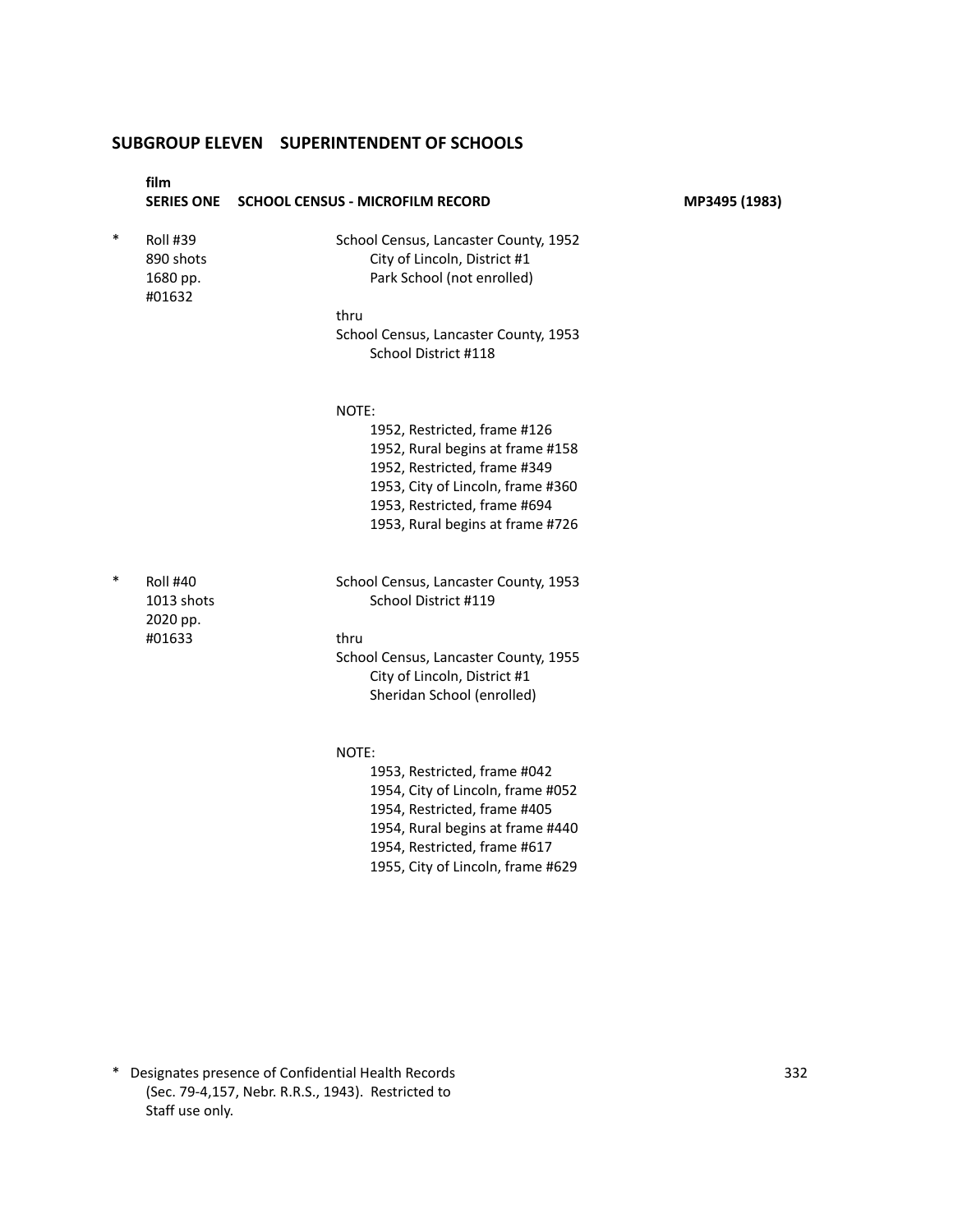|   | film                                                | SERIES ONE SCHOOL CENSUS - MICROFILM RECORD                                                             |
|---|-----------------------------------------------------|---------------------------------------------------------------------------------------------------------|
| * | <b>Roll #41</b><br>1035 shots<br>2070 pp.<br>#01634 | School Census, Lancaster County, 1955<br>City of Lincoln, District #1<br>Sheridan School (not enrolled) |
|   |                                                     | thru                                                                                                    |
|   |                                                     | School Census, Lancaster County, 1956<br>School District #147                                           |
|   |                                                     | NOTE:<br>1955, Restricted, frame #021                                                                   |
|   |                                                     | 1955, Rural begins at frame #044<br>1955, Restricted, frame #229<br>1956, City of Lincoln, frame #247   |
|   |                                                     | 1956, Restricted, frame #871<br>1956, Rural begins at frame #896                                        |
|   |                                                     | NOTE: Preschoolers are listed by address<br>at the end of each school enumeration.                      |
| ∗ | Roll #42<br>1034 shots<br>2068 pp.                  | School Census, Lancaster County, 1956<br>School District #148                                           |
|   | #01635                                              | thru                                                                                                    |
|   |                                                     | School Census, Lancaster County, 1960<br>School District #159                                           |
|   |                                                     | NOTE:                                                                                                   |
|   |                                                     | 1956, Restricted, frame #068<br>1957, City of Lincoln, frame #086<br>1957, Restricted, frame #112       |
|   |                                                     | 1957, Rural begins at frame #142                                                                        |
|   |                                                     | 1957, Restricted, frame #315                                                                            |
|   |                                                     | 1958, City of Lincoln, frame #333                                                                       |
|   |                                                     | 1958, Restricted, frame #363<br>1958, Rural begins at frame #392                                        |
|   |                                                     | 1958, Restricted, frame #563                                                                            |
|   |                                                     | (notes continue on next page)                                                                           |

\* Designates presence of Confidential Health Records 333 (Sec. 79-4,157, Nebr. R.R.S., 1943). Restricted to Staff use only.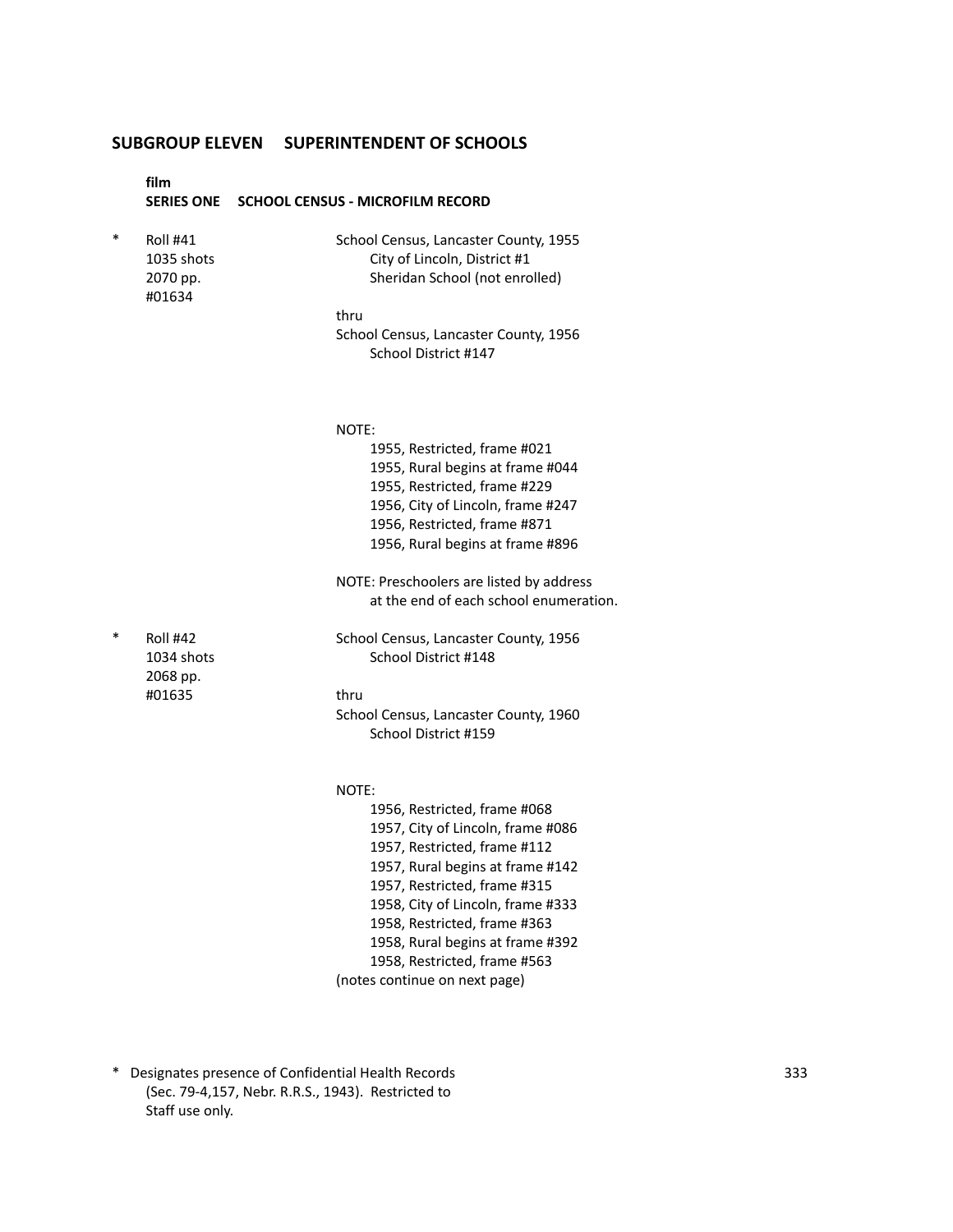**film SERIES ONE SCHOOL CENSUS - MICROFILM RECORD**

| $\ast$ | <b>Roll #42</b><br>cont.                          | School Census, Lancaster County<br>NOTES (cont):<br>1959, City of Lincoln, frame #576<br>1959, Restricted, frame #607<br>1959, Rural begins at frame #644<br>1959, Restricted, frame #807<br>1960, City of Lincoln, frame #822<br>1960, Restricted, frame #852<br>1960, Rural begins at frame #880 |
|--------|---------------------------------------------------|----------------------------------------------------------------------------------------------------------------------------------------------------------------------------------------------------------------------------------------------------------------------------------------------------|
| $\ast$ | <b>Roll #43</b><br>744 shots<br>1488 pp.<br>#1669 | School Census, Lancaster County, 1960<br>Rural confidential (see note below)<br>thru<br>School Census, Lancaster County, 1964<br>City of Lincoln (confidential)<br><b>Willard School</b>                                                                                                           |
|        |                                                   | NOTE:<br>1961, City of Lincoln, frame #016<br>1961, Restricted, frame #048<br>1961, Rural begins at frame #084<br>1961, Restricted, frame #247<br>1962, City of Lincoln, frame #273<br>1962, Rural begins at frame #309<br>1963, City of Lincoln, frame #468                                       |

1963, Restricted, frame #502 1963, Rural begins at frame #543 1963, Restricted, frame #652 1964, City of Lincoln, frame #669 1964, Restricted, frame #703

\* Designates presence of Confidential Health Records 334 (Sec. 79-4,157, Nebr. R.R.S., 1943). Restricted to Staff use only.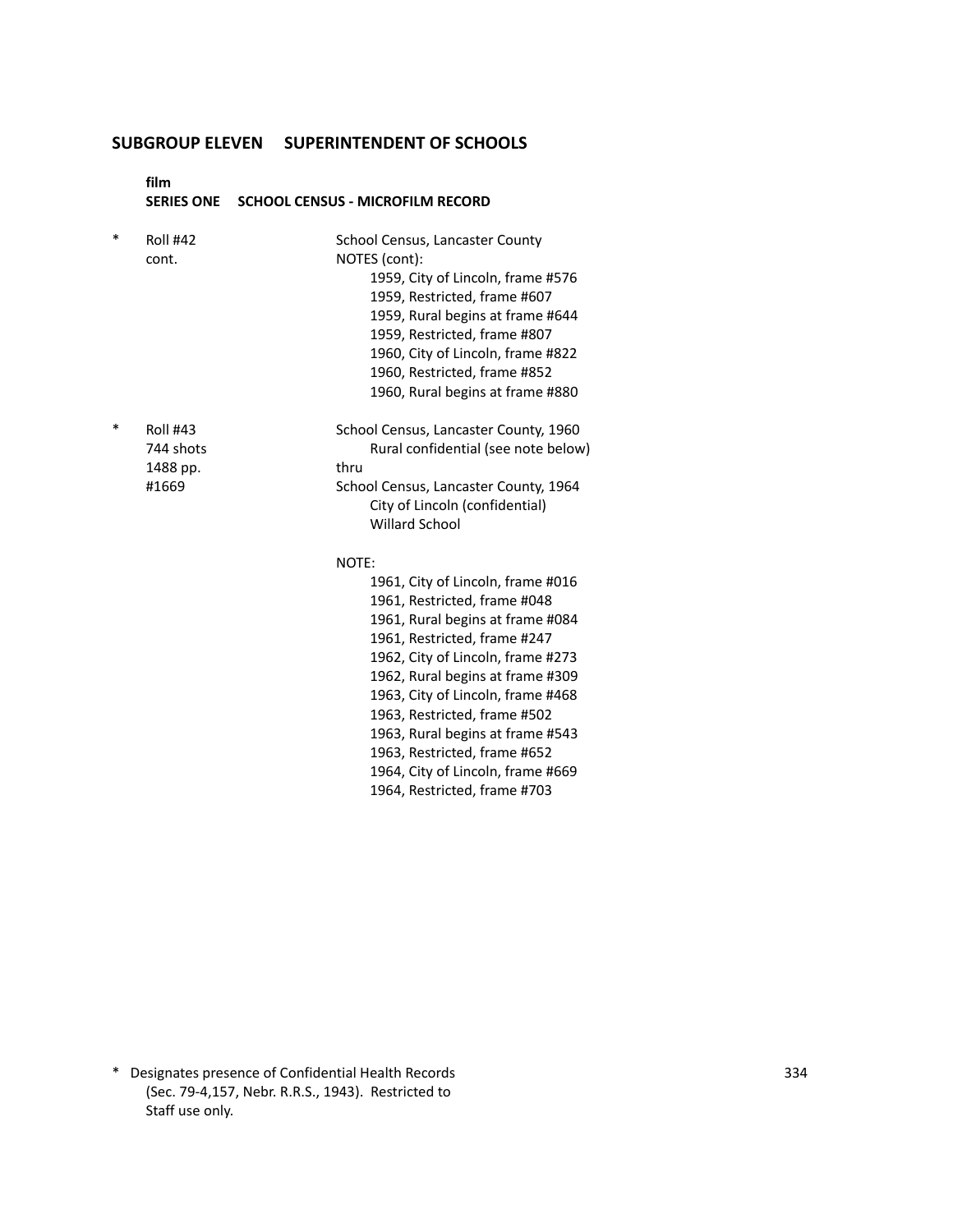**film**

#### **SERIES ONE SCHOOL CENSUS - MICROFILM RECORD**

#01637

Roll #44 School Census, Lancaster County, 1964 827 shots School District #104 1654 pp. Cass County

thru

School Census, Lancaster County, 1968 School District #109

NOTE: School District #104 includes Lancaster County residents.

## NOTE:

1964, Restricted, frame #125 1965, City of Lincoln, frame #144 1965, Restricted, frame #178 1965, Rural begins at frame #221 1965, Restricted, frame #337 1966, City of Lincoln, frame #352 1966, Restricted, frame #387 1966, Rural begins at frame #428 1966, Restricted, frame #551 1967, City of Lincoln, frame #563 1967, Restricted, frame #597 1967, Rural begins at frame #644 1967, Restricted, frame #777 1968, Rural begins at frame #780

NOTE: City of Lincoln Census not available for years 1968-1972

\* Designates presence of Confidential Health Records 335 (Sec. 79-4,157, Nebr. R.R.S., 1943). Restricted to Staff use only.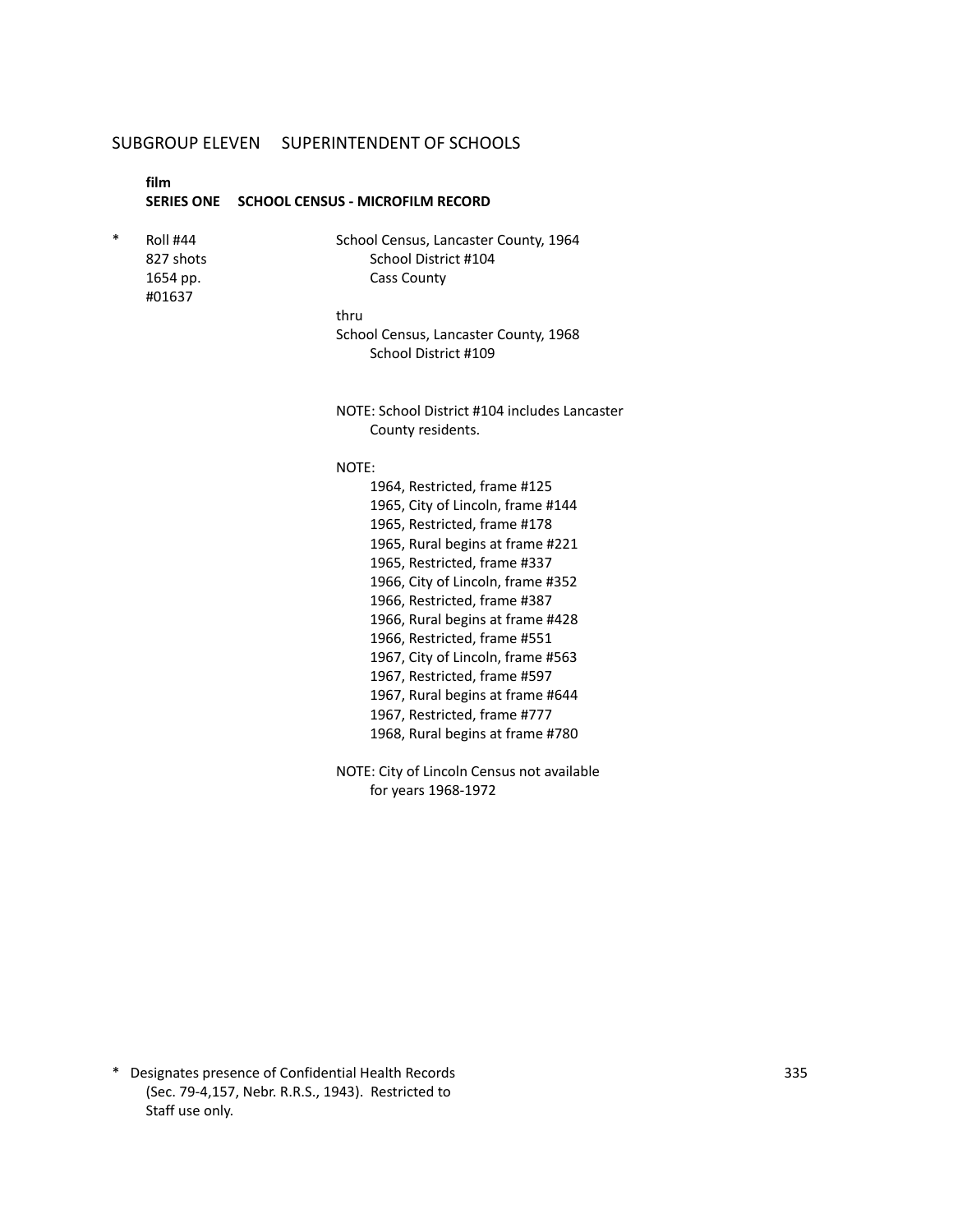# **film SERIES ONE SCHOOL CENSUS - MICROFILM RECORD** Roll #45 School Census, Lancaster County, 1968 715 shots School District #145 1430 pp. Cass & Lancaster counties (formerly Eagle) #01638 thru School Census, Lancaster County, 1972 School District #161

## NOTE:

1968, Restricted, frame #104 1969, Rural begins at frame #115 1969, Restricted, frame #255 1970, Rural begins at frame #266 1970, Restricted, frame #401 1971, Rural begins at frame #412 1971, Restricted, frame #546 1972, Rural begins at frame #559 1972, Restricted, frame #701

## Reels 23-45 positives, 11/2/1983

### **SERIES ONE SCHOOL CENSUS - RECORDS NOT ON MICROFILM**

- B.10 Rural Census, 1975-1980
- B.11 City of Lincoln, statistics only, 1968-1976 Rural Lancaster County census, 1973-1974 B.12 McKinley School Card Index, n.d.

## **SERIES TWO SCHOOL DISTRICT MINUTES, 1926-1979**

V. 1-51Minutes, 1926-1979

#### **SERIES THREE SUPERINTENDENT'S OFFICE, 1869-1926**

V.1 Superintendent's Record, 1869-1895

Part 1 pp. 1-64 Boundaries, 1869-1892 Part 2 pp.66-166 Teachers Exams, 1874 Part 3 pp.173-193 School Dist. Officers, 1871-1885

\* Designates presence of Confidential Health Records 336 (Sec. 79-4,157, Nebr. R.R.S., 1943). Restricted to Staff use only.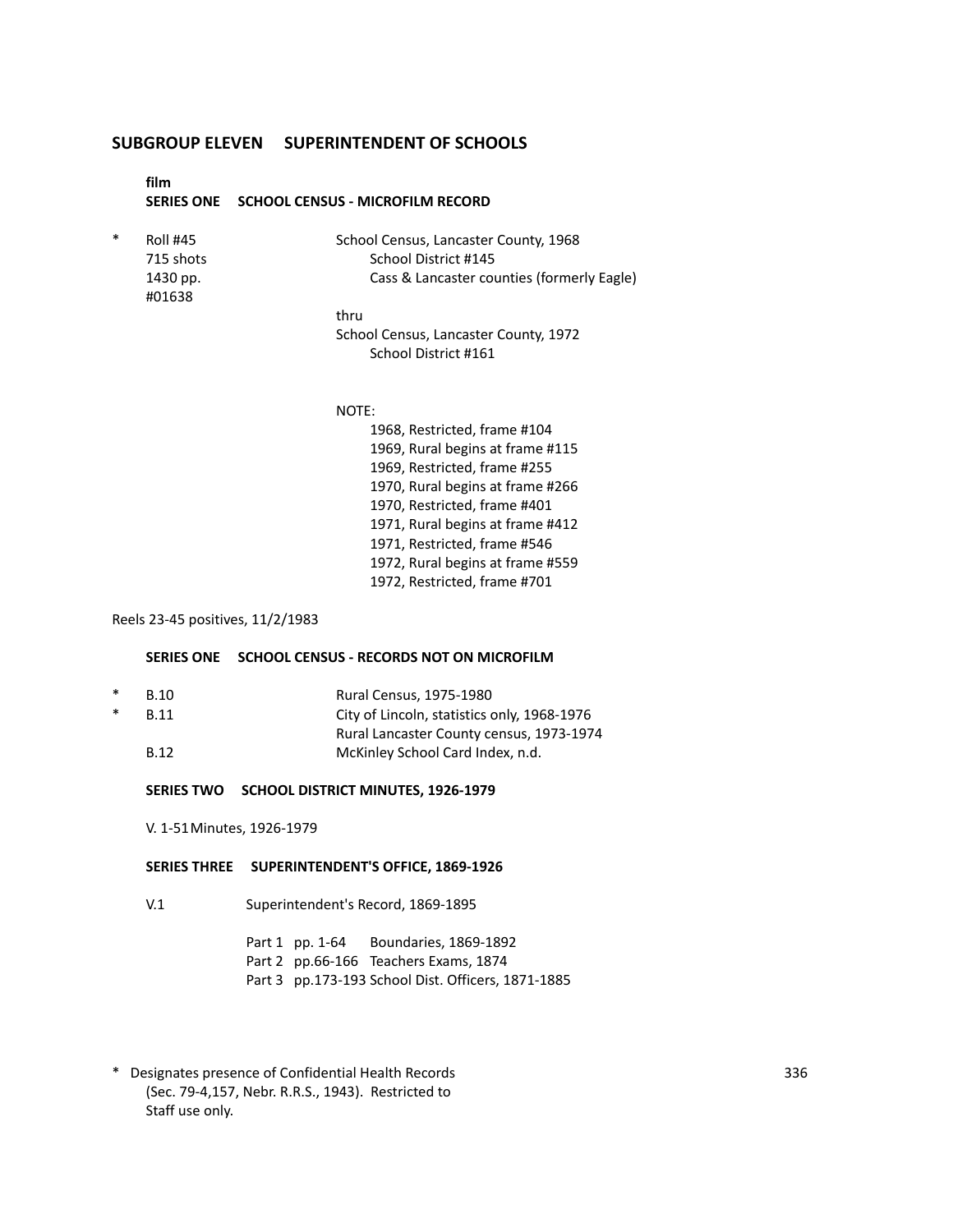|                    | SERIES THREE SUPERINTENDENT'S OFFICE (cont) |                                                     |           |  |
|--------------------|---------------------------------------------|-----------------------------------------------------|-----------|--|
| V <sub>1</sub>     | Superintendent's Records, 1869-1895 (cont)  |                                                     |           |  |
|                    |                                             | Part 4 pp.210-241 Annual Financial Reports, 1873-78 |           |  |
|                    |                                             | Part 5 pp.242-258 Special Reports, 1876-1884        |           |  |
|                    |                                             | Part 6 pp.273-286 Teachers' Work, 1876-c.1884       |           |  |
|                    |                                             | Part 7 pp.313-328 Daily Work (Supt), 1874-1882      |           |  |
|                    |                                             | Part 8 pp.362-364 School Dist. History, 10/30/1876  |           |  |
|                    |                                             | Part 9 pp.362-364 Annual Reports (cont), 1879-1884  |           |  |
| V.3                | School District Record, 1885-1926           |                                                     |           |  |
|                    |                                             | Superintendent's record of orders                   |           |  |
| B.1                | f.1-2 Correspondence, A-Z                   |                                                     | 1905      |  |
|                    | f <sub>1.3</sub>                            | Correspondence, A-Z                                 | 1909-1916 |  |
|                    | f.4                                         | Correspondence                                      | 1909-1910 |  |
|                    | f.5                                         | Correspondence                                      | 1911      |  |
| B.2                | f.6                                         | Correspondence, outgoing                            | 1917      |  |
|                    | f.7-9 Correspondence, A-G                   |                                                     | 1917      |  |
| B.3                | $f.10-12$                                   | Correspondence, H-M                                 | 1917      |  |
|                    | $f.13-14$                                   | War Savings Committee A-O 1918                      |           |  |
| B.4                | f.15 War Savings Committee P-Z              | 1918                                                |           |  |
|                    | $f.16-17$                                   | Correspondence A-Z                                  | 1921-1922 |  |
| <b>SERIES FOUR</b> | ANNUAL REPORTS, 1885-1981                   |                                                     |           |  |
| $V.1 - 38$         |                                             | Annual Director's Reports, 1885-1979                |           |  |
| $V.39-50$          |                                             | Annual Statistical Reports, 1956-1961               |           |  |
| $V.51-69$          | Annual Term Summary Reports, 1962-1980      |                                                     |           |  |
| V.70               | Annual Statistical Summary, 1981            |                                                     |           |  |

## **SERIES FIVE FINANCIAL REPORTS, 1886-1981**

| V <sub>1</sub>  | Annual Financial & Census Reports of Dists, 1886-1892 |
|-----------------|-------------------------------------------------------|
| V <sub>12</sub> | Annual Financial Reports, 1893-1942                   |
| V.3             | Annual Financial Reports, 1943-1945                   |
| V.4             | Annual Financial Reports, 1945-1975                   |
| V.5             | Annual Reports, 1926                                  |
| $V.6 - 28$      | Annual Financial & Statistics of Dists., 1927-1949    |
| $V.29-40$       | Annual Reports of Secretaries, 1950-1961              |
| $V.41-60$       | Annual Financial Reports, 1962-1981                   |
| $V.61-66$       | Budget & Cert. of Tax, 1970-1975                      |
| $V.67 - 71$     | Budget & Cert. of Tax, 1976-1981                      |
|                 |                                                       |

\* Designates presence of Confidential Health Records 337 (Sec. 79-4,157, Nebr. R.R.S., 1943). Restricted to Staff use only.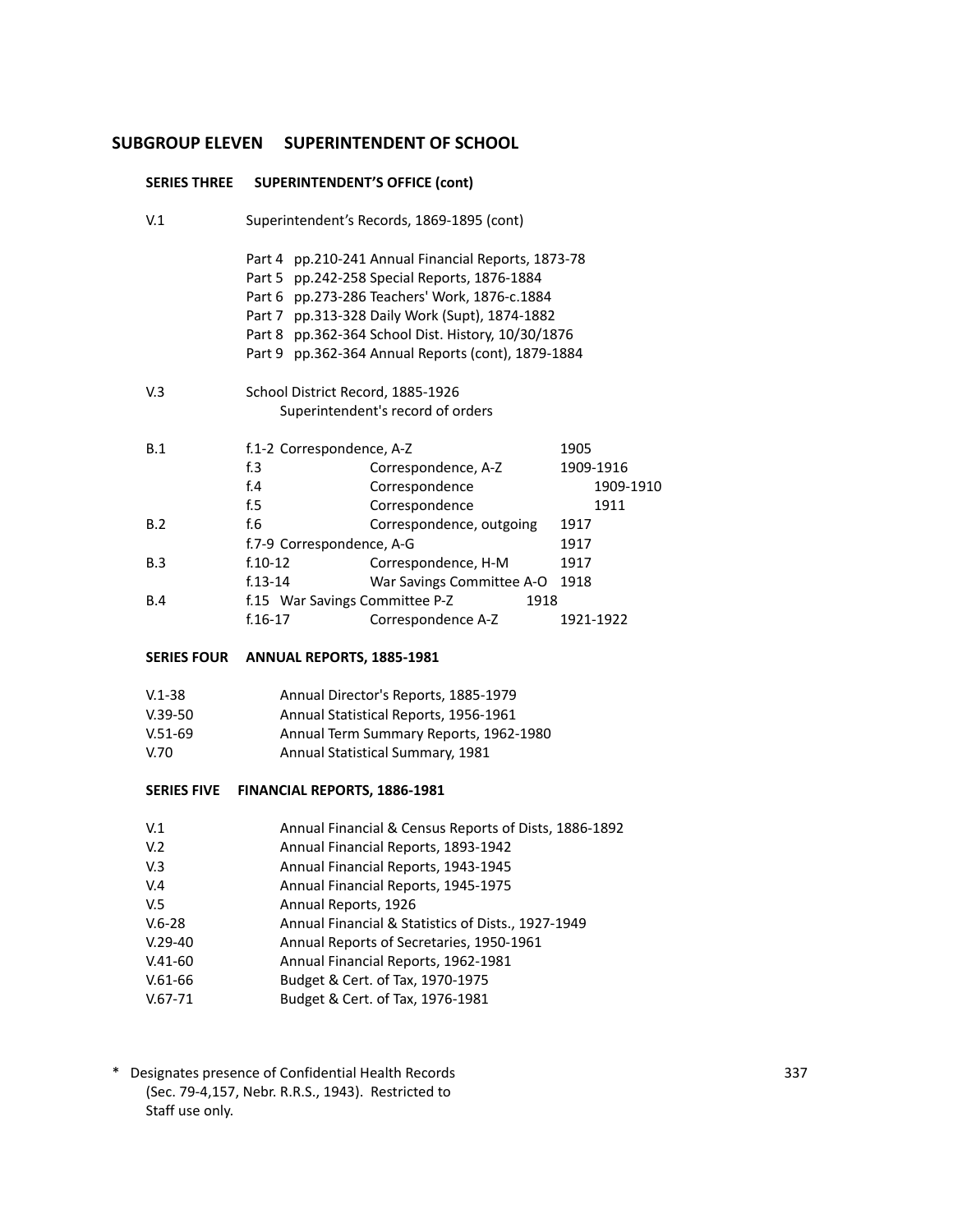## **SERIES SIX MISCELLANEOUS REPORTS, 1909-1915**

- B.7 f.31-33 Teachers Monthly Reports, 1909-1910<br>B.8 f.37 Ag School & Normal Jr. Reports, 1912-1915
- f.37 Ag School & Normal Jr. Reports, 1912-1915

\* Designates presence of Confidential Health Records 338 (Sec. 79-4,157, Nebr. R.R.S., 1943). Restricted to Staff use only.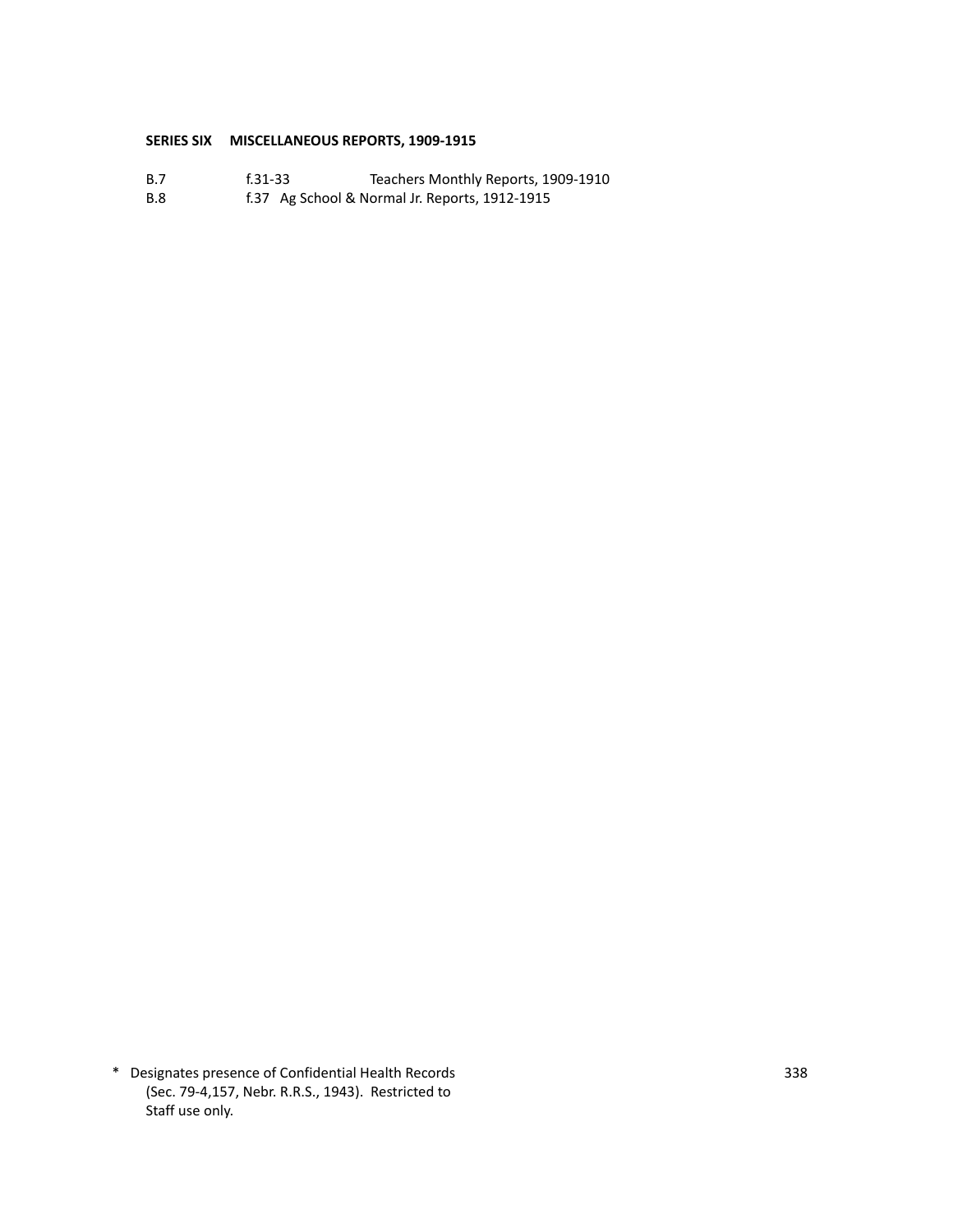#### **SERIES SEVEN SCHOOL DISTRICT FORMATIONS, 1869-1883**

| $V.1 - 2$ | School District Record, 1869-1883             |
|-----------|-----------------------------------------------|
|           | re boundaries, properties, formations, orders |

### **SERIES EIGHT TEACHERS RECORDS, 1899-1965**

| <b>B.8</b>     |             | f.36 2nd Grade Teachers Certificates, 1899-1916       |
|----------------|-------------|-------------------------------------------------------|
| $B.5 - 7$      | $f.23 - 30$ | Teachers Exams, 1905-1911                             |
| $B.7 - 8$      | f.34-35     | Teachers Exams, 1912-1915                             |
| V <sub>1</sub> |             | Record of Teachers Certificates Registered, 1900-1965 |

V.2 Teachers Examination Grades, 1943-1949 (in reverse order)

## **\* SERIES NINE CONFIDENTIAL RECORDS, 1948-1980**

As well as the records visible on the census microfilm, the following records are considered confidential by Nebr. 79-4,157 and 84-712, R.R.S. 1943, and are not available for patron use.

| V.1-4  | Census of Handicapped Children, 1973-1976 |  |
|--------|-------------------------------------------|--|
| V.5-21 | Census of Handicapped Children, 1976-1980 |  |

- B.1 Special Report of Handicapped Children, 1964-1972
- R94-31 High School Grade Cards, 1930-1969 (Microfilm Vault)

#### **SERIES TEN MISCELLANEOUS, 1908-1923 & N.D.**

# B.9 f.38 Printed Matter, 1912-1915

- f.39 Lancaster County Farm Bureau, 1920-1923
	- f.40 Corn Festivals & Contests, 1908-1909
	- f.41 Honor Certificates blank
	- f.42 Knighthood of Youth Club

\* Designates presence of Confidential Health Records 339 (Sec. 79-4,157, Nebr. R.R.S., 1943). Restricted to Staff use only.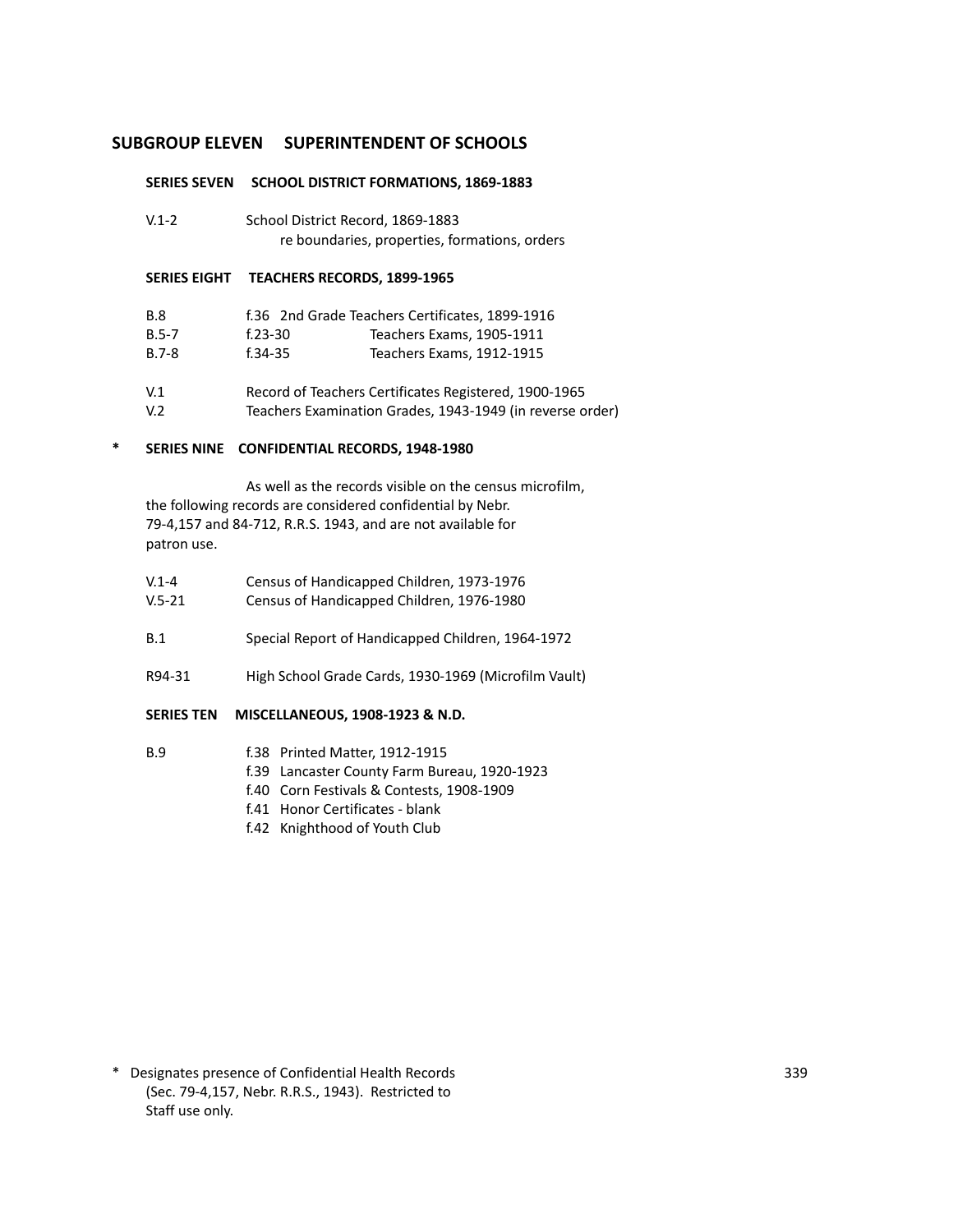## **SUBGROUP TWELVE SCHOOL DISTRICT RECORDS**

Scope and Content Note:

Subgroup Twelve, School District Records, is divided into eighteen series:

1) School Dist. #3, 1865-1889 2) School Dist. #26, 1870-1934 3) School Dist. #29, 1889-1956 4) School Dist. #34, 1903-1946 5) School Dist. #38, 1879-2006 6) School Dist. #39, 1883-1901 7) School Dist. #41, 1897-1924 8) School Dist. #51, 1900-1916 9) School Dist. #59, 1873-1937 10) School Dist. #62, 1915-1934 11) School Dist. #64, 1906-1943 12) School Dist. #75, 1873-1874 13) School Dist. #137, 1896-1900 14) School Dist. #31, 1870-1945 15) School Dist. #97, 1878-1953 16) School Dist. #69, 1940-1943 17) School Dist. #38, 1879-1995 18) School Dist. #52, 1906-1910.

The records of all school districts are basically the same including Directors Records which record minutes, teachers contracts, fiscal records, and sometimes school census; Classification and Term Summary reports of teachers to State which record enrollment, promotion and transfer of pupils (in the later years, this record may contain confidential information in regards to health examinations and handicapped children); Daily Attendance Records; and records of the district treasurers.

#### **film**

#### **SERIES TWO SCHOOL DISTRICT #26, 1870-1934 (Received 10/1/1971)**

| Roll #1   | v.1 | Director's Record |                               |
|-----------|-----|-------------------|-------------------------------|
| 4/19/1977 |     | District Maps     |                               |
| #08926    |     | pp.1-37           | Minutes, 1870-1884            |
|           |     | pp.40-44          | Treasurer's Bonds, 1876-1886  |
|           |     | pp.49-95          | Minutes, 1874-1887            |
|           |     | p. 96             | Taxes Levied, 1879-1880       |
|           |     | pp.105-134        | Teachers Contracts, 1873-1885 |
|           |     | pp.156-161        | Warrants Drawn, 1880-1881     |
|           |     | pp.180-195        | Annual Reports, 1875-1881     |
|           | v.2 | Director's Record |                               |
|           |     | pp.3-8            | Dist. Map & Description       |
|           |     | pp.17-23          | Minutes, 1886-1889            |
|           |     | pp.28-29          | Officers, 1884-1889           |
|           |     | pp.31-46          | Minutes, 1886, 1889           |
|           |     | pp.50-60          | Teachers Contracts, 1886-1888 |
|           |     | pp.61-62          | Rules & Regulations           |
|           |     | pp.65-68          | Expenses, 1886-1889           |
|           |     |                   |                               |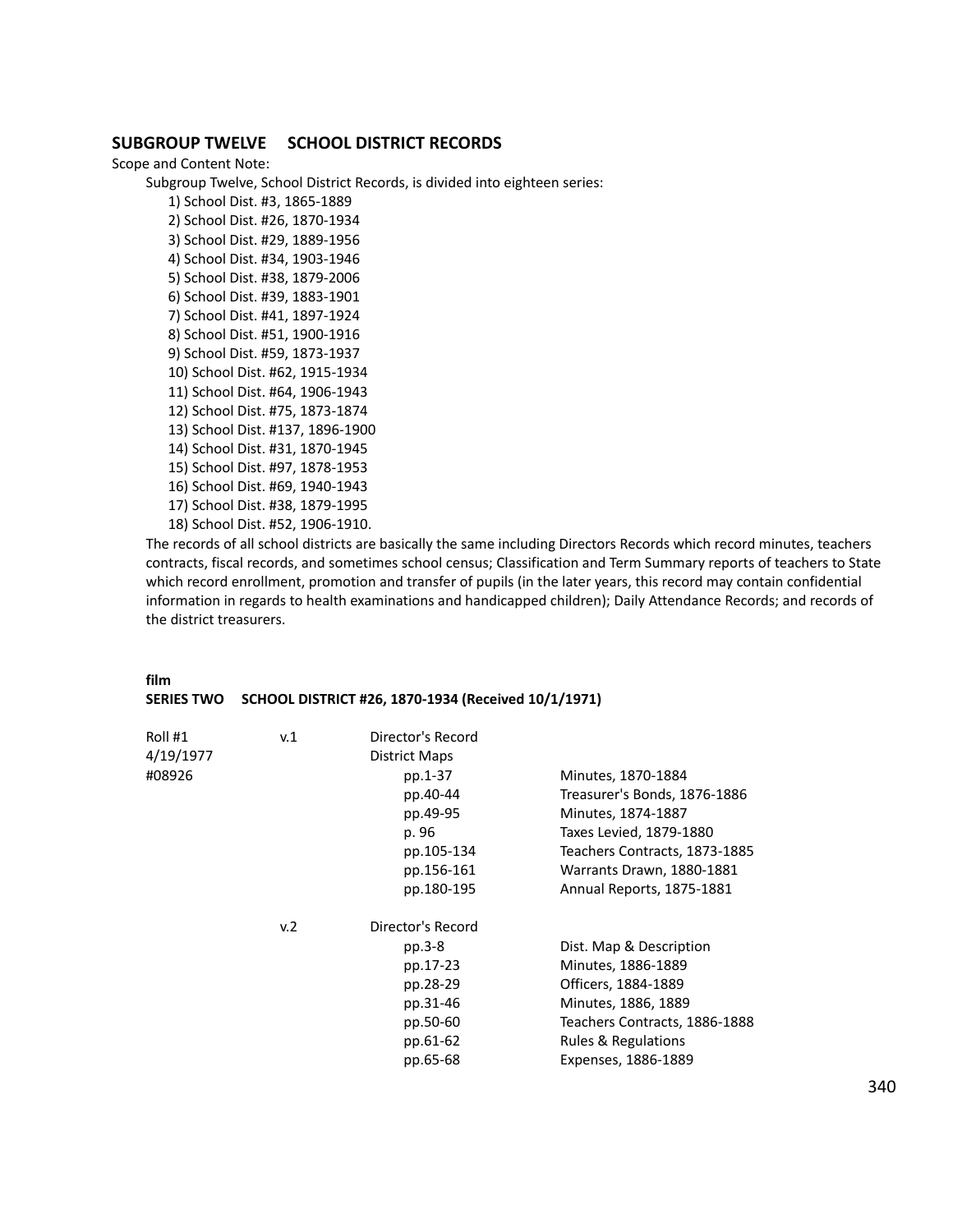| pp.74-86   | Orders Drawn, 1886-1889   |
|------------|---------------------------|
| pp.94-99   | Annual Reports, 1887-1889 |
| pp.102-015 | School Census, 1888-1889  |

- v.3 Director's Record, 1889-1893
- v.4 Director's Record, 1894-1899 (no census)
- v.5 School Census, 1876-1903
- v.6 Warrants, 1884-1934

## **SERIES THREE SCHOOL DISTRICT #29, 1872-1961 (received 8/3/1977)**

- B.1 Teachers Monthly Reports, 1889-1890 Class Record, 1891-1895 Textbook Register, 1895 Teachers Monthly & Term Reports, 1895-1897 Classification & Term Summary, 1893-1907 Attendance Register & Textbook Record, 1900-1903 Classification Register, 1911-1916 Teachers Contracts, 1884-1948 B.1 Classification & Term Summaries, 1914, 1915
	- Daily & Classification Registers, 1916-1927 Classification & Term Summaries, 1921-1926
		- \* Classification & Term Summaries, 1935-1941
		- \* Classification & Term Summaries, 1945 Director's Record, 1872-1961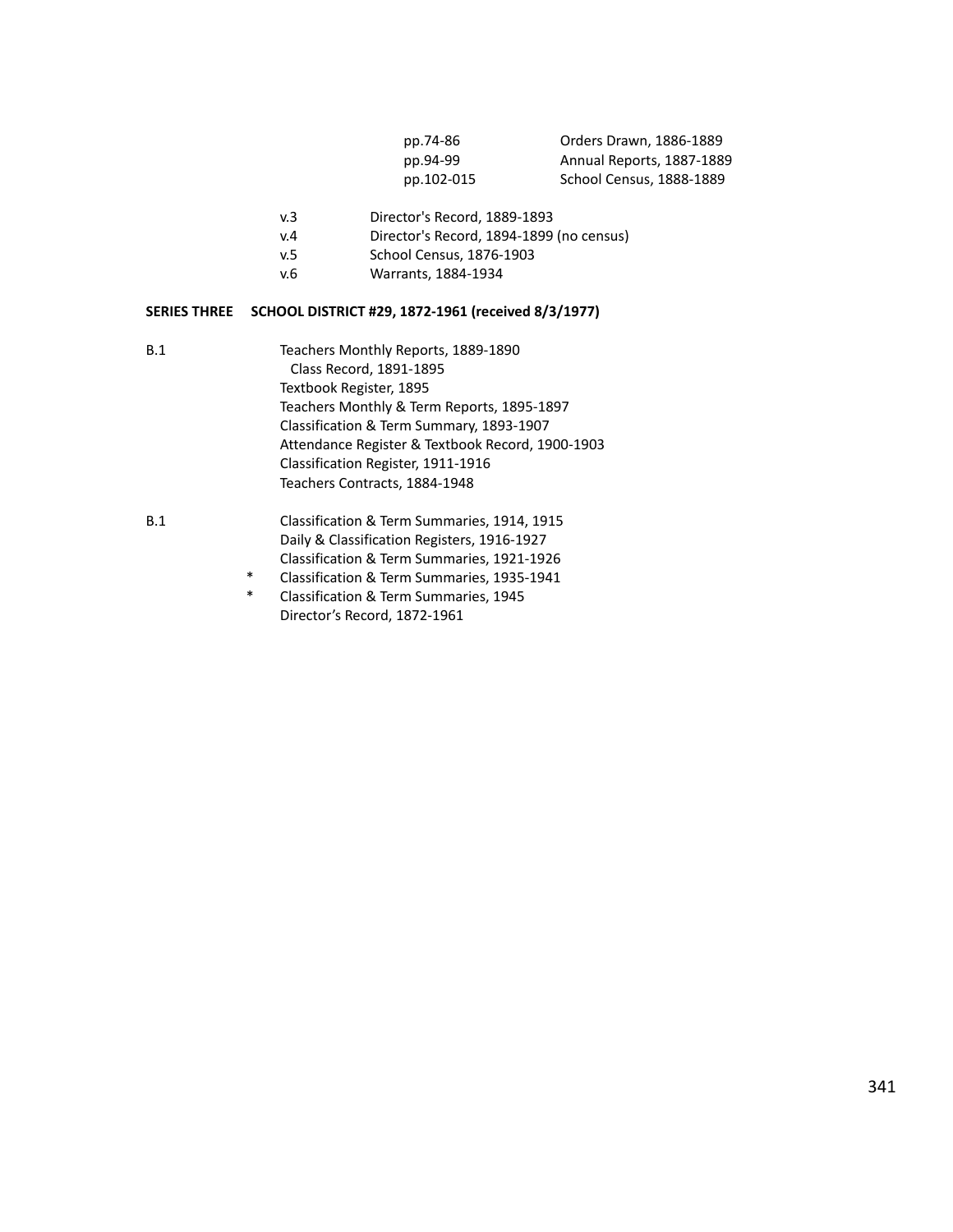# **SUBGROUP TWELVE SCHOOL DISTRICT RECORDS (cont)**

| <b>SERIES THREE</b> |             | <b>SCHOOL DISTRICT #29 (cont)</b> |                                                                                                                                                                                                                                             |
|---------------------|-------------|-----------------------------------|---------------------------------------------------------------------------------------------------------------------------------------------------------------------------------------------------------------------------------------------|
| B.1                 | *<br>$\ast$ |                                   | Classification & Term Summaries, 1947-1949<br>Classification & Term Summaries, 1954-1956                                                                                                                                                    |
|                     |             |                                   | PTA Minutes, Sept. 28, 1931 - Nov. 18, 1938<br>PTA Minutes, Oct. 28, 1946 - Apr. 30. 1956                                                                                                                                                   |
| <b>SERIES FOUR</b>  |             |                                   | <b>SCHOOL DISTRICT #34, 1903-1946 (Accession R84-14)</b><br>Cedar Hill School                                                                                                                                                               |
| B.1                 |             | v.1<br>v.2<br>v.3<br>v.4          | Director's Record, June 1923 - June 1929<br>Director's Record, June 1930 - June 1934<br>Director's Record, August 1934 - May 1940<br>Director's Record, August 1939 - May 1946                                                              |
| B.2                 | $\ast$      | v.5<br>v.6<br>v.7<br>v.8<br>v.9   | Attendance & Textbook Record, 1903-1907<br>Attendance & Classification Record, 1907-1910<br>Attendance & Classification Record, 1910-1916<br>Attendance & Classification Record, 1917-1922<br>Attendance & Classification Record, 1933-1936 |
| <b>SERIES FIVE</b>  |             |                                   | SCHOOL DISTRICT #39, 1883-1901 (received 7/14/1966)                                                                                                                                                                                         |
| <b>B.8</b>          |             | f <sub>1</sub> 2                  | <b>Attendance Records</b><br>v.1<br>Attendance Record, 1883-1889<br>Attendance Record, 1890-1896<br>v.2<br>Minute Book, 1886-1895<br>v.3<br>includes contracts, expenditures, Census<br>v.4 Moderator's Record, 1896-1901                   |
| <b>SERIES SIX</b>   |             |                                   | SCHOOL DISTRICT #41, 1897-1924 (Accession R91-58)                                                                                                                                                                                           |
| B.1                 |             | v.1<br>v.2<br>v.3                 | Director's Record, 1897-1906<br>Director's Record, 1910-1914<br>Daily Attendance Register, 1922-1924                                                                                                                                        |
| <b>SERIES SEVEN</b> |             |                                   | SCHOOL DISTRICT #51, 1900-1916 (received 7/14/1966)                                                                                                                                                                                         |
| <b>B.8</b>          |             | f.3                               | Pocket ledger, 1900-1916                                                                                                                                                                                                                    |
| <b>SERIES EIGHT</b> |             |                                   | SCHOOL DISTRICT #59, 1873-1937 (received 7/14/1966)                                                                                                                                                                                         |
| <b>B.8</b>          |             | f.1                               | Financial Ledger & Classification<br>Record, 1873-1937 (2 vols)                                                                                                                                                                             |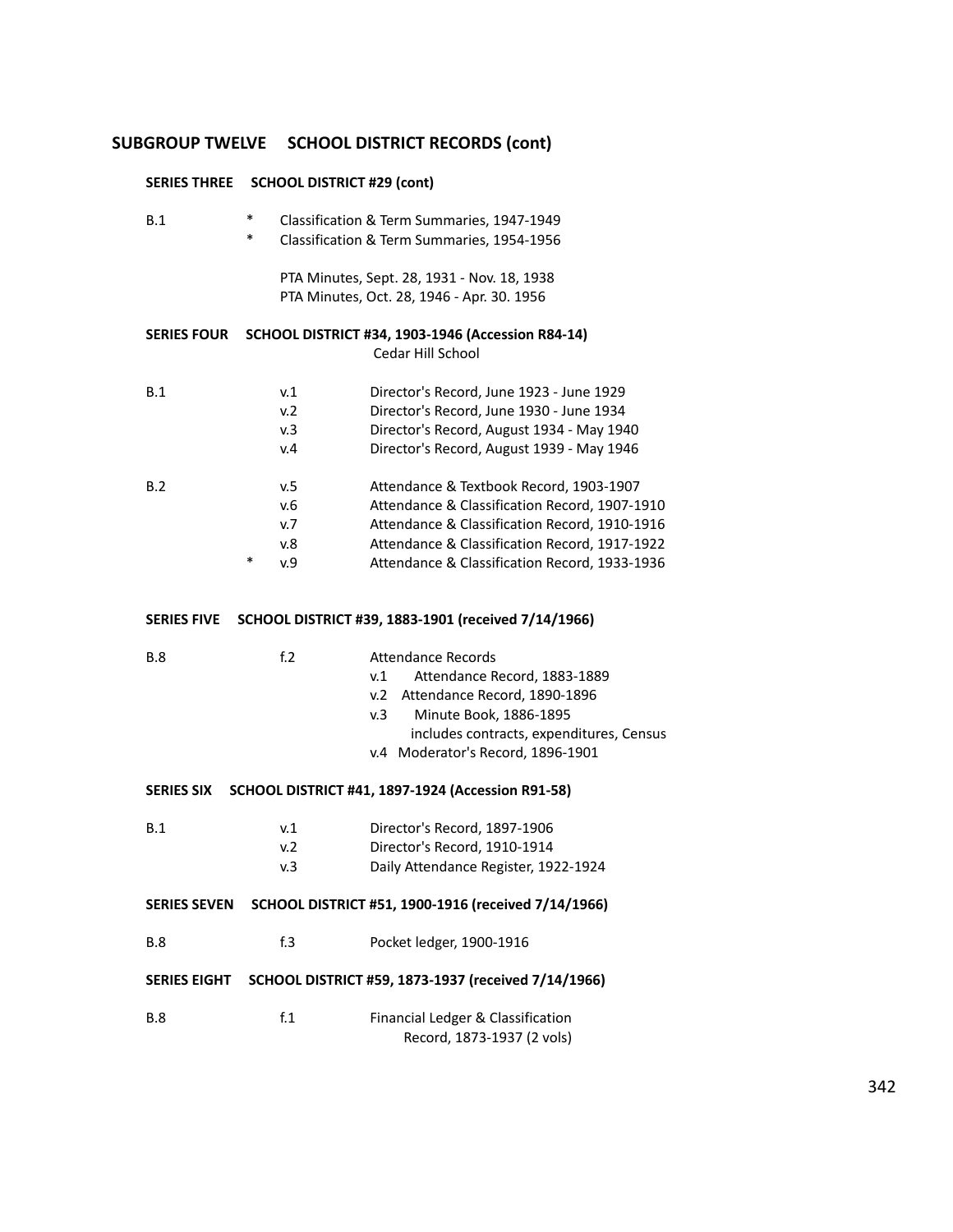## **SUBGROUP TWELVE SCHOOL DISTRICT RECORDS (cont)**

## **SERIES NINE SCHOOL DISTRICT #62, 1915-1934 (Accession R81-69)**

| $V.1 - 2$ | Director's Record Books, 1915-1934 |
|-----------|------------------------------------|
| V.3       | Director's Report, 1927-1928       |
| $V.4 - 5$ | Director's Reports, 1932-1934      |
| $V.6 - 7$ | Director's Reports, n.d.           |
| V 8       | Attendance Record, 1915-1920       |

## **SERIES TEN SCHOOL DISTRICT #64, 1906-1943 (Accession R91-64)**

| B.1 | v.1 | Attendance & Classification Register |
|-----|-----|--------------------------------------|
|     |     | September 1906 - May 1912            |
|     | v.2 | Attendance & Classification Register |
|     |     | September 1911 - May 1921            |
|     | v.3 | Attendance & Classification Register |
|     |     | September 1913 - May 1921            |
|     | v.4 | Attendance & Classification Register |
|     |     | August 1921 - May 1927               |

NOTE: The remaining volumes are restricted by law due to the presence of Health Records of students. \*\*CONFIDENTIAL\*\* Section 79-4,157, R.R.S. 1943.

| $\ast$ | v.5            | Attendance & Classification Register |
|--------|----------------|--------------------------------------|
|        |                | October 1926 - May 1934              |
| $\ast$ | v.6            | Attendance & Classification Register |
|        |                | September 1933 - May 1937            |
| $\ast$ | v <sub>7</sub> | Attendance & Classification Register |
|        |                | August 1937 - May 1943               |

## B.1

| <b>TEXTBOOKS</b> |                                                   |
|------------------|---------------------------------------------------|
| $v.1 - 4$        | American History publications, 1930-1943          |
| $v.5 - 6$        | World History publications, 1933, 1934            |
| $v.7 - 8$        | Children's reading books, 1936, 1940              |
| v.9              | English textbook, F. S. Crofts & Co., 1943        |
| v.10             | "The Community Where I Live," Allyn & Bacon, 1949 |
| v.11             | "Nebraska Civil Government," A. E. Sheldon, 1935  |
| v.12             | "Geographical Agriculture Industries of           |
|                  | Nebraska," Geo. Evert Condra, 1934                |
| $v.13 - 14$      | Nebraska Elementary required reading -            |
|                  | "Legends, Poems, and Stories," 1935 (2 copies)    |
| v.15             | "Nebraska Old & New," A. E. Sheldon, 1937         |
|                  |                                                   |

## **SERIES ELEVEN SCHOOL DISTRICT #75, 1873-1874 (Received 7/14/1966)**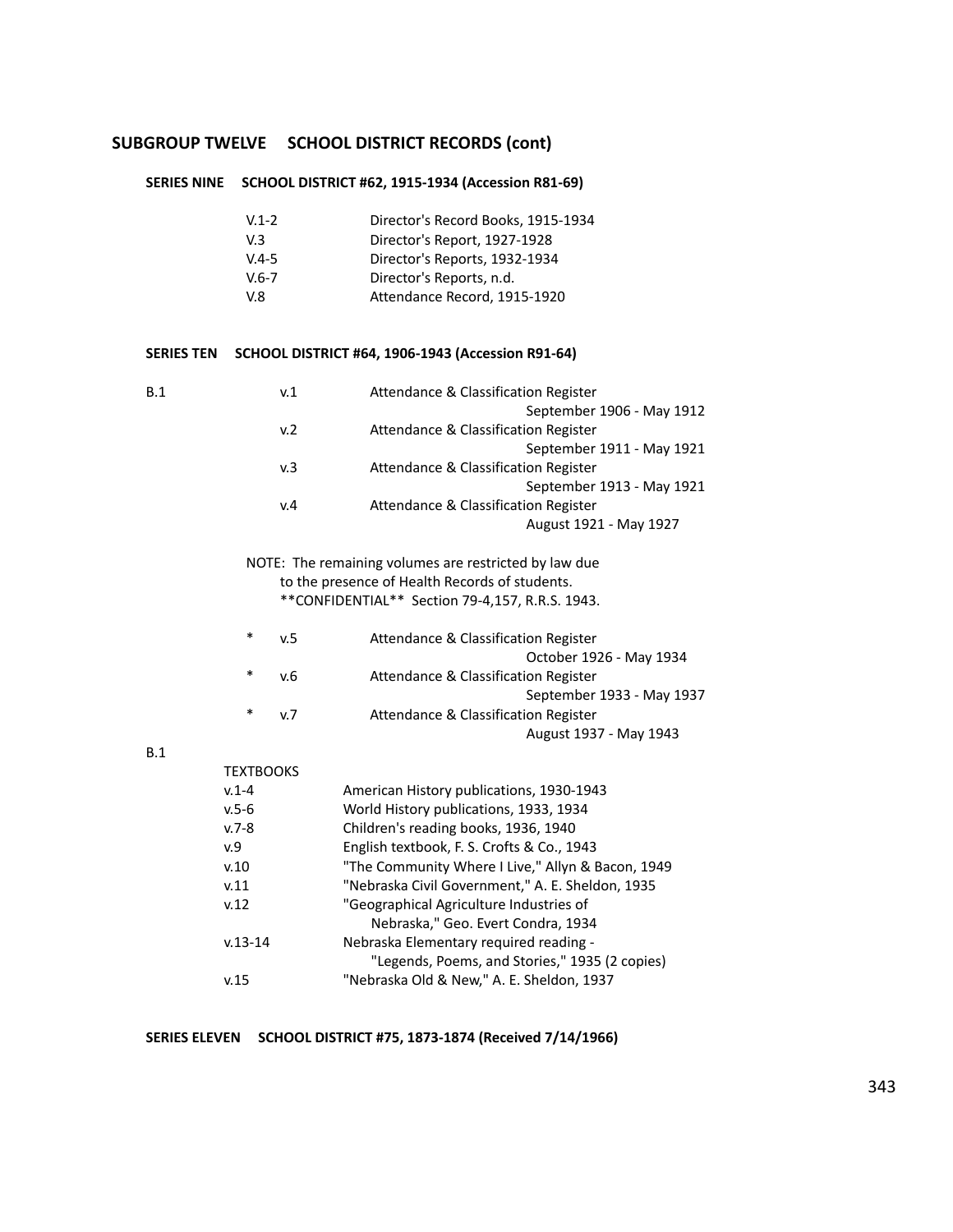## B.8 f.5 School District Minutes, 1873-1874

## **SERIES TWELVE SCHOOL DISTRICT #137, 1896-1900**

B.8 f.6 Warrant Register, 1896-1900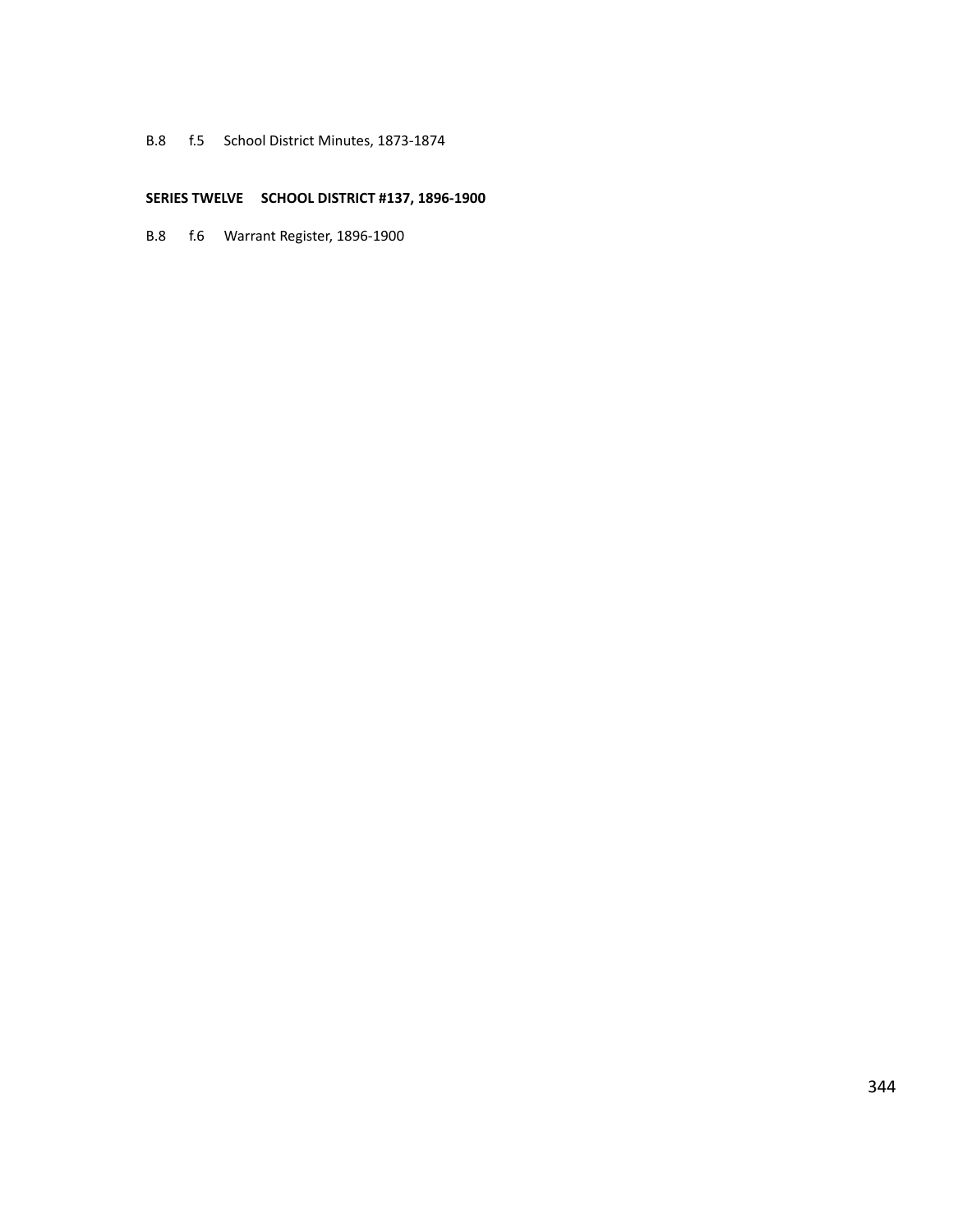## **SUBGROUP TWELVE SCHOOL DISTRICT RECORDS (cont)**

## **SERIES THIRTEENSCHOOL DISTRICT #3, 1865-1889**

B.8 Pocket Ledger, 1865-1889 (includes 1865 school census)

| SERIES FOURTEEN | <b>SCHOOL DISTRICT #31, 1870-1945</b> |
|-----------------|---------------------------------------|
|                 |                                       |

#### R2001-04

B.1 V.1-6 Director's Record, 1870-1945

| Miscellaneous Correspondence, 1927-1943 |
|-----------------------------------------|
|                                         |

#### **SERIES FIFTEEN SCHOOL DISTRICT #97, 1878-1953**

## B. 1

Folders:

- 1) Accounts: Cash Book, 1878-1893
- 2) Contracts for Textbooks, 1893 and 2 documents with no dates
- 3) Fire Insurance Policy, German Insurance Co., 1903-1909
- 4) Free High School Tuition Statements, 1917
- 5) Misc.: Legal Blanks For School Districts (Samples), 1937-1939
- 6) Petition for School Bond Levy, 1937
- 7) School District Bond for Schoolhouse, 1893
- 8) Teacher Classification Report & Term Summary Cards, 1924, 1928, 1936-1939
- 9) Teacher Contract, Amelia Boeke, 1926
- 10) Teacher Contract, Emma Bruel, 1886
- 11) Teacher Contracts, Edith Etmund, 1937-1941
- 12) Teacher Contract, C. D. Kuhlman, 1886
- 13) Teacher Contract, Carrie Kuster, 1915-1916
- 14) Teacher Contract, Claire Pepple, 1884
- 15) Teacher Contract, Bertha C. Pinney, 1890
- 16) Teacher Contract, Anna Trampant, 1907
- 17) Teacher Contract, S. C. Tvanty, 1892
- 18) Teacher Contract, Myrtle Weatherhogg, 1919
- 19) School Board Meetings Record Book, 1875-1889
- 20) School Census, 1877-1953 (incomplete, years missing)
- 21) Director of Schools, Annual Statistical Reports, 1885-1953 (incomplete)
- 22) Director of Schools Record Book, 1897-1900
- 23) Director of Schools Record Book, 1911-1917
- 24) Director of Schools Record Book, 1917-1922
- 25) Director of Schools Record Book, 1921-1927
- 26) Director of Schools Record Book, 1928-1933
- 27) Director of Schools Record Book, 1938-1942
- 28) Director of Schools Record Book, 1944-1947
- 29) Director of Schools Record Book, 1950-1953
- 30) Teacher's Register Book, 1888-1890
- 31) Teacher's Register Book/Monthly Report, 1890-1893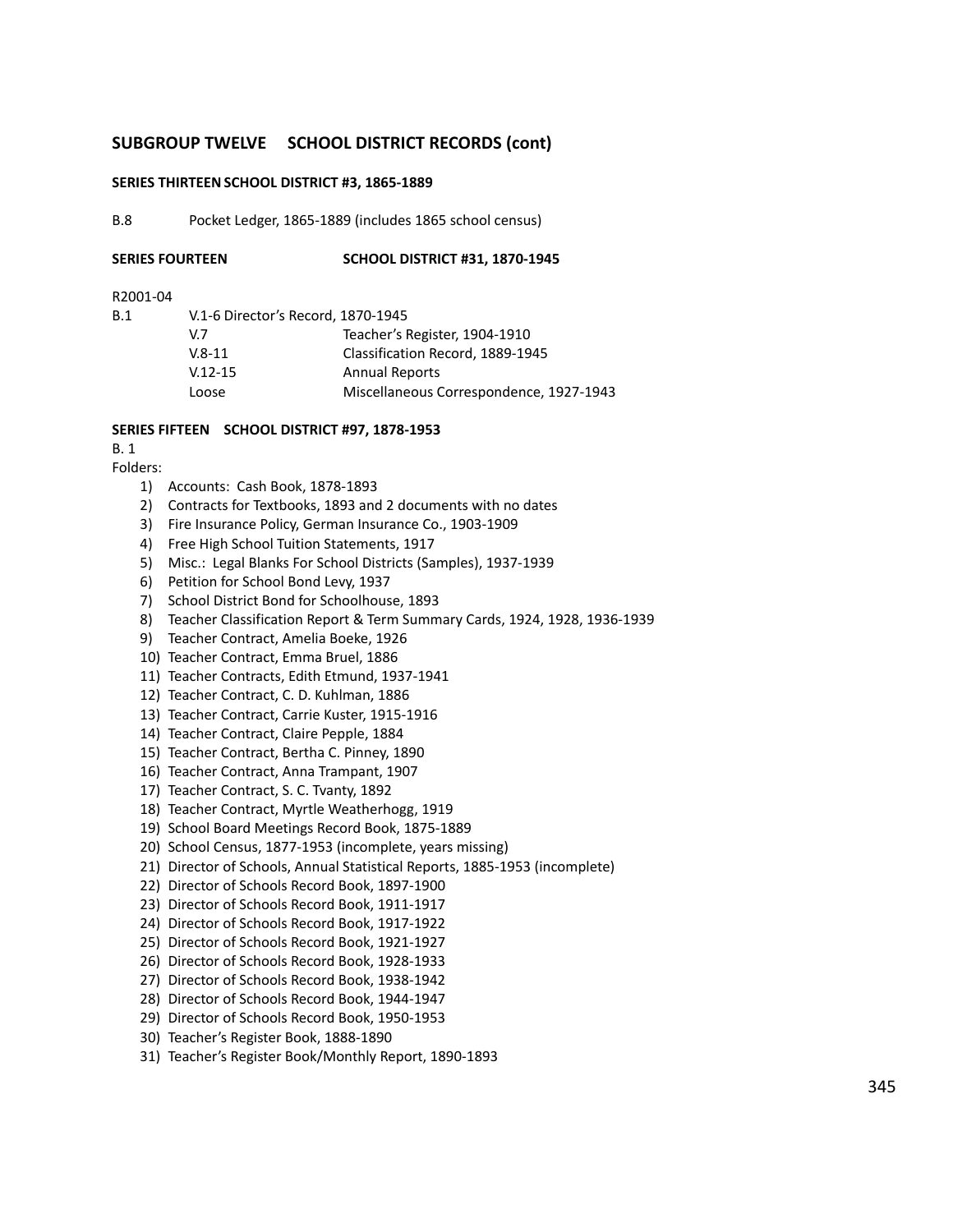- 32) Teacher's Register Book, 1894-1901
- 33) Teacher's Register Book, 1892-1898
- 34) Teacher's Register Book, 1904-1905
- 35) Teacher's Register Book, 1907-1912
- 36) Teacher's Register Book, 1933-1937
- 37) Teacher's Register Book, 1937-1942

#### **SERIES SIXTEEN SCHOOL DISTRICT #69**

| R2004-13 | KN26/08/3                                          |
|----------|----------------------------------------------------|
| V.1      | Teacher's Daily Record (Miss Emma Kunz), 1940-1941 |
| V.2      | Teacher's Daily Record (Miss Emma Kunz), 1942-1943 |

## **SERIES SEVENTEEN SCHOOL DISTRICT #38**

Accession, July 2014

Box 1 Teacher Register/Attendance Books, 1879-1995

| Volumes:  |
|-----------|
| 1879-1885 |
| 1887-1888 |
| 1885-1895 |
| 1895-1897 |
| 1897-1899 |
| 1897-1899 |
| 1896-1903 |
| 1903-1907 |
| 1912-1914 |
| 1914-1920 |
| 1922-1926 |
| 1926-1929 |
| 1931-1937 |
| 1943-1949 |
| 1949-1953 |
| 1953-1955 |
| 1960-1964 |
| 1964-1968 |
| 1972-1973 |
| 1973-1974 |
| 1974-1975 |
| 1975-1976 |
| 1976-1977 |
| 1979-1980 |
| 1980-1981 |
| 1981-1982 |
| 1982-1983 |
| 1983-1984 |
| 1984-1987 |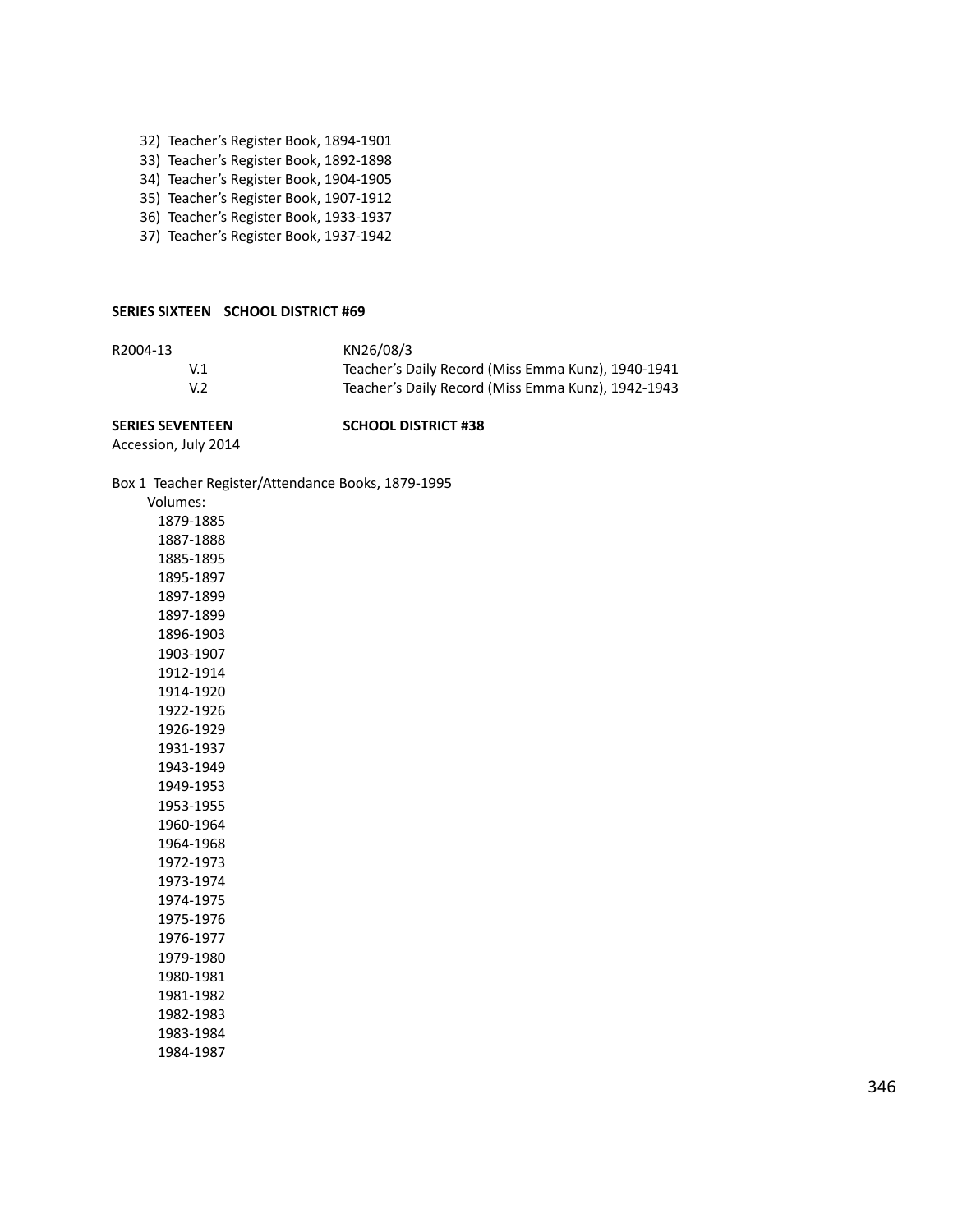| 1988-1989 |
|-----------|
| 1990-1991 |
| 1991-1992 |
| 1992-1993 |
| 1993-1994 |
| 1994-1995 |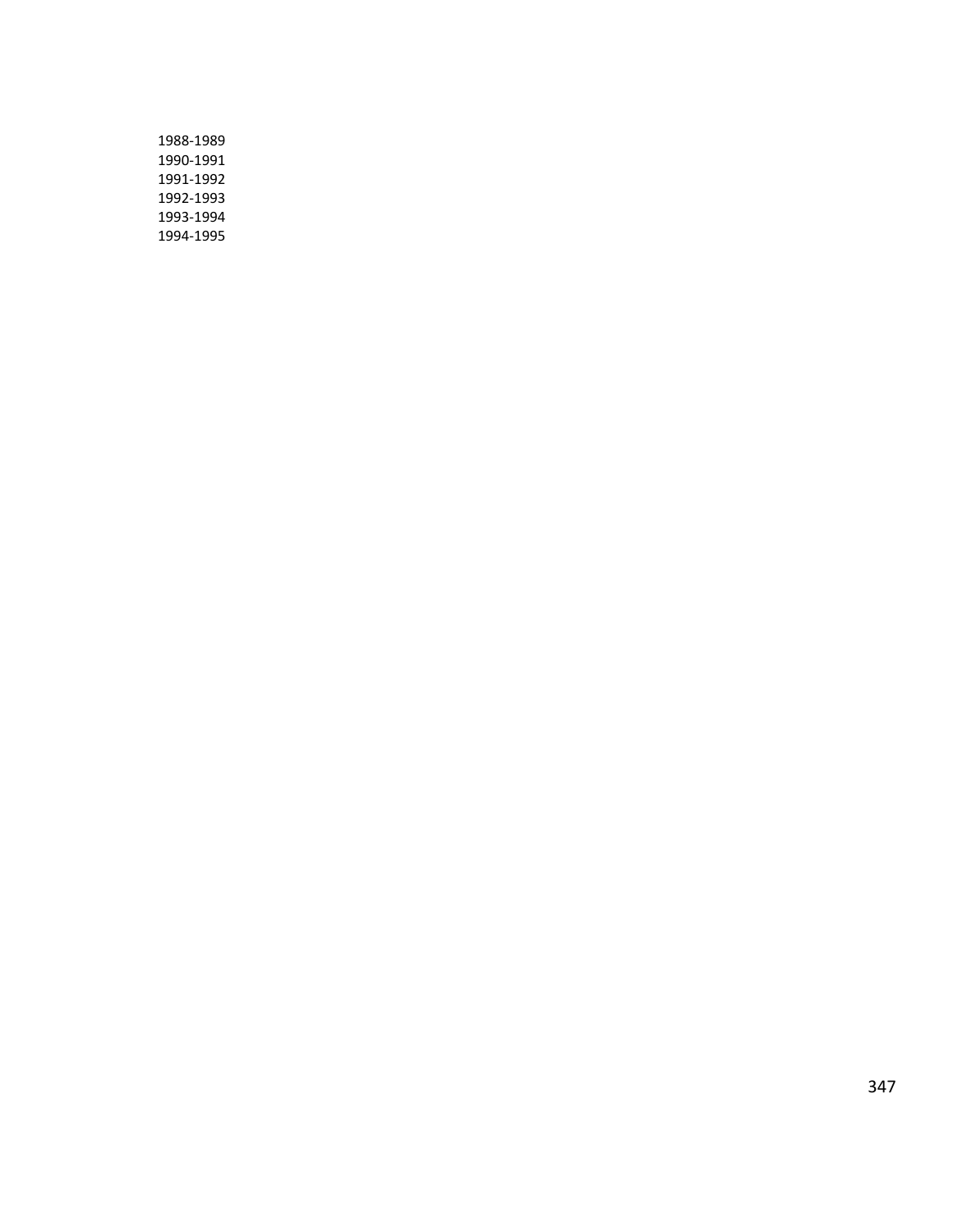## **SERIES SEVENTEEN SCHOOL DISTRICT #38**

Accession, July 2014

Box 2

Directors Record Books: Includes school board meeting minutes, officers, Accounts/orders drawn, general expenses

Volumes

- 1) 1884-1903
- 2) 1896-1897
- 3) 1896-1901
- 4) 1903-1909
- 5) 1915-1923
- 6) 1929-1937

Directors Annual Financial/Statistical Reports Books (includes school student

census data)

f. 1 1941-1947 f. 2 1951-1952; 1956-1959 f. 3 1960-1969 f. 4 1970-1971

Accounts Books/Volumes Moderators Record Books (orders-accounts drawn) f. 1 1903-1908 f. 2 1917-1924

Treasurer Records Books Volume 1 1939-1945 Volume 2 1945-1960 Volume 3 1951-1955 Volume 4 1968-1972 Volume 5 1972-1973 Volume 6 1977-1978 Volume 7 1997-2006

Secretary, Account Record Books Volume 1 1955-1959 Volume 2 1959-1961 Volume 3 1961-1964 Volume 4 1965-1966 Volume 5 1967-1968

#### **SERIES EIGHTEEN SCHOOL DISTRICT #52**

Accession, August 2017 Volume 1, Attendance, Classifications, and Grade Report Book Oct. 1906 thru Sept. 1910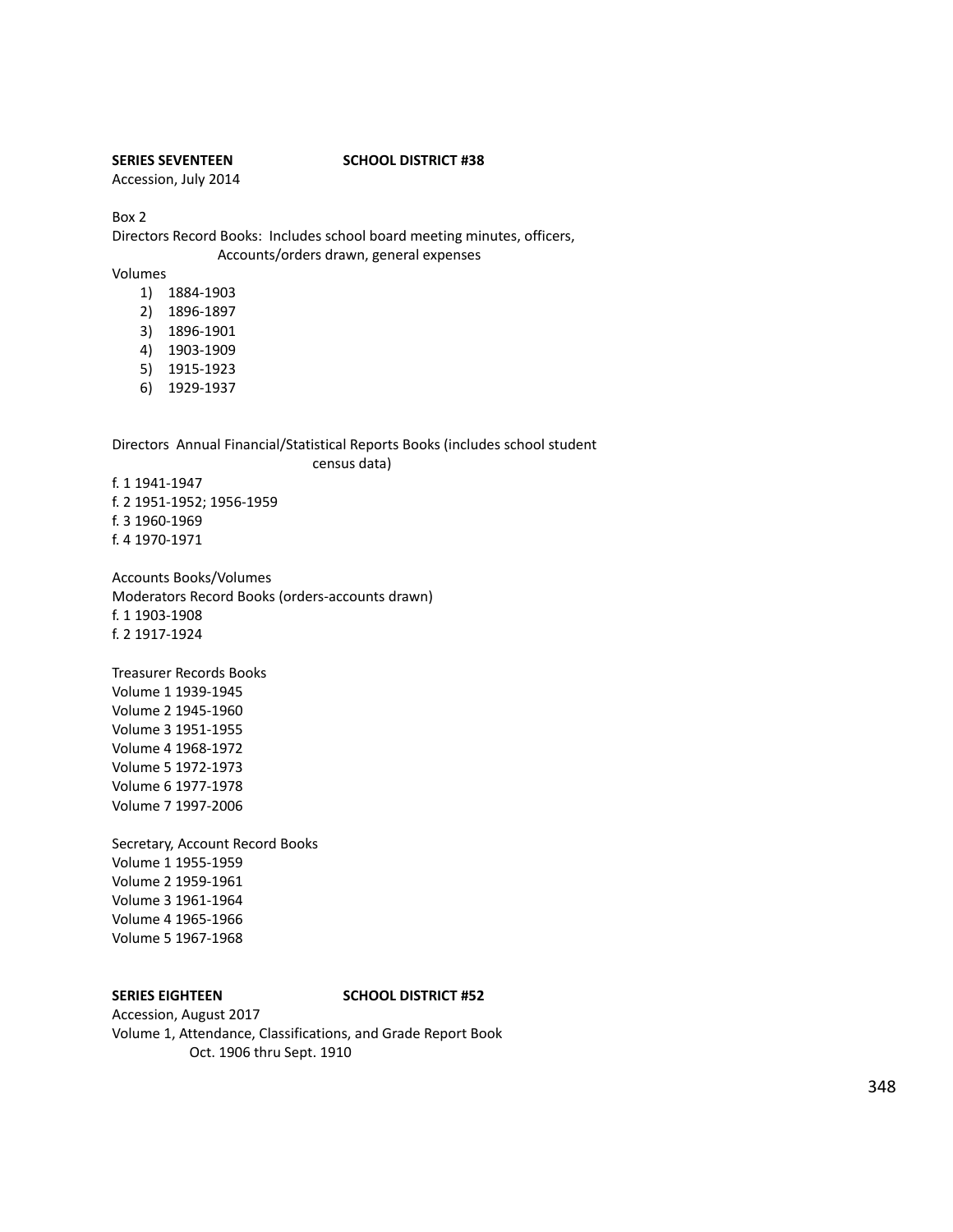# **film SUBGROUP THIRTEEN COUNTY CENSUS, 1860-1880**

Scope and Content note: Subgroup Thirteen, County Census, includes census information submitted to the Archives in 1939 regarding state and federal censuses, 1860-1880. These records have been microfilmed.

| B.1                                 | f <sub>.1</sub>  | 1860 | Salt Creek (Federal Census)         |  |
|-------------------------------------|------------------|------|-------------------------------------|--|
|                                     | f <sub>1</sub> 2 | 1865 | Lancaster                           |  |
|                                     | $f.3-8$          | 1870 | Buffalo, Camp Creek, Saltillo       |  |
|                                     |                  |      | Stevens Creek, Stockton, Upper      |  |
|                                     |                  |      | Salt Creek                          |  |
|                                     | $f.9 - 26$       | 1874 | Buda, Elk, Grant, Highland,         |  |
|                                     |                  |      | Lancaster, Lincoln, Little Salt     |  |
|                                     |                  |      | Creek, Mill, Nemaha, North Bluff,   |  |
|                                     |                  |      | Oak, Olive Branch, Panama, Rock     |  |
|                                     |                  |      | Creek, South Pass, Stockton,        |  |
|                                     |                  |      | Waverly, Yankee Hill                |  |
|                                     |                  |      |                                     |  |
| B.2                                 | $f.27 - 52$      | 1875 | Buda, Capitol, Centerville, Denton, |  |
|                                     |                  |      | Elk, Grant, Highland, Lancaster,    |  |
|                                     |                  |      | Lincoln, Little Salt Creek,         |  |
|                                     |                  |      | Middle Creek, Midland, Mill,        |  |
|                                     |                  |      | Nemaha, North Bluff, Oak, Olive     |  |
|                                     |                  |      | Branch, Panama, Rock Creek,         |  |
|                                     |                  |      | (cont) on next page                 |  |
| B.2                                 | $f.27 - 52$      | 1875 | Saltillo, South Pass, Stevens       |  |
|                                     |                  |      | Creek, Stockton, West Oak,          |  |
|                                     |                  |      | Waverly, Yankee Hill                |  |
|                                     |                  |      |                                     |  |
| B.3                                 | $f.53-61$        | 1878 | Buda, Lancaster, Midland, Nemaha,   |  |
|                                     |                  |      | Oak, Rock Creek, Stevens Creek,     |  |
|                                     |                  |      | West Oak, Yankee Hill               |  |
|                                     | $f.62 - 67$      | 1879 | Highland, Lancaster, Olive Branch   |  |
|                                     |                  |      | Stevens Creek, Stockton, Waverly    |  |
|                                     | f.68-71          | 1880 | Capitol, Centerville, Denton,       |  |
|                                     |                  |      | Highland                            |  |
| B.4                                 | f.72-86          | 1880 | Lancaster, Little Salt Creek,       |  |
|                                     |                  |      | Lincoln, Middle Creek, Nemaha,      |  |
|                                     |                  |      | North Bluff, Oak, Olive Branch,     |  |
|                                     |                  |      | Panama, Saltillo, South Pass,       |  |
|                                     |                  |      | Stevens Creek, Stockton, West Oak,  |  |
|                                     |                  |      | Yankee Hill                         |  |
|                                     |                  |      |                                     |  |
| Additional Records, not microfilmed |                  |      |                                     |  |

| <b>B.4</b> | f.87 | 1865 | Saltillo |
|------------|------|------|----------|
|            |      |      |          |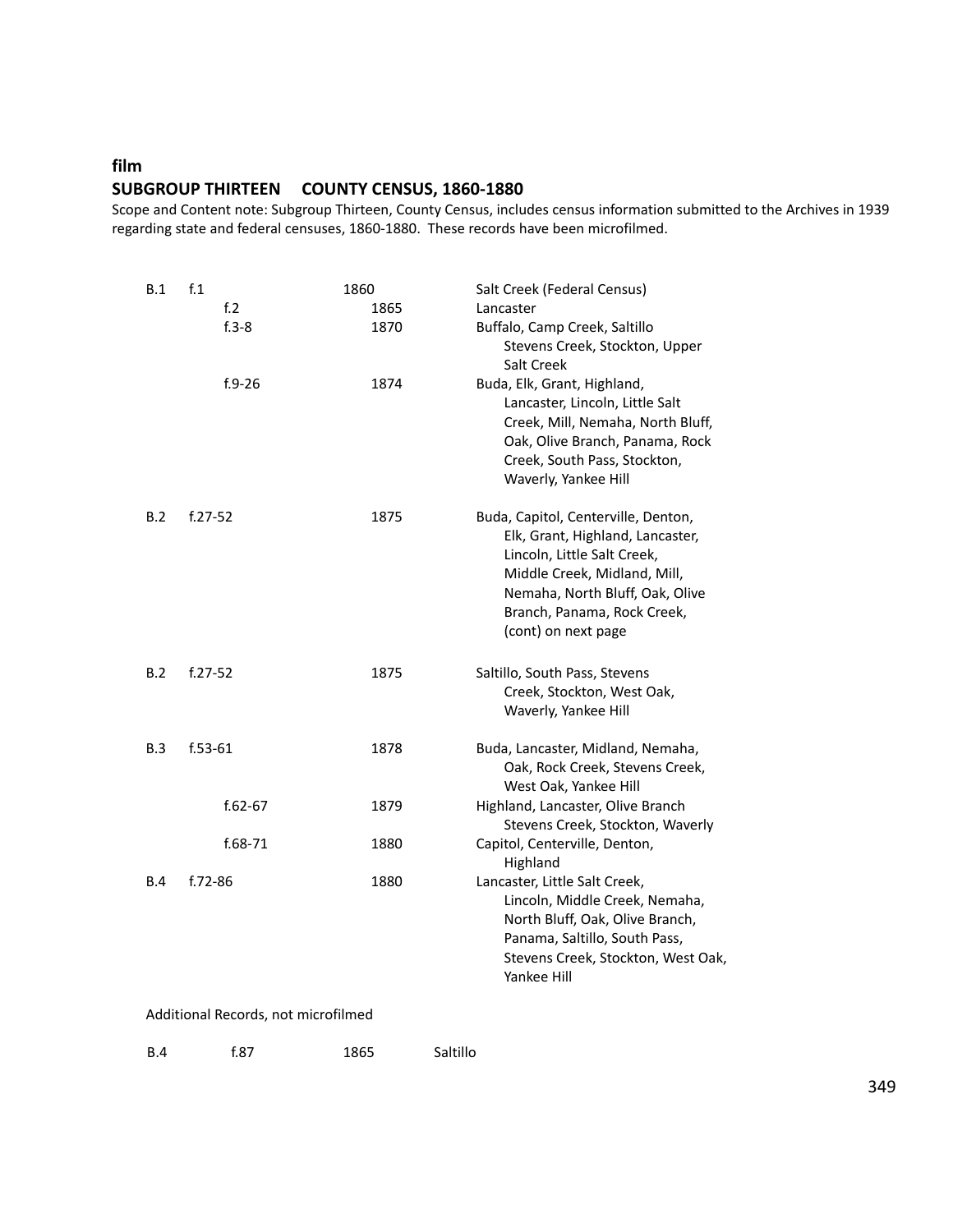|     |     | 1876 | Lancaster County - Professions      |
|-----|-----|------|-------------------------------------|
|     |     | 1876 | Lancaster County - Births, Deaths,  |
|     |     |      | and Infirmities                     |
|     |     | 1876 | Lancaster County - Nationalities    |
| B.5 | v.1 | 1880 | Panama, South Pass, Buda            |
|     | v.2 | 1880 | Olive Branch, Highland, Centerville |
|     | v.3 | 1880 | Mill, Waverly, Stevens Creek,       |
|     |     |      | and Lancaster precincts             |
|     | v.4 | 1880 | City of Lincoln and Midland pct.    |
|     | v.5 | 1880 | Saltillo, Nemaha, Stockton          |
|     | v.6 | 1880 | Yankee Hill, Denton, Middle Creek,  |
|     |     |      | and Elk precincts                   |

# **SUBGROUP THIRTEEN COUNTY CENSUS - MICROFILM RECORD**

NOTE: Ignore outdated inventory at start of reels.

| Roll #1<br>903 shots<br>1806 pp.<br>#15652 | Federal Census, 1860<br>Salt Creek Precinct only<br>thru<br>State Census, 1875<br>Lancaster Precinct, p.14        |
|--------------------------------------------|-------------------------------------------------------------------------------------------------------------------|
| Roll #2<br>891 shots<br>1782 pp.<br>#15653 | State Census, 1875 (cont)<br>Lancaster Precinct, p.15<br>thru<br>State Census, 1875<br>Rock Creek Precinct, p.8   |
| Roll #3<br>904 shots<br>1808 pp.<br>#15654 | State Census, 1875 (cont)<br>Rock Creek Precinct, p.9<br>thru<br>State Census, 1879<br>Lancaster Precinct, p.23   |
| Roll #4<br>903 shots<br>1806 pp.<br>#15655 | State Census, 1879 (cont)<br>Lancaster Precinct, p.24<br>thru<br>State Census, 1880<br>Little Salt Precinct, p.13 |
| Roll #5<br>903 shots<br>1806 pp.<br>#15656 | State Census, 1880 (cont)<br>Little Salt Precinct, p.14<br>thru<br>State Census, 1880<br>Saltillo Precinct, p.50  |
| Roll #6<br>903 shots                       | State Census, 1880 (cont)<br>Saltillo Precinct, p.51                                                              |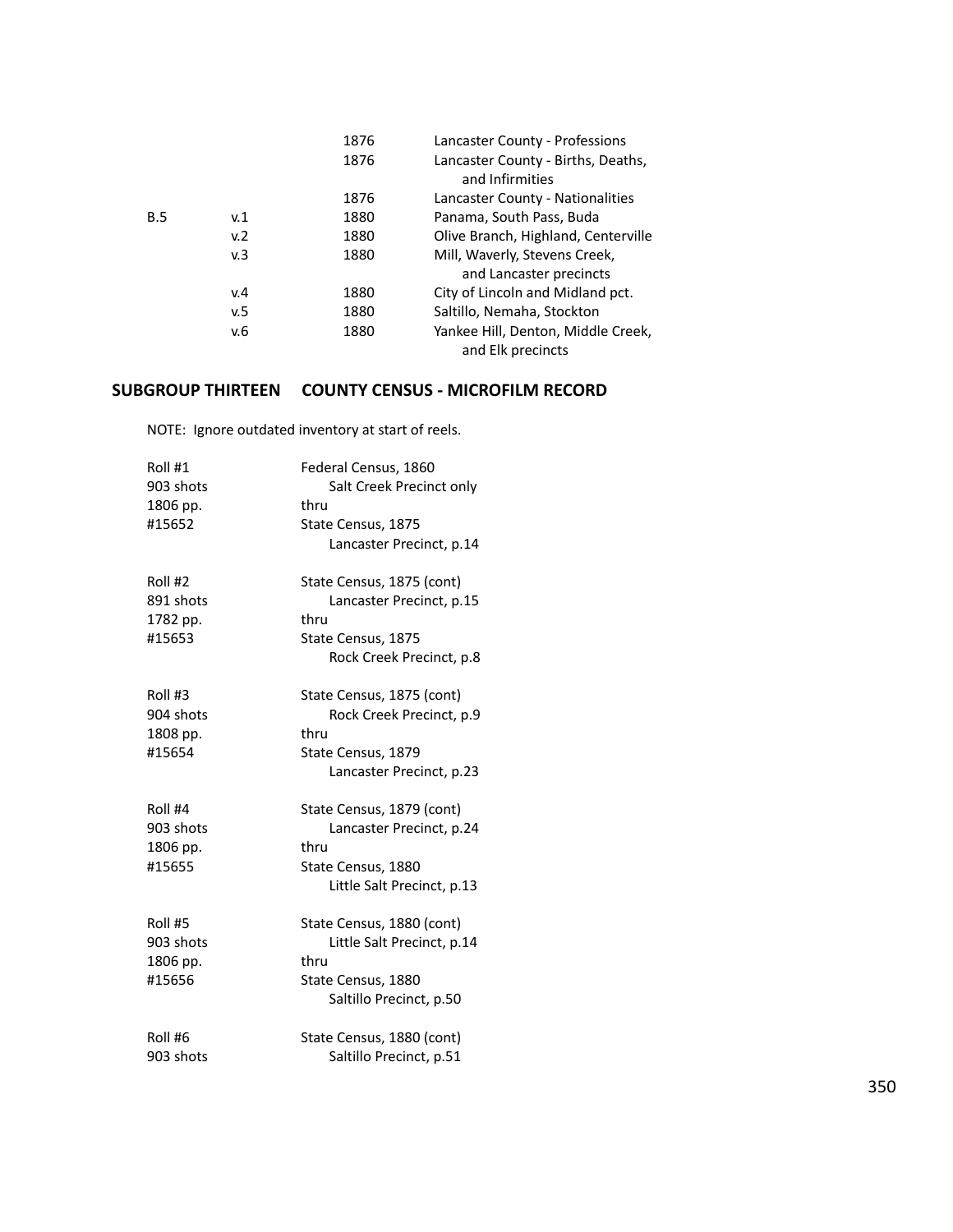| 1806 pp.  | thru                                     |
|-----------|------------------------------------------|
| #15657    | State Census, 1880                       |
|           | Stevens Creek Precinct, p.51             |
| Roll #7   | State Census, 1880 (cont)                |
| 414 shots | Stevens Creek Precinct, p.51             |
| 828 pp.   | thru                                     |
| #15658    | State Census, 1880                       |
|           | Elm Creek Precinct, p.7                  |
|           | NOTE:                                    |
|           | 1880, City of Lincoln Ward #2, pp. 67-68 |
|           | filmed out of order                      |

1880, City of Lincoln Ward #3, pp. 63-64 filmed out of order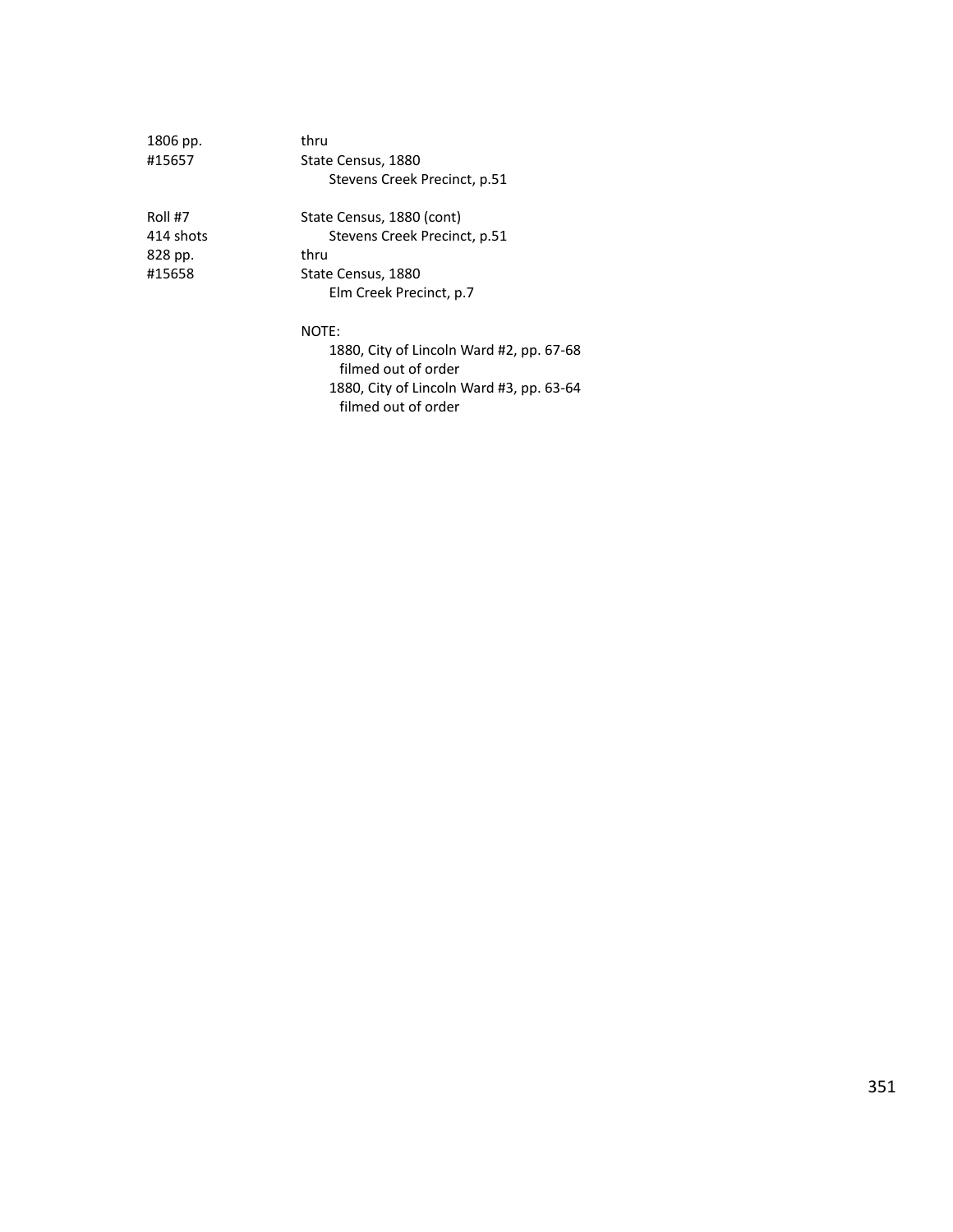## **SUBGROUP FOURTEEN COUNTY SHERIFF, 1942-1958**

Scope and content note: Subgroup Fourteen contains the annual jail reports to the county clerk for the years 1942-1958 (1946 missing) and jail registers for 1914-1969. These reports include name of prisoner, cause for commitment, date in & date out.

## **SERIES ONE ANNUAL REPORTS, 1942-1958**

| R94-03                                      | B.1 Annual Jail Reports, 1942-1958<br>Gives name of prisoner, cause of commitment<br>Date committed and date released |
|---------------------------------------------|-----------------------------------------------------------------------------------------------------------------------|
| <b>SERIES TWO</b>                           | JAIL REGISTERS, 1914-1969                                                                                             |
| V.A                                         | Dec. 30, 1914 - Dec. 21, 1924                                                                                         |
| V.1                                         | May 10, 1924 - Nov. 21, 1953                                                                                          |
| V.2                                         | Dec. 9, 1952 - Nov. 30, 1961                                                                                          |
| V.3                                         | Dec. 1, 1961 - Apr. 30, 1969                                                                                          |
| <b>SERIES THREE</b>                         | <b>BOOKING REPORTS, 1999-2000</b>                                                                                     |
| R99-51                                      | KN02/03/3-4                                                                                                           |
| $B.1-6$                                     | Daily Booking Reports, 1990-1995                                                                                      |
| R2003-13                                    | KN09/05-1                                                                                                             |
| $B.1 - 3$                                   | Booking Reports, 1999-2000                                                                                            |
|                                             | Cell Assignments, Apr-Dec 2000                                                                                        |
| See also Department of Corrections Subgroup |                                                                                                                       |

## **SERIES FOUR CORONER'S INQUESTS, 1878-1880**

In B.12 KN01/02/1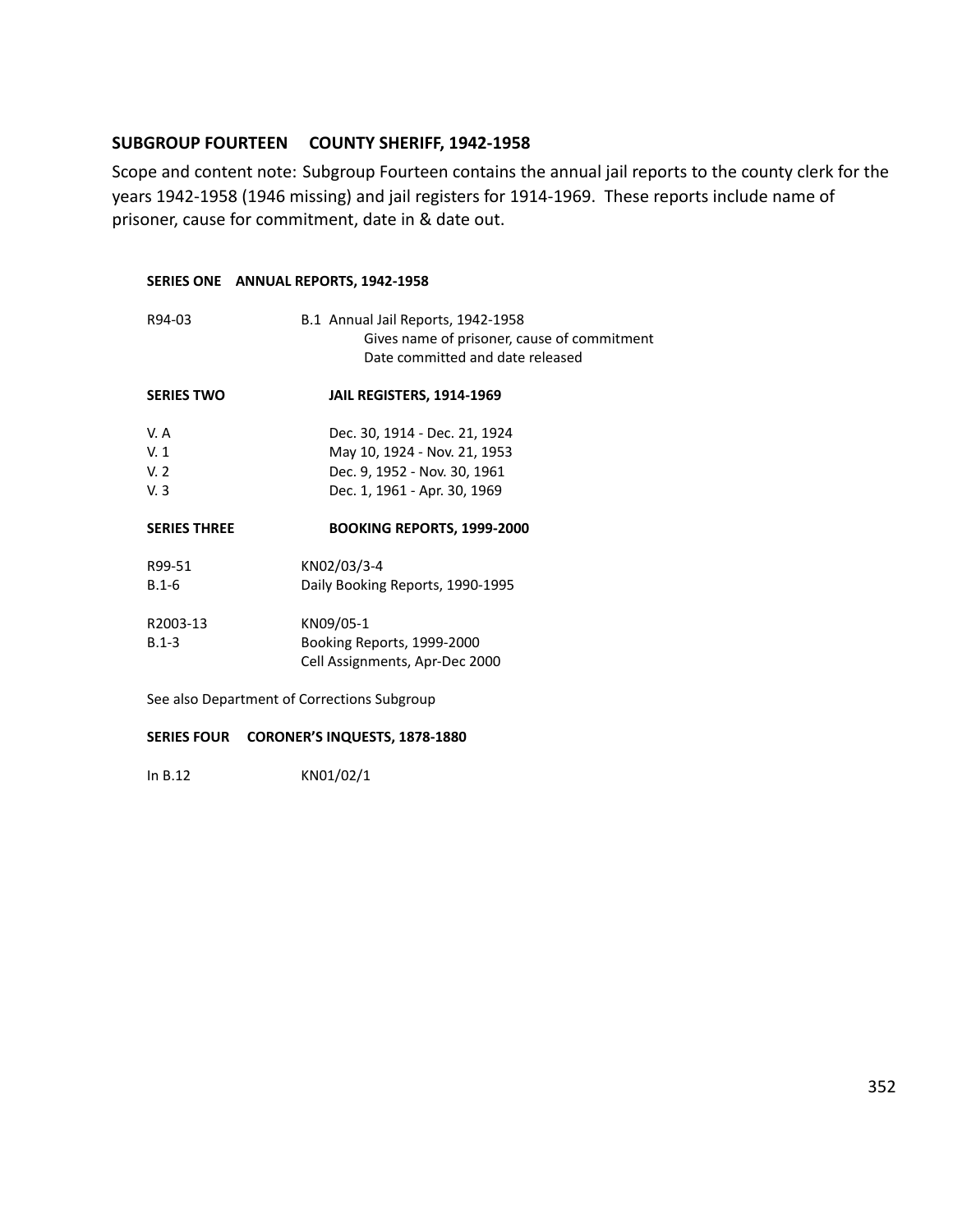# **SUBGROUP FIFTEEN COUNTY ATTORNEY, 1878-1971**

B.1 Opinions, 1878-1917 KN02/02/4 (R97-05)

Confidential Case Files, 1961-1971 KN02/02/4